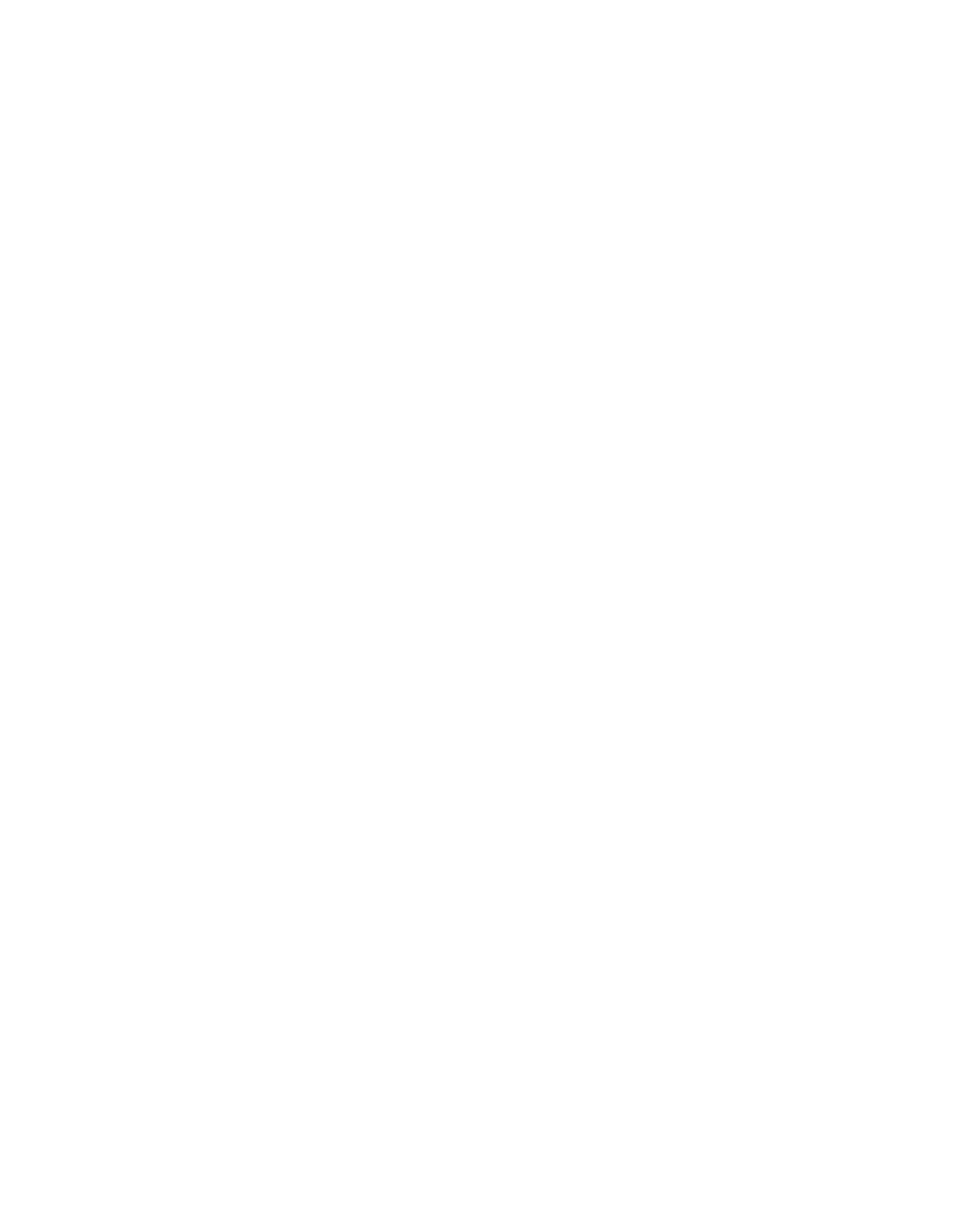## **ELECTED OFFICIALS**

## **COMMON COUNCIL**

| President. |  | Willie L. Hines, Jr. |  |
|------------|--|----------------------|--|
|------------|--|----------------------|--|

# **DISTRICT ALDERMEN**

## **MUNICIPAL JUDGES**

| Branch 1 |  |
|----------|--|
|          |  |
| Branch 3 |  |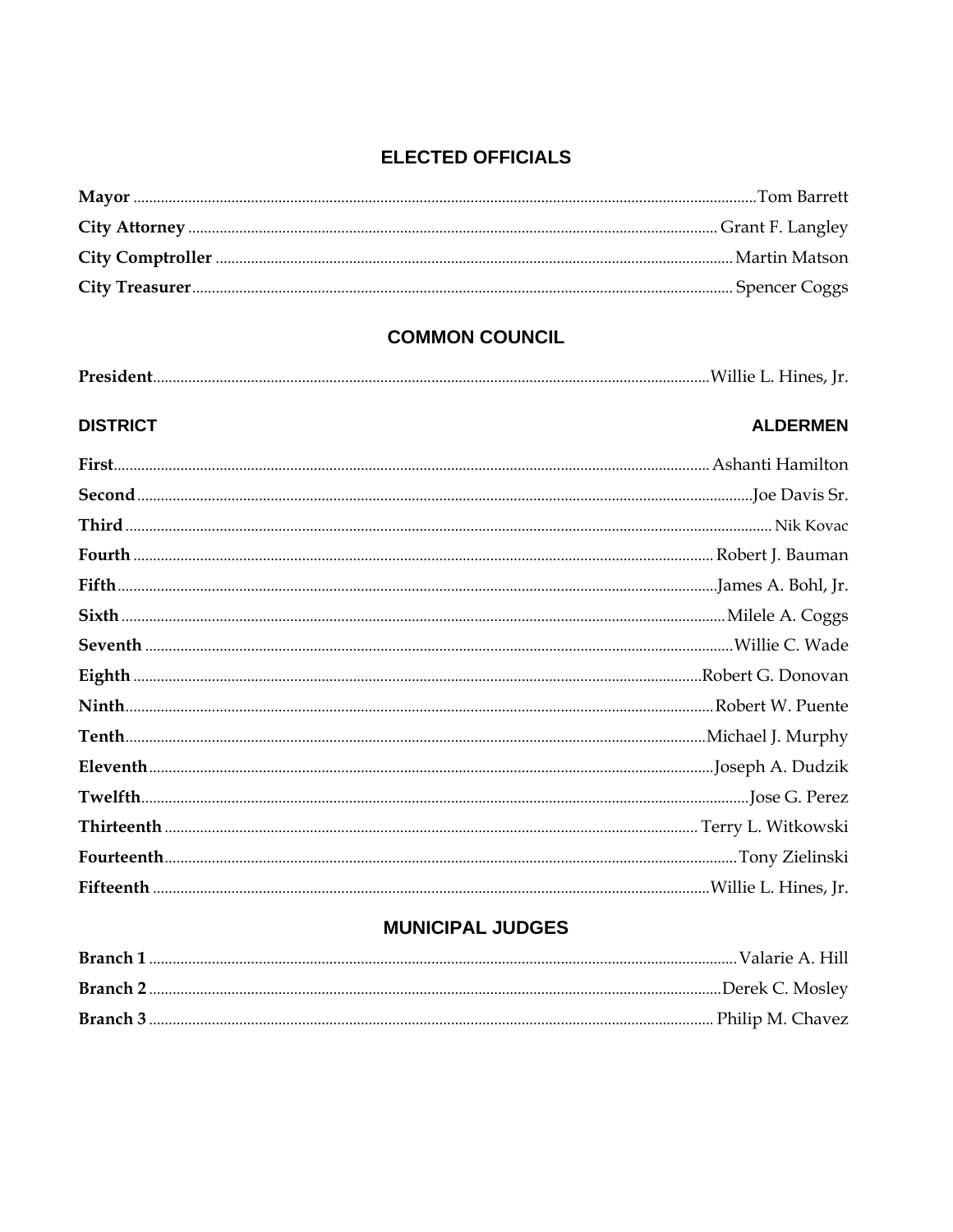# **GUIDE TO BUDGET DOCUMENTS**

## **PLAN AND BUDGET SUMMARY**

A document containing a fiscal summary of the 2013 budget; a budget forecast for Milwaukee; detailed narrative descriptions of each department's mission, services, outcome measures and related activities; and a summary of appropriations by expenditure category. This document is printed annually in proposed and final form as follows: the *Proposed Plan and Executive Budget Summary* contains the Mayor's Executive Budget as presented to the Common Council for review. The *Plan and Budget Summary* contains the budget as adopted by the Common Council.

## **BUDGET**

The official City of Milwaukee line-item budget provides a listing of all appropriation accounts by department and is published after the final budget adoption.

# **SIX-YEAR CAPITAL PLAN**

A presentation of the city's six year capital program. Includes details on planning, financing, infrastructure, and urban development undertakings involved in the capital plan and is published the spring following budget adoption.

To obtain copies of the: *Proposed Plan and Executive Budget Summary, Plan and Budget Summary, Budget, and the Six Year Capital Plan* contact the:

> Budget and Management Division City Hall - Room 603 200 East Wells Street Milwaukee, Wisconsin 53202 (414) 286-3741 (414) 286-5475 (Fax)

> > or

Visit the Budget and Management website at: www.milwaukee.gov/budget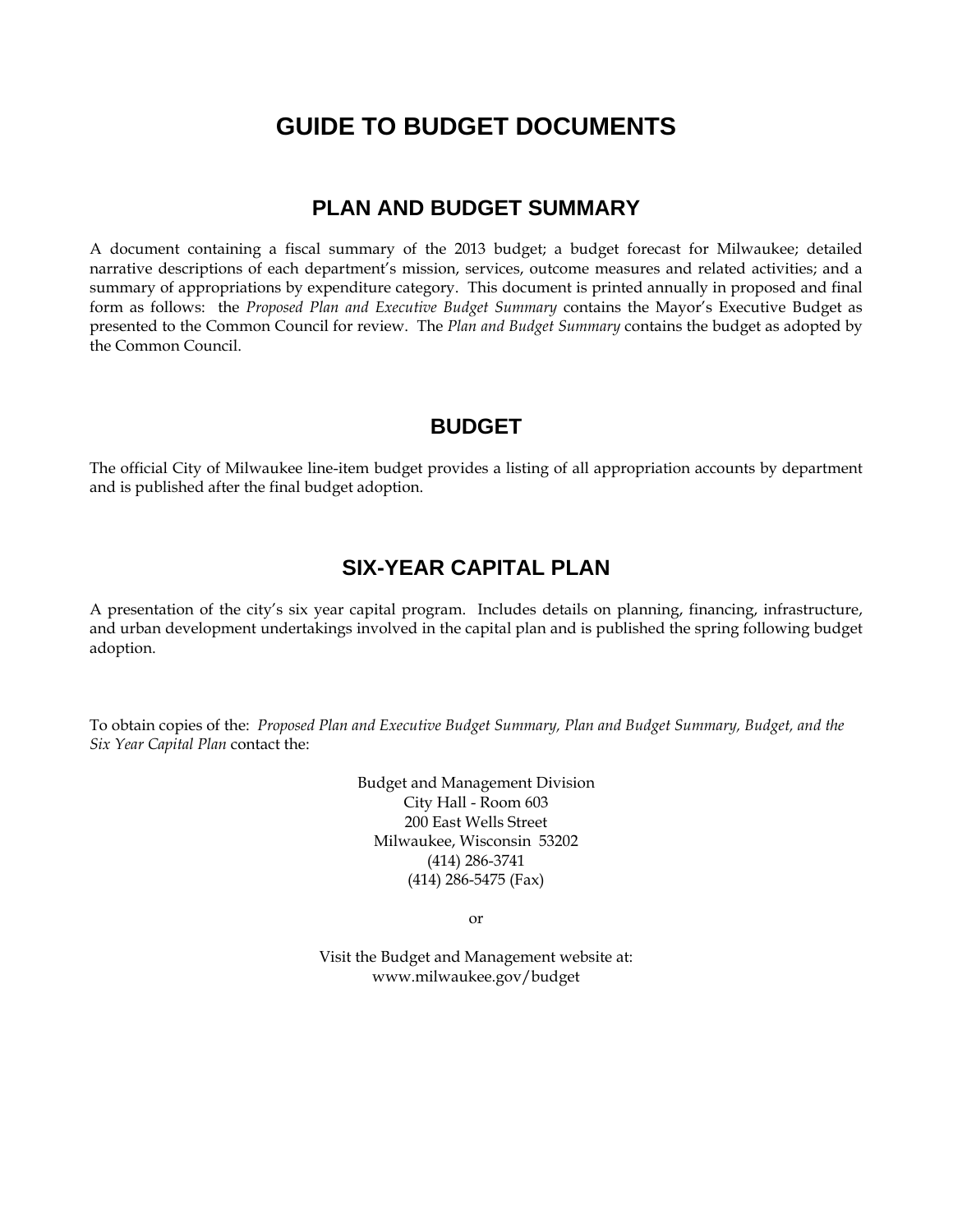# **TABLE OF CONTENTS**

|      | <b>Mayor's Transmittal Statement</b>                                                                                      |
|------|---------------------------------------------------------------------------------------------------------------------------|
| VI   | Finance & Personnel Committee Report on the<br>2013 Adopted City Budget                                                   |
| VIII | Comparison of 2013 Adopted Expenditures and Funding<br>Sources with Prior Years, by Major Budget Sections and Subsections |
| XIII | Summary of Borrowing Authorizations                                                                                       |
| XIV  | 2013 Salary & Wage Information Used for Budget Purposes                                                                   |
| XVI  | <b>School Board Budget</b>                                                                                                |
| 1    | City Budget under the Control of the Common Council                                                                       |
| 219  | <b>Borrowing Authorizations</b>                                                                                           |
| 221  | <b>Clarification of Intent</b>                                                                                            |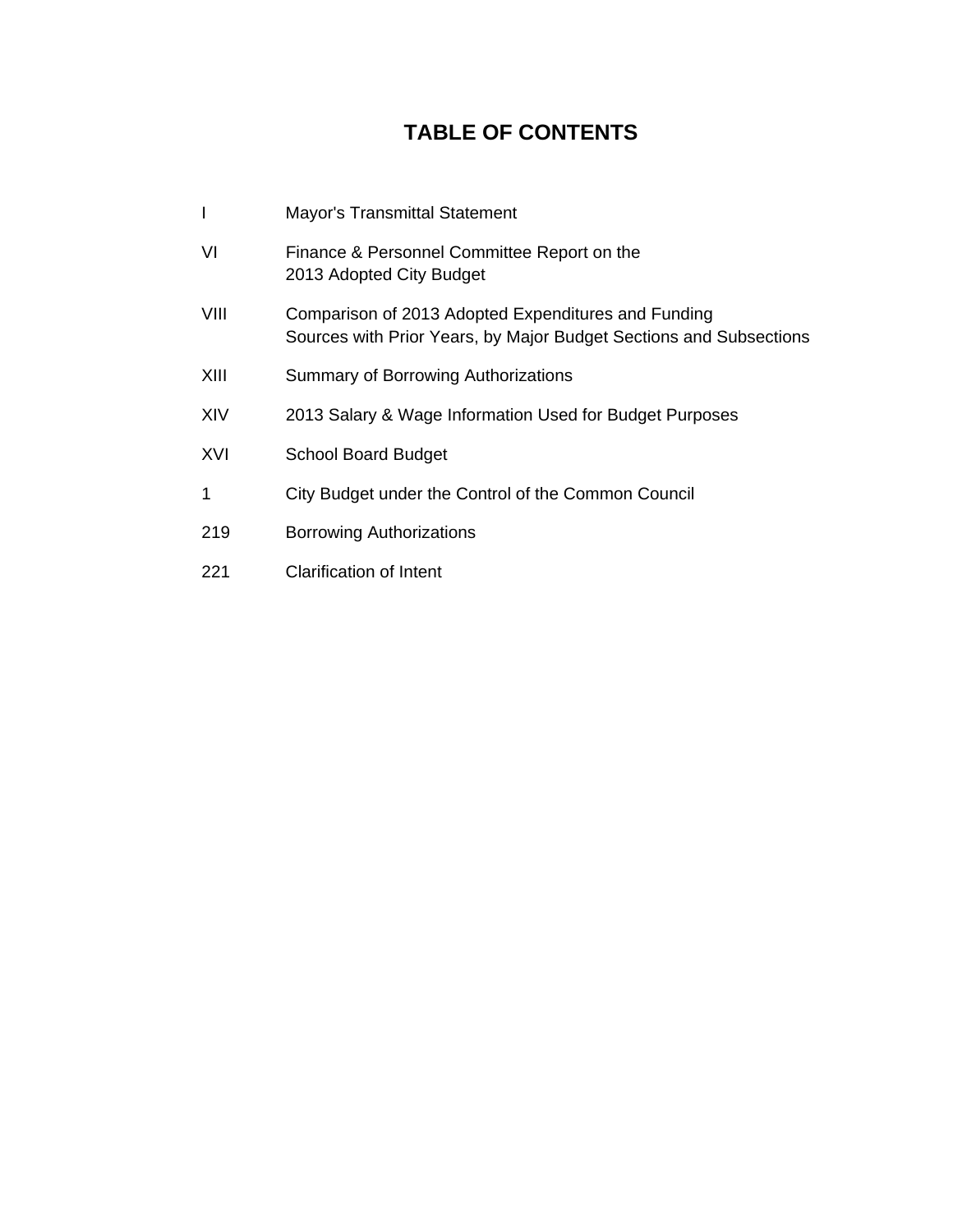# **ALPHABETICAL LISTING**

| Administration, Department of                                                 |  |
|-------------------------------------------------------------------------------|--|
|                                                                               |  |
|                                                                               |  |
|                                                                               |  |
|                                                                               |  |
|                                                                               |  |
|                                                                               |  |
|                                                                               |  |
|                                                                               |  |
|                                                                               |  |
|                                                                               |  |
|                                                                               |  |
|                                                                               |  |
|                                                                               |  |
|                                                                               |  |
|                                                                               |  |
| Comparison of 2013 Adopted Expenditures and Funding Sources with Prior Years, |  |
|                                                                               |  |
|                                                                               |  |
|                                                                               |  |
|                                                                               |  |
|                                                                               |  |
|                                                                               |  |
|                                                                               |  |
|                                                                               |  |
|                                                                               |  |
|                                                                               |  |
|                                                                               |  |
|                                                                               |  |
|                                                                               |  |
|                                                                               |  |
|                                                                               |  |
|                                                                               |  |
|                                                                               |  |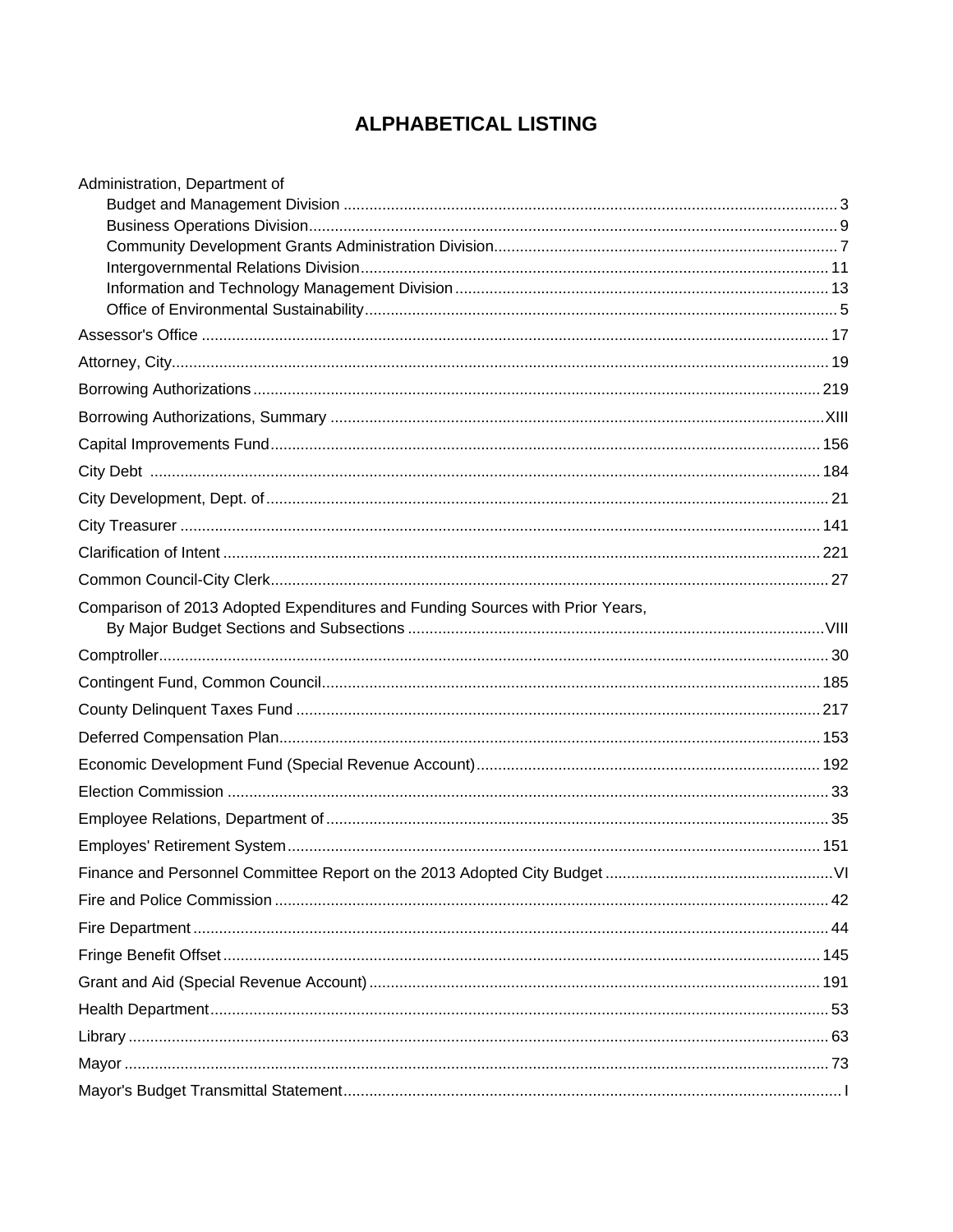# **ALPHABETICAL LISTING (Continued)**

| Public Works, Department of        |  |
|------------------------------------|--|
|                                    |  |
|                                    |  |
|                                    |  |
|                                    |  |
|                                    |  |
|                                    |  |
| Retirement, Provision for Employee |  |
|                                    |  |
|                                    |  |
|                                    |  |
|                                    |  |
|                                    |  |
|                                    |  |
| <b>Special Purpose Accounts</b>    |  |
|                                    |  |
|                                    |  |
|                                    |  |
|                                    |  |
|                                    |  |
|                                    |  |
|                                    |  |
|                                    |  |
|                                    |  |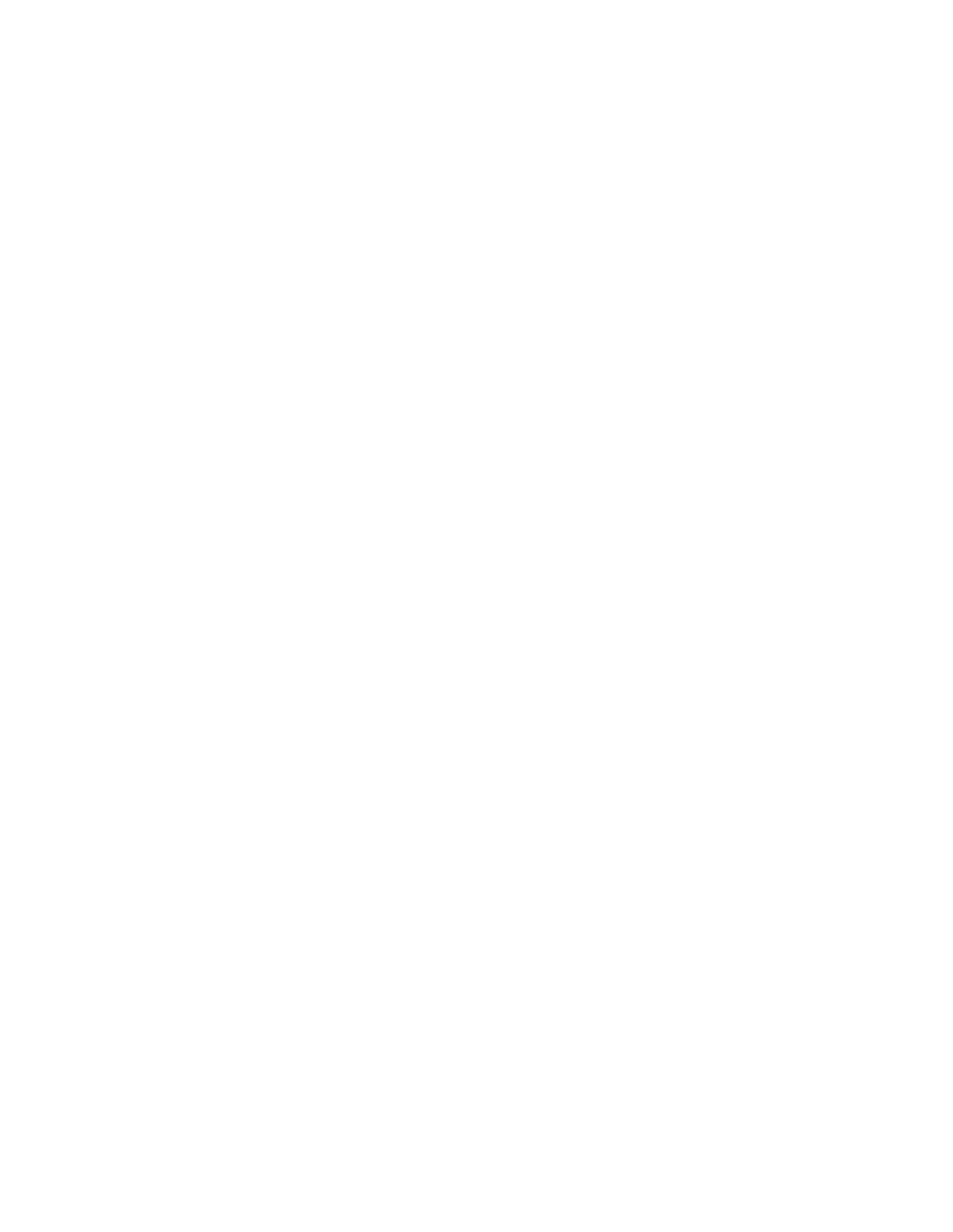

# Mayor, City of Milwaukee

### **MAYOR BARRETT'S 2013 PROPOSED EXECUTIVE BUDGET** September 27, 2012

Good morning President Hines, members of the Common Council, members of the Cabinet and residents of our great city.

I want to start by welcoming our new Comptroller, Marty Matson, as he assumes his important role in the city budget process. I want to thank him for his cooperation in developing a stable debt service budget.

I'd also like to welcome our new City Treasurer, Spencer Coggs. Customer service has been a high priority for the Treasurer, and I know he will continue that tradition.

I'm pleased to see City Attorney Grant Langley. We're very happy to have you back at work and in good health and, Alderman Jose Perez, our newest member of the Common Council, welcome to your first city budget.

Since 2008, communities and people across our great nation have been dealing with the effects of the 2007-2008 Global Financial Crisis. Here in Milwaukee, the impacts have been intense and widespread. Foreclosures, job losses, and declining property values reflect the economic distress caused by the collapse of the markets and inadequate regulation.

The economic crisis hammered the security of millions of working families, public and private pension plans and municipal budgets. The crisis that no one here caused turned life upside down for so many.

During this difficult period, we have taken our duty to budget responsibly and because of that Milwaukee is positioned well to come out of the recession.

My 2013 proposed budget continues the responsible approach that has characterized our constructive partnership on budgets during the last eight years. We continue to address our challenges and preserve the city services residents expect.

The city's longstanding fiscal structure, with a reliance on State Shared Revenue increases, rising property values and minimal pension payments is no longer in place.

Current projections show \$65 million in structural improvements are required by 2016 to achieve the changes necessary to put the city budget closer to balance.

I am confident that the city is prepared to take on these difficult challenges. I believe that we can do this in an orderly fashion over four years, without layoffs, budget gimmicks, or excessive borrowing.

Our four year plan will continue to apply a "3 R" strategy to annual budgets, resizing, restructuring, and reinvesting in order to achieve structural balance. Successful innovation cannot rely on across-the-board budget cutting. City government needs to choose its priorities carefully and implement them in a manner that increases productivity.

 $\overline{1}$ 

Office of the Mayor . City Hall . 200 East Wells Street . Milwaukee, Wisconsin 53202  $(414)$  286-2200 fax (414) 286-3191 mayor@milwaukee.gov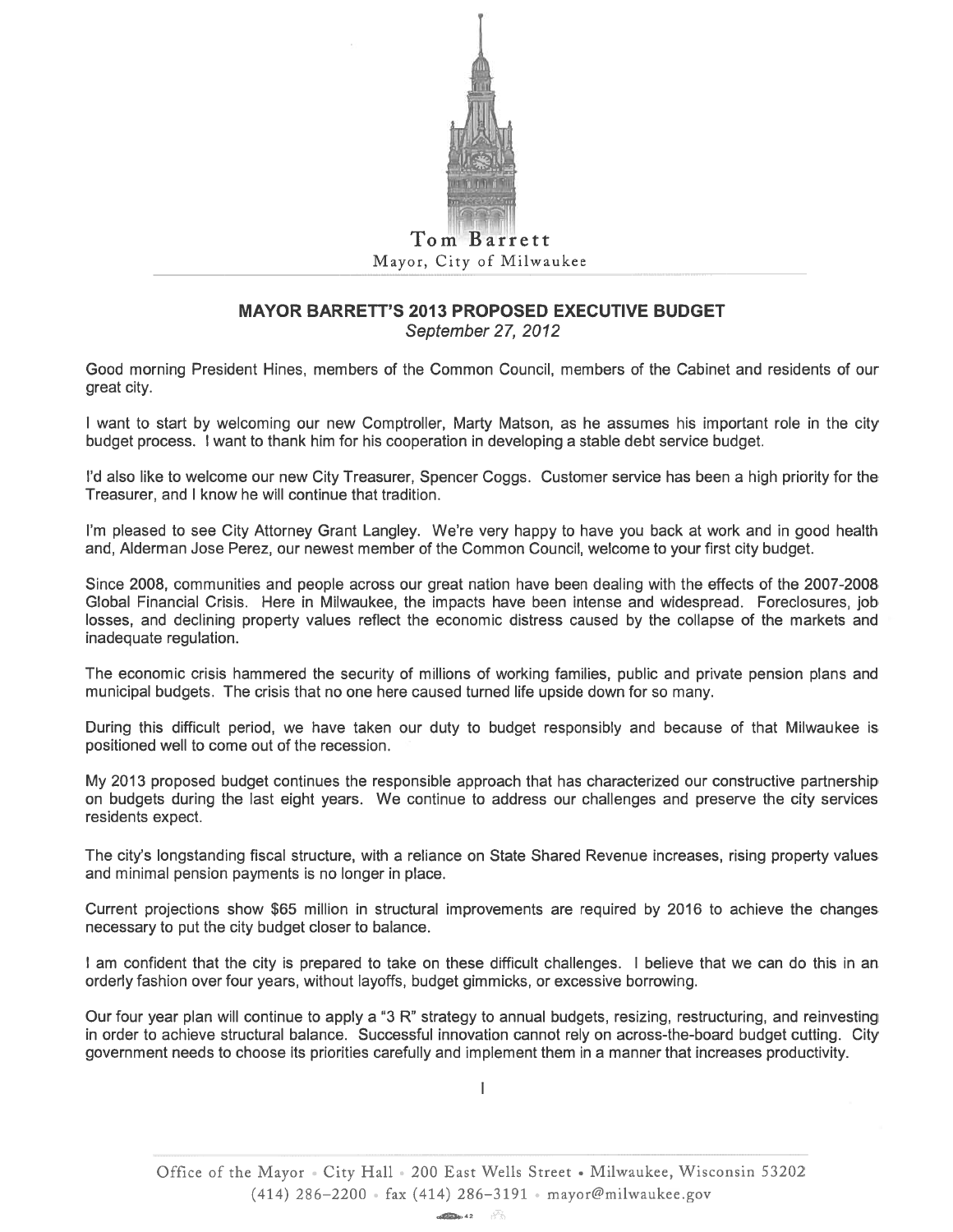The 2013 proposed budget includes a reduction of approximately \$13 million to department operating and special fund expenditures. This includes a proposed elimination of 113 funded Full Time Equivalent positions. No lavoffs are projected as a result of my proposed budget. These reductions are necessary steps toward restoring structural balance.

Responsible borrowing and budget decisions have led to stabilizing our debt service levy. The city's debt service levy has stabilized over the last three budgets and is expected to remain within 1% annual increases during the next four years. The city's annual new levy supported borrowing authorizations over the last four years have remained at essentially the same level as in 2004.

The proposed amount of levy supported General Obligation borrowing is \$74.7 million. Continuing this stable level of borrowing will help control our future debt levy increases.

I have proposed modest increases to our municipal service charges that amount to an annual increase of \$17 for a typical homeowner with one garbage cart. However, because residential property values have declined, the owner of a typical residential property will see an estimated city tax levy decrease of \$43. On a combined basis, the new proposed levy and municipal service charge changes result in a decreased cost of \$26 to the typical residential property owner, compared to 2012.

I want to spend some time talking about our pension obligation and the steps we have taken to ensure we responsibly fund the pension benefits that our past and present employees have earned.

Between 1996 and 2009, the city, consistent with the Charter, did not make any employer contributions. As you well know, because of the global financial crisis, we needed to make a \$49 million contribution in the 2010 budget. With your help, we fulfilled this obligation in full, without resorting to borrowing or fiscal gimmicks. As you also know, the funded status of the pension plan allowed us to avoid employer contributions for the 2011 and 2012 budgets. While we acted responsibly, by adding \$44 million over two years to the Employer's Pension Reserve, the storm clouds are still present.

Our plan continues to be one of the best funded public plans in the United States. Projections still indicate that substantial annual employer contributions will be required for the foreseeable future.

This year's actuarial valuation calls for a contribution of \$59.3 million from the general fund and \$1.4 million from the Water Works. My budget includes this funding in full, helped by a prudent \$18.4 million withdrawal from the Pension Reserve.

It is absolutely necessary to approach the challenge of pension funding with a planned, multi-year perspective. The current employer contribution policy is hyper-sensitive to each year's investment results, which is not conducive to budget planning and is inconsistent with the reality of financial market cycles. In order to address these issues, our Budget Office engaged the city's actuary to analyze whether a responsible alternative contribution policy could be developed. The conclusions from the analysis indicate that an alternative contribution policy can indeed meet the objectives of sound funding while avoiding the extreme volatility incorporated in the current funding method.

Once the ERS' current experience study is completed, I will work with you to introduce Charter legislation for a new contribution policy based on the actuarial analysis.

I want to thank Alderman Michael Murphy for his leadership in forming a Pension Task Force which has been focusing on ways to maintain a solid defined benefit plan for city employees in a sustainable manner.

Like pensions, health care costs have been a real challenge for our city. We have made tremendous progress on managing the cost of employee health care. Prior to 2012, we had been experiencing annual increases of about 9%. I'm extremely pleased we have reversed this trend. Our health care benefits cost containment strategy, coupled with our decision to self fund this program, has led to a savings of approximately \$25 million. Current projections indicate a 2.2% increase for 2013.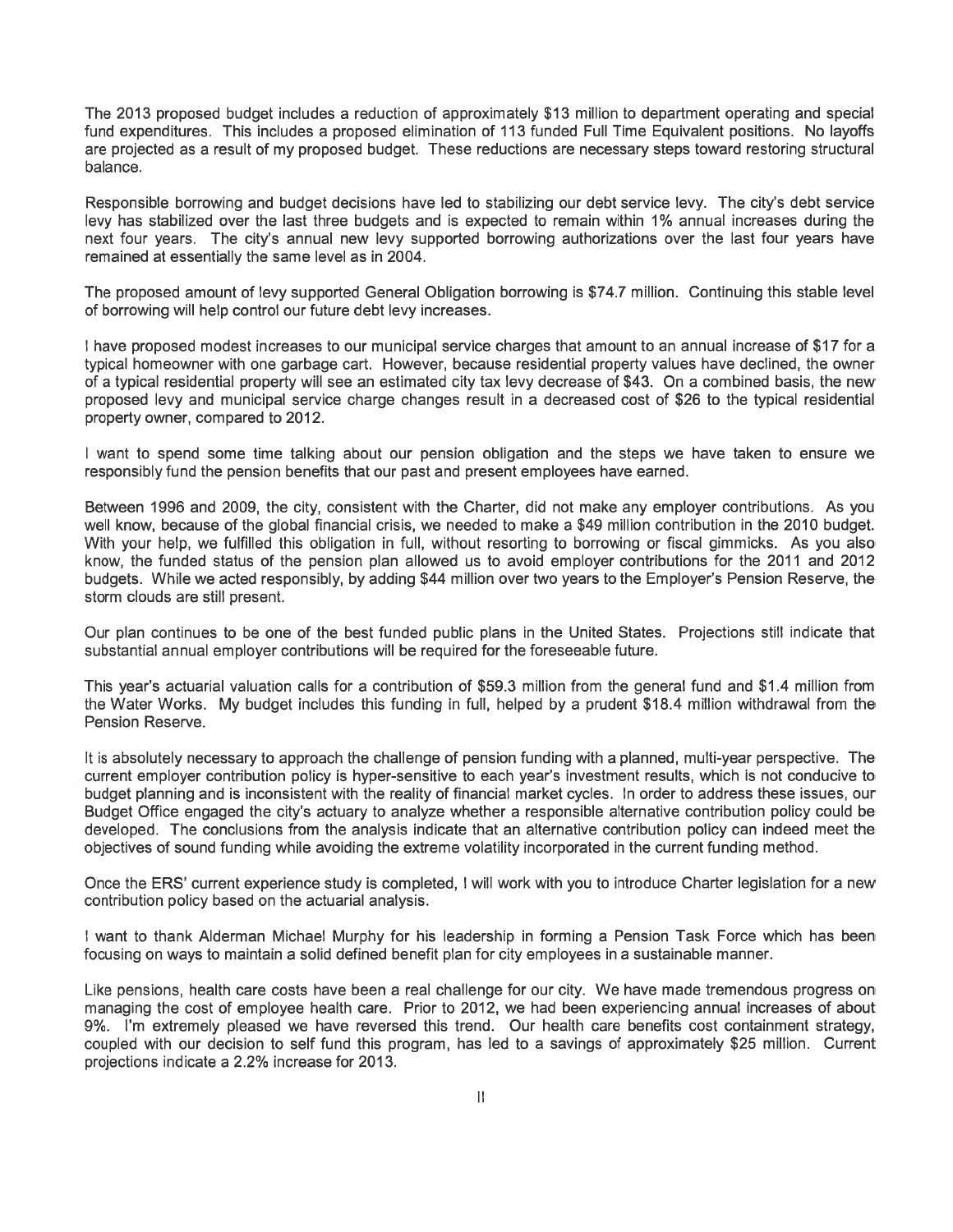I am happy to announce that the progress we have achieved in health care savings will produce a dividend for employees. Most employees are still paying more than they did a few years ago, but with this proposed budget they will see decreases to their monthly premiums.

My budget continues to support economic and community renewal through careful prioritizing, organizational restructuring, and investments in our operations.

We will continue robust strength levels in the Milwaukee Police Department, including funding for an estimated 1,862 sworn positions. The budget provides an increase of almost \$1.3 million in overtime to enable continuation of the Neighborhood Task Force and other strategic deployments without diluting district patrol capacity.

Our commitment includes \$1.2 million of tax levy funding to convert 41 of 50 Police Officers who are currently federally funded to local funding, as grant funding expires mid-year. We will also convert the other nine grant funded positions when that funding expires. I am very appreciative of President Obama's support for effective community based policing in Milwaukee; now, it's time for us to make good on our end of the bargain.

The Police Department budget also includes a very important restructuring initiative based on intergovernmental cooperation. Under my proposal, the city and Milwaukee County will enter a Memorandum of Understanding to improve law enforcement and 9-1-1 communications. The Police Department will be recognized as the primary law enforcement agency for policing County parks inside city limits, including the lakefront. The department will use strategic deployment strategies to maximize public safety in the parks and lakefront. The memorandum will improve 9-1-1 emergency call services for cell phone calls, by adding 11 positions that are funded through the proposed County payment. Prior to the agreement, some cell phone calls that originated in the city went to the Sheriff's Department and were transferred to the city. This agreement, which is subject to your approval, will eliminate the need for call transfer and enhance rapid response capacity. City residents will benefit from improved police protection and a more cost effective approach.

The leadership of Chief Mark Rohlfing and the commitment of Fire Fighters, EMS personnel, and support staff will ensure the continuation of response capacity that is far superior to national standards. The department's emphasis on cost effective use of its resources continues to add value. In the 2013 proposed budget, changes in the County Paramedic Training program and a new approach to the training of Advanced Life Support personnel are expected to save approximately \$732,000 without affecting service levels or the quality of training.

My 2013 proposed budget also transfers the Development Center from the Department of City Development to the Department of Neighborhood Services. This is part of a strategy to expedite plan review, streamline permit and plan examination processes and improve customer service. We are adding four new positions to achieve these goals. The Development Center will see an increase in development activity in 2012 and we will be ready.

Infrastructure is essential to neighborhood quality, economic development, and public health and safety. I have included a \$2.2 million increase for the Local Street Paving program, which is 15% higher than this year's appropriation level. Overall, the proposed 2013 funding level is expected to achieve a 55 year replacement cycle, down from 108 years a decade ago, a near 50% reduction.

My budget also includes a \$2 million increase for local bridges, part of a transition to a much larger local funding effort for bridges over the next six years.

Effective financial planning and DPW's creative use of relining strategies has helped us reduce the sewer replacement program from a 142 year replacement cycle to 90 years. My 2013 proposed budget enables 42 miles of sewer to be relined or replaced, almost triple the amount of effort that we accomplished in 2007.

Aldermen Jim Bohl and Joe Dudzik are advocates for strong and cost effective infrastructure investments, and I appreciate their insights.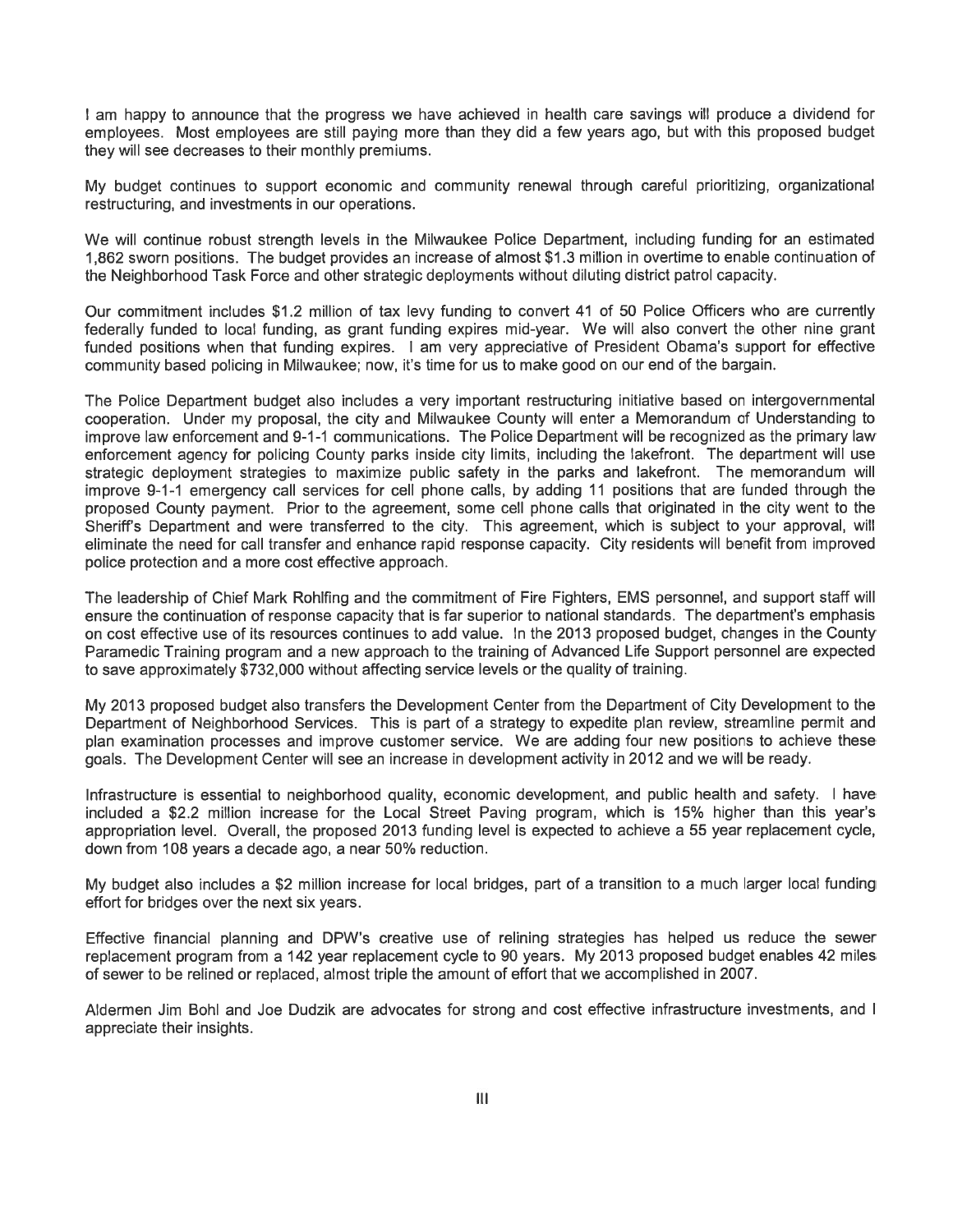The Department of Public Work's solid waste programs represent the grass roots component of environmental protection and neighborhood cleanliness. DPW continues to meet its collection goals at a cost that compares very favorably with neighboring communities. Its efforts have also increased recycling tonnage by more than 9% since 2009, and recycling revenue will provide almost \$2 million in 2013, an 87% increase in just three years. The 2013 budget invests significantly in productivity and improved environmental performance. Twenty compressed natural gas packers will lower overall operating cost and reduce emissions from city operations. We have also initiated a multi-year plan to purchase fully automated equipment for use on our garbage routes.

Operational innovations will enable us to continue operating all of our library facilities in 2013 with minimal changes to service. I am very pleased to include resources to support the schools' efforts to help children succeed. In addition to a full menu of programs at the Children's Library downtown, we will continue our neighborhood based Teacher in the Library Program and maintain expanded commitments to summer reading. Alderwoman Milele Coggs, Alderman Ashanti Hamilton and Alderman Nik Kovac are library trustees who know the importance of good libraries to their constituents. Thank you for the extra work you have taken on for the Milwaukee Public Library.

Reducing infant mortality has been one of my highest priorities. Milwaukee has one of the highest infant mortality rates for African American babies in the nation. Last year, I set a goal for 2017 to reduce the overall infant mortality rate by 10% and to reduce the African American infant mortality rate by 15%. The positive news is that Milwaukee's three year infant mortality rate has steadily decreased since 2004 and there's been a 14.3% drop since I took office. We are on track to meet our 2017 goal. The positive trend is due, in large part, to the hard work of the Milwaukee Health Department and our community partners. To keep moving in the right direction, my budget will supplement grant funded home visitation initiatives with seven city funded Public Health Nurses.

My budget consolidates two areas of Information Technology under the Department of Administration. First, networking, telecommunications and support functions move from the Department of Public Works. The proposal will save \$135,000 without reducing staffing levels.

My budget also incorporates the Unified Call Center into the Information and Technology Management Division. Better integration will result in smooth technical operations and make the Call Center a more meaningful part of the city's management program.

While other levels of government hack away at important programs or rush toward fiscal cliffs, my budget avoids simplistic across-the-board budget cutting. The budget makes investments to strengthen operations and improve productivity. Overall, restructuring and organizational changes account for approximately \$4 million in savings. My hat goes off to all city employees who serve the public, and whose collaboration is instrumental.

While there are signs of improvement in our economy, too many people in Milwaukee are looking for work or hold jobs that pay too little. We need more private sector opportunity, jobs that realize the great potential of Milwaukee workers.

This budget continues investments that create economic opportunity. The city's role is straightforward, set the stage for private sector growth and strategically deploy the available tools that promote job creation. That's what has happened in the Menomonee Valley. Our success there was not arrived at by chance. As of today, the 60 acre, city owned Menomonee Valley Industrial Center is close to our goal of nearly 1,300 private sector jobs.

But we are not resting. The progress at Century City continues. The city will build the infrastructure and market Century City business sites. We will have companies at Century City that employ Milwaukee residents, add value to the 30th Street Industrial Corridor, and demonstrate that Milwaukee is a great place to grow. Alderman Willie Wade, your work on the Council and at the Redevelopment Authority has been instrumental in the progress at Century City. Alderman Joe Davis, your partnership has added great value, too.

And at the Reed Street Yards, the city is literally laying the groundwork for another site where private sector jobs will be created. The Reed Street Yards is adjacent to the Global Water Center where the Water Council, UWM and private businesses are setting a course for the future of water related industry in Milwaukee. The Reed Street Yards can be the location where great ideas connected to water can turn into businesses and jobs.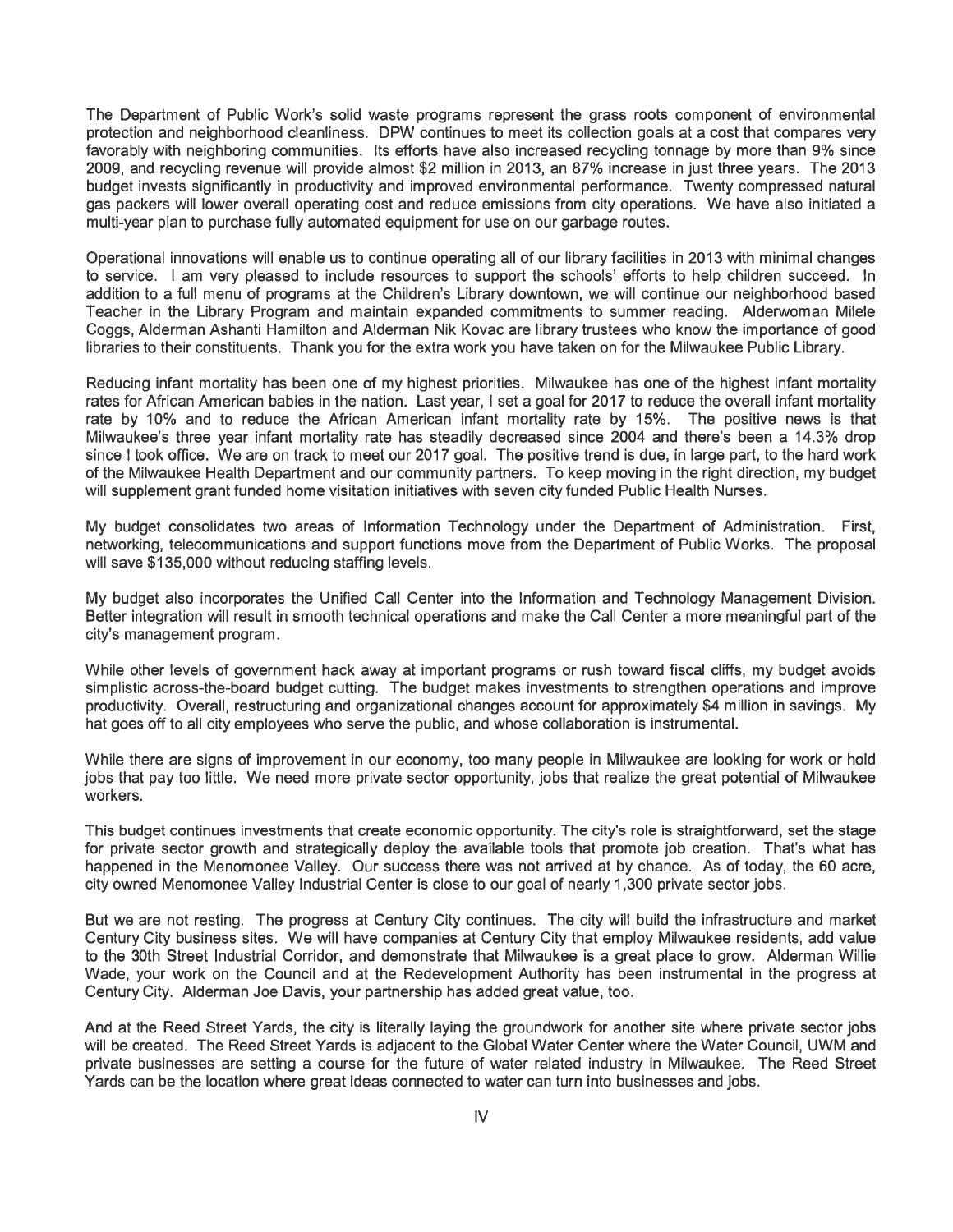On the northwest side, with the help of Alderman Bob Puente, we are enlisting businesses and encouraging development. On the Southside, Alderman Terry Witkowski has done amazing work promoting business corridors, green initiatives, and transportation assets. Their work is spawning economic activity and adding to the quality of life in Milwaukee.

Despite the challenging economic times, Milwaukee's neighborhoods reflect progress on important social indicators. Violent crime has declined 32% since 2007. Teen birth rates have declined sharply, and a growing percentage of our children enter school with the vaccinations they need. Our award winning Summer Reading Program has expanded its participation levels by 48% since 2008.

We are maintaining the strength of Milwaukee's neighborhoods. Through our efforts with the Milwaukee Homeownership Consortium, we have worked to stabilize and strengthen homeownership in the city. In 2011, more than 2,400 homeowners who were facing foreclosure received help and 448 families received assistance in purchasing a home.

With federal Neighborhood Stabilization Program funding, we have addressed the impacts of foreclosed properties on city neighborhoods, acquiring, rehabilitating and constructing over 800 housing units.

Our efforts to preserve and improve our neighborhoods are paying off. Through July this year, home sales in the city are up 26%.

These signs of renewal point is an important lesson for us as we enter another budget deliberation. City government has an important and practical role in supporting the local and regional economy. Economic development starts with the basics; safe and confident neighborhoods, sound infrastructure, high quality drinking water, a healthy, well prepared workforce, and a clean environment. The City of Milwaukee plays an essential role in making all of these happen and we will continue to do so in 2013.

President Hines, your leadership has been so important in the positive accomplishments of city government. Thank you.

As we begin the process of Council deliberation over the 2013 budget, please keep in mind that a serious commitment to multi-year fiscal renewal is essential to our ability to continue our mission of making Milwaukee a great place to live, work, and invest. This is no time to depart from our proven ability to budget responsibly. I stand ready to veto any irresponsible use of reserves or unsustainable program initiatives. I am confident that if we collaborate and communicate effectively as we have in the past, we will produce a financially sound budget that meets our obligations and serves our citizens and businesses effectively.

Thank you.

Den Barrett

**Tom Barrett MAYOR**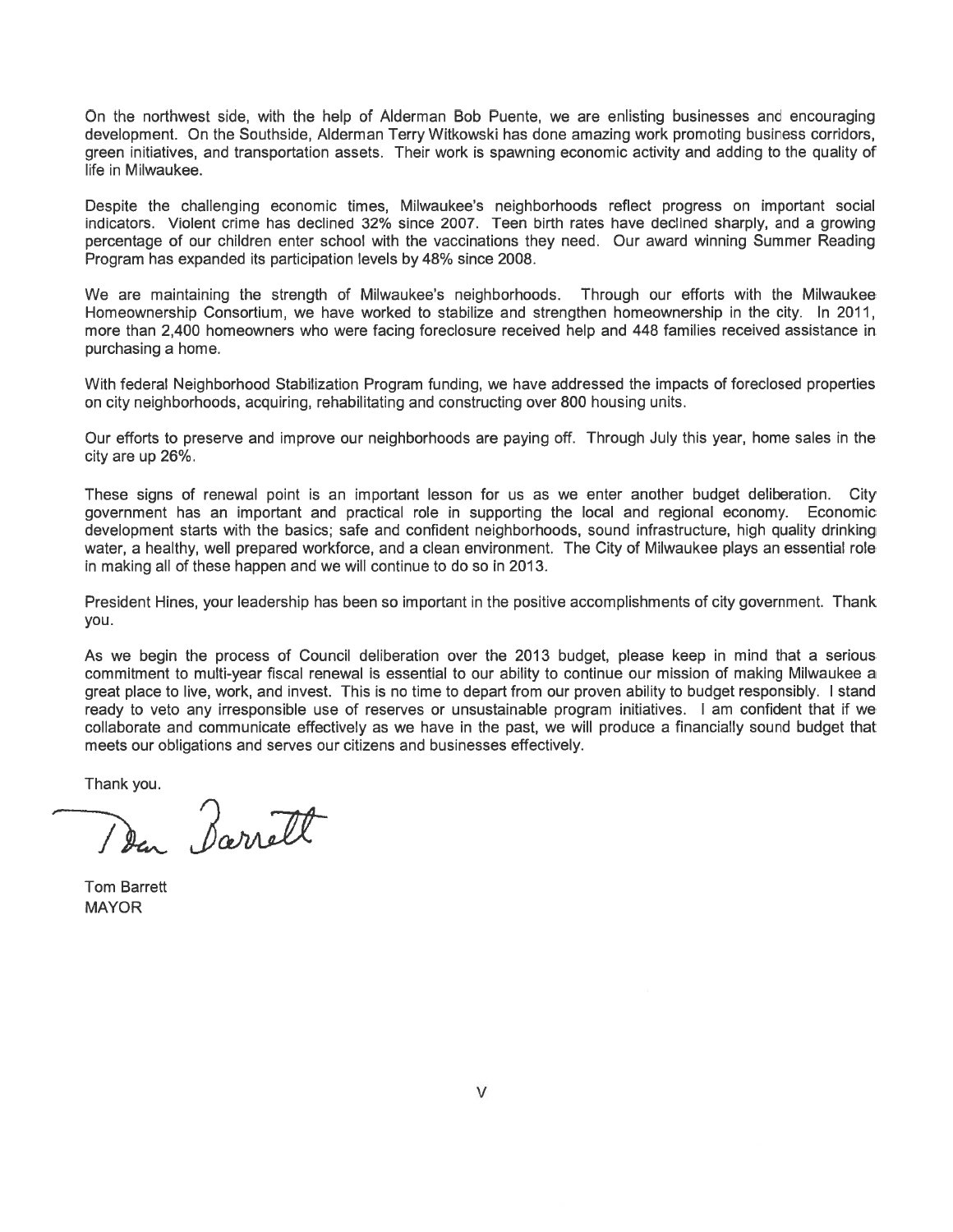MICHAEL J. MURPHY ALDERMAN, 10TH DISTRICT

City Hall, Room 205 200 East Wells Street Milwaukee, WI 53202

Phone (414) 286-3763 Fax (414) 286-3456

e-mail: mmurph@milwaukee.gov website: www.milwaukee.gov/district10



CHAIR: Employes' Retirement System Investment Committee Finance & Personnel Committee Housing Trust Fund Advisory Board Milwaukee Arts Board

> MEMBER: Steering & Rules Committee Zoning, Neighborhoods & Development

### **FINANCE AND PERSONNEL COMMITEE REPORT ON THE 2013 ADOPTED CITY BUDGET**

Each year, the Common Council's Finance and Personnel Committee reviews the Mayor's Proposed Budget for the City of Milwaukee, and submits its recommended amendments to the Common Council for action. The 2013 Budget was the 23rd budget in which I have participated and the 9th I have overseen as chair of the Common Council's Finance and Personnel Committee

This year, the Milwaukee Common Council again approved an amended 2013 Budget that lowered the tax levy from the Mayor's proposed amount. Although the 2013 levy approved by the Common Council is slightly less than the Mayor's proposed 2013 levy, this is the 5th consecutive year that the Common Council sent the Mayor a budget with a tax levy lower than the Mayor's proposed amount.

The amendments made by the Common Council to the Mayor's 2013 Proposed Budget focused on making City government more efficient, improving diversity in the City's public safety sector workforce. and maintaining and enhancing certain City services, particularly police and public health services.

In efforts to make City government more efficient, the Finance and Personnel Committee's review of departmental budgets included greater scrutiny of the City's information and technology functions to determine whether the current largely decentralized approach has resulted in citywide hardware, software and staffing redundancies. As a result of the Committee's review, the Common Council amended the 2013 Proposed Budget to transfer 3 information technology positions in the Health Department and one information technology position in the City Clerk's Office to the City's Information and Technology Management Division. This Common Council action, along with its support of the Mayor's proposed transfer of Department of Public Works' information and technology positions and functions to the Information and Technology Division, are the first steps in making the City's information and technology functions more efficient.

The Common Council also took steps in the 2013 Budget to improve the racial composition of the Fire Department to more closely reflect the diverse racial composition of the City. Because the Fire Department's Fire Cadet Program has been successful in increasing diversity, the Common Council provided additional funding to double the size of the proposed Fire Cadet class scheduled to start in September 2013. The Common Council also added a Recruiter position in the Fire and Police Commission that will solely be dedicated to the recruitment of candidates for positions in the Police and Fire Departments to increase the City's ability to develop more diverse candidate pools.

Additional funding was also provided by the Common Council to address the specific public health concerns of infant mortality, AIDS, domestic violence and West Nile virus. The Common Council added 2 Public Health Nurse positions to the Health Department's Nurse Family Partnership program to help further reduce an infant mortality rate that continues to remain too high, and added approximately \$35,000 to the Health Department's AIDS Prevention Fund to strengthen the City's fight against HIV/AIDS that remains a major health concern, particularly among young African American males.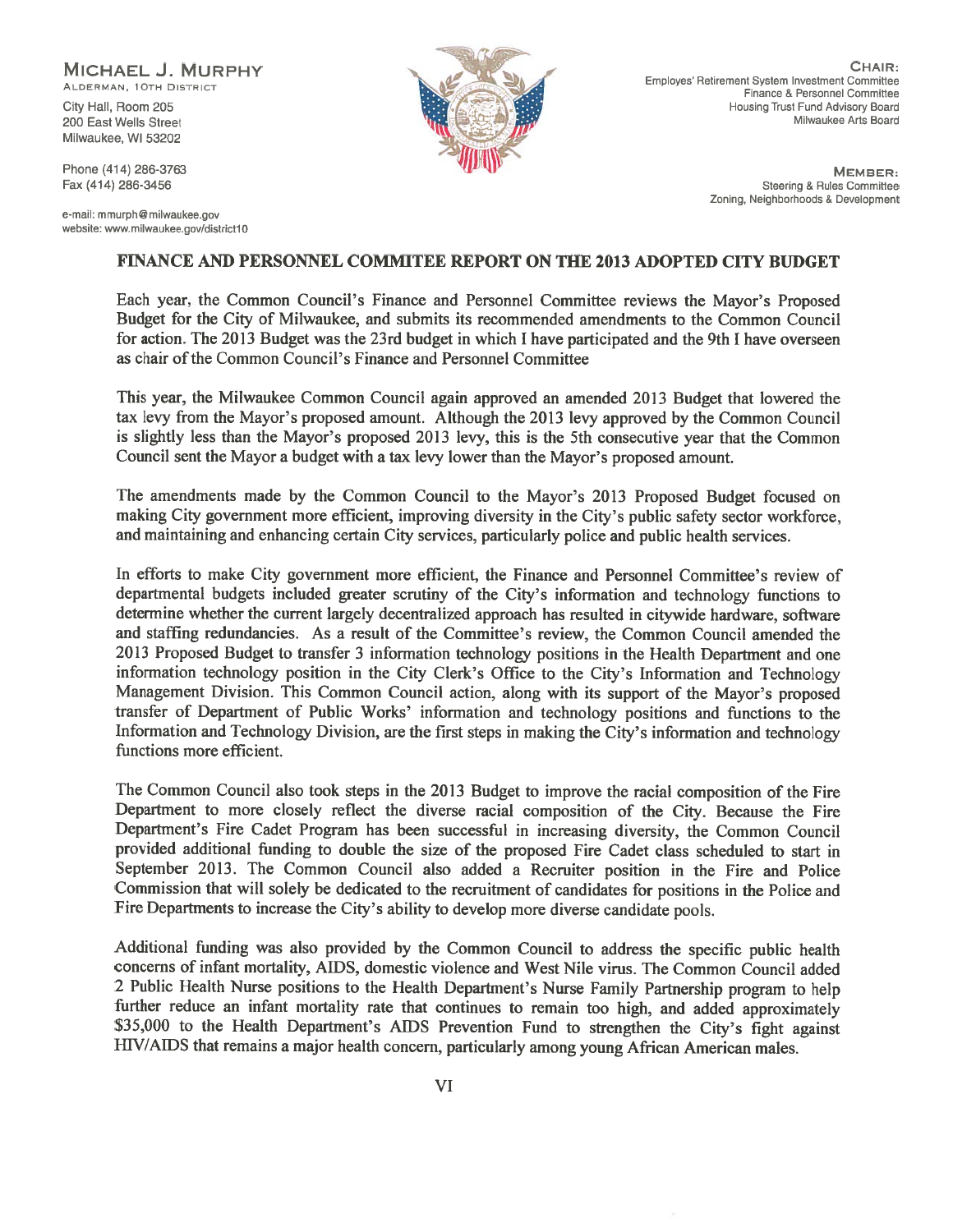The Common Council provided approximately \$35,000 in additional funding for the City's Domestic Violence and Sexual Assault Task Force to help reduce incidents of domestic violence and—as evidenced by a recent tragic incident—its adverse effects on Milwaukee-area families. In addition, the Common Council provided \$25,000 for the treatment of sewer catch basins with larvicide to reduce the mosquito population to help stop the spread of the West Nile virus, which, after several years of mild outbreaks, has recently emerged more widely resulting in a higher incidence of illness and deaths.

The Common Council also provided funding to restore, maintain or enhance public safety and other certain essential City services—the most significant of which was the addition of \$350,000 to the Police Department's 2013 overtime budget to respond to the need for additional beat patrols. While the expenditure of the additional funding remains at the discretion of the Police Chief, the Common Council provided the funding with the intent to equally provide additional beat patrols in each of the City's 7 police districts. The Common Council also approved \$400,000 in additional funding to the Forestry Section to reduce the backlog of 1,800 stumps in need of removal and to reduce the length of time taken to remove stumps after City trees are cut down.

In addition, the Common Council restored funding for weekend, second and third Electrical Mechanics positions that the Mayor had proposed for elimination in the Infrastructure Services Division and that would have increased the response time to restore a failed street lighting circuit from 24 hours to 48 hours. The Common Council also restored funding to eliminate the Mayor's proposal to require residents to place their garbage carts at the curb on collection day for the entire year and to eliminate the Mayor's proposal to privatize the delivery of barricades for special events, such as block parties.

Finally, because funding for the City's playgrounds has been reduced in recent years, the Common Council established a Playground Improvement Fund with \$100,000 in funding for 2013. As an incentive to receive additional funding from private sector sources, the fund will provide a 100% match for grants and contributions the City receives to improve playgrounds citywide.

The actions of the Common Council relating to the 2013 City Budget demonstrate its continued commitment to work to limit the impact that the City's limited revenue options and mandatory obligations have on the provision of essential City services. As the City faces difficult decisions over the next several years as a result of limited revenue growth and ongoing mandatory pension-related obligations, that same level of commitment from the Common Council will be needed to continue to improve the efficiency of City government while at the same time preserving its ability to effectively respond to the increasing needs of its citizens.

Sincerely,

Michael J. Murphy

Ald. Michael J. Murphy Chair **Finance and Personnel Committee**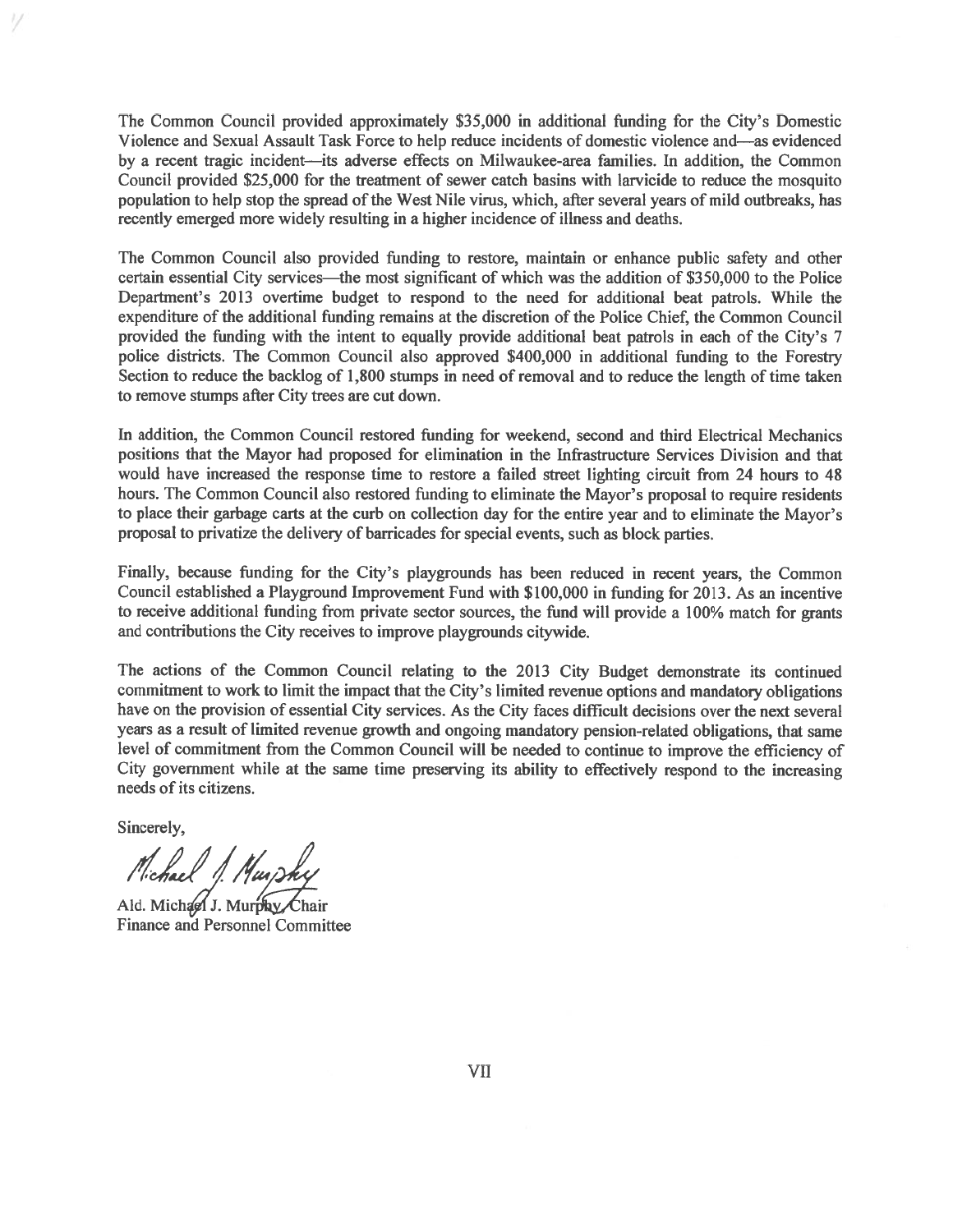### **COMPARISON OF 2013 ADOPTED EXPENDITURES AND FUNDING SOURCES SECTION 1. CITY BUDGETS UNDER THE CONTROL OF THE COMMON COUNCIL WITH PRIOR YEARS BY MAJOR BUDGET SECTIONS AND SUBSECTIONS**

|                                                | 2010<br><b>ACTUAL**</b><br><b>EXPENDITURES</b> | 2011<br><b>ACTUAL**</b><br><b>EXPENDITURES</b> | 2012<br><b>ADOPTED</b><br><b>BUDGET</b> | 2013<br><b>ADOPTED</b><br><b>BUDGET</b> | <b>CHANGE</b><br>2013 ADOPTED<br><b>VERSUS</b><br>2012 ADOPTED |
|------------------------------------------------|------------------------------------------------|------------------------------------------------|-----------------------------------------|-----------------------------------------|----------------------------------------------------------------|
| A. General City Purposes                       |                                                |                                                |                                         |                                         |                                                                |
| 1. Budgets for General City Purposes           |                                                |                                                |                                         |                                         |                                                                |
| Administration, Department of                  | \$8,293,104                                    | \$7,911,880                                    | \$8,966,213                             | \$10,334,585                            | \$1,368,372                                                    |
| Assessor's Office                              | 4,882,226                                      | 4,321,532                                      | 4,627,225                               | 4,397,696                               | $-229,529$                                                     |
| City Attorney                                  | 8,210,601                                      | 7,677,150                                      | 7,629,058                               | 7,472,224                               | $-156,834$                                                     |
| City Development, Department of                | 4,611,604                                      | 4,402,677                                      | 4,682,014                               | 3,097,335                               | $-1,584,679$                                                   |
| City Treasurer                                 | 3,086,252                                      | 3,134,126                                      | 3,063,379                               | 2,877,619                               | $-185,760$                                                     |
| Common Council City Clerk                      | 8,353,234                                      | 8,272,253                                      | 8,555,215                               | 8,243,977                               | $-311,238$                                                     |
| Comptroller                                    | 5, 182, 133                                    | 5,059,695                                      | 5,652,900                               | 5,201,535                               | $-451,365$                                                     |
| <b>Election Commission</b>                     | 2,023,588                                      | 1,460,730                                      | 2,912,189                               | 1,371,679                               | $-1,540,510$                                                   |
| Employee Relations, Department of              | 4,958,222                                      | 4,547,106                                      | 4,541,064                               | 4,492,713                               | $-48,351$                                                      |
| Fire and Police Commission                     | 1,058,400                                      | 1,218,887                                      | 1,300,016                               | 1,392,584                               | 92,568                                                         |
| Fire Department                                | 103,017,840                                    | 105,360,530                                    | 105,025,041                             | 103,873,222                             | $-1,151,819$                                                   |
| <b>Health Department</b>                       | 13,657,277                                     | 12,288,838                                     | 13, 161, 487                            | 12,626,673                              | $-534,814$                                                     |
| Library                                        | 22,274,169                                     | 21,506,485                                     | 22,699,974                              | 21,593,610                              | $-1,106,364$                                                   |
| Mayor's Office                                 | 1,203,561                                      | 1,227,168                                      | 1,215,279                               | 1,101,366                               | $-113,913$                                                     |
| Municipal Court                                | 3,456,311                                      | 3,437,745                                      | 3,505,745                               | 3,297,997                               | $-207,748$                                                     |
| Neighborhood Services, Department of           | 15,345,280                                     | 15,466,734                                     | 17,236,668                              | 19,858,426                              | 2,621,758                                                      |
| <b>Police Department</b>                       | 237,834,824                                    | 236,850,036                                    | 236,229,306                             | 237,538,363                             | 1,309,057                                                      |
| Port of Milwaukee                              | 4,555,798                                      | 4,480,849                                      | 5,018,503                               | 4,581,521                               | $-436,982$                                                     |
| Public Works Department (Total)                | (120, 076, 323)                                | (122, 840, 992)                                | (123, 518, 599)                         | (117, 390, 531)                         | $(-6, 128, 068)$                                               |
| <b>Administrative Services Division</b>        | 4,855,582                                      | 4,815,997                                      | 4,533,496                               | 3,815,752                               | $-717,744$                                                     |
| Infrastructure Services Division               | 38,270,164                                     | 37,748,379                                     | 39,508,604                              | 37,595,621                              | $-1,912,983$                                                   |
| <b>Operations Division</b>                     | 76,950,577                                     | 80,276,616                                     | 79,476,499                              | 75,979,158                              | $-3,497,341$                                                   |
| Special Purpose Accounts                       | 151, 357, 129 *                                | 164,034,592 *                                  | 163,659,514                             | 155,494,137                             | $-8, 165, 377$                                                 |
| Unified Call Center                            | 0                                              | 256,159                                        | 514,085                                 | 0                                       | $-514,085$                                                     |
| Fringe Benefit Offset                          | $-145, 155, 953$                               | $-152,762,403$                                 | -153,339,677                            | $-144,975,343$                          | 8,364,334                                                      |
| <b>Total Budgets for General City Purposes</b> | \$578,281,923 **                               | \$582,993,761 **                               | \$590,373,797                           | \$581,262,450                           | $$-9,111,347$                                                  |

\* Special Purpose Account expenditures do not include wage supplement funding; these funds are reflected in departmental expenditures.

#### **2. Source of Funds for General City Purposes**

| <b>Revenues</b>                                  |               |               |               |               |               |
|--------------------------------------------------|---------------|---------------|---------------|---------------|---------------|
| Taxes and Payment in Lieu of Taxes               | \$16,547,593  | \$16,926,577  | \$16,147,300  | \$16,519,800  | \$372,500     |
| Licenses and Permits                             | 12.948.031    | 13,285,855    | 12,647,600    | 13.799.360    | 1,151,760     |
| Intergovernmental Revenue                        | 270,938,831   | 273,239,399   | 259,501,500   | 259,575,900   | 74,400        |
| <b>Charges for Services</b>                      | 102,363,468   | 108,700,962   | 103,920,603   | 112,222,821   | 8,302,218     |
| <b>Fines and Forfeitures</b>                     | 5,422,461     | 5,076,199     | 5,304,000     | 5,129,000     | $-175,000$    |
| Miscellaneous Revenue                            | 41,080,041    | 36,274,952    | 38,855,057    | 38,244,400    | $-610,657$    |
| <b>Fringe Benefits</b>                           | 27,827,185    | 26,712,213    | 25,000,000    | 24,000,000    | $-1,000,000$  |
| <b>Total Revenues</b>                            | \$477,127,610 | \$480,216,157 | \$461,376,060 | \$469,491,281 | \$8,115,221   |
| Tax Stabilization Fund Withdrawals               | \$13,070,000  | \$14,600,000  | \$13,767,000  | \$14,900,000  | \$1,133,000   |
| Property Tax Lew                                 | 86, 187, 127  | 111,574,808   | 115,230,737   | 96,871,169    | $-18,359,568$ |
| <b>Total Financing for General City Purposes</b> | \$576,384,737 | \$606,390,965 | \$590,373,797 | \$581,262,450 | $$-9,111,347$ |
| <b>B. Employees' Retirement</b>                  |               |               |               |               |               |
| 1. Budgets for Employees' Retirement             |               |               |               |               |               |
| <b>Firemen's Pension Fund</b>                    |               |               |               |               |               |
| <b>Pension Contribution</b>                      | \$49,109      | \$40,748      | \$45,000      | \$36,000      | $$-9,000$     |
| Lump Sum Supplement Contribution                 | 145,584       | 122,471       | 115,000       | 100,000       | $-15,000$     |
| <b>Policemen's Pension Fund</b>                  |               |               |               |               |               |
| Pension Contribution                             | \$329,672     | \$268,667     | \$209,000     | \$221,538     | \$12,538      |
| Lump Sum Supplement Contribution                 | 0             | 0             | 30,000        | 30,000        | 0             |
|                                                  |               |               |               |               |               |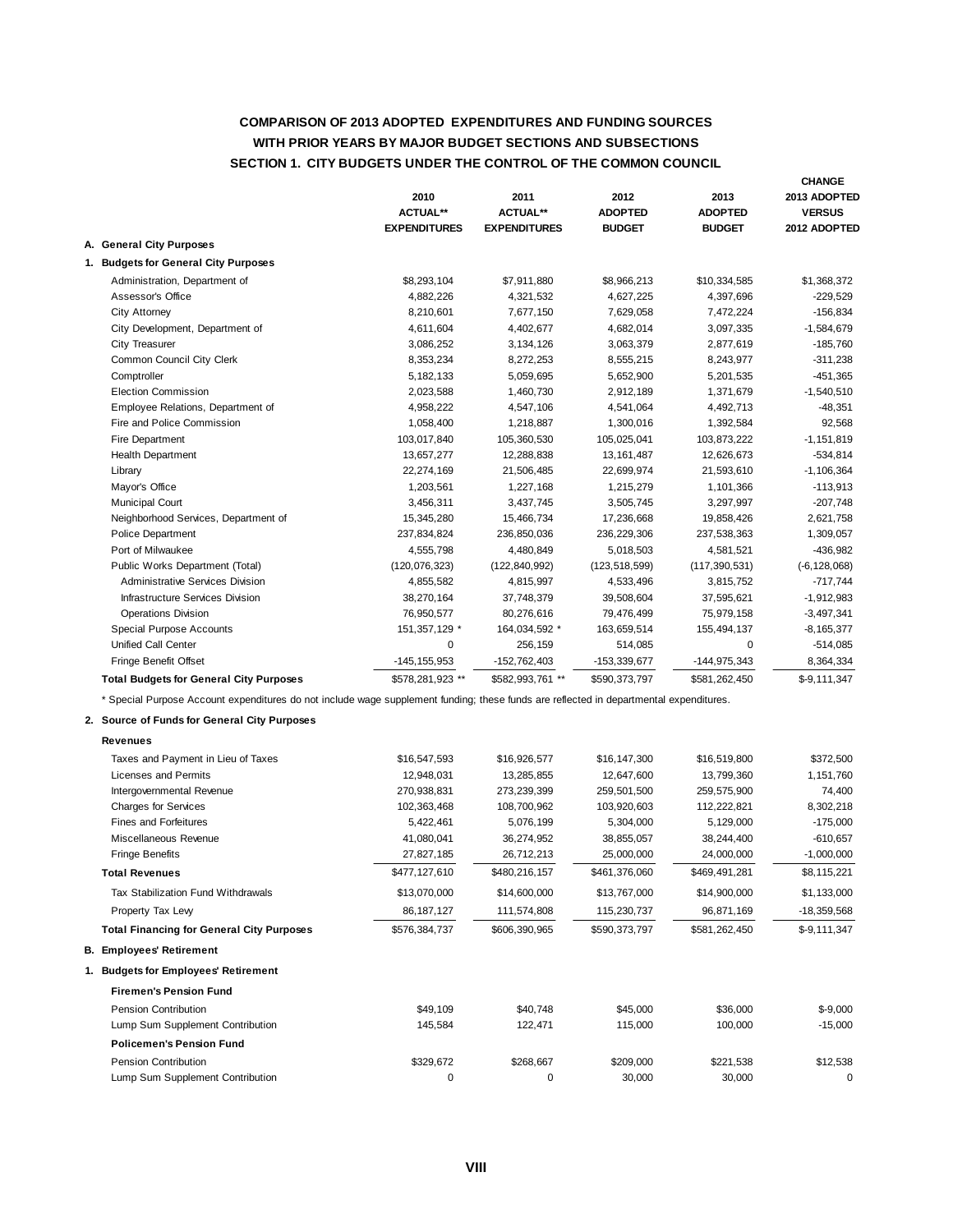|                                                            | 2010<br><b>ACTUAL**</b> | 2011<br><b>ACTUAL**</b> | 2012<br><b>ADOPTED</b>   | 2013<br><b>ADOPTED</b> | <b>CHANGE</b><br>2013 ADOPTED<br><b>VERSUS</b> |
|------------------------------------------------------------|-------------------------|-------------------------|--------------------------|------------------------|------------------------------------------------|
|                                                            | <b>EXPENDITURES</b>     | <b>EXPENDITURES</b>     | <b>BUDGET</b>            | <b>BUDGET</b>          | 2012 ADOPTED                                   |
| <b>Employees' Retirement Fund</b>                          |                         |                         |                          |                        |                                                |
| Pension Contribution                                       | \$49,034,656            | \$0                     | \$0                      | \$59,310,000           | \$59,310,000                                   |
| Administration                                             | 19,089,917              | 20,244,217              | 26,823,322               | 24,546,844             | $-2,276,478$                                   |
| Employers' Share of Employees' Annuity Contribution        | 17,415,288              | 22,878,684              | 15,904,000               | 4,100,000              | $-11,804,000$                                  |
| Annuity Contribution Employer's Reserve Fund               | 7,000,000               | 17,350,000              | 25,000,000               | 18,400,000             | $-6,600,000$                                   |
| <b>Social Security</b>                                     |                         |                         |                          |                        |                                                |
| Social Security Tax                                        | \$18,235,854            | \$18,159,920            | \$18,007,000             | \$17,742,000           | $$-265,000$                                    |
| Former Town of Lake Employees' Retirement Fund             |                         |                         |                          |                        |                                                |
| Pension Contribution                                       | \$7,273                 | \$7,273                 | \$7,300                  | \$7,300                | \$0                                            |
| <b>Deferred Compensation</b>                               | \$1,239,952             | \$1,230,216             | \$1,425,439              | \$1,505,558            | \$80,119                                       |
| <b>Total Budgets for Employees' Retirement</b>             | \$112,547,305 **        | \$80,302,196 **         | \$87,566,061             | \$125,999,240          | \$38,433,179                                   |
|                                                            |                         |                         |                          |                        |                                                |
| 2. Source of Funds for Employees' Retirement               |                         |                         |                          |                        |                                                |
| <b>Fringe Benefits Pension</b>                             | \$1,081,015             | \$1,142,103             | \$1,251,774              | \$1,268,449            | \$16,675                                       |
| Charges to Retirement Fund                                 | 18,826,314              | 19,875,599              | 26,442,698               | 24,172,534             | $-2,270,164$                                   |
| Charges to Deferred Compensation                           | 1,239,952               | 1,230,216               | 1,425,439                | 1,505,558              | 80,119                                         |
| Charges to Other Governmental Units                        | 790,616                 | 0                       | 350,000                  | 871,686                | 521,686                                        |
| Miscellaneous Revenue/Reserve Fund                         | 7,074,032               | 74,400                  | 80,000                   | 18,483,000             | 18,403,000                                     |
| Property Tax Lew                                           | 81,844,193              | 60,012,663              | 58,016,150               | 79,698,013             | 21,681,863                                     |
| <b>Total Financing for Employees' Retirement</b>           | \$110,856,122           | \$82,334,981            | \$87,566,061             | \$125,999,240          | \$38,433,179                                   |
| C. Capital Improvements                                    |                         |                         |                          |                        |                                                |
| 1. Budgets for Capital Improvements                        |                         |                         |                          |                        |                                                |
| Special Capital Projects or Purposes                       | \$2,502,951             | \$964,589               | \$11,022,000             | \$8,510,000            | $$-2,512,000$                                  |
| Administration, Department of                              | 1,459,890               | 1,307,220               | 600,000                  | 1,875,000              | 1,275,000                                      |
| City Attorney                                              | $\mathbf 0$             | 0                       | 0                        | 0                      | 0                                              |
| City Development, Department of                            | 29,474,648              | 25,046,714              | 29,176,000               | 17,585,000             | $-11,591,000$                                  |
| Common Council City Clerk                                  | 758,363                 | 0                       | 40,000                   | 117,500                | 77,500                                         |
| <b>Election Commission</b>                                 | 37,660                  | 0                       | 0                        | $\mathbf 0$            | 0                                              |
| Employee Relations, Department of                          | 21,635                  | 0                       | 0                        | $\mathbf 0$            | 0                                              |
| Fire and Police Commission                                 | 357                     | $\Omega$                | 0                        | $\Omega$               | O                                              |
| Fire Department                                            | 1,162,095               | 3,354,721               | 3,424,000                | 3,403,000              | $-21,000$                                      |
| <b>Health Department</b>                                   | 219,590                 | 430,626                 | 450,000                  | 435,000                | $-15,000$                                      |
| Library                                                    | 2,579,639               | 5,015,122               | 2,577,000                | 3,743,000              | 1,166,000                                      |
| <b>Municipal Court</b>                                     | 457,837                 | 132,442                 | 0                        | 0                      | 0                                              |
| Neighborhood Services, Department of                       | 0                       | 48,169                  | $\mathbf 0$<br>1,502,000 | $\mathbf 0$            | 0                                              |
| <b>Police Department</b><br>Port of Milwaukee              | 3,737,768<br>204,698    | 5,308,880<br>1,108,133  | 225,000                  | 7,375,700<br>1,075,000 | 5,873,700<br>850,000                           |
| Public Works, Department of (Total)                        | (51, 357, 726)          | (31, 485, 604)          | (64, 440, 700)           | (60,061,700)           | $(-4, 379, 000)$                               |
| <b>Administration Division</b>                             | 411,384                 | 742,288                 | 1,220,000                | 500,000                | $-720,000$                                     |
| Infrastructure Services Division                           | 37,829,657              | 25, 156, 879            | 52,981,700               | 49,189,700             | $-3,792,000$                                   |
| <b>Operations Division</b>                                 | 13,116,685              | 5,586,437               | 10,239,000               | 10,372,000             | 133,000                                        |
| <b>Total Budgets for Capital Improvements</b>              |                         |                         |                          |                        |                                                |
| (Other than Parking, Water Works and Sewer<br>Maintenance) | \$93,974,857 **         | \$74,202,220 **         | \$113,456,700            | \$104,180,900          | $$-9,275,800$                                  |
| 2. Source of Funds for Capital Improvements                |                         |                         |                          |                        |                                                |
| <b>General Obligation Borrowings</b>                       |                         |                         |                          |                        |                                                |
| New Borrowing                                              | \$67,823,143            | \$50,692,806            | \$74,308,100             | \$74,964,900           | \$656,800                                      |
| Carryover Borrowing                                        | 0                       | 0                       | 118,467,986 (a)          | 115,698,810 (a)        | $-2,769,176$ (a)                               |
| <b>Tax Increment District Public Improvements</b>          |                         |                         |                          |                        |                                                |
| New Borrowing                                              | \$19,405,821            | \$19,481,319            | \$22,000,000             | \$11,000,000           | \$-11,000,000                                  |
| Carryover Borrowing                                        | 0                       | 0                       | 137,942,604 (a)          | 56,222,323 (a)         | -81,720,281 (a)                                |
| <b>Anticipated Special Assessments</b>                     |                         |                         |                          |                        |                                                |
| New Authorizations                                         | \$1,313,474             | \$973,431               | \$1,065,600              | \$2,209,000            | \$1,143,400                                    |
| Carryover Special Assessments                              | 0                       | 0                       | 1,911,319 (a)            | 2,380,800 (a)          | 469,481 (a)                                    |
|                                                            |                         |                         |                          |                        |                                                |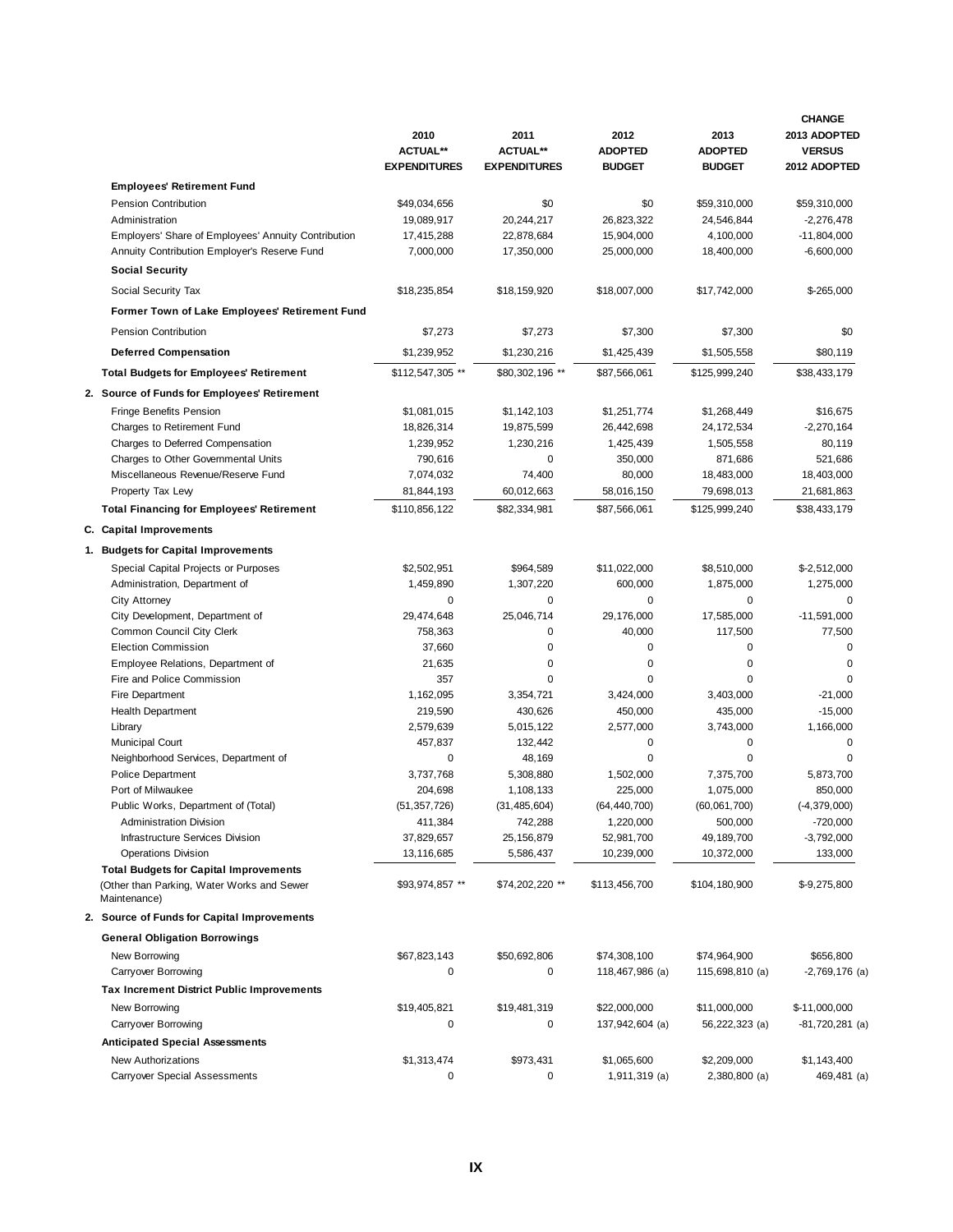|                                                                                                                           | 2010<br><b>ACTUAL**</b><br><b>EXPENDITURES</b> | 2011<br><b>ACTUAL**</b><br><b>EXPENDITURES</b> | 2012<br><b>ADOPTED</b><br><b>BUDGET</b> | 2013<br><b>ADOPTED</b><br><b>BUDGET</b> | <b>CHANGE</b><br>2013 ADOPTED<br><b>VERSUS</b><br>2012 ADOPTED |  |  |
|---------------------------------------------------------------------------------------------------------------------------|------------------------------------------------|------------------------------------------------|-----------------------------------------|-----------------------------------------|----------------------------------------------------------------|--|--|
| <b>Capital Improvement Revenues</b>                                                                                       |                                                |                                                |                                         |                                         |                                                                |  |  |
| Cash Revenues                                                                                                             | \$4,932,112                                    | \$2,670,955                                    | \$15,058,000                            | \$14,957,000                            | \$-101,000                                                     |  |  |
| Property Tax Lew                                                                                                          | 500,307                                        | 383,709                                        | 1,025,000                               | 1,050,000                               | 25,000                                                         |  |  |
| <b>Total Financing for Capital Improvements</b>                                                                           |                                                |                                                |                                         |                                         |                                                                |  |  |
| (Other than Parking, Water Works and Sewer<br>Maintenance)                                                                | \$93,974,857 *                                 | \$74,202,220 *                                 | \$113,456,700                           | \$104,180,900                           | \$-9,275,800                                                   |  |  |
| (a) Reiteration of prior year's authority does not affect budget totals.<br>* Does not include school board expenditures. |                                                |                                                |                                         |                                         |                                                                |  |  |
| D. City Debt (Including School Purposes)                                                                                  |                                                |                                                |                                         |                                         |                                                                |  |  |
| 1. Budget for City Debt                                                                                                   |                                                |                                                |                                         |                                         |                                                                |  |  |
| Bonded Debt (Principal)                                                                                                   | \$186,780,117                                  | \$331,960,073                                  | \$246,731,434                           | \$300,015,000                           | \$53,283,566                                                   |  |  |
| Bonded Debt (Interest)                                                                                                    | 33,318,284                                     | 37, 184, 872                                   | 51,909,142                              | 47,262,057                              | -4,647,085                                                     |  |  |
| Bonded Debt (Fees)                                                                                                        | 392,000                                        | 444,221                                        | 450,000                                 | 400,000                                 | $-50,000$                                                      |  |  |
| Bonded Debt (Issuance Expenses)                                                                                           | 1,314,257                                      | 1,040,564                                      | 1,575,000                               | 1,390,000                               | $-185,000$                                                     |  |  |
| Subtotal                                                                                                                  | \$221,804,658                                  | \$370,629,730                                  | \$300,665,576                           | \$349,067,057                           | \$48,401,481                                                   |  |  |
| Less: Prepayment                                                                                                          |                                                |                                                |                                         |                                         |                                                                |  |  |
| Prepayment Deduction (PDAF)                                                                                               | $$-5,400,000$                                  | \$-4,900,000                                   | $$-4,500,000$                           | $$-5,500,000$                           | $$-1,000,000$                                                  |  |  |
| Special Assessment                                                                                                        | $-1,950,000$                                   | $-1,677,907$                                   | $-1,424,430$                            | $-1,546,697$                            | $-122,267$                                                     |  |  |
| Total Budget for City Debt (a)                                                                                            | \$214,454,658 **                               | \$364,051,823 **                               | \$294,741,146                           | \$342,020,360                           | \$47,279,214                                                   |  |  |
|                                                                                                                           |                                                | <b>Milwaukee School Board</b>                  |                                         |                                         |                                                                |  |  |
| (a) Included in city debt amounts above are the following amounts for school                                              |                                                | 2010                                           | \$17,593,929                            |                                         |                                                                |  |  |
| purposes not controlled by the Common Council.                                                                            |                                                | 2011                                           | \$15,947,420                            |                                         |                                                                |  |  |
|                                                                                                                           |                                                | 2012                                           | \$15,149,361                            | (est.)                                  |                                                                |  |  |
| 2. Source of Funds for City Debt                                                                                          |                                                |                                                |                                         |                                         |                                                                |  |  |
| Revenues                                                                                                                  | \$91,809,584                                   | \$242,334,770                                  | \$171,102,058                           | \$219,736,001                           | \$48,633,943                                                   |  |  |
| TID Increments from Prior Year<br>Delinquent Tax Revenues                                                                 | 23,659,994<br>29,866,600                       | 24,834,453<br>27,673,793                       | 24,336,886<br>30,565,632                | 22, 107, 453<br>32,405,234              | $-2,229,433$<br>1,839,602                                      |  |  |
| Property Tax Levy                                                                                                         | 69,118,480                                     | 69,208,807                                     | 68,736,570                              | 67,771,672                              | $-964,898$                                                     |  |  |
| <b>Total Financing for City Debt</b>                                                                                      | \$214,454,658                                  | \$364,051,823                                  | \$294,741,146                           | \$342,020,360                           | \$47,279,214                                                   |  |  |
| F. Common Council Contingent Fund                                                                                         |                                                |                                                |                                         |                                         |                                                                |  |  |
| 1. Budget for Common Council Contingent Fund                                                                              |                                                |                                                |                                         |                                         |                                                                |  |  |
|                                                                                                                           |                                                |                                                |                                         |                                         |                                                                |  |  |
| Common Council Contingent Fund                                                                                            | $[$4,098,228]$ *                               | $[4,910,689]$ *                                | \$5,000,000                             | \$5,000,000                             | \$0                                                            |  |  |
| 2. Source of Funds for Common Council Contingent Fund                                                                     |                                                |                                                |                                         |                                         |                                                                |  |  |
| Property Tax Levy                                                                                                         | \$5,000,000                                    | \$5,000,000                                    | \$5,000,000                             | \$5,000,000                             | \$0                                                            |  |  |
| * 2010 and 2011 experience shown for informational purposes only.                                                         |                                                |                                                |                                         |                                         |                                                                |  |  |
| Expenditure experience represents transfers and expenditures authorized by resolution.                                    |                                                |                                                |                                         |                                         |                                                                |  |  |
| Subtotal Budget Authorizations Common Council Controlled Purposes                                                         |                                                |                                                |                                         |                                         |                                                                |  |  |
| (Except Water and Special Revenue Accounts)                                                                               | \$999,258,743                                  | \$1,101,550,000                                | \$1,091,137,704                         | \$1,158,462,950                         | \$67,325,246                                                   |  |  |
| Non-Tax Lew                                                                                                               | \$758,020,267                                  | \$885,800,002                                  | \$843,129,247                           | \$908,072,096                           | \$64,942,849                                                   |  |  |
| Tax Lew                                                                                                                   | \$242,650,107                                  | \$246,179,987                                  | \$248,008,457                           | \$250,390,854                           | \$2,382,397                                                    |  |  |
| Subtotal Financing for (Estimated Revenues) Common Council Controlled Budgets                                             |                                                |                                                |                                         |                                         |                                                                |  |  |
| (Except Water and Special Revenue Accounts)                                                                               | \$1,000,670,374                                | \$1,131,979,989                                | \$1,091,137,704                         | \$1,158,462,950                         | \$67,325,246                                                   |  |  |
| Special Revenue Accounts Sections G through M                                                                             |                                                |                                                |                                         |                                         |                                                                |  |  |
| G. Parking                                                                                                                |                                                |                                                |                                         |                                         |                                                                |  |  |
| 1. Budget for Parking Program                                                                                             |                                                |                                                |                                         |                                         |                                                                |  |  |
| Operating and Maintenance Expense                                                                                         | \$26,227,986                                   | \$25,696,917                                   | \$27,629,397                            | \$26,960,107                            | \$-669,290                                                     |  |  |
| Transfer to General Fund                                                                                                  | 22,287,000                                     | 22,787,000                                     | 20,410,157                              | 18,550,000                              | $-1,860,157$                                                   |  |  |
| Transfer to Pension Fund                                                                                                  | 0                                              | 0                                              | 2,000,000                               | 0                                       | $-2,000,000$                                                   |  |  |
| Capital Improvement Program                                                                                               | 1,859,376                                      | 1,523,462                                      | 790,000                                 | 1,441,000                               | 651,000                                                        |  |  |
| Capital Improvements to be Financed from Available<br>Cash Reserves                                                       | 0                                              | 0                                              | 5,000,000                               | 5,000,000                               | 0                                                              |  |  |
| <b>Total Budget for Parking Program</b>                                                                                   | \$50,374,362 **                                | \$50,007,379 **                                | \$55,829,554                            | \$51,951,107                            | \$-3,878,447                                                   |  |  |
|                                                                                                                           |                                                |                                                |                                         |                                         |                                                                |  |  |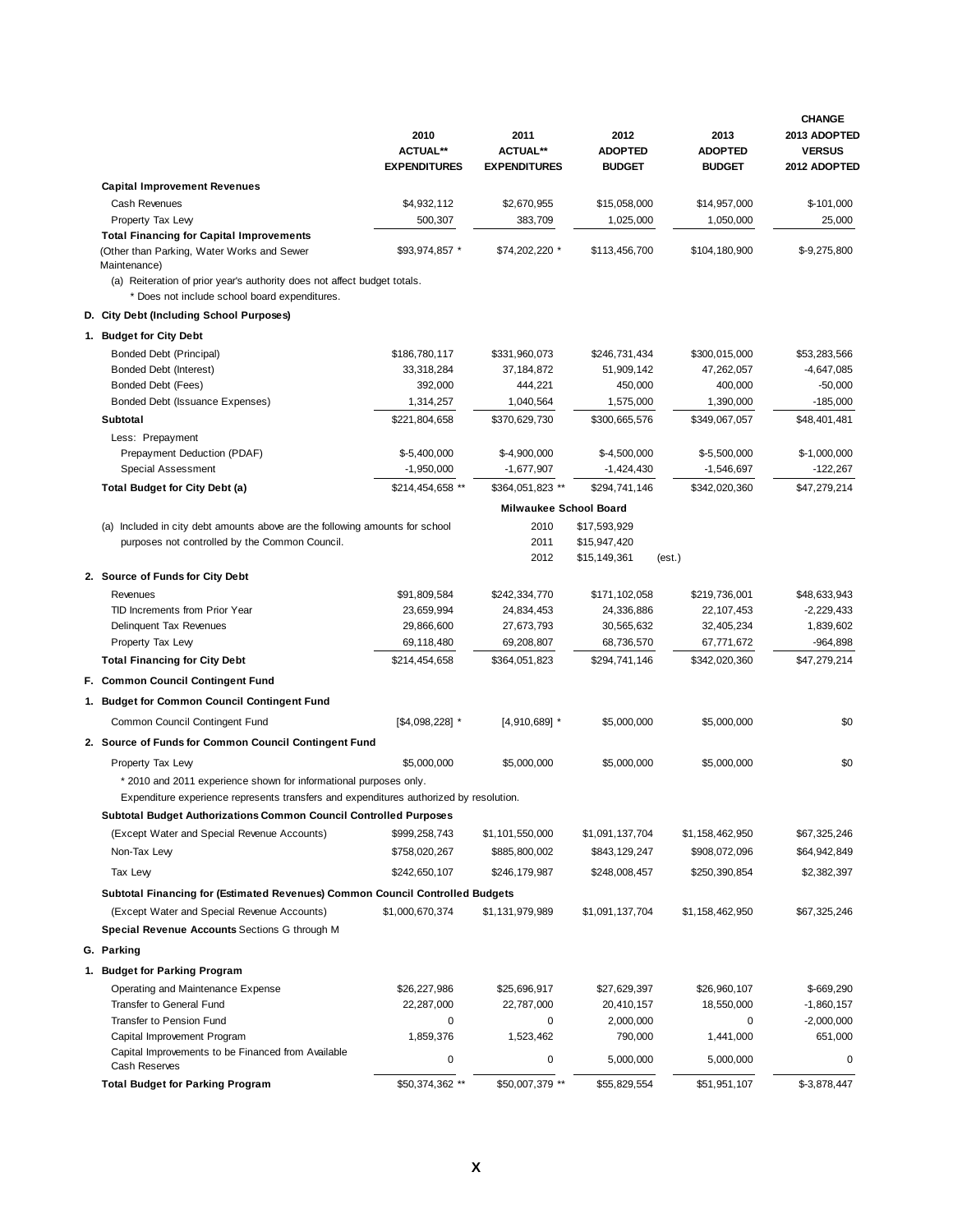|                                                                          |                         |                         |                               |                        | <b>CHANGE</b>                 |
|--------------------------------------------------------------------------|-------------------------|-------------------------|-------------------------------|------------------------|-------------------------------|
|                                                                          | 2010<br><b>ACTUAL**</b> | 2011<br><b>ACTUAL**</b> | 2012<br><b>ADOPTED</b>        | 2013<br><b>ADOPTED</b> | 2013 ADOPTED<br><b>VERSUS</b> |
|                                                                          | <b>EXPENDITURES</b>     | <b>EXPENDITURES</b>     | <b>BUDGET</b>                 | <b>BUDGET</b>          | 2012 ADOPTED                  |
| 2. Source of Funds for Parking Operations                                |                         |                         |                               |                        |                               |
| <b>Parking Permits</b>                                                   | \$3,927,789             | \$3,899,683             | \$3,912,000                   | \$3,888,000            | $$-24,000$                    |
| Meters                                                                   | 5,112,303               | 4,937,172               | 5,118,000                     | 4,946,000              | $-172,000$                    |
| Rental and Lease of Facilities                                           | 7,449,221               | 7,078,422               | 7,367,000                     | 7,488,300              | 121,300                       |
| Towing of Vehicles                                                       | 3,783,053               | 3,489,643               | 3,700,000                     | 3,500,000              | $-200,000$                    |
| Vehicle Disposal                                                         | 1,483,048               | 1,641,417               | 1,550,000                     | 1,600,000              | 50,000                        |
| Miscellaneous                                                            | 817,189                 | 608,485                 | 800,000                       | 675,000                | $-125,000$                    |
| <b>Subtotal Financing of Parking Operations</b>                          | \$22,572,603            | \$21,654,822            | \$22,447,000                  | \$22,097,300           | \$-349,700                    |
| <b>Other Funding Sources</b>                                             |                         |                         |                               |                        |                               |
| Withdrawal from Reserves                                                 | \$847,892               | \$3,731,172             | \$4,592,554                   | \$1,962,807            | \$-2,629,747                  |
| <b>Citation Revenue</b>                                                  | 25,094,491              | 23,097,923              | 23,000,000                    | 22,000,000             | $-1,000,000$                  |
| Miscellaneous                                                            | 0                       | 0                       | $\mathbf 0$                   | 0                      | $\mathbf 0$                   |
| Capital Improvements to be Financed from Available:                      |                         |                         |                               |                        |                               |
| Cash Reserves                                                            | \$0                     | \$0                     | \$5,000,000                   | \$5,000,000            | \$0                           |
| New Borrowing                                                            | 1,859,376               | 1,523,462               | 790,000                       | 891,000                | 101,000                       |
| Carryover Borrowing                                                      | 0(a)<br>\$27,801,759    | 0(a)<br>\$28,352,557    | 2,984,764 (a)<br>\$33,382,554 | 2,225,792 (a)          | -758,972 (a)                  |
| <b>Subtotal Other Funding Sources</b>                                    |                         |                         |                               | \$29,853,807           | \$-3,528,747                  |
| <b>Total Financing for Parking</b>                                       | \$50,374,362            | \$50,007,379            | \$55,829,554                  | \$51,951,107           | \$-3,878,447                  |
| (a) Reiteration of prior year's authority does not affect budget totals. |                         |                         |                               |                        |                               |
| H. Grants and Aids Projects (Except Capital Projects)                    |                         |                         |                               |                        |                               |
| 1. Budget for Grants and Aids Projects                                   |                         |                         |                               |                        |                               |
| Grantor Share (Non-City)                                                 | \$72.012.434            | \$78,677,026            | \$63,846,247                  | \$69.363.873           | \$5,517,626                   |
| <b>Total for Grants and Aids Projects</b>                                | \$72,012,434 **         | \$78,677,026 **         | \$63,846,247                  | \$69,363,873           | \$5,517,626                   |
|                                                                          |                         |                         |                               |                        |                               |
| 2. Source of Funds for Grants and Aids Projects                          |                         |                         |                               |                        |                               |
| Grantor Share (Non-City)                                                 | \$72,012,434            | \$78,677,026            | \$63,846,247                  | \$69,363,873           | \$5,517,626                   |
| <b>Total Financing for Grants and Aids Projects</b>                      |                         |                         |                               |                        |                               |
| (Except Capital Projects)                                                | \$72,012,434            | \$78,677,026            | \$63,846,247                  | \$69,363,873           | \$5,517,626                   |
| I. Economic Development Fund                                             |                         |                         |                               |                        |                               |
| 1. Budget for Economic Development Fund                                  |                         |                         |                               |                        |                               |
| <b>Business Improvement Districts</b>                                    | \$8,954,507             | \$8,097,342             | \$7,703,639                   | \$7,912,216            | \$208,577                     |
| <b>Total Budget for Economic Development Fund</b>                        | \$8,954,507             | \$8,097,342             | \$7,703,639                   | \$7,912,216            | \$208,577                     |
| 2. Source of Funds for Economic Development Fund                         |                         |                         |                               |                        |                               |
| <b>Business Improvement District Assessments</b>                         | \$8,977,025             | \$8,097,342             | \$7,703,639                   | \$7,912,216            | \$208,577                     |
| <b>Total Source of Funds for Economic Development</b>                    |                         |                         |                               |                        |                               |
| Fund                                                                     | \$8,977,025             | \$8,097,342             | \$7,703,639                   | \$7,912,216            | \$208,577                     |
| J. Water Works                                                           |                         |                         |                               |                        |                               |
| 1. Budget for Water Works, Department of Public Works                    |                         |                         |                               |                        |                               |
| <b>Operating Budget</b>                                                  | \$76,892,805            | \$72,227,528            | \$78,805,968                  | \$81,554,626           | \$2,748,658                   |
| Capital Improvements Program                                             | 16,825,681              | 12,170,208              | 9,320,000                     | 13,850,000             | 4,530,000                     |
| Deposits to Special Accounts (Retained Earnings)                         | 16,831,549              | 13,800,358              | 9,190,000                     | 5,450,000              | $-3,740,000$                  |
| <b>Total Expenditures and Deposits</b>                                   | \$110,550,035 **        | \$98,198,094 **         | \$97,315,968                  | \$100,854,626          | \$3,538,658                   |
| 2. Source of Funds for Water Works                                       |                         |                         |                               |                        |                               |
| <b>Operating Revenue</b>                                                 | \$68,497,180            | \$77,634,977            | \$77,727,000                  | \$78,186,000           | \$459,000                     |
| Non-Operating Revenue                                                    | 5,998,920               | 8,392,909               | 7,130,000                     | 6,550,000              | $-580,000$                    |
| Proceeds from Borrowing                                                  | 0                       | 11,625,000              | 8,690,000                     | 8,000,000              | $-690,000$                    |
| Retained Earnings/Miscellaneous                                          | 36,053,935              | 545,208                 | 3,768,968                     | 8,118,626              | 4,349,658                     |
| <b>Total Source of Funds for Water Works</b>                             | \$110,550,035           | \$98,198,094            | \$97,315,968                  | \$100,854,626          | \$3,538,658                   |
| K. Sewer Maintenance                                                     |                         |                         |                               |                        |                               |
| 1. Budget for Sewer Maintenance                                          |                         |                         |                               |                        |                               |
| <b>Operating Budget</b>                                                  | \$43,993,920            | \$43,396,115            | \$50,735,124                  | \$57,623,548           | \$6,888,424                   |
| Capital Budget                                                           | 41, 172, 721            | 31,433,967              | 43,950,000                    | 44,510,000             | 560,000                       |
| Deposit to Retained Earnings                                             | 0                       | 10,859,013              | 0                             | 0                      | 0                             |
| <b>Total Budget for Sewer Maintenance</b>                                | \$85,166,641 **         | \$85,689,095 **         | \$94,685,124                  | \$102,133,548          | \$7,448,424                   |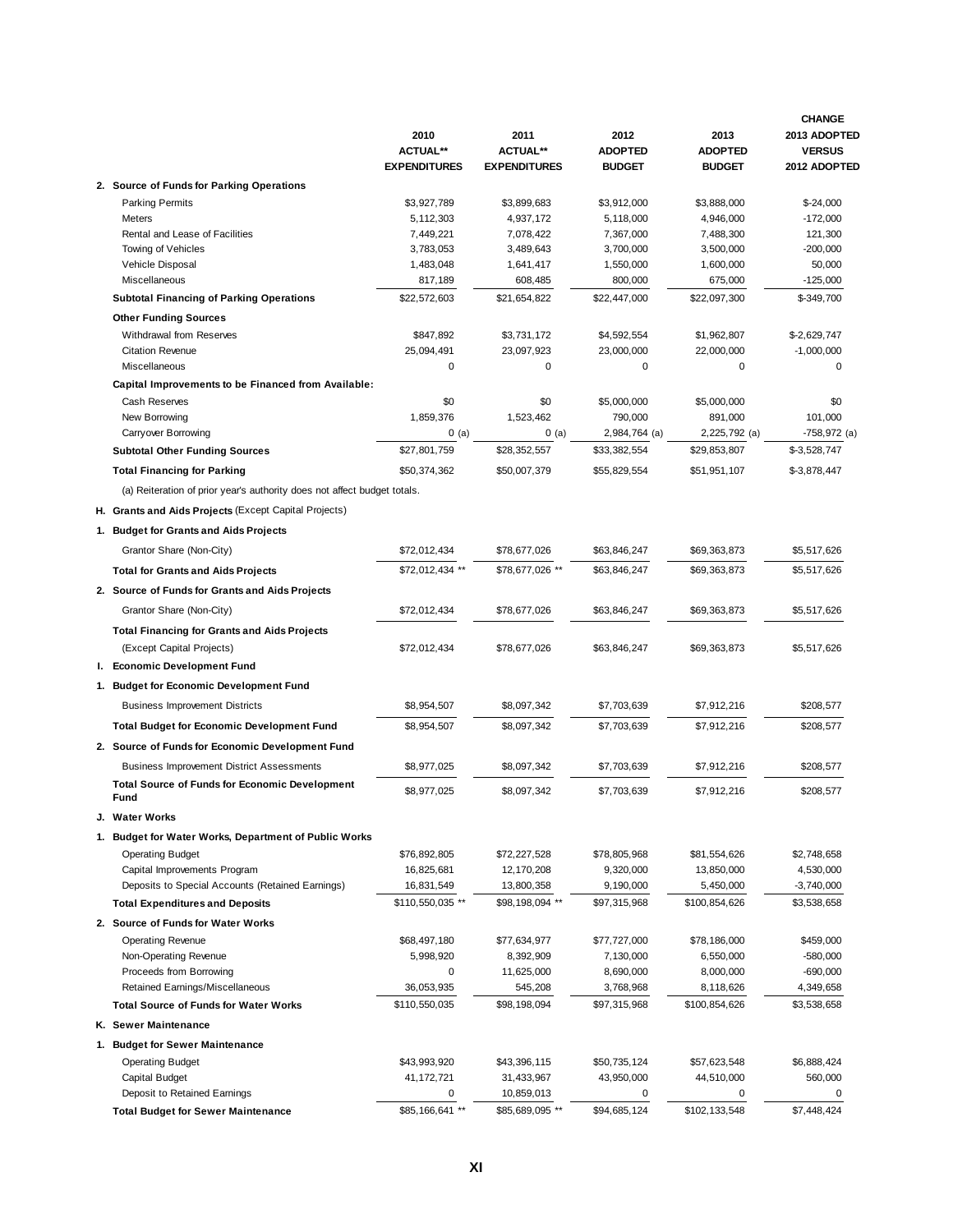|                                                                             |                     |                     |                 |                 | <b>CHANGE</b> |
|-----------------------------------------------------------------------------|---------------------|---------------------|-----------------|-----------------|---------------|
|                                                                             | 2010                | 2011                | 2012            | 2013            | 2013 ADOPTED  |
|                                                                             | <b>ACTUAL**</b>     | <b>ACTUAL**</b>     | <b>ADOPTED</b>  | <b>ADOPTED</b>  | <b>VERSUS</b> |
|                                                                             | <b>EXPENDITURES</b> | <b>EXPENDITURES</b> | <b>BUDGET</b>   | <b>BUDGET</b>   | 2012 ADOPTED  |
| 2. Source of Funds for Sewer Maintenance                                    |                     |                     |                 |                 |               |
| Sewer User Fee                                                              | \$27,611,980        | \$27,147,793        | \$27,589,039    | \$28,389,121    | \$800,082     |
| Storm Water Fee                                                             | 22,602,412          | 22,866,090          | 23,815,129      | 25,720,339      | 1,905,210     |
| <b>Charges for Services</b>                                                 | 1,821,279           | 1,773,909           | 1,391,530       | 1,782,830       | 391,300       |
| Miscellaneous Revenue                                                       | 2,039,415           | 4,881,653           | 3,006,421       | 2,882,623       | $-123,798$    |
| <b>Retained Earnings</b>                                                    | 0                   | 0                   | 1,373,005       | 5,298,635       | 3,925,630     |
| Proceeds from Borrowing                                                     | 37,929,849          | 29,019,650          | 37,510,000      | 38,060,000      | 550,000       |
| <b>Total Source of Funds for Sewer Maintenance</b>                          | \$92,004,935        | \$85,689,095        | \$94,685,124    | \$102,133,548   | \$7,448,424   |
| M. Delinquent County Taxes                                                  |                     |                     |                 |                 |               |
| 1. Budget for Delinquent County Taxes                                       |                     |                     |                 |                 |               |
| Delinquent County Taxes and Tax Certificate Purchases                       | \$11,716,384        | \$11,362,381        | \$12,300,000    | \$11,300,000    | \$-1,000,000  |
| <b>Total Budget for Delinquent County Taxes</b>                             | \$11,716,384        | \$11,362,381        | \$12,300,000    | \$11,300,000    | \$-1,000,000  |
| 2. Source of Funds for Delinguent County Taxes                              |                     |                     |                 |                 |               |
| Purchase of Milwaukee County Delinquent Taxes                               | \$11,716,384        | \$11,362,381        | \$12,300,000    | \$11,300,000    | $$-1,000,000$ |
| <b>Total Source of Funds for Delinquent County Taxes</b>                    | \$11,716,384        | \$11,362,381        | \$12,300,000    | \$11,300,000    | \$-1,000,000  |
| Subtotal Budget Authorization for Special Revenue<br><b>Accounts</b>        | \$338,774,364       | \$332,031,317       | \$331,680,532   | \$343,515,370   | \$11,834,838  |
| <b>Subtotal Estimated Revenues for Special Revenue</b><br><b>Accounts</b>   | \$345,635,175       | \$332,031,317       | \$331,680,532   | \$343,515,370   | \$11,834,838  |
| Total All Budgets Under the Control of the Common Council                   |                     |                     |                 |                 |               |
| (Includes Water and Special Revenue Accounts)                               | \$1,338,033,107     | \$1,433,581,317     | \$1,422,818,236 | \$1,501,978,320 | \$79,160,084  |
| Total Financing Revenues of Budgets Under the Control of the Common Council |                     |                     |                 |                 |               |
| (Includes Water and Special Revenue Accounts)                               | \$1,346,305,549     | \$1,464,011,306     | \$1,422,818,236 | \$1,501,978,320 | \$79,160,084  |
|                                                                             |                     |                     |                 |                 |               |

\*\* Expenditures include funding carried over from prior year.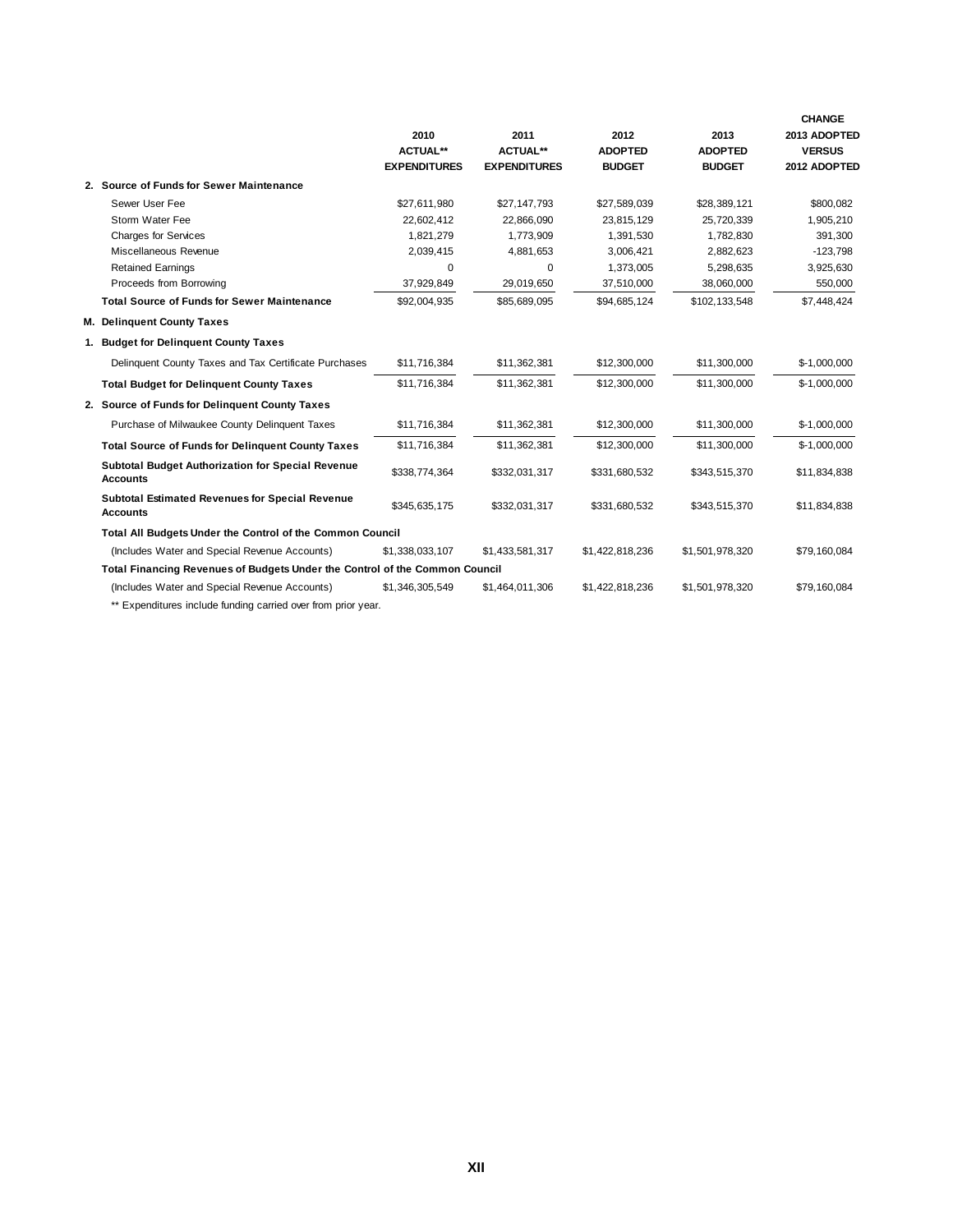## **SECTION II. SUMMARY OF BORROWING AUTHORIZATIONS (Including School Purposes)**

|                                                     | 2011            | 2012            | 2013            |
|-----------------------------------------------------|-----------------|-----------------|-----------------|
| <b>General Obligation Bonds or Short Term Notes</b> |                 |                 |                 |
| <b>New Borrowing</b>                                |                 |                 |                 |
| <b>General City Purposes</b>                        | \$74,656,897    | \$75,098,100    | \$75,855,900    |
| Schools                                             | 2,000,000       | 2,000,000       | 2,000,000       |
| <b>Subtotal New Borrowing</b>                       | \$76,656,897    | \$77,098,100    | \$77,855,900    |
| Carryover Borrowing*                                | (96, 217, 031)  | (127, 452, 750) | (123, 924, 602) |
| <b>Subtotal</b>                                     | \$76,656,897    | \$77,098,100    | \$77,855,900    |
| <b>Special Assessment Borrowing</b>                 |                 |                 |                 |
| New Borrowing                                       | \$545,200       | \$1,065,600     | \$2,209,000     |
| Carryover Borrowing*                                | (3,680,449)     | (1, 911, 319)   | (2,380,800)     |
| <b>Subtotal</b>                                     | \$545,200       | \$1,065,600     | \$2,209,000     |
| <b>Contingency Borrowing</b>                        |                 |                 |                 |
| New Borrowing                                       | \$150,000,000   | \$200,000,000   | \$200,000,000   |
| Carryover Borrowing*                                | (0)             | (0)             | (0)             |
| <b>Subtotal</b>                                     | \$150,000,000   | \$200,000,000   | \$200,000,000   |
| <b>Tax Incremental District Borrowing</b>           |                 |                 |                 |
| New Borrowing                                       | \$22,000,000    | \$22,000,000    | \$11,000,000    |
| Carryover Borrowing*                                | (164, 297, 654) | (137, 942, 604) | (56, 222, 323)  |
| <b>Subtotal</b>                                     | \$22,000,000    | \$22,000,000    | \$11,000,000    |
| <b>Delinquent Taxes Borrowing</b>                   |                 |                 |                 |
| New Borrowing                                       | \$28,000,000    | \$37,000,000    | \$37,000,000    |
| Carryover Borrowing*                                | (0)             | (0)             | (0)             |
| <b>Subtotal</b>                                     | \$28,000,000    | \$37,000,000    | \$37,000,000    |
| <b>Revenue Anticipation Borrowing</b>               |                 |                 |                 |
| New Borrowing                                       | \$400,000,000   | \$400,000,000   | \$400,000,000   |
| Carryover Borrowing*                                | (0)             | (0)             | (0)             |
| <b>Subtotal</b>                                     | \$400,000,000   | \$400,000,000   | \$400,000,000   |
| <b>Water Works Borrowing</b>                        |                 |                 |                 |
| New Borrowing                                       | \$4,045,000     | \$8,690,000     | \$8,000,000     |
| Carryover Borrowing*                                | (11,600,000)    | (4,020,000)     | (12,710,000)    |
| <b>Subtotal</b>                                     | \$4,045,000     | \$8,690,000     | \$8,000,000     |
| <b>Sewer Maintenance Fund Borrowing</b>             |                 |                 |                 |
| New Borrowing                                       | \$33,933,000    | \$37,510,000    | \$38,060,000    |
| Carryover Borrowing*                                | (21,040,802)    | (52, 998, 573)  | (65,903,581)    |
| <b>Subtotal</b>                                     | \$33,933,000    | \$37,510,000    | \$38,060,000    |
| <b>Total All Borrowing</b>                          |                 |                 |                 |
| New Borrowing                                       | \$715,180,097   | \$783,363,700   | \$774,124,900   |
| Carryover Borrowing*                                | (296, 835, 936) | (324, 325, 246) | (261, 141, 306) |
| <b>Total</b>                                        | \$715,180,097   | \$783,363,700   | \$774,124,900   |

\* Not included in budget totals, reiteration of prior years authority.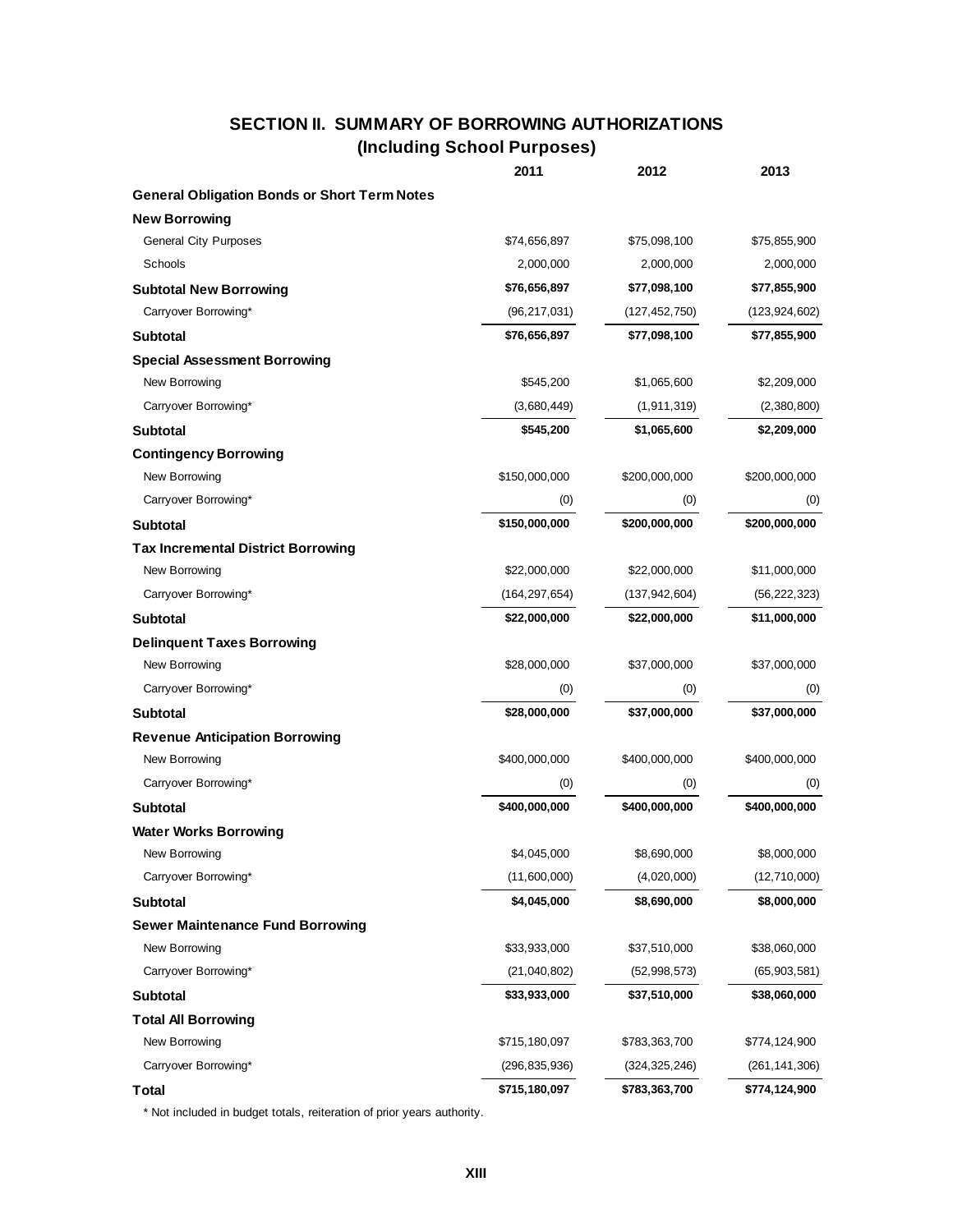## **2013 SALARY AND WAGE INFORMATION USED FOR BUDGET PURPOSES (FOR INFORMATIONAL PURPOSES ONLY)**

The salary and rates shown in the following salary and wage schedule are based on the most current information available as of the date of the submittal of the 2013 adopted budget. (Please refer to the note at the end of schedule for procedure and assumptions utilized in determining salary and wage appropriations in the 2013 budget.)

**CURRENT RATES**

|       | (MINIMUM - MAXIMUM) |                    |            |         |                    |       |         |                    |  |  |  |  |
|-------|---------------------|--------------------|------------|---------|--------------------|-------|---------|--------------------|--|--|--|--|
| Pay   |                     | <b>Annual Rate</b> | Pay        |         | <b>Annual Rate</b> | Pay   |         | <b>Annual Rate</b> |  |  |  |  |
| Range | <b>Minimum</b>      | Maximum            | Range      | Minimum | Maximum            | Range | Minimum | Maximum            |  |  |  |  |
| 1AX   | 44,194              | 61,871             | 3BN        | 32,290  | 39,875             | 5DN   | 35,363  | 41,863             |  |  |  |  |
| 1BX   | 47,109              | 65,957             | 3CN        | 36,538  | 41,311             | 5EN   | 39,507  | 45,577             |  |  |  |  |
| 1CX   | 50,206              | 70,295             | 3DN        | 37,109  | 43,310             | 5FN   | 39,522  | 47,065             |  |  |  |  |
| 1DX   | 53,519              | 74,922             | 3EN        | 36,216  | 44,277             | 5GN   | 40,589  | 48,721             |  |  |  |  |
| 1EX   | 57,028              | 79,836             | 3FN        | 37,563  | 46,013             | 5HN   | 43,909  | 50,147             |  |  |  |  |
| 1FX   | 60,809              | 85,129             | 3GN        | 39,522  | 47,065             | 5IN   | 45,210  | 53,328             |  |  |  |  |
| 1GX   | 64,805              | 90,728             | 3HN        | 42,660  | 49,406             | 5JN   | 45,940  | 55,742             |  |  |  |  |
| 1HX   | 69,090              | 96,722             | 3IN        | 42,235  | 50,465             | 5KN   | 47,652  | 57,868             |  |  |  |  |
| 11X   | 73,627              | 103,077            | 3JN        | 43,909  | 52,069             | 6AN   | 28,059  | 29,494             |  |  |  |  |
| 1JX   | 78,469              | 109,864            | 3KN        | 46,607  | 53,328             | 6BN   | 22,862  | 31,587             |  |  |  |  |
| 1KX   | 83,653              | 117,118            | 3LN        | 43,909  | 55,219             | 6CN   | 25,652  | 32,103             |  |  |  |  |
| 1LX   | 89,161              | 124,823            | 3MN        | 46,325  | 58,682             | 6DN   | 28,587  | 33,600             |  |  |  |  |
| 1MX   | 95,030              | 133,049            | 3NN        | 43,846  | 59,792             | 6EN   | 27,574  | 35,041             |  |  |  |  |
| 1NX   | 101,294             | 141,815            | 3ON        | 51,455  | 61,466             | 6FN   | 33,865  | 37,464             |  |  |  |  |
| 1OX   | 107,973             | 151,159            | 3PN        | 47,623  | 67,165             | 6GN   | 33,143  | 38,963             |  |  |  |  |
| 1PX   | 115,085             | 161,113            | 3QN        | 51,595  | 66,379             | 6HN   | 36,170  | 40,836             |  |  |  |  |
| 2AN   | 34,279              | 47,987             | 3RN        | 52,283  | 67,910             | 6IN   | 36,028  | 42,272             |  |  |  |  |
| 2BN   | 36,507              | 51,106             | 3SN        | 60,537  | 77,134             | 6JN   | 33,994  | 43,453             |  |  |  |  |
| 2CN   | 38,902              | 54,455             | 4A - 850   | 40,082  | 66,708             | 6KN   | 37,681  | 44,277             |  |  |  |  |
| 2DN   | 41,458              | 58,037             | 4B-801     | 49,123  | 65,719             | 6LN   | 40,469  | 45,577             |  |  |  |  |
| 2EN   | 44,194              | 61,781             | $4C - 804$ | 63,881  | 67,967             | 6MN   | 40,589  | 48,721             |  |  |  |  |
| 2EX   | 44,194              | 61,781             | 4D - 853   | 50,187  | 70,563             | 6NN   | 37,681  | 50,282             |  |  |  |  |
| 2FN   | 47,109              | 65,957             | 4E - 856   | 64,321  | 74,797             | 6ON   | 48,133  | 54,958             |  |  |  |  |
| 2FX   | 47,109              | 65,957             | 4F-808     | 67,220  | 72,570             | 8AN   | 30,831  | 31,555             |  |  |  |  |
| 2GN   | 50,206              | 70,295             | 4G - 831   | 63,190  | 76,090             | 8BN   | 28,401  | 35,171             |  |  |  |  |
| 2GX   | 50,206              | 70,295             | 4H - 812   | 72,616  | 77,429             | 8CN   | 30,638  | 36,221             |  |  |  |  |
| 2HN   | 53,519              | 74,922             | 41 - 835   | 68,366  | 82,662             | 8DN   | 33,027  | 39,458             |  |  |  |  |
| 2HX   | 53,519              | 74,922             | 4J - 857   | 70,877  | 85,902             | 8EN   | 36,170  | 40,545             |  |  |  |  |
| 2IN   | 57,028              | 79,836             | 4K - 813   | 69,841  | 84,609             | 8FN   | 37,409  | 42,272             |  |  |  |  |
| 2IX   | 57,028              | 79,836             | 4L - 836   | 71,006  | 85,874             | 8GN   | 38,193  | 43,310             |  |  |  |  |
| 2JN   | 60,809              | 85,129             | 4MX        | 64,805  | 90,728             | 8HN   | 39,642  | 44,880             |  |  |  |  |
| 2JX   | 60,809              | 85,129             | 4N - 839   | 79,577  | 96,299             | 8IN   | 39,643  | 45,922             |  |  |  |  |
| 2KX   | 64,805              | 90,728             | 4OX        | 73,627  | 103,077            | 8JN   | 41,828  | 47,059             |  |  |  |  |
| 2LX   | 69,090              | 96,722             | 4P-842     | 89,213  | 108,027            | 8KN   | 30,641  | 48,589             |  |  |  |  |
| 2MX   | 73,627              | 103,077            | 4QX        | 83,653  | 117,118            | 8LN   | 44,215  | 50,254             |  |  |  |  |
| 2NX   | 78,469              | 109,864            | 4RX        | 95,030  | 133,049            | 8MN   | 47,172  | 54,117             |  |  |  |  |
| 2OX   | 83,653              | 117,118            | 4SX        | 107,973 | 151,159            | 8NN   | ۰       | 55,266             |  |  |  |  |
| 2PX   | 89,161              | 124,823            | 5AN        | 29,052  | 35,021             | 8ON   | 56,659  | 57,325             |  |  |  |  |
| 2QX   | 95,030              | 133,049            | 5BN        | 29,781  | 36,538             | 8PN   | ۰       | 58,198             |  |  |  |  |
| 3AN   | 26,216              | 27,996             | 5CN        | 33,232  | 39,690             | 8QN   | 58,781  | 59,322             |  |  |  |  |

Rates for various unions or non-management/non-represented differ somewhat, as specified in the Salary Ordinance. According to the Salary Ordinance, in no case shall the salary of any city official exceed that of the Mayor.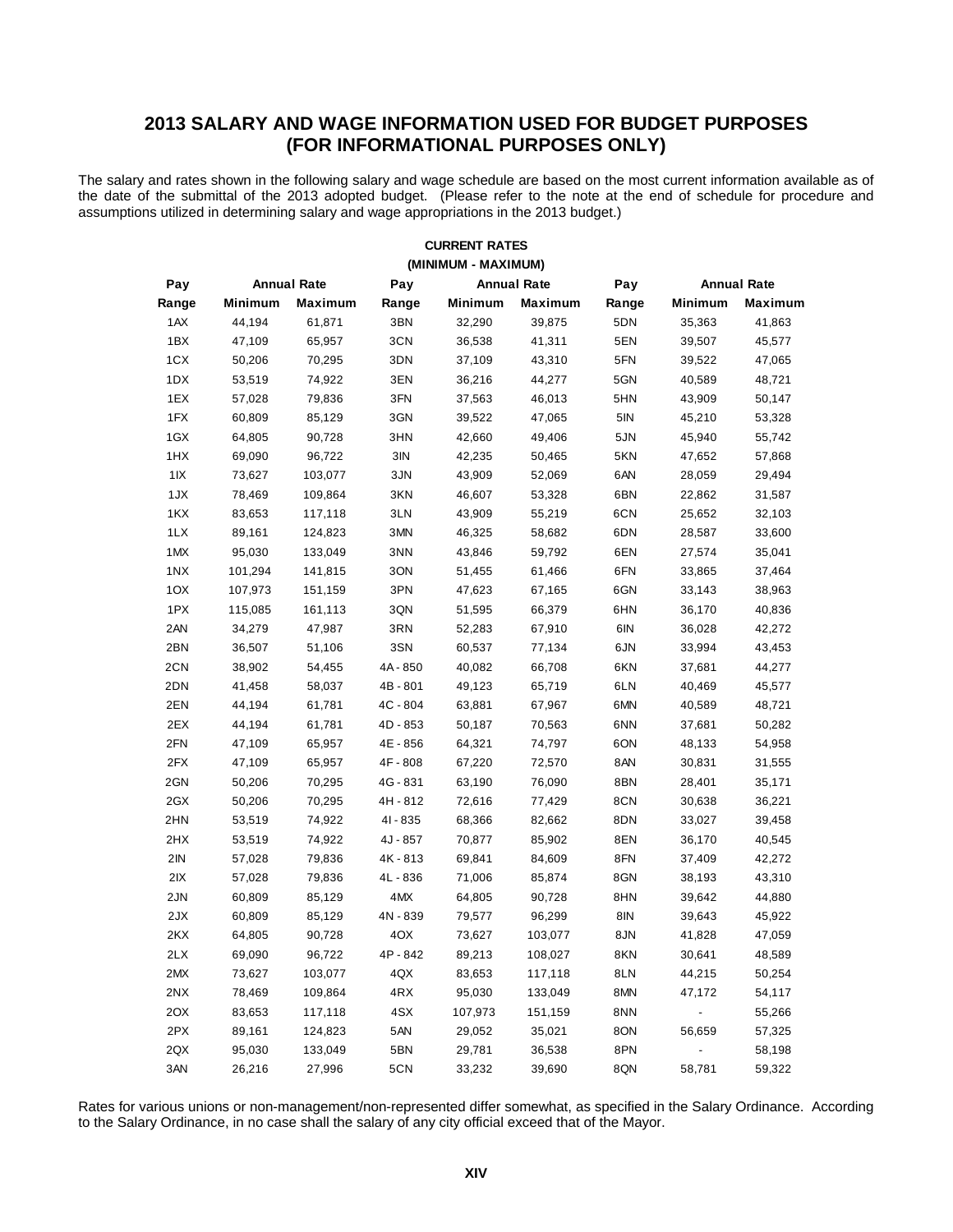#### **CURRENT RATES (Continued)**

|          | (MINIMUM - MAXIMUM)      |                    |          |                |                    |       |                          |                |  |  |  |
|----------|--------------------------|--------------------|----------|----------------|--------------------|-------|--------------------------|----------------|--|--|--|
| Pay      |                          | <b>Hourly Rate</b> | Pay      |                | <b>Hourly Rate</b> | Pay   | <b>Hourly Rate</b>       |                |  |  |  |
| Range    | Minimum                  | Maximum            | Range    | Minimum        | Maximum            | Range | <b>Minimum</b>           | <b>Maximum</b> |  |  |  |
| 7AN      | 15.66                    | 18.33              | 7K - 986 |                | 27.85              | 9CN   | 7.75                     | 9.46           |  |  |  |
| 7BN      | 16.59                    | 20.09              | 7K - 987 |                | 27.32              | 9DN   | <b>DAILY</b>             | 160.00         |  |  |  |
| 7CN      | 18.83                    | 21.29              | 7LN      | 23.41          | 28.45              | 9EN   | 8.98                     | 10.47          |  |  |  |
| 7DN      | 17.50                    | 21.84              | 7MN      | $\overline{a}$ | 29.55              | 9FN   | $\overline{\phantom{a}}$ | 12.33          |  |  |  |
| 7EN      | 19.06                    | 22.08              | 7M-985   | -              | 29.42              | 9GN   | 12.02                    | 12.68          |  |  |  |
| 7FN      | 20.11                    | 22.91              | 7M-990   |                | 28.98              | 9HN   | 11.67                    | 13.24          |  |  |  |
| 7GN      | 19.27                    | 23.75              | 7M-993   | $\overline{a}$ | 29.35              | 9IN   | 10.09                    | 13.24          |  |  |  |
| 7HN      | 19.95                    | 24.41              | 7N - 988 | $\overline{a}$ | 30.13              | 9JN   | 11.00                    | 13.52          |  |  |  |
| 7IN      | 22.68                    | 26.43              | 70 - 991 | $\overline{a}$ | 30.84              | 9KN   | $\overline{\phantom{0}}$ | 14.32          |  |  |  |
| 71 - 981 | $\overline{\phantom{a}}$ | 26.43              | 70 - 992 |                | 30.88              | 9LN   | $\overline{\phantom{0}}$ | 14.73          |  |  |  |
| 7JN      | 22.32                    | 27.14              | 7PN      | 24.81          | 31.91              | 9MN   | 12.24                    | 15.18          |  |  |  |
| 7J - 983 | $\overline{\phantom{a}}$ | 26.81              | 7QN      | -              | 33.06              | 9NN   | 12.83                    | 15.25          |  |  |  |
| 7J - 984 | $\blacksquare$           | 27.14              | 7Q-989   |                | 32.85              | 9ON   |                          | 16.28          |  |  |  |
| 7KN      | $\blacksquare$           | 27.56              | 9AN      | <b>DAILY</b>   | 130.00             | 9PN   | 13.93                    | 17.52          |  |  |  |
| 7K-982   |                          | 27.46              | 9BN      | 7.57           | 8.84               | 9QX   | -                        | 46.95          |  |  |  |
|          |                          |                    |          |                |                    | 9RX   |                          | 47.00          |  |  |  |
|          |                          |                    |          |                |                    |       |                          |                |  |  |  |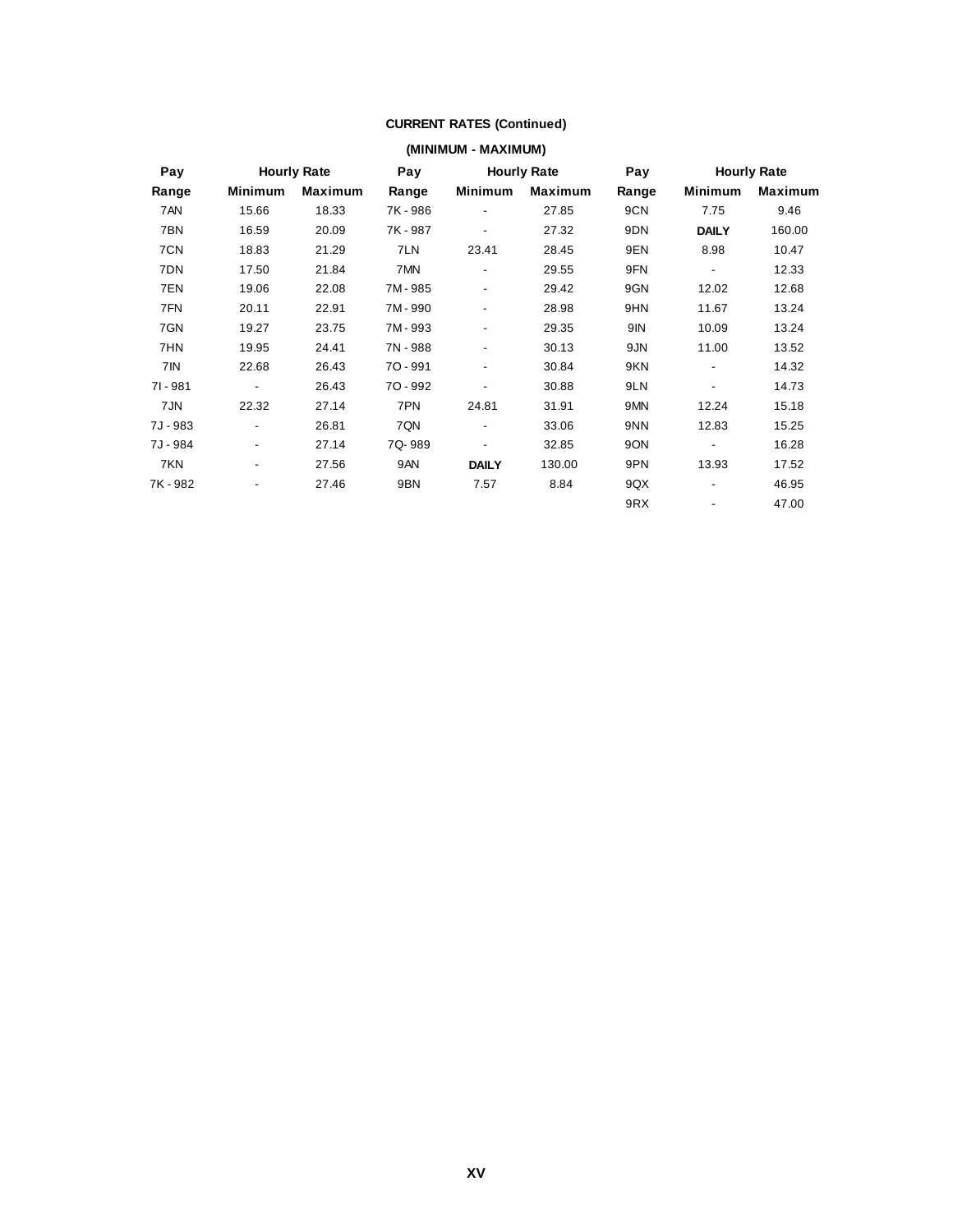# **SCHOOL BOARD BUDGET (NOT UNDER THE CONTROL OF THE COMMON COUNCIL) (FOR INFORMATIONAL PURPOSES ONLY)**

### **A. BUDGET FOR SCHOOL BOARD\***

|                                               | 2009 - 2010<br><b>Budget</b>                | 2010 - 2011<br><b>Budget</b> | 2011 - 2012<br><b>Budget</b> | 2012 - 2013<br><b>Budget</b> |
|-----------------------------------------------|---------------------------------------------|------------------------------|------------------------------|------------------------------|
| Appropriations and Expenditures               | \$1,072,818,849                             | \$1.046.455.787              | \$975,327,119                | \$989,895,208                |
| <b>Total Appropriations and Expenditures</b>  | \$1,072,818,849                             | \$1,046,455,787              | \$975,327,119                | \$989,895,208                |
|                                               | <b>B. SOURCE OF FUNDS FOR SCHOOL BOARD*</b> |                              |                              |                              |
| Non-Property Tax Revenue and Surpluses        | \$776,985,735                               | \$752,948,779                | \$677,540,325                | \$689,290,126                |
| Tax Levies                                    |                                             |                              |                              |                              |
| Property Tax Lew                              | \$295,833,114                               | \$293,507,008                | \$297,786,794                | \$300,605,082                |
| <b>Total Financing of School Board Budget</b> | \$1,072,818,849                             | \$1,046,455,787              | \$975,327,119                | \$989,895,208                |

\* School Board budget is based on fiscal year ending June 30.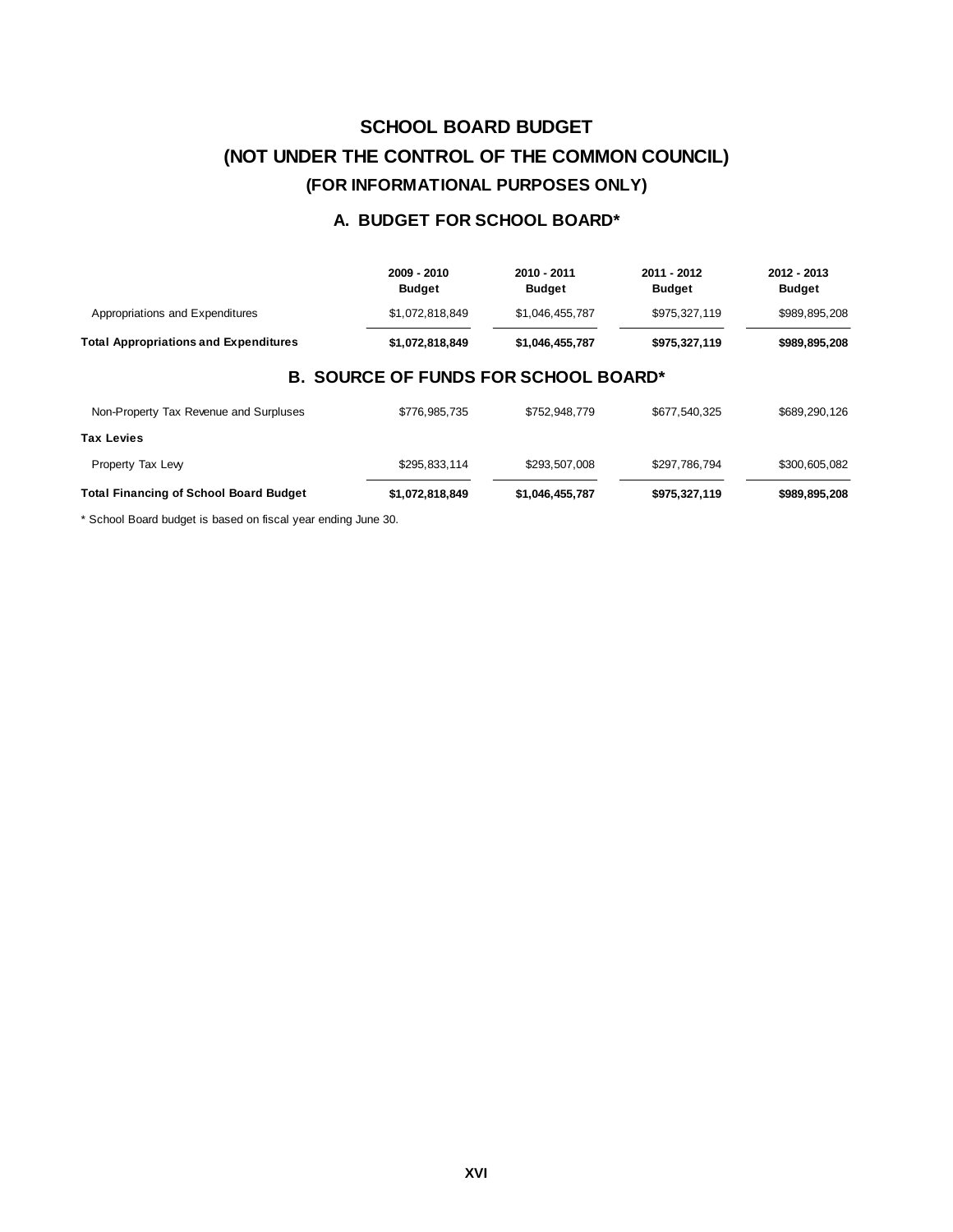SECTION I. CITY BUDGET UNDER THE CONTROL OF THE COMMON COUNCIL

- A. GENERAL CITY PURPOSES FUND
- 1. BUDGETS FOR GENERAL CITY PURPOSES

2013 salary amounts are at 2012 rates of pay. 2011 salary amounts are at 2011 rates of pay except for MPA, Local 215 (Fire), and MPSO which are at 2009 rates of pay.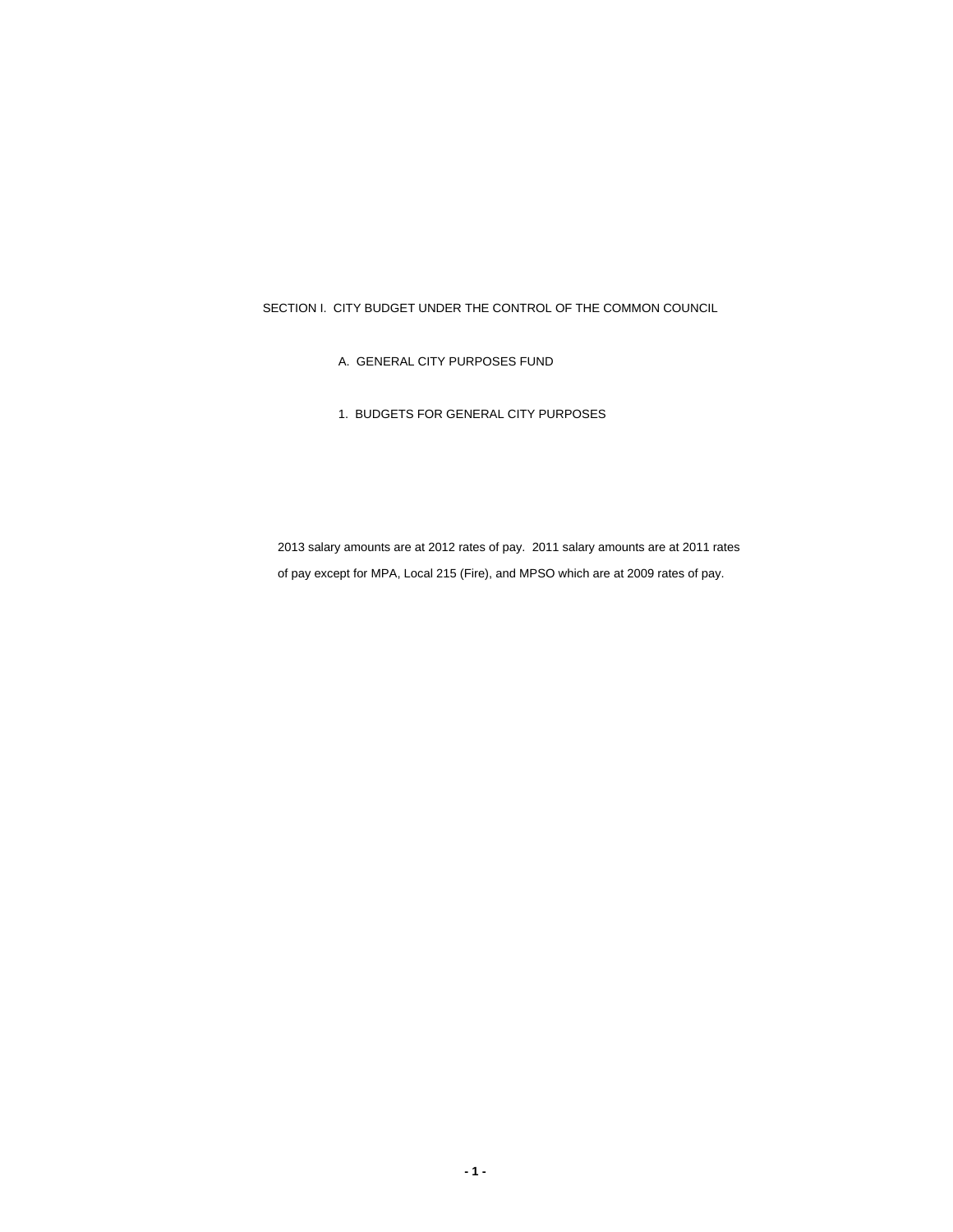|                      | 2012<br>2011      |                       |                  |                    |              |                  | 2013                                                                                               |                    |       |                |
|----------------------|-------------------|-----------------------|------------------|--------------------|--------------|------------------|----------------------------------------------------------------------------------------------------|--------------------|-------|----------------|
|                      |                   | <b>ACCOUNT NUMBER</b> |                  | <b>EXPENDITURE</b> |              | <b>BUDGET</b>    |                                                                                                    | <b>PAY</b>         |       | <b>BUDGET</b>  |
| <b>FUND ORG SBCL</b> |                   |                       | <b>ACCOUNT</b>   | <b>DOLLARS</b>     | <b>UNITS</b> | <b>DOLLARS</b>   | LINE DESCRIPTION                                                                                   | <b>RANGE UNITS</b> |       | <b>DOLLARS</b> |
|                      |                   |                       |                  |                    |              |                  | DEPARTMENT OF ADMINISTRATION<br>OPERATING BUDGETARY CONTROL UNIT<br>SUMMARY (1 BCU = 6 DU)         |                    |       |                |
|                      |                   |                       |                  |                    |              |                  | <b>SALARIES &amp; WAGES</b><br>Overtime Compensated*<br>All Other Salaries & Wages                 |                    |       |                |
| 0001                 | 1510 R999         |                       | 006000           | 4,176,406          |              | 4,633,770        | NET SALARIES & WAGES TOTAL*                                                                        |                    |       | 5,414,946      |
|                      |                   |                       |                  |                    | 114          |                  | TOTAL NUMBER OF POSITIONS AUTHORIZED                                                               |                    | 144   |                |
|                      |                   |                       |                  |                    | 72.05        |                  | <b>O&amp;M FTE'S</b>                                                                               |                    | 92.47 |                |
|                      |                   |                       |                  |                    | 35.80        |                  | NON-O&M FTE'S                                                                                      |                    | 40.37 |                |
| 0001                 | 1510 R999         |                       | 006100           | 2,092,833          |              | 2,316,886        | ESTIMATED EMPLOYEE FRINGE BENEFITS<br>(Involves Revenue Offset-No Transfers from this Account)     |                    |       | 2,601,127      |
|                      |                   |                       |                  |                    |              |                  | <b>OPERATING EXPENDITURES</b>                                                                      |                    |       |                |
| 0001                 | 1510              | R999                  | 630100           | 91,513             |              | 53,034           | <b>General Office Expense</b>                                                                      |                    |       | 59,034         |
| 0001                 | 1510              | R999                  | 630500           |                    |              |                  | Tools & Machinery Parts                                                                            |                    |       |                |
| 0001                 | 1510              | R999                  | 631000           |                    |              | 180              | <b>Construction Supplies</b>                                                                       |                    |       | 180            |
| 0001                 | 1510 R999         |                       | 631500           |                    |              |                  | Energy                                                                                             |                    |       |                |
| 0001                 | 1510 R999         |                       | 632000           | 8,222              |              | 8,000            | <b>Other Operating Supplies</b>                                                                    |                    |       | 17,000         |
| 0001                 | 1510 R999         |                       | 632500           |                    |              |                  | <b>Facility Rental</b>                                                                             |                    |       |                |
| 0001                 | 1510 R999         |                       | 633000           |                    |              | 900              | <b>Vehicle Rental</b>                                                                              |                    |       | 800            |
| 0001                 | 1510              | R999                  | 633500           | 21,363             |              | 9,300            | Non-Vehicle Equipment Rental                                                                       |                    |       | 9,800          |
| 0001                 | 1510              | R999                  | 634000           | 36,859             |              | 24,000           | <b>Professional Services</b>                                                                       |                    |       | 88,000         |
| 0001<br>0001         | 1510 R999<br>1510 | R999                  | 634500<br>635000 | 305,201<br>633     |              | 579,000<br>8,000 | <b>Information Technology Services</b><br><b>Property Services</b>                                 |                    |       | 520,000        |
| 0001                 | 1510              | R999                  | 635500           |                    |              | 15,000           | <b>Infrastructure Services</b>                                                                     |                    |       |                |
| 0001                 | 1510              | R999                  | 636000           |                    |              |                  | Vehicle Repair Services                                                                            |                    |       |                |
| 0001                 | 1510 R999         |                       | 636500           | 66,995             |              | 84,926           | <b>Other Operating Services</b>                                                                    |                    |       | 90,725         |
| 0001                 | 1510              | R999                  | 637000           |                    |              |                  | Loans and Grants                                                                                   |                    |       |                |
| 0001                 | 1510 R999         |                       | 637501           | 34,538             |              | 31,217           | <b>Reimburse Other Departments</b>                                                                 |                    |       | 45,317         |
|                      | 0001 1510 R999    |                       | 006300           | 565,324            |              |                  | 813,557 OPERATING EXPENDITURES TOTAL*                                                              |                    |       | 830,856        |
| 0001                 | 1510 R999         |                       | 006800           | 16,695             |              | 12,000           | <b>EQUIPMENT PURCHASES TOTAL*</b>                                                                  |                    |       | 25,100         |
|                      |                   |                       |                  | 1,060,622          |              | 1,190,000        | <b>SPECIAL FUNDS</b>                                                                               |                    |       | 1,462,556      |
|                      |                   |                       |                  | 7,911,880          |              |                  | DEPARTMENT OF ADMINISTRATION<br>(OPERATING) BUDGETARY CONTROL UNIT<br>8,966,213 TOTAL (1 BCU=6 DU) |                    |       | 10,334,585     |

\*Appropriation Control Account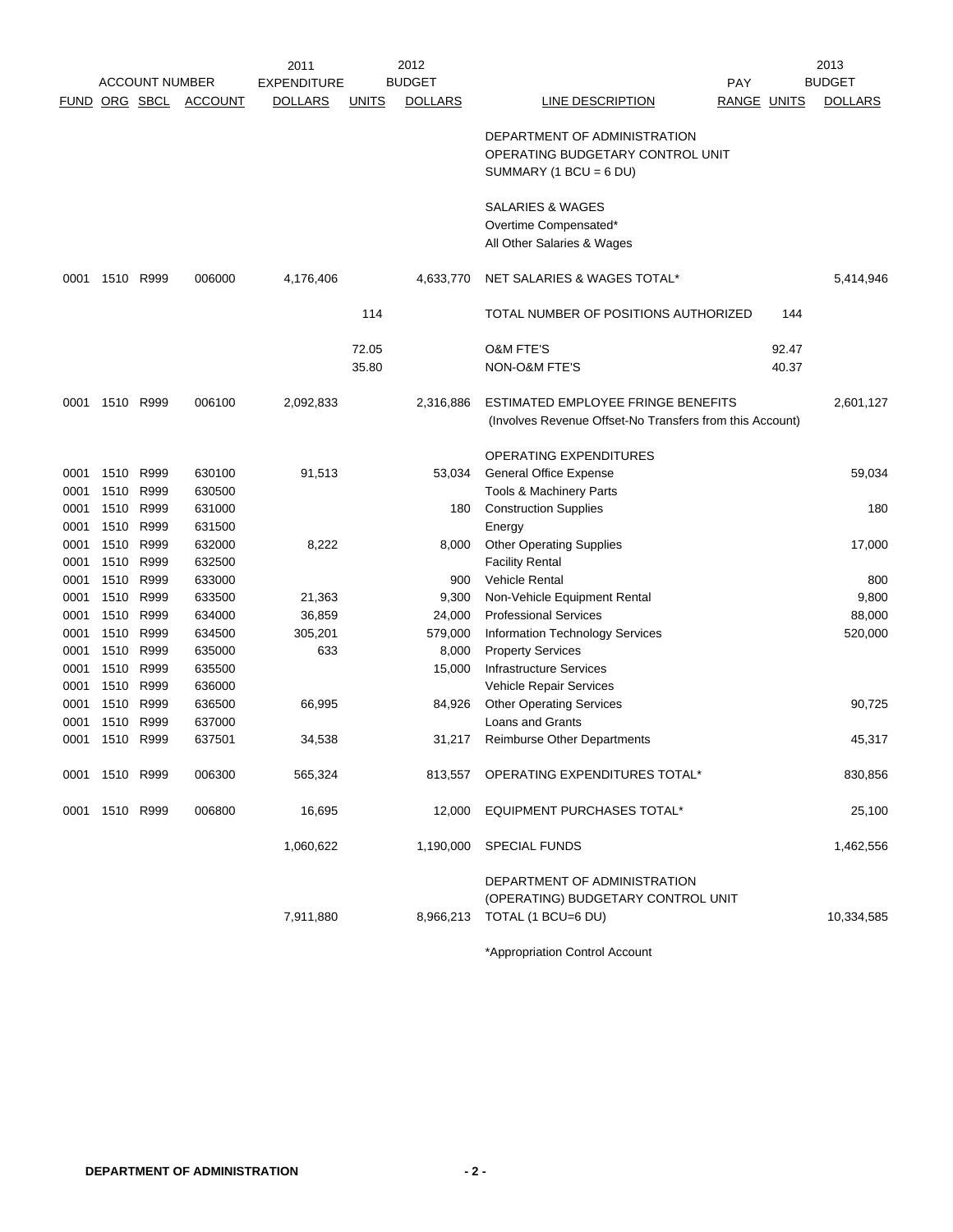|           | <b>ACCOUNT NUMBER</b> |               | 2011<br><b>EXPENDITURE</b> |                | 2012<br><b>BUDGET</b> |                | <b>PAY</b>                                                                                                                                |             | 2013<br><b>BUDGET</b> |                |
|-----------|-----------------------|---------------|----------------------------|----------------|-----------------------|----------------|-------------------------------------------------------------------------------------------------------------------------------------------|-------------|-----------------------|----------------|
|           |                       | FUND ORG SBCL | <b>ACCOUNT</b>             | <b>DOLLARS</b> | <u>UNITS</u>          | <b>DOLLARS</b> | LINE DESCRIPTION                                                                                                                          | RANGE UNITS |                       | <b>DOLLARS</b> |
|           |                       |               |                            |                |                       |                | DEPARTMENT OF ADMINISTRATION -<br>BUDGET AND MANAGEMENT DIVISION                                                                          |             |                       |                |
|           |                       |               |                            |                |                       |                | <b>SALARIES &amp; WAGES</b><br>OFFICE OF THE DIRECTOR                                                                                     |             |                       |                |
|           |                       |               |                            |                | 1                     | 133,733        | Administration Director (Y)                                                                                                               | 1OX         | 1                     | 133,733        |
|           |                       |               |                            |                | 1                     | 51,455         | Program Assistant III                                                                                                                     | 5IN         | 1                     | 51,455         |
|           |                       |               |                            |                | 1                     | 48,502         | Graphic Designer II                                                                                                                       | 2BN         | 1                     | 48,502         |
|           |                       |               |                            |                |                       |                | <b>BUDGET AND MANAGEMENT DIVISION</b>                                                                                                     |             |                       |                |
|           |                       |               |                            |                | 1                     | 133,372        | Budget & Management Director (Y)                                                                                                          | 1NX         | 1                     | 133,372        |
|           |                       |               |                            |                | 2                     | 164,463        | <b>Fiscal Planning Specialist-Senior</b>                                                                                                  | 2KX         | 2                     | 164,463        |
|           |                       |               |                            |                | 1                     | 73,500         | <b>Fiscal Planning Specialist</b>                                                                                                         | 2IX         | 1                     | 73,500         |
|           |                       |               |                            |                | 1                     | 51,106         | <b>Administrative Services Specialist</b>                                                                                                 | 2BN         | 1                     | 51,106         |
|           |                       |               |                            |                | 1                     | 103,077        | Budget & Policy Manager-Senior (Y)                                                                                                        | 11X         | 1                     | 103,077        |
|           |                       |               |                            |                | 1                     | 90,969         | Budget & Policy Manager (Y)                                                                                                               | 2LX         | 1                     | 90,969         |
|           |                       |               |                            |                | 3                     | 178,004        | Budget & Mgmt. Special Asst.                                                                                                              | 2IX         | 3                     | 174,590        |
|           |                       |               |                            |                | 1                     | 54,455         | <b>Administrative Specialist</b>                                                                                                          | 2CN         | 1                     | 54,455         |
|           |                       |               |                            |                |                       |                | AUXILIARY PERSONNEL                                                                                                                       |             |                       |                |
|           |                       |               |                            |                | 1                     |                | <b>Fiscal Planning Specialist-Senior</b>                                                                                                  | 2KX         | 1                     |                |
|           |                       |               |                            |                | 15                    | 1,082,636      | <b>Total Before Adjustments</b>                                                                                                           |             | 15                    | 1,079,222      |
|           |                       |               |                            |                |                       |                | Salary & Wage Rate Changes                                                                                                                |             |                       |                |
|           |                       |               |                            |                |                       |                | Overtime Compensated                                                                                                                      |             |                       |                |
|           |                       |               |                            |                |                       | (20, 134)      | Personnel Cost Adjustment                                                                                                                 |             |                       | (51, 584)      |
|           |                       |               |                            |                |                       | 6,000          | Other                                                                                                                                     |             |                       | 6,000          |
|           |                       |               |                            |                |                       | (11,616)       | Furlough                                                                                                                                  |             |                       | (12, 453)      |
|           |                       |               |                            |                | 15                    | 1,056,886      | Gross Salaries & Wages Total                                                                                                              |             | 15                    | 1,021,185      |
|           |                       |               |                            |                |                       |                | Reimbursable Services Deduction<br>Capital Improvements Deduction<br><b>Grants and Aids Deduction</b>                                     |             |                       |                |
| 0001      | 1512 R999             |               | 006000                     | 939,797        | 15                    | 1,056,886      | NET SALARIES & WAGES TOTAL                                                                                                                |             | 15                    | 1,021,185      |
|           |                       |               |                            |                | 14.00                 |                | <b>O&amp;M FTE'S</b><br>NON-O&M FTE'S                                                                                                     |             | 14.00                 |                |
|           |                       |               |                            |                |                       |                | (Y) Required to file a statement of economic interests in accordance with<br>the Milwaukee Code of Ordinances Chapter 303-Code of Ethics. |             |                       |                |
|           | 0001 1512 R999        |               | 006100                     | 479,282        |                       | 528,443        | ESTIMATED EMPLOYEE FRINGE BENEFITS<br>(Involves Revenue Offset-No Transfers from this Account)                                            |             |                       | 490,169        |
|           |                       |               |                            |                |                       |                | OPERATING EXPENDITURES                                                                                                                    |             |                       |                |
| 0001 1512 |                       | R999          | 630100                     | 2,934          |                       | 4,700          | <b>General Office Expense</b>                                                                                                             |             |                       | 4,700          |
| 0001      | 1512                  | R999          | 630500                     |                |                       |                | Tools & Machinery Parts                                                                                                                   |             |                       |                |
| 0001 1512 |                       | R999          | 631000                     |                |                       |                | <b>Construction Supplies</b>                                                                                                              |             |                       |                |
| 0001 1512 |                       | R999          | 631500                     |                |                       |                | Energy                                                                                                                                    |             |                       |                |
|           | 0001 1512             | R999          | 632000                     |                |                       | 1,000          | <b>Other Operating Supplies</b>                                                                                                           |             |                       | 1,000          |
| 0001      | 1512                  | R999          | 632500                     |                |                       |                | <b>Facility Rental</b>                                                                                                                    |             |                       |                |
| 0001      | 1512                  | R999          | 633000                     |                |                       | 100            | <b>Vehicle Rental</b>                                                                                                                     |             |                       |                |
| 0001      | 1512                  | R999          | 633500                     | 4,974          |                       | 5,300          | Non-Vehicle Equipment Rental                                                                                                              |             |                       | 4,800          |
|           | 0001 1512 R999        |               | 634000                     | 31,998         |                       | 8,000          | <b>Professional Services</b>                                                                                                              |             |                       | 12,000         |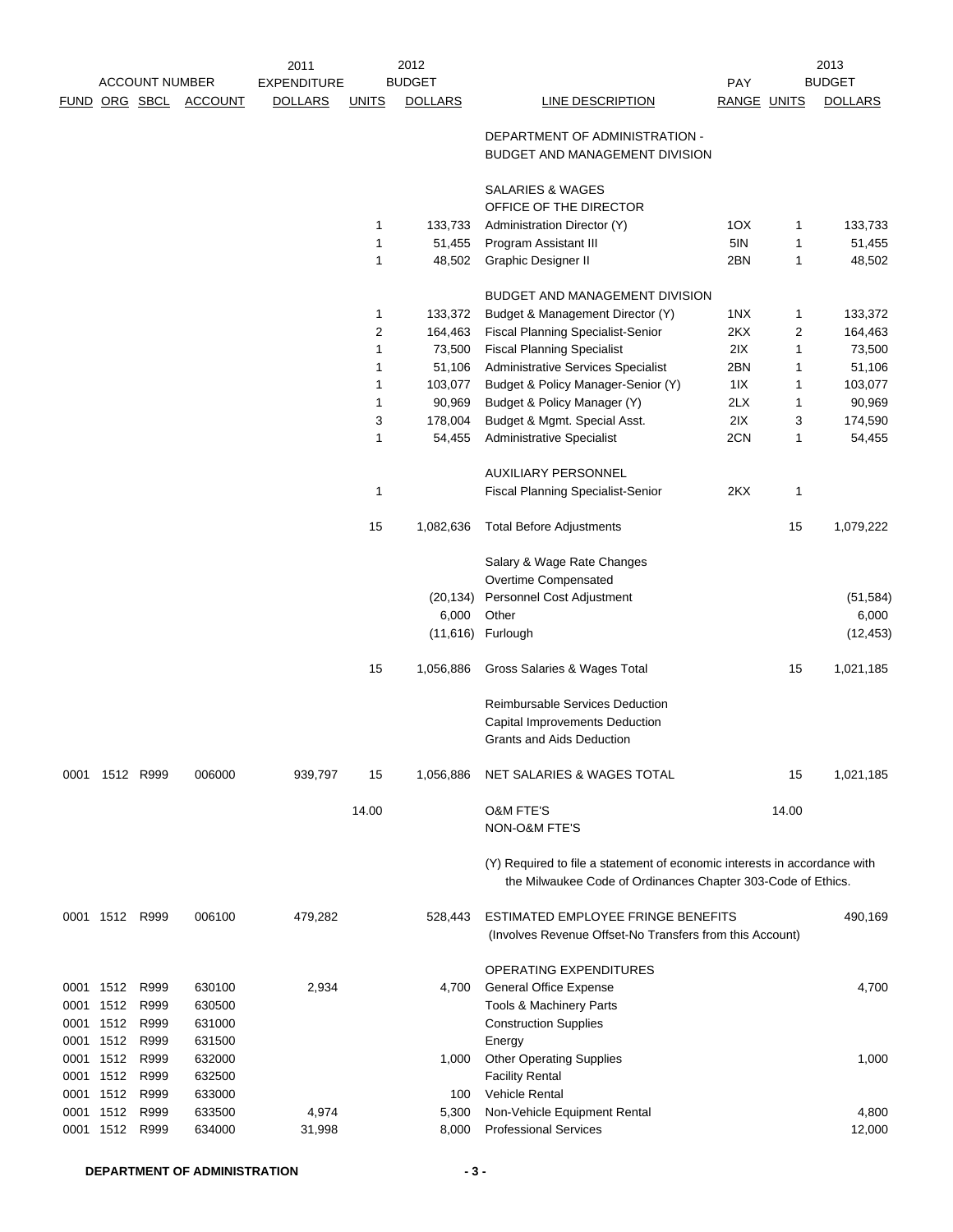|      |           |                       |                | 2011               |              | 2012           |                                                                        |             | 2013           |
|------|-----------|-----------------------|----------------|--------------------|--------------|----------------|------------------------------------------------------------------------|-------------|----------------|
|      |           | <b>ACCOUNT NUMBER</b> |                | <b>EXPENDITURE</b> |              | <b>BUDGET</b>  |                                                                        | PAY         | <b>BUDGET</b>  |
|      |           | FUND ORG SBCL         | <b>ACCOUNT</b> | <b>DOLLARS</b>     | <b>UNITS</b> | <b>DOLLARS</b> | LINE DESCRIPTION                                                       | RANGE UNITS | <b>DOLLARS</b> |
| 0001 | 1512      | R999                  | 634500         |                    |              | 3,000          | <b>Information Technology Services</b>                                 |             |                |
| 0001 | 1512      | R999                  | 635000         |                    |              |                | <b>Property Services</b>                                               |             |                |
| 0001 | 1512      | R999                  | 635500         |                    |              |                | <b>Infrastructure Services</b>                                         |             |                |
| 0001 | 1512      | R999                  | 636000         |                    |              |                | Vehicle Repair Services                                                |             |                |
| 0001 | 1512      | R999                  | 636500         | 21,499             |              | 20,700         | <b>Other Operating Services</b>                                        |             | 21,900         |
| 0001 | 1512      | R999                  | 637000         |                    |              |                | Loans and Grants                                                       |             |                |
| 0001 |           | 1512 R999             | 637501         | 5,153              |              | 5,900          | <b>Reimburse Other Departments</b>                                     |             | 6,000          |
|      |           |                       |                |                    |              |                |                                                                        |             |                |
|      |           |                       |                | 66,558             |              | 48,700         | OPERATING EXPENDITURES TOTAL                                           |             | 50,400         |
|      |           |                       |                |                    |              |                | <b>EQUIPMENT PURCHASES</b>                                             |             |                |
|      |           |                       |                |                    |              |                | <b>Additional Equipment</b>                                            |             |                |
|      |           |                       |                |                    |              |                | Subtotal - Additional Equipment                                        |             |                |
|      |           |                       |                |                    |              |                | Replacement Equipment                                                  |             |                |
| 0001 | 1512 R999 |                       |                | 3,613              | 2            | 2,000          | <b>Desktop Computers</b>                                               | 3           | 3,200          |
|      |           |                       |                |                    |              |                | Laptop Computer                                                        | 1           | 3,300          |
|      |           |                       |                | 3,613              | 2            | 2,000          | Subtotal - Replacement Equipment                                       | 4           | 6,500          |
| 0001 |           | 1512 R999             | 006800         | 3,613              | 2            | 2,000          | <b>EQUIPMENT PURCHASES TOTAL</b>                                       | 4           | 6,500          |
|      |           |                       |                |                    |              |                | <b>SPECIAL FUNDS</b>                                                   |             |                |
|      |           |                       |                |                    |              |                | SPECIAL FUNDS TOTAL                                                    |             |                |
|      |           |                       |                | 1,489,250          |              | 1,636,029      | DEPARTMENT OF ADMINISTRATION -<br>BUDGET AND MANAGEMENT DIVISION TOTAL |             | 1,568,254      |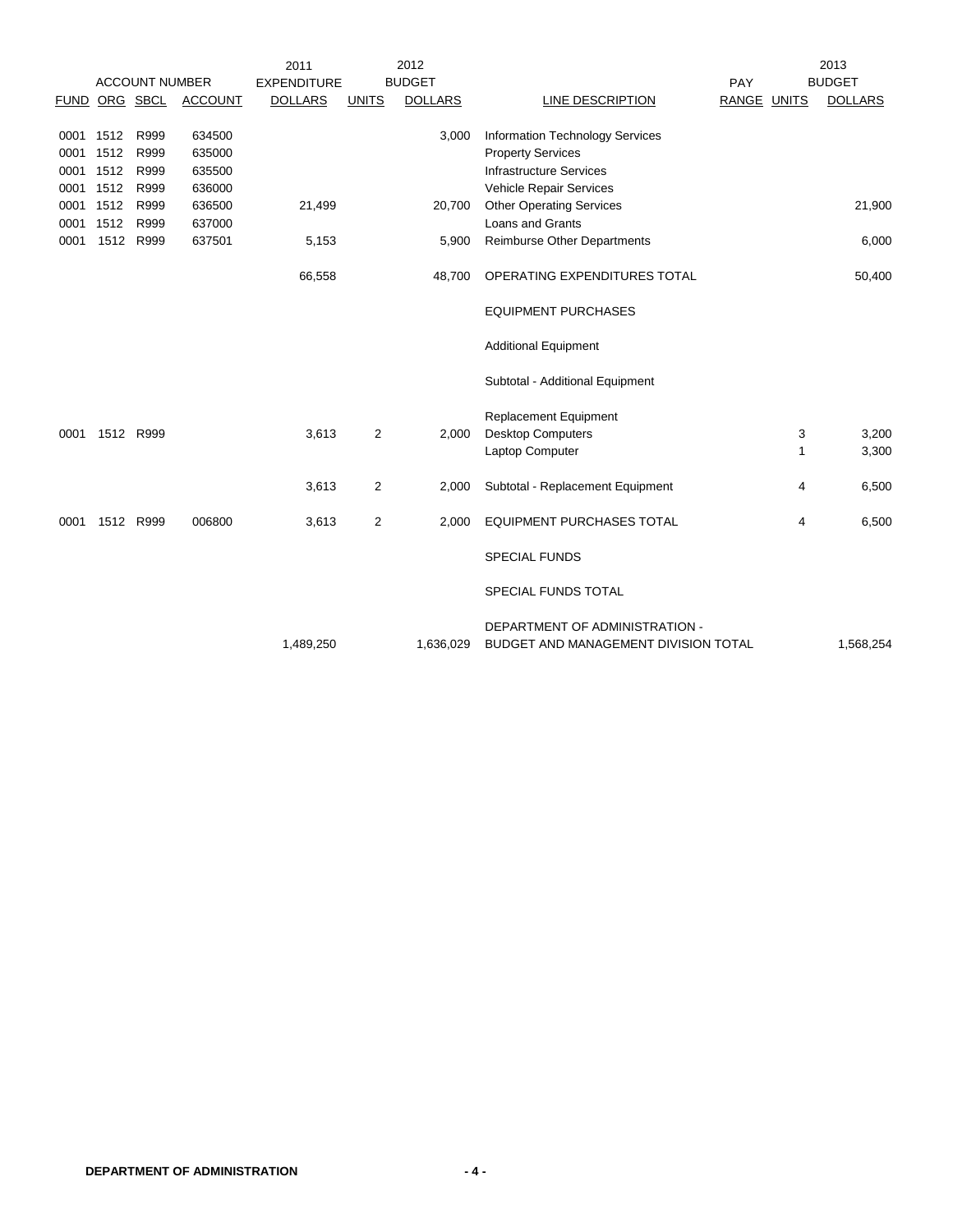|      |                |                       |                | 2011               |              | 2012           |                                                                                                                                           |                    |      | 2013           |
|------|----------------|-----------------------|----------------|--------------------|--------------|----------------|-------------------------------------------------------------------------------------------------------------------------------------------|--------------------|------|----------------|
|      |                | <b>ACCOUNT NUMBER</b> |                | <b>EXPENDITURE</b> |              | <b>BUDGET</b>  |                                                                                                                                           | <b>PAY</b>         |      | <b>BUDGET</b>  |
|      |                | FUND ORG SBCL         | <b>ACCOUNT</b> | <b>DOLLARS</b>     | <b>UNITS</b> | <b>DOLLARS</b> | <b>LINE DESCRIPTION</b>                                                                                                                   | <b>RANGE UNITS</b> |      | <b>DOLLARS</b> |
|      |                |                       |                |                    |              |                | DEPARTMENT OF ADMINISTRATION -<br>OFFICE OF ENVIRONMENTAL SUSTAINABILITY                                                                  |                    |      |                |
|      |                |                       |                |                    |              |                | <b>SALARIES &amp; WAGES</b>                                                                                                               |                    |      |                |
|      |                |                       |                |                    | 1            | 96,000         | Environ. Sustainability Director (X)(Y)                                                                                                   | 1IX                | 1    | 96,000         |
|      |                |                       |                |                    | 1            | 73,368         | Env. Sustainability Prog. Mgr. (X)(Y)                                                                                                     | 2LX                | 1    | 73,368         |
|      |                |                       |                |                    | 1            | 57,028         | Project Mgr. - Milwaukee Shines (X)(Y)                                                                                                    | 2IX                | 1    | 57,028         |
|      |                |                       |                |                    | 1            | 50,206         | Grant Monitor (X)(Y)                                                                                                                      | 2GX                | 1    | 50,206         |
|      |                |                       |                |                    | 1            | 14,461         | Graduate Intern (.5 FTE)                                                                                                                  | 9PN                | 1    | 14,461         |
|      |                |                       |                |                    |              | 291,063        | <b>Total Before Adjustments</b>                                                                                                           |                    |      | 291,063        |
|      |                |                       |                |                    |              |                | Salary & Wage Rate Changes                                                                                                                |                    |      |                |
|      |                |                       |                |                    |              |                | Overtime Compensated                                                                                                                      |                    |      |                |
|      |                |                       |                |                    |              |                | Personnel Cost Adjustment                                                                                                                 |                    |      |                |
|      |                |                       |                |                    |              |                | Other                                                                                                                                     |                    |      |                |
|      |                |                       |                |                    |              | (1, 115)       | Furlough                                                                                                                                  |                    |      | (1, 115)       |
|      |                |                       |                |                    |              | 291,063        | Gross Salaries & Wages Total                                                                                                              |                    |      | 289,948        |
|      |                |                       |                |                    |              |                | Reimbursable Services Deduction                                                                                                           |                    |      |                |
|      |                |                       |                |                    |              |                | Capital Improvements Deduction                                                                                                            |                    |      |                |
|      |                |                       |                |                    |              | (291,063)      | <b>Grants and Aids Deduction</b>                                                                                                          |                    |      | (192, 298)     |
| 0001 |                | 1517 R999             | 006000         | (19, 311)          | 5            |                | <b>NET SALARIES &amp; WAGES TOTAL</b>                                                                                                     |                    | 5    | 97,650         |
|      |                |                       |                |                    |              |                | <b>O&amp;M FTE'S</b>                                                                                                                      |                    | 1.40 |                |
|      |                |                       |                |                    | 4.50         |                | NON-O&M FTE'S                                                                                                                             |                    | 3.10 |                |
|      |                |                       |                |                    |              |                | (X) Private Auto Allowance may be paid pursuant to Section 350-183<br>of the Milwaukee Code.                                              |                    |      |                |
|      |                |                       |                |                    |              |                | (Y) Required to file a statement of economic interests in accordance with<br>the Milwaukee Code of Ordinances Chapter 303-Code of Ethics. |                    |      |                |
|      | 0001 1517 R999 |                       | 006100         |                    |              |                | ESTIMATED EMPLOYEE FRINGE BENEFITS<br>(Involves Revenue Offset-No Transfers from this Account)                                            |                    |      | 48,825         |
|      |                |                       |                |                    |              |                | OPERATING EXPENDITURES                                                                                                                    |                    |      |                |
|      | 0001 1517      | R999                  | 630100         |                    |              |                | <b>General Office Expense</b>                                                                                                             |                    |      |                |
| 0001 | 1517           | R999                  | 630500         |                    |              |                | <b>Tools &amp; Machinery Parts</b>                                                                                                        |                    |      |                |
| 0001 | 1517           | R999                  | 631000         |                    |              |                | <b>Construction Supplies</b>                                                                                                              |                    |      |                |
|      | 0001 1517      | R999                  | 631500         |                    |              |                | Energy                                                                                                                                    |                    |      |                |
| 0001 | 1517           | R999                  | 632000         |                    |              |                | <b>Other Operating Supplies</b>                                                                                                           |                    |      |                |
| 0001 | 1517           | R999                  | 632500         |                    |              |                | <b>Facility Rental</b>                                                                                                                    |                    |      |                |
| 0001 | 1517           | R999                  | 633000         |                    |              |                | <b>Vehicle Rental</b>                                                                                                                     |                    |      |                |
| 0001 | 1517           | R999                  | 633500         |                    |              |                | Non-Vehicle Equipment Rental                                                                                                              |                    |      |                |
|      | 0001 1517      | R999                  | 634000         |                    |              |                | <b>Professional Services</b>                                                                                                              |                    |      |                |
| 0001 | 1517           | R999                  | 634500         |                    |              |                | Information Technology Services                                                                                                           |                    |      |                |
| 0001 | 1517           | R999                  | 635000         |                    |              |                | <b>Property Services</b>                                                                                                                  |                    |      |                |
| 0001 | 1517           | R999                  | 635500         |                    |              |                | <b>Infrastructure Services</b>                                                                                                            |                    |      |                |
| 0001 | 1517           | R999                  | 636000         |                    |              |                | Vehicle Repair Services                                                                                                                   |                    |      |                |
|      | 0001 1517      | R999                  | 636500         |                    |              |                | <b>Other Operating Services</b>                                                                                                           |                    |      |                |
| 0001 | 1517           | R999                  | 637000         |                    |              |                | Loans and Grants                                                                                                                          |                    |      |                |
|      | 0001 1517      | R999                  | 637501         |                    |              |                | <b>Reimburse Other Departments</b>                                                                                                        |                    |      |                |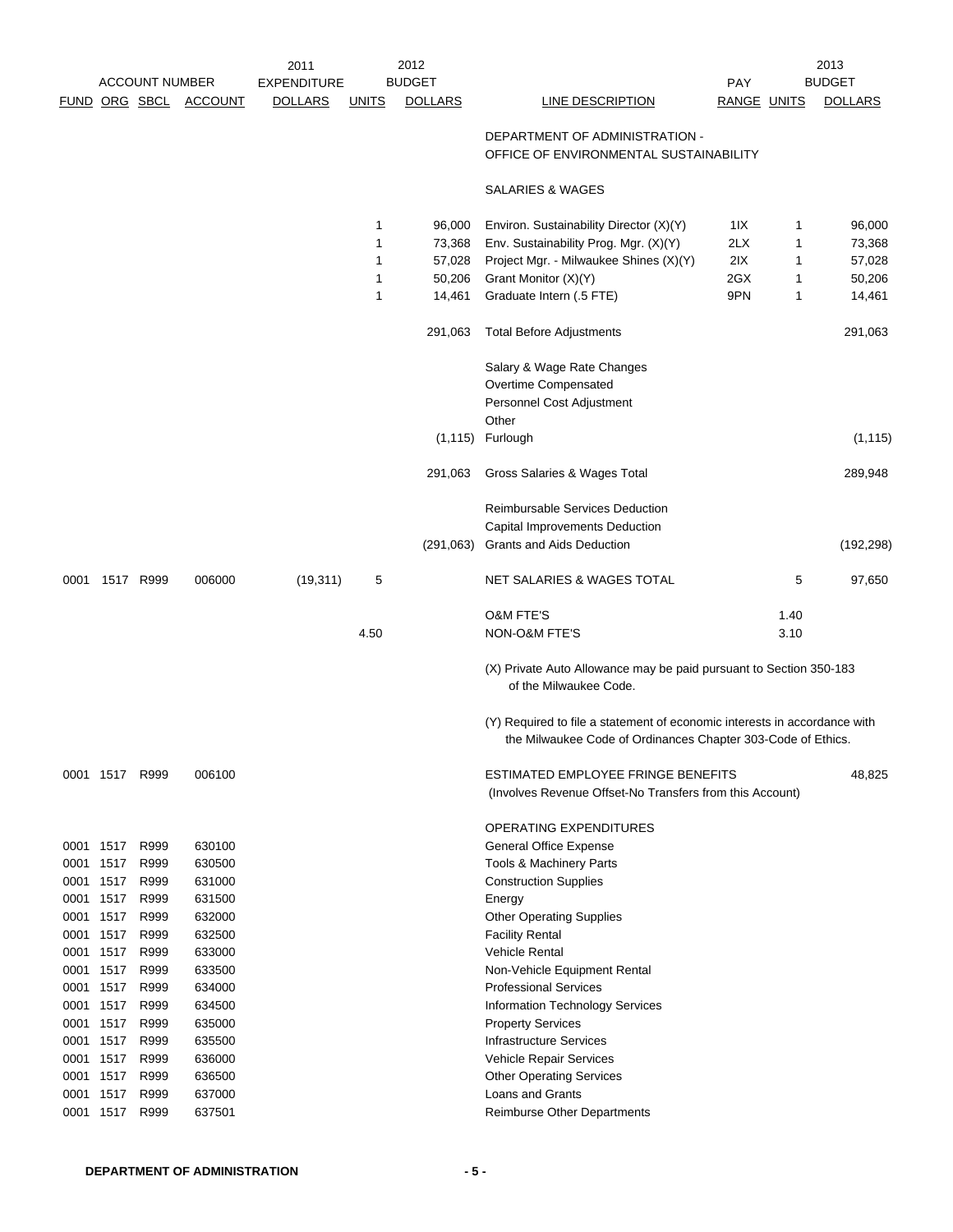|      | <b>ACCOUNT NUMBER</b> |                | 2011<br><b>EXPENDITURE</b> |              | 2012<br><b>BUDGET</b> |                                                                                | <b>PAY</b>  | 2013<br><b>BUDGET</b> |
|------|-----------------------|----------------|----------------------------|--------------|-----------------------|--------------------------------------------------------------------------------|-------------|-----------------------|
|      | FUND ORG SBCL         | <b>ACCOUNT</b> | <b>DOLLARS</b>             | <b>UNITS</b> | <b>DOLLARS</b>        | LINE DESCRIPTION                                                               | RANGE UNITS | <b>DOLLARS</b>        |
|      |                       |                |                            |              |                       | OPERATING EXPENDITURES TOTAL                                                   |             |                       |
|      |                       |                |                            |              |                       | <b>EQUIPMENT PURCHASES</b>                                                     |             |                       |
|      |                       |                |                            |              |                       | <b>Additional Equipment</b>                                                    |             |                       |
|      |                       |                |                            |              |                       | Subtotal - Additional Equipment                                                |             |                       |
|      |                       |                |                            |              |                       | Replacement Equipment                                                          |             |                       |
|      |                       |                |                            |              |                       | Subtotal - Replacement Equipment                                               |             |                       |
| 0001 | 1517 R999             | 006800         |                            |              |                       | <b>EQUIPMENT PURCHASES TOTAL</b>                                               |             |                       |
|      |                       |                |                            |              |                       | <b>SPECIAL FUNDS</b>                                                           |             |                       |
|      |                       |                |                            |              |                       | <b>SPECIAL FUNDS TOTAL</b>                                                     |             |                       |
|      |                       |                | (19, 311)                  |              |                       | DEPARTMENT OF ADMINISTRATION -<br>OFFICE OF ENVIRONMENTAL SUSTAINABILITY TOTAL |             | 146,475               |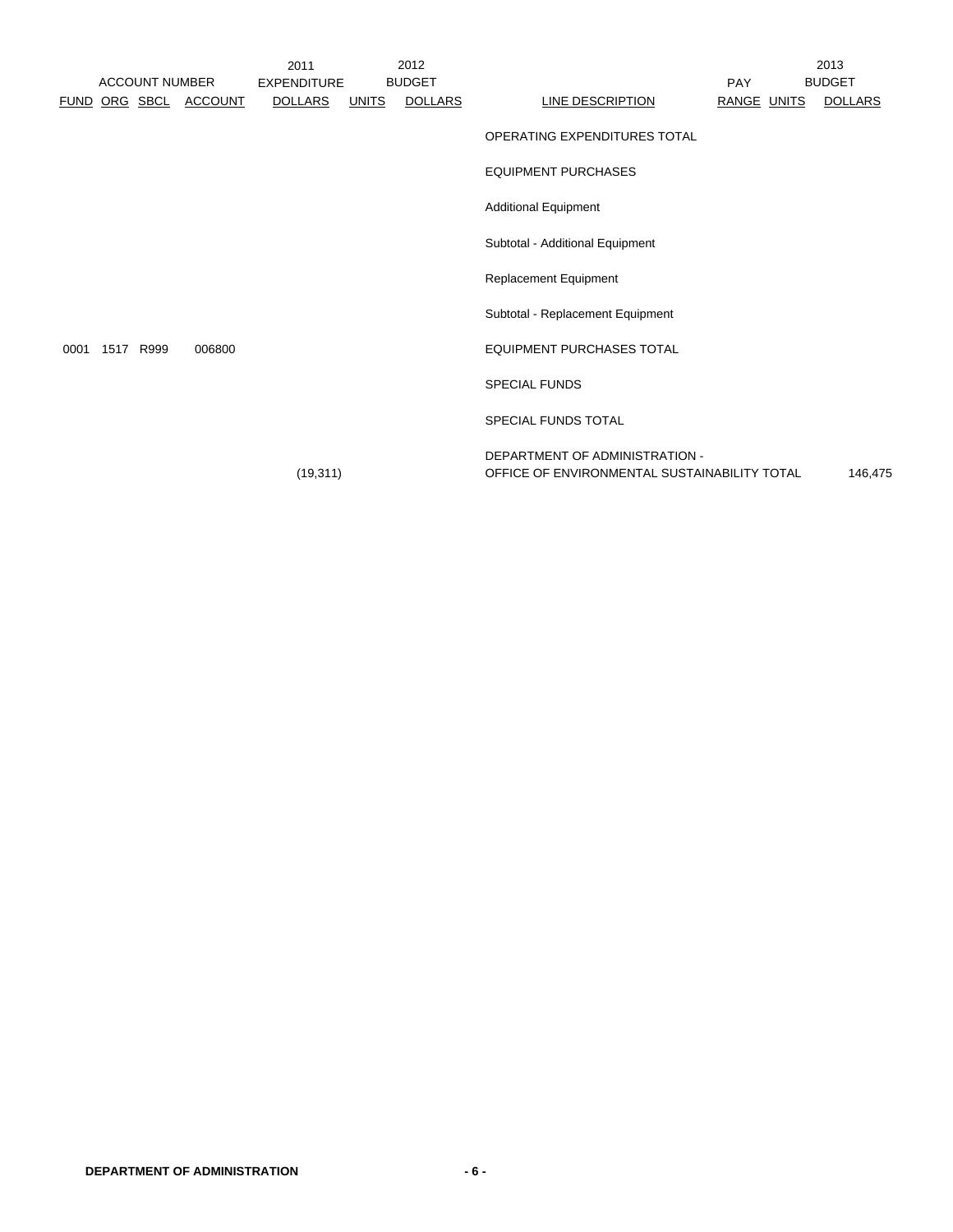|      |           |                       |                | 2011               |                | 2012           |                                                                                                                                                                                    |             |       | 2013           |
|------|-----------|-----------------------|----------------|--------------------|----------------|----------------|------------------------------------------------------------------------------------------------------------------------------------------------------------------------------------|-------------|-------|----------------|
|      |           | <b>ACCOUNT NUMBER</b> |                | <b>EXPENDITURE</b> |                | <b>BUDGET</b>  |                                                                                                                                                                                    | <b>PAY</b>  |       | <b>BUDGET</b>  |
|      |           | FUND ORG SBCL         | <b>ACCOUNT</b> | <b>DOLLARS</b>     | <b>UNITS</b>   | <b>DOLLARS</b> | LINE DESCRIPTION                                                                                                                                                                   | RANGE UNITS |       | <b>DOLLARS</b> |
|      |           |                       |                |                    |                |                | DEPARTMENT OF ADMINISTRATION -                                                                                                                                                     |             |       |                |
|      |           |                       |                |                    |                |                | COMMUNITY DEVELOPMENT GRANTS                                                                                                                                                       |             |       |                |
|      |           |                       |                |                    |                |                | ADMINISTRATION DIVISION                                                                                                                                                            |             |       |                |
|      |           |                       |                |                    |                |                | SALARIES & WAGES                                                                                                                                                                   |             |       |                |
|      |           |                       |                |                    | 1              | 110,433        | Block Grant Director (A)(X)(Y)                                                                                                                                                     | 1LX         | 1     | 110,433        |
|      |           |                       |                |                    | 1              | 96,722         | Associate Director (A)(X)(Y)                                                                                                                                                       | 1HX         | 1     | 96,722         |
|      |           |                       |                |                    | 1              | 85,130         | Grant Compliance Manager (A)(X)(Y)                                                                                                                                                 | 2JX         | 1     | 85,130         |
|      |           |                       |                |                    | 1              | 68,715         | Grant Compliance Manager (Y)                                                                                                                                                       | 2JX         | 2     | 121,618        |
|      |           |                       |                |                    | $\overline{7}$ | 428,193        | Grant Monitor (A)(X)(Y)                                                                                                                                                            | 2GX         | 6     | 357,918        |
|      |           |                       |                |                    | 1              | 57,028         | NSP Program Coordinator (B)(X)(Y)                                                                                                                                                  | 2IX         | 1     | 57,028         |
|      |           |                       |                |                    | 1              | 55,030         | Grant Monitor (C)(X)(Y)                                                                                                                                                            | 2GX         |       |                |
|      |           |                       |                |                    | -1             | 36,902         | Administrative Assistant I (A)(X)                                                                                                                                                  | 6GN         | 1     | 36,902         |
|      |           |                       |                |                    | 1              | 40,836         | Office Assistant IV (A)                                                                                                                                                            | 6HN         | 1     | 40,836         |
|      |           |                       |                |                    | 1              | 42,660         | Program Assistant I (A)                                                                                                                                                            | 5EN         | 1     | 42,660         |
|      |           |                       |                |                    | $\overline{2}$ | 114,776        | Business Services Specialist (A)(X)(Y)                                                                                                                                             | 2DN         | 2     | 95,999         |
|      |           |                       |                |                    | 1              | 45,210         | Business Services Specialist-NSP (A)(X)(\                                                                                                                                          | 2DN         | 1     | 41,458         |
|      |           |                       |                |                    | $\sqrt{2}$     | 25,906         | College Intern (D)<br>Graduate Intern (D)                                                                                                                                          | 9IN<br>9PN  |       |                |
|      |           |                       |                |                    | 21             | 1,207,541      | <b>Total Before Adjustments</b>                                                                                                                                                    |             | 18    | 1,086,704      |
|      |           |                       |                |                    |                |                |                                                                                                                                                                                    |             |       |                |
|      |           |                       |                |                    |                |                | Salary & Wage Rate Changes<br>Overtime Compensated                                                                                                                                 |             |       |                |
|      |           |                       |                |                    |                |                | Personnel Cost Adjustment                                                                                                                                                          |             |       |                |
|      |           |                       |                |                    |                |                | Other                                                                                                                                                                              |             |       |                |
|      |           |                       |                |                    |                |                | Furlough                                                                                                                                                                           |             |       |                |
|      |           |                       |                |                    | 21             | 1,207,541      | Gross Salaries & Wages Total                                                                                                                                                       |             | 18    | 1,086,704      |
|      |           |                       |                |                    |                |                | Reimbursable Services Deduction                                                                                                                                                    |             |       |                |
|      |           |                       |                |                    |                |                | Capital Improvements Deduction                                                                                                                                                     |             |       |                |
|      |           |                       |                |                    |                | (1, 138, 826)  | Grants and Aids Deduction                                                                                                                                                          |             |       | (1,025,895)    |
| 0001 | 1511 R999 |                       | 006000         | 68,540             | 21             | 68,715         | NET SALARIES & WAGES TOTAL                                                                                                                                                         |             | 18    | 60,809         |
|      |           |                       |                |                    | 1.00           |                | <b>O&amp;M FTE'S</b>                                                                                                                                                               |             | 1.00  |                |
|      |           |                       |                |                    | 20.00          |                | NON-O&M FTE'S                                                                                                                                                                      |             | 17.00 |                |
|      |           |                       |                |                    |                |                | (A) To terminate upon expiration of the Community Development<br>Block Grant Program year unless grant agreement is renewed or<br>fiscal year is altered by Common Council action. |             |       |                |
|      |           |                       |                |                    |                |                | (B) To expire 2/1/14 unless the Neighborhood Stabilization Program<br>Grant is extended.                                                                                           |             |       |                |
|      |           |                       |                |                    |                |                | (C) To expire 9/30/14 unless the Community Development Block<br>Grant Recovery Program is extended.                                                                                |             |       |                |
|      |           |                       |                |                    |                |                | (D) To expire 9/1/13 unless the Homelessness Prevention and Rapid<br>Re-Housing Program is extended.                                                                               |             |       |                |
|      |           |                       |                |                    |                |                | (X) Private Auto Allowance may be paid pursuant to Section 350-183<br>of the Milwaukee Code.                                                                                       |             |       |                |
|      |           |                       |                |                    |                |                | (Y) Required to file a statement of economic interests in accordance with<br>the Milwaukee Code of Ordinances Chapter 303-Code of Ethics.                                          |             |       |                |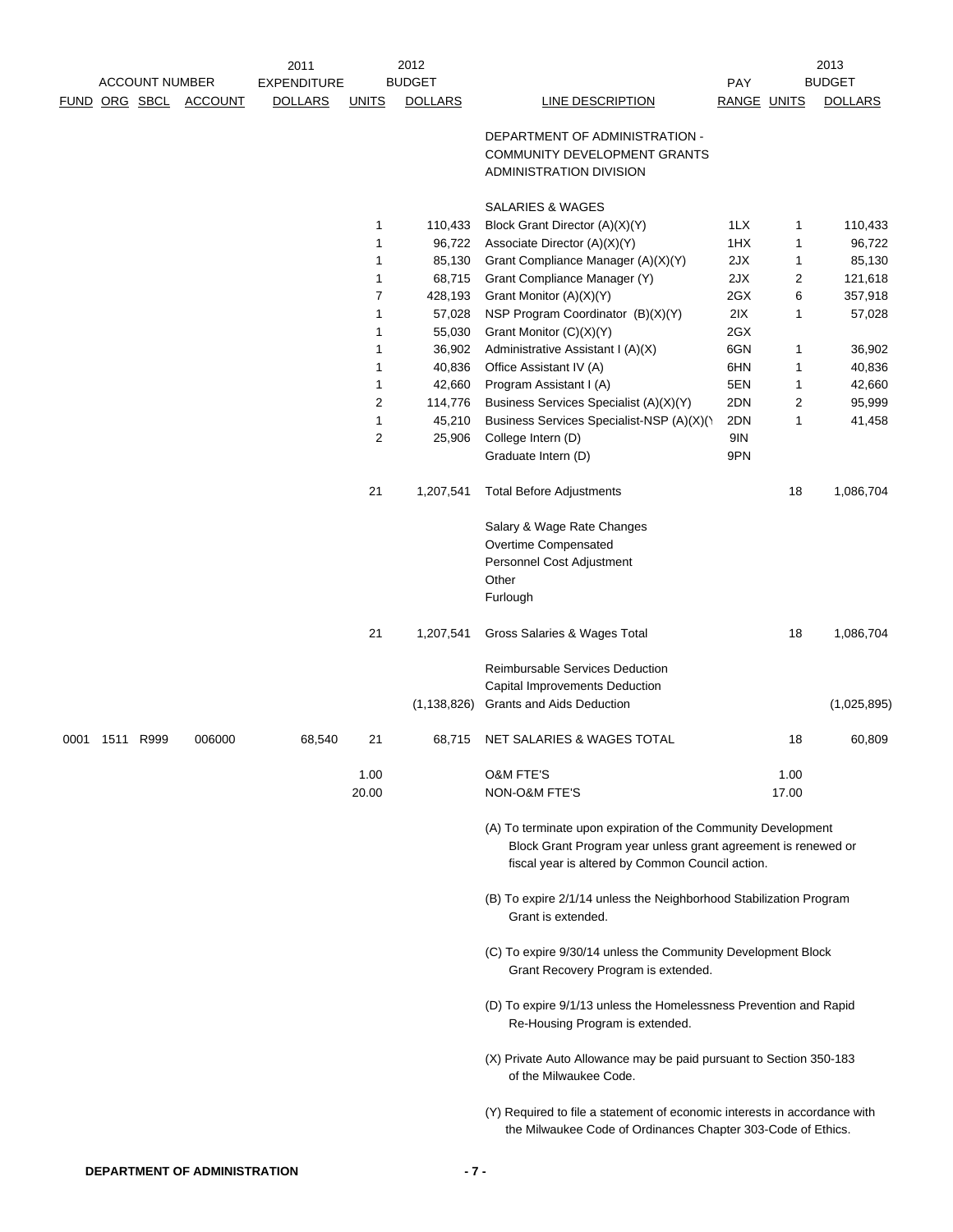|                |                       |                       | 2011               |              | 2012           |                                                           | 2013           |
|----------------|-----------------------|-----------------------|--------------------|--------------|----------------|-----------------------------------------------------------|----------------|
|                | <b>ACCOUNT NUMBER</b> |                       | <b>EXPENDITURE</b> |              | <b>BUDGET</b>  | <b>PAY</b>                                                | <b>BUDGET</b>  |
|                |                       | FUND ORG SBCL ACCOUNT | <b>DOLLARS</b>     | <b>UNITS</b> | <b>DOLLARS</b> | <b>LINE DESCRIPTION</b><br><b>RANGE UNITS</b>             | <b>DOLLARS</b> |
|                |                       |                       |                    |              |                |                                                           |                |
| 0001 1511 R999 |                       | 006100                | 37,168             |              | 34,358         | ESTIMATED EMPLOYEE FRINGE BENEFITS                        | 29,188         |
|                |                       |                       |                    |              |                | (Involves Revenue Offset-No Transfers from this Account)  |                |
|                |                       |                       |                    |              |                |                                                           |                |
|                |                       |                       |                    |              |                | OPERATING EXPENDITURES                                    |                |
|                |                       | 630100                |                    |              |                | <b>General Office Expense</b>                             |                |
|                |                       | 630500                |                    |              |                | <b>Tools &amp; Machinery Parts</b>                        |                |
|                |                       | 631000                |                    |              |                | <b>Construction Supplies</b>                              |                |
|                |                       | 631500                |                    |              |                | Energy                                                    |                |
|                |                       | 632000                |                    |              |                | <b>Other Operating Supplies</b>                           |                |
|                |                       | 632500                |                    |              |                | <b>Facility Rental</b>                                    |                |
|                |                       | 633000                |                    |              |                | <b>Vehicle Rental</b>                                     |                |
|                |                       | 633500                |                    |              |                | Non-Vehicle Equipment Rental                              |                |
|                |                       | 634000                |                    |              |                | <b>Professional Services</b>                              |                |
|                |                       | 634500<br>635000      |                    |              |                | Information Technology Services                           |                |
|                |                       |                       |                    |              |                | <b>Property Services</b>                                  |                |
|                |                       | 635500<br>636000      |                    |              |                | <b>Infrastructure Services</b><br>Vehicle Repair Services |                |
|                |                       | 636500                |                    |              |                | <b>Other Operating Services</b>                           |                |
|                |                       | 637000                |                    |              |                | Loans and Grants                                          |                |
|                |                       | 637501                |                    |              |                | <b>Reimburse Other Departments</b>                        |                |
|                |                       |                       |                    |              |                |                                                           |                |
|                |                       |                       |                    |              |                | OPERATING EXPENDITURES TOTAL                              |                |
|                |                       |                       |                    |              |                | <b>EQUIPMENT PURCHASES</b>                                |                |
|                |                       |                       |                    |              |                | <b>Additional Equipment</b>                               |                |
|                |                       |                       |                    |              |                | Subtotal - Additional Equipment                           |                |
|                |                       |                       |                    |              |                | <b>Replacement Equipment</b>                              |                |
|                |                       |                       |                    |              |                | Subtotal - Replacement Equipment                          |                |
|                |                       |                       |                    |              |                | <b>EQUIPMENT PURCHASES TOTAL</b>                          |                |
|                |                       |                       |                    |              |                | <b>SPECIAL FUNDS</b>                                      |                |
| 0001 1510 R150 |                       | 006300                |                    |              |                | Continuum of Care*                                        | 50,000         |
| 0001 1510 R149 |                       | 006300                |                    |              |                | Milwaukee Fatherhood Initiative*                          | 103,806        |
|                |                       |                       |                    |              |                | SPECIAL FUNDS TOTAL                                       | 153,806        |
|                |                       |                       |                    |              |                | DEPARTMENT OF ADMINISTRATION -                            |                |
|                |                       |                       | 105,708            |              | 103,073        | COMMUNITY BLOCK GRANT ADMINISTRATION TOTAL                | 243,803        |
|                |                       |                       |                    |              |                | *Appropriation Control Account                            |                |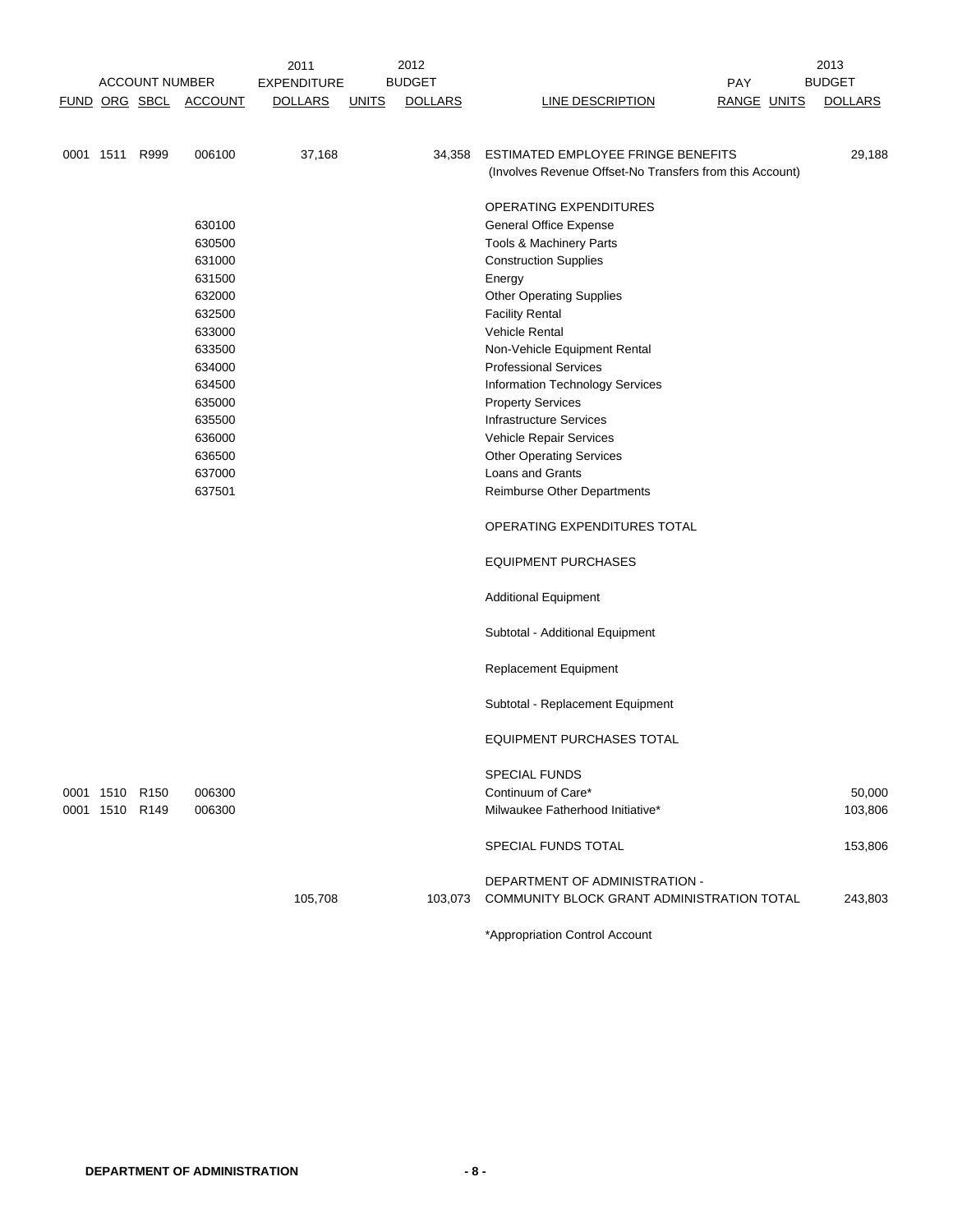|      |                |                       |                | 2011               |               | 2012           |                                                                                                                                                       |                    |               | 2013           |
|------|----------------|-----------------------|----------------|--------------------|---------------|----------------|-------------------------------------------------------------------------------------------------------------------------------------------------------|--------------------|---------------|----------------|
|      |                | <b>ACCOUNT NUMBER</b> |                | <b>EXPENDITURE</b> |               | <b>BUDGET</b>  |                                                                                                                                                       | <b>PAY</b>         |               | <b>BUDGET</b>  |
|      |                | FUND ORG SBCL         | <b>ACCOUNT</b> | <b>DOLLARS</b>     | <b>UNITS</b>  | <b>DOLLARS</b> | <b>LINE DESCRIPTION</b>                                                                                                                               | <b>RANGE UNITS</b> |               | <b>DOLLARS</b> |
|      |                |                       |                |                    |               |                | DEPARTMENT OF ADMINISTRATION-<br><b>BUSINESS OPERATIONS DIVISION</b>                                                                                  |                    |               |                |
|      |                |                       |                |                    |               |                | SALARIES & WAGES                                                                                                                                      |                    |               |                |
|      |                |                       |                |                    |               |                | ADMINISTRATIVE SERVICES                                                                                                                               |                    |               |                |
|      |                |                       |                |                    | 1             | 100,860        | City Purchasing Director (Y)                                                                                                                          | 1LX                | 1             | 100,860        |
|      |                |                       |                |                    | 1             | 44,194         | Administrative Specialist-Senior (Y)                                                                                                                  | 2EX                | 1             | 44,194         |
|      |                |                       |                |                    | 1             | 44,277         | Program Assistant II                                                                                                                                  | 5FN                | 1             | 44,277         |
|      |                |                       |                |                    | 1             | 56,617         | Network Analyst Assistant (A)                                                                                                                         | 2EN                |               |                |
|      |                |                       |                |                    |               |                | PROCUREMENT SERVICES                                                                                                                                  |                    |               |                |
|      |                |                       |                |                    | 1             | 50,206         | Procurement Administrator (Y)                                                                                                                         | 1CX                | 1             | 50,206         |
|      |                |                       |                |                    | 3             | 142,902        | Purchasing Agent - Senior (Y)                                                                                                                         | 2EX                | 4             | 190,857        |
|      |                |                       |                |                    | 1             | 44,294         | Purchasing Agent - DPW (Y)                                                                                                                            | 2CN                |               |                |
|      |                |                       |                |                    | 1             | 65,957         | Procurement Specialist (Y)                                                                                                                            | 2FX                | 1             | 65,957         |
|      |                |                       |                |                    |               |                | EMERGING BUSINESS ENTERPRISE PROGRAM                                                                                                                  |                    |               |                |
|      |                |                       |                |                    | 1             | 62,360         | Emerging Bus. Enterprise Mgr.(A) (Y)                                                                                                                  | 1EX                | 1             | 62,360         |
|      |                |                       |                |                    | 2             | 83,097         | Emerging Business Analyst-Sr. (A) (Y)                                                                                                                 | 2EX                | 2             | 88,389         |
|      |                |                       |                |                    | 1             | 50,206         | Contract Compliance Officer (Y)                                                                                                                       | 2GX                | 1             | 50,206         |
|      |                |                       |                |                    |               |                | DOCUMENT SERVICES                                                                                                                                     |                    |               |                |
|      |                |                       |                |                    | 1             | 74,922         | Document Services Manager (Y)                                                                                                                         | 1DX                | 1             | 72,922         |
|      |                |                       |                |                    | 1             | 54,455         | Document Services Supervisor (Y)                                                                                                                      | 2CN                | 1             | 54,455         |
|      |                |                       |                |                    | 6             | 237,971        | Document Technician                                                                                                                                   | 3CN                | 5             | 164,670        |
|      |                |                       |                |                    |               |                | AUXILIARY PERSONNEL                                                                                                                                   |                    |               |                |
|      |                |                       |                |                    | 5             | 10,862         | Document Services Assistant (0.25 FTE)                                                                                                                | 9EN                | 4             | 10,862         |
|      |                |                       |                |                    | 27            | 1,123,180      | <b>Total Before Adjustments</b>                                                                                                                       |                    | 24            | 1,000,215      |
|      |                |                       |                |                    |               |                | Salary & Wage Rate Change<br>Overtime Compensated                                                                                                     |                    |               |                |
|      |                |                       |                |                    |               | (21, 578)      | Personnel Cost Adjustment                                                                                                                             |                    |               | (22, 528)      |
|      |                |                       |                |                    |               |                | Other                                                                                                                                                 |                    |               |                |
|      |                |                       |                |                    |               |                | (12,323) Furlough                                                                                                                                     |                    |               | (12, 894)      |
|      |                |                       |                |                    | 27            | 1,089,279      | Gross Salaries & Wages Total                                                                                                                          |                    | 24            | 964,793        |
|      |                |                       |                |                    |               | (177, 946)     | Reimbursable Services Deduction<br><b>Capital Improvements Deduction</b>                                                                              |                    |               | (83, 219)      |
|      |                |                       |                |                    |               |                | (189,198) Grants & Aids Deduction                                                                                                                     |                    |               | (185, 933)     |
| 0001 | 1513 R999      |                       | 006000         | 704,956            | 27            | 722,135        | NET SALARIES & WAGES TOTAL                                                                                                                            |                    | 24            | 695,641        |
|      |                |                       |                |                    | 16.20<br>7.30 |                | <b>O&amp;M FTE'S</b><br>NON-O&M FTE'S                                                                                                                 |                    | 15.20<br>4.80 |                |
|      |                |                       |                |                    |               |                | (A) To terminate upon expiration of the CDBG program year unless<br>grant agreement is renewed or fiscal year is altered by Common<br>Council action. |                    |               |                |
|      |                |                       |                |                    |               |                | (Y) Required to file a statement of economic interests in accordance with<br>the Milwaukee Code of Ordinances Chapter 303-Code of Ethics.             |                    |               |                |
|      | 0001 1513 R999 |                       | 006100         | 341,855            |               | 361,068        | ESTIMATED EMPLOYEE FRINGE BENEFITS<br>(Involves Revenue Offset-No Transfers from this Account)                                                        |                    |               | 333,908        |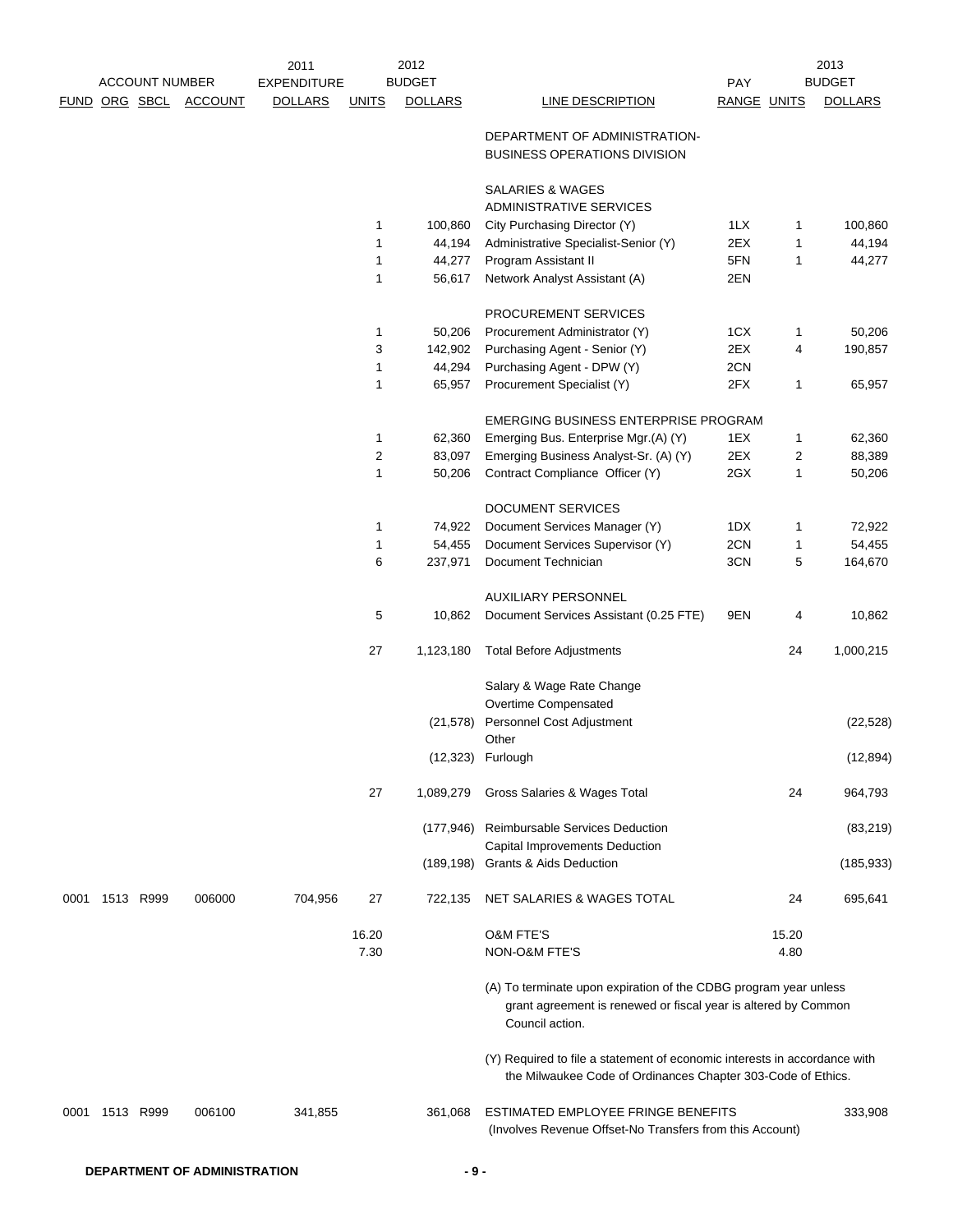|      |                       |           | 2012<br>2011       |                |               |                |                                               | 2013               |                |
|------|-----------------------|-----------|--------------------|----------------|---------------|----------------|-----------------------------------------------|--------------------|----------------|
|      | <b>ACCOUNT NUMBER</b> |           | <b>EXPENDITURE</b> |                | <b>BUDGET</b> |                | PAY                                           | <b>BUDGET</b>      |                |
|      | <b>FUND ORG SBCL</b>  |           | <b>ACCOUNT</b>     | <u>DOLLARS</u> | <b>UNITS</b>  | <b>DOLLARS</b> | <b>LINE DESCRIPTION</b>                       | <b>RANGE UNITS</b> | <b>DOLLARS</b> |
|      |                       |           |                    |                |               |                |                                               |                    |                |
|      |                       |           |                    |                |               |                | OPERATING EXPENDITURES                        |                    |                |
| 0001 | 1513                  | R999      | 630100             | 86,872         |               | 45,334         | <b>General Office Expense</b>                 |                    | 45,334         |
| 0001 |                       | 1513 R999 | 630500             |                |               |                | Tools & Machinery Parts                       |                    |                |
| 0001 |                       | 1513 R999 | 631000             |                |               | 180            | <b>Construction Supplies</b>                  |                    | 180            |
| 0001 |                       | 1513 R999 | 631500             |                |               |                | Energy                                        |                    |                |
| 0001 |                       | 1513 R999 | 632000             |                |               |                | <b>Other Operating Supplies</b>               |                    |                |
| 0001 |                       | 1513 R999 | 632500             |                |               |                | <b>Facility Rental</b>                        |                    |                |
| 0001 |                       | 1513 R999 | 633000             |                |               | 800            | Vehicle Rental                                |                    | 800            |
| 0001 |                       | 1513 R999 | 633500             | 12,819         |               |                | Non-Vehicle Equipment Rental                  |                    |                |
| 0001 |                       | 1513 R999 | 634000             |                |               | 9,000          | <b>Professional Services</b>                  |                    | 9,000          |
| 0001 | 1513                  | R999      | 634500             | 1,290          |               | 2,000          | Information Technology Services               |                    | 2,000          |
| 0001 |                       | 1513 R999 | 635000             |                |               |                | <b>Property Services</b>                      |                    |                |
| 0001 |                       | 1513 R999 | 635500             |                |               |                | <b>Infrastructure Services</b>                |                    |                |
| 0001 | 1513                  | R999      | 636000             |                |               |                | Vehicle Repair Services                       |                    |                |
| 0001 |                       | 1513 R999 | 636500             | 11,218         |               | 54,226         | <b>Other Operating Services</b>               |                    | 31,825         |
| 0001 |                       | 1513 R999 | 637000             |                |               |                | Loans and Grants                              |                    |                |
| 0001 | 1513                  | R999      | 637501             | 16,192         |               | 22,317         | <b>Reimburse Other Departments</b>            |                    | 22,317         |
|      |                       |           | 006300             |                |               |                |                                               |                    |                |
| 0001 | 1513 R999             |           |                    | 128,391        |               | 133,857        | OPERATING EXPENDITURES TOTAL                  |                    | 111,456        |
|      |                       |           |                    |                |               |                | <b>EQUIPMENT PURCHASES</b>                    |                    |                |
|      |                       |           |                    |                |               |                | <b>Additional Equipment</b>                   |                    |                |
|      |                       |           |                    |                |               |                | Subtotal - Additional Equipment               |                    |                |
|      |                       |           |                    |                |               |                | <b>Replacement Equipment</b>                  |                    |                |
|      |                       |           |                    |                |               |                | Subtotal - Replacement Equipment              |                    |                |
| 0001 | 1513 R999             |           | 006800             |                |               |                | <b>EQUIPMENT PURCHASES TOTAL</b>              |                    |                |
|      |                       |           |                    |                |               |                | <b>SPECIAL FUNDS</b>                          |                    |                |
| 0001 | 1513 R157             |           | 006300             | 8,850          |               |                | City of Milw. Emerging Bus. Enterprise Prog.* |                    |                |
|      |                       |           |                    | 8,850          |               |                | SPECIAL FUNDS TOTAL                           |                    |                |
|      |                       |           |                    | 1,184,052      |               | 1,217,060      | DOA-BUSINESS OPERATIONS DIVISION TOTAL        |                    | 1,141,005      |
|      |                       |           |                    |                |               |                | *Appropriation Control Account                |                    |                |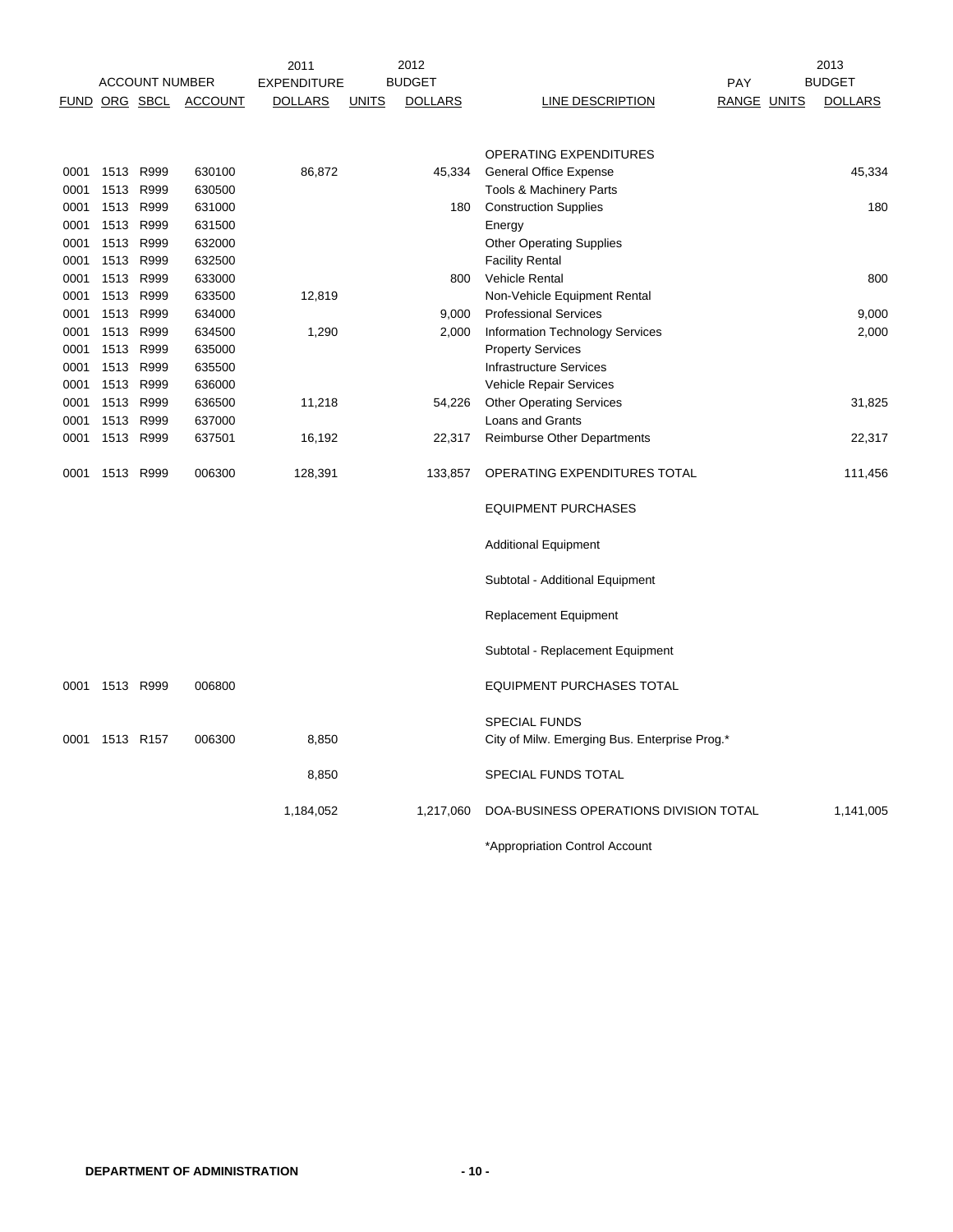|              | <b>ACCOUNT NUMBER</b> |                        | 2011<br><b>EXPENDITURE</b> | 2012<br><b>BUDGET</b> |              |                | PAY                                                                                                                                       |             | 2013<br><b>BUDGET</b> |                |
|--------------|-----------------------|------------------------|----------------------------|-----------------------|--------------|----------------|-------------------------------------------------------------------------------------------------------------------------------------------|-------------|-----------------------|----------------|
|              | FUND ORG SBCL         |                        | <b>ACCOUNT</b>             | <b>DOLLARS</b>        | <b>UNITS</b> | <b>DOLLARS</b> | LINE DESCRIPTION                                                                                                                          | RANGE UNITS |                       | <b>DOLLARS</b> |
|              |                       |                        |                            |                       |              |                | DEPARTMENT OF ADMINISTRATION -                                                                                                            |             |                       |                |
|              |                       |                        |                            |                       |              |                | <b>INTERGOVERNMENTAL RELATIONS</b><br><b>DIVISION</b>                                                                                     |             |                       |                |
|              |                       |                        |                            |                       |              |                | SALARIES & WAGES                                                                                                                          |             |                       |                |
|              |                       |                        |                            |                       | 1            | 107,671        | Legislative Liaison Director (Y)                                                                                                          | 1NX         | 1                     | 101,294        |
|              |                       |                        |                            |                       | 1            | 83,198         | Legislative Fiscal Manager-Senior (Y)                                                                                                     | 2MX         | 1                     | 89,385         |
|              |                       |                        |                            |                       | 1            | 73,440         | Legislative Fiscal Manager (Y)                                                                                                            | 2LX         | 1                     | 73,439         |
|              |                       |                        |                            |                       | 1            | 54,958         | Administrative Services Coordinator                                                                                                       | 5JN         | 1                     | 54,958         |
|              |                       |                        |                            |                       | 4            | 319,267        | <b>Total Before Adjustments</b>                                                                                                           |             | 4                     | 319,076        |
|              |                       |                        |                            |                       |              |                | Salary & Wage Rate Changes                                                                                                                |             |                       |                |
|              |                       |                        |                            |                       |              |                | Overtime Compensated                                                                                                                      |             |                       |                |
|              |                       |                        |                            |                       |              | (6,385)        | Personnel Cost Adjustment                                                                                                                 |             |                       | (6,049)        |
|              |                       |                        |                            |                       |              | (3,684)        | Other<br>Furlough                                                                                                                         |             |                       | (3,490)        |
|              |                       |                        |                            |                       | 4            | 309,198        | Gross Salaries & Wages Total                                                                                                              |             | 4                     | 309,537        |
|              |                       |                        |                            |                       |              |                | Reimbursable Services Deduction                                                                                                           |             |                       |                |
|              |                       |                        |                            |                       |              |                | Capital Improvements Deduction                                                                                                            |             |                       |                |
|              |                       |                        |                            |                       |              |                | <b>Grants &amp; Aids Deduction</b>                                                                                                        |             |                       |                |
| 0001         |                       | 1514 R999              | 006000                     | 310,981               | 4            | 309,198        | NET SALARIES & WAGES TOTAL                                                                                                                |             | 4                     | 309,537        |
|              |                       |                        |                            |                       | 4.00         |                | <b>O&amp;M FTE'S</b><br>NON-O&M FTE'S                                                                                                     |             | 4.00                  |                |
|              |                       |                        |                            |                       |              |                | (Y) Required to file a statement of economic interests in accordance with<br>the Milwaukee Code of Ordinances Chapter 303-Code of Ethics. |             |                       |                |
| 0001         |                       | 1514 R999              | 006100                     | 158,567               |              | 154,599        | ESTIMATED EMPLOYEE FRINGE BENEFITS<br>(Involves Revenue Offset-No Transfers from this Account)                                            |             |                       | 148,578        |
|              |                       |                        |                            |                       |              |                | OPERATING EXPENDITURES                                                                                                                    |             |                       |                |
| 0001         |                       | 1514 R999              | 630100                     | 859                   |              |                | 2,000 General Office Expense                                                                                                              |             |                       | 2,000          |
| 0001         | 1514                  | R999                   | 630500                     |                       |              |                | Tools & Machinery Parts                                                                                                                   |             |                       |                |
| 0001         | 1514                  | R999                   | 631000                     |                       |              |                | <b>Construction Supplies</b>                                                                                                              |             |                       |                |
| 0001         | 1514                  | 1514 R999<br>R999      | 631500<br>632000           | 104                   |              |                | Energy                                                                                                                                    |             |                       |                |
| 0001<br>0001 | 1514                  | R999                   | 632500                     |                       |              |                | <b>Other Operating Supplies</b><br><b>Facility Rental</b>                                                                                 |             |                       |                |
| 0001         | 1514                  | R999                   | 633000                     |                       |              |                | <b>Vehicle Rental</b>                                                                                                                     |             |                       |                |
| 0001         | 1514                  | R999                   | 633500                     | 1,367                 |              | 2,000          | Non-Vehicle Equipment Rental                                                                                                              |             |                       | 2,000          |
| 0001         | 1514                  | R999                   | 634000                     |                       |              | 5,000          | <b>Professional Services</b>                                                                                                              |             |                       | 5,000          |
| 0001         |                       | 1514 R999              | 634500                     | 3,275                 |              |                | <b>Information Technology Services</b>                                                                                                    |             |                       |                |
| 0001         | 1514                  | R999                   | 635000                     |                       |              |                | <b>Property Services</b>                                                                                                                  |             |                       |                |
| 0001         | 1514                  | R999                   | 635500                     |                       |              |                | <b>Infrastructure Services</b>                                                                                                            |             |                       |                |
| 0001         |                       | 1514 R999              | 636000                     |                       |              |                | Vehicle Repair Services                                                                                                                   |             |                       |                |
| 0001         |                       | 1514 R999              | 636500                     | 3,514                 |              | 10,000         | <b>Other Operating Services</b>                                                                                                           |             |                       | 10,000         |
| 0001<br>0001 |                       | 1514 R999<br>1514 R999 | 637000<br>637501           | 1,009                 |              | 3,000          | Loans and Grants<br><b>Reimburse Other Departments</b>                                                                                    |             |                       | 3,000          |
|              |                       |                        |                            |                       |              |                |                                                                                                                                           |             |                       |                |
| 0001         |                       | 1514 R999              | 006300                     | 10,128                |              | 22,000         | OPERATING EXPENDITURES TOTAL                                                                                                              |             |                       | 22,000         |

EQUIPMENT PURCHASES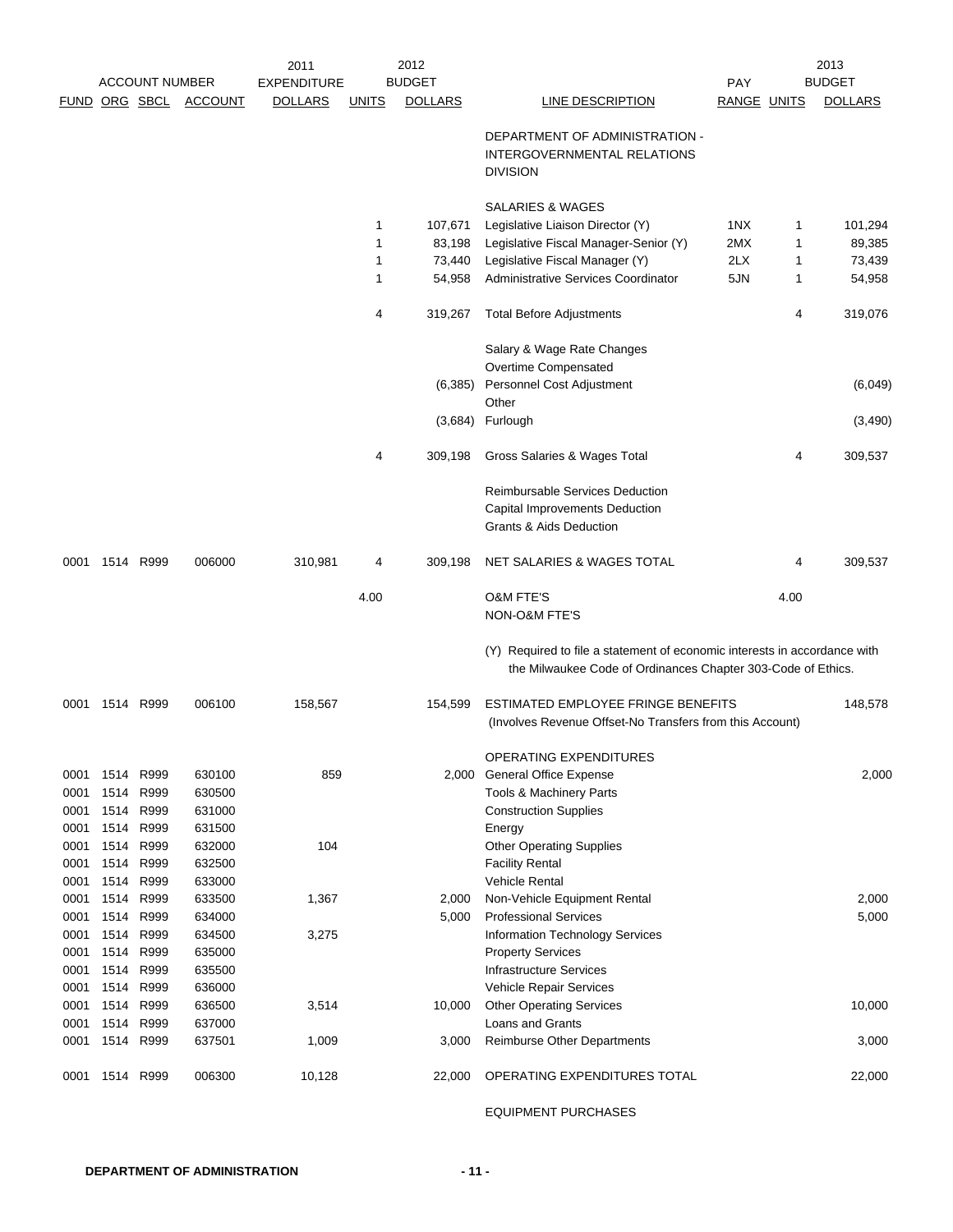|             |      |                       |                | 2011               |              | 2012           |                                                          |             | 2013           |
|-------------|------|-----------------------|----------------|--------------------|--------------|----------------|----------------------------------------------------------|-------------|----------------|
|             |      | <b>ACCOUNT NUMBER</b> |                | <b>EXPENDITURE</b> |              | <b>BUDGET</b>  |                                                          | <b>PAY</b>  | <b>BUDGET</b>  |
| <b>FUND</b> |      | ORG SBCL              | <b>ACCOUNT</b> | <b>DOLLARS</b>     | <b>UNITS</b> | <b>DOLLARS</b> | LINE DESCRIPTION                                         | RANGE UNITS | <b>DOLLARS</b> |
|             |      |                       |                |                    |              |                | <b>Additional Equipment</b>                              |             | 1,600          |
|             |      |                       |                |                    |              |                | Subtotal - Additional Equipment                          |             | 1,600          |
|             |      |                       |                | 781                |              |                | <b>Replacement Equipment</b>                             |             |                |
|             |      |                       |                | 781                |              |                | Subtotal - Replacement Equipment                         |             |                |
| 0001        | 1514 | R999                  | 006800         | 781                |              |                | <b>EQUIPMENT PURCHASES TOTAL</b>                         |             | 1,600          |
|             |      |                       |                |                    |              |                | <b>SPECIAL FUNDS</b>                                     |             |                |
|             |      |                       |                |                    |              |                | SPECIAL FUNDS TOTAL                                      |             |                |
|             |      |                       |                | 480,457            |              | 485,797        | DOA-INTERGOVERNMENTAL RELATIONS<br><b>DIVISION TOTAL</b> |             | 481,715        |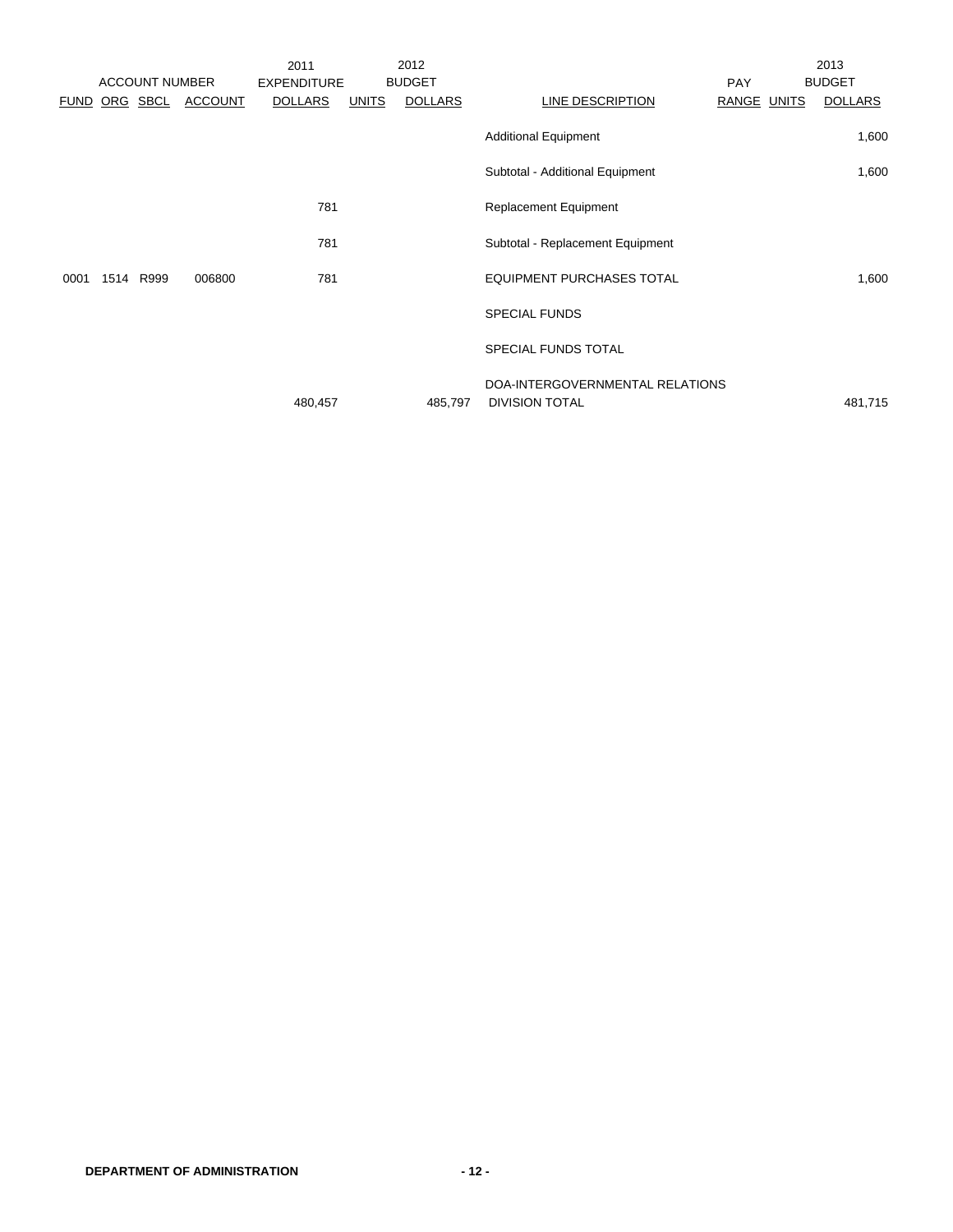|  |                              | 2011               |                | 2012           |                                                                                |             |                | 2013           |
|--|------------------------------|--------------------|----------------|----------------|--------------------------------------------------------------------------------|-------------|----------------|----------------|
|  | <b>ACCOUNT NUMBER</b>        | <b>EXPENDITURE</b> |                | <b>BUDGET</b>  |                                                                                | PAY         |                | <b>BUDGET</b>  |
|  | <u>FUND ORG SBCL ACCOUNT</u> | <b>DOLLARS</b>     | <b>UNITS</b>   | <b>DOLLARS</b> | <b>LINE DESCRIPTION</b>                                                        | RANGE UNITS |                | <b>DOLLARS</b> |
|  |                              |                    |                |                | DEPARTMENT OF ADMINISTRATION-INFORMATION<br>AND TECHNOLOGY MANAGEMENT DIVISION |             |                |                |
|  |                              |                    |                |                | SALARIES & WAGES                                                               |             |                |                |
|  |                              |                    |                |                | POLICY AND ADMINISTRATION SECTION                                              |             |                |                |
|  |                              |                    | 1              | 113,695        | Chief Information Officer (Y)                                                  | 1NX         | 1              | 113,695        |
|  |                              |                    | 1              | 96,722         | Policy and Administration Manager (Y)                                          | 2LX         | 1              | 96,722         |
|  |                              |                    | 1              | 44,194         | Project Coordinator B.I.G. (B)                                                 | 2EX         | 1              | 33,146         |
|  |                              |                    | 1              | 51,106         | Office Supervisor I                                                            | 2BN         | 1              | 51,106         |
|  |                              |                    |                |                | NETWORK AND TELECOMMUNICATIONS<br><b>SECTION</b>                               |             |                |                |
|  |                              |                    |                |                | <b>Telecommunications Manager</b>                                              | 1KX         | 1              | 89,851         |
|  |                              |                    |                |                | Telecommunications Engineer (Y)                                                | 2KX         | 1              | 90,728         |
|  |                              |                    |                |                | Telecommunications Analyst - Project Lea                                       | 2LX         | 1              | 69,090         |
|  |                              |                    |                |                | <b>Communications Facilities Coordinator</b>                                   | 3SN         | 1              | 70,485         |
|  |                              |                    |                |                | Telecommunications Analyst - Sr.                                               | 2IX         | 3              | 187,764        |
|  |                              |                    |                |                |                                                                                |             |                |                |
|  |                              |                    |                |                | APPLICATIONS AND DEVELOPMENT SECTION                                           |             |                |                |
|  |                              |                    | 1              | 103,077        | Applications Development Manager (Y)                                           | 1 I X       | 1              | 103,077        |
|  |                              |                    |                |                | E-GOVERNMENT & WEB TECHNOLOGY                                                  |             |                |                |
|  |                              |                    | 1              | 82,231         | Systems Analyst/Project Leader                                                 | 2LX         | 1              | 82,231         |
|  |                              |                    | 1              | 79,836         | Systems Analyst - Sr.                                                          | 2IX         | 1              | 79,836         |
|  |                              |                    | 1              | 68,754         | <b>Internet Services Coordinator</b>                                           | 2GX         | 1              | 68,754         |
|  |                              |                    | 1              | 67,258         | Programmer Analyst                                                             | 2GN         | 1              | 67,258         |
|  |                              |                    | 1              | 40,857         | Internet Analyst - Sr.                                                         | 5FN         | 1              | 40,857         |
|  |                              |                    |                |                |                                                                                |             |                |                |
|  |                              |                    |                |                | DEPARTMENTAL APPLICATIONS SUPPORT                                              |             |                |                |
|  |                              |                    | 1              | 79,836         | Systems Analyst - Sr.                                                          | 2IX         | 1              | 79,836         |
|  |                              |                    |                |                | <b>Applications Programmer</b>                                                 | 2GX         | 1              | 50,206         |
|  |                              |                    | 4              | 221,496        | Programmer Analyst                                                             | 2GN         | 4              | 221,496        |
|  |                              |                    | 2              | 92,266         | Programmer II                                                                  | 3NN         | $\overline{2}$ | 92,266         |
|  |                              |                    |                |                | GEOGRAPHIC INFORMATION SYSTEMS                                                 |             |                |                |
|  |                              |                    | 1              | 83,828         | GIS Developer - Project Leader                                                 | 1HX         | 1              | 83,828         |
|  |                              |                    | 1              | 72,827         | GIS Developer - Sr.                                                            | 2IX         | 1              | 72,827         |
|  |                              |                    | 1              | 42,305         | Geographic Info. Tech. II                                                      | 3FN         | 1              | 42,305         |
|  |                              |                    | 1              | 55,374         | <b>GIS Analyst</b>                                                             | 2GN         | 1              | 55,374         |
|  |                              |                    |                |                | <b>ENTERPRISE DATABASES</b>                                                    |             |                |                |
|  |                              |                    | 1              | 96,722         | Data Base Administrator                                                        | 1HX         | 1              | 96,722         |
|  |                              |                    | 1              | 50,206         | Data Base Associate                                                            | 2GX         | 1              | 50,206         |
|  |                              |                    |                |                |                                                                                |             |                |                |
|  |                              |                    |                |                | <b>COMPASS</b>                                                                 |             |                |                |
|  |                              |                    | 1              | 67,258         | Programmer Analyst                                                             | 2GN         | 1              | 67,258         |
|  |                              |                    |                |                | <b>MCAMLIS SUPPORT</b>                                                         |             |                |                |
|  |                              |                    | 1              | 57,169         | GIS Analyst (A)                                                                | 2GN         | 1              | 57,169         |
|  |                              |                    |                |                | OPERATIONS & INFRASTRUCTURE SECTION                                            |             |                |                |
|  |                              |                    | 1              | 124,823        | Information Systems Manager (Y)                                                | 1LX         |                |                |
|  |                              |                    |                |                | Information Services Manager (Y)                                               | 11          | 1              | 81,923         |
|  |                              |                    |                |                |                                                                                |             |                |                |
|  |                              |                    |                |                | <b>E-MAIL SUPPORT</b>                                                          |             |                |                |
|  |                              |                    | $\overline{2}$ | 134,516        | Network Analyst-Senior                                                         | 2HN         | $\overline{c}$ | 134,516        |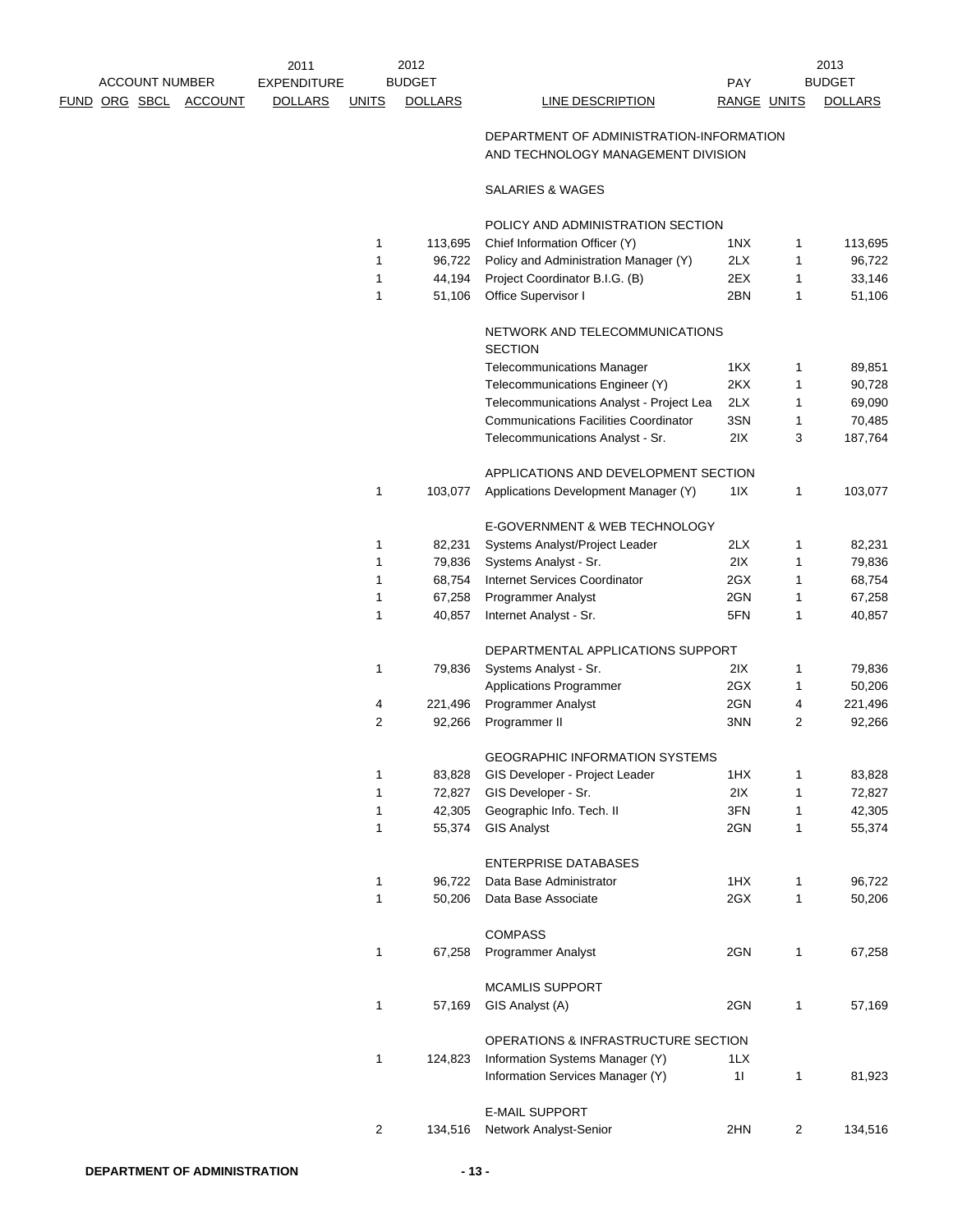|                      | <b>ACCOUNT NUMBER</b> |                | 2011<br><b>EXPENDITURE</b> |                | 2012<br><b>BUDGET</b> |                                                | PAY         |         | 2013<br><b>BUDGET</b> |
|----------------------|-----------------------|----------------|----------------------------|----------------|-----------------------|------------------------------------------------|-------------|---------|-----------------------|
| <u>FUND ORG SBCL</u> |                       | <b>ACCOUNT</b> | <b>DOLLARS</b>             | <b>UNITS</b>   | <b>DOLLARS</b>        | LINE DESCRIPTION                               | RANGE UNITS |         | <b>DOLLARS</b>        |
|                      |                       |                |                            |                |                       |                                                |             |         |                       |
|                      |                       |                |                            |                |                       | <b>SYSTEMS HARDWARE SUPPORT</b>                |             |         |                       |
|                      |                       |                |                            | $\overline{c}$ | 174,794               | Systems Analyst/Project Leader                 | 2LX         | 1       | 96,772                |
|                      |                       |                |                            |                |                       | IT Support Services Manager                    | 2KX         | 1       | 73,810                |
|                      |                       |                |                            |                |                       | IT Support Specialist - Lead                   | 2HN         | 1       | 69,852                |
|                      |                       |                |                            |                |                       | IT Support Specialist - Senior                 | 2GN         | 2       | 114,711               |
|                      |                       |                |                            | 2              | 117,580               | Network Analyst-Assistant                      | 2EN         | 2       | 117,580               |
|                      |                       |                |                            |                |                       | <b>IT Support Specialist</b>                   | 2EN         | 1       | 49,472                |
|                      |                       |                |                            |                |                       | <b>IT Support Associate</b>                    | 5GN         | 1       | 41,150                |
|                      |                       |                |                            |                |                       | Network Analyst-Assistant                      | 2EN         | 1       | 56,617                |
|                      |                       |                |                            |                |                       | Information Technology Specialist (X)          | 3GN         | 1       | 35,299                |
|                      |                       |                |                            |                |                       | Network Analyst-Assistant I (X,C)              | 2EN         | 1       | 30,863                |
|                      |                       |                |                            |                |                       | Telecommunications Analyst - Associate         | 2GX         | 1       | 43,701                |
|                      |                       |                |                            |                |                       | Network Administrator                          | 2IX         | 1       | 79,836                |
|                      |                       |                |                            |                |                       |                                                |             |         |                       |
|                      |                       |                |                            |                |                       | <b>E-SERVER SUPPORT</b>                        |             |         |                       |
|                      |                       |                |                            | 1              | 96,722                | Systems Analyst/Project Leader                 | 2LX         |         |                       |
|                      |                       |                |                            |                |                       | IT Support Specialist - Lead                   |             | 1       | 61,502                |
|                      |                       |                |                            | 1              | 59,711                | <b>Automated Systems Specialist</b>            | 2GN         | 1       | 50,206                |
|                      |                       |                |                            | 1              | 39,507                | <b>Computer Operator III</b>                   | 3EN         | 1       | 39,507                |
|                      |                       |                |                            |                |                       |                                                |             |         |                       |
|                      |                       |                |                            |                |                       | <b>ENTERPRISE SYSTEMS SECTION</b>              |             |         |                       |
|                      |                       |                |                            | 1              | 109,864               | Enterprise Systems Manager (Y)                 | 1JX         | 1       | 109,864               |
|                      |                       |                |                            |                |                       | FINANCIAL MANAGEMENT SYSTEM (FMIS)             |             |         |                       |
|                      |                       |                |                            | 1              | 96,722                | Systems Analyst/Project Leader                 | 2LX         | 1       | 96,722                |
|                      |                       |                |                            | 1              | 52,998                | <b>Programmer Analyst</b>                      | 2GN         | 1       | 52,998                |
|                      |                       |                |                            |                |                       |                                                |             |         |                       |
|                      |                       |                |                            |                |                       | HUMAN RESOURCES MANAGEMENT SYSTEM (HRMS)       |             |         |                       |
|                      |                       |                |                            | 1              | 96,722                | Systems Analyst/Project Leader                 | 2LX         | 1       | 96,722                |
|                      |                       |                |                            | 1              | 79,836                | Systems Analyst - Sr.                          | 2IX         | 1       | 79,836                |
|                      |                       |                |                            | 1              | 43,674                | Information Technology Specialist              | 3G          | 1       | 43,674                |
|                      |                       |                |                            |                |                       | UNIFIED CALL CENTER                            |             |         |                       |
|                      |                       |                |                            |                |                       | <b>Unified Call Center Director</b>            | 11          | 1       | 85,600                |
|                      |                       |                |                            |                |                       | <b>UCC Call Center Manager</b>                 | 2FX         | 1       | 54,065                |
|                      |                       |                |                            |                |                       | <b>UCC Supervisor</b>                          | 6JN         | 1       | 39,507                |
|                      |                       |                |                            |                |                       | Administrative Assistant II                    | 6HN         |         |                       |
|                      |                       |                |                            |                |                       | UCC Customer Service Representative IV         | 6HN         | 1<br>10 | 36,170<br>400,382     |
|                      |                       |                |                            |                |                       |                                                |             |         |                       |
|                      |                       |                |                            |                |                       | AUXILIARY PERSONNEL                            |             |         |                       |
|                      |                       |                |                            | 1              |                       | Systems Analyst - Sr.                          | 2IX         | 1       |                       |
|                      |                       |                |                            |                |                       | <b>UCC Customer Service Representative III</b> | 6HN         | 4       |                       |
|                      |                       |                |                            | 42             | 2,894,486             | <b>Total Before Adjustments</b>                |             | 78      | 4,486,950             |
|                      |                       |                |                            |                |                       |                                                |             |         |                       |
|                      |                       |                |                            |                |                       | Salary & Wage Rate Change                      |             |         |                       |
|                      |                       |                |                            |                |                       | Overtime Compensated                           |             |         |                       |
|                      |                       |                |                            |                | (118, 606)            | Personnel Cost Adjustment                      |             |         | (103, 905)            |
|                      |                       |                |                            |                | (32, 563)             | Other<br>Furlough                              |             |         | (64, 459)             |
|                      |                       |                |                            |                |                       |                                                |             |         |                       |
|                      |                       |                |                            | 42             | 2,743,317             | Gross Salaries & Wages Total                   |             | 78      | 4,318,586             |
|                      |                       |                |                            |                | (15,000)              | Reimbursable Services Deduction                |             |         | (738, 901)            |
|                      |                       |                |                            |                | (206, 638)            | Capital Improvements Deduction                 |             |         | (209, 150)            |
|                      |                       |                |                            |                |                       | (44,843) Grants & Aids Deduction               |             |         | (140, 411)            |
|                      |                       |                |                            |                |                       |                                                |             |         |                       |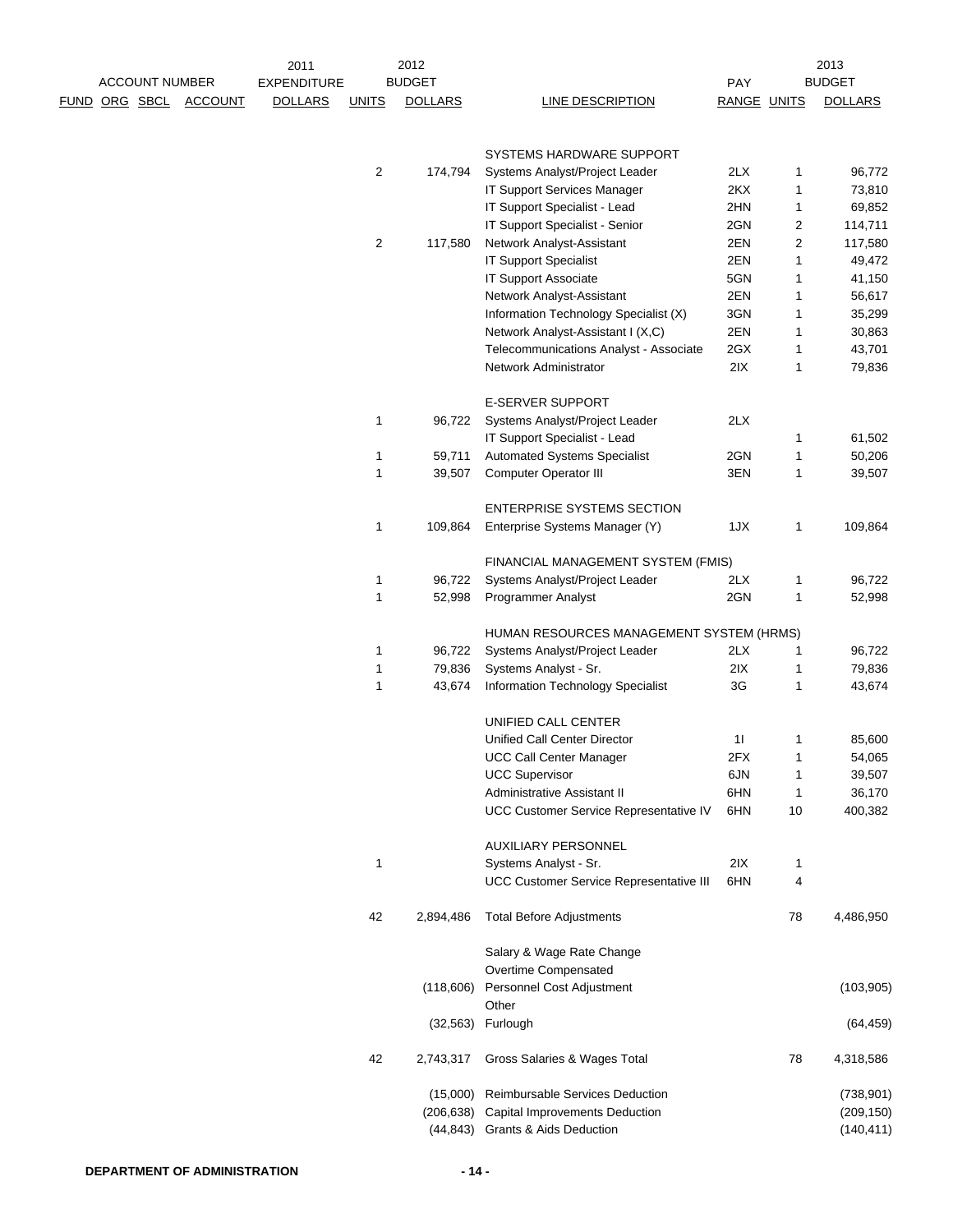|              |                        | <b>ACCOUNT NUMBER</b> |                  | 2011<br><b>EXPENDITURE</b> |              | 2012<br><b>BUDGET</b> |                                                                                                                                                                                                                                                 | <b>PAY</b>         | 2013<br><b>BUDGET</b> |
|--------------|------------------------|-----------------------|------------------|----------------------------|--------------|-----------------------|-------------------------------------------------------------------------------------------------------------------------------------------------------------------------------------------------------------------------------------------------|--------------------|-----------------------|
|              |                        | FUND ORG SBCL         | <b>ACCOUNT</b>   | <b>DOLLARS</b>             | <b>UNITS</b> | <b>DOLLARS</b>        | LINE DESCRIPTION                                                                                                                                                                                                                                | <b>RANGE UNITS</b> | <b>DOLLARS</b>        |
|              |                        |                       |                  |                            |              |                       |                                                                                                                                                                                                                                                 |                    |                       |
| 0001         | 1515 R999              |                       | 006000           | 2,171,443                  | 42           | 2,476,836             | NET SALARIES & WAGES TOTAL                                                                                                                                                                                                                      | 78                 | 3,230,124             |
|              |                        |                       |                  |                            | 36.85        |                       | <b>O&amp;M FTE'S</b>                                                                                                                                                                                                                            | 56.87              |                       |
|              |                        |                       |                  |                            | 4.00         |                       | <b>NON-O&amp;M FTE'S</b>                                                                                                                                                                                                                        | 15.47              |                       |
|              |                        |                       |                  |                            |              |                       | (A) To expire 12/31/2013 unless the Milwaukee County Automated<br>Mapping and Land Information Systems Agreement is extended.<br>Position is authorized only as reflected in the agreement as<br>approved by the Steering Committee of MCAMLIS. |                    |                       |
|              |                        |                       |                  |                            |              |                       | (B) Position Authority will expire on 10/31/2013 with completion of the<br>Connecting Milwaukee Communities program funded through the<br>B.T.O.P. and a U.S. Dept. of Commerce broadband stimulus grant.                                       |                    |                       |
|              |                        |                       |                  |                            |              |                       | (C) To expire 7/31/13 unless the CDC Public Health<br>Preparedness Grant is extended.                                                                                                                                                           |                    |                       |
|              |                        |                       |                  |                            |              |                       | (X) Private Auto Allowance May Be Paid Pursuant to<br>Section 350-183 of the Milwaukee Code.                                                                                                                                                    |                    |                       |
|              |                        |                       |                  |                            |              |                       | (Y) Required to file a statement of economic interests in accordance with<br>the Milwaukee Code of Ordinances Chapter 303-Code of Ethics.                                                                                                       |                    |                       |
| 0001         | 1515 R999              |                       | 006100           | 1,075,961                  |              | 1,238,418             | ESTIMATED EMPLOYEE FRINGE BENEFITS<br>(Involves Revenue Offset-No Transfers from this Account)                                                                                                                                                  |                    | 1,550,459             |
|              |                        |                       |                  |                            |              |                       | OPERATING EXPENDITURES                                                                                                                                                                                                                          |                    |                       |
| 0001         | 1515 R999              |                       | 630100           | 848                        |              | 1,000                 | <b>General Office Expense</b>                                                                                                                                                                                                                   |                    | 7,000                 |
| 0001         |                        | 1515 R999             | 630500           |                            |              |                       | Tools & Machinery Parts                                                                                                                                                                                                                         |                    |                       |
| 0001         | 1515 R999              |                       | 631000           |                            |              |                       | <b>Construction Supplies</b>                                                                                                                                                                                                                    |                    |                       |
| 0001         |                        | 1515 R999             | 631500           |                            |              |                       | Energy                                                                                                                                                                                                                                          |                    |                       |
| 0001         |                        | 1515 R999             | 632000           | 8,118                      |              | 7,000                 | <b>Other Operating Supplies</b>                                                                                                                                                                                                                 |                    | 16,000                |
| 0001         |                        | 1515 R999             | 632500           |                            |              |                       | <b>Facility Rental</b>                                                                                                                                                                                                                          |                    |                       |
| 0001         | 1515 R999              |                       | 633000           |                            |              |                       | <b>Vehicle Rental</b>                                                                                                                                                                                                                           |                    |                       |
| 0001         | 1515 R999<br>1515 R999 |                       | 633500           | 2,203                      |              | 2,000                 | Non-Vehicle Equipment Rental                                                                                                                                                                                                                    |                    | 3,000                 |
| 0001<br>0001 | 1515 R999              |                       | 634000<br>634500 | 4,861<br>300,636           |              | 2,000<br>574,000      | <b>Professional Services</b><br>Information Technology Services                                                                                                                                                                                 |                    | 62,000<br>518,000     |
| 0001         | 1515 R999              |                       | 635000           | 633                        |              | 8,000                 | <b>Property Services</b>                                                                                                                                                                                                                        |                    |                       |
| 0001         | 1515 R999              |                       | 635500           |                            |              | 15,000                | <b>Infrastructure Services</b>                                                                                                                                                                                                                  |                    |                       |
| 0001         | 1515 R999              |                       | 636000           |                            |              |                       | Vehicle Repair Services                                                                                                                                                                                                                         |                    |                       |
| 0001         | 1515 R999              |                       | 636500           | 30,764                     |              |                       | <b>Other Operating Services</b>                                                                                                                                                                                                                 |                    | 27,000                |
| 0001         | 1515 R999              |                       | 637000           |                            |              |                       | Loans and Grants                                                                                                                                                                                                                                |                    |                       |
| 0001         |                        | 1515 R999             | 637501           | 12,184                     |              |                       | Reimburse Other Departments                                                                                                                                                                                                                     |                    | 14,000                |
| 0001         | 1515 R999              |                       | 006300           | 360,247                    |              | 609,000               | OPERATING EXPENDITURES TOTAL                                                                                                                                                                                                                    |                    | 647,000               |
|              |                        |                       |                  |                            |              |                       | <b>EQUIPMENT PURCHASES</b>                                                                                                                                                                                                                      |                    |                       |
|              |                        |                       |                  | 12,301                     | 10           |                       | <b>Additional Equipment</b>                                                                                                                                                                                                                     | 15                 |                       |
|              |                        |                       |                  |                            |              | 10,000                | <b>Computer Equipment</b>                                                                                                                                                                                                                       |                    | 17,000                |
|              |                        |                       |                  | 12,301                     |              | 10,000                | Subtotal - Additional Equipment                                                                                                                                                                                                                 |                    | 17,000                |
|              |                        |                       |                  |                            |              |                       | <b>Replacement Equipment</b>                                                                                                                                                                                                                    |                    |                       |
|              |                        |                       |                  |                            |              |                       | Subtotal - Replacement Equipment                                                                                                                                                                                                                |                    |                       |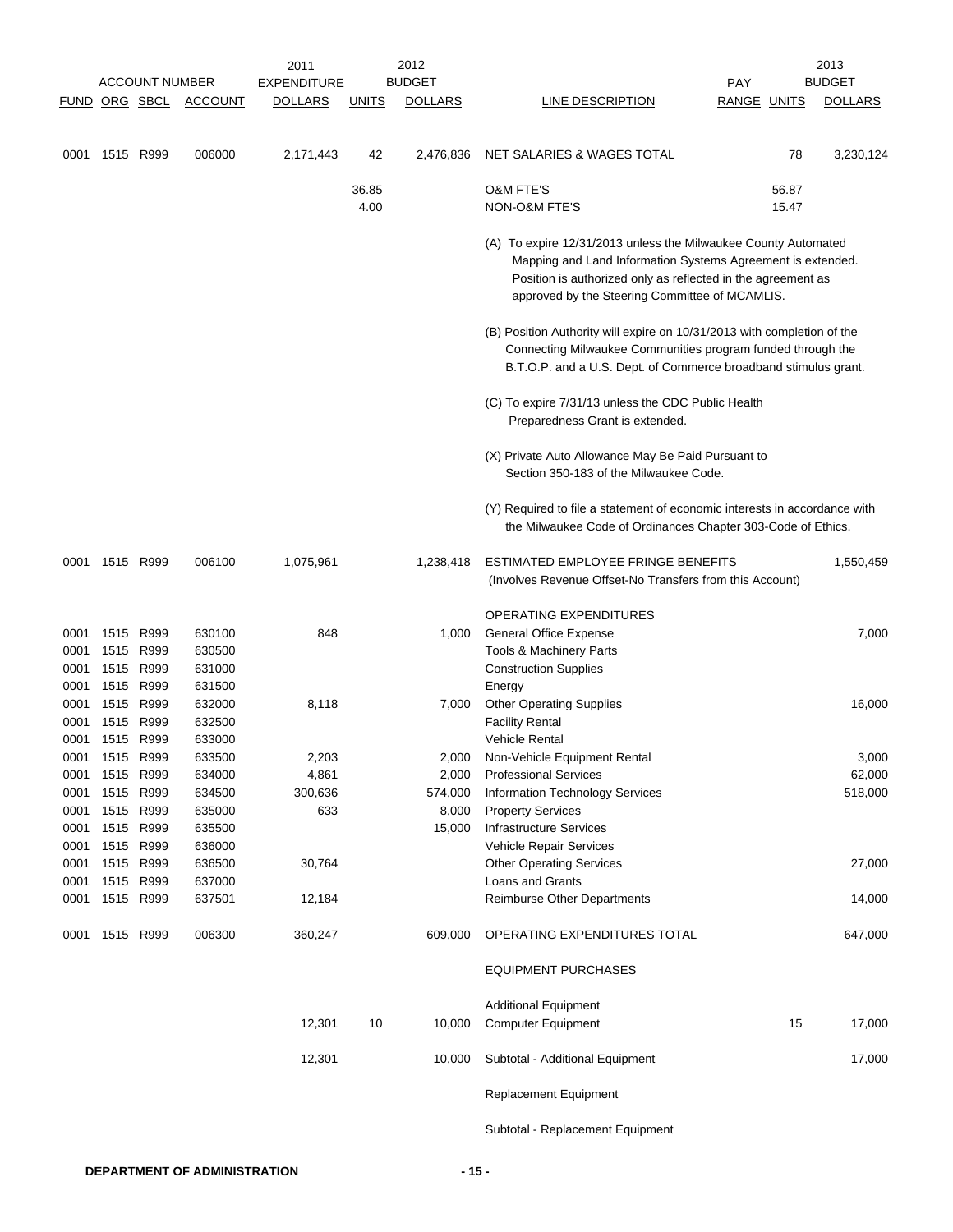|             |          |                       |                | 2011               |              | 2012           |                                   |             | 2013           |
|-------------|----------|-----------------------|----------------|--------------------|--------------|----------------|-----------------------------------|-------------|----------------|
|             |          | <b>ACCOUNT NUMBER</b> |                | <b>EXPENDITURE</b> |              | <b>BUDGET</b>  |                                   | <b>PAY</b>  | <b>BUDGET</b>  |
| <b>FUND</b> | ORG SBCL |                       | <b>ACCOUNT</b> | <b>DOLLARS</b>     | <b>UNITS</b> | <b>DOLLARS</b> | LINE DESCRIPTION                  | RANGE UNITS | <b>DOLLARS</b> |
|             |          |                       |                |                    |              |                |                                   |             |                |
| 0001        | 1515     | R999                  | 006800         | 12,301             |              | 10.000         | EQUIPMENT PURCHASES TOTAL         |             | 17,000         |
|             |          |                       |                |                    |              |                | <b>SPECIAL FUNDS</b>              |             |                |
| 0001        | 1510     | R <sub>158</sub>      | 006300         | 1,051,772          |              | 1,190,000      | Enterprise Resource Management*   |             | 1,215,000      |
| 0001        |          | 1510 R148             | 006300         |                    |              |                | Computer Maintenance/Upgrade*     |             | 93,750         |
|             |          |                       |                | 1,051,772          |              | 1,190,000      | SPECIAL FUNDS TOTAL               |             | 1,308,750      |
|             |          |                       |                |                    |              |                | DEPARTMENT OF ADMINISTRATION      |             |                |
|             |          |                       |                |                    |              |                | <b>INFORMATION AND TECHNOLOGY</b> |             |                |
|             |          |                       |                | 4,671,724          |              | 5,524,254      | <b>MANAGEMENT DIVISION TOTAL</b>  |             | 6,753,333      |
|             |          |                       |                |                    |              |                | *Appropriation Control Account    |             |                |

**DEPARTMENT OF ADMINISTRATION - 16 -**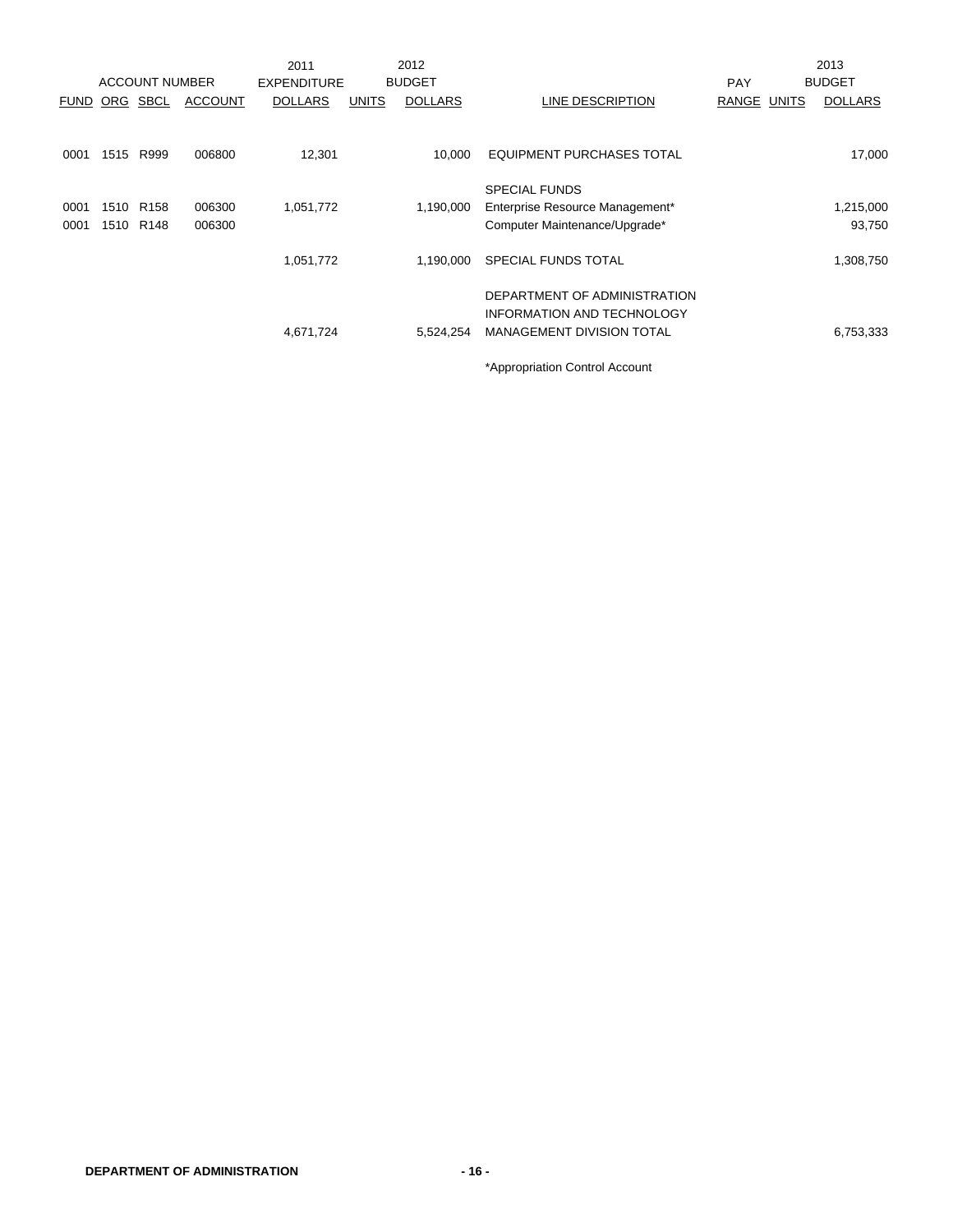|                      | <b>ACCOUNT NUMBER</b> |                | 2011                                 |              | 2012<br><b>BUDGET</b> |                                                                      |                 |       | 2013<br><b>BUDGET</b> |
|----------------------|-----------------------|----------------|--------------------------------------|--------------|-----------------------|----------------------------------------------------------------------|-----------------|-------|-----------------------|
|                      |                       |                | <b>EXPENDITURE</b><br><b>DOLLARS</b> |              |                       |                                                                      | PAY             |       |                       |
| <b>FUND ORG SBCL</b> |                       | <b>ACCOUNT</b> |                                      | <b>UNITS</b> | <b>DOLLARS</b>        | <b>LINE DESCRIPTION</b>                                              | RANGE UNITS     |       | <b>DOLLARS</b>        |
|                      |                       |                |                                      |              |                       | ASSESSOR'S OFFICE                                                    |                 |       |                       |
|                      |                       |                |                                      |              |                       | BUDGETARY CONTROL UNIT (1BCU=1DU)                                    |                 |       |                       |
|                      |                       |                |                                      |              |                       |                                                                      |                 |       |                       |
|                      |                       |                |                                      |              |                       | <b>SALARIES &amp; WAGES</b>                                          |                 |       |                       |
|                      |                       |                |                                      | 1            | 147,336               | Commissioner of Assessments (Y)                                      | 10X             | 1     | 147,336               |
|                      |                       |                |                                      |              |                       |                                                                      |                 |       |                       |
|                      |                       |                |                                      |              |                       | SYSTEMS AND ADMINISTRATION DIVISION                                  |                 |       |                       |
|                      |                       |                |                                      | 1            | 96,722                | Systems Analyst Project Leader Mgr.                                  | 2LX             | 1     | 96,722                |
|                      |                       |                |                                      | 1            | 40,836                | <b>Accounting Assistant II</b>                                       | 6HN             | 1     |                       |
|                      |                       |                |                                      | 1            | 58,950                | Administrative Services Supervisor                                   | 1BX             | 1     | 58,950                |
|                      |                       |                |                                      | 1            | 42,660                | Program Assistant II                                                 | 5FN             | 1     | 42,660                |
|                      |                       |                |                                      | 6            | 222,724               | <b>Office Assistant III</b>                                          | 6FN             | 6     | 222,724               |
|                      |                       |                |                                      | 1            | 41,495                | Property Assessment Technician                                       | 3GN             | 1     | 41,495                |
|                      |                       |                |                                      |              |                       |                                                                      |                 |       |                       |
|                      |                       |                |                                      |              |                       | ASSESSMENT DIVISION                                                  |                 |       |                       |
|                      |                       |                |                                      | 1            | 124,823               | Chief Assessor (X) (Y)                                               | 1LX             | 1     | 124,823               |
|                      |                       |                |                                      |              |                       |                                                                      |                 |       |                       |
|                      |                       |                |                                      |              |                       | <b>REAL PROPERTY</b>                                                 |                 |       |                       |
|                      |                       |                |                                      | 3            | 248,859               | Assessment Division Manager (X) (Y)                                  | 1FX             | 3     | 250,340               |
|                      |                       |                |                                      | 20           | 1,312,847             | Senior Property Appraiser                                            | 2HN             | 19    | 1,238,804             |
|                      |                       |                |                                      | 8            | 337,835               | <b>Property Appraiser</b>                                            | 2AN             | 9     | 337,827               |
|                      |                       |                |                                      | 2            | 74,928                | Office Assistant III                                                 | 6FN             | 2     | 74,928                |
|                      |                       |                |                                      |              |                       |                                                                      |                 |       |                       |
|                      |                       |                |                                      |              |                       | <b>AUXILIARY POSITIONS</b>                                           |                 |       |                       |
|                      |                       |                |                                      | 1            |                       | Senior Property Appraiser                                            | 2HN             | 1     |                       |
|                      |                       |                |                                      |              |                       |                                                                      |                 |       |                       |
|                      |                       |                |                                      |              |                       | <b>BOARD OF REVIEW</b>                                               |                 |       |                       |
|                      |                       |                |                                      | 9            | 44,450                | Member, Board of Review (Y)                                          | BC <sub>1</sub> | 9     | 44,450                |
|                      |                       |                |                                      |              |                       | (NOTE: 2 positions unfunded for 2013)                                |                 |       |                       |
|                      |                       |                |                                      |              |                       |                                                                      |                 |       |                       |
|                      |                       |                |                                      | 56           | 2,794,465             | <b>Total Before Adjustments</b>                                      |                 | 56    | 2,681,059             |
|                      |                       |                |                                      |              |                       | Salary & Wage Rate Changes                                           |                 |       |                       |
|                      |                       |                |                                      |              |                       | Overtime Compensated*                                                |                 |       |                       |
|                      |                       |                |                                      |              | (167,668)             | Personnel Cost Adjustment                                            |                 |       | (68,080)              |
|                      |                       |                |                                      |              |                       | Other                                                                |                 |       |                       |
|                      |                       |                |                                      |              | (31,598)              | Furlough                                                             |                 |       | (30, 321)             |
|                      |                       |                |                                      |              |                       |                                                                      |                 |       |                       |
|                      |                       |                |                                      | 56           | 2,595,199             | Gross Salaries & Wages Total                                         |                 | 56    | 2,582,658             |
|                      |                       |                |                                      |              |                       |                                                                      |                 |       |                       |
|                      |                       |                |                                      |              |                       | <b>Reimbursable Services Deduction</b>                               |                 |       |                       |
|                      |                       |                |                                      |              |                       | Capital Improvements Deduction                                       |                 |       |                       |
|                      |                       |                |                                      |              |                       | Grants & Aids Deduction                                              |                 |       |                       |
|                      |                       |                |                                      |              |                       |                                                                      |                 |       |                       |
| 0001                 | 2300 R999             | 006000         | 2,583,020                            | 56           | 2,595,199             | NET SALARIES & WAGES TOTAL*                                          |                 | 56    | 2,582,658             |
|                      |                       |                |                                      |              |                       |                                                                      |                 |       |                       |
|                      |                       |                |                                      | 42.55        |                       | <b>O&amp;M FTE'S</b>                                                 |                 | 40.55 |                       |
|                      |                       |                |                                      |              |                       | NON-O&M FTE'S                                                        |                 |       |                       |
|                      |                       |                |                                      |              |                       |                                                                      |                 |       |                       |
|                      |                       |                |                                      |              |                       | (X) Private Auto Allowance May Be Paid Pursuant to                   |                 |       |                       |
|                      |                       |                |                                      |              |                       | Section 350-183 of the Milwaukee Code.                               |                 |       |                       |
|                      |                       |                |                                      |              |                       |                                                                      |                 |       |                       |
|                      |                       |                |                                      |              |                       | (Y) Required to file a statement of economic interests in accordance |                 |       |                       |
|                      |                       |                |                                      |              |                       | with the Milwaukee Code of Ordinances Chapter 303-Code of Ethics.    |                 |       |                       |
|                      |                       |                |                                      |              |                       |                                                                      |                 |       |                       |
| 0001                 | 2300 R999             | 006100         | 1,295,093                            |              | 1,297,600             | ESTIMATED EMPLOYEE FRINGE BENEFITS                                   |                 |       | 1,218,340             |
|                      |                       |                |                                      |              |                       | (Involves Revenue Offset - No Transfers from this Account)           |                 |       |                       |
|                      |                       |                |                                      |              |                       |                                                                      |                 |       |                       |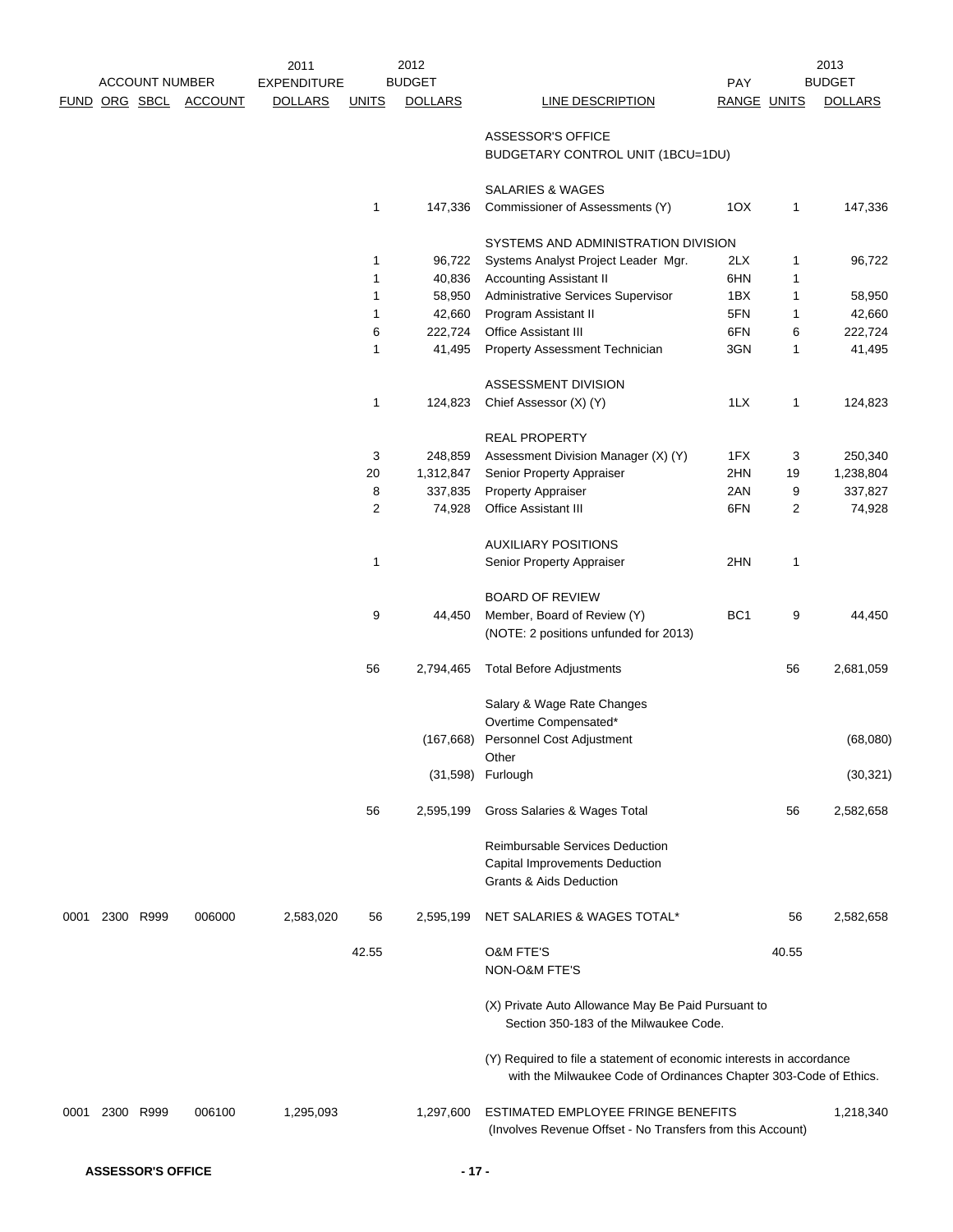|      |                      |                       |                | 2011               | 2012                           | 2013                                                         |             |  |                |
|------|----------------------|-----------------------|----------------|--------------------|--------------------------------|--------------------------------------------------------------|-------------|--|----------------|
|      |                      | <b>ACCOUNT NUMBER</b> |                | <b>EXPENDITURE</b> | <b>BUDGET</b>                  |                                                              | <b>PAY</b>  |  | <b>BUDGET</b>  |
|      | <b>FUND ORG SBCL</b> |                       | <b>ACCOUNT</b> | <b>DOLLARS</b>     | <b>UNITS</b><br><b>DOLLARS</b> | <b>LINE DESCRIPTION</b>                                      | RANGE UNITS |  | <b>DOLLARS</b> |
|      |                      |                       |                |                    |                                |                                                              |             |  |                |
|      |                      |                       |                |                    |                                | OPERATING EXPENDITURES                                       |             |  |                |
| 0001 | 2300 R999            |                       | 630100         | 51,741             | 113,300                        | <b>General Office Expense</b>                                |             |  | 113,300        |
| 0001 |                      | 2300 R999             | 630500         |                    |                                | <b>Tools &amp; Machinery Parts</b>                           |             |  |                |
| 0001 | 2300 R999            |                       | 631000         |                    |                                | <b>Construction Supplies</b>                                 |             |  |                |
| 0001 | 2300 R999            |                       | 631500         |                    |                                | Energy                                                       |             |  |                |
| 0001 | 2300 R999            |                       | 632000         |                    |                                | <b>Other Operating Supplies</b>                              |             |  |                |
| 0001 | 2300 R999            |                       | 632500         |                    |                                | <b>Facility Rental</b>                                       |             |  |                |
| 0001 |                      | 2300 R999             | 633000         | 29,227             | 33,000                         | <b>Vehicle Rental</b>                                        |             |  | 33,000         |
| 0001 |                      | 2300 R999             | 633500         | 7,854              | 9,200                          | Non-Vehicle Equipment Rental                                 |             |  | 9,200          |
| 0001 | 2300 R999            |                       | 634000         | 170,301            | 375,526                        | <b>Professional Services</b>                                 |             |  | 237,798        |
| 0001 |                      | 2300 R999             | 634500         | 22,297             | 10,500                         | <b>Information Technology Services</b>                       |             |  | 10,500         |
| 0001 |                      | 2300 R999             | 635000         |                    |                                | <b>Property Services</b>                                     |             |  |                |
| 0001 | 2300 R999            |                       | 635500         |                    | 6,900                          | <b>Infrastructure Services</b>                               |             |  | 6,900          |
| 0001 | 2300 R999            |                       | 636000         |                    |                                | Vehicle Repair Services                                      |             |  |                |
| 0001 | 2300 R999            |                       | 636500         | 3,825              |                                | <b>Other Operating Services</b>                              |             |  |                |
| 0001 |                      | 2300 R999             | 637000         |                    |                                | Loans and Grants                                             |             |  |                |
| 0001 | 2300 R999            |                       | 637501         | 25,051             | 30,000                         | <b>Reimburse Other Departments</b>                           |             |  | 30,000         |
| 0001 | 2300 R999            |                       | 006300         | 310,296            | 578,426                        | OPERATING EXPENDITURES TOTAL*                                |             |  | 440,698        |
|      |                      |                       |                |                    |                                | <b>EQUIPMENT PURCHASES</b>                                   |             |  |                |
|      |                      |                       |                |                    |                                | <b>Additional Equipment</b>                                  |             |  |                |
|      |                      |                       |                |                    |                                | Subtotal - Additional Equipment                              |             |  |                |
|      |                      |                       |                |                    |                                | <b>Replacement Equipment</b>                                 |             |  |                |
|      |                      |                       |                |                    |                                | Subtotal - Replacement Equipment                             |             |  |                |
| 0001 | 2300 R999            |                       | 006800         |                    |                                | <b>EQUIPMENT PURCHASES TOTAL*</b>                            |             |  |                |
|      |                      |                       |                |                    |                                | <b>SPECIAL FUNDS</b>                                         |             |  |                |
| 0001 | 2300 R239            |                       | 006300         | 72,815             | 86,000                         | State Manufacturing Assessment Payment*                      |             |  | 86,000         |
| 0001 | 2300 R248            |                       | 006300         | 60,308             | 70,000                         | Valuation System Maintenance*                                |             |  | 70,000         |
|      |                      |                       |                | 133,123            | 156,000                        | SPECIAL FUNDS TOTAL                                          |             |  | 156,000        |
|      |                      |                       |                | 4,321,532          | 4,627,225                      | ASSESSOR'S OFFICE BUDGETARY<br>CONTROL UNIT TOTAL (1BCU=1DU) |             |  | 4,397,696      |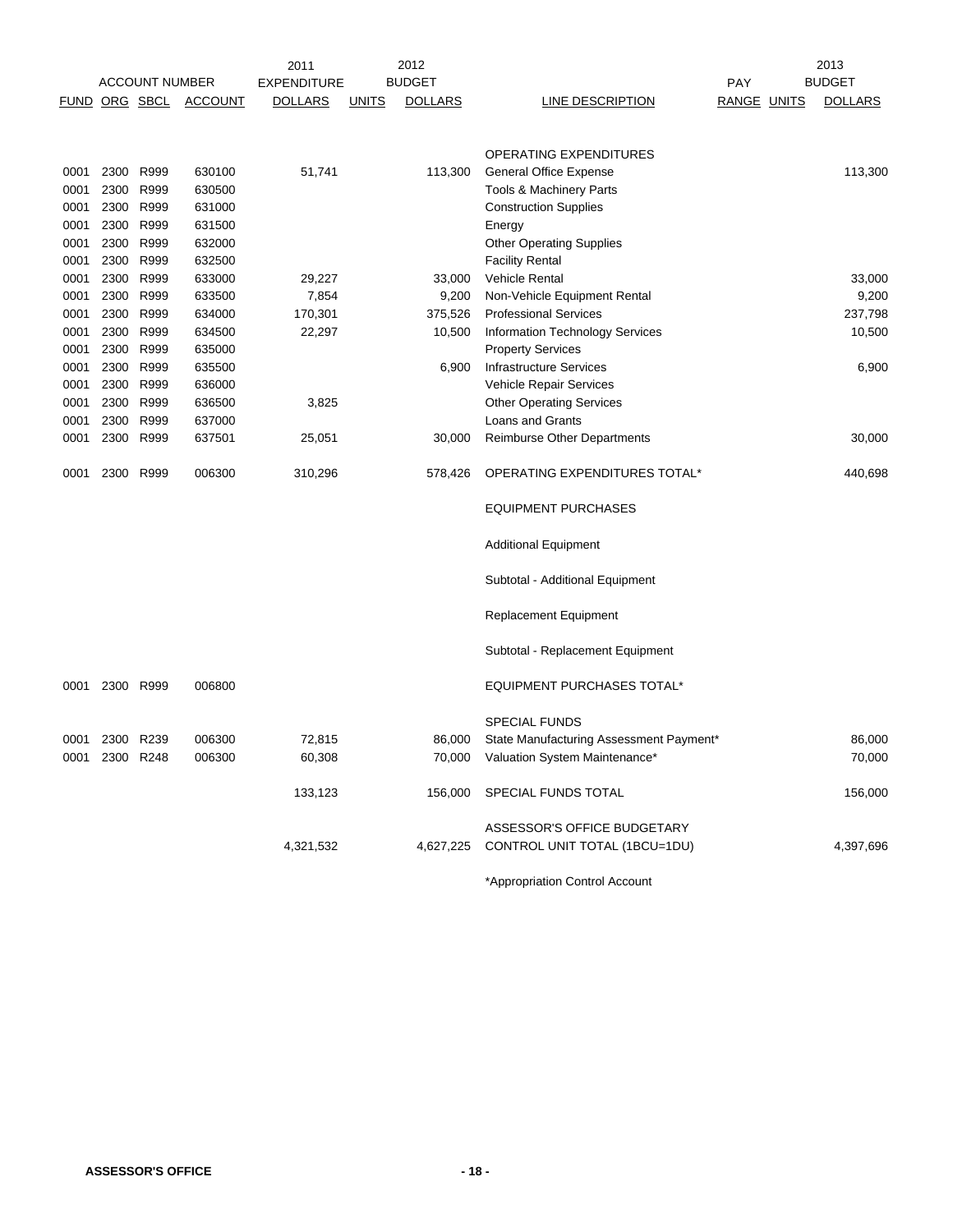|      |           | <b>ACCOUNT NUMBER</b> |                | 2011<br><b>EXPENDITURE</b> |                         | 2012<br><b>BUDGET</b> |                                                                                                                          | PAY         |                | 2013<br><b>BUDGET</b> |
|------|-----------|-----------------------|----------------|----------------------------|-------------------------|-----------------------|--------------------------------------------------------------------------------------------------------------------------|-------------|----------------|-----------------------|
|      |           | FUND ORG SBCL         | <b>ACCOUNT</b> | <b>DOLLARS</b>             | <b>UNITS</b>            | <b>DOLLARS</b>        | <b>LINE DESCRIPTION</b>                                                                                                  | RANGE UNITS |                | <b>DOLLARS</b>        |
|      |           |                       |                |                            |                         |                       | <b>CITY ATTORNEY</b>                                                                                                     |             |                |                       |
|      |           |                       |                |                            |                         |                       | BUDGETARY CONTROL UNIT (1BCU=1DU)                                                                                        |             |                |                       |
|      |           |                       |                |                            |                         |                       |                                                                                                                          |             |                |                       |
|      |           |                       |                |                            |                         |                       | <b>SALARIES &amp; WAGES</b>                                                                                              |             |                |                       |
|      |           |                       |                |                            | 1                       | 147,336               | City Attorney (Y)                                                                                                        | EOE         | $\mathbf{1}$   | 147,336               |
|      |           |                       |                |                            | 3                       | 436,838               | Deputy City Attorney (A) (Y)                                                                                             | 1OX         | 3              | 436,838               |
|      |           |                       |                |                            | $\mathbf{1}$            | 85,129                | Spec. Asst. to the City Attorney (Y)                                                                                     | 1FX         | 1              | 70,000                |
|      |           |                       |                |                            |                         |                       | <b>LEGAL DIVISION</b>                                                                                                    |             |                |                       |
|      |           |                       |                |                            | 32                      | 3,110,115             | Asst. City Attorney (A)(Y)                                                                                               | 2NX         |                |                       |
|      |           |                       |                |                            |                         |                       | Asst. City Attorney III (A)(Y)                                                                                           | 2NX         | 33             | 3,167,356             |
|      |           |                       |                |                            | 3                       | 230,058               | Asst. City Attorney (0.6 FTE) (Y)                                                                                        | 2NX         |                |                       |
|      |           |                       |                |                            |                         |                       | Asst. City Attorney III (0.6 FTE) (Y)                                                                                    |             | 2              | 102,248               |
|      |           |                       |                |                            |                         |                       | Asst. City Attorney III (0.8 FTE) (Y)                                                                                    | 2NX         | 1              | 153,372               |
|      |           |                       |                |                            | 3                       | 158,576               | Paralegal                                                                                                                | 5JN         | 3              | 158,576               |
|      |           |                       |                |                            |                         |                       | ADMINISTRATIVE DIVISION                                                                                                  |             |                |                       |
|      |           |                       |                |                            | 1                       | 70,275                | Parking Citation Review Manager                                                                                          | 2GX         | 1              | 70,275                |
|      |           |                       |                |                            | 2                       | 121,867               | Administrative Specialist-Senior                                                                                         | 2EX         | 2              | 121,867               |
|      |           |                       |                |                            | 2                       | 127,976               | Investigator/Adjuster (Y)                                                                                                | 2EN         | 2              | 115,443               |
|      |           |                       |                |                            | $\overline{\mathbf{c}}$ | 97,441                | Legal Office Assistant IV                                                                                                | 6MN         | 2              | 97,441                |
|      |           |                       |                |                            | 3                       | 130,155               | Legal Office Assistant III                                                                                               | 6KN         | 3              | 131,391               |
|      |           |                       |                |                            | 5                       | 194,222               | Legal Office Assistant II                                                                                                | 6IN         | 5              | 194,222               |
|      |           |                       |                |                            | 1                       | 37,464                | Office Assistant III                                                                                                     | 6FN         | 1              | 37,464                |
|      |           |                       |                |                            | $\overline{2}$          | 70,082                | Office Assistant II                                                                                                      | 6EN         | $\overline{2}$ | 64,821                |
|      |           |                       |                |                            |                         |                       | DOCKET UNIT                                                                                                              |             |                |                       |
|      |           |                       |                |                            | 1                       | 44,238                | <b>Docketing Specialist</b>                                                                                              | 6KN         | 1              | 44,238                |
|      |           |                       |                |                            |                         |                       |                                                                                                                          |             |                |                       |
|      |           |                       |                |                            |                         |                       | <b>AUXILIARY POSITIONS</b>                                                                                               |             |                |                       |
|      |           |                       |                |                            | 1                       |                       | Asst. City Attorney (Y)                                                                                                  | 2NX         |                |                       |
|      |           |                       | 4,816,646      |                            | 63                      | 5,061,772             | <b>Total Before Adjustments</b>                                                                                          |             | 63             | 5,112,888             |
|      |           |                       |                |                            |                         |                       | Salary & Wage Rate Changes                                                                                               |             |                |                       |
|      |           |                       |                |                            |                         |                       | Overtime Compensated*                                                                                                    |             |                |                       |
|      |           |                       |                |                            |                         | (101, 568)            | Personnel Cost Adjustment<br>Other                                                                                       |             |                | (138, 246)            |
|      |           |                       |                |                            |                         |                       | (58,405) Furlough                                                                                                        |             |                | (58, 995)             |
|      |           |                       |                |                            | 63                      | 4,901,799             | Gross Salaries & Wages Total                                                                                             |             | 63             | 4,915,647             |
|      |           |                       |                |                            |                         | (134,094)             | <b>Reimbursable Services Deduction</b>                                                                                   |             |                | (172, 523)            |
|      |           |                       |                |                            |                         |                       | Capital Improvements Deduction                                                                                           |             |                |                       |
|      |           |                       |                |                            |                         |                       | <b>Grant &amp; Aids Deduction</b>                                                                                        |             |                |                       |
| 0001 | 1490 R999 |                       | 006000         | 4,816,646                  | 63                      | 4,767,705             | NET SALARIES & WAGES TOTAL*                                                                                              |             | 63             | 4,743,124             |
|      |           |                       |                |                            |                         |                       |                                                                                                                          |             |                |                       |
|      |           |                       |                |                            | 55.98                   |                       | <b>O&amp;M FTE'S</b>                                                                                                     |             | 57.00          |                       |
|      |           |                       |                |                            | 2.07                    |                       | NON-O&M FTE'S                                                                                                            |             | 2.00           |                       |
|      |           |                       |                |                            |                         |                       | (A) One Position of Assistant City Attorney to be vacant<br>for each of up to two filled Deputy City Attorney positions. |             |                |                       |

(Y) Required to file a statement of economic interests in accordance with the Milwaukee Code of Ordinances Chapter 303-Code of Ethics.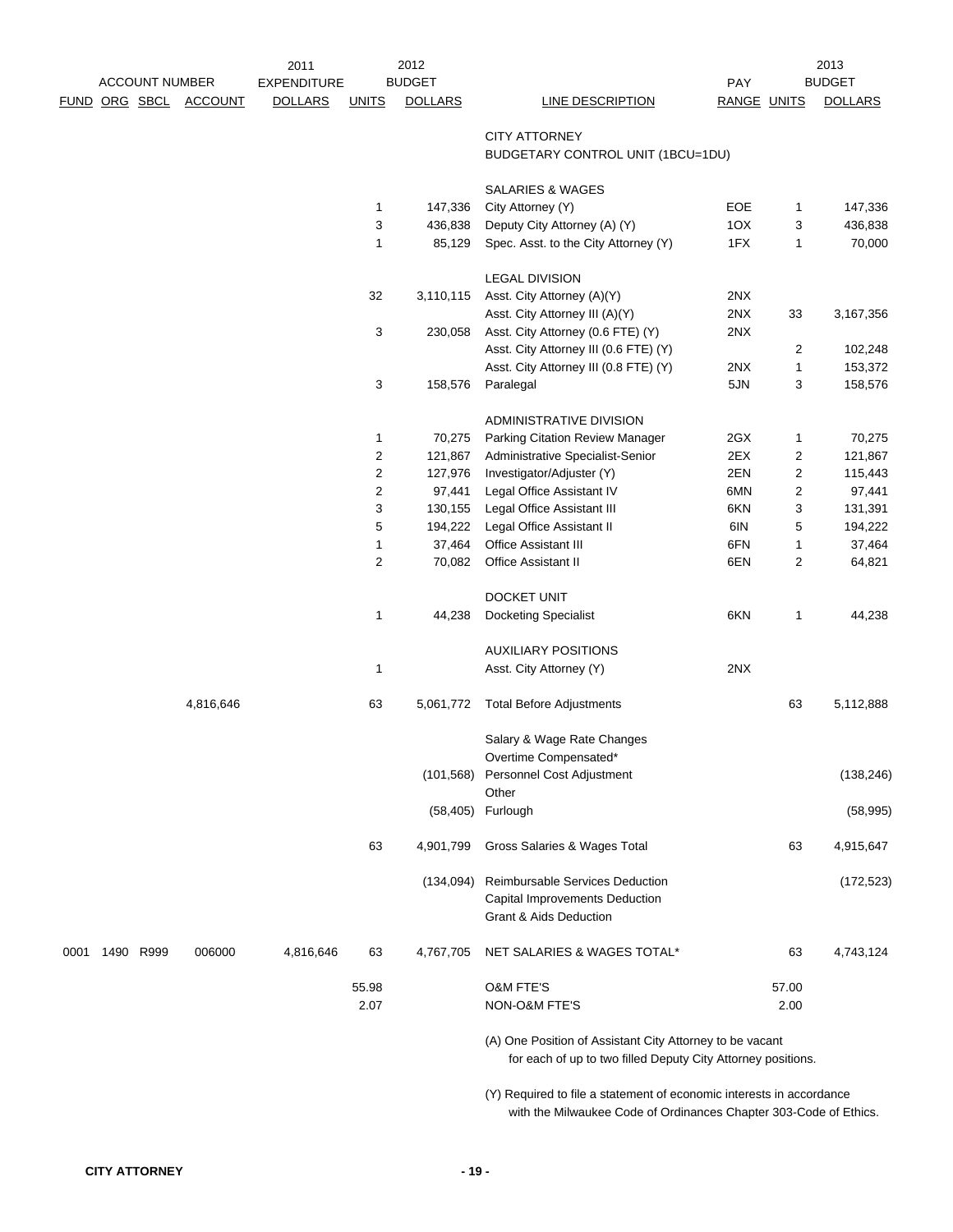|               |                |                       |                | 2011               |              | 2012           |                                                                                                |                    | 2013           |
|---------------|----------------|-----------------------|----------------|--------------------|--------------|----------------|------------------------------------------------------------------------------------------------|--------------------|----------------|
|               |                | <b>ACCOUNT NUMBER</b> |                | <b>EXPENDITURE</b> |              | <b>BUDGET</b>  |                                                                                                | <b>PAY</b>         | <b>BUDGET</b>  |
| FUND ORG SBCL |                |                       | <b>ACCOUNT</b> | <b>DOLLARS</b>     | <u>UNITS</u> | <b>DOLLARS</b> | LINE DESCRIPTION                                                                               | <b>RANGE UNITS</b> | <b>DOLLARS</b> |
| 0001          |                | 1490 R999             | 006100         | 2,383,020          |              | 2,383,853      | ESTIMATED EMPLOYEE FRINGE BENEFITS<br>(Involves Revenue Offset-No Transfers from this Account) |                    | 2,276,700      |
|               |                |                       |                |                    |              |                | OPERATING EXPENDITURES                                                                         |                    |                |
| 0001          |                | 1490 R999             | 630100         | 41,059             |              | 35,000         | <b>General Office Expense</b>                                                                  |                    | 35,000         |
| 0001          | 1490           | R999                  | 630500         |                    |              |                | <b>Tools &amp; Machinery Parts</b>                                                             |                    |                |
| 0001          | 1490           | R999                  | 631000         |                    |              |                | <b>Construction Supplies</b>                                                                   |                    |                |
| 0001          | 1490           | R999                  | 631500         |                    |              |                | Energy                                                                                         |                    |                |
| 0001          | 1490           | R999                  | 632000         |                    |              |                | <b>Other Operating Supplies</b>                                                                |                    |                |
| 0001          | 1490           | R999                  | 632500         |                    |              |                | <b>Facility Rental</b>                                                                         |                    |                |
| 0001          | 1490           | R999                  | 633000         | 373                |              |                | <b>Vehicle Rental</b>                                                                          |                    | 500            |
| 0001          | 1490           | R999                  | 633500         | 15,983             |              | 20,000         | Non-Vehicle Equipment Rental                                                                   |                    | 16,600         |
| 0001          | 1490           | R999                  | 634000         | 226,692            |              | 232,000        | <b>Professional Services</b>                                                                   |                    | 216,000        |
| 0001          | 1490           | R999                  | 634500         | 95,063             |              | 100,500        | Information Technology Services                                                                |                    | 100,500        |
| 0001          | 1490           | R999                  | 635000         | 1,200              |              | 2,000          | <b>Property Services</b>                                                                       |                    | 1,200          |
| 0001          | 1490           | R999                  | 635500         |                    |              |                | <b>Infrastructure Services</b>                                                                 |                    |                |
| 0001          | 1490           | R999                  | 636000         |                    |              |                | Vehicle Repair Services                                                                        |                    |                |
| 0001          | 1490           | R999                  | 636500         | 14,713             |              | 16,000         | <b>Other Operating Services</b>                                                                |                    | 15,600         |
| 0001          | 1490           | R999                  | 637000         |                    |              |                | Loans and Grants                                                                               |                    |                |
| 0001          | 1490           | R999                  | 637501         | 21,677             |              | 22,000         | <b>Reimburse Other Departments</b>                                                             |                    | 22,000         |
| 0001          | 1490           | R999                  | 006300         | 416,760            |              | 427,500        | OPERATING EXPENDITURES TOTAL*                                                                  |                    | 407,400        |
|               |                |                       |                |                    |              |                | <b>EQUIPMENT PURCHASES</b>                                                                     |                    |                |
|               |                |                       |                |                    |              |                | <b>Additional Equipment</b>                                                                    |                    |                |
|               |                |                       |                | 37,410             |              | 40,000         | Books, Law, Lot                                                                                |                    | 39,000         |
|               |                |                       |                | 37,410             |              | 40,000         | Subtotal - Additional Equipment                                                                |                    | 39,000         |
|               |                |                       |                |                    |              |                | <b>Replacement Equipment</b>                                                                   |                    |                |
|               |                |                       |                |                    |              | 3,000          | <b>Office Furniture</b>                                                                        |                    | 2,000          |
|               |                |                       |                | 93                 |              |                | <b>Electronic Equipment</b>                                                                    |                    |                |
|               |                |                       |                | 10,000             |              | 4,000          | <b>Computer Peripherals</b>                                                                    |                    | 1,000          |
|               |                |                       |                | 13,221             |              | 3,000          | <b>Computer Software</b>                                                                       |                    | 3,000          |
|               |                |                       |                | 23,314             |              | 10.000         | Subtotal - Replacement Equipment                                                               |                    | 6,000          |
|               | 0001 1490 R999 |                       | 006800         | 60,724             |              | 50,000         | EQUIPMENT PURCHASES TOTAL*                                                                     |                    | 45,000         |
|               |                |                       |                |                    |              |                | <b>SPECIAL FUNDS</b><br>SPECIAL FUNDS TOTAL                                                    |                    |                |
|               |                |                       |                | 7,677,150          |              | 7,629,058      | CITY ATTORNEY BUDGETARY CONTROL<br>UNIT TOTAL (1BCU=1DU)                                       |                    | 7,472,224      |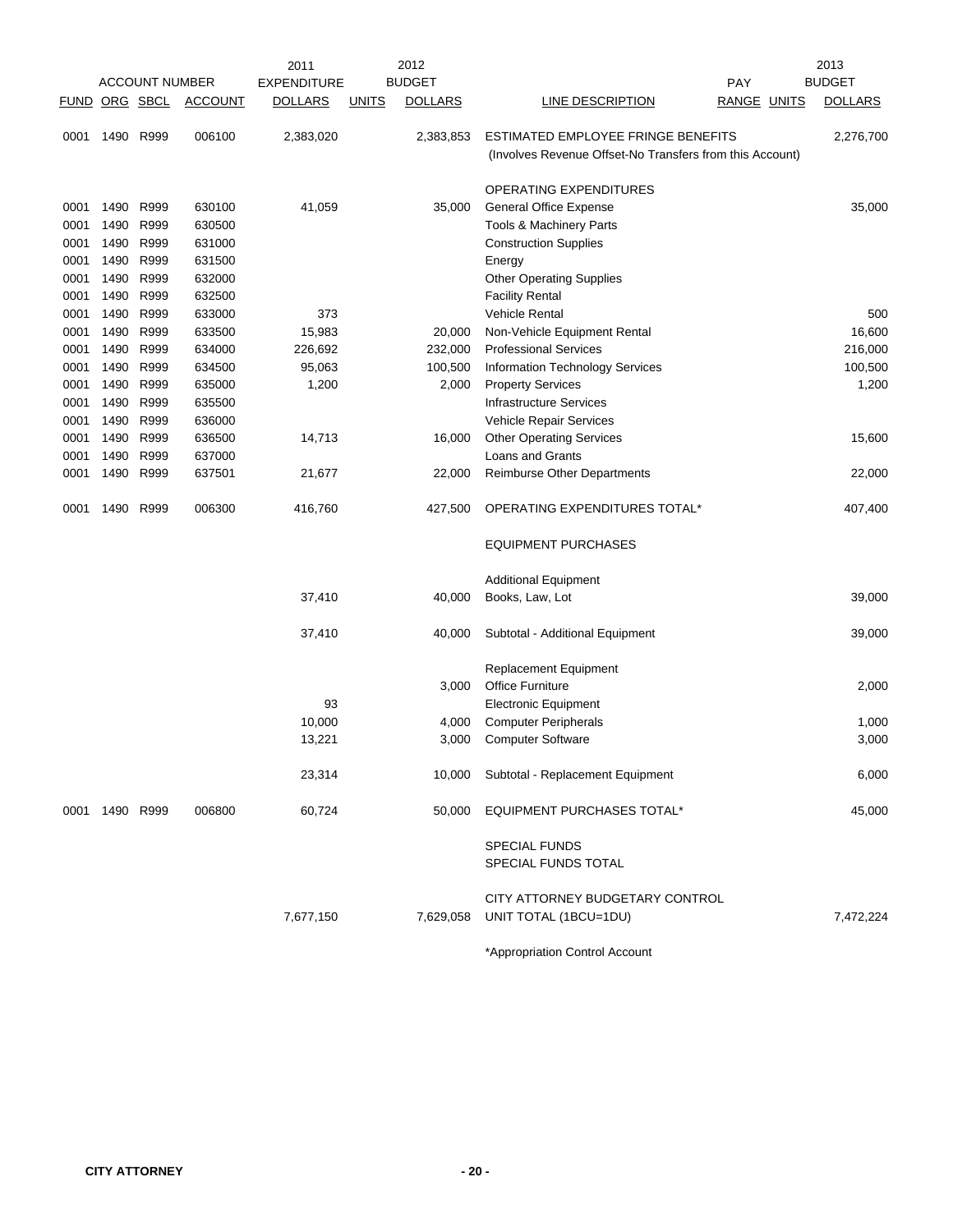|      |                      |                       |                | 2011               |              | 2012           |                                                                                                |                    |       | 2013           |
|------|----------------------|-----------------------|----------------|--------------------|--------------|----------------|------------------------------------------------------------------------------------------------|--------------------|-------|----------------|
|      |                      | <b>ACCOUNT NUMBER</b> |                | <b>EXPENDITURE</b> |              | <b>BUDGET</b>  |                                                                                                | PAY                |       | <b>BUDGET</b>  |
|      | <b>FUND ORG SBCL</b> |                       | <b>ACCOUNT</b> | <b>DOLLARS</b>     | <u>UNITS</u> | <b>DOLLARS</b> | LINE DESCRIPTION                                                                               | <b>RANGE UNITS</b> |       | <b>DOLLARS</b> |
|      |                      |                       |                |                    |              |                | DEPARTMENT OF CITY DEVELOPMENT<br><b>BUDGETARY CONTROL UNIT</b><br>(SUMMARY 1BCU=2DU)          |                    |       |                |
|      |                      |                       |                | 12,132             |              |                | <b>SALARIES &amp; WAGES</b><br>Overtime Compensated*                                           |                    |       |                |
|      |                      |                       |                | 2,597,222          |              | 2,819,913      | All Other Salaries & Wages                                                                     |                    |       | 1,948,233      |
| 0001 | 1910                 | R999                  | 006000         | 2,609,354          |              | 2,819,913      | NET SALARIES & WAGES TOTAL*                                                                    |                    |       | 1,948,233      |
|      |                      |                       |                |                    | 163          |                | TOTAL NUMBER OF POSITIONS AUTHORIZED                                                           |                    | 142   |                |
|      |                      |                       |                |                    | 41.35        |                | <b>O&amp;M FTE'S</b>                                                                           |                    | 27.15 |                |
|      |                      |                       |                |                    | 88.65        |                | <b>NON-O&amp;M FTE'S</b>                                                                       |                    | 82.85 |                |
| 0001 | 1910 R999            |                       | 006100         | 1,398,504          |              | 1,409,957      | ESTIMATED EMPLOYEE FRINGE BENEFITS<br>(Involves Revenue Offset-No Transfers from this Account) |                    |       | 935,152        |
|      |                      |                       |                |                    |              |                | OPERATING EXPENDITURES                                                                         |                    |       |                |
| 0001 | 1910                 | R999                  | 630100         | 49,361             |              | 37,500         | <b>General Office Expense</b>                                                                  |                    |       | 32.850         |
| 0001 | 1910                 | R999                  | 630500         |                    |              |                | Tools & Machinery Parts                                                                        |                    |       |                |
| 0001 | 1910                 | R999                  | 631000         |                    |              |                | <b>Construction Supplies</b>                                                                   |                    |       |                |
| 0001 |                      | 1910 R999             | 631500         |                    |              |                | Energy                                                                                         |                    |       |                |
| 0001 | 1910                 | R999                  | 632000         | 9,920              |              | 13,500         | <b>Other Operating Supplies</b>                                                                |                    |       | 11,100         |
| 0001 | 1910                 | R999                  | 632500         |                    |              |                | <b>Facility Rental</b>                                                                         |                    |       |                |
| 0001 | 1910                 | R999                  | 633000         | 1,923              |              | 5,000          | <b>Vehicle Rental</b>                                                                          |                    |       | 4,400          |
| 0001 | 1910                 | R999                  | 633500         | 10,190             |              | 6,000          | Non-Vehicle Equipment Rental                                                                   |                    |       | 6,000          |
| 0001 | 1910                 | R999                  | 634000         | 122,337            |              | 97,000         | <b>Professional Services</b>                                                                   |                    |       | 4,000          |
| 0001 | 1910                 | R999                  | 634500         | 12,408             |              | 2,500          | <b>Information Technology Services</b>                                                         |                    |       | 1,800          |
| 0001 | 1910                 | R999                  | 635000         | (2,469)            |              |                | <b>Property Services</b>                                                                       |                    |       |                |
| 0001 | 1910                 | R999                  | 635500         |                    |              |                | <b>Infrastructure Services</b>                                                                 |                    |       |                |
| 0001 | 1910                 | R999                  | 636000         |                    |              |                | Vehicle Repair Services                                                                        |                    |       |                |
| 0001 |                      | 1910 R999             | 636500         | 5,623              |              | 31,000         | <b>Other Operating Services</b>                                                                |                    |       | 30,300         |
| 0001 | 1910                 | R999                  | 637000         |                    |              |                | Loans and Grants                                                                               |                    |       |                |
| 0001 |                      | 1910 R999             | 637501         | 30,850             |              | 73,500         | <b>Reimburse Other Departments</b>                                                             |                    |       | 48,500         |
|      | 0001 1910 R999       |                       | 006300         | 240,143            |              |                | 266,000 OPERATING EXPENDITURES TOTAL*                                                          |                    |       | 138,950        |
|      | 0001 1910 R999       |                       | 006800         |                    |              |                | <b>EQUIPMENT PURCHASES TOTAL*</b>                                                              |                    |       |                |
|      |                      |                       |                | 154,676            |              |                | 186,144 SPECIAL FUNDS TOTAL                                                                    |                    |       | 75,000         |
|      |                      |                       |                | 4,402,677          |              | 4,682,014      | DEPARTMENT OF CITY DEVELOPMENT<br>BUDGETARY CONTROL UNIT TOTAL<br>$(1BCU=2DU)$                 |                    |       | 3,097,335      |
|      |                      |                       |                |                    |              |                | *Appropriation Control Account                                                                 |                    |       |                |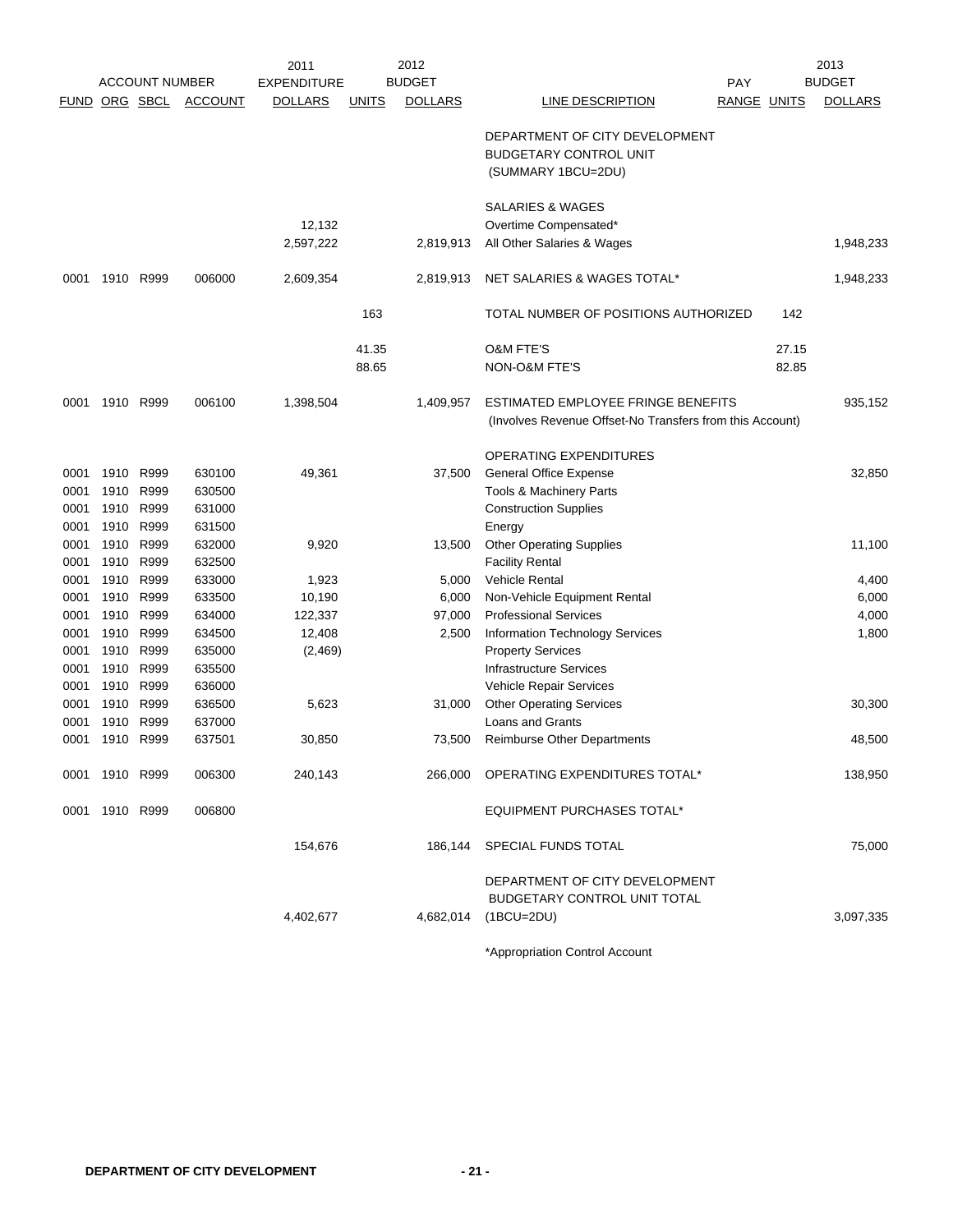|                      |                       |                | 2011               |                | 2012           |                                                                                                        |             |        | 2013             |
|----------------------|-----------------------|----------------|--------------------|----------------|----------------|--------------------------------------------------------------------------------------------------------|-------------|--------|------------------|
|                      | <b>ACCOUNT NUMBER</b> |                | <b>EXPENDITURE</b> |                | <b>BUDGET</b>  |                                                                                                        | <b>PAY</b>  |        | <b>BUDGET</b>    |
| <u>FUND ORG SBCL</u> |                       | <b>ACCOUNT</b> | <b>DOLLARS</b>     | <b>UNITS</b>   | <b>DOLLARS</b> | LINE DESCRIPTION                                                                                       | RANGE UNITS |        | <b>DOLLARS</b>   |
|                      |                       |                |                    |                |                | DEPARTMENT OF CITY DEVELOPMENT-<br><b>GENERAL MANAGEMENT &amp; POLICY</b><br>DEVELOPMENT DECISION UNIT |             |        |                  |
|                      |                       |                |                    |                |                | SALARIES & WAGES<br>OFFICE OF THE COMMISSIONER                                                         |             |        |                  |
|                      |                       |                |                    | 7              |                | Member Redevelopment Authority                                                                         | SP          | 7      |                  |
|                      |                       |                |                    | 1              | 142,167        | Commissioner-City Development (X)(Y)                                                                   | 1OX         | 1      | 142,167          |
|                      |                       |                |                    | 1              | 118,017        | Deputy Commissioner-City Develop.(Y)                                                                   | 1NX         | 1      | 118,017          |
|                      |                       |                |                    | 1              | 60,778         | Administrative Services Supervisor                                                                     | 1BX         | 1      | 60,778           |
|                      |                       |                |                    | 1              | 54,958         | Administrative Services Coordinator                                                                    | 5JN         | 1      | 54,958           |
|                      |                       |                |                    | 1              | 60,619         | Youth Development Coordinator (C)(Y)                                                                   | 2IX         | 1      | 60,619           |
|                      |                       |                |                    |                |                | Communications and Outreach Manager                                                                    | 2JX         | 1      | 85,129           |
|                      |                       |                |                    |                |                | Graduate Intern                                                                                        | 9PN         | 1      |                  |
|                      |                       |                |                    |                |                | College Intern                                                                                         | 9IN         | 2      |                  |
|                      |                       |                |                    |                |                | NEIGHBORHOOD & BUSINESS DEVELOPMENT                                                                    |             |        |                  |
|                      |                       |                |                    | 1              | 103,057        | Neighborhoods Business Dev. Mgr (X)(Y)                                                                 | 1 I X       | 1      | 103,057          |
|                      |                       |                |                    | 1              | 70,295         | Program Manager (Y)                                                                                    | 2GX         |        |                  |
|                      |                       |                |                    | 1              | 55,024         | Economic Development Spec. (X) (Y)                                                                     | 2GX         | 1      | 55,024           |
|                      |                       |                |                    | 1              |                | Graduate Intern (0.5 FTE)                                                                              | 9PN         | 1      |                  |
|                      |                       |                |                    | 1              |                | College Intern (0.5 FTE)                                                                               | 9IN         | 1      |                  |
|                      |                       |                |                    |                |                | <b>MARKETING</b>                                                                                       |             |        |                  |
|                      |                       |                |                    | $\mathbf{1}$   | 85,129         | Communications and Outreach Manager                                                                    | 2JX         |        |                  |
|                      |                       |                |                    | 1              | 60,187         | Program Assistant II (Y)                                                                               | 5FN         |        |                  |
|                      |                       |                |                    | 1              |                | Graduate Intern                                                                                        | 9PN         |        |                  |
|                      |                       |                |                    | $\overline{2}$ |                | College Intern                                                                                         | 9IN         |        |                  |
|                      |                       |                |                    |                |                | <b>REAL ESTATE &amp; DEVELOPMENT</b>                                                                   |             |        |                  |
|                      |                       |                |                    |                |                | In Rem Property Disposition Manager (Y)                                                                | 1FX         | 1      | 60,000           |
|                      |                       |                |                    | 1              | 70,295         | Real Estate Specialist (X) (Y)                                                                         | 2GX         | 1      | 70,295           |
|                      |                       |                |                    | 2              | 53,367         | Economic Development Specialist (X)(Y)                                                                 | 2GX         | 2      | 103,573          |
|                      |                       |                |                    | 1              | 55,273         | Property Manager (X)(Y)                                                                                | 2DN         | 1      | 55,273           |
|                      |                       |                |                    |                |                | Program Assistant II                                                                                   | 5FN         | 1      | 41,474           |
|                      |                       |                |                    |                |                | Office Assistant III                                                                                   | 6FN         | 1      | 33,865           |
|                      |                       |                |                    | 1              | 48,502         | Data Base Specialist                                                                                   | 5GN         | 1      | 48,502           |
|                      |                       |                |                    |                |                | Program Manager (Y)<br><b>Office Assistant IV</b>                                                      | 2GX<br>6HN  | 1      | 70,295           |
|                      |                       |                |                    |                |                | Real Estate Development Services Mgr. (1)                                                              | 1HX         | 1<br>1 | 38,595<br>96,722 |
|                      |                       |                |                    | 1              | 99,953         | Permit & Development Center Mgr. (Y)                                                                   | 11X         |        |                  |
|                      |                       |                |                    | 1              | 85,116         | Operations Mgr.-Development Center (Y)                                                                 | 1FX         |        |                  |
|                      |                       |                |                    | 2              | 164,010        | Plan Examiner III                                                                                      | 2JN         |        |                  |
|                      |                       |                |                    | 5              | 322,399        | Plan Examiner II                                                                                       | 2HN         |        |                  |
|                      |                       |                |                    | 1              | 83,770         | Mechanical Plan Examiner III                                                                           | 2JN         |        |                  |
|                      |                       |                |                    | 1              | 73,694         | Mechanical Plan Examiner II                                                                            | 2HN         |        |                  |
|                      |                       |                |                    | 3              | 135,445        | Program Assistant II                                                                                   | 5FN         |        |                  |
|                      |                       |                |                    | 4              | 135,460        | <b>Office Assistant III</b>                                                                            | 6FN         |        |                  |
|                      |                       |                |                    | 3              | 112,399        | Office Assistant IV                                                                                    | 6HN         |        |                  |
|                      |                       |                |                    | 1              |                | Office Assistant II                                                                                    | 6E          |        |                  |
|                      |                       |                |                    |                |                | HOUSING DEVELOPMENT                                                                                    |             |        |                  |
|                      |                       |                |                    | 1              | 85,129         | Commercial & Res. Rehab. Mgr. (X)(Y)                                                                   | 1FX         | 1      | 85,129           |
|                      |                       |                |                    |                |                | Redevelopment & Special Project Mgr. (Y)                                                               | 11X         | 1      | 103,077          |
|                      |                       |                |                    | $\overline{2}$ | 92,629         | Community Outreach Liaison (C)(Y)                                                                      | 2EX         | 1      | 48,435           |
|                      |                       |                |                    |                |                | Community Outreach Liaison (N)(Y)                                                                      | 2EX         | 1      | 44,194           |
|                      |                       |                |                    | 1              | 55,742         | <b>Housing Services Specialist</b>                                                                     | 2DN         | 1      | 55,742           |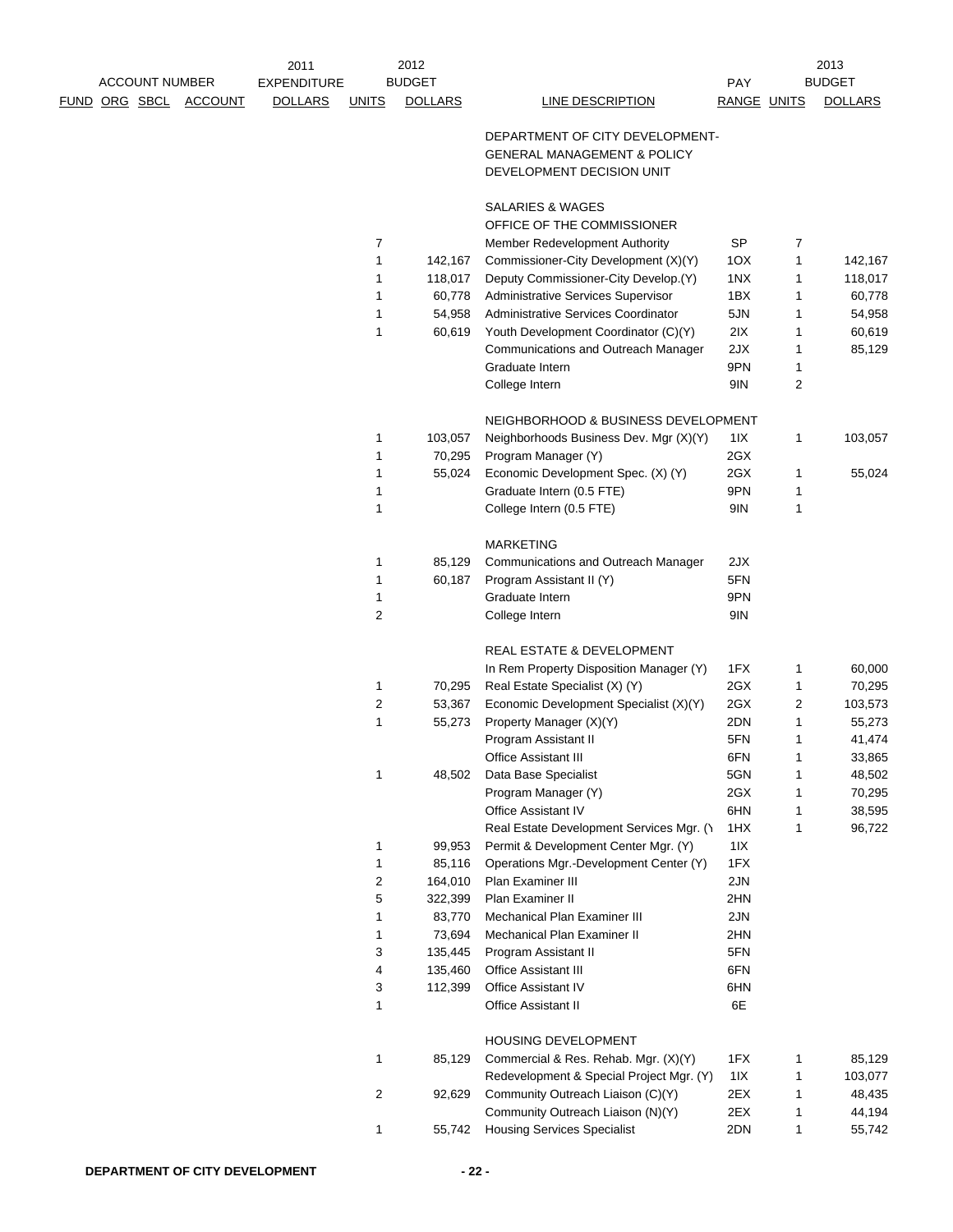|      |      |                       |                | 2011               |                         | 2012             |                                                                   |                    |              | 2013             |
|------|------|-----------------------|----------------|--------------------|-------------------------|------------------|-------------------------------------------------------------------|--------------------|--------------|------------------|
|      |      | <b>ACCOUNT NUMBER</b> |                | <b>EXPENDITURE</b> |                         | <b>BUDGET</b>    |                                                                   | <b>PAY</b>         |              | <b>BUDGET</b>    |
|      |      | FUND ORG SBCL         | <b>ACCOUNT</b> | <b>DOLLARS</b>     | <b>UNITS</b>            | <b>DOLLARS</b>   | <b>LINE DESCRIPTION</b>                                           | <b>RANGE UNITS</b> |              | <b>DOLLARS</b>   |
|      |      |                       |                |                    | 6                       | 373,746          | Housing Rehab Specialist (X)(Y)                                   | 2EN                | 4            | 186,874          |
|      |      |                       |                |                    |                         |                  | Housing Rehab Specialist (N)(Y)                                   | 2EN                | 2            | 136,426          |
|      |      |                       |                |                    | 3                       | 163,446          | Housing Program Specialist (Y)                                    | 2DN                | 2            | 118,236          |
|      |      |                       |                |                    |                         |                  | Housing Program Specialist (N)(Y)                                 | 2DN                | 1            | 22,605           |
|      |      |                       |                |                    | 1                       | 44,277           | Program Assistant I (Y)                                           | 5EN                | 1            | 44,277           |
|      |      |                       |                |                    | 1                       | 38,963           | <b>Accounting Assistant II</b>                                    | 6HN                | 1            | 38,963           |
|      |      |                       |                |                    | 1                       | 53,519           | Housing Rehab Manager (X)(Y)                                      | 1DX                | 1            | 59,999           |
|      |      |                       |                |                    | $\mathbf{1}$            | 39,507           | Office Assistant IV (N)                                           | 6H                 | 1            | 19,754           |
|      |      |                       |                |                    |                         |                  | PLANNING SECTION                                                  |                    |              |                  |
|      |      |                       |                |                    | $\overline{7}$          | 24,188           | Member City Plan Commission (Y)                                   | BC <sub>1</sub>    | 7            | 24,188           |
|      |      |                       |                |                    | 1                       |                  | Planning Director (Y)                                             | 15                 |              |                  |
|      |      |                       |                |                    | 1                       | 83,198           | City Planning Manager (Y)                                         | 11X                | 1            | 83,198           |
|      |      |                       |                |                    |                         |                  |                                                                   |                    |              |                  |
|      |      |                       |                |                    | 1                       | 40,836           | Administrative Assistant II                                       | 6HN                | 1            | 40,836           |
|      |      |                       |                |                    | 1                       | 80,266           | Long Range Planning Manager (Y)                                   | 2KX                | 1            | 80,266           |
|      |      |                       |                |                    | $\overline{c}$          | 129,513          | Principal Planner (Y)                                             | 2HX                | 2            | 129,513          |
|      |      |                       |                |                    | $\mathbf{1}$            | 64,598           | Senior Planner - Architectural Design                             | 2FN                | 1            | 64,598           |
|      |      |                       |                |                    | 3                       | 187,575          | Senior Planner                                                    | 2FN                | 3            | 177,568          |
|      |      |                       |                |                    | $\mathbf 1$             |                  | Associate Planner                                                 | 2DN                | 1            |                  |
|      |      |                       |                |                    | 1                       |                  | Graduate Intern                                                   | 9PX                | 1            | 14,487           |
|      |      |                       |                |                    | 1                       | 77,655           | Strategic Development Manager (Y)                                 | 2JX                | 1            | 77,655           |
|      |      |                       |                |                    |                         |                  | FINANCE & ADMINISTRATION                                          |                    |              |                  |
|      |      |                       |                |                    | 1                       | 96,943           | Finance & Administration Manager (Y)                              | 11X                | 1            | 96,943           |
|      |      |                       |                |                    | 1                       | 79,279           | Budget & Mgmt. Reporting Manager (Y)                              | 1HX                | 1            | 79,279           |
|      |      |                       |                |                    | 1                       | 79,836           | Accounting Manager-City Development                               | 1EX                | 1            | 79,836           |
|      |      |                       |                |                    | $\overline{\mathbf{c}}$ | 100,952          | Accountant II (Y)                                                 | 2DN                | 2            | 100,952          |
|      |      |                       |                |                    | $\overline{c}$          | 93,546           | Accountant I (Y)                                                  | 2CN                | $\mathbf{1}$ | 48,336           |
|      |      |                       |                |                    |                         |                  | Accountant I (N)(Y)                                               | 2CN                | 1            | 45,210           |
|      |      |                       |                |                    | $\mathbf{1}$            | 40,837           | <b>Accounting Assistant II</b>                                    | 6HN                | 1            | 40,837           |
|      |      |                       |                |                    |                         |                  | Program Assistant II (Y)                                          | 5FN                | 1            | 60,187           |
|      |      |                       |                |                    | 1                       | 42,660           | Program Assistant I                                               | 5EN                | 1            | 42,660           |
|      |      |                       |                |                    | 1                       | 56,437           | Purchasing Agent - Senior (Y)                                     | 2EX                | 1            | 56,437           |
|      |      |                       |                |                    |                         |                  |                                                                   |                    |              |                  |
|      |      |                       |                |                    | 1<br>$\mathbf{1}$       | 70,295<br>44,277 | Network Coordinator-Senior (Y)<br>Personnel Payroll Assistant III | 2GX<br>5EN         | 1<br>1       | 70,295<br>44,277 |
|      |      |                       |                | 2,597,222          | 98                      | 4,589,763        | <b>Total Before Adjustments</b>                                   |                    | 81           | 3,719,612        |
|      |      |                       |                |                    |                         |                  | Salary & Wage Rate Change                                         |                    |              |                  |
|      |      |                       |                | 12,132             |                         |                  | Overtime Compensated                                              |                    |              |                  |
|      |      |                       |                |                    |                         | (53, 541)        | Personnel Cost Adjustment<br>Other                                |                    |              | (37, 715)        |
|      |      |                       |                |                    |                         | (30, 117)        | Furlough                                                          |                    |              | (21, 699)        |
|      |      |                       |                | 2,609,354          | 98                      | 4,506,105        | Gross Salaries & Wages Total                                      |                    | 81           | 3,660,198        |
|      |      |                       |                |                    |                         | (70, 295)        | Reimbursable Services Deduction                                   |                    |              | (118, 656)       |
|      |      |                       |                |                    |                         | (92, 646)        | <b>Capital Improvements Deduction</b>                             |                    |              | (99, 383)        |
|      |      |                       |                |                    |                         |                  | (1,523,251) Grants & Aids Deduction                               |                    |              | (1,493,926)      |
| 0001 | 1911 | R999                  | 006000         | 2,609,354          | 98                      | 2,819,913        | NET SALARIES & WAGES TOTAL                                        |                    | 81           | 1,948,233        |
|      |      |                       |                |                    | 41.35                   |                  | <b>O&amp;M FTE'S</b>                                              |                    | 27.15        |                  |
|      |      |                       |                |                    | 30.65                   |                  | NON-O&M FTE'S                                                     |                    | 28.85        |                  |
|      |      |                       |                |                    |                         |                  | $($ $\cap$ ) Position subject to the availability of Community    |                    |              |                  |

(C) Position subject to the availability of Community Block Grant funding.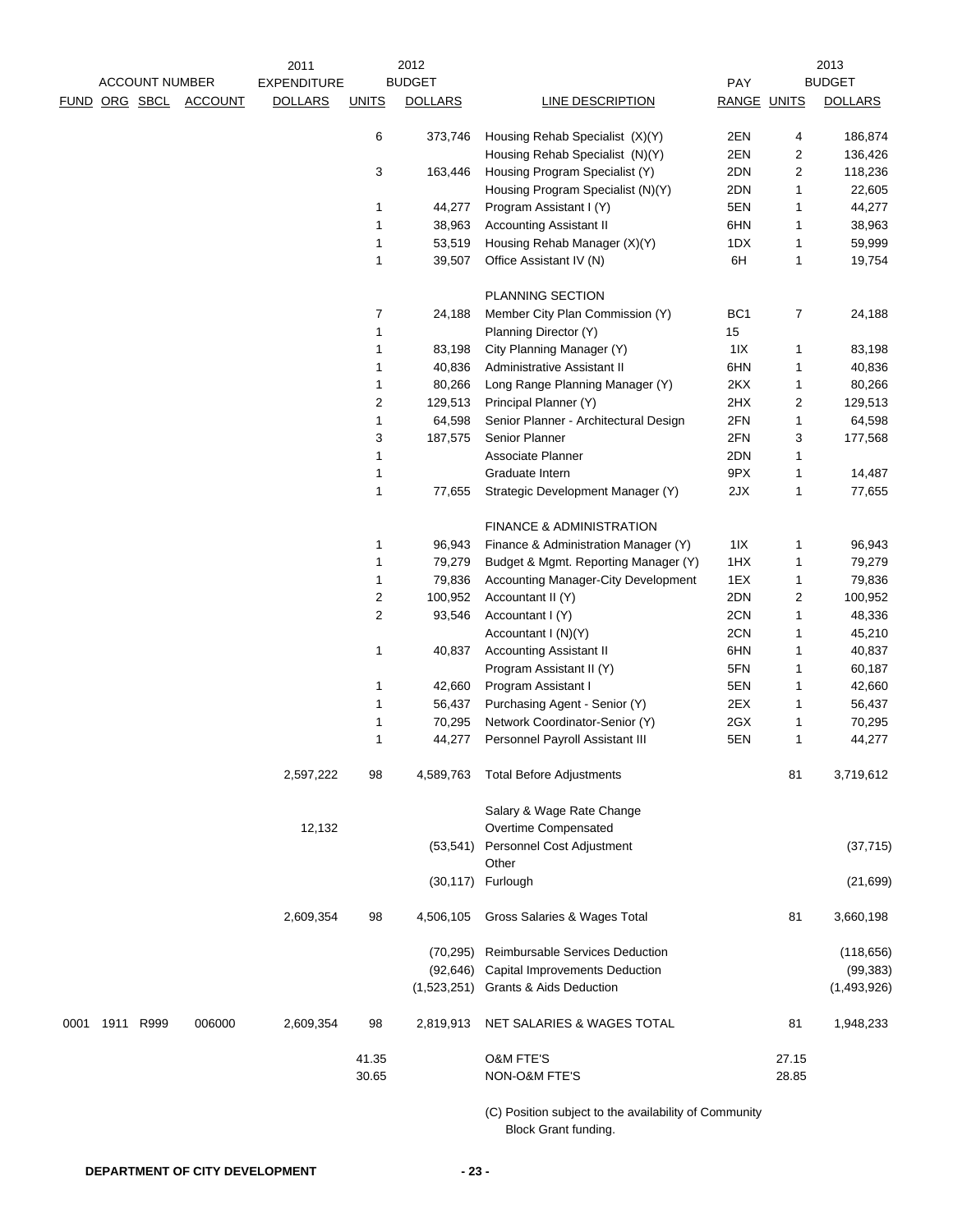|      |                |                       |                | 2011               |              | 2012           |                                                                           | 2013           |
|------|----------------|-----------------------|----------------|--------------------|--------------|----------------|---------------------------------------------------------------------------|----------------|
|      |                | <b>ACCOUNT NUMBER</b> |                | <b>EXPENDITURE</b> |              | <b>BUDGET</b>  | <b>PAY</b>                                                                | <b>BUDGET</b>  |
|      |                | <b>FUND ORG SBCL</b>  | <b>ACCOUNT</b> | <b>DOLLARS</b>     | <b>UNITS</b> | <b>DOLLARS</b> | LINE DESCRIPTION<br><b>RANGE UNITS</b>                                    | <b>DOLLARS</b> |
|      |                |                       |                |                    |              |                |                                                                           |                |
|      |                |                       |                |                    |              |                |                                                                           |                |
|      |                |                       |                |                    |              |                | (N) Position subject to the availability of Neighborhood Stabilization    |                |
|      |                |                       |                |                    |              |                | Program funding.                                                          |                |
|      |                |                       |                |                    |              |                |                                                                           |                |
|      |                |                       |                |                    |              |                | (X) Private Auto Allowance May Be Paid Pursuant to Section                |                |
|      |                |                       |                |                    |              |                | 350-183 of the Milwaukee Code.                                            |                |
|      |                |                       |                |                    |              |                |                                                                           |                |
|      |                |                       |                |                    |              |                | (Y) Required to file a statement of economic interests in accordance with |                |
|      |                |                       |                |                    |              |                | the Milwaukee Code of Ordinances Chapter 303-Code of Ethics.              |                |
| 0001 |                | 1911 R999             | 006100         | 1,398,504          |              | 1,409,957      | ESTIMATED EMPLOYEE FRINGE BENEFITS                                        | 935,152        |
|      |                |                       |                |                    |              |                | (Involves Revenue Offset-No Transfers from this Account)                  |                |
|      |                |                       |                |                    |              |                |                                                                           |                |
|      |                |                       |                |                    |              |                | OPERATING EXPENDITURES                                                    |                |
| 0001 | 1911           | R999                  | 630100         | 49,361             |              | 37,500         | <b>General Office Expense</b>                                             | 32,850         |
| 0001 | 1911           | R999                  | 630500         |                    |              |                | Tools & Machinery Parts                                                   |                |
| 0001 | 1911           | R999                  | 631000         |                    |              |                | <b>Construction Supplies</b>                                              |                |
| 0001 | 1911           | R999                  | 631500         |                    |              |                | Energy                                                                    |                |
| 0001 | 1911           | R999                  | 632000         | 9,920              |              | 13,500         | <b>Other Operating Supplies</b>                                           | 11,100         |
|      |                |                       | 632500         |                    |              |                | <b>Facility Rental</b>                                                    |                |
| 0001 | 1911           | R999                  |                |                    |              |                |                                                                           |                |
| 0001 | 1911           | R999                  | 633000         | 1,923              |              | 5,000          | Vehicle Rental                                                            | 4,400          |
| 0001 | 1911           | R999                  | 633500         | 10,190             |              | 6,000          | Non-Vehicle Equipment Rental                                              | 6,000          |
| 0001 | 1911           | R999                  | 634000         | 122,337            |              | 97,000         | <b>Professional Services</b>                                              | 4,000          |
| 0001 | 1911           | R999                  | 634500         | 12,408             |              | 2,500          | <b>Information Technology Services</b>                                    | 1,800          |
| 0001 | 1911           | R999                  | 635000         | (2, 469)           |              |                | <b>Property Services</b>                                                  |                |
| 0001 | 1911           | R999                  | 635500         |                    |              |                | <b>Infrastructure Services</b>                                            |                |
| 0001 | 1911           | R999                  | 636000         |                    |              |                | Vehicle Repair Services                                                   |                |
| 0001 | 1911           | R999                  | 636500         | 5,623              |              | 31,000         | <b>Other Operating Services</b>                                           | 30,300         |
| 0001 | 1911           | R999                  | 637000         |                    |              |                | Loans and Grants                                                          |                |
| 0001 | 1911           | R999                  | 637501         | 30,850             |              | 73,500         | <b>Reimburse Other Departments</b>                                        | 48,500         |
|      |                |                       |                |                    |              |                |                                                                           |                |
| 0001 | 1911           | R999                  | 006300         | 240,143            |              | 266,000        | OPERATING EXPENDITURES TOTAL                                              | 138,950        |
|      |                |                       |                |                    |              |                | <b>EQUIPMENT PURCHASES</b>                                                |                |
|      |                |                       |                |                    |              |                |                                                                           |                |
|      |                |                       |                |                    |              |                | <b>Additional Equipment</b>                                               |                |
|      |                |                       |                |                    |              |                | Subtotal - Additional Equipment                                           |                |
|      |                |                       |                |                    |              |                |                                                                           |                |
|      |                |                       |                |                    |              |                | Replacement Equipment                                                     |                |
|      |                |                       |                |                    |              |                | Subtotal - Replacement Equipment                                          |                |
|      | 0001 1911 R999 |                       | 006800         |                    |              |                | EQUIPMENT PURCHASES TOTAL                                                 |                |
|      |                |                       |                |                    |              |                |                                                                           |                |
|      |                |                       |                |                    |              |                | <b>SPECIAL FUNDS</b>                                                      |                |
| 0001 | 1911 R194      |                       | 006300         | 19,419             |              | 25,000         | Economic Development Marketing*                                           | 25,000         |
| 0001 | 1911           | R <sub>196</sub>      | 006300         | 50,000             |              | 50,000         | Continuum of Care Grant*                                                  |                |
| 0001 | 1911           | R <sub>199</sub>      | 006300         | 35,257             |              | 61,144         | In REM Property Management*                                               |                |
| 0001 |                | 1911 R200             | 006300         | 50,000             |              | 50,000         | Milwaukee 7 Contribution*                                                 | 50,000         |
|      |                |                       |                |                    |              |                |                                                                           |                |
|      |                |                       |                | 154,676            |              | 186,144        | SPECIAL FUNDS TOTAL                                                       | 75,000         |
|      |                |                       |                |                    |              |                |                                                                           |                |
|      |                |                       |                |                    |              |                | DEPARTMENT OF CITY DEVELOPMENT-                                           |                |
|      |                |                       |                |                    |              |                | <b>GENERAL MANAGEMENT &amp; POLICY</b>                                    |                |
|      |                |                       |                | 4,402,677          |              | 4,682,014      | DEVELOPMENT DECISION UNIT TOTAL                                           | 3,097,335      |
|      |                |                       |                |                    |              |                |                                                                           |                |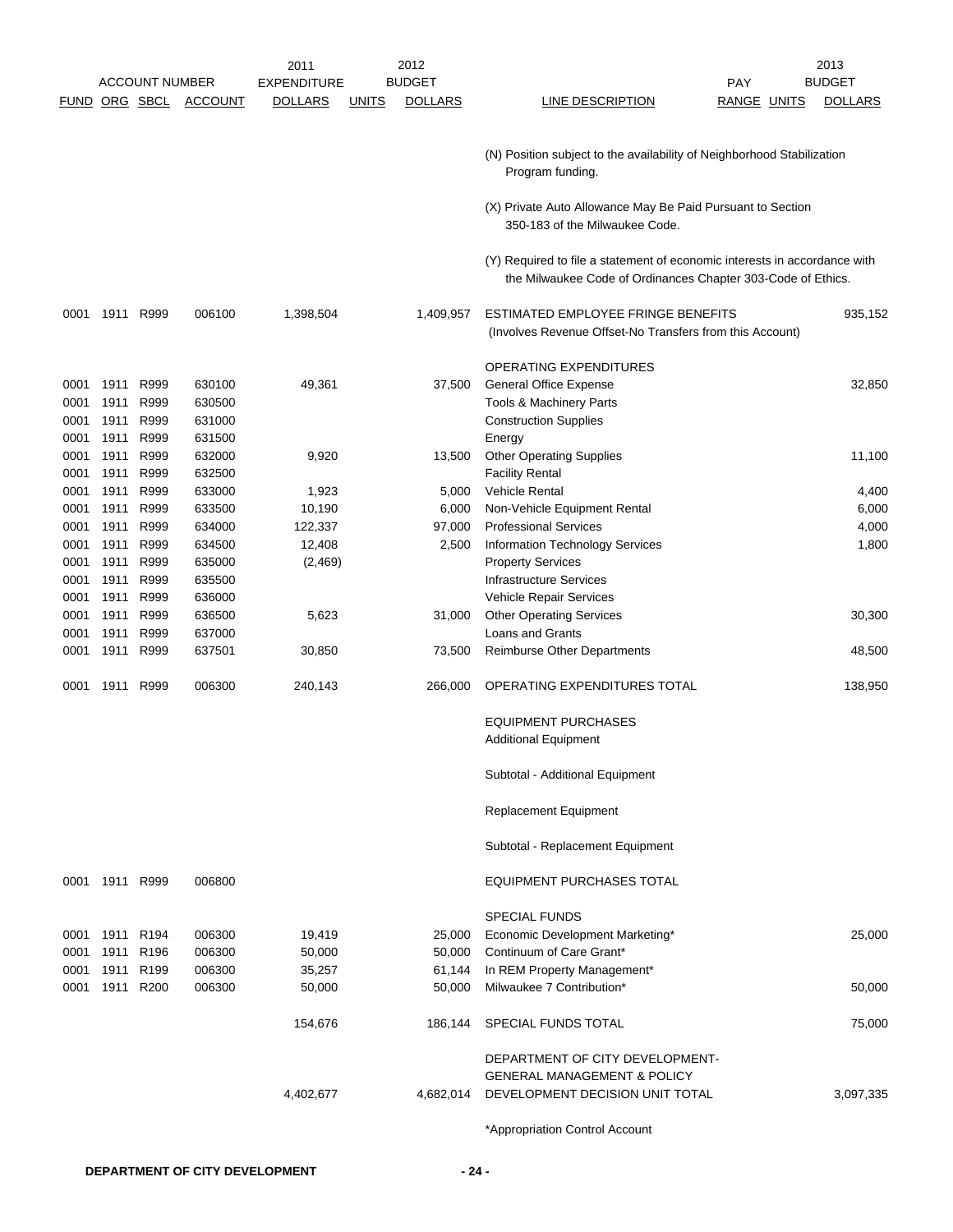|                       |                | 2011               |              | 2012           |                                                                          |             |                | 2013           |
|-----------------------|----------------|--------------------|--------------|----------------|--------------------------------------------------------------------------|-------------|----------------|----------------|
| <b>ACCOUNT NUMBER</b> |                | <b>EXPENDITURE</b> |              | <b>BUDGET</b>  |                                                                          | PAY         |                | <b>BUDGET</b>  |
| <u>FUND ORG SBCL</u>  | <b>ACCOUNT</b> | <b>DOLLARS</b>     | <b>UNITS</b> | <b>DOLLARS</b> | <b>LINE DESCRIPTION</b>                                                  | RANGE UNITS |                | <b>DOLLARS</b> |
|                       |                |                    |              |                | DEPARTMENT OF CITY DEVELOPMENT-<br>PUBLIC HOUSING PROGRAMS DECISION UNIT |             |                |                |
|                       |                |                    |              |                | <b>SALARIES &amp; WAGES</b>                                              |             |                |                |
|                       |                |                    |              |                | <b>FAMILY HOUSING UNIT</b>                                               |             |                |                |
|                       |                |                    | 7            |                | Member, Housing Authority                                                | SP          | 7              |                |
|                       |                |                    | 1            | 65,952         | Housing Manager III (X)(Y)                                               | 1BX         | 1              | 65,952         |
|                       |                |                    | 1            | 61,871         | Housing Manager II (X)(Y)                                                | 1AX         | 1              | 61,871         |
|                       |                |                    | 1            | 43,265         | Lead Housing Maint. Mechanic (X)                                         | 7EN         | 1              | 43,265         |
|                       |                |                    | 6            | 219,223        | Custodial Worker II-City Laborer                                         | 8DN         | 4              | 146,149        |
|                       |                |                    | 12           | 496,906        | Building Maintenance Mechanic II (X)                                     | 7CN         | $10$           | 414,808        |
|                       |                |                    | 3            | 114,490        | Office Assistant IV                                                      | 6HN         | 3              | 114,490        |
|                       |                |                    | 1            | 38,920         | Building Maintenance Mechanic I (X)                                      | 7BN         | $\overline{c}$ | 77,840         |
|                       |                |                    |              |                | ELDERLY & DISABLED HOUSING                                               |             |                |                |
|                       |                |                    | 3            | 185,611        | Housing Manager II (X)(Y)                                                | 1AX         | 4              | 247,481        |
|                       |                |                    | 3            | 110,297        | Custodial Worker II-City Laborer                                         | 8DN         | 3              | 110,297        |
|                       |                |                    | 4            | 166,172        | Building Maintenance Mechanic II (X)                                     | 7CN         | 4              | 166,172        |
|                       |                |                    | 1            | 39,015         | <b>Building Maintenance Mechanic I</b>                                   | 7BN         | 1              | 39,015         |
|                       |                |                    | 7            | 269,315        | Office Assistant IV                                                      | 6HN         | $\overline{7}$ | 269,315        |
|                       |                |                    | 1            | 65,952         | Housing Manager III (X)(Y)                                               | 1BX         |                |                |
|                       |                |                    |              |                | FIELD SUPPORT SERVICES                                                   |             |                |                |
|                       |                |                    | 2            | 85,592         | Heating & Ventilating Mechanic II                                        | 7DN         | 2              | 85,592         |
|                       |                |                    | 4            | 166,172        | <b>Building Maintenance Mechanic II</b>                                  | 7CN         | 4              | 166,172        |
|                       |                |                    | 1            | 43,265         | Lead Housing Maintenance Mechanic                                        | 7EN         |                |                |
|                       |                |                    |              |                | RENTAL ASSISTANCE PROGRAM-SECTION 8 HOUSING                              |             |                |                |
|                       |                |                    | 1            | 58,037         | Rent Assistance Specialist III (B)(Y)                                    | 2DN         | 1              | 58,037         |
|                       |                |                    |              |                | LEASE & CONTRACT-SECTION 8                                               |             |                |                |
|                       |                |                    | 2            | 116,074        | Rent Assistance Specialist III (B)(Y)                                    | 2DN         | 2              | 116,074        |
|                       |                |                    | 1            | 54,455         | Rent Assistance Inspector (B)(X)(Y)                                      | 2CN         | 1              | 54,455         |
|                       |                |                    |              |                | CERTIFICATION-SECTION 8                                                  |             |                |                |
|                       |                |                    | 1            | 56,549         | Rent Assistance Specialist III (B)(Y)                                    | 2DN         | 1              | 56,549         |
|                       |                |                    | 1            | 35,296         | Office Assistant III (B)                                                 | 6FN         | 1              | 35,296         |
|                       |                |                    | 1            | 35,048         | Office Assistant II (B)                                                  | 6EN         | 1              | 35,048         |
|                       |                |                    | 65           | 2,527,477      | <b>Total Before Adjustments</b>                                          |             | 61             | 2,363,878      |
|                       |                |                    |              |                | Salary & Wage Rate Change                                                |             |                |                |
|                       |                |                    |              |                | Overtime Compensated                                                     |             |                |                |
|                       |                |                    |              |                | Personnel Cost Adjustment                                                |             |                |                |
|                       |                |                    |              |                | Other                                                                    |             |                |                |
|                       |                |                    |              |                | Furlough                                                                 |             |                |                |
|                       |                |                    | 65           | 2,527,477      | Gross Salaries & Wages Total                                             |             | 61             | 2,363,878      |
|                       |                |                    |              | (2,527,477)    | Reimbursable Services Deduction                                          |             |                | (2,363,878)    |
|                       |                |                    |              |                | Capital Improvements Deduction                                           |             |                |                |
|                       |                |                    |              |                | Grants & Aids Deduction                                                  |             |                |                |
| 0001 1912 R999        | 006000         |                    |              |                | NET SALARIES & WAGES TOTAL                                               |             |                |                |
|                       |                |                    |              |                | <b>O&amp;M FTE'S</b>                                                     |             |                |                |
|                       |                |                    | 58.00        |                | NON-O&M FTE'S                                                            |             | 54.00          |                |
|                       |                |                    |              |                |                                                                          |             |                |                |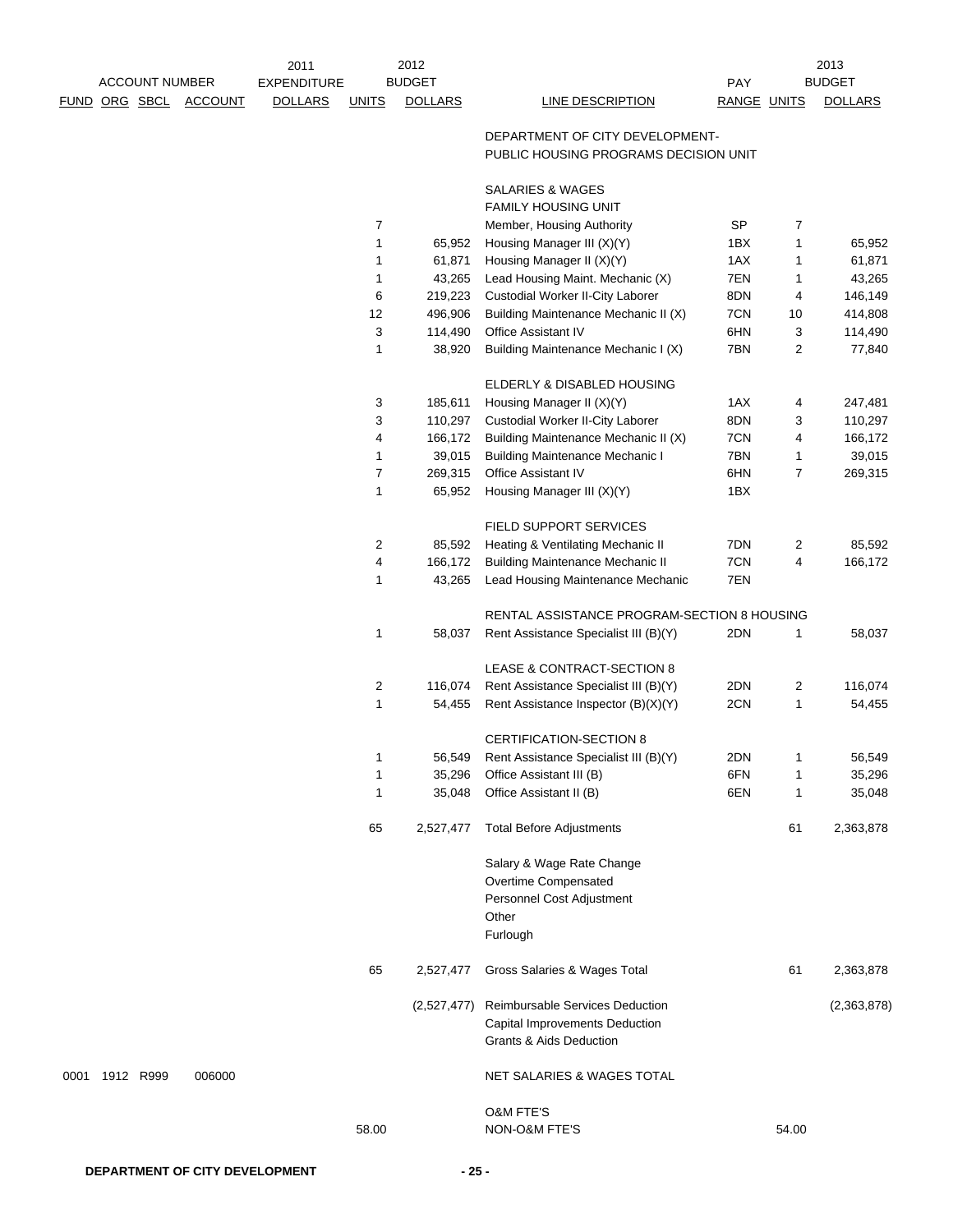|               |                |                       |                | 2011               |              | 2012           |                                                                                              |                    | 2013           |
|---------------|----------------|-----------------------|----------------|--------------------|--------------|----------------|----------------------------------------------------------------------------------------------|--------------------|----------------|
|               |                | <b>ACCOUNT NUMBER</b> |                | <b>EXPENDITURE</b> |              | <b>BUDGET</b>  |                                                                                              | PAY                | <b>BUDGET</b>  |
| FUND ORG SBCL |                |                       | <b>ACCOUNT</b> | <b>DOLLARS</b>     | <b>UNITS</b> | <b>DOLLARS</b> | LINE DESCRIPTION                                                                             | <b>RANGE UNITS</b> | <b>DOLLARS</b> |
|               |                |                       |                |                    |              |                |                                                                                              |                    |                |
|               |                |                       |                |                    |              |                |                                                                                              |                    |                |
|               |                |                       |                |                    |              |                | (B) Housing Assistance Payments Program Positions                                            |                    |                |
|               |                |                       |                |                    |              |                | Authorized Concurrently with Section 8 Funding.                                              |                    |                |
|               |                |                       |                |                    |              |                |                                                                                              |                    |                |
|               |                |                       |                |                    |              |                | (X) Private Auto Allowance May Be Paid Pursuant to<br>Section 350-183 of the Milwaukee Code. |                    |                |
|               |                |                       |                |                    |              |                |                                                                                              |                    |                |
|               |                |                       |                |                    |              |                |                                                                                              |                    |                |
|               |                |                       |                |                    |              |                | (Y) Required to file a statement of economic interests in accordance with                    |                    |                |
|               |                |                       |                |                    |              |                | the Milwaukee Code of Ordinances Chapter 303-Code of Ethics.                                 |                    |                |
| 0001          | 1912 R999      |                       | 006100         |                    |              |                | ESTIMATED EMPLOYEE FRINGE BENEFITS                                                           |                    |                |
|               |                |                       |                |                    |              |                | (Involves Revenue Offset-No Transfers from this Account)                                     |                    |                |
|               |                |                       |                |                    |              |                |                                                                                              |                    |                |
|               |                |                       |                |                    |              |                | OPERATING EXPENDITURES                                                                       |                    |                |
| 0001          | 1912 R999      |                       | 630100         |                    |              |                | <b>General Office Expense</b>                                                                |                    |                |
|               | 1912 R999      |                       |                |                    |              |                | <b>Tools &amp; Machinery Parts</b>                                                           |                    |                |
| 0001          | 1912 R999      |                       | 630500         |                    |              |                |                                                                                              |                    |                |
| 0001          |                |                       | 631000         |                    |              |                | <b>Construction Supplies</b>                                                                 |                    |                |
| 0001          | 1912 R999      |                       | 631500         |                    |              |                | Energy                                                                                       |                    |                |
| 0001          | 1912 R999      |                       | 632000         |                    |              |                | <b>Other Operating Supplies</b>                                                              |                    |                |
| 0001          | 1912 R999      |                       | 632500         |                    |              |                | <b>Facility Rental</b>                                                                       |                    |                |
| 0001          | 1912 R999      |                       | 633000         |                    |              |                | Vehicle Rental                                                                               |                    |                |
| 0001          | 1912 R999      |                       | 633500         |                    |              |                | Non-Vehicle Equipment Rental                                                                 |                    |                |
| 0001          |                | 1912 R999             | 634000         |                    |              |                | <b>Professional Services</b>                                                                 |                    |                |
| 0001          |                | 1912 R999             | 634500         |                    |              |                | Information Technology Services                                                              |                    |                |
| 0001          | 1912 R999      |                       | 635000         |                    |              |                | <b>Property Services</b>                                                                     |                    |                |
| 0001          | 1912 R999      |                       | 635500         |                    |              |                | <b>Infrastructure Services</b>                                                               |                    |                |
| 0001          |                | 1912 R999             | 636000         |                    |              |                | Vehicle Repair Services                                                                      |                    |                |
| 0001          |                | 1912 R999             | 636500         |                    |              |                | <b>Other Operating Services</b>                                                              |                    |                |
| 0001          |                | 1912 R999             | 637000         |                    |              |                | Loans and Grants                                                                             |                    |                |
| 0001          | 1912 R999      |                       | 637501         |                    |              |                | Reimburse Other Departments                                                                  |                    |                |
|               |                |                       |                |                    |              |                |                                                                                              |                    |                |
| 0001          | 1912 R999      |                       | 006300         |                    |              |                | OPERATING EXPENDITURES TOTAL                                                                 |                    |                |
|               |                |                       |                |                    |              |                |                                                                                              |                    |                |
|               |                |                       |                |                    |              |                | <b>EQUIPMENT PURCHASES</b>                                                                   |                    |                |
|               |                |                       |                |                    |              |                |                                                                                              |                    |                |
|               |                |                       |                |                    |              |                | <b>Additional Equipment</b>                                                                  |                    |                |
|               |                |                       |                |                    |              |                | Subtotal - Additional Equipment                                                              |                    |                |
|               |                |                       |                |                    |              |                |                                                                                              |                    |                |
|               |                |                       |                |                    |              |                | <b>Replacement Equipment</b>                                                                 |                    |                |
|               |                |                       |                |                    |              |                |                                                                                              |                    |                |
|               |                |                       |                |                    |              |                | Subtotal - Replacement Equipment                                                             |                    |                |
|               |                |                       |                |                    |              |                |                                                                                              |                    |                |
|               | 0001 1912 R999 |                       | 006800         |                    |              |                | EQUIPMENT PURCHASES TOTAL                                                                    |                    |                |
|               |                |                       |                |                    |              |                |                                                                                              |                    |                |
|               |                |                       |                |                    |              |                | <b>SPECIAL FUNDS</b>                                                                         |                    |                |
|               |                |                       |                |                    |              |                |                                                                                              |                    |                |
|               |                |                       |                |                    |              |                | SPECIAL FUNDS TOTAL                                                                          |                    |                |
|               |                |                       |                |                    |              |                |                                                                                              |                    |                |
|               |                |                       |                |                    |              |                | DEPARTMENT OF CITY DEVELOPMENT-                                                              |                    |                |
|               |                |                       |                |                    |              |                | PUBLIC HOUSING PROGRAMS                                                                      |                    |                |
|               |                |                       |                |                    |              |                | <b>DECISION UNIT TOTAL</b>                                                                   |                    |                |
|               |                |                       |                |                    |              |                |                                                                                              |                    |                |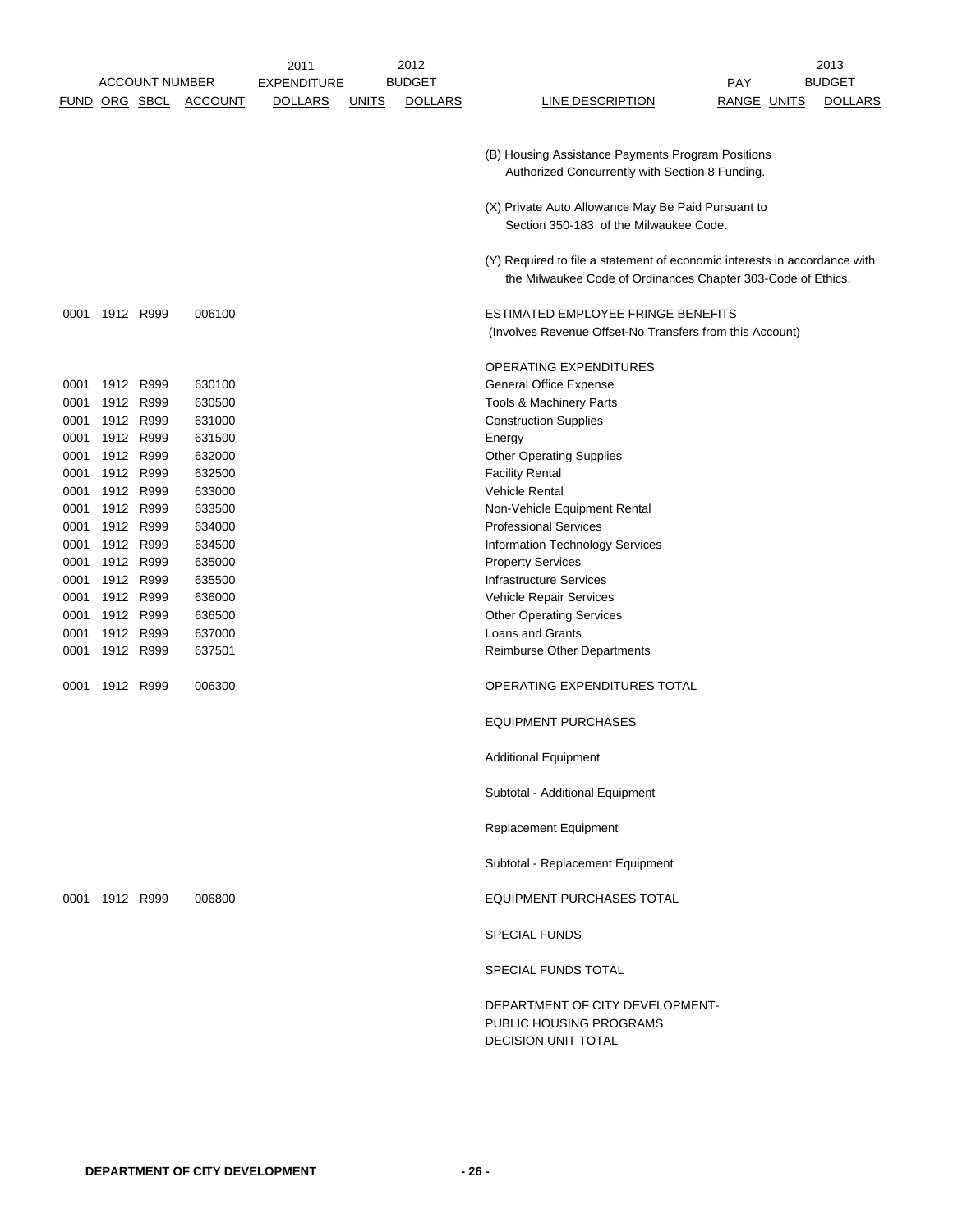|  |                       |         | 2011               |                  | 2012           |                                                                |             |    | 2013           |
|--|-----------------------|---------|--------------------|------------------|----------------|----------------------------------------------------------------|-------------|----|----------------|
|  | <b>ACCOUNT NUMBER</b> |         | <b>EXPENDITURE</b> |                  | <b>BUDGET</b>  |                                                                | <b>PAY</b>  |    | <b>BUDGET</b>  |
|  | <u>FUND ORG SBCL</u>  | ACCOUNT | <b>DOLLARS</b>     | <b>UNITS</b>     | <b>DOLLARS</b> | <b>LINE DESCRIPTION</b>                                        | RANGE UNITS |    | <b>DOLLARS</b> |
|  |                       |         |                    |                  |                | COMMON COUNCIL-CITY CLERK<br>BUDGETARY CONTROL UNIT (1BCU=1DU) |             |    |                |
|  |                       |         |                    |                  |                | <b>SALARIES &amp; WAGES</b>                                    |             |    |                |
|  |                       |         |                    | 15               | 1,106,144      | Alderman (X) (Y)                                               | EO          | 15 | 1,106,144      |
|  |                       |         |                    | 1                | 124,823        | City Clerk (Y)                                                 | 1LX         | 1  | 92,376         |
|  |                       |         |                    | 1                | 86,332         | Deputy City Clerk (Y)                                          | 1JX         | 1  | 89,479         |
|  |                       |         |                    |                  |                | CENTRAL ADMINISTRATION DIVISION                                |             |    |                |
|  |                       |         |                    | 1                | 66,814         | Legislative Coordinator-Senior                                 | 2KX         | 1  | 66,841         |
|  |                       |         |                    | 1                | 56,888         | Staff Asst. to Council President (Y)                           | 2HX         | 1  | 53,519         |
|  |                       |         |                    | 1                | 79,836         | Network Administrator                                          | 2IX         |    |                |
|  |                       |         |                    | 1                | 60,487         | Mgmt. & Acct. Officer                                          | 2GX         | 1  | 60,487         |
|  |                       |         |                    | 15               | 676,396        | Legislative Assistant (Y)                                      | 2CN         | 15 | 676,396        |
|  |                       |         |                    | 1                | 51,455         | Administrative Services Coordinator                            | 5JN         | 1  | 55,716         |
|  |                       |         |                    | 1                | 54,455         | <b>Executive Administrative Assistant II</b>                   | 2CN         | 1  | 54,455         |
|  |                       |         |                    | 1                | 54,455         | <b>Administrative Specialist</b>                               | 2CN         | 1  | 54,455         |
|  |                       |         |                    | 1                | 73,110         | Network Coordinator Sr.                                        | 2GX         | 1  | 73,110         |
|  |                       |         |                    | 1                | 40,836         | Accounting Asst II                                             | 6HN         | 1  | 40,836         |
|  |                       |         |                    | 1                | 40,836         | Administrative Assistant II                                    | 6HN         | 1  | 40,836         |
|  |                       |         |                    | 1                | 38,963         | <b>Communications Assistant II</b>                             | 6GN         | 1  | 38,963         |
|  |                       |         |                    | 1                | 73,260         | Council Administration Manager                                 | 1FX         | 1  | 73,260         |
|  |                       |         |                    | $\mathbf{1}$     | 63,495         | <b>Fiscal Planning Specialist</b>                              | 2IX         | 1  | 63,495         |
|  |                       |         |                    |                  |                | <b>HISTORIC PRESERVATION</b>                                   |             |    |                |
|  |                       |         |                    | 1                | 64,598         | Senior Planner                                                 | 2FN         | 1  | 64,598         |
|  |                       |         |                    | 1                | 57,254         | Associate Planner                                              | 2DN         | 1  | 57,254         |
|  |                       |         |                    |                  |                | <b>AUXILIARY POSITIONS</b>                                     |             |    |                |
|  |                       |         |                    | 5                | 47,800         | Legislative Assistant                                          | 2CN         | 5  | 35,000         |
|  |                       |         |                    | 15               |                | Legislative Services Aide (A)                                  | 9GN         | 15 |                |
|  |                       |         |                    |                  |                |                                                                |             |    |                |
|  |                       |         |                    |                  |                | COUNCIL RECORDS SECTION                                        |             |    |                |
|  |                       |         |                    | 1                |                | Council Records Manager                                        | 1FX         | 1  |                |
|  |                       |         |                    | 3                | 152,174        | <b>Staff Assistant</b>                                         | 2GX         | 3  | 152,174        |
|  |                       |         |                    | 1                |                | 51,106 Administrative Services Specialist                      | 2BN         | 1  | 51,106         |
|  |                       |         |                    | 1                | 49,779         | <b>Council Information Specialist</b>                          | 5IN         | 1  | 49,779         |
|  |                       |         |                    |                  |                | PUBLIC INFORMATION DIVISION                                    |             |    |                |
|  |                       |         |                    |                  |                | PUBLIC RELATIONS SECTION                                       |             |    |                |
|  |                       |         |                    | 1                | 77,957         | <b>Public Information Manager</b>                              | 1FX         | 1  | 77,957         |
|  |                       |         |                    | 1                | 57,173         | <b>Public Relations Supervisor</b>                             | 1CX         | 1  | 50,206         |
|  |                       |         |                    | $\boldsymbol{2}$ | 89,268         | Graphic Designer II                                            | 2BN         | 2  | 83,115         |
|  |                       |         |                    |                  |                | TELEVISION SERVICES SECTION                                    |             |    |                |
|  |                       |         |                    | 1                | 70,295         | <b>City Channel Manager</b>                                    | 1CX         | 1  | 70,295         |
|  |                       |         |                    | 2                | 88,554         | <b>Television Production Specialist II</b>                     | 3EN         | 2  | 88,554         |
|  |                       |         |                    | $\overline{2}$   | 78,564         | <b>Production Technician</b>                                   | 3CN         | 2  | 78,564         |
|  |                       |         |                    |                  |                | <b>LICENSE DIVISION</b>                                        |             |    |                |
|  |                       |         |                    | 1                | 81,198         | License Division Manager (Y)                                   | 1HX         | 1  | 59,642         |
|  |                       |         |                    | 1                | 73,810         | License Division Assistant Mgr. (Y)                            | 1FX         | 1  | 76,288         |
|  |                       |         |                    | 1                | 49,194         | License Coordinator (Y)                                        | 1AX         | 1  | 49,194         |
|  |                       |         |                    | 8                | 316,892        | License Specialist (Y)                                         | 6JN         | 8  | 316,892        |
|  |                       |         |                    | 1                | 38,963         | Customer Service Representative II (Y)                         | 6GN         | 1  | 38,963         |
|  |                       |         |                    |                  |                |                                                                |             |    |                |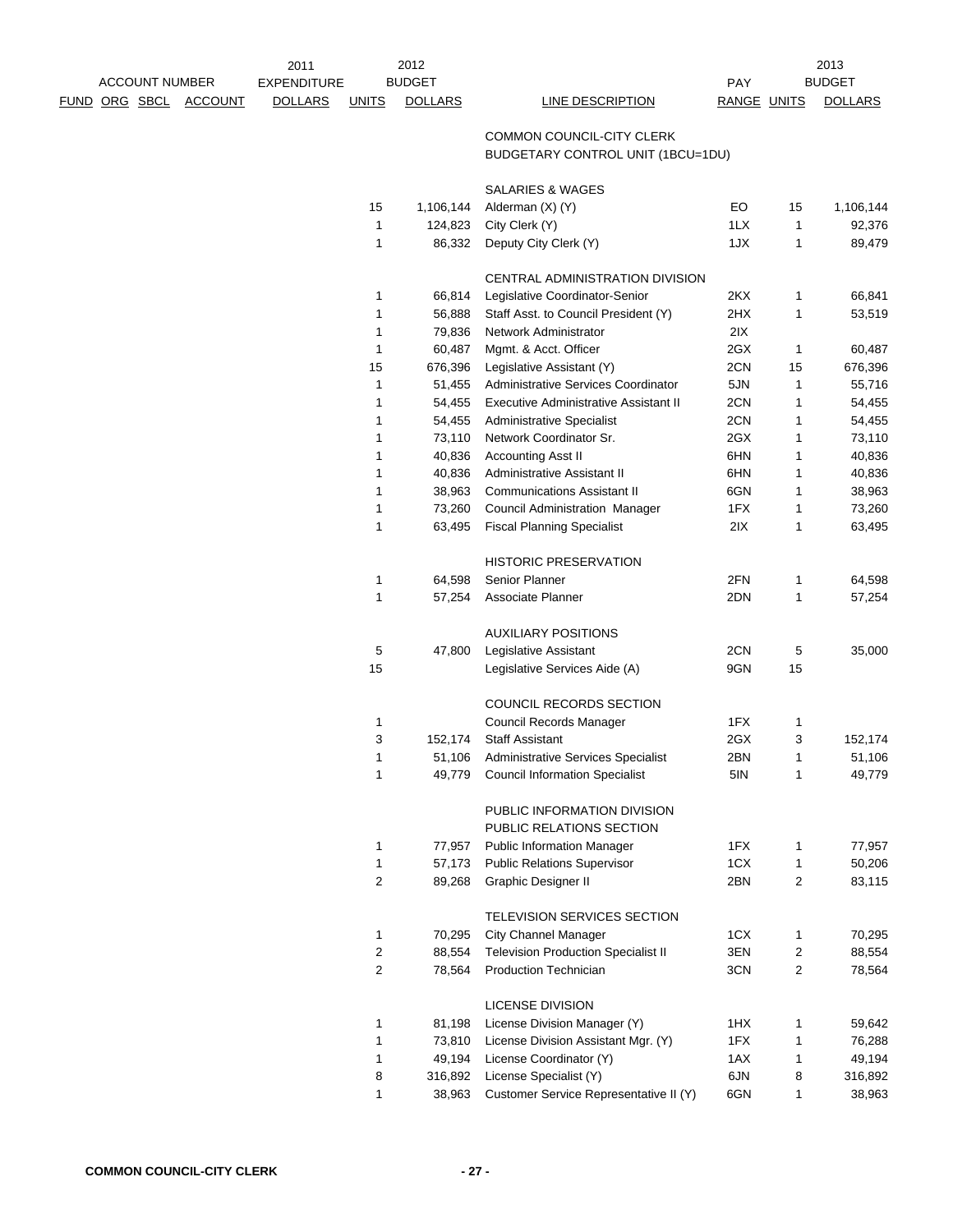|                      |           |                       |                | 2011               |                | 2012           |                                                                                                                                           |                    |       | 2013           |
|----------------------|-----------|-----------------------|----------------|--------------------|----------------|----------------|-------------------------------------------------------------------------------------------------------------------------------------------|--------------------|-------|----------------|
|                      |           | <b>ACCOUNT NUMBER</b> |                | <b>EXPENDITURE</b> |                | <b>BUDGET</b>  |                                                                                                                                           | <b>PAY</b>         |       | <b>BUDGET</b>  |
| <b>FUND ORG SBCL</b> |           |                       | <b>ACCOUNT</b> | <b>DOLLARS</b>     | <u>UNITS</u>   | <b>DOLLARS</b> | <b>LINE DESCRIPTION</b>                                                                                                                   | <b>RANGE UNITS</b> |       | <b>DOLLARS</b> |
|                      |           |                       |                |                    |                |                | LEGISLATIVE REFERENCE BUREAU DIVISION                                                                                                     |                    |       |                |
|                      |           |                       |                |                    | 1              | 75,000         | Legislative Reference Bureau Mgr.                                                                                                         | 1HX                | 1     | 75,000         |
|                      |           |                       |                |                    |                |                | ADMINISTRATIVE SERVICES SECTION                                                                                                           |                    |       |                |
|                      |           |                       |                |                    | 1              | 40,836         | Office Assistant IV                                                                                                                       | 6HN                | 1     | 40,836         |
|                      |           |                       |                |                    | $\mathbf{1}$   | 43,909         | <b>Code Information Specialist</b>                                                                                                        | 6NN                | 1     | 43,909         |
|                      |           |                       |                |                    |                |                | RESEARCH AND ANALYSIS SECTION                                                                                                             |                    |       |                |
|                      |           |                       |                |                    | 1              | 64,804         | Research and Analysis Manager                                                                                                             | 1GX                | 1     | 32,402         |
|                      |           |                       |                |                    | 1              | 79,836         | Legislative Research Supervisor                                                                                                           | 1EX                | 1     | 79,836         |
|                      |           |                       |                |                    | $\overline{7}$ | 432,960        | Legislative Fiscal Analyst Lead                                                                                                           | 2HX                | 7     | 432,960        |
|                      |           |                       |                |                    |                |                | <b>LIBRARY SECTION</b>                                                                                                                    |                    |       |                |
|                      |           |                       |                |                    | $\overline{2}$ | 105,722        | Librarian II                                                                                                                              | 2CN                | 2     | 105,722        |
|                      |           |                       |                |                    | $\mathbf{1}$   | 65,957         | Legislative Library Manager                                                                                                               | 1BX                | 1     | 65,957         |
|                      |           |                       |                |                    |                |                | <b>MPA LIAISON OFFICERS</b>                                                                                                               |                    |       |                |
|                      |           |                       |                |                    | 3              | 208,670        | Police Liaison Officer (B)                                                                                                                | 4F                 | 3     | 216,116        |
|                      |           |                       |                |                    | 112            | 5,310,858      | <b>Total Before Adjustments</b>                                                                                                           |                    | 111   | 5,132,687      |
|                      |           |                       |                |                    |                |                | Salary & Wage Rate Change                                                                                                                 |                    |       |                |
|                      |           |                       |                |                    |                |                | Overtime Compensated*                                                                                                                     |                    |       |                |
|                      |           |                       |                |                    |                | (77, 127)      | Personnel Cost Adjustment<br>Other                                                                                                        |                    |       | (65,071)       |
|                      |           |                       |                |                    | 112            | 5,233,731      | Gross Salaries & Wages Total                                                                                                              |                    | 111   | 5,067,616      |
|                      |           |                       |                |                    |                |                | Reimbursable Services Deduction                                                                                                           |                    |       |                |
|                      |           |                       |                |                    |                | (63, 495)      | Capital Improvements Deduction                                                                                                            |                    |       | (63, 495)      |
|                      |           |                       |                |                    |                |                | (65,142) Grants & Aids Deduction                                                                                                          |                    |       | (15, 111)      |
|                      |           |                       |                |                    |                |                | (61,774) Furlough                                                                                                                         |                    |       | (59, 117)      |
| 0001                 | 1310 R999 |                       | 006000         | 4,977,628          | 112            | 5,043,320      | NET SALARIES & WAGES TOTAL*                                                                                                               |                    | 111   | 4,929,893      |
|                      |           |                       |                |                    | 92.40          |                | <b>O&amp;M FTE'S</b>                                                                                                                      |                    | 90.90 |                |
|                      |           |                       |                |                    | 3.00           |                | <b>NON-O&amp;M FTE'S</b>                                                                                                                  |                    | 2.00  |                |
|                      |           |                       |                |                    |                |                | (A) No more than one Auxiliary Legislative Service Aide position<br>may be assigned to any aldermanic office at any one time.             |                    |       |                |
|                      |           |                       |                |                    |                |                | (B) Position salaries are partially offset by revenue from the MPA in<br>accordance with the labor contract agreement.                    |                    |       |                |
|                      |           |                       |                |                    |                |                | (X) Private Auto Allowance May Be Paid Pursuant to Section<br>350-183 of the Milwaukee Code.                                              |                    |       |                |
|                      |           |                       |                |                    |                |                | (Y) Required to file a statement of economic interests in accordance<br>with the Milwaukee Code of Ordinances Chapter 303-Code of Ethics. |                    |       |                |
| 0001                 | 1310 R999 |                       | 006100         | 2,513,030          |                | 2,521,660      | ESTIMATED EMPLOYEE FRINGE BENEFITS<br>(Involves Revenue Offset-No Transfers from this Account)                                            |                    |       | 2,366,349      |
|                      |           |                       |                |                    |                |                | OPERATING EXPENDITURES                                                                                                                    |                    |       |                |
| 0001                 | 1310 R999 |                       | 630100         | 218,837            |                | 192,000        | <b>General Office Expense</b>                                                                                                             |                    |       | 239,000        |
| 0001                 |           | 1310 R999             | 630500         |                    |                |                | Tools & Machinery Parts                                                                                                                   |                    |       |                |
| 0001                 |           | 1310 R999             | 631000         |                    |                |                | <b>Construction Supplies</b>                                                                                                              |                    |       |                |
|                      |           |                       |                |                    |                |                |                                                                                                                                           |                    |       |                |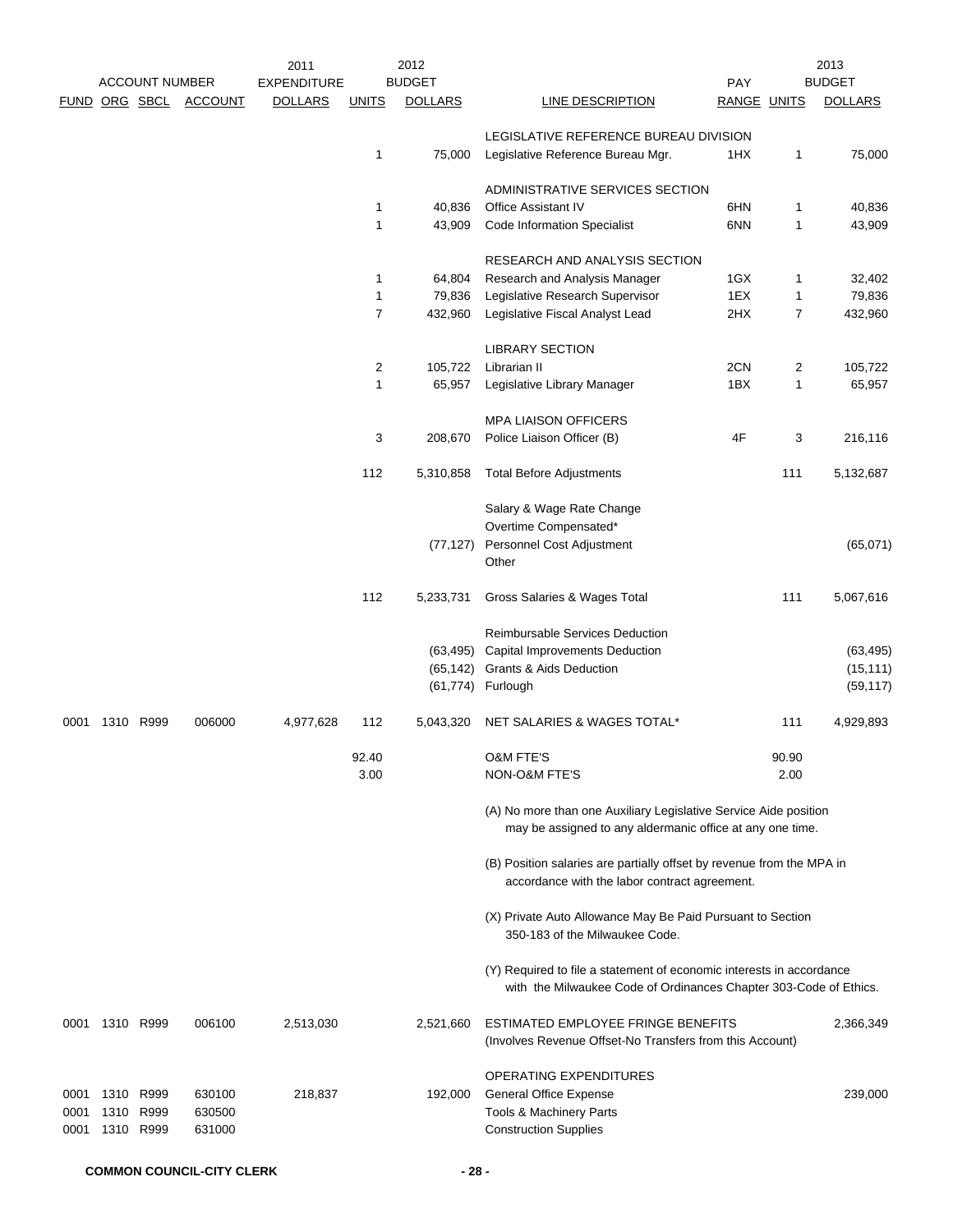|                      |           |                       |                | 2011               |              | 2012           |                                                                                                                                   |             | 2013           |
|----------------------|-----------|-----------------------|----------------|--------------------|--------------|----------------|-----------------------------------------------------------------------------------------------------------------------------------|-------------|----------------|
|                      |           | <b>ACCOUNT NUMBER</b> |                | <b>EXPENDITURE</b> |              | <b>BUDGET</b>  | <b>PAY</b>                                                                                                                        |             | <b>BUDGET</b>  |
| <b>FUND ORG SBCL</b> |           |                       | <b>ACCOUNT</b> | <b>DOLLARS</b>     | <b>UNITS</b> | <b>DOLLARS</b> | LINE DESCRIPTION                                                                                                                  | RANGE UNITS | <b>DOLLARS</b> |
| 0001                 | 1310 R999 |                       | 631500         |                    |              |                | Energy                                                                                                                            |             |                |
| 0001                 | 1310 R999 |                       | 632000         | 13,333             |              | 36,000         | <b>Other Operating Supplies</b>                                                                                                   |             | 20,000         |
| 0001                 | 1310 R999 |                       | 632500         | 8,276              |              | 15,000         | <b>Facility Rental</b>                                                                                                            |             | 15,000         |
| 0001                 | 1310 R999 |                       | 633000         | 62,820             |              | 65,000         | <b>Vehicle Rental</b>                                                                                                             |             | 70,000         |
| 0001                 | 1310      | R999                  | 633500         | 59,033             |              | 56,500         | Non-Vehicle Equipment Rental                                                                                                      |             | 64,500         |
| 0001                 |           | 1310 R999             | 634000         | 48,253             |              | 51,500         | <b>Professional Services</b>                                                                                                      |             | 51,500         |
| 0001                 | 1310 R999 |                       | 634500         | 53,456             |              | 77,000         | <b>Information Technology Services</b>                                                                                            |             | 104,100        |
| 0001                 | 1310 R999 |                       | 635000         |                    |              |                | <b>Property Services</b>                                                                                                          |             |                |
| 0001                 | 1310      | R999                  | 635500         |                    |              |                | <b>Infrastructure Services</b>                                                                                                    |             |                |
| 0001                 | 1310 R999 |                       | 636000         |                    |              |                | Vehicle Repair Services                                                                                                           |             |                |
| 0001                 |           | 1310 R999             | 636500         | 162,118            |              | 253,000        | <b>Other Operating Services</b>                                                                                                   |             | 200,000        |
| 0001                 |           | 1310 R999             | 637000         |                    |              |                | Loans and Grants                                                                                                                  |             |                |
| 0001                 | 1310 R999 |                       | 637501         | 102,466            |              | 116,000        | <b>Reimburse Other Departments</b>                                                                                                |             | 116,000        |
| 0001                 |           | 1310 R999             | 006300         | 728,592            |              | 862,000        | OPERATING EXPENDITURES TOTAL*                                                                                                     |             | 880,100        |
|                      |           |                       |                |                    |              |                | <b>EQUIPMENT PURCHASES</b>                                                                                                        |             |                |
|                      |           |                       |                |                    |              |                | <b>Additional Equipment</b>                                                                                                       |             |                |
| 0001                 | 1310      | R999                  | 681500         | 14,347             |              | 15,000         | Books & Maps                                                                                                                      |             | 15,000         |
|                      |           |                       |                |                    |              | 3,500          | Presentation system for 301-B                                                                                                     |             |                |
|                      |           |                       |                | 14,347             |              | 18,500         | Subtotal - Additional Equipment                                                                                                   |             | 15,000         |
|                      |           |                       |                |                    |              |                | Replacement Equipment                                                                                                             |             |                |
|                      |           |                       |                | 1,925              |              |                | Monitors 301 Control Room & MC(6)                                                                                                 |             | 10,600         |
|                      |           |                       |                | 9,544              |              |                | Digital Playback System for MC                                                                                                    |             |                |
|                      |           |                       |                |                    |              | 7,500          | Editor system upgrades & computer                                                                                                 |             |                |
|                      |           |                       |                | 326                |              | 3,200          | Fiber optic transmitter/receiver system                                                                                           |             |                |
|                      |           |                       |                | 1,522              |              |                | Camera and accessories                                                                                                            |             |                |
|                      |           |                       |                |                    |              |                | Portable Prompter                                                                                                                 |             | 3,600          |
|                      |           |                       |                | 13,317             |              | 10,700         | Subtotal - Replacement Equipment                                                                                                  |             | 14,200         |
| 0001                 | 1310 R999 |                       | 006800         | 27,664             |              | 29,200         | <b>EQUIPMENT PURCHASES TOTAL*</b>                                                                                                 |             | 29,200         |
|                      |           |                       |                |                    |              |                | SPECIAL FUNDS                                                                                                                     |             |                |
| 0001                 | 1310 R121 |                       | 006300         | 2,890              |              | 3,035          | Expense Fund for Common Council President*                                                                                        |             | 3,035          |
| 0001                 |           | 1310 R122             | 006300         | 4,000              |              | 4,000          | Legislative Expense Fund*                                                                                                         |             | 4,000          |
| 0001                 |           | 1310 R129             | 006800         | 12,159             |              | 82,000         | Computer System Upgrades*                                                                                                         |             | 21,400         |
| 0001                 | 1310 R130 |                       | 006300         | 6,290              |              | 10,000         | Aldermanic Travel*                                                                                                                |             | 10,000         |
|                      |           |                       |                |                    |              |                | Intergovernmental Services*                                                                                                       |             |                |
|                      |           |                       |                | 25,339             |              | 99,035         | SPECIAL FUNDS TOTAL                                                                                                               |             | 38,435         |
|                      |           |                       |                |                    |              |                | COMMON COUNCIL-CITY CLERK BUDGETARY                                                                                               |             |                |
|                      |           |                       |                | 8,272,253          |              | 8,555,215      | CONTROL UNIT TOTAL (1BCU=1DU)                                                                                                     |             | 8,243,977      |
|                      |           |                       |                |                    |              |                | Oversight of Cable Television Production functions will be under<br>the jurisdiction of the appropriate Common Council committee. |             |                |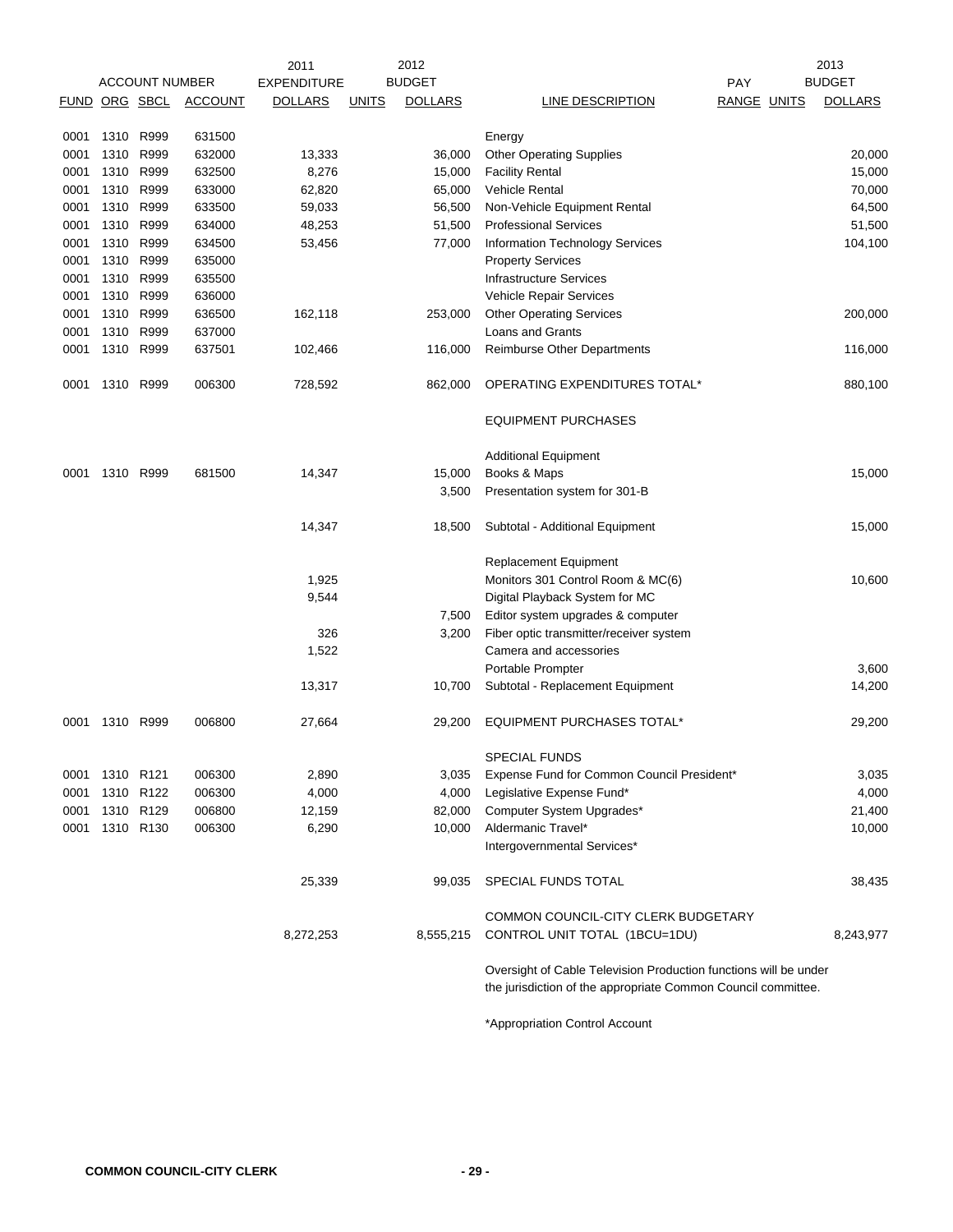|               |                       |                | 2011               |                  | 2012           |                                              |             |                | 2013           |
|---------------|-----------------------|----------------|--------------------|------------------|----------------|----------------------------------------------|-------------|----------------|----------------|
|               | <b>ACCOUNT NUMBER</b> |                | <b>EXPENDITURE</b> |                  | <b>BUDGET</b>  |                                              | <b>PAY</b>  |                | <b>BUDGET</b>  |
| FUND ORG SBCL |                       | <b>ACCOUNT</b> | <b>DOLLARS</b>     | <b>UNITS</b>     | <b>DOLLARS</b> | <b>LINE DESCRIPTION</b>                      | RANGE UNITS |                | <b>DOLLARS</b> |
|               |                       |                |                    |                  |                |                                              |             |                |                |
|               |                       |                |                    |                  |                | <b>COMPTROLLER</b>                           |             |                |                |
|               |                       |                |                    |                  |                | BUDGETARY CONTROL UNIT (1BCU=1DU)            |             |                |                |
|               |                       |                |                    |                  |                | SALARIES & WAGES                             |             |                |                |
|               |                       |                |                    | $\mathbf{1}$     | 141,815        | Comptroller (Y)                              | EOE         | 1              | 125,607        |
|               |                       |                |                    | 1                | 124,823        | Deputy Comptroller (Y)                       | 1LX         | 1              | 124,823        |
|               |                       |                |                    |                  |                |                                              |             |                |                |
|               |                       |                |                    |                  |                | ADMINISTRATION DIVISION                      |             |                |                |
|               |                       |                |                    | 1                | 113,565        | Accounts Director (Y)                        | 1KX         | 1              | 113,565        |
|               |                       |                |                    | 1                | 97,463         | Financial Services Director (Y)              | 1KX         | 1              | 91,532         |
|               |                       |                |                    | 1                | 80,066         | Special Assistant to Comptroller (Y)         | 1FX         | 1              | 80,066         |
|               |                       |                |                    | 1                |                | <b>Executive Administrative Assistant II</b> | 2CN         | 1              |                |
|               |                       |                |                    | 1                | 36,902         | Administrative Assistant II                  | 6HN         | 1              | 36,902         |
|               |                       |                |                    |                  |                | FINANCIAL ADVISORY DIVISION                  |             |                |                |
|               |                       |                |                    | 1                | 87,145         | Revenue & Financial Services Specialist      | 11X         | 1              | 87,145         |
|               |                       |                |                    | 1                | 66,940         | Revenue & Financial Services Assistant       | 2GX         | 1              | 66,940         |
|               |                       |                |                    | 1                | 57,443         | <b>Accounting Specialist</b>                 | 2GX         | 1              | 57,443         |
|               |                       |                |                    |                  |                |                                              |             |                |                |
|               |                       |                |                    |                  |                | <b>GENERAL ACCOUNTING DIVISION</b>           |             |                |                |
|               |                       |                |                    | 1                | 90,728         | <b>Accounting Manager</b>                    | 1GX         | 1              | 90,728         |
|               |                       |                |                    | 1                | 71,762         | Assistant Accounting Manager                 | 2IX         | 1              | 71,762         |
|               |                       |                |                    | 1                | 69,410         | <b>Accounting Supervisor</b>                 | 2HX         | 1              | 69,410         |
|               |                       |                |                    | 4                | 233,093        | <b>Accounting Specialist</b>                 | 2GX         | 4              | 233,093        |
|               |                       |                |                    | 3                | 132,831        | Accounting Program Assistant II              | 6KN         | 3              | 132,831        |
|               |                       |                |                    | 5                | 234,401        | Accounting Program Assistant III             | 5GN         | 5              | 236,372        |
|               |                       |                |                    |                  |                | PAYROLL ADMINISTRATION DIVISION              |             |                |                |
|               |                       |                |                    | 1                | 78,072         | <b>City Payroll Manager</b>                  | 1HX         | 1              | 78,072         |
|               |                       |                |                    | 1                | 69,411         | Assistant City Payroll Manager               | 2IX         | 1              | 69,411         |
|               |                       |                |                    | 2                | 130,448        | <b>City Payroll Specialist</b>               | 2HX         | 2              | 130,448        |
|               |                       |                |                    | $\boldsymbol{2}$ | 97,442         | City Payroll Assistant - Sr.                 | 5GN         | 2              | 97,442         |
|               |                       |                |                    | 1                | 44,277         | City Payroll Assistant                       | 6KN         | 1              | 41,639         |
|               |                       |                |                    |                  |                |                                              |             |                |                |
|               |                       |                |                    |                  |                | <b>AUDITING DIVISION</b>                     |             |                |                |
|               |                       |                |                    |                  |                | 90,728 Auditing Manager                      | 1GX         |                | 76,400         |
|               |                       |                |                    | $\overline{c}$   | 76,346         | <b>Information Systems Auditor</b>           | 2JX         | 2              | 76,346         |
|               |                       |                |                    | $\sqrt{2}$       | 129,004        | Auditor Lead (X)                             | 2HX         | 2              | 131,386        |
|               |                       |                |                    | 3                | 169,888        | Auditor                                      | 2GX         | 3              | 172,393        |
|               |                       |                |                    | 1                | 44,277         | Accounting Program Assistant II              | 6KN         | 1              | 44,277         |
|               |                       |                |                    |                  |                | <b>AUXILIARY POSITIONS</b>                   |             |                |                |
|               |                       |                |                    | $\boldsymbol{2}$ |                | Auditor                                      | 2GX         | $\overline{2}$ |                |
|               |                       |                |                    |                  |                |                                              |             |                |                |
|               |                       |                |                    |                  |                | REVENUE AND COST DIVISION                    |             |                |                |
|               |                       |                |                    | 1                | 90,728         | Grant-In-Aid Fiscal Coordinator              | 1GX         | 1              | 90,728         |
|               |                       |                |                    | 4                | 263,333        | <b>Accounting Specialist</b>                 | 2GX         | 4              | 263,333        |
|               |                       |                |                    | 1                | 40,836         | Office Assistant IV                          | 6HN         | 1              | 40,836         |
|               |                       |                |                    | 1                | 50,835         | Accounting Specialist (D)                    | 2GX         | 1              | 50,835         |
|               |                       |                |                    |                  |                | COMMUNITY DEVELOPMENT ACT GRANT              |             |                |                |
|               |                       |                |                    |                  |                | ACCOUNTING (B)                               |             |                |                |
|               |                       |                |                    | 1                | 79,836         | Assistant Grant Fiscal Manager (B)           | 2IX         | 1              | 79,836         |
|               |                       |                |                    | 1                | 55,684         | Auditor (B)                                  | 2GX         | 1              | 55,684         |
|               |                       |                |                    | $\boldsymbol{2}$ | 142,352        | Accounting Specialist (B)                    | 2GX         | 2              | 133,435        |
|               |                       |                |                    | $\boldsymbol{2}$ | 95,823         | Accounting Program Assistant III (B)         | 5GX         | 2              | 95,823         |
|               |                       |                |                    | 1                | 18,221         | Accounting Intern (0.5 FTE)(C)               | 9PX         | 1              | 16,728         |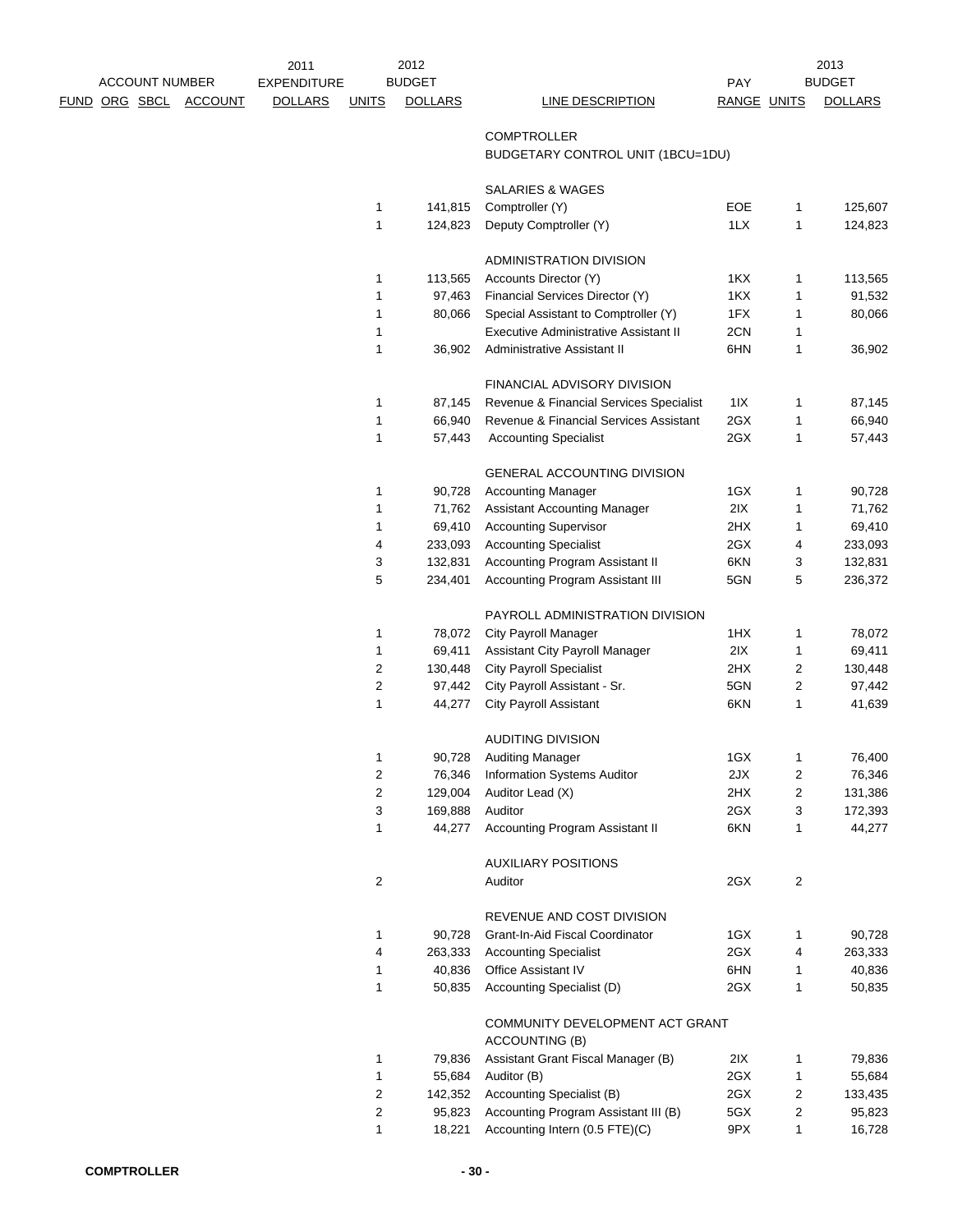|                      |                        | <b>ACCOUNT NUMBER</b> |                            | 2011<br><b>EXPENDITURE</b> |                   | 2012<br><b>BUDGET</b> |                                                                                                                                                       | PAY                |              | 2013<br><b>BUDGET</b> |
|----------------------|------------------------|-----------------------|----------------------------|----------------------------|-------------------|-----------------------|-------------------------------------------------------------------------------------------------------------------------------------------------------|--------------------|--------------|-----------------------|
|                      |                        |                       | FUND ORG SBCL ACCOUNT      | <b>DOLLARS</b>             | <b>UNITS</b>      | <b>DOLLARS</b>        | <b>LINE DESCRIPTION</b>                                                                                                                               | <b>RANGE UNITS</b> |              | <b>DOLLARS</b>        |
|                      |                        |                       |                            |                            | $\mathbf{1}$      | 56,318                | Accountant II (B)                                                                                                                                     | 2DN                | 1            | 56,318                |
|                      |                        |                       |                            |                            |                   |                       | FINANCIAL SYSTEMS SUPPORT DIVISION                                                                                                                    |                    |              |                       |
|                      |                        |                       |                            |                            | $\mathbf{1}$      | 96,722                | <b>FMIS Project Mgr.-Application Specialist</b>                                                                                                       | 2LX                | 1            | 96,722                |
|                      |                        |                       |                            |                            | $\mathbf{1}$      | 103,077               | <b>Functional Applications Manager</b>                                                                                                                | 11X                | 1            | 103,077               |
|                      |                        |                       |                            |                            | $\mathbf{1}$      | 85,129                | Functional Applications Analyst-Sr.                                                                                                                   | 2JX                |              |                       |
|                      |                        |                       |                            |                            | 1<br>$\mathbf{1}$ | 71,176<br>69,012      | Network Analyst<br><b>Financial Systems Analyst</b>                                                                                                   | 2GX<br>2GX         | 1<br>1       | 71,176<br>69,012      |
|                      |                        |                       |                            |                            |                   |                       |                                                                                                                                                       |                    |              |                       |
|                      |                        |                       |                            |                            |                   |                       | PUBLIC DEBT COMMISSION                                                                                                                                |                    |              |                       |
|                      |                        |                       |                            |                            | 3                 |                       | Public Debt Commissioner (Y)                                                                                                                          |                    | 3            |                       |
|                      |                        |                       |                            |                            | $\mathbf{1}$      | 101,215               | <b>Public Debt Specialist</b>                                                                                                                         | 2MX                | $\mathbf{1}$ | 101,215               |
|                      |                        |                       |                            |                            |                   |                       | <b>AUXILIARY POSITIONS</b>                                                                                                                            |                    |              |                       |
|                      |                        |                       |                            |                            |                   |                       | Functional Applications Manager Sr.                                                                                                                   | 11X                | 1            |                       |
|                      |                        |                       |                            |                            | 67                | 3,988,577             | <b>Total Before Adjustments</b>                                                                                                                       |                    | 67           | 3,860,791             |
|                      |                        |                       |                            |                            |                   |                       | Salary & Wage Rate Changes                                                                                                                            |                    |              |                       |
|                      |                        |                       |                            |                            |                   | 500                   | Overtime Compensated*                                                                                                                                 |                    |              | 500                   |
|                      |                        |                       |                            |                            |                   | (80, 732)             | Personnel Cost Adjustment                                                                                                                             |                    |              | (78, 169)             |
|                      |                        |                       |                            |                            |                   | 130,000               | Other                                                                                                                                                 |                    |              | 1,400                 |
|                      |                        |                       |                            |                            |                   | (45, 412)             | Furlough                                                                                                                                              |                    |              | (43, 958)             |
|                      |                        |                       |                            |                            | 67                | 3,992,933             | Gross Salaries & Wages Total                                                                                                                          |                    | 67           | 3,740,564             |
|                      |                        |                       |                            |                            |                   | (6,000)               | Reimbursable Services Deduction<br>Capital Improvements Deduction                                                                                     |                    |              | (6,000)               |
|                      |                        |                       |                            |                            |                   | (475,000)             | <b>Grants &amp; Aids Deduction</b>                                                                                                                    |                    |              | (474,000)             |
| 0001                 | 2110 R999              |                       | 006000                     | 3,259,019                  | 67                | 3,511,933             | NET SALARIES & WAGES TOTAL*                                                                                                                           |                    | 67           | 3,260,564             |
|                      |                        |                       |                            |                            | 50.16             |                       | <b>O&amp;M FTE'S</b>                                                                                                                                  |                    | 49.16        |                       |
|                      |                        |                       |                            |                            | 9.34              |                       | NON-O&M FTE'S                                                                                                                                         |                    | 9.34         |                       |
|                      |                        |                       |                            |                            |                   |                       | (B) To terminate upon expiration of the CDBG Program<br>year unless grant agreement is renewed or fiscal year<br>is altered by Common Council action. |                    |              |                       |
|                      |                        |                       |                            |                            |                   |                       | (C) Positions not to be paid out of local property tax revenue.                                                                                       |                    |              |                       |
|                      |                        |                       |                            |                            |                   |                       | (D) To expire 2/1/13 unless the Neighborhood Stabilization<br>Program Grant is extended.                                                              |                    |              |                       |
|                      |                        |                       |                            |                            |                   |                       | (X) Private Auto Allowance May Be Paid Pursuant to Section<br>350-183 of the Milwaukee Code.                                                          |                    |              |                       |
|                      |                        |                       |                            |                            |                   |                       | (Y) Required to file a statement of economic interests in accordance with<br>the Milwaukee Code of Ordinances Chapter 303-Code of Ethics.             |                    |              |                       |
|                      | 0001 2110 R999         |                       | 006100                     | 1,629,510                  |                   | 1,755,967             | ESTIMATED EMPLOYEE FRINGE BENEFITS<br>(Involves Revenue Offset-No Transfers from this Account)                                                        |                    |              | 1,565,071             |
| 0001<br>0001<br>0001 | 2110 R999<br>2110 R999 | 2110 R999             | 630100<br>630500<br>631000 | 28,232                     |                   | 35,000                | OPERATING EXPENDITURES<br><b>General Office Expense</b><br>Tools & Machinery Parts<br><b>Construction Supplies</b>                                    |                    |              | 35,000                |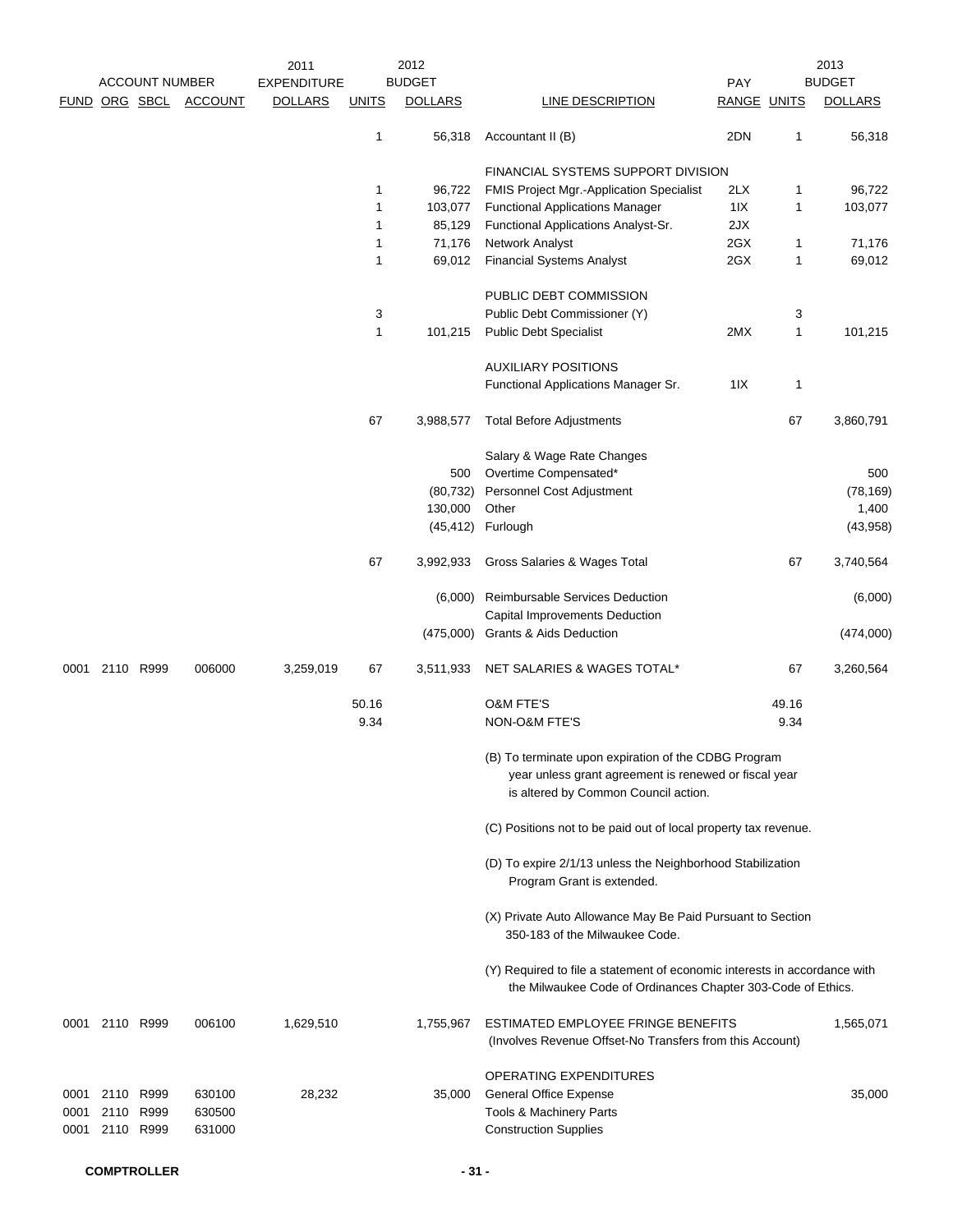|      |               |                       |                | 2011               |              | 2012           |                                        |             | 2013           |
|------|---------------|-----------------------|----------------|--------------------|--------------|----------------|----------------------------------------|-------------|----------------|
|      |               | <b>ACCOUNT NUMBER</b> |                | <b>EXPENDITURE</b> |              | <b>BUDGET</b>  |                                        | PAY         | <b>BUDGET</b>  |
|      | FUND ORG SBCL |                       | <b>ACCOUNT</b> | <b>DOLLARS</b>     | <b>UNITS</b> | <b>DOLLARS</b> | LINE DESCRIPTION                       | RANGE UNITS | <b>DOLLARS</b> |
| 0001 | 2110 R999     |                       | 631500         |                    |              |                | Energy                                 |             |                |
| 0001 | 2110          | R999                  | 632000         |                    |              |                | <b>Other Operating Supplies</b>        |             |                |
| 0001 | 2110 R999     |                       | 632500         |                    |              |                | <b>Facility Rental</b>                 |             |                |
| 0001 | 2110 R999     |                       | 633000         |                    |              |                | Vehicle Rental                         |             |                |
| 0001 | 2110 R999     |                       | 633500         |                    |              | 9,000          |                                        |             |                |
|      | 2110 R999     |                       |                |                    |              |                | Non-Vehicle Equipment Rental           |             |                |
| 0001 |               |                       | 634000         | 66,409             |              | 220,000        | <b>Professional Services</b>           |             | 219,900        |
| 0001 | 2110 R999     |                       | 634500         |                    |              |                | <b>Information Technology Services</b> |             |                |
| 0001 | 2110 R999     |                       | 635000         |                    |              |                | <b>Property Services</b>               |             |                |
| 0001 | 2110 R999     |                       | 635500         |                    |              |                | <b>Infrastructure Services</b>         |             |                |
| 0001 | 2110 R999     |                       | 636000         |                    |              |                | Vehicle Repair Services                |             |                |
| 0001 | 2110 R999     |                       | 636500         | 31,061             |              | 79,000         | <b>Other Operating Services</b>        |             | 79,000         |
| 0001 | 2110 R999     |                       | 637000         |                    |              |                | Loans and Grants                       |             |                |
| 0001 | 2110 R999     |                       | 637501         | 19,286             |              | 27,000         | <b>Reimburse Other Departments</b>     |             | 27,000         |
| 0001 | 2110 R999     |                       | 006300         | 144,988            |              | 370,000        | OPERATING EXPENDITURES TOTAL*          |             | 360,900        |
|      |               |                       |                |                    |              |                | <b>EQUIPMENT PURCHASES</b>             |             |                |
|      |               |                       |                |                    |              |                | <b>Additional Equipment</b>            |             |                |
|      |               |                       |                |                    |              |                | Subtotal - Additional Equipment        |             |                |
|      |               |                       |                |                    |              |                | <b>Replacement Equipment</b>           |             |                |
|      |               |                       |                |                    |              |                | Technology & Equipment Replacements    |             |                |
|      |               |                       |                | 21,430             |              | 15,000         |                                        |             | 15,000         |
|      |               |                       |                | 21,430             |              | 15,000         | Subtotal - Replacement Equipment       |             | 15,000         |
| 0001 | 2110 R999     |                       | 006800         | 21,430             |              | 15,000         | <b>EQUIPMENT PURCHASES TOTAL*</b>      |             | 15,000         |
|      |               |                       |                |                    |              |                | <b>SPECIAL FUNDS</b>                   |             |                |
| 0001 | 2110 R214     |                       | 006300         | 4,748              |              |                | Tax Dollar*                            |             |                |
|      |               |                       |                | 4,748              |              |                | SPECIAL FUNDS TOTAL                    |             |                |
|      |               |                       |                |                    |              |                | COMPTROLLER BUDGETARY CONTROL          |             |                |
|      |               |                       |                | 5,059,695          |              | 5,652,900      | UNIT TOTAL (1BCU=1DU)                  |             | 5,201,535      |
|      |               |                       |                |                    |              |                | *Appropriation Control Account         |             |                |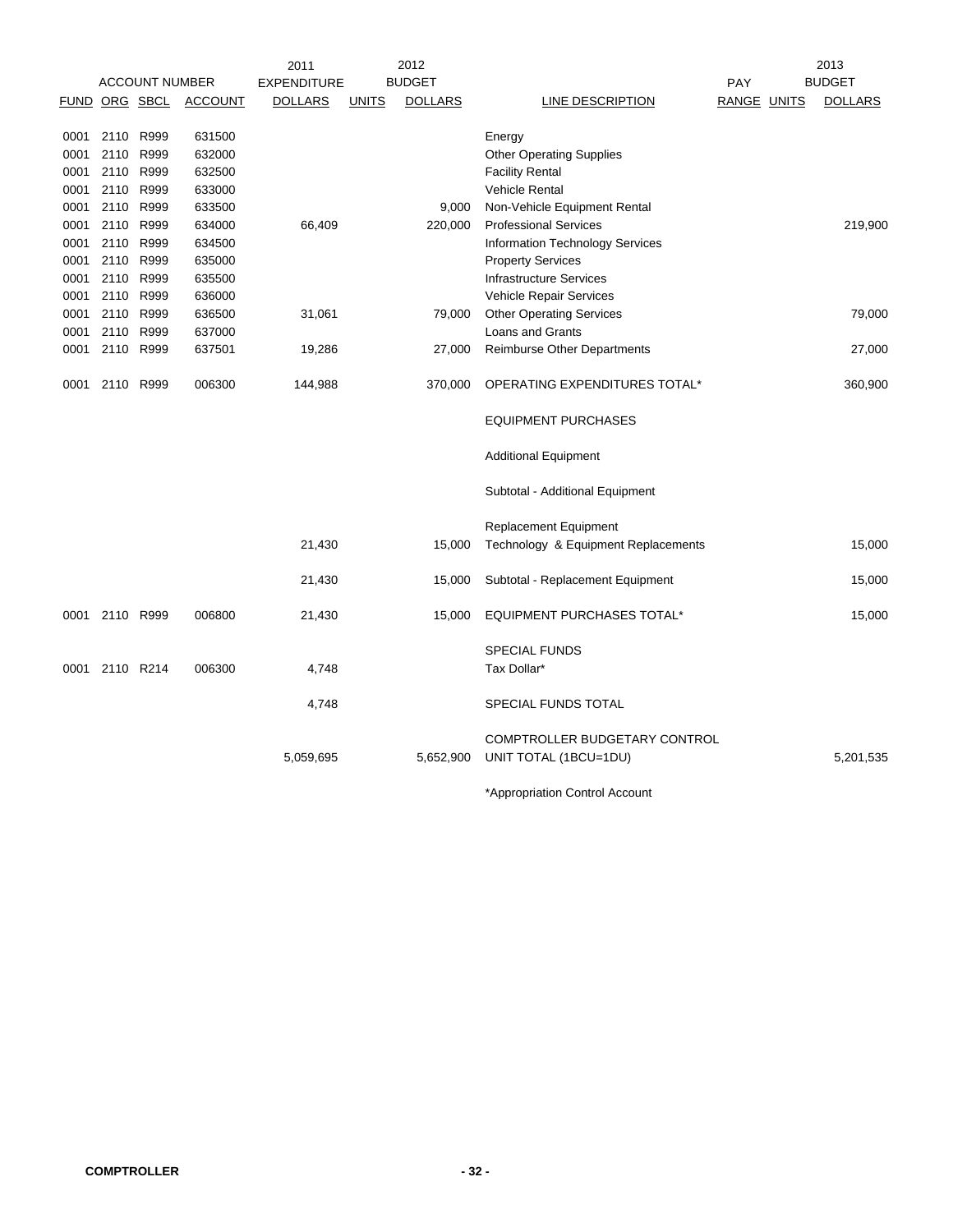|      |           | <b>ACCOUNT NUMBER</b> |                | 2011                                 |                | 2012<br><b>BUDGET</b> |                                                                                                                                           |                    |      | 2013<br><b>BUDGET</b> |
|------|-----------|-----------------------|----------------|--------------------------------------|----------------|-----------------------|-------------------------------------------------------------------------------------------------------------------------------------------|--------------------|------|-----------------------|
|      |           | FUND ORG SBCL         | <b>ACCOUNT</b> | <b>EXPENDITURE</b><br><b>DOLLARS</b> | <b>UNITS</b>   | <b>DOLLARS</b>        | <b>LINE DESCRIPTION</b>                                                                                                                   | PAY                |      | <b>DOLLARS</b>        |
|      |           |                       |                |                                      |                |                       |                                                                                                                                           | <b>RANGE UNITS</b> |      |                       |
|      |           |                       |                |                                      |                |                       | ELECTION COMMISSION<br>BUDGETARY CONTROL UNIT (1BCU=1DU)                                                                                  |                    |      |                       |
|      |           |                       |                |                                      |                |                       | SALARIES & WAGES                                                                                                                          |                    |      |                       |
|      |           |                       |                |                                      | 3              | 1,000                 | Commissioner of Election (Y)                                                                                                              |                    | 3    | 1,000                 |
|      |           |                       |                |                                      | 1              | 83,117                | Election Commission - Exec. Dir. (Y)                                                                                                      | 11X                | 1    | 91,000                |
|      |           |                       |                |                                      |                |                       | <b>GENERAL OFFICE</b>                                                                                                                     |                    |      |                       |
|      |           |                       |                |                                      | 3              | 128,061               | Program Assistant I                                                                                                                       | 5EN                | 2    | 83,785                |
|      |           |                       |                |                                      | 1              | 46,975                | Administrative Assistant III                                                                                                              | 5FN                |      |                       |
|      |           |                       |                |                                      |                |                       | <b>REGISTRATION DIVISION</b>                                                                                                              |                    |      |                       |
|      |           |                       |                |                                      | 95             | 394,226               | Temporary Office Assistant II (0.39 FTE)                                                                                                  | 9KN                | 30   | 106,582               |
|      |           |                       |                |                                      | 1              | 48,133                | Election Services Coordinator (X)                                                                                                         | 5HN                | 1    | 48,133                |
|      |           |                       |                |                                      | $\overline{2}$ | 62,349                | Temporary Election Laborer (0.73 FTE)                                                                                                     | 9LN                | 2    | 49,493                |
|      |           |                       |                |                                      | 2,048          | 978,850               | Election Inspector (0.26 FTE)                                                                                                             | 9AN                | 787  | 343,300               |
|      |           |                       |                |                                      |                |                       | ELECTION SERVICE DIVISION                                                                                                                 |                    |      |                       |
|      |           |                       |                |                                      | 1              | 68,648                | Election Services Manager (Y)                                                                                                             | 1FX                | 1    | 64,890                |
|      |           |                       |                |                                      | 1              |                       | <b>Management Services Specialist</b>                                                                                                     | 2DN                |      |                       |
|      |           |                       |                |                                      |                |                       | <b>Election Services Specialist</b>                                                                                                       | 2DN                | 2    | 98,648                |
|      |           |                       |                |                                      | 2,156          | 1,811,359             | <b>Total Before Adjustments</b>                                                                                                           |                    | 829  | 886,831               |
|      |           |                       |                |                                      |                |                       | Salary & Wage Rate Changes                                                                                                                |                    |      |                       |
|      |           |                       |                |                                      |                |                       | Overtime Compensated*                                                                                                                     |                    |      |                       |
|      |           |                       |                |                                      |                |                       | Personnel Cost Adjustment                                                                                                                 |                    |      | (15,964)              |
|      |           |                       |                |                                      |                |                       | Other                                                                                                                                     |                    |      |                       |
|      |           |                       |                |                                      |                |                       | Furlough                                                                                                                                  |                    |      |                       |
|      |           |                       |                |                                      | 2,156          | 1,811,359             | Gross Salaries & Wages Total                                                                                                              |                    | 829  | 870,867               |
|      |           |                       |                |                                      |                |                       | <b>Reimbursable Service Deduction</b>                                                                                                     |                    |      |                       |
|      |           |                       |                |                                      |                |                       | <b>Capital Improvements Deduction</b>                                                                                                     |                    |      |                       |
|      |           |                       |                |                                      |                |                       | Grants & Aids Deduction                                                                                                                   |                    |      |                       |
| 0001 | 1700 R999 |                       | 006000         | 769,019 2,156                        |                | 1,811,359             | NET SALARIES & WAGES TOTAL*                                                                                                               |                    | 829  | 870,867               |
|      |           |                       |                |                                      | 23.11          |                       | <b>O&amp;M FTE'S</b>                                                                                                                      |                    | 8.81 |                       |
|      |           |                       |                |                                      |                |                       | NON-O&M FTE'S                                                                                                                             |                    |      |                       |
|      |           |                       |                |                                      |                |                       | (X) Private auto allowance may be for a maximum of five months per<br>year pursuant to section 350-183 of the Milwaukee Code.             |                    |      |                       |
|      |           |                       |                |                                      |                |                       | (Y) Required to file a statement of economic interests in accordance with<br>the Milwaukee Code of Ordinances Chapter 303-Code of Ethics. |                    |      |                       |
| 0001 |           | 1700 R999             | 006100         | 265,206                              |                | 152,000               | ESTIMATED EMPLOYEE FRINGE BENEFITS                                                                                                        |                    |      | 185,412               |
|      |           |                       |                |                                      |                |                       | (Involves Revenue Offset-No Transfers from this Account)                                                                                  |                    |      |                       |
|      |           |                       |                |                                      |                |                       | OPERATING EXPENDITURES                                                                                                                    |                    |      |                       |
| 0001 | 1700      | R999                  | 630100         | 86,787                               |                | 15,000                | <b>General Office Expense</b>                                                                                                             |                    |      | 13,500                |
| 0001 | 1700      | R999                  | 630500         | 1,078                                |                |                       | Tools & Machinery Parts                                                                                                                   |                    |      |                       |
| 0001 | 1700      | R999                  | 631000         |                                      |                |                       | <b>Construction Supplies</b>                                                                                                              |                    |      |                       |
| 0001 | 1700      | R999                  | 631500         | 14,717                               |                | 14,200                | Energy                                                                                                                                    |                    |      | 14,500                |
| 0001 | 1700      | R999                  | 632000         |                                      |                | 27,000                | <b>Other Operating Supplies</b>                                                                                                           |                    |      | 15,000                |
| 0001 | 1700      | R999                  | 632500         | 58,527                               |                | 60,000                | <b>Facility Rental</b>                                                                                                                    |                    |      | 49,700                |
| 0001 | 1700      | R999                  | 633000         |                                      |                | 19,360                | Vehicle Rental                                                                                                                            |                    |      | 11,260                |
|      |           |                       |                |                                      |                |                       |                                                                                                                                           |                    |      |                       |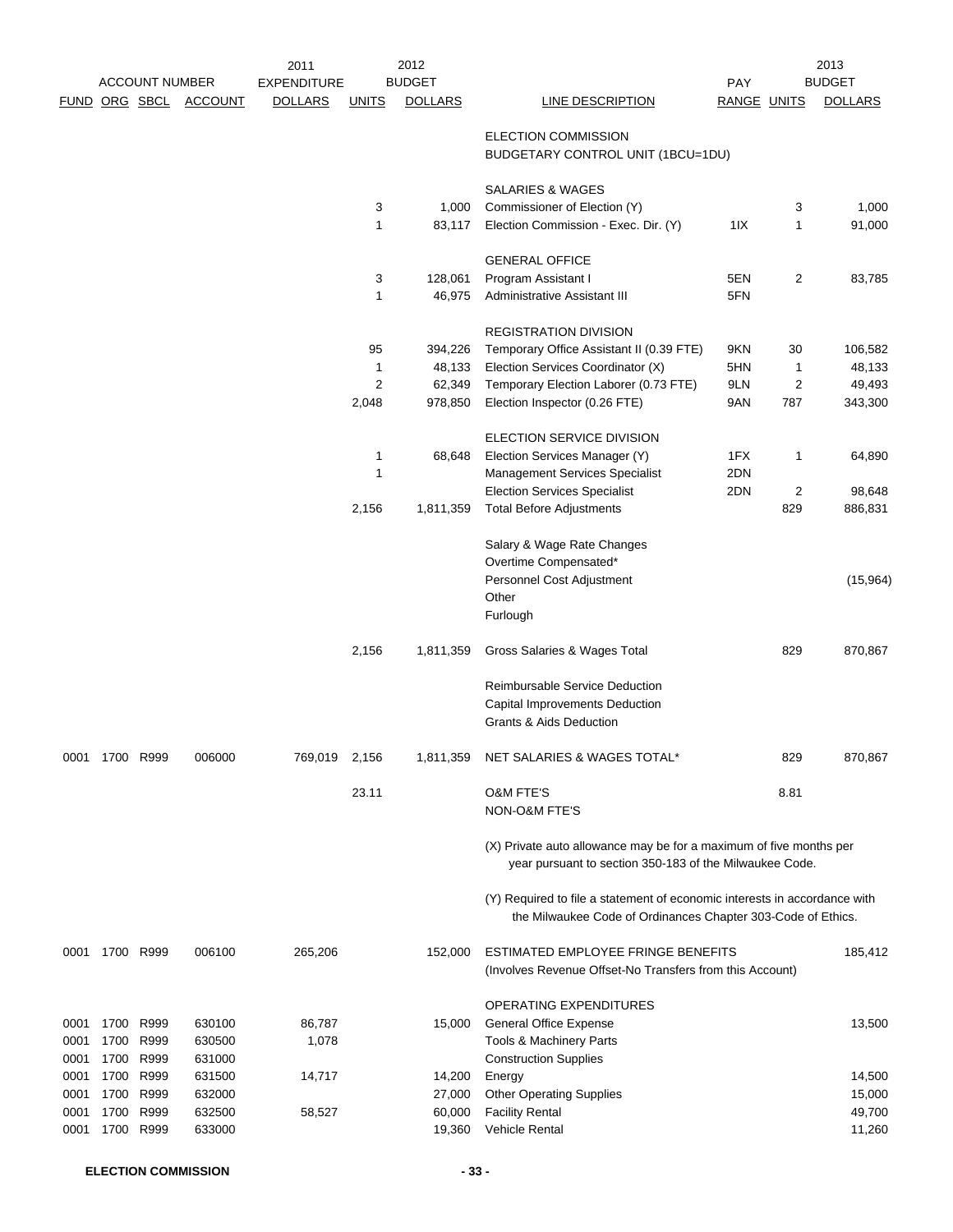|      |      |                       |                | 2011               |              | 2012           |                                                                |             | 2013           |
|------|------|-----------------------|----------------|--------------------|--------------|----------------|----------------------------------------------------------------|-------------|----------------|
|      |      | <b>ACCOUNT NUMBER</b> |                | <b>EXPENDITURE</b> |              | <b>BUDGET</b>  |                                                                | PAY         | <b>BUDGET</b>  |
|      |      | FUND ORG SBCL         | <b>ACCOUNT</b> | <b>DOLLARS</b>     | <b>UNITS</b> | <b>DOLLARS</b> | LINE DESCRIPTION                                               | RANGE UNITS | <b>DOLLARS</b> |
|      |      |                       |                |                    |              |                |                                                                |             |                |
| 0001 |      | 1700 R999             | 633500         | 3,238              |              |                | Non-Vehicle Equipment Rental                                   |             | 3,000          |
| 0001 | 1700 | R999                  | 634000         | 97,138             |              | 350,000        | <b>Professional Services</b>                                   |             | 90,000         |
| 0001 | 1700 | R999                  | 634500         | 111,082            |              | 12,000         | <b>Information Technology Services</b>                         |             | 12,000         |
| 0001 | 1700 | R999                  | 635000         |                    |              |                | <b>Property Services</b>                                       |             |                |
| 0001 |      | 1700 R999             | 635500         |                    |              |                | <b>Infrastructure Services</b>                                 |             |                |
| 0001 |      | 1700 R999             | 636000         |                    |              |                | Vehicle Repair Services                                        |             |                |
| 0001 |      | 1700 R999             | 636500         | 6,273              |              | 451,270        | <b>Other Operating Services</b>                                |             | 106,440        |
| 0001 |      | 1700 R999             | 637000         |                    |              |                | <b>Loans and Grants</b>                                        |             |                |
| 0001 |      | 1700 R999             | 637501         | 47,665             |              |                | <b>Reimburse Other Departments</b>                             |             |                |
| 0001 |      | 1700 R999             | 006300         | 426,505            |              | 948,830        | OPERATING EXPENDITURES TOTAL*                                  |             | 315,400        |
|      |      |                       |                |                    |              |                | <b>EQUIPMENT PURCHASES</b>                                     |             |                |
|      |      |                       |                |                    |              |                | <b>Additional Equipment</b>                                    |             |                |
|      |      |                       |                |                    |              |                | Subtotal - Additional Equipment                                |             |                |
|      |      |                       |                |                    |              |                | <b>Replacement Equipment</b>                                   |             |                |
|      |      |                       |                |                    |              |                | Subtotal - Replacement Equipment                               |             |                |
| 0001 |      | 1700 R999             | 006800         |                    |              |                | <b>EQUIPMENT PURCHASES TOTAL*</b>                              |             |                |
|      |      |                       |                |                    |              |                | <b>SPECIAL FUNDS</b>                                           |             |                |
|      |      |                       |                |                    |              |                | SPECIAL FUNDS TOTAL                                            |             |                |
|      |      |                       |                | 1,460,730          |              | 2,912,189      | ELECTION COMMISSION BUDGETARY<br>CONTROL UNIT TOTAL (1BCU=1DU) |             | 1,371,679      |
|      |      |                       |                |                    |              |                | *Appropriation Control Account                                 |             |                |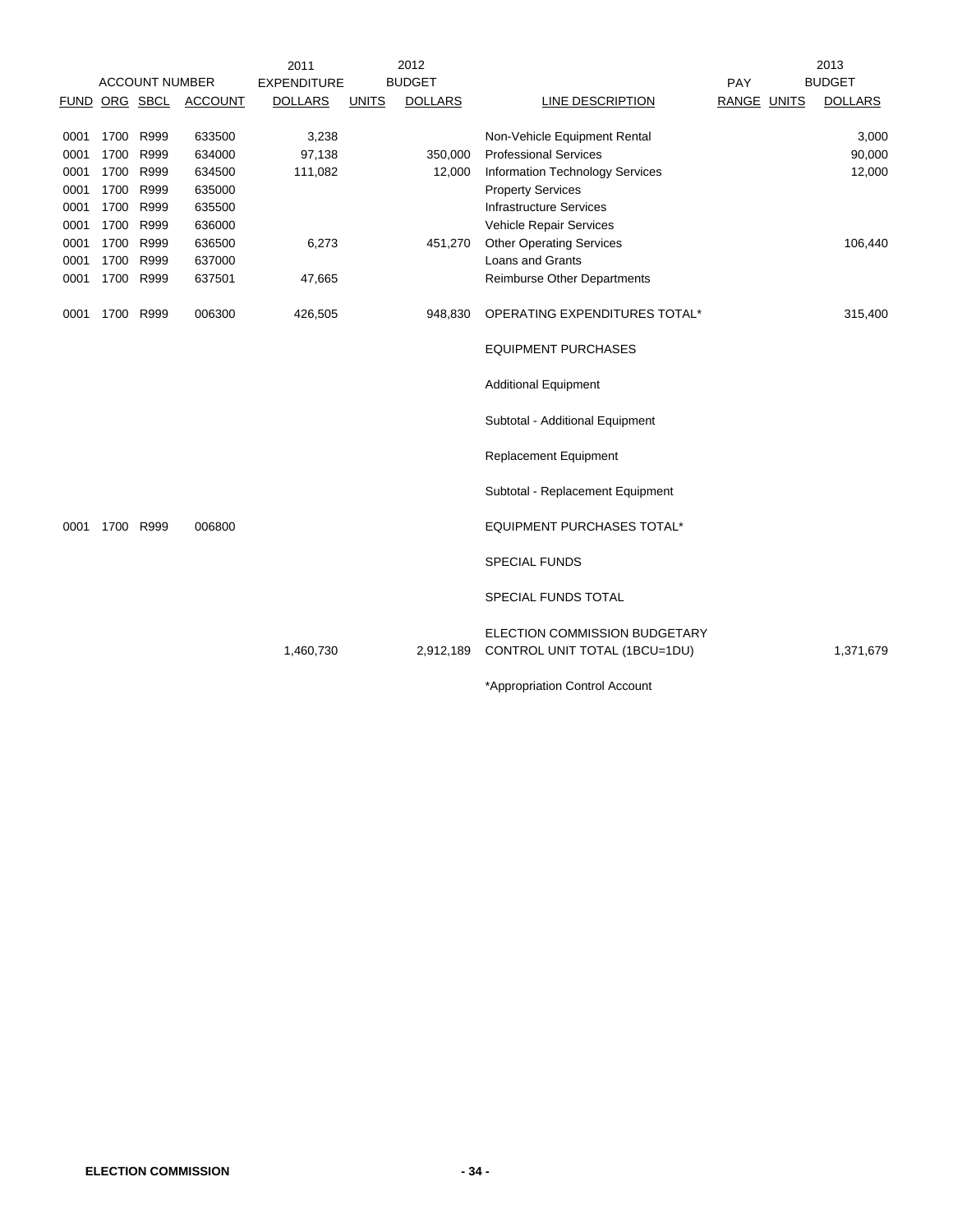|                      |                |                       |                | 2011               |              | 2012           |                                                                                                |                    |       | 2013           |
|----------------------|----------------|-----------------------|----------------|--------------------|--------------|----------------|------------------------------------------------------------------------------------------------|--------------------|-------|----------------|
|                      |                | <b>ACCOUNT NUMBER</b> |                | <b>EXPENDITURE</b> |              | <b>BUDGET</b>  |                                                                                                | PAY                |       | <b>BUDGET</b>  |
| <b>FUND ORG SBCL</b> |                |                       | <b>ACCOUNT</b> | <b>DOLLARS</b>     | <u>UNITS</u> | <b>DOLLARS</b> | LINE DESCRIPTION                                                                               | <b>RANGE UNITS</b> |       | <b>DOLLARS</b> |
|                      |                |                       |                |                    |              |                | DEPARTMENT OF EMPLOYEE RELATIONS<br>SUMMARY (1BCU=3DU)                                         |                    |       |                |
|                      |                |                       |                |                    |              |                | <b>SALARIES &amp; WAGES</b>                                                                    |                    |       |                |
|                      |                |                       |                |                    |              |                | Overtime Compensated*                                                                          |                    |       |                |
|                      |                |                       |                | 2,768,324          |              | 2,679,711      | All Other Salaries & Wages                                                                     |                    |       | 2,712,982      |
| 0001                 | 1650           | R999                  | 006000         | 2,768,324          |              | 2,679,711      | NET SALARIES & WAGES TOTAL*                                                                    |                    |       | 2,712,982      |
|                      |                |                       |                |                    | 73           |                | TOTAL NUMBER OF POSITIONS AUTHORIZED                                                           |                    | 76    |                |
|                      |                |                       |                |                    | 45.00        |                | O&M FTE'S**                                                                                    |                    | 46.90 |                |
|                      |                |                       |                |                    | 8.60         |                | NON-O&M FTE'S                                                                                  |                    | 8.60  |                |
| 0001                 |                | 1650 R999             | 006100         | 1,360,260          |              | 1,339,857      | ESTIMATED EMPLOYEE FRINGE BENEFITS<br>(Involves Revenue Offset-No Transfers from this Account) |                    |       | 1,302,231      |
|                      |                |                       |                |                    |              |                | OPERATING EXPENDITURES                                                                         |                    |       |                |
| 0001                 | 1650           | R999                  | 630100         | 42,892             |              | 25,273         | <b>General Office Expense</b>                                                                  |                    |       | 34,600         |
| 0001                 | 1650           | R999                  | 630500         |                    |              |                | Tools & Machinery Parts                                                                        |                    |       |                |
| 0001                 | 1650           | R999                  | 631000         |                    |              |                | <b>Construction Supplies</b>                                                                   |                    |       |                |
| 0001                 | 1650           | R999                  | 631500         |                    |              |                | Energy                                                                                         |                    |       |                |
| 0001                 | 1650           | R999                  | 632000         | 11,799             |              | 1,417          | <b>Other Operating Supplies</b>                                                                |                    |       | 3,500          |
| 0001                 | 1650           | R999                  | 632500         | 2,037              |              | 5,725          | <b>Facility Rental</b>                                                                         |                    |       | 1,000          |
| 0001                 | 1650           | R999                  | 633000         |                    |              |                | <b>Vehicle Rental</b>                                                                          |                    |       |                |
| 0001                 | 1650           | R999                  | 633500         | 11,670             |              | 11,650         | Non-Vehicle Equipment Rental                                                                   |                    |       | 11,700         |
| 0001                 | 1650           | R999                  | 634000         | 115,243            |              | 148,868        | <b>Professional Services</b>                                                                   |                    |       | 85,000         |
| 0001                 | 1650           | R999                  | 634500         | 59,950             |              | 133,864        | Information Technology Services                                                                |                    |       | 144,600        |
| 0001                 | 1650           | R999                  | 635000         | 4,074              |              |                | <b>Property Services</b>                                                                       |                    |       |                |
| 0001                 | 1650           | R999                  | 635500         |                    |              |                | <b>Infrastructure Services</b>                                                                 |                    |       |                |
| 0001                 | 1650           | R999                  | 636000         |                    |              |                | Vehicle Repair Services                                                                        |                    |       |                |
| 0001                 | 1650           | R999                  | 636500         | 29,886             |              | 67,401         | <b>Other Operating Services</b>                                                                |                    |       | 47,100         |
| 0001                 | 1650           | R999                  | 637000         |                    |              |                | Loans and Grants                                                                               |                    |       |                |
| 0001                 | 1650           | R999                  | 637501         | 52,895             |              | 70,394         | <b>Reimburse Other Departments</b>                                                             |                    |       | 57,000         |
|                      | 0001 1650 R999 |                       | 006300         | 330,446            |              |                | 464,592 OPERATING EXPENDITURES TOTAL*                                                          |                    |       | 388,500        |
| 0001                 | 1650 R999      |                       | 006800         | 24,533             |              |                | 23,904 EQUIPMENT PURCHASES TOTAL*                                                              |                    |       | 20,000         |
|                      |                |                       |                | 63,543             |              | 33,000         | SPECIAL FUNDS TOTAL                                                                            |                    |       | 69,000         |
|                      |                |                       |                |                    |              |                | DEPARTMENT OF EMPLOYEE RELATIONS                                                               |                    |       |                |
|                      |                |                       |                | 4,547,106          |              | 4,541,064      | SUMMARY (1BCU=3DU)                                                                             |                    |       | 4,492,713      |
|                      |                |                       |                |                    |              |                | *Appropriation Control Account                                                                 |                    |       |                |

\*\*Totals do not include five (5) FTE for members of the City Service Commission and the Equal Rights Commission.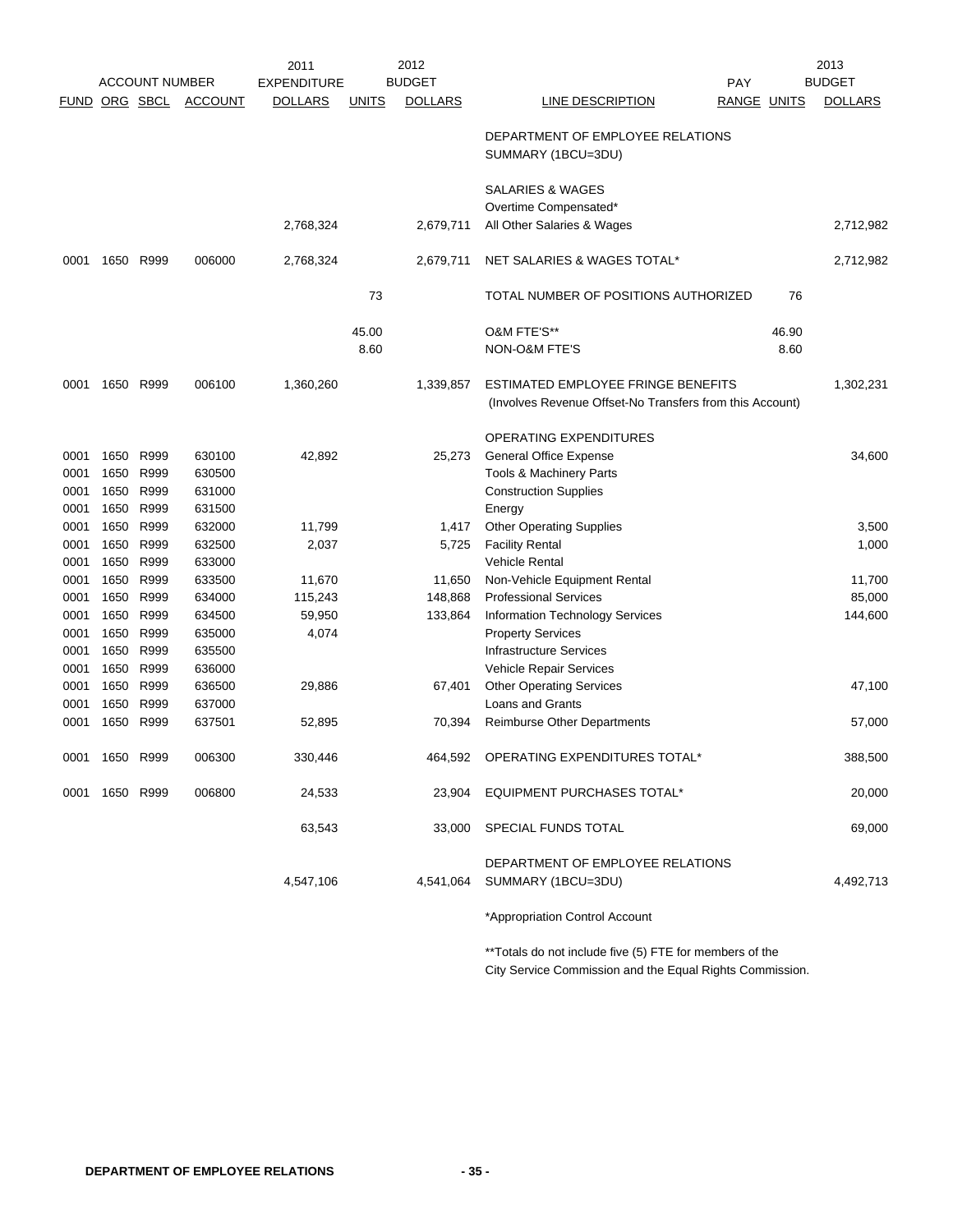|      |           |                       |                | 2011               |              | 2012           |                                                                                                                                           |                 |      | 2013           |
|------|-----------|-----------------------|----------------|--------------------|--------------|----------------|-------------------------------------------------------------------------------------------------------------------------------------------|-----------------|------|----------------|
|      |           | <b>ACCOUNT NUMBER</b> |                | <b>EXPENDITURE</b> |              | <b>BUDGET</b>  |                                                                                                                                           | PAY             |      | <b>BUDGET</b>  |
|      |           | FUND ORG SBCL         | <b>ACCOUNT</b> | <b>DOLLARS</b>     | <b>UNITS</b> | <b>DOLLARS</b> | LINE DESCRIPTION                                                                                                                          | RANGE UNITS     |      | <b>DOLLARS</b> |
|      |           |                       |                |                    |              |                | DEPARTMENT OF EMPLOYEE RELATIONS<br>ADMINISTRATION DIVISION                                                                               |                 |      |                |
|      |           |                       |                |                    |              |                | <b>SALARIES &amp; WAGES</b>                                                                                                               |                 |      |                |
|      |           |                       |                |                    | 1            | 125,798        | Employee Relations Director (Y)                                                                                                           | 1OX             | 1    | 125,798        |
|      |           |                       |                |                    | 1            | 41,495         | Administrative Assistant III                                                                                                              | 5FN             | 1    | 41,495         |
|      |           |                       |                |                    | 5            | 21,000         | City Service Commissioner (Y)                                                                                                             | BC <sub>1</sub> | 5    | 21,000         |
|      |           |                       |                |                    | 5            |                | Equal Rights Commissioner (Y)                                                                                                             |                 | 5    |                |
|      |           |                       |                |                    |              |                | <b>BUSINESS SECTION</b>                                                                                                                   |                 |      |                |
|      |           |                       |                |                    | 1            | 70,713         | <b>Business Operations Manager</b>                                                                                                        | 1EX             |      |                |
|      |           |                       |                |                    |              |                | Fiscal and Risk Manager                                                                                                                   | 2KX             | 1    | 57,293         |
|      |           |                       |                |                    | 1            | 60,023         | <b>Business Services Specialist</b>                                                                                                       | 2DN             |      |                |
|      |           |                       |                |                    |              |                | Budget & Management Analyst Sr.                                                                                                           | 2FX             | 1    | 63,024         |
|      |           |                       |                |                    |              |                | OFFICE OF DIVERSITY & OUTREACH                                                                                                            |                 |      |                |
|      |           |                       |                |                    | 1            | 58,289         | Human Resources Compliance Officer (Y)                                                                                                    | 2JX             | 1    | 58,289         |
|      |           |                       |                |                    | 15           | 377,318        | <b>Total Before Adjustments</b>                                                                                                           |                 | 15   | 366,899        |
|      |           |                       |                |                    |              |                | Salary & Wage Rate Changes                                                                                                                |                 |      |                |
|      |           |                       |                |                    |              |                | Overtime Compensated                                                                                                                      |                 |      |                |
|      |           |                       |                |                    |              | (7, 546)       | Personnel Cost Adjustment                                                                                                                 |                 |      | (7, 258)       |
|      |           |                       |                |                    |              |                | Other                                                                                                                                     |                 |      | 1,981          |
|      |           |                       |                |                    |              | (4, 111)       | Furlough                                                                                                                                  |                 |      | (3,991)        |
|      |           |                       |                |                    | 15           | 365,661        | Gross Salaries & Wages Total                                                                                                              |                 | 15   | 357,631        |
|      |           |                       |                |                    |              |                | Reimbursable Services Deduction                                                                                                           |                 |      |                |
|      |           |                       |                |                    |              |                | Capital Improvements Deduction                                                                                                            |                 |      |                |
|      |           |                       |                |                    |              |                | <b>Grants and Aids Deduction</b>                                                                                                          |                 |      |                |
| 0001 | 1651 R999 |                       | 006000         | 388,944            | 15           | 365,661        | NET SALARIES & WAGES TOTAL                                                                                                                |                 | 15   | 357,631        |
|      |           |                       |                |                    |              |                |                                                                                                                                           |                 |      |                |
|      |           |                       |                |                    | 5.00         |                | O&M FTE'S**<br>NON-O&M FTE'S                                                                                                              |                 | 4.70 |                |
|      |           |                       |                |                    |              |                |                                                                                                                                           |                 |      |                |
|      |           |                       |                |                    |              |                | (Y) Required to file a statement of economic interests in accordance<br>with the Milwaukee Code of Ordinances Chapter 303-Code of Ethics. |                 |      |                |
| 0001 | 1651 R999 |                       | 006100         | 193,282            |              | 182,831        | ESTIMATED EMPLOYEE FRINGE BENEFITS                                                                                                        |                 |      | 171,663        |
|      |           |                       |                |                    |              |                | (Involves Revenue Offset-No Transfers from this Account)                                                                                  |                 |      |                |
|      |           |                       |                |                    |              |                | OPERATING EXPENDITURES                                                                                                                    |                 |      |                |
| 0001 | 1651      | R999                  | 630100         | 7,034              |              | 6,402          | General Office Expense                                                                                                                    |                 |      | 6,600          |
| 0001 | 1651      | R999                  | 630500         |                    |              |                | Tools & Machinery Parts                                                                                                                   |                 |      |                |
| 0001 | 1651      | R999                  | 631000         |                    |              |                | <b>Construction Supplies</b>                                                                                                              |                 |      |                |
| 0001 | 1651      | R999                  | 631500         |                    |              |                | Energy                                                                                                                                    |                 |      |                |
| 0001 | 1651      | R999                  | 632000         | 5,155              |              | 387            | <b>Other Operating Supplies</b>                                                                                                           |                 |      | 3,000          |
| 0001 | 1651      | R999                  | 632500         |                    |              |                | <b>Facility Rental</b>                                                                                                                    |                 |      |                |
| 0001 | 1651      | R999                  | 633000         |                    |              |                | Vehicle Rental                                                                                                                            |                 |      |                |
| 0001 | 1651      | R999                  | 633500         |                    |              |                | Non-Vehicle Equipment Rental                                                                                                              |                 |      |                |
| 0001 | 1651      | R999                  | 634000         | 24,254             |              | 17,207         | <b>Professional Services</b>                                                                                                              |                 |      | 3,500          |
| 0001 | 1651      | R999                  | 634500         |                    |              |                | Information Technology Services                                                                                                           |                 |      |                |
| 0001 | 1651      | R999                  | 635000         |                    |              |                | <b>Property Services</b>                                                                                                                  |                 |      |                |
| 0001 | 1651      | R999                  | 635500         |                    |              |                | <b>Infrastructure Services</b>                                                                                                            |                 |      |                |
| 0001 | 1651      | R999                  | 636000         |                    |              |                | Vehicle Repair Services                                                                                                                   |                 |      |                |
|      |           |                       |                |                    |              |                |                                                                                                                                           |                 |      |                |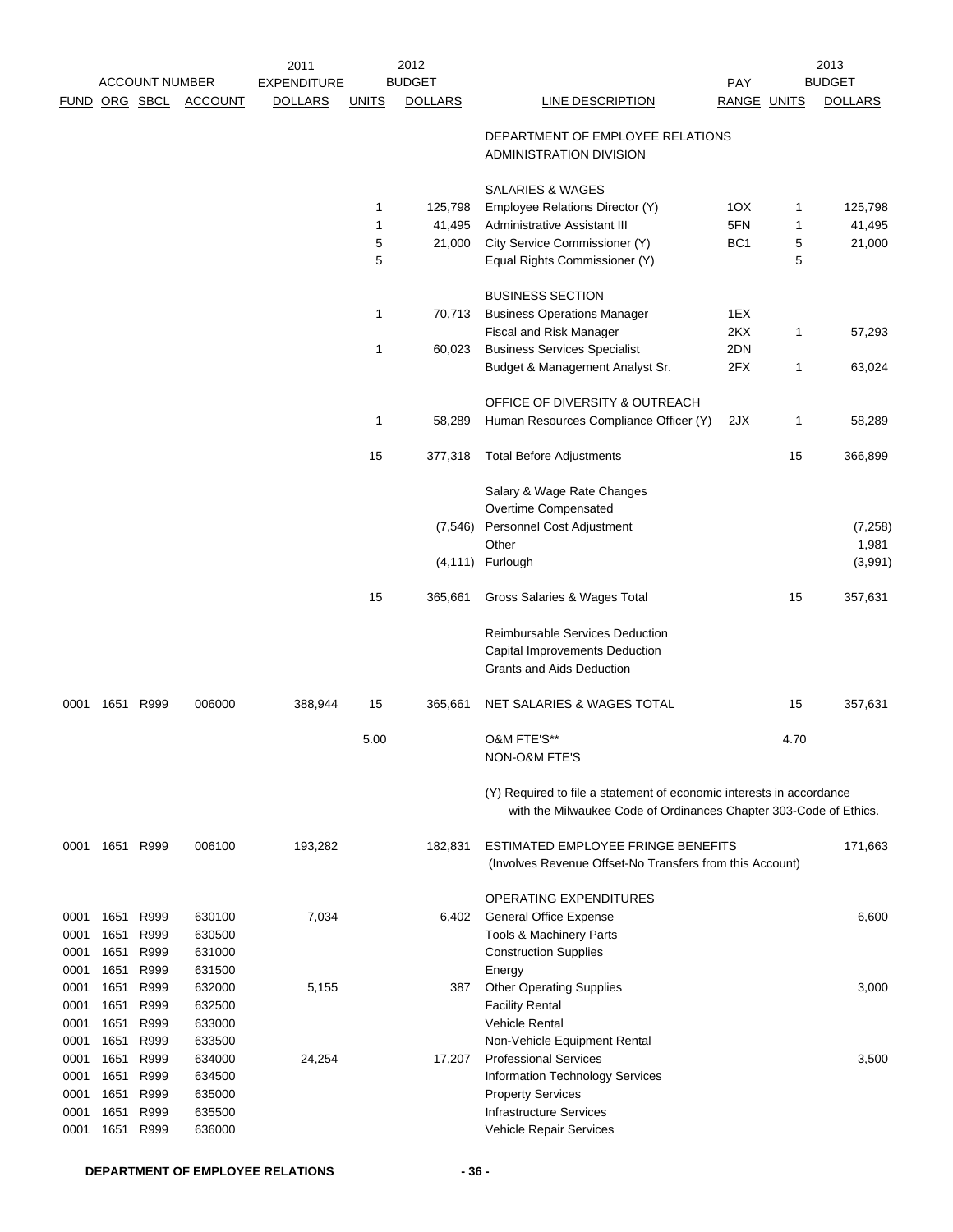|      |           |                       |                | 2011               |              | 2012           |                                                  |             | 2013           |
|------|-----------|-----------------------|----------------|--------------------|--------------|----------------|--------------------------------------------------|-------------|----------------|
|      |           | <b>ACCOUNT NUMBER</b> |                | <b>EXPENDITURE</b> |              | <b>BUDGET</b>  |                                                  | PAY         | <b>BUDGET</b>  |
|      |           | FUND ORG SBCL         | <b>ACCOUNT</b> | <b>DOLLARS</b>     | <b>UNITS</b> | <b>DOLLARS</b> | LINE DESCRIPTION                                 | RANGE UNITS | <b>DOLLARS</b> |
|      |           |                       |                |                    |              |                |                                                  |             |                |
| 0001 | 1651      | R999                  | 636500         | 634                |              | 1,325          | <b>Other Operating Services</b>                  |             | 1,100          |
| 0001 | 1651      | R999                  | 637000         |                    |              |                | <b>Loans and Grants</b>                          |             |                |
| 0001 | 1651      | R999                  | 637501         | 14,964             |              | 16,944         | <b>Reimburse Other Departments</b>               |             | 16,000         |
| 0001 |           | 1651 R999             | 006300         | 52,041             |              | 42,265         | OPERATING EXPENDITURES TOTAL                     |             | 30,200         |
|      |           |                       |                |                    |              |                |                                                  |             |                |
|      |           |                       |                |                    |              |                | <b>EQUIPMENT PURCHASES</b>                       |             |                |
|      |           |                       |                |                    |              |                | <b>Additional Equipment</b>                      |             |                |
|      |           |                       |                |                    |              |                | Subtotal - Additional Equipment                  |             |                |
|      |           |                       |                |                    |              |                | <b>Replacement Equipment</b>                     |             |                |
|      |           |                       |                |                    |              | 23,904         | <b>Computer Equipment</b>                        |             |                |
|      |           |                       |                |                    |              |                |                                                  |             |                |
|      |           |                       |                |                    |              | 23,904         | Subtotal - Replacement Equipment                 |             |                |
| 0001 | 1651 R999 |                       | 006800         | 21,641             |              | 23,904         | <b>EQUIPMENT PURCHASES TOTAL</b>                 |             |                |
|      |           |                       |                |                    |              |                | <b>SPECIAL FUNDS</b>                             |             |                |
| 0001 |           | 1651 R163             | 006300         | 32,206             |              | 23,000         | Safety Glasses*                                  |             |                |
| 0001 |           | 1651 R164             | 006300         | 7,084              |              | 5,000          | Drug Testing*                                    |             |                |
| 0001 |           | 1651 R165             | 006300         | 24,253             |              | 5,000          | Preplacement Exams*                              |             |                |
|      |           |                       |                | 63,543             |              | 33,000         | SPECIAL FUNDS TOTAL                              |             |                |
|      |           |                       |                |                    |              |                | DEPARTMENT OF EMPLOYEE RELATIONS -               |             |                |
|      |           |                       |                | 719,451            |              | 647,661        | ADMINISTRATION DIVISION TOTAL                    |             | 559,494        |
|      |           |                       |                |                    |              |                | *Appropriation Control Account                   |             |                |
|      |           |                       |                |                    |              |                | **Totals do not include five (5) FTE for members |             |                |

of the City Service Commission and the Equal Rights Commission.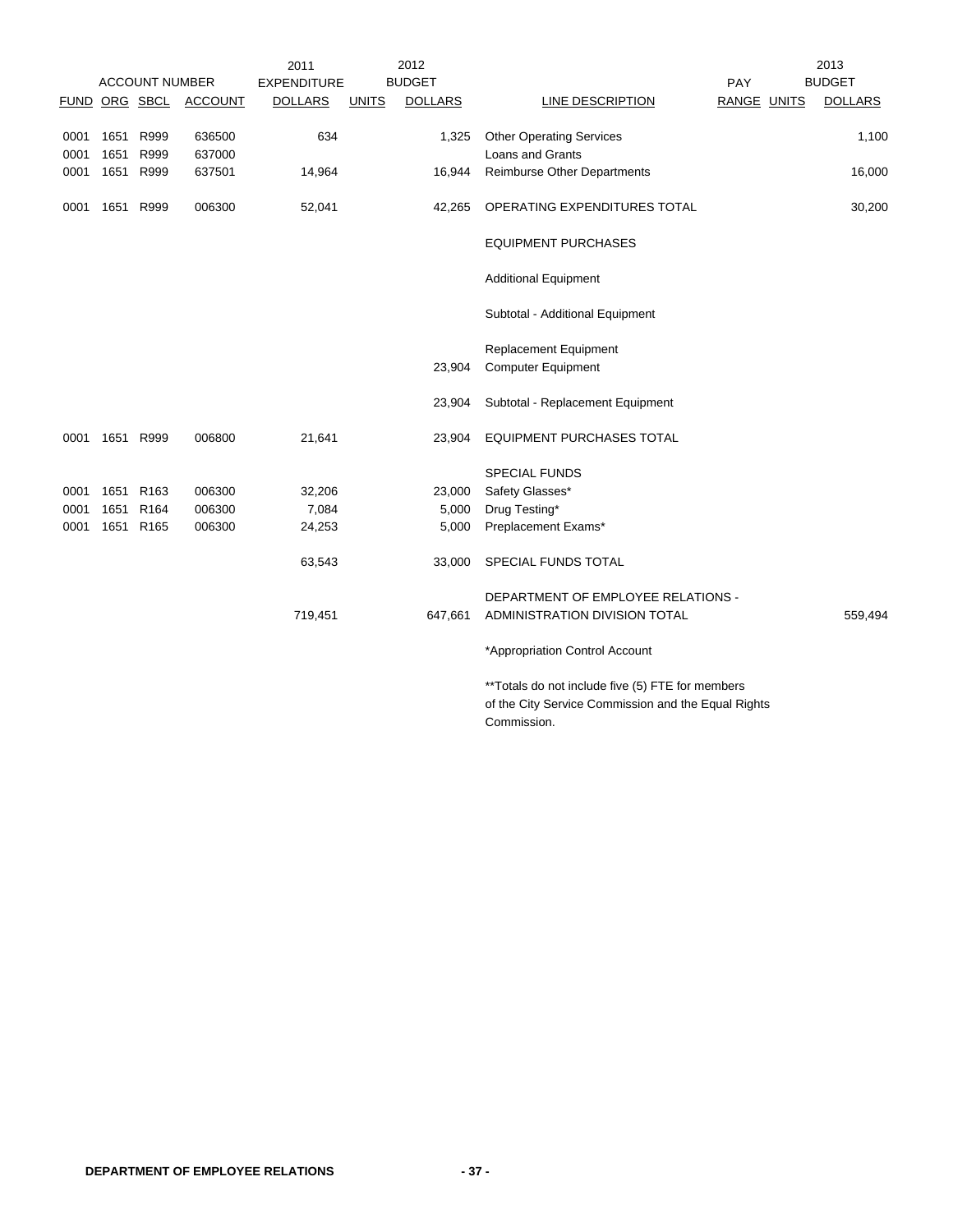|      |           | <b>ACCOUNT NUMBER</b> |                       | 2011<br><b>EXPENDITURE</b> |                   | 2012<br><b>BUDGET</b> |                                                                                                                                           | <b>PAY</b>  |                | 2013<br><b>BUDGET</b> |
|------|-----------|-----------------------|-----------------------|----------------------------|-------------------|-----------------------|-------------------------------------------------------------------------------------------------------------------------------------------|-------------|----------------|-----------------------|
|      |           |                       | FUND ORG SBCL ACCOUNT | <b>DOLLARS</b>             | <u>UNITS</u>      | <b>DOLLARS</b>        | LINE DESCRIPTION                                                                                                                          | RANGE UNITS |                | <b>DOLLARS</b>        |
|      |           |                       |                       |                            |                   |                       | DEPARTMENT OF EMPLOYEE RELATIONS<br><b>EMPLOYEE BENEFITS DIVISION</b>                                                                     |             |                |                       |
|      |           |                       |                       |                            |                   |                       | SALARIES & WAGES                                                                                                                          |             |                |                       |
|      |           |                       |                       |                            | 1                 | 117,118               | Employee Benefits Director (Y)                                                                                                            | 1KX         | 1              | 117,118               |
|      |           |                       |                       |                            | $\mathbf{1}$      | 44,194                | <b>Employee Assistance Coordinator</b>                                                                                                    | 2EX         | 1              | 44,194                |
|      |           |                       |                       |                            |                   |                       | <b>MEDICAL BENEFITS SECTION</b>                                                                                                           |             |                |                       |
|      |           |                       |                       |                            | 1                 | 58,213                | <b>Benefits Services Specialist III</b>                                                                                                   | 2DN         |                |                       |
|      |           |                       |                       |                            |                   |                       | <b>Benefits Analyst</b>                                                                                                                   | 2FX         | 1              | 61,123                |
|      |           |                       |                       |                            | $\overline{2}$    | 96,763                | <b>Benefits Services Specialist II</b>                                                                                                    | 5HN         | 2              | 100,987               |
|      |           |                       |                       |                            |                   |                       | WORKERS' COMPENSATION SECTION                                                                                                             |             |                |                       |
|      |           |                       |                       |                            | 1                 | 91,300                | Workers' Comp. & Safety Manager (Y)                                                                                                       | 11X         | 1              | 103,077               |
|      |           |                       |                       |                            | 1                 | 53,519                | Management Services Adjuster                                                                                                              | 1DX         | 1              | 54,213                |
|      |           |                       |                       |                            | 2                 | 120,299               | <b>Claims Adjuster Specialist</b>                                                                                                         | 2FX         | 2              | 120,299               |
|      |           |                       |                       |                            | $\overline{c}$    | 104,191               | Claims Adjuster-Senior                                                                                                                    | 2EX         | 2              | 109,745               |
|      |           |                       |                       |                            | 3                 | 152,985<br>47,065     | <b>Claims Adjuster</b>                                                                                                                    | 2CN<br>5FN  | 3              | 145,209               |
|      |           |                       |                       |                            | 1<br>$\mathbf{1}$ | 39,507                | <b>Claims Representative</b><br><b>Administrative Services Assistant</b>                                                                  | 6KN         | 1<br>1         | 47,065<br>39,507      |
|      |           |                       |                       |                            | 1                 | 29,242                | <b>Office Assistant III</b>                                                                                                               | 6FN         | 1              | 28,217                |
|      |           |                       |                       |                            | $\overline{2}$    | 83,784                | Claims Processor II                                                                                                                       | 6KN         | $\overline{2}$ | 83,784                |
|      |           |                       |                       |                            | 19                | 1,038,180             | <b>Total Before Adjustments</b>                                                                                                           |             | 19             | 1,054,538             |
|      |           |                       |                       |                            |                   |                       | Salary & Wage Rate Change                                                                                                                 |             |                |                       |
|      |           |                       |                       |                            |                   |                       | Overtime Compensated                                                                                                                      |             |                |                       |
|      |           |                       |                       |                            |                   | (19, 880)             | Personnel Cost Adjustment                                                                                                                 |             |                | (19, 973)             |
|      |           |                       |                       |                            |                   |                       | Other                                                                                                                                     |             |                | 5,062                 |
|      |           |                       |                       |                            |                   | (11, 979)             | Furlough                                                                                                                                  |             |                | (11, 658)             |
|      |           |                       |                       |                            | 19                | 1,006,321             | Gross Salaries & Wages Total                                                                                                              |             | 19             | 1,027,969             |
|      |           |                       |                       |                            |                   | (44, 194)             | Reimbursable Services Deduction                                                                                                           |             |                | (44, 194)             |
|      |           |                       |                       |                            |                   |                       | Capital Improvements Deduction<br><b>Grants &amp; Aids Deduction</b>                                                                      |             |                |                       |
| 0001 | 1654 R999 |                       | 006000                | 999,440                    | 19                | 962,127               | NET SALARIES & WAGES TOTAL                                                                                                                |             | 19             | 983,775               |
|      |           |                       |                       |                            | 18.00             |                       | <b>O&amp;M FTE'S</b>                                                                                                                      |             | 17.64          |                       |
|      |           |                       |                       |                            | 1.00              |                       | <b>NON-O&amp;M FTE'S</b>                                                                                                                  |             | 1.00           |                       |
|      |           |                       |                       |                            |                   |                       | (Y) Required to file a statement of economic interests in accordance with<br>the Milwaukee Code of Ordinances Chapter 303-Code of Ethics. |             |                |                       |
| 0001 |           | 1654 R999             | 006100                | 507,159                    |                   | 481,064               | ESTIMATED EMPLOYEE FRINGE BENEFITS<br>(Involves Revenue Offset-No Transfers from this Account)                                            |             |                | 472,212               |
|      |           |                       |                       |                            |                   |                       | OPERATING EXPENDITURES                                                                                                                    |             |                |                       |
| 0001 | 1654      | R999                  | 630100                | 18,716                     |                   | 6,855                 | <b>General Office Expense</b>                                                                                                             |             |                | 14,000                |
| 0001 | 1654      | R999                  | 630500                |                            |                   |                       | Tools & Machinery Parts                                                                                                                   |             |                |                       |
| 0001 | 1654      | R999                  | 631000                |                            |                   |                       | <b>Construction Supplies</b>                                                                                                              |             |                |                       |
| 0001 | 1654      | R999                  | 631500                |                            |                   |                       | Energy                                                                                                                                    |             |                |                       |
| 0001 | 1654      | R999                  | 632000                | 6,644                      |                   | 100                   | <b>Other Operating Supplies</b>                                                                                                           |             |                | 2,000                 |
| 0001 | 1654      | R999                  | 632500                |                            |                   |                       | <b>Facility Rental</b>                                                                                                                    |             |                |                       |
| 0001 | 1654      | R999                  | 633000                |                            |                   |                       | <b>Vehicle Rental</b>                                                                                                                     |             |                |                       |
| 0001 | 1654      | R999                  | 633500                | 4,391                      |                   | 4,350                 | Non-Vehicle Equipment Rental                                                                                                              |             |                | 4,400                 |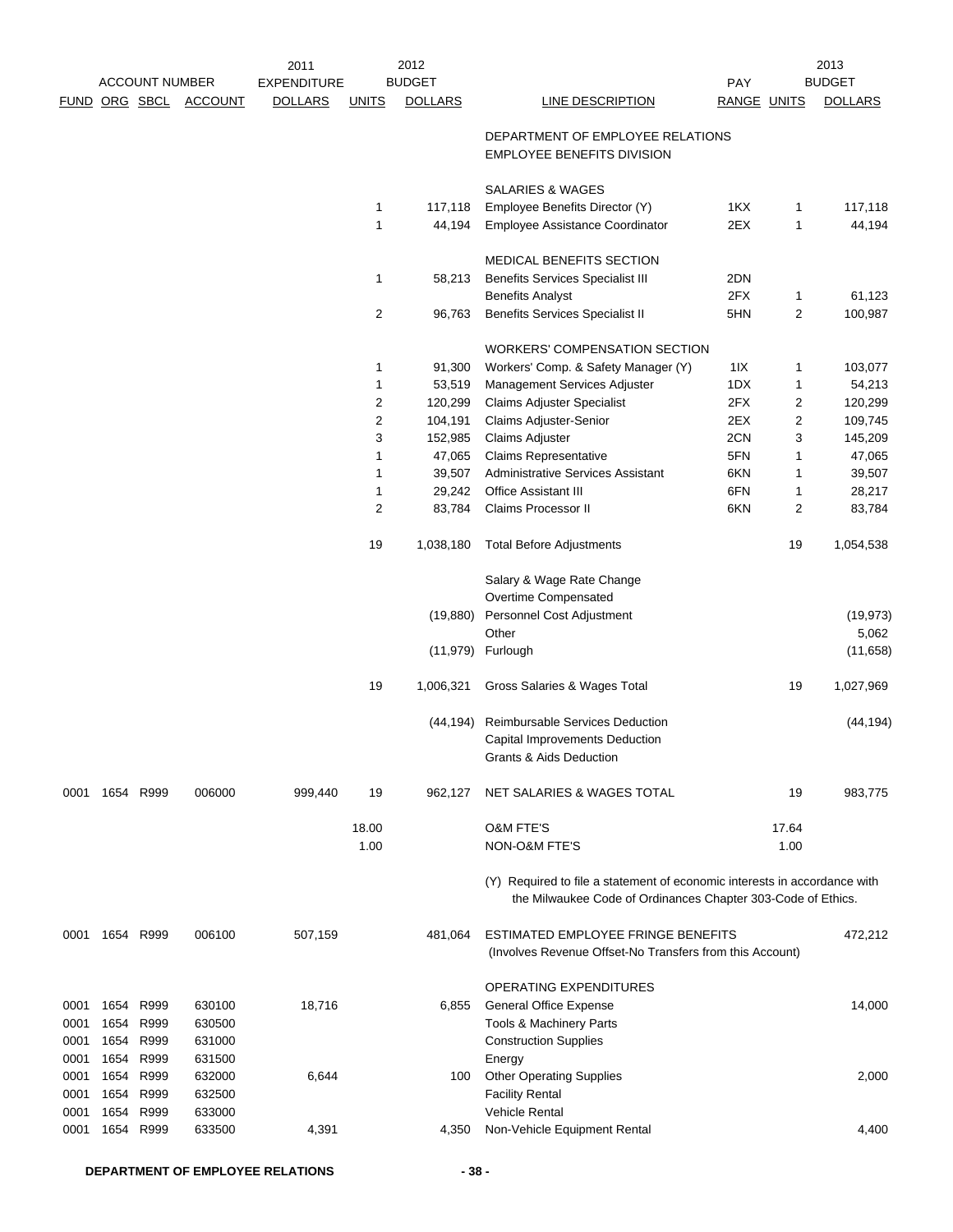|               |                       |                | 2011               |              | 2012           |                                                                       |             | 2013           |
|---------------|-----------------------|----------------|--------------------|--------------|----------------|-----------------------------------------------------------------------|-------------|----------------|
|               | <b>ACCOUNT NUMBER</b> |                | <b>EXPENDITURE</b> |              | <b>BUDGET</b>  |                                                                       | PAY         | <b>BUDGET</b>  |
| FUND ORG SBCL |                       | <b>ACCOUNT</b> | <b>DOLLARS</b>     | <b>UNITS</b> | <b>DOLLARS</b> | LINE DESCRIPTION                                                      | RANGE UNITS | <b>DOLLARS</b> |
|               |                       |                |                    |              |                |                                                                       |             |                |
| 0001          | 1654 R999             | 634000         | 34,286             |              | 4,975          | <b>Professional Services</b>                                          |             | 8,500          |
| 0001          | 1654 R999             | 634500         | 59,950             |              | 108,123        | Information Technology Services                                       |             | 131,000        |
| 0001          | 1654 R999             | 635000         |                    |              |                | <b>Property Services</b>                                              |             |                |
| 0001          | 1654 R999             | 635500         |                    |              |                | <b>Infrastructure Services</b>                                        |             |                |
| 0001          | 1654 R999             | 636000         |                    |              |                | Vehicle Repair Services                                               |             |                |
| 0001          | 1654 R999             | 636500         | 3,516              |              | 4,788          | <b>Other Operating Services</b>                                       |             | 4,000          |
| 0001          | 1654 R999             | 637000         |                    |              |                | <b>Loans and Grants</b>                                               |             |                |
| 0001          | 1654 R999             | 637501         | 12,725             |              | 26,500         | <b>Reimburse Other Departments</b>                                    |             | 19,000         |
| 0001          | 1654 R999             | 006300         | 140,228            |              | 155,691        | OPERATING EXPENDITURES TOTAL                                          |             | 182,900        |
|               |                       |                |                    |              |                | <b>EQUIPMENT PURCHASES</b>                                            |             |                |
|               |                       |                |                    |              |                | <b>Additional Equipment</b>                                           |             |                |
|               |                       |                |                    |              |                | Subtotal - Additional Equipment                                       |             |                |
|               |                       |                |                    |              |                | <b>Replacement Equipment</b>                                          |             |                |
|               |                       |                |                    |              |                | Subtotal - Replacement Equipment                                      |             |                |
| 0001          | 1654 R999             | 006800         |                    |              |                | <b>EQUIPMENT PURCHASES TOTAL</b>                                      |             |                |
| 0001          | 1654 R163             | 006300         |                    |              |                | <b>SPECIAL FUNDS</b><br>Safety Glasses*                               |             | 35,000         |
|               |                       |                |                    |              |                | SPECIAL FUNDS TOTAL                                                   |             | 35,000         |
|               |                       |                | 1,646,827          |              | 1,598,882      | DEPARTMENT OF EMPLOYEE RELATIONS-<br>EMPLOYEE BENEFITS DIVISION TOTAL |             | 1,673,887      |
|               |                       |                |                    |              |                | *Appropriation Control Account                                        |             |                |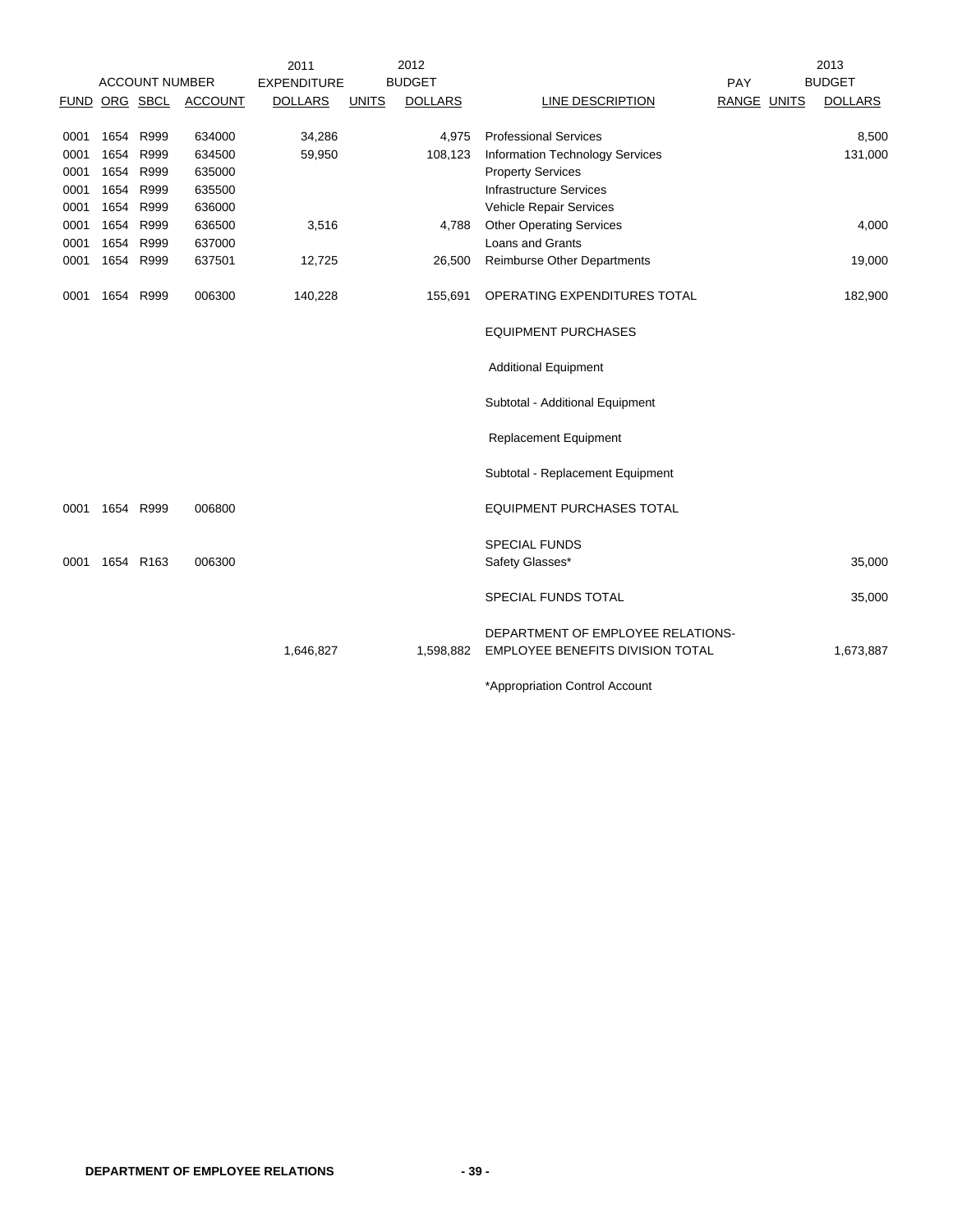|      |               |                       |                | 2011               |              | 2012           |                                                         |             |              | 2013           |
|------|---------------|-----------------------|----------------|--------------------|--------------|----------------|---------------------------------------------------------|-------------|--------------|----------------|
|      |               | <b>ACCOUNT NUMBER</b> |                | <b>EXPENDITURE</b> |              | <b>BUDGET</b>  |                                                         | PAY         |              | <b>BUDGET</b>  |
|      | FUND ORG SBCL |                       | <b>ACCOUNT</b> | <b>DOLLARS</b>     | <b>UNITS</b> | <b>DOLLARS</b> | <b>LINE DESCRIPTION</b>                                 | RANGE UNITS |              | <b>DOLLARS</b> |
|      |               |                       |                |                    |              |                | DEPARTMENT OF EMPLOYEE RELATIONS<br>OPERATIONS DIVISION |             |              |                |
|      |               |                       |                |                    |              |                | SALARIES & WAGES<br>LABOR RELATIONS SECTION             |             |              |                |
|      |               |                       |                |                    | 1            | 117,118        | Labor Negotiator (X)(Y)                                 | 1KX         | 1            | 100,386        |
|      |               |                       |                |                    | 1            | 60,809         | <b>Labor Relations Officer</b>                          | 2JX         | 1            | 60,809         |
|      |               |                       |                |                    | $\mathbf{1}$ | 59,940         | Labor Relations Representative                          | 2HX         |              |                |
|      |               |                       |                |                    |              |                | Labor Relations Analyst, Sr.                            | 2FX         | 1            | 65,957         |
|      |               |                       |                |                    |              |                | STAFFING SERVICES SECTION                               |             |              |                |
|      |               |                       |                |                    | 1            | 103,077        | Human Resources Manager                                 | 11X         | 1            | 80,000         |
|      |               |                       |                |                    | 3            | 214,844        | Human Resources Representative                          | 2HX         | 3            | 208,864        |
|      |               |                       |                |                    | 1            | 59,997         | Human Resources Analyst, Sr                             | 2FX         | 1            | 59,997         |
|      |               |                       |                |                    | 2            | 93,950         | Program Assistant II                                    | 5FN         | 2            | 88,470         |
|      |               |                       |                |                    |              |                | <b>SELECTION SERVICES</b>                               |             |              |                |
|      |               |                       |                |                    | $\mathbf{1}$ | 54,397         | <b>Test Administration Coordinator</b>                  | 2DN         | 1            | 54,397         |
|      |               |                       |                |                    | 1            | 41,495         | Program Assistant I                                     | 5EN         | 1            | 41,495         |
|      |               |                       |                |                    |              |                | <b>COMPENSATION SERVICES SECTION</b>                    |             |              |                |
|      |               |                       |                |                    | 1            | 103,077        | Human Resources Manager (Y)                             | 11X         | $\mathbf{1}$ | 103,077        |
|      |               |                       |                |                    | 2            | 149,844        | Human Resources Representative                          | 2HX         | 2            | 149,844        |
|      |               |                       |                |                    | $\mathbf{1}$ | 46,975         | Program Assistant II                                    | 5FN         | 1            | 46,975         |
|      |               |                       |                |                    |              |                | TRAINING & DEVELOPMENT SERVICES                         |             |              |                |
|      |               |                       |                |                    | 1            | 46,975         | Program Assistant II                                    | 5FN         | 1            | 46,975         |
|      |               |                       |                |                    |              |                | CERTIFICATION & SALARY SERVICES                         |             |              |                |
|      |               |                       |                |                    | 1            | 74,922         | Certification & Salary Sys. Administrator               | 1DX         | 1            | 74,922         |
|      |               |                       |                |                    | 1            | 50,147         | Pay Services Specialist                                 | 5HN         | 1            | 50,147         |
|      |               |                       |                |                    | 1            | 48,133         | <b>Certification Services Specialist</b>                | 5HN         | 1            | 48,133         |
|      |               |                       |                |                    | 1            | 40,469         | Program Assistant I                                     | 5EN         |              |                |
|      |               |                       |                |                    |              |                | Program Assistant III                                   | 5GN         | 1            | 44,617         |
|      |               |                       |                |                    | 1            | 29,780         | Office Assistant II                                     | 6EN         | 1            | 27,573         |
|      |               |                       |                |                    |              |                | MANAGEMENT TRAINING PROGRAM                             |             |              |                |
|      |               |                       |                |                    |              |                | <b>Management Training Positions</b>                    |             | 3            | 65,000         |
|      |               |                       |                |                    |              |                | <b>AUXILIARY POSITIONS</b>                              |             |              |                |
|      |               |                       |                |                    | 17           | 217,296        | <b>Auxiliary Resource Positions</b>                     |             | 17           | 217,296        |
|      |               |                       |                |                    | 39           | 1,613,245      | <b>Total Before Adjustments</b>                         |             | 42           | 1,634,934      |
|      |               |                       |                |                    |              |                | Salary & Wage Rate Change                               |             |              |                |
|      |               |                       |                |                    |              |                | Overtime Compensated                                    |             |              |                |
|      |               |                       |                |                    |              |                | (27,919) Personnel Cost Adjustment                      |             |              | (35, 339)      |
|      |               |                       |                |                    |              |                | Other                                                   |             |              | 5,077          |
|      |               |                       |                |                    |              |                | (16,107) Furlough                                       |             |              | (15,800)       |
|      |               |                       |                |                    | 39           | 1,569,219      | Gross Salaries & Wages Total                            |             | 42           | 1,588,872      |
|      |               |                       |                |                    |              | (217, 296)     | Reimbursable Services Deduction                         |             |              | (217, 296)     |
|      |               |                       |                |                    |              |                | Capital Improvements Deduction                          |             |              |                |
|      |               |                       |                |                    |              |                | <b>Grants &amp; Aids Deduction</b>                      |             |              |                |
| 0001 | 1652 R999     |                       | 006000         | 1,379,940          | 39           | 1,351,923      | NET SALARIES & WAGES TOTAL                              |             | 42           | 1,371,576      |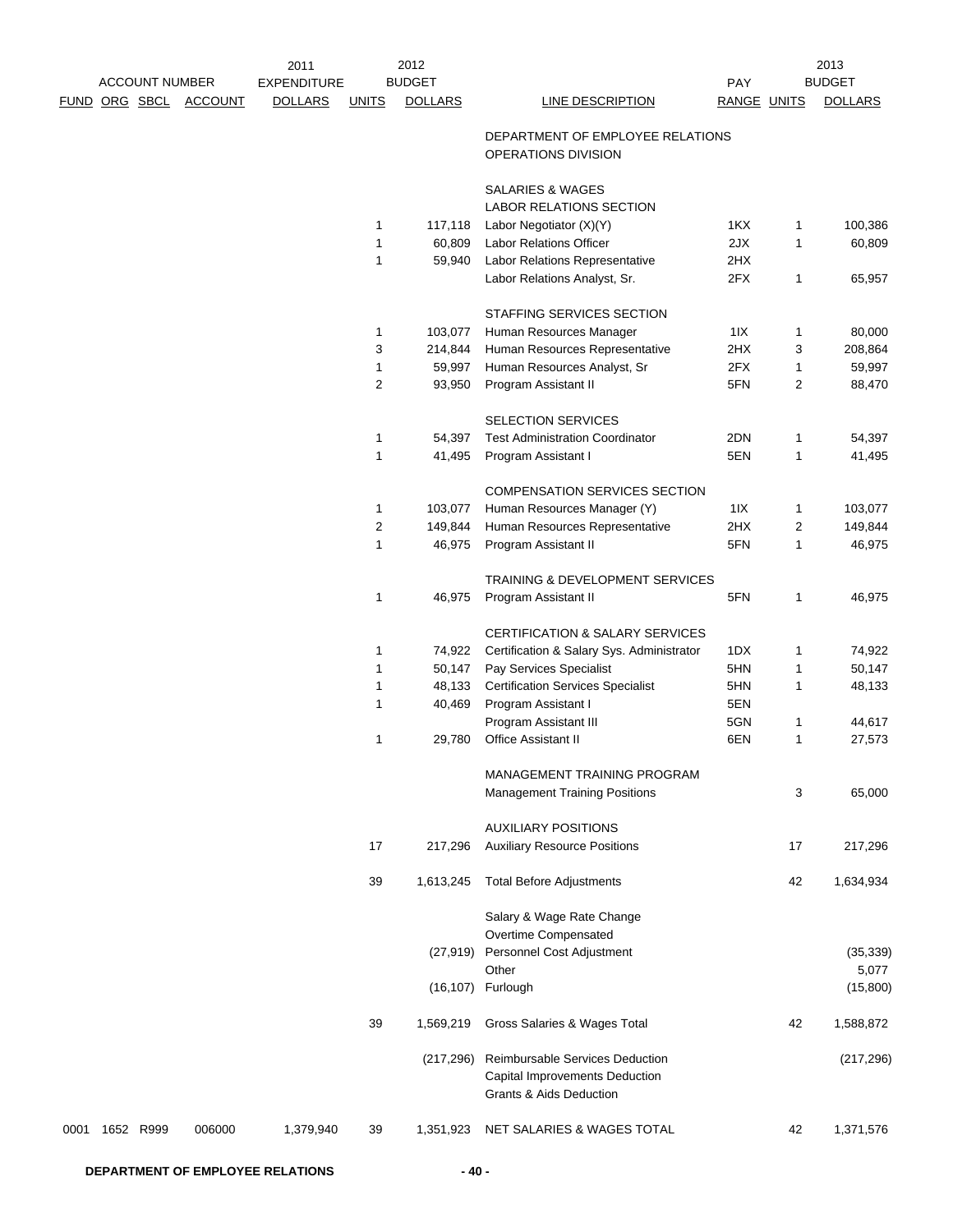|              |                | <b>ACCOUNT NUMBER</b> |                | 2011               |              | 2012<br><b>BUDGET</b> |                                                                           | <b>PAY</b>         | 2013<br><b>BUDGET</b> |
|--------------|----------------|-----------------------|----------------|--------------------|--------------|-----------------------|---------------------------------------------------------------------------|--------------------|-----------------------|
|              | FUND ORG SBCL  |                       |                | <b>EXPENDITURE</b> |              |                       |                                                                           |                    |                       |
|              |                |                       | <b>ACCOUNT</b> | <b>DOLLARS</b>     | <u>UNITS</u> | <b>DOLLARS</b>        | LINE DESCRIPTION                                                          | <b>RANGE UNITS</b> | <b>DOLLARS</b>        |
|              |                |                       |                |                    |              |                       |                                                                           |                    |                       |
|              |                |                       |                |                    | 22.00        |                       | <b>O&amp;M FTE'S</b>                                                      | 24.56              |                       |
|              |                |                       |                |                    | 7.60         |                       | NON-O&M FTE'S                                                             | 7.60               |                       |
|              |                |                       |                |                    |              |                       |                                                                           |                    |                       |
|              |                |                       |                |                    |              |                       | (X) Private automobile allowance may be paid pursuant to                  |                    |                       |
|              |                |                       |                |                    |              |                       | Section 350-183 of the Milwaukee Code.                                    |                    |                       |
|              |                |                       |                |                    |              |                       | (Y) Required to file a statement of economic interests in accordance with |                    |                       |
|              |                |                       |                |                    |              |                       | the Milwaukee Code of Ordinances Chapter 303-Code of Ethics.              |                    |                       |
|              |                |                       |                |                    |              |                       |                                                                           |                    |                       |
| 0001         | 1652 R999      |                       | 006100         | 659,819            |              | 675,962               | ESTIMATED EMPLOYEE FRINGE BENEFITS                                        |                    | 658,356               |
|              |                |                       |                |                    |              |                       | (Involves Revenue Offset-No Transfers from this Account)                  |                    |                       |
|              |                |                       |                |                    |              |                       |                                                                           |                    |                       |
|              |                |                       |                |                    |              |                       | OPERATING EXPENDITURES                                                    |                    |                       |
| 0001         | 1652 R999      |                       | 630100         | 17,142             |              | 12,016                | <b>General Office Expense</b>                                             |                    | 14,000                |
| 0001         | 1652 R999      |                       | 630500         |                    |              |                       | Tools & Machinery Parts                                                   |                    |                       |
| 0001         | 1652 R999      |                       | 631000         |                    |              |                       | <b>Construction Supplies</b>                                              |                    |                       |
| 0001         | 1652 R999      |                       | 631500         |                    |              |                       | Energy                                                                    |                    |                       |
| 0001         | 1652 R999      |                       | 632000         |                    |              | 930                   | <b>Other Operating Supplies</b>                                           |                    | 2,500                 |
| 0001         | 1652 R999      |                       | 632500         | 2,037              |              | 5,725                 | <b>Facility Rental</b>                                                    |                    | 1,000                 |
| 0001         | 1652 R999      |                       | 633000         |                    |              |                       | Vehicle Rental                                                            |                    |                       |
|              | 1652 R999      |                       | 633500         | 7,279              |              | 7,300                 | Non-Vehicle Equipment Rental                                              |                    | 7,300                 |
| 0001<br>0001 | 1652 R999      |                       | 634000         | 56,703             |              |                       |                                                                           |                    |                       |
|              |                |                       |                |                    |              | 126,686               | <b>Professional Services</b>                                              |                    | 73,000                |
| 0001         |                | 1652 R999             | 634500         |                    |              | 25,741                | Information Technology Services                                           |                    | 13,600                |
| 0001         | 1652 R999      |                       | 635000         | 4,074              |              |                       | <b>Property Services</b>                                                  |                    |                       |
| 0001         | 1652 R999      |                       | 635500         |                    |              |                       | Infrastructure Services                                                   |                    |                       |
| 0001         | 1652 R999      |                       | 636000         |                    |              |                       | Vehicle Repair Services                                                   |                    |                       |
| 0001         | 1652 R999      |                       | 636500         | 25,736             |              | 61,288                | <b>Other Operating Services</b>                                           |                    | 42,000                |
| 0001         | 1652 R999      |                       | 637000         |                    |              |                       | Loans and Grants                                                          |                    |                       |
| 0001         | 1652 R999      |                       | 637501         | 25,206             |              | 26,950                | Reimburse Other Departments                                               |                    | 22,000                |
| 0001         | 1652 R999      |                       | 006300         | 138,177            |              | 266,636               | OPERATING EXPENDITURES TOTAL                                              |                    | 175,400               |
|              |                |                       |                |                    |              |                       | <b>EQUIPMENT PURCHASES</b>                                                |                    |                       |
|              |                |                       |                |                    |              |                       | <b>Additional Equipment</b>                                               |                    |                       |
|              |                |                       |                |                    |              |                       | Subtotal - Additional Equipment                                           |                    |                       |
|              |                |                       |                |                    |              |                       | Replacement Equipment                                                     |                    |                       |
|              |                |                       |                |                    |              |                       |                                                                           |                    | 20,000                |
|              |                |                       |                |                    |              |                       | <b>Computer Equipment</b>                                                 |                    |                       |
|              |                |                       |                |                    |              |                       | Subtotal - Replacement Equipment                                          |                    | 20,000                |
|              | 0001 1652 R999 |                       | 006800         | 2,892              |              |                       | <b>EQUIPMENT PURCHASES TOTAL</b>                                          |                    | 20,000                |
|              |                |                       |                |                    |              |                       |                                                                           |                    |                       |
|              |                |                       |                |                    |              |                       | <b>SPECIAL FUNDS</b>                                                      |                    |                       |
| 0001         |                | 1652 R164             | 006300         |                    |              |                       | Drug Testing*                                                             |                    | 9,000                 |
| 0001         |                | 1652 R165             | 006300         |                    |              |                       | Preplacement Exams*                                                       |                    | 25,000                |
|              |                |                       |                |                    |              |                       |                                                                           |                    |                       |
|              |                |                       |                |                    |              |                       | SPECIAL FUNDS TOTAL                                                       |                    | 34,000                |
|              |                |                       |                |                    |              |                       |                                                                           |                    |                       |
|              |                |                       |                |                    |              |                       | DEPARTMENT OF EMPLOYEE RELATIONS-                                         |                    |                       |
|              |                |                       |                | 2,180,828          |              | 2,294,521             | OPERATIONS DIVISION TOTAL                                                 |                    | 2,259,332             |
|              |                |                       |                |                    |              |                       | *Appropriation Control Account                                            |                    |                       |
|              |                |                       |                |                    |              |                       |                                                                           |                    |                       |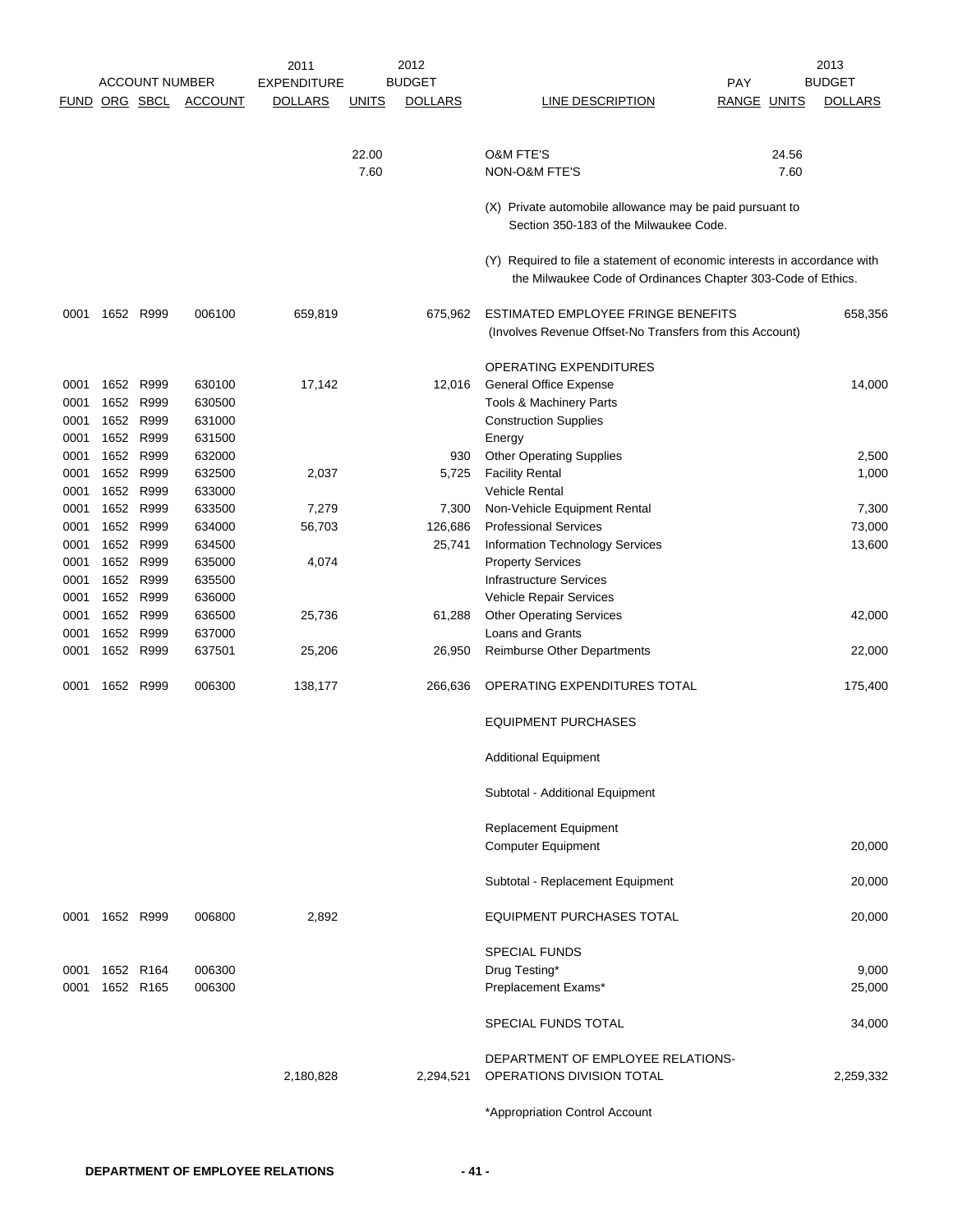|      |                      |                       | 2011               |                | 2012             |                                                                                                                                                              |                 |        | 2013             |
|------|----------------------|-----------------------|--------------------|----------------|------------------|--------------------------------------------------------------------------------------------------------------------------------------------------------------|-----------------|--------|------------------|
|      |                      | <b>ACCOUNT NUMBER</b> | <b>EXPENDITURE</b> |                | <b>BUDGET</b>    |                                                                                                                                                              | PAY             |        | <b>BUDGET</b>    |
|      | <u>FUND ORG SBCL</u> | <b>ACCOUNT</b>        | <b>DOLLARS</b>     | <b>UNITS</b>   | <b>DOLLARS</b>   | <b>LINE DESCRIPTION</b>                                                                                                                                      | RANGE UNITS     |        | <b>DOLLARS</b>   |
|      |                      |                       |                    |                |                  | FIRE AND POLICE COMMISSION<br>BUDGETARY CONTROL UNIT (1BCU=1DU)                                                                                              |                 |        |                  |
|      |                      |                       |                    |                |                  | <b>SALARIES &amp; WAGES</b>                                                                                                                                  |                 |        |                  |
|      |                      |                       |                    |                |                  | FIRE & POLICE COMMISSION                                                                                                                                     |                 |        |                  |
|      |                      |                       |                    | 1              | 127,810          | Fire & Police Comm. Exec. Dir. (B)(X)(Y)                                                                                                                     | 1KX             | 1      | 127,810          |
|      |                      |                       |                    | 1              | 107,106          | Community Relations Mgr. (A)(X)(Y)                                                                                                                           | 2JX             | 1      | 107,106          |
|      |                      |                       |                    | $\overline{c}$ | 114,048          | Investigator/Auditor                                                                                                                                         | 2HX             | 2      | 114,048          |
|      |                      |                       |                    | 1              | 47,109           | Research & Policy Analyst                                                                                                                                    | 2FX             | 1      | 47,109           |
|      |                      |                       |                    | 1<br>1         | 49,472           | Paralegal                                                                                                                                                    | 5JN<br>5FN      | 1      | 49,472           |
|      |                      |                       |                    | 1              | 41,495<br>49,779 | Program Assistant II<br>Program Assistant III                                                                                                                | 5IN             | 1<br>1 | 41,495<br>49,779 |
|      |                      |                       |                    | 1              | 29,780           | Office Assistant II                                                                                                                                          | 6EN             | 1      | 29,780           |
|      |                      |                       |                    | $\overline{2}$ | 107,037          | Human Resources Representative                                                                                                                               | 2HX             | 2      | 111,459          |
|      |                      |                       |                    |                |                  | Recruiter                                                                                                                                                    |                 | 1      | 60,000           |
|      |                      |                       |                    | 7              | 46,201           | Fire and Police Commissioner (Y)                                                                                                                             | BC <sub>1</sub> | 7      | 46,201           |
|      |                      |                       |                    | 1              | 11,144           | Auxiliary Personnel/Graduate Intern                                                                                                                          | 9PN             | 1      | 11,144           |
|      |                      |                       |                    |                |                  |                                                                                                                                                              |                 |        |                  |
|      |                      |                       |                    |                |                  | HOMELAND SECURITY                                                                                                                                            |                 |        |                  |
|      |                      |                       |                    | 1              | 91,089           | Homeland Security Director (C)(Y)                                                                                                                            | 11X             | 1      | 91,089           |
|      |                      |                       |                    | 1              | 50,206           | Grant Monitor-Homeland Security (C)(Y)                                                                                                                       | 2GX             | 1      | 50,206           |
|      |                      |                       |                    | 21             | 872,276          | <b>Total Before Adjustments</b>                                                                                                                              |                 | 22     | 936,698          |
|      |                      |                       |                    |                |                  | Salary & Wage Rate Changes                                                                                                                                   |                 |        |                  |
|      |                      |                       |                    |                | 1,436            | Overtime Compensated*                                                                                                                                        |                 |        | 1,436            |
|      |                      |                       |                    |                | (15, 186)        | Personnel Cost Adjustment                                                                                                                                    |                 |        | (17, 534)        |
|      |                      |                       |                    |                |                  | Other                                                                                                                                                        |                 |        |                  |
|      |                      |                       |                    |                |                  | (8,150) Furlough                                                                                                                                             |                 |        | (9,909)          |
|      |                      |                       |                    | 21             | 850,376          | Gross Salaries & Wages Total                                                                                                                                 |                 | 22     | 910,691          |
|      |                      |                       |                    |                |                  | Reimbursable Services Deduction                                                                                                                              |                 |        |                  |
|      |                      |                       |                    |                |                  | Capital Improvements Deduction                                                                                                                               |                 |        |                  |
|      |                      |                       |                    |                |                  | (123,077) Grants & Aids Deduction                                                                                                                            |                 |        | (123, 077)       |
| 0001 | 3100 R999            | 006000                | 642,669            | 21             | 727,299          | NET SALARIES & WAGES TOTAL*                                                                                                                                  |                 | 22     | 787,614          |
|      |                      |                       |                    | 11.60          |                  | <b>O&amp;M FTE'S</b>                                                                                                                                         |                 | 12.60  |                  |
|      |                      |                       |                    | 1.80           |                  | NON-O&M FTE'S                                                                                                                                                |                 | 1.80   |                  |
|      |                      |                       |                    |                |                  | (A) One position held by David Heard to be soft red<br>circled at Salary Grade 15.                                                                           |                 |        |                  |
|      |                      |                       |                    |                |                  | (B) While occupying this title, Michael G. Tobin, shall be paid at rates<br>consistent with Pay Range 148.                                                   |                 |        |                  |
|      |                      |                       |                    |                |                  | (C) To expire 6/30/12, unless the Urban Areas Security Initiative Program<br>Grant, available from the U.S. Department of Homeland Security,<br>is extended. |                 |        |                  |
|      |                      |                       |                    |                |                  | (X) Private automobile allowance may be paid pursuant to<br>Section 350-183 of the Milwaukee Code.                                                           |                 |        |                  |
|      |                      |                       |                    |                |                  | (Y) Required to file a statement of economic interests in accordance with<br>the Milwaukee Code of Ordinances Chapter 303-Code of Ethics.                    |                 |        |                  |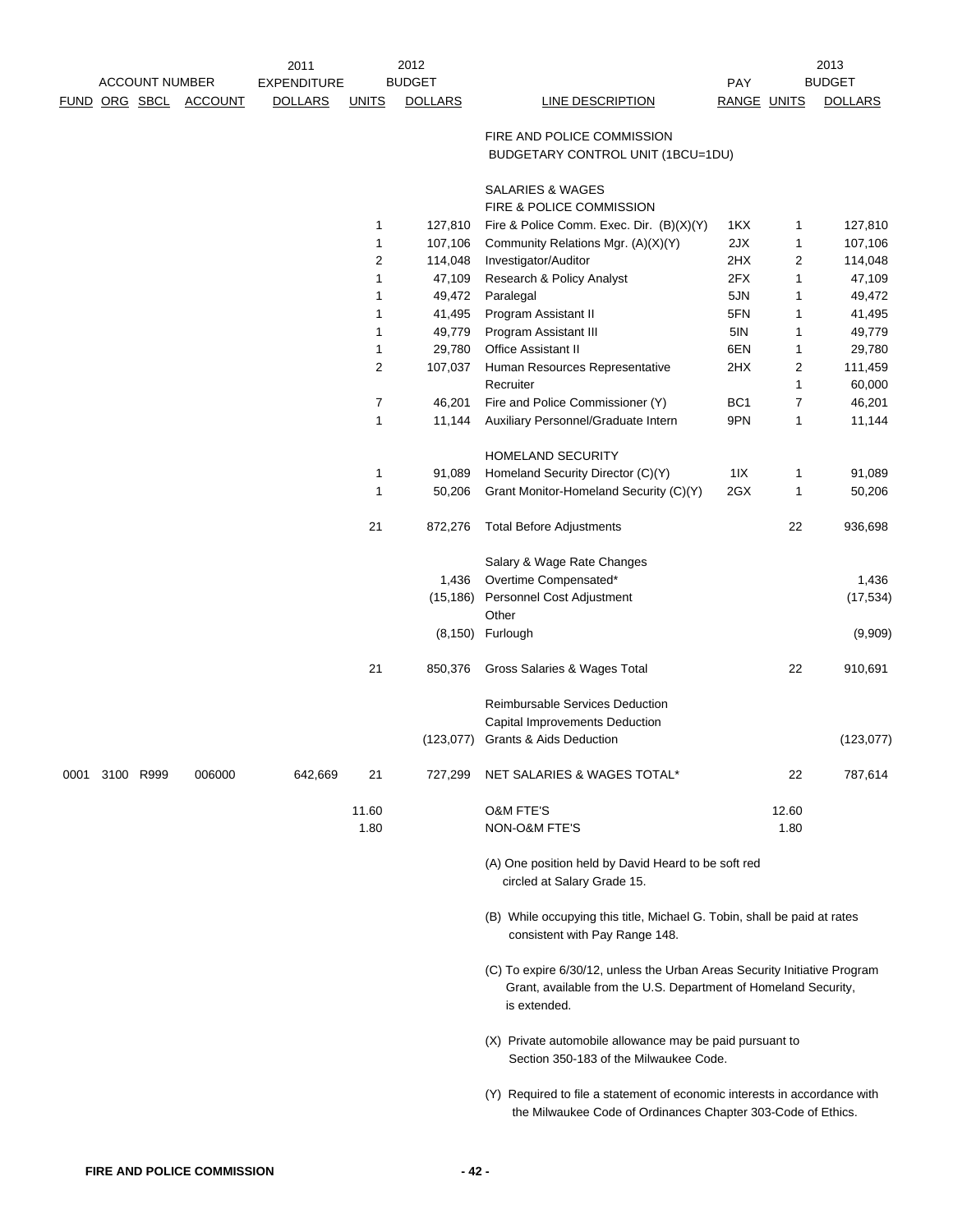|               |                |                       |                | 2011               |              | 2012           |                                                                     |                    | 2013           |
|---------------|----------------|-----------------------|----------------|--------------------|--------------|----------------|---------------------------------------------------------------------|--------------------|----------------|
|               |                | <b>ACCOUNT NUMBER</b> |                | <b>EXPENDITURE</b> |              | <b>BUDGET</b>  |                                                                     | <b>PAY</b>         | <b>BUDGET</b>  |
| FUND ORG SBCL |                |                       | <b>ACCOUNT</b> | <b>DOLLARS</b>     | <b>UNITS</b> | <b>DOLLARS</b> | LINE DESCRIPTION                                                    | <b>RANGE UNITS</b> | <b>DOLLARS</b> |
| 0001          |                | 3100 R999             | 006100         | 321,335            |              | 363,650        | ESTIMATED EMPLOYEE FRINGE BENEFITS                                  |                    | 378,055        |
|               |                |                       |                |                    |              |                | (Involves Revenue Offset-No transfers from this account)            |                    |                |
|               |                |                       |                |                    |              |                |                                                                     |                    |                |
|               |                |                       |                |                    |              |                | OPERATING EXPENDITURES                                              |                    |                |
| 0001          | 3100           | R999                  | 630100         | 6,539              |              | 7,200          | <b>General Office Expense</b>                                       |                    | 7,260          |
| 0001          | 3100           | R999                  | 630500         |                    |              |                | Tools & Machinery Parts                                             |                    |                |
| 0001          | 3100           | R999                  | 631000         |                    |              |                | <b>Construction Supplies</b>                                        |                    |                |
| 0001          |                | 3100 R999             | 631500         |                    |              |                | Energy                                                              |                    |                |
| 0001          | 3100           | R999                  | 632000         | 9,257              |              | 2,000          | <b>Other Operating Supplies</b>                                     |                    | 2,000          |
| 0001          | 3100           | R999                  | 632500         | 3,205              |              | 3,000          | <b>Facility Rental</b>                                              |                    | 4,558          |
| 0001          | 3100           | R999                  | 633000         | 1,145              |              | 1,300          | <b>Vehicle Rental</b>                                               |                    | 1,200          |
| 0001          | 3100           | R999                  | 633500         | 2,343              |              | 3,500          | Non-Vehicle Equipment Rental                                        |                    | 3,200          |
| 0001          |                | 3100 R999             | 634000         | 114,066            |              | 84,267         | <b>Professional Services</b>                                        |                    | 99,997         |
| 0001          | 3100           | R999                  | 634500         | 4,907              |              | 16,000         | <b>Information Technology Services</b>                              |                    | 10,200         |
| 0001          | 3100           | R999                  | 635000         |                    |              |                | <b>Property Services</b>                                            |                    |                |
| 0001          | 3100           | R999                  | 635500         |                    |              |                | <b>Infrastructure Services</b>                                      |                    |                |
| 0001          | 3100           | R999                  | 636000         |                    |              |                | Vehicle Repair Services                                             |                    |                |
| 0001          |                | 3100 R999             | 636500         | 5,694              |              | 2,000          | <b>Other Operating Services</b>                                     |                    | 17,000         |
| 0001          | 3100           | R999                  | 637000         |                    |              |                | Loans and Grants                                                    |                    |                |
| 0001          | 3100           | R999                  | 637501         | 32,591             |              | 7,900          | <b>Reimburse Other Departments</b>                                  |                    | 6,000          |
| 0001          | 3100           | R999                  | 006300         | 179,747            |              | 127,167        | OPERATING EXPENDITURES TOTAL*                                       |                    | 151,415        |
|               |                |                       |                |                    |              |                | <b>EQUIPMENT PURCHASES</b>                                          |                    |                |
|               |                |                       |                |                    |              |                | <b>Additional Equipment</b>                                         |                    |                |
|               |                |                       |                |                    |              |                | Subtotal - Additional Equipment                                     |                    |                |
|               |                |                       |                |                    |              |                | Replacement Equipment                                               |                    |                |
|               |                |                       |                | 464                |              | 2,600          | Office chairs and cabinets                                          |                    | 1,200          |
|               |                |                       |                | 2,885              |              | 1,200          | <b>Computer Workstations</b>                                        |                    | 1,200          |
|               |                |                       |                |                    |              | 500            | <b>Computer Software</b>                                            |                    | 500            |
|               |                |                       |                | 3,349              |              | 4,300          | Subtotal - Replacement Equipment                                    |                    | 2,900          |
|               | 0001 3100 R999 |                       | 006800         | 3,349              |              | 4,300          | EQUIPMENT PURCHASES TOTAL*                                          |                    | 2,900          |
|               |                |                       |                |                    |              |                |                                                                     |                    |                |
|               |                |                       |                |                    |              |                | <b>SPECIAL FUNDS</b>                                                |                    |                |
|               | 0001 3100 R312 |                       | 006300         | 71,787             |              | 77,600         | Pre-Employment Screening*                                           |                    | 72,600         |
|               |                |                       |                | 71,787             |              | 77,600         | SPECIAL FUNDS TOTAL                                                 |                    | 72,600         |
|               |                |                       |                | 1,218,887          |              | 1,300,016      | FIRE & POLICE COMMISSION BUDGETARY<br>CONTROL UNIT TOTAL (1BCU=1DU) |                    | 1,392,584      |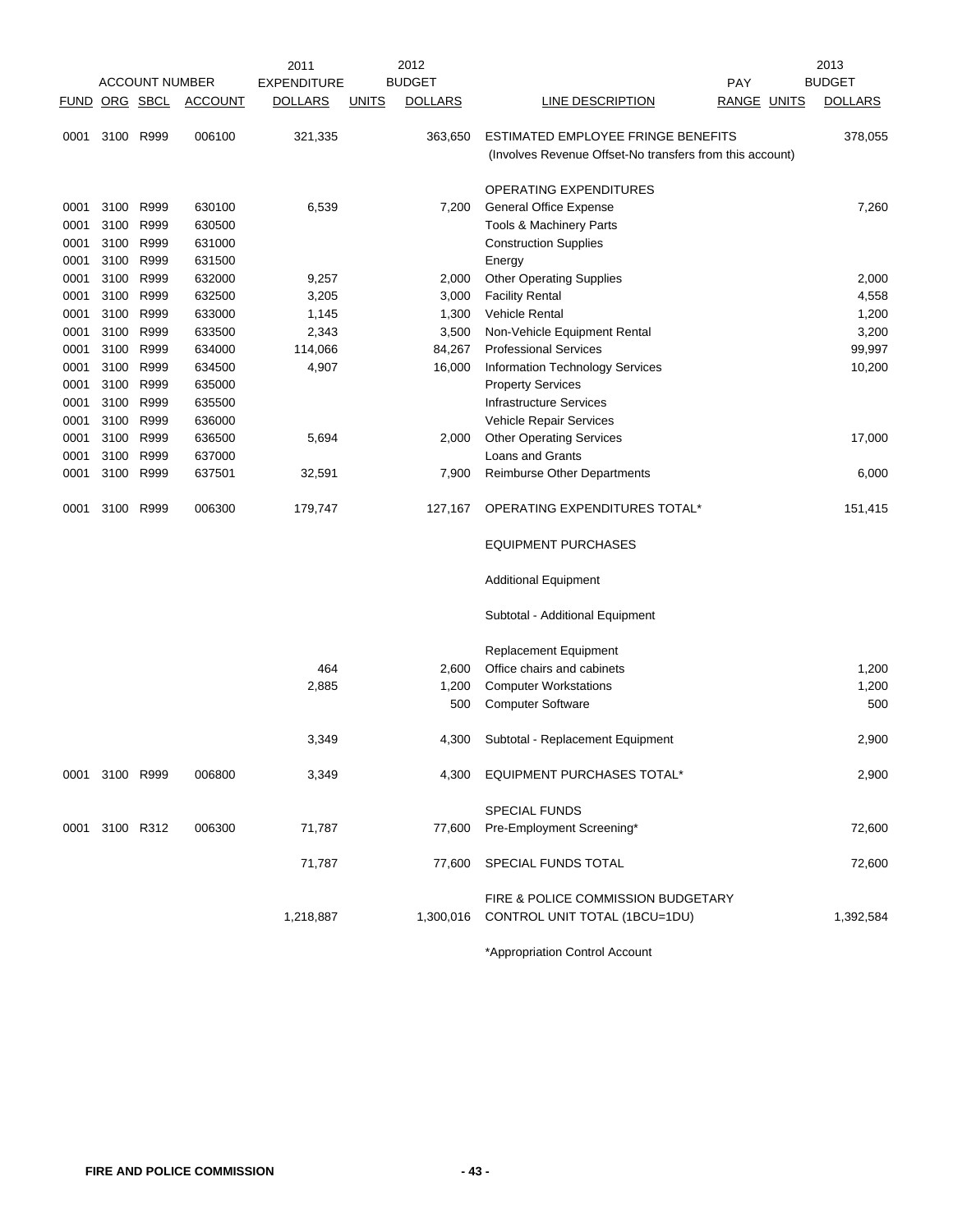|             |           |                       |                | 2011               |              | 2012           |                                                                                                |                    |          | 2013           |
|-------------|-----------|-----------------------|----------------|--------------------|--------------|----------------|------------------------------------------------------------------------------------------------|--------------------|----------|----------------|
|             |           | <b>ACCOUNT NUMBER</b> |                | <b>EXPENDITURE</b> |              | <b>BUDGET</b>  |                                                                                                | PAY                |          | <b>BUDGET</b>  |
| <b>FUND</b> | ORG SBCL  |                       | <b>ACCOUNT</b> | <b>DOLLARS</b>     | <u>UNITS</u> | <b>DOLLARS</b> | LINE DESCRIPTION                                                                               | <b>RANGE UNITS</b> |          | <b>DOLLARS</b> |
|             |           |                       |                |                    |              |                | <b>FIRE DEPARTMENT</b><br><b>BUDGETARY CONTROL UNIT</b><br>(SUMMARY 1BCU=3DU)                  |                    |          |                |
|             |           |                       |                |                    |              |                | <b>SALARIES &amp; WAGES</b>                                                                    |                    |          |                |
|             |           |                       |                | 6,424,486          |              | 3,166,471      | Overtime Compensated (Spec. Duty)*                                                             |                    |          | 2,360,187      |
|             |           |                       |                | 62,268,672         |              | 65,072,099     | All Other Salaries & Wages                                                                     |                    |          | 65,924,838     |
| 0001        | 3280      | R999                  | 006000         | 68,693,158         |              | 68,238,570     | NET SALARIES & WAGES TOTAL*                                                                    |                    |          | 68,285,025     |
|             |           |                       |                |                    | 1,022        |                | TOTAL NUMBER OF POSITIONS AUTHORIZED                                                           |                    | 1,028    |                |
|             |           |                       |                |                    | 1,006.96     |                | <b>O&amp;M FTE'S</b>                                                                           |                    | 1,010.99 |                |
|             |           |                       |                |                    | 6.84         |                | NON-O&M FTE'S                                                                                  |                    | 4.00     |                |
| 0001        |           | 3280 R999             | 006100         | 30,976,338         |              | 30.707.357     | ESTIMATED EMPLOYEE FRINGE BENEFITS<br>(Involves Revenue Offset-No Transfers from this Account) |                    |          | 29,362,561     |
|             |           |                       |                |                    |              |                | OPERATING EXPENDITURES                                                                         |                    |          |                |
| 0001        | 3280      | R999                  | 630100         | 270,392            |              | 205,000        | <b>General Office Expense</b>                                                                  |                    |          | 259,000        |
| 0001        | 3280      | R999                  | 630500         | 919,393            |              | 505,000        | Tools & Machinery Parts                                                                        |                    |          | 537,000        |
| 0001        | 3280      | R999                  | 631000         | 68,246             |              | 62,000         | <b>Construction Supplies</b>                                                                   |                    |          | 90,000         |
| 0001        | 3280      | R999                  | 631500         | 1,470,131          |              | 1,384,677      | Energy                                                                                         |                    |          | 1,381,605      |
| 0001        | 3280      | R999                  | 632000         | 519,346            |              | 625,407        | <b>Other Operating Supplies</b>                                                                |                    |          | 811,550        |
| 0001        | 3280      | R999                  | 632500         | 1                  |              | 1              | <b>Facility Rental</b>                                                                         |                    |          | 1              |
| 0001        | 3280      | R999                  | 633000         |                    |              |                | <b>Vehicle Rental</b>                                                                          |                    |          |                |
| 0001        | 3280      | R999                  | 633500         | 30,818             |              | 22,500         | Non-Vehicle Equipment Rental                                                                   |                    |          | 24,000         |
| 0001        | 3280      | R999                  | 634000         | 720,228            |              | 886,000        | <b>Professional Services</b>                                                                   |                    |          | 932,000        |
| 0001        | 3280      | R999                  | 634500         | 567,130            |              | 579,100        | <b>Information Technology Services</b>                                                         |                    |          | 557,000        |
| 0001        | 3280      | R999                  | 635000         | 393,309            |              | 379,580        | <b>Property Services</b>                                                                       |                    |          | 390,000        |
| 0001        | 3280      | R999                  | 635500         | 5,251              |              | 5,000          | <b>Infrastructure Services</b>                                                                 |                    |          | 5,000          |
| 0001        | 3280      | R999                  | 636000         | 240,393            |              | 234,000        | Vehicle Repair Services                                                                        |                    |          | 234,000        |
| 0001        | 3280      | R999                  | 636500         | 232,825            |              | 578,900        | <b>Other Operating Services</b>                                                                |                    |          | 328,000        |
| 0001        | 3280      | R999                  | 637000         |                    |              |                | <b>Loans and Grants</b>                                                                        |                    |          |                |
| 0001        | 3280 R999 |                       | 637501         | 48,764             |              | 100,000        | <b>Reimburse Other Departments</b>                                                             |                    |          | 100,000        |
| 0001        | 3280 R999 |                       | 006300         | 5,486,227          |              | 5,567,165      | OPERATING EXPENDITURES TOTAL*                                                                  |                    |          | 5,649,156      |
| 0001        | 3280 R999 |                       | 006800         | 117,571            |              | 325,269        | <b>EQUIPMENT PURCHASES TOTAL*</b>                                                              |                    |          | 309,500        |
|             |           |                       |                | 87,236             |              | 186,680        | SPECIAL FUNDS TOTAL                                                                            |                    |          | 266,980        |
|             |           |                       |                | 105,360,530        |              | 105,025,041    | FIRE DEPARTMENT - BUDGETARY CONTROL<br>UNIT TOTAL (1BCU=3DU)                                   |                    |          | 103,873,222    |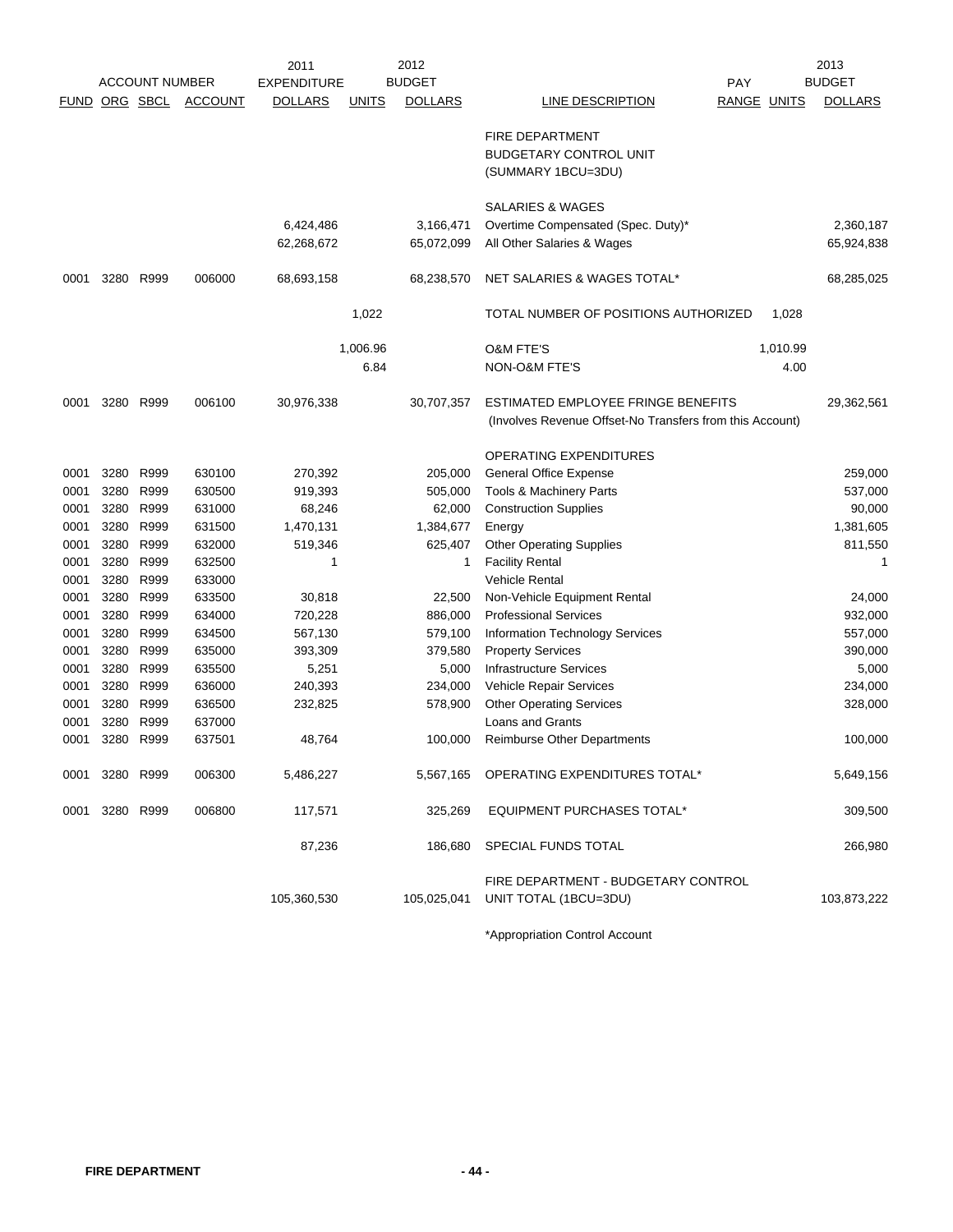|                      |                       | 2011               |              | 2012           |                                                                                                                                           |             |        | 2013           |
|----------------------|-----------------------|--------------------|--------------|----------------|-------------------------------------------------------------------------------------------------------------------------------------------|-------------|--------|----------------|
|                      | <b>ACCOUNT NUMBER</b> | <b>EXPENDITURE</b> |              | <b>BUDGET</b>  |                                                                                                                                           | <b>PAY</b>  |        | <b>BUDGET</b>  |
| <u>FUND ORG SBCL</u> | ACCOUNT               | <b>DOLLARS</b>     | <b>UNITS</b> | <b>DOLLARS</b> | <b>LINE DESCRIPTION</b>                                                                                                                   | RANGE UNITS |        | <b>DOLLARS</b> |
|                      |                       |                    |              |                | FIRE DEPARTMENT                                                                                                                           |             |        |                |
|                      |                       |                    |              |                | OPERATIONS BUREAU DECISION UNIT                                                                                                           |             |        |                |
|                      |                       |                    |              |                |                                                                                                                                           |             |        |                |
|                      |                       |                    |              |                | SALARIES & WAGES                                                                                                                          |             |        |                |
|                      |                       |                    |              |                | FIREFIGHTING DIVISION AND SPECIAL OPERATIONS DIVISION                                                                                     |             |        |                |
|                      |                       |                    | 1            | 95,030         | Assistant Fire Chief (Y)                                                                                                                  | 4RX         | 1      | 103,448        |
|                      |                       |                    |              |                | SPECIAL OPERATIONS DIVISION                                                                                                               |             |        |                |
|                      |                       |                    | 1            | 82,683         | Battalion Chief, Fire                                                                                                                     | 4MX         | 1      | 82,683         |
|                      |                       |                    |              |                | <b>FIREFIGHTER SERVICE</b>                                                                                                                |             |        |                |
|                      |                       |                    | 3            | 293,639        | Deputy Chief, Fire                                                                                                                        | 4OX         | 3      | 293,639        |
|                      |                       |                    | 15           | 1,320,238      | Battalion Chief, Fire                                                                                                                     | 4MX         | 15     | 1,303,518      |
|                      |                       |                    | 50           | 4,001,661      | Fire Captain                                                                                                                              | 4J          | 50     | 4,425,208      |
|                      |                       |                    | 159          | 11,194,139     | Fire Lieutenant                                                                                                                           | 4E          | 152    | 11,658,472     |
|                      |                       |                    | 434          | 24,785,300     | Firefighter                                                                                                                               | 4A          | 423    | 25,004,070     |
|                      |                       |                    | 177          | 12,015,597     | <b>Heavy Equipment Operator</b>                                                                                                           | 4D          | 174    | 12,278,047     |
|                      |                       |                    | 3            | 246,868        | Fire Captain, Incident Safety Officer                                                                                                     | 4J          | 3      | 246,070        |
|                      |                       |                    |              |                |                                                                                                                                           |             |        |                |
|                      |                       |                    |              |                | PARAMEDIC SERVICE                                                                                                                         |             |        |                |
|                      |                       |                    | 53           | 2,945,952      | Firefighter/Paramedic (H)                                                                                                                 | 4A          | 53     | 3,108,822      |
|                      |                       |                    | 8            | 564,071        | Para Fld Lieut/Fire Para. Fld Lieut (I)                                                                                                   | 4E          | 8      | 448,779        |
|                      |                       |                    |              |                | FIRE CAUSE INVESTIGATION UNIT                                                                                                             |             |        |                |
|                      |                       |                    | 1            | 76,170         | Fire Captain                                                                                                                              | 4J          | 1      | 86,993         |
|                      |                       |                    | 2            | 141,018        | <b>Fire Lieutenant</b>                                                                                                                    | 4E          | 2      | 149,593        |
|                      |                       | 56,368,641         | 907          | 57,762,366     | <b>Total Before Adjustments</b>                                                                                                           |             | 886    | 59,189,342     |
|                      |                       |                    |              |                | Salary & Wage Rate Change                                                                                                                 |             |        |                |
|                      |                       | 6,196,327          |              | 3,007,471      | Overtime Compensated (Special Duty)                                                                                                       |             |        | 2,181,187      |
|                      |                       |                    |              |                | Personnel Cost Adjustment                                                                                                                 |             |        |                |
|                      |                       | 1,055,841          |              | 2,425,152      | Other                                                                                                                                     |             |        | 1,202,000      |
|                      |                       | 63,620,809         | 907          | 63,194,989     | Gross Salaries & Wages Total                                                                                                              |             | 886    | 62,572,529     |
|                      |                       |                    |              |                |                                                                                                                                           |             |        |                |
|                      |                       |                    |              |                | <b>Reimbursable Services Deduction</b>                                                                                                    |             |        |                |
|                      |                       |                    |              |                | Capital Improvements Deduction                                                                                                            |             |        |                |
|                      |                       |                    |              | (255,000)      | Grants & Aids Deduction                                                                                                                   |             |        | (103, 786)     |
|                      |                       |                    |              |                | (20,557) Furlough                                                                                                                         |             |        | (20, 659)      |
|                      |                       | 63,620,809         | 907          | 62,919,432     | NET SALARIES & WAGES TOTAL                                                                                                                |             | 886    | 62,448,084     |
|                      |                       |                    | 896.96       |                | <b>O&amp;M FTE'S</b>                                                                                                                      |             | 882.67 |                |
|                      |                       |                    | 2.34         |                | NON-O&M FTE'S                                                                                                                             |             | 1.00   |                |
|                      |                       |                    |              |                | (H) These positions may be filled under either the position<br>title of Firefighter or Paramedic.                                         |             |        |                |
|                      |                       |                    |              |                |                                                                                                                                           |             |        |                |
|                      |                       |                    |              |                | (I) These positions may be filled under either the position title of<br>Paramedic Field Lieutenant or Fire Paramedic Field Lieutenant.    |             |        |                |
|                      |                       |                    |              |                | (Y) Required to file a statement of economic interests in accordance<br>with the Milwaukee Code of Ordinances Chapter 303-Code of Ethics. |             |        |                |
|                      |                       |                    |              |                |                                                                                                                                           |             |        |                |
|                      |                       | 28,766,307         |              | 28,313,745     | ESTIMATED EMPLOYEE FRINGE BENEFITS<br>(Involves Revenue Offset-No Transfers from this Account)                                            |             |        | 26,852,676     |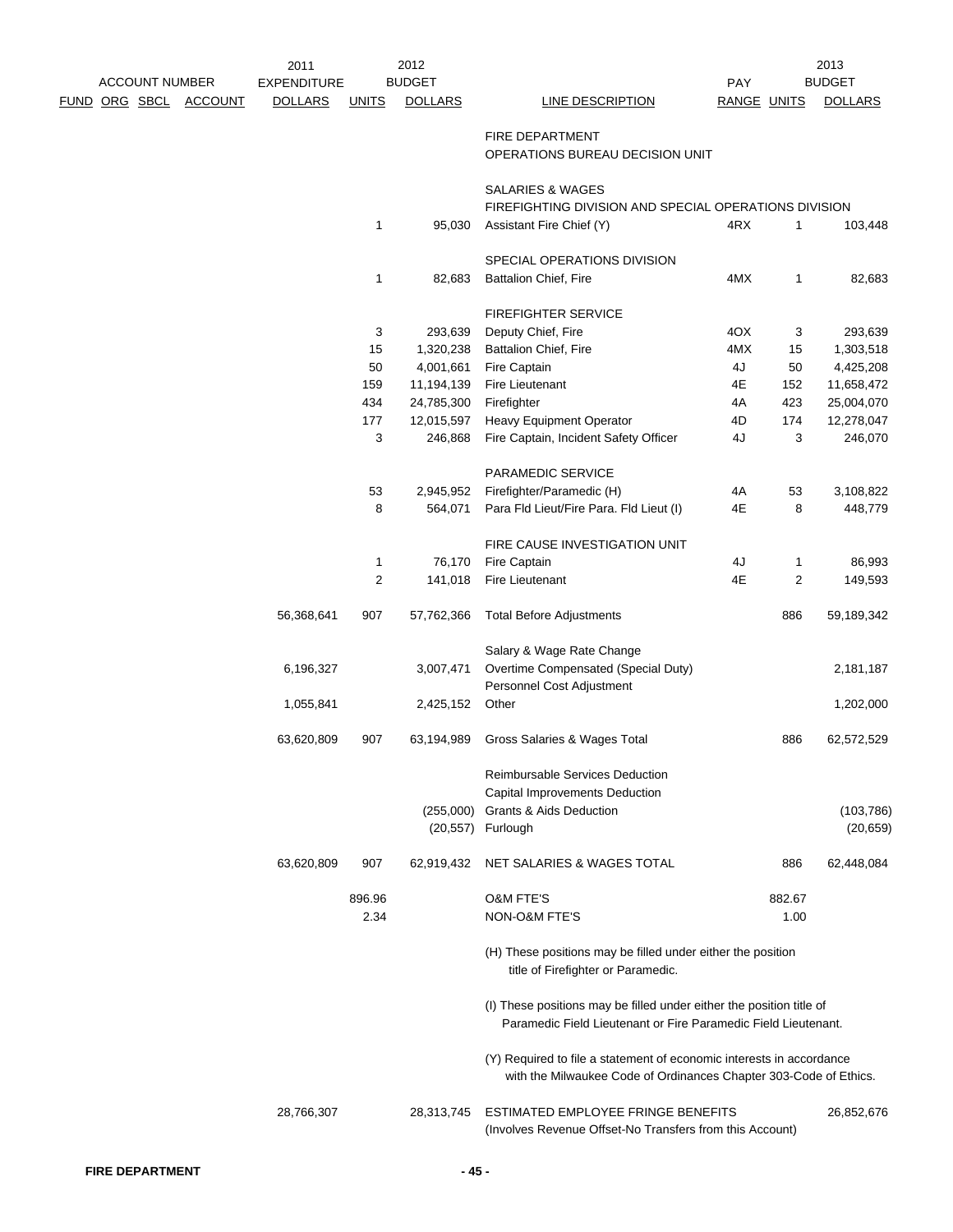|             |          | <b>ACCOUNT NUMBER</b> |                | 2011<br><b>EXPENDITURE</b> |              | 2012<br><b>BUDGET</b> |                                               | <b>PAY</b>  |                | 2013<br><b>BUDGET</b> |
|-------------|----------|-----------------------|----------------|----------------------------|--------------|-----------------------|-----------------------------------------------|-------------|----------------|-----------------------|
| <b>FUND</b> | ORG SBCL |                       | <b>ACCOUNT</b> | <b>DOLLARS</b>             | <b>UNITS</b> | <b>DOLLARS</b>        | LINE DESCRIPTION                              | RANGE UNITS |                | <b>DOLLARS</b>        |
|             |          |                       |                |                            |              |                       |                                               |             |                |                       |
|             |          |                       |                |                            |              |                       | OPERATING EXPENDITURES                        |             |                |                       |
| 0001        | 3281     | R999                  | 630100         | 236,232                    |              | 146,000               | <b>General Office Expense</b>                 |             |                | 221,000               |
| 0001        | 3281     | R999                  | 630500         | 905,551                    |              | 505,000               | Tools & Machinery Parts                       |             |                | 537,000               |
| 0001        | 3281     | R999                  | 631000         | 61,257                     |              | 62,000                | <b>Construction Supplies</b>                  |             |                | 90,000                |
| 0001        | 3281     | R999                  | 631500         | 1,413,843                  |              | 1,369,090             | Energy                                        |             |                | 1,325,046             |
| 0001        | 3281     | R999                  | 632000         | 435,213                    |              | 154,809               | <b>Other Operating Supplies</b>               |             |                | 483,550               |
| 0001        | 3281     | R999                  | 632500         |                            |              | 1                     | <b>Facility Rental</b>                        |             |                | 1                     |
| 0001        | 3281     | R999                  | 633000         |                            |              |                       | <b>Vehicle Rental</b>                         |             |                |                       |
| 0001        | 3281     | R999                  | 633500         | 9,425                      |              | 4,500                 | Non-Vehicle Equipment Rental                  |             |                | 6,000                 |
| 0001        | 3281     | R999                  | 634000         | 597,675                    |              | 50,500                | <b>Professional Services</b>                  |             |                | 53,000                |
| 0001        | 3281     | R999                  | 634500         | 1,162                      |              |                       | Information Technology Services               |             |                |                       |
| 0001        | 3281     | R999                  | 635000         | 365,133                    |              | 286,800               | <b>Property Services</b>                      |             |                | 287,000               |
| 0001        | 3281     | R999                  | 635500         | 5,251                      |              | 5,000                 | <b>Infrastructure Services</b>                |             |                | 5,000                 |
| 0001        | 3281     | R999                  | 636000         | 240,393                    |              | 234,000               | Vehicle Repair Services                       |             |                | 234,000               |
| 0001        | 3281     | R999                  | 636500         | 217,383                    |              | 537,900               | <b>Other Operating Services</b>               |             |                | 299,000               |
| 0001        | 3281     | R999                  | 637000         |                            |              |                       | <b>Loans and Grants</b>                       |             |                |                       |
| 0001        | 3281     | R999                  | 637501         | 9,317                      |              | 40,000                | <b>Reimburse Other Departments</b>            |             |                | 40,000                |
| 0001        | 3281     | R999                  | 006300         | 4,497,835                  |              | 3,395,600             | OPERATING EXPENDITURES TOTAL                  |             |                | 3,580,597             |
|             |          |                       |                |                            |              |                       | <b>EQUIPMENT PURCHASES</b>                    |             |                |                       |
|             |          |                       |                |                            |              |                       | <b>Additional Equipment</b>                   |             |                |                       |
|             |          |                       |                |                            |              |                       | Forcible Entry Training Simulator             |             | 1              | 5,000                 |
|             |          |                       |                |                            |              |                       | High Output Axial Blower w/ flexible ductwork |             | 1              | 4,000                 |
|             |          |                       |                |                            | 1            | 11,000                | HURST-Spreader SP 300e                        |             |                |                       |
|             |          |                       |                |                            | 1            | 9,500                 | HURST-Cutter S 311 e                          |             |                |                       |
|             |          |                       |                |                            | 1            | 8,000                 | HURST - Rescue Ram R411 E                     |             |                |                       |
|             |          |                       |                |                            | 1            | 15,000                | Mercury Vapor Meter, (J405 HG Analyzer)       |             |                |                       |
|             |          |                       |                |                            | 1            | 5,000                 | MultiRAE Plus 4-gas + PID                     |             |                |                       |
|             |          |                       |                |                            | 4            | 13,600                | Personal Radiation Detectors, (PM170GNB)      |             |                |                       |
|             |          |                       |                |                            |              |                       | <b>Redundant Air Supply</b>                   |             | 15             | 17,000                |
|             |          |                       |                |                            |              |                       | Thermo Fisher Scientific Interceptor          |             | $\overline{2}$ | 4,000                 |
|             |          |                       |                |                            |              |                       | Unifire Smoke Machine/ liquid smoke           |             | 1              | 2,000                 |
|             |          |                       |                |                            | 9            | 62,100                | Subtotal - Additional Equipment               |             | 20             | 32,000                |
|             |          |                       |                |                            |              |                       | <b>Replacement Equipment</b>                  |             |                |                       |
|             |          |                       |                |                            | 4            | 3,800                 | Air Conditioner                               |             | 8              | 4,000                 |
|             |          |                       |                |                            | 1            | 1,500                 | AllData online vehicle data access            |             |                |                       |
|             |          |                       |                |                            |              |                       | Altair 4 Meter                                |             | 1              | 1,000                 |
|             |          |                       |                |                            |              |                       | Altair Pro CO Meter                           |             | 2              | 1,000                 |
|             |          |                       |                |                            |              |                       | <b>Cot Power Packs</b>                        |             | 12             | 11,000                |
|             |          |                       |                |                            | 15           | 13,500                | Cylinders, Compressed Air                     |             |                |                       |
|             |          |                       |                |                            |              |                       | Decon showers, wands, manifold                |             | 1              | 4,000                 |
|             |          |                       |                |                            |              |                       | Drum Repair Kit                               |             | 1              | 1,000                 |
|             |          |                       |                |                            | 2            | 1,500                 | Generator, Portable                           |             | $\overline{2}$ | 3,000                 |
|             |          |                       |                |                            | 100          | 12,500                | Hose (various)                                |             | 70             | 24,000                |
|             |          |                       |                |                            | 10           | 8,000                 | Hose (large diameter)                         |             |                |                       |
|             |          |                       |                |                            | 10           | 5,000<br>2,000        | Ladder, Portable (various)                    |             | 5              | 4,000<br>1,000        |
|             |          |                       |                |                            | 4<br>5       | 2,500                 | Lawnmower<br>Nozzles, various                 |             | 2<br>5         | 3,000                 |
|             |          |                       |                |                            | 5            | 12,500                | One suit flash - hazmat level A entry suit    |             |                |                       |
|             |          |                       |                |                            |              |                       | PremAire Air Line Respirator Assemblies       |             | 4              | 7,000                 |
|             |          |                       |                |                            | 2            | 3,500                 | PPV Fans                                      |             |                |                       |
|             |          |                       |                |                            | 5            | 4,000                 | Refrigerators                                 |             |                |                       |
|             |          |                       |                |                            |              |                       |                                               |             |                |                       |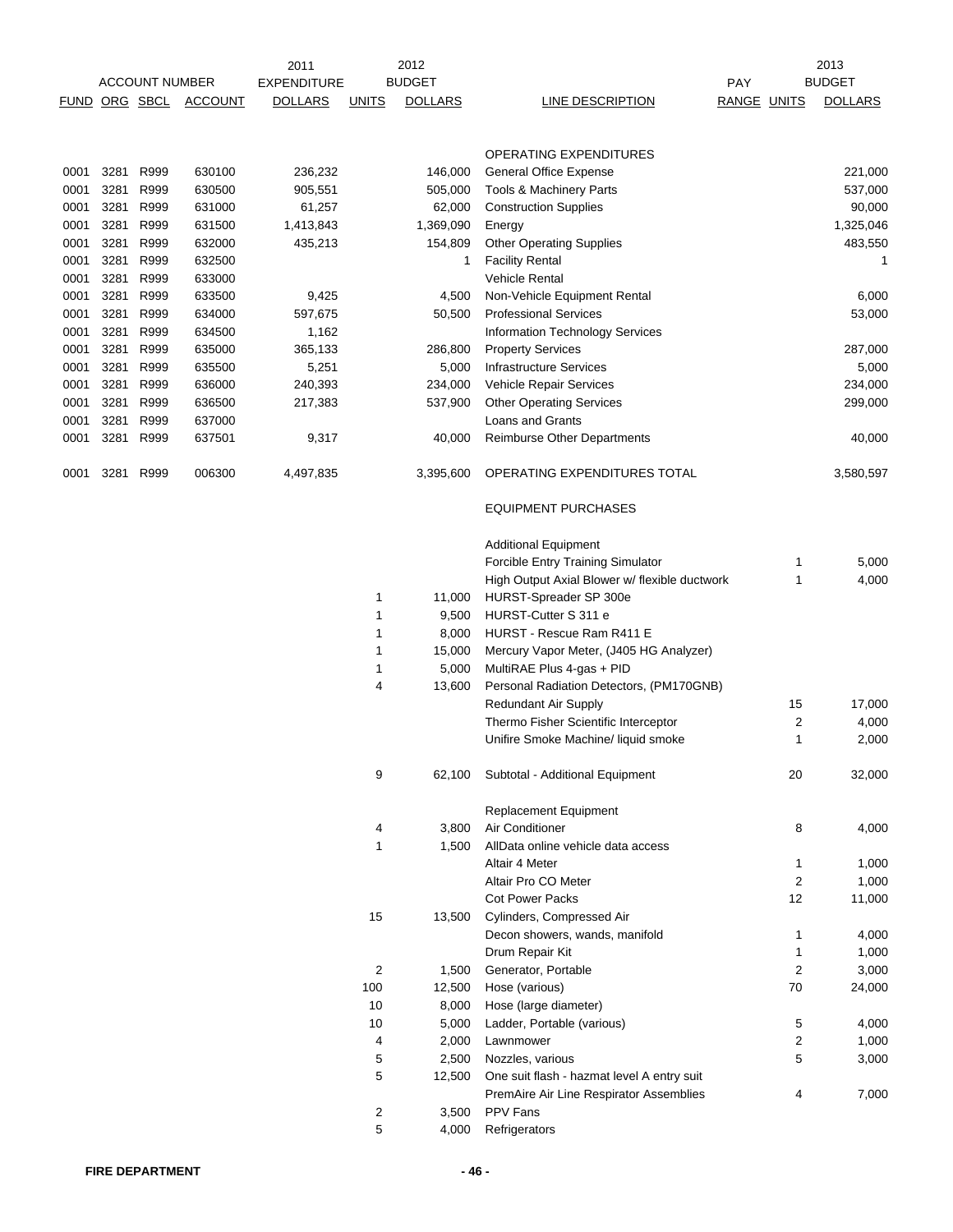|             |      |                       |                | 2011               |                | 2012           |                                                              |                | 2013           |
|-------------|------|-----------------------|----------------|--------------------|----------------|----------------|--------------------------------------------------------------|----------------|----------------|
|             |      | <b>ACCOUNT NUMBER</b> |                | <b>EXPENDITURE</b> |                | <b>BUDGET</b>  |                                                              | PAY            | <b>BUDGET</b>  |
| <b>FUND</b> |      | ORG SBCL              | <b>ACCOUNT</b> | <b>DOLLARS</b>     | <b>UNITS</b>   | <b>DOLLARS</b> | LINE DESCRIPTION                                             | RANGE UNITS    | <b>DOLLARS</b> |
|             |      |                       |                |                    |                |                |                                                              |                |                |
|             |      |                       |                |                    | 2              | 1,000          | Saw, Chain                                                   | $\overline{2}$ | 1,000          |
|             |      |                       |                |                    | 5              | 6,500          | Saw, Roof                                                    | 5              | 6,000          |
|             |      |                       |                |                    | 5              | 4,000          | <b>SCBA ICM</b>                                              | 35             | 19,000         |
|             |      |                       |                |                    | 4              | 4,800          | Snowblowers                                                  | 4              | 4,000          |
|             |      |                       |                |                    | 1              | 5,000          | Stoves, Gas                                                  |                |                |
|             |      |                       |                |                    |                |                | <b>Tech Rescue PPE</b>                                       | 5              | 12,000         |
|             |      |                       |                |                    |                |                | Thermal Imaging Cameras                                      |                | 10,000         |
|             |      |                       |                |                    | $\overline{2}$ | 70,000         | Vehicles, Sport Utility Response                             |                | 40,000         |
|             |      |                       |                |                    |                |                | Vetter Bag System w/ multiple adaptions                      | 1              | 13,000         |
|             |      |                       |                |                    | $\overline{2}$ | 2,000          | Water Heater, Gas                                            |                |                |
|             |      |                       |                | 104,348            |                |                | <b>Other Previous Experience</b>                             |                |                |
|             |      |                       |                | 104,348            | 184            | 163,600        | Subtotal - Replacement Equipment                             | 167            | 169,000        |
| 0001        | 3281 | R999                  | 006800         | 104,348            | 193            | 225,700        | <b>EQUIPMENT PURCHASES TOTAL</b>                             | 187            | 201,000        |
|             |      |                       |                |                    |                |                | <b>SPECIAL FUNDS</b>                                         |                |                |
|             |      |                       |                |                    |                |                | SPECIAL FUNDS TOTAL                                          |                |                |
|             |      |                       |                | 96,989,299         |                | 94,854,477     | FIRE DEPARTMENT - OPERATIONS<br>DIVISION DECISION UNIT TOTAL |                | 93,082,357     |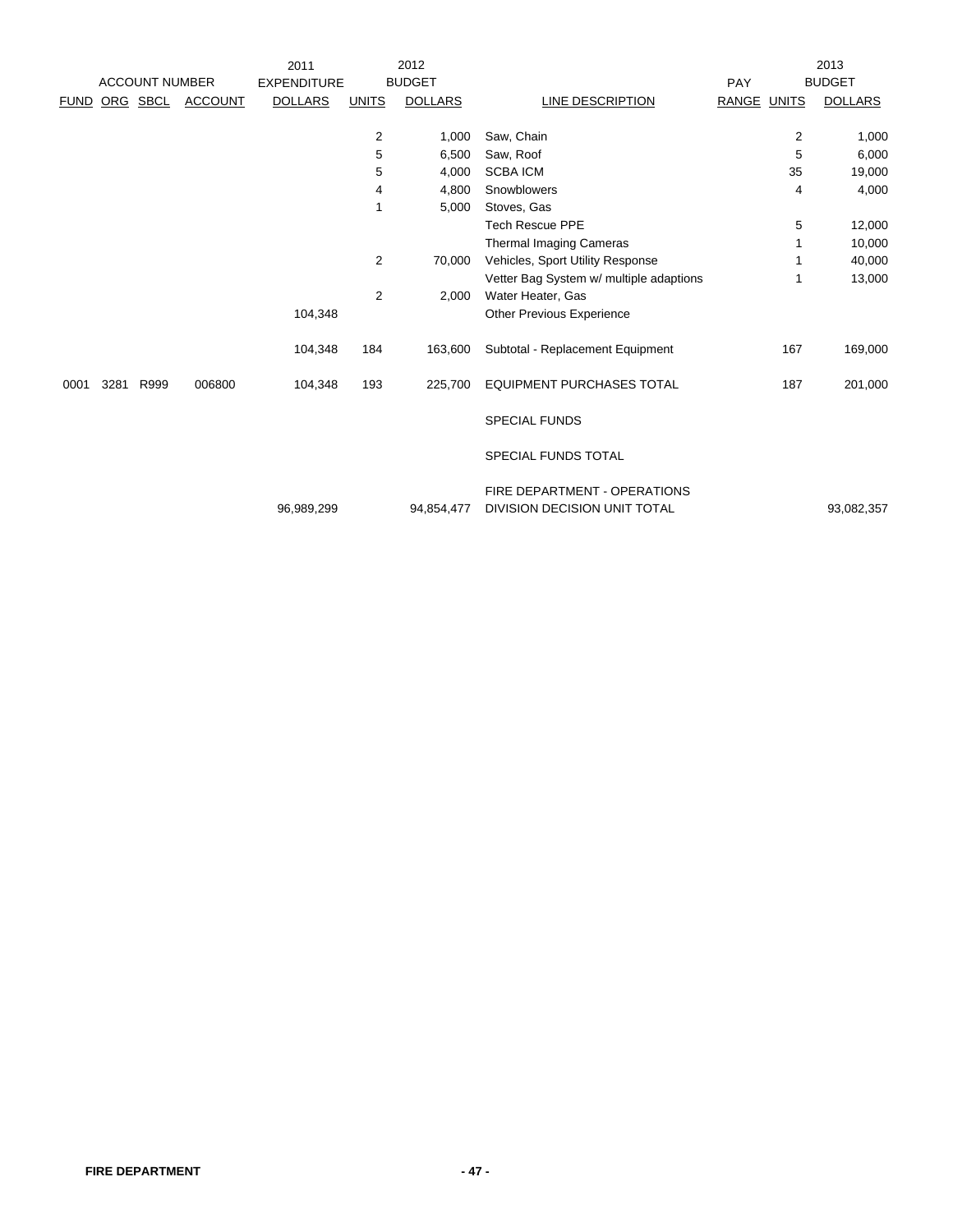|                      |                       |         | 2011               |                | 2012           |                                                                 |             |                | 2013           |
|----------------------|-----------------------|---------|--------------------|----------------|----------------|-----------------------------------------------------------------|-------------|----------------|----------------|
|                      | <b>ACCOUNT NUMBER</b> |         | <b>EXPENDITURE</b> |                | <b>BUDGET</b>  |                                                                 | PAY         |                | <b>BUDGET</b>  |
| <u>FUND ORG SBCL</u> |                       | ACCOUNT | <b>DOLLARS</b>     | <b>UNITS</b>   | <b>DOLLARS</b> | <b>LINE DESCRIPTION</b>                                         | RANGE UNITS |                | <b>DOLLARS</b> |
|                      |                       |         |                    |                |                |                                                                 |             |                |                |
|                      |                       |         |                    |                |                | <b>FIRE DEPARTMENT</b><br>SUPPORT SERVICES BUREAU DECISION UNIT |             |                |                |
|                      |                       |         |                    |                |                |                                                                 |             |                |                |
|                      |                       |         |                    |                |                | SALARIES & WAGES                                                |             |                |                |
|                      |                       |         |                    | 1              | 133,885        | Fire Chief (Y)                                                  | 4SX         | 1              | 133,885        |
|                      |                       |         |                    | 1              | 48,000         | <b>Chief Medical Officer</b>                                    |             |                |                |
|                      |                       |         |                    |                |                | <b>Fire Medical Officer</b>                                     | 9RX         | 1              | 48,636         |
|                      |                       |         |                    | 1              | 95,030         | Assistant Fire Chief (Y)                                        | 4RX         | 1              | 103,448        |
|                      |                       |         |                    | 1              | 49,779         | Administrative Assistant IV                                     | 5IN         | 1              | 49,779         |
|                      |                       |         |                    |                |                | <b>BUSINESS AND FINANCE SECTION</b>                             |             |                |                |
|                      |                       |         |                    | 1              | 70,848         | <b>Business Finance Manager</b>                                 | 1FX         | 1              | 70,848         |
|                      |                       |         |                    | 1              | 70,295         | Management and Accounting Officer                               | 2GX         |                |                |
|                      |                       |         |                    | 1              | 39,507         | <b>Accounting Assistant III</b>                                 | 5EN         | 1              | 39,507         |
|                      |                       |         |                    | 1              | 35,363         | Personnel Payroll Assistant II                                  | 6HN         | 1              | 35,363         |
|                      |                       |         |                    |                |                | Program Assistant II                                            | 5FN         | 1              | 41,495         |
|                      |                       |         |                    |                |                |                                                                 |             |                |                |
|                      |                       |         |                    |                |                | ADMINISTRATION DIVISION                                         |             |                |                |
|                      |                       |         |                    | 1              | 70,509         | Fire Captain                                                    | 4J          | 1              | 74,797         |
|                      |                       |         |                    | 1              | 55,994         | <b>Fire Personnel Officer</b>                                   | 1DX         | 1              | 55,994         |
|                      |                       |         |                    | 1              | 44,277         | Microcomputer Services Assistant                                | 6KN         | 1              | 44,277         |
|                      |                       |         |                    | 1              | 39,024         | Custodial Worker II/City Laborer                                | 8DN         | 1              | 39,024         |
|                      |                       |         |                    | 1              | 24,168         | <b>Office Assistant II</b>                                      | 6EN         | 1              | 29,780         |
|                      |                       |         |                    | 3              | 109,094        | Office Assistant III                                            | 6FN         | 2              | 73,691         |
|                      |                       |         |                    |                |                | <b>UASI GRANT (B)</b>                                           |             |                |                |
|                      |                       |         |                    | 1              | 85,963         | Battalion Chief, Fire (B)                                       | 4MX         | $\mathbf{1}$   | 85,963         |
|                      |                       |         |                    | 1              | 70,509         | Fire Lieutenant (B)                                             | 4E          |                |                |
|                      |                       |         |                    |                |                | TECHNICAL SERVICES/DISPATCH DIVISION                            |             |                |                |
|                      |                       |         |                    | 1              | 82,289         | Administrative Fire Captain                                     | 4J          | 1              | 86,993         |
|                      |                       |         |                    | 1              | 70,509         | Administrative Fire Lieutenant                                  | 4E          | 1              | 74,797         |
|                      |                       |         |                    | $\overline{2}$ | 101,430        | Network Coordinator-Associate                                   | 2EX         | $\overline{c}$ | 101,430        |
|                      |                       |         |                    | 1              | 48,502         | Data Base Specialist                                            | 5GN         | $\overline{2}$ | 89,091         |
|                      |                       |         |                    | 1              | 77,478         | Fire Technical Services Manager                                 | 1GX         | 1              | 77,478         |
|                      |                       |         |                    |                |                | 66,978 Network Coordinator Senior                               | 2GX         |                | 66,978         |
|                      |                       |         |                    | 1              | 74,912         | Fire Dispatch Manager                                           | 1DX         | 1              | 74,912         |
|                      |                       |         |                    | 4              | 240,391        | Fire Dispatch Supervisor                                        | 1AX         | 4              | 240,391        |
|                      |                       |         |                    | 21             | 888,360        | Fire Equipment Dispatcher                                       | 6NN         | 21             | 888,360        |
|                      |                       |         |                    | $\overline{2}$ | 37,681         | Fire Equipment Dispatcher (0.5 FTE)                             | 6NN         | $\overline{c}$ | 37,681         |
|                      |                       |         |                    |                |                | CONSTRUCTION AND MAINTENANCE DIVISION                           |             |                |                |
|                      |                       |         |                    | 1              | 85,963         | Battalion Chief, Fire                                           | 4MX         | 1              | 85,963         |
|                      |                       |         |                    | 1              | 61,398         | Fire Equipment Repairs Manager                                  | 1EX         | 1              | 61,398         |
|                      |                       |         |                    | 1              | 54,949         | Fire Equipment Repairs Supervisor                               | 1DX         | 1              | 54,949         |
|                      |                       |         |                    | 1              | 50,277         | Fire Equipment Compressed Air Tech.                             | 7HN         | 1              | 50,277         |
|                      |                       |         |                    | 9              | 441,583        | Fire Equipment Mechanic                                         | 7HN         | 9              | 431,579        |
|                      |                       |         |                    | 3              | 88,067         | Fire Equipment Repairer II                                      | 7GN         | 3              | 128,155        |
|                      |                       |         |                    | 1              | 44,820         | Fire Equipment Repairer I                                       | 7DN         | 1              | 44,820         |
|                      |                       |         |                    | 1              | 41,410         | Fire Mechanic Helper                                            | 7BN         | 1              | 41,410         |
|                      |                       |         |                    | 1              | 50,772         | Fire Equipment Welder                                           | 7HN         | 1              | 50,772         |
|                      |                       |         |                    | 1              | 47,809         | Fire Equipment Machinist                                        | 7HN         | 1              | 47,809         |
|                      |                       |         |                    | 1              | 50,277         | Fire Bldg. & Equip. Maint. Spec.                                | 7HN         | 1              | 50,277         |
|                      |                       |         |                    |                | 44,277         | Office Coordinator                                              | 5EN         | 1              | 44,277         |
|                      |                       |         |                    | 1              | 34,767         | <b>Inventory Control Assistant III</b>                          | 6HN         | 1              | 34,776         |
|                      |                       |         |                    | 1              | 54,974         | Painter                                                         | 71          | 1              | 54,974         |
|                      |                       |         |                    | $\overline{c}$ | 115,856        | Carpenter                                                       | 7K          | 2              | 115,856        |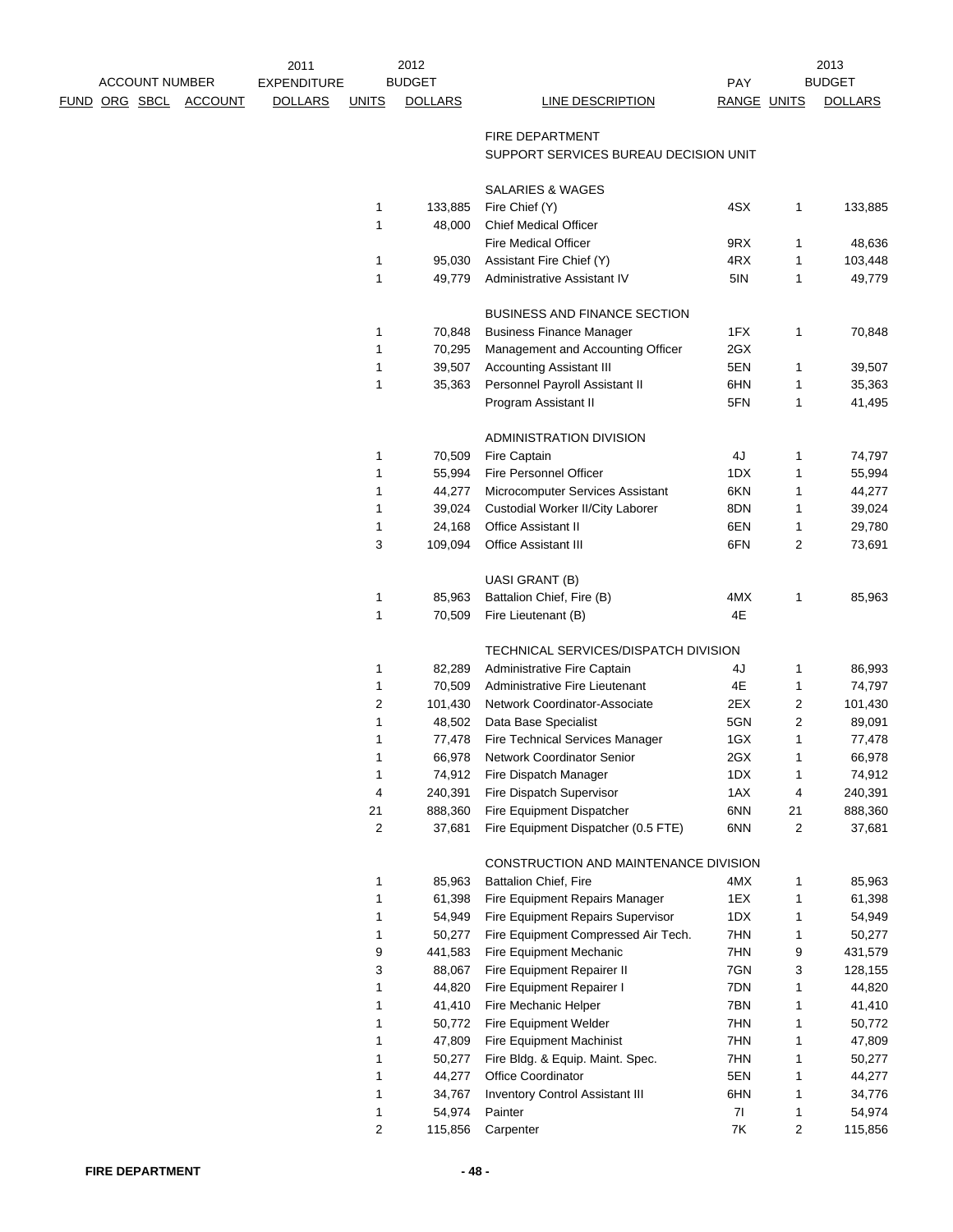|      |               |                       |                | 2011               |              | 2012           |                                                                                                                                           |                | 2013           |
|------|---------------|-----------------------|----------------|--------------------|--------------|----------------|-------------------------------------------------------------------------------------------------------------------------------------------|----------------|----------------|
|      |               | <b>ACCOUNT NUMBER</b> |                | <b>EXPENDITURE</b> |              | <b>BUDGET</b>  |                                                                                                                                           | PAY            | <b>BUDGET</b>  |
|      | FUND ORG SBCL |                       | <b>ACCOUNT</b> | <b>DOLLARS</b>     | <b>UNITS</b> | <b>DOLLARS</b> | LINE DESCRIPTION                                                                                                                          | RANGE UNITS    | <b>DOLLARS</b> |
|      |               |                       |                | 4,819,623          | 79           | 3,997,974      | <b>Total Before Adjustments</b>                                                                                                           | 78             | 3,961,890      |
|      |               |                       |                | 228,159            |              | 147,000        | Salary & Wage Rate Change<br>Overtime Compensated (Special Duty)                                                                          |                | 132,000        |
|      |               |                       |                | 24,567             |              | 1,410          | Personnel Cost Adjustment<br>Other                                                                                                        |                | 21,814         |
|      |               |                       |                | 5,072,349          | 79           | 4,146,384      | Gross Salaries & Wages Total                                                                                                              | 78             | 4,115,704      |
|      |               |                       |                |                    |              |                | <b>Reimbursable Services Deduction</b>                                                                                                    |                |                |
|      |               |                       |                |                    |              |                | Capital Improvements Deduction                                                                                                            |                |                |
|      |               |                       |                |                    |              | (203,393)      | Grants & Aids Deduction                                                                                                                   |                | (85,963)       |
|      |               |                       |                |                    |              |                | (41,729) Furlough                                                                                                                         |                | (41, 743)      |
|      |               |                       |                | 5,072,349          | 79           | 3,901,262      | NET SALARIES & WAGES TOTAL                                                                                                                | 78             | 3,987,998      |
|      |               |                       |                |                    | 76.00        |                | <b>O&amp;M FTE'S</b>                                                                                                                      | 77.00          |                |
|      |               |                       |                |                    | 2.00         |                | <b>NON-O&amp;M FTE'S</b>                                                                                                                  | 1.00           |                |
|      |               |                       |                |                    |              |                | (B) To expire 12/31/13 unless the UASI Grant is extended.                                                                                 |                |                |
|      |               |                       |                |                    |              |                | (Y) Required to file a statement of economic interests in accordance<br>with the Milwaukee Code of Ordinances Chapter 303-Code of Ethics. |                |                |
|      |               |                       |                | 2,210,031          |              | 1,755,568      | ESTIMATED EMPLOYEE FRINGE BENEFITS<br>(Involves Revenue Offset-No Transfers from this Account)                                            |                | 1,714,839      |
|      |               |                       |                |                    |              |                | OPERATING EXPENDITURES                                                                                                                    |                |                |
| 0001 |               | 3282 R999             | 630100         | 34,160             |              | 57,300         | <b>General Office Expense</b>                                                                                                             |                | 14,000         |
| 0001 | 3282          | R999                  | 630500         | 13,842             |              |                | Tools & Machinery Parts                                                                                                                   |                |                |
| 0001 |               | 3282 R999             | 631000         | 6,989              |              |                | <b>Construction Supplies</b>                                                                                                              |                |                |
| 0001 |               | 3282 R999             | 631500         | 56,288             |              | 15,587         | Energy                                                                                                                                    |                | 56,559         |
| 0001 | 3282          | R999                  | 632000         | 84,133             |              | 11,100         | <b>Other Operating Supplies</b>                                                                                                           |                | 12,000         |
| 0001 |               | 3282 R999             | 632500         | 1                  |              |                | <b>Facility Rental</b>                                                                                                                    |                |                |
| 0001 | 3282          | R999                  | 633000         |                    |              |                | Vehicle Rental                                                                                                                            |                |                |
| 0001 |               | 3282 R999             | 633500         | 21,393             |              | 18,000         | Non-Vehicle Equipment Rental                                                                                                              |                | 18,000         |
| 0001 |               | 3282 R999             | 634000         | 122,553            |              | 835,500        | <b>Professional Services</b>                                                                                                              |                | 879,000        |
| 0001 |               | 3282 R999             | 634500         | 565,968            |              | 579,100        | <b>Information Technology Services</b>                                                                                                    |                | 557,000        |
| 0001 |               | 3282 R999             | 635000         | 28,176             |              | 92,780         | <b>Property Services</b>                                                                                                                  |                | 103,000        |
| 0001 |               | 3282 R999             | 635500         |                    |              |                | <b>Infrastructure Services</b>                                                                                                            |                |                |
| 0001 |               | 3282 R999             | 636000         |                    |              |                | Vehicle Repair Services                                                                                                                   |                |                |
| 0001 |               | 3282 R999             | 636500         | 15,442             |              | 41,000         | <b>Other Operating Services</b>                                                                                                           |                | 28,000         |
| 0001 |               | 3282 R999             | 637000         |                    |              |                | Loans and Grants                                                                                                                          |                |                |
| 0001 |               | 3282 R999             | 637501         | 39,447             |              | 60,000         | Reimburse Other Departments                                                                                                               |                | 60,000         |
| 0001 |               | 3282 R999             | 006300         | 988,392            |              | 1,710,367      | OPERATING EXPENDITURES TOTAL                                                                                                              |                | 1,727,559      |
|      |               |                       |                |                    |              |                | <b>EQUIPMENT PURCHASES</b>                                                                                                                |                |                |
|      |               |                       |                |                    |              |                | <b>Additional Equipment</b>                                                                                                               |                |                |
|      |               |                       |                |                    |              |                | Subtotal - Additional Equipment                                                                                                           |                |                |
|      |               |                       |                |                    |              |                | <b>Replacement Equipment</b>                                                                                                              |                |                |
|      |               |                       |                |                    |              |                | AllData online vehicle data access                                                                                                        | 1              | 2,000          |
|      |               |                       |                |                    |              |                | Fans, PPV & NPV                                                                                                                           | $\overline{2}$ | 4,000          |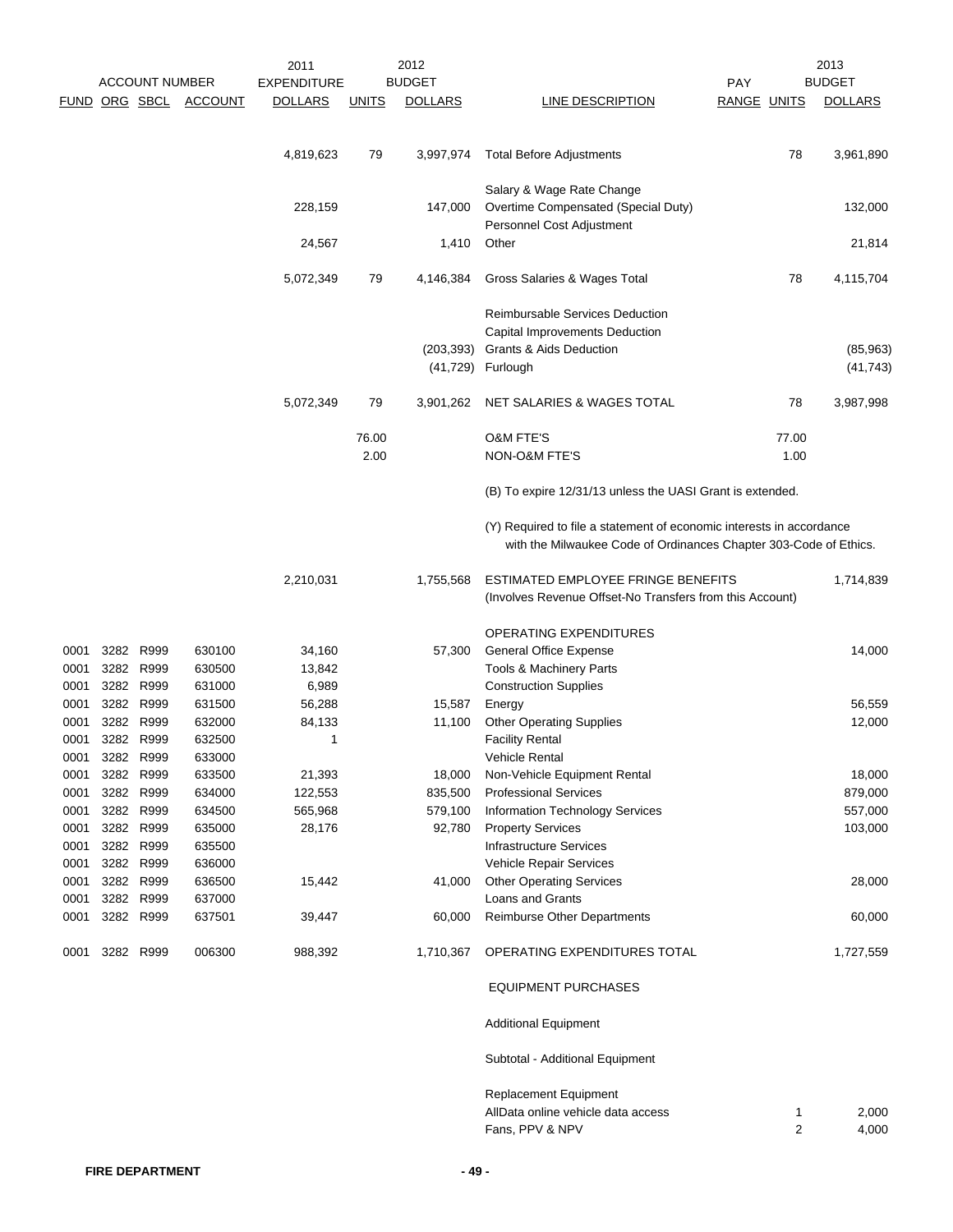|             | <b>ACCOUNT NUMBER</b> |      |                | 2012<br>2011       |              |                |                                                     |             | 2013           |                |
|-------------|-----------------------|------|----------------|--------------------|--------------|----------------|-----------------------------------------------------|-------------|----------------|----------------|
|             |                       |      |                | <b>EXPENDITURE</b> |              | <b>BUDGET</b>  |                                                     | PAY         |                | <b>BUDGET</b>  |
| <b>FUND</b> | ORG SBCL              |      | <b>ACCOUNT</b> | <b>DOLLARS</b>     | <b>UNITS</b> | <b>DOLLARS</b> | LINE DESCRIPTION                                    | RANGE UNITS |                | <b>DOLLARS</b> |
|             |                       |      |                | 13,223             | 2            | 45,000         | Vehicles, Staff<br><b>Other Previous Experience</b> |             | $\overline{2}$ | 54,000         |
|             |                       |      |                | 13,223             | 2            | 45,000         | Subtotal - Replacement Equipment                    |             | 5              | 60,000         |
| 0001        | 3282                  | R999 | 006800         | 13,223             | 2            | 45,000         | <b>EQUIPMENT PURCHASES TOTAL</b>                    |             | 5              | 60,000         |
|             |                       |      |                |                    |              |                | <b>SPECIAL FUNDS</b>                                |             |                |                |
| 0001        | 3282                  | R321 | 006300         | 108                |              | 20,000         | Computer Enhancement*                               |             |                | 23,300         |
| 0001        | 3282                  | R322 | 006300         | 16,149             |              | 20,000         | Peripheral Equipment*                               |             |                | 27,000         |
| 0001        | 3282                  | R324 | 006300         | 4,471              |              | 12,000         | Printer Replacement Program*                        |             |                | 12,000         |
| 0001        | 3282                  | R327 | 006300         | 96                 |              | 4,000          | Phone Replacement Program*                          |             |                | 4,000          |
| 0001        | 3282                  | R328 | 006300         | 3,137              |              | 1,500          | Fax Replacement Program*                            |             |                | 1,500          |
| 0001        | 3282                  | R330 | 006300         | 63,275             |              | 121,080        | Computer Replacement Program*                       |             |                | 186,080        |
| 0001        | 3282                  | R350 | 006300         |                    |              | 3,600          | C&M mechanic Software, Genisis*                     |             |                | 3,600          |
| 0001        | 3282                  | R351 | 006300         |                    |              | 4,500          | C&M mechanic Software, Vehicle*                     |             |                | 4,500          |
| 0001        | 3282                  | R352 | 006300         |                    |              |                | Radio Replacement*                                  |             |                | 5,000          |
|             |                       |      |                | 87,236             |              | 186,680        | SPECIAL FUNDS TOTAL                                 |             |                | 266,980        |
|             |                       |      |                |                    |              |                | FIRE DEPARTMENT-SUPPORTING SERVICES                 |             |                |                |
|             |                       |      |                | 8,371,231          |              | 7,598,877      | <b>DECISION UNIT TOTAL</b>                          |             |                | 7,757,376      |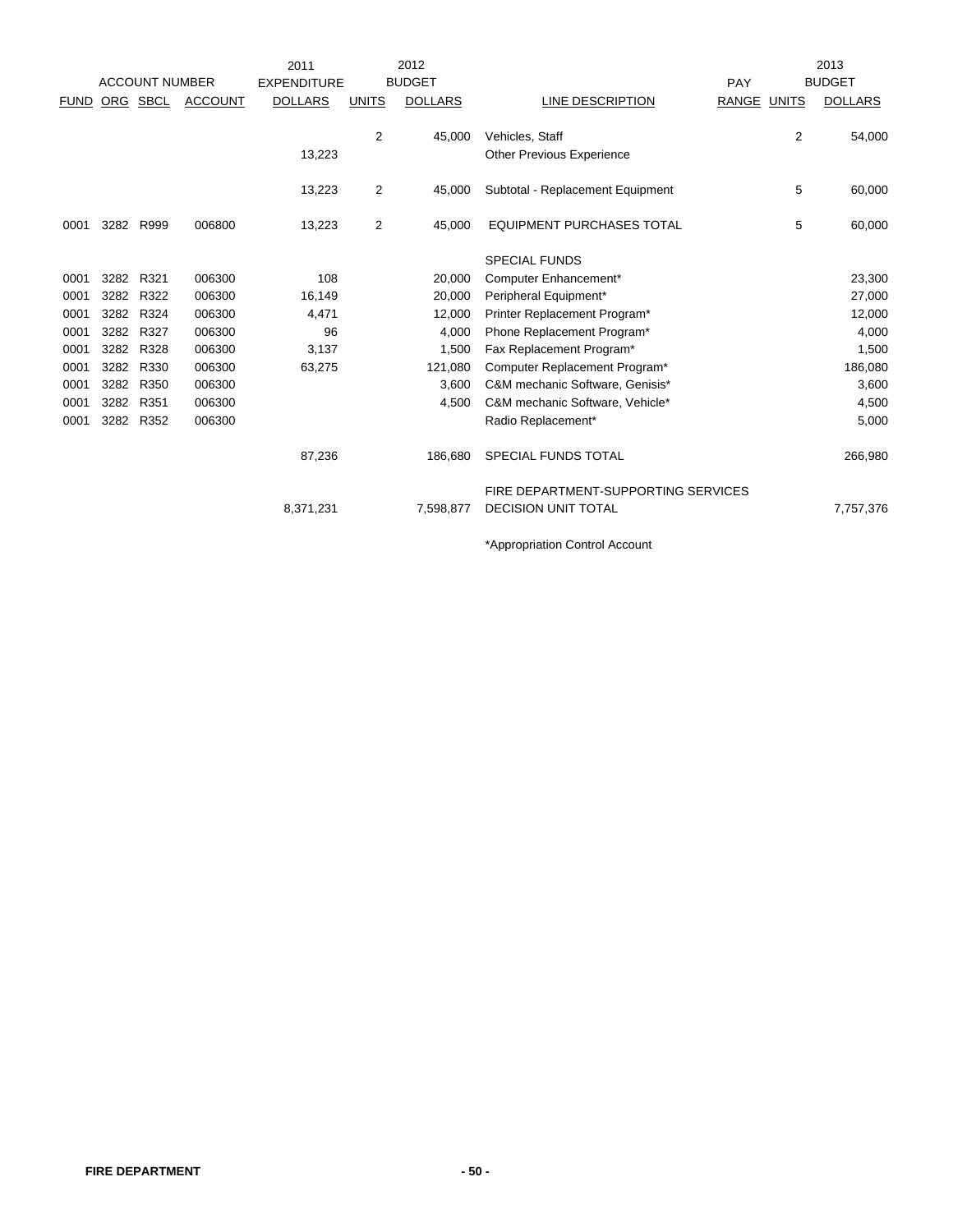|               | <b>ACCOUNT NUMBER</b> |  | 2011<br>2012   |                    |              | 2013           |                                                                                                      |             |              |                        |
|---------------|-----------------------|--|----------------|--------------------|--------------|----------------|------------------------------------------------------------------------------------------------------|-------------|--------------|------------------------|
|               |                       |  |                | <b>EXPENDITURE</b> |              | <b>BUDGET</b>  |                                                                                                      | <b>PAY</b>  |              | <b>BUDGET</b>          |
| FUND ORG SBCL |                       |  | <b>ACCOUNT</b> | <b>DOLLARS</b>     | <b>UNITS</b> | <b>DOLLARS</b> | LINE DESCRIPTION                                                                                     | RANGE UNITS |              | <b>DOLLARS</b>         |
|               |                       |  |                |                    |              |                | <b>FIRE DEPARTMENT</b>                                                                               |             |              |                        |
|               |                       |  |                |                    |              |                | EMS/TRAINING/EDUCATION BUREAU DECISION UNIT                                                          |             |              |                        |
|               |                       |  |                |                    |              |                | <b>SALARIES &amp; WAGES</b>                                                                          |             |              |                        |
|               |                       |  |                |                    | 1            | 103,364        | Assistant Fire Chief (Y)                                                                             | 4RX         | 1            | 103,364                |
|               |                       |  |                |                    | 1            | 55,024         | Health and Safety Officer                                                                            | 2GX         | 1            | 55,024                 |
|               |                       |  |                |                    |              |                |                                                                                                      |             |              |                        |
|               |                       |  |                |                    |              |                | EMS (EMERGENCY MEDICAL SERVICES) DIVISION                                                            |             |              |                        |
|               |                       |  |                |                    | 3            | 234,628        | Fire Captain                                                                                         | 4J          | 3            | 260,710                |
|               |                       |  |                |                    | 1            | 40,836         | Office Assistant IV                                                                                  | 6HN         | 1            | 40,836                 |
|               |                       |  |                |                    |              |                | METROPOLITAN MEDICAL SYSTEMS PROGRAM GRANT                                                           |             |              |                        |
|               |                       |  |                |                    | 1            | 85,963         | Battalion Chief, Fire-EMS (A)                                                                        | 4MX         | $\mathbf{1}$ | 85,963                 |
|               |                       |  |                |                    |              |                | <b>TRAINING DIVISION</b>                                                                             |             |              |                        |
|               |                       |  |                |                    | 1            | 82,683         | Battalion Chief, Fire                                                                                | 4MX         | 1            | 82,683                 |
|               |                       |  |                |                    | 1            | 76,170         | Fire Captain                                                                                         | 4J          | 1            | 86,993                 |
|               |                       |  |                |                    | 3            | 211,527        | Fire Lieutenant                                                                                      | 4E          | 5            | 224,390                |
|               |                       |  |                |                    | 13           | 122,070        | <b>Fire Cadet</b>                                                                                    | 6BN         | 39           | 396,267                |
|               |                       |  |                |                    | 1            | 70,509         | Fire Lieut. Project Staying Alive Coord (C)                                                          | 4E          | $\mathbf{1}$ | 74,797                 |
|               |                       |  |                |                    | 1            | 35,041         | <b>Office Assistant II</b>                                                                           | 6EN         | 1            | 35,041                 |
|               |                       |  |                |                    | 1            | 40,469         | Office Coordinator II                                                                                | 5EN         | 1            | 40,469                 |
|               |                       |  |                |                    | 1            | 40,836         | Audiovisual Spec II                                                                                  | 3CN         | $\mathbf{1}$ | 40,836                 |
|               |                       |  |                |                    | 1            | 40,836         | <b>Inventory Control Assistant III</b>                                                               | 6HN         | 1            | 40,836                 |
|               |                       |  |                |                    | 1            | 70,509         | Vehicle Oper. Instructor                                                                             | 4E          | $\mathbf{1}$ | 74,797                 |
|               |                       |  |                |                    | 1            | 82,289         | Vehicle Operations Training Coordinator                                                              | 4J          | 1            | 86,993                 |
|               |                       |  |                |                    |              |                | COMMUNITY RELATIONS SECTION                                                                          |             |              |                        |
|               |                       |  |                |                    | 1            | 70,509         | Fire Lieutenant                                                                                      | 4E          | 1            | 74,797                 |
|               |                       |  |                |                    | 3            | 189,691        | Firefighter                                                                                          | 4A          | 3            | 200,125                |
|               |                       |  |                |                    |              |                |                                                                                                      |             |              |                        |
|               |                       |  |                |                    | 36           | 1,652,954      | <b>Total Before Adjustments</b>                                                                      |             | 64           | 2,004,921              |
|               |                       |  |                |                    |              |                | Salary & Wage Rate Change                                                                            |             |              |                        |
|               |                       |  |                |                    |              | 12,000         | Overtime Compensated (Special Duty)                                                                  |             |              | 47,000                 |
|               |                       |  |                |                    |              |                | Personnel Cost Adjustment                                                                            |             |              |                        |
|               |                       |  |                |                    |              | 4,231          | Other                                                                                                |             |              | 11,819                 |
|               |                       |  |                |                    | 36           | 1,669,185      | Gross Salaries & Wages Total                                                                         |             | 64           | 2,063,740              |
|               |                       |  |                |                    |              |                | (20,000) Reimbursable Services Deduction                                                             |             |              | (74, 797)              |
|               |                       |  |                |                    |              |                | Capital Improvements Deduction                                                                       |             |              |                        |
|               |                       |  |                |                    |              |                | (225,289) Grants & Aids Deduction<br>(6,020) Furlough                                                |             |              | (124, 100)<br>(15,900) |
|               |                       |  |                |                    |              |                |                                                                                                      |             |              |                        |
|               |                       |  |                |                    | 36           | 1,417,876      | NET SALARIES & WAGES TOTAL                                                                           |             | 64           | 1,848,943              |
|               |                       |  |                |                    | 34.00        |                | <b>O&amp;M FTE'S</b>                                                                                 |             | 51.32        |                        |
|               |                       |  |                |                    | 2.50         |                | NON-O&M FTE'S                                                                                        |             | 2.00         |                        |
|               |                       |  |                |                    |              |                | (A) To expire 12/31/13 unless the Metropolitan Medical<br>Response System Program Grant is extended. |             |              |                        |
|               |                       |  |                |                    |              |                | (C) To expire 12/31/13 unless the MCW/MPS Healthy Students                                           |             |              |                        |

 $(C)$  To expire 12/31/13 unless the MCW/MPS Healthy Students initiative grant is extended or unless contribution accounts become insufficient to support the Safe Schools/Healthy Students Initiative Project Staying Alive Program.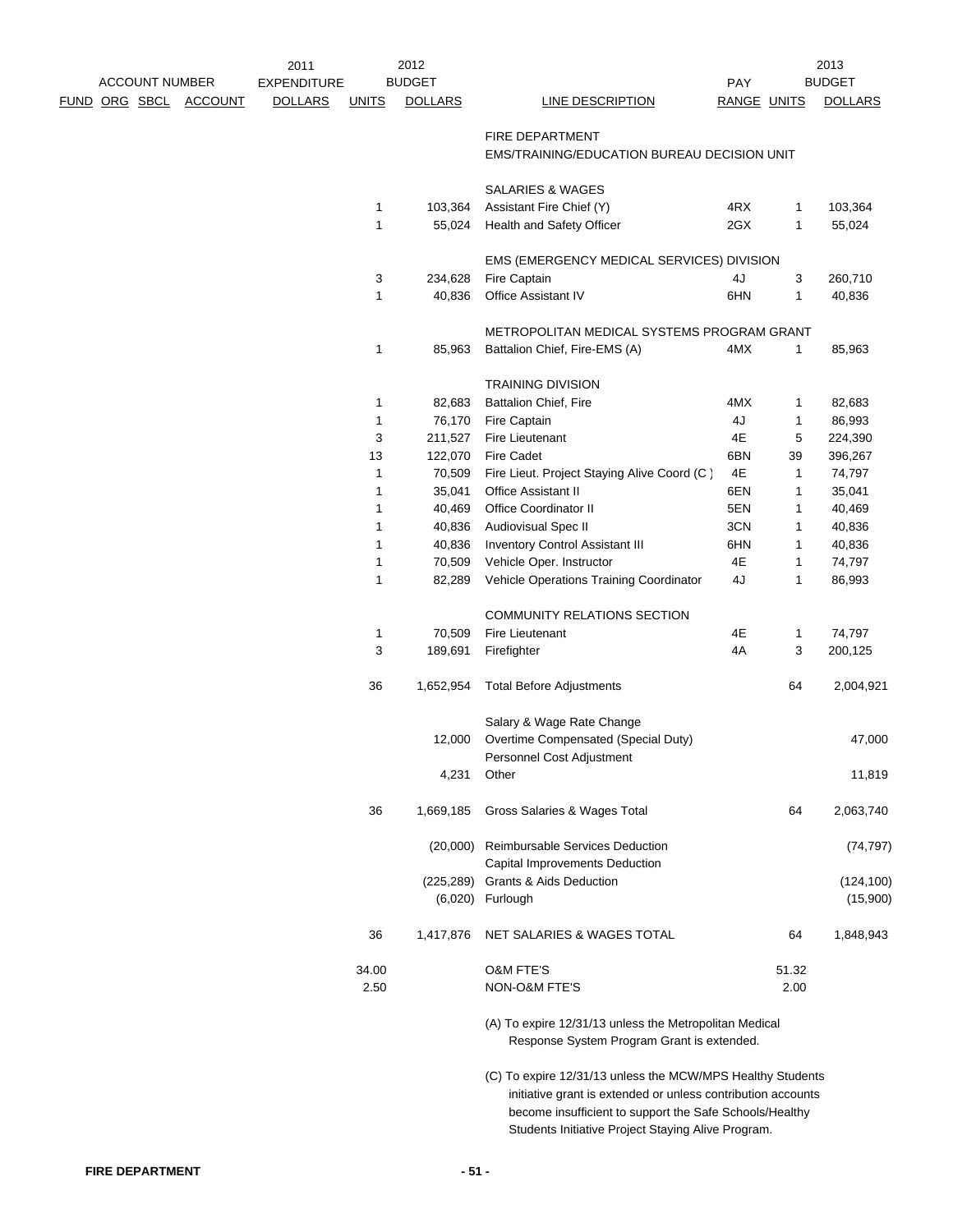|               |      | <b>ACCOUNT NUMBER</b> |                | 2011<br><b>EXPENDITURE</b> |              | 2012<br><b>BUDGET</b> | <b>PAY</b>                                                                                                                                |                    | 2013<br><b>BUDGET</b> |
|---------------|------|-----------------------|----------------|----------------------------|--------------|-----------------------|-------------------------------------------------------------------------------------------------------------------------------------------|--------------------|-----------------------|
|               |      |                       |                |                            |              |                       |                                                                                                                                           |                    |                       |
| FUND ORG SBCL |      |                       | <b>ACCOUNT</b> | <b>DOLLARS</b>             | <u>UNITS</u> | <b>DOLLARS</b>        | <b>LINE DESCRIPTION</b>                                                                                                                   | <b>RANGE UNITS</b> | <b>DOLLARS</b>        |
|               |      |                       |                |                            |              |                       | (Y) Required to file a statement of economic interests in accordance<br>with the Milwaukee Code of Ordinances Chapter 303-Code of Ethics. |                    |                       |
|               |      |                       |                |                            |              | 638,044               | ESTIMATED EMPLOYEE FRINGE BENEFITS<br>(Involves Revenue Offset-No Transfers from this Account)                                            |                    | 795,046               |
|               |      |                       |                |                            |              |                       | OPERATING EXPENDITURES                                                                                                                    |                    |                       |
| 0001          | 3283 | R999                  | 630100         |                            |              | 1,700                 | <b>General Office Expense</b>                                                                                                             |                    | 24,000                |
| 0001          | 3283 | R999                  | 630500         |                            |              |                       | Tools & Machinery Parts                                                                                                                   |                    |                       |
| 0001          | 3283 | R999                  | 631000         |                            |              |                       | <b>Construction Supplies</b>                                                                                                              |                    |                       |
| 0001          | 3283 | R999                  | 631500         |                            |              |                       | Energy                                                                                                                                    |                    |                       |
| 0001          | 3283 | R999                  | 632000         |                            |              | 459,498               | <b>Other Operating Supplies</b>                                                                                                           |                    | 316,000               |
| 0001          | 3283 | R999                  | 632500         |                            |              |                       | <b>Facility Rental</b>                                                                                                                    |                    |                       |
| 0001          | 3283 | R999                  | 633000         |                            |              |                       | <b>Vehicle Rental</b>                                                                                                                     |                    |                       |
| 0001          | 3283 | R999                  | 633500         |                            |              |                       | Non-Vehicle Equipment Rental                                                                                                              |                    |                       |
| 0001          |      | 3283 R999             | 634000         |                            |              |                       | <b>Professional Services</b>                                                                                                              |                    |                       |
| 0001          | 3283 | R999                  | 634500         |                            |              |                       | <b>Information Technology Services</b>                                                                                                    |                    |                       |
| 0001          |      | 3283 R999             | 635000         |                            |              |                       | <b>Property Services</b>                                                                                                                  |                    |                       |
| 0001          |      | 3283 R999             | 635500         |                            |              |                       | <b>Infrastructure Services</b>                                                                                                            |                    |                       |
| 0001          | 3283 | R999                  | 636000         |                            |              |                       | Vehicle Repair Services                                                                                                                   |                    |                       |
| 0001          | 3283 | R999                  | 636500         |                            |              |                       | <b>Other Operating Services</b>                                                                                                           |                    | 1,000                 |
| 0001          | 3283 | R999                  | 637000         |                            |              |                       | Loans and Grants                                                                                                                          |                    |                       |
| 0001          | 3283 | R999                  | 637501         |                            |              |                       | Reimburse Other Departments                                                                                                               |                    |                       |
| 0001          |      | 3283 R999             | 006300         |                            |              | 461,198               | OPERATING EXPENDITURES TOTAL                                                                                                              |                    | 341,000               |
|               |      |                       |                |                            |              |                       | <b>EQUIPMENT PURCHASES</b>                                                                                                                |                    |                       |
|               |      |                       |                |                            |              |                       | <b>Additional Equipment</b>                                                                                                               |                    |                       |
|               |      |                       |                |                            |              |                       | Annual Fitness Assessment Equipment                                                                                                       | 1                  | 9,500                 |
|               |      |                       |                |                            |              |                       | HD Video Camera & Accessories                                                                                                             | 1                  | 5,000                 |
|               |      |                       |                |                            | 2            | 11,000                | Manikin, STAT                                                                                                                             |                    |                       |
|               |      |                       |                |                            | 2            | 2,000                 | Microphones, Wireless                                                                                                                     |                    |                       |
|               |      |                       |                |                            | 1            | 36,894                | Peer Fitness Equipment                                                                                                                    |                    |                       |
|               |      |                       |                |                            | 1            | 1,200                 | Podium                                                                                                                                    |                    |                       |
|               |      |                       |                |                            |              |                       | <b>Training Tower Inspection</b>                                                                                                          | $\mathbf{1}$       | 1,000                 |
|               |      |                       |                |                            | 6            | 51,094                | Subtotal - Additional Equipment                                                                                                           | 3                  | 15,500                |
|               |      |                       |                |                            |              |                       | Replacement Equipment                                                                                                                     |                    |                       |
|               |      |                       |                |                            |              |                       | GATOR ATV vehicle w/trailer                                                                                                               |                    |                       |
|               |      |                       |                |                            |              |                       |                                                                                                                                           | 1                  | 20,000                |
|               |      |                       |                |                            |              |                       | Portacount 8038 Plus                                                                                                                      | $\mathbf{1}$       | 13,000                |
|               |      |                       |                |                            | 1<br>5       | 600<br>2,875          | Projector<br>Television                                                                                                                   |                    |                       |
|               |      |                       |                |                            |              |                       |                                                                                                                                           |                    |                       |
|               |      |                       |                |                            | 6            | 3,475                 | Subtotal - Replacement Equipment                                                                                                          | $\overline{2}$     | 33,000                |
| 0001          |      | 3283 R999             | 006800         |                            | 12           | 54,569                | EQUIPMENT PURCHASES TOTAL                                                                                                                 | 5                  | 48,500                |
|               |      |                       |                |                            |              |                       | <b>SPECIAL FUNDS</b>                                                                                                                      |                    |                       |
|               |      |                       |                |                            |              |                       | SPECIAL FUNDS TOTAL                                                                                                                       |                    |                       |
|               |      |                       |                |                            |              | 2,571,687             | FIRE DEPARTMENT-EMS/TRAINING/EDUCATION<br>DECISION UNIT TOTAL                                                                             |                    | 3,033,489             |
|               |      |                       |                |                            |              |                       |                                                                                                                                           |                    |                       |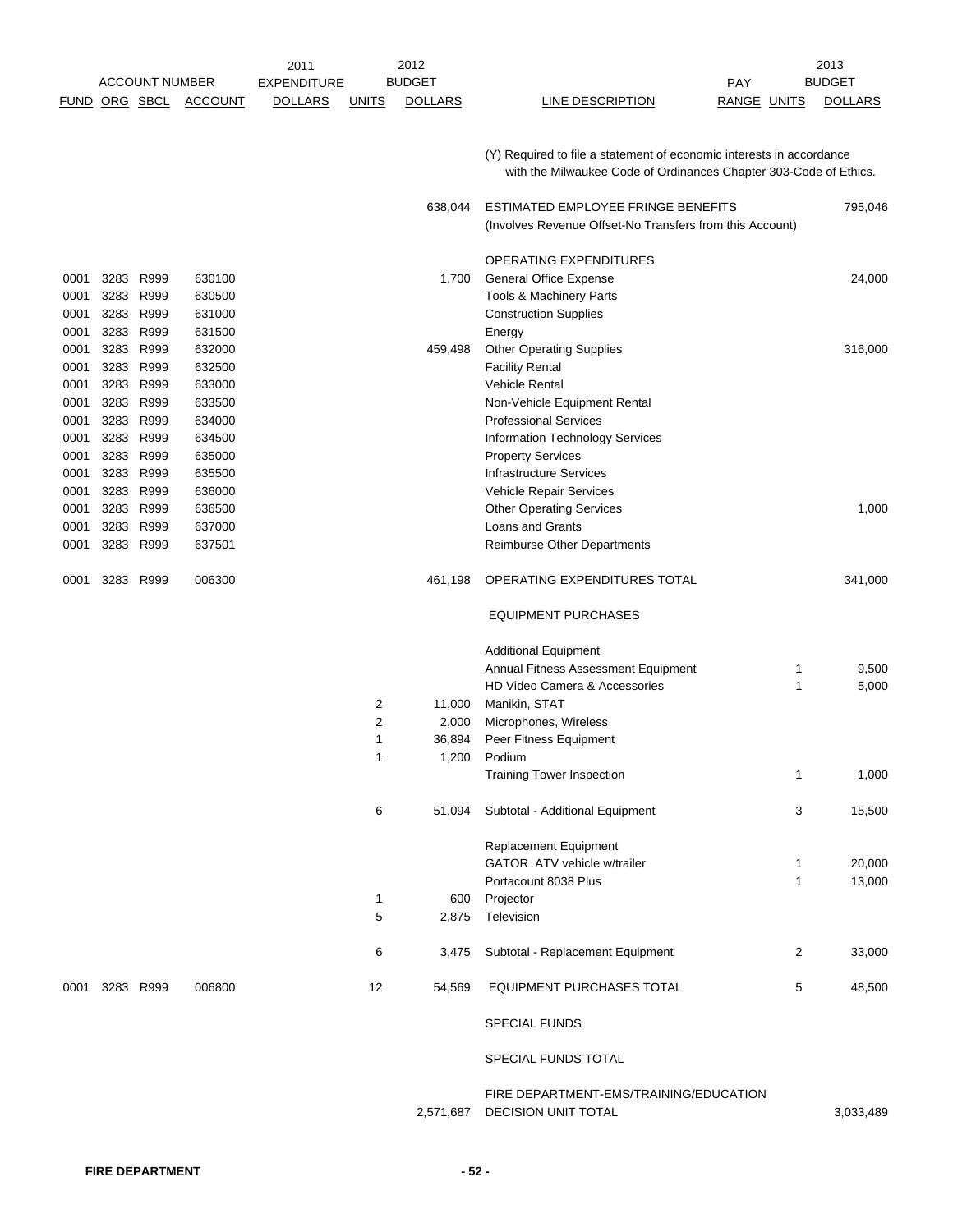| <b>ACCOUNT NUMBER</b> |  | 2011           | 2012               |              |                |                                            |             | 2013         |                |
|-----------------------|--|----------------|--------------------|--------------|----------------|--------------------------------------------|-------------|--------------|----------------|
|                       |  |                | <b>EXPENDITURE</b> |              | <b>BUDGET</b>  |                                            | PAY         |              | <b>BUDGET</b>  |
| <u>FUND ORG SBCL</u>  |  | <b>ACCOUNT</b> | <b>DOLLARS</b>     | <b>UNITS</b> | <b>DOLLARS</b> | <b>LINE DESCRIPTION</b>                    | RANGE UNITS |              | <b>DOLLARS</b> |
|                       |  |                |                    |              |                |                                            |             |              |                |
|                       |  |                |                    |              |                | <b>HEALTH DEPARTMENT</b>                   |             |              |                |
|                       |  |                |                    |              |                | BUDGETARY CONTROL UNIT (1BCU=1DU)          |             |              |                |
|                       |  |                |                    |              |                | SALARIES & WAGES                           |             |              |                |
|                       |  |                |                    | 1            | 146,967        | Commissioner - Health (X)(Y)               | 1PX         | 1            | 146,967        |
|                       |  |                |                    |              |                | Public Health Research & Policy            |             |              |                |
|                       |  |                |                    | 1            | 95,030         | Director (X)(Y)(K)(M)(AA)(H)(AA)           | 1KX         | 1            | 95,030         |
|                       |  |                |                    | 1            | 88,920         | Health Operations Administrator (X)(Y)     | 1KX         | 1            | 88,920         |
|                       |  |                |                    | 1            | 46,607         | Administrative Assistant IV                | 5IN         | 1            | 46,607         |
|                       |  |                |                    |              |                |                                            |             |              |                |
|                       |  |                |                    |              |                | COMMUNICATIONS & PUBLIC RELATIONS          |             |              |                |
|                       |  |                |                    | 1            | 45,243         | Health Communications Officer (X)(Y)       | 1EX         | 1            | 57,018         |
|                       |  |                |                    | 1            | 43,909         | Graphic Designer II (X)                    | 2BN         | $\mathbf{1}$ | 43,909         |
|                       |  |                |                    | 1            | 37,464         | Office Assistant III                       | 6FN         | 1            | 37,464         |
|                       |  |                |                    |              |                |                                            |             |              |                |
|                       |  |                |                    |              |                | OFFICE OF VIOLENCE PREVENTION              |             |              |                |
|                       |  |                |                    | 1            | 77,853         | Violence Reduc/Prev Initiative Mgr. (X)(Y) | 1GX         | 1            | 77,853         |
|                       |  |                |                    | 1            | 48,570         | Injury & Prevention Prog. Coord. (X)(Y)(V) | 2FX         | 1            | 47,109         |
|                       |  |                |                    | 1            | 60,000         | MAIG Regional Coordinator (X)(Y)(UUU)      | 2GX         | 1            | 60,000         |
|                       |  |                |                    | 1            | 44,194         | Hith Proj Coord-Violence Prev (X)(Y)(RRR)  | 2EX         |              |                |
|                       |  |                |                    |              |                | COMPLIANCE & FINANCE DIVISION              |             |              |                |
|                       |  |                |                    | 1            | 70,295         | Compliance Analyst (X)(Y)                  | 2GX         | 1            | 70,295         |
|                       |  |                |                    |              |                |                                            |             |              |                |
|                       |  |                |                    |              |                | INFORMATION TECHNOLOGY                     |             |              |                |
|                       |  |                |                    | 1            | 47,065         | Information Technology Specialist (X)      | 3GN         | 1            | 11,766         |
|                       |  |                |                    | 1            | 57,500         | Network Analyst Assistant I (X)(A)         | 2EN         | 1            | 10,287         |
|                       |  |                |                    |              |                | <b>FINANCE</b>                             |             |              |                |
|                       |  |                |                    | 1            | 85,128         | Business Operations Mgr.-Health (X)(Y)     | 1FX         | 1            | 85,128         |
|                       |  |                |                    | 1            | 61,871         | Management Accountant - Senior (X)(Y)      | 2EX         | 1            | 61,871         |
|                       |  |                |                    | 2            | 97,818         | Administrative Specialist - Senior (X)(Y)  | 2EX         | 2            | 98,649         |
|                       |  |                |                    | 1            | 40,836         | <b>Accounting Assistant II</b>             | 6HN         | 1            | 36,902         |
|                       |  |                |                    | 1            | 36,170         | Inventory Control Assistant II (X)         | 6HN         | 1            | 36,170         |
|                       |  |                |                    |              |                |                                            |             |              |                |
|                       |  |                |                    |              |                | PAYROLL SERVICES                           |             |              |                |
|                       |  |                |                    |              |                | Personnel Payroll Assistant II             | 6HN         | 1            | 36,902         |
|                       |  |                |                    |              |                | <b>Accounting Assistant II</b>             | 6HN         | 1            | 36,902         |
|                       |  |                |                    |              |                |                                            |             |              |                |
|                       |  |                |                    |              |                | <b>HUMAN RESOURCES</b>                     |             |              |                |
|                       |  |                |                    | 1            | 54,964         | Health Personnel Officer (X)               | 2HX         | 1            | 53,519         |
|                       |  |                |                    | 1            | 36,902         | Personnel Payroll Assistant II             | 6HN         |              |                |
|                       |  |                |                    | 1            | 36,902         | <b>Accounting Assistant II</b>             | 6HN         |              |                |
|                       |  |                |                    |              |                | <b>CLINIC OPERATIONS</b>                   |             |              |                |
|                       |  |                |                    | 1            | 40,836         | Accounting Assistant II (MM)               | 6HN         | 1            | 40,836         |
|                       |  |                |                    | 2            | 77,738         | <b>Accounting Assistant II</b>             | 6HN         | 2            | 73,804         |
|                       |  |                |                    |              |                |                                            |             |              |                |
|                       |  |                |                    |              |                | <b>BUILDINGS &amp; GROUNDS DIVISION</b>    |             |              |                |
|                       |  |                |                    | 1            | 65,957         | Mechanical Maintenance Supv. (X)(Y)        | 1BX         | 1            | 65,957         |
|                       |  |                |                    | 1            | 45,994         | Heating & Ventilating Mechanic III         | 7FN         | 1            | 45,994         |
|                       |  |                |                    | 1            | 39,875         | <b>Delivery Driver</b>                     | 8EN         | 1            | 39,875         |
|                       |  |                |                    |              |                |                                            |             |              |                |
|                       |  |                |                    |              |                | <b>LABORATORY</b>                          |             |              |                |
|                       |  |                |                    | 1            | 39,024         | Custodial Worker II/City Laborer           | 8DN         | 1            | 39,024         |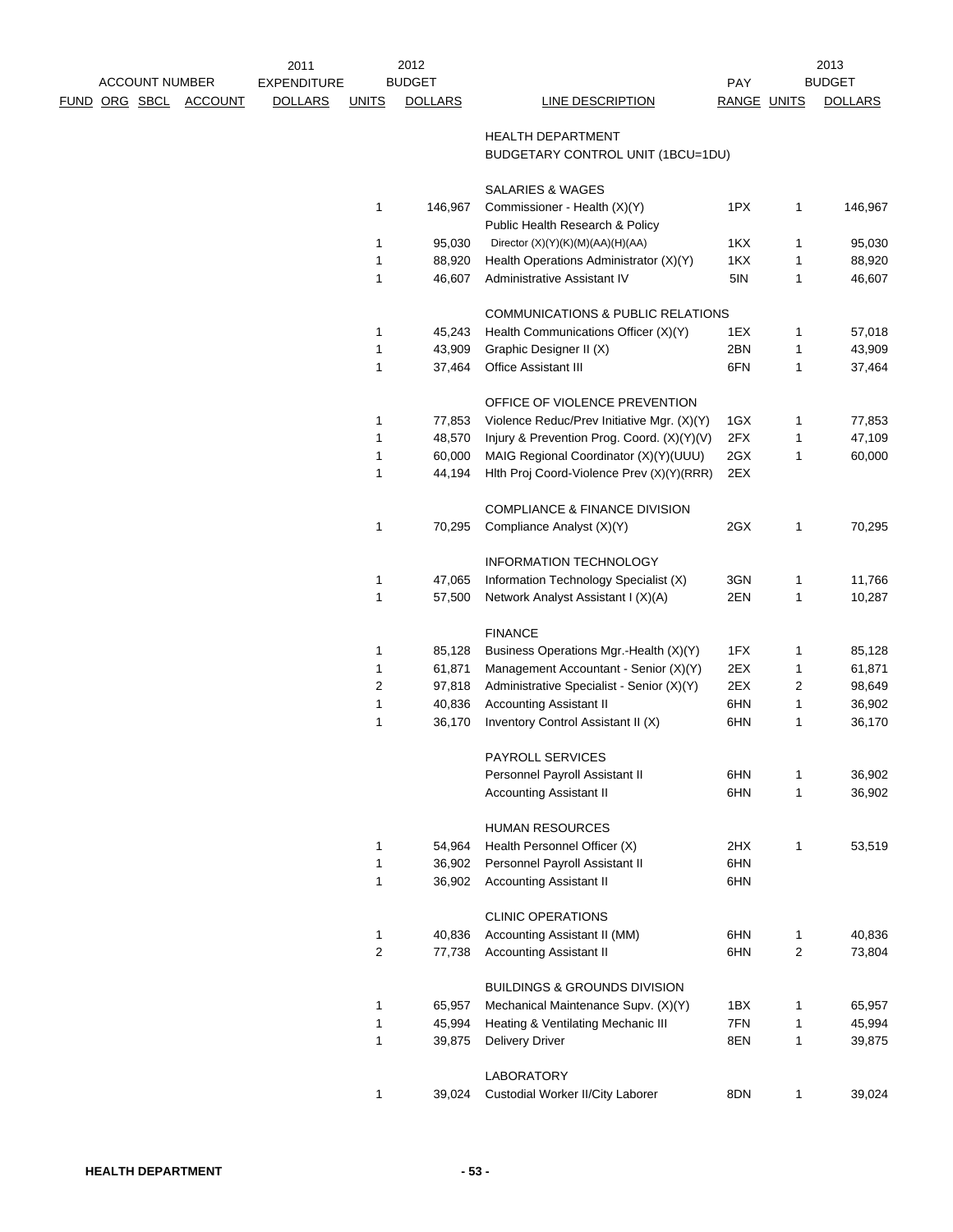|                       |                | 2011               |                | 2012           |                                                        |             |                | 2013           |
|-----------------------|----------------|--------------------|----------------|----------------|--------------------------------------------------------|-------------|----------------|----------------|
| <b>ACCOUNT NUMBER</b> |                | <b>EXPENDITURE</b> |                | <b>BUDGET</b>  |                                                        | <b>PAY</b>  |                | <b>BUDGET</b>  |
| <u>FUND ORG SBCL</u>  | <b>ACCOUNT</b> | <b>DOLLARS</b>     | <b>UNITS</b>   | <b>DOLLARS</b> | <b>LINE DESCRIPTION</b>                                | RANGE UNITS |                | <b>DOLLARS</b> |
|                       |                |                    |                |                | <b>KEENAN HEALTH CENTER</b>                            |             |                |                |
|                       |                |                    | 2              | 74,608         | Custodial Worker II/ City Laborer                      | 8DN         | 2              | 74,608         |
|                       |                |                    |                |                |                                                        |             |                |                |
|                       |                |                    |                |                | SOUTHSIDE HEALTH CENTER                                |             |                |                |
|                       |                |                    | $\overline{2}$ | 78,047         | Custodial Worker II/ City Laborer                      | 8DN         | $\overline{2}$ | 78,047         |
|                       |                |                    |                |                |                                                        |             |                |                |
|                       |                |                    | 2              |                | NORTHWEST HEALTH CENTER                                | 8DN         |                |                |
|                       |                |                    |                | 78,047         | Custodial Worker II/ City Laborer                      |             | 2              | 74,607         |
|                       |                |                    |                |                | <b>FAMILY &amp; COMMUNITY HEALTH SERVICES DIVISION</b> |             |                |                |
|                       |                |                    | 1              | 79,083         | Family & Comm Health Serv Dir (X)(Y)                   | 1IX         | 1              | 79,083         |
|                       |                |                    | 1              | 60,809         | Family & Comm Health Oper Mgr (X)(Y)                   | 1FX         | 1              | 60,809         |
|                       |                |                    | 1              | 37,464         | Office Assistant III                                   | 6FN         | 1              | 37,464         |
|                       |                |                    |                |                |                                                        |             |                |                |
|                       |                |                    |                |                | MATERNAL AND CHILD HEALTH EPIDEMIOLOGY SECTION         |             |                |                |
|                       |                |                    | 1              | 65,000         | Epidemiologist (X)(Y)                                  | 1FX         | $\mathbf{1}$   | 60,809         |
|                       |                |                    | 1              | 65,957         | Vital Statistics Supervisor (X)(Y)                     | 1BX         | 1              | 65,957         |
|                       |                |                    | 1              | 43,909         | Health Project Assistant (X)(D)                        | 5FN         | 2              | 82,990         |
|                       |                |                    | 1              | 40,836         | <b>Office Assistant IV</b>                             | 6HN         | 1              | 40,836         |
|                       |                |                    | 1              | 37,464         | <b>Office Assistant III</b>                            | 6FN         | 1              | 37,464         |
|                       |                |                    | 1              | 30,457         | Office Assistant II                                    | 6EN         | 1              | 27,574         |
|                       |                |                    |                |                | <b>MEN'S HEALTH PROGRAM</b>                            |             |                |                |
|                       |                |                    | 1              | 70,467         | School Health Manager (X)(Y)                           | 1DX         | 1              | 70,467         |
|                       |                |                    | 1              | 53,697         | Public Health Educator II (X) (Y)                      | 2CN         | 1              | 53,697         |
|                       |                |                    | 1              | 36,538         | Community Education Asst. (X)                          | 5BN         | 1              | 36,538         |
|                       |                |                    |                |                | Public Health Nurse (X)(G)(O)                          | 2DN         | 1              | 45,057         |
|                       |                |                    |                |                |                                                        |             |                |                |
|                       |                |                    |                |                | SOUTHSIDE / NORTHWEST HEALTH CENTER                    |             |                |                |
|                       |                |                    | 2              | 115,277        | Public Health Nurse (X)(G)(O)                          | 2DN         | 2              | 115,277        |
|                       |                |                    | 2              | 93,950         | Program Assistant II (X)                               | 5FN         | 2              | 93,950         |
|                       |                |                    | 1              | 33,865         | Office Assistant III                                   | 6FN         | 1              | 35,404         |
|                       |                |                    | 1              | 35,041         | <b>Office Assistant II</b>                             | 6EN         | 1              | 35,041         |
|                       |                |                    | $\overline{c}$ | 73,075         | Clinic Assistant (X)                                   | 5BN         | 2              | 73,075         |
|                       |                |                    |                |                | EMPOWERING FAMILIES OF MILW. PROGRAM (E)               |             |                |                |
|                       |                |                    | 1              | 56,888         | MCHVP Program Manager (X)(E)(Y)                        | 1DX         | 1              | 56,888         |
|                       |                |                    | 1              | 44,194         | Health Project Coord.-MCHVP (X)(E)(Y)                  | 2EX         | 2              | 97,228         |
|                       |                |                    | 1              | 45,000         | Health Proj. Coord-Childhd Wellness (X)(SSS)           | 2EX         | 1              | 51,387         |
|                       |                |                    | 1              | 49,472         | Health Information Specialist (E)                      | 2CN         | 1              | 49,472         |
|                       |                |                    | 2              | 92,039         | Public Health Nurse (X)(E)(G)                          | 2DN         | 1              | 46,019         |
|                       |                |                    | 1              | 35,041         | Office Assistant II (E)                                | 6EN         | 1              | 35,041         |
|                       |                |                    | 5              | 258,476        | Public Health Nurse (X)(G)                             | 2DN         | 5              | 258,476        |
|                       |                |                    | 4              | 184,078        | Public Health Nurse (X)(G)(O)                          | 2DN         | 3              | 143,633        |
|                       |                |                    | 2              | 77,783         | Public Health Nurse (X)(G)(SSS)                        | 2DN         | $\overline{c}$ | 79,616         |
|                       |                |                    | 1              | 52,000         | Public Health Nurse (X)(G)(EEE)                        | 2DN         | 1              | 46,019         |
|                       |                |                    | 3              | 137,819        | Public Health Social Worker (X)                        | 2DN         | 3              | 137,819        |
|                       |                |                    | 1              | 45,940         | Public Health Social Worker (X)(E)                     | 2DN         | 1              | 45,940         |
|                       |                |                    |                |                |                                                        |             |                |                |
|                       |                |                    |                |                | NURSE FAMILY PARTNERSHIP PROGRAM (SSS)                 |             |                |                |
|                       |                |                    | 1              | 64,041         | Public Health Nurse Supv. (X)(Y)(SSS)(J)               | 1DX         | 1              | 64,041         |
|                       |                |                    | 5              | 263,278        | Public Health Nurse (X)(G)(SSS)(J)                     | 2DN         | 4              | 202,084        |
|                       |                |                    | 3              | 159,736        | Public Health Nurse (X)(G)(O)                          | 2DN         | 3              | 143,782        |
|                       |                |                    |                |                | PNCC/CCC/NEWBORN SCREENING PROGRAM (O)                 |             |                |                |
|                       |                |                    | 1              | 55,178         | Public Health Nurse Supervisor (X)(O)                  | 1DX         | 1              | 55,178         |
|                       |                |                    | 5              | 278,396        | Public Health Nurse (X)(G)(O)(N)                       | 2DN         | 5              | 278,396        |
|                       |                |                    |                |                |                                                        |             |                |                |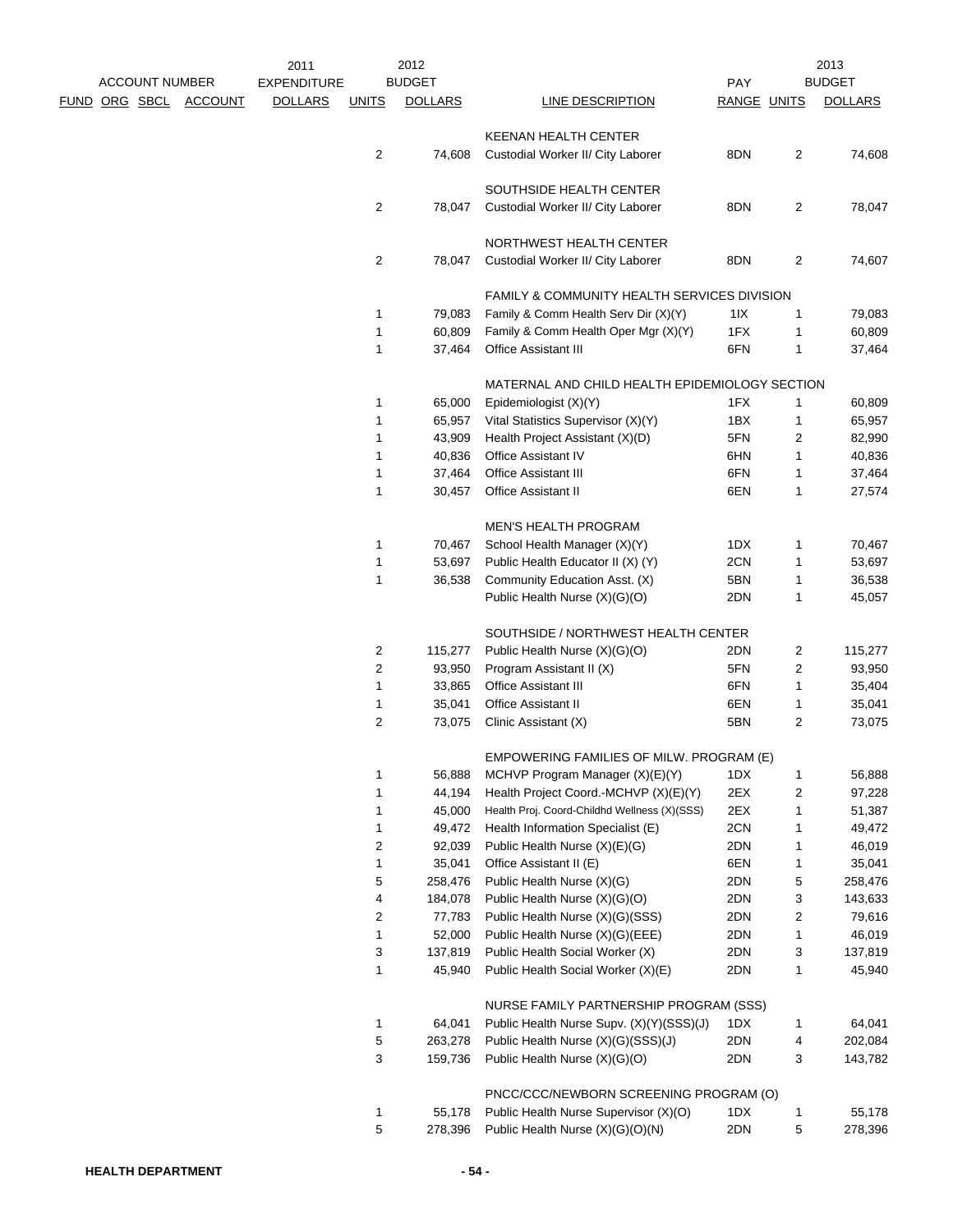|  |                       |                       | 2011               |                  | 2012           |                                                                   |             |    | 2013           |
|--|-----------------------|-----------------------|--------------------|------------------|----------------|-------------------------------------------------------------------|-------------|----|----------------|
|  | <b>ACCOUNT NUMBER</b> |                       | <b>EXPENDITURE</b> |                  | <b>BUDGET</b>  |                                                                   | <b>PAY</b>  |    | <b>BUDGET</b>  |
|  |                       | FUND ORG SBCL ACCOUNT | <b>DOLLARS</b>     | <b>UNITS</b>     | <b>DOLLARS</b> | <b>LINE DESCRIPTION</b>                                           | RANGE UNITS |    | <b>DOLLARS</b> |
|  |                       |                       |                    |                  |                | Public Health Nurse (G)(X)                                        | 2DN         | 2  | 69,030         |
|  |                       |                       |                    |                  |                | WOMEN'S, INFANT'S & CHILDREN'S                                    |             |    |                |
|  |                       |                       |                    |                  |                | NUTRITION PROGRAM GRANT (C)                                       |             |    |                |
|  |                       |                       |                    | 1                | 70,194         | WIC Program Manager (X)(C)(Y)                                     | 1DX         | 1  | 70,194         |
|  |                       |                       |                    | $\overline{c}$   | 102,202        | Nutritionist (X)(C)(Q)                                            | 2DN         | 2  | 102,202        |
|  |                       |                       |                    | 1                | 58,526         | Health Project Coordinator-WIC (X)(C)(Q)                          | 1AX         | 1  | 58,526         |
|  |                       |                       |                    | $\overline{c}$   | 66,319         | Clinic Assistant (X)(C)                                           | 5BN         | 3  | 96,100         |
|  |                       |                       |                    | 2                | 65,114         | Clinic Assistant-Bilingual (X)(C)                                 | 5BN         | 2  | 61,663         |
|  |                       |                       |                    | 6                | 231,679        | Dietetic Technician (X)(C)(Q)                                     | 5CN         | 6  | 231,679        |
|  |                       |                       |                    | 1                | 33,865         | Office Assistant III (C)(X)                                       | 6FN         | 1  | 33,865         |
|  |                       |                       |                    | 1                | 35,041         | Office Assistant II-Bilingual (C)(X)                              | 6EN         | 1  | 35,041         |
|  |                       |                       |                    | 1                | 49,760         | Public Health Nurse (X)(C)(G)(Q)                                  | 2DN         | 1  | 49,760         |
|  |                       |                       |                    |                  |                | Breastfeeding Peer Counselor (X)(C)                               | 5AN         | 2  | 58,104         |
|  |                       |                       |                    |                  |                | PLAIN TALK INITIATIVE                                             |             |    |                |
|  |                       |                       |                    | 1                | 48,248         | Health Proj. Coord-Plain Tlk (X)(Y)(BBB)(PPP)                     | 2EX         | 1  | 48,248         |
|  |                       |                       |                    |                  |                | PREVENTIVE HEALTH GRANT (I)                                       |             |    |                |
|  |                       |                       |                    | 1                | 65,957         | Nutritionist Coordinator (X)(C)(I)                                | 2FX         |    |                |
|  |                       |                       |                    |                  |                | MILWAUKEE BREAST CANCER AWARENESS PROGRAM                         |             |    |                |
|  |                       |                       |                    | 1                | 68,969         | Well Women Program Mgr. (X)(Y)(GG)(JJ)                            | 1DX         | 1  | 68,969         |
|  |                       |                       |                    | $\boldsymbol{2}$ | 60,693         | Office Assistant II (JJ)(GG)                                      | 6EN         | 2  | 64,821         |
|  |                       |                       |                    | 3                | 159,320        | Public Health Nurse (X)(G)(GG)(JJ)                                | 2DN         | 2  | 113,301        |
|  |                       |                       |                    |                  |                | COMMUNITY HEALTHCARE ACCESS PROGRAM                               |             |    |                |
|  |                       |                       |                    | 1                | 47,109         | Medical Assistance Outreach Coord. (X)(Y)                         | 1BX         | 1  | 47,109         |
|  |                       |                       |                    | $\mathbf{1}$     | 53,697         | Public Health Educator II (X)(HHH)                                | 2CN         | 1  | 53,697         |
|  |                       |                       |                    | 8                | 290,453        | Health Access Assistant II (X) (HHH)                              | 6F          | 8  | 290,453        |
|  |                       |                       |                    |                  |                | DISEASE CONTROL & ENVIRONMENTAL HEALTH DIVISION                   |             |    |                |
|  |                       |                       |                    | 1                | 107,952        | Disease Cntrl. & Env. Hlth. Serv. Dir. (X)(Y)                     | 1JX         | 1  | 107,952        |
|  |                       |                       |                    | 2                | 112,584        | Envir. & Disease Control Spec. (X)(CCC)                           | 2DN         | 2  | 97,749         |
|  |                       |                       |                    | 1                | 28,146         | Environ. & Dis. Contr. Spec.(0.5 FTE)(X)(CCC)                     | 2DN         |    |                |
|  |                       |                       |                    |                  |                | 41,495 Program Assistant II                                       | 5FN         | 1. | 42,660         |
|  |                       |                       |                    |                  |                | HOME ENVIRONMENTAL HEALTH                                         |             |    |                |
|  |                       |                       |                    |                  |                | Home Environ. Health Manager (X)(Y)(W)                            |             |    |                |
|  |                       |                       |                    | 1                | 76,288         | (PP)(QQ)(RR)(SS)(TT)(UU)                                          | 1FX         | 1  | 76,288         |
|  |                       |                       |                    |                  |                | CHILDHOOD LEAD DETECTION PROGRAM (Z)                              |             |    |                |
|  |                       |                       |                    | 1                | 56,468         | Public Health Nurse (X)(G)(Z)                                     | 2DN         | 1  | 56,468         |
|  |                       |                       |                    | $\mathbf{1}$     | 52,564         | Environmental Hygienist (Z)(X)                                    | 2DN         | 1  | 52,960         |
|  |                       |                       |                    | 1                | 37,464         | Health Services Assistant II (X)(Z)                               | 6FN         | 1  | 37,464         |
|  |                       |                       |                    | 1                | 37,464         | Office Assistant III (Z)                                          | 6FN         | 1  | 37,464         |
|  |                       |                       |                    |                  |                | LEAD POISONING CONTROL PROGRAM (CDBG)                             |             |    |                |
|  |                       |                       |                    | 2                | 112,521        | Public Health Nurse (X)(G)(TT)                                    | 2DN         | 2  | 112,521        |
|  |                       |                       |                    | 1                | 57,254         | Lead Program Information Specialist (TT)                          | 2DN         | 1  | 57,254         |
|  |                       |                       |                    | 1                | 51,272         | CDBG LEAD GRANT (TT)<br>Lead Project Coordinator (CDBG)(TT)(X)(Y) | 2FX         | 1  | 51,272         |
|  |                       |                       |                    | 4                | 210,255        | Lead Risk Assessor II (TT)(X)                                     | 3JN         | 4  | 209,760        |
|  |                       |                       |                    | 1                | 56,292         | Chemist II (TT)                                                   | 2DN         | 1  | 56,292         |
|  |                       |                       |                    | 1                | 45,210         | Program Assistant II (TT)                                         | 5FN         | 2  | 92,185         |
|  |                       |                       |                    | 1                | 37,464         | Office Assistant III (TT)                                         | 6FN         | 1  | 37,464         |
|  |                       |                       |                    |                  |                |                                                                   |             |    |                |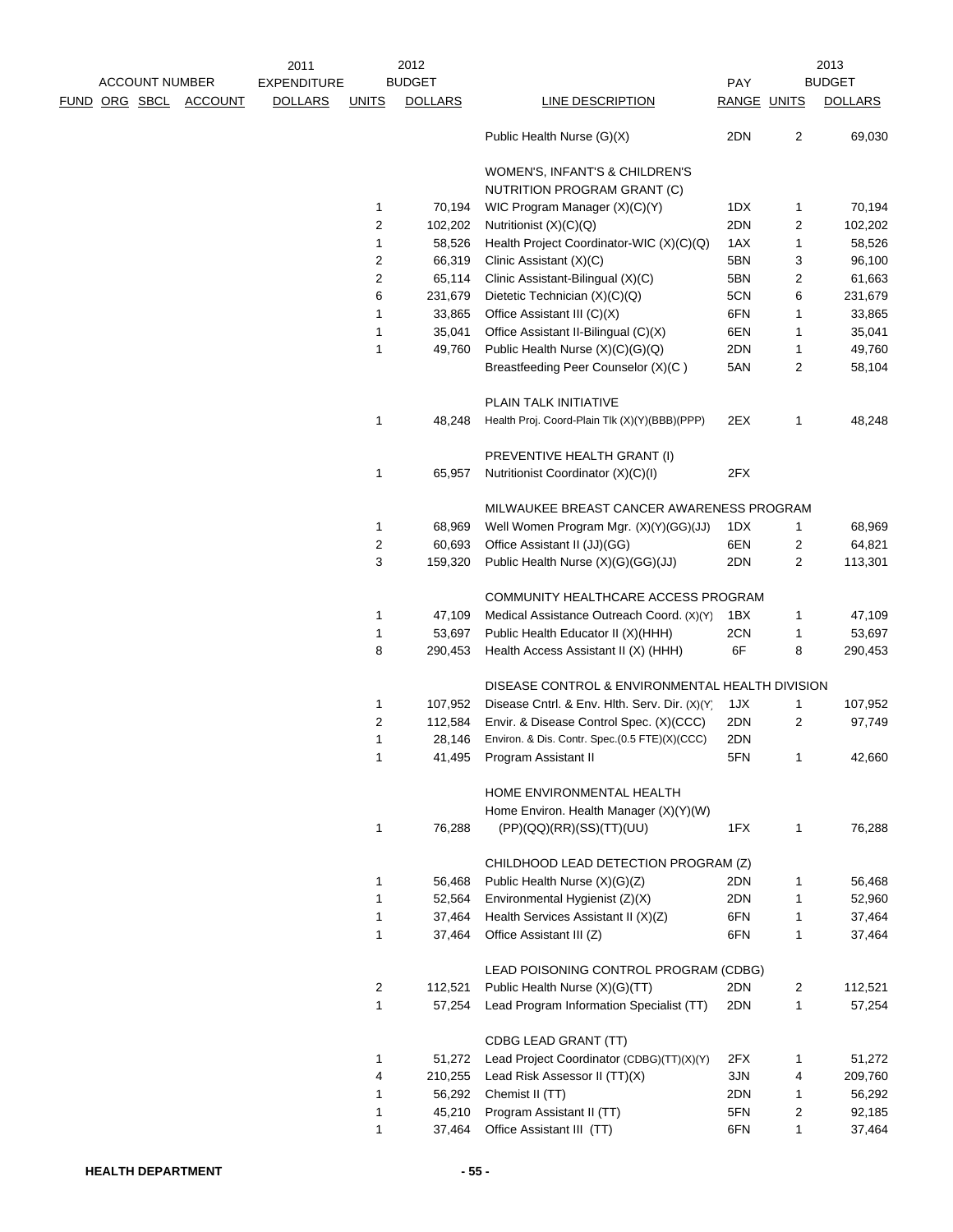|  |                       |         | 2011               |                | 2012           |                                                                                 |             |    | 2013           |
|--|-----------------------|---------|--------------------|----------------|----------------|---------------------------------------------------------------------------------|-------------|----|----------------|
|  | <b>ACCOUNT NUMBER</b> |         | <b>EXPENDITURE</b> |                | <b>BUDGET</b>  |                                                                                 | <b>PAY</b>  |    | <b>BUDGET</b>  |
|  | FUND ORG SBCL         | ACCOUNT | <b>DOLLARS</b>     | <b>UNITS</b>   | <b>DOLLARS</b> | <b>LINE DESCRIPTION</b>                                                         | RANGE UNITS |    | <b>DOLLARS</b> |
|  |                       |         |                    | 2              | 73,691         | Health Services Assistant II (X) (TT)                                           | 6FN         |    |                |
|  |                       |         |                    |                |                | Lead Education Assistant (X)(TT)                                                | 5CN         | 1  | 36,170         |
|  |                       |         |                    |                |                |                                                                                 |             |    |                |
|  |                       |         |                    |                |                | LEAD HAZARD REDUCTION DEMONSTRATION<br>GRANTS (HUD)(QQ)(RR)                     |             |    |                |
|  |                       |         |                    | 1              | 63,866         | Environ. Health Field Supv.                                                     | 1CX         | 1  | 63,866         |
|  |                       |         |                    | $\mathbf{1}$   | 47,109         | Lead Project Coordinator (X)(Y)(QQ)                                             | 2FX         |    |                |
|  |                       |         |                    | 6              | 294,958        | Lead Risk Assessor II (X)(RR)                                                   | 3JN         | 4  | 198,691        |
|  |                       |         |                    | 1              | 46,975         | Program Assistant II (X)(QQ)                                                    | 5FN         |    |                |
|  |                       |         |                    | 1              | 36,170         | Lead Education Assistant (X)(QQ)                                                | 5CN         |    |                |
|  |                       |         |                    | 1              | 56,292         | Chemist II (RR)                                                                 | 2DN         | 1  | 56,292         |
|  |                       |         |                    |                |                |                                                                                 |             |    |                |
|  |                       |         |                    |                |                | LEAD-BASED PAINT HAZARD CONTROL GRANT (HUD) (PP)                                |             |    |                |
|  |                       |         |                    | 1              | 69,255         | Lead Grant Monitor (X)(Y)(PP)(SS)                                               | 7           |    |                |
|  |                       |         |                    |                |                | Lead Grant Manager (X)(Y)(PP)(SS)(UU)                                           | 1DX         |    |                |
|  |                       |         |                    | 1              | 52,067         | Environmental Hygienist (X)(PP)                                                 | 2DN         |    |                |
|  |                       |         |                    | $\overline{2}$ | 94,059         | Lead Risk Assessor II (X) (PP)                                                  | 3JN         |    |                |
|  |                       |         |                    | 1              | 36,902         | Office Assistant IV (PP) (SS)                                                   | 6HN         |    |                |
|  |                       |         |                    | 1              | 49,939         | Chemist II (PP) (SS)                                                            | 2DN         |    |                |
|  |                       |         |                    |                |                | LEAD ABATEMENT GRANT (HUD/SDC)                                                  |             |    |                |
|  |                       |         |                    |                |                | Lead Risk Assessor II (X)(WW)                                                   | 3JN         | 1  | 52,564         |
|  |                       |         |                    |                |                | Chemist II (WW)                                                                 | 2DN         | 1  | 49,939         |
|  |                       |         |                    |                |                |                                                                                 |             |    |                |
|  |                       |         |                    |                |                | HUD HEALTHY HOMES DEMONSTRATION                                                 |             |    |                |
|  |                       |         |                    | 1              | 43,909         | <b>GRANT-ECONOMIC STIMULUS FUNDING (SS)</b><br>Healthy Homes Inspector (X) (SS) | ЗJ          |    |                |
|  |                       |         |                    |                |                |                                                                                 |             |    |                |
|  |                       |         |                    |                |                | CONSUMER ENVIRONMENTAL HEALTH                                                   |             |    |                |
|  |                       |         |                    | 1              | 74,916         | Environmental Health Prog. Supv. (X)(Y)                                         | 1CX         |    |                |
|  |                       |         |                    |                |                | Consumer Environ. Health Mgr. (X)(Y)                                            | 1FX         | 1  | 74,916         |
|  |                       |         |                    | 2              | 109,250        | Environmental Specialist Supv. (X)(Y)                                           | 1AX         |    |                |
|  |                       |         |                    |                |                | Consumer Environ. Health Coord. (X)(Y)                                          | 1DX         | 2  | 112,536        |
|  |                       |         |                    | 1              | 56,318         | Environmental Health Coordinator (X)(Y)                                         | 2DN         |    |                |
|  |                       |         |                    |                |                | Consumer Environ. Health Supv.(X)(Y)                                            | 1EX         | 1  | 55,192         |
|  |                       |         |                    | 19             |                | 897,346 Environmental Health Specialist II (X)                                  | 3GN         |    |                |
|  |                       |         |                    |                |                | Environmental Health Specialist (X)                                             | 2EN         | 16 | 758,643        |
|  |                       |         |                    |                |                | Weights and Measures Specialist (X)                                             | 2EN         | 3  | 143,447        |
|  |                       |         |                    | 1<br>1         | 41,495         | Program Assistant I<br>Office Assistant III                                     | 5EN         | 1  | 39,507         |
|  |                       |         |                    |                | 33,865         |                                                                                 | 6FN         | 1  | 33,865         |
|  |                       |         |                    |                |                | BIOTERRORISM-CDC PUBLIC HEALTH                                                  |             |    |                |
|  |                       |         |                    |                |                | PREPAREDNESS GRANT (A)                                                          |             |    |                |
|  |                       |         |                    | 1              | 76,700         | Infectious Dis. Epidemiologist (X)(Y)(A)(EE)                                    | 1GX         | 1  | 76,700         |
|  |                       |         |                    | 1              | 56,668         | Pub. Hlth. Emer. Res. Pln. Coord. (X)(Y)(A)(P)                                  | 1DX         | 1  | 56,668         |
|  |                       |         |                    | 1              | 58,268         | Telecommunications Analyst-Assoc. (A)(X)(Y)                                     | 2GX         | 1  | 14,567         |
|  |                       |         |                    | 1              | 47,109         | Hith Proj Coord-Public Hith Surveil.                                            | 2FX         | 1  | 47,109         |
|  |                       |         |                    |                |                | Emer Prepar Coord-Workforce Dev.                                                | 2FX         | 1  | 59,106         |
|  |                       |         |                    |                |                | BIOTERRORISM GRANT CRI / PANDEMIC FLU (P)                                       |             |    |                |
|  |                       |         |                    | $\mathbf{1}$   | 44,194         | Hith Proj Coord-Immun (X)(Y)(A)(P)(DD)(EE)                                      | 2EX         |    |                |
|  |                       |         |                    | 1              | 63,261         | Public Hlth Pandemic Planning Coord (X)(A)(P)                                   | 5           |    |                |
|  |                       |         |                    |                |                |                                                                                 |             |    |                |
|  |                       |         |                    |                |                | SEXUALLY TRANSMITTED DISEASE CLINIC                                             |             |    |                |
|  |                       |         |                    | 1              | 71,484         | Communicable & Infect. Dis. Prog. Mgr. (X)(Y)                                   | 1FX         | 1  | 71,484         |
|  |                       |         |                    | 1              | 74,922         | Public Health Nurse Supervisor (X)(Y)                                           | 1DX         | 1  | 74,922         |
|  |                       |         |                    | 5              | 254,115        | Public Health Nurse (X)(G)                                                      | 2DN         | 5  | 276,011        |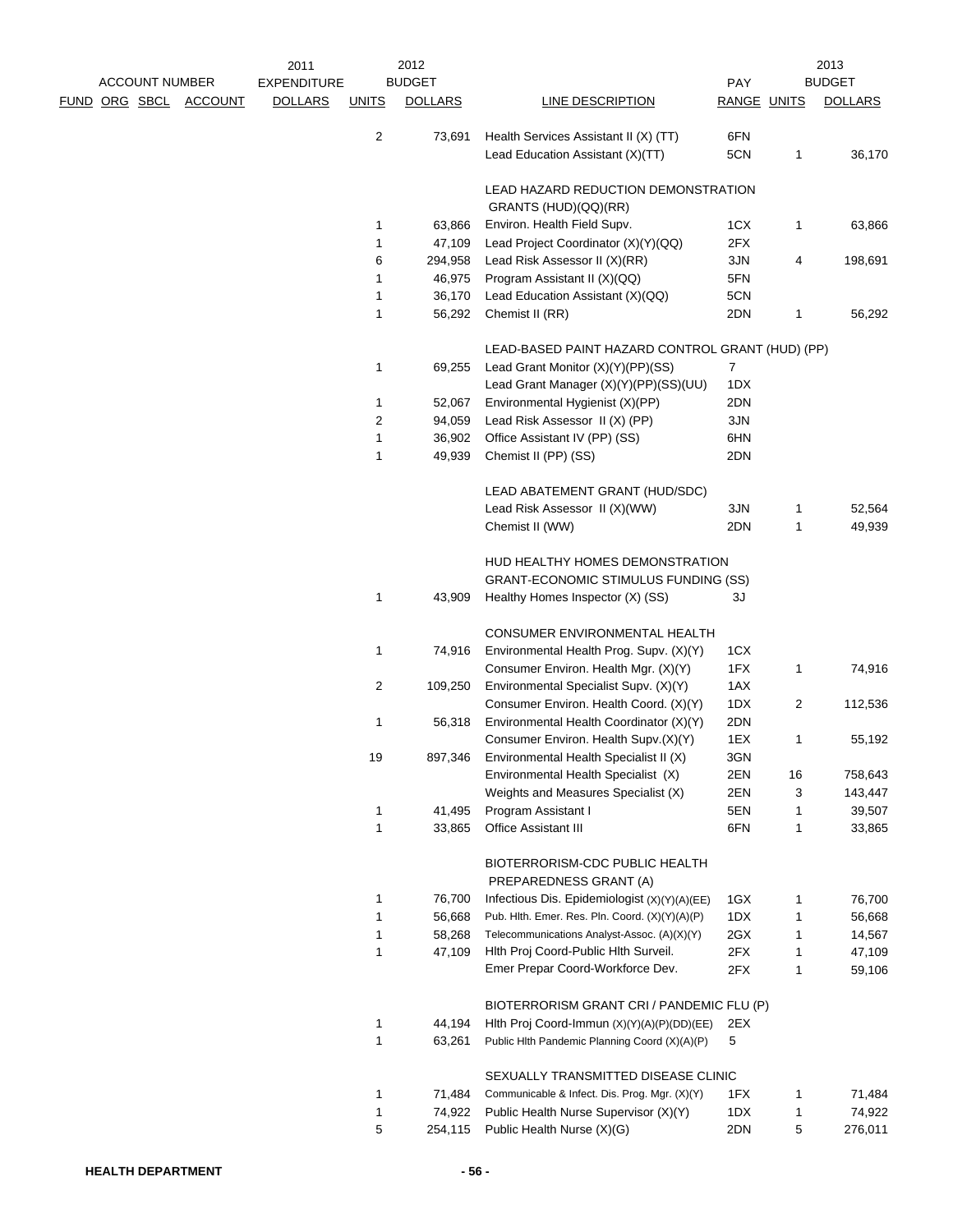|  |                       |                | 2011               |                | 2012           |                                                       |             |   | 2013           |
|--|-----------------------|----------------|--------------------|----------------|----------------|-------------------------------------------------------|-------------|---|----------------|
|  | <b>ACCOUNT NUMBER</b> |                | <b>EXPENDITURE</b> |                | <b>BUDGET</b>  |                                                       | <b>PAY</b>  |   | <b>BUDGET</b>  |
|  | <u>FUND ORG SBCL</u>  | <b>ACCOUNT</b> | <b>DOLLARS</b>     | <b>UNITS</b>   | <b>DOLLARS</b> | LINE DESCRIPTION                                      | RANGE UNITS |   | <b>DOLLARS</b> |
|  |                       |                |                    | 1              | 53,697         | Public Health Educator II (X)                         | 2CN         | 1 | 53,697         |
|  |                       |                |                    | 1              | 46,975         | Program Assistant II (X)                              | 5FN         | 1 | 46,975         |
|  |                       |                |                    | 1              | 33,865         | Office Assistant III (F)                              | 6FN         | 1 | 33,865         |
|  |                       |                |                    | 1              | 26,281         | <b>Office Assistant II</b>                            | 6EN         | 1 | 26,281         |
|  |                       |                |                    | 1              | 37,464         | Office Assistant III                                  | 6FN         | 1 | 37,464         |
|  |                       |                |                    | 1              | 56,292         | Microbiologist II (F)                                 | 2DN         | 1 | 56,292         |
|  |                       |                |                    | 8              | 356,396        | Communicable Disease Spec (X)(F)(BBB)(DDD)            | 2AN         | 8 | 356,396        |
|  |                       |                |                    |                |                | HIV WOMEN'S PROJECT (L)                               |             |   |                |
|  |                       |                |                    | $\overline{2}$ | 106,228        | Public Health Nurse (X)(G)(L)(AAA)                    | 2DN         | 2 | 106,228        |
|  |                       |                |                    |                |                | TUBERCULOSIS CONTROL UNIT                             |             |   |                |
|  |                       |                |                    | 4              | 217,592        | Public Health Nurse (X)(G)(BB)                        | 2DN         | 4 | 213,703        |
|  |                       |                |                    | 1              | 32,445         | <b>Office Assistant II</b>                            | 6EN         | 1 | 32,445         |
|  |                       |                |                    | 1              | 23,488         | Radiologic Technologist (X)                           | 3GN         | 1 | 23,488         |
|  |                       |                |                    | 1              | 35,021         | Public Health Aide Tuberculosis Cntrl (MM)(X)         | 5AN         | 1 | 30,107         |
|  |                       |                |                    |                |                | <b>HEPATITIS B IMMUNIZATION GRANT (HH)</b>            |             |   |                |
|  |                       |                |                    | 1              | 34,313         | Health Interpreter Aide (X)(HH)                       | 5AX         | 1 | 34,313         |
|  |                       |                |                    |                |                | COMMUNICABLE DISEASE DIVISION                         |             |   |                |
|  |                       |                |                    | 6              | 321,422        | Public Health Nurse (X)(G)                            | 2DN         | 5 | 284,682        |
|  |                       |                |                    |                |                | SURVNET GRANT (V)                                     |             |   |                |
|  |                       |                |                    | 1              | 37,464         | Office Assistant III (T)                              | 6FN         | 1 | 37,464         |
|  |                       |                |                    |                |                | IMMUNIZATION ACTION PLAN GRANT (DD)                   |             |   |                |
|  |                       |                |                    | 2              | 115,277        | Public Health Nurse (X)(G)(DD)(CC)(FF)(P)(KK)         | 2DN         | 3 | 173,695        |
|  |                       |                |                    | 1              | 44,277         | Program Assistant I (DD)                              | 5EN         | 1 | 39,507         |
|  |                       |                |                    |                |                | IMMUNIZATION ACTION GRANT-ARRA SUPPLEMENTAL (YY)      |             |   |                |
|  |                       |                |                    | 1              | 58,418         | Public Health Nurse (X)(G)                            | 2DN         |   |                |
|  |                       |                |                    | 1              | 16,933         | Office Assistant II (0.5 FTE)                         | 6E          |   |                |
|  |                       |                |                    |                |                | SCHOOL READINESS IMMUNIZATION INITIATIVE              |             |   |                |
|  |                       |                |                    | 1              | 46,975         | Health Project Assistant (X)                          | 5FN         |   | 46,975         |
|  |                       |                |                    | 1              | 54,975         | Public Health Nurse (G)(X)                            | 2DN         | 1 | 54,975         |
|  |                       |                |                    |                |                | HIV RISK REDUCTION GRANT (AAA)                        |             |   |                |
|  |                       |                |                    | 1              | 67,624         | Nurse Practitioner (X)(BBB)(AAA)                      | 2GN         | 1 | 67,624         |
|  |                       |                |                    |                |                | LABORATORY SERVICES DIVISION                          |             |   |                |
|  |                       |                |                    | 1              | 124,823        | Public Health Laboratories Director (Y)               | 1LX         | 1 | 124,823        |
|  |                       |                |                    |                |                | Public Health Deputy Laboratories Dir. (Y)            | 11X         | 1 | 84,730         |
|  |                       |                |                    |                |                | Public Health Laboratory Oper. Mgr. (Y)               | 1EX         | 1 | 57,028         |
|  |                       |                |                    | 1              | 71,785         | Lab Information Systems Specialist                    | 2HN         | 1 | 71,785         |
|  |                       |                |                    | 1              | 39,875         | Medical Laboratory Technician                         | 3DN         | 1 | 37,109         |
|  |                       |                |                    | 1              | 44,277         | Program Assistant I                                   | 5EN         | 1 | 44,277         |
|  |                       |                |                    | 1              | 29,780         | Office Assistant II                                   | 6EN         |   |                |
|  |                       |                |                    |                |                | CHEMICAL DIVISION                                     |             |   |                |
|  |                       |                |                    | 1              | 65,123         | Chemist III                                           | 2FN         | 1 | 65,123         |
|  |                       |                |                    | 1              | 80,692         | VIROLOGICAL DIVISION<br>Chief Molecular Scientist (Y) | 11          |   |                |
|  |                       |                |                    |                |                |                                                       | 2FN         |   |                |
|  |                       |                |                    | 1              | 59,851         | Virologist III                                        |             | 1 | 59,851         |
|  |                       |                |                    | $\overline{c}$ | 106,231        | Virologist II                                         | 2DN         | 1 | 49,939         |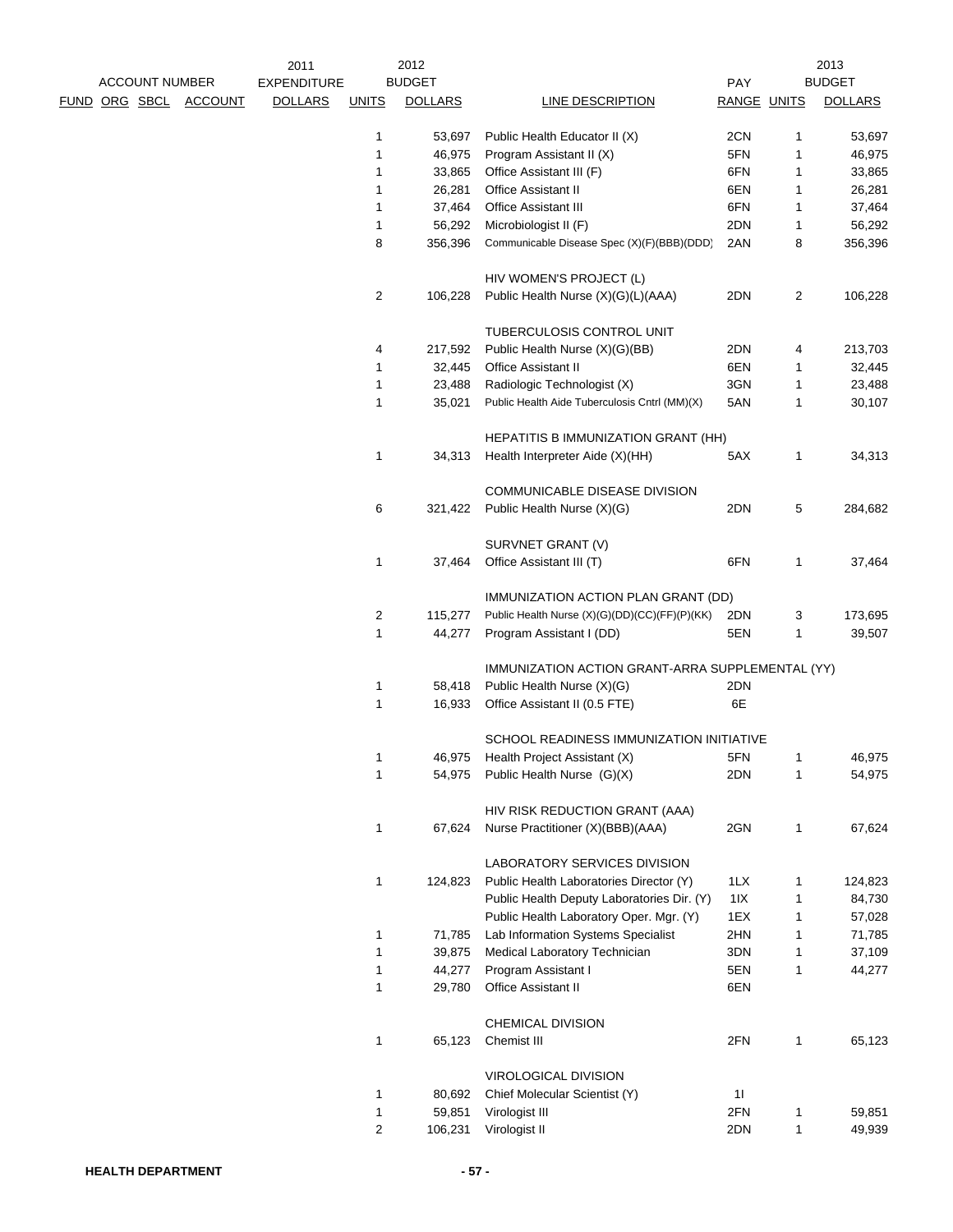|      |                       |                          | 2011               |                | 2012           |                                                                                                                                                                        |             |        | 2013           |
|------|-----------------------|--------------------------|--------------------|----------------|----------------|------------------------------------------------------------------------------------------------------------------------------------------------------------------------|-------------|--------|----------------|
|      | <b>ACCOUNT NUMBER</b> |                          | <b>EXPENDITURE</b> |                | <b>BUDGET</b>  |                                                                                                                                                                        | PAY         |        | <b>BUDGET</b>  |
| FUND | ORG SBCL              | <b>ACCOUNT</b>           | <b>DOLLARS</b>     | <b>UNITS</b>   | <b>DOLLARS</b> | LINE DESCRIPTION                                                                                                                                                       | RANGE UNITS |        | <b>DOLLARS</b> |
|      |                       |                          |                    |                |                | MICROBIOLOGICAL DIVISION                                                                                                                                               |             |        |                |
|      |                       |                          |                    | 1              | 51,538         | Chief Microbiologist (Y)                                                                                                                                               | 11          |        |                |
|      |                       |                          |                    | 1              | 65,123         | Lead Microbiologist                                                                                                                                                    | 2HN         | 1      | 65,123         |
|      |                       |                          |                    | $\overline{c}$ | 113,654        | Microbiologist III                                                                                                                                                     | 2FN         | 2      | 113,654        |
|      |                       |                          |                    | 4              | 211,093        | Microbiologist II                                                                                                                                                      | 2DN         | 4      | 211,093        |
|      |                       |                          |                    | $\overline{2}$ | 83,312         | Medical Laboratory Technician                                                                                                                                          | 3DN         | 2      | 83,312         |
|      |                       |                          |                    |                |                | <b>AUXILIARY POSITIONS</b>                                                                                                                                             |             |        |                |
|      |                       |                          |                    | 1              | 8,500          | Custodial Worker II/City Laborer                                                                                                                                       | 8DN         | 1      | 8,500          |
|      |                       |                          |                    | 268            | 13,304,603     | <b>Total Before Adjustments</b>                                                                                                                                        |             | 254    | 12,477,764     |
|      |                       |                          |                    |                |                | Salary & Wage Rate Changes                                                                                                                                             |             |        |                |
|      |                       |                          |                    |                | 27,000         | Overtime Compensated*                                                                                                                                                  |             |        | 27,000         |
|      |                       |                          |                    |                | (268, 450)     | Personnel Cost Adjustment<br>Other                                                                                                                                     |             |        | (382, 638)     |
|      |                       |                          |                    |                |                | (90,013) Furlough Savings                                                                                                                                              |             |        | (88, 430)      |
|      |                       |                          |                    | 268            | 12,973,140     | Gross Salaries & Wages Total                                                                                                                                           |             | 254    | 12,033,696     |
|      |                       |                          |                    |                | (38, 146)      | Reimbursable Services Deduction                                                                                                                                        |             |        | (38, 146)      |
|      |                       |                          |                    |                | (5,519,813)    | Capital Improvements Deduction<br><b>Grant and Aids Deduction</b>                                                                                                      |             |        | (4,801,970)    |
|      |                       |                          |                    |                |                |                                                                                                                                                                        |             |        |                |
| 0001 | 3810 R999             | 006000                   | 6,725,844          | 268            | 7,415,181      | NET SALARIES & WAGES TOTAL*                                                                                                                                            |             | 254    | 7,193,580      |
|      |                       |                          |                    | 144.21         |                | <b>O&amp;M FTE'S</b>                                                                                                                                                   |             | 141.94 |                |
|      |                       |                          |                    | 114.10         |                | NON-O&M FTE'S                                                                                                                                                          |             | 100.73 |                |
|      |                       |                          |                    |                |                | (A) To expire 7/31/13 unless the CDC Public Health Preparedness<br>Grant is extended. Partially funds Health Project Coordinator.                                      |             |        |                |
|      |                       |                          |                    |                |                | (B) Pending classification review by the Department of Employee Relations.                                                                                             |             |        |                |
|      |                       |                          |                    |                |                | (C) To expire 12/31/13 unless the Women's Infant's & Children's<br>Grant available from the Wisconsin Dept. of Health and Family<br>Services is extended.              |             |        |                |
|      |                       |                          |                    |                |                | (E) To expire 06/30/13 unless the Family Foundations Comprehensive<br>Home Visiting grant is extended.                                                                 |             |        |                |
|      |                       |                          |                    |                |                | (F) To expire 12/31/13 unless the Sexually Transmitted Disease Grant,<br>available from the State of Wisconsin Division of Health and<br>Family Services, is extended. |             |        |                |
|      |                       |                          |                    |                |                | (G) The Health Department is authorized to underfill up to 10% of<br>the authorized Public Health Nurse positions with Public Health<br>Nurse Interns.                 |             |        |                |
|      |                       |                          |                    |                |                | (I) To expire 12/31/11 unless the Preventive Health Grant,<br>is extended.                                                                                             |             |        |                |
|      |                       |                          |                    |                |                | (J) To expire 12/31/13 unless the Maternal and Child Health<br>Grant is extended.                                                                                      |             |        |                |
|      |                       |                          |                    |                |                | (K) To expire 8/31/12 unless the Public Health Impact                                                                                                                  |             |        |                |
|      |                       | <b>HEALTH DEPARTMENT</b> |                    |                | - 58 -         |                                                                                                                                                                        |             |        |                |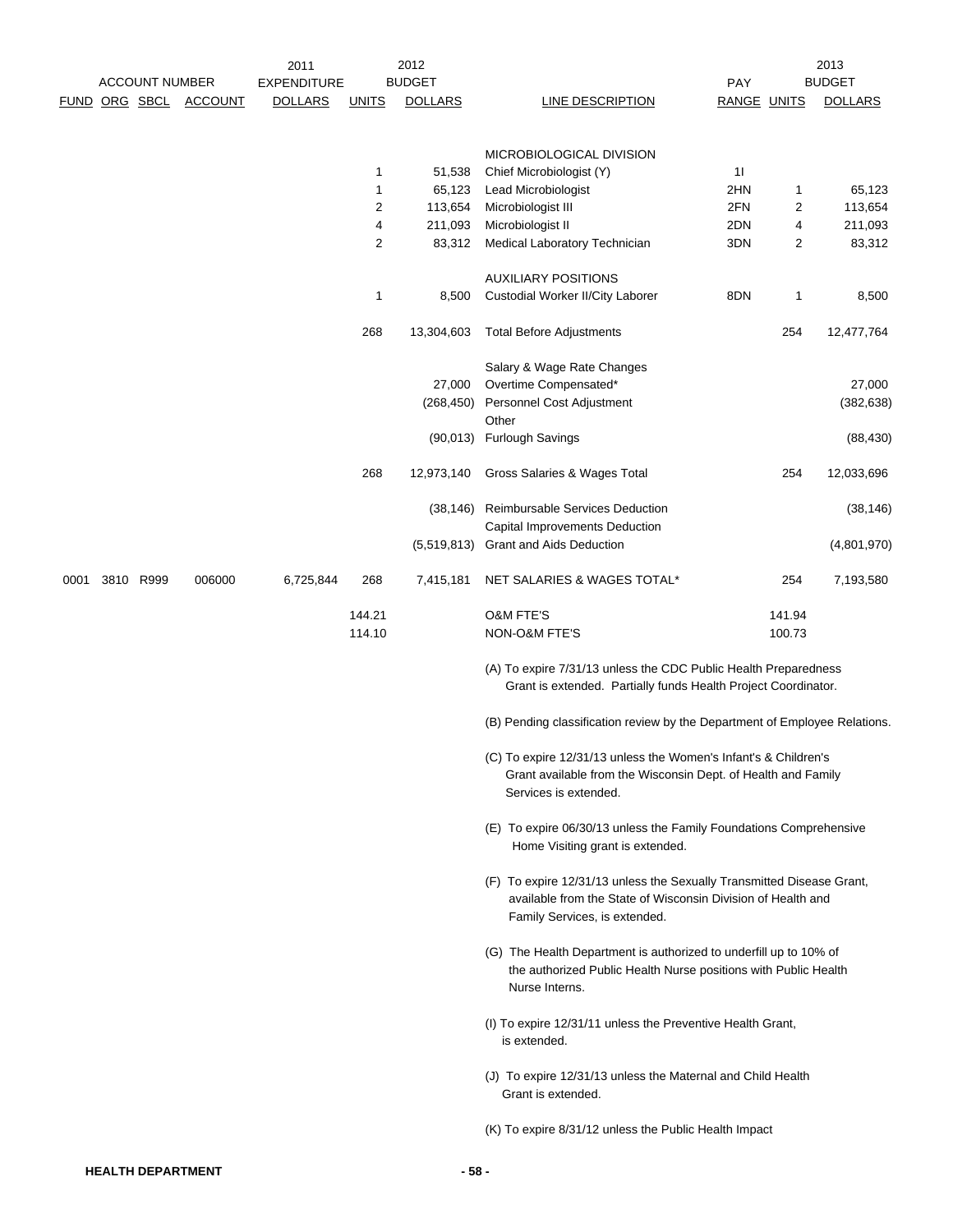Initiative Grant is extended.

- (L) To expire 7/31/13 unless the HIV Women's Project Grant available from the Medical College of Wisconsin, is extended.
- (N) To expire 3/31/13 unless the Newborn Hearing Screening Grant is extended. Partially funds one position of Public Health Nurse.
- (O) To expire 6/30/13 unless the Congenital Disorders Grant is extended. Also partially funds one position of Public Health Nurse.
- (P) To expire 7/30/13 unless the Bioterrorism-Focus CRI Grant is extended. Also partially funds a position of Public Health Emergency Response Planning Coordinator.
- (Q) To expire 9/30/13 unless the SNAP Nutrition Education Grant from the State of Wisconsin, Department of Health Services, is extended.
- (T) To expire 8/31/13 unless the SURVNET ACA Grant from the Wisconsin Department of Health Services is extended.
- (V) To expire 9/30/15 unless the Safe Havens: Supervised Visitation and Exchange Program from the Office on Violence Against Women (VAWA at the Department of Justice is extended.
- (X) Private Auto Allowance May Be Paid Pursuant to Section 350-183 of The Milwaukee Code.
- (Y) Required to file a Statement of Economic Interests in accordance with the Milwaukee Code of Ordinances Chapter 303-Code of Ethics.
- (Z) To expire 12/31/13 unless the Childhood Lead Detection Grant available from the State of Wisconsin Division of Health and Family Services is extended.
- (BB) To expire 9/30/13 unless the Refugee Health Screening Grant is extended.
- (DD) To expire 12/31/13 unless the Immunization Action Plan Grant is extended.
- (EE) To expire 2/28/13 unless the Community Health Improvement in Metcalfe Park and Concordia Save Lives Immunize Grant from the Medical College of Wisconsin is extended. Partially funds one Health Project Coordinator--Immunizations Position.
- (FF) To expire 3/31/13 unless the Immunize Milwaukee Grant from the UW School of Medicine and Public Health-Wisconsin Partnership Program is extended. Partially funds one Public Health Nurse position.
- (GG) To expire 12/31/12 unless the Breast Cancer Awareness--Milwaukee Foundation Grant from the Milwaukee Foundation is extended.
- (HH) To expire 12/31/13 unless the Hepatitis B Immunization Program Grant is extended. A portion of the Health Interpreter Aide may be funded by other sources.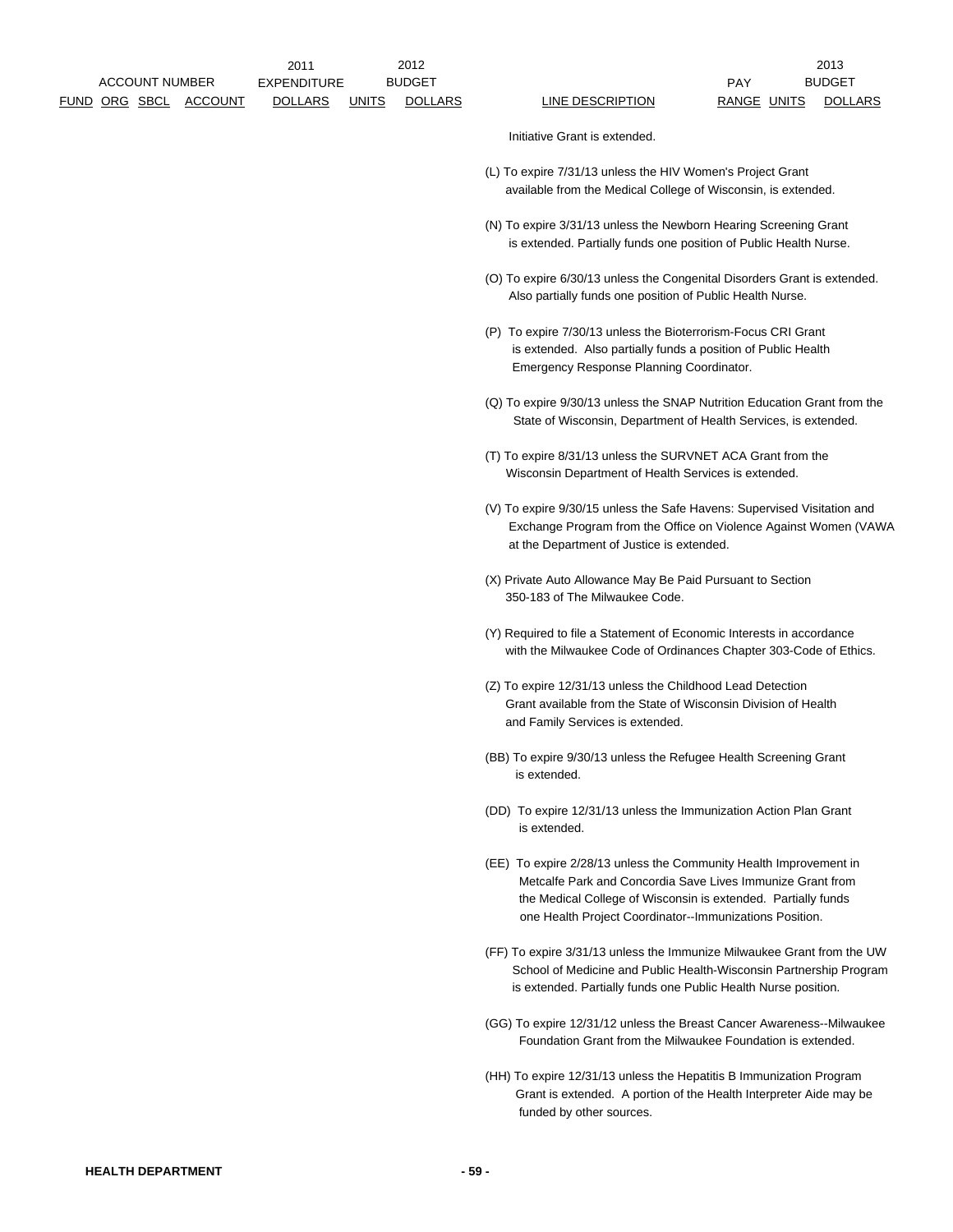|                       |         | 2011               |       | 2012           |                  |       |              | 2013          |
|-----------------------|---------|--------------------|-------|----------------|------------------|-------|--------------|---------------|
| <b>ACCOUNT NUMBER</b> |         | <b>EXPENDITURE</b> |       | <b>BUDGET</b>  |                  | PAY   |              | <b>BUDGET</b> |
| FUND ORG SBCL         | ACCOUNT | <b>DOLLARS</b>     | UNITS | <b>DOLLARS</b> | LINE DESCRIPTION | RANGE | <b>UNITS</b> | DOLL          |

LINE DESCRIPTION RANGE UNITS DOLLARS 2013

- (JJ) To expire 6/30/13 unless the Well Woman Program Grant available from the State of Wisconsin Department of Health Services, is extended.
- (KK) To expire 6/30/13 unless the Children's Hospital Immunization Clinic Grant (CHIC) from Children's Hospital of Wisconsin is extended. Funds 0.75 FTE of one position of Public Health Nurse position in the Immunization Action Plan.
- (MM) Position offset by Medicaid funding from the State of Wisconsin.
- (PP) To expire 12/31/12 unless the Lead Based Paint Hazard Control Grant from the U.S. Department of Housing and Urban Development (HUD) is extended. Also partially funds one position of Health Services Assistant II within the Childhood Lead Poisoning Prevention Program.
- (QQ) To expire 12/31/11 unless the Lead Hazard Reduction Demonstration Grant from the U.S. Department of Housing and Urban Development (HUD) is extended. Also partially funds positions of Lead Risk Assessor II in the Childhood Lead Poisoning Prevention Program.
- (RR) To expire 06/30/14 unless the Lead Hazard Reduction Demonstration Grant 2010 from the U.S. Dept. of Housing and Urban Development (HUD) is extended. Also partially funds position of Home Environmental Health Manager.
- (SS) To expire 04/15/12 unless the Healthy Homes Demonstration Grant- Economic Stimulus Funding from the U.S. Department of Housing and Urban Development (HUD) is extended. Also partially funds one position of Lead Grant Project Manager, one position of Office Assistant IV and one position of Chemist II within the Lead-Based Paint Hazard Control Grant (HUD)
- (TT) To expire 12/31/13 unless the CDBG Lead Grant is extended.
- (WW) To expire 6/30/15 unless the Lead Abatement Grant from the U.S. Department of Housing and Urban Development (HUD) through the Social Development Commission is extended.
- (YY) To expire 02/29/12 unless the Immunization Action Grant-ARRA Supplemental from the State of Wisconsin-Department of Health Services is extended.
- (AAA) To expire 7/31/13 unless the HIV Risk Reduction Grant from the Medical College of Wisconsin is extended. A portion of the Nurse Practitioner Position may be funded by the Dual Protection Grant.
- (BBB) To expire 12/31/13 unless the Dual Protection Partnership Initiative from the State of Wisconsin Division of Public Health-Family Planning Program and The Family Planning Health Services, Inc. is extended. Funds one position of Communicable Disease Specialist position in the STD Clinic. May partially fund one position of Nurse Practitioner.
- (CCC) To expire 9/30/13 unless the Beach Monitoring Grant is extended. One position partially funded by the Beach Monitoring Grant.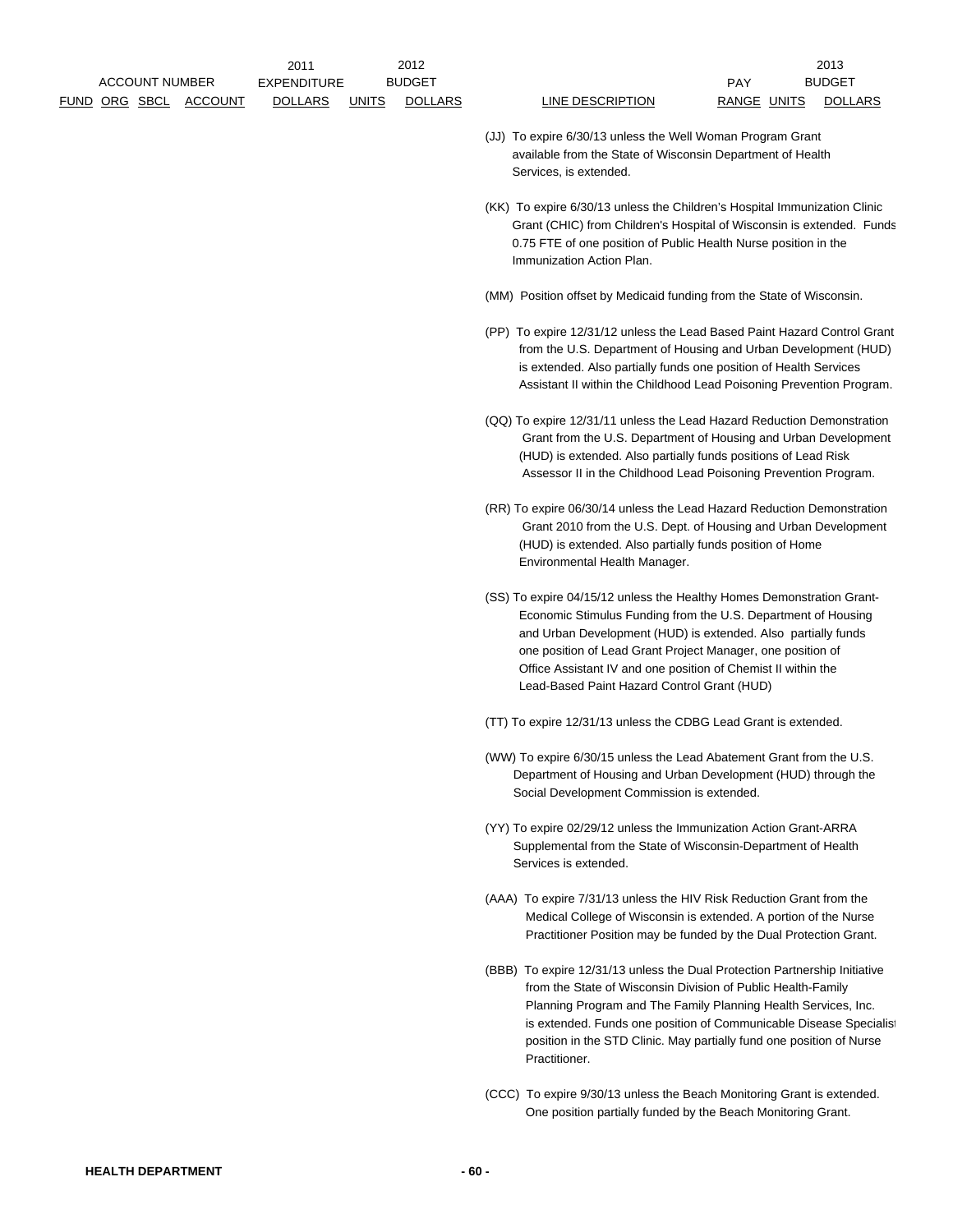|      |      |                       |         | 2011               |              | 2012           |                                                                                                                                                                                                                                          | 2013           |
|------|------|-----------------------|---------|--------------------|--------------|----------------|------------------------------------------------------------------------------------------------------------------------------------------------------------------------------------------------------------------------------------------|----------------|
|      |      | <b>ACCOUNT NUMBER</b> |         | <b>EXPENDITURE</b> |              | <b>BUDGET</b>  | PAY                                                                                                                                                                                                                                      | <b>BUDGET</b>  |
|      |      | <u>FUND ORG SBCL</u>  | ACCOUNT | <b>DOLLARS</b>     | <b>UNITS</b> | <b>DOLLARS</b> | <b>LINE DESCRIPTION</b><br>RANGE UNITS                                                                                                                                                                                                   | <b>DOLLARS</b> |
|      |      |                       |         |                    |              |                | (DDD) To expire 6/30/13 unless the Seek, Test, Treat (STT); Addressing<br>HIV in the Criminal Justice System Grant available from the Medical<br>College of Wisconsin's center for AIDS Intervention and Research<br>(CAIR) is extended. |                |
|      |      |                       |         |                    |              |                | (EEE) To expire 9/30/2013 unless the Infant Mortality Reduction Initiative<br>grant from the United Way of Greater Milwaukee is extended.                                                                                                |                |
|      |      |                       |         |                    |              |                | (HHH) To expire 12/31/13 unless the Medical Assistance (MA) Outreach<br>Forward Health Grant from the State of Wisconsin Department<br>of Health Services is extended. Partially funds one position of<br>Public Health Educator II.     |                |
|      |      |                       |         |                    |              |                | (PPP) To expire 12/31/12 unless the Plain Talk Prep for Youth Grant<br>from the State of Wisconsin Department of Health Services<br>is extended.                                                                                         |                |
|      |      |                       |         |                    |              |                | (RRR) To expire 6/30/12 unless the Sexual Assault Planning Grant<br>from the Office of Justice Assistance is extended.                                                                                                                   |                |
|      |      |                       |         |                    |              |                | (SSS) To expire 09/30/13 unless the Project LAUNCH Grant is extended.                                                                                                                                                                    |                |
|      |      |                       |         |                    |              |                | (UUU) To expire 6/12/13 unless the Mayors Against Illegal Guns Regional<br>Coordinator Grant from the Joyce Foundation is extended.                                                                                                      |                |
|      |      |                       |         |                    |              |                | Various positions to be reimbursed by the Department of<br>Neighborhood Services for lab services.                                                                                                                                       |                |
|      |      |                       |         |                    |              |                | Various positions to be reimbursed by the Department of Public Works-<br>Water Department for Environmental Water Testing.                                                                                                               |                |
| 0001 |      | 3810 R999             | 006100  | 3,358,119          |              | 3,707,590      | ESTIMATED EMPLOYEE FRINGE BENEFITS<br>(Involves Revenue Offset - No Transfers from this Account)                                                                                                                                         | 3,452,918      |
|      |      |                       |         |                    |              |                | OPERATING EXPENDITURES                                                                                                                                                                                                                   |                |
| 0001 |      | 3810 R999             | 630100  | 376,111            |              | 373,937        | General Office Expense                                                                                                                                                                                                                   | 373,937        |
| 0001 |      | 3810 R999             | 630500  | 5,791              |              | 500            | Tools & Machinery Parts                                                                                                                                                                                                                  | 500            |
| 0001 | 3810 | R999                  | 631000  | 1,509              |              | 1,000          | <b>Construction Supplies</b>                                                                                                                                                                                                             | 1,000          |
| 0001 |      | 3810 R999             | 631500  | 71,766             |              | 106,000        | Energy                                                                                                                                                                                                                                   | 86,000         |
| 0001 |      | 3810 R999             | 632000  | 75,956             |              | 63,501         | <b>Other Operating Supplies</b>                                                                                                                                                                                                          | 88,501         |
| 0001 |      | 3810 R999             | 632500  | 100                |              |                | <b>Facility Rental</b>                                                                                                                                                                                                                   |                |
| 0001 | 3810 | R999                  | 633000  | 77,704             |              | 65,716         | Vehicle Rental                                                                                                                                                                                                                           | 65,216         |
| 0001 |      | 3810 R999             | 633500  | 22,523             |              | 26,200         | Non-Vehicle Equipment Rental                                                                                                                                                                                                             | 26,200         |
| 0001 |      | 3810 R999             | 634000  | 735,891            |              | 492,680        | <b>Professional Services</b>                                                                                                                                                                                                             | 532,619        |
| 0001 |      | 3810 R999             | 634500  | 138,501            |              | 77,750         | <b>Information Technology Services</b>                                                                                                                                                                                                   | 77,750         |
| 0001 | 3810 | R999                  | 635000  | 164,148            |              | 161,100        | <b>Property Services</b>                                                                                                                                                                                                                 | 161,100        |
| 0001 | 3810 | R999                  | 635500  | 62,333             |              | 28,000         | <b>Infrastructure Services</b>                                                                                                                                                                                                           | 28,000         |
| 0001 | 3810 | R999                  | 636000  |                    |              |                | Vehicle Repair Services                                                                                                                                                                                                                  |                |
| 0001 |      | 3810 R999             | 636500  | 88,394             |              | 111,332        | <b>Other Operating Services</b>                                                                                                                                                                                                          | 99,254         |
| 0001 | 3810 | R999                  | 637000  |                    |              |                | Loans and Grants                                                                                                                                                                                                                         |                |
| 0001 | 3810 | R999                  | 637501  | 149,457            |              | 175,000        | <b>Reimburse Other Departments</b>                                                                                                                                                                                                       | 167,000        |
| 0001 |      | 3810 R999             | 006300  | 1,970,184          |              | 1,682,716      | OPERATING EXPENDITURES TOTAL*                                                                                                                                                                                                            | 1,707,077      |
|      |      |                       |         |                    |              |                | <b>EQUIPMENT PURCHASES</b>                                                                                                                                                                                                               |                |
|      |      |                       |         | 1,620              |              | 5,000          | <b>Additional Equipment</b><br><b>Center Furnishings</b>                                                                                                                                                                                 | 5,000          |
|      |      |                       |         |                    |              |                |                                                                                                                                                                                                                                          |                |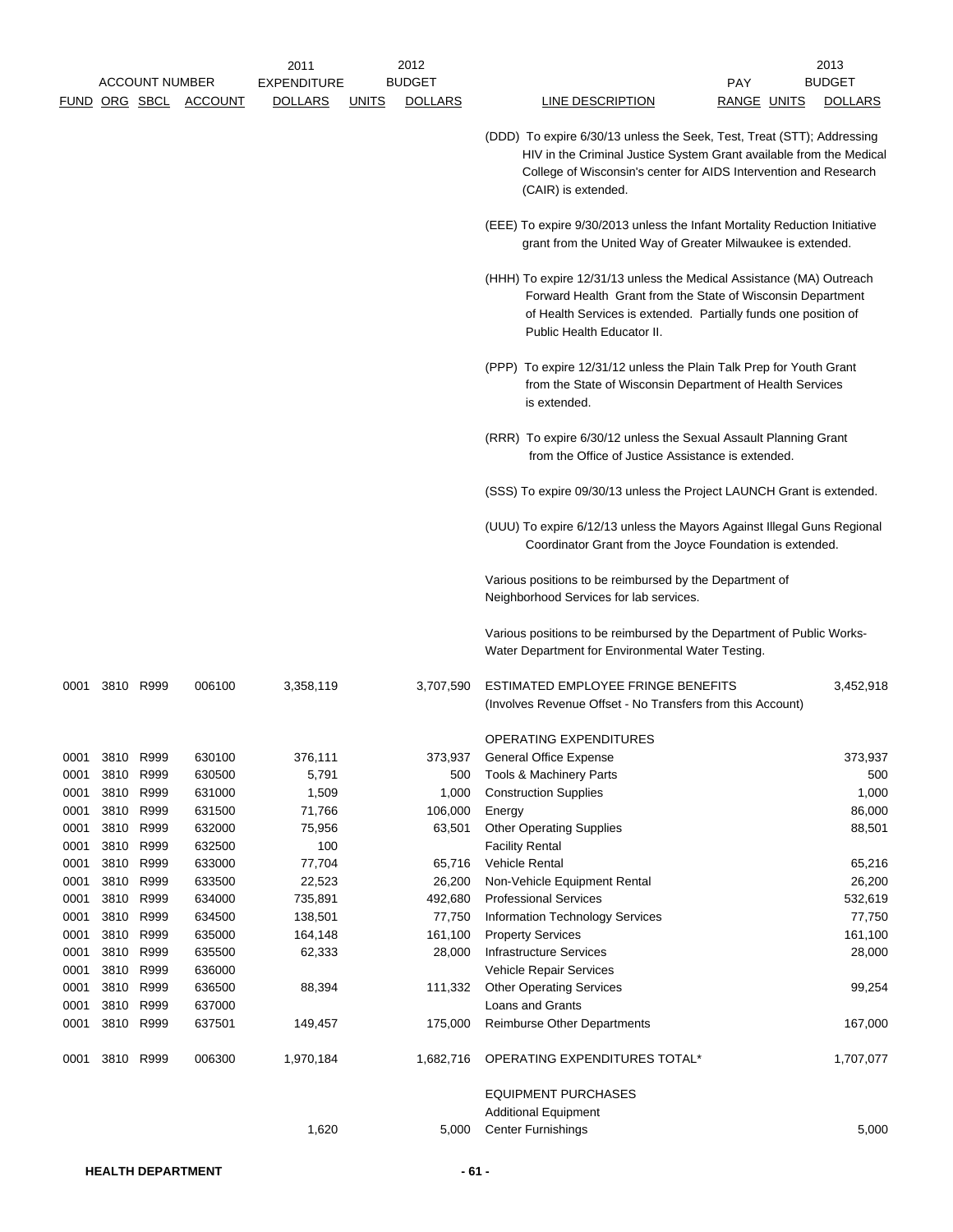|             |           |                       |                | 2011               |              | 2012           |                                                   |                    | 2013           |
|-------------|-----------|-----------------------|----------------|--------------------|--------------|----------------|---------------------------------------------------|--------------------|----------------|
|             |           | <b>ACCOUNT NUMBER</b> |                | <b>EXPENDITURE</b> |              | <b>BUDGET</b>  |                                                   | PAY                | <b>BUDGET</b>  |
| <b>FUND</b> | ORG SBCL  |                       | <b>ACCOUNT</b> | <b>DOLLARS</b>     | <b>UNITS</b> | <b>DOLLARS</b> | LINE DESCRIPTION                                  | <b>RANGE UNITS</b> | <b>DOLLARS</b> |
|             |           |                       |                |                    |              |                |                                                   |                    |                |
|             |           |                       |                | 1,620              |              | 5,000          | Subtotal - Additional Equipment                   |                    | 5,000          |
|             |           |                       |                |                    |              |                | <b>Replacement Equipment</b>                      |                    |                |
|             |           |                       |                |                    |              |                | Subtotal - Replacement Equipment                  |                    |                |
| 0001        | 3810 R999 |                       | 006800         | 1,620              |              | 5.000          | <b>EQUIPMENT PURCHASES TOTAL*</b>                 |                    | 5,000          |
|             |           |                       |                |                    |              |                | <b>SPECIAL FUNDS</b>                              |                    |                |
| 0001        | 3810      | R391                  | 006300         | 93,050             |              | 150.000        | Computer Maintenance/Upgrade*                     |                    | 31,250         |
| 0001        | 3810      | R387                  | 006300         | 6,036              |              | 11,000         | Task Force on Domestic Violence & Sexual Assault* |                    | 46,424         |
| 0001        | 3810 R388 |                       | 006300         | 58,985             |              |                | Community Health Educ. Activities*                |                    |                |
| 0001        | 3810 R392 |                       | 006300         | 75,000             |              | 75,000         | AIDs Prevention*                                  |                    | 110,424        |
| 0001        | 3810      | R393                  | 006300         |                    |              | 35,000         | Birth Certificate/Voting Initiative-Temp Staff*   |                    |                |
| 0001        | 3810      | R394                  | 006300         |                    |              | 40,000         | UWM School of Public Health Payment*              |                    | 40,000         |
| 0001        | 3810      | R395                  | 006300         |                    |              | 40,000         | Beach Water Quality and Advisory Program*         |                    | 40,000         |
|             |           |                       |                | 233,071            |              | 351,000        | SPECIAL FUNDS TOTAL                               |                    | 268,098        |
|             |           |                       |                |                    |              |                | <b>HEALTH DEPARTMENT BUDGETARY</b>                |                    |                |
|             |           |                       |                | 12,288,838         |              | 13,161,487     | CONTROL UNIT TOTAL (1BCU=1DU)                     |                    | 12,626,673     |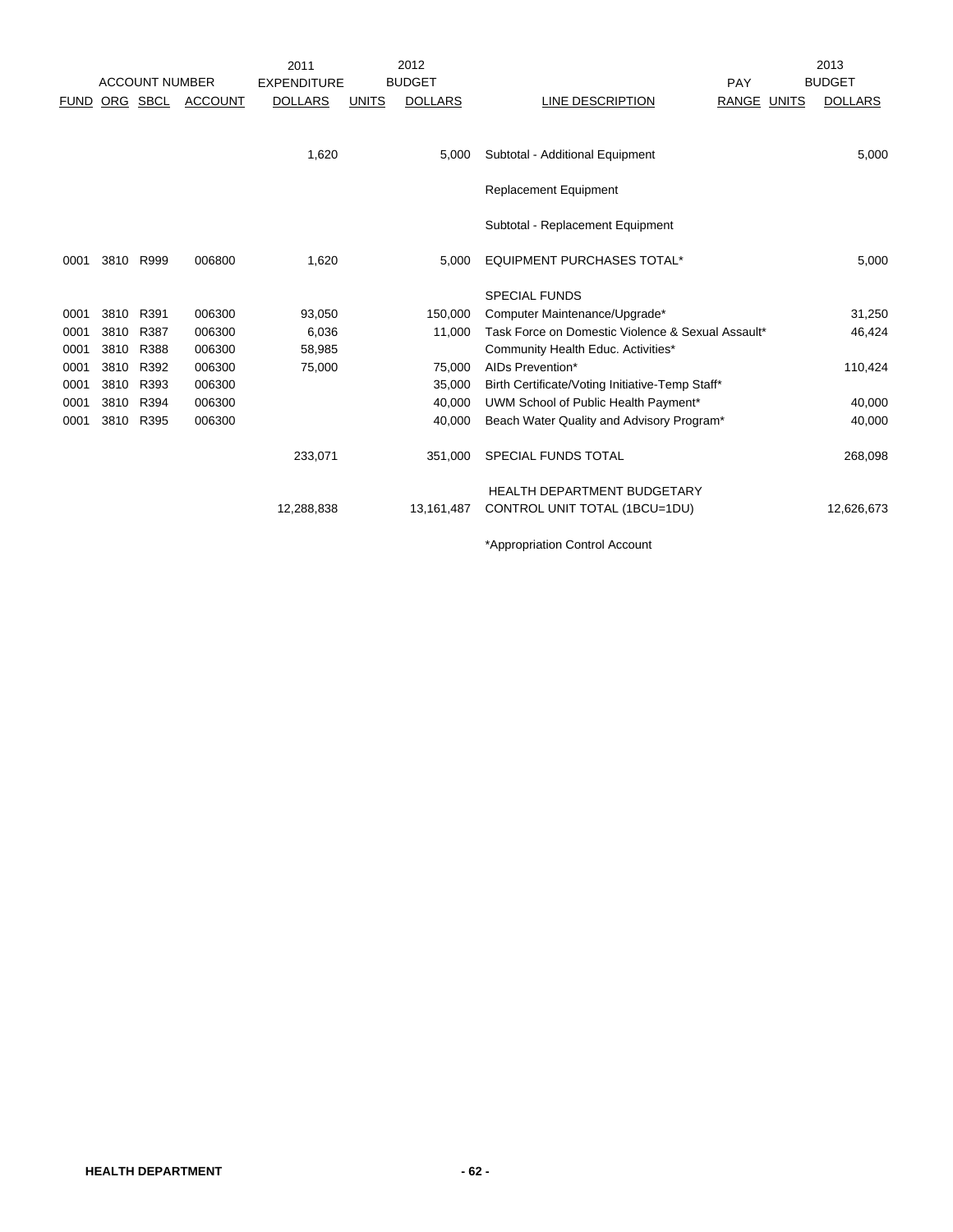|      |                |                       |         | 2011               |              | 2012           |                                                                                                |             |        | 2013           |
|------|----------------|-----------------------|---------|--------------------|--------------|----------------|------------------------------------------------------------------------------------------------|-------------|--------|----------------|
|      |                | <b>ACCOUNT NUMBER</b> |         | <b>EXPENDITURE</b> |              | <b>BUDGET</b>  |                                                                                                | PAY         |        | <b>BUDGET</b>  |
|      |                | FUND ORG SBCL         | ACCOUNT | <b>DOLLARS</b>     | <b>UNITS</b> | <b>DOLLARS</b> | LINE DESCRIPTION                                                                               | RANGE UNITS |        | <b>DOLLARS</b> |
|      |                |                       |         |                    |              |                | LIBRARY BUDGETARY CONTROL<br>UNIT (SUMMARY 1BCU=3DU)                                           |             |        |                |
|      |                |                       |         |                    |              |                | <b>SALARIES &amp; WAGES</b>                                                                    |             |        |                |
|      |                |                       |         | 78,642             |              | 83,000         | Overtime Compensated*                                                                          |             |        | 82,000         |
|      |                |                       |         | 11,453,194         |              | 12,121,607     | All Other Salaries & Wages                                                                     |             |        | 11,587,888     |
| 0001 | 8610 R999      |                       | 006000  | 11,531,836         |              | 12,204,607     | NET SALARIES & WAGES TOTAL*                                                                    |             |        | 11,669,888     |
|      |                |                       |         |                    | 377          |                | TOTAL NUMBER OF POSITIONS AUTHORIZED                                                           |             | 372    |                |
|      |                |                       |         |                    | 298.48       |                | <b>O&amp;M FTE'S</b>                                                                           |             | 285.39 |                |
|      |                |                       |         |                    | 22.32        |                | Non-O&M FTE'S                                                                                  |             | 21.49  |                |
| 0001 | 8610 R999      |                       | 006100  | 5,940,263          |              | 6,102,306      | ESTIMATED EMPLOYEE FRINGE BENEFITS<br>(Involves Revenue Offset-No Transfers from this Account) |             |        | 5,601,547      |
|      |                |                       |         |                    |              |                | OPERATING EXPENDITURES                                                                         |             |        |                |
| 0001 | 8610           | R999                  | 630100  | 151,640            |              | 172,500        | <b>General Office Expense</b>                                                                  |             |        | 164,850        |
| 0001 |                | 8610 R999             | 630500  | 27,204             |              | 26,100         | Tools & Machinery Parts                                                                        |             |        | 26,100         |
| 0001 |                | 8610 R999             | 631000  | 33,196             |              | 51,400         | <b>Construction Supplies</b>                                                                   |             |        | 40,900         |
| 0001 |                | 8610 R999             | 631500  | 692,328            |              | 763,811        | Energy                                                                                         |             |        | 713,185        |
| 0001 |                | 8610 R999             | 632000  | 328,590            |              | 291,722        | <b>Other Operating Supplies</b>                                                                |             |        | 293,158        |
| 0001 | 8610 R999      |                       | 632500  |                    |              |                | <b>Facility Rental</b>                                                                         |             |        |                |
| 0001 | 8610 R999      |                       | 633000  | 5,722              |              | 8,300          | Vehicle Rental                                                                                 |             |        | 8,300          |
| 0001 | 8610 R999      |                       | 633500  | 36,424             |              | 33,800         | Non-Vehicle Equipment Rental                                                                   |             |        | 31,300         |
| 0001 |                | 8610 R999             | 634000  | 37,891             |              | 172,500        | <b>Professional Services</b>                                                                   |             |        | 56,187         |
| 0001 | 8610 R999      |                       | 634500  | 202,887            |              | 195,600        | <b>Information Technology Services</b>                                                         |             |        | 201,000        |
| 0001 | 8610 R999      |                       | 635000  | 690,344            |              | 801,118        | <b>Property Services</b>                                                                       |             |        | 787,600        |
| 0001 |                | 8610 R999             | 635500  | 23,798             |              | 26,000         | <b>Infrastructure Services</b>                                                                 |             |        | 26,000         |
| 0001 |                | 8610 R999             | 636000  |                    |              | 500            | Vehicle Repair Services                                                                        |             |        | 500            |
| 0001 |                | 8610 R999             | 636500  | 115,141            |              | 137,000        | <b>Other Operating Services</b>                                                                |             |        | 123,500        |
| 0001 |                | 8610 R999             | 637000  |                    |              |                | Loans and Grants                                                                               |             |        |                |
| 0001 | 8610 R999      |                       | 637501  | 112,968            |              | 76,900         | <b>Reimburse Other Departments</b>                                                             |             |        | 76,900         |
|      | 0001 8610 R999 |                       | 006300  | 2,458,133          |              |                | 2,757,251 OPERATING EXPENDITURES TOTAL*                                                        |             |        | 2,549,480      |
|      | 0001 8610 R999 |                       | 006800  | 1,576,253          |              |                | 1,635,810 EQUIPMENT PURCHASES TOTAL*                                                           |             |        | 1,759,513      |
|      |                |                       |         |                    |              |                | SPECIAL FUNDS TOTAL                                                                            |             |        | 13,182         |
|      |                |                       |         | 21,506,485         |              | 22,699,974     | LIBRARY BUDGETARY CONTROL UNIT<br>TOTAL (1BCU=3DU)                                             |             |        | 21,593,610     |
|      |                |                       |         |                    |              |                | *Appropriation Control Account                                                                 |             |        |                |

**LIBRARY - 63 -**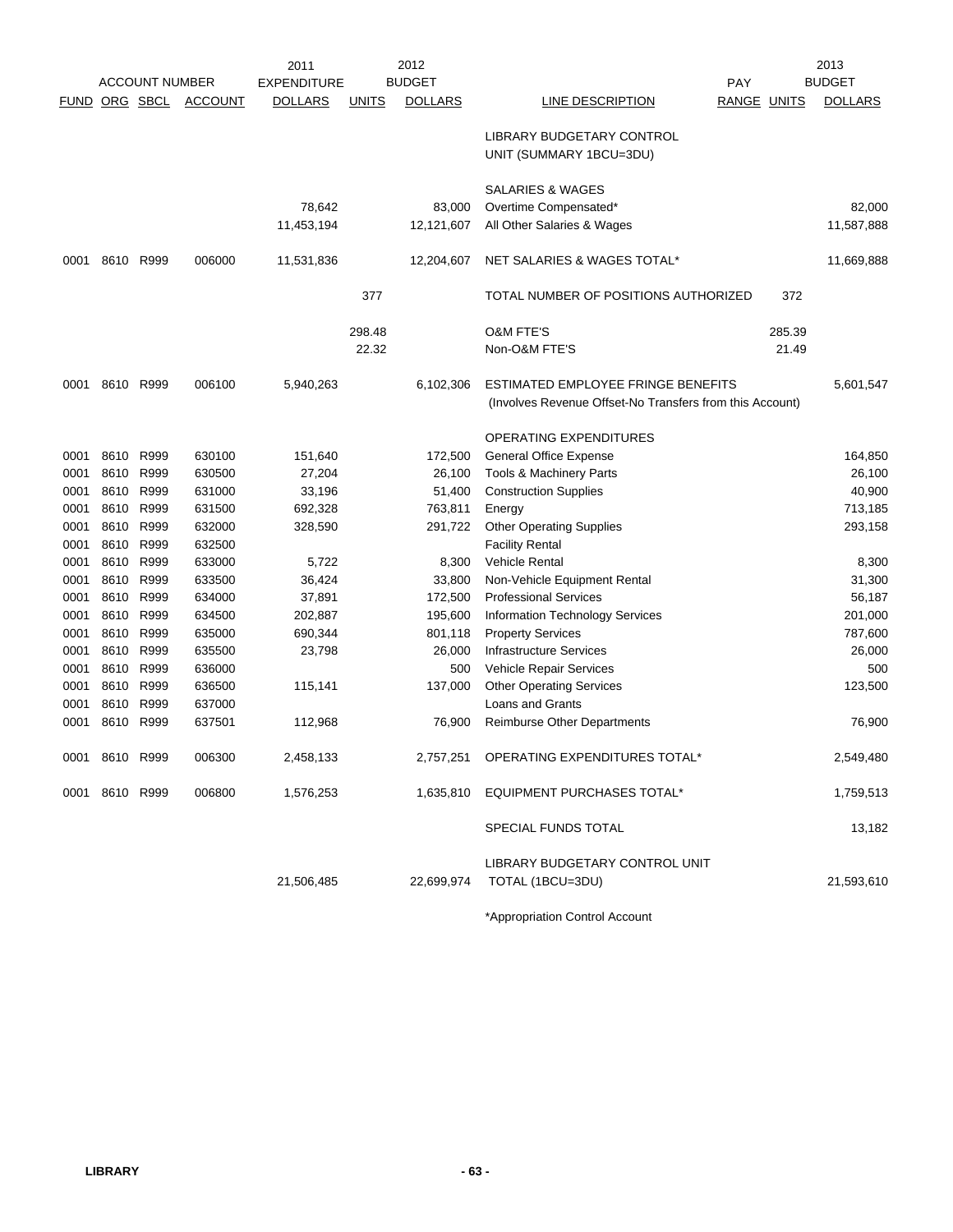|               |                       |                | $201^{\circ}$  |       | 2012                |                  |       |              | 2013          |
|---------------|-----------------------|----------------|----------------|-------|---------------------|------------------|-------|--------------|---------------|
|               | <b>ACCOUNT NUMBER</b> |                | EXPENDITURE    |       | <b>BUDGET</b>       |                  | PAY   |              | <b>BUDGET</b> |
| FUND ORG SBCL |                       | <b>ACCOUNT</b> | <b>DOLLARS</b> | UNITS | LARS<br><b>DOLL</b> | LINE DESCRIPTION | RANGE | <b>UNITS</b> | <b>DOLL</b>   |

EXPENDITURE BUDGET AND RESERVE THE PAY **LINE DESCRIPTION RANGE UNITS DOLLARS** 2013

### LIBRARY

# ADMINISTRATIVE SERVICES DECISION UNIT

## SALARIES & WAGES

| 1<br>1 | 125,460<br>97,823 | Milwaukee Public Library Director (X) (Y)<br>Deputy Library Dir. - Public Serv. (X)(Y) | 1NX<br>1LX | 1<br>1 | 125,460<br>97,823 |
|--------|-------------------|----------------------------------------------------------------------------------------|------------|--------|-------------------|
| 1      |                   | Administrative Assistant IV                                                            | 5IN        | 1      | 48,133            |
|        | 48,133            |                                                                                        |            |        |                   |
| 1      | 40,836            | <b>Office Assistant IV</b>                                                             | 6HN        | 1      | 40,836            |
|        |                   | ADMINISTRATION BUREAU                                                                  |            |        |                   |
|        |                   | PERSONNEL SECTION                                                                      |            |        |                   |
| 1      | 65,000            | Library Personnel Officer (X)                                                          | 1DX        | 1      | 65,000            |
| 1      | 48,570            | Personnel Analyst-Senior                                                               | 2FX        | 1      | 41,483            |
| 1      | 39,507            | Personnel Payroll Assistant III                                                        | 5EN        | 1      | 44,277            |
| 1      | 49,214            | Librarian III                                                                          | 2DN        |        |                   |
|        |                   | Librarian III (0.50 FTE)                                                               | 2DN        | 1      | 24,607            |
|        |                   | COMMUNICATION/MARKETING SECTION                                                        |            |        |                   |
| 1      | 55,302            | Marketing & Public Relations Officer (Y)                                               | 1FX        | 1      | 60,809            |
| 1      | 61,871            | Administrative Specialist-Senior                                                       | 2EX        | 1      | 61,871            |
| 1      | 43,909            | Program Assistant II                                                                   | 5FN        | 1      | 43,909            |
|        |                   | ADMINISTRATIVE SERVICES DIVISION                                                       |            |        |                   |
| 1      | 85,130            | Library Business Operations Mgr. (X)(Y)                                                | 1FX        | 1      | 85,130            |
|        |                   | <b>BUSINESS SECTION</b>                                                                |            |        |                   |
| 1      | 61,871            | Administrative Specialist Senior (Y)                                                   | 2EX        | 1      | 61,871            |
| 1      | 39,507            | <b>Office Assistant IV</b>                                                             | 6HN        | 1      | 39,507            |
| 1      | 33,865            | <b>Office Assistant III</b>                                                            | 6FN        | 1      | 33,865            |
| 1      | 29,780            | Office Assistant II                                                                    | 6EN        | 1      | 29,780            |
| 1      | 41,495            | Program Assistant II (Y)                                                               | 5FN        | 1      | 41,495            |
|        |                   | PAYROLL & ACCOUNTING SECTION                                                           |            |        |                   |
|        |                   |                                                                                        |            |        |                   |
| 1      | 74,922            | General Accounting Manager (Y)                                                         | 1DX        | 1      | 74,922            |
| 1      | 36,902            | <b>Accounting Assistant III</b>                                                        | 5EN        | 1      | 39,507            |
| 1      | 39,507            | Personnel Payroll Assistant II                                                         | 6HN        | 1      | 39,507            |
| 1      | 35,361            | <b>Accounting Assistant I</b>                                                          | 6GN        | 1      | 35,361            |
|        |                   | <b>FACILITIES &amp; FLEET SECTION</b>                                                  |            |        |                   |
| 1      | 47,109            | Bldg. Maint. Supvr. II (X) (Y)                                                         | 1BX        | 1      | 47,109            |
| 1      | 54,455            | Bldg. Services Supervisor (X)                                                          | 2CN        |        |                   |
|        |                   | Bldg. Services Supervisor II (X)                                                       | 1AX        | 1      | 54,455            |
|        |                   | Bidg. Services Supervisor II                                                           | 1AX        | 1      | 42,636            |
| 1      | 42,636            | <b>Bldg. Services Supervisor</b>                                                       | 2CN        |        |                   |
| 1      | 78,668            | Library Facilities Manager (X) (Y)                                                     | 1EX        | 1      | 57,028            |
|        |                   | FLEET UNIT                                                                             |            |        |                   |
| 1      | 45,397            | <b>Library Driver</b>                                                                  | 8IN        | 1      | 45,397            |
|        |                   | <b>FACILITIES UNIT</b>                                                                 |            |        |                   |
| 1      | 47,663            | Heating & Ventilating Mechanic III                                                     | 7FN        | 1      | 47,663            |
| 2      | 90,849            | Heating & Ventilating Mechanic II                                                      | 7DN        | 2      | 90,849            |
| 1      | 64,584            | <b>Electrical Mechanic</b>                                                             | 7MN        | 1      | 64,584            |
| 1      | 57,928            | Carpenter                                                                              | 7K         | 1      | 57,928            |
| 1      | 77,914            | <b>Facilities Control Specialist</b>                                                   | 3SN        | 1      | 77,914            |
|        |                   |                                                                                        |            |        |                   |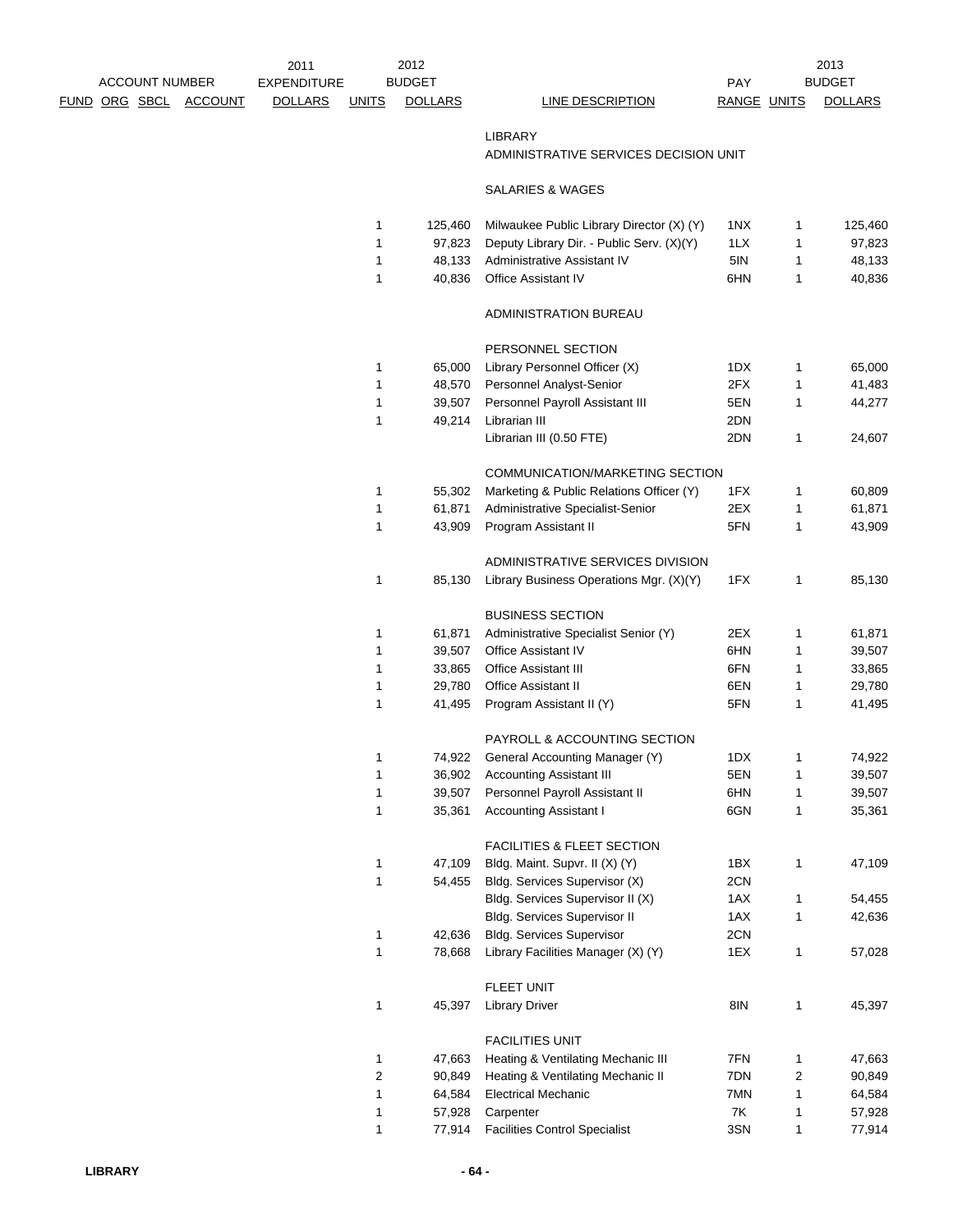|                      |                       |                | 2011               |              | 2012              |                                                        |             |        | 2013              |
|----------------------|-----------------------|----------------|--------------------|--------------|-------------------|--------------------------------------------------------|-------------|--------|-------------------|
|                      | <b>ACCOUNT NUMBER</b> |                | <b>EXPENDITURE</b> |              | <b>BUDGET</b>     |                                                        | <b>PAY</b>  |        | <b>BUDGET</b>     |
| <u>FUND ORG SBCL</u> |                       | <b>ACCOUNT</b> | <b>DOLLARS</b>     | <b>UNITS</b> | <b>DOLLARS</b>    | <b>LINE DESCRIPTION</b>                                | RANGE UNITS |        | <b>DOLLARS</b>    |
|                      |                       |                |                    |              |                   | CENTRAL CUSTODIAL UNIT                                 |             |        |                   |
|                      |                       |                |                    | 1            | 40,287            | <b>Custodial Worker III</b>                            | 8EN         | 1      | 40,287            |
|                      |                       |                |                    | 16           | 608,924           | Custodial Worker II - City Laborer                     | 8DN         | 15     | 570,630           |
|                      |                       |                |                    |              |                   | NEIGHBORHOOD CUSTODIAL UNIT                            |             |        |                   |
|                      |                       |                |                    | 12           | 460,367           | Custodial Worker II - City Laborer (X)                 | 8DN         | 12     | 452,029           |
|                      |                       |                |                    |              |                   | TECHNICAL SERVICES BUREAU                              |             |        |                   |
|                      |                       |                |                    | 2            | 128,440           | Management Librarian (Y)                               | 1DX         | 1      | 74,912            |
|                      |                       |                |                    |              |                   | Management Librarian                                   | 1DX         | 1      | 53,519            |
|                      |                       |                |                    | 1            | 96,943            | Lib. Tech. Serv. Mgr. (Y) (X)                          | $11X$       | 1      | 96,943            |
|                      |                       |                |                    | 1            | 57,139            | Librarian III                                          | 2DN         | 2      | 109,530           |
|                      |                       |                |                    |              |                   | <b>AUTOMATION SECTION</b>                              |             |        |                   |
|                      |                       |                |                    | 1            | 75,346            | Network Analyst Senior (X)                             | 2HN         | 1      | 75,346            |
|                      |                       |                |                    | 1            | 82,758            | Network Manager (X)(Y)                                 | 1GX         | 1      | 82,758            |
|                      |                       |                |                    | 1            | 60,079            | Network Analyst Assistant                              | 2EN         | 1      | 60,079            |
|                      |                       |                |                    | 1            | 49,472            | Network Analyst Assistant (X)                          | 2EN         | 1      | 41,150            |
|                      |                       |                |                    | 1<br>6       | 40,836<br>212,176 | Librarian III (X)<br>Library Technology Specialist (F) | 2DN<br>5DN  | 1<br>6 | 40,836<br>123,769 |
|                      |                       |                |                    |              |                   | <b>Library Technology Specialist</b>                   | 5DN         | 4      | 58,938            |
|                      |                       |                |                    |              |                   | <b>ACQUISITIONS SECTION</b>                            |             |        |                   |
|                      |                       |                |                    | 1            | 46,975            | Library Technician IV                                  | 5FN         |        |                   |
|                      |                       |                |                    |              |                   | ACQUISITIONS & SERIALS SECTION                         |             |        |                   |
|                      |                       |                |                    |              |                   | Library Technician IV                                  | 5FN         | 1      | 46,975            |
|                      |                       |                |                    | 1            | 49,324            | Administrative Specialist Senior                       | 2EX         |        |                   |
|                      |                       |                |                    |              |                   | Administrative Specialist Senior (Y)                   | 2EX         | 1      | 49,324            |
|                      |                       |                |                    |              |                   | Library Technician III                                 | 6FN         | 2      | 72,868            |
|                      |                       |                |                    |              |                   | Library Technician II                                  | 6EN         | 6      | 206,939           |
|                      |                       |                |                    |              |                   | Library Circulation Aide (0.56 FTE)                    | 9CN         | 1      | 7,750             |
|                      |                       |                |                    |              |                   | ORIGINAL CATALOGING SECTION                            |             |        |                   |
|                      |                       |                |                    | 3            | 151,563           | Librarian III (B)                                      | 2DN         | 2      | 106,353           |
|                      |                       |                |                    |              |                   | Librarian III (0.50 FTE) (B)                           | 2DN         | 1      | 22,605            |
|                      |                       |                |                    |              |                   | COPY CATALOGING & DATABASE MANAGEMENT SECTION          |             |        |                   |
|                      |                       |                |                    | 1            | 46,975            | Library Technician IV                                  | 5FN         | 1      | 46,975            |
|                      |                       |                |                    | 4            | 163,346           | Copy Cataloging Technician II (B)                      | 6HN         | 4      | 163,346           |
|                      |                       |                |                    |              |                   | Library Technician III                                 | 6FN         | 1      | 37,464            |
|                      |                       |                |                    |              |                   | Library Technician II                                  | 6EN         | 5      | 174,029           |
|                      |                       |                |                    |              |                   | TECHNICAL SERVICES POOL                                |             |        |                   |
|                      |                       |                |                    | 3            | 109,969           | Library Technician III                                 | 6FN         |        |                   |
|                      |                       |                |                    | 12           | 408,794           | Library Technician II                                  | 6EN         |        |                   |
|                      |                       |                |                    |              |                   | INVESTIGATION AND CALL DIRECTOR SECTION                |             |        |                   |
|                      |                       |                |                    | 1            | 51,824            | Library Security Investigator (X)                      | 5IN         | 1      | 51,824            |
|                      |                       |                |                    | 1            | 37,271            | <b>Communications Assistant I</b>                      | 6FN         | 1      | 37,271            |
|                      |                       |                |                    | 1            | 50,206            | Library Security Manager (X)                           | 1CX         | 1      | 50,206            |
|                      |                       |                |                    |              |                   | <b>AUXILIARY POSITIONS</b>                             |             |        |                   |
|                      |                       |                |                    | 2            |                   | Custodial Worker II-City Laborer                       | 8DN         | 2      |                   |
|                      |                       |                | 4,147,491          | 106          | 4,790,182         | <b>Total Before Adjustments</b>                        |             | 110    | 4,675,371         |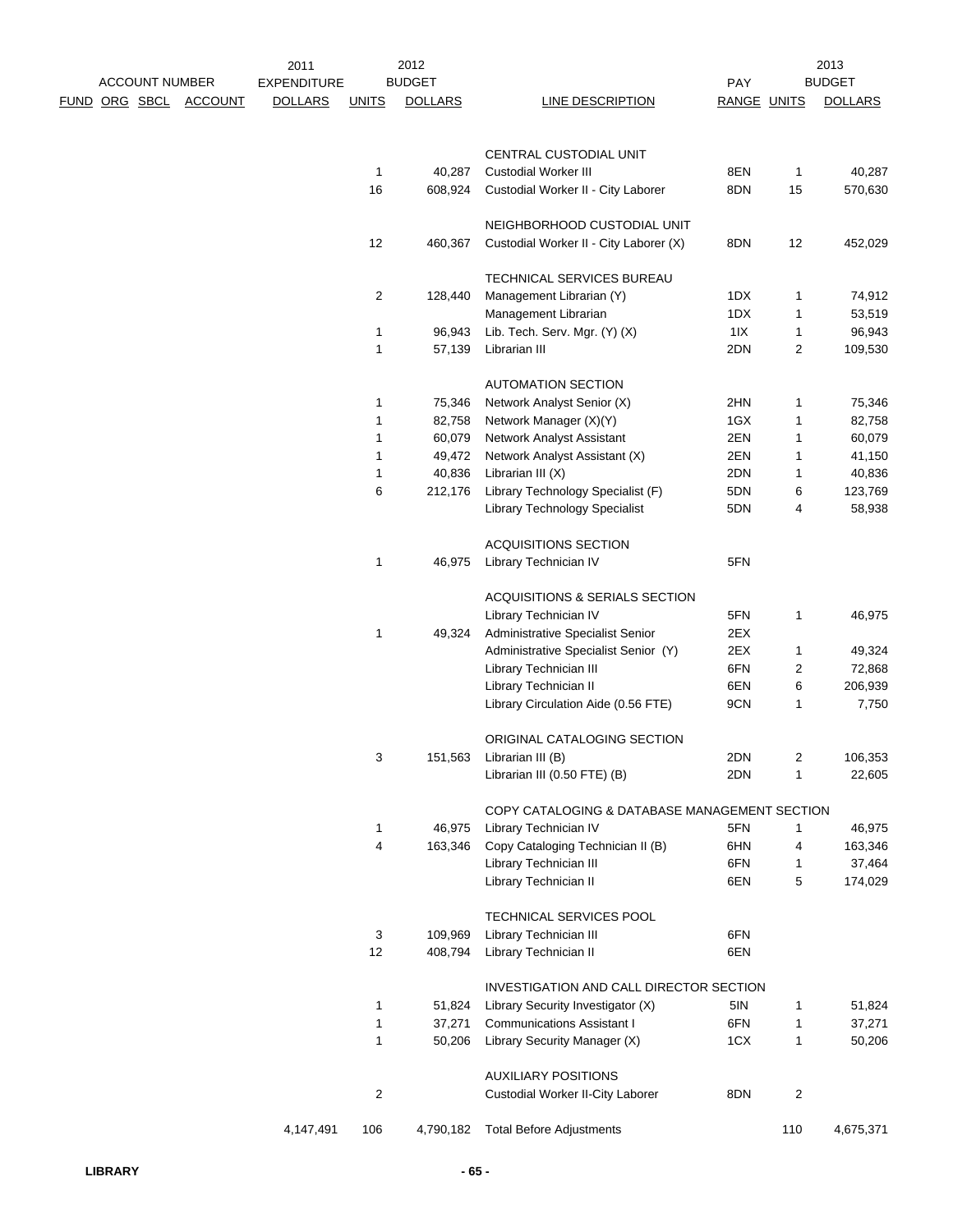|              |              | <b>ACCOUNT NUMBER</b> |                       | 2011<br><b>EXPENDITURE</b> |               | 2012<br><b>BUDGET</b>        |                                                                                                                                                                                                                                                                                                                        | PAY         |               | 2013<br><b>BUDGET</b>         |
|--------------|--------------|-----------------------|-----------------------|----------------------------|---------------|------------------------------|------------------------------------------------------------------------------------------------------------------------------------------------------------------------------------------------------------------------------------------------------------------------------------------------------------------------|-------------|---------------|-------------------------------|
|              |              |                       | FUND ORG SBCL ACCOUNT | <b>DOLLARS</b>             | <b>UNITS</b>  | <b>DOLLARS</b>               | LINE DESCRIPTION                                                                                                                                                                                                                                                                                                       | RANGE UNITS |               | <b>DOLLARS</b>                |
|              |              |                       |                       | 18,134<br>3,792            |               | 18,000<br>(129,257)<br>4,000 | Salary & Wage Rate Change<br>Overtime Compensated<br>Personnel Cost Adjustment<br>Other (Shift)                                                                                                                                                                                                                        |             |               | 19,000<br>(135, 117)<br>2,900 |
|              |              |                       |                       |                            |               | (53, 742)                    | Furlough                                                                                                                                                                                                                                                                                                               |             |               | (52, 573)                     |
|              |              |                       |                       |                            |               |                              |                                                                                                                                                                                                                                                                                                                        |             |               |                               |
|              |              |                       |                       | 4,169,417                  | 106           | 4,629,183                    | Gross Salaries & Wages Total                                                                                                                                                                                                                                                                                           |             | 110           | 4,509,581                     |
|              |              |                       |                       |                            |               | (17,026)                     | <b>Reimbursable Services Deduction</b><br>Capital Improvements Deduction<br>(212,176) Grants & Aids Deduction                                                                                                                                                                                                          |             |               | (17,026)<br>(182, 707)        |
| 0001         |              | 8611 R999             | 006000                | 4,169,417                  | 106           | 4,399,981                    | NET SALARIES & WAGES TOTAL                                                                                                                                                                                                                                                                                             |             | 110           | 4,309,848                     |
|              |              |                       |                       |                            |               |                              | <b>O&amp;M FTE'S</b>                                                                                                                                                                                                                                                                                                   |             |               |                               |
|              |              |                       |                       |                            | 95.57<br>6.20 |                              | NON-O&M FTE'S                                                                                                                                                                                                                                                                                                          |             | 93.42<br>5.37 |                               |
|              |              |                       |                       |                            |               |                              |                                                                                                                                                                                                                                                                                                                        |             |               |                               |
|              |              |                       |                       |                            |               |                              | (B) Position is funded 90% through revenue offset from the<br>Milwaukee County Federated Library System.                                                                                                                                                                                                               |             |               |                               |
|              |              |                       |                       |                            |               |                              | (F) To expire 7/31/2013 unless the Broadband Technology<br>Opportunities Program grant, available from the U.S. Dept. of<br>Commerce through the American Recovery and Reinvestment<br>Act, is extended. Positions are authorized only as reflected<br>in the grant agreement which is approved by the grantor agency. |             |               |                               |
|              |              |                       |                       |                            |               |                              | (X) Private auto allowance may be paid pursuant to Section 350-183<br>of the Milwaukee Code.                                                                                                                                                                                                                           |             |               |                               |
|              |              |                       |                       |                            |               |                              | (Y) Required to file a statement of economic interests in accordance with<br>the Milwaukee Code of Ordinances Chapter 303-Code of Ethics.                                                                                                                                                                              |             |               |                               |
| 0001         |              | 8611 R999             | 006100                | 2,066,446                  |               | 2,199,991                    | ESTIMATED EMPLOYEE FRINGE BENEFITS<br>(Involves Revenue Offset-No Transfers from this Account)                                                                                                                                                                                                                         |             |               | 2,068,727                     |
|              |              |                       |                       |                            |               |                              | OPERATING EXPENDITURES                                                                                                                                                                                                                                                                                                 |             |               |                               |
| 0001         | 8611         | R999                  | 630100                | 142,548                    |               | 160,500                      | <b>General Office Expense</b>                                                                                                                                                                                                                                                                                          |             |               | 152,850                       |
| 0001         | 8611         | R999                  | 630500                | 27,204                     |               | 26,100                       | <b>Tools &amp; Machinery Parts</b>                                                                                                                                                                                                                                                                                     |             |               | 26,100                        |
| 0001         | 8611         | R999                  | 631000                | 33,196                     |               | 51,400                       | <b>Construction Supplies</b>                                                                                                                                                                                                                                                                                           |             |               | 40,900                        |
| 0001         | 8611         | R999                  | 631500                | 13,434                     |               | 12,328                       | Energy                                                                                                                                                                                                                                                                                                                 |             |               | 13,125                        |
| 0001         | 8611         | R999                  | 632000                | 315,306                    |               | 279,310                      | <b>Other Operating Supplies</b>                                                                                                                                                                                                                                                                                        |             |               | 280,808                       |
| 0001<br>0001 | 8611<br>8611 | R999<br>R999          | 632500<br>633000      |                            |               |                              | <b>Facility Rental</b><br><b>Vehicle Rental</b>                                                                                                                                                                                                                                                                        |             |               |                               |
| 0001         | 8611         | R999                  | 633500                | 4,417<br>36,424            |               | 8,300<br>33,800              | Non-Vehicle Equipment Rental                                                                                                                                                                                                                                                                                           |             |               | 8,300<br>31,300               |
| 0001         | 8611         | R999                  | 634000                | 37,891                     |               | 172,500                      | <b>Professional Services</b>                                                                                                                                                                                                                                                                                           |             |               | 56,187                        |
| 0001         | 8611         | R999                  | 634500                | 202,887                    |               | 195,600                      | Information Technology Services                                                                                                                                                                                                                                                                                        |             |               | 201,000                       |
| 0001         | 8611         | R999                  | 635000                | 377,343                    |               | 427,878                      | <b>Property Services</b>                                                                                                                                                                                                                                                                                               |             |               | 422,500                       |
| 0001         | 8611         | R999                  | 635500                |                            |               |                              | <b>Infrastructure Services</b>                                                                                                                                                                                                                                                                                         |             |               |                               |
| 0001         | 8611         | R999                  | 636000                |                            |               | 500                          | Vehicle Repair Services                                                                                                                                                                                                                                                                                                |             |               | 500                           |
| 0001         | 8611         | R999                  | 636500                | 112,781                    |               | 130,500                      | <b>Other Operating Services</b>                                                                                                                                                                                                                                                                                        |             |               | 117,500                       |
| 0001         | 8611         | R999                  | 637000                |                            |               |                              | Loans and Grants                                                                                                                                                                                                                                                                                                       |             |               |                               |
| 0001         | 8611         | R999                  | 637501                | 112,968                    |               | 75,400                       | <b>Reimburse Other Departments</b>                                                                                                                                                                                                                                                                                     |             |               | 75,400                        |
| 0001         | 8611         | R999                  | 006300                | 1,416,399                  |               | 1,574,116                    | OPERATING EXPENDITURES TOTAL                                                                                                                                                                                                                                                                                           |             |               | 1,426,470                     |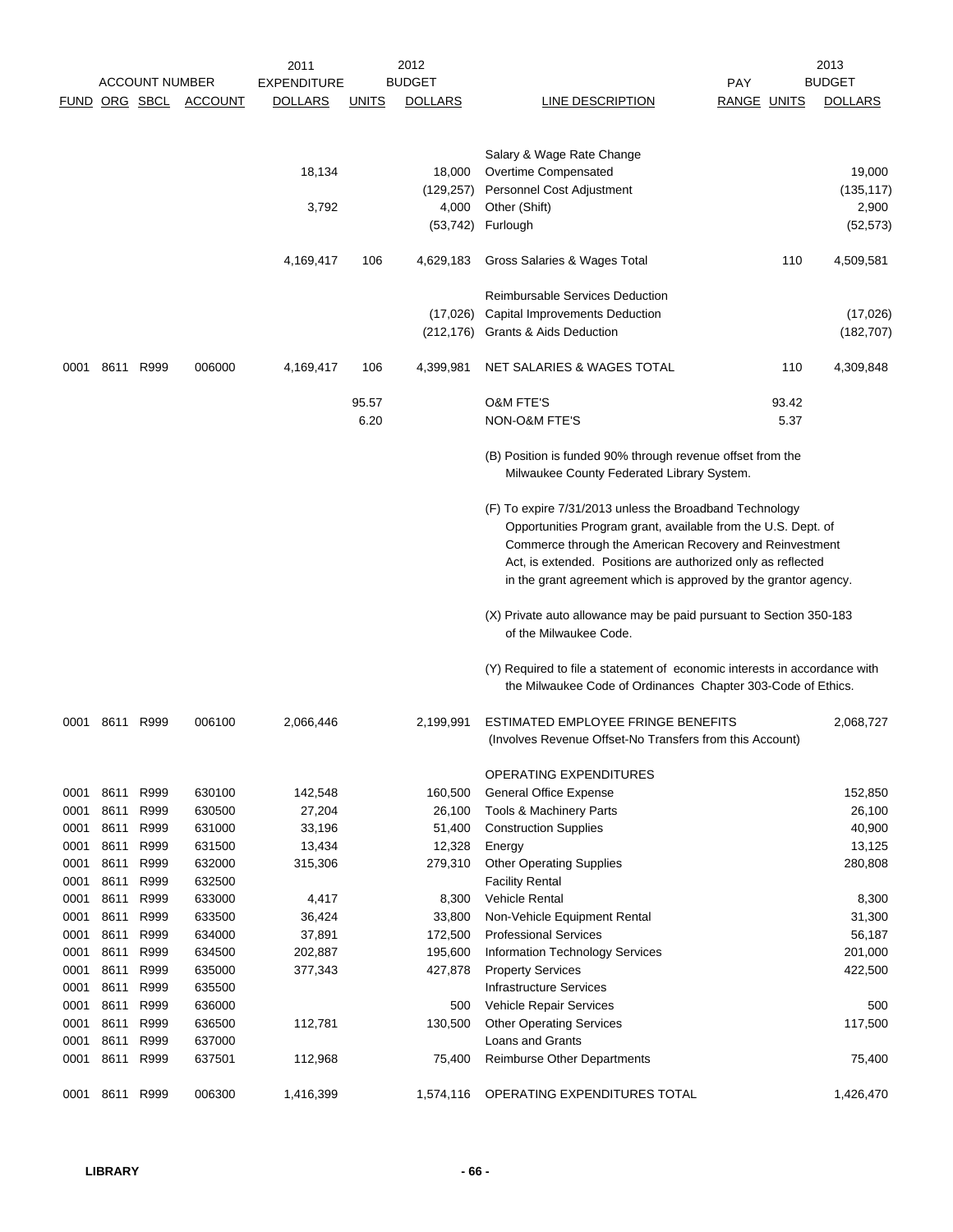|             |                       |                | 2011               |              | 2012           |                                                               |             | 2013           |
|-------------|-----------------------|----------------|--------------------|--------------|----------------|---------------------------------------------------------------|-------------|----------------|
|             | <b>ACCOUNT NUMBER</b> |                | <b>EXPENDITURE</b> |              | <b>BUDGET</b>  |                                                               | PAY         | <b>BUDGET</b>  |
| <b>FUND</b> | ORG SBCL              | <b>ACCOUNT</b> | <b>DOLLARS</b>     | <b>UNITS</b> | <b>DOLLARS</b> | LINE DESCRIPTION                                              | RANGE UNITS | <b>DOLLARS</b> |
|             |                       |                |                    |              |                | <b>EQUIPMENT PURCHASES</b>                                    |             |                |
|             |                       |                |                    |              |                | <b>Additional Equipment</b>                                   |             |                |
|             |                       |                | 1,434,826          |              | 1,493,700      | Library Materials - Books & Other                             |             | 1,535,934      |
|             |                       |                |                    | 5            | 10,930         | <b>Floor Maintenance Machines</b>                             |             |                |
|             |                       |                |                    | 5            | 10,020         | Miscellaneous                                                 | 3           | 1,500          |
|             |                       |                | 1,128              |              |                | <b>Technical Tools</b>                                        |             |                |
|             |                       |                |                    |              |                | <b>Other Previous Experience</b>                              |             |                |
|             |                       |                | 1,435,954          | 10           | 1,514,650      | Subtotal - Additional Equipment                               | 3           | 1,537,434      |
|             |                       |                |                    |              |                | Replacement Equipment                                         |             |                |
|             |                       |                | 15,572             | 50           | 12,500         | <b>Computer Monitors</b>                                      | 50          | 12,500         |
|             |                       |                | 660                | 10           | 10,000         | <b>Computer Printing Equipment</b>                            | 20          | 20,000         |
|             |                       |                | 93,323             | 125          | 78,000         | Computers                                                     | 260         | 168,000        |
|             |                       |                |                    |              |                | <b>Floor Maintenance Machines</b>                             | 1           | 3,993          |
|             |                       |                | 1,349              |              |                | Lawn Maintenance Equipment                                    |             |                |
|             |                       |                | 659                | $\mathbf{1}$ | 2,500          | Miscellaneous                                                 | 1           | 2,100          |
|             |                       |                | 8,915              |              |                | <b>Office Furniture</b>                                       |             |                |
|             |                       |                |                    |              |                | Other Previous Experience                                     |             |                |
|             |                       |                | 120,478            | 186          | 103,000        | Subtotal - Replacement Equipment                              | 332         | 206,593        |
| 0001        | 8611 R999             | 006800         | 1,556,432          | 196          | 1,617,650      | EQUIPMENT PURCHASES TOTAL                                     | 335         | 1,744,027      |
|             |                       |                |                    |              |                | <b>SPECIAL FUNDS</b>                                          |             |                |
|             |                       |                |                    |              |                | SPECIAL FUNDS TOTAL                                           |             |                |
|             |                       |                | 9,208,694          |              | 9,791,738      | LIBRARY ADMINISTRATIVE SERVICES<br><b>DECISION UNIT TOTAL</b> |             | 9,549,072      |
|             |                       |                |                    |              |                | *Appropriation Control Account                                |             |                |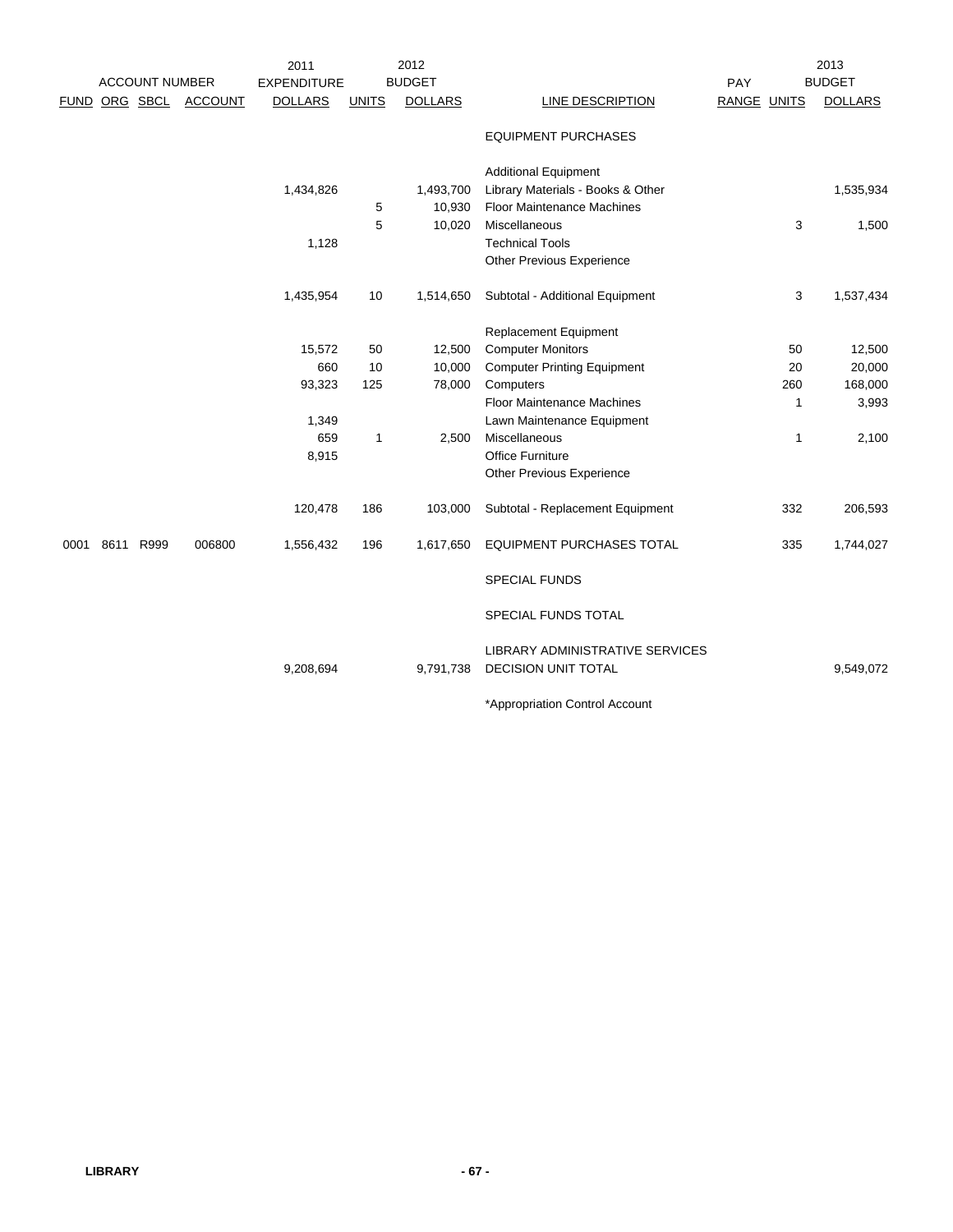|      |                |                       |         | 2011               |                | 2012           |                                                                           |             |              | 2013           |
|------|----------------|-----------------------|---------|--------------------|----------------|----------------|---------------------------------------------------------------------------|-------------|--------------|----------------|
|      |                | <b>ACCOUNT NUMBER</b> |         | <b>EXPENDITURE</b> |                | <b>BUDGET</b>  |                                                                           | PAY         |              | <b>BUDGET</b>  |
|      |                | FUND ORG SBCL         | ACCOUNT | <b>DOLLARS</b>     | <b>UNITS</b>   | <b>DOLLARS</b> | LINE DESCRIPTION                                                          | RANGE UNITS |              | <b>DOLLARS</b> |
|      |                |                       |         |                    |                |                |                                                                           |             |              |                |
|      |                |                       |         |                    |                |                | <b>LIBRARY</b>                                                            |             |              |                |
|      |                |                       |         |                    |                |                | NEIGHBORHOOD LIBRARY                                                      |             |              |                |
|      |                |                       |         |                    |                |                | SERVICES DECISION UNIT                                                    |             |              |                |
|      |                |                       |         |                    |                |                | SALARIES & WAGES                                                          |             |              |                |
|      |                |                       |         |                    |                |                | NEIGHBORHOOD SERVICES DIVISION                                            |             |              |                |
|      |                |                       |         |                    | 1              | 89,386         | Library Public Services Area Mgr. (X)(Y)                                  | 1HX         | 1            | 89,386         |
|      |                |                       |         |                    |                |                | NEIGHBORHOOD LIBRARY SERVICES POOL                                        |             |              |                |
|      |                |                       |         |                    | 13             | 726,675        | Librarian III                                                             | 2DN         | 12           | 685,386        |
|      |                |                       |         |                    | $\overline{2}$ | 81,298         | <b>Library Circulation Assistant II</b>                                   | 6FN         | 2            | 74,928         |
|      |                |                       |         |                    | 32             | 1,028,582      | <b>Library Circulation Assistant I</b>                                    | 6EN         | 32           |                |
|      |                |                       |         |                    | $\mathbf{1}$   | 13,787         |                                                                           | 6EN         |              | 1,030,401      |
|      |                |                       |         |                    |                |                | Library Circulation Assistant I (0.5 FTE)                                 |             | $\mathbf{1}$ | 16,611         |
|      |                |                       |         |                    | 35             | 293,510        | Library Circulation Aide (0.56 FTE)                                       | 9CN         | 35           | 282,090        |
|      |                |                       |         |                    | 8              | 495,443        | Library Branch Manager                                                    | 1DX         | 8            | 478,495        |
|      |                |                       |         |                    | 9              | 336,623        | Library Reference Assistant                                               | 5DN         | 8            | 299,931        |
|      |                |                       |         |                    | $\overline{7}$ | 297,041        | Librarian II                                                              | 2CN         | 5            | 215,812        |
|      |                |                       |         |                    | 12             | 482,039        | Neighborhood Library Services Assistant                                   | 5EN         | 12           | 482,039        |
|      |                |                       |         |                    |                |                | <b>AUXILIARY POSITIONS</b>                                                |             |              |                |
|      |                |                       |         |                    | $\overline{c}$ |                | Librarian III                                                             | 2DN         | 2            |                |
|      |                |                       |         |                    | $\mathbf{1}$   |                | Library Circulation Assistant I                                           | 6EN         | 1            |                |
|      |                |                       |         |                    | 4              |                | Library Circulation Aide (0.56 FTE)                                       | 9CN         | 4            |                |
|      |                |                       |         | 3,415,136          | 127            | 3,844,384      | <b>Total Before Adjustments</b>                                           |             | 123          | 3,655,079      |
|      |                |                       |         |                    |                |                | Salary & Wage Rate Change                                                 |             |              |                |
|      |                |                       |         | 22,963             |                | 26,000         | Overtime Compensated                                                      |             |              | 24,000         |
|      |                |                       |         |                    |                | (102, 951)     | Personnel Cost Adjustment                                                 |             |              | (109, 360)     |
|      |                |                       |         | 24,888             |                | 24,000         | Other (Shift)                                                             |             |              | 8,800          |
|      |                |                       |         |                    |                |                | (45,596) Furlough                                                         |             |              | (42, 551)      |
|      |                |                       |         | 3,462,987          | 127            | 3,745,837      | Gross Salaries & Wages Total                                              |             | 123          | 3,535,968      |
|      |                |                       |         |                    |                |                |                                                                           |             |              |                |
|      |                |                       |         |                    |                |                | Reimbursable Services Deduction                                           |             |              |                |
|      |                |                       |         |                    |                |                | Capital Improvements Deduction                                            |             |              |                |
|      |                |                       |         |                    |                |                | Grants & Aids Deduction                                                   |             |              |                |
|      | 0001 8612 R999 |                       | 006000  | 3,462,987          | 127            | 3,745,837      | NET SALARIES & WAGES TOTAL                                                |             | 123          | 3,535,968      |
|      |                |                       |         |                    | 102.04         |                | <b>O&amp;M FTE'S</b>                                                      |             | 96.94        |                |
|      |                |                       |         |                    |                |                | NON-O&M FTE'S                                                             |             |              |                |
|      |                |                       |         |                    |                |                | (X) Private auto allowance may be paid pursuant to Section                |             |              |                |
|      |                |                       |         |                    |                |                | 350-183 of the Milwaukee Code.                                            |             |              |                |
|      |                |                       |         |                    |                |                | (Y) Required to file a statement of economic interests in accordance with |             |              |                |
|      |                |                       |         |                    |                |                | the Milwaukee Code of Ordinances Chapter 303-Code of Ethics.              |             |              |                |
|      | 0001 8612 R999 |                       | 006100  | 1,904,976          |                | 1,872,920      | ESTIMATED EMPLOYEE FRINGE BENEFITS                                        |             |              | 1,697,265      |
|      |                |                       |         |                    |                |                | (Involves Revenue Offset-No Transfers from this Account)                  |             |              |                |
|      |                |                       |         |                    |                |                | OPERATING EXPENDITURES                                                    |             |              |                |
| 0001 | 8612 R999      |                       | 630100  | 9,092              |                | 12,000         | <b>General Office Expense</b>                                             |             |              | 12,000         |
| 0001 |                | 8612 R999             | 630500  |                    |                |                | Tools & Machinery Parts                                                   |             |              |                |
| 0001 | 8612 R999      |                       | 631000  |                    |                |                | <b>Construction Supplies</b>                                              |             |              |                |
|      |                |                       |         |                    |                |                |                                                                           |             |              |                |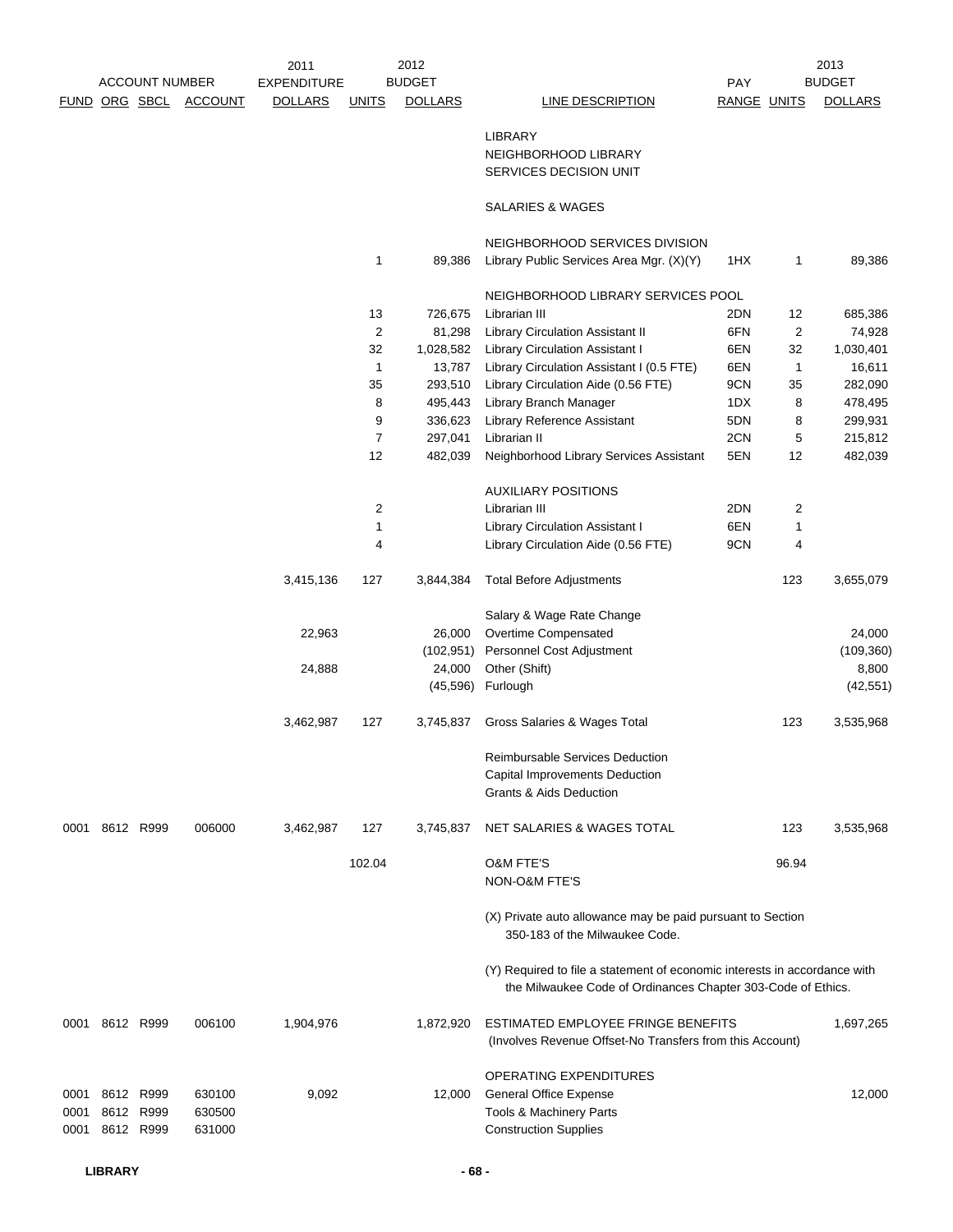|                      |           |                       |                | 2011               |              | 2012           |                                      |                    |                | 2013           |
|----------------------|-----------|-----------------------|----------------|--------------------|--------------|----------------|--------------------------------------|--------------------|----------------|----------------|
|                      |           | <b>ACCOUNT NUMBER</b> |                | <b>EXPENDITURE</b> |              | <b>BUDGET</b>  |                                      | PAY                |                | <b>BUDGET</b>  |
| <b>FUND ORG SBCL</b> |           |                       | <b>ACCOUNT</b> | <b>DOLLARS</b>     | <b>UNITS</b> | <b>DOLLARS</b> | <b>LINE DESCRIPTION</b>              | <b>RANGE UNITS</b> |                | <b>DOLLARS</b> |
| 0001                 | 8612 R999 |                       | 631500         | 312,670            |              | 368,027        | Energy                               |                    |                | 355,840        |
| 0001                 | 8612 R999 |                       | 632000         | 3,617              |              | 9,000          | <b>Other Operating Supplies</b>      |                    |                | 7,462          |
| 0001                 | 8612 R999 |                       | 632500         |                    |              |                | <b>Facility Rental</b>               |                    |                |                |
| 0001                 | 8612 R999 |                       | 633000         | 735                |              |                | <b>Vehicle Rental</b>                |                    |                |                |
| 0001                 | 8612 R999 |                       | 633500         |                    |              |                | Non-Vehicle Equipment Rental         |                    |                |                |
| 0001                 | 8612 R999 |                       | 634000         |                    |              |                | <b>Professional Services</b>         |                    |                |                |
| 0001                 | 8612 R999 |                       | 634500         |                    |              |                | Information Technology Services      |                    |                |                |
| 0001                 | 8612 R999 |                       | 635000         | 283,669            |              | 346,240        | <b>Property Services</b>             |                    |                | 335,100        |
| 0001                 | 8612 R999 |                       | 635500         | 23,798             |              | 26,000         | <b>Infrastructure Services</b>       |                    |                | 26,000         |
| 0001                 | 8612 R999 |                       | 636000         |                    |              |                | Vehicle Repair Services              |                    |                |                |
| 0001                 | 8612 R999 |                       | 636500         | 2,172              |              | 6,500          | <b>Other Operating Services</b>      |                    |                | 6,000          |
| 0001                 | 8612 R999 |                       | 637000         |                    |              |                | Loans and Grants                     |                    |                |                |
| 0001                 | 8612 R999 |                       | 637501         |                    |              | 1,500          | Reimburse Other Departments          |                    |                | 1,500          |
| 0001                 | 8612 R999 |                       | 006300         | 635,753            |              | 769,267        | OPERATING EXPENDITURES TOTAL         |                    |                | 743,902        |
|                      |           |                       |                |                    |              |                | <b>EQUIPMENT PURCHASES</b>           |                    |                |                |
|                      |           |                       |                |                    |              |                | <b>Additional Equipment</b>          |                    |                |                |
|                      |           |                       |                | 7,981              | 10           | 11,000         | <b>Library Furniture</b>             |                    | 2              | 3,086          |
|                      |           |                       |                | 7,981              | 10           | 11,000         | <b>Additional Equipment Subtotal</b> |                    | $\overline{2}$ | 3,086          |
|                      |           |                       |                |                    |              |                | <b>Replacement Equipment</b>         |                    |                |                |
|                      |           |                       |                |                    |              |                | <b>Library Furniture</b>             |                    | 14             | 7,000          |
|                      |           |                       |                |                    |              |                | <b>Other Previous Experience</b>     |                    |                |                |
|                      |           |                       |                |                    |              |                | Replacement Equipment Subtotal       |                    | 14             | 7,000          |
| 0001                 | 8612 R999 |                       | 006800         | 7,981              | 10           | 11,000         | <b>EQUIPMENT PURCHASES TOTAL</b>     |                    | 16             | 10,086         |
|                      |           |                       |                |                    |              |                | <b>SPECIAL FUNDS</b>                 |                    |                |                |
| 0001                 | 8610 R863 |                       | 006300         |                    |              |                | Villard Square Rent Payment*         |                    |                | 13,182         |
|                      |           |                       |                |                    |              |                | SPECIAL FUNDS TOTAL                  |                    |                | 13,182         |
|                      |           |                       |                |                    |              |                | NEIGHBORHOOD LIBRARY                 |                    |                |                |
|                      |           |                       |                | 6,011,697          |              | 6,399,024      | SERVICES DECISION UNIT TOTAL         |                    |                | 6,000,403      |
|                      |           |                       |                |                    |              |                |                                      |                    |                |                |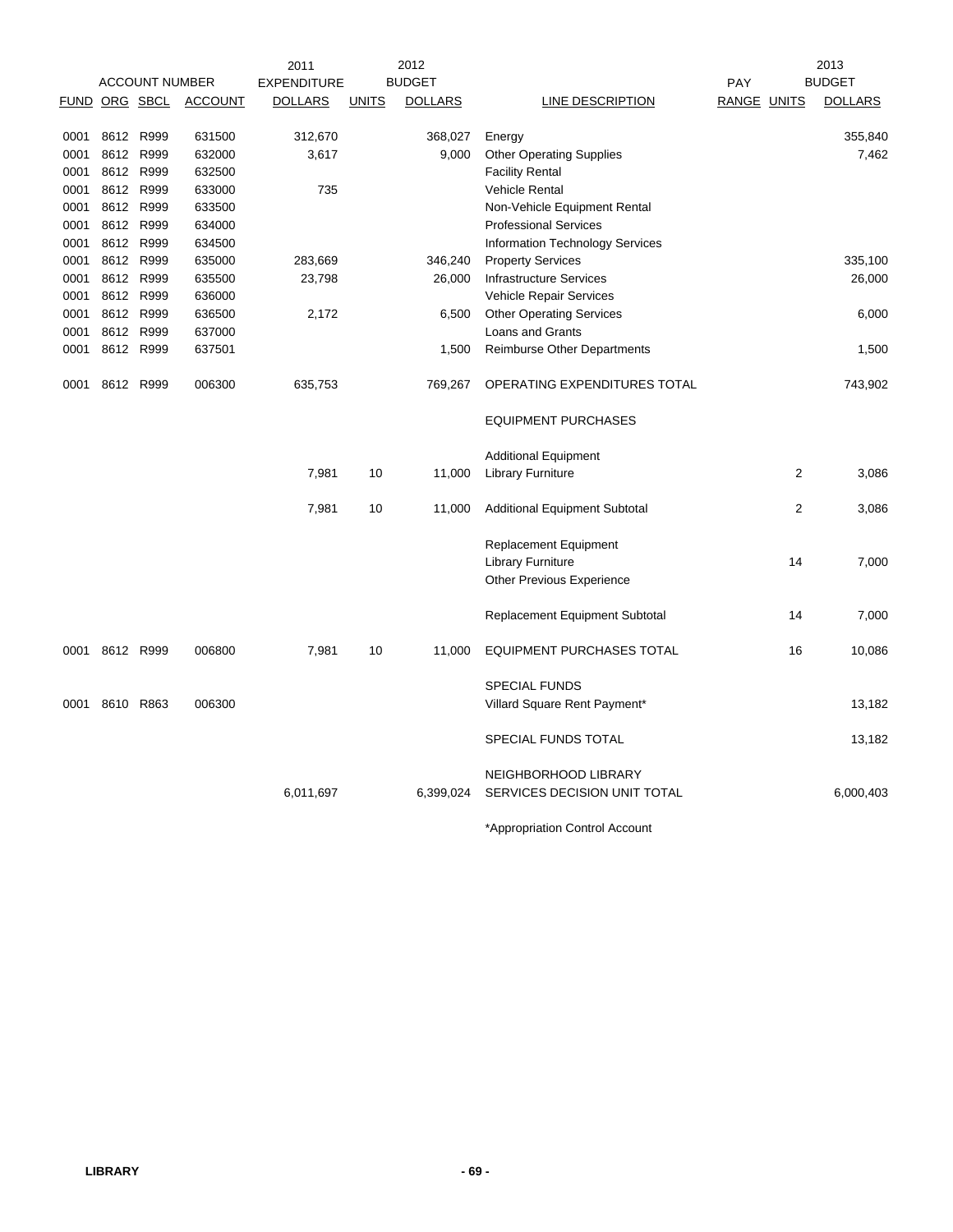|  |                       |                              | 2011               |                  | 2012           |                                                                             |             |    | 2013           |
|--|-----------------------|------------------------------|--------------------|------------------|----------------|-----------------------------------------------------------------------------|-------------|----|----------------|
|  | <b>ACCOUNT NUMBER</b> |                              | <b>EXPENDITURE</b> |                  | <b>BUDGET</b>  |                                                                             | <b>PAY</b>  |    | <b>BUDGET</b>  |
|  |                       | <u>FUND ORG SBCL ACCOUNT</u> | <b>DOLLARS</b>     | <b>UNITS</b>     | <b>DOLLARS</b> | <b>LINE DESCRIPTION</b>                                                     | RANGE UNITS |    | <b>DOLLARS</b> |
|  |                       |                              |                    |                  |                | <b>LIBRARY</b>                                                              |             |    |                |
|  |                       |                              |                    |                  |                |                                                                             |             |    |                |
|  |                       |                              |                    |                  |                | CENTRAL LIBRARY DECISION UNIT                                               |             |    |                |
|  |                       |                              |                    |                  |                | SALARIES & WAGES                                                            |             |    |                |
|  |                       |                              |                    |                  |                |                                                                             |             |    |                |
|  |                       |                              |                    | 1                | 79,083         | CENTRAL LIBRARY SERVICES BUREAU<br>Library Public Services Area Mgr. (X)(Y) | 1HX         | 1  | 79,083         |
|  |                       |                              |                    |                  |                |                                                                             |             |    |                |
|  |                       |                              |                    |                  |                | ARTS & MEDIA SECTION                                                        |             |    |                |
|  |                       |                              |                    | 1                | 74,922         | Management Librarian                                                        | 1DX         | 1  | 74,922         |
|  |                       |                              |                    |                  |                |                                                                             |             |    |                |
|  |                       |                              |                    |                  |                | HUMANITIES & ARCHIVES SECTION                                               |             |    |                |
|  |                       |                              |                    | 1                | 85,129         | Librarian V                                                                 | 1FX         | 1  | 85,129         |
|  |                       |                              |                    | 1                | 18,732         | Office Assistant III (0.5 FTE)                                              | 6FN         | 1  | 18,732         |
|  |                       |                              |                    | 1                | 13,787         | Library Circulation Asst. I (0.5 FTE)                                       | 6EN         | 1  | 13,787         |
|  |                       |                              |                    |                  |                |                                                                             |             |    |                |
|  |                       |                              |                    |                  |                | <b>CITY ARCHIVES UNIT</b>                                                   |             |    |                |
|  |                       |                              |                    | 1                | 40,836         | Archives Technician                                                         | 6HN         | 1  | 40,836         |
|  |                       |                              |                    |                  |                |                                                                             |             |    |                |
|  |                       |                              |                    |                  |                | BUSINESS, TECHNOLOGY, SCIENCE & PERIODICALS SECTION                         |             |    |                |
|  |                       |                              |                    | $\mathbf{1}$     | 60,809         | Librarian V                                                                 | 1FX         | 1  | 60,809         |
|  |                       |                              |                    | 1                | 31,734         | Office Assistant II                                                         | 6EN         | 1  | 31,734         |
|  |                       |                              |                    |                  |                |                                                                             |             |    |                |
|  |                       |                              |                    |                  |                | YOUTH & COMMUNITY OUTREACH SERVICES SECTION                                 |             |    |                |
|  |                       |                              |                    | 1                | 77,655         | Librarian $V(X) (Y)$                                                        | 1FX         | 1  | 77,655         |
|  |                       |                              |                    | 1                | 53,519         | Management Librarian                                                        | 1DX         | 1  | 53,519         |
|  |                       |                              |                    | $\overline{2}$   | 98,428         | Library Education Outreach Spec. (X)                                        | 2DN         | 2  | 98,428         |
|  |                       |                              |                    | 1                | 40,836         | Library Services Asst.                                                      | 5DN         | 1  | 40,836         |
|  |                       |                              |                    | $\overline{2}$   | 70,696         | Library Circulation Asst. II                                                | 6FN         | 1  | 37,464         |
|  |                       |                              |                    | 6                | 120,057        | Library Youth Educator (0.50 FTE)                                           | 2BN         | 6  | 120,057        |
|  |                       |                              |                    |                  |                |                                                                             |             |    |                |
|  |                       |                              |                    |                  |                | CENTRAL LIBRARY SERVICES POOL                                               |             |    |                |
|  |                       |                              |                    | 24               | 1,239,304      | Librarian III                                                               | 2DN         | 23 | 1,177,697      |
|  |                       |                              |                    | 1                | 62,123         | Librarian IV                                                                | 2FX         | 1  | 62,123         |
|  |                       |                              |                    | 4                | 147,106        | <b>Library Reference Assistant</b>                                          | 5DN         | 6  | 223,935        |
|  |                       |                              |                    | 9                |                | 392,680 Librarian II                                                        | 2CN         | 6  | 259,409        |
|  |                       |                              |                    |                  |                | TALKING BOOK AND BRAILLE LIBRARY (D)                                        |             |    |                |
|  |                       |                              |                    | 1                | 66,287         | Management Librarian (D)                                                    | 1DX         | 1  | 70,467         |
|  |                       |                              |                    | 1                | 49,214         | Librarian III (D)                                                           | 2DN         | 1  | 49,214         |
|  |                       |                              |                    | 1                | 45,210         | Librarian II (D)                                                            | 2CN         | 1  | 41,483         |
|  |                       |                              |                    | 1                | 36,395         | Library Services Assistant (D)                                              | 5DN         | 1  | 36,395         |
|  |                       |                              |                    | 3                | 119,131        | Library Reference Assistant (D)                                             | 5DN         | 3  | 113,658        |
|  |                       |                              |                    | $\boldsymbol{2}$ | 72,868         | Audio Machine Technician (D)                                                | 6FN         | 2  | 71,329         |
|  |                       |                              |                    | 1                | 29,780         | Office Assistant II (D)                                                     | 6EN         | 1  | 31,745         |
|  |                       |                              |                    | 4                | 129,608        | Library Circulation Assistant I (D)                                         | 6EN         | 4  | 129,608        |
|  |                       |                              |                    | 1                | 8,880          | Library Circulation Aide (0.56 FTE) (D)                                     | 9CN         | 1  | 7,750          |
|  |                       |                              |                    |                  |                |                                                                             |             |    |                |
|  |                       |                              |                    |                  |                | <b>CIRCULATION BUREAU</b>                                                   |             |    |                |
|  |                       |                              |                    | 1                | 62,694         | Librarian V                                                                 | 1FX         | 1  | 62,694         |
|  |                       |                              |                    | $\mathbf{1}$     | 59,997         | Administrative Specialist Sr                                                | 2EX         | 1  | 59,997         |
|  |                       |                              |                    |                  |                |                                                                             |             |    |                |
|  |                       |                              |                    |                  |                | PUBLIC SERVICES SECTION                                                     |             |    |                |
|  |                       |                              |                    |                  |                |                                                                             |             |    |                |
|  |                       |                              |                    |                  |                | TIER & BOOK HANDLING SECTION                                                |             |    |                |
|  |                       |                              |                    | 1                | 33,232         | Library Circulation Assistant III                                           | 6HN         | 1  | 36,902         |
|  |                       |                              |                    | 1                | 33,232         | Library Circulation Assistant II                                            | 6FN         | 2  | 67,176         |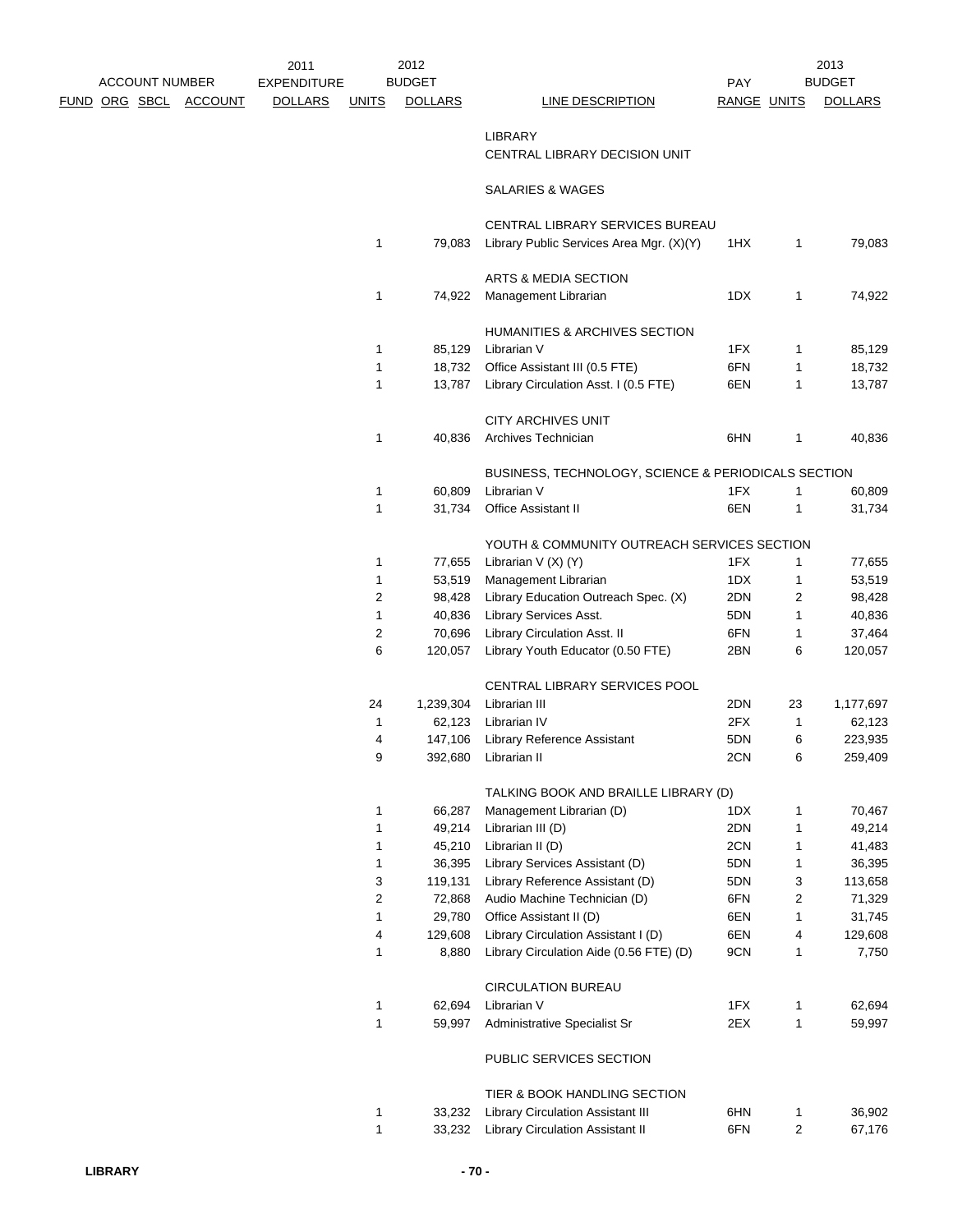|      |               | <b>ACCOUNT NUMBER</b> |                | 2011<br><b>EXPENDITURE</b> |              | 2012<br><b>BUDGET</b> |                                                                                                                                           | <b>PAY</b>  |       | 2013<br><b>BUDGET</b> |
|------|---------------|-----------------------|----------------|----------------------------|--------------|-----------------------|-------------------------------------------------------------------------------------------------------------------------------------------|-------------|-------|-----------------------|
|      | FUND ORG SBCL |                       | <b>ACCOUNT</b> | <b>DOLLARS</b>             | <b>UNITS</b> | <b>DOLLARS</b>        | LINE DESCRIPTION                                                                                                                          | RANGE UNITS |       | <b>DOLLARS</b>        |
|      |               |                       |                |                            |              |                       | <b>REGISTRATION/BOOK RETURN SECTION</b>                                                                                                   |             |       |                       |
|      |               |                       |                |                            | 1            | 40,836                | <b>Library Circulation Assistant III</b>                                                                                                  | 6HN         | 1     | 40,836                |
|      |               |                       |                |                            | 2            | 68,636                | <b>Library Circulation Assistant II</b>                                                                                                   | 6FN         | 2     | 68,636                |
|      |               |                       |                |                            |              |                       | <b>CIRCULATION BUREAU POOL</b>                                                                                                            |             |       |                       |
|      |               |                       |                |                            |              |                       |                                                                                                                                           |             |       |                       |
|      |               |                       |                |                            | 31           | 1,009,792             | Library Circulation Assistant I (A)                                                                                                       | 6EN         | 28    | 891,038               |
|      |               |                       |                |                            | 17           | 139,140               | Library Circulation Aide (0.56 FTE)                                                                                                       | 9CN         | 17    | 139,750               |
|      |               |                       |                |                            | $\mathbf{1}$ | 13,787                | Library Circulation Assistant I (0.50 FTE)                                                                                                | 6EN         | 1     | 15,410                |
|      |               |                       |                |                            |              |                       | INTER LIBRARY SERVICES GRANT (H)                                                                                                          |             |       |                       |
|      |               |                       |                |                            | 1            | 40,836                | Library Reference Assistant (H)                                                                                                           | 5DN         | 1     | 40,836                |
|      |               |                       |                |                            | $\mathbf{1}$ | 7,750                 | Library Circulation Aide (H) (0.56 FTE)                                                                                                   | 9CN         | 1     | 7,750                 |
|      |               |                       |                |                            |              |                       | <b>AUXILIARY POSITIONS</b>                                                                                                                |             |       |                       |
|      |               |                       |                |                            | $\mathbf{1}$ |                       | Librarian III                                                                                                                             | 2DN         | 1     |                       |
|      |               |                       |                |                            | $\mathbf{1}$ |                       | Library Circulation Assistant I                                                                                                           | 6EN         | 1     |                       |
|      |               |                       |                |                            | 10           |                       | Library Circulation Aide (0.56 FTE)                                                                                                       | 9CN         | 10    |                       |
|      |               |                       |                | 3,844,832                  | 144          | 4,774,741             | <b>Total Before Adjustments</b>                                                                                                           |             | 139   | 4,538,829             |
|      |               |                       |                |                            |              |                       | Salary & Wage Rate Change                                                                                                                 |             |       |                       |
|      |               |                       |                | 37,545                     |              | 39,000                | Overtime Compensated                                                                                                                      |             |       | 39,000                |
|      |               |                       |                |                            |              | (117, 245)            | Personnel Cost Adjustment                                                                                                                 |             |       | (116, 282)            |
|      |               |                       |                | 17,055                     |              | 17,000                | Other (Shift)                                                                                                                             |             |       | 8,300                 |
|      |               |                       |                |                            |              | (48, 748)             | Furlough                                                                                                                                  |             |       | (45, 540)             |
|      |               |                       |                | 3,899,432                  | 144          | 4,664,748             | Gross Salaries & Wages Total                                                                                                              |             | 139   | 4,424,307             |
|      |               |                       |                |                            |              |                       | Reimbursable Services Deduction                                                                                                           |             |       |                       |
|      |               |                       |                |                            |              |                       | Capital Improvements Deduction                                                                                                            |             |       |                       |
|      |               |                       |                |                            |              | (605, 959)            | <b>Grants &amp; Aids Deduction</b>                                                                                                        |             |       | (600, 235)            |
| 0001 |               | 8613 R999             | 006000         | 3,899,432                  | 144          | 4,058,789             | NET SALARIES & WAGES TOTAL                                                                                                                |             | 139   | 3,824,072             |
|      |               |                       |                |                            | 100.87       |                       | <b>O&amp;M FTE'S</b>                                                                                                                      |             | 95.03 |                       |
|      |               |                       |                |                            | 16.12        |                       | NON-O&M FTE'S                                                                                                                             |             | 16.12 |                       |
|      |               |                       |                |                            |              |                       | A) Soft red circle one position held by James Nowak<br>at Pay Range 355.                                                                  |             |       |                       |
|      |               |                       |                |                            |              |                       | (D) Position Authority to expire 6/30/13 unless Talking<br>Book and Braille Library Grant is extended.                                    |             |       |                       |
|      |               |                       |                |                            |              |                       | (H) Position authority to expire 6/30/13 unless<br>Interlibrary Services Grant is extended.                                               |             |       |                       |
|      |               |                       |                |                            |              |                       | (X) Private auto allowance may be paid pursuant to Section<br>350-183 of the Milwaukee Code.                                              |             |       |                       |
|      |               |                       |                |                            |              |                       | (Y) Required to file a statement of economic interests in accordance with<br>the Milwaukee Code of Ordinances Chapter 303-Code of Ethics. |             |       |                       |
| 0001 | 8613 R999     |                       | 006100         | 1,968,841                  |              | 2,029,395             | ESTIMATED EMPLOYEE FRINGE BENEFITS<br>(Involves Revenue Offset-No Transfers from this Account)                                            |             |       | 1,835,555             |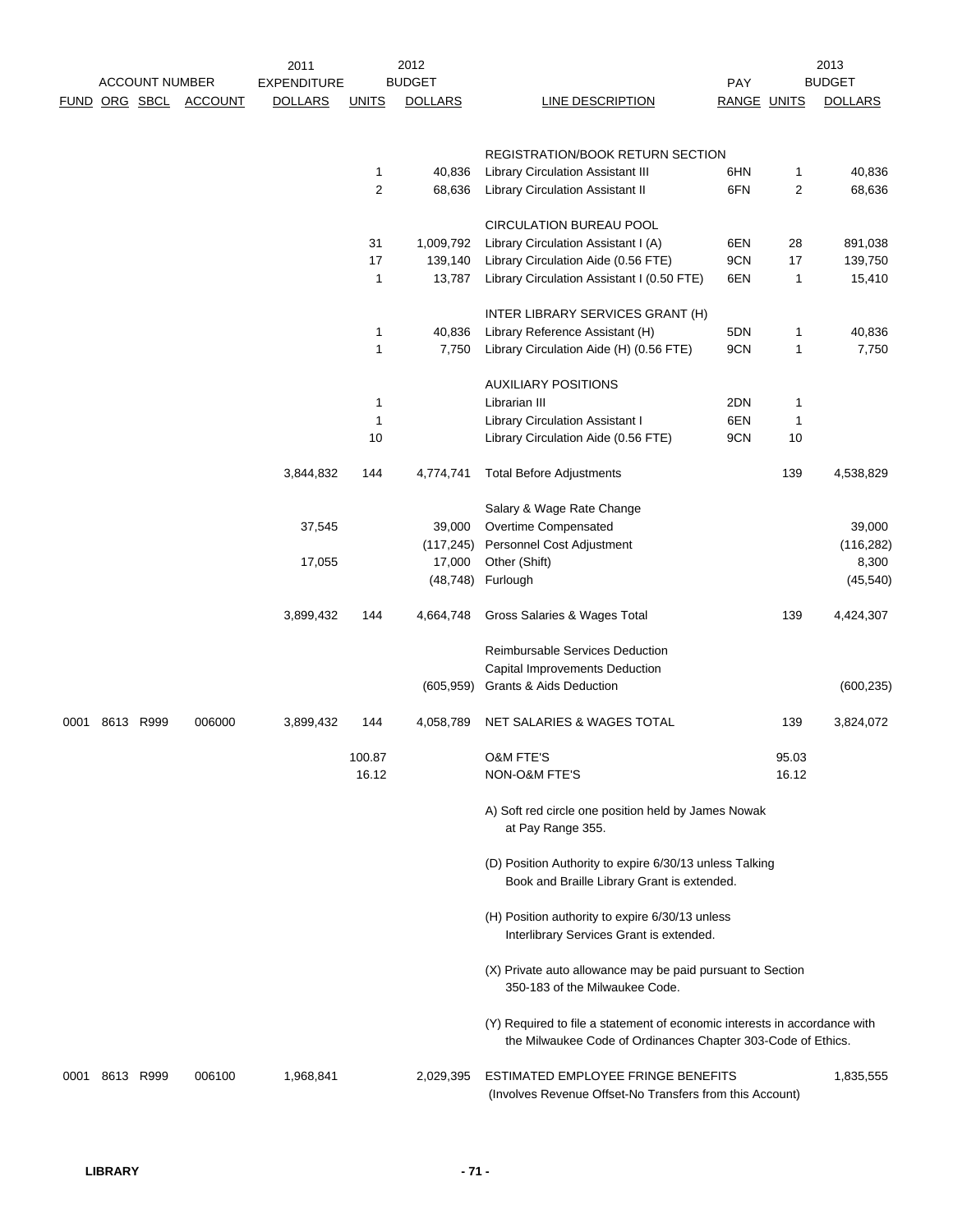|      |           |                       |                | 2011               |              | 2012           |                                                |                    |              | 2013           |
|------|-----------|-----------------------|----------------|--------------------|--------------|----------------|------------------------------------------------|--------------------|--------------|----------------|
|      |           | <b>ACCOUNT NUMBER</b> |                | <b>EXPENDITURE</b> |              | <b>BUDGET</b>  |                                                | PAY                |              | <b>BUDGET</b>  |
|      |           | FUND ORG SBCL         | <b>ACCOUNT</b> | <b>DOLLARS</b>     | <b>UNITS</b> | <b>DOLLARS</b> | LINE DESCRIPTION                               | <b>RANGE UNITS</b> |              | <b>DOLLARS</b> |
|      |           |                       |                |                    |              |                | OPERATING EXPENDITURES                         |                    |              |                |
| 0001 |           | 8613 R999             | 630100         |                    |              |                | <b>General Office Expense</b>                  |                    |              |                |
| 0001 | 8613      | R999                  | 630500         |                    |              |                | Tools & Machinery Parts                        |                    |              |                |
| 0001 |           | 8613 R999             | 631000         |                    |              |                | <b>Construction Supplies</b>                   |                    |              |                |
| 0001 |           | 8613 R999             | 631500         | 366,224            |              | 383,456        | Energy                                         |                    |              | 344,220        |
| 0001 | 8613 R999 |                       | 632000         | 9,667              |              | 3,412          | <b>Other Operating Supplies</b>                |                    |              | 4,888          |
| 0001 | 8613 R999 |                       | 632500         |                    |              |                | <b>Facility Rental</b>                         |                    |              |                |
| 0001 |           | 8613 R999             | 633000         | 570                |              |                | <b>Vehicle Rental</b>                          |                    |              |                |
| 0001 |           | 8613 R999             | 633500         |                    |              |                | Non-Vehicle Equipment Rental                   |                    |              |                |
| 0001 |           | 8613 R999             | 634000         |                    |              |                | <b>Professional Services</b>                   |                    |              |                |
| 0001 |           | 8613 R999             | 634500         |                    |              |                | <b>Information Technology Services</b>         |                    |              |                |
| 0001 |           | 8613 R999             | 635000         | 29,332             |              | 27,000         | <b>Property Services</b>                       |                    |              | 30,000         |
| 0001 |           | 8613 R999             | 635500         |                    |              |                | <b>Infrastructure Services</b>                 |                    |              |                |
| 0001 |           | 8613 R999             | 636000         |                    |              |                | Vehicle Repair Services                        |                    |              |                |
| 0001 |           | 8613 R999             | 636500         | 188                |              |                | <b>Other Operating Services</b>                |                    |              |                |
| 0001 | 8613      | R999                  | 637000         |                    |              |                | Loans and Grants                               |                    |              |                |
| 0001 |           | 8613 R999             | 637501         |                    |              |                | Reimburse Other Departments                    |                    |              |                |
| 0001 | 8613 R999 |                       | 006300         | 405,981            |              | 413,868        | OPERATING EXPENDITURES TOTAL                   |                    |              | 379,108        |
|      |           |                       |                |                    |              |                | <b>EQUIPMENT PURCHASES</b>                     |                    |              |                |
|      |           |                       |                |                    |              |                | <b>Additional Equipment</b>                    |                    |              |                |
|      |           |                       |                | 8,480              |              |                | <b>Library Furniture</b>                       |                    | $\mathbf{1}$ | 1,000          |
|      |           |                       |                | 8,480              |              |                | Subtotal - Additional Equipment                |                    | $\mathbf{1}$ | 1,000          |
|      |           |                       |                |                    |              |                | <b>Replacement Equipment</b>                   |                    |              |                |
|      |           |                       |                | 3,360              | 12           | 7,160          | <b>Library Furniture</b>                       |                    | 8            | 4,400          |
|      |           |                       |                | 3,360              | 12           | 7,160          | Subtotal - Replacement Equipment               |                    | 8            | 4,400          |
| 0001 |           | 8613 R999             | 006800         | 11,840             | 12           | 7,160          | <b>EQUIPMENT PURCHASES TOTAL</b>               |                    | 9            | 5,400          |
|      |           |                       |                |                    |              |                | <b>SPECIAL FUNDS</b>                           |                    |              |                |
|      |           |                       |                |                    |              |                | SPECIAL FUNDS TOTAL                            |                    |              |                |
|      |           |                       |                | 6,286,094          |              | 6,509,212      | LIBRARY-CENTRAL LIBRARY<br>DECISION UNIT TOTAL |                    |              | 6.044.135      |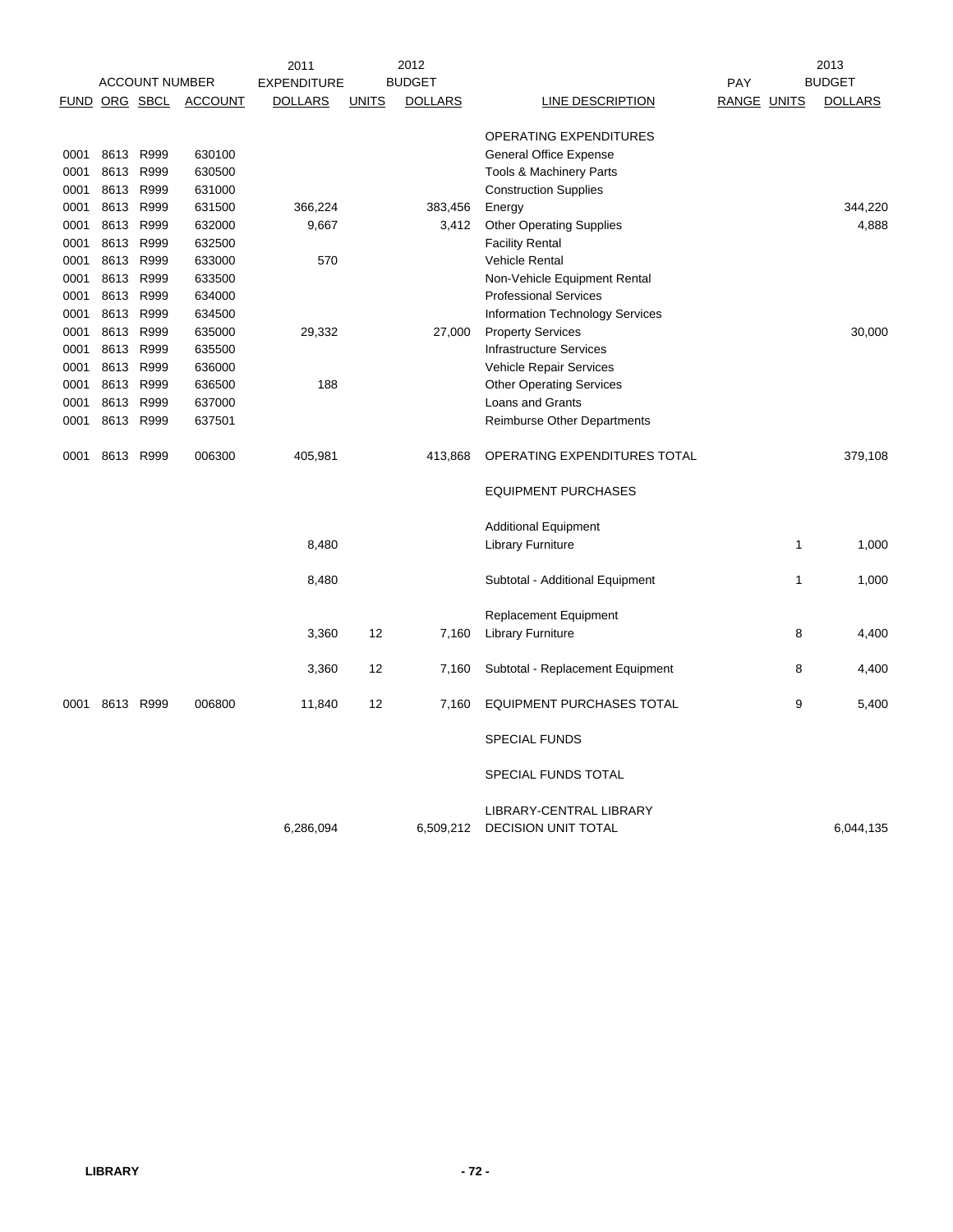|                   |                | <b>ACCOUNT NUMBER</b> |                  | 2011<br><b>EXPENDITURE</b> |              | 2012<br><b>BUDGET</b> |                                                                                                | <b>PAY</b>         |       | 2013<br><b>BUDGET</b> |
|-------------------|----------------|-----------------------|------------------|----------------------------|--------------|-----------------------|------------------------------------------------------------------------------------------------|--------------------|-------|-----------------------|
|                   |                | <b>FUND ORG SBCL</b>  | <b>ACCOUNT</b>   | <b>DOLLARS</b>             | <u>UNITS</u> | <b>DOLLARS</b>        | <b>LINE DESCRIPTION</b>                                                                        | <b>RANGE UNITS</b> |       | <b>DOLLARS</b>        |
|                   |                |                       |                  |                            |              |                       | <b>MAYOR'S OFFICE</b><br>BUDGETARY CONTROL UNIT (1BCU = 1DU)                                   |                    |       |                       |
|                   |                |                       |                  |                            |              |                       | SALARIES & WAGES                                                                               |                    |       |                       |
|                   |                |                       |                  |                            | 1            | 147,336               | Mayor (Y)                                                                                      | EO                 | 1     | 147,336               |
|                   |                |                       |                  |                            | 1            | 110,075               | Chief of Staff (Y)                                                                             | 1M                 | 1     | 110,075               |
|                   |                |                       |                  |                            |              |                       | <b>ADMINISTRATION</b>                                                                          |                    |       |                       |
|                   |                |                       |                  |                            | 1            | 58,739                | Policy Planning Coord. (Y)                                                                     | 1J                 | 1     | 78,469                |
|                   |                |                       |                  |                            | 1            | 66,101                | Special Assistant to The Mayor (Y)                                                             | 2KX                | 1     | 70,318                |
|                   |                |                       |                  |                            | 1            | 85,034                | Mayor's Liaison Officer (Y)                                                                    | 2JX                | 1     | 53,519                |
|                   |                |                       |                  |                            | 1            | 72,977                | Staff Assistant - Manager (Y)                                                                  | 2JX                | 1     | 72,977                |
|                   |                |                       |                  |                            | 1            | 74,922                | Staff Assistant to the Mayor-Senior (Y)                                                        | 2HX                | 1     | 47,109                |
|                   |                |                       |                  |                            | 1            | 54,000                | Staff Assistant to the Mayor (Y)                                                               | 2GX                | 1     | 54,000                |
|                   |                |                       |                  |                            | 1            |                       | Staff Assistant to the Mayor (Y)                                                               | 2GX                | 1     |                       |
|                   |                |                       |                  |                            | 1            | 42,743                | Management Services Spec. (Y)                                                                  | 2DN                | 1     | 41,458                |
|                   |                |                       |                  |                            | 1            | 46,975                | Program Assistant II                                                                           | 5F                 | 1     | 41,496                |
|                   |                |                       |                  |                            | 1            | 33,865                | <b>Office Assistant III</b>                                                                    | 6F                 | 1     |                       |
|                   |                |                       |                  |                            | 2            | 12,137                | College Intern (0.25 FTE)                                                                      | 91                 | 2     | 12,137                |
|                   |                |                       |                  |                            | 14           | 804,904               | <b>Total Before Adjustments</b>                                                                |                    | 14    | 728,894               |
|                   |                |                       |                  |                            |              |                       | Salary & Wage Rate Changes                                                                     |                    |       |                       |
|                   |                |                       |                  |                            |              |                       | Overtime Compensated*                                                                          |                    |       |                       |
|                   |                |                       |                  |                            |              |                       | (16,098) Personnel Cost Adjustment                                                             |                    |       | (16, 055)             |
|                   |                |                       |                  |                            |              |                       | Other                                                                                          |                    |       |                       |
|                   |                |                       |                  |                            |              | (9,287)               | Furlough                                                                                       |                    |       | (9,262)               |
|                   |                |                       |                  |                            | 14           | 779,519               | Gross Salaries & Wages Total                                                                   |                    | 14    | 703,577               |
|                   |                |                       |                  |                            |              |                       | Reimbursable Services Deduction                                                                |                    |       |                       |
|                   |                |                       |                  |                            |              |                       | Capital Improvements Deduction<br>Grants and Aids Deduction                                    |                    |       |                       |
|                   | 0001 1110      | R999                  | 006000           | 800,319                    | 14           | 779,519               | NET SALARIES & WAGES TOTAL*                                                                    |                    | 14    | 703,577               |
|                   |                |                       |                  |                            |              |                       |                                                                                                |                    |       |                       |
|                   |                |                       |                  |                            | 11.50        |                       | <b>O&amp;M FTE'S</b><br>NON-O&M FTE'S                                                          |                    | 10.50 |                       |
|                   |                |                       |                  |                            |              |                       | (Y) Required to file a statement of economic interests in accordance with                      |                    |       |                       |
|                   |                |                       |                  |                            |              |                       | the Milwaukee Code of Ordinances Chapter 303-Code of Ethics.                                   |                    |       |                       |
|                   | 0001 1110 R999 |                       | 006100           | 400,512                    |              | 389,760               | ESTIMATED EMPLOYEE FRINGE BENEFITS<br>(Involves Revenue Offset-No Transfers From This Account) |                    |       | 351,789               |
|                   |                |                       |                  |                            |              |                       | OPERATING EXPENDITURES                                                                         |                    |       |                       |
| 0001 1110         |                | R999                  | 630100           | 7,150                      |              | 11,000                | <b>General Office Expense</b>                                                                  |                    |       | 11,000                |
| 0001              | 1110           | R999                  | 630500           |                            |              |                       | Tools & Machinery Parts                                                                        |                    |       |                       |
| 0001              | 1110           | R999                  | 631000           |                            |              |                       | <b>Construction Supplies</b>                                                                   |                    |       |                       |
| 0001 1110         |                | R999                  | 631500           |                            |              |                       | Energy                                                                                         |                    |       |                       |
| 0001 1110         |                | R999                  | 632000           |                            |              |                       | <b>Other Operating Supplies</b>                                                                |                    |       |                       |
| 0001 1110         |                | R999                  | 632500           |                            |              |                       | <b>Facility Rental</b>                                                                         |                    |       |                       |
| 0001 1110         |                | R999                  | 633000           |                            |              |                       | <b>Vehicle Rental</b>                                                                          |                    |       |                       |
| 0001 1110<br>0001 | 1110           | R999<br>R999          | 633500<br>634000 | 3,180                      |              | 4,000                 | Non-Vehicle Equipment Rental<br><b>Professional Services</b>                                   |                    |       | 4,000                 |
| 0001              | 1110           | R999                  | 634500           |                            |              |                       | Information Technology Services                                                                |                    |       |                       |
| 0001              | 1110           | R999                  | 635000           |                            |              |                       | <b>Property Services</b>                                                                       |                    |       |                       |
|                   |                |                       |                  |                            |              |                       |                                                                                                |                    |       |                       |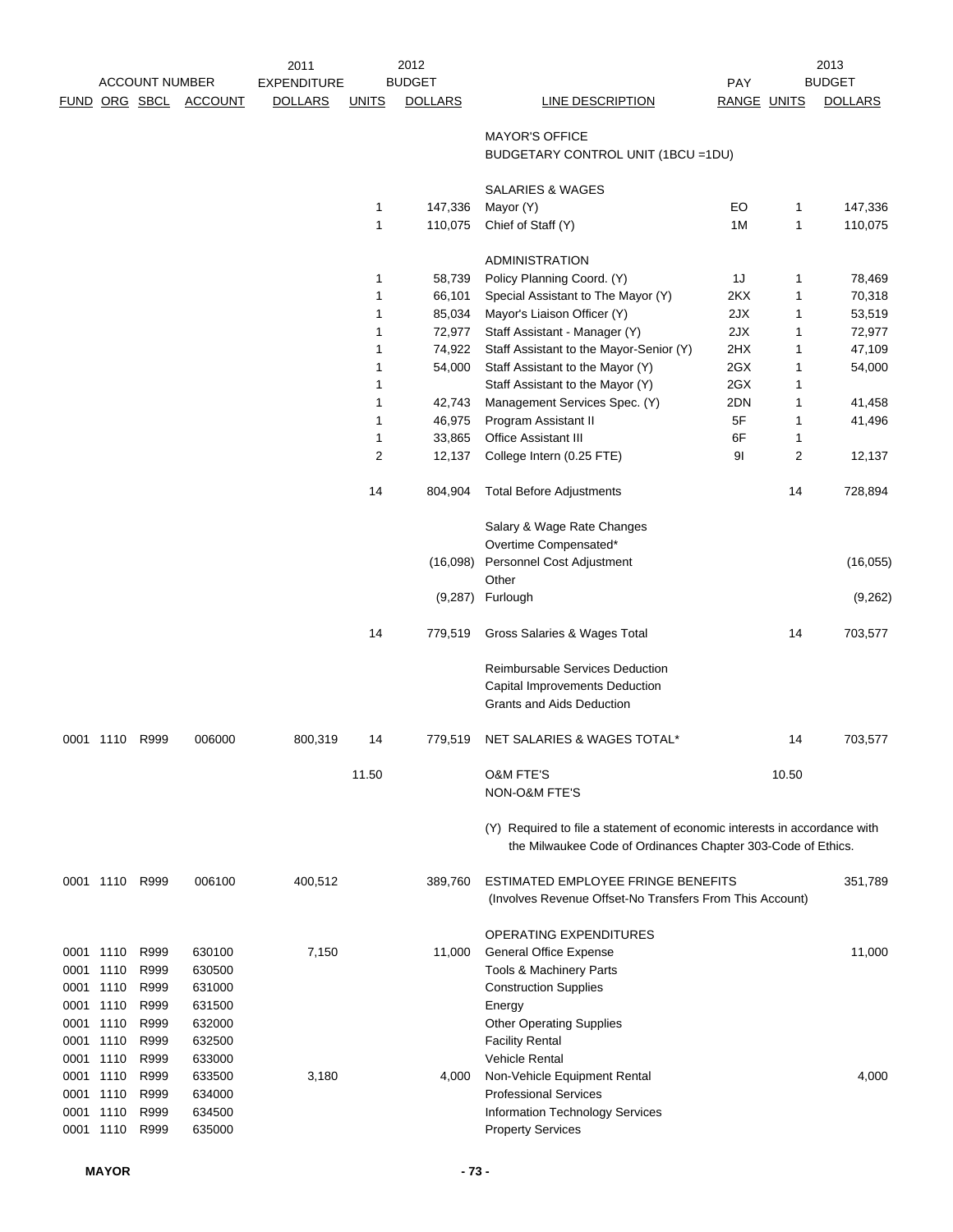|                |                       |                | 2011               |                | 2012           |                                  |             | 2013           |
|----------------|-----------------------|----------------|--------------------|----------------|----------------|----------------------------------|-------------|----------------|
|                | <b>ACCOUNT NUMBER</b> |                | <b>EXPENDITURE</b> |                | <b>BUDGET</b>  |                                  | PAY         | <b>BUDGET</b>  |
|                | FUND ORG SBCL         | <b>ACCOUNT</b> | <b>DOLLARS</b>     | <b>UNITS</b>   | <b>DOLLARS</b> | <b>LINE DESCRIPTION</b>          | RANGE UNITS | <b>DOLLARS</b> |
|                |                       |                |                    |                |                |                                  |             |                |
| 0001 1110      | R999                  | 635500         |                    |                |                | <b>Infrastructure Services</b>   |             |                |
| 0001 1110      | R999                  | 636000         |                    |                |                | Vehicle Repair Services          |             |                |
| 0001 1110      | R999                  | 636500         | 4,807              |                | 12,000         | <b>Other Operating Services</b>  |             | 12,000         |
| 0001 1110      | R999                  | 637000         |                    |                |                | Loans and Grants                 |             |                |
| 0001 1110      | R999                  | 637501         | 11,200             |                | 16,000         | Reimburse Other Departments      |             | 16,000         |
| 0001 1110 R999 |                       | 006300         | 26,337             |                | 43,000         | OPERATING EXPENDITURES TOTAL*    |             | 43,000         |
|                |                       |                |                    |                |                | <b>EQUIPMENT PURCHASES</b>       |             |                |
|                |                       |                |                    |                |                | <b>Additional Equipment</b>      |             |                |
|                |                       |                |                    |                |                | Subtotal - Additional Equipment  |             |                |
|                |                       |                |                    |                |                | <b>Replacement Equipment</b>     |             |                |
|                |                       |                |                    | $\overline{2}$ | 3,000          | Computers                        |             | 3,000          |
|                |                       |                |                    |                |                | Printer                          |             |                |
|                |                       |                |                    | $\overline{2}$ | 3,000          | Subtotal - Replacement Equipment |             | 3,000          |
| 0001 1110      | R999                  | 006800         |                    | 2              | 3,000          | EQUIPMENT PURCHASES TOTAL*       |             | 3,000          |
|                |                       |                |                    |                |                | <b>SPECIAL FUNDS</b>             |             |                |
|                |                       |                |                    |                |                | SPECIAL FUNDS TOTAL              |             |                |
|                |                       |                |                    |                |                | <b>MAYOR'S OFFICE BUDGETARY</b>  |             |                |
|                |                       |                | 1,227,168          |                | 1,215,279      | CONTROL UNIT TOTAL (1BCU =1DU)   |             | 1,101,366      |
|                |                       |                |                    |                |                | *Appropriation Control Account   |             |                |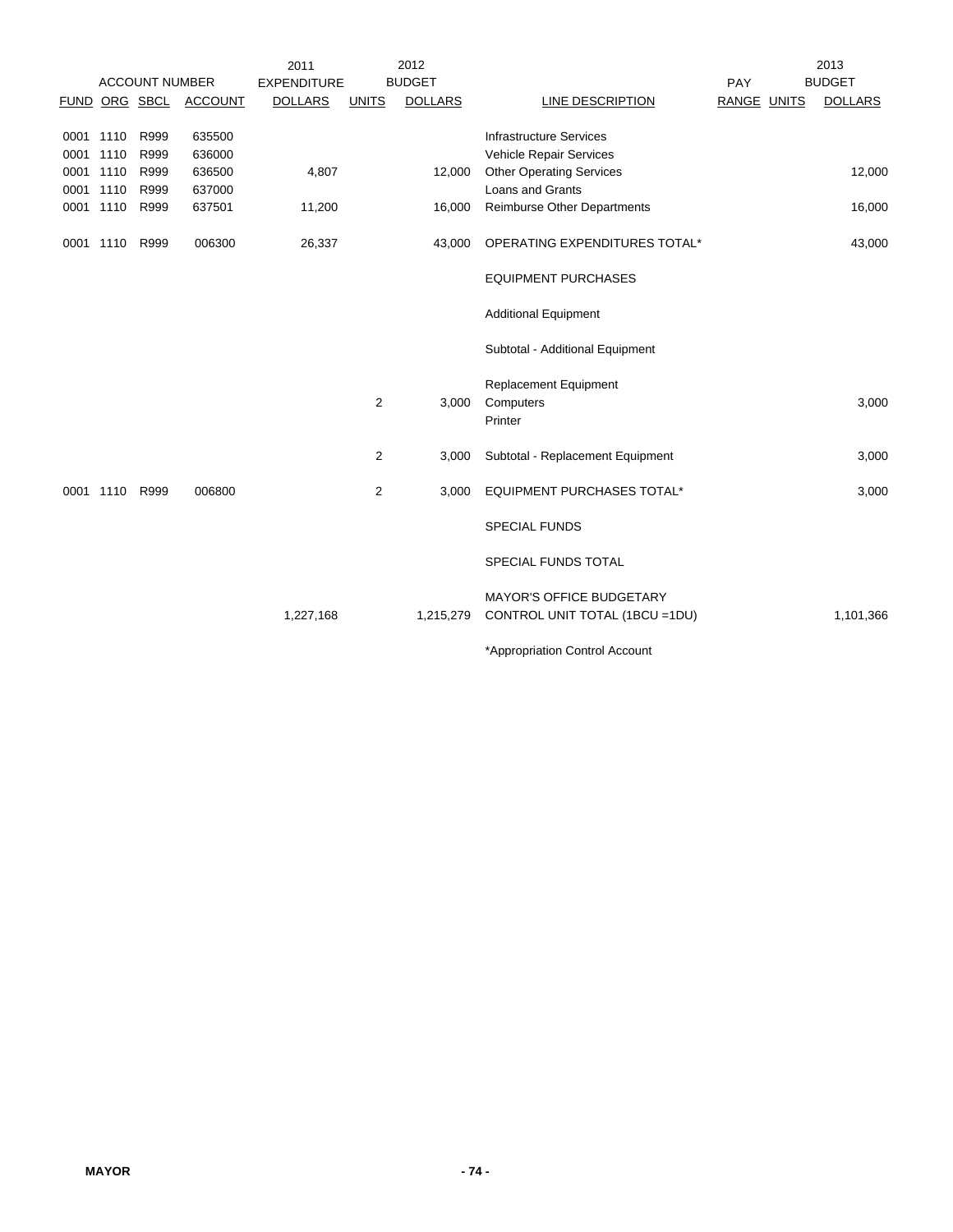|      |               |                       | 2011               |              | 2012              |                                                                                                                                           |             |        | 2013              |
|------|---------------|-----------------------|--------------------|--------------|-------------------|-------------------------------------------------------------------------------------------------------------------------------------------|-------------|--------|-------------------|
|      |               | <b>ACCOUNT NUMBER</b> | <b>EXPENDITURE</b> |              | <b>BUDGET</b>     |                                                                                                                                           | <b>PAY</b>  |        | <b>BUDGET</b>     |
|      | FUND ORG SBCL | <b>ACCOUNT</b>        | <b>DOLLARS</b>     | <b>UNITS</b> | <b>DOLLARS</b>    | <b>LINE DESCRIPTION</b>                                                                                                                   | RANGE UNITS |        | <b>DOLLARS</b>    |
|      |               |                       |                    |              |                   | <b>MUNICIPAL COURT</b>                                                                                                                    |             |        |                   |
|      |               |                       |                    |              |                   | BUDGETARY CONTROL UNIT (1BCU=1DU)                                                                                                         |             |        |                   |
|      |               |                       |                    |              |                   |                                                                                                                                           |             |        |                   |
|      |               |                       |                    |              |                   | <b>SALARIES &amp; WAGES</b>                                                                                                               |             |        |                   |
|      |               |                       |                    |              |                   | <b>COURTROOM PROCEEDINGS</b>                                                                                                              | EOE         |        |                   |
|      |               |                       |                    | 3<br>1       | 399,147<br>51,455 | Municipal Judge (Y)<br>Municipal Court Clerk II                                                                                           | 6ON         | 3<br>1 | 399,147<br>51,455 |
|      |               |                       |                    | 8            | 372,682           | Municipal Court Clerk I                                                                                                                   | 6NN         | 8      | 372,682           |
|      |               |                       |                    | 5            | 35,213            | Municipal Court Commissioner (Y)                                                                                                          | 9QX         | 5      | 38,734            |
|      |               |                       |                    |              |                   | <b>MANAGEMENT &amp; ADMINISTRATION</b>                                                                                                    |             |        |                   |
|      |               |                       |                    | 1            | 117,118           | Chief Court Administrator (Y)                                                                                                             | 1KX         | 1      | 95,000            |
|      |               |                       |                    | 1            | 72,000            | Assistant Court Administrator                                                                                                             | 1GX         | 1      | 72,000            |
|      |               |                       |                    | 1            |                   | Legal Office Assistant IV                                                                                                                 | 6FN         | 1      |                   |
|      |               |                       |                    | 1            | 40,836            | <b>Court Services Assistant IV</b>                                                                                                        | 6HN         | 1      | 40,836            |
|      |               |                       |                    | 3            | 105,194           | <b>Court Services Assistant III</b>                                                                                                       | 6FN         | 3      | 105,194           |
|      |               |                       |                    | 1            | 40,836            | Court Services Assistant IV (A)                                                                                                           | 6HN         | 1      | 40,836            |
|      |               |                       |                    | 1            | 40,836            | <b>Accounting Assistant II</b>                                                                                                            | 6HN         | 1      |                   |
|      |               |                       |                    | 1            | 43,909            | Administrative Assistant III                                                                                                              | 5FN         | 1      | 43,909            |
|      |               |                       |                    | 1            | 64,964            | Administrative Services Supervisor                                                                                                        | 1BX         | 1      | 64,964            |
|      |               |                       |                    | 1            | 87,978            | Network Manager                                                                                                                           | 1GX         | 1      | 87,978            |
|      |               |                       |                    | 1            | 55,374            | Network Analyst-Senior                                                                                                                    | 2HN         | 1      | 58,143            |
|      |               |                       |                    | 1            | 48,133            | <b>Programmer Analyst</b>                                                                                                                 | 2GN         | 1      | 50,540            |
|      |               |                       |                    |              |                   | CASH CONTROL & ACCOUNTING                                                                                                                 |             |        |                   |
|      |               |                       |                    | 1            | 65,956            | <b>Management Accounting Specialist</b>                                                                                                   | 2FX         | 1      | 58,418            |
|      |               |                       |                    | 3            | 116,334           | <b>Accounting Assistant II</b>                                                                                                            | 6HN         | 3      | 120,268           |
|      |               |                       |                    | 1            | 41,495            | <b>Accounting Assistant III</b>                                                                                                           | 5EN         | 1      | 41,495            |
|      |               |                       |                    |              |                   | RECORDS AND CASE PREPARATION                                                                                                              |             |        |                   |
|      |               |                       |                    | 1            | 40,836            | <b>Court Services Assistant IV</b>                                                                                                        | 6HN         | 1      | 40,836            |
|      |               |                       |                    | 1            | 33,865            | <b>Court Services Assistant III</b>                                                                                                       | 6FN         | 1      | 33,865            |
|      |               |                       |                    | 4            | 125,871           | <b>Court Services Assistant II</b>                                                                                                        | 6EN         | 4      | 125,871           |
|      |               |                       | 1,883,638          | 42           | 2,000,032         | <b>Total Before Adjustments</b>                                                                                                           |             | 42     | 1,942,171         |
|      |               |                       |                    |              |                   | Salary & Wage Rate Changes                                                                                                                |             |        |                   |
|      |               |                       | 2,551              |              | 5,000             | Overtime Compensated*                                                                                                                     |             |        | 500               |
|      |               |                       |                    |              | (39, 296)         | Personnel Cost Adjustment                                                                                                                 |             |        | (59, 385)         |
|      |               |                       |                    |              |                   | Other                                                                                                                                     |             |        |                   |
|      |               |                       |                    |              |                   | (22,240) Furlough                                                                                                                         |             |        | (21, 464)         |
|      |               |                       | 1,886,189          | 42           | 1,943,496         | Gross Salaries & Wages Total                                                                                                              |             | 42     | 1,861,822         |
|      |               |                       |                    |              |                   | <b>Reimbursable Services Deduction</b>                                                                                                    |             |        |                   |
|      |               |                       |                    |              |                   | Capital Improvements Deduction                                                                                                            |             |        |                   |
|      |               |                       |                    |              |                   | <b>Grant and Aids Deduction</b>                                                                                                           |             |        |                   |
| 0001 | 1320 R999     | 006000                | 1,886,189          | 42           | 1,943,496         | NET SALARIES & WAGES TOTAL*                                                                                                               |             | 42     | 1,861,822         |
|      |               |                       |                    | 36.38        |                   | <b>O&amp;M FTE'S</b>                                                                                                                      |             | 35.40  |                   |
|      |               |                       |                    |              |                   | NON-O&M FTE'S                                                                                                                             |             |        |                   |
|      |               |                       |                    |              |                   | (A) One position to require English-Spanish Interpreter skills.                                                                           |             |        |                   |
|      |               |                       |                    |              |                   | (Y) Required to file a statement of economic interests in accordance with<br>the Milwaukee Code of Ordinances Chapter 303-Code of Ethics. |             |        |                   |

**MUNICIPAL COURT - 75 -**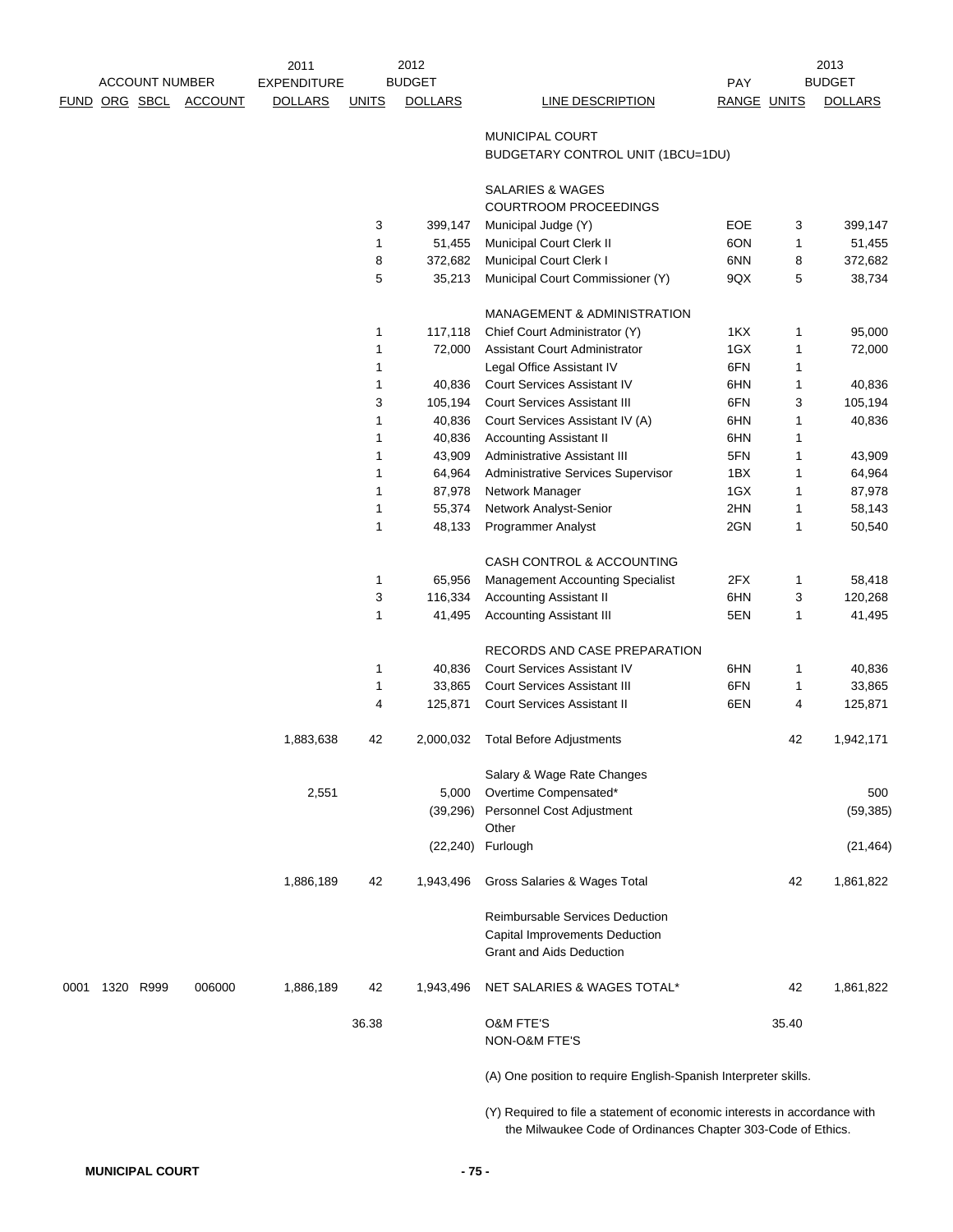|               |                |                       |                | 2011               |              | 2012           |                                                          |             | 2013           |
|---------------|----------------|-----------------------|----------------|--------------------|--------------|----------------|----------------------------------------------------------|-------------|----------------|
|               |                | <b>ACCOUNT NUMBER</b> |                | <b>EXPENDITURE</b> |              | <b>BUDGET</b>  | <b>PAY</b>                                               |             | <b>BUDGET</b>  |
| FUND ORG SBCL |                |                       | <b>ACCOUNT</b> | <b>DOLLARS</b>     | <u>UNITS</u> | <b>DOLLARS</b> | LINE DESCRIPTION                                         | RANGE UNITS | <b>DOLLARS</b> |
|               |                |                       |                |                    |              |                |                                                          |             |                |
| 0001          | 1320 R999      |                       | 006100         | 977,247            |              | 971,749        | ESTIMATED EMPLOYEE FRINGE BENEFITS                       |             | 893,675        |
|               |                |                       |                |                    |              |                | (Involves Revenue Offset-No Transfers from this Account) |             |                |
|               |                |                       |                |                    |              |                |                                                          |             |                |
|               |                |                       |                |                    |              |                | OPERATING EXPENDITURES                                   |             |                |
| 0001          | 1320           | R999                  | 630100         | 226,823            |              | 214,000        | <b>General Office Expense</b>                            |             | 210,500        |
| 0001          | 1320 R999      |                       | 630500         |                    |              |                | Tools & Machinery Parts                                  |             |                |
| 0001          | 1320           | R999                  | 631000         |                    |              |                | <b>Construction Supplies</b>                             |             |                |
| 0001          | 1320           | R999                  | 631500         |                    |              |                | Energy                                                   |             |                |
| 0001          | 1320 R999      |                       | 632000         | 1,019              |              | 1,500          | <b>Other Operating Supplies</b>                          |             | 1,500          |
| 0001          | 1320           | R999                  | 632500         |                    |              |                | <b>Facility Rental</b>                                   |             |                |
| 0001          | 1320 R999      |                       | 633000         |                    |              |                | <b>Vehicle Rental</b>                                    |             |                |
| 0001          | 1320           | R999                  | 633500         | 1,525              |              | 4,000          | Non-Vehicle Equipment Rental                             |             | 2,500          |
| 0001          | 1320 R999      |                       | 634000         | 145,016            |              | 111,000        | <b>Professional Services</b>                             |             | 115,500        |
| 0001          | 1320 R999      |                       | 634500         | 82,412             |              | 85,000         | <b>Information Technology Services</b>                   |             | 85,000         |
| 0001          | 1320 R999      |                       | 635000         | 52,111             |              | 104,000        | <b>Property Services</b>                                 |             | 50,000         |
| 0001          | 1320 R999      |                       | 635500         |                    |              |                | <b>Infrastructure Services</b>                           |             |                |
| 0001          | 1320           | R999                  | 636000         |                    |              |                | Vehicle Repair Services                                  |             |                |
| 0001          | 1320           | R999                  | 636500         | 11,447             |              | 17,000         | <b>Other Operating Services</b>                          |             | 14,500         |
| 0001          | 1320           | R999                  | 637000         |                    |              |                | Loans and Grants                                         |             |                |
| 0001          | 1320 R999      |                       | 637501         | 22,460             |              | 16,000         | <b>Reimburse Other Departments</b>                       |             | 25,000         |
| 0001          | 1320           | R999                  | 006300         | 542,813            |              | 552,500        | OPERATING EXPENDITURES TOTAL*                            |             | 504,500        |
|               |                |                       |                |                    |              |                | <b>EQUIPMENT PURCHASES</b>                               |             |                |
|               |                |                       |                |                    |              |                | <b>Additional Equipment</b>                              |             |                |
|               |                |                       |                |                    |              |                | Subtotal - Additional Equipment                          |             |                |
|               |                |                       |                |                    |              |                | <b>Replacement Equipment</b>                             |             |                |
|               |                |                       |                |                    |              | 3,000          | <b>Office Furniture</b>                                  |             | 3,000          |
|               |                |                       |                |                    |              |                |                                                          |             |                |
|               |                |                       |                |                    |              | 3,000          | Subtotal - Replacement Equipment                         |             | 3,000          |
|               | 0001 1320 R999 |                       | 006800         | 2,999              |              | 3,000          | <b>EQUIPMENT PURCHASES TOTAL*</b>                        |             | 3,000          |
|               |                |                       |                |                    |              |                | <b>SPECIAL FUNDS</b>                                     |             |                |
| 0001          | 1320 R132      |                       | 006300         | 3,518              |              | 10,000         | Minor Projects*                                          |             | 10,000         |
| 0001          | 1320 R134      |                       | 006300         | 24,979             |              | 25,000         | Court Hardware Replacement Project*                      |             | 25,000         |
|               |                |                       |                |                    |              |                |                                                          |             |                |
|               |                |                       |                | 28,497             |              | 35,000         | SPECIAL FUNDS TOTAL                                      |             | 35,000         |
|               |                |                       |                |                    |              |                | MUNICIPAL COURT BUDGETARY                                |             |                |
|               |                |                       |                | 3,437,745          |              | 3,505,745      | CONTROL UNIT TOTAL (1BCU=1 DU)                           |             | 3,297,997      |
|               |                |                       |                |                    |              |                |                                                          |             |                |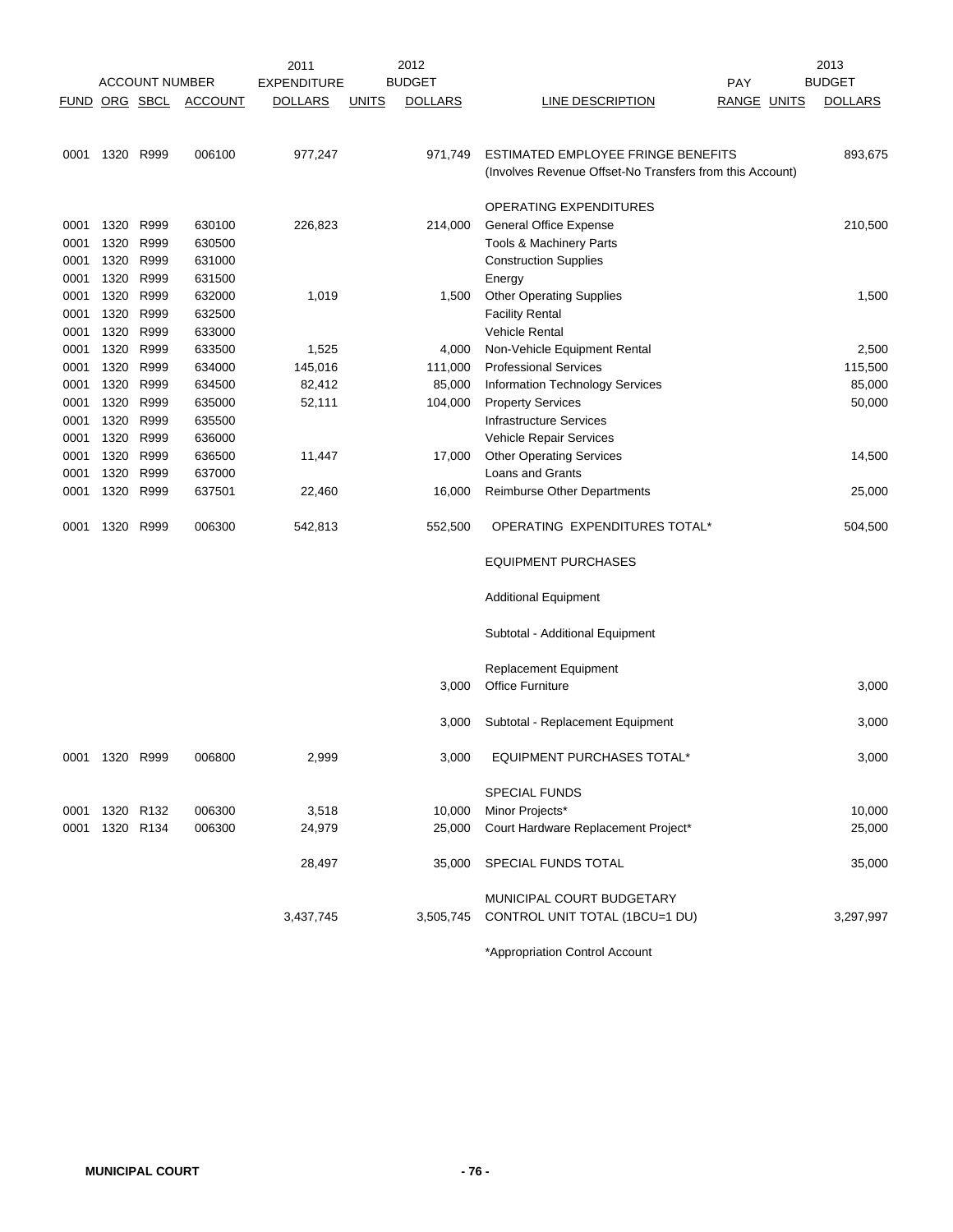|                      | <b>ACCOUNT NUMBER</b> |                | 2011<br><b>EXPENDITURE</b> |                | 2012<br><b>BUDGET</b> |                                                                              | <b>PAY</b>      |    | 2013<br><b>BUDGET</b> |
|----------------------|-----------------------|----------------|----------------------------|----------------|-----------------------|------------------------------------------------------------------------------|-----------------|----|-----------------------|
|                      |                       |                |                            |                |                       |                                                                              |                 |    |                       |
| <u>FUND ORG SBCL</u> |                       | <b>ACCOUNT</b> | <b>DOLLARS</b>             | <b>UNITS</b>   | <b>DOLLARS</b>        | LINE DESCRIPTION                                                             | RANGE UNITS     |    | <b>DOLLARS</b>        |
|                      |                       |                |                            |                |                       | DEPARTMENT OF NEIGHBORHOOD<br>SERVICES BUDGETARY CONTROL<br>UNIT (1 BCU=1DU) |                 |    |                       |
|                      |                       |                |                            |                |                       | SALARIES & WAGES<br>OFFICE OF THE COMMISSIONER                               |                 |    |                       |
|                      |                       |                |                            | 1              | 133,885               | Commissioner - Bldg. Insp. (X) (Y)                                           | 1OX             | 1  | 133,885               |
|                      |                       |                |                            | 1              | 88,920                | Neighborhood Services Ops. Mgr. (X)(Y)                                       | 1KX             | 1  | 88,920                |
|                      |                       |                |                            | 1              | 40,837                | Administrative Assistant II                                                  | 6HN             | 1  | 40,837                |
|                      |                       |                |                            |                |                       | INFORMATION TECHNOLOGY DIVISION                                              |                 |    |                       |
|                      |                       |                |                            | 1              | 90,728                | Network Manager (X)                                                          | 1GX             | 1  | 90,728                |
|                      |                       |                |                            | 1              | 75,089                | Network Administrator (X)                                                    | 2IX             | 1  | 75,089                |
|                      |                       |                |                            | 1              | 46,975                | Program Assistant II                                                         | 5FN             |    |                       |
|                      |                       |                |                            |                |                       | IT Support Specialist-Senior                                                 | 2GN             | 1  | 55,374                |
|                      |                       |                |                            |                |                       | SUPPORT SERVICES DIVISION                                                    |                 |    |                       |
|                      |                       |                |                            | 1              | 64,638                | Business Operations Mgr.-Neigh. Services                                     | 1FX             | 1  | 64,638                |
|                      |                       |                |                            |                |                       | ADMINISTRATIVE SERVICES SECTION                                              |                 |    |                       |
|                      |                       |                |                            | 1              | 65,957                | Certification & Communication Coord. (X)                                     | 2FX             | 1  | 65,957                |
|                      |                       |                |                            | 1              | 64,220                | Building Codes Enforcement Supv. (X)                                         | 1DX             | 1  | 53,519                |
|                      |                       |                |                            | 1              | 46,450                | Administrative Services Supervisor                                           | 1BX             | 1  | 47,109                |
|                      |                       |                |                            | 1              | 40,525                | Admin. Specialist (X)                                                        | 2CN             | 1  | 38,902                |
|                      |                       |                |                            | 1              | 48,133                | Program Assistant III                                                        | 5IN             | 1  | 48,133                |
|                      |                       |                |                            | 1              | 43,029                | Personnel Payroll Assistant II                                               | 6HN             | 1  | 43,029                |
|                      |                       |                |                            | $\overline{2}$ | 78,563                | <b>Accounting Assistant II</b>                                               | 6HN             | 2  | 78,563                |
|                      |                       |                |                            | 1              | 36,361                | Office Assistant IV                                                          | 6HN             | 1  | 36,902                |
|                      |                       |                |                            | $\overline{2}$ | 71,329                | <b>Office Assistant III</b>                                                  | 6FN             | 2  | 67,730                |
|                      |                       |                |                            | 1              | 32,446                | <b>Office Assistant II</b>                                                   | 6EN             | 2  | 64,890                |
|                      |                       |                |                            | $\overline{2}$ | 33,865                | Office Assistant II (0.5 FTE)                                                | 6EN             |    |                       |
|                      |                       |                |                            | 1              |                       | Graduate Intern (0.58 FTE) (X)                                               | 9PN             | 1  |                       |
|                      |                       |                |                            |                |                       | Anti-Graffiti Program Coordinator (X)                                        | 2DN             | 1  | 49,747                |
|                      |                       |                |                            |                |                       | Program Assistant I                                                          | 5EN             | 1  | 40,911                |
|                      |                       |                |                            |                |                       | <b>BOARDS &amp; COMMISSIONS</b>                                              |                 |    |                       |
|                      |                       |                |                            | $\overline{7}$ | 21,000                | Member, Stds and Appeals Comm. (Y)                                           | BC <sub>1</sub> | 7  | 21,000                |
|                      |                       |                |                            |                |                       | CONSTRUCTION TRADES DIVISION                                                 |                 |    |                       |
|                      |                       |                |                            | 1              | 88,446                | Bldg. Constr. Insp. Div. Mgr. (X)(Y)                                         | 11X             | 1  | 88,446                |
|                      |                       |                |                            |                |                       | CONSTRUCTION SECTION                                                         |                 |    |                       |
|                      |                       |                |                            | 1              | 77,655                | Bldg. Constr. Insp. Supervisor (X)                                           | 1FX             | 1  | 66,400                |
|                      |                       |                |                            | 11             | 690,296               | Building Construction Inspector II (X)                                       | 3QN             | 11 | 667,294               |
|                      |                       |                |                            | 3              | 190,525               | Boiler Inspector II (X)                                                      | 3QN             | 3  | 181,347               |
|                      |                       |                |                            | 1              | 37,464                | Office Assistant III                                                         | 6FN             | 1  | 33,865                |
|                      |                       |                |                            | 1              | 29,780                | Office Assistant II                                                          | 6EN             | 1  | 29,780                |
|                      |                       |                |                            |                |                       | ELECTRICAL INSPECTION SECTION                                                |                 |    |                       |
|                      |                       |                |                            | 1              | 80,067                | Elect. Insp. Supervisor (X)                                                  | 1FX             | 1  | 80,067                |
|                      |                       |                |                            | 1              | 56,941                | Fire Protection Engineer III                                                 | 2IN             | 1  | 79,836                |
|                      |                       |                |                            | 8              | 483,872               | Electrical Inspector II (X)                                                  | 3QN             | 8  | 483,872               |
|                      |                       |                |                            | 4              | 253,950               | Elevator Inspector II (X)                                                    | 3QN             | 4  | 240,070               |
|                      |                       |                |                            | 1              |                       | Office Assistant II                                                          | 6EN             | 1  |                       |
|                      |                       |                |                            | $\mathbf{1}$   | 37,464                | Office Assistant III                                                         | 6FN             | 1  | 37,464                |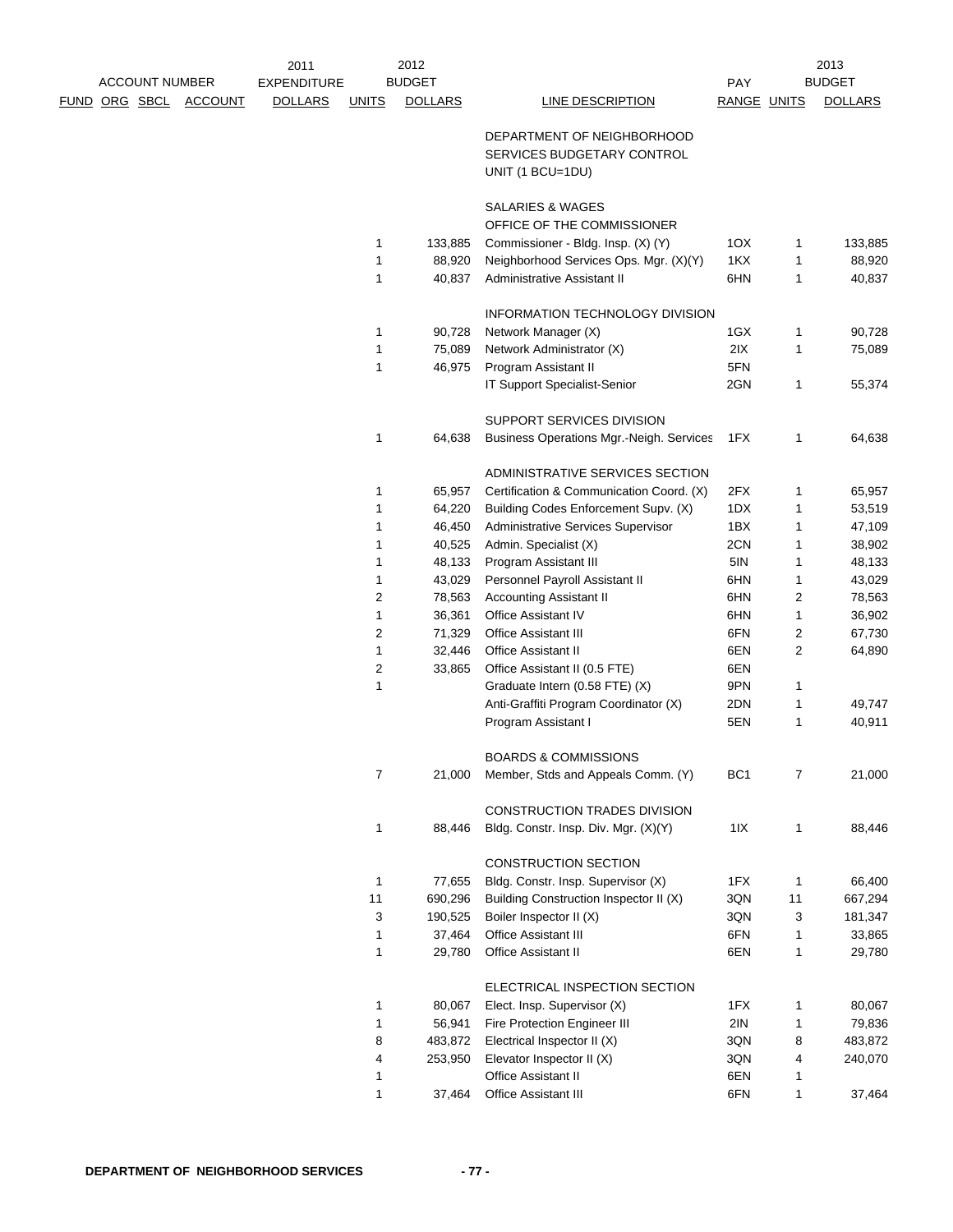|  | <b>ACCOUNT NUMBER</b> |                | 2011                                 |                | 2012<br><b>BUDGET</b> |                                                                             |                    |    | 2013<br><b>BUDGET</b> |
|--|-----------------------|----------------|--------------------------------------|----------------|-----------------------|-----------------------------------------------------------------------------|--------------------|----|-----------------------|
|  |                       |                | <b>EXPENDITURE</b><br><b>DOLLARS</b> |                |                       |                                                                             | <b>PAY</b>         |    |                       |
|  | FUND ORG SBCL         | <b>ACCOUNT</b> |                                      | <b>UNITS</b>   | <b>DOLLARS</b>        | LINE DESCRIPTION                                                            | <b>RANGE UNITS</b> |    | <b>DOLLARS</b>        |
|  |                       |                |                                      |                |                       | PLUMBING INSPECTION SECTION                                                 |                    |    |                       |
|  |                       |                |                                      | 1              | 70,848                | Plumbing Inspection Supervisor (X)                                          | 1FX                | 1  | 70,848                |
|  |                       |                |                                      | 11             | 709,930               | Plumbing Inspector II                                                       | 3PN                | 10 | 638,067               |
|  |                       |                |                                      | 3              | 179,639               | Sprinkler Construction Inspector II (X)                                     | 3QN                | 4  | 231,094               |
|  |                       |                |                                      | 1              |                       | Office Assistant II                                                         | 6EN                | 1  |                       |
|  |                       |                |                                      | $\mathbf{1}$   | 33,865                | <b>Office Assistant III</b>                                                 | 6FN                | 1  | 33,865                |
|  |                       |                |                                      |                |                       | CROSS CONNECTION SECTION                                                    |                    |    |                       |
|  |                       |                |                                      | 1              | 77,655                | Plumbing Inspection Supervisor (X)                                          | 1FX                | 1  | 77,655                |
|  |                       |                |                                      | 6              | 378,016               | Plumbing Inspector II                                                       | 3PN                | 6  | 360,620               |
|  |                       |                |                                      | 1              | 35,404                | <b>Office Assistant III</b>                                                 | 6FN                | 1  | 35,404                |
|  |                       |                |                                      | 1              | 31,734                | Office Assistant II                                                         | 6EN                | 1  | 31,734                |
|  |                       |                |                                      |                |                       | COMMERCIAL INSPECTION DIVISION                                              |                    |    |                       |
|  |                       |                |                                      | 1              | 95,246                | Building Codes Enforcement Mgr. (X) (Y)                                     | 1GX                | 1  | 95,246                |
|  |                       |                |                                      |                |                       | COMMERCIAL INSPECTION SECTION                                               |                    |    |                       |
|  |                       |                |                                      | $\overline{2}$ | 128,926               | Building Codes Enforcement Supv. (X)                                        | IDX                | 2  | 109,635               |
|  |                       |                |                                      | 16             | 775,602               | Code Enforcement Inspector II (X)                                           | $3J$               |    |                       |
|  |                       |                |                                      |                |                       | Commercial Code Enforc. Inspector (X)                                       | 3JN                | 16 | 768,024               |
|  |                       |                |                                      | 1              | 37,464                | <b>Office Assistant III</b>                                                 | 6FN                | 1  | 33,865                |
|  |                       |                |                                      | 1              | 14,890                | Office Assistant II (0.5 FTE)                                               | 6EN                | 1  | 14,890                |
|  |                       |                |                                      |                |                       | CONDEMNATION INSPECTION SECTION                                             |                    |    |                       |
|  |                       |                |                                      | 1              | 73,049                | Bldg. Construction Inspection Supv. (X)                                     | 1FX                | 1  | 73,049                |
|  |                       |                |                                      | 3              | 190,525               | Building Construction Inspector II (X)                                      | 3QN                | 3  | 193,600               |
|  |                       |                |                                      | $\overline{2}$ | 74,928                | Office Assistant III                                                        | 6FN                | 2  | 74,928                |
|  |                       |                |                                      |                |                       | RESIDENTIAL INSPECTION DIVISION                                             |                    |    |                       |
|  |                       |                |                                      | 1              | 87,978                | Building Codes Enforcement Mgr. (X) (Y)                                     | 1GX                | 1  | 87,978                |
|  |                       |                |                                      |                |                       | Env. Code Enforcement Manager (X) (Y)                                       | 1GX                | 1  | 82,759                |
|  |                       |                |                                      |                |                       | <b>CODE ENFORCEMENT SECTION</b>                                             |                    |    |                       |
|  |                       |                |                                      | 2              | 136,690               | Building Codes Enforcement Supv. (X)<br>Env. Code Enforcement Supv. (X) (Y) | IDX<br>IDX         | 5  | 301,960               |
|  |                       |                |                                      | 1              |                       | 58,788 Special Enforcement Inspector (X)                                    | 2EN                |    |                       |
|  |                       |                |                                      | 22             | 1,015,432             | Residential Code Enforc. Inspector (X)                                      | 3EN                | 36 | 1,575,733             |
|  |                       |                |                                      |                |                       | Residential Code Enforcement Insp. (X)(Z)                                   | 3EN                | 2  |                       |
|  |                       |                |                                      | 1              | 45,211                | Program Assistant II                                                        | 5FN                | 1  | 45,211                |
|  |                       |                |                                      | 1              |                       | 40,837 Office Assistant IV                                                  | 6HN                | 1  | 40,837                |
|  |                       |                |                                      | 4              | 155,852               | Customer Service Rep. II                                                    | 6GN                | 3  | 115,652               |
|  |                       |                |                                      | 1              | 37,464                | Customer Service Rep. I                                                     | 6FN                | 1  | 37,464                |
|  |                       |                |                                      |                |                       | <b>Office Assistant III</b>                                                 | 6FN                | 2  | 71,329                |
|  |                       |                |                                      |                |                       | <b>Office Assistant II</b>                                                  | 6EN                | 1  | 35,041                |
|  |                       |                |                                      |                |                       | ENVIRONMENTAL HEALTH SECTION                                                |                    |    |                       |
|  |                       |                |                                      |                |                       | Env. Code Enforcement Supv. (X) (Y)                                         | IDX                | 1  | 65,293                |
|  |                       |                |                                      |                |                       | <b>Environmental Risk Officer</b>                                           | 2DN                | 5  | 257,638               |
|  |                       |                |                                      |                |                       | <b>Office Assistant IV</b>                                                  | 6HN                | 1  | 37,727                |
|  |                       |                |                                      |                |                       | VACANT BUILDING REGISTRATION PROGRAM                                        |                    |    |                       |
|  |                       |                |                                      | 4              | 180,656               | Residential Code Enforc. Inspector (X)                                      | 3EN                | 4  | 186,135               |
|  |                       |                |                                      | 1              | 37,464                | <b>Office Assistant III</b>                                                 | 6FN                | 1  | 37,464                |
|  |                       |                |                                      | 1              | 34,050                | Office Assistant III (A)                                                    | 6FN                | 1  | 34,050                |
|  |                       |                |                                      |                |                       | RESIDENTIAL RENTAL INSPECTION PROGRAM                                       |                    |    |                       |
|  |                       |                |                                      | 4              | 82,990                | Residential Code Enforc. Inspector (X)                                      | 3EN                | 2  | 85,404                |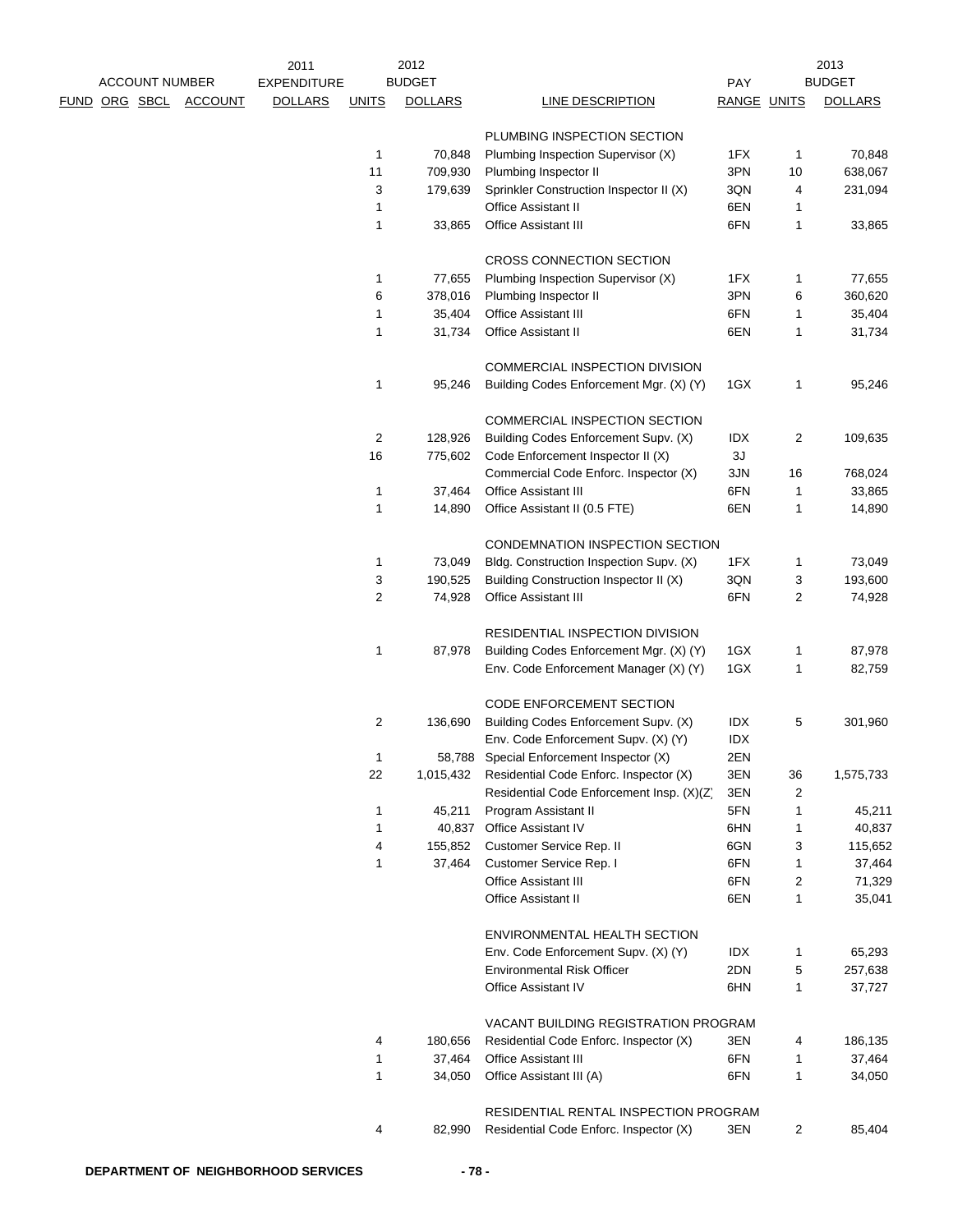|  |                       |                | 2011               |                | 2012           |                                            |                |                | 2013           |
|--|-----------------------|----------------|--------------------|----------------|----------------|--------------------------------------------|----------------|----------------|----------------|
|  | <b>ACCOUNT NUMBER</b> |                | <b>EXPENDITURE</b> |                | <b>BUDGET</b>  |                                            | <b>PAY</b>     |                | <b>BUDGET</b>  |
|  | FUND ORG SBCL         | <b>ACCOUNT</b> | <b>DOLLARS</b>     | <u>UNITS</u>   | <b>DOLLARS</b> | <b>LINE DESCRIPTION</b>                    | RANGE UNITS    |                | <b>DOLLARS</b> |
|  |                       |                |                    |                |                | Residential Code Enforc. Inspector (X)     | 3EN            | $\overline{c}$ |                |
|  |                       |                |                    |                |                | SPECIAL ENFORCEMENT DIVISION               |                |                |                |
|  |                       |                |                    | 1              | 78,661         | Special Enforcement Manager (A) (X)        | 11X            | 1              | 82,595         |
|  |                       |                |                    |                |                | Special Enforcement Supervisor (X)         | 1FX            | 1              | 67,000         |
|  |                       |                |                    | 3              | 168,321        | Special Enforcement Inspector (A) (X)      | 2EN            | 4              | 208,266        |
|  |                       |                |                    | 10             | 498,299        | Special Enforcement Inspector (X)          | 2EN            | 8              | 449,190        |
|  |                       |                |                    |                |                | <b>COURT DIVISION</b>                      |                |                |                |
|  |                       |                |                    | 1              | 75,350         | Bldg. Codes Court Administrator (X) (Y)    | 1GX            | 1              | 75,350         |
|  |                       |                |                    | 4              | 227,875        | Special Enforcement Inspector (X)          | 2EN            | 4              | 216,500        |
|  |                       |                |                    | 1              | 39,508         | Office Assistant IV                        | 6HN            | 1              | 39,508         |
|  |                       |                |                    | 1              | 37,464         | <b>Office Assistant III</b>                | 6FN            | 1              | 37,464         |
|  |                       |                |                    | 1              | 32,445         | Office Assistant II                        | 6EN            | 1              | 32,445         |
|  |                       |                |                    |                |                | <b>GRANT PROGRAMS</b>                      |                |                |                |
|  |                       |                |                    |                |                | <b>RECEIVERSHIP &amp; NSP-2</b>            |                |                |                |
|  |                       |                |                    | 1              |                | Admin. Specialist-Sr.(0.5 FTE) (A) (X)     | 2EX            |                |                |
|  |                       |                |                    | 1              | 43,909         | Program Assistant II (0.2 FTE) (C)         | 5FN            |                |                |
|  |                       |                |                    |                |                | Program Assistant II                       | 5FN            | 1              | 43,909         |
|  |                       |                |                    |                |                | TARGETED ENFORCEMENT (A)                   |                |                |                |
|  |                       |                |                    | 1              | 61,727         | Building Codes Enforcement Supv. (A)(X)    | idx            | 1              | 61,727         |
|  |                       |                |                    | 1              |                |                                            | 6GN            |                |                |
|  |                       |                |                    | $\overline{7}$ | 38,963         | Customer Service Rep. II (A) (X)           |                | 1              | 38,963         |
|  |                       |                |                    |                | 183,512        | Code Enforcement Inspector II (A) (X) (Z)  | 3EN            |                |                |
|  |                       |                |                    |                |                | Residential Code Enf Inspector (A) (X) (Z) | 3EN            | 8              | 209,727        |
|  |                       |                |                    |                |                | Residential Code Enf Inspector (A) (X) (Z) | 3EN            | 1              |                |
|  |                       |                |                    | $\overline{c}$ | 52,432         | Code Enforcement Inspector II (X) (Z)      | 3EN            |                |                |
|  |                       |                |                    |                |                | Residential Code Enf Inspector (X) (Z)     | 3EN            |                |                |
|  |                       |                |                    | 1              | 17,521         | Office Assistant II (0.50 FTE) (A)         | 6EN            | 1              | 17,521         |
|  |                       |                |                    | 1              | 60,809         | Property Mgmt. Prog. Coordinator (A) (X)   | 2HX            | 1              | 60,809         |
|  |                       |                |                    | $\overline{2}$ | 43,909         | Program Assistant II (0.5 FTE) (A) (X)     | 5FN            |                |                |
|  |                       |                |                    |                |                | Program Assistant I (A) (X)                | 5EN            | 1              | 39,507         |
|  |                       |                |                    |                |                | NEIGHBORHOOD IMPROVEMENT PROGRAM (NIP)     |                |                |                |
|  |                       |                |                    | 1              | 79,829         | Neighborhood Improv. Proj. Mgr. (A) (X)    | IEX            |                | 79,829         |
|  |                       |                |                    | 1              |                | Housing Rehab. Coordinator (A) (X)         | 5              |                |                |
|  |                       |                |                    | 6              | 321,455        | Neighborhood Improve. Proj. Insp. (A) (X)  | 3ON            | 6              | 314,239        |
|  |                       |                |                    | 1              | 46,977         | Administrative Specialist Sr. (A) (X)      | 2EX            | 1              | 46,977         |
|  |                       |                |                    | 1              | 33,865         | Office Assistant III (A)                   | 6FN            | 1              | 33,865         |
|  |                       |                |                    |                |                | NUISANCE & ENVIRONMENTAL HEALTH DIVISION   |                |                |                |
|  |                       |                |                    | 1              | 82,759         | Env. Code Enforcement Manager (X) (Y)      | 1G             |                |                |
|  |                       |                |                    |                |                | NUISANCE CONTROL SECTION                   |                |                |                |
|  |                       |                |                    | 1              | 60,131         | Nuisance Control Supv. (X) (Y)             | 1 <sup>C</sup> |                |                |
|  |                       |                |                    | 1              | 65,293         | Env. Code Enforcement Supv. (X) (Y)        | 1D             |                |                |
|  |                       |                |                    | 18             | 628,482        | Nuisance Control Off. II                   | 3E             |                |                |
|  |                       |                |                    | 1              |                | Nuisance Control Off. I (0.5 FTE) (A)      | 3B             |                |                |
|  |                       |                |                    | 2              | 74,928         | <b>Office Assistant III</b>                | 6FN            |                |                |
|  |                       |                |                    | 1              | 35,041         | Office Assistant II                        | 6EN            |                |                |
|  |                       |                |                    |                |                | ENVIRONMENTAL HEALTH SECTION               |                |                |                |
|  |                       |                |                    | 5              | 262,467        | <b>Environmental Hygienist</b>             | 2DN            |                |                |
|  |                       |                |                    | 1              | 37,727         | <b>Office Assistant IV</b>                 | 6HN            |                |                |
|  |                       |                |                    |                |                |                                            |                |                |                |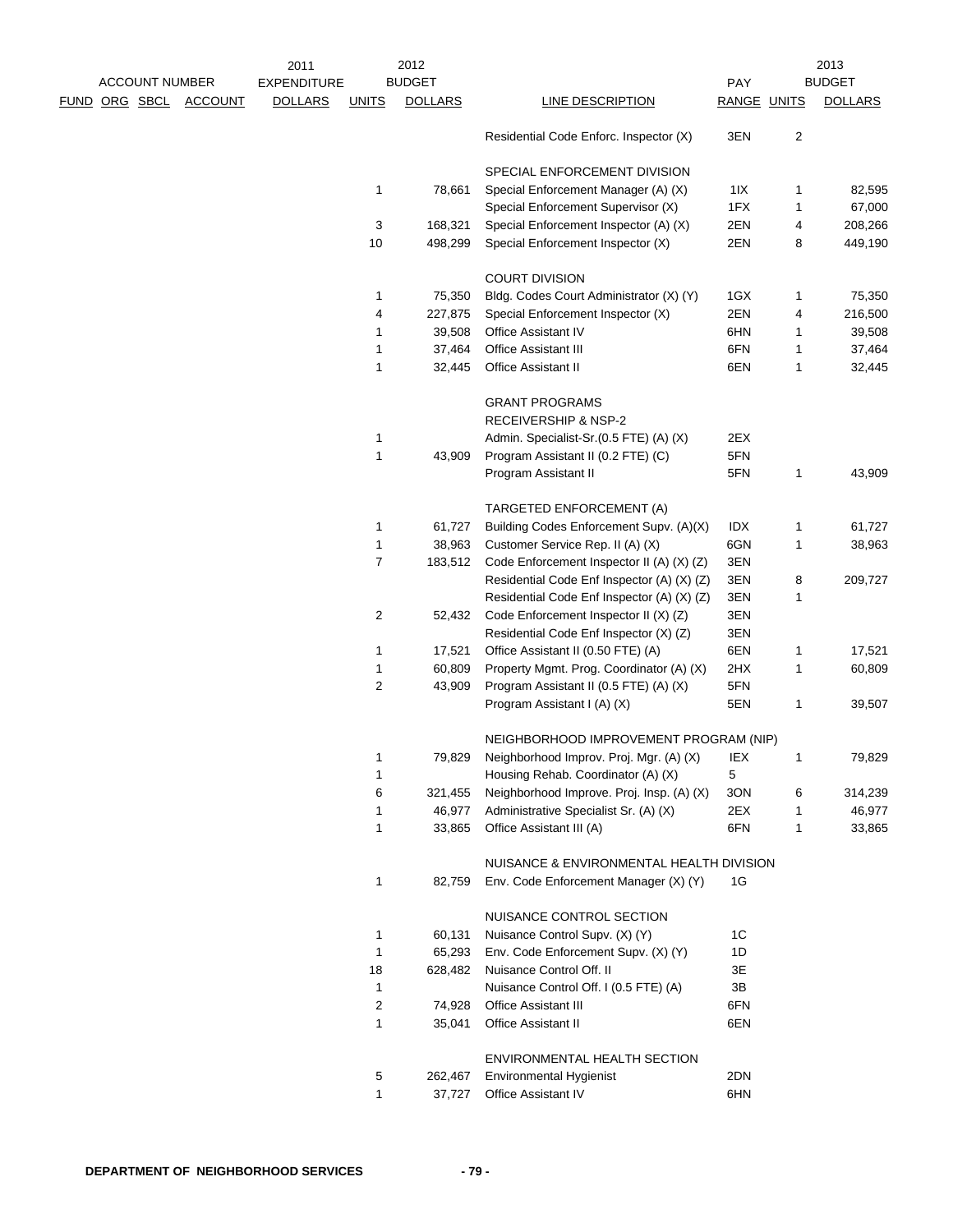|      |                       |                | 2011               |                | 2012               |                                                                                                                                           |             |        | 2013           |
|------|-----------------------|----------------|--------------------|----------------|--------------------|-------------------------------------------------------------------------------------------------------------------------------------------|-------------|--------|----------------|
|      | <b>ACCOUNT NUMBER</b> |                | <b>EXPENDITURE</b> |                | <b>BUDGET</b>      |                                                                                                                                           | PAY         |        | <b>BUDGET</b>  |
|      | FUND ORG SBCL         | <b>ACCOUNT</b> | <b>DOLLARS</b>     | <b>UNITS</b>   | <b>DOLLARS</b>     | <b>LINE DESCRIPTION</b>                                                                                                                   | RANGE UNITS |        | <b>DOLLARS</b> |
|      |                       |                |                    |                |                    | OPERATION IMMEDIATE CLEAN-UP (A)                                                                                                          |             |        |                |
|      |                       |                |                    | 5              | 88,410             | Nuisance Cntrl. Officer II (0.5 FTE)(A)(X)                                                                                                |             |        |                |
|      |                       |                |                    |                |                    | Resid Code Enforc Inspector (0.5 FTE) (A)                                                                                                 | 3EN         | 5      | 88,410         |
|      |                       |                |                    |                |                    | DEVELOPMENT CENTER DIVISION                                                                                                               |             |        |                |
|      |                       |                |                    |                |                    | Permit & Development Center Mgr. (Y)                                                                                                      |             | 1      | 99,953         |
|      |                       |                |                    |                |                    | Operations Mgr.-Development Center (Y)                                                                                                    | 11X<br>1FX  | 1      | 85,116         |
|      |                       |                |                    |                |                    | Plan Examiner III                                                                                                                         | 2JN         | 2      | 164,010        |
|      |                       |                |                    |                |                    | Plan Examiner II                                                                                                                          | 2HN         | 5      | 316,930        |
|      |                       |                |                    |                |                    | <b>Mechanical Plan Examiner III</b>                                                                                                       | 2JN         | 1      | 83,770         |
|      |                       |                |                    |                |                    | Mechanical Plan Examiner II                                                                                                               | 2HN         | 1      | 73,694         |
|      |                       |                |                    |                |                    | Building Construction Inspector II (X)                                                                                                    | 3QN         | 2      | 117,200        |
|      |                       |                |                    |                |                    | Plan Examiner Specialist                                                                                                                  | 2EN         | 2      | 110,000        |
|      |                       |                |                    |                |                    | Program Assistant II                                                                                                                      | 5FN         | 3      | 129,965        |
|      |                       |                |                    |                |                    | Office Assistant III                                                                                                                      | 6FN         | 3      | 104,632        |
|      |                       |                |                    |                |                    | <b>Office Assistant IV</b>                                                                                                                | 6HN         | 2      | 73,804         |
|      |                       |                |                    |                |                    | <b>AUXILIARY POSITIONS</b>                                                                                                                |             |        |                |
|      |                       |                |                    | $\overline{2}$ |                    | Code Enforcement Inspector II (X)                                                                                                         | 3J          |        |                |
|      |                       |                |                    |                |                    | Residential Code Enforc. Inspector (X)                                                                                                    | 3EN         | 3      |                |
|      |                       |                |                    | $\overline{2}$ |                    | Building Construction Inspector II (X)                                                                                                    | 3QN         | 2      |                |
|      |                       |                |                    | 1              |                    | Nuisance Control Off. II                                                                                                                  | 3E          |        |                |
|      |                       |                |                    | $\overline{2}$ |                    | Special Enforcement Inspector (X)                                                                                                         | 2EN         | 2      |                |
|      |                       |                | 8,260,463          | 251            | 11,448,612         | <b>Total Before Adjustments</b>                                                                                                           |             | 269    | 12,737,378     |
|      |                       |                |                    |                |                    | Salary & Wage Rate Change                                                                                                                 |             |        |                |
|      |                       |                | 3,554              |                |                    | Overtime Compensated*                                                                                                                     |             |        |                |
|      |                       |                |                    |                | (237, 653)         | Personnel Cost Adjustment                                                                                                                 |             |        | (337,003)      |
|      |                       |                |                    |                | 168,070            | Other                                                                                                                                     |             |        |                |
|      |                       |                |                    |                | (111,673) Furlough |                                                                                                                                           |             |        | (129,000)      |
|      |                       |                | 8,264,017          | 251            | 11,267,356         | Gross Salaries & Wages Total                                                                                                              |             | 269    | 12,271,375     |
|      |                       |                |                    |                |                    | (522,809) Reimbursable Services Deduction<br>Capital Improvements Deduction                                                               |             |        | (505, 413)     |
|      |                       |                |                    |                | (1,301,950)        | <b>Grants &amp; Aids Deduction</b>                                                                                                        |             |        | (1,326,343)    |
| 0001 | 3600 R999             | 006000         | 8,264,017          | 251            | 9,442,597          | NET SALARIES & WAGES TOTAL*                                                                                                               |             | 269    | 10,439,619     |
|      |                       |                |                    | 182.50         |                    | <b>O&amp;M FTE'S</b>                                                                                                                      |             | 204.30 |                |
|      |                       |                |                    | 39.00          |                    | NON-O&M FTE'S                                                                                                                             |             | 39.20  |                |
|      |                       |                |                    |                |                    | (A) To Expire 12/31/13 Unless CDA Program is extended.                                                                                    |             |        |                |
|      |                       |                |                    |                |                    | (C) Position subject to the availability of NSP Grant funding.                                                                            |             |        |                |
|      |                       |                |                    |                |                    | (X) Private Auto Allowance May Be Paid Pursuant to Section<br>350-183 of the Milwaukee Code.                                              |             |        |                |
|      |                       |                |                    |                |                    | (Y) Required to file a statement of economic interests in accordance with<br>the Milwaukee Code of Ordinances Chapter 303-Code of Ethics. |             |        |                |
|      |                       |                |                    |                |                    | (Z) Initially underfilled at Code Enforcement Intern level (PR 3AN)                                                                       |             |        |                |
| 0001 | 3600 R999             | 006100         | 4,223,131          |                | 4,721,299          | ESTIMATED EMPLOYEE FRINGE BENEFITS<br>(Involves Revenue Offset - No Transfers from this Account)                                          |             |        | 5,011,017      |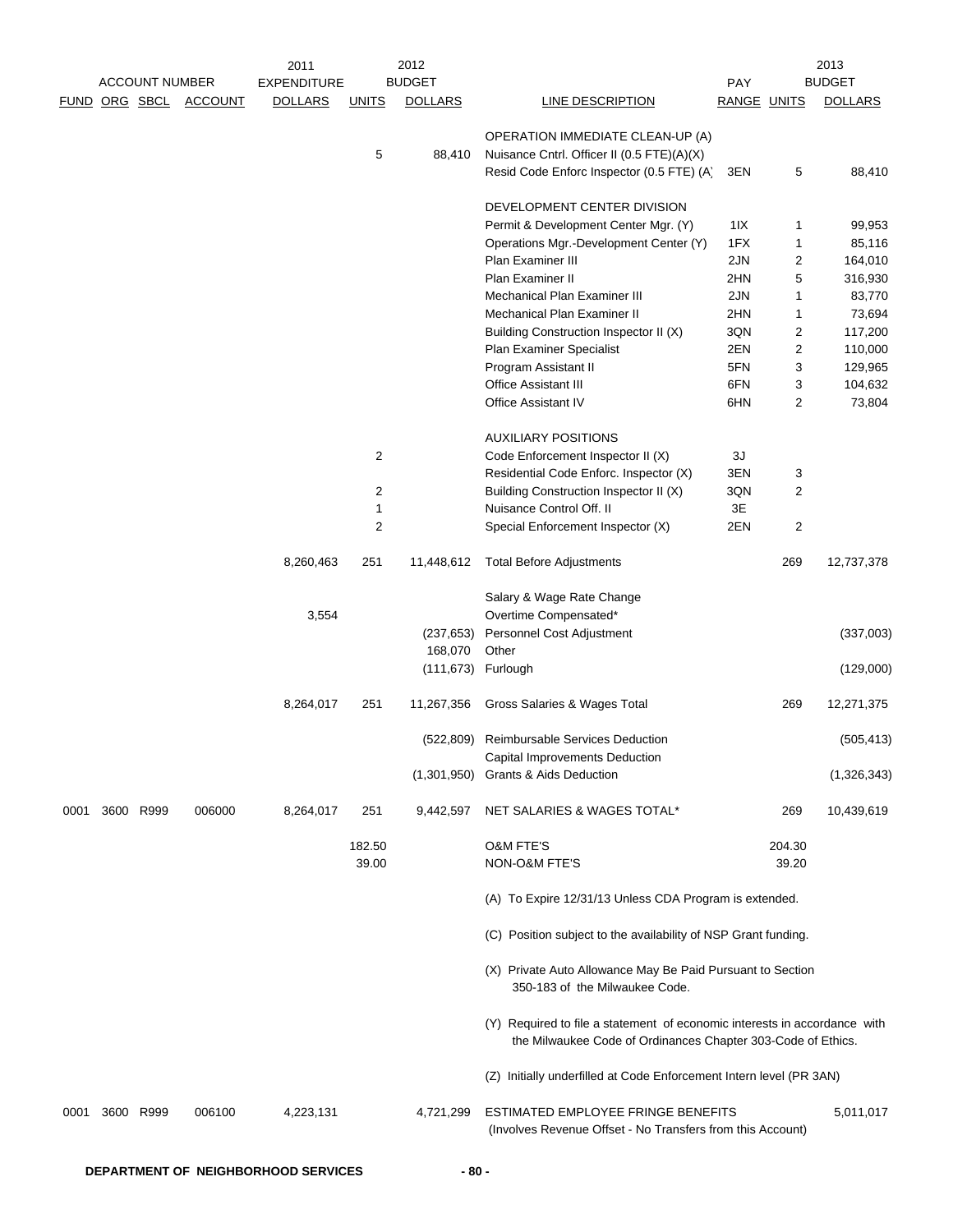|              |                        |                       |                  | 2011               |              | 2012           |                                                                |                    |          | 2013                 |
|--------------|------------------------|-----------------------|------------------|--------------------|--------------|----------------|----------------------------------------------------------------|--------------------|----------|----------------------|
|              |                        | <b>ACCOUNT NUMBER</b> |                  | <b>EXPENDITURE</b> |              | <b>BUDGET</b>  |                                                                | PAY                |          | <b>BUDGET</b>        |
| FUND         | ORG SBCL               |                       | <b>ACCOUNT</b>   | <b>DOLLARS</b>     | <b>UNITS</b> | <b>DOLLARS</b> | LINE DESCRIPTION                                               | <b>RANGE UNITS</b> |          | <b>DOLLARS</b>       |
|              |                        |                       |                  |                    |              |                | <b>OPERATING EXPENDITURES</b>                                  |                    |          |                      |
| 0001         |                        | 3600 R999             | 630100           | 171,985            |              | 274,442        | <b>General Office Expense</b>                                  |                    |          | 290,250              |
| 0001         | 3600 R999              |                       | 630500           | 120                |              | 1,000          | Tools & Machinery Parts                                        |                    |          | 600                  |
| 0001         | 3600 R999              |                       | 631000           |                    |              |                | <b>Construction Supplies</b>                                   |                    |          |                      |
| 0001         | 3600 R999<br>3600 R999 |                       | 631500           |                    |              |                | Energy                                                         |                    |          |                      |
| 0001<br>0001 | 3600 R999              |                       | 632000<br>632500 | 19,798             |              | 24,400         | <b>Other Operating Supplies</b><br><b>Facility Rental</b>      |                    |          | 27,600               |
| 0001         | 3600 R999              |                       | 633000           | 242,583            |              | 352,800        | <b>Vehicle Rental</b>                                          |                    |          | 359,400              |
| 0001         | 3600 R999              |                       | 633500           | 18,829             |              | 14,000         | Non-Vehicle Equipment Rental                                   |                    |          | 16,500               |
| 0001         | 3600 R999              |                       | 634000           | 94,657             |              | 92,300         | <b>Professional Services</b>                                   |                    |          | 267,000              |
| 0001         | 3600 R999              |                       | 634500           | 96,372             |              | 114,150        | <b>Information Technology Services</b>                         |                    |          | 128,735              |
| 0001         | 3600 R999              |                       | 635000           | 31                 |              | 90,380         | <b>Property Services</b>                                       |                    |          | 84,980               |
| 0001         | 3600 R999              |                       | 635500           |                    |              |                | <b>Infrastructure Services</b>                                 |                    |          |                      |
| 0001         | 3600 R999              |                       | 636000           |                    |              |                | Vehicle Repair Services                                        |                    |          |                      |
| 0001         | 3600 R999              |                       | 636500           | 43,906             |              | 55,800         | <b>Other Operating Services</b>                                |                    |          | 47,700               |
| 0001         |                        | 3600 R999             | 637000           |                    |              |                | <b>Loans and Grants</b>                                        |                    |          |                      |
| 0001         | 3600 R999              |                       | 637501           | 287,791            |              |                | <b>Reimburse Other Departments</b>                             |                    |          |                      |
| 0001         |                        | 3600 R999             | 006300           | 976,072            |              | 1,019,272      | OPERATING EXPENDITURES TOTAL*                                  |                    |          | 1,222,765            |
|              |                        |                       |                  |                    |              |                | <b>EQUIPMENT PURCHASES</b>                                     |                    |          |                      |
|              |                        |                       |                  |                    |              |                | <b>Additional Equipment</b>                                    |                    |          |                      |
|              |                        |                       |                  |                    |              | 32,000         | Network Hardware and Software                                  |                    |          |                      |
|              |                        |                       |                  |                    |              |                | <b>Computer Workstations</b>                                   |                    | 8        | 930                  |
|              |                        |                       |                  |                    |              | 32,000         | Subtotal - Additional Equipment                                |                    | 8        | 930                  |
|              |                        |                       |                  |                    |              |                | <b>Replacement Equipment</b>                                   |                    |          |                      |
|              |                        |                       |                  |                    |              | 61,500         | Network Hardware and Software<br><b>Computer Workstations</b>  |                    |          |                      |
|              |                        |                       |                  |                    |              |                | <b>Mobile Devices</b>                                          |                    | 88<br>40 | 133,595<br>49,000    |
|              |                        |                       |                  |                    |              |                | <b>Printers</b>                                                |                    | 5        | 7,500                |
|              |                        |                       |                  |                    |              |                |                                                                |                    |          |                      |
|              |                        |                       |                  |                    |              | 61,500         | Subtotal - Replacement Equipment                               |                    | 133      | 190,095              |
| 0001         | 3600 R999              |                       | 006800           | 85,000             |              | 93,500         | EQUIPMENT PURCHASES TOTAL*                                     |                    | 141      | 191,025              |
|              |                        |                       |                  |                    |              |                | <b>SPECIAL FUNDS</b>                                           |                    |          |                      |
| 0001         | 3600 R383              |                       | 006300           | 29,817             |              | 30,000         | Community Sanitation Fund*                                     |                    |          | 30,000               |
| 0001         | 3600 R384              |                       | 006300           | 1,723,697          |              | 1,765,000      | Animal Pound Contract*                                         |                    |          | 1,770,000            |
| 0001<br>0001 | 3600 R365<br>3600 R366 |                       | 006300<br>006300 | 165,000            |              | 165,000        | Anderson Lake Tower*<br>Razing and Vacant Building Protection* |                    |          | 175,000<br>1,019,000 |
|              |                        |                       |                  |                    |              |                |                                                                |                    |          |                      |
|              |                        |                       |                  | 1,918,514          |              | 1,960,000      | SPECIAL FUNDS TOTAL                                            |                    |          | 2,994,000            |
|              |                        |                       |                  |                    |              |                | DEPARTMENT OF NEIGHBORHOOD                                     |                    |          |                      |
|              |                        |                       |                  |                    |              |                | SERVICES BUDGETARY CONTROL                                     |                    |          |                      |
|              |                        |                       |                  | 15,466,734         |              | 17,236,668     | UNIT TOTAL (1BCU=1DU)                                          |                    |          | 19,858,426           |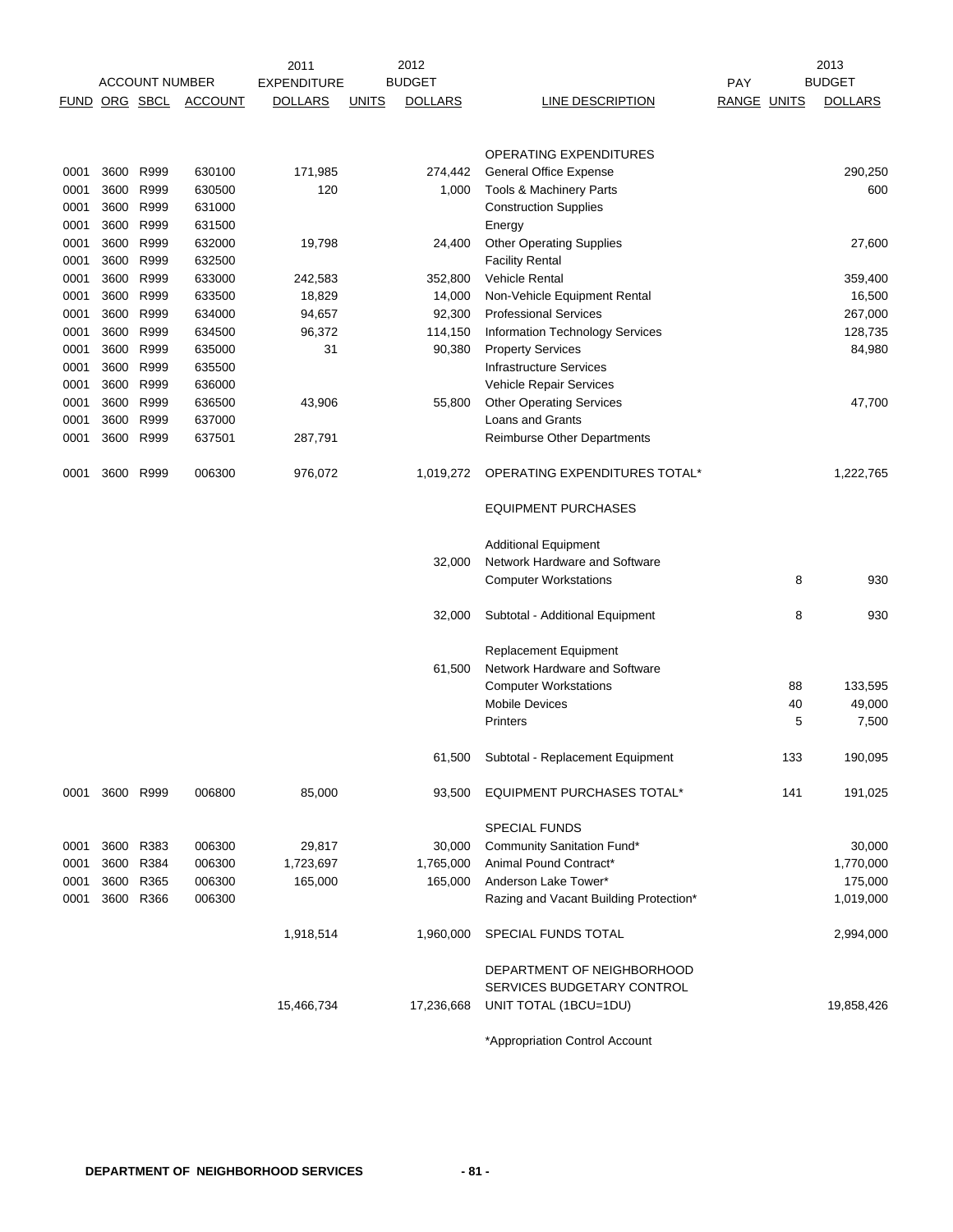|                      |           |                       |                | 2011               |              | 2012                    |                                                                                                |                    |         | 2013                    |
|----------------------|-----------|-----------------------|----------------|--------------------|--------------|-------------------------|------------------------------------------------------------------------------------------------|--------------------|---------|-------------------------|
|                      |           | <b>ACCOUNT NUMBER</b> |                | <b>EXPENDITURE</b> |              | <b>BUDGET</b>           |                                                                                                | PAY                |         | <b>BUDGET</b>           |
| <b>FUND ORG SBCL</b> |           |                       | <b>ACCOUNT</b> | <b>DOLLARS</b>     | <b>UNITS</b> | <b>DOLLARS</b>          | LINE DESCRIPTION                                                                               | <b>RANGE UNITS</b> |         | <b>DOLLARS</b>          |
|                      |           |                       |                |                    |              |                         | POLICE DEPARTMENT                                                                              |                    |         |                         |
|                      |           |                       |                |                    |              |                         | <b>BUDGETARY CONTROL UNIT</b>                                                                  |                    |         |                         |
|                      |           |                       |                |                    |              |                         | (SUMMARY 1BCU=2DU)                                                                             |                    |         |                         |
|                      |           |                       |                |                    |              |                         | SALARIES & WAGES                                                                               |                    |         |                         |
|                      |           |                       |                | 12,932,648         |              | 12,183,043<br>1,857,072 | Overtime Compensated<br><b>Grant Compensated Overtime</b>                                      |                    |         | 12,904,156<br>1,886,955 |
|                      |           |                       |                | 143,397,957        |              | 141,211,687             | All Other Salaries & Wages                                                                     |                    |         | 144,753,629             |
| 0001                 | 3310      | R999                  | 006000         | 156,330,605        |              | 155,251,802             | NET SALARIES & WAGES TOTAL*                                                                    |                    |         | 159,544,740             |
|                      |           |                       |                |                    | 2,904        |                         | TOTAL NUMBER OF POSITIONS AUTHORIZED                                                           |                    | 2,872   |                         |
|                      |           |                       |                |                    | 2674.73      |                         | <b>O&amp;M FTE'S</b>                                                                           |                    | 2672.53 |                         |
|                      |           |                       |                |                    | 80.78        |                         | NON-O&M FTE'S                                                                                  |                    | 54.48   |                         |
| 0001                 | 3310      | R999                  | 006100         | 65,658,854         |              | 65,205,757              | ESTIMATED EMPLOYEE FRINGE BENEFITS<br>(Involves Revenue Offset-No Transfers from this Account) |                    |         | 62,222,448              |
|                      |           |                       |                |                    |              |                         | OPERATING EXPENDITURES                                                                         |                    |         |                         |
| 0001                 | 3310      | R999                  | 630100         | 679,225            |              | 717,900                 | General Office Expense                                                                         |                    |         | 717,900                 |
| 0001                 | 3310 R999 |                       | 630500         | 180,617            |              | 125,600                 | Tools & Machinery Parts                                                                        |                    |         | 125,600                 |
| 0001                 | 3310      | R999                  | 631000         | 125,272            |              | 199,700                 | <b>Construction Supplies</b>                                                                   |                    |         | 199,700                 |
| 0001                 | 3310      | R999                  | 631500         | 3,767,276          |              | 4,015,302               | Energy                                                                                         |                    |         | 4,024,824               |
| 0001                 | 3310      | R999                  | 632000         | 1,296,678          |              | 1,166,017               | <b>Other Operating Supplies</b>                                                                |                    |         | 1,166,017               |
| 0001                 | 3310      | R999                  | 632500         | 5,010              |              |                         | <b>Facility Rental</b>                                                                         |                    |         | 8,200                   |
| 0001                 | 3310      | R999                  | 633000         |                    |              |                         | <b>Vehicle Rental</b>                                                                          |                    |         |                         |
| 0001                 | 3310      | R999                  | 633500         | 536,837            |              | 476,100                 | Non-Vehicle Equipment Rental                                                                   |                    |         | 476,100                 |
| 0001                 | 3310      | R999                  | 634000         | 684,330            |              | 411,440                 | <b>Professional Services</b>                                                                   |                    |         | 411,440                 |
| 0001                 | 3310      | R999                  | 634500         | 1,090,221          |              | 1,249,034               | Information Technology Services                                                                |                    |         | 1,557,183               |
| 0001                 | 3310      | R999                  | 635000         | 800,828            |              | 1,066,636               | <b>Property Services</b>                                                                       |                    |         | 1,130,932               |
| 0001                 | 3310 R999 |                       | 635500         | 16,211             |              |                         | <b>Infrastructure Services</b>                                                                 |                    |         |                         |
| 0001                 | 3310      | R999                  | 636000         | 145,985            |              | 231,500                 | Vehicle Repair Services                                                                        |                    |         | 231,500                 |
| 0001                 | 3310 R999 |                       | 636500         | 2,203,557          |              | 2,524,976               | <b>Other Operating Services</b>                                                                |                    |         | 2,690,530               |
| 0001                 | 3310 R999 |                       | 637000         |                    |              |                         | Loans and Grants                                                                               |                    |         |                         |
| 0001                 | 3310 R999 |                       | 637501         | 1,398,079          |              | 1,613,000               | <b>Reimburse Other Departments</b>                                                             |                    |         | 1,563,000               |
| 0001                 | 3310 R999 |                       | 006300         | 12,930,126         |              | 13,797,205              | OPERATING EXPENDITURES TOTAL*                                                                  |                    |         | 14,302,926              |
| 0001                 |           | 3310 R999             | 006800         | 1,930,451          |              | 1,974,542               | EQUIPMENT PURCHASES TOTAL*                                                                     |                    |         | 1,468,249               |
|                      |           |                       |                |                    |              |                         | <b>SPECIAL FUNDS</b>                                                                           |                    |         |                         |
|                      |           |                       |                |                    |              |                         | POLICE DEPARTMENT BUDGETARY                                                                    |                    |         |                         |
|                      |           |                       |                | 236,850,036        |              | 236,229,306             | CONTROL UNIT TOTAL (1BCU=2DU)                                                                  |                    |         | 237,538,363             |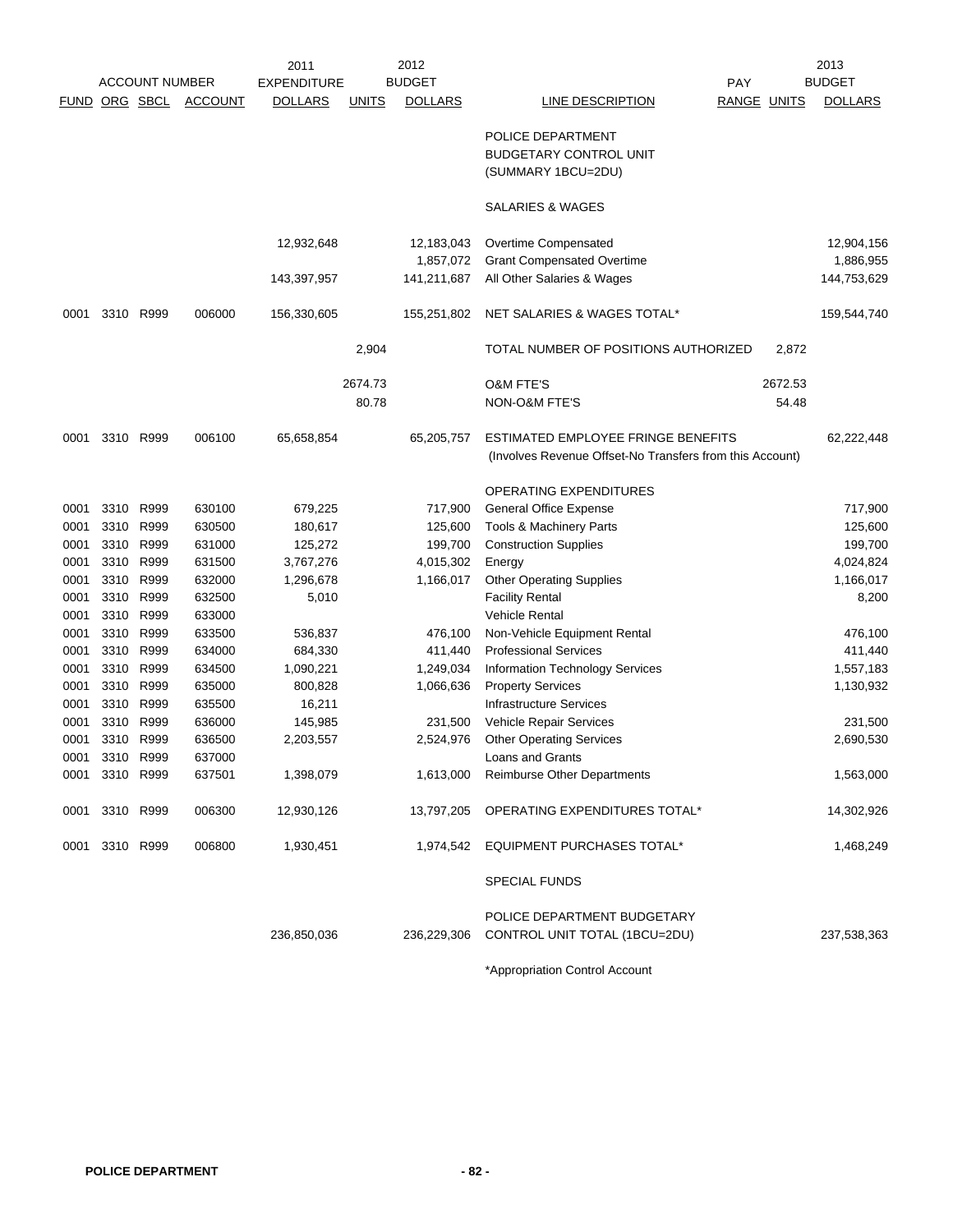|  |                       |         | 2011               |              | 2012           |                  |      |
|--|-----------------------|---------|--------------------|--------------|----------------|------------------|------|
|  | <b>ACCOUNT NUMBER</b> |         | <b>EXPENDITURE</b> |              | <b>BUDGET</b>  |                  | PAY  |
|  | FUND ORG SBCL         | ACCOUNT | <b>DOLLARS</b>     | <b>JNITS</b> | <b>DOLLARS</b> | LINE DESCRIPTION | RANG |

DOLLARS LINE DESCRIPTION RANGE UNITS DOLLARS BUDGET

2013

### POLICE DEPARTMENT ADMINISTRATION/ SERVICES DECISION UNIT

### OFFICE OF THE CHIEF OF POLICE

SALARIES & WAGES

|    |         | טשמאי ט שורש                         |     |                         |         |
|----|---------|--------------------------------------|-----|-------------------------|---------|
|    |         | OFFICE OF THE CHIEF                  |     |                         |         |
| 1  | 147,336 | Chief of Police (Y)                  | 4SX | 1                       | 147,336 |
| 1  | 97,306  | Chief of Staff - Police              | 1JX | 1                       | 97,306  |
| 1  | 53,328  | Administrative Assistant IV          | 5IN | 1                       | 53,328  |
| 1  | 61,529  | <b>Police Officer</b>                | 4B  | 1                       | 65,354  |
| 1  | 77,420  | Staff Assistant - Sr.                | 2IX | 1                       | 77,420  |
| 1  | 38,355  | Administrative Assistant II          | 6HN | 1                       | 38,355  |
|    |         | <b>MEDIA &amp; COMMUNICATIONS</b>    |     |                         |         |
| 1  | 70,848  | <b>Public Relations Manager</b>      | 2JX | 1                       |         |
| 1  | 70,480  | Police Sergeant                      | 4G  | 1                       | 77,156  |
|    |         | <b>BUDGET &amp; FINANCE DIVISION</b> |     |                         |         |
| 1  | 83,815  | Police Budget & Admin. Manager       | 1HX | 1                       | 83,815  |
| 1  | 81,291  | Police Finance & Planning Manager    | 2LX | 1                       | 81,291  |
| 1  | 66,105  | Accountant III                       | 2GX | 1                       | 66,105  |
| 1  | 42,594  | Accountant I                         | 2CN | 1                       | 42,594  |
| 2  | 76,198  | <b>Accounting Assistant II</b>       | 6HN | 2                       | 73,804  |
| 2  | 61,014  | <b>Office Assistant II</b>           | 6EN | $\overline{2}$          | 59,097  |
|    |         | OFFICE OF MANAGEMENT & PLANNING      |     |                         |         |
| 1  | 82,071  | Police Lieutenant                    | 4L  | 1                       | 84,668  |
| 3  | 211,440 | Police Sergeant                      | 4G  | 3                       | 231,468 |
| 1  | 69,903  | Detective                            | 4F  | 1                       | 72,944  |
| 1  | 34,945  | <b>Office Assistant III</b>          | 6FN | 1                       | 34,803  |
| 2  | 123,058 | Police Officer                       | 4B  | 2                       | 130,708 |
|    |         | PROFESSIONAL STANDARDS BUREAU        |     |                         |         |
|    |         | OFFICE OF ASSISTANT CHIEF            |     |                         |         |
| 1  | 111,767 | <b>Assistant Chief of Police</b>     | 4RX |                         |         |
| 1  | 53,328  | Administrative Assistant IV          | 5IN | 1                       | 53,328  |
|    |         | FIELD INSPECTION DIVISION            |     |                         |         |
| 1  | 104,007 | Deputy Inspector of Police           | 4P  | 1                       | 108,732 |
| 2  | 181,538 | Captain of Police                    | 4N  | $\overline{2}$          | 193,523 |
|    |         | PROFESSIONAL PERFORMANCE DIVISION    |     |                         |         |
| 1  | 104,007 | Deputy Inspector of Police           | 4P  | 1                       | 108,732 |
| 1  | 90,769  | Captain of Police                    | 4Ν  | 1                       | 96,761  |
| 3  | 246,213 | Police Lieutenant                    | 4L  | 3                       | 254,005 |
| 12 | 845,760 | Police Sergeant                      | 4G  | 12                      | 925,878 |
| 13 | 908,739 | Detective                            | 4F  | 13                      | 948,278 |
| 1  | 82,289  | <b>Police Audiovisual Specialist</b> | 4K  | 1                       | 85,751  |
| 1  | 38,698  | <b>Office Assistant IV</b>           | 6HN | $\mathbf{1}$            | 38,612  |
| 2  | 69,890  | <b>Office Assistant III</b>          | 6FN | 2                       | 69,606  |
| 5  | 152,535 | <b>Office Assistant II</b>           | 6EN | 5                       | 147,735 |
| 4  | 246,116 | Police Officer                       | 4B  | $\overline{\mathbf{4}}$ | 261,415 |
|    |         | <b>TRAINING DIVISION</b>             |     |                         |         |
| 1  | 104,007 | Deputy Inspector of Police           | 4P  | 1                       | 108,732 |
| 1  | 90,769  | Captain of Police                    | 4N  | $\mathbf{1}$            | 96,761  |
|    |         |                                      |     |                         |         |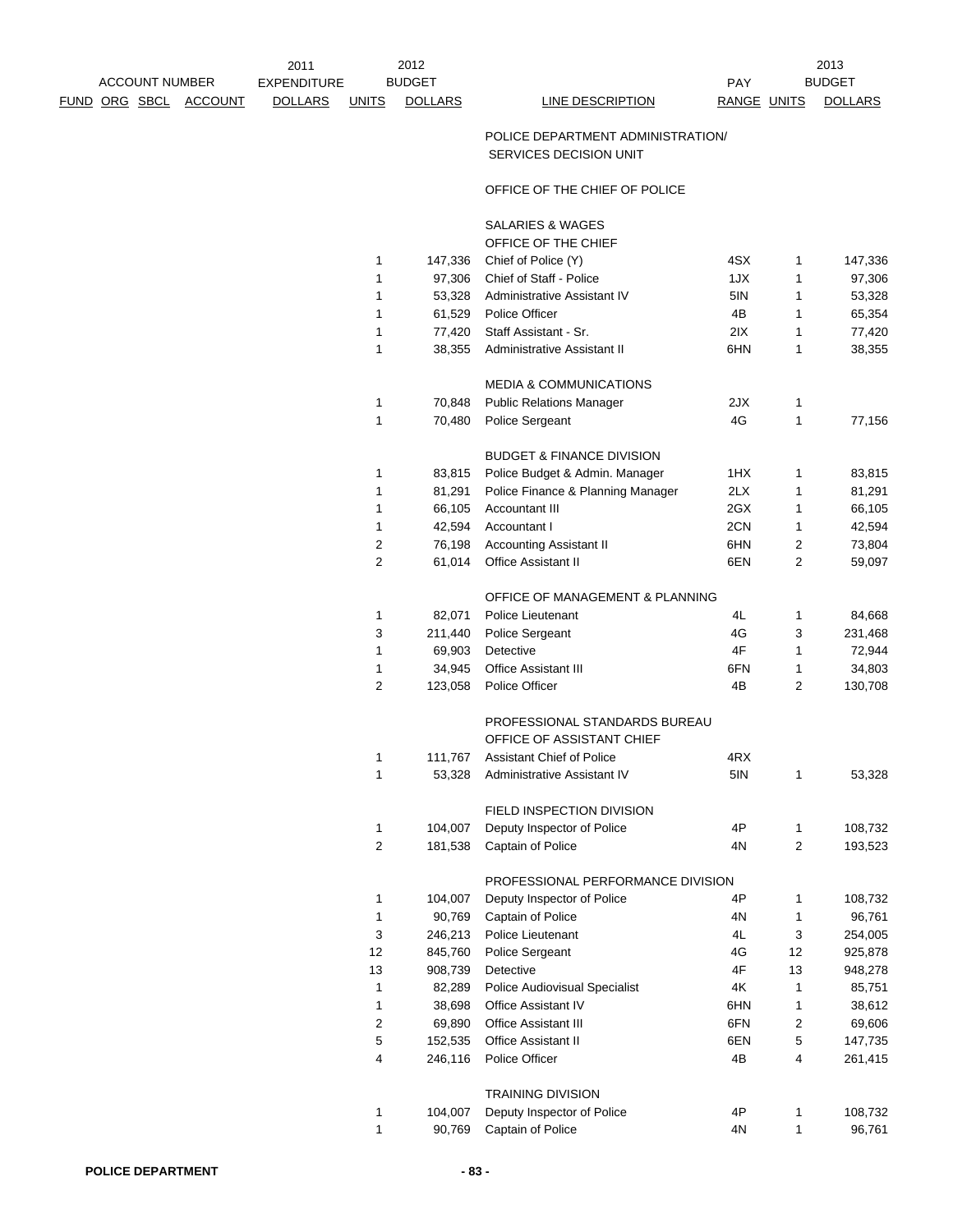|                      |                       |                | 2011               |                | 2012           |                                         |             | 2013           |                |
|----------------------|-----------------------|----------------|--------------------|----------------|----------------|-----------------------------------------|-------------|----------------|----------------|
|                      | <b>ACCOUNT NUMBER</b> |                | <b>EXPENDITURE</b> |                | <b>BUDGET</b>  |                                         | <b>PAY</b>  |                | <b>BUDGET</b>  |
| <u>FUND ORG SBCL</u> |                       | <b>ACCOUNT</b> | <b>DOLLARS</b>     | <b>UNITS</b>   | <b>DOLLARS</b> | LINE DESCRIPTION                        | RANGE UNITS |                | <b>DOLLARS</b> |
|                      |                       |                |                    | $\overline{2}$ | 164,142        | Police Lieutenant                       | 4L          | 2              | 169,337        |
|                      |                       |                |                    | $\overline{7}$ | 493,360        | Police Sergeant                         | 4G          | $\overline{7}$ | 540,095        |
|                      |                       |                |                    | 20             | 1,230,580      | Police Officer                          | 4B          | 20             | 1,307,077      |
|                      |                       |                |                    | 1              | 69,903         | Detective                               | 4F          | 1              | 72,944         |
|                      |                       |                |                    | 1              | 36,718         | Accounting Assistant I                  | 6GN         | 1              | 36,718         |
|                      |                       |                |                    | 1              | 39,072         | Administrative Assistant II             | 6HN         | 1              | 38,355         |
|                      |                       |                |                    | 1              | 30,507         | Office Assistant II                     | 6EN         | 1              | 29,547         |
|                      |                       |                |                    |                |                | AUDIO VISUAL SECTION                    |             |                |                |
|                      |                       |                |                    | 1              | 36,371         | <b>Audiovisual Specialist II</b>        | 3C          |                |                |
|                      |                       |                |                    |                |                | Media Producer                          | 2EN         | 1              | 36,371         |
|                      |                       |                |                    |                |                | <b>EXECUTIVE PROTECTION UNIT</b>        |             |                |                |
|                      |                       |                |                    | 1              | 82,739         | Administrative Lieutenant of Police (D) | 4L          | 1              | 86,732         |
|                      |                       |                |                    | 5              | 307,645        | Police Officer                          | 4B          | 5              | 326,769        |
|                      |                       |                |                    |                |                | LICENSE INVESTIGATION UNIT              |             |                |                |
|                      |                       |                |                    | 1              | 70,480         | Police Sergeant                         | 4G          | 1              | 77,156         |
|                      |                       |                |                    | 6              | 369,174        | Police Officer                          | 4B          | 6              | 392,123        |
|                      |                       |                |                    |                |                | ADMINISTRATION BUREAU                   |             |                |                |
|                      |                       |                |                    | 1              | 111,767        | <b>Assistant Chief of Police</b>        | 4RX         | 1              | 120,632        |
|                      |                       |                |                    |                |                | Inspector of Police                     | 4QX         | 1              | 112,420        |
|                      |                       |                |                    | 1              | 104,007        | Deputy Inspector of Police              | 4P          | 1              | 108,732        |
|                      |                       |                |                    | 1              | 61,529         | Police Officer                          | 4B          | 1              | 65,354         |
|                      |                       |                |                    | 1              | 39,072         | Administrative Assistant II             | 6HN         | 1              | 38,355         |
|                      |                       |                |                    |                |                | OFFICE OF POLICE INFORMATION SYSTEMS    |             |                |                |
|                      |                       |                |                    | 1              | 125,000        | Police Information Systems Director     | 1MX         | 1              | 125,000        |
|                      |                       |                |                    | 1              | 34,945         | <b>Office Assistant III</b>             | 6FN         | $\mathbf{1}$   | 34,803         |
|                      |                       |                |                    |                |                | OPEN RECORDS SECTION                    |             |                |                |
|                      |                       |                |                    | 5              | 307,645        | Police Officer                          | 4B          | 5              | 326,769        |
|                      |                       |                |                    | $\overline{2}$ | 61,014         | Office Assistant II                     | 6EN         | 2              | 59,094         |
|                      |                       |                |                    | 1              | 38,698         | Office Assistant IV                     | 6HN         | 1              | 38,612         |
|                      |                       |                |                    |                |                | RECORDS MANAGEMENT SECTION              |             |                |                |
|                      |                       |                |                    | 2              | 103,760        | Office Supervisor II                    | 2CN         | 2              | 108,910        |
|                      |                       |                |                    | 1              | 70,480         | Police Sergeant                         | 4G          | $\mathbf{1}$   | 77,156         |
|                      |                       |                |                    | 2              | 123,058        | Police Officer                          | 4B          | 2              | 130,708        |
|                      |                       |                |                    | 4              | 154,792        | <b>Office Assistant IV</b>              | 6HN         | 4              | 154,449        |
|                      |                       |                |                    | 4              | 139,780        | Office Assistant III                    | 6FN         | 6              | 209,650        |
|                      |                       |                |                    | 23             | 701,661        | <b>Office Assistant II</b>              | 6EN         | 25             | 748,581        |
|                      |                       |                |                    | $\mathbf 1$    | 59,997         | Administrative Specialist-Sr.           | 2EX         | $\mathbf{1}$   | 59,997         |
|                      |                       |                |                    | $\mathbf{1}$   | 41,715         | Office Coordinator                      | 5EN         | 1              | 41,715         |
|                      |                       |                |                    | 13             | 377,676        | <b>Transcriptionist II</b>              | 6EN         |                |                |
|                      |                       |                |                    | 3              | 107,511        | <b>Transcriptionist III</b>             | 6FN         |                |                |
|                      |                       |                |                    | 1              | 34,767         | Microfilm Technician                    | 3BN         | 1              | 34,767         |
|                      |                       |                |                    |                |                | <b>TRAFFIC SECTION</b>                  |             |                |                |
|                      |                       |                |                    | 1              | 70,480         | Police Sergeant                         | 4G          | 1              | 77,156         |
|                      |                       |                |                    | 1              | 61,529         | Police Officer                          | 4B          | 1              | 65,354         |
|                      |                       |                |                    | 4              | 139,780        | <b>Office Assistant III</b>             | 6FN         | 4              | 139,212        |
|                      |                       |                |                    | 6              | 183,042        | Office Assistant II                     | 6EN         | 6              | 177,282        |
|                      |                       |                |                    |                |                | TECHNICAL COMMUNICATIONS DIVISION       |             |                |                |
|                      |                       |                |                    | 1              | 90,769         | Captain of Police                       | 4N          | 1              | 96,761         |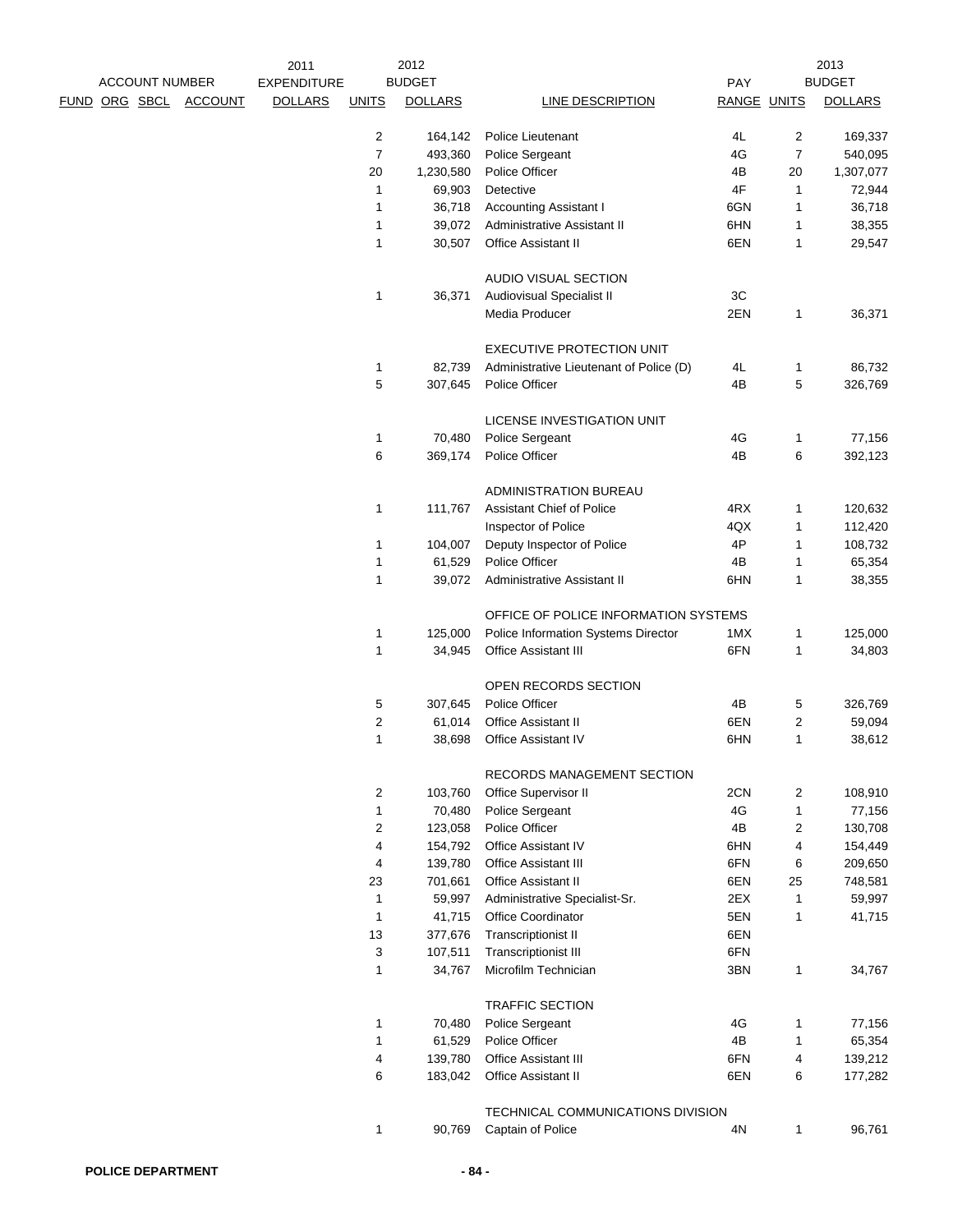|                      |                       |                | 2011               |                         | 2012           |                                          |             |    | 2013           |
|----------------------|-----------------------|----------------|--------------------|-------------------------|----------------|------------------------------------------|-------------|----|----------------|
|                      | <b>ACCOUNT NUMBER</b> |                | <b>EXPENDITURE</b> |                         | <b>BUDGET</b>  |                                          | PAY         |    | <b>BUDGET</b>  |
| <u>FUND ORG SBCL</u> |                       | <b>ACCOUNT</b> | <b>DOLLARS</b>     | <b>UNITS</b>            | <b>DOLLARS</b> | <b>LINE DESCRIPTION</b>                  | RANGE UNITS |    | <b>DOLLARS</b> |
|                      |                       |                |                    |                         |                |                                          |             |    |                |
|                      |                       |                |                    | 2                       | 164,142        | Police Lieutenant                        | 4L          | 2  | 169,337        |
|                      |                       |                |                    | 1                       | 70,275         | <b>Telecommunications Supervisor</b>     | 1CX         | 1  | 57,631         |
|                      |                       |                |                    | 5                       | 330,025        | Police Alarm Operator (G)                | 4C          | 5  | 346,696        |
|                      |                       |                |                    | 9                       | 634,320        | Police Sergeant                          | 4G          | 9  | 694,408        |
|                      |                       |                |                    | 8                       | 492,232        | Police Officer                           | 4B          | 8  | 522,831        |
|                      |                       |                |                    | 52                      | 1,809,080      | Police Telecommunicator                  | 6FN         | 62 | 1,789,341      |
|                      |                       |                |                    | 6                       | 223,332        | Police Telecommunicator-Lead             | 6HN         | 7  | 221,846        |
|                      |                       |                |                    | 10                      | 90,000         | Police Telecommunicator Seasonal         | 9MN         | 10 | 90,000         |
|                      |                       |                |                    | 1                       | 34,945         | <b>Office Assistant III</b>              | 6FN         | 1  | 34,803         |
|                      |                       |                |                    | 2                       | 70,592         | Mail Processor                           | 6FN         | 2  | 70,592         |
|                      |                       |                |                    | 1                       | 54,887         | <b>Telecommunications Specialist</b>     | 1BX         | 1  | 49,728         |
|                      |                       |                |                    | 54                      | 2,401,934      | Police Dispatcher (G)                    | 6NN         | 54 | 2,363,727      |
|                      |                       |                |                    | 1                       | 70,467         | Electronic Technician Supervisor         | 1DX         | 1  | 70,467         |
|                      |                       |                |                    | 1                       | 60,809         | <b>Communications Systems Manager</b>    | 1FX         | 1  | 60,809         |
|                      |                       |                |                    | 10                      | 563,530        | Electronic Technician                    | 3MN         | 7  | 410,774        |
|                      |                       |                |                    | 2                       | 73,932         | Electronic Technician Assistant          | 3CN         |    |                |
|                      |                       |                |                    | 1                       | 38,698         | <b>Office Assistant IV</b>               | 6HN         | 1  | 38,612         |
|                      |                       |                |                    |                         |                | INFORMATION TECHNOLOGY DIVISION          |             |    |                |
|                      |                       |                |                    | 1                       | 90,769         | Captain of Police                        | 4N          | 1  | 96,761         |
|                      |                       |                |                    | 1                       | 70,480         | Police Sergeant                          | 4G          | 1  | 77,156         |
|                      |                       |                |                    | 2                       | 123,058        | Police Officer                           | 4B          | 2  | 130,708        |
|                      |                       |                |                    | 9                       | 374,904        | <b>Helpdesk Specialist II</b>            | 3IN         | 9  | 378,848        |
|                      |                       |                |                    | 1                       | 36,718         | <b>Accounting Assistant I</b>            | 6GN         | 1  | 36,718         |
|                      |                       |                |                    | 1                       | 77,848         | Data Services Manager                    | 1GX         | 1  | 77,848         |
|                      |                       |                |                    | 1                       | 80,266         | Network Manager                          | 1GX         | 1  | 80,266         |
|                      |                       |                |                    | 5                       | 286,840        | Network Coordinator - Sr.                | 2GX         | 5  | 286,840        |
|                      |                       |                |                    | 1                       | 56,888         | Data Communications Specialist           | 2HX         | 1  | 56,888         |
|                      |                       |                |                    | 1                       | 72,827         | <b>Systems Security Administrator</b>    | 2IX         | 1  | 72,827         |
|                      |                       |                |                    | 1                       | 67,255         | <b>Programmer Analyst</b>                | 2GN         | 1  | 67,255         |
|                      |                       |                |                    | 1                       | 88,230         | Information Systems Manager-MPD          | 2LX         | 1  | 88,230         |
|                      |                       |                |                    | 1                       | 60,619         | Systems Analyst-Sr.                      | 2IX         | 1  | 60,619         |
|                      |                       |                |                    | 1                       |                | Network Manager Assistant                |             |    |                |
|                      |                       |                |                    |                         |                | Wireless Interface Manager               |             |    |                |
|                      |                       |                |                    | 1                       |                | Systems Analyst-Project Leader           | 2LX         | 1  |                |
|                      |                       |                |                    |                         |                | 58,682 Video Electronic Technician       | 3MN         |    | 58,682         |
|                      |                       |                |                    |                         |                |                                          |             |    |                |
|                      |                       |                |                    |                         |                | <b>HUMAN RESOURCES DIVISION</b>          |             |    |                |
|                      |                       |                |                    | 1                       | 96,706         | Police Department Personnel Administrato | 1HX         |    |                |
|                      |                       |                |                    |                         |                | Human Resources Administrator            | 1HX         | 1  | 96,706         |
|                      |                       |                |                    | 1                       | 38,698         | <b>Office Assistant IV</b>               | 6HN         | 1  | 38,612         |
|                      |                       |                |                    | 1                       | 34,945         | Office Assistant III                     | 6FN         | 1  | 34,803         |
|                      |                       |                |                    | 2                       | 61,014         | Office Assistant II                      | 6EN         | 2  | 59,094         |
|                      |                       |                |                    | 1                       | 70,295         | Personnel Officer                        | 1CX         |    |                |
|                      |                       |                |                    |                         |                | Human Resources Specialist               | 1CX         | 1  | 70,295         |
|                      |                       |                |                    | 2                       | 105,458        | Personnel Analyst Senior                 | 2FX         |    |                |
|                      |                       |                |                    |                         |                | Human Resources Analyst - Senior         | 2FX         | 2  | 105,458        |
|                      |                       |                |                    | 2                       | 140,960        | Police Sergeant                          | 4G          | 2  | 154,313        |
|                      |                       |                |                    | $\overline{\mathbf{c}}$ | 123,058        | Police Officer                           | 4B          | 2  | 130,708        |
|                      |                       |                |                    |                         |                | <b>MEDICAL SECTION</b>                   |             |    |                |
|                      |                       |                |                    | 1                       | 50,206         | Health & Safety Officer                  | 2GX         | 1  | 50,206         |
|                      |                       |                |                    | 1                       | 41,458         | Health & Safety Specialist               | 2DN         | 1  | 41,458         |
|                      |                       |                |                    | 1                       | 38,698         | Office Assistant IV                      | 6HN         | 1  | 38,612         |
|                      |                       |                |                    | 1                       | 34,945         | Office Assistant III                     | 6FN         | 1  | 34,804         |
|                      |                       |                |                    | 1                       | 30,507         | Office Assistant II                      | 6EN         | 1  | 29,547         |
|                      |                       |                |                    |                         |                |                                          |             |    |                |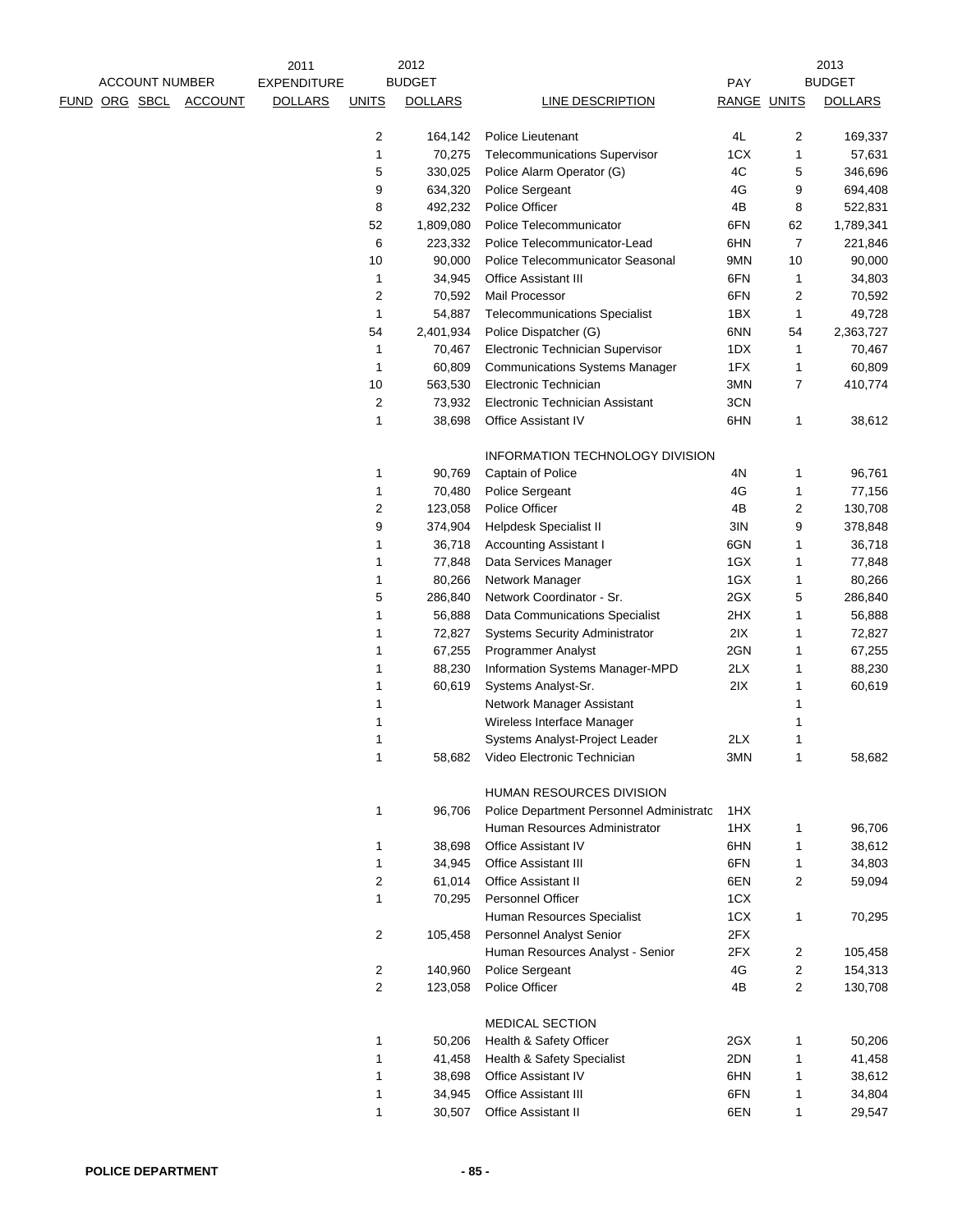|      |          |                       |                | 2011               |                  | 2012                 |                                                |             |                | 2013                 |
|------|----------|-----------------------|----------------|--------------------|------------------|----------------------|------------------------------------------------|-------------|----------------|----------------------|
|      |          | <b>ACCOUNT NUMBER</b> |                | <b>EXPENDITURE</b> |                  | <b>BUDGET</b>        |                                                | <b>PAY</b>  |                | <b>BUDGET</b>        |
| FUND | ORG SBCL |                       | <b>ACCOUNT</b> | <b>DOLLARS</b>     | <b>UNITS</b>     | <b>DOLLARS</b>       | <b>LINE DESCRIPTION</b>                        | RANGE UNITS |                | <b>DOLLARS</b>       |
|      |          |                       |                |                    |                  |                      | BACKGROUND INVESTIGATION UNIT                  |             |                |                      |
|      |          |                       |                |                    | 1                | 70,480               | Police Sergeant                                | 4G          | 1              | 77,156               |
|      |          |                       |                |                    | $\sqrt{2}$       | 123,058              | Police Officer                                 | 4B          | 2              | 130,708              |
|      |          |                       |                |                    | 1                | 69,903               | Detective                                      | 4F          | 1              | 72,944               |
|      |          |                       |                |                    | 1                | 34,945               | Office Assistant III                           | 6FN         | 1              | 34,804               |
|      |          |                       |                |                    |                  |                      |                                                |             |                |                      |
|      |          |                       |                |                    |                  |                      | PAYROLL SECTION                                |             |                |                      |
|      |          |                       |                |                    | 1                | 50,206               | Police Payroll Supervisor                      | 1CN         | 1              | 52,579               |
|      |          |                       |                |                    | $\overline{c}$   | 79,432               | Personnel Payroll Assistant II                 | 6HN         | 2              | 77,190               |
|      |          |                       |                |                    | 1                | 37,727               | Personnel Payroll Assistant I                  | 6GN         | 1              | 36,170               |
|      |          |                       |                |                    | 1                | 42,660               | Personnel Payroll Assistant III                | 5EN         | 1              | 41,495               |
|      |          |                       |                |                    |                  |                      | INTEGRATED JUSTICE SERVICES DIVISION           |             |                |                      |
|      |          |                       |                |                    |                  |                      | PROPERTY CONTROL SECTION                       |             |                |                      |
|      |          |                       |                |                    | 1                | 70,480               | Police Sergeant                                | 4G          | 1              | 77,156               |
|      |          |                       |                |                    | 14               | 861,406              | Police Officer                                 | 4B          | 14             | 914,954              |
|      |          |                       |                |                    | 1                | 34,945               | <b>Office Assistant III</b>                    | 6FN         | 1              | 34,804               |
|      |          |                       |                |                    | 1                | 82,071               | Police Lieutenant                              | 4L          | 1              | 84,668               |
|      |          |                       |                |                    | 1                | 38,484               | Teller                                         | 6HN         | 1              | 38,484               |
|      |          |                       |                |                    |                  |                      | COURT ADMINISTRATION SECTION                   |             |                |                      |
|      |          |                       |                |                    | $\mathbf{1}$     | 70,480               | Police Sergeant                                | 4G          | 1              | 77,156               |
|      |          |                       |                |                    | $\sqrt{2}$       | 132,010              | Court Liaison Officer                          | 4C          | 2              | 139,835              |
|      |          |                       |                |                    | 20               | 1,230,580            | Police Officer                                 | 4B          | 20             | 1,307,077            |
|      |          |                       |                |                    | 1                | 34,945               | Office Assistant III                           | 6FN         | 1              | 34,804               |
|      |          |                       |                |                    | $\mathbf{1}$     | 30,507               | Office Assistant II                            | 6EN         | 1              | 29,547               |
|      |          |                       |                |                    |                  |                      |                                                |             |                |                      |
|      |          |                       |                |                    |                  |                      | <b>IDENTIFICATION DIVISION</b>                 |             |                |                      |
|      |          |                       |                |                    | 1                | 90,769               | Captain of Police                              | 4N          | 1              | 96,761               |
|      |          |                       |                |                    | 6                | 468,588              | Police Identification Supervisor               | 41          | 6              | 475,238              |
|      |          |                       |                |                    | 37               | 2,426,127            | Forensic Investigator                          | 4C          | 37             | 2,555,926            |
|      |          |                       |                |                    | 1                | 75,263               | <b>Chief Latent Print Examiner</b>             | 4H          | 1              | 78,474               |
|      |          |                       |                |                    | $\overline{c}$   | 141,018              | Document Examiner                              | 4F          | 2              | 143,019              |
|      |          |                       |                |                    | $\boldsymbol{2}$ | 141,018              | Forensic Video Examiner                        | 4F          | 2              | 147,374              |
|      |          |                       |                |                    | 4                | 282,036              | <b>Latent Print Examiner</b>                   | 4F          | 4              | 295,953              |
|      |          |                       |                |                    |                  |                      | 36,718 Administrative Assistant I              | 6GN         |                | 36,718               |
|      |          |                       |                |                    | 5                | 152,535              | Office Assistant II                            | 6EN         | 5              | 147,735              |
|      |          |                       |                |                    | 1<br>3           | 75,263<br>184,587    | Identification Systems Spec.<br>Police Officer | 4H<br>4B    | 1<br>3         | 78,474<br>196,062    |
|      |          |                       |                |                    |                  |                      |                                                |             |                |                      |
|      |          |                       |                |                    |                  |                      | PRISONER PROCESSING SECTION                    |             |                |                      |
|      |          |                       |                |                    | 1                | 82,071               | Police Lieutenant                              | 4L          | 1              | 84,668               |
|      |          |                       |                |                    | 8<br>51          | 563,840<br>3,137,979 | Police Sergeant<br>Police Officer              | 4G<br>4B    | 8<br>51        | 617,252<br>3,333,046 |
|      |          |                       |                |                    |                  |                      |                                                |             |                |                      |
|      |          |                       |                |                    |                  |                      | SAFETY DIVISION                                |             |                |                      |
|      |          |                       |                |                    | $\boldsymbol{2}$ | 123,742              | Safety Specialist-Senior                       | 2EX         | $\overline{c}$ | 123,742              |
|      |          |                       |                |                    | 207              | 878,715              | <b>School Crossing Guard</b>                   | 9GN         | 207            | 878,715              |
|      |          |                       |                |                    | 10               | 42,450               | <b>School Crossing Guard</b><br>(V)            | 9GN         | 10             | 42,450               |
|      |          |                       |                |                    | 28               | 118,860              | School Crossing Guard (Aux.)                   | 9GN         | 28             | 118,860              |
|      |          |                       |                |                    | 3                | 35,454               | School Crossing Guard - Operator               | 9GN         | 3              | 35,454               |
|      |          |                       |                |                    | 3                | 35,454               | School Crossing Guard - Dispatcher             | 9GN         | 3              | 35,454               |
|      |          |                       |                |                    |                  |                      | FACILITIES SERVICES SECTION                    |             |                |                      |
|      |          |                       |                |                    | 1                | 70,000               | <b>Police Facilities Manager</b>               | 1GN         | 1              | 70,000               |
|      |          |                       |                |                    | 1                | 70,295               | Building Maintenance Asst. Manager             | 1CN         | 1              | 70,295               |
|      |          |                       |                |                    | 1                | 56,533               | Assistant Fleet Maintenance Mechanic II        | 5           |                |                      |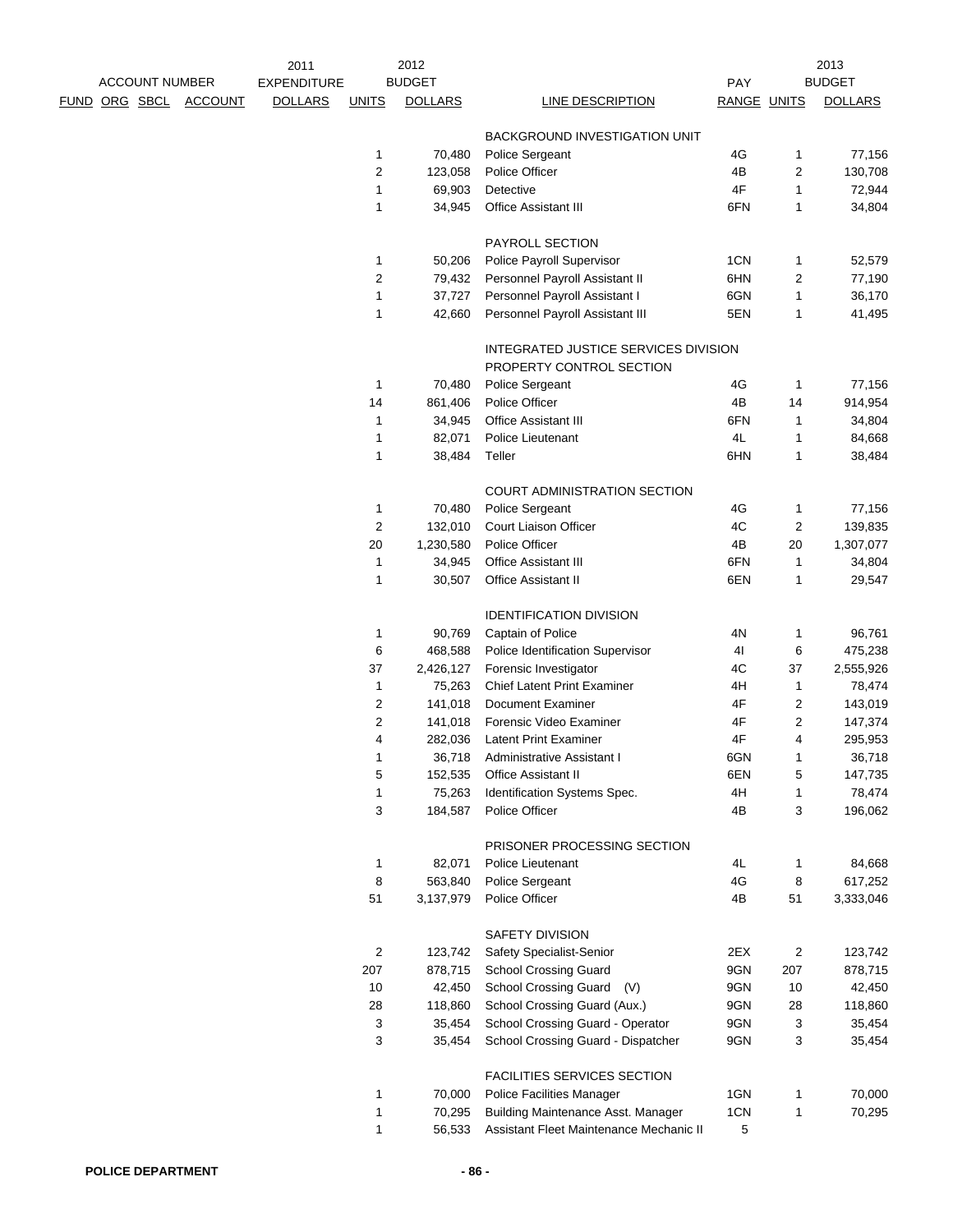|      | <b>ACCOUNT NUMBER</b> |                | 2011<br><b>EXPENDITURE</b> |                | 2012<br><b>BUDGET</b> |                                                                                                                                                                                                                        | PAY         |                | 2013<br><b>BUDGET</b> |
|------|-----------------------|----------------|----------------------------|----------------|-----------------------|------------------------------------------------------------------------------------------------------------------------------------------------------------------------------------------------------------------------|-------------|----------------|-----------------------|
|      | FUND ORG SBCL         | <b>ACCOUNT</b> | <b>DOLLARS</b>             | <b>UNITS</b>   | <b>DOLLARS</b>        | LINE DESCRIPTION                                                                                                                                                                                                       | RANGE UNITS |                | <b>DOLLARS</b>        |
|      |                       |                |                            |                |                       |                                                                                                                                                                                                                        |             |                |                       |
|      |                       |                |                            |                |                       | <b>Police Fleet Supervisor</b>                                                                                                                                                                                         | 1BX         | 1              | 56,533                |
|      |                       |                |                            | 4              | 225,628               | <b>Building Maintenance Supervisor II</b>                                                                                                                                                                              | 1BN         | 4              | 226,610               |
|      |                       |                |                            | 6              | 254,838               | Heating & Ventilating Mechanic II                                                                                                                                                                                      | 7DN         | 6              | 279,742               |
|      |                       |                |                            | 6              | 249,570               | <b>Building Maintenance Mechanic II</b>                                                                                                                                                                                | 7CN         | 6              | 262,311               |
|      |                       |                |                            | 43             | 1,651,630             | <b>Custodial Worker II-City Laborer</b>                                                                                                                                                                                | 8DN         | 39             | 1,516,974             |
|      |                       |                |                            | 1              | 41,311                | Vehicle Services Assistant                                                                                                                                                                                             | 8FN         | 1              | 41,311                |
|      |                       |                |                            | $\overline{7}$ | 273,014               | Garage Attendant                                                                                                                                                                                                       | 8DN         | 7              | 273,014               |
|      |                       |                |                            | 5              | 307,645               | Police Officer                                                                                                                                                                                                         | 4B          | 5              | 326,769               |
|      |                       |                |                            | $\mathbf{1}$   | 34,945                | Office Assistant III                                                                                                                                                                                                   | 6FN         | 1              | 34,804                |
|      |                       |                |                            | 1              | 67,152                | Police Fleet Manager                                                                                                                                                                                                   | 1DX         | 1              | 67,152                |
|      |                       |                |                            | $\mathbf{1}$   | 30,507                | Office Assistant II                                                                                                                                                                                                    | 6EN         | 1              | 29,547                |
|      |                       |                |                            |                |                       | Electronic Technician                                                                                                                                                                                                  | 3MN         | 3              | 176,046               |
|      |                       |                |                            |                |                       | Electronic Technician Assistant                                                                                                                                                                                        | 3CN         | $\overline{c}$ | 73,613                |
|      |                       |                |                            |                |                       | PRINTING & STORES SECTION                                                                                                                                                                                              |             |                |                       |
|      |                       |                |                            | 1              | 45,695                | Graphic Designer II                                                                                                                                                                                                    | 2BN         | 1              | 45,695                |
|      |                       |                |                            | $\mathbf{1}$   | 65,957                | Printing, Stores, & Building Services Supv                                                                                                                                                                             | 1BX         | 1              | 47,980                |
|      |                       |                |                            | $\mathbf{1}$   | 44,336                | Printer                                                                                                                                                                                                                | 7FN         | 1              | 44,336                |
|      |                       |                |                            | $\mathbf{1}$   | 45,695                | <b>Production Designer II</b>                                                                                                                                                                                          | 7GN         | 1              | 42,660                |
|      |                       |                |                            | 1              | 37,568                | <b>Inventory Control Assistant II</b>                                                                                                                                                                                  | 6HN         | 1              | 37,568                |
|      |                       |                |                            | $\mathbf{1}$   | 38,484                | <b>Inventory Control Assistant III</b>                                                                                                                                                                                 | 6HN         | 1              | 38,484                |
|      |                       |                |                            |                |                       | ASSIGNED AS NEEDED WITHIN DECISION UNIT                                                                                                                                                                                |             |                |                       |
|      |                       |                |                            | 36             | 1,031,112             | Police Aide                                                                                                                                                                                                            | 6BN         | 36             | 1,031,112             |
|      |                       |                |                            | 18             | 273,228               | Police Serv. Spec. (0.5 FTE)(C)                                                                                                                                                                                        | 6AN         | 18             | 273,228               |
|      |                       |                |                            | 13             | 264,563               | Police Serv.Spec.Investigator(0.5 FTE)(C)                                                                                                                                                                              | 5EN         | 13             | 264,563               |
|      |                       |                |                            | 10             |                       | Police Serv.Spec. Investigator - PPD                                                                                                                                                                                   | 5EN         | 10             |                       |
|      |                       |                | 34,531,606                 | 1,006          | 38,216,677            | <b>Total Before Adjustments</b>                                                                                                                                                                                        |             | 1,001          | 38,839,211            |
|      |                       |                |                            |                |                       | Salary & Wage Rate Change                                                                                                                                                                                              |             |                |                       |
|      |                       |                | 1,013,848                  |                | 3,015,303             | Overtime Compensated                                                                                                                                                                                                   |             |                | 3,166,174             |
|      |                       |                |                            |                | (3,840,000)           | Personnel Cost Adjustment                                                                                                                                                                                              |             |                | (3,439,249)           |
|      |                       |                |                            |                | 1,398,708             | Other                                                                                                                                                                                                                  |             |                |                       |
|      |                       |                |                            |                | (210,000)             | Furlough                                                                                                                                                                                                               |             |                | (250,000)             |
|      |                       |                | 35,545,454                 | 1,006          | 38,580,688            | Gross Salaries & Wages Total                                                                                                                                                                                           |             | 1,001          | 38,316,136            |
|      |                       |                |                            |                |                       | <b>Reimbursable Services Deduction</b>                                                                                                                                                                                 |             |                |                       |
|      |                       |                |                            |                |                       | Capital Improvements Deduction                                                                                                                                                                                         |             |                |                       |
|      |                       |                |                            |                |                       | Grants & Aids Deduction                                                                                                                                                                                                |             |                |                       |
| 0001 | 3311 R999             | 006000         | 35,545,454                 | 1,006          | 38,580,688            | NET SALARIES & WAGES TOTAL                                                                                                                                                                                             |             | 1,001          | 38,316,136            |
|      |                       |                |                            | 748.90         |                       | <b>O&amp;M FTE'S</b>                                                                                                                                                                                                   |             | 748.70         |                       |
|      |                       |                |                            | 5.31           |                       | <b>NON-O&amp;M FTE'S</b>                                                                                                                                                                                               |             | 4.51           |                       |
|      |                       |                |                            |                |                       | (C) Administrative Positions to Allow Reallocation of Sworn<br>Personnel on a One For One Basis, to Patrol Related Activities.                                                                                         |             |                |                       |
|      |                       |                |                            |                |                       | (D) Incumbents assigned to the Mayor's office, who may be<br>subsequently reassigned for whatever reason, shall revert to the<br>position title and ranking which they held at the time of appointment.                |             |                |                       |
|      |                       |                |                            |                |                       | (G) Police Dispatchers to be administratively reclassified to Police Alarm<br>Operator, as Police Dispatcher positions are vacated, to a maximum<br>of 15 positions. These positions will be earmarked for promotional |             |                |                       |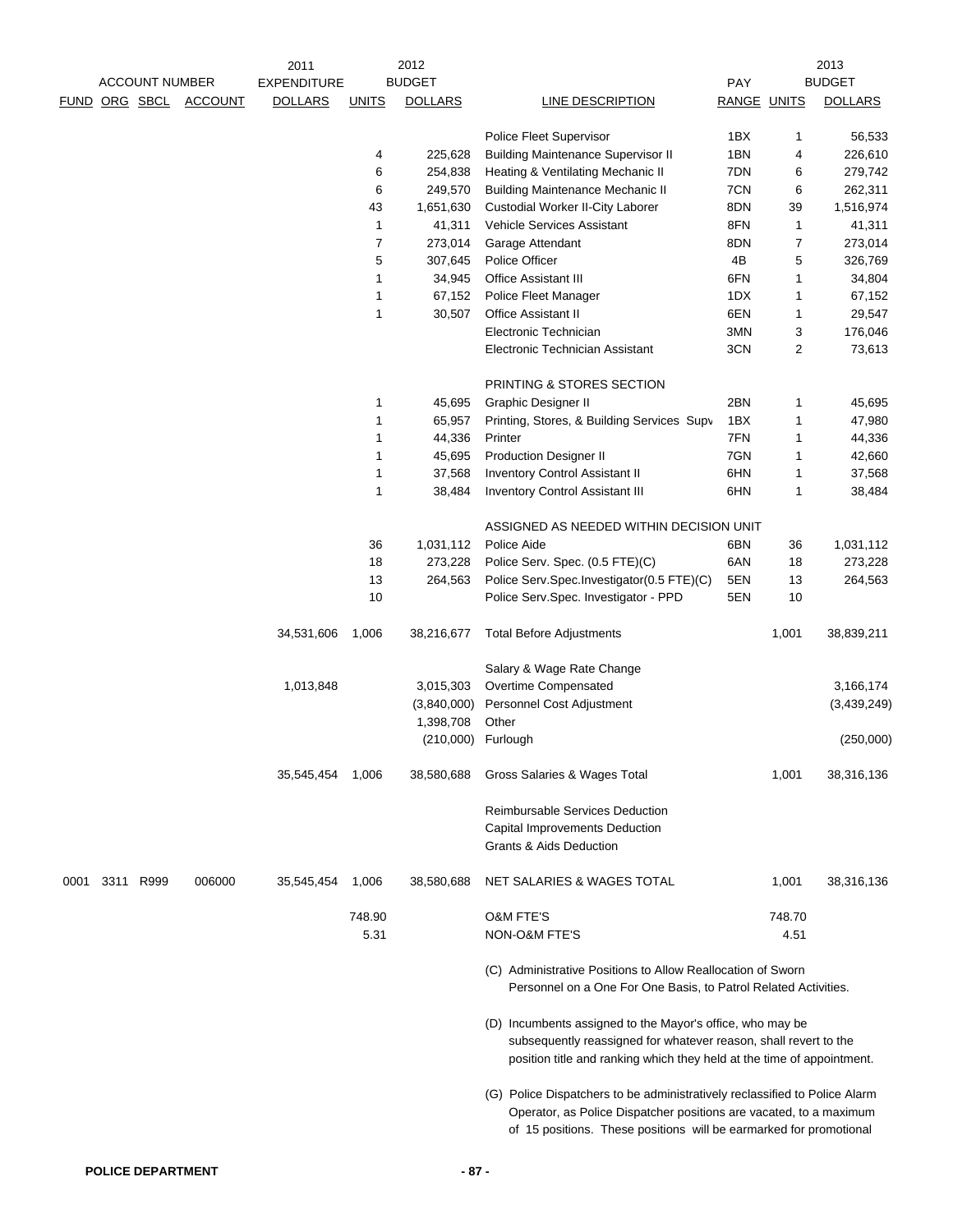|      |      |                       |                | 2011               |              | 2012<br><b>BUDGET</b> |                                                                                                                                                                                                                                                                                                                                               | 2013<br><b>BUDGET</b> |
|------|------|-----------------------|----------------|--------------------|--------------|-----------------------|-----------------------------------------------------------------------------------------------------------------------------------------------------------------------------------------------------------------------------------------------------------------------------------------------------------------------------------------------|-----------------------|
|      |      | <b>ACCOUNT NUMBER</b> |                | <b>EXPENDITURE</b> |              |                       | PAY                                                                                                                                                                                                                                                                                                                                           |                       |
|      |      | <b>FUND ORG SBCL</b>  | <b>ACCOUNT</b> | <b>DOLLARS</b>     | <b>UNITS</b> | <b>DOLLARS</b>        | LINE DESCRIPTION<br>RANGE UNITS                                                                                                                                                                                                                                                                                                               | <b>DOLLARS</b>        |
|      |      |                       |                |                    |              |                       | opportunities for officers currently eligible for the rank of Police Alarm<br>Operator, according to the specifications of settlement case No. 98-<br>CV-009353, effective October 1, 2004. At the conclusion of the<br>settlement, Police Alarm Operators to be administratively reclassified<br>to Police Dispatchers upon becoming vacant. |                       |
|      |      |                       |                |                    |              |                       | (V) Positions to expire 12/31/12 unless the I-94 N-S Corridor<br>Reconstruction grant is extended.                                                                                                                                                                                                                                            |                       |
|      |      |                       |                |                    |              |                       | (Y) Required to file a statement of economic interests in accordance<br>with the Milwaukee Code of Ordinances Chapter 303-Code of Ethics.                                                                                                                                                                                                     |                       |
| 0001 |      | 3311 R999             | 006100         | 14,929,091         |              | 16,203,889            | ESTIMATED EMPLOYEE FRINGE BENEFITS<br>(Involves Revenue Offset-No Transfers from this Account)                                                                                                                                                                                                                                                | 14,943,293            |
|      |      |                       |                |                    |              |                       | OPERATING EXPENDITURES                                                                                                                                                                                                                                                                                                                        |                       |
| 0001 | 3311 | R999                  | 630100         | 648,158            |              | 699,775               | <b>General Office Expense</b>                                                                                                                                                                                                                                                                                                                 | 699,775               |
| 0001 | 3311 | R999                  | 630500         | 178,076            |              | 125,600               | Tools & Machinery Parts                                                                                                                                                                                                                                                                                                                       | 125,600               |
| 0001 | 3311 | R999                  | 631000         | 123,587            |              | 198,250               | <b>Construction Supplies</b>                                                                                                                                                                                                                                                                                                                  | 198,250               |
| 0001 | 3311 | R999                  | 631500         | 3,761,619          |              | 4,001,302             | Energy                                                                                                                                                                                                                                                                                                                                        | 4,010,824             |
| 0001 | 3311 | R999                  | 632000         | 1,189,558          |              | 1,117,464             | <b>Other Operating Supplies</b>                                                                                                                                                                                                                                                                                                               | 1,117,464             |
| 0001 | 3311 | R999                  | 632500         | 4,770              |              |                       | <b>Facility Rental</b>                                                                                                                                                                                                                                                                                                                        | 8,200                 |
| 0001 | 3311 | R999                  | 633000         |                    |              |                       | <b>Vehicle Rental</b>                                                                                                                                                                                                                                                                                                                         |                       |
| 0001 | 3311 | R999                  | 633500         | 402,837            |              | 351,100               | Non-Vehicle Equipment Rental                                                                                                                                                                                                                                                                                                                  | 351,100               |
| 0001 | 3311 | R999                  | 634000         | 635,433            |              | 363,290               | <b>Professional Services</b>                                                                                                                                                                                                                                                                                                                  | 363,290               |
| 0001 | 3311 | R999                  | 634500         | 1,079,341          |              | 1,244,759             | Information Technology Services                                                                                                                                                                                                                                                                                                               | 1,552,908             |
| 0001 | 3311 | R999                  | 635000         | 773,291            |              | 1,038,104             | <b>Property Services</b>                                                                                                                                                                                                                                                                                                                      | 1,102,400             |
| 0001 | 3311 | R999                  | 635500         | 16,211             |              |                       | <b>Infrastructure Services</b>                                                                                                                                                                                                                                                                                                                |                       |
| 0001 | 3311 | R999                  | 636000         | 91,798             |              | 171,500               | Vehicle Repair Services                                                                                                                                                                                                                                                                                                                       | 171,500               |
| 0001 | 3311 | R999                  | 636500         | 997,216            |              | 2,369,026             | <b>Other Operating Services</b>                                                                                                                                                                                                                                                                                                               | 2,534,580             |
| 0001 | 3311 | R999                  | 637000         |                    |              |                       | Loans and Grants                                                                                                                                                                                                                                                                                                                              |                       |
| 0001 | 3311 | R999                  | 637501         | 1,396,094          |              | 1,613,000             | <b>Reimburse Other Departments</b>                                                                                                                                                                                                                                                                                                            | 1,563,000             |
| 0001 |      | 3311 R999             | 006300         | 11,297,989         |              | 13,293,170            | OPERATING EXPENDITURES TOTAL                                                                                                                                                                                                                                                                                                                  | 13,798,891            |
|      |      |                       |                |                    |              |                       | <b>EQUIPMENT PURCHASES</b>                                                                                                                                                                                                                                                                                                                    |                       |
|      |      |                       |                |                    |              |                       | <b>Additional Equipment</b>                                                                                                                                                                                                                                                                                                                   |                       |
|      |      |                       |                |                    |              |                       | Subtotal - Additional Equipment                                                                                                                                                                                                                                                                                                               |                       |
|      |      |                       |                |                    |              |                       | <b>Replacement Equipment</b>                                                                                                                                                                                                                                                                                                                  |                       |
|      |      |                       |                | 1,496,435          | 47           | 1,355,000             | 22<br>Autos                                                                                                                                                                                                                                                                                                                                   | 615,560               |
|      |      |                       |                | 3,692              | 25           | 35,000                | 22<br><b>Light Bars</b>                                                                                                                                                                                                                                                                                                                       | 30,800                |
|      |      |                       |                | 39,704             | 10           | 30,000                | 10<br>Data switches                                                                                                                                                                                                                                                                                                                           | 30,000                |
|      |      |                       |                | 836                |              |                       | Office Furniture & Equipment                                                                                                                                                                                                                                                                                                                  |                       |
|      |      |                       |                | ACAOP              |              | 000.000               | $DCD$ Hardware <i>Mariana</i>                                                                                                                                                                                                                                                                                                                 | EO OOO                |

| 836     |    |         | Office Furniture & Equipment       |    |        |
|---------|----|---------|------------------------------------|----|--------|
| 164,825 |    | 200.000 | PC Hardware - Various              |    | 50,000 |
|         | 10 | 650     | Shotgun Lock heads                 | 22 | 1,430  |
| 7,583   | 35 | 7.525   | <b>Shotgun Racks</b>               | 22 | 6.600  |
| 4,070   | 30 | 14.600  | Siren                              | 22 | 11.469 |
| 11,766  |    | 15.000  | Software                           |    | 15,000 |
| 8,390   | 35 | 15.400  | <b>Vehicle Partitions</b>          | 22 | 13,200 |
| 4,082   | 46 | 5.842   | Siren Speaker                      | 22 | 3,080  |
| 61.084  | 3  | 96.000  | <b>Prisoner Conveyance Vehicle</b> | 3  | 96.000 |
|         | 3  | 25.500  | <b>Prisoner Inserts</b>            | 3  | 24.000 |
|         | 5  | 9.000   | Radar units                        |    |        |
|         | 3  | 9.000   | <b>Laser Speed Units</b>           |    |        |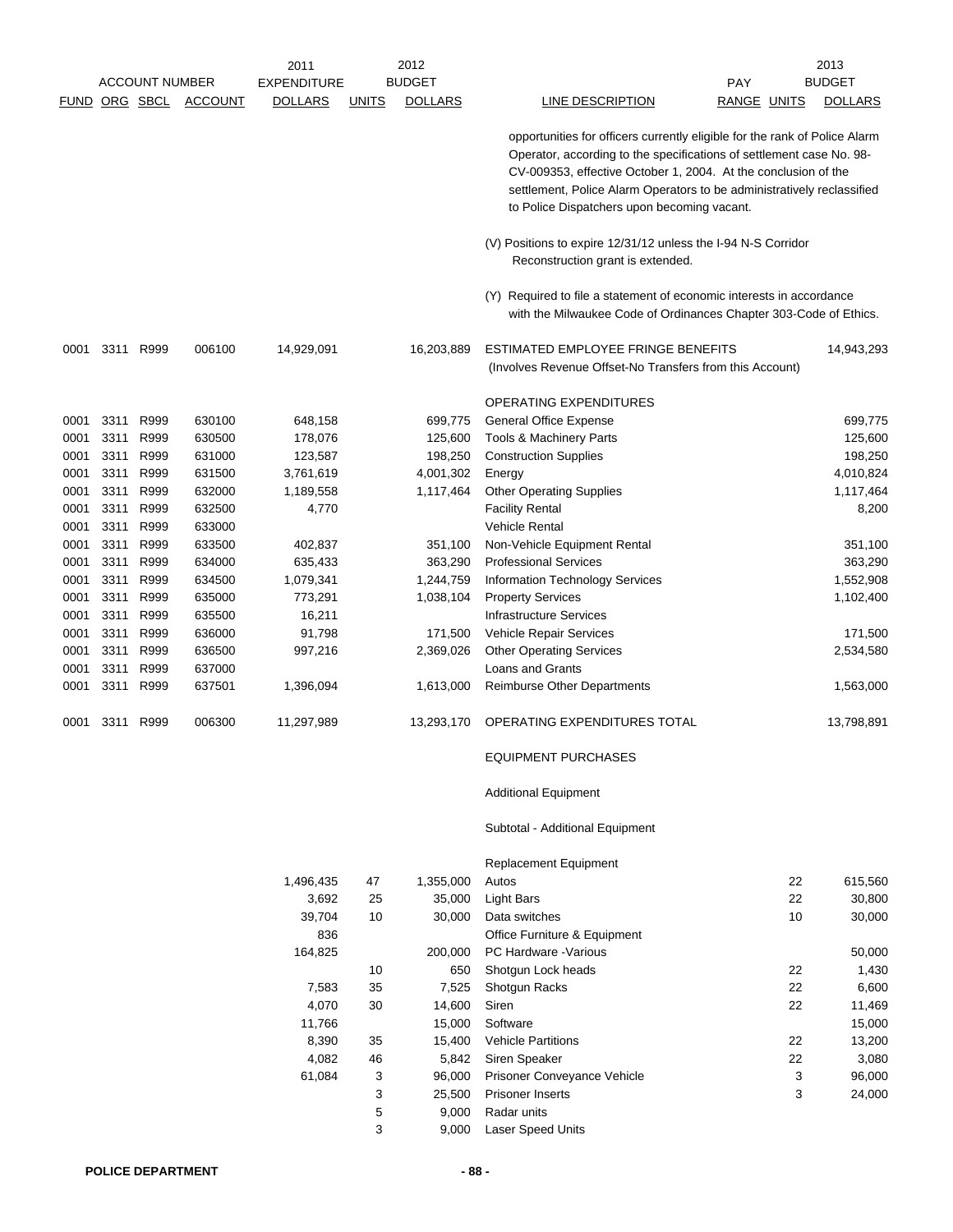|             |      |                       |                | 2011               |              | 2012           |                                                                   |             | 2013           |
|-------------|------|-----------------------|----------------|--------------------|--------------|----------------|-------------------------------------------------------------------|-------------|----------------|
|             |      | <b>ACCOUNT NUMBER</b> |                | <b>EXPENDITURE</b> |              | <b>BUDGET</b>  |                                                                   | PAY         | <b>BUDGET</b>  |
| <b>FUND</b> |      | ORG SBCL              | <b>ACCOUNT</b> | <b>DOLLARS</b>     | <b>UNITS</b> | <b>DOLLARS</b> | LINE DESCRIPTION                                                  | RANGE UNITS | <b>DOLLARS</b> |
|             |      |                       |                | 6,467              | 35           | 13,125         | <b>Rear Seats</b>                                                 | 22          | 11,000         |
|             |      |                       |                | 2,148              | 35           | 4,900          | <b>Window Armor</b>                                               | 22          | 3,740          |
|             |      |                       |                | 9,425              | 12           | 12,000         | <b>LED lights</b>                                                 | 22          | 22,000         |
|             |      |                       |                |                    | 15           | 25,000         | Camera, Identification                                            | 15          | 25,000         |
|             |      |                       |                | 7,984              |              |                | Recorders/Video Equipment                                         |             |                |
|             |      |                       |                |                    |              |                | Mobile Data Computers                                             | 22          | 145,391        |
|             |      |                       |                |                    |              |                | Digital Video Recorders                                           | 22          | 138,696        |
|             |      |                       |                |                    |              |                | Digital Radio                                                     | 22          | 114,783        |
|             |      |                       |                |                    |              |                |                                                                   |             |                |
|             |      |                       |                | 1,828,491          | 349          | 1,873,542      | Subtotal - Replacement Equipment                                  | 317         | 1,357,749      |
| 0001        | 3311 | R999                  | 006800         | 1,828,491          | 349          | 1,873,542      | <b>EQUIPMENT PURCHASES TOTAL</b>                                  | 317         | 1,357,749      |
|             |      |                       |                |                    |              |                | <b>SPECIAL FUNDS</b>                                              |             |                |
|             |      |                       |                |                    |              |                | <b>SPECIAL FUNDS TOTAL</b>                                        |             |                |
|             |      |                       |                | 63,601,025         |              | 69,951,289     | POLICE DEPARTMENT ADMINISTRATION/<br>SERVICES DECISION UNIT TOTAL |             | 68,416,069     |
|             |      |                       |                |                    |              |                | *Appropriation Control Account                                    |             |                |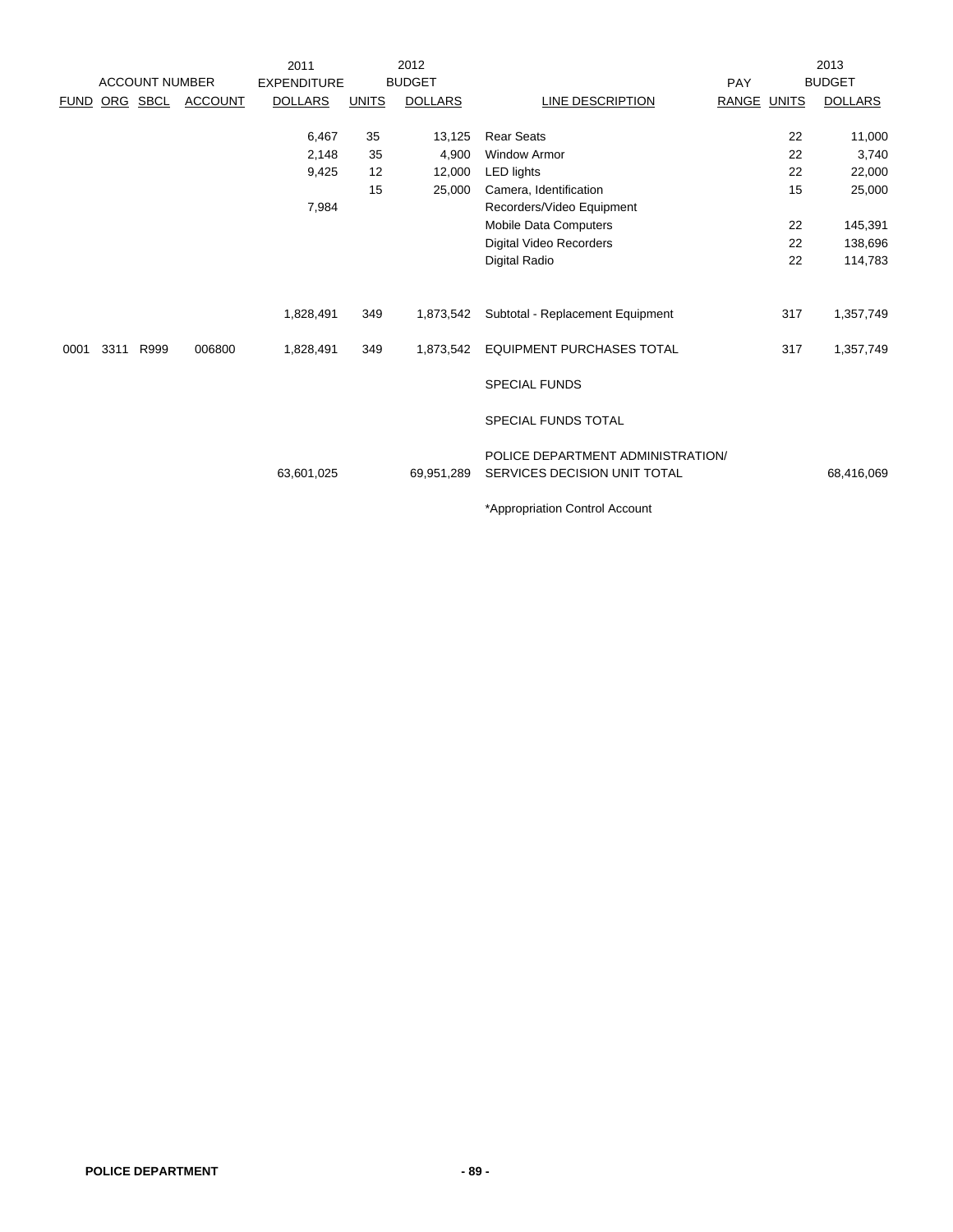|                      |                       |                | 2011               |                         | 2012           |                                          |             |                | 2013           |
|----------------------|-----------------------|----------------|--------------------|-------------------------|----------------|------------------------------------------|-------------|----------------|----------------|
|                      | <b>ACCOUNT NUMBER</b> |                | <b>EXPENDITURE</b> |                         | <b>BUDGET</b>  |                                          | PAY         |                | <b>BUDGET</b>  |
| <u>FUND ORG SBCL</u> |                       | <b>ACCOUNT</b> | <b>DOLLARS</b>     | <b>UNITS</b>            | <b>DOLLARS</b> | <b>LINE DESCRIPTION</b>                  | RANGE UNITS |                | <b>DOLLARS</b> |
|                      |                       |                |                    |                         |                | POLICE DEPARTMENT                        |             |                |                |
|                      |                       |                |                    |                         |                | OPERATIONS DECISION UNIT                 |             |                |                |
|                      |                       |                |                    |                         |                | SALARIES & WAGES                         |             |                |                |
|                      |                       |                |                    |                         |                | NEIGHBORHOOD POLICING BUREAU             |             |                |                |
|                      |                       |                |                    | 1                       | 111,767        | <b>Assistant Chief of Police</b>         | 4R          | 1              | 120,632        |
|                      |                       |                |                    | 1                       | 102,157        | Inspector of Police                      | 4Q          | 1              | 112,420        |
|                      |                       |                |                    | 1                       | 39,072         | Administrative Assistant II              | 6HN         | 1              | 38,355         |
|                      |                       |                |                    |                         |                | <b>TACTICAL PLANNING &amp; LOGISTICS</b> |             |                |                |
|                      |                       |                |                    | 1                       | 61,529         | Police Officer                           | 4B          | 1              | 65,354         |
|                      |                       |                |                    | 1                       | 82,071         | Police Lieutenant                        | 4L          | 1              | 84,668         |
|                      |                       |                |                    |                         |                | <b>DISTRICT 1</b>                        |             |                |                |
|                      |                       |                |                    | 1                       | 90,769         | Captain of Police                        | 4N          | 1              | 96,761         |
|                      |                       |                |                    | 3                       | 246,213        | Police Lieutenant                        | 4L          | 3              | 254,005        |
|                      |                       |                |                    | 13                      | 916,240        | Police Sergeant                          | 4G          | 13             | 1,003,034      |
|                      |                       |                |                    | 50                      | 3,076,450      | Police Officer                           | 4B          | 50             | 3,267,693      |
|                      |                       |                |                    | 50                      | 3,076,450      | Police Officer (P)                       | 4B          | 50             | 3,267,693      |
|                      |                       |                |                    | $\overline{c}$          | 122,346        | Community Liaison Police Officer         | 4B          | 2              | 130,708        |
|                      |                       |                |                    | 6                       | 188,838        | <b>Police District Office Assistant</b>  | 6EN         | 6              | 185,594        |
|                      |                       |                |                    |                         |                | DISTRICT 2 AND WEED & SEED INITIATIVE    |             |                |                |
|                      |                       |                |                    | 1                       | 90,769         | Captain of Police                        | 4N          | 1              | 96,761         |
|                      |                       |                |                    | 3                       | 246,213        | Police Lieutenant                        | 4L          | 3              | 254,005        |
|                      |                       |                |                    | 17                      | 1,198,160      | Police Sergeant                          | 4G          | 17             | 1,311,660      |
|                      |                       |                |                    | 160                     | 9,844,640      | Police Officer                           | 4B          | 160            | 10,456,616     |
|                      |                       |                |                    | $\overline{c}$          | 122,346        | Community Liaison Police Officer         | 4B          | $\overline{2}$ | 130,708        |
|                      |                       |                |                    | 3                       | 369,174        | Police Officer (S)                       | 4B          | 3              | 196,062        |
|                      |                       |                |                    | 9                       | 283,257        | <b>Police District Office Assistant</b>  | 6EN         | 9              | 278,391        |
|                      |                       |                |                    |                         |                | <b>DISTRICT 3</b>                        |             |                |                |
|                      |                       |                |                    | 1                       | 90,769         | Captain of Police                        | 4N          | 1              | 96,761         |
|                      |                       |                |                    | 4                       | 328,284        | Police Lieutenant                        | 4L          | 4              | 338,674        |
|                      |                       |                |                    | 20                      | 1,409,600      | Police Sergeant                          | 4G          | 20             | 1,543,130      |
|                      |                       |                |                    | 176                     |                | 10,829,104 Police Officer                | 4B          | 176            | 11,502,278     |
|                      |                       |                |                    | 2                       | 122,346        | <b>Community Liaison Police Officer</b>  | 4B          | 2              | 130,708        |
|                      |                       |                |                    | 9                       | 283,257        | Police District Office Assistant         | 6EN         | 9              | 278,391        |
|                      |                       |                |                    | 8                       | 559,224        | Detective                                | 4F          | 8              | 583,556        |
|                      |                       |                |                    |                         |                | <b>DISTRICT 4</b>                        |             |                |                |
|                      |                       |                |                    | $\mathbf{1}$            | 90,769         | Captain of Police                        | 4N          | 1              | 96,761         |
|                      |                       |                |                    | 3                       | 246,213        | Police Lieutenant                        | 4L          | 3              | 254,005        |
|                      |                       |                |                    | 16                      | 1,127,680      | Police Sergeant                          | 4G          | 16             | 1,234,504      |
|                      |                       |                |                    | 135                     | 8,306,415      | Police Officer                           | 4B          | 135            | 8,822,770      |
|                      |                       |                |                    | $\overline{\mathbf{c}}$ | 122,346        | Community Liaison Police Officer         | 4B          | $\overline{2}$ | 130,708        |
|                      |                       |                |                    | 9                       | 283,257        | <b>Police District Office Assistant</b>  | 6EN         | 9              | 278,391        |
|                      |                       |                |                    |                         |                | <b>DISTRICT 5</b>                        |             |                |                |
|                      |                       |                |                    | 1                       | 90,769         | Captain of Police                        | 4N          | 1              | 96,761         |
|                      |                       |                |                    | 3                       | 246,213        | Police Lieutenant                        | 4L          | 3              | 254,005        |
|                      |                       |                |                    | 18                      | 1,268,640      | Police Sergeant                          | 4G          | 18             | 1,388,817      |
|                      |                       |                |                    | 176                     | 10,829,104     | Police Officer                           | 4B          | 176            | 11,502,278     |
|                      |                       |                |                    | $\boldsymbol{2}$        | 122,346        | Community Liaison Police Officer         | 4B          | 2              | 130,708        |
|                      |                       |                |                    | 9                       | 283,257        | Police District Office Assistant         | 6EN         | 9              | 278,391        |
|                      |                       |                |                    |                         |                |                                          |             |                |                |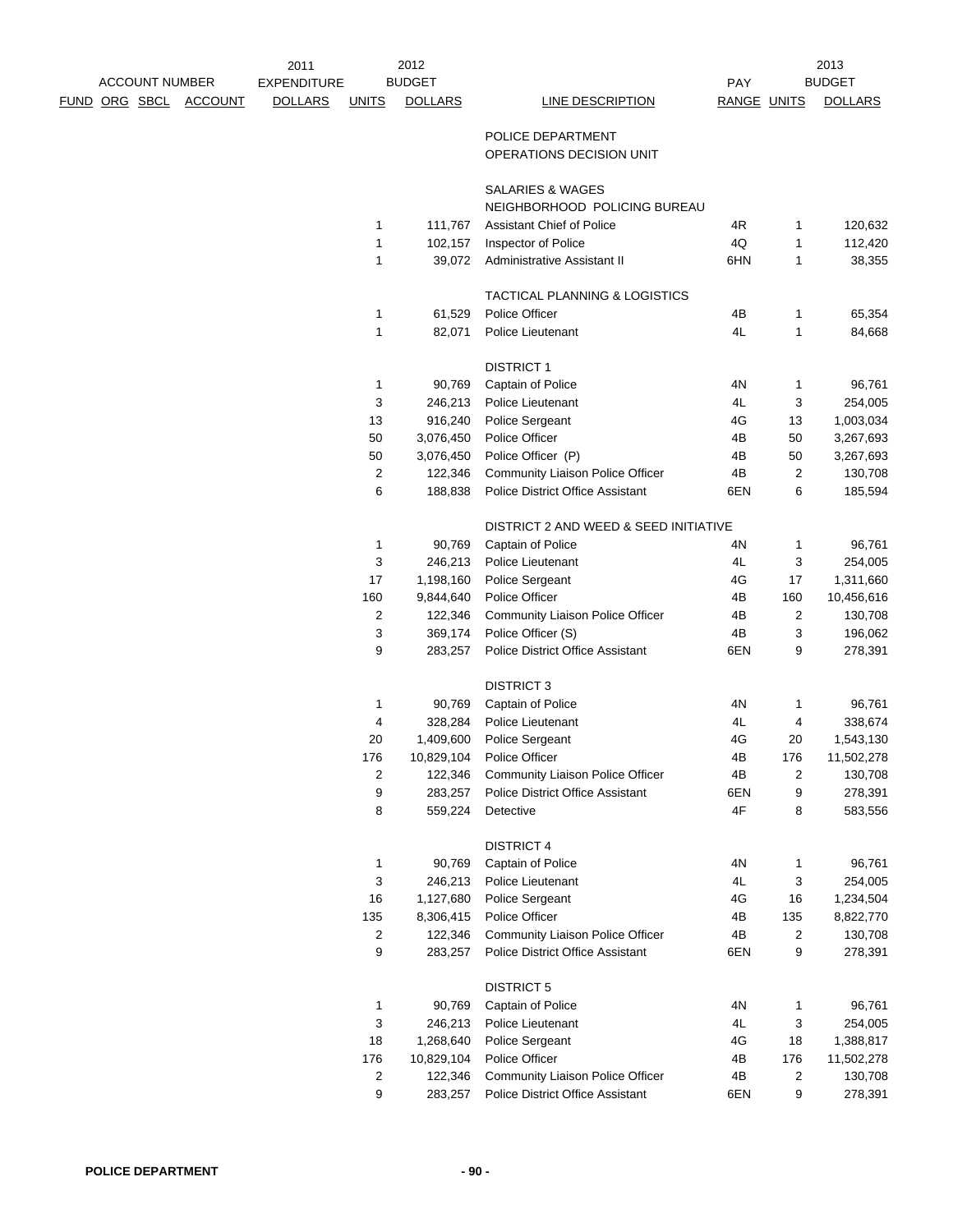|  | <b>ACCOUNT NUMBER</b> |                | 2011<br><b>EXPENDITURE</b> |              | 2012<br><b>BUDGET</b> |                                                                             | PAY         |              | 2013<br><b>BUDGET</b> |
|--|-----------------------|----------------|----------------------------|--------------|-----------------------|-----------------------------------------------------------------------------|-------------|--------------|-----------------------|
|  | <u>FUND ORG SBCL</u>  | <b>ACCOUNT</b> | <b>DOLLARS</b>             | <b>UNITS</b> | <b>DOLLARS</b>        | <b>LINE DESCRIPTION</b>                                                     | RANGE UNITS |              | <b>DOLLARS</b>        |
|  |                       |                |                            |              |                       | <b>DISTRICT 6</b>                                                           |             |              |                       |
|  |                       |                |                            | 1            | 90,769                | Captain of Police                                                           | 4N          | 1            | 96,761                |
|  |                       |                |                            | 3            | 246,213               | Police Lieutenant                                                           | 4L          | 3            | 254,005               |
|  |                       |                |                            | 17           | 1,198,160             | Police Sergeant                                                             | 4G          | 17           | 1,311,660             |
|  |                       |                |                            | 92           |                       | Police Officer                                                              | 4B          |              |                       |
|  |                       |                |                            |              | 5,660,668             |                                                                             |             | 92           | 6,012,554             |
|  |                       |                |                            | 2<br>9       | 122,346               | Community Liaison Police Officer<br><b>Police District Office Assistant</b> | 4B          | 2            | 130,708               |
|  |                       |                |                            |              | 283,257               |                                                                             | 6EN         | 9            | 278,391               |
|  |                       |                |                            |              |                       | <b>DISTRICT 7</b>                                                           |             |              |                       |
|  |                       |                |                            | 1            | 90,769                | Captain of Police                                                           | 4N          | 1            | 96,761                |
|  |                       |                |                            | 3            | 246,213               | Police Lieutenant                                                           | 4L          | 3            | 254,005               |
|  |                       |                |                            | 16           | 1,127,680             | Police Sergeant                                                             | 4G          | 16           | 1,234,504             |
|  |                       |                |                            | 177          | 10,890,633            | Police Officer                                                              | 4B          | 177          | 11,567,631            |
|  |                       |                |                            | 2            | 122,346               | Community Liaison Police Officer                                            | 4B          | 2            | 130,708               |
|  |                       |                |                            | 9            | 283,257               | <b>Police District Office Assistant</b>                                     | 6EN         | 9            | 278,391               |
|  |                       |                |                            |              |                       | NEIGHBORHOOD TASK FORCE                                                     |             |              |                       |
|  |                       |                |                            | 1            | 90,769                | Captain of Police                                                           | 4N          | 1            | 96,761                |
|  |                       |                |                            | 3            | 246,213               | Police Lieutenant                                                           | 4L          | 3            | 254,005               |
|  |                       |                |                            | 5            | 152,535               | Office Assistant II                                                         | 6EN         | 5            | 147,735               |
|  |                       |                |                            | 4            | 246,116               | Police Officer                                                              | 4B          | 4            | 261,415               |
|  |                       |                |                            | 1            | 28,642                | Police Aide                                                                 | 6BN         | 1            | 28,642                |
|  |                       |                |                            | 6            | 368,688               | Police Officer (F)                                                          | 4B          | 6            | 392,123               |
|  |                       |                |                            |              |                       |                                                                             |             |              |                       |
|  |                       |                |                            |              |                       | <b>CANINE UNIT</b>                                                          |             |              |                       |
|  |                       |                |                            | 4            | 246,116               | Police Officer                                                              | 4B          | 4            | 261,415               |
|  |                       |                |                            |              |                       | FUGITIVE APPREHENSION UNIT                                                  |             |              |                       |
|  |                       |                |                            | 19           | 1,169,051             | Police Officer                                                              | 4B          | 19           | 1,241,723             |
|  |                       |                |                            |              |                       | <b>MARINE UNIT</b>                                                          |             |              |                       |
|  |                       |                |                            | 1            | 70,480                | Police Sergeant                                                             | 4G          | 1            | 77,156                |
|  |                       |                |                            | 12           | 738,348               | Police Officer                                                              | 4B          | 12           | 784,246               |
|  |                       |                |                            |              |                       | MOTORCYCLE UNIT                                                             |             |              |                       |
|  |                       |                |                            |              |                       | Police Sergeant                                                             |             |              |                       |
|  |                       |                |                            | 6<br>42      | 422,880<br>2,584,218  | Police Officer                                                              | 4G<br>4B    | 6<br>42      | 462,939               |
|  |                       |                |                            |              |                       |                                                                             |             |              | 2,744,862             |
|  |                       |                |                            |              |                       | <b>MOUNTED PATROL</b>                                                       |             |              |                       |
|  |                       |                |                            | 1            | 70,480                | Police Sergeant                                                             | 4G          | 1            | 77,156                |
|  |                       |                |                            | 5            | 307,645               | Police Officer                                                              | 4B          | 5            | 326,769               |
|  |                       |                |                            |              |                       | STREET CRIMES UNIT                                                          |             |              |                       |
|  |                       |                |                            |              |                       |                                                                             |             |              |                       |
|  |                       |                |                            | 6<br>18      | 422,880               | Police Sergeant<br>Police Officer                                           | 4G<br>4B    | 6<br>18      | 462,939               |
|  |                       |                |                            |              | 1,107,522             |                                                                             |             |              | 1,176,369             |
|  |                       |                |                            |              |                       | TACTICAL ENFORCEMENT                                                        |             |              |                       |
|  |                       |                |                            | 9            | 634,320               | Police Sergeant                                                             | 4G          | 9            | 694,408               |
|  |                       |                |                            | 34           | 2,091,986             | Police Officer                                                              | 4B          | 34           | 2,222,031             |
|  |                       |                |                            |              |                       | COMMUNITY SERVICES DIVISION                                                 |             |              |                       |
|  |                       |                |                            | 1            | 70,480                | Police Sergeant                                                             | 4G          | 1            | 77,156                |
|  |                       |                |                            | 3            | 184,587               | Police Officer (LL)                                                         | 4B          | 3            | 196,062               |
|  |                       |                |                            | $10$         | 615,290               | Police Officer (L)                                                          | 4B          | $10$         | 653,539               |
|  |                       |                |                            | $\mathbf{1}$ | 38,698                | Office Assistant IV                                                         | 6HN         | $\mathbf{1}$ | 38,612                |
|  |                       |                |                            |              |                       |                                                                             |             |              |                       |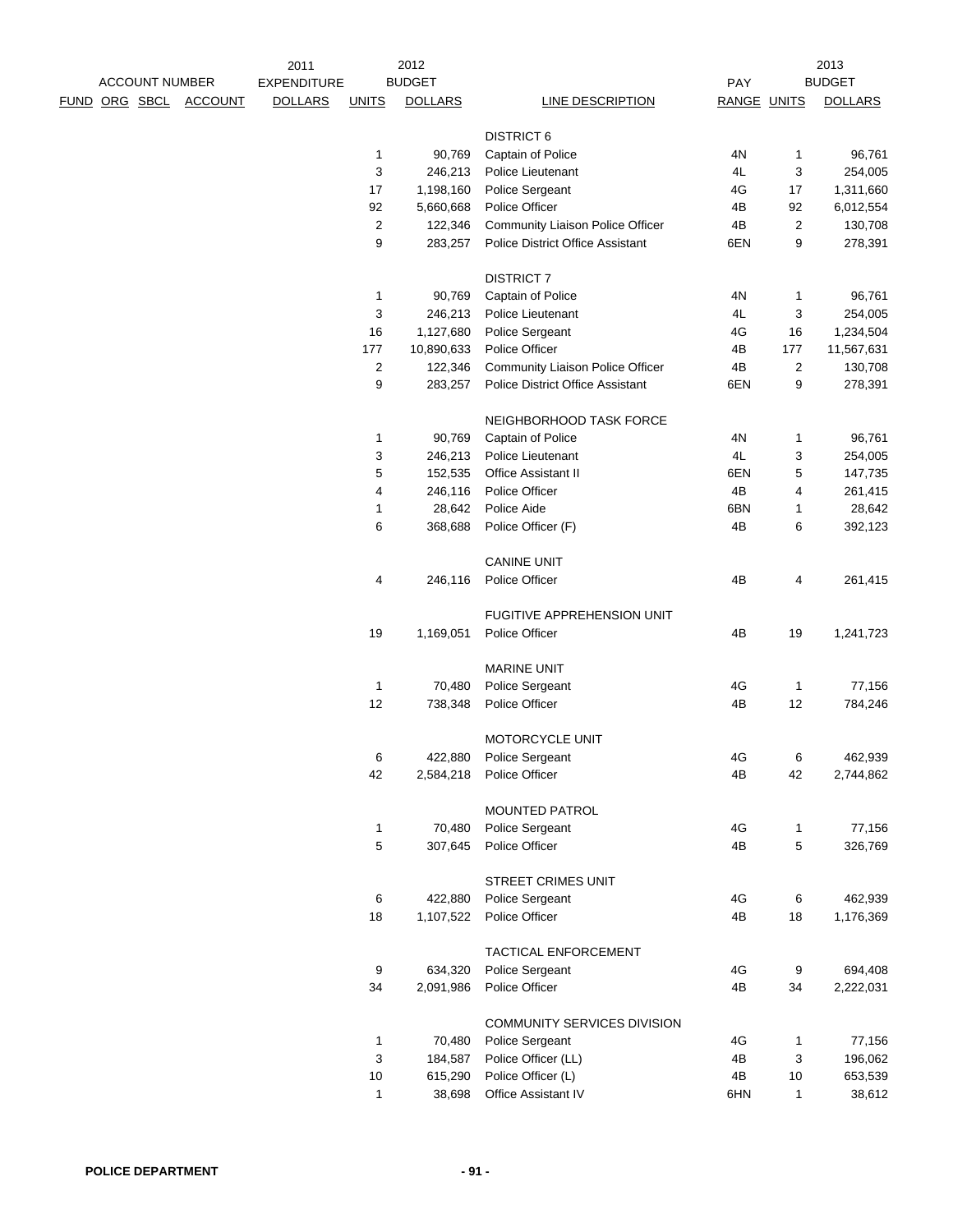|                      |                       |                | 2011               |                         | 2012           |                                            |             |                | 2013           |
|----------------------|-----------------------|----------------|--------------------|-------------------------|----------------|--------------------------------------------|-------------|----------------|----------------|
|                      | <b>ACCOUNT NUMBER</b> |                | <b>EXPENDITURE</b> |                         | <b>BUDGET</b>  |                                            | PAY         |                | <b>BUDGET</b>  |
| <u>FUND ORG SBCL</u> |                       | <b>ACCOUNT</b> | <b>DOLLARS</b>     | <b>UNITS</b>            | <b>DOLLARS</b> | <b>LINE DESCRIPTION</b>                    | RANGE UNITS |                | <b>DOLLARS</b> |
|                      |                       |                |                    |                         |                | CRIMINAL INVESTIGATION BUREAU              |             |                |                |
|                      |                       |                |                    | 1                       | 111,767        | <b>Assistant Chief of Police</b>           | 4RX         | 1              | 120,632        |
|                      |                       |                |                    | 1                       | 102,157        | Inspector of Police                        | 4QX         | 1              | 112,420        |
|                      |                       |                |                    | 1                       | 39,072         | Administrative Assistant II                | 6HN         | 1              | 38,355         |
|                      |                       |                |                    |                         |                | <b>INTELLIGENCE FUSION CENTER</b>          |             |                |                |
|                      |                       |                |                    | 1                       | 90,769         | Captain of Police                          | 4N          | 1              | 96,761         |
|                      |                       |                |                    | 1                       | 82,071         | Police Lieutenant                          | 4L          | 1              | 84,668         |
|                      |                       |                |                    | 1                       | 82,071         | Police Lieutenant (C)                      | 4L          | 1              | 84,668         |
|                      |                       |                |                    | 16                      | 1,118,448      | Detective                                  | 4F          | 16             | 1,167,112      |
|                      |                       |                |                    | $\overline{7}$          | 430,703        | Police Officer                             | 4B          | 7              | 457,477        |
|                      |                       |                |                    | $\overline{2}$          | 123,058        | Police Officer (C)                         | 4B          | $\overline{c}$ | 130,708        |
|                      |                       |                |                    | 1                       | 70,480         | Police Sergeant                            | 4G          | 1              | 77,156         |
|                      |                       |                |                    | 4                       | 214,932        | <b>Crime Analyst</b>                       | 2GN         | 4              | 214,932        |
|                      |                       |                |                    | 1                       | 68,717         | Crime & Intelligence Specialist            | 1FX         | 1              | 68,717         |
|                      |                       |                |                    | 2                       | 61,014         | Office Assistant II                        | 6EN         | 2              | 59,094         |
|                      |                       |                |                    | $\overline{2}$          | 80,788         | Police Serv. Specialist - Investigator (C) | 5EN         | $\overline{c}$ | 80,788         |
|                      |                       |                |                    |                         |                | INVESTIGATIVE MANAGEMENT DIVISION          |             |                |                |
|                      |                       |                |                    | 1                       | 90,769         | Captain of Police                          | 4N          | 1              | 96,761         |
|                      |                       |                |                    | 1                       | 82,071         | Police Lieutenant                          | 4L          | 1              | 84,668         |
|                      |                       |                |                    | 1                       | 70,480         | Police Sergeant                            | 4G          | 1              | 77,156         |
|                      |                       |                |                    | 3                       | 209,709        | Detective                                  | 4F          | 3              | 218,833        |
|                      |                       |                |                    | 3                       | 184,587        | Police Officer                             | 4B          | 3              | 196,062        |
|                      |                       |                |                    | 1                       | 51,880         | Office Supervisor II                       | 2CN         | 1              | 46,731         |
|                      |                       |                |                    | $\overline{c}$          | 77,396         | <b>Office Assistant IV</b>                 | 6HN         | 2              | 77,224         |
|                      |                       |                |                    | 4                       | 139,780        | Office Assistant III                       | 6FN         | 4              | 139,212        |
|                      |                       |                |                    | 7                       | 213,549        | <b>Office Assistant II</b>                 | 6EN         | 7              | 206,829        |
|                      |                       |                |                    | $\overline{c}$          | 80,788         | Police Services Specialist - Investigator  | 5EN         | 2              | 80,788         |
|                      |                       |                |                    | 1                       | 36,718         | Administrative Assistant I                 | 6GN         | 1              | 36,718         |
|                      |                       |                |                    |                         |                | <b>NARCOTICS</b>                           |             |                |                |
|                      |                       |                |                    | 1                       | 90,769         | Captain of Police                          | 4N          | 1              | 96,761         |
|                      |                       |                |                    | $\overline{c}$          | 164,142        | Police Lieutenant                          | 4L          | $\overline{c}$ | 169,337        |
|                      |                       |                |                    | 1                       | 82,071         | Police Lieutenant (N)                      | 4L          | 1              | 84,668         |
|                      |                       |                |                    |                         |                | 82,071 Police Lieutenant (K)               | 4L          |                | 84,668         |
|                      |                       |                |                    | 15                      | 1,048,545      | Detective                                  | 4F          | 15             | 1,094,167      |
|                      |                       |                |                    | 1                       | 69,903         | Detective (N)                              | 4F          | 1              | 72,944         |
|                      |                       |                |                    | $\mathbf 1$             | 69,903         | Detective (G)                              | 4F          |                |                |
|                      |                       |                |                    | 11                      | 768,933        | Detective (K)                              | 4F          | 11             | 802,389        |
|                      |                       |                |                    | 1                       | 90,769         | Captain of Police (U) (W)                  | 4N          | 1              | 96,761         |
|                      |                       |                |                    | 1                       | 61,529         | Police Officer (N)                         | 4B          | 1              | 65,354         |
|                      |                       |                |                    | 4                       | 246,116        | Police Officer (K)                         | 4B          | 4              | 261,415        |
|                      |                       |                |                    | 1                       | 61,529         | Police Officer (G)                         | 4B          |                |                |
|                      |                       |                |                    |                         |                | SENSITIVE CRIMES DIVISION                  |             |                |                |
|                      |                       |                |                    | 1                       | 90,769         | Captain of Police                          | 4N          | 1              | 96,761         |
|                      |                       |                |                    | 3                       | 246,213        | Police Lieutenant                          | 4L          | 3              | 254,005        |
|                      |                       |                |                    | 3                       | 211,440        | Police Sergeant                            | 4G          | 3              | 231,469        |
|                      |                       |                |                    | 16                      | 1,118,448      | Detective                                  | 4F          | 16             | 1,167,112      |
|                      |                       |                |                    | 26                      | 1,599,754      | Police Officer                             | 4B          | 26             | 1,699,200      |
|                      |                       |                |                    | $\mathbf 1$             | 45,000         | <b>Administrative Services Specialist</b>  | 2BN         | 1              | 43,854         |
|                      |                       |                |                    | 3                       | 91,521         | <b>Office Assistant II</b>                 | 6EN         | 3              | 88,641         |
|                      |                       |                |                    | $\overline{\mathbf{c}}$ | 80,788         | Police Services Specialist - Investigator  | 5EN         | 2              | 80,788         |
|                      |                       |                |                    | 1                       | 39,094         | Program Assistant II                       | 5FN         | $\mathbf{1}$   | 39,094         |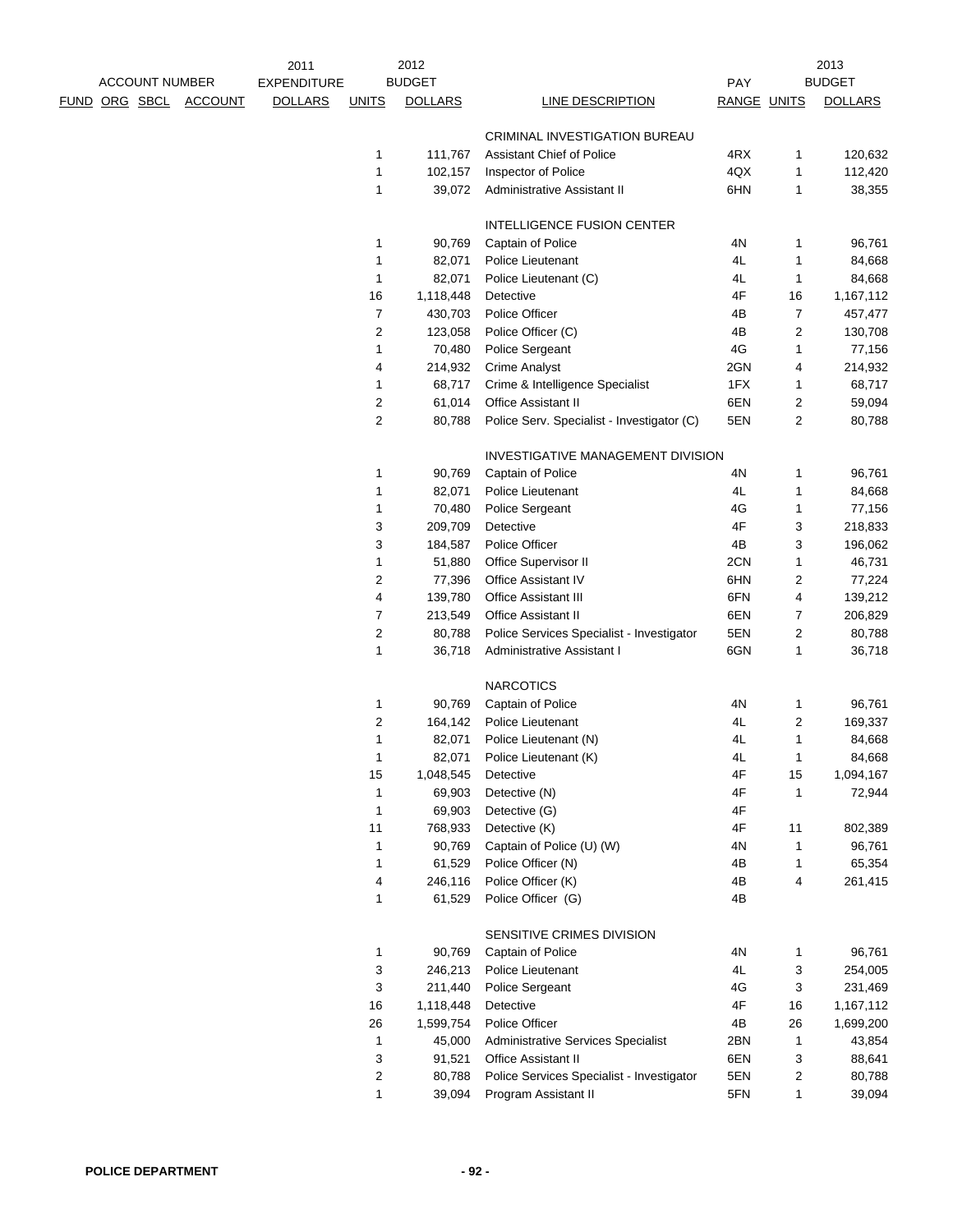|      |           | <b>ACCOUNT NUMBER</b> |                | 2011<br><b>EXPENDITURE</b> |                | 2012<br><b>BUDGET</b> |                                              | PAY         |                | 2013<br><b>BUDGET</b> |
|------|-----------|-----------------------|----------------|----------------------------|----------------|-----------------------|----------------------------------------------|-------------|----------------|-----------------------|
| FUND | ORG SBCL  |                       | <b>ACCOUNT</b> | <b>DOLLARS</b>             | <b>UNITS</b>   | <b>DOLLARS</b>        | LINE DESCRIPTION                             | RANGE UNITS |                | <b>DOLLARS</b>        |
|      |           |                       |                |                            |                |                       | METROPOLITAN DIVISION                        |             |                |                       |
|      |           |                       |                |                            | 1              | 90,769                | Captain of Police                            | 4N          | 1              | 96,761                |
|      |           |                       |                |                            | 8              | 656,568               | Police Lieutenant                            | 4L          | 8              | 677,347               |
|      |           |                       |                |                            | 51             | 3,565,053             | Detective                                    | 4F          | 51             | 3,720,168             |
|      |           |                       |                |                            | 9              | 553,761               | Police Officer                               | 4B          | 9              | 588,185               |
|      |           |                       |                |                            | 2              | 80,788                | Police Serv. Specialist - Investigator       | 5EN         | 2              | 80,788                |
|      |           |                       |                |                            | $\overline{2}$ | 61,014                | Office Assistant II                          | 6EN         | 2              | 59,094                |
|      |           |                       |                |                            |                |                       | <b>NORTH</b>                                 |             |                |                       |
|      |           |                       |                |                            | 1              | 90,769                | Captain of Police                            | 4N          | 1              | 96,761                |
|      |           |                       |                |                            | 5              | 410,355               | Police Lieutenant                            | 4L          | 5              | 423,342               |
|      |           |                       |                |                            | 24             | 1,677,672             | Detective                                    | 4F          | 24             | 1,750,668             |
|      |           |                       |                |                            |                |                       | SOUTH                                        |             |                |                       |
|      |           |                       |                |                            | 1              | 90,769                | Captain of Police                            | 4N          | 1              | 96,761                |
|      |           |                       |                |                            | 5              | 410,355               | Police Lieutenant                            | 4L          | 5              | 423,342               |
|      |           |                       |                |                            | 28             | 1,957,284             | Detective                                    | 4F          | 28             | 2,042,445             |
|      |           |                       |                |                            | 1              | 40,394                | Police Services Specialist - Investigator    | 5EN         | 1              | 40,394                |
|      |           |                       |                |                            |                |                       | <b>CENTRAL</b>                               |             |                |                       |
|      |           |                       |                |                            | 1              | 90,769                | Captain of Police                            | 4N          | 1              | 96,761                |
|      |           |                       |                |                            | 5              | 410,355               | Police Lieutenant                            | 4L          | 5              | 423,342               |
|      |           |                       |                |                            | 33             | 2,306,799             | Detective                                    | 4F          | 33             | 2,407,168             |
|      |           |                       |                |                            |                |                       | ASSIGNED AS NEEDED WITHIN DECISION UNIT      |             |                |                       |
|      |           |                       |                |                            | 27             | 1,887,381             | Detective                                    | 4F          | 27             | 1,969,501             |
|      |           |                       |                |                            | 13             | 799,877               | Police Officer                               | 4B          |                |                       |
|      |           |                       |                |                            | 19             | 1,169,051             | Police Officer (E)                           | 4B          | $\overline{7}$ | 457,477               |
|      |           |                       |                |                            | 30             | 859,260               | Police Aide                                  | 6BN         | 30             | 859,260               |
|      |           |                       |                |                            | 8              | 323,152               | Police Services Specialist - Investigator    | 5EN         | 8              | 323,152               |
|      |           |                       |                |                            | 14             | 427,098               | Office Assistant II                          | 6EN         | 14             | 413,658               |
|      |           |                       |                |                            | 3              | 104,835               | Office Assistant III                         | 6FN         | 3              | 104,409               |
|      |           |                       |                | 108,866,351                | 1,898          | 117,515,518           | <b>Total Before Adjustments</b>              |             | 1,871          | 122,351,501           |
|      |           |                       |                |                            |                |                       | Salary & Wage Rate Change                    |             |                |                       |
|      |           |                       |                | 11,918,800                 |                | 9,167,740             | Overtime Compensated                         |             |                | 9,737,982             |
|      |           |                       |                |                            |                | 1,857,072             | Grant overtime Compensated                   |             |                | 1,886,955             |
|      |           |                       |                |                            |                | (10, 270, 000)        | Personnel Cost Adjustment                    |             |                | (9,646,750)           |
|      |           |                       |                |                            |                | 4,426,206             | Other                                        |             |                | 3,501,017             |
|      |           |                       |                |                            |                |                       | Furlough                                     |             |                | (1,500,000)           |
|      |           |                       |                |                            |                |                       | 2011: It is the Common Council's intent that |             |                |                       |
|      |           |                       |                |                            |                |                       | \$200,000 of Overtime Compensated be used    |             |                |                       |
|      |           |                       |                |                            |                |                       | to increase foot and bicycle patrols.        |             |                |                       |
|      |           |                       |                | 120,785,151                | 1,898          | 122,696,536           | Gross Salaries & Wages Total                 |             | 1,871          | 126,330,705           |
|      |           |                       |                |                            |                |                       | Reimbursable Services Deduction              |             |                |                       |
|      |           |                       |                |                            |                |                       | Capital Improvements Deduction               |             |                |                       |
|      |           |                       |                |                            |                | (6,025,422)           | <b>Grants &amp; Aids Deduction</b>           |             |                | (5, 102, 101)         |
| 0001 | 3312 R999 |                       | 006000         | 120,785,151                | 1,898          | 116,671,114           | NET SALARIES & WAGES TOTAL                   |             | 1,871          | 121,228,604           |
|      |           |                       |                |                            | 1925.83        |                       | <b>O&amp;M FTE'S</b>                         |             | 1923.83        |                       |
|      |           |                       |                |                            | 75.47          |                       | NON-O&M FTE'S                                |             | 49.97          |                       |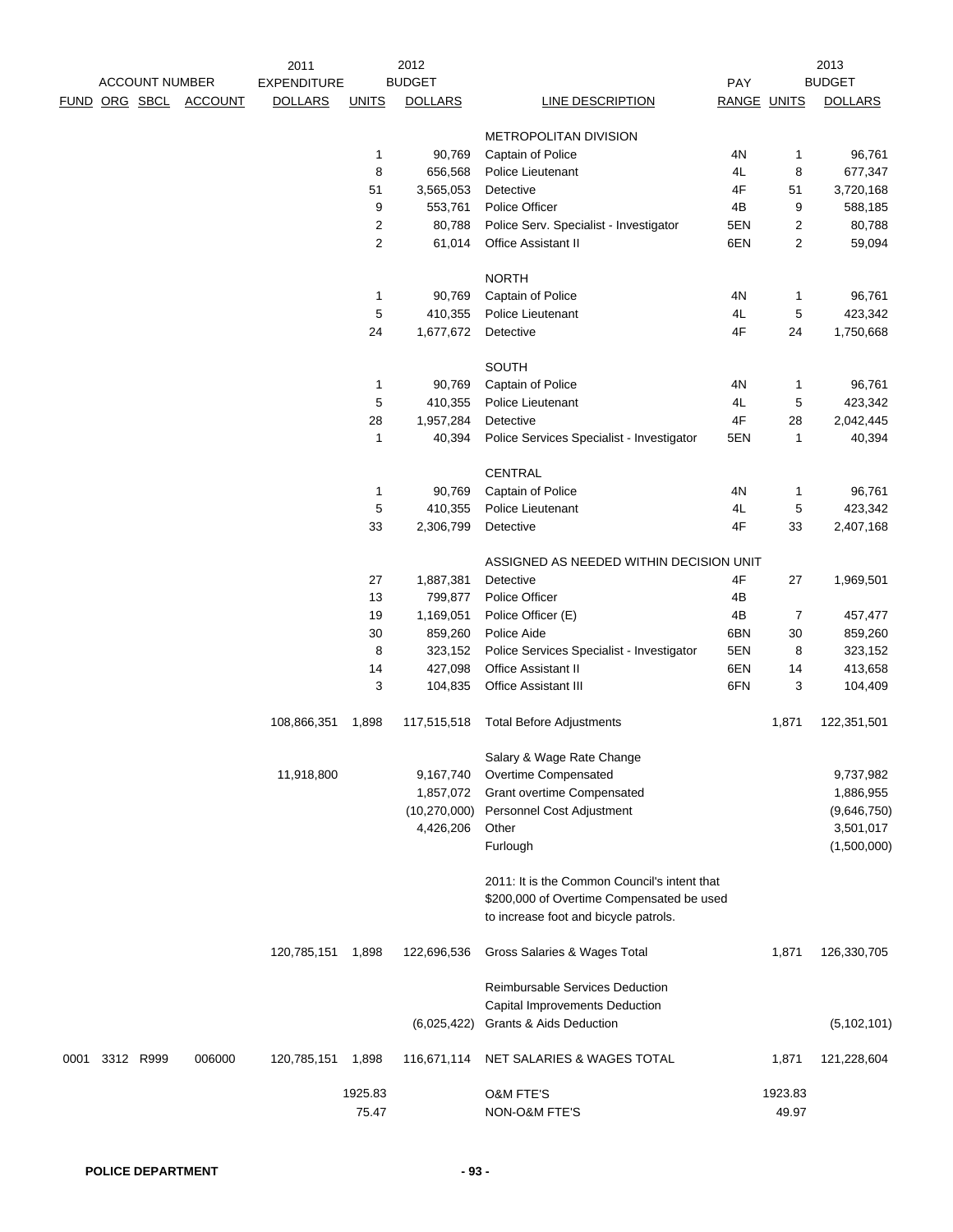|              | <b>ACCOUNT NUMBER</b><br><b>FUND ORG SBCL</b> | <b>ACCOUNT</b>   | 2011<br><b>EXPENDITURE</b><br><b>DOLLARS</b> | <b>UNITS</b> | 2012<br><b>BUDGET</b><br><b>DOLLARS</b> | LINE DESCRIPTION                                                                                                                                                                                                                             | <b>PAY</b><br><u>RANGE UNITS</u> | 2013<br><b>BUDGET</b><br><b>DOLLARS</b> |
|--------------|-----------------------------------------------|------------------|----------------------------------------------|--------------|-----------------------------------------|----------------------------------------------------------------------------------------------------------------------------------------------------------------------------------------------------------------------------------------------|----------------------------------|-----------------------------------------|
|              |                                               |                  |                                              |              |                                         | (C) To expire 06/30/13 unless the Urban Areas Security Initiative<br>Program Grant, available from the U.S. Department of Homeland<br>Security, is extended.                                                                                 |                                  |                                         |
|              |                                               |                  |                                              |              |                                         | (E) Twenty-seven positions to be utilized for foot beat patrol to combat<br>drug trafficking and prostitution. Thirty-two positions to be used for<br>district patrol as needed.                                                             |                                  |                                         |
|              |                                               |                  |                                              |              |                                         | (F) Truancy Abatement Grant: Six positions to be reimbursed by<br>the Milwaukee School Board under the Truancy Abatement<br>Grant Program; position authority to expire 6/30/12 unless grant<br>is extended.                                 |                                  |                                         |
|              |                                               |                  |                                              |              |                                         | (G) Human Trafficking Grant. Position authority<br>expires 08/31/11                                                                                                                                                                          |                                  |                                         |
|              |                                               |                  |                                              |              |                                         | (K) High Intensity Drug Trafficking Area (HIDTA) Grant: Position<br>authority to expire 12/31/12 if HIDTA funding and the HIDTA<br>Project are discontinued.                                                                                 |                                  |                                         |
|              |                                               |                  |                                              |              |                                         | (L) Security Resource Officers (SROs). MPS funds 5 positions.                                                                                                                                                                                |                                  |                                         |
|              |                                               |                  |                                              |              |                                         | (LL) Security Resource Officers (SROs). MPS funds 1.3 positions.                                                                                                                                                                             |                                  |                                         |
|              |                                               |                  |                                              |              |                                         | (N) Milwaukee Metropolitan Drug Enforcement Grant. Position authority<br>to expire 12/31/12 unless grant is extended.                                                                                                                        |                                  |                                         |
|              |                                               |                  |                                              |              |                                         | (P) COPS Hiring Recovery Program (CHRP) grant. Fifty grant funded police<br>officer positions to expire 12/31/2013 and maintained for a period of not<br>less than 12 months following the end of the grant unless the grant is<br>extended. |                                  |                                         |
|              |                                               |                  |                                              |              |                                         | (S) Beat Patrol Grant: To expire 12/31/12 unless the Beat Patrol<br>Program Grant, available from the State of Wisconsin, Office of<br>Justice Assistance is extended.                                                                       |                                  |                                         |
|              |                                               |                  |                                              |              |                                         | (U) To expire 12/31/12 unless Homeland Security/UASI Critical<br>Infrastructure Grant is extended.                                                                                                                                           |                                  |                                         |
|              |                                               |                  |                                              |              |                                         | (W) To expire 02/28/13 unless the COPS Sexual Predator grant<br>is extended.                                                                                                                                                                 |                                  |                                         |
|              | 0001 3312 R999                                | 006100           | 50,729,763                                   |              | 49,001,868                              | ESTIMATED EMPLOYEE FRINGE BENEFITS<br>(Involves Revenue Offset-No Transfers from this Account)                                                                                                                                               |                                  | 47,279,155                              |
|              |                                               |                  |                                              |              |                                         | <b>OPERATING EXPENDITURES</b>                                                                                                                                                                                                                |                                  |                                         |
| 0001         | 3312 R999                                     | 630100           | 31,067                                       |              | 18,125                                  | <b>General Office Expense</b>                                                                                                                                                                                                                |                                  | 18,125                                  |
| 0001         | 3312 R999                                     | 630500           | 2,541                                        |              |                                         | Tools & Machinery Parts                                                                                                                                                                                                                      |                                  |                                         |
| 0001<br>0001 | 3312 R999<br>3312 R999                        | 631000<br>631500 | 1,685<br>5,657                               |              | 1,450<br>14,000                         | <b>Construction Supplies</b><br>Energy                                                                                                                                                                                                       |                                  | 1,450<br>14,000                         |
| 0001         | 3312 R999                                     | 632000           | 107,120                                      |              | 48,553                                  | <b>Other Operating Supplies</b>                                                                                                                                                                                                              |                                  | 48,553                                  |
| 0001         | 3312 R999                                     | 632500           | 240                                          |              |                                         | <b>Facility Rental</b>                                                                                                                                                                                                                       |                                  |                                         |
| 0001         | 3312 R999                                     | 633000           |                                              |              |                                         | Vehicle Rental                                                                                                                                                                                                                               |                                  |                                         |
| 0001         | 3312 R999                                     | 633500           | 134,000                                      |              | 125,000                                 | Non-Vehicle Equipment Rental                                                                                                                                                                                                                 |                                  | 125,000                                 |
| 0001         | 3312 R999                                     | 634000           | 48,897                                       |              | 48,150                                  | <b>Professional Services</b>                                                                                                                                                                                                                 |                                  | 48,150                                  |
| 0001         | 3312 R999                                     | 634500           | 10,880                                       |              | 4,275                                   | Information Technology Services                                                                                                                                                                                                              |                                  | 4,275                                   |
| 0001         | 3312 R999                                     | 635000           | 27,537                                       |              | 28,532                                  | <b>Property Services</b>                                                                                                                                                                                                                     |                                  | 28,532                                  |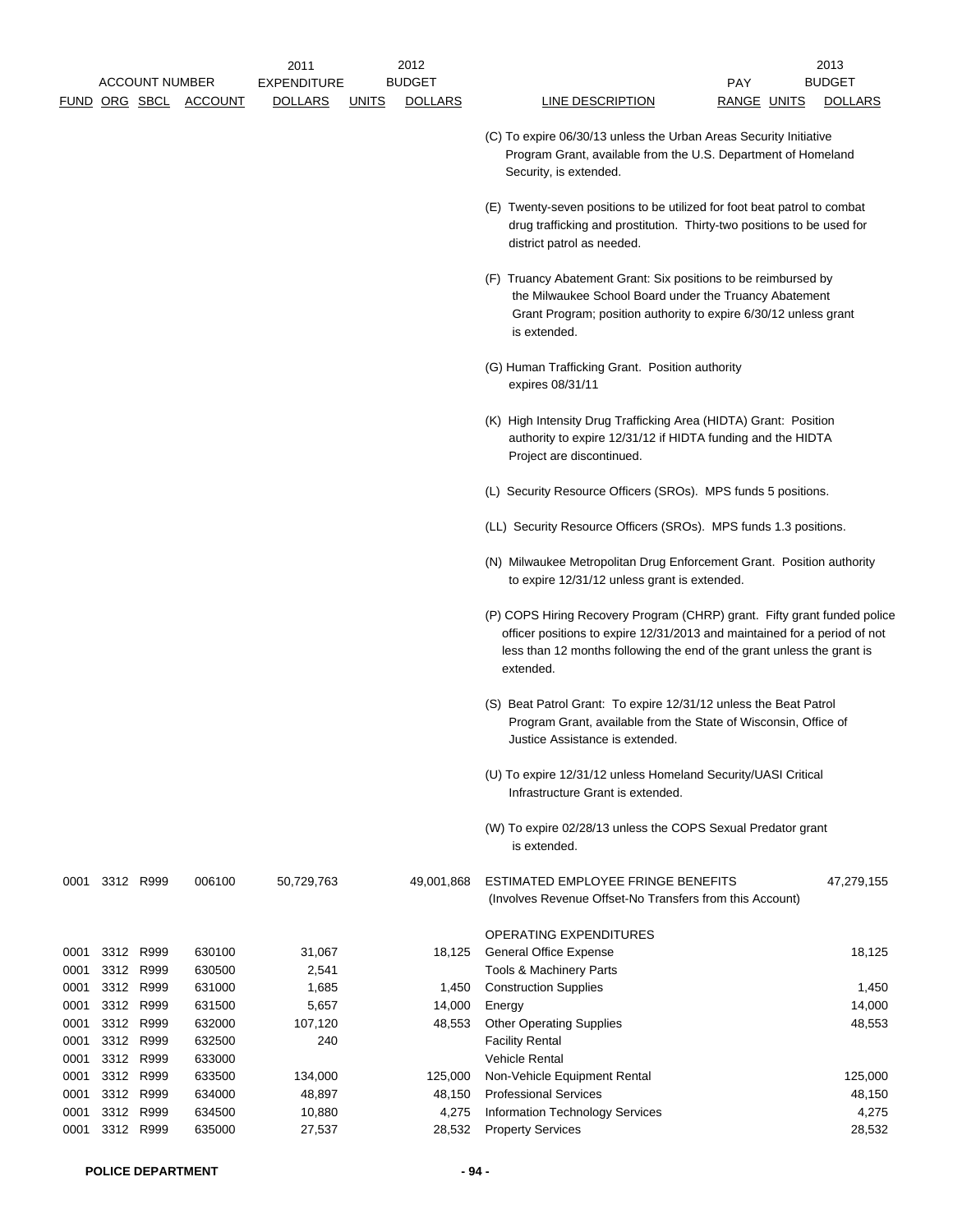|             |           |                       |                | 2011               |              | 2012           |                                  |             |    | 2013           |
|-------------|-----------|-----------------------|----------------|--------------------|--------------|----------------|----------------------------------|-------------|----|----------------|
|             |           | <b>ACCOUNT NUMBER</b> |                | <b>EXPENDITURE</b> |              | <b>BUDGET</b>  |                                  | PAY         |    | <b>BUDGET</b>  |
| <b>FUND</b> |           | ORG SBCL              | <b>ACCOUNT</b> | <b>DOLLARS</b>     | <b>UNITS</b> | <b>DOLLARS</b> | LINE DESCRIPTION                 | RANGE UNITS |    | <b>DOLLARS</b> |
|             |           |                       |                |                    |              |                |                                  |             |    |                |
| 0001        | 3312 R999 |                       | 635500         |                    |              |                | <b>Infrastructure Services</b>   |             |    |                |
| 0001        | 3312 R999 |                       | 636000         | 54,187             |              | 60,000         | Vehicle Repair Services          |             |    | 60,000         |
| 0001        | 3312 R999 |                       | 636500         | 1,206,341          |              | 155,950        | <b>Other Operating Services</b>  |             |    | 155,950        |
| 0001        | 3312 R999 |                       | 637000         |                    |              |                | Loans and Grants                 |             |    |                |
| 0001        | 3312 R999 |                       | 637501         | 1,985              |              |                | Reimburse Other Departments      |             |    |                |
| 0001        | 3312 R999 |                       | 006300         | 1,632,137          |              | 504,035        | OPERATING EXPENDITURES TOTAL     |             |    | 504,035        |
|             |           |                       |                |                    |              |                | <b>EQUIPMENT PURCHASES</b>       |             |    |                |
|             |           |                       |                |                    |              |                | <b>Additional Equipment</b>      |             |    |                |
|             |           |                       |                |                    |              |                | Subtotal - Additional Equipment  |             |    |                |
|             |           |                       |                |                    |              |                | <b>Replacement Equipment</b>     |             |    |                |
|             |           |                       |                | 101,960            | 10           | 96,000         | Motorcycle                       |             | 5  | 53,000         |
|             |           |                       |                |                    |              | 5,000          | <b>Tactical Equipment</b>        |             |    | 5,000          |
|             |           |                       |                |                    |              |                | <b>VARDA Alarms</b>              |             | 15 | 52,500         |
|             |           |                       |                | 101,960            | 10           | 101,000        | Subtotal - Replacement Equipment |             | 20 | 110,500        |
| 0001        | 3312 R999 |                       | 006800         | 101,960            | 10           | 101,000        | <b>EQUIPMENT PURCHASES TOTAL</b> |             | 20 | 110,500        |
|             |           |                       |                |                    |              |                | <b>SPECIAL FUNDS</b>             |             |    |                |
|             |           |                       |                |                    |              |                | SPECIAL FUNDS TOTAL              |             |    |                |
|             |           |                       |                |                    |              |                | POLICE DEPARTMENT-OPERATIONS     |             |    |                |
|             |           |                       |                | 173,249,011        |              | 166,278,017    | DECISION UNIT TOTAL              |             |    | 169,122,294    |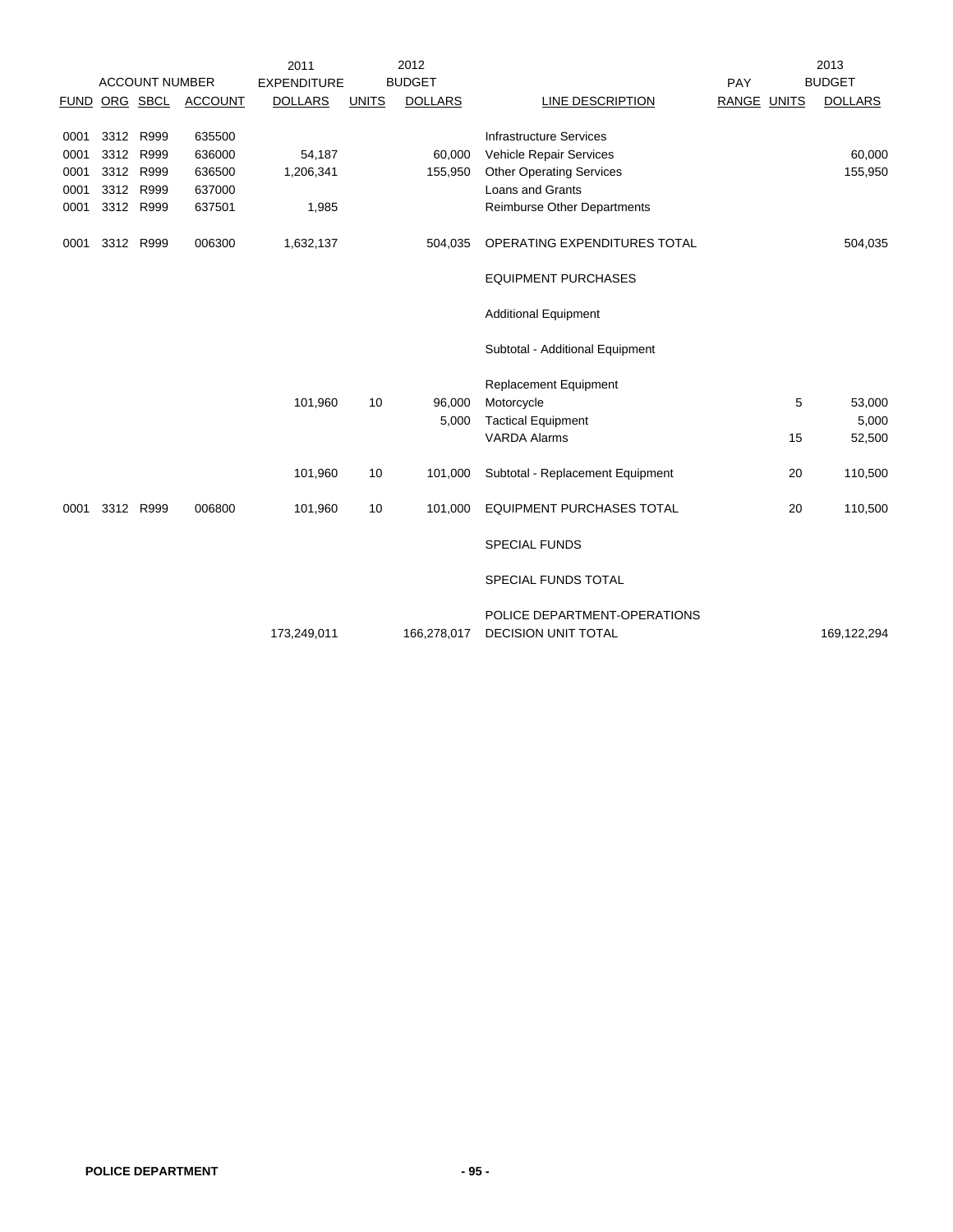|  | <b>ACCOUNT NUMBER</b> |                | 2011<br><b>EXPENDITURE</b> |                | 2012<br><b>BUDGET</b> |                                                        | <b>PAY</b>         |                | 2013<br><b>BUDGET</b> |
|--|-----------------------|----------------|----------------------------|----------------|-----------------------|--------------------------------------------------------|--------------------|----------------|-----------------------|
|  | <u>FUND ORG SBCL</u>  | <b>ACCOUNT</b> | <b>DOLLARS</b>             | <b>UNITS</b>   | <b>DOLLARS</b>        | LINE DESCRIPTION                                       | <b>RANGE UNITS</b> |                | <b>DOLLARS</b>        |
|  |                       |                |                            |                |                       | PORT OF MILWAUKEE<br>BUDGETARY CONTROL UNIT (1BCU=1DU) |                    |                |                       |
|  |                       |                |                            |                |                       | <b>SALARIES &amp; WAGES</b>                            |                    |                |                       |
|  |                       |                |                            | 7              |                       | Harbor Commissioner (Y)                                | SP                 | $\overline{7}$ |                       |
|  |                       |                |                            | $\mathbf{1}$   | 117,674               | Municipal Port Director (Y)                            | 1NX                | $\mathbf{1}$   | 105,674               |
|  |                       |                |                            |                |                       | <b>GENERAL OFFICE</b><br><b>MARKETING SECTION</b>      |                    |                |                       |
|  |                       |                |                            | 1              | 77,845                | Port Marketing Manager (X)                             | 1HX                | 1              | 77,845                |
|  |                       |                |                            | $\mathbf{1}$   | 47,109                | Trade Development Rep.                                 | 2FX                | 1              | 47,109                |
|  |                       |                |                            | $\mathbf{1}$   | 72,003                | Trade Development Rep.-Sr                              | 2HX                | 1              | 72,003                |
|  |                       |                |                            | 1              | 72,970                | International Trade Director (Y)                       | 9                  |                |                       |
|  |                       |                |                            |                |                       | Port Operations and Trade Director(Y)                  | 1JX                | 1              | 17,945                |
|  |                       |                |                            |                |                       | <b>FINANCE SECTION</b>                                 |                    |                |                       |
|  |                       |                |                            | $\mathbf{1}$   | 79,834                | Port Finance Officer (Y)                               | 2JX                | 1              | 79,834                |
|  |                       |                |                            | 1              | 48,721                | <b>Accounting Program Assistant III</b>                | 5GN                | 1              | 48,721                |
|  |                       |                |                            |                |                       |                                                        |                    |                |                       |
|  |                       |                |                            |                |                       | ADMINISTRATIVE SECTION                                 |                    |                |                       |
|  |                       |                |                            | $\mathbf{1}$   | 46,975                | Administrative Assistant III (Y)                       | 5FN                | 1              | 46,975                |
|  |                       |                |                            |                |                       | <b>ENGINEERING DIVISION</b>                            |                    |                |                       |
|  |                       |                |                            | 1              | 103,077               | Management Civil Engineer - Senior (Y)                 | 11X                | 1              | 103,077               |
|  |                       |                |                            |                |                       | <b>DESIGN SECTION</b>                                  |                    |                |                       |
|  |                       |                |                            | $\mathbf{1}$   | 77,134                | Civil Engineer III (X)                                 | 2IN                | 1              | 77,134                |
|  |                       |                |                            | $\mathbf{1}$   | 37,564                | <b>Engineering Tech II</b>                             | 3FN                | 1              | 37,564                |
|  |                       |                |                            |                |                       |                                                        |                    |                |                       |
|  |                       |                |                            | 1              |                       | <b>FIELD SECTION</b>                                   | 2GN                |                |                       |
|  |                       |                |                            |                | 56,941                | Civil Engineer II                                      |                    | 1              | 59,425                |
|  |                       |                |                            |                |                       | OPERATIONS DIVISION                                    |                    |                |                       |
|  |                       |                |                            | 1              | 73,627                | Port Operations Manager (X) (Y)                        | 11X                | 1              | 73,627                |
|  |                       |                |                            | $\mathbf{1}$   | 57,028                | Port Facilities Supervisor (X)                         | 1EX                | 1              | 62,288                |
|  |                       |                |                            |                |                       | CARGO HANDLING-MAINT. AND REPAIR SECTION               |                    |                |                       |
|  |                       |                |                            | $\overline{2}$ | 118,643               | Harbor Crane Operator                                  | 8QN                | 2              | 118,643               |
|  |                       |                |                            | $\mathbf{1}$   | 49,311                | Port Mechanic                                          | 7GN                | 1              | 49,311                |
|  |                       |                |                            | 6              | 186,049               | Port Maintenance Technician                            | 8JN                | 6              | 186,049               |
|  |                       |                |                            |                |                       | <b>AUXILIARY POSITIONS</b>                             |                    |                |                       |
|  |                       |                |                            | 2              |                       | Inspector Docks & Dredging                             | 3HN                | 2              |                       |
|  |                       |                |                            | 1              |                       | Trade Development Rep.-Sr                              | 2HX                | 1              |                       |
|  |                       |                |                            | 1              |                       | Management Civil Engineer - Senior                     | 11X                | 1              |                       |
|  |                       |                |                            | 1              |                       | Civil Engineer III                                     | 2IN                | 1              |                       |
|  |                       |                |                            | $\mathbf{1}$   |                       | Port Operations Manager (X) (Y)                        | 11X                | 1              |                       |
|  |                       |                |                            | $\mathbf{1}$   |                       | Municipal Port Director (Y)                            | 1NX                | 1              |                       |
|  |                       |                |                            | 37             | 1,322,505             | <b>Total Before Adjustments</b>                        |                    | 37             | 1,263,224             |
|  |                       |                |                            |                |                       | Salary & Wage Rate Changes                             |                    |                |                       |
|  |                       |                |                            |                | 15,000                | Overtime Compensated*                                  |                    |                | 5,000                 |
|  |                       |                |                            |                | (24, 849)             | Personnel Cost Adjustment                              |                    |                | (53, 642)             |
|  |                       |                |                            |                |                       | Other                                                  |                    |                |                       |
|  |                       |                |                            |                |                       | (14,321) Furlough                                      |                    |                | (14,906)              |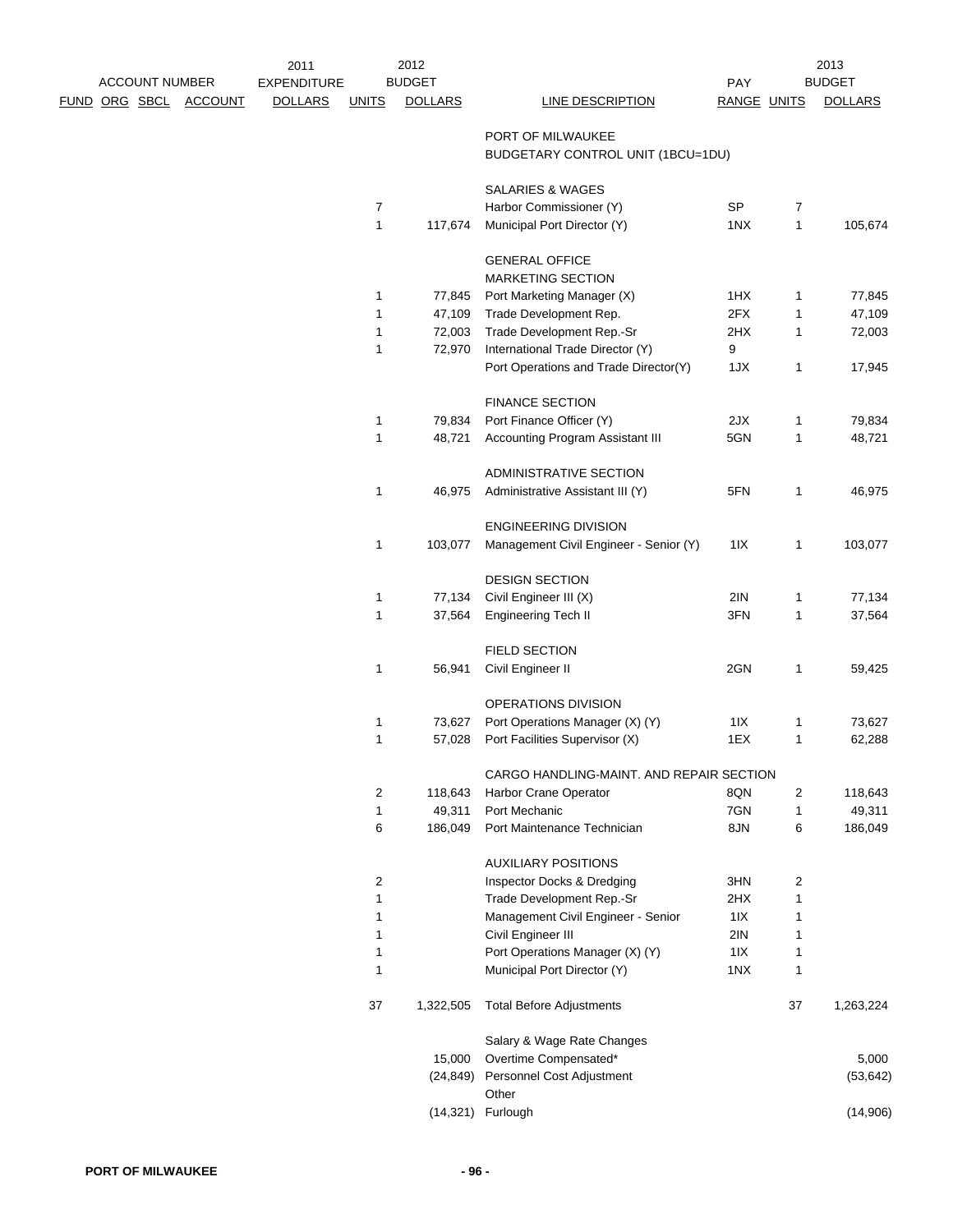|               |           | <b>ACCOUNT NUMBER</b> |                | 2011<br><b>EXPENDITURE</b> |              | 2012<br><b>BUDGET</b> |                                                                                                                                           | <b>PAY</b>  | 2013<br><b>BUDGET</b> |
|---------------|-----------|-----------------------|----------------|----------------------------|--------------|-----------------------|-------------------------------------------------------------------------------------------------------------------------------------------|-------------|-----------------------|
| FUND ORG SBCL |           |                       | <b>ACCOUNT</b> | <b>DOLLARS</b>             | <u>UNITS</u> | <b>DOLLARS</b>        | LINE DESCRIPTION                                                                                                                          | RANGE UNITS | <b>DOLLARS</b>        |
|               |           |                       |                |                            |              |                       |                                                                                                                                           |             |                       |
|               |           |                       |                |                            | 37           | 1,298,335             | Gross Salaries & Wages Total                                                                                                              | 37          | 1,199,676             |
|               |           |                       |                |                            |              |                       | <b>Reimbursable Services Deduction</b>                                                                                                    |             |                       |
|               |           |                       |                |                            |              |                       | Capital Improvements Deduction                                                                                                            |             |                       |
|               |           |                       |                |                            |              |                       | <b>Grants and Aids Deduction</b>                                                                                                          |             |                       |
| 0480          |           | 4280 R999             | 006000         | 1,081,180                  | 37           | 1,298,335             | NET SALARIES & WAGES TOTAL*                                                                                                               | 37          | 1,199,676             |
|               |           |                       |                |                            | 21.00        |                       | <b>O&amp;M FTE'S</b>                                                                                                                      | 21.00       |                       |
|               |           |                       |                |                            |              |                       | <b>NON-O&amp;M FTE'S</b>                                                                                                                  |             |                       |
|               |           |                       |                |                            |              |                       | (X) Private Auto Allowance May Be Paid Pursuant to Section<br>350-183 of the Milwaukee Code.                                              |             |                       |
|               |           |                       |                |                            |              |                       | (Y) Required to file a statement of economic interests in accordance with<br>the Milwaukee Code of Ordinances Chapter 303-Code of Ethics. |             |                       |
| 0480          |           | 4280 R999             | 006180         | 614,188                    |              | 649,168               | ESTIMATED EMPLOYEE FRINGE BENEFITS                                                                                                        |             | 575,845               |
|               |           |                       |                |                            |              |                       | (Involves Revenue Offset-No Transfers from this Account)                                                                                  |             |                       |
|               |           |                       |                |                            |              |                       | <b>OPERATING EXPENDITURES</b>                                                                                                             |             |                       |
| 0480          | 4280      | R999                  | 630100         | 15,752                     |              | 18,000                | <b>General Office Expense</b>                                                                                                             |             | 20,000                |
| 0480          | 4280      | R999                  | 630500         | 5,160                      |              | 10,000                | Tools & Machinery Parts                                                                                                                   |             | 6,000                 |
| 0480          | 4280      | R999                  | 631000         | 1,501                      |              | 15,000                | <b>Construction Supplies</b>                                                                                                              |             | 1,000                 |
| 0480          |           | 4280 R999             | 631500         | 96,904                     |              | 75,000                | Energy                                                                                                                                    |             | 66,000                |
| 0480          |           | 4280 R999             | 632000         | 14,322                     |              | 30,000                | <b>Other Operating Supplies</b>                                                                                                           |             | 15,000                |
| 0480          | 4280      | R999                  | 632500         |                            |              |                       | <b>Facility Rental</b>                                                                                                                    |             |                       |
| 0480          | 4280      | R999                  | 633000         | 450                        |              | 10,500                | <b>Vehicle Rental</b>                                                                                                                     |             | 1,000                 |
| 0480          | 4280      | R999                  | 633500         | 6,573                      |              | 7,500                 | Non-Vehicle Equipment Rental                                                                                                              |             | 8,000                 |
| 0480          | 4280      | R999                  | 634000         | 240,227                    |              | 200,000               | <b>Professional Services</b>                                                                                                              |             | 215,000               |
| 0480          |           | 4280 R999             | 634500         | 10,577                     |              | 50,000                | <b>Information Technology Services</b>                                                                                                    |             | 50,000                |
| 0480          | 4280      | R999                  | 635000         | 292,495                    |              | 175,000               | <b>Property Services</b>                                                                                                                  |             | 300,000               |
| 0480          | 4280      | R999                  | 635500         | 121,650                    |              | 200,000               | <b>Infrastructure Services</b>                                                                                                            |             | 125,000               |
| 0480          | 4280      | R999                  | 636000         | 2,787                      |              | 10,000                | Vehicle Repair Services                                                                                                                   |             | 4,000                 |
| 0480          | 4280 R999 |                       | 636500         | 168,103                    |              | 300,000               | <b>Other Operating Services</b>                                                                                                           |             | 150,000               |
| 0480          | 4280 R999 |                       | 637000         |                            |              |                       | Loans and Grants                                                                                                                          |             |                       |
| 0480          | 4280 R999 |                       | 637501         | 40,716                     |              | 75,000                | <b>Reimburse Other Departments</b>                                                                                                        |             | 45,000                |
| 0480          |           | 4280 R999             | 006300         | 1,017,217                  |              | 1,176,000             | OPERATING EXPENDITURES TOTAL*                                                                                                             |             | 1,006,000             |
|               |           |                       |                |                            |              |                       | <b>EQUIPMENT PURCHASES</b>                                                                                                                |             |                       |
|               |           |                       |                |                            |              |                       | <b>Additional Equipment</b>                                                                                                               |             |                       |
|               |           |                       |                |                            |              |                       | Subtotal - Additional Equipment                                                                                                           |             |                       |
|               |           |                       |                |                            |              |                       | Replacement Equipment                                                                                                                     |             |                       |
|               |           |                       |                |                            |              |                       | Subtotal - Replacement Equipment                                                                                                          |             |                       |
| 0480          | 4280 R999 |                       | 006800         |                            |              |                       | <b>EQUIPMENT PURCHASES TOTAL*</b>                                                                                                         |             |                       |
|               |           |                       |                |                            |              |                       | <b>SPECIAL FUNDS</b>                                                                                                                      |             |                       |
| 0480          | 4280 R421 |                       | 006900         | 1,337,300                  |              | 1,350,000             | Summerfest Revenue Transfer to Gen. Fund*                                                                                                 |             | 1,360,000             |
| 0480          | 4280 R422 |                       | 006300         | 110,072                    |              | 100,000               | Major Maintenance-Terminals & Piers*                                                                                                      |             | 110,000               |
| 0480          |           | 4280 R423             | 006800         | 71,856                     |              | 50,000                | Major Rehab. & Upgrades - Equipment*                                                                                                      |             | 50,000                |
| 0480          |           | 4280 R425             | 006300         | 37,646                     |              | 100,000               | Environmental Cleanup Fund*                                                                                                               |             | 50,000                |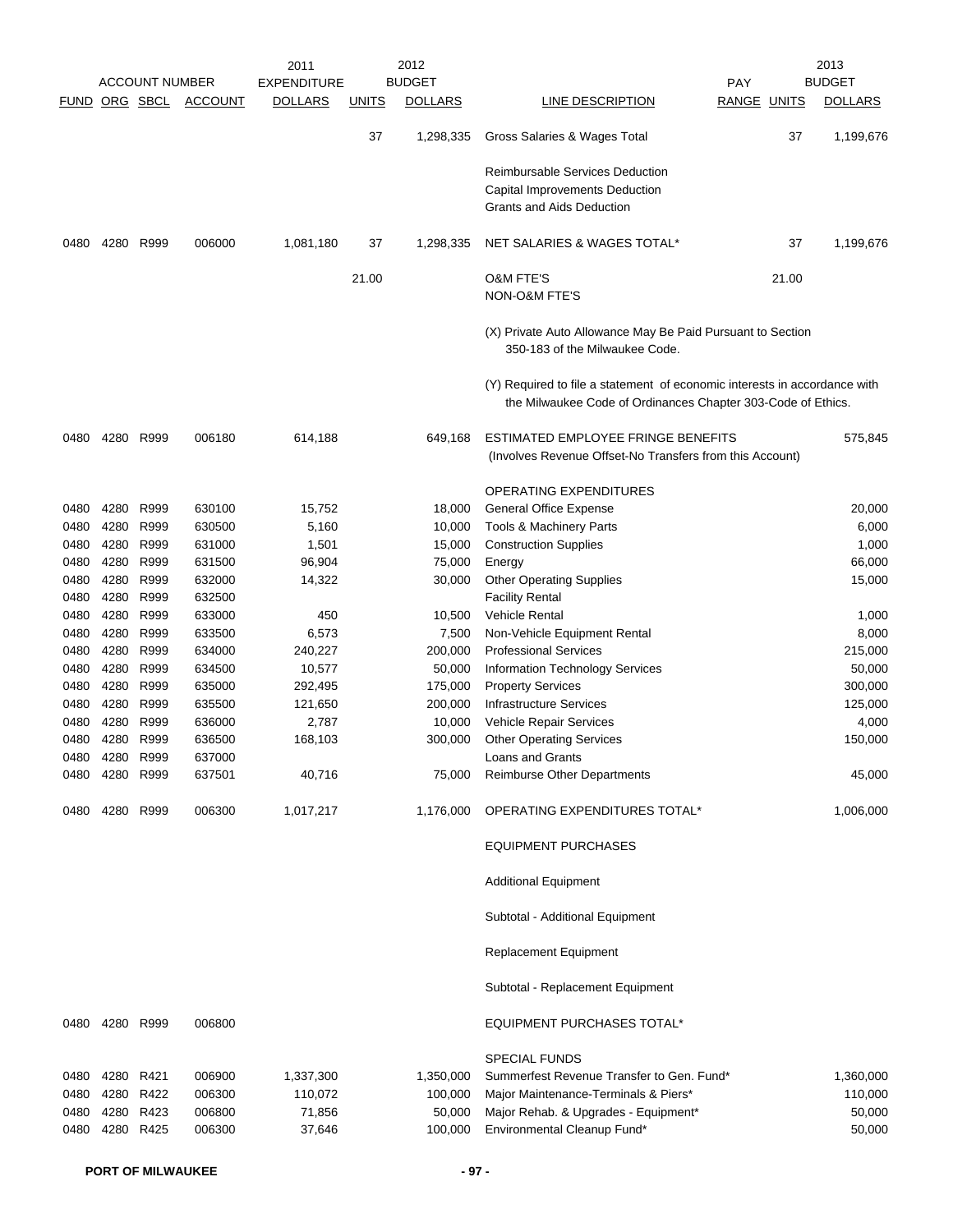|             |      |                       |                | 2011               |              | 2012           |                                                              |            |              | 2013           |
|-------------|------|-----------------------|----------------|--------------------|--------------|----------------|--------------------------------------------------------------|------------|--------------|----------------|
|             |      | <b>ACCOUNT NUMBER</b> |                | <b>EXPENDITURE</b> |              | <b>BUDGET</b>  |                                                              | <b>PAY</b> |              | <b>BUDGET</b>  |
| <b>FUND</b> | ORG  | SBCL                  | <b>ACCOUNT</b> | <b>DOLLARS</b>     | <b>UNITS</b> | <b>DOLLARS</b> | LINE DESCRIPTION                                             | RANGE      | <b>UNITS</b> | <b>DOLLARS</b> |
|             |      |                       |                |                    |              |                |                                                              |            |              |                |
| 0480        | 4280 | R426                  | 006300         |                    |              | 50,000         | Harbor Maintenance Dredging*                                 |            |              | 50,000         |
| 0480        | 4280 | R429                  | 006300         | 113,932            |              | 75,000         | Equipment Rehab. and Upgrade*                                |            |              | 100,000        |
| 0480        | 4280 | R420                  | 006300         | 29,221             |              | 100.000        | Dockwall and Breakwater Rehabilitation*                      |            |              | 70,000         |
| 0480        | 4280 | R419                  | 006300         | 31,338             |              |                | Energy Efficiency Upgrade*                                   |            |              |                |
| 0480        | 4280 | R418                  | 006300         | 12,701             |              | 40,000         | Leasehold Demolition*                                        |            |              | 10,000         |
| 0480        | 4280 | R417                  | 006300         | 24,198             |              | 30,000         | Sewer System Upgrade*                                        |            |              |                |
|             |      |                       |                | 1,768,264          |              | 1.895.000      | SPECIAL FUNDS TOTAL                                          |            |              | 1,800,000      |
|             |      |                       |                | 4,480,849          |              | 5,018,503      | PORT OF MILWAUKEE BUDGETARY<br>CONTROL UNIT TOTAL (1BCU=1DU) |            |              | 4,581,521      |

\*Appropriation Control Account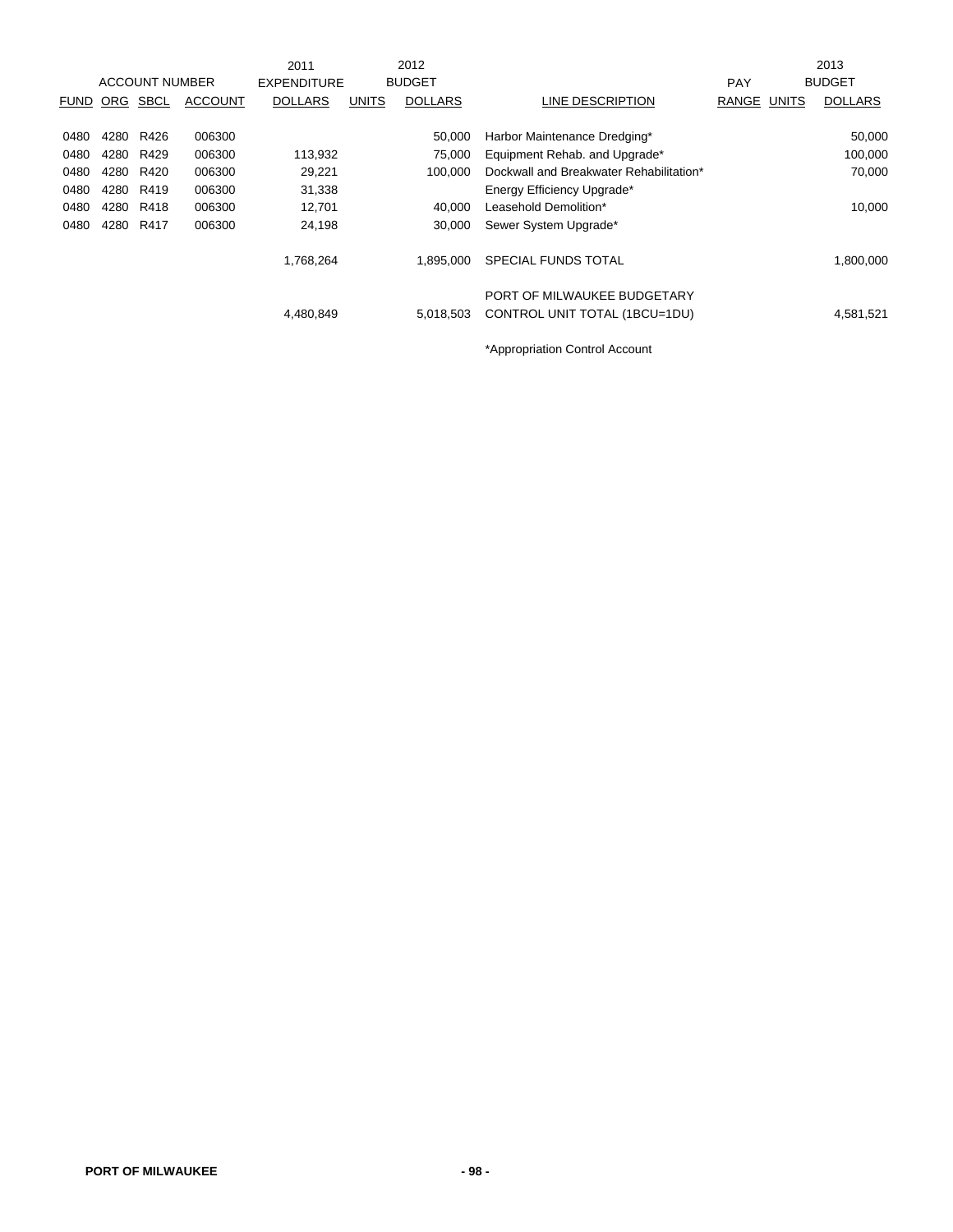|                       |                | 2011               |              | 2012           |                                                          |                    | 2013           |
|-----------------------|----------------|--------------------|--------------|----------------|----------------------------------------------------------|--------------------|----------------|
| <b>ACCOUNT NUMBER</b> |                | <b>EXPENDITURE</b> |              | <b>BUDGET</b>  |                                                          | <b>PAY</b>         | <b>BUDGET</b>  |
| <u>FUND ORG SBCL</u>  | <b>ACCOUNT</b> | <b>DOLLARS</b>     | <b>UNITS</b> | <b>DOLLARS</b> | LINE DESCRIPTION                                         | <b>RANGE UNITS</b> | <b>DOLLARS</b> |
|                       |                |                    |              |                | DEPARTMENT OF PUBLIC WORKS                               |                    |                |
|                       |                |                    |              |                | SUMMARY (3 BCU'S)                                        |                    |                |
|                       |                |                    |              |                | SALARIES & WAGES                                         |                    |                |
|                       |                | 4,554,184          |              | 3,831,300      | Overtime Compensated                                     |                    | 2,686,083      |
|                       |                | 47,995,394         |              | 48,993,176     | All Other Salaries & Wages                               |                    | 47,225,070     |
|                       |                | 52,549,578         |              | 52,824,476     | NET SALARIES & WAGES TOTAL                               |                    | 49,911,153     |
|                       |                |                    | 2,299        |                | TOTAL NUMBER OF POSITIONS AUTHORIZED                     |                    | 2,286          |
|                       |                |                    | 994.09       |                | O&M FTE'S                                                | 965.14             |                |
|                       |                |                    | 380.78       |                | NON-O&M FTE'S                                            | 389.96             |                |
|                       |                | 26,467,787         |              | 26,412,242     | ESTIMATED EMPLOYEE FRINGE BENEFITS                       |                    | 23,957,354     |
|                       |                |                    |              |                | (Involves Revenue Offset-No Transfers from this Account) |                    |                |
|                       |                |                    |              |                | OPERATING EXPENDITURES                                   |                    |                |
|                       |                | 191,401            |              | 241,200        | General Office Expense                                   |                    | 197,924        |
|                       |                | 3,184,941          |              | 3,215,000      | Tools & Machinery Parts                                  |                    | 3,182,000      |
|                       |                | 3,333,137          |              | 3,175,917      | <b>Construction Supplies</b>                             |                    | 3,183,700      |
|                       |                | 7,829,183          |              | 8,209,950      | Energy                                                   |                    | 7,843,400      |
|                       |                | 3,578,308          |              | 3,244,265      | <b>Other Operating Supplies</b>                          |                    | 3,160,875      |
|                       |                | 73,982             |              | 8,000          | <b>Facility Rental</b>                                   |                    | 8,000          |
|                       |                | 2,120,643          |              | 1,037,000      | Vehicle Rental                                           |                    | 998,000        |
|                       |                | 99,648             |              | 147,000        | Non-Vehicle Equipment Rental                             |                    | 141,000        |
|                       |                | 470,660            |              | 249,907        | <b>Professional Services</b>                             |                    | 392,000        |
|                       |                | 292,965            |              | 293,510        | Information Technology Services                          |                    | 282,000        |
|                       |                | 2,124,469          |              | 1,932,000      | <b>Property Services</b>                                 |                    | 1,938,000      |
|                       |                | 383,401            |              | 331,000        | <b>Infrastructure Services</b>                           |                    | 284,000        |
|                       |                | 756,361            |              | 718,000        | Vehicle Repair Services                                  |                    | 718,000        |
|                       |                | 12,010,216         |              | 12,862,325     | <b>Other Operating Services</b>                          |                    | 12,516,009     |
|                       |                |                    |              |                | Loans and Grants                                         |                    |                |
|                       |                | 5,372,393          |              | 5,448,707      | <b>Reimburse Other Departments</b>                       |                    | 5,545,516      |
|                       |                | 41,821,708         |              |                | 41,113,781 OPERATING EXPENDITURES TOTAL                  |                    | 40,390,424     |
|                       |                | 1,249,629          |              | 2,206,100      | EQUIPMENT PURCHASES TOTAL                                |                    | 2,147,100      |
|                       |                | 752,289            |              | 962,000        | SPECIAL FUNDS TOTAL                                      |                    | 984,500        |
|                       |                |                    |              |                | DEPARTMENT OF PUBLIC WORKS                               |                    |                |
|                       |                | 122,840,992        |              |                | 123,518,599 SUMMARY (3 BCU'S)                            |                    | 117,390,531    |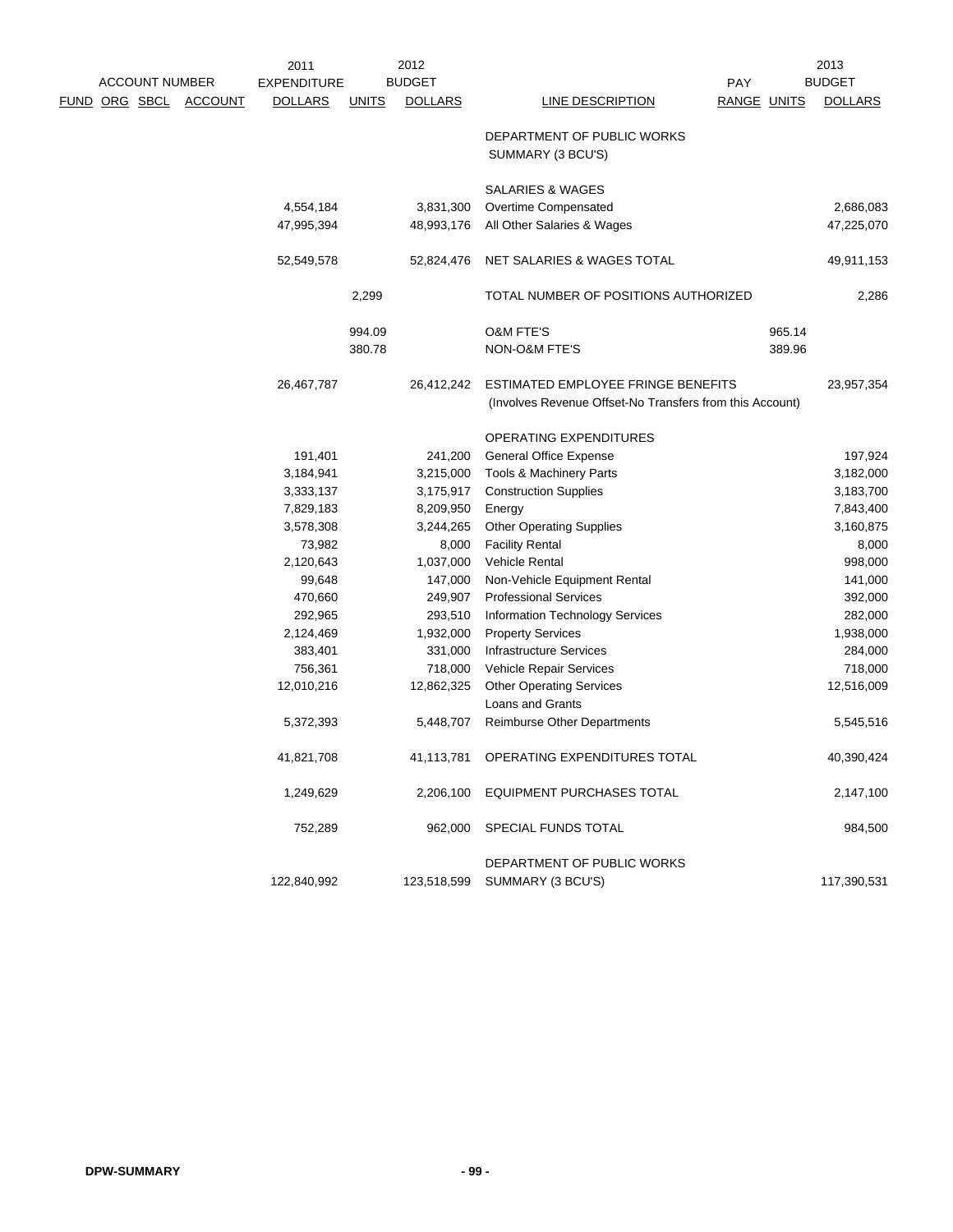|                      | <b>ACCOUNT NUMBER</b> |                | 2011<br><b>EXPENDITURE</b> |                | 2012<br><b>BUDGET</b> |                                                           | <b>PAY</b>  |   | 2013<br><b>BUDGET</b> |
|----------------------|-----------------------|----------------|----------------------------|----------------|-----------------------|-----------------------------------------------------------|-------------|---|-----------------------|
|                      |                       | <b>ACCOUNT</b> |                            |                | <b>DOLLARS</b>        |                                                           | RANGE UNITS |   |                       |
| <u>FUND ORG SBCL</u> |                       |                | <b>DOLLARS</b>             | <b>UNITS</b>   |                       | LINE DESCRIPTION<br>DPW-ADMINISTRATIVE SERVICES DIVISION  |             |   | <b>DOLLARS</b>        |
|                      |                       |                |                            |                |                       | BUDGETARY CONTROL UNIT (1BCU=1DU)                         |             |   |                       |
|                      |                       |                |                            |                |                       | <b>SALARIES &amp; WAGES</b><br>OFFICE OF THE COMMISSIONER |             |   |                       |
|                      |                       |                |                            | 1              | 147,316               | Commissioner-Public Works (Y) (X)                         | 1PX         | 1 | 137,886               |
|                      |                       |                |                            | 1              | 117,118               | Coordination Manager (Y)                                  | 1KX         |   |                       |
|                      |                       |                |                            | 1              | 103,077               | <b>Public Works Personnel Administrator</b>               | 11X         |   |                       |
|                      |                       |                |                            |                |                       | Public Works Personnel and Compliance M                   | 1KX         | 1 | 103,077               |
|                      |                       |                |                            | 1              | 48,384                | Office Supervisor II                                      | 2CN         | 1 | 48,384                |
|                      |                       |                |                            | 1              | 40,836                | Administrative Assistant II                               | 6HN         | 1 | 40,836                |
|                      |                       |                |                            |                |                       |                                                           |             |   |                       |
|                      |                       |                |                            |                |                       | PLANNING AND DEVELOPMENT                                  |             |   |                       |
|                      |                       |                |                            |                |                       | Coordination Manager (Y)                                  | 1KX         | 1 | 95,995                |
|                      |                       |                |                            |                |                       | Permits and Communications Mgr. (X) (Y)                   | 2JX         | 1 | 65,000                |
|                      |                       |                |                            |                |                       | Permits and Communications Specialist                     | 2FX         | 1 | 63,954                |
|                      |                       |                |                            |                |                       | Civil Engineer III                                        | 2GN         | 2 | 149,922               |
|                      |                       |                |                            |                |                       | Engineering Technician IV                                 | 3NN         | 1 | 59,792                |
|                      |                       |                |                            |                |                       | ADMINISTRATIVE SERVICES                                   |             |   |                       |
|                      |                       |                |                            | 1              | 95,030                | Administrative Services Director (Y) (X)                  | 1MX         | 1 | 95,030                |
|                      |                       |                |                            |                |                       | FINANCE & PLANNING SECTION                                |             |   |                       |
|                      |                       |                |                            | 1              | 69,340                | Finance & Planning Manager                                | 1HX         | 1 | 69,340                |
|                      |                       |                |                            | 1              | 79,836                | Public Works Inventory & Purchasing Mgr.                  | 1EX         | 1 | 79,836                |
|                      |                       |                |                            | $\overline{c}$ | 142,001               | <b>Business Operations Manager</b>                        | 1EX         | 2 | 142,001               |
|                      |                       |                |                            | 1              | 70,295                | Management and Accounting Officer                         | 2GX         | 1 | 70,295                |
|                      |                       |                |                            | 1              | 61,871                | Management Accountant-Senior                              | 2EX         | 1 | 61,871                |
|                      |                       |                |                            | 1              | 58,374                | <b>Business Services Specialist</b>                       | 2DN         | 1 | 58,374                |
|                      |                       |                |                            | 1              | 53,328                | Human Resources Assistant                                 | 5IN         | 1 | 46,607                |
|                      |                       |                |                            | 1              | 53,328                | Program Assistant III                                     | 5IN         | 1 | 53,328                |
|                      |                       |                |                            | 10             | 441,203               | Personnel Payroll Assistant III                           | 5EN         | 9 | 396,926               |
|                      |                       |                |                            | 4              | 163,345               | <b>Accounting Assistant II</b>                            | 6HN         | 4 | 163,345               |
|                      |                       |                |                            |                |                       | CONTRACT ADMINISTRATION                                   |             |   |                       |
|                      |                       |                |                            | 1              | 70,295                | <b>Contract Compliance Officer</b>                        | 2GX         | 1 | 70,295                |
|                      |                       |                |                            | 1              | 38,595                | <b>Office Assistant IV</b>                                | 6HN         | 1 | 38,595                |
|                      |                       |                |                            |                |                       | PERMITS & COMMUNICATIONS                                  |             |   |                       |
|                      |                       |                |                            | 1              | 85,129                | Permits and Communications Mgr. (X) (Y)                   | 2JX         |   |                       |
|                      |                       |                |                            | 1              | 63,954                | Permits and Communications Specialist                     | 2FX         |   |                       |
|                      |                       |                |                            |                |                       | SAFETY SECTION                                            |             |   |                       |
|                      |                       |                |                            | 1              | 67,192                | Safety Supervisor                                         | 1CX         | 1 | 67,192                |
|                      |                       |                |                            | 3              | 187,045               | Safety Specialist - Sr.                                   | 2EX         | 3 | 187,045               |
|                      |                       |                |                            | 1              | 40,836                | Office Assistant IV                                       | 6HN         | 1 | 40,836                |
|                      |                       |                |                            | 2              | 110,000               | <b>Driver Training Instructor</b>                         | 3LN         | 2 | 110,000               |
|                      |                       |                |                            |                |                       | TECHNOLOGY SUPPORT SERVICES                               |             |   |                       |
|                      |                       |                |                            | 1              | 89,851                | Public Works IT Manager (Y)                               | 11X         |   |                       |
|                      |                       |                |                            | 1              | 69,089                | Telecommunications Analyst-Proj. Ldr (Y)                  | 2LX         |   |                       |
|                      |                       |                |                            | 1              | 90,728                | Telecommunications Engineer (Y)                           | 2KX         |   |                       |
|                      |                       |                |                            | 3              | 202,903               | Telecommunications Analyst -Sr                            | 2IX         |   |                       |
|                      |                       |                |                            | 1              | 73,810                | IT Support Services Manager                               | 1GX         |   |                       |
|                      |                       |                |                            | 1              | 66,105                | <b>Applications Programmer</b>                            | 2GX         |   |                       |
|                      |                       |                |                            | 1              | 70,485                | Comm. Facilities Coord.                                   | 3SN         |   |                       |
|                      |                       |                |                            | 1              | 49,472                | <b>IT Support Specialist</b>                              | 2EN         |   |                       |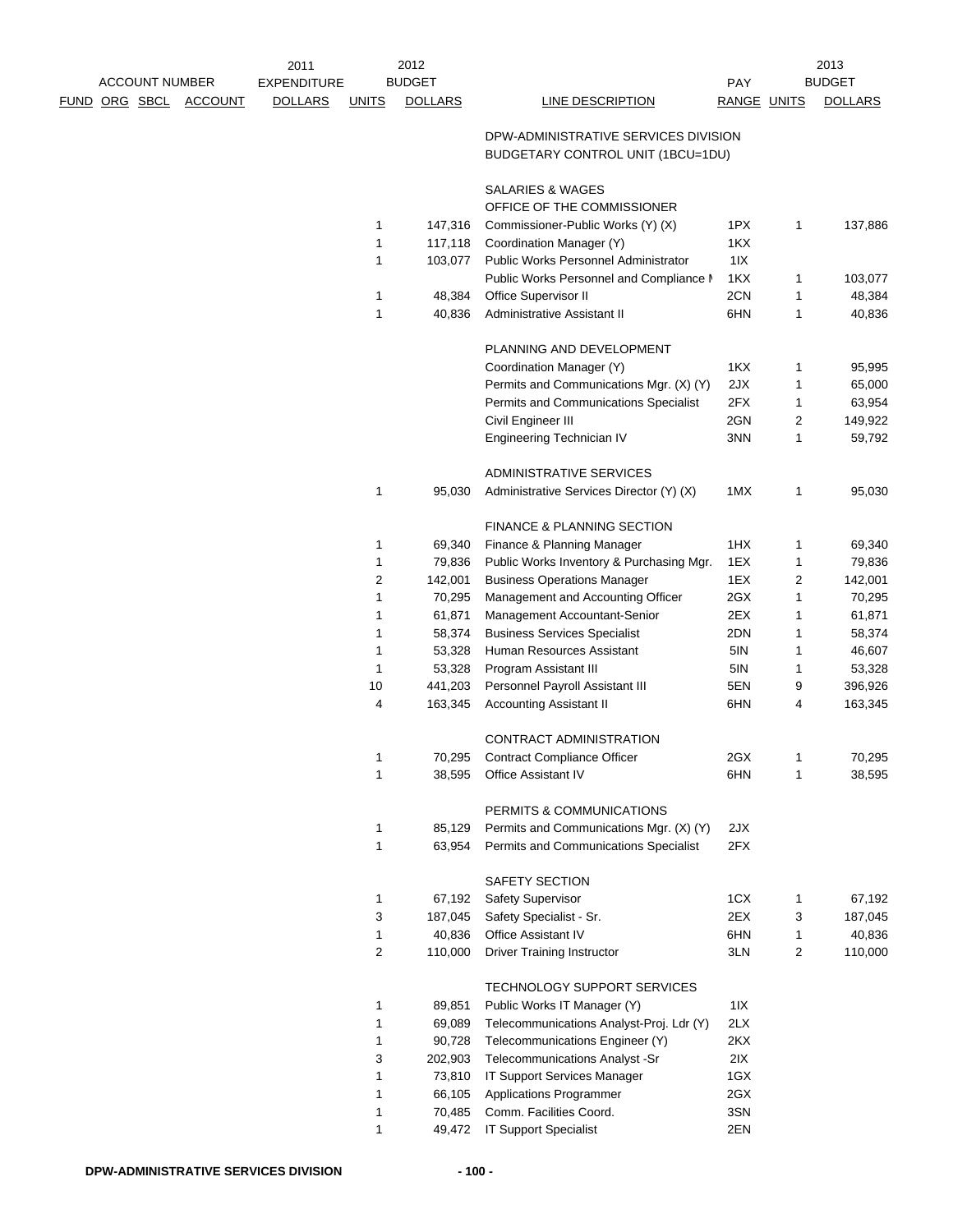| <b>BUDGET</b><br><b>BUDGET</b><br><b>ACCOUNT NUMBER</b><br>FUND ORG SBCL<br><b>ACCOUNT</b><br><b>DOLLARS</b><br>RANGE UNITS<br><b>DOLLARS</b><br><b>DOLLARS</b><br><b>UNITS</b><br><b>LINE DESCRIPTION</b><br>5GN<br>1<br><b>IT Support Associate</b><br>41,150<br>1<br>IT Support Specialist - Lead<br>2HN<br>69,852<br>$\overline{2}$<br>2GN<br>126,969<br>IT Support Specialist - Senior<br><b>AUXILIARY POSITIONS</b><br><b>Driver Training Instructor</b><br>3LN<br>102,350<br>4<br>122,350<br>4<br>2,792,208<br>58<br><b>Total Before Adjustments</b><br>46<br>2,618,112<br>3,480,492<br>Salary & Wage Rate Changes<br>Overtime Compensated*<br>15,816<br>21,200<br>21,200<br>(69,610) Personnel Cost Adjustment<br>(56, 757)<br>Other<br>(39, 155)<br>Furlough<br>(31, 417)<br>2,808,024<br>58<br>3,392,927<br>Gross Salaries & Wages Total<br>46<br>2,551,138<br>Reimbursable Services Deduction<br>(645, 522)<br>(305, 413)<br>(78,019)<br><b>Capital Improvements Deduction</b><br>(24, 930)<br><b>Grants &amp; Aids Deduction</b><br>5140 R999<br>006000<br>2,808,024<br>58<br>2,669,386<br>NET SALARIES & WAGES TOTAL*<br>46<br>2,220,795<br>0001<br>45.94<br><b>O&amp;M FTE'S</b><br>39.30<br>10.77<br>NON-O&M FTE'S<br>4.35<br>(X) Private Auto Allowance May Be Paid Pursuant to Section<br>350-183 of the Milwaukee Code.<br>(Y) Required to file a statement of economic interests in accordance with<br>the Milwaukee Code of Ordinances Chapter 303-Code of Ethics.<br>ESTIMATED EMPLOYEE FRINGE BENEFITS<br>5140 R999<br>006100<br>1,404,012<br>1,065,981<br>0001<br>1,334,693<br>(Involves Revenue Offset - No Transfers from this Account)<br>OPERATING EXPENDITURES<br>5140 R999<br>630100<br>25,863<br>39,000<br><b>General Office Expense</b><br>29,924<br>0001<br>R999<br>0001<br>5140<br>630500<br><b>Tools &amp; Machinery Parts</b><br>5140<br>R999<br>0001<br>631000<br><b>Construction Supplies</b><br>R999<br>0001<br>5140<br>631500<br>Energy<br>R999<br>695<br>0001<br>5140<br>632000<br>15,000<br><b>Other Operating Supplies</b><br>10,000<br>5140<br>R999<br>0001<br>632500<br><b>Facility Rental</b><br>633000<br>0001<br>5140<br>R999<br><b>Vehicle Rental</b><br>5140<br>R999<br>633500<br>11,202<br>0001<br>12,000<br>Non-Vehicle Equipment Rental<br>12,000<br>634000<br>75,000<br>0001<br>5140<br>R999<br>167,814<br>70,907<br><b>Professional Services</b><br>5140 R999<br>634500<br>32,000<br>0001<br>31,051<br>44,510<br>Information Technology Services<br>5140 R999<br>635000<br>0001<br>78<br><b>Property Services</b><br>5140<br>R999<br>6,227<br>635500<br><b>Infrastructure Services</b><br>0001<br>5140<br>R999<br>636000<br>Vehicle Repair Services<br>0001<br>0001<br>5140<br>R999<br>636500<br>153,570<br>140,000<br><b>Other Operating Services</b><br>157,736<br>R999<br>637000<br>Loans and Grants<br>0001<br>5140<br>5140<br>R999<br>637501<br>0001<br>177,006<br>178,000<br><b>Reimburse Other Departments</b><br>182,316<br>OPERATING EXPENDITURES TOTAL*<br>5140<br>R999<br>006300<br>573,506<br>498,976<br>0001<br>499,417 |  |  | 2011               | 2012 |            | 2013 |
|--------------------------------------------------------------------------------------------------------------------------------------------------------------------------------------------------------------------------------------------------------------------------------------------------------------------------------------------------------------------------------------------------------------------------------------------------------------------------------------------------------------------------------------------------------------------------------------------------------------------------------------------------------------------------------------------------------------------------------------------------------------------------------------------------------------------------------------------------------------------------------------------------------------------------------------------------------------------------------------------------------------------------------------------------------------------------------------------------------------------------------------------------------------------------------------------------------------------------------------------------------------------------------------------------------------------------------------------------------------------------------------------------------------------------------------------------------------------------------------------------------------------------------------------------------------------------------------------------------------------------------------------------------------------------------------------------------------------------------------------------------------------------------------------------------------------------------------------------------------------------------------------------------------------------------------------------------------------------------------------------------------------------------------------------------------------------------------------------------------------------------------------------------------------------------------------------------------------------------------------------------------------------------------------------------------------------------------------------------------------------------------------------------------------------------------------------------------------------------------------------------------------------------------------------------------------------------------------------------------------------------------------------------------------------------------------------------------------------------------------------------------------------------------------------------------------------------------------------------------------------------------------------------------------------------------------------------------------------------------------------------------------------------------------------------------------------------------------|--|--|--------------------|------|------------|------|
|                                                                                                                                                                                                                                                                                                                                                                                                                                                                                                                                                                                                                                                                                                                                                                                                                                                                                                                                                                                                                                                                                                                                                                                                                                                                                                                                                                                                                                                                                                                                                                                                                                                                                                                                                                                                                                                                                                                                                                                                                                                                                                                                                                                                                                                                                                                                                                                                                                                                                                                                                                                                                                                                                                                                                                                                                                                                                                                                                                                                                                                                                            |  |  | <b>EXPENDITURE</b> |      | <b>PAY</b> |      |
|                                                                                                                                                                                                                                                                                                                                                                                                                                                                                                                                                                                                                                                                                                                                                                                                                                                                                                                                                                                                                                                                                                                                                                                                                                                                                                                                                                                                                                                                                                                                                                                                                                                                                                                                                                                                                                                                                                                                                                                                                                                                                                                                                                                                                                                                                                                                                                                                                                                                                                                                                                                                                                                                                                                                                                                                                                                                                                                                                                                                                                                                                            |  |  |                    |      |            |      |
|                                                                                                                                                                                                                                                                                                                                                                                                                                                                                                                                                                                                                                                                                                                                                                                                                                                                                                                                                                                                                                                                                                                                                                                                                                                                                                                                                                                                                                                                                                                                                                                                                                                                                                                                                                                                                                                                                                                                                                                                                                                                                                                                                                                                                                                                                                                                                                                                                                                                                                                                                                                                                                                                                                                                                                                                                                                                                                                                                                                                                                                                                            |  |  |                    |      |            |      |
|                                                                                                                                                                                                                                                                                                                                                                                                                                                                                                                                                                                                                                                                                                                                                                                                                                                                                                                                                                                                                                                                                                                                                                                                                                                                                                                                                                                                                                                                                                                                                                                                                                                                                                                                                                                                                                                                                                                                                                                                                                                                                                                                                                                                                                                                                                                                                                                                                                                                                                                                                                                                                                                                                                                                                                                                                                                                                                                                                                                                                                                                                            |  |  |                    |      |            |      |
|                                                                                                                                                                                                                                                                                                                                                                                                                                                                                                                                                                                                                                                                                                                                                                                                                                                                                                                                                                                                                                                                                                                                                                                                                                                                                                                                                                                                                                                                                                                                                                                                                                                                                                                                                                                                                                                                                                                                                                                                                                                                                                                                                                                                                                                                                                                                                                                                                                                                                                                                                                                                                                                                                                                                                                                                                                                                                                                                                                                                                                                                                            |  |  |                    |      |            |      |
|                                                                                                                                                                                                                                                                                                                                                                                                                                                                                                                                                                                                                                                                                                                                                                                                                                                                                                                                                                                                                                                                                                                                                                                                                                                                                                                                                                                                                                                                                                                                                                                                                                                                                                                                                                                                                                                                                                                                                                                                                                                                                                                                                                                                                                                                                                                                                                                                                                                                                                                                                                                                                                                                                                                                                                                                                                                                                                                                                                                                                                                                                            |  |  |                    |      |            |      |
|                                                                                                                                                                                                                                                                                                                                                                                                                                                                                                                                                                                                                                                                                                                                                                                                                                                                                                                                                                                                                                                                                                                                                                                                                                                                                                                                                                                                                                                                                                                                                                                                                                                                                                                                                                                                                                                                                                                                                                                                                                                                                                                                                                                                                                                                                                                                                                                                                                                                                                                                                                                                                                                                                                                                                                                                                                                                                                                                                                                                                                                                                            |  |  |                    |      |            |      |
|                                                                                                                                                                                                                                                                                                                                                                                                                                                                                                                                                                                                                                                                                                                                                                                                                                                                                                                                                                                                                                                                                                                                                                                                                                                                                                                                                                                                                                                                                                                                                                                                                                                                                                                                                                                                                                                                                                                                                                                                                                                                                                                                                                                                                                                                                                                                                                                                                                                                                                                                                                                                                                                                                                                                                                                                                                                                                                                                                                                                                                                                                            |  |  |                    |      |            |      |
|                                                                                                                                                                                                                                                                                                                                                                                                                                                                                                                                                                                                                                                                                                                                                                                                                                                                                                                                                                                                                                                                                                                                                                                                                                                                                                                                                                                                                                                                                                                                                                                                                                                                                                                                                                                                                                                                                                                                                                                                                                                                                                                                                                                                                                                                                                                                                                                                                                                                                                                                                                                                                                                                                                                                                                                                                                                                                                                                                                                                                                                                                            |  |  |                    |      |            |      |
|                                                                                                                                                                                                                                                                                                                                                                                                                                                                                                                                                                                                                                                                                                                                                                                                                                                                                                                                                                                                                                                                                                                                                                                                                                                                                                                                                                                                                                                                                                                                                                                                                                                                                                                                                                                                                                                                                                                                                                                                                                                                                                                                                                                                                                                                                                                                                                                                                                                                                                                                                                                                                                                                                                                                                                                                                                                                                                                                                                                                                                                                                            |  |  |                    |      |            |      |
|                                                                                                                                                                                                                                                                                                                                                                                                                                                                                                                                                                                                                                                                                                                                                                                                                                                                                                                                                                                                                                                                                                                                                                                                                                                                                                                                                                                                                                                                                                                                                                                                                                                                                                                                                                                                                                                                                                                                                                                                                                                                                                                                                                                                                                                                                                                                                                                                                                                                                                                                                                                                                                                                                                                                                                                                                                                                                                                                                                                                                                                                                            |  |  |                    |      |            |      |
|                                                                                                                                                                                                                                                                                                                                                                                                                                                                                                                                                                                                                                                                                                                                                                                                                                                                                                                                                                                                                                                                                                                                                                                                                                                                                                                                                                                                                                                                                                                                                                                                                                                                                                                                                                                                                                                                                                                                                                                                                                                                                                                                                                                                                                                                                                                                                                                                                                                                                                                                                                                                                                                                                                                                                                                                                                                                                                                                                                                                                                                                                            |  |  |                    |      |            |      |
|                                                                                                                                                                                                                                                                                                                                                                                                                                                                                                                                                                                                                                                                                                                                                                                                                                                                                                                                                                                                                                                                                                                                                                                                                                                                                                                                                                                                                                                                                                                                                                                                                                                                                                                                                                                                                                                                                                                                                                                                                                                                                                                                                                                                                                                                                                                                                                                                                                                                                                                                                                                                                                                                                                                                                                                                                                                                                                                                                                                                                                                                                            |  |  |                    |      |            |      |
|                                                                                                                                                                                                                                                                                                                                                                                                                                                                                                                                                                                                                                                                                                                                                                                                                                                                                                                                                                                                                                                                                                                                                                                                                                                                                                                                                                                                                                                                                                                                                                                                                                                                                                                                                                                                                                                                                                                                                                                                                                                                                                                                                                                                                                                                                                                                                                                                                                                                                                                                                                                                                                                                                                                                                                                                                                                                                                                                                                                                                                                                                            |  |  |                    |      |            |      |
|                                                                                                                                                                                                                                                                                                                                                                                                                                                                                                                                                                                                                                                                                                                                                                                                                                                                                                                                                                                                                                                                                                                                                                                                                                                                                                                                                                                                                                                                                                                                                                                                                                                                                                                                                                                                                                                                                                                                                                                                                                                                                                                                                                                                                                                                                                                                                                                                                                                                                                                                                                                                                                                                                                                                                                                                                                                                                                                                                                                                                                                                                            |  |  |                    |      |            |      |
|                                                                                                                                                                                                                                                                                                                                                                                                                                                                                                                                                                                                                                                                                                                                                                                                                                                                                                                                                                                                                                                                                                                                                                                                                                                                                                                                                                                                                                                                                                                                                                                                                                                                                                                                                                                                                                                                                                                                                                                                                                                                                                                                                                                                                                                                                                                                                                                                                                                                                                                                                                                                                                                                                                                                                                                                                                                                                                                                                                                                                                                                                            |  |  |                    |      |            |      |
|                                                                                                                                                                                                                                                                                                                                                                                                                                                                                                                                                                                                                                                                                                                                                                                                                                                                                                                                                                                                                                                                                                                                                                                                                                                                                                                                                                                                                                                                                                                                                                                                                                                                                                                                                                                                                                                                                                                                                                                                                                                                                                                                                                                                                                                                                                                                                                                                                                                                                                                                                                                                                                                                                                                                                                                                                                                                                                                                                                                                                                                                                            |  |  |                    |      |            |      |
|                                                                                                                                                                                                                                                                                                                                                                                                                                                                                                                                                                                                                                                                                                                                                                                                                                                                                                                                                                                                                                                                                                                                                                                                                                                                                                                                                                                                                                                                                                                                                                                                                                                                                                                                                                                                                                                                                                                                                                                                                                                                                                                                                                                                                                                                                                                                                                                                                                                                                                                                                                                                                                                                                                                                                                                                                                                                                                                                                                                                                                                                                            |  |  |                    |      |            |      |
|                                                                                                                                                                                                                                                                                                                                                                                                                                                                                                                                                                                                                                                                                                                                                                                                                                                                                                                                                                                                                                                                                                                                                                                                                                                                                                                                                                                                                                                                                                                                                                                                                                                                                                                                                                                                                                                                                                                                                                                                                                                                                                                                                                                                                                                                                                                                                                                                                                                                                                                                                                                                                                                                                                                                                                                                                                                                                                                                                                                                                                                                                            |  |  |                    |      |            |      |
|                                                                                                                                                                                                                                                                                                                                                                                                                                                                                                                                                                                                                                                                                                                                                                                                                                                                                                                                                                                                                                                                                                                                                                                                                                                                                                                                                                                                                                                                                                                                                                                                                                                                                                                                                                                                                                                                                                                                                                                                                                                                                                                                                                                                                                                                                                                                                                                                                                                                                                                                                                                                                                                                                                                                                                                                                                                                                                                                                                                                                                                                                            |  |  |                    |      |            |      |
|                                                                                                                                                                                                                                                                                                                                                                                                                                                                                                                                                                                                                                                                                                                                                                                                                                                                                                                                                                                                                                                                                                                                                                                                                                                                                                                                                                                                                                                                                                                                                                                                                                                                                                                                                                                                                                                                                                                                                                                                                                                                                                                                                                                                                                                                                                                                                                                                                                                                                                                                                                                                                                                                                                                                                                                                                                                                                                                                                                                                                                                                                            |  |  |                    |      |            |      |
|                                                                                                                                                                                                                                                                                                                                                                                                                                                                                                                                                                                                                                                                                                                                                                                                                                                                                                                                                                                                                                                                                                                                                                                                                                                                                                                                                                                                                                                                                                                                                                                                                                                                                                                                                                                                                                                                                                                                                                                                                                                                                                                                                                                                                                                                                                                                                                                                                                                                                                                                                                                                                                                                                                                                                                                                                                                                                                                                                                                                                                                                                            |  |  |                    |      |            |      |
|                                                                                                                                                                                                                                                                                                                                                                                                                                                                                                                                                                                                                                                                                                                                                                                                                                                                                                                                                                                                                                                                                                                                                                                                                                                                                                                                                                                                                                                                                                                                                                                                                                                                                                                                                                                                                                                                                                                                                                                                                                                                                                                                                                                                                                                                                                                                                                                                                                                                                                                                                                                                                                                                                                                                                                                                                                                                                                                                                                                                                                                                                            |  |  |                    |      |            |      |
|                                                                                                                                                                                                                                                                                                                                                                                                                                                                                                                                                                                                                                                                                                                                                                                                                                                                                                                                                                                                                                                                                                                                                                                                                                                                                                                                                                                                                                                                                                                                                                                                                                                                                                                                                                                                                                                                                                                                                                                                                                                                                                                                                                                                                                                                                                                                                                                                                                                                                                                                                                                                                                                                                                                                                                                                                                                                                                                                                                                                                                                                                            |  |  |                    |      |            |      |
|                                                                                                                                                                                                                                                                                                                                                                                                                                                                                                                                                                                                                                                                                                                                                                                                                                                                                                                                                                                                                                                                                                                                                                                                                                                                                                                                                                                                                                                                                                                                                                                                                                                                                                                                                                                                                                                                                                                                                                                                                                                                                                                                                                                                                                                                                                                                                                                                                                                                                                                                                                                                                                                                                                                                                                                                                                                                                                                                                                                                                                                                                            |  |  |                    |      |            |      |
|                                                                                                                                                                                                                                                                                                                                                                                                                                                                                                                                                                                                                                                                                                                                                                                                                                                                                                                                                                                                                                                                                                                                                                                                                                                                                                                                                                                                                                                                                                                                                                                                                                                                                                                                                                                                                                                                                                                                                                                                                                                                                                                                                                                                                                                                                                                                                                                                                                                                                                                                                                                                                                                                                                                                                                                                                                                                                                                                                                                                                                                                                            |  |  |                    |      |            |      |
|                                                                                                                                                                                                                                                                                                                                                                                                                                                                                                                                                                                                                                                                                                                                                                                                                                                                                                                                                                                                                                                                                                                                                                                                                                                                                                                                                                                                                                                                                                                                                                                                                                                                                                                                                                                                                                                                                                                                                                                                                                                                                                                                                                                                                                                                                                                                                                                                                                                                                                                                                                                                                                                                                                                                                                                                                                                                                                                                                                                                                                                                                            |  |  |                    |      |            |      |
|                                                                                                                                                                                                                                                                                                                                                                                                                                                                                                                                                                                                                                                                                                                                                                                                                                                                                                                                                                                                                                                                                                                                                                                                                                                                                                                                                                                                                                                                                                                                                                                                                                                                                                                                                                                                                                                                                                                                                                                                                                                                                                                                                                                                                                                                                                                                                                                                                                                                                                                                                                                                                                                                                                                                                                                                                                                                                                                                                                                                                                                                                            |  |  |                    |      |            |      |
|                                                                                                                                                                                                                                                                                                                                                                                                                                                                                                                                                                                                                                                                                                                                                                                                                                                                                                                                                                                                                                                                                                                                                                                                                                                                                                                                                                                                                                                                                                                                                                                                                                                                                                                                                                                                                                                                                                                                                                                                                                                                                                                                                                                                                                                                                                                                                                                                                                                                                                                                                                                                                                                                                                                                                                                                                                                                                                                                                                                                                                                                                            |  |  |                    |      |            |      |
|                                                                                                                                                                                                                                                                                                                                                                                                                                                                                                                                                                                                                                                                                                                                                                                                                                                                                                                                                                                                                                                                                                                                                                                                                                                                                                                                                                                                                                                                                                                                                                                                                                                                                                                                                                                                                                                                                                                                                                                                                                                                                                                                                                                                                                                                                                                                                                                                                                                                                                                                                                                                                                                                                                                                                                                                                                                                                                                                                                                                                                                                                            |  |  |                    |      |            |      |
|                                                                                                                                                                                                                                                                                                                                                                                                                                                                                                                                                                                                                                                                                                                                                                                                                                                                                                                                                                                                                                                                                                                                                                                                                                                                                                                                                                                                                                                                                                                                                                                                                                                                                                                                                                                                                                                                                                                                                                                                                                                                                                                                                                                                                                                                                                                                                                                                                                                                                                                                                                                                                                                                                                                                                                                                                                                                                                                                                                                                                                                                                            |  |  |                    |      |            |      |
|                                                                                                                                                                                                                                                                                                                                                                                                                                                                                                                                                                                                                                                                                                                                                                                                                                                                                                                                                                                                                                                                                                                                                                                                                                                                                                                                                                                                                                                                                                                                                                                                                                                                                                                                                                                                                                                                                                                                                                                                                                                                                                                                                                                                                                                                                                                                                                                                                                                                                                                                                                                                                                                                                                                                                                                                                                                                                                                                                                                                                                                                                            |  |  |                    |      |            |      |
|                                                                                                                                                                                                                                                                                                                                                                                                                                                                                                                                                                                                                                                                                                                                                                                                                                                                                                                                                                                                                                                                                                                                                                                                                                                                                                                                                                                                                                                                                                                                                                                                                                                                                                                                                                                                                                                                                                                                                                                                                                                                                                                                                                                                                                                                                                                                                                                                                                                                                                                                                                                                                                                                                                                                                                                                                                                                                                                                                                                                                                                                                            |  |  |                    |      |            |      |
|                                                                                                                                                                                                                                                                                                                                                                                                                                                                                                                                                                                                                                                                                                                                                                                                                                                                                                                                                                                                                                                                                                                                                                                                                                                                                                                                                                                                                                                                                                                                                                                                                                                                                                                                                                                                                                                                                                                                                                                                                                                                                                                                                                                                                                                                                                                                                                                                                                                                                                                                                                                                                                                                                                                                                                                                                                                                                                                                                                                                                                                                                            |  |  |                    |      |            |      |
|                                                                                                                                                                                                                                                                                                                                                                                                                                                                                                                                                                                                                                                                                                                                                                                                                                                                                                                                                                                                                                                                                                                                                                                                                                                                                                                                                                                                                                                                                                                                                                                                                                                                                                                                                                                                                                                                                                                                                                                                                                                                                                                                                                                                                                                                                                                                                                                                                                                                                                                                                                                                                                                                                                                                                                                                                                                                                                                                                                                                                                                                                            |  |  |                    |      |            |      |
|                                                                                                                                                                                                                                                                                                                                                                                                                                                                                                                                                                                                                                                                                                                                                                                                                                                                                                                                                                                                                                                                                                                                                                                                                                                                                                                                                                                                                                                                                                                                                                                                                                                                                                                                                                                                                                                                                                                                                                                                                                                                                                                                                                                                                                                                                                                                                                                                                                                                                                                                                                                                                                                                                                                                                                                                                                                                                                                                                                                                                                                                                            |  |  |                    |      |            |      |
|                                                                                                                                                                                                                                                                                                                                                                                                                                                                                                                                                                                                                                                                                                                                                                                                                                                                                                                                                                                                                                                                                                                                                                                                                                                                                                                                                                                                                                                                                                                                                                                                                                                                                                                                                                                                                                                                                                                                                                                                                                                                                                                                                                                                                                                                                                                                                                                                                                                                                                                                                                                                                                                                                                                                                                                                                                                                                                                                                                                                                                                                                            |  |  |                    |      |            |      |
|                                                                                                                                                                                                                                                                                                                                                                                                                                                                                                                                                                                                                                                                                                                                                                                                                                                                                                                                                                                                                                                                                                                                                                                                                                                                                                                                                                                                                                                                                                                                                                                                                                                                                                                                                                                                                                                                                                                                                                                                                                                                                                                                                                                                                                                                                                                                                                                                                                                                                                                                                                                                                                                                                                                                                                                                                                                                                                                                                                                                                                                                                            |  |  |                    |      |            |      |
|                                                                                                                                                                                                                                                                                                                                                                                                                                                                                                                                                                                                                                                                                                                                                                                                                                                                                                                                                                                                                                                                                                                                                                                                                                                                                                                                                                                                                                                                                                                                                                                                                                                                                                                                                                                                                                                                                                                                                                                                                                                                                                                                                                                                                                                                                                                                                                                                                                                                                                                                                                                                                                                                                                                                                                                                                                                                                                                                                                                                                                                                                            |  |  |                    |      |            |      |
|                                                                                                                                                                                                                                                                                                                                                                                                                                                                                                                                                                                                                                                                                                                                                                                                                                                                                                                                                                                                                                                                                                                                                                                                                                                                                                                                                                                                                                                                                                                                                                                                                                                                                                                                                                                                                                                                                                                                                                                                                                                                                                                                                                                                                                                                                                                                                                                                                                                                                                                                                                                                                                                                                                                                                                                                                                                                                                                                                                                                                                                                                            |  |  |                    |      |            |      |
|                                                                                                                                                                                                                                                                                                                                                                                                                                                                                                                                                                                                                                                                                                                                                                                                                                                                                                                                                                                                                                                                                                                                                                                                                                                                                                                                                                                                                                                                                                                                                                                                                                                                                                                                                                                                                                                                                                                                                                                                                                                                                                                                                                                                                                                                                                                                                                                                                                                                                                                                                                                                                                                                                                                                                                                                                                                                                                                                                                                                                                                                                            |  |  |                    |      |            |      |

EQUIPMENT PURCHASES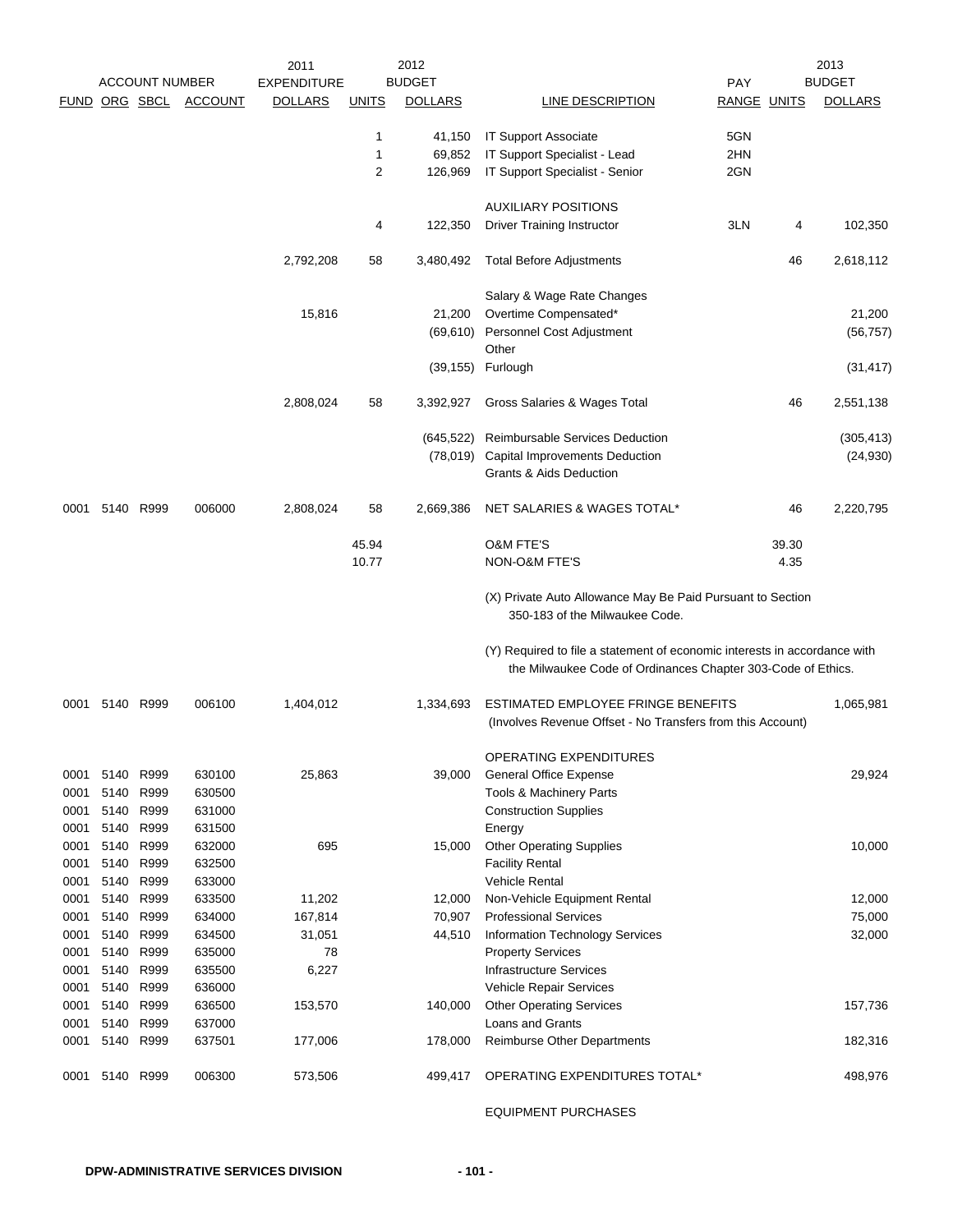|             |      | <b>ACCOUNT NUMBER</b> |                | 2011<br><b>EXPENDITURE</b> |              | 2012<br><b>BUDGET</b> |                                                                                               | PAY         | 2013<br><b>BUDGET</b> |
|-------------|------|-----------------------|----------------|----------------------------|--------------|-----------------------|-----------------------------------------------------------------------------------------------|-------------|-----------------------|
| <b>FUND</b> |      | ORG SBCL              | <b>ACCOUNT</b> | <b>DOLLARS</b>             | <b>UNITS</b> | <b>DOLLARS</b>        | <b>LINE DESCRIPTION</b>                                                                       | RANGE UNITS | <b>DOLLARS</b>        |
|             |      |                       |                |                            |              |                       | <b>Additional Equipment</b>                                                                   |             |                       |
|             |      |                       |                |                            |              |                       | Subtotal - Additional Equipment                                                               |             |                       |
|             |      |                       |                |                            | 22           | 30,000                | Replacement Equipment<br>Computers<br>Other Previous Experience                               | 22          | 30,000                |
|             |      |                       |                |                            | 22           | 30,000                | Subtotal - Replacement Equipment                                                              | 22          | 30,000                |
| 0001        | 5140 | R999                  | 006800         | 30,455                     | 22           | 30.000                | <b>EQUIPMENT PURCHASES TOTAL*</b>                                                             | 22          | 30,000                |
|             |      |                       |                |                            |              |                       | <b>SPECIAL FUNDS</b>                                                                          |             |                       |
|             |      |                       |                |                            |              |                       | <b>SPECIAL FUND TOTAL</b>                                                                     |             |                       |
|             |      |                       |                | 4,815,997                  |              | 4,533,496             | DPW-ADMINISTRATIVE SERVICES DIVISION<br><b>BUDGETARY CONTROL UNIT TOTAL</b><br>$(1 BCU=1 DU)$ |             | 3,815,752             |
|             |      |                       |                |                            |              |                       | *Appropriation Control Account                                                                |             |                       |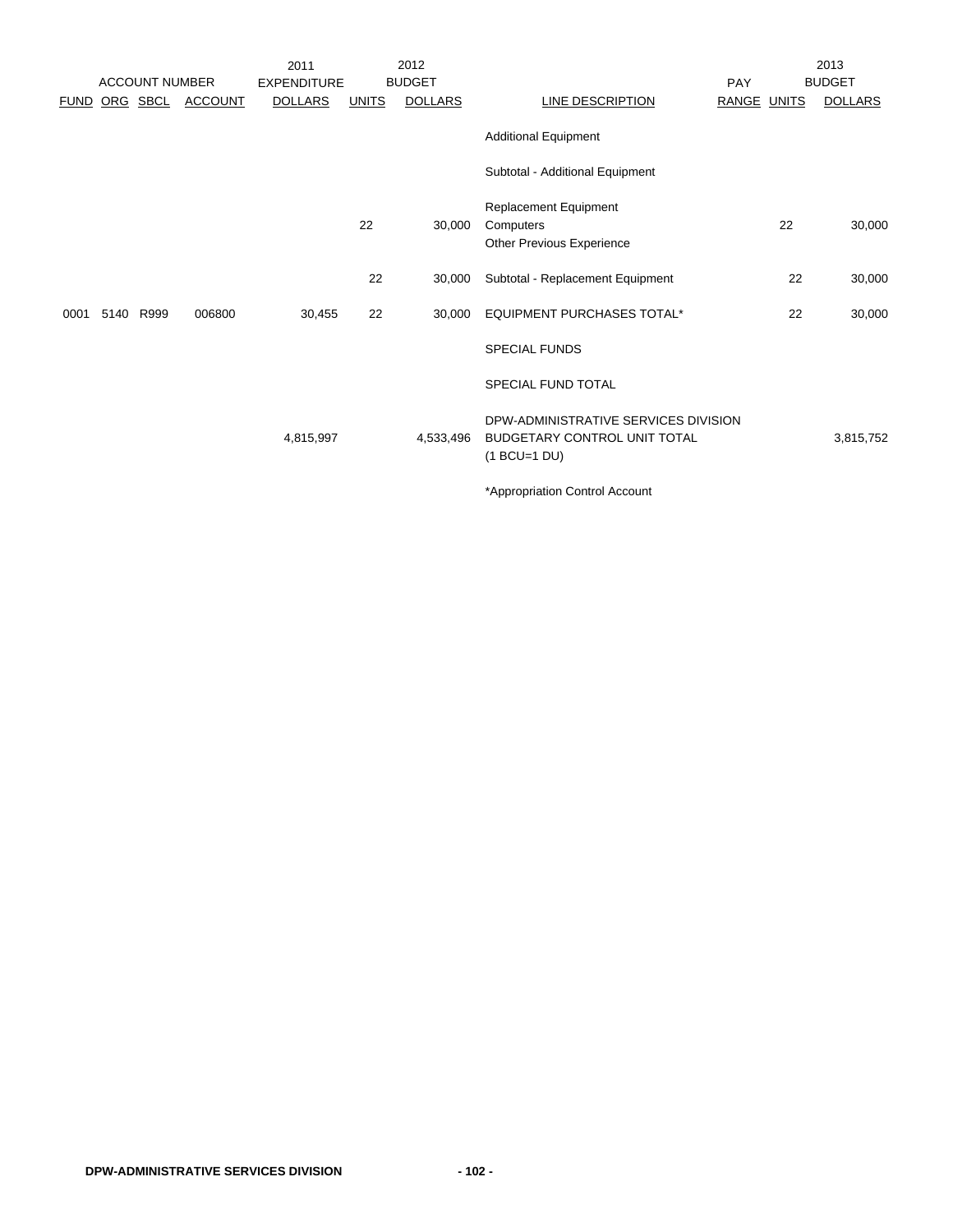|             | 2012<br>2011<br><b>ACCOUNT NUMBER</b> |           |                |                    |              | 2013           |                                                                       |                    |        |                |
|-------------|---------------------------------------|-----------|----------------|--------------------|--------------|----------------|-----------------------------------------------------------------------|--------------------|--------|----------------|
|             |                                       |           |                | <b>EXPENDITURE</b> |              | <b>BUDGET</b>  |                                                                       | <b>PAY</b>         |        | <b>BUDGET</b>  |
| <b>FUND</b> | ORG SBCL                              |           | <b>ACCOUNT</b> | <b>DOLLARS</b>     | <b>UNITS</b> | <b>DOLLARS</b> | LINE DESCRIPTION                                                      | <b>RANGE UNITS</b> |        | <b>DOLLARS</b> |
|             |                                       |           |                |                    |              |                | DPW-INFRASTRUCTURE SERVICES DIVISION<br><b>BUDGETARY CONTROL UNIT</b> |                    |        |                |
|             |                                       |           |                |                    |              |                | (SUMMARY 1BCU=6DU)                                                    |                    |        |                |
|             |                                       |           |                |                    |              |                | SALARIES & WAGES                                                      |                    |        |                |
|             |                                       |           |                | 845,789            |              | 826.700        | Overtime Compensated*                                                 |                    |        | 831,483        |
|             |                                       |           |                | 15,172,352         |              | 16,461,152     | All Other Salaries & Wages                                            |                    |        | 15,437,407     |
| 0001        | 5230                                  | R999      | 006000         | 16,018,141         |              | 17,287,852     | NET SALARIES & WAGES TOTAL*                                           |                    |        | 16,268,890     |
|             |                                       |           |                |                    | 803          |                | TOTAL NUMBER OF POSITIONS AUTHORIZED                                  |                    | 802    |                |
|             |                                       |           |                |                    | 298.27       |                | <b>O&amp;M FTE'S</b>                                                  |                    | 286.46 |                |
|             |                                       |           |                |                    | 299.14       |                | NON-O&M FTE'S                                                         |                    | 310.74 |                |
| 0001        | 5230 R999                             |           | 006100         | 7,979,019          |              | 8,643,928      | ESTIMATED EMPLOYEE FRINGE BENEFITS                                    |                    |        | 7,809,068      |
|             |                                       |           |                |                    |              |                | (Involves Revenue Offset-No Transfers from this Account)              |                    |        |                |
|             |                                       |           |                |                    |              |                | OPERATING EXPENDITURES                                                |                    |        |                |
| 0001        | 5230                                  | R999      | 630100         | 72,784             |              | 125,200        | <b>General Office Expense</b>                                         |                    |        | 87,000         |
| 0001        | 5230                                  | R999      | 630500         | 106,078            |              | 175,000        | Tools & Machinery Parts                                               |                    |        | 132,000        |
| 0001        | 5230                                  | R999      | 631000         | 3,262,755          |              | 3,075,917      | <b>Construction Supplies</b>                                          |                    |        | 3,089,700      |
| 0001        | 5230                                  | R999      | 631500         | 2,032,123          |              | 2,033,000      | Energy                                                                |                    |        | 2,115,000      |
| 0001        | 5230                                  | R999      | 632000         | 707,517            |              | 608,000        | <b>Other Operating Supplies</b>                                       |                    |        | 615,000        |
| 0001        | 5230                                  | R999      | 632500         | 7,163              |              | 8,000          | <b>Facility Rental</b>                                                |                    |        | 8,000          |
| 0001        | 5230                                  | R999      | 633000         | 43,376             |              | 82,000         | <b>Vehicle Rental</b>                                                 |                    |        | 38,000         |
| 0001        | 5230                                  | R999      | 633500         | 38,105             |              | 50,000         | Non-Vehicle Equipment Rental                                          |                    |        | 44,000         |
| 0001        | 5230                                  | R999      | 634000         | 168,012            |              | 124,000        | <b>Professional Services</b>                                          |                    |        | 102,000        |
| 0001        | 5230                                  | R999      | 634500         | 145,907            |              | 93,000         | Information Technology Services                                       |                    |        | 94,000         |
| 0001        | 5230                                  | R999      | 635000         | 1,942,938          |              | 1,752,000      | <b>Property Services</b>                                              |                    |        | 1,768,000      |
| 0001        | 5230                                  | R999      | 635500         | 218,692            |              | 246,000        | <b>Infrastructure Services</b>                                        |                    |        | 206,000        |
| 0001        | 5230                                  | R999      | 636000         | 2,628              |              |                | Vehicle Repair Services                                               |                    |        |                |
| 0001        | 5230                                  | R999      | 636500         | 214,123            |              | 190,000        | <b>Other Operating Services</b>                                       |                    |        | 130,763        |
| 0001        | 5230                                  | R999      | 637000         |                    |              |                | <b>Loans and Grants</b>                                               |                    |        |                |
| 0001        | 5230 R999                             |           | 637501         | 4,633,534          |              | 4,750,707      | <b>Reimburse Other Departments</b>                                    |                    |        | 4,818,200      |
| 0001        | 5230 R999                             |           | 006300         | 13,595,735         |              |                | 13,312,824 OPERATING EXPENDITURES TOTAL*                              |                    |        | 13,247,663     |
| 0001        |                                       | 5230 R999 | 006800         | 155,484            |              | 252,000        | <b>EQUIPMENT PURCHASES TOTAL*</b>                                     |                    |        | 258,000        |
|             |                                       |           |                |                    |              | 12,000         | SPECIAL FUNDS TOTAL                                                   |                    |        | 12,000         |
|             |                                       |           |                |                    |              |                | DPW-INFRASTRUCTURE SERVICES DIVISION                                  |                    |        |                |
|             |                                       |           |                | 37,748,379         |              |                | 39,508,604 BUDGETARY CONTROL UNIT TOTAL (1BCU=6DU)                    |                    |        | 37,595,621     |

\*Appropriation Control Account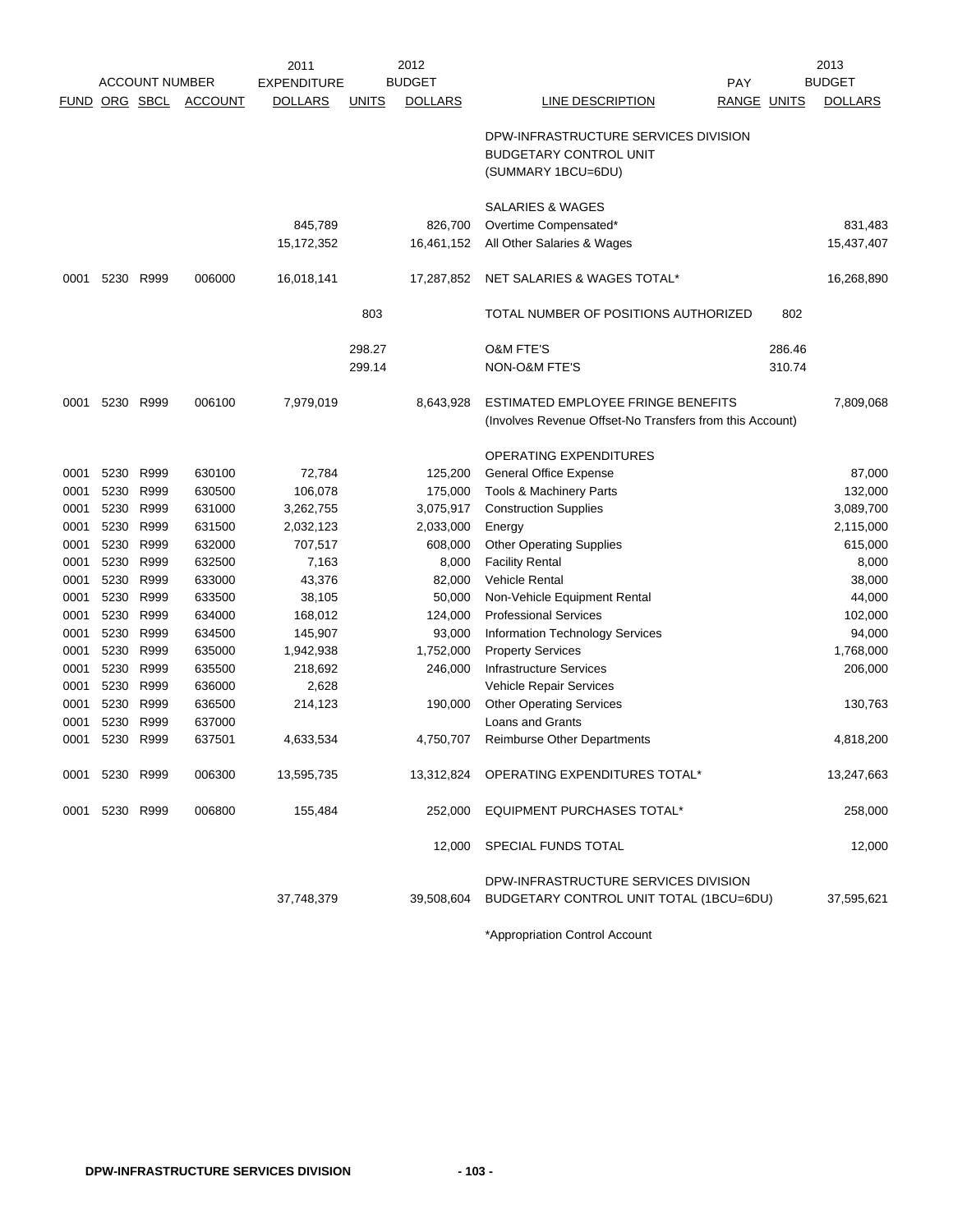|      |                | <b>ACCOUNT NUMBER</b> |                | 2011<br><b>EXPENDITURE</b> |              | 2012<br><b>BUDGET</b> |                                                                                                                                           | PAY         |              | 2013<br><b>BUDGET</b> |
|------|----------------|-----------------------|----------------|----------------------------|--------------|-----------------------|-------------------------------------------------------------------------------------------------------------------------------------------|-------------|--------------|-----------------------|
|      |                | FUND ORG SBCL         | <b>ACCOUNT</b> | <b>DOLLARS</b>             | <b>UNITS</b> | <b>DOLLARS</b>        | LINE DESCRIPTION                                                                                                                          | RANGE UNITS |              | <b>DOLLARS</b>        |
|      |                |                       |                |                            |              |                       |                                                                                                                                           |             |              |                       |
|      |                |                       |                |                            |              |                       | DPW-INFRASTRUCTURE SERVICES DIVISION<br>ADMINISTRATION DECISION UNIT                                                                      |             |              |                       |
|      |                |                       |                |                            |              |                       | SALARIES & WAGES                                                                                                                          |             |              |                       |
|      |                |                       |                |                            | 1            | 137,886               | City Engineer (X) (Y)                                                                                                                     | 10X         | 1            | 137,886               |
|      |                |                       |                |                            |              |                       | ADMINISTRATION AND TRANSPORTATION SECTION                                                                                                 |             |              |                       |
|      |                |                       |                |                            |              |                       |                                                                                                                                           |             |              |                       |
|      |                |                       |                |                            | 1            | 133,049               | Admin. and Trans. Design Mgr. (X)(Y)                                                                                                      | 1MX         | 1            | 133,049               |
|      |                |                       |                |                            |              |                       | <b>Traffic Control Engineer III</b>                                                                                                       | 2IN         | 1            | 77,134                |
|      |                |                       |                |                            |              |                       | CITY ENGINEER'S SECRETARY                                                                                                                 |             |              |                       |
|      |                |                       |                |                            | 1            | 46,975                | Administrative Assistant III                                                                                                              | 5FN         | 1            | 41,495                |
|      |                |                       |                |                            |              |                       |                                                                                                                                           |             |              |                       |
|      |                |                       |                |                            |              |                       | <b>BUSINESS OPERATIONS</b>                                                                                                                |             |              |                       |
|      |                |                       |                |                            | 1            | 56,500                | <b>Business Operations Manager</b>                                                                                                        | 1EX         | 1            | 56,500                |
|      |                |                       |                |                            | 1            | 43,910                | Management and Accounting Officer                                                                                                         | 2GX         | $\mathbf{1}$ | 45,210                |
|      |                |                       |                |                            | 1            | 47,591                | Administrative Specialist-Senior                                                                                                          | 2EX         | 1            | 47,591                |
|      |                |                       |                |                            | 1            | 43,910                | Accountant II                                                                                                                             | 2DN         | 1            | 45,210                |
|      |                |                       |                |                            | 1            | 38,595                | <b>Accounting Assistant II</b>                                                                                                            | 6HN         | 1            | 38,595                |
|      |                |                       |                |                            |              |                       |                                                                                                                                           |             |              |                       |
|      |                |                       |                |                            |              |                       | WORD PROCESSING                                                                                                                           |             |              |                       |
|      |                |                       |                |                            | 2            | 74,928                | Office Assistant III                                                                                                                      | 6FN         | 2            | 71,329                |
|      |                |                       |                |                            | 1            | 30,457                | Office Assistant II                                                                                                                       | 6EN         | 1            | 35,041                |
|      |                |                       |                |                            |              |                       | <b>AUXILIARY</b>                                                                                                                          |             |              |                       |
|      |                |                       |                |                            | 1            |                       | Engineer-In-Charge                                                                                                                        | 1KX         | 1            |                       |
|      |                |                       |                |                            |              |                       |                                                                                                                                           |             |              |                       |
|      |                |                       |                | 306,728                    | 12           | 653,801               | <b>Total Before Adjustments</b>                                                                                                           |             | 13           | 729,040               |
|      |                |                       |                |                            |              |                       | Salary & Wage Rate Change                                                                                                                 |             |              |                       |
|      |                |                       |                |                            |              | 6,204                 | Overtime Compensated                                                                                                                      |             |              | 6,195                 |
|      |                |                       |                |                            |              |                       | Personnel Cost Adjustment                                                                                                                 |             |              |                       |
|      |                |                       |                |                            |              |                       | Other                                                                                                                                     |             |              |                       |
|      |                |                       |                |                            |              |                       | (7,355) Furlough                                                                                                                          |             |              | (8,692)               |
|      |                |                       |                |                            |              |                       |                                                                                                                                           |             |              |                       |
|      |                |                       |                | 306,728                    | 12           | 652,650               | Gross Salaries & Wages Total                                                                                                              |             | 13           | 726,543               |
|      |                |                       |                |                            |              | (87,619)              | Reimbursable Services Deduction                                                                                                           |             |              | (92, 891)             |
|      |                |                       |                |                            |              |                       | (166,286) Capital Improvements Deduction                                                                                                  |             |              | (236, 276)            |
|      |                |                       |                |                            |              |                       | <b>Grants &amp; Aids Deduction</b>                                                                                                        |             |              |                       |
| 0001 |                | 5231 R999             | 006000         | 306,728                    | 12           | 398,745               | NET SALARIES & WAGES TOTAL                                                                                                                |             | 13           | 397,376               |
|      |                |                       |                |                            |              |                       |                                                                                                                                           |             |              |                       |
|      |                |                       |                |                            | 5.26         |                       | <b>O&amp;M FTE'S</b>                                                                                                                      |             | 5.37         |                       |
|      |                |                       |                |                            | 5.74         |                       | NON-O&M FTE'S                                                                                                                             |             | 6.63         |                       |
|      |                |                       |                |                            |              |                       | (X) Private Auto Allowance May Be Paid Pursuant to<br>Section 350-183 of the Milwaukee Code.                                              |             |              |                       |
|      |                |                       |                |                            |              |                       | (Y) Required to file a statement of economic interests in accordance with<br>the Milwaukee Code of Ordinances Chapter 303-Code of Ethics. |             |              |                       |
|      | 0001 5231 R999 |                       | 006100         | 173,452                    |              | 199,373               | ESTIMATED EMPLOYEE FRINGE BENEFITS<br>(Involves Revenue Offset-No Transfers from this Account)                                            |             |              | 190,740               |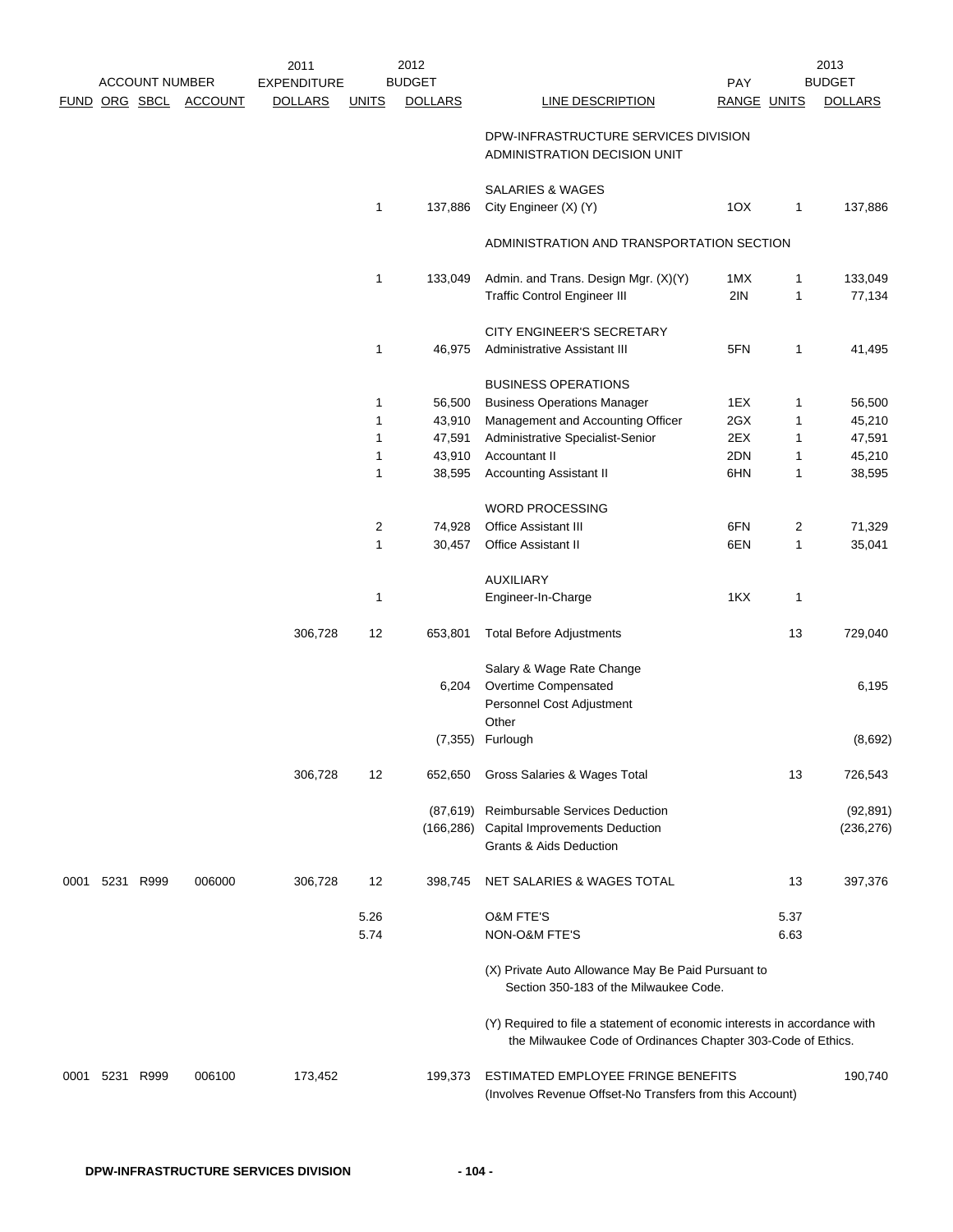|                      |      |                       |                | 2011               |              | 2012           |                                                                             |             | 2013           |
|----------------------|------|-----------------------|----------------|--------------------|--------------|----------------|-----------------------------------------------------------------------------|-------------|----------------|
|                      |      | <b>ACCOUNT NUMBER</b> |                | <b>EXPENDITURE</b> |              | <b>BUDGET</b>  |                                                                             | <b>PAY</b>  | <b>BUDGET</b>  |
| <b>FUND ORG SBCL</b> |      |                       | <b>ACCOUNT</b> | <b>DOLLARS</b>     | <b>UNITS</b> | <b>DOLLARS</b> | <b>LINE DESCRIPTION</b>                                                     | RANGE UNITS | <b>DOLLARS</b> |
|                      |      |                       |                |                    |              |                | OPERATING EXPENDITURES                                                      |             |                |
| 0001                 | 5231 | R999                  | 630100         | 7,391              |              | 9,000          | General Office Expense                                                      |             | 9,000          |
| 0001                 | 5231 | R999                  | 630500         |                    |              |                | Tools & Machinery Parts                                                     |             |                |
| 0001                 | 5231 | R999                  | 631000         |                    |              |                | <b>Construction Supplies</b>                                                |             |                |
| 0001                 | 5231 | R999                  | 631500         |                    |              |                | Energy                                                                      |             |                |
| 0001                 | 5231 | R999                  | 632000         |                    |              |                | <b>Other Operating Supplies</b>                                             |             |                |
| 0001                 | 5231 | R999                  | 632500         |                    |              |                | <b>Facility Rental</b>                                                      |             |                |
| 0001                 | 5231 | R999                  | 633000         |                    |              |                | <b>Vehicle Rental</b>                                                       |             |                |
| 0001                 | 5231 | R999                  | 633500         | 553                |              | 1,000          | Non-Vehicle Equipment Rental                                                |             | 1,000          |
| 0001                 | 5231 | R999                  | 634000         | 720                |              | 2,000          | <b>Professional Services</b>                                                |             | 2,000          |
| 0001                 | 5231 | R999                  | 634500         | 37,960             |              | 42,000         | <b>Information Technology Services</b>                                      |             | 42,000         |
| 0001                 | 5231 | R999                  | 635000         |                    |              |                | <b>Property Services</b>                                                    |             |                |
| 0001                 | 5231 | R999                  | 635500         |                    |              |                | <b>Infrastructure Services</b>                                              |             |                |
| 0001                 | 5231 | R999                  | 636000         |                    |              |                | Vehicle Repair Services                                                     |             |                |
| 0001                 | 5231 | R999                  | 636500         | 10,136             |              | 5,000          | <b>Other Operating Services</b>                                             |             | 4,986          |
| 0001                 | 5231 | R999                  | 637000         |                    |              |                | Loans and Grants                                                            |             |                |
| 0001                 | 5231 | R999                  | 637501         | 192,987            |              | 190,000        | <b>Reimburse Other Departments</b>                                          |             | 195,000        |
| 0001                 | 5231 | R999                  | 006300         | 249,747            |              | 249,000        | OPERATING EXPENDITURES TOTAL                                                |             | 253,986        |
|                      |      |                       |                |                    |              |                | <b>EQUIPMENT PURCHASES</b>                                                  |             |                |
|                      |      |                       |                |                    |              |                | <b>Additional Equipment</b>                                                 |             |                |
|                      |      |                       |                |                    |              |                | Subtotal - Additional Equipment                                             |             |                |
|                      |      |                       |                |                    |              |                | <b>Replacement Equipment</b>                                                |             |                |
|                      |      |                       |                |                    |              | 8,000          | Computer, Micro                                                             |             | 8,000          |
|                      |      |                       |                | 1,690              |              | 8,000          | Subtotal - Replacement Equipment                                            |             | 8,000          |
| 0001                 |      | 5231 R999             | 006800         | 1,690              |              | 8,000          | EQUIPMENT PURCHASES TOTAL                                                   |             | 8,000          |
|                      |      |                       |                |                    |              |                | <b>SPECIAL FUNDS</b>                                                        |             |                |
|                      |      |                       |                |                    |              |                | SPECIAL FUNDS TOTAL                                                         |             |                |
|                      |      |                       |                | 731,617            |              | 855,118        | DPW-INFRASTRUCTURE SERVICES DIVISION-<br>ADMINISTRATION DECISION UNIT TOTAL |             | 850,102        |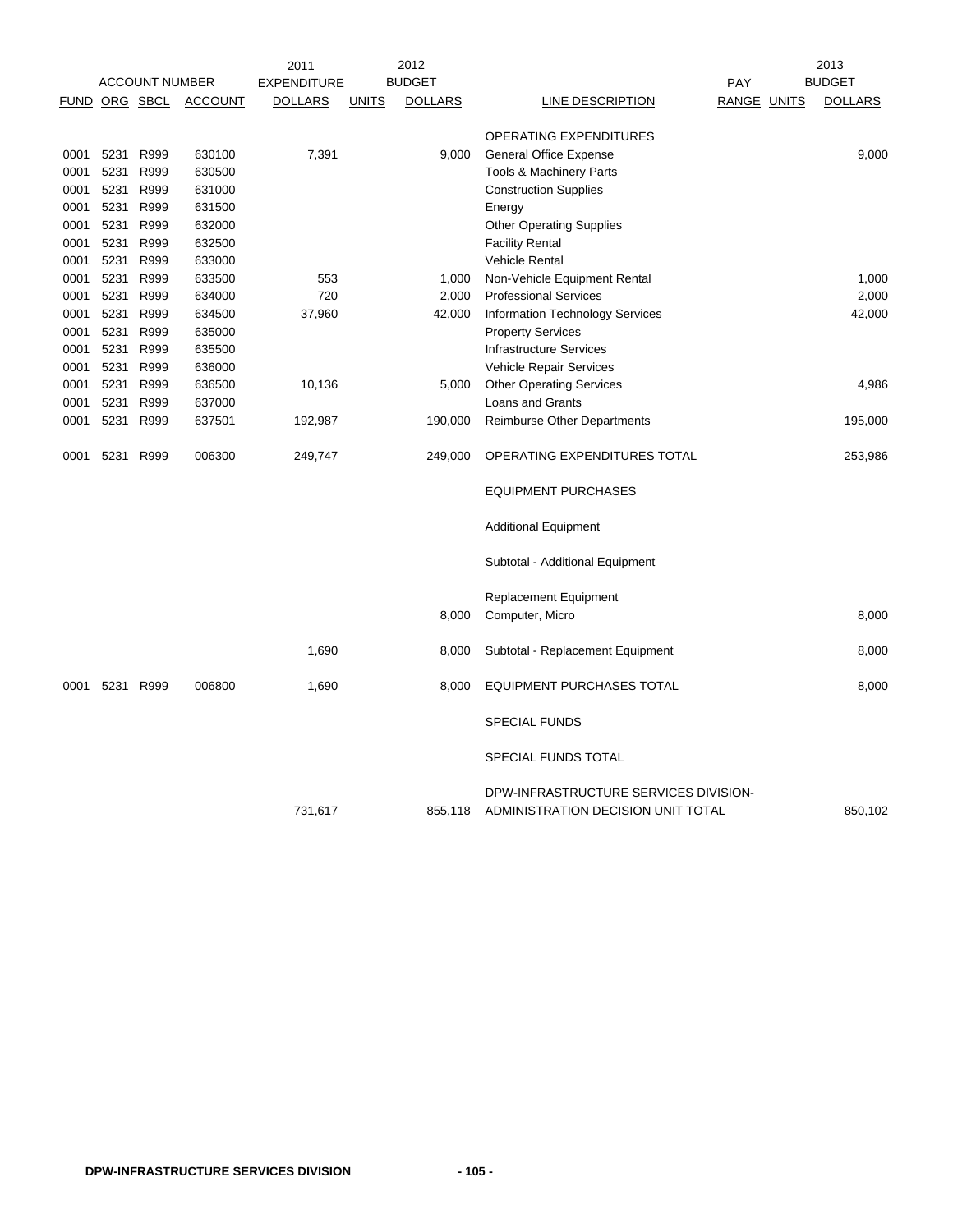|  | <b>ACCOUNT NUMBER</b> |                | 2011<br><b>EXPENDITURE</b> |                | 2012<br><b>BUDGET</b> |                                                                       | PAY         |              | 2013<br><b>BUDGET</b> |
|--|-----------------------|----------------|----------------------------|----------------|-----------------------|-----------------------------------------------------------------------|-------------|--------------|-----------------------|
|  | <u>FUND ORG SBCL</u>  | <b>ACCOUNT</b> | <b>DOLLARS</b>             | <b>UNITS</b>   | <b>DOLLARS</b>        | <b>LINE DESCRIPTION</b>                                               | RANGE UNITS |              | <b>DOLLARS</b>        |
|  |                       |                |                            |                |                       | DPW-INFRASTRUCTURE SERVICES DIVISION-<br>TRANSPORTATION DECISION UNIT |             |              |                       |
|  |                       |                |                            |                |                       | SALARIES & WAGES<br>PROJECT PROGRAMMING                               |             |              |                       |
|  |                       |                |                            | 1              | 103,057               | Management Civil Engineer-Senior (X)                                  | 11X         | 1            | 103,057               |
|  |                       |                |                            |                |                       | <b>ESTIMATES</b>                                                      |             |              |                       |
|  |                       |                |                            | 1              | 73,558                | Civil Engineer III                                                    | 2IN         | 1            | 70,485                |
|  |                       |                |                            | 1              | 77,134                | Engineering Technician VI                                             | 2IN         | 1            | 77,134                |
|  |                       |                |                            | 4              | 231,659               | Engineering Technician IV                                             | 3NN         | 3            | 173,744               |
|  |                       |                |                            | 1              | 40,836                | Office Assistant IV                                                   | 6HN         | 1            | 40,836                |
|  |                       |                |                            |                |                       | <b>ASSESSMENTS</b>                                                    |             |              |                       |
|  |                       |                |                            | $\overline{2}$ | 122,473               | Assessment Technician II                                              | 3RN         | 1            | 67,910                |
|  |                       |                |                            |                |                       | <b>MAJOR PROJECTS</b>                                                 |             |              |                       |
|  |                       |                |                            | $\mathbf 1$    | 94,024                | Management Civil Engineer-Senior (X)                                  | 11X         | 1            | 94,024                |
|  |                       |                |                            | 3              | 231,402               | Civil Engineer III                                                    | 2IN         | 3            | 231,402               |
|  |                       |                |                            | 6              | 376,271               | Civil Engineer II                                                     | 2GN         | 6            | 372,077               |
|  |                       |                |                            |                |                       | Business Support Liaison (X) (Y)                                      | 2HX         | 1            | 64,220                |
|  |                       |                |                            |                |                       | <b>AUXILIARY POSITIONS</b>                                            |             |              |                       |
|  |                       |                |                            | 1              |                       | Civil Engineer II                                                     | 2GN         | $\mathbf{1}$ |                       |
|  |                       |                |                            | 1              |                       | <b>Engineering Intern</b>                                             | 9PN         | 1            |                       |
|  |                       |                |                            |                |                       | TRAFFIC & LIGHTING DESIGN                                             |             |              |                       |
|  |                       |                |                            | $\mathbf 1$    | 106,526               | Traffic Control Engineer V (X)                                        | 1JX         | 1            | 106,526               |
|  |                       |                |                            | 1              | 70,485                | <b>Traffic Control Engineer III</b>                                   | 2IN         | 1            | 70,485                |
|  |                       |                |                            | 1              | 77,134                | <b>Electrical Engineer III</b>                                        | 2IN         | 1            | 77,134                |
|  |                       |                |                            | 1              | 67,910                | <b>Electrical Engineer II</b>                                         | 2GN         | 1            | 67,910                |
|  |                       |                |                            | 1              | 52,283                | <b>Traffic Control Engineer II</b>                                    | 2GN         | 1            | 50,098                |
|  |                       |                |                            | 3              | 231,402               | Engineering Technician VI                                             | 2IN         | 3            | 231,402               |
|  |                       |                |                            | 3              | 194,644               | Engineering Technician V                                              | 3RN         | 3            | 194,644               |
|  |                       |                |                            | 3              | 166,165               | Engineering Technician IV                                             | 3NN         | 3            | 166,165               |
|  |                       |                |                            | $\overline{c}$ | 117,422               | Engineering Drafting Technician IV                                    | 3NN         | 2            | 117,422               |
|  |                       |                |                            |                |                       | Civil Engineer IV                                                     | 2KX         | 1            | 87,622                |
|  |                       |                |                            |                |                       | Civil Engineer III                                                    | 2IN         | 1            | 74,918                |
|  |                       |                |                            |                |                       | Civil Engineer II                                                     | 2GN         | 1            | 59,425                |
|  |                       |                |                            |                |                       | Traffic Control Assistant (X)                                         | 9N          | 4            | 128,000               |
|  |                       |                |                            |                |                       | Engineering Intern                                                    | 9PN         | 1            |                       |
|  |                       |                |                            |                |                       | Bicycle & Pedestrian Coordinator                                      | 2IN         | 1            | 77,134                |
|  |                       |                |                            |                |                       | <b>AUXILIARY POSITIONS</b>                                            |             |              |                       |
|  |                       |                |                            | $\overline{c}$ |                       | <b>Traffic Control Engineer II</b>                                    | 2GN         | 2            |                       |
|  |                       |                |                            | 1              |                       | Civil Engineer II                                                     | 2GN         | $\mathbf{1}$ |                       |
|  |                       |                |                            |                |                       | DEVELOPMENT, PLANNING, RESEARCH, & PMS                                |             |              |                       |
|  |                       |                |                            | 1              | 91,424                | Civil Engineer V (X)                                                  | 1J          |              |                       |
|  |                       |                |                            | 1              | 87,622                | Civil Engineer IV                                                     | 2KX         |              |                       |
|  |                       |                |                            | 3              | 224,753               | Civil Engineer III                                                    | 2IN         |              |                       |
|  |                       |                |                            | 1              | 59,429                | Civil Engineer II                                                     | 2GN         |              |                       |
|  |                       |                |                            | 1              | 59,792                | Engineering Technician IV                                             | 3NN         |              |                       |
|  |                       |                |                            | 1              | 77,134                | <b>Traffic Control Engineer III</b>                                   | 2IN         |              |                       |
|  |                       |                |                            | 1              | 51,595                | Bicycle & Pedestrian Coordinator                                      | 2IN         |              |                       |
|  |                       |                |                            |                |                       |                                                                       |             |              |                       |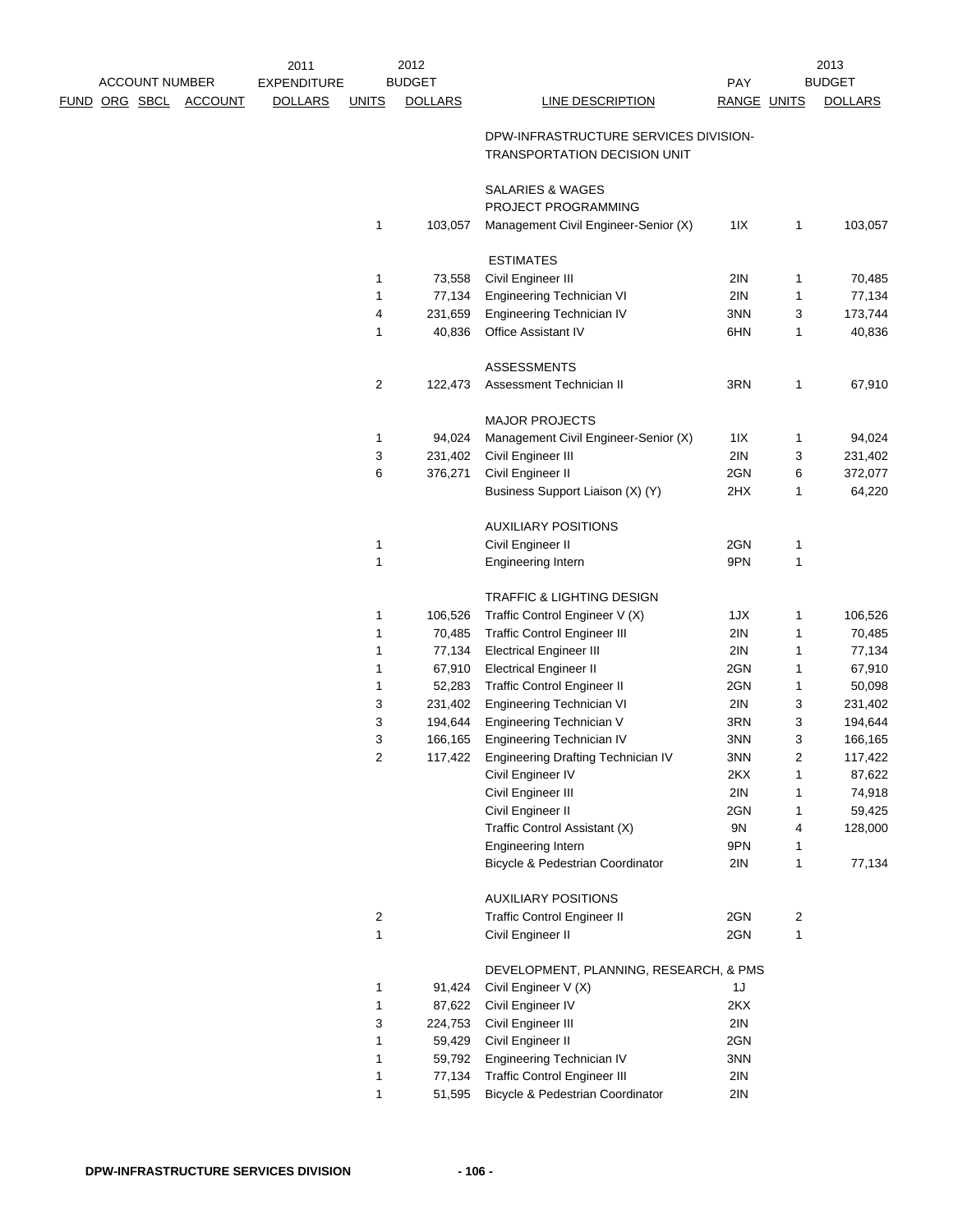|              |           |                        |                       | 2011               |              | 2012           |                                                                    |             |       | 2013           |
|--------------|-----------|------------------------|-----------------------|--------------------|--------------|----------------|--------------------------------------------------------------------|-------------|-------|----------------|
|              |           | <b>ACCOUNT NUMBER</b>  |                       | <b>EXPENDITURE</b> |              | <b>BUDGET</b>  |                                                                    | <b>PAY</b>  |       | <b>BUDGET</b>  |
|              |           |                        | FUND ORG SBCL ACCOUNT | <b>DOLLARS</b>     | <b>UNITS</b> | <b>DOLLARS</b> | LINE DESCRIPTION                                                   | RANGE UNITS |       | <b>DOLLARS</b> |
|              |           |                        |                       |                    |              |                | <b>AUXILIARY POSITIONS</b>                                         |             |       |                |
|              |           |                        |                       |                    | 1            |                | <b>Engineering Intern</b>                                          | 9PN         |       |                |
|              |           |                        |                       |                    | 4            | 128,000        | Traffic Control Assistant (X)                                      | 9N          |       |                |
|              |           |                        |                       |                    |              |                | CENTRAL DRAFTING AND RECORDS                                       |             |       |                |
|              |           |                        |                       |                    | $\mathbf{1}$ | 103,077        | Management Civil Engineer-Senior (X)                               | 1 I X       | 1     | 103,077        |
|              |           |                        |                       |                    | 1            | 77,134         | Engineering Technician VI                                          | 2IN         |       |                |
|              |           |                        |                       |                    | 3            | 199,137        | Engineering Drafting Technician V                                  | 3QN         | 4     | 260,782        |
|              |           |                        |                       |                    | 9            | 494,541        | Engineering Drafting Technician IV                                 | 3NN         | 15    | 787,598        |
|              |           |                        |                       |                    | 10           | 403,450        | <b>Engineering Drafting Technician II</b>                          | 3FN         | 19    | 749,720        |
|              |           |                        |                       |                    | 1            | 34,077         | Duplicating Equipment Operator II                                  | 6GN         | 1     | 29,781         |
|              |           |                        |                       |                    |              |                | <b>AUXILIARY POSITIONS</b>                                         |             |       |                |
|              |           |                        |                       |                    | $\mathbf{1}$ |                | <b>Engineering Drafting Technician II</b>                          | 3FN         | 1     |                |
|              |           |                        |                       | 1,432,617          | 81           | 4,525,550      | <b>Total Before Adjustments</b>                                    |             | 90    | 4,734,732      |
|              |           |                        |                       |                    |              |                | Salary & Wage Rate Change                                          |             |       |                |
|              |           |                        |                       | 11,778             |              | 21,885         | Overtime Compensated                                               |             |       | 20,777         |
|              |           |                        |                       |                    |              | (110, 265)     | Personnel Cost Adjustment                                          |             |       | (109, 103)     |
|              |           |                        |                       |                    |              |                | Other                                                              |             |       |                |
|              |           |                        |                       |                    |              | (50, 912)      | Furlough                                                           |             |       | (54, 339)      |
|              |           |                        |                       | 1,444,395          | 81           | 4,386,258      | Gross Salaries & Wages Total                                       |             | 90    | 4,592,067      |
|              |           |                        |                       |                    |              | (197, 485)     | Reimbursable Services Deduction                                    |             |       | (360, 380)     |
|              |           |                        |                       |                    |              | (2,549,982)    | Capital Improvements Deduction                                     |             |       | (3, 135, 894)  |
|              |           |                        |                       |                    |              | (24,996)       | Grants & Aids Deduction                                            |             |       | (10, 485)      |
| 0001         | 5233 R999 |                        | 006000                | 1,444,395          | 81           | 1,613,795      | NET SALARIES & WAGES TOTAL                                         |             | 90    | 1,085,308      |
|              |           |                        |                       |                    | 20.98        |                | <b>O&amp;M FTE'S</b>                                               |             | 14.20 |                |
|              |           |                        |                       |                    | 40.33        |                | NON-O&M FTE'S                                                      |             | 54.11 |                |
|              |           |                        |                       |                    |              |                | (X) Private Auto Allowance May Be Paid Pursuant to Section 350-183 |             |       |                |
|              |           |                        |                       |                    |              |                | of the Milwaukee Code.                                             |             |       |                |
| 0001         | 5233 R999 |                        | 006100                | 771,459            |              | 806.898        | ESTIMATED EMPLOYEE FRINGE BENEFITS                                 |             |       | 520,948        |
|              |           |                        |                       |                    |              |                | (Involves Revenue Offset-No Transfers from this Account)           |             |       |                |
|              |           |                        |                       |                    |              |                | OPERATING EXPENDITURES                                             |             |       |                |
| 0001         |           | 5233 R999              | 630100                | 15,697             |              | 18,000         | <b>General Office Expense</b>                                      |             |       | 23,000         |
| 0001         |           | 5233 R999              | 630500                |                    |              |                | Tools & Machinery Parts                                            |             |       |                |
| 0001         |           | 5233 R999              | 631000                |                    |              | 3,000          | <b>Construction Supplies</b>                                       |             |       | 3,000          |
| 0001         |           | 5233 R999              | 631500                |                    |              |                | Energy                                                             |             |       |                |
| 0001         |           | 5233 R999              | 632000                |                    |              |                | <b>Other Operating Supplies</b>                                    |             |       |                |
| 0001         |           | 5233 R999              | 632500                |                    |              |                | <b>Facility Rental</b>                                             |             |       |                |
| 0001         |           | 5233 R999              | 633000                |                    |              |                | Vehicle Rental                                                     |             |       |                |
| 0001         | 5233      | R999                   | 633500                | 2,708              |              | 4,000          | Non-Vehicle Equipment Rental                                       |             |       | 4,000          |
| 0001         |           | 5233 R999              | 634000                | 13,538             |              | 2,000          | <b>Professional Services</b>                                       |             |       | 2,000          |
| 0001         |           | 5233 R999              | 634500                | 4,243              |              | 1,000          | Information Technology Services                                    |             |       | 2,000          |
| 0001<br>0001 |           | 5233 R999<br>5233 R999 | 635000<br>635500      |                    |              |                | <b>Property Services</b><br><b>Infrastructure Services</b>         |             |       |                |
| 0001         |           | 5233 R999              | 636000                |                    |              |                | Vehicle Repair Services                                            |             |       |                |
| 0001         |           | 5233 R999              | 636500                | 3,370              |              | 5,000          | <b>Other Operating Services</b>                                    |             |       | 3,989          |
| 0001         |           | 5233 R999              | 637000                |                    |              |                | Loans and Grants                                                   |             |       |                |
| 0001         | 5233      | R999                   | 637501                | 1,935              |              | 17,000         | <b>Reimburse Other Departments</b>                                 |             |       | 12,000         |
|              |           |                        |                       |                    |              |                |                                                                    |             |       |                |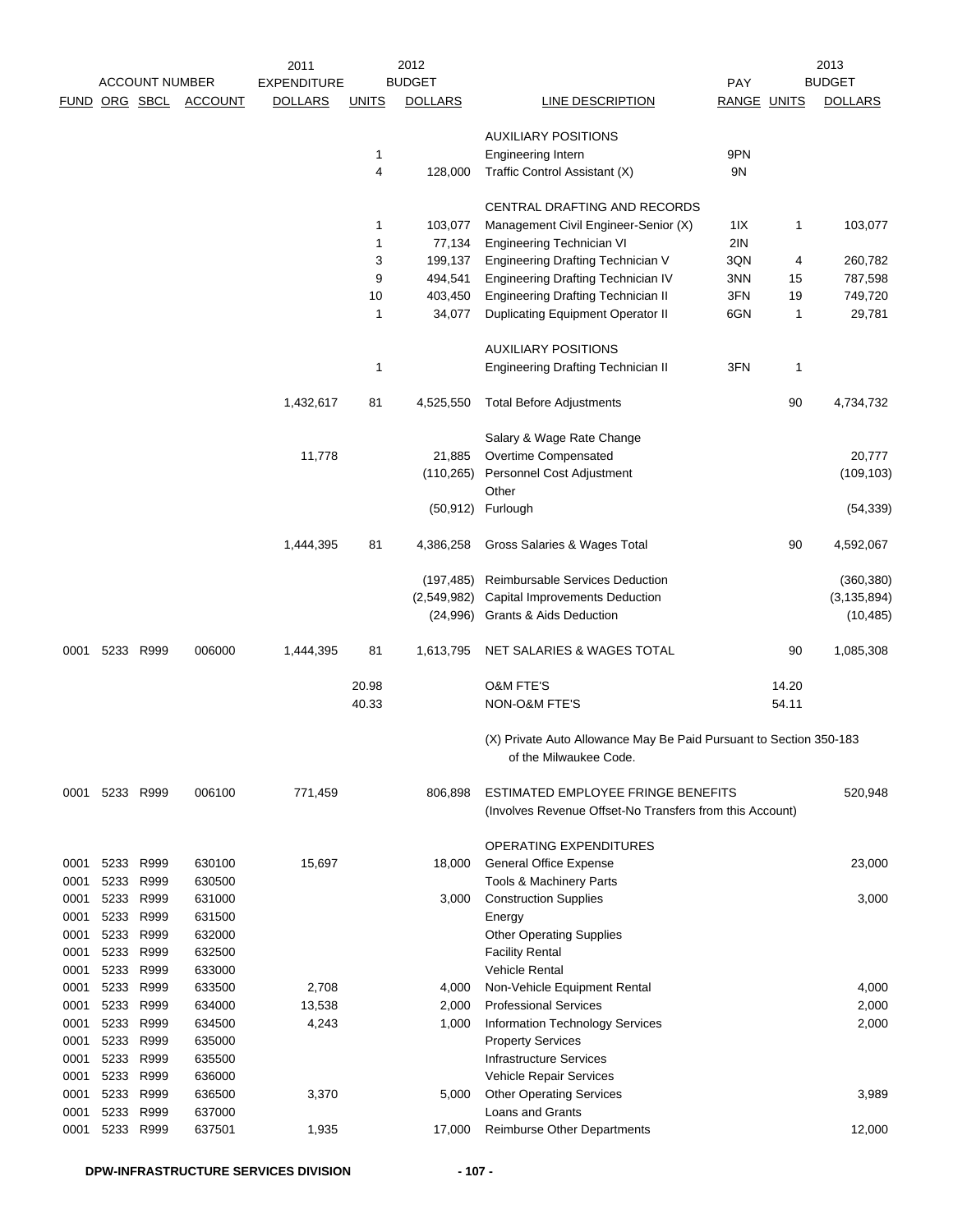|             |           |                       |                  | 2011               |              | 2012           |                                       |             | 2013           |
|-------------|-----------|-----------------------|------------------|--------------------|--------------|----------------|---------------------------------------|-------------|----------------|
|             |           | <b>ACCOUNT NUMBER</b> |                  | <b>EXPENDITURE</b> |              | <b>BUDGET</b>  |                                       | PAY         | <b>BUDGET</b>  |
| <b>FUND</b> |           |                       | ORG SBCL ACCOUNT | <b>DOLLARS</b>     | <b>UNITS</b> | <b>DOLLARS</b> | <b>LINE DESCRIPTION</b>               | RANGE UNITS | <b>DOLLARS</b> |
|             |           |                       |                  |                    |              |                |                                       |             |                |
|             |           |                       |                  |                    |              |                |                                       |             |                |
| 0001        | 5233 R999 |                       | 006300           | 41,491             |              | 50,000         | OPERATING EXPENDITURES TOTAL          |             | 49,989         |
|             |           |                       |                  |                    |              |                | <b>EQUIPMENT PURCHASES</b>            |             |                |
|             |           |                       |                  |                    |              |                |                                       |             |                |
|             |           |                       |                  |                    |              |                | <b>Additional Equipment</b>           |             |                |
|             |           |                       |                  |                    |              |                |                                       |             |                |
|             |           |                       |                  |                    |              |                | Subtotal - Additional Equipment       |             |                |
|             |           |                       |                  |                    |              |                | <b>Replacement Equipment</b>          |             |                |
|             |           |                       |                  |                    | 24           | 30,000         | Computer, Graphics (CADD)             |             |                |
|             |           |                       |                  |                    |              |                | Plotters and monitors                 | 6           | 8,000          |
|             |           |                       |                  |                    |              |                | <b>Traffic Counters</b>               | 8           | 16,000         |
|             |           |                       |                  |                    | 1            | 1,300          | Desk top Computer                     | 4           | 5,000          |
|             |           |                       |                  |                    |              | 5,200          | Chair replacements                    | 10          | 1,000          |
|             |           |                       |                  |                    |              |                |                                       |             |                |
|             |           |                       |                  | 29,519             | 25           | 36,500         | Subtotal - Replacement Equipment      | 28          | 30,000         |
|             |           |                       |                  |                    |              |                |                                       |             |                |
| 0001        | 5233 R999 |                       | 006800           | 29,519             | 25           | 36,500         | <b>EQUIPMENT PURCHASES TOTAL</b>      | 28          | 30,000         |
|             |           |                       |                  |                    |              |                | <b>SPECIAL FUNDS</b>                  |             |                |
|             |           |                       |                  |                    |              |                |                                       |             |                |
|             |           |                       |                  |                    |              |                | SPECIAL FUNDS TOTAL                   |             |                |
|             |           |                       |                  |                    |              |                | DPW-INFRASTRUCTURE SERVICES DIVISION- |             |                |
|             |           |                       |                  |                    |              |                | <b>TRANSPORTATION DECISION UNIT</b>   |             |                |
|             |           |                       |                  | 2,286,864          |              | 2,507,193      | <b>TOTAL</b>                          |             | 1,686,245      |
|             |           |                       |                  |                    |              |                |                                       |             |                |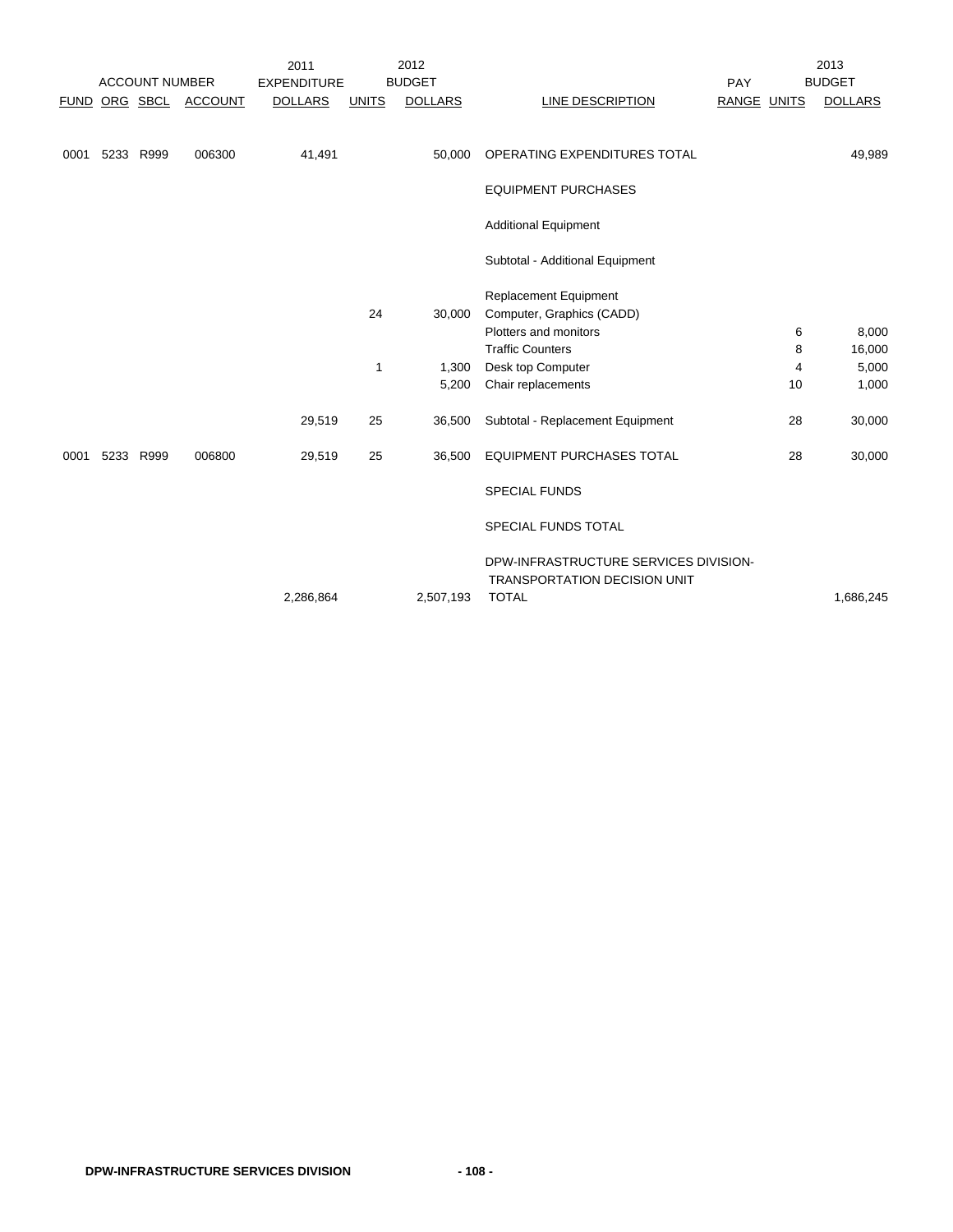|      |                       |                | 2011               |                | 2012               |                                                                                                  |                    |                | 2013               |
|------|-----------------------|----------------|--------------------|----------------|--------------------|--------------------------------------------------------------------------------------------------|--------------------|----------------|--------------------|
|      | <b>ACCOUNT NUMBER</b> |                | <b>EXPENDITURE</b> |                | <b>BUDGET</b>      |                                                                                                  | PAY                |                | <b>BUDGET</b>      |
|      | FUND ORG SBCL         | <b>ACCOUNT</b> | <b>DOLLARS</b>     | <b>UNITS</b>   | <b>DOLLARS</b>     | <b>LINE DESCRIPTION</b>                                                                          | <b>RANGE UNITS</b> |                | <b>DOLLARS</b>     |
|      |                       |                |                    |                |                    | DPW-INFRASTRUCTURE SERVICES DIVISION-<br>FIELD OPERATIONS - CONSTRUCTION<br><b>DECISION UNIT</b> |                    |                |                    |
|      |                       |                |                    |                |                    | <b>SALARIES &amp; WAGES</b>                                                                      |                    |                |                    |
|      |                       |                |                    | 1              | 133,023            | Infrastructure Operations Mgr. (X)(Y)                                                            | 1MX                | 1              | 133,023            |
|      |                       |                |                    |                |                    | CONTRACT ADMINISTRATION                                                                          |                    |                |                    |
|      |                       |                |                    | 1              | 65,957             | <b>Field Operations Inspection Specialist</b>                                                    | 1BX                | 1              | 57,315             |
|      |                       |                |                    | 1              | 57,055             | Sidewalk Repair Specialist                                                                       | 3NN                | 1              | 57,055             |
|      |                       |                |                    | 5              | 276,095            | Public Works Inspector II (X)                                                                    | 3LN                | 5              | 276,095            |
|      |                       |                |                    | 1              | 48,502             | Program Assistant I                                                                              | 5EN                | 1              | 48,502             |
|      |                       |                |                    | 1<br>1         | 40,836<br>37,464   | Administrative Assistant II<br><b>Office Assistant III</b>                                       | 6HN<br>6FN         | 1              | 40,836             |
|      |                       |                |                    |                |                    |                                                                                                  |                    |                |                    |
|      |                       |                |                    |                |                    | <b>CONSTRUCTION MANAGEMENT</b>                                                                   |                    |                |                    |
|      |                       |                |                    | 1              | 108,230            | Civil Engineer V (X)                                                                             | 1JX                | 1              | 108,230            |
|      |                       |                |                    | 4              | 331,757            | Management Civil Engineer Senior (X)                                                             | $11X$              | 4              | 331,757            |
|      |                       |                |                    | 3<br>1         | 231,401<br>67,910  | Civil Engineer III<br>Civil Engineer II (X)                                                      | 2IN<br>2GN         | 3<br>1         | 231,401<br>67,910  |
|      |                       |                |                    | 1              | 66,379             | Water Construction Coordinator (X)                                                               | 7PN                | 1              | 66,379             |
|      |                       |                |                    | 39             | 1,704,845          | Public Works Inspector II (X)                                                                    | 3LN                | 39             | 1,704,845          |
|      |                       |                |                    | 6              | 52,697             | Engineering Inspection Assistant (X)                                                             | 9NN                | 6              | 52,697             |
|      |                       |                |                    | 1              | 58,671             | Construction Materials Inspector (X)                                                             | 3ON                |                |                    |
|      |                       |                |                    |                |                    | <b>AUXILIARY POSITIONS</b>                                                                       |                    |                |                    |
|      |                       |                |                    | 1              |                    | Civil Engineer III (X)                                                                           | 2IN                | 1              |                    |
|      |                       |                |                    | $\overline{c}$ |                    | Public Works Inspector II (X)                                                                    | 3LN                | $\overline{c}$ |                    |
|      |                       |                |                    |                |                    | DESIGN AND FIELD ENGINEERING                                                                     |                    |                |                    |
|      |                       |                |                    | 1              | 108,230            | Civil Engineer V (X)                                                                             | 1JX                | 1              | 108,230            |
|      |                       |                |                    | 2              | 154,267            | Engineering Technician VI                                                                        | 2IN                | 2              | 154,267            |
|      |                       |                |                    | 10             | 643,243            | Engineering Technician V                                                                         | 3RN                | 10             | 643,243            |
|      |                       |                |                    | 12             | 692,027            | Engineering Technician IV                                                                        | 3NN                | 11             | 634,358            |
|      |                       |                |                    | 11<br>9        | 450,406<br>121,610 | Engineering Technician II<br>Engineering Technician II (0.33 FTE)                                | 3FN<br>3FN         | 10<br>9        | 411,164<br>121,610 |
|      |                       |                |                    |                |                    |                                                                                                  |                    |                |                    |
|      |                       |                |                    |                |                    | <b>AUXILIARY POSITIONS</b>                                                                       |                    |                |                    |
|      |                       |                |                    | 1              |                    | <b>Engineering Technician V</b>                                                                  | 3RN                | 1              |                    |
|      |                       |                |                    | 1              |                    | Engineering Technician IV                                                                        | 3NN                | $\mathbf{1}$   |                    |
|      |                       |                |                    | 2              |                    | <b>Engineering Technician II</b>                                                                 | 3FN                | 2              |                    |
|      |                       |                | 688,100            | 119            | 5,450,605          | <b>Total Before Adjustments</b>                                                                  |                    | 115            | 5,248,917          |
|      |                       |                |                    |                |                    | Salary & Wage Rate Change                                                                        |                    |                |                    |
|      |                       |                | 35,796             |                | 40,000             | Overtime Compensated                                                                             |                    |                | 40,000             |
|      |                       |                |                    |                | (127,501)          | Personnel Cost Adjustment<br>Other                                                               |                    |                | (108, 840)         |
|      |                       |                |                    |                | (61, 319)          | Furlough                                                                                         |                    |                | (62, 790)          |
|      |                       |                | 723,896            | 119            | 5,301,785          | Gross Salaries & Wages Total                                                                     |                    | 115            | 5,117,287          |
|      |                       |                |                    |                | (163, 411)         | Reimbursable Services Deduction                                                                  |                    |                | (150,000)          |
|      |                       |                |                    |                | (4,040,355)        | Capital Improvements Deduction                                                                   |                    |                | (3,947,431)        |
|      |                       |                |                    |                |                    | <b>Grants &amp; Aids Deduction</b>                                                               |                    |                |                    |
| 0001 | 5234 R999             | 006000         | 723,896            | 119            | 1,098,019          | NET SALARIES & WAGES TOTAL                                                                       |                    | 115            | 1,019,856          |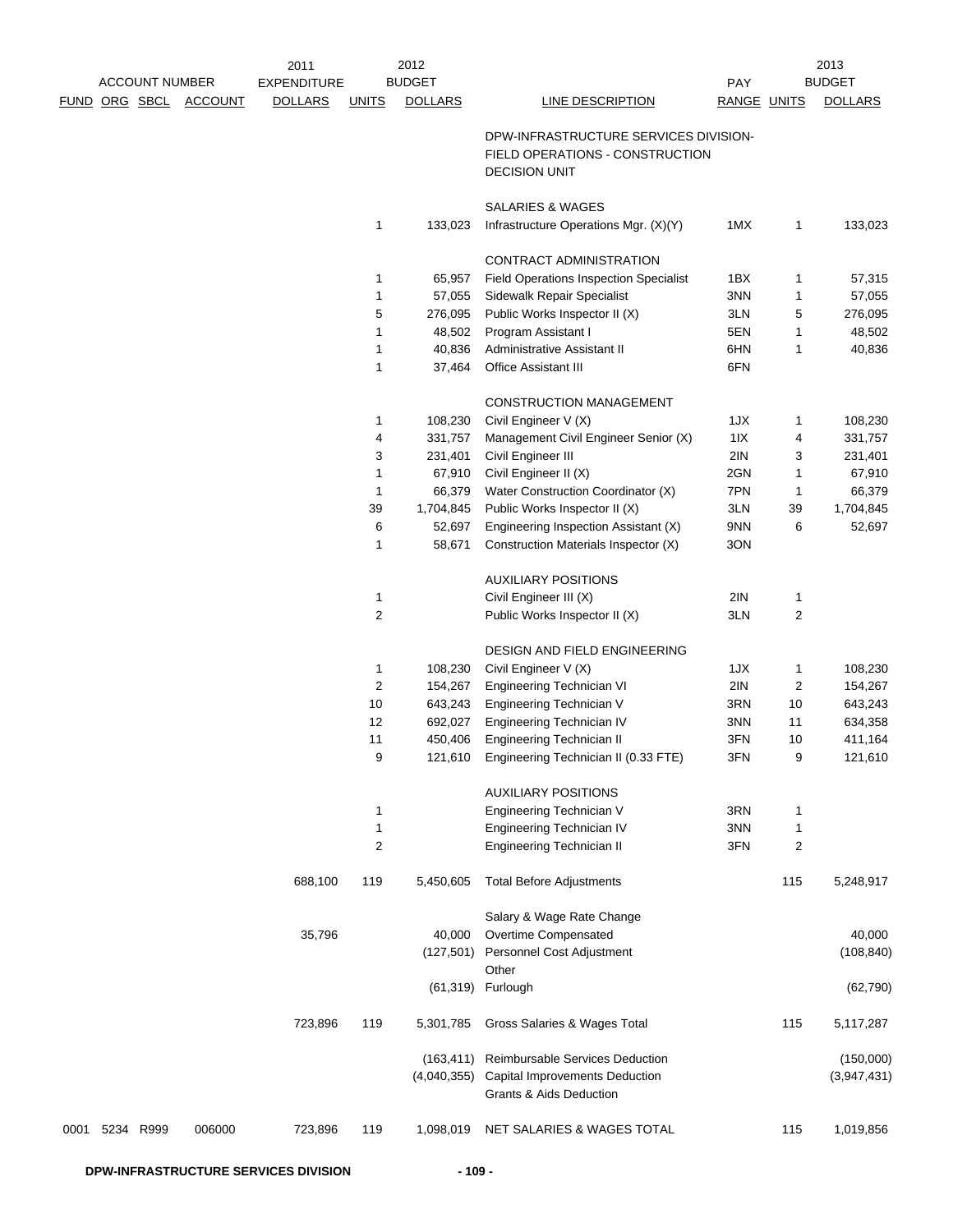|      |               | <b>ACCOUNT NUMBER</b> |                | 2011               |              | 2012           |                                                                                                                                           |                    | 2013<br><b>BUDGET</b> |
|------|---------------|-----------------------|----------------|--------------------|--------------|----------------|-------------------------------------------------------------------------------------------------------------------------------------------|--------------------|-----------------------|
|      |               |                       |                | <b>EXPENDITURE</b> |              | <b>BUDGET</b>  |                                                                                                                                           | <b>PAY</b>         |                       |
|      | FUND ORG SBCL |                       | <b>ACCOUNT</b> | <b>DOLLARS</b>     | <u>UNITS</u> | <b>DOLLARS</b> | LINE DESCRIPTION                                                                                                                          | <b>RANGE UNITS</b> | <b>DOLLARS</b>        |
|      |               |                       |                |                    | 18.79        |                | <b>O&amp;M FTE'S</b>                                                                                                                      | 17.69              |                       |
|      |               |                       |                |                    | 76.05        |                | <b>NON-O&amp;M FTE'S</b>                                                                                                                  | 75.15              |                       |
|      |               |                       |                |                    |              |                | (X) Private Auto allowance May Be Paid Pursuant to Section 350-183<br>of the Milwaukee Code.                                              |                    |                       |
|      |               |                       |                |                    |              |                | (Y) Required to file a statement of economic interests in accordance with<br>the Milwaukee Code of Ordinances Chapter 303-Code of Ethics. |                    |                       |
| 0001 | 5234 R999     |                       | 006100         | 370,616            |              | 549,010        | ESTIMATED EMPLOYEE FRINGE BENEFITS<br>(Involves Revenue Offset-No Transfers from this Account)                                            |                    | 489,531               |
|      |               |                       |                |                    |              |                | OPERATING EXPENDITURES                                                                                                                    |                    |                       |
| 0001 |               | 5234 R999             | 630100         | 13,335             |              | 20,200         | <b>General Office Expense</b>                                                                                                             |                    | 10,000                |
| 0001 | 5234 R999     |                       | 630500         | 826                |              | 1,000          | Tools & Machinery Parts                                                                                                                   |                    | 1,000                 |
| 0001 |               | 5234 R999             | 631000         | 2,172              |              | 5,000          | <b>Construction Supplies</b>                                                                                                              |                    | 1,000                 |
| 0001 | 5234 R999     |                       | 631500         |                    |              |                | Energy                                                                                                                                    |                    |                       |
| 0001 | 5234 R999     |                       | 632000         |                    |              | 1,000          | <b>Other Operating Supplies</b>                                                                                                           |                    |                       |
| 0001 | 5234 R999     |                       | 632500         | 50                 |              |                | <b>Facility Rental</b>                                                                                                                    |                    |                       |
| 0001 | 5234 R999     |                       | 633000         | 9,497              |              | 4,000          | Vehicle Rental                                                                                                                            |                    | 6,000                 |
|      | 5234 R999     |                       | 633500         | 4,752              |              |                |                                                                                                                                           |                    |                       |
| 0001 |               |                       |                |                    |              | 6,000          | Non-Vehicle Equipment Rental                                                                                                              |                    | 6,000                 |
| 0001 | 5234 R999     |                       | 634000         | 6,878              |              | 25,000         | <b>Professional Services</b>                                                                                                              |                    | 15,000                |
| 0001 |               | 5234 R999             | 634500         | 985                |              | 5,000          | Information Technology Services                                                                                                           |                    | 5,000                 |
| 0001 |               | 5234 R999             | 635000         |                    |              |                | <b>Property Services</b>                                                                                                                  |                    |                       |
| 0001 | 5234 R999     |                       | 635500         |                    |              |                | <b>Infrastructure Services</b>                                                                                                            |                    |                       |
| 0001 |               | 5234 R999             | 636000         |                    |              |                | Vehicle Repair Services                                                                                                                   |                    |                       |
| 0001 | 5234 R999     |                       | 636500         | 14,109             |              | 10,000         | <b>Other Operating Services</b>                                                                                                           |                    | 4,986                 |
| 0001 | 5234 R999     |                       | 637000         |                    |              |                | Loans and Grants                                                                                                                          |                    |                       |
| 0001 | 5234          | R999                  | 637501         | 1,682              |              | 2,800          | <b>Reimburse Other Departments</b>                                                                                                        |                    | 2,000                 |
| 0001 |               | 5234 R999             | 006300         | 54,286             |              | 80,000         | OPERATING EXPENDITURES TOTAL                                                                                                              |                    | 50,986                |
|      |               |                       |                |                    |              |                | <b>EQUIPMENT PURCHASES</b>                                                                                                                |                    |                       |
|      |               |                       |                |                    |              |                | <b>Additional Equipment</b>                                                                                                               |                    |                       |
|      |               |                       |                |                    |              |                | Subtotal - Additional Equipment                                                                                                           |                    |                       |
|      |               |                       |                |                    |              |                | Replacement Equipment                                                                                                                     |                    |                       |
|      |               |                       |                |                    |              | 30,000         | Computers                                                                                                                                 |                    | 23,000                |
|      |               |                       |                |                    |              | 8,000          | Survey Equipment                                                                                                                          |                    | 15,000                |
|      |               |                       |                |                    |              | 38,000         | Subtotal - Replacement Equipment                                                                                                          |                    | 38,000                |
|      |               |                       |                |                    |              |                | Other Previous Experience                                                                                                                 |                    |                       |
| 0001 |               | 5234 R999             | 006800         | 29,053             |              | 38,000         | EQUIPMENT PURCHASES TOTAL                                                                                                                 |                    | 38,000                |
|      |               |                       |                |                    |              |                | <b>SPECIAL FUNDS</b>                                                                                                                      |                    |                       |
|      |               |                       |                |                    |              |                | SPECIAL FUNDS TOTAL                                                                                                                       |                    |                       |
|      |               |                       |                | 1,177,851          |              | 1,765,029      | DPW-INFRASTRUCTURE SERVICES DIVISION-<br>FIELD OPERATIONS-CONSTRUCTION<br><b>DECISION UNIT TOTAL</b>                                      |                    | 1,598,373             |
|      |               |                       |                |                    |              |                |                                                                                                                                           |                    |                       |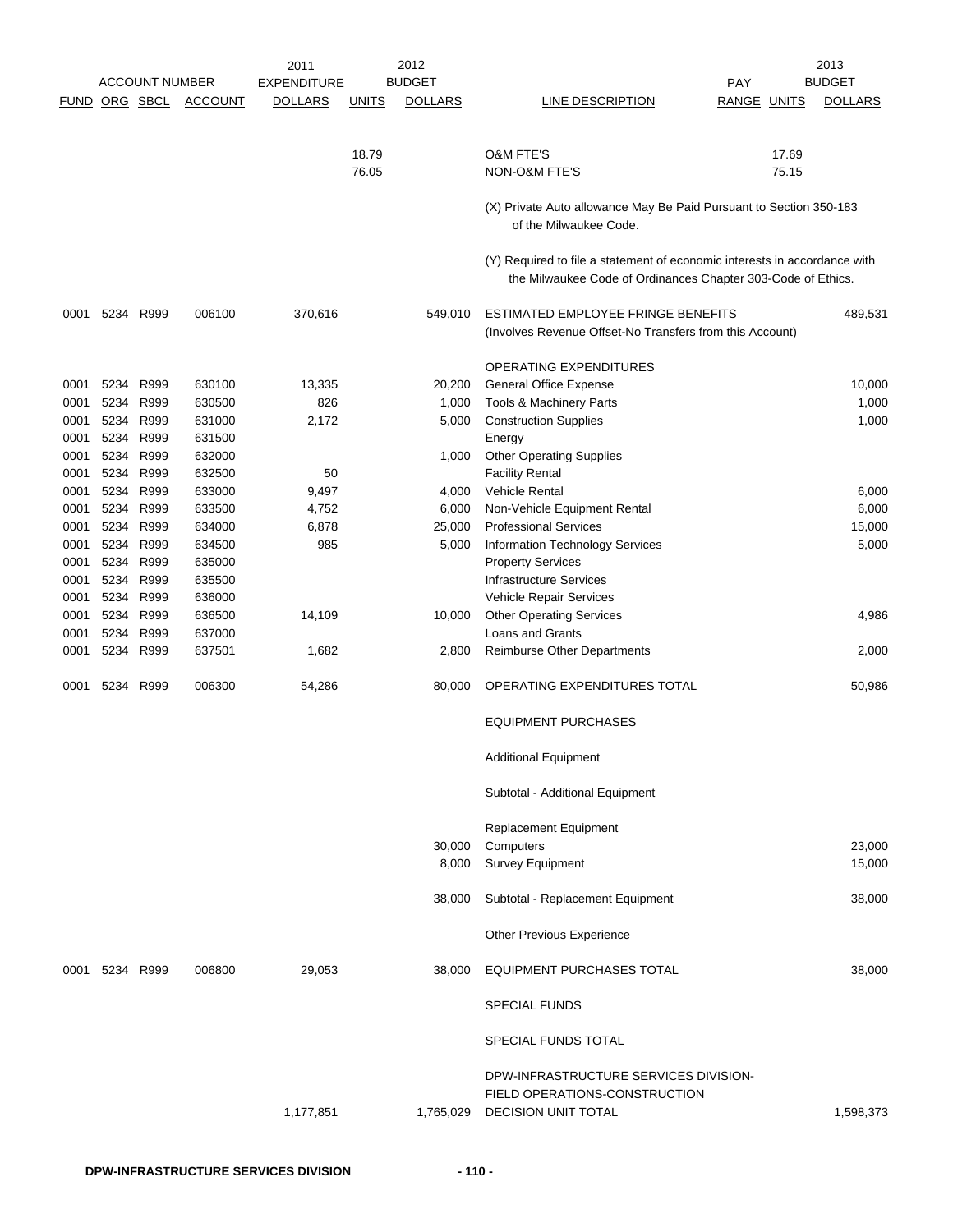|  | <b>ACCOUNT NUMBER</b> |                | 2011<br><b>EXPENDITURE</b> |                | 2012<br><b>BUDGET</b> |                                                                                                       | PAY         |              | 2013<br><b>BUDGET</b> |
|--|-----------------------|----------------|----------------------------|----------------|-----------------------|-------------------------------------------------------------------------------------------------------|-------------|--------------|-----------------------|
|  | FUND ORG SBCL         | <b>ACCOUNT</b> | <b>DOLLARS</b>             | <b>UNITS</b>   | <b>DOLLARS</b>        | <b>LINE DESCRIPTION</b>                                                                               | RANGE UNITS |              | <b>DOLLARS</b>        |
|  |                       |                |                            |                |                       | DPW-INFRASTRUCTURE SERVICES DIVISION-<br>FIELD OPERATIONS - STREETS & BRIDGES<br><b>DECISION UNIT</b> |             |              |                       |
|  |                       |                |                            |                |                       | SALARIES & WAGES                                                                                      |             |              |                       |
|  |                       |                |                            | 1              | 109,864               | Street & Bridges Services Manager (X)                                                                 | 1JX         | 1            | 109,864               |
|  |                       |                |                            |                |                       | <b>STREET MAINTENANCE</b>                                                                             |             |              |                       |
|  |                       |                |                            | 2              | 162,150               | <b>Street Repair District Manager</b>                                                                 | 1FX         |              |                       |
|  |                       |                |                            |                |                       | Street Area Manager                                                                                   | 1HX         | 2            | 166,086               |
|  |                       |                |                            | 3              | 189,170               | <b>Street Operations Supervisor</b>                                                                   | 1BX         |              |                       |
|  |                       |                |                            |                |                       | <b>Street District Manager</b>                                                                        | 1DX         | 6            | 380,655               |
|  |                       |                |                            | 5              | 287,304               | <b>Street Repair Supervisor</b>                                                                       | 1AX         |              |                       |
|  |                       |                |                            | 42             | 1,234,166             | Infrastructure Repair Worker                                                                          | 8FN         | 42           | 1,234,166             |
|  |                       |                |                            | 15             | 674,911               | Infrastructure Repair Crew Leader                                                                     | 8IN         | 15           | 674,911               |
|  |                       |                |                            | $\overline{7}$ | 399,819               | <b>Cement Finisher</b>                                                                                | 7K          | 7            | 399,819               |
|  |                       |                |                            | 8              | 135,821               | Cement Finisher Helper                                                                                | 8FN         | 8            | 135,821               |
|  |                       |                |                            | 33             | 661,428               | City Laborer                                                                                          | 8DN         | 32           | 621,921               |
|  |                       |                |                            |                |                       | <b>AUXILIARY POSITIONS</b>                                                                            |             |              |                       |
|  |                       |                |                            | 1              |                       | Street Repair District Manager-Sr.                                                                    | 1FX         |              |                       |
|  |                       |                |                            |                |                       | Street Area Manager                                                                                   | 1HX         | $\mathbf{1}$ |                       |
|  |                       |                |                            | $\mathbf{1}$   |                       | <b>Street Repair Supervisor</b>                                                                       | 1AX         |              |                       |
|  |                       |                |                            |                |                       | <b>Street District Manager</b>                                                                        | 1DX         | 1            |                       |
|  |                       |                |                            | 12             |                       | Infrastructure Repair Worker                                                                          | 8FN         | 12           |                       |
|  |                       |                |                            | 3              |                       | Infrastructure Repair Crew Leader                                                                     | 8IN         | 3            |                       |
|  |                       |                |                            | 1              |                       | <b>Cement Finisher</b>                                                                                | 7K          | 1            |                       |
|  |                       |                |                            | $\overline{c}$ |                       | <b>Cement Finisher Helper</b>                                                                         | 8FN         | 2            |                       |
|  |                       |                |                            | 15             |                       | City Laborer (Regular)                                                                                | 8DN         | 15           |                       |
|  |                       |                |                            | 4              |                       | <b>Operations Driver/Worker</b>                                                                       | 8KN         | 4            |                       |
|  |                       |                |                            |                |                       | PLANT & EQUIPMENT                                                                                     |             |              |                       |
|  |                       |                |                            | 1              | 78,955                | Plant & Equip. Repair Supervisor                                                                      | 1DX         | 1            | 78,955                |
|  |                       |                |                            | 1              | 44,277                | Program Assistant I                                                                                   | 5EN         | 2            | 83,784                |
|  |                       |                |                            | 3              | 141,177               | <b>Lead Equipment Mechanic</b>                                                                        | 7FN         | 3            | 141,177               |
|  |                       |                |                            | 1              | 45,425                | Infrastructure Repair Crew Leader                                                                     | 8IN         | $\mathbf{1}$ | 45,425                |
|  |                       |                |                            | 1              | 45,922                | Equipment Mechanic IV                                                                                 | 7EN         | $\mathbf{1}$ | 45,922                |
|  |                       |                |                            | 2              | 83,834                | <b>Equipment Mechanic II</b>                                                                          | 7CN         | 2            | 83,834                |
|  |                       |                |                            | 1              | 40,957                | <b>Equipment Mechanic I</b>                                                                           | 7BN         | 1            | 40,957                |
|  |                       |                |                            | 3              | 123,933               | Infrastructure Repair Worker                                                                          | 8FN         | 3            | 123,933               |
|  |                       |                |                            |                |                       | <b>AUXILIARY PERSONNEL</b>                                                                            |             |              |                       |
|  |                       |                |                            | 1              |                       | Asphalt Plant Oper. Eng.                                                                              | 7KN         | 1            |                       |
|  |                       |                |                            | 1              |                       | <b>Office Assistant III</b>                                                                           | 6FN         | $\mathbf{1}$ |                       |
|  |                       |                |                            | 1              |                       | <b>Lead Equipment Mechanic</b>                                                                        | 7FN         | 1            |                       |
|  |                       |                |                            | 1              |                       | Plant Mechanic III                                                                                    | 252         |              |                       |
|  |                       |                |                            | 1              |                       | <b>Equipment Mechanic II</b>                                                                          | 7CN         | 1            |                       |
|  |                       |                |                            | 1              |                       | <b>Asphalt Plant Operator</b>                                                                         | 8FN         | $\mathbf{1}$ |                       |
|  |                       |                |                            | $\mathbf{1}$   |                       | Equipment Mechanic I                                                                                  | 7BN         | 1            |                       |
|  |                       |                |                            |                |                       | <b>STORES UNIT</b>                                                                                    |             |              |                       |
|  |                       |                |                            | 1              | 65,564                | <b>Inventory Services Manager</b>                                                                     | 1CX         | $\mathbf{1}$ | 65,564                |
|  |                       |                |                            | 1              | 45,180                | Inventory Manager (X)                                                                                 | 1AX         | $\mathbf{1}$ | 45,180                |
|  |                       |                |                            | 1              | 44,277                | Inventory Assistant V                                                                                 | 6LN         | 1            | 44,277                |
|  |                       |                |                            | 8              | 344,224               | Inventory Assistant IV                                                                                | 6JN         | 8            | 344,224               |
|  |                       |                |                            | 2              | 84,544                | <b>Inventory Assistant III</b>                                                                        | 6IN         |              |                       |
|  |                       |                |                            | 6              | 241,722               | <b>Inventory Assistant II</b>                                                                         | 6HN         | 6            | 241,722               |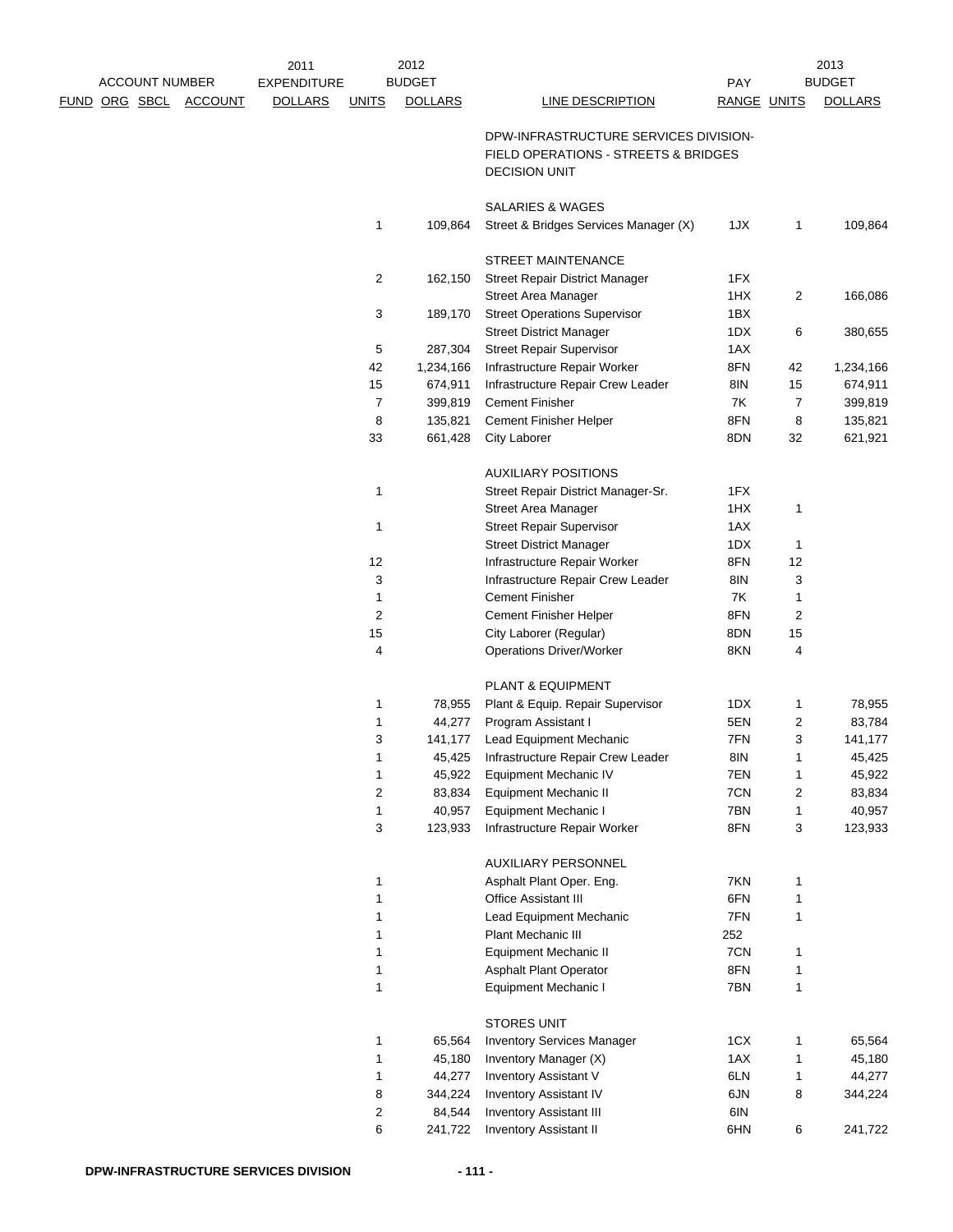|                      |                       |                | 2011               |              | 2012               |                                      |             |        | 2013               |
|----------------------|-----------------------|----------------|--------------------|--------------|--------------------|--------------------------------------|-------------|--------|--------------------|
|                      | <b>ACCOUNT NUMBER</b> |                | <b>EXPENDITURE</b> |              | <b>BUDGET</b>      |                                      | PAY         |        | <b>BUDGET</b>      |
| <u>FUND ORG SBCL</u> |                       | <b>ACCOUNT</b> | <b>DOLLARS</b>     | <b>UNITS</b> | <b>DOLLARS</b>     | <b>LINE DESCRIPTION</b>              | RANGE UNITS |        | <b>DOLLARS</b>     |
|                      |                       |                |                    |              |                    | AUXILIARY PERSONNEL                  |             |        |                    |
|                      |                       |                |                    | 1            |                    | <b>Inventory Services Manager</b>    | 1CX         | 1      |                    |
|                      |                       |                |                    | 1            |                    | <b>Inventory Supervisor</b>          | 2DN         | 1      |                    |
|                      |                       |                |                    | 1            |                    | <b>Inventory Assistant V</b>         | 6LN         | 1      |                    |
|                      |                       |                |                    | 1            |                    | <b>Inventory Assistant IV</b>        | 6JN         |        |                    |
|                      |                       |                |                    | 1            |                    | <b>Inventory Assistant III</b>       | 6IN         | 1<br>1 |                    |
|                      |                       |                |                    | 2            |                    | <b>Inventory Assistant II</b>        | 6HN         | 2      |                    |
|                      |                       |                |                    |              |                    | STRUCTURAL DESIGN                    |             |        |                    |
|                      |                       |                |                    | 1            | 103,077            | Structural Design Manager (X)        | 1 I X       | 1      | 103,077            |
|                      |                       |                |                    | 1            | 87,622             | Civil Engineer IV                    | 2KX         | 1      | 87,622             |
|                      |                       |                |                    | 2            | 154,268            | Civil Engineer III                   | 2IN         | 2      | 154,268            |
|                      |                       |                |                    | 4            | 215,392            | Civil Engineer II                    | 2GN         | 4      | 215,392            |
|                      |                       |                |                    | 1            | 58,711             | Engineering Drafting Technician IV   | 3NN         | 1      | 58,711             |
|                      |                       |                |                    |              |                    | <b>BRIDGE OPERATIONS/MAINTENANCE</b> |             |        |                    |
|                      |                       |                |                    | 1            | 96,722             | Bridge Maintenance Manager (X)       | 1HX         | 1      | 96,722             |
|                      |                       |                |                    | 1            | 56,533             | <b>Bridge Operator Supervisor</b>    | 1BX         | 1      | 56,533             |
|                      |                       |                |                    | 6            | 269,594            | <b>Bridge Operator-Lead Worker</b>   | 8IN         | 6      | 269,594            |
|                      |                       |                |                    | 22           | 867,409            | <b>Bridge Operator</b>               | 8GN         | 22     | 867,409            |
|                      |                       |                |                    | 1            | 64,147             | <b>Carpentry Manager</b>             | 70          | 1      | 64,147             |
|                      |                       |                |                    | 10           | 579,280            | Carpenter                            | 7K          | 10     | 579,280            |
|                      |                       |                |                    | 1            | 57,117             | <b>Cement Finisher</b>               | 7K          | 1      | 57,117             |
|                      |                       |                |                    | 2            | 122,928            | <b>Electrical Mechanic</b>           | 7MN         | 2      | 122,928            |
|                      |                       |                |                    | 2            |                    |                                      | 8IN         |        | 90,850             |
|                      |                       |                |                    |              | 90,850             | Infrastructure Repair Crew Leader    | 8FN         | 2      |                    |
|                      |                       |                |                    | 1            | 41,311             | Infrastructure Repair Worker         | 8DN         | 1      | 41,311             |
|                      |                       |                |                    | 3            | 73,984             | <b>City Laborer</b>                  |             | 3      | 73,984             |
|                      |                       |                |                    | 1            | 64,230             | Ironworker Supervisor                | 70          | 1      | 64,230             |
|                      |                       |                |                    | 5            | 301,390            | Ironworker                           | 7M          | 5      | 301,390            |
|                      |                       |                |                    | 1            | 58,781             | Painter Leadworker, Bridge and Iron  | 7K          | 1      | 58,781             |
|                      |                       |                |                    | 5            | 282,255            | Painter, Bridge and Iron             | 7J          | 5      | 282,255            |
|                      |                       |                |                    | 2<br>2       | 116,959<br>109,948 | Painter Leadworker, House<br>Painter | 7J<br>71    | 2<br>2 | 116,959<br>109,948 |
|                      |                       |                |                    |              |                    | <b>AUXILIARY POSITIONS</b>           |             |        |                    |
|                      |                       |                |                    | 1            |                    | <b>Bridge Operator Supervisor</b>    | 1BX         | 1      |                    |
|                      |                       |                |                    | 1            |                    | <b>Bridge Operator-Leadworker</b>    | 8IN         | 1      |                    |
|                      |                       |                |                    | 2            |                    | <b>Bridge Operator</b>               | 8GN         | 2      |                    |
|                      |                       |                |                    | 1            |                    | Carpenter Supervisor                 | 70          | 1      |                    |
|                      |                       |                |                    | 1            |                    | Carpenter                            | 7K          | 1      |                    |
|                      |                       |                |                    | 1            |                    | <b>Cement Finisher</b>               | 7K          | 1      |                    |
|                      |                       |                |                    | 1            |                    | Infrastructure Repair Crew leader    | 8IN         | 1      |                    |
|                      |                       |                |                    | 2            |                    | City Laborer (Regular)               | 8DN         | 2      |                    |
|                      |                       |                |                    | 1            |                    | Ironworker Supervisor                | 70          | 1      |                    |
|                      |                       |                |                    | 1            |                    | Ironworker                           | 7M          | 1      |                    |
|                      |                       |                |                    | 1            |                    | Painter Leadworker, Bridge and Iron  | 7K          | 1      |                    |
|                      |                       |                |                    | 1            |                    | Painter, Bridge and Iron             | 7J          | 1      |                    |
|                      |                       |                | 6,494,855          | 290          | 9,157,132          | <b>Total Before Adjustments</b>      |             | 285    | 8,980,705          |
|                      |                       |                |                    |              |                    | Salary & Wage Rate Change            |             |        |                    |
|                      |                       |                | 341,224            |              | 284,950            | Overtime Compensated                 |             |        | 284,950            |
|                      |                       |                |                    |              | (173, 360)         | Personnel Cost Adjustment<br>Other   |             |        | (260, 839)         |
|                      |                       |                |                    |              |                    | <b>AMR Deduction</b>                 |             |        |                    |
|                      |                       |                |                    |              | (98, 432)          | Furlough                             |             |        | (105, 659)         |
|                      |                       |                |                    |              |                    |                                      |             |        |                    |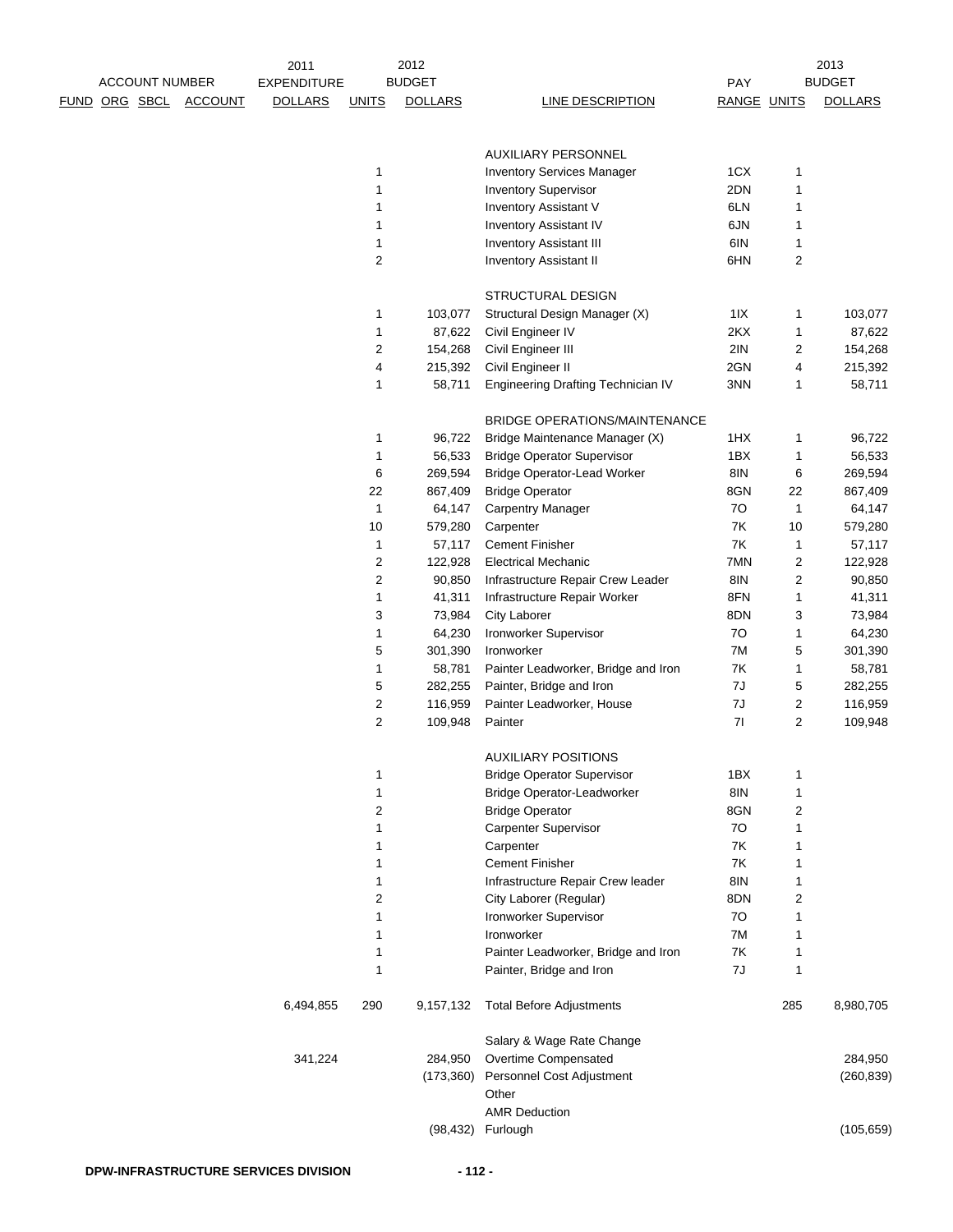|               |                        |                       |                  | 2011               |              | 2012           |                                                                                              |             | 2013             |
|---------------|------------------------|-----------------------|------------------|--------------------|--------------|----------------|----------------------------------------------------------------------------------------------|-------------|------------------|
|               |                        | <b>ACCOUNT NUMBER</b> |                  | <b>EXPENDITURE</b> |              | <b>BUDGET</b>  |                                                                                              | <b>PAY</b>  | <b>BUDGET</b>    |
| FUND ORG SBCL |                        |                       | <b>ACCOUNT</b>   | <b>DOLLARS</b>     | <b>UNITS</b> | <b>DOLLARS</b> | LINE DESCRIPTION                                                                             | RANGE UNITS | <b>DOLLARS</b>   |
|               |                        |                       |                  |                    |              |                |                                                                                              |             |                  |
|               |                        |                       |                  | 6,836,079          | 290          | 9,170,290      | Gross Salaries & Wages Total                                                                 | 285         | 8,899,157        |
|               |                        |                       |                  |                    |              | (1,043,377)    | Reimbursable Services Deduction                                                              |             | (1,050,000)      |
|               |                        |                       |                  |                    |              | (1,013,629)    | Capital Improvements Deduction                                                               |             | (938, 572)       |
|               |                        |                       |                  |                    |              |                | Grants & Aids Deduction                                                                      |             |                  |
| 0001          | 5235                   | R999                  | 006000           | 6,836,079          | 290          | 7,113,284      | NET SALARIES & WAGES TOTAL                                                                   | 285         | 6,910,585        |
|               |                        |                       |                  |                    | 130.41       |                | <b>O&amp;M FTE'S</b>                                                                         | 128.40      |                  |
|               |                        |                       |                  |                    | 45.38        |                | NON-O&M FTE'S                                                                                | 45.39       |                  |
|               |                        |                       |                  |                    |              |                | (X) Private Auto allowance May Be Paid Pursuant to Section 350-183<br>of the Milwaukee Code. |             |                  |
| 0001          | 5235 R999              |                       | 006100           | 3,410,296          |              | 3,556,643      | ESTIMATED EMPLOYEE FRINGE BENEFITS                                                           |             | 3,317,081        |
|               |                        |                       |                  |                    |              |                | (Involves Revenue Offset-No Transfers from this Account)                                     |             |                  |
|               |                        |                       |                  |                    |              |                | OPERATING EXPENDITURES                                                                       |             |                  |
| 0001          | 5235                   | R999                  | 630100           | 12,002             |              | 26,000         | <b>General Office Expense</b>                                                                |             | 12,000           |
| 0001          | 5235 R999              |                       | 630500           | 63,593             |              | 109,000        | Tools & Machinery Parts                                                                      |             | 66,000           |
| 0001          | 5235 R999              |                       | 631000           | 1,584,020          |              | 1,747,917      | <b>Construction Supplies</b>                                                                 |             | 1,750,000        |
| 0001          | 5235 R999              |                       | 631500           | 138,779            |              | 136,000        | Energy                                                                                       |             | 140,000          |
| 0001          | 5235 R999              |                       | 632000           | 341,910            |              | 237,000        | <b>Other Operating Supplies</b>                                                              |             | 240,000          |
| 0001          | 5235 R999              |                       | 632500           |                    |              |                | <b>Facility Rental</b>                                                                       |             |                  |
| 0001          | 5235 R999              |                       | 633000           | 21,475             |              | 70,000         | <b>Vehicle Rental</b>                                                                        |             | 22,000           |
| 0001          | 5235                   | R999                  | 633500           | 9,795              |              | 10,000         | Non-Vehicle Equipment Rental                                                                 |             | 10,000           |
| 0001          | 5235                   | R999                  | 634000           | 49,967             |              | 63,000         | <b>Professional Services</b>                                                                 |             | 51,000           |
| 0001          | 5235                   | R999                  | 634500           | 17,710             |              | 15,000         | <b>Information Technology Services</b>                                                       |             | 15,000           |
| 0001          | 5235 R999              |                       | 635000           | 6,041              |              | 25,000         | <b>Property Services</b>                                                                     |             | 6,000            |
| 0001          | 5235 R999<br>5235 R999 |                       | 635500<br>636000 | 163,220<br>2,628   |              | 220,000        | <b>Infrastructure Services</b><br>Vehicle Repair Services                                    |             | 170,000          |
| 0001<br>0001  | 5235 R999              |                       | 636500           | 47,311             |              | 55,000         | <b>Other Operating Services</b>                                                              |             | 31,911           |
| 0001          | 5235 R999              |                       | 637000           |                    |              |                | Loans and Grants                                                                             |             |                  |
| 0001          | 5235 R999              |                       | 637501           | 45,267             |              | 55,000         | <b>Reimburse Other Departments</b>                                                           |             | 47,000           |
|               |                        |                       |                  |                    |              |                |                                                                                              |             |                  |
| 0001          | 5235 R999              |                       | 006300           | 2,503,718          |              | 2,768,917      | OPERATING EXPENDITURES TOTAL                                                                 |             | 2,560,911        |
|               |                        |                       |                  |                    |              |                | <b>EQUIPMENT PURCHASES</b>                                                                   |             |                  |
|               |                        |                       |                  |                    |              |                | <b>Additional Equipment</b>                                                                  |             |                  |
|               |                        |                       |                  |                    |              |                | Subtotal - Additional Equipment                                                              |             |                  |
|               |                        |                       |                  |                    |              |                | <b>Replacement Equipment</b>                                                                 |             |                  |
|               |                        |                       |                  |                    |              | 9,000          | Snowthrower/Snowblower                                                                       |             | 9,000            |
|               |                        |                       |                  |                    |              | 3,000          | <b>Concrete Saw</b>                                                                          |             | 3,000            |
|               |                        |                       |                  |                    |              | 30,000         | Computer/ CPU & Monitor                                                                      |             |                  |
|               |                        |                       |                  |                    |              |                | Compactor, Vibratory                                                                         | 2           | 4,000            |
|               |                        |                       |                  |                    |              |                | Concrete Saw, 65 HP                                                                          | 1           | 14,500           |
|               |                        |                       |                  |                    |              |                | Roller, Vibratory                                                                            | 2           | 17,000           |
|               |                        |                       |                  |                    |              |                | <b>Sealant Melter</b><br><b>Tar Kettle</b>                                                   | 2<br>2      | 35,000<br>12,000 |
|               |                        |                       |                  |                    |              |                |                                                                                              |             |                  |
|               |                        |                       |                  |                    |              | 42,000         | Subtotal - Replacement Equipment                                                             | 9           | 94,500           |
| 0001          | 5235 R999              |                       | 006800           | 32,319             |              | 42,000         | EQUIPMENT PURCHASES TOTAL                                                                    | 9           | 94,500           |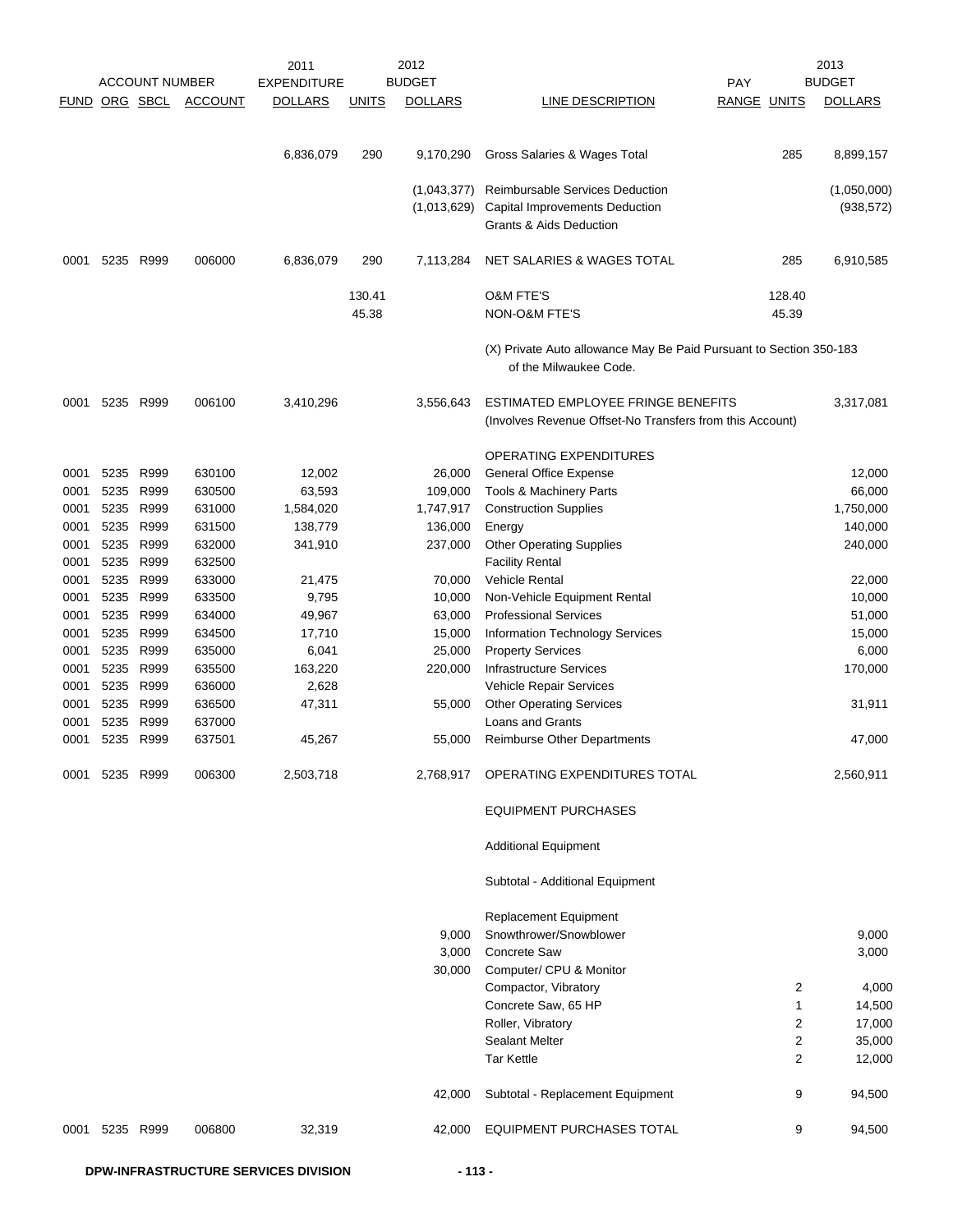2013

## SPECIAL FUNDS

SPECIAL FUNDS TOTAL

DPW-INFRASTRUCTURE SERVICES DIVISION-FIELD OPERATIONS-STREET & BRIDGES 12,782,412 13,480,844 DECISION UNIT TOTAL 12,883,077 12,883,077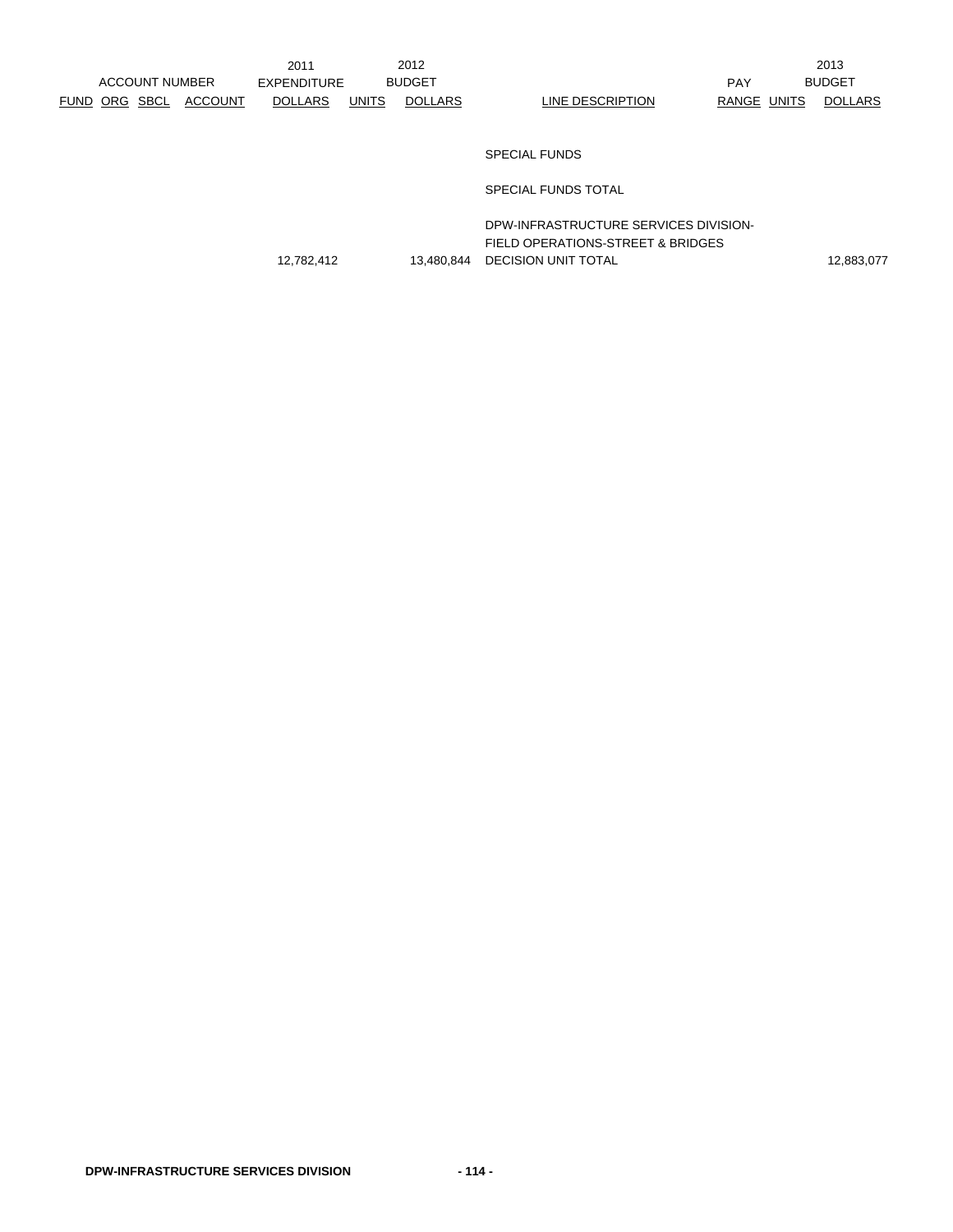|                                               |  |                | 2011               |                | 2012           |                                                   |             |                | 2013           |
|-----------------------------------------------|--|----------------|--------------------|----------------|----------------|---------------------------------------------------|-------------|----------------|----------------|
| <b>ACCOUNT NUMBER</b><br><u>FUND ORG SBCL</u> |  |                | <b>EXPENDITURE</b> |                | <b>BUDGET</b>  |                                                   | <b>PAY</b>  |                | <b>BUDGET</b>  |
|                                               |  | <b>ACCOUNT</b> | <b>DOLLARS</b>     | <b>UNITS</b>   | <b>DOLLARS</b> | <b>LINE DESCRIPTION</b>                           | RANGE UNITS |                | <b>DOLLARS</b> |
|                                               |  |                |                    |                |                | DPW-INFRASTRUCTURE SERVICES DIVISION-             |             |                |                |
|                                               |  |                |                    |                |                | FIELD OPERATIONS - ELECTRICAL SERVICES            |             |                |                |
|                                               |  |                |                    |                |                | <b>DECISION UNIT</b>                              |             |                |                |
|                                               |  |                |                    |                |                |                                                   |             |                |                |
|                                               |  |                |                    |                |                | <b>SALARIES &amp; WAGES</b>                       |             |                |                |
|                                               |  |                |                    | 1              | 106,028        | Electrical Services Operations Mgr. (X)           | 1JX         | 1              | 106,028        |
|                                               |  |                |                    |                |                |                                                   |             |                |                |
|                                               |  |                |                    |                |                | SIGNAL SHOP                                       |             |                |                |
|                                               |  |                |                    | 1              | 90,728         | <b>Electrical Services Manager</b>                | 1GX         | $\mathbf{1}$   | 90,728         |
|                                               |  |                |                    | 13             | 799,032        | <b>Electrical Mechanic</b>                        | 7MN         | 13             | 799,032        |
|                                               |  |                |                    | $\overline{7}$ | 330,512        | <b>Electrical Worker</b>                          | 7FN         | $\overline{7}$ | 330,512        |
|                                               |  |                |                    | $\overline{2}$ | 80,574         | Laborer, Electrical Services (A)                  | 8EN         | 2              | 80,574         |
|                                               |  |                |                    | 10             | 217,550        | Laborer, Electrical Services (0.67 FTE)           | 8EN         | 10             | 217,550        |
|                                               |  |                |                    | $\overline{c}$ | 42,615         | City Laborer (0.67 FTE)                           | 8DN         | $\overline{2}$ | 42,615         |
|                                               |  |                |                    |                |                | <b>STREET LIGHTING</b>                            |             |                |                |
|                                               |  |                |                    | 1              | 96,722         | Electrical Services Manager, Sr. (X)              | 1HX         | 1              | 96,722         |
|                                               |  |                |                    | 2              |                |                                                   | 1GX         |                |                |
|                                               |  |                |                    |                | 164,904        | <b>Electrical Services Manager</b>                |             | 2              | 164,904        |
|                                               |  |                |                    | 1              | 40,836         | Office Assistant IV<br><b>Electrical Mechanic</b> | 6HX         | 1              | 40,836         |
|                                               |  |                |                    | 48             | 2,950,272      |                                                   | 7MN         | 47             | 2,766,309      |
|                                               |  |                |                    | 21             | 991,536        | <b>Electrical Worker</b>                          | 7FN         | 21             | 991,536        |
|                                               |  |                |                    | 13             | 563,030        | Special Laborer, Electrical Services              | 8GN         | 13             | 563,030        |
|                                               |  |                |                    | 4              | 93,550         | Special Laborer, Elec. Serv. (0.67 FTE)           | 8GN         | 4              | 93,550         |
|                                               |  |                |                    | 3              | 129,930        | <b>Utility Worker</b>                             | 8GN         | 3              | 129,930        |
|                                               |  |                |                    | 22             | 886,314        | Laborer, Electrical Services                      | 8EN         | 23             | 926,601        |
|                                               |  |                |                    | 11             | 279,189        | Laborer, Electrical Services (0.67 FTE)           | 8EN         | 11             | 279,189        |
|                                               |  |                |                    | 2              | 78,916         | <b>City Laborer</b>                               | 8DN         |                |                |
|                                               |  |                |                    | 2              | 114,650        | Directional Boring Machine Oper/Wrk               | 8ON         | 2              | 114,650        |
|                                               |  |                |                    |                |                | <b>Communications Assistant V</b>                 |             | 1              | 44,000         |
|                                               |  |                |                    |                |                | SIGN & PAINT SHOPS                                |             |                |                |
|                                               |  |                |                    | 1              | 79,825         | <b>Electrical Services Supervisor I</b>           | 1EX         | 1              | 79,825         |
|                                               |  |                |                    | 5              | 216,550        | Traffic Sign Worker II                            | 8GN         | 5              | 216,550        |
|                                               |  |                |                    | 1              | 56,826         | Painter Leadworker, Bridge & Iron                 | 7K          | 1              | 56,826         |
|                                               |  |                |                    | 5              | 184,163        | Painter                                           | 71          | 5              | 184,163        |
|                                               |  |                |                    | 2              |                | 53,985 Laborer, Electrical Services               | 8EN         | 2              | 53,985         |
|                                               |  |                |                    |                |                | <b>MACHINE SHOP</b>                               |             |                |                |
|                                               |  |                |                    |                |                |                                                   |             |                |                |
|                                               |  |                |                    | 1              | 58,137         | Machinist II                                      | 7LN         | 1              | 58,137         |
|                                               |  |                |                    | 4              | 224,732        | <b>Electrical Services Mach. I</b>                | 7JN         | 4              | 224,732        |
|                                               |  |                |                    | 1              | 56,183         | Elec. Services Blacksmith                         | 7JN         | 1              | 56,183         |
|                                               |  |                |                    | 2              | 101,160        | <b>Electrical Services Welder</b>                 | 7HN         | 2              | 101,160        |
|                                               |  |                |                    | $\overline{2}$ | 86,622         | <b>Equipment Mechanic I</b>                       | 7BN         | 2              | 86,622         |
|                                               |  |                |                    |                |                | <b>AUXILIARY PERSONNEL</b>                        |             |                |                |
|                                               |  |                |                    | 1              |                | <b>Electrical Services Manager</b>                | 1GX         | 1              |                |
|                                               |  |                |                    | 3              |                | <b>Electrical Mechanic</b>                        | 7MM         | 3              |                |
|                                               |  |                |                    | 2              |                | <b>Electrical Worker</b>                          | 7FN         | 2              |                |
|                                               |  |                |                    | 1              |                | Painter                                           | 71          | 1              |                |
|                                               |  |                |                    | 1              |                | Traffic Sign Worker II                            | 8GN         | 1              |                |
|                                               |  |                |                    | 3              |                | Special Laborer, Electrical Services              | 8GN         | 3              |                |
|                                               |  |                |                    | 5              |                | Laborer, Electrical Services                      | 8EN         | 5              |                |
|                                               |  |                |                    |                |                |                                                   |             |                |                |
|                                               |  |                | 3,737,531          | 206            | 9,175,071      | <b>Total Before Adjustments</b>                   |             | 205            | 8,996,479      |
|                                               |  |                |                    |                |                | Salary & Wage Rate Change                         |             |                |                |
|                                               |  |                | 363,540            |                | 323,561        | Overtime Compensated                              |             |                | 329,561        |
|                                               |  |                |                    |                |                |                                                   |             |                |                |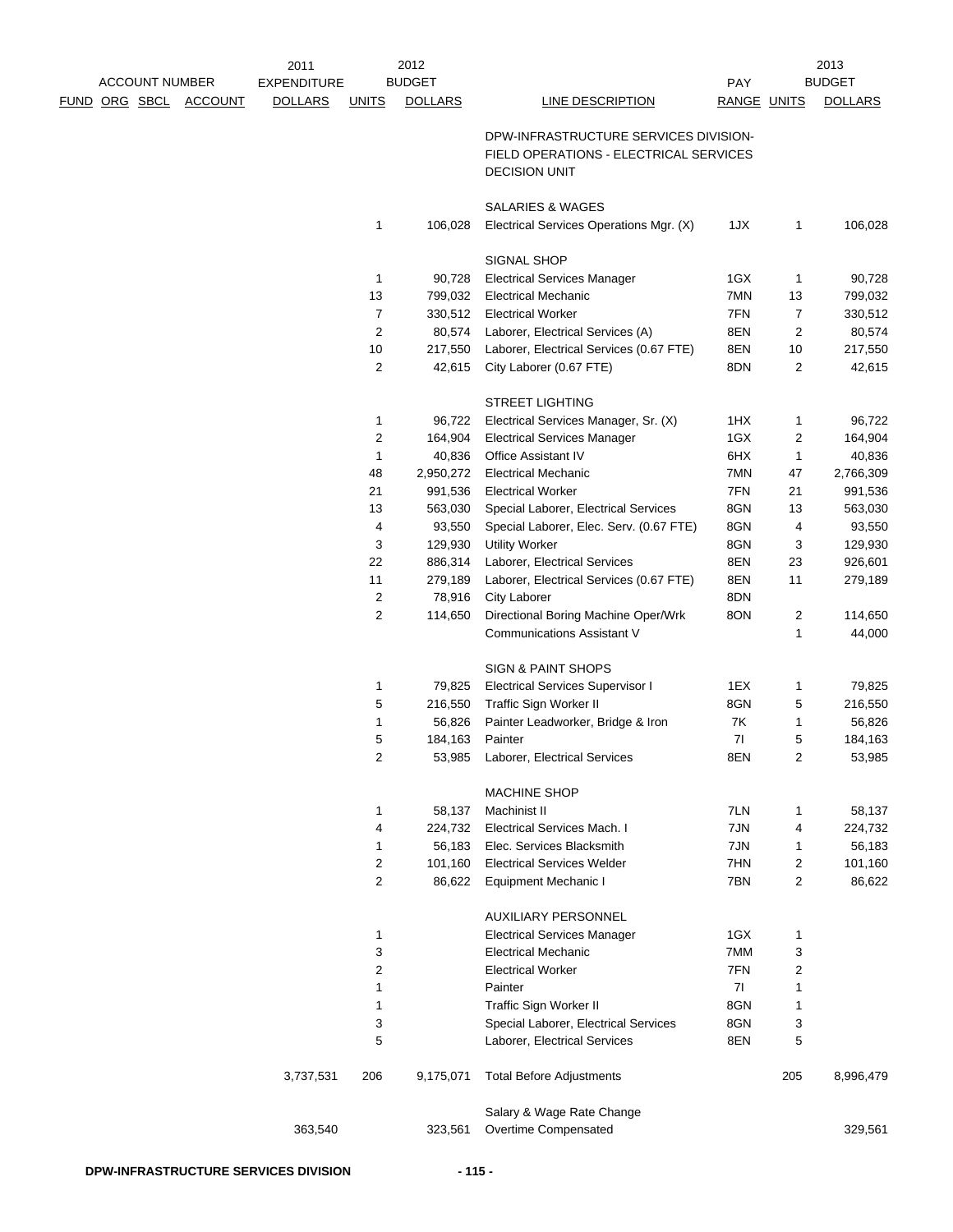|      |                      |                       |                | 2011               |                 | 2012                       |                                                                                                |                | 2013                       |
|------|----------------------|-----------------------|----------------|--------------------|-----------------|----------------------------|------------------------------------------------------------------------------------------------|----------------|----------------------------|
|      |                      | <b>ACCOUNT NUMBER</b> |                | <b>EXPENDITURE</b> |                 | <b>BUDGET</b>              |                                                                                                | <b>PAY</b>     | <b>BUDGET</b>              |
|      | <b>FUND ORG SBCL</b> |                       | <b>ACCOUNT</b> | <b>DOLLARS</b>     | <b>UNITS</b>    | <b>DOLLARS</b>             | <b>LINE DESCRIPTION</b>                                                                        | RANGE UNITS    | <b>DOLLARS</b>             |
|      |                      |                       |                |                    |                 | (209, 082)                 | Personnel Cost Adjustment<br>Other                                                             |                | (258, 144)                 |
|      |                      |                       |                |                    |                 | (103, 219)                 | <b>AMR Deduction</b><br>Furlough                                                               |                | (105, 866)                 |
|      |                      |                       |                | 4,101,071          | 206             | 9,186,331                  | Gross Salaries & Wages Total                                                                   | 205            | 8,962,030                  |
|      |                      |                       |                |                    |                 | (1,353,108)<br>(3,650,000) | Reimbursable Services Deduction<br>Capital Improvements Deduction<br>Grants & Aids Deduction   |                | (1,353,000)<br>(3,404,337) |
| 001  |                      | 5237 R999             | 006000         | 4,101,071          | 206             | 4,183,223                  | NET SALARIES & WAGES TOTAL                                                                     | 205            | 4,204,693                  |
|      |                      |                       |                |                    | 75.30<br>100.96 |                            | <b>O&amp;M FTE'S</b><br>NON-O&M FTE'S                                                          | 74.10<br>99.16 |                            |
|      |                      |                       |                |                    |                 |                            | (A) One position to be hard red-circled at step 5 of Pay Range 235.                            |                |                            |
|      |                      |                       |                |                    |                 |                            | (X) Private Auto Allowance May Be Paid Pursuant to<br>Section 350-183 of the Milwaukee Code.   |                |                            |
| 001  |                      | 5237 R999             | 006100         | 1,998,219          |                 | 2,091,611                  | ESTIMATED EMPLOYEE FRINGE BENEFITS<br>(Involves Revenue Offset-No Transfers from this Account) |                | 2,018,253                  |
|      |                      |                       |                |                    |                 |                            | OPERATING EXPENDITURES                                                                         |                |                            |
| 0001 | 5237                 | R999                  | 630100         | 12,655             |                 | 12,000                     | <b>General Office Expense</b>                                                                  |                | 13,000                     |
| 0001 | 5237                 | R999                  | 630500         | 33,201             |                 | 40,000                     | Tools & Machinery Parts                                                                        |                | 45,000                     |
| 0001 | 5237                 | R999                  | 631000         | 1,408,670          |                 | 1,050,000                  | <b>Construction Supplies</b>                                                                   |                | 1,065,700                  |
| 0001 | 5237                 | R999                  | 631500         | 11,330             |                 | 20,000                     | Energy                                                                                         |                | 25,000                     |
| 0001 | 5237 R999            |                       | 632000         | 200,063            |                 | 220,000                    | <b>Other Operating Supplies</b>                                                                |                | 225,000                    |
| 0001 | 5237                 | R999                  | 632500         | 863                |                 |                            | <b>Facility Rental</b>                                                                         |                |                            |
| 0001 | 5237 R999            |                       | 633000         | 1,664              |                 |                            | <b>Vehicle Rental</b>                                                                          |                |                            |
| 0001 | 5237 R999            |                       | 633500         | 7,166              |                 | 8,000                      | Non-Vehicle Equipment Rental                                                                   |                | 8,000                      |
| 0001 |                      | 5237 R999             | 634000         | 6,538              |                 | 11,000                     | <b>Professional Services</b>                                                                   |                | 11,000                     |
| 0001 | 5237 R999            |                       | 634500         | 44,829             |                 |                            | Information Technology Services                                                                |                |                            |
| 0001 | 5237                 | R999                  | 635000         | 86,925             |                 | 70,000                     | <b>Property Services</b>                                                                       |                | 75,000                     |
| 0001 | 5237                 | R999                  | 635500         | 3,239              |                 | 6,000                      | <b>Infrastructure Services</b>                                                                 |                | 6,000                      |
| 0001 | 5237                 | R999                  | 636000         |                    |                 |                            | Vehicle Repair Services                                                                        |                |                            |
| 0001 | 5237 R999            |                       | 636500         | 58,354             |                 | 70,000                     | <b>Other Operating Services</b>                                                                |                | 50,986                     |
| 0001 |                      | 5237 R999             | 637000         |                    |                 |                            | Loans and Grants                                                                               |                |                            |
| 0001 | 5237 R999            |                       | 637501         | 4,374,683          |                 | 4,387,907                  | <b>Reimburse Other Departments</b>                                                             |                | 4,532,200                  |
| 0001 | 5237 R999            |                       | 006300         | 6,250,180          |                 | 5,894,907                  | OPERATING EXPENDITURES TOTAL                                                                   |                | 6,056,886                  |
|      |                      |                       |                |                    |                 |                            | <b>EQUIPMENT PURCHASES</b>                                                                     |                |                            |
|      |                      |                       |                |                    |                 |                            | <b>Additional Equipment</b>                                                                    |                |                            |
|      |                      |                       |                |                    |                 |                            | Subtotal - Additional Equipment                                                                |                |                            |
|      |                      |                       |                |                    |                 |                            | Replacement Equipment                                                                          |                |                            |
|      |                      |                       |                |                    |                 | 50,000                     | Computer, Graphics (CADD)                                                                      |                | 30,000                     |
|      |                      |                       |                |                    |                 | 25,000                     | Replacement Tools - Misc.                                                                      |                | 20,000                     |
|      |                      |                       |                |                    |                 | 75,000                     | Subtotal - Replacement Equipment                                                               |                | 50,000                     |
| 0001 | 5237 R999            |                       | 006800         | 30,421             |                 | 75,000                     | EQUIPMENT PURCHASES TOTAL                                                                      |                | 50,000                     |
|      |                      |                       |                |                    |                 |                            |                                                                                                |                |                            |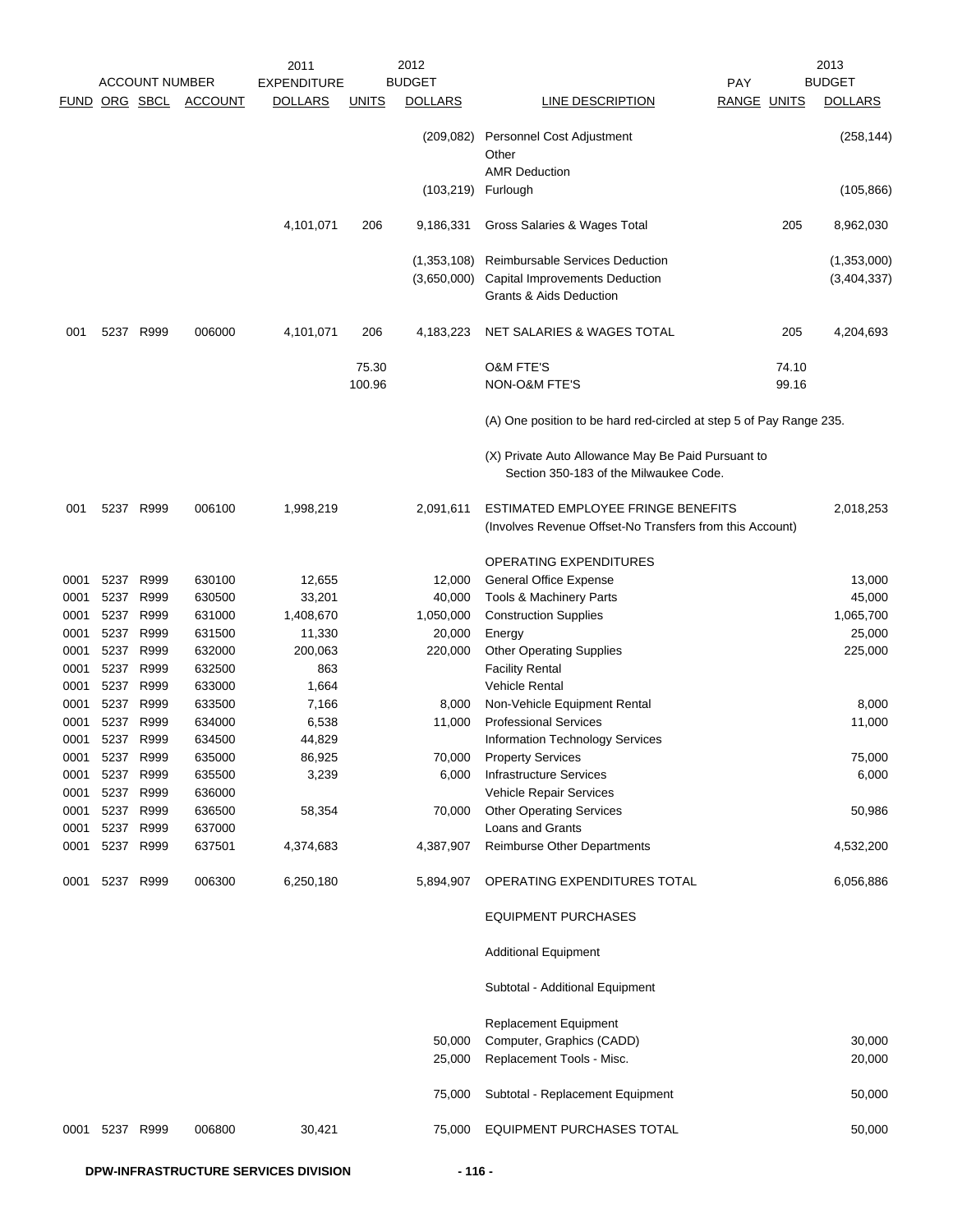2013

## SPECIAL FUNDS

SPECIAL FUNDS TOTAL

DPW-INFRASTRUCTURE SERVICES DIVISION-FIELD OPERATIONS - ELECTRICAL SERVICES 12,379,891 12,244,741 DECISION UNIT TOTAL 12,329,832 12,329,832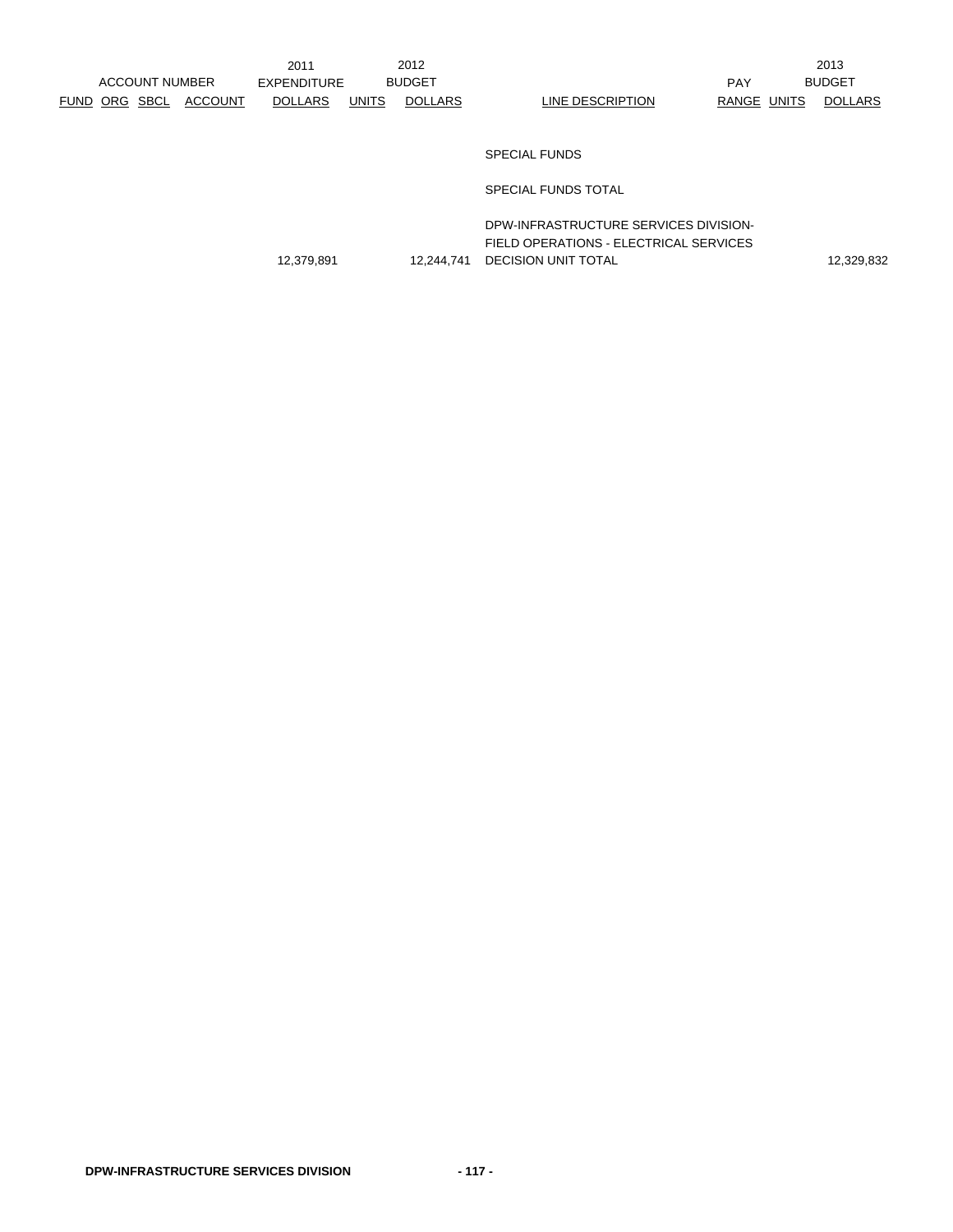|                      | <b>ACCOUNT NUMBER</b> |                | 2011<br><b>EXPENDITURE</b> |                | 2012<br><b>BUDGET</b> |                                                                                     | PAY         |              | 2013<br><b>BUDGET</b> |
|----------------------|-----------------------|----------------|----------------------------|----------------|-----------------------|-------------------------------------------------------------------------------------|-------------|--------------|-----------------------|
| <u>FUND ORG SBCL</u> |                       | <b>ACCOUNT</b> | <b>DOLLARS</b>             | <b>UNITS</b>   | <b>DOLLARS</b>        | <b>LINE DESCRIPTION</b>                                                             | RANGE UNITS |              | <b>DOLLARS</b>        |
|                      |                       |                |                            |                |                       | DPW-INFRASTRUCTURE SERVICES DIVISION<br>FACILITIES DEVELOPMENT & MANAGEMENT SECTION |             |              |                       |
|                      |                       |                |                            |                |                       | SALARIES & WAGES                                                                    |             |              |                       |
|                      |                       |                |                            | 1              | 133,049               | Facilities Director (X)(Y)                                                          | 1MX         | $\mathbf{1}$ | 133,049               |
|                      |                       |                |                            |                |                       | <b>GENERAL OFFICE</b>                                                               |             |              |                       |
|                      |                       |                |                            | $\overline{2}$ | 92,185                | Program Assistant II                                                                | 5FN         | 2            | 92,185                |
|                      |                       |                |                            | 1              | 44,277                | Program Assistant I                                                                 | 5EN         | 1            | 44,277                |
|                      |                       |                |                            |                |                       | <b>INFORMATION &amp; SECURITY</b>                                                   |             |              |                       |
|                      |                       |                |                            | 1              | 58,796                | <b>Security Operations Manager</b>                                                  | 1EX         | 1            | 58,796                |
|                      |                       |                |                            | 5              | 204,182               | <b>Communications Assistant IV</b>                                                  | 6JN         | 5            | 204,182               |
|                      |                       |                |                            |                |                       | OPERATIONS AND MAINT. UNIT                                                          |             |              |                       |
|                      |                       |                |                            | 1              | 83,409                | Facilities Manager (X)(Y)                                                           | 1KX         | 1            | 83,409                |
|                      |                       |                |                            |                |                       | <b>CUSTODIAL SERVICES</b>                                                           |             |              |                       |
|                      |                       |                |                            | 1              | 61,860                | <b>Building Services Supervisor II</b>                                              | 1AX         | 1            | 61,860                |
|                      |                       |                |                            | 4              | 153,176               | <b>Custodial Worker III</b>                                                         | 8EN         | 4            | 163,345               |
|                      |                       |                |                            | 14             | 551,829               | Custodial Worker II/City Laborer                                                    | 8DN         | 13           | 481,819               |
|                      |                       |                |                            |                |                       | <b>MECHANICAL SERVICES</b>                                                          |             |              |                       |
|                      |                       |                |                            | 1              | 82,223                | Operations & Maintenance Manager                                                    | 1GX         | 1            | 82,223                |
|                      |                       |                |                            | 1              | 73,926                | Facilities Maintenance Coordinator (X)                                              | 2HN         | 1            | 73,926                |
|                      |                       |                |                            | 1              | 64,719                | Facilities Construction Project Coord.(X)                                           | 2HN         | 1            | 64,719                |
|                      |                       |                |                            |                |                       | Engineering Technician VI                                                           | 2IN         | 1            | 77,134                |
|                      |                       |                |                            | 1              | 52,283                | Engineering Technician IV                                                           | 3NN         | 1            | 52,283                |
|                      |                       |                |                            | 1              | 77,914                | <b>Facilities Control Specialist</b>                                                | 3SN         | 1            | 77,914                |
|                      |                       |                |                            | 2              | 88,008                | Maintenance Technician III                                                          | 3HN         | 2            | 88,008                |
|                      |                       |                |                            | 4              | 188,190               | Maintenance Technician II                                                           | 3GN         | 4            | 188,190               |
|                      |                       |                |                            |                |                       | ELECTRICAL SERVICES                                                                 |             |              |                       |
|                      |                       |                |                            | 2              | 181,456               | Electrical Services Supervisor II (X)                                               | 1GX         | 2            | 181,456               |
|                      |                       |                |                            | 18             | 1,112,592             | <b>Electrical Mechanic</b>                                                          | 7MN         | 17           | 1,051,592             |
|                      |                       |                |                            | 3              | 141,648               | <b>Electrical Worker</b>                                                            | 7FN         | 3            | 141,648               |
|                      |                       |                |                            | $\sqrt{2}$     | 80,573                | Laborer/Electrical Services                                                         | 8EN         | 2            | 78,423                |
|                      |                       |                |                            | 1              | 40,836                | <b>Accounting Assistant II</b>                                                      | 6HN         | 1            | 40,836                |
|                      |                       |                |                            |                |                       | <b>Communications Assistant V</b>                                                   |             | 1            | 44,000                |
|                      |                       |                |                            | 1              | 43,310                | Special Laborer E.S.                                                                | 8GN         | 1            | 43,310                |
|                      |                       |                |                            |                |                       | <b>CONSTRUCTION &amp; REPAIRS</b>                                                   |             |              |                       |
|                      |                       |                |                            | $\overline{2}$ | 136,656               | <b>Bricklayer, Buildings</b>                                                        | 7QN         | $\mathbf{1}$ | 68,328                |
|                      |                       |                |                            |                |                       | <b>LABOR POOL</b>                                                                   |             |              |                       |
|                      |                       |                |                            | 1              | 41,791                | <b>Bridge Laborer II</b>                                                            | 8FN         | 1            | 41,791                |
|                      |                       |                |                            | $\mathbf{1}$   | 45,425                | Infrastructure Repair Crew Leader                                                   | 8IN         | 1            | 45,425                |
|                      |                       |                |                            |                |                       | <b>AUXILIARY PERSONNEL</b>                                                          |             |              |                       |
|                      |                       |                |                            | 1              |                       | Custodial Worker II-City Laborer                                                    | 8DN         | 1            |                       |
|                      |                       |                |                            | 10             |                       | <b>General Auxiliary Positions</b>                                                  |             | 10           |                       |
|                      |                       |                |                            | 11             |                       | AUXILIARY PERSONNEL                                                                 |             | 11           |                       |
|                      |                       |                |                            |                |                       | ARCHITECTURAL PLANNING & DESIGN UNIT                                                |             |              |                       |
|                      |                       |                |                            | 1              | 88,352                | Architectural Project Manager (X)                                                   | 11X         | 1            | 95,715                |
|                      |                       |                |                            | $\mathbf{1}$   | 87,622                | Architect IV                                                                        | 2KX         | 1            | 87,622                |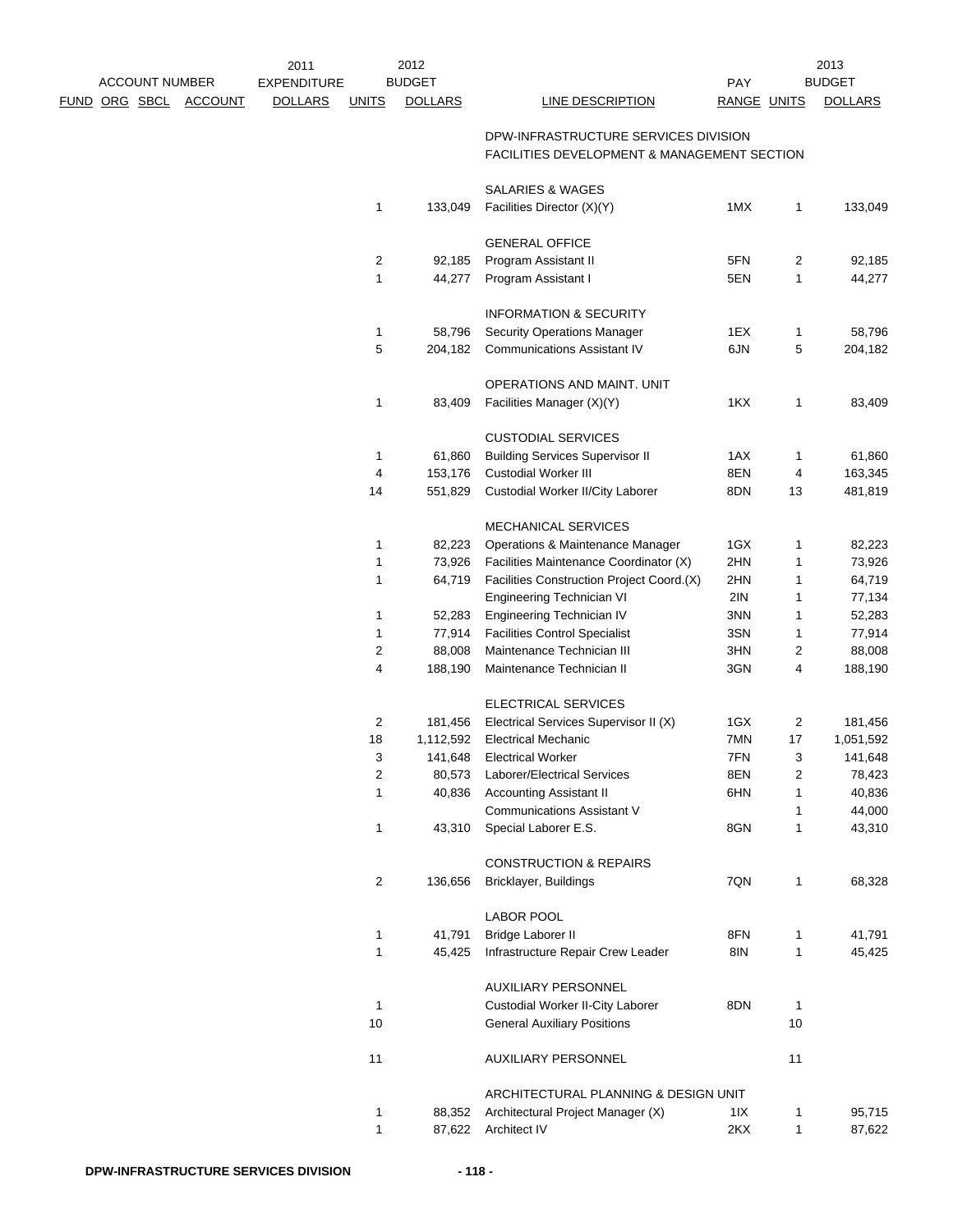| <b>DOLLARS</b><br>RANGE UNITS<br><b>DOLLARS</b><br>FUND ORG SBCL<br><b>ACCOUNT</b><br><b>DOLLARS</b><br><b>UNITS</b><br>LINE DESCRIPTION<br>2IN<br>1<br>Architect III<br>1<br>70,485<br>70,485<br>1<br>2GN<br>67,910<br>Architectural Designer II<br>1<br>67,910<br>2IN<br>1<br>60,954<br><b>Facilities Project Coordinator</b><br>1<br>64,697<br><b>MECHANICAL PLANNING &amp; DESIGN UNIT</b><br>11X<br>1<br>83,558<br>Mechanical Engineer IV (X)<br>1<br>83,558<br>1<br>2GN<br>1<br>67,910<br><b>Mechanical Engineer II</b><br>67,910<br>DRAFTING SERVICE UNIT<br>3NN<br>1<br>52,282<br>Engineering Drafting Technician IV<br>1<br>58,710<br>$\mathbf{1}$<br><b>Engineering Drafting Tech II</b><br>3FN<br>1<br>46,013<br>46,013<br>CONSTRUCTION MANAGEMENT UNIT<br>3<br>162,391<br>162,391<br>Bridges & Public Buildings Inspector (X)<br>3LN<br>3<br>2,512,521<br>95<br>4,621,790<br><b>Total Before Adjustments</b><br>94<br>4,569,139<br>Salary & Wage Rate Change<br>93,451<br>Overtime Compensated<br>150,000<br>150,100<br>(107, 776)<br>Personnel Cost Adjustment<br>(134, 760)<br>Other<br>(53, 328)<br>Furlough<br>(55, 460)<br>2,605,972<br>95<br>94<br>4,610,786<br>Gross Salaries & Wages Total<br>4,528,919<br>Reimbursable Services Deduction<br>(550,000)<br>(524, 400)<br>(1, 180, 000)<br><b>Capital Improvements Deduction</b><br>(1, 353, 447)<br><b>Grants &amp; Aids Deduction</b><br>006000<br>5239 R999<br>2,605,972<br>95<br>NET SALARIES & WAGES TOTAL<br>94<br>2,651,072<br>0001<br>2,880,786<br><b>O&amp;M FTE'S</b><br>47.53<br>46.70<br>30.68<br>NON-O&M FTE'S<br>30.30<br>(X) Private Automobile allowance may be paid pursuant to<br>section 350-183 of the Milwaukee Code.<br>(Y) Required to file a statement of economic interests in accordance with<br>the Milwaukee Code of Ordinances Chapter 303-Code of Ethics.<br>006100<br>ESTIMATED EMPLOYEE FRINGE BENEFITS<br>5239 R999<br>1,254,977<br>1,440,393<br>1,272,515<br>0001<br>(Involves Revenue Offset-No Transfers from this Account)<br>OPERATING EXPENDITURES<br>630100<br>5239<br>R999<br>11,704<br>40,000<br><b>General Office Expense</b><br>20,000<br>0001<br>5239<br>R999<br>630500<br>8,458<br>Tools & Machinery Parts<br>20,000<br>0001<br>25,000<br>5239<br>R999<br>270,000<br>631000<br>267,893<br>270,000<br><b>Construction Supplies</b><br>0001<br>5239<br>R999<br>1,882,014<br>0001<br>631500<br>1,877,000<br>1,950,000<br>Energy<br>5239<br>R999<br>632000<br>165,544<br>150,000<br>0001<br>150,000<br><b>Other Operating Supplies</b><br>5239<br>R999<br>6,250<br>0001<br>632500<br>8,000<br><b>Facility Rental</b><br>8,000<br>5239<br>R999<br>633000<br>Vehicle Rental<br>0001<br>10,740<br>8,000<br>10,000<br>5239<br>0001<br>R999<br>633500<br>13,131<br>21,000<br>Non-Vehicle Equipment Rental<br>15,000<br>5239<br>R999<br>634000<br>90,371<br>0001<br>21,000<br><b>Professional Services</b><br>21,000<br>5239<br>R999<br>634500<br>30,000<br>0001<br>40,180<br>30,000<br>Information Technology Services<br>635000<br><b>Property Services</b><br>1,687,000<br>0001<br>5239<br>R999<br>1,849,972<br>1,657,000<br>5239<br>R999<br>635500<br><b>Infrastructure Services</b><br>30,000<br>0001<br>52,233<br>20,000<br>636000<br>0001<br>5239<br>R999<br>Vehicle Repair Services |  | <b>ACCOUNT NUMBER</b> | 2011<br><b>EXPENDITURE</b> | 2012<br><b>BUDGET</b> | <b>PAY</b> | 2013<br><b>BUDGET</b> |
|----------------------------------------------------------------------------------------------------------------------------------------------------------------------------------------------------------------------------------------------------------------------------------------------------------------------------------------------------------------------------------------------------------------------------------------------------------------------------------------------------------------------------------------------------------------------------------------------------------------------------------------------------------------------------------------------------------------------------------------------------------------------------------------------------------------------------------------------------------------------------------------------------------------------------------------------------------------------------------------------------------------------------------------------------------------------------------------------------------------------------------------------------------------------------------------------------------------------------------------------------------------------------------------------------------------------------------------------------------------------------------------------------------------------------------------------------------------------------------------------------------------------------------------------------------------------------------------------------------------------------------------------------------------------------------------------------------------------------------------------------------------------------------------------------------------------------------------------------------------------------------------------------------------------------------------------------------------------------------------------------------------------------------------------------------------------------------------------------------------------------------------------------------------------------------------------------------------------------------------------------------------------------------------------------------------------------------------------------------------------------------------------------------------------------------------------------------------------------------------------------------------------------------------------------------------------------------------------------------------------------------------------------------------------------------------------------------------------------------------------------------------------------------------------------------------------------------------------------------------------------------------------------------------------------------------------------------------------------------------------------------------------------------------------------------------------------------------------------------------------------------------------------------------------------------------------------------------------------------------------------------------------------------------------------|--|-----------------------|----------------------------|-----------------------|------------|-----------------------|
|                                                                                                                                                                                                                                                                                                                                                                                                                                                                                                                                                                                                                                                                                                                                                                                                                                                                                                                                                                                                                                                                                                                                                                                                                                                                                                                                                                                                                                                                                                                                                                                                                                                                                                                                                                                                                                                                                                                                                                                                                                                                                                                                                                                                                                                                                                                                                                                                                                                                                                                                                                                                                                                                                                                                                                                                                                                                                                                                                                                                                                                                                                                                                                                                                                                                                                    |  |                       |                            |                       |            |                       |
|                                                                                                                                                                                                                                                                                                                                                                                                                                                                                                                                                                                                                                                                                                                                                                                                                                                                                                                                                                                                                                                                                                                                                                                                                                                                                                                                                                                                                                                                                                                                                                                                                                                                                                                                                                                                                                                                                                                                                                                                                                                                                                                                                                                                                                                                                                                                                                                                                                                                                                                                                                                                                                                                                                                                                                                                                                                                                                                                                                                                                                                                                                                                                                                                                                                                                                    |  |                       |                            |                       |            |                       |
|                                                                                                                                                                                                                                                                                                                                                                                                                                                                                                                                                                                                                                                                                                                                                                                                                                                                                                                                                                                                                                                                                                                                                                                                                                                                                                                                                                                                                                                                                                                                                                                                                                                                                                                                                                                                                                                                                                                                                                                                                                                                                                                                                                                                                                                                                                                                                                                                                                                                                                                                                                                                                                                                                                                                                                                                                                                                                                                                                                                                                                                                                                                                                                                                                                                                                                    |  |                       |                            |                       |            |                       |
|                                                                                                                                                                                                                                                                                                                                                                                                                                                                                                                                                                                                                                                                                                                                                                                                                                                                                                                                                                                                                                                                                                                                                                                                                                                                                                                                                                                                                                                                                                                                                                                                                                                                                                                                                                                                                                                                                                                                                                                                                                                                                                                                                                                                                                                                                                                                                                                                                                                                                                                                                                                                                                                                                                                                                                                                                                                                                                                                                                                                                                                                                                                                                                                                                                                                                                    |  |                       |                            |                       |            |                       |
|                                                                                                                                                                                                                                                                                                                                                                                                                                                                                                                                                                                                                                                                                                                                                                                                                                                                                                                                                                                                                                                                                                                                                                                                                                                                                                                                                                                                                                                                                                                                                                                                                                                                                                                                                                                                                                                                                                                                                                                                                                                                                                                                                                                                                                                                                                                                                                                                                                                                                                                                                                                                                                                                                                                                                                                                                                                                                                                                                                                                                                                                                                                                                                                                                                                                                                    |  |                       |                            |                       |            |                       |
|                                                                                                                                                                                                                                                                                                                                                                                                                                                                                                                                                                                                                                                                                                                                                                                                                                                                                                                                                                                                                                                                                                                                                                                                                                                                                                                                                                                                                                                                                                                                                                                                                                                                                                                                                                                                                                                                                                                                                                                                                                                                                                                                                                                                                                                                                                                                                                                                                                                                                                                                                                                                                                                                                                                                                                                                                                                                                                                                                                                                                                                                                                                                                                                                                                                                                                    |  |                       |                            |                       |            |                       |
|                                                                                                                                                                                                                                                                                                                                                                                                                                                                                                                                                                                                                                                                                                                                                                                                                                                                                                                                                                                                                                                                                                                                                                                                                                                                                                                                                                                                                                                                                                                                                                                                                                                                                                                                                                                                                                                                                                                                                                                                                                                                                                                                                                                                                                                                                                                                                                                                                                                                                                                                                                                                                                                                                                                                                                                                                                                                                                                                                                                                                                                                                                                                                                                                                                                                                                    |  |                       |                            |                       |            |                       |
|                                                                                                                                                                                                                                                                                                                                                                                                                                                                                                                                                                                                                                                                                                                                                                                                                                                                                                                                                                                                                                                                                                                                                                                                                                                                                                                                                                                                                                                                                                                                                                                                                                                                                                                                                                                                                                                                                                                                                                                                                                                                                                                                                                                                                                                                                                                                                                                                                                                                                                                                                                                                                                                                                                                                                                                                                                                                                                                                                                                                                                                                                                                                                                                                                                                                                                    |  |                       |                            |                       |            |                       |
|                                                                                                                                                                                                                                                                                                                                                                                                                                                                                                                                                                                                                                                                                                                                                                                                                                                                                                                                                                                                                                                                                                                                                                                                                                                                                                                                                                                                                                                                                                                                                                                                                                                                                                                                                                                                                                                                                                                                                                                                                                                                                                                                                                                                                                                                                                                                                                                                                                                                                                                                                                                                                                                                                                                                                                                                                                                                                                                                                                                                                                                                                                                                                                                                                                                                                                    |  |                       |                            |                       |            |                       |
|                                                                                                                                                                                                                                                                                                                                                                                                                                                                                                                                                                                                                                                                                                                                                                                                                                                                                                                                                                                                                                                                                                                                                                                                                                                                                                                                                                                                                                                                                                                                                                                                                                                                                                                                                                                                                                                                                                                                                                                                                                                                                                                                                                                                                                                                                                                                                                                                                                                                                                                                                                                                                                                                                                                                                                                                                                                                                                                                                                                                                                                                                                                                                                                                                                                                                                    |  |                       |                            |                       |            |                       |
|                                                                                                                                                                                                                                                                                                                                                                                                                                                                                                                                                                                                                                                                                                                                                                                                                                                                                                                                                                                                                                                                                                                                                                                                                                                                                                                                                                                                                                                                                                                                                                                                                                                                                                                                                                                                                                                                                                                                                                                                                                                                                                                                                                                                                                                                                                                                                                                                                                                                                                                                                                                                                                                                                                                                                                                                                                                                                                                                                                                                                                                                                                                                                                                                                                                                                                    |  |                       |                            |                       |            |                       |
|                                                                                                                                                                                                                                                                                                                                                                                                                                                                                                                                                                                                                                                                                                                                                                                                                                                                                                                                                                                                                                                                                                                                                                                                                                                                                                                                                                                                                                                                                                                                                                                                                                                                                                                                                                                                                                                                                                                                                                                                                                                                                                                                                                                                                                                                                                                                                                                                                                                                                                                                                                                                                                                                                                                                                                                                                                                                                                                                                                                                                                                                                                                                                                                                                                                                                                    |  |                       |                            |                       |            |                       |
|                                                                                                                                                                                                                                                                                                                                                                                                                                                                                                                                                                                                                                                                                                                                                                                                                                                                                                                                                                                                                                                                                                                                                                                                                                                                                                                                                                                                                                                                                                                                                                                                                                                                                                                                                                                                                                                                                                                                                                                                                                                                                                                                                                                                                                                                                                                                                                                                                                                                                                                                                                                                                                                                                                                                                                                                                                                                                                                                                                                                                                                                                                                                                                                                                                                                                                    |  |                       |                            |                       |            |                       |
|                                                                                                                                                                                                                                                                                                                                                                                                                                                                                                                                                                                                                                                                                                                                                                                                                                                                                                                                                                                                                                                                                                                                                                                                                                                                                                                                                                                                                                                                                                                                                                                                                                                                                                                                                                                                                                                                                                                                                                                                                                                                                                                                                                                                                                                                                                                                                                                                                                                                                                                                                                                                                                                                                                                                                                                                                                                                                                                                                                                                                                                                                                                                                                                                                                                                                                    |  |                       |                            |                       |            |                       |
|                                                                                                                                                                                                                                                                                                                                                                                                                                                                                                                                                                                                                                                                                                                                                                                                                                                                                                                                                                                                                                                                                                                                                                                                                                                                                                                                                                                                                                                                                                                                                                                                                                                                                                                                                                                                                                                                                                                                                                                                                                                                                                                                                                                                                                                                                                                                                                                                                                                                                                                                                                                                                                                                                                                                                                                                                                                                                                                                                                                                                                                                                                                                                                                                                                                                                                    |  |                       |                            |                       |            |                       |
|                                                                                                                                                                                                                                                                                                                                                                                                                                                                                                                                                                                                                                                                                                                                                                                                                                                                                                                                                                                                                                                                                                                                                                                                                                                                                                                                                                                                                                                                                                                                                                                                                                                                                                                                                                                                                                                                                                                                                                                                                                                                                                                                                                                                                                                                                                                                                                                                                                                                                                                                                                                                                                                                                                                                                                                                                                                                                                                                                                                                                                                                                                                                                                                                                                                                                                    |  |                       |                            |                       |            |                       |
|                                                                                                                                                                                                                                                                                                                                                                                                                                                                                                                                                                                                                                                                                                                                                                                                                                                                                                                                                                                                                                                                                                                                                                                                                                                                                                                                                                                                                                                                                                                                                                                                                                                                                                                                                                                                                                                                                                                                                                                                                                                                                                                                                                                                                                                                                                                                                                                                                                                                                                                                                                                                                                                                                                                                                                                                                                                                                                                                                                                                                                                                                                                                                                                                                                                                                                    |  |                       |                            |                       |            |                       |
|                                                                                                                                                                                                                                                                                                                                                                                                                                                                                                                                                                                                                                                                                                                                                                                                                                                                                                                                                                                                                                                                                                                                                                                                                                                                                                                                                                                                                                                                                                                                                                                                                                                                                                                                                                                                                                                                                                                                                                                                                                                                                                                                                                                                                                                                                                                                                                                                                                                                                                                                                                                                                                                                                                                                                                                                                                                                                                                                                                                                                                                                                                                                                                                                                                                                                                    |  |                       |                            |                       |            |                       |
|                                                                                                                                                                                                                                                                                                                                                                                                                                                                                                                                                                                                                                                                                                                                                                                                                                                                                                                                                                                                                                                                                                                                                                                                                                                                                                                                                                                                                                                                                                                                                                                                                                                                                                                                                                                                                                                                                                                                                                                                                                                                                                                                                                                                                                                                                                                                                                                                                                                                                                                                                                                                                                                                                                                                                                                                                                                                                                                                                                                                                                                                                                                                                                                                                                                                                                    |  |                       |                            |                       |            |                       |
|                                                                                                                                                                                                                                                                                                                                                                                                                                                                                                                                                                                                                                                                                                                                                                                                                                                                                                                                                                                                                                                                                                                                                                                                                                                                                                                                                                                                                                                                                                                                                                                                                                                                                                                                                                                                                                                                                                                                                                                                                                                                                                                                                                                                                                                                                                                                                                                                                                                                                                                                                                                                                                                                                                                                                                                                                                                                                                                                                                                                                                                                                                                                                                                                                                                                                                    |  |                       |                            |                       |            |                       |
|                                                                                                                                                                                                                                                                                                                                                                                                                                                                                                                                                                                                                                                                                                                                                                                                                                                                                                                                                                                                                                                                                                                                                                                                                                                                                                                                                                                                                                                                                                                                                                                                                                                                                                                                                                                                                                                                                                                                                                                                                                                                                                                                                                                                                                                                                                                                                                                                                                                                                                                                                                                                                                                                                                                                                                                                                                                                                                                                                                                                                                                                                                                                                                                                                                                                                                    |  |                       |                            |                       |            |                       |
|                                                                                                                                                                                                                                                                                                                                                                                                                                                                                                                                                                                                                                                                                                                                                                                                                                                                                                                                                                                                                                                                                                                                                                                                                                                                                                                                                                                                                                                                                                                                                                                                                                                                                                                                                                                                                                                                                                                                                                                                                                                                                                                                                                                                                                                                                                                                                                                                                                                                                                                                                                                                                                                                                                                                                                                                                                                                                                                                                                                                                                                                                                                                                                                                                                                                                                    |  |                       |                            |                       |            |                       |
|                                                                                                                                                                                                                                                                                                                                                                                                                                                                                                                                                                                                                                                                                                                                                                                                                                                                                                                                                                                                                                                                                                                                                                                                                                                                                                                                                                                                                                                                                                                                                                                                                                                                                                                                                                                                                                                                                                                                                                                                                                                                                                                                                                                                                                                                                                                                                                                                                                                                                                                                                                                                                                                                                                                                                                                                                                                                                                                                                                                                                                                                                                                                                                                                                                                                                                    |  |                       |                            |                       |            |                       |
|                                                                                                                                                                                                                                                                                                                                                                                                                                                                                                                                                                                                                                                                                                                                                                                                                                                                                                                                                                                                                                                                                                                                                                                                                                                                                                                                                                                                                                                                                                                                                                                                                                                                                                                                                                                                                                                                                                                                                                                                                                                                                                                                                                                                                                                                                                                                                                                                                                                                                                                                                                                                                                                                                                                                                                                                                                                                                                                                                                                                                                                                                                                                                                                                                                                                                                    |  |                       |                            |                       |            |                       |
|                                                                                                                                                                                                                                                                                                                                                                                                                                                                                                                                                                                                                                                                                                                                                                                                                                                                                                                                                                                                                                                                                                                                                                                                                                                                                                                                                                                                                                                                                                                                                                                                                                                                                                                                                                                                                                                                                                                                                                                                                                                                                                                                                                                                                                                                                                                                                                                                                                                                                                                                                                                                                                                                                                                                                                                                                                                                                                                                                                                                                                                                                                                                                                                                                                                                                                    |  |                       |                            |                       |            |                       |
|                                                                                                                                                                                                                                                                                                                                                                                                                                                                                                                                                                                                                                                                                                                                                                                                                                                                                                                                                                                                                                                                                                                                                                                                                                                                                                                                                                                                                                                                                                                                                                                                                                                                                                                                                                                                                                                                                                                                                                                                                                                                                                                                                                                                                                                                                                                                                                                                                                                                                                                                                                                                                                                                                                                                                                                                                                                                                                                                                                                                                                                                                                                                                                                                                                                                                                    |  |                       |                            |                       |            |                       |
|                                                                                                                                                                                                                                                                                                                                                                                                                                                                                                                                                                                                                                                                                                                                                                                                                                                                                                                                                                                                                                                                                                                                                                                                                                                                                                                                                                                                                                                                                                                                                                                                                                                                                                                                                                                                                                                                                                                                                                                                                                                                                                                                                                                                                                                                                                                                                                                                                                                                                                                                                                                                                                                                                                                                                                                                                                                                                                                                                                                                                                                                                                                                                                                                                                                                                                    |  |                       |                            |                       |            |                       |
|                                                                                                                                                                                                                                                                                                                                                                                                                                                                                                                                                                                                                                                                                                                                                                                                                                                                                                                                                                                                                                                                                                                                                                                                                                                                                                                                                                                                                                                                                                                                                                                                                                                                                                                                                                                                                                                                                                                                                                                                                                                                                                                                                                                                                                                                                                                                                                                                                                                                                                                                                                                                                                                                                                                                                                                                                                                                                                                                                                                                                                                                                                                                                                                                                                                                                                    |  |                       |                            |                       |            |                       |
|                                                                                                                                                                                                                                                                                                                                                                                                                                                                                                                                                                                                                                                                                                                                                                                                                                                                                                                                                                                                                                                                                                                                                                                                                                                                                                                                                                                                                                                                                                                                                                                                                                                                                                                                                                                                                                                                                                                                                                                                                                                                                                                                                                                                                                                                                                                                                                                                                                                                                                                                                                                                                                                                                                                                                                                                                                                                                                                                                                                                                                                                                                                                                                                                                                                                                                    |  |                       |                            |                       |            |                       |
|                                                                                                                                                                                                                                                                                                                                                                                                                                                                                                                                                                                                                                                                                                                                                                                                                                                                                                                                                                                                                                                                                                                                                                                                                                                                                                                                                                                                                                                                                                                                                                                                                                                                                                                                                                                                                                                                                                                                                                                                                                                                                                                                                                                                                                                                                                                                                                                                                                                                                                                                                                                                                                                                                                                                                                                                                                                                                                                                                                                                                                                                                                                                                                                                                                                                                                    |  |                       |                            |                       |            |                       |
|                                                                                                                                                                                                                                                                                                                                                                                                                                                                                                                                                                                                                                                                                                                                                                                                                                                                                                                                                                                                                                                                                                                                                                                                                                                                                                                                                                                                                                                                                                                                                                                                                                                                                                                                                                                                                                                                                                                                                                                                                                                                                                                                                                                                                                                                                                                                                                                                                                                                                                                                                                                                                                                                                                                                                                                                                                                                                                                                                                                                                                                                                                                                                                                                                                                                                                    |  |                       |                            |                       |            |                       |
|                                                                                                                                                                                                                                                                                                                                                                                                                                                                                                                                                                                                                                                                                                                                                                                                                                                                                                                                                                                                                                                                                                                                                                                                                                                                                                                                                                                                                                                                                                                                                                                                                                                                                                                                                                                                                                                                                                                                                                                                                                                                                                                                                                                                                                                                                                                                                                                                                                                                                                                                                                                                                                                                                                                                                                                                                                                                                                                                                                                                                                                                                                                                                                                                                                                                                                    |  |                       |                            |                       |            |                       |
|                                                                                                                                                                                                                                                                                                                                                                                                                                                                                                                                                                                                                                                                                                                                                                                                                                                                                                                                                                                                                                                                                                                                                                                                                                                                                                                                                                                                                                                                                                                                                                                                                                                                                                                                                                                                                                                                                                                                                                                                                                                                                                                                                                                                                                                                                                                                                                                                                                                                                                                                                                                                                                                                                                                                                                                                                                                                                                                                                                                                                                                                                                                                                                                                                                                                                                    |  |                       |                            |                       |            |                       |
|                                                                                                                                                                                                                                                                                                                                                                                                                                                                                                                                                                                                                                                                                                                                                                                                                                                                                                                                                                                                                                                                                                                                                                                                                                                                                                                                                                                                                                                                                                                                                                                                                                                                                                                                                                                                                                                                                                                                                                                                                                                                                                                                                                                                                                                                                                                                                                                                                                                                                                                                                                                                                                                                                                                                                                                                                                                                                                                                                                                                                                                                                                                                                                                                                                                                                                    |  |                       |                            |                       |            |                       |
|                                                                                                                                                                                                                                                                                                                                                                                                                                                                                                                                                                                                                                                                                                                                                                                                                                                                                                                                                                                                                                                                                                                                                                                                                                                                                                                                                                                                                                                                                                                                                                                                                                                                                                                                                                                                                                                                                                                                                                                                                                                                                                                                                                                                                                                                                                                                                                                                                                                                                                                                                                                                                                                                                                                                                                                                                                                                                                                                                                                                                                                                                                                                                                                                                                                                                                    |  |                       |                            |                       |            |                       |
|                                                                                                                                                                                                                                                                                                                                                                                                                                                                                                                                                                                                                                                                                                                                                                                                                                                                                                                                                                                                                                                                                                                                                                                                                                                                                                                                                                                                                                                                                                                                                                                                                                                                                                                                                                                                                                                                                                                                                                                                                                                                                                                                                                                                                                                                                                                                                                                                                                                                                                                                                                                                                                                                                                                                                                                                                                                                                                                                                                                                                                                                                                                                                                                                                                                                                                    |  |                       |                            |                       |            |                       |
|                                                                                                                                                                                                                                                                                                                                                                                                                                                                                                                                                                                                                                                                                                                                                                                                                                                                                                                                                                                                                                                                                                                                                                                                                                                                                                                                                                                                                                                                                                                                                                                                                                                                                                                                                                                                                                                                                                                                                                                                                                                                                                                                                                                                                                                                                                                                                                                                                                                                                                                                                                                                                                                                                                                                                                                                                                                                                                                                                                                                                                                                                                                                                                                                                                                                                                    |  |                       |                            |                       |            |                       |
|                                                                                                                                                                                                                                                                                                                                                                                                                                                                                                                                                                                                                                                                                                                                                                                                                                                                                                                                                                                                                                                                                                                                                                                                                                                                                                                                                                                                                                                                                                                                                                                                                                                                                                                                                                                                                                                                                                                                                                                                                                                                                                                                                                                                                                                                                                                                                                                                                                                                                                                                                                                                                                                                                                                                                                                                                                                                                                                                                                                                                                                                                                                                                                                                                                                                                                    |  |                       |                            |                       |            |                       |
|                                                                                                                                                                                                                                                                                                                                                                                                                                                                                                                                                                                                                                                                                                                                                                                                                                                                                                                                                                                                                                                                                                                                                                                                                                                                                                                                                                                                                                                                                                                                                                                                                                                                                                                                                                                                                                                                                                                                                                                                                                                                                                                                                                                                                                                                                                                                                                                                                                                                                                                                                                                                                                                                                                                                                                                                                                                                                                                                                                                                                                                                                                                                                                                                                                                                                                    |  |                       |                            |                       |            |                       |
|                                                                                                                                                                                                                                                                                                                                                                                                                                                                                                                                                                                                                                                                                                                                                                                                                                                                                                                                                                                                                                                                                                                                                                                                                                                                                                                                                                                                                                                                                                                                                                                                                                                                                                                                                                                                                                                                                                                                                                                                                                                                                                                                                                                                                                                                                                                                                                                                                                                                                                                                                                                                                                                                                                                                                                                                                                                                                                                                                                                                                                                                                                                                                                                                                                                                                                    |  |                       |                            |                       |            |                       |
|                                                                                                                                                                                                                                                                                                                                                                                                                                                                                                                                                                                                                                                                                                                                                                                                                                                                                                                                                                                                                                                                                                                                                                                                                                                                                                                                                                                                                                                                                                                                                                                                                                                                                                                                                                                                                                                                                                                                                                                                                                                                                                                                                                                                                                                                                                                                                                                                                                                                                                                                                                                                                                                                                                                                                                                                                                                                                                                                                                                                                                                                                                                                                                                                                                                                                                    |  |                       |                            |                       |            |                       |
|                                                                                                                                                                                                                                                                                                                                                                                                                                                                                                                                                                                                                                                                                                                                                                                                                                                                                                                                                                                                                                                                                                                                                                                                                                                                                                                                                                                                                                                                                                                                                                                                                                                                                                                                                                                                                                                                                                                                                                                                                                                                                                                                                                                                                                                                                                                                                                                                                                                                                                                                                                                                                                                                                                                                                                                                                                                                                                                                                                                                                                                                                                                                                                                                                                                                                                    |  |                       |                            |                       |            |                       |
|                                                                                                                                                                                                                                                                                                                                                                                                                                                                                                                                                                                                                                                                                                                                                                                                                                                                                                                                                                                                                                                                                                                                                                                                                                                                                                                                                                                                                                                                                                                                                                                                                                                                                                                                                                                                                                                                                                                                                                                                                                                                                                                                                                                                                                                                                                                                                                                                                                                                                                                                                                                                                                                                                                                                                                                                                                                                                                                                                                                                                                                                                                                                                                                                                                                                                                    |  |                       |                            |                       |            |                       |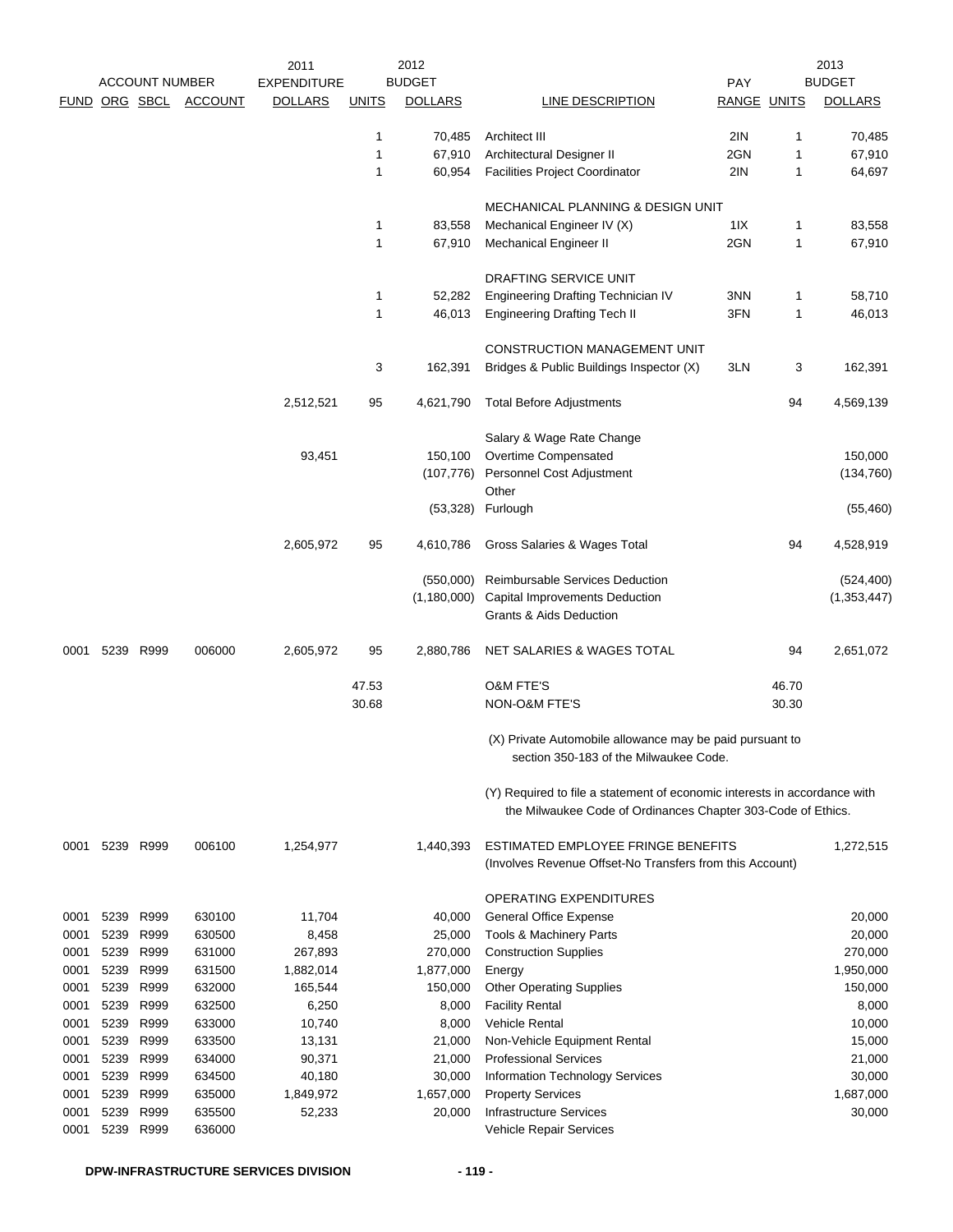|              |              |                       |                  | 2011               |              | 2012           |                                                                                        |             |              | 2013           |
|--------------|--------------|-----------------------|------------------|--------------------|--------------|----------------|----------------------------------------------------------------------------------------|-------------|--------------|----------------|
|              |              | <b>ACCOUNT NUMBER</b> |                  | <b>EXPENDITURE</b> |              | <b>BUDGET</b>  |                                                                                        | PAY         |              | <b>BUDGET</b>  |
|              |              | FUND ORG SBCL         | <b>ACCOUNT</b>   | <b>DOLLARS</b>     | <b>UNITS</b> | <b>DOLLARS</b> | <b>LINE DESCRIPTION</b>                                                                | RANGE UNITS |              | <b>DOLLARS</b> |
| 0001<br>0001 | 5239<br>5239 | R999<br>R999          | 636500<br>637000 | 80,843             |              | 45,000         | <b>Other Operating Services</b><br>Loans and Grants                                    |             |              | 33,905         |
| 0001         |              | 5239 R999             | 637501           | 16,980             |              | 98,000         | Reimburse Other Departments                                                            |             |              | 30,000         |
| 0001         | 5239         | R999                  | 006300           | 4,496,313          |              | 4,270,000      | OPERATING EXPENDITURES TOTAL                                                           |             |              | 4,274,905      |
|              |              |                       |                  |                    |              |                | <b>EQUIPMENT PURCHASES</b>                                                             |             |              |                |
|              |              |                       |                  |                    |              |                | <b>Additional Equipment</b>                                                            |             |              |                |
|              |              |                       |                  |                    |              |                | Subtotal - Additional Equipment                                                        |             |              |                |
|              |              |                       |                  |                    |              |                | Replacement Equipment                                                                  |             |              |                |
|              |              |                       |                  |                    | 8            | 12,500         | Computers                                                                              |             | 8            | 12,500         |
|              |              |                       |                  |                    | $\mathbf 1$  | 15,000         | Hand Tools (1 lot)                                                                     |             | $\mathbf{1}$ |                |
|              |              |                       |                  |                    | 1            | 25,000         | Custodial Equipment (1 lot)                                                            |             | 1            | 25,000         |
|              |              |                       |                  | 32,482             | 10           | 52,500         | Subtotal - Replacement Equipment                                                       |             | 10           | 37,500         |
| 0001         | 5239 R999    |                       | 006800           | 32,482             | 10           | 52,500         | <b>EQUIPMENT PURCHASES TOTAL</b>                                                       |             | 10           | 37,500         |
|              |              |                       |                  |                    |              |                | <b>SPECIAL FUNDS</b>                                                                   |             |              |                |
| 0001         |              | 5239 R550             | 006300           |                    |              | 12,000         | City Hall Renewable Energy Program*                                                    |             |              | 12,000         |
|              |              |                       |                  |                    |              | 12,000         | SPECIAL FUNDS TOTAL                                                                    |             |              | 12,000         |
|              |              |                       |                  | 8,389,744          |              | 8,655,679      | DPW-OPERATIONS DIVISION-FACILITIES<br>DEVELOPMENT & MANAGEMENT<br><b>SECTION TOTAL</b> |             |              | 8,247,992      |
|              |              |                       |                  |                    |              |                | $\sim$ $\sim$                                                                          |             |              |                |

\*Appropriation Control Account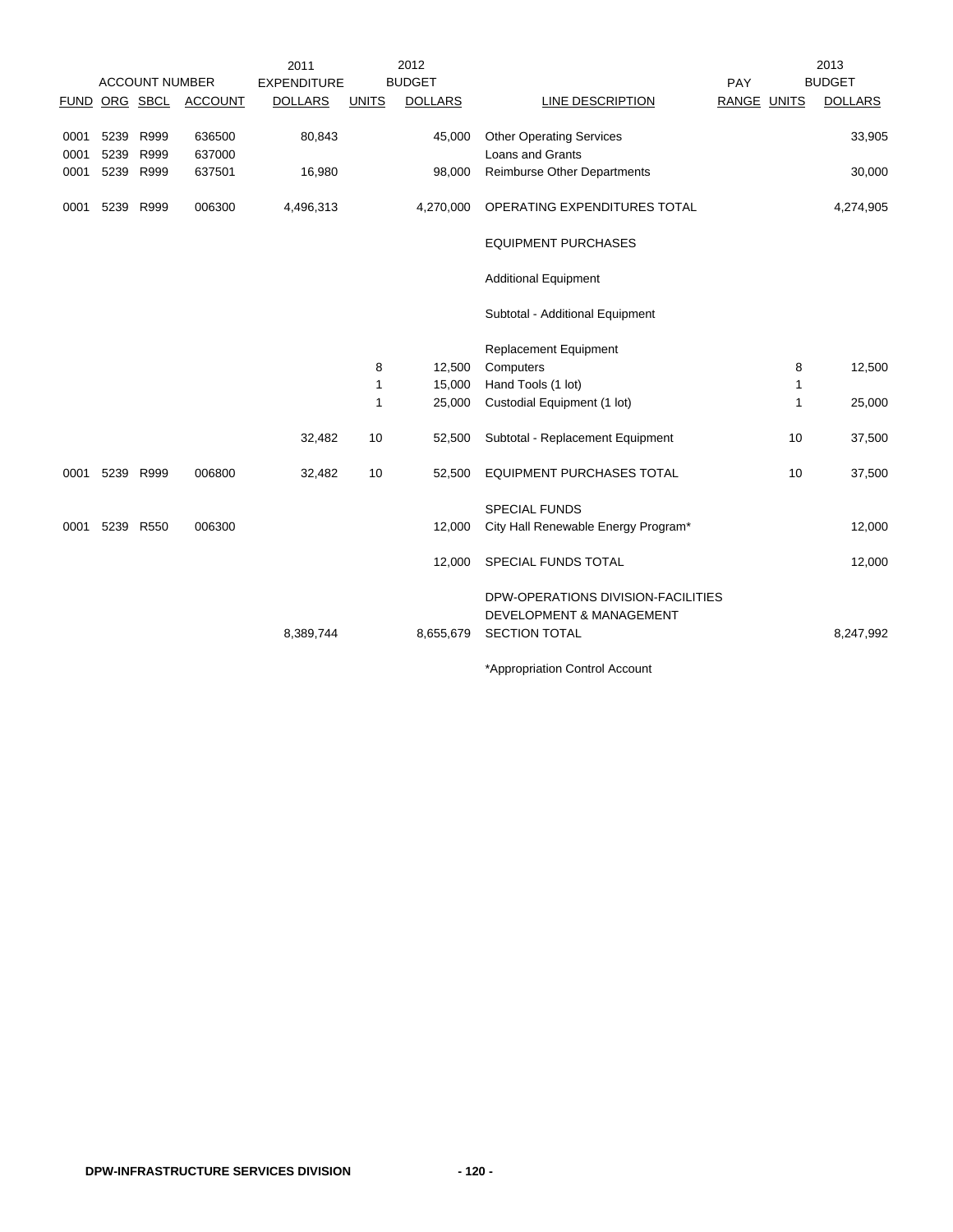|      |                      |                       |                | 2011               |              | 2012           |                                                          |                    | 2013           |
|------|----------------------|-----------------------|----------------|--------------------|--------------|----------------|----------------------------------------------------------|--------------------|----------------|
|      |                      | <b>ACCOUNT NUMBER</b> |                | <b>EXPENDITURE</b> |              | <b>BUDGET</b>  |                                                          | PAY                | <b>BUDGET</b>  |
|      | <b>FUND ORG SBCL</b> |                       | <b>ACCOUNT</b> | <b>DOLLARS</b>     | <b>UNITS</b> | <b>DOLLARS</b> | LINE DESCRIPTION                                         | <b>RANGE UNITS</b> | <b>DOLLARS</b> |
|      |                      |                       |                |                    |              |                | DPW-OPERATIONS DIVISION                                  |                    |                |
|      |                      |                       |                |                    |              |                | <b>BUDGETARY CONTROL UNIT</b>                            |                    |                |
|      |                      |                       |                |                    |              |                | (SUMMARY 1BCU=5DU)                                       |                    |                |
|      |                      |                       |                |                    |              |                | <b>SALARIES &amp; WAGES</b>                              |                    |                |
|      |                      |                       |                | 3,692,579          |              | 2,893,400      | Overtime Compensated*                                    |                    | 1,833,400      |
|      |                      |                       |                | 30,030,834         |              | 29,973,838     | All Other Salaries & Wages                               |                    | 29,588,068     |
|      |                      |                       |                |                    |              |                |                                                          |                    |                |
| 0001 | 5450                 | R999                  | 006000         | 33,723,413         |              | 32,867,238     | NET SALARIES & WAGES TOTAL*                              |                    | 31,421,468     |
|      |                      |                       |                |                    | 1,438        |                | TOTAL NUMBER OF POSITIONS AUTHORIZED                     | 1,438              |                |
|      |                      |                       |                |                    | 649.88       |                | <b>O&amp;M FTE'S</b>                                     | 639.38             |                |
|      |                      |                       |                |                    | 70.87        |                | <b>NON-O&amp;M FTE'S</b>                                 | 74.87              |                |
| 0001 | 5450 R999            |                       | 006100         | 17,084,756         |              | 16,433,621     | ESTIMATED EMPLOYEE FRINGE BENEFITS                       |                    | 15,082,305     |
|      |                      |                       |                |                    |              |                | (Involves Revenue Offset-No Transfers from this Account) |                    |                |
|      |                      |                       |                |                    |              |                | OPERATING EXPENDITURES                                   |                    |                |
| 0001 | 5450                 | R999                  | 630100         | 92,754             |              | 77,000         | <b>General Office Expense</b>                            |                    | 81,000         |
| 0001 | 5450 R999            |                       | 630500         | 3,078,863          |              | 3,040,000      | Tools & Machinery Parts                                  |                    | 3,050,000      |
| 0001 | 5450 R999            |                       | 631000         | 70,382             |              | 100,000        | <b>Construction Supplies</b>                             |                    | 94,000         |
| 0001 | 5450                 | R999                  | 631500         | 5,797,060          |              | 6,176,950      | Energy                                                   |                    | 5,728,400      |
| 0001 | 5450                 | R999                  | 632000         | 2,870,096          |              | 2,621,265      | <b>Other Operating Supplies</b>                          |                    | 2,535,875      |
| 0001 | 5450 R999            |                       | 632500         | 66,819             |              |                | <b>Facility Rental</b>                                   |                    |                |
| 0001 | 5450 R999            |                       | 633000         | 2,077,267          |              | 955,000        | <b>Vehicle Rental</b>                                    |                    | 960,000        |
| 0001 | 5450                 | R999                  | 633500         | 50,341             |              | 85,000         | Non-Vehicle Equipment Rental                             |                    | 85,000         |
| 0001 | 5450                 | R999                  | 634000         | 134,834            |              | 55,000         | <b>Professional Services</b>                             |                    | 215,000        |
| 0001 | 5450                 | R999                  | 634500         | 116,007            |              | 156,000        | Information Technology Services                          |                    | 156,000        |
| 0001 | 5450                 | R999                  | 635000         | 181,453            |              | 180,000        | <b>Property Services</b>                                 |                    | 170,000        |
| 0001 | 5450 R999            |                       | 635500         | 158,482            |              | 85,000         | Infrastructure Services                                  |                    | 78,000         |
| 0001 | 5450 R999            |                       | 636000         | 753,733            |              | 718,000        | Vehicle Repair Services                                  |                    | 718,000        |
| 0001 | 5450 R999            |                       | 636500         | 11,642,523         |              | 12,532,325     | <b>Other Operating Services</b>                          |                    | 12,227,510     |
| 0001 | 5450                 | R999                  | 637000         |                    |              |                | Loans and Grants                                         |                    |                |
| 0001 | 5450 R999            |                       | 637501         | 561,853            |              | 520,000        | <b>Reimburse Other Departments</b>                       |                    | 545,000        |
|      | 0001 5450 R999       |                       | 006300         | 27,652,467         |              |                | 27,301,540 OPERATING EXPENDITURES TOTAL*                 |                    | 26,643,785     |
|      | 0001 5450 R999       |                       | 006800         | 1,063,691          |              | 1,924,100      | <b>EQUIPMENT PURCHASES TOTAL*</b>                        |                    | 1,859,100      |
|      |                      |                       |                | 752,289            |              | 950,000        | SPECIAL FUNDS TOTAL                                      |                    | 972,500        |
|      |                      |                       |                |                    |              |                | DPW-OPERATIONS DIVISION                                  |                    |                |
|      |                      |                       |                |                    |              |                | <b>BUDGETARY CONTROL UNIT</b>                            |                    |                |
|      |                      |                       |                | 80,276,616         |              | 79,476,499     | TOTAL (1BCU=5DU)                                         |                    | 75,979,158     |
|      |                      |                       |                |                    |              |                |                                                          |                    |                |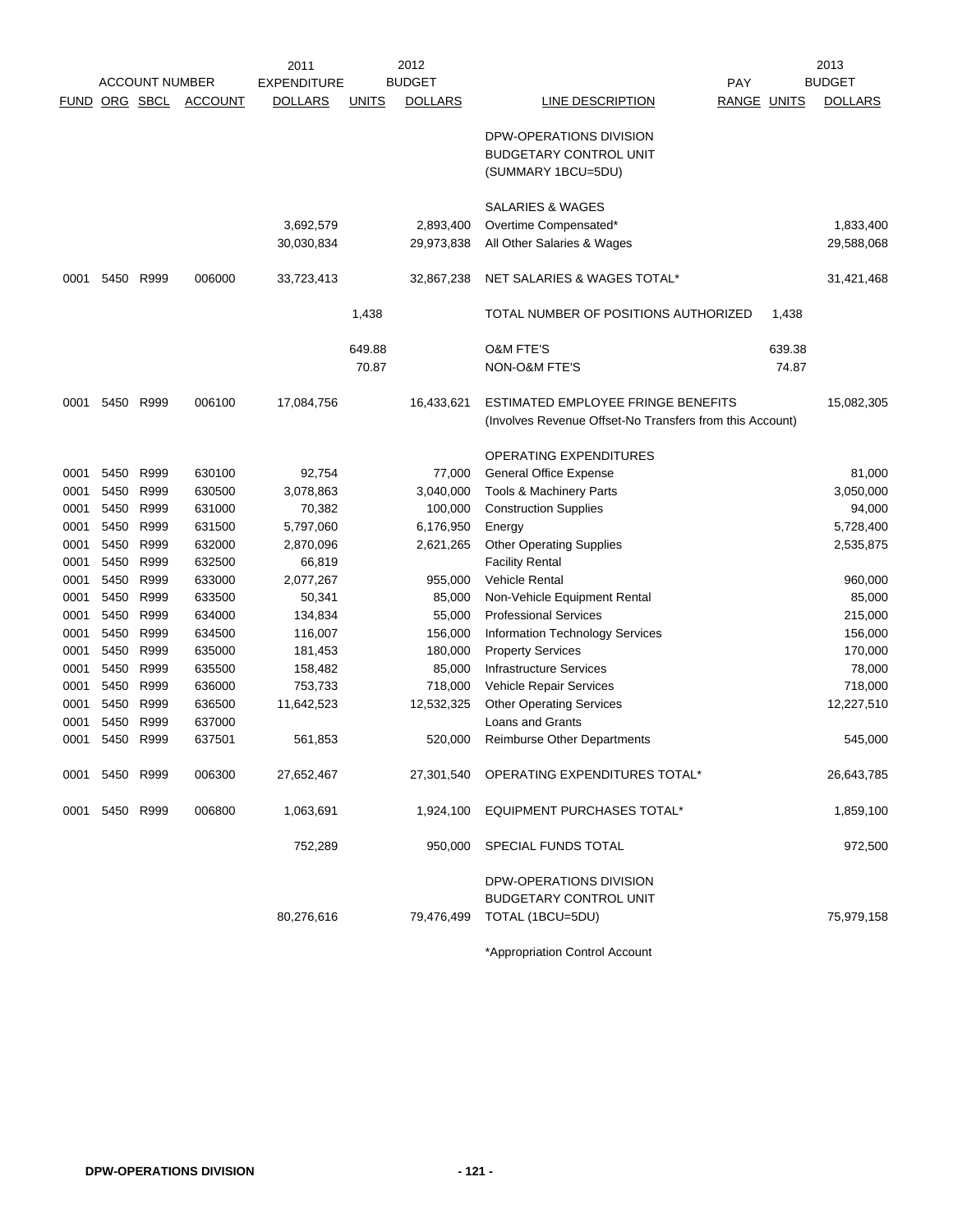|              |              |                       |                  | 2011               |              | 2012           |                                                                                                                                           |             |      | 2013           |
|--------------|--------------|-----------------------|------------------|--------------------|--------------|----------------|-------------------------------------------------------------------------------------------------------------------------------------------|-------------|------|----------------|
|              |              | <b>ACCOUNT NUMBER</b> |                  | <b>EXPENDITURE</b> |              | <b>BUDGET</b>  |                                                                                                                                           | PAY         |      | <b>BUDGET</b>  |
|              |              | <b>FUND ORG SBCL</b>  | <b>ACCOUNT</b>   | <b>DOLLARS</b>     | <u>UNITS</u> | <b>DOLLARS</b> | LINE DESCRIPTION                                                                                                                          | RANGE UNITS |      | <b>DOLLARS</b> |
|              |              |                       |                  |                    |              |                | DPW-OPERATIONS DIVISION<br>ADMINISTRATION SECTION                                                                                         |             |      |                |
|              |              |                       |                  |                    |              |                | <b>SALARIES &amp; WAGES</b>                                                                                                               |             |      |                |
|              |              |                       |                  |                    | 1            | 146,776        | Operations Division Director (X)(Y)                                                                                                       | 1OX         | 1    | 146,776        |
|              |              |                       |                  |                    | 1            | 58,495         | <b>Environmental Policy Analyst</b>                                                                                                       | 2GX         | 1    | 58,495         |
|              |              |                       |                  |                    | 1            | 69,090         | Administrative Services Manager (X)                                                                                                       | 1HX         | 1    | 69,090         |
|              |              |                       |                  |                    |              |                | <b>GENERAL OFFICE</b>                                                                                                                     |             |      |                |
|              |              |                       |                  |                    | 1            | 46,862         | Program Assistant II                                                                                                                      | 5FN         | 1    | 46,862         |
|              |              |                       |                  |                    | 2            | 81,672         | Program Assistant I                                                                                                                       | 5EN         | 2    | 81,672         |
|              |              |                       |                  |                    |              |                | <b>Administrative Specialist</b>                                                                                                          | 2CN         | 1    | 46,731         |
|              |              |                       |                  | 277,724            | 6            | 402,895        | <b>Total Before Adjustments</b>                                                                                                           |             | 7    | 449,626        |
|              |              |                       |                  |                    |              |                | Salary & Wage Rate Change                                                                                                                 |             |      |                |
|              |              |                       |                  | 2,490              |              | 5,400          | Overtime Compensated                                                                                                                      |             |      | 5,400          |
|              |              |                       |                  |                    |              |                | (8,058) Personnel Cost Adjustment                                                                                                         |             |      | (8,993)        |
|              |              |                       |                  |                    |              |                | Other (Chapter 350)                                                                                                                       |             |      | (500)          |
|              |              |                       |                  |                    |              |                | (4,532) Furlough                                                                                                                          |             |      | (5, 171)       |
|              |              |                       |                  | 280,214            | 6            | 395,705        | Gross Salaries & Wages Total                                                                                                              |             | 7    | 440,362        |
|              |              |                       |                  |                    |              | (73, 388)      | Reimbursable Services Deduction<br>Capital Improvements Deduction<br><b>Grants &amp; Aids Deduction</b>                                   |             |      | (73, 388)      |
|              |              |                       |                  |                    |              |                |                                                                                                                                           |             |      |                |
| 0001         |              | 5451 R999             | 006000           | 280,214            | 6            | 322,317        | NET SALARIES & WAGES TOTAL                                                                                                                |             | 7    | 366,974        |
|              |              |                       |                  |                    | 5.50         |                | <b>O&amp;M FTE'S</b>                                                                                                                      |             | 6.50 |                |
|              |              |                       |                  |                    | 0.50         |                | NON-O&M FTE'S                                                                                                                             |             | 0.50 |                |
|              |              |                       |                  |                    |              |                | (X) Private Auto Allowance May Be Paid Pursuant to<br>Section 350-183 of the Milwaukee Code.                                              |             |      |                |
|              |              |                       |                  |                    |              |                | (Y) Required to file a statement of economic interests in accordance with<br>the Milwaukee Code of Ordinances Chapter 303-Code of Ethics. |             |      |                |
| 0001         |              | 5451 R999             | 006100           | 158,016            |              | 161,159        | ESTIMATED EMPLOYEE FRINGE BENEFITS<br>(Involves Revenue Offset-No Transfers from this Account)                                            |             |      | 176,148        |
|              |              |                       |                  |                    |              |                | OPERATING EXPENDITURES                                                                                                                    |             |      |                |
| 0001         | 5451         | R999                  | 630100           |                    |              | 10,000         | <b>General Office Expense</b>                                                                                                             |             |      | 10,000         |
| 0001         | 5451         | R999                  | 630500           |                    |              |                | Tools & Machinery Parts                                                                                                                   |             |      |                |
| 0001         | 5451         | R999                  | 631000           |                    |              |                | <b>Construction Supplies</b>                                                                                                              |             |      |                |
| 0001         | 5451         | R999                  | 631500           |                    |              |                | Energy                                                                                                                                    |             |      |                |
| 0001         | 5451         | R999                  | 632000           | 105                |              |                | <b>Other Operating Supplies</b>                                                                                                           |             |      |                |
| 0001         | 5451         | R999                  | 632500           |                    |              |                | <b>Facility Rental</b>                                                                                                                    |             |      |                |
| 0001         | 5451         | R999                  | 633000           |                    |              |                | <b>Vehicle Rental</b>                                                                                                                     |             |      |                |
| 0001<br>0001 | 5451<br>5451 | R999<br>R999          | 633500<br>634000 |                    |              |                | Non-Vehicle Equipment Rental<br><b>Professional Services</b>                                                                              |             |      |                |
| 0001         | 5451         | R999                  | 634500           | 271                |              | 9,000          | <b>Information Technology Services</b>                                                                                                    |             |      | 9,000          |
| 0001         | 5451         | R999                  | 635000           |                    |              |                | <b>Property Services</b>                                                                                                                  |             |      |                |
| 0001         | 5451         | R999                  | 635500           |                    |              |                | Infrastructure Services                                                                                                                   |             |      |                |
| 0001         | 5451         | R999                  | 636000           |                    |              |                | Vehicle Repair Services                                                                                                                   |             |      |                |
| 0001         | 5451         | R999                  | 636500           | 18,349             |              | 10,000         | <b>Other Operating Services</b>                                                                                                           |             |      | 9,972          |
| 0001         | 5451         | R999                  | 637000           |                    |              |                | Loans and Grants                                                                                                                          |             |      |                |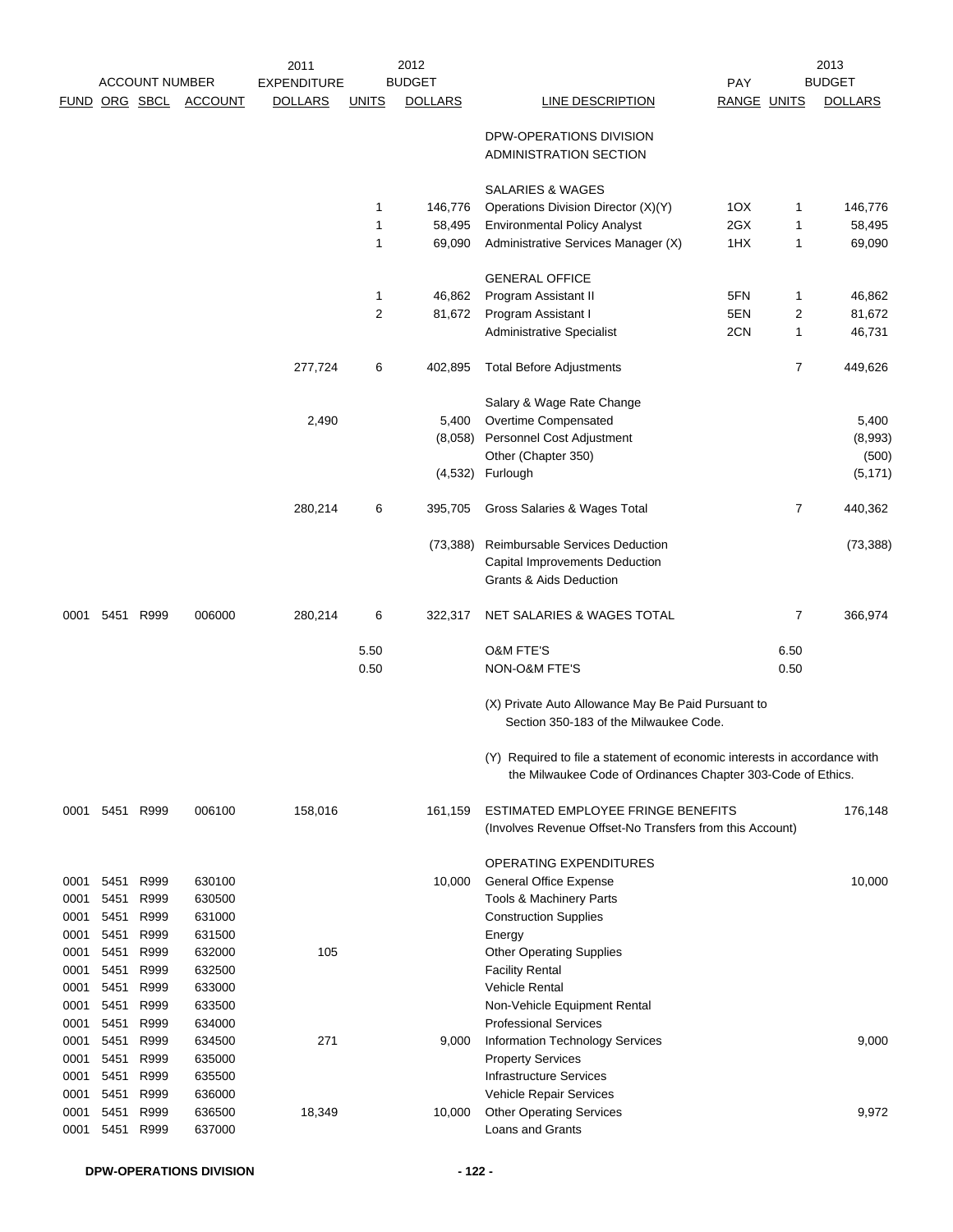|      |           |                       |                       | 2011               |              | 2012           |                                                         |                    | 2013           |
|------|-----------|-----------------------|-----------------------|--------------------|--------------|----------------|---------------------------------------------------------|--------------------|----------------|
|      |           | <b>ACCOUNT NUMBER</b> |                       | <b>EXPENDITURE</b> |              | <b>BUDGET</b>  |                                                         | PAY                | <b>BUDGET</b>  |
|      |           |                       | FUND ORG SBCL ACCOUNT | <b>DOLLARS</b>     | <b>UNITS</b> | <b>DOLLARS</b> | LINE DESCRIPTION                                        | <b>RANGE UNITS</b> | <b>DOLLARS</b> |
| 0001 | 5451 R999 |                       | 637501                |                    |              | 35,000         | <b>Reimburse Other Departments</b>                      |                    | 35,000         |
| 0001 | 5451 R999 |                       | 006300                | 18,725             |              | 64,000         | OPERATING EXPENDITURES TOTAL                            |                    | 63,972         |
|      |           |                       |                       |                    |              |                | <b>EQUIPMENT PURCHASES</b>                              |                    |                |
|      |           |                       |                       |                    |              |                | <b>Additional Equipment</b>                             |                    |                |
|      |           |                       |                       |                    |              |                | Subtotal - Additional Equipment                         |                    |                |
|      |           |                       |                       |                    |              |                | Replacement Equipment                                   |                    |                |
|      |           |                       |                       |                    |              |                | Subtotal - Replacement Equipment                        |                    |                |
| 0001 | 5451 R999 |                       | 006800                |                    |              |                | <b>EQUIPMENT PURCHASES TOTAL</b>                        |                    |                |
|      |           |                       |                       |                    |              |                | <b>SPECIAL FUNDS</b>                                    |                    |                |
|      |           |                       |                       |                    |              |                | SPECIAL FUNDS TOTAL                                     |                    |                |
|      |           |                       |                       | 456,955            |              | 547,476        | DPW-OPERATIONS DIVISION<br>ADMINISTRATION SECTION TOTAL |                    | 607,094        |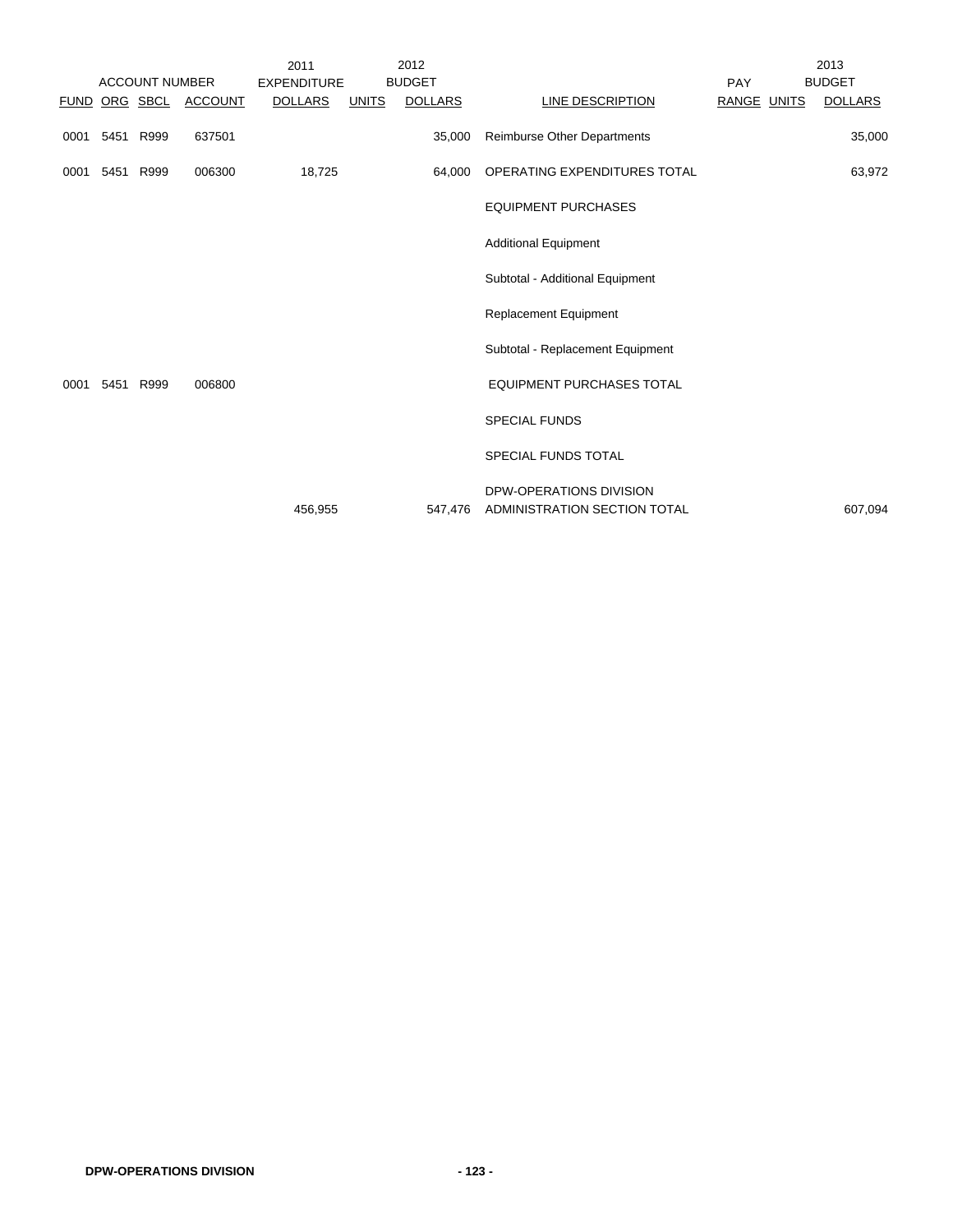|                      |                       | 2011               |              | 2012           |                                                   |             |     | 2013           |
|----------------------|-----------------------|--------------------|--------------|----------------|---------------------------------------------------|-------------|-----|----------------|
|                      | <b>ACCOUNT NUMBER</b> | <b>EXPENDITURE</b> |              | <b>BUDGET</b>  |                                                   | PAY         |     | <b>BUDGET</b>  |
| <u>FUND ORG SBCL</u> | <b>ACCOUNT</b>        | <b>DOLLARS</b>     | <b>UNITS</b> | <b>DOLLARS</b> | <b>LINE DESCRIPTION</b>                           | RANGE UNITS |     | <b>DOLLARS</b> |
|                      |                       |                    |              |                |                                                   |             |     |                |
|                      |                       |                    |              |                | DPW-OPERATIONS DIVISION<br>FLEET SERVICES SECTION |             |     |                |
|                      |                       |                    |              |                |                                                   |             |     |                |
|                      |                       |                    |              |                | <b>SALARIES &amp; WAGES</b>                       |             |     |                |
|                      |                       |                    | 1            | 90,575         | Fleet Operations Manager (X) (Y)                  | 1JX         | 1   | 90,575         |
|                      |                       |                    | 1            | 83,669         | Quality Assurance Coordinator(X)                  | 2IX         | 1   | 83,669         |
|                      |                       |                    | 1            | 46,975         | Program Assistant II                              | 5FN         | 1   | 46,975         |
|                      |                       |                    | 3            | 235,554        | <b>Fleet Repair Supervisor III</b>                | 1DX         | 3   | 235,554        |
|                      |                       |                    | 3            | 192,313        | Fleet Repair Supervisor II                        | 1BX         | 3   | 192,313        |
|                      |                       |                    | 1            | 48,589         | Automotive Mechanic Lead Worker                   | 7GN         | 1   | 48,589         |
|                      |                       |                    | 4            | 203,026        | <b>Field Service Mechanic</b>                     | 7HN         | 4   | 202,020        |
|                      |                       |                    | 5            | 234,407        | Auto Maintenance Mechanic                         | 7FN         | 5   | 234,407        |
|                      |                       |                    | 1            | 47,059         | Fleet Equipment Inspector                         | 7FN         | 1   | 47,059         |
|                      |                       |                    | 33           | 1,505,004      | Vehicle Serv. Technician-Heavy                    | 7FN         | 33  | 1,496,181      |
|                      |                       |                    | 19           | 853,805        | Vehicle Services Technician                       | 7EN         | 18  | 800,020        |
|                      |                       |                    | 1            | 47,059         | Automotive Electrician                            | 7FN         | 1   | 47,059         |
|                      |                       |                    | 5            | 207,667        | Heavy Equipment Lubricator (B)                    | 8FN         | 5   | 207,667        |
|                      |                       |                    | 1            | 41,791         | Special Fleet Services Laborer                    | 8FN         | 1   | 41,791         |
|                      |                       |                    | 4            | 155,141        | Garage Attendant                                  | 8DN         | 4   | 155,141        |
|                      |                       |                    | 2            | 71,294         | Office Assistant II (A)                           | 6EN         | 2   | 71,294         |
|                      |                       |                    | 1            | 44,305         | Fleet Equipment Service Writer                    | 7EN         | 1   | 44,305         |
|                      |                       |                    | 3            | 143,117        | Auto Body Repair/Painting Tech.                   | 7GN         | 3   | 143,117        |
|                      |                       |                    | 1            | 50,257         | Fluid Power Systems Technician                    | 7FN         | 1   | 50,257         |
|                      |                       |                    |              |                | FLEET STORE ROOMS                                 |             |     |                |
|                      |                       |                    | 1            | 61,266         | <b>Equipment Inventory Manager</b>                | 1CX         | 1   | 61,266         |
|                      |                       |                    | 1            | 45,577         | <b>Inventory Assistant V</b>                      | 6LN         | 1   | 45,577         |
|                      |                       |                    | 7            | 293,042        | <b>Equipment Parts Assistant</b>                  | 6IN         | 7   | 293,042        |
|                      |                       |                    | 1            | 43,028         | Lead Equipment Parts Assistant                    | 6JN         | 1   | 43,028         |
|                      |                       |                    | 1            | 37,464         | <b>Office Assistant III</b>                       | 6FN         | 1   | 37,464         |
|                      |                       |                    |              |                |                                                   |             |     |                |
|                      |                       |                    |              |                | <b>TIRE SHOP</b>                                  |             |     |                |
|                      |                       |                    | 3            | 119,493        | Tire Repair Worker I                              | 8FN         | 3   | 119,493        |
|                      |                       |                    | 2            | 86,620         | Tire Repair Worker II                             | 8GN         | 2   | 86,620         |
|                      |                       |                    | 1            | 50,254         | Tire Repair Worker III                            | 8LN         | 1   | 50,254         |
|                      |                       |                    |              |                |                                                   |             |     |                |
|                      |                       |                    |              |                | <b>AUXILIARY POSITIONS</b>                        |             |     |                |
|                      |                       |                    | 1            |                | Auto, Maintenance Mechanic                        | 7FN         | 1   |                |
|                      |                       |                    | 5            |                | Vehicle Services Technician                       | 7EN         | 5   |                |
|                      |                       |                    | 2            |                | Automotive Mechanic Lead Worker                   | 7GN         | 2   |                |
|                      |                       |                    | 4            |                | <b>Field Service Mechanic</b>                     | 7HN         | 4   |                |
|                      |                       |                    | 5            |                | Vehicle Service Technician - Heavy                | 7FN         | 5   |                |
|                      |                       |                    | 1            |                | Fleet Repair Supervisor I                         | 2DN         | 1   |                |
|                      |                       |                    | 3            |                | Fleet Repair Supervisor II                        | 1BX         | 3   |                |
|                      |                       |                    | 1            |                | Fleet Repair Supervisor III                       | 1DX         | 1   |                |
|                      |                       |                    | 1            |                | Special Fleet Services Laborer                    | 8FN         | 1   |                |
|                      |                       |                    | 1            |                | Tire Repair Worker I                              | 8FN         | 1   |                |
|                      |                       |                    |              |                | <b>Automotive Machinist</b>                       | 7IN         | 1   |                |
|                      |                       |                    | 24           |                | <b>Total Auxiliary</b>                            |             | 25  |                |
|                      |                       | 4,272,135          | 131          | 5,038,351      | <b>Total Before Adjustments</b>                   |             | 131 | 4,974,737      |
|                      |                       |                    |              |                |                                                   |             |     |                |
|                      |                       |                    |              |                | Salary & Wage Rate Change                         |             |     |                |
|                      |                       | 407,421            |              | 250,000        | Overtime Compensated                              |             |     | 250,000        |
|                      |                       |                    |              | (133, 267)     | Personnel Cost Adjustment                         |             |     | (149, 242)     |
|                      |                       |                    |              | (26, 250)      | Other (Chapter 350)                               |             |     | (6,800)        |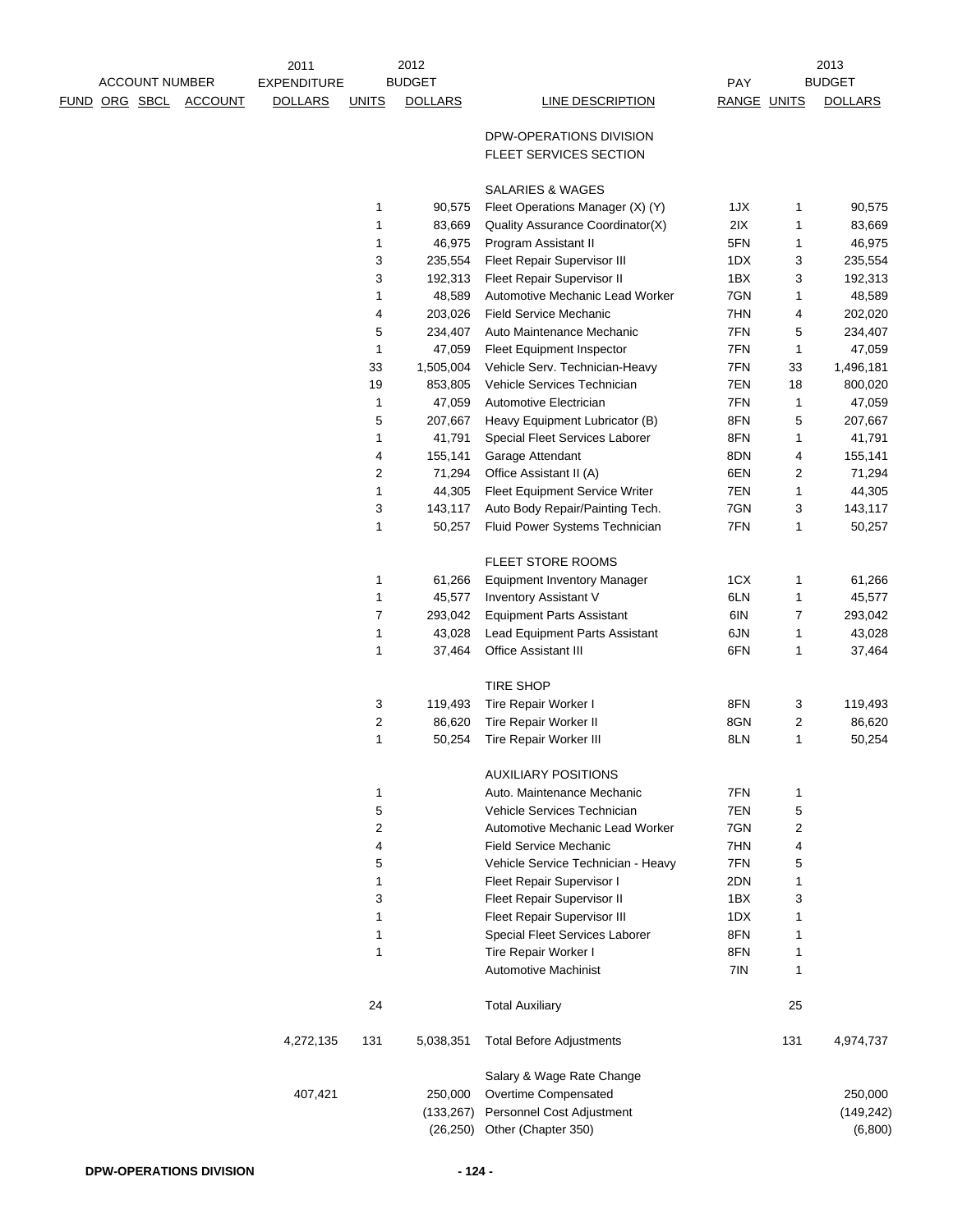|                      |           |                        |                  | 2011               |                | 2012            |                                                                                                                                             |                | 2013           |
|----------------------|-----------|------------------------|------------------|--------------------|----------------|-----------------|---------------------------------------------------------------------------------------------------------------------------------------------|----------------|----------------|
|                      |           | <b>ACCOUNT NUMBER</b>  |                  | <b>EXPENDITURE</b> |                | <b>BUDGET</b>   |                                                                                                                                             | <b>PAY</b>     | <b>BUDGET</b>  |
| <b>FUND ORG SBCL</b> |           |                        | <b>ACCOUNT</b>   | <b>DOLLARS</b>     | <u>UNITS</u>   | <b>DOLLARS</b>  | LINE DESCRIPTION                                                                                                                            | RANGE UNITS    | <b>DOLLARS</b> |
|                      |           |                        |                  |                    |                | (56,681)        | Furlough<br><b>AMR Deduction</b>                                                                                                            |                | (57, 209)      |
|                      |           |                        |                  | 4,679,556          | 131            | 5,072,153       | Gross Salaries & Wages Total                                                                                                                | 131            | 5,011,486      |
|                      |           |                        |                  |                    |                | (584,000)       | Reimbursable Services Deduction<br>Capital Improvements Deduction<br>Grants & Aids Deduction                                                |                | (584,000)      |
| 0001                 | 5452 R999 |                        | 006000           | 4,679,556          | 131            | 4,488,153       | NET SALARIES & WAGES TOTAL                                                                                                                  | 131            | 4,427,486      |
|                      |           |                        |                  |                    | 96.50<br>10.50 |                 | <b>O&amp;M FTE'S</b><br>NON-O&M FTE'S                                                                                                       | 95.50<br>10.50 |                |
|                      |           |                        |                  |                    |                |                 | (A) One position to be hard red-circled at Step 4 of Pay Range 445.                                                                         |                |                |
|                      |           |                        |                  |                    |                |                 | (B) One position to be hard red-circled at Step 5 of Pay Range 345.                                                                         |                |                |
|                      |           |                        |                  |                    |                |                 | (X) Private Auto Allowance May Be Paid Pursuant to<br>Section 350-183 of the Milwaukee Code.                                                |                |                |
|                      |           |                        |                  |                    |                |                 | (Y) Required to file a statement of economic interests in accordance<br>with the Milwaukee code of Ordinances Chapter 303 - Code of Ethics. |                |                |
| 0001                 | 5452 R999 |                        | 006100           | 2,351,380          |                | 2,244,077       | ESTIMATED EMPLOYEE FRINGE BENEFITS<br>(Involves Revenue Offset-No Transfers from this Account)                                              |                | 2,125,193      |
|                      |           |                        |                  |                    |                |                 | <b>OPERATING EXPENDITURES</b>                                                                                                               |                |                |
| 0001                 | 5452 R999 |                        | 630100           | 48,070             |                | 25,000          | <b>General Office Expense</b>                                                                                                               |                | 25,000         |
| 0001                 | 5452 R999 |                        | 630500           | 2,956,915          |                | 2,920,000       | Tools & Machinery Parts                                                                                                                     |                | 2,920,000      |
| 0001                 | 5452 R999 |                        | 631000           | 62,355             |                | 50,000          | <b>Construction Supplies</b>                                                                                                                |                | 50,000         |
| 0001                 |           | 5452 R999              | 631500           | 121,268            |                | 355,840         | Energy                                                                                                                                      |                | 355,840        |
| 0001                 |           | 5452 R999              | 632000           | 86,318             |                | 80,000          | <b>Other Operating Supplies</b>                                                                                                             |                | 79,600         |
| 0001                 |           | 5452 R999              | 632500           |                    |                |                 | <b>Facility Rental</b>                                                                                                                      |                |                |
| 0001                 | 5452 R999 |                        | 633000           | 2,350              |                |                 | <b>Vehicle Rental</b>                                                                                                                       |                |                |
| 0001                 | 5452      | R999                   | 633500           | 19,671             |                | 45,000          | Non-Vehicle Equipment Rental                                                                                                                |                | 45,000         |
| 0001                 | 5452 R999 |                        | 634000           | 10,490             |                | 20,000          | <b>Professional Services</b>                                                                                                                |                | 20,000         |
| 0001                 | 5452 R999 |                        | 634500           | 68,830             |                | 112,000         | <b>Information Technology Services</b>                                                                                                      |                | 112,000        |
| 0001                 | 5452 R999 |                        | 635000           | 100,021            |                | 80,000          | <b>Property Services</b>                                                                                                                    |                | 80,000         |
| 0001                 | 5452 R999 |                        | 635500           |                    |                |                 | <b>Infrastructure Services</b>                                                                                                              |                |                |
| 0001                 |           | 5452 R999<br>5452 R999 | 636000<br>636500 | 753,733<br>10,242  |                | 718,000         | Vehicle Repair Services                                                                                                                     |                | 718,000        |
| 0001<br>0001         |           | 5452 R999              | 637000           |                    |                | 15,000          | <b>Other Operating Services</b><br>Loans and Grants                                                                                         |                | 14,958         |
| 0001                 |           | 5452 R999              | 637501           | 7,336              |                | 5,000           | <b>Reimburse Other Departments</b>                                                                                                          |                | 5,000          |
| 0001                 |           | 5452 R999              | 006300           | 4,247,600          |                | 4,425,840       | OPERATING EXPENDITURES TOTAL                                                                                                                |                | 4,425,398      |
|                      |           |                        |                  |                    |                |                 | <b>EQUIPMENT PURCHASES</b>                                                                                                                  |                |                |
|                      |           |                        |                  |                    |                |                 | <b>Additional Equipment</b>                                                                                                                 |                |                |
|                      |           |                        |                  |                    |                |                 | Subtotal - Additional Equipment                                                                                                             |                |                |
|                      |           |                        |                  |                    |                |                 | <b>Replacement Equipment</b>                                                                                                                |                |                |
|                      |           |                        |                  |                    | 6              | 64,500          | Cars, Compact                                                                                                                               | 6              | 126,000        |
|                      |           |                        |                  |                    | 1<br>1         | 22,000<br>2,000 | Cars. Station Wagon<br>Compactor, Vibratory                                                                                                 |                |                |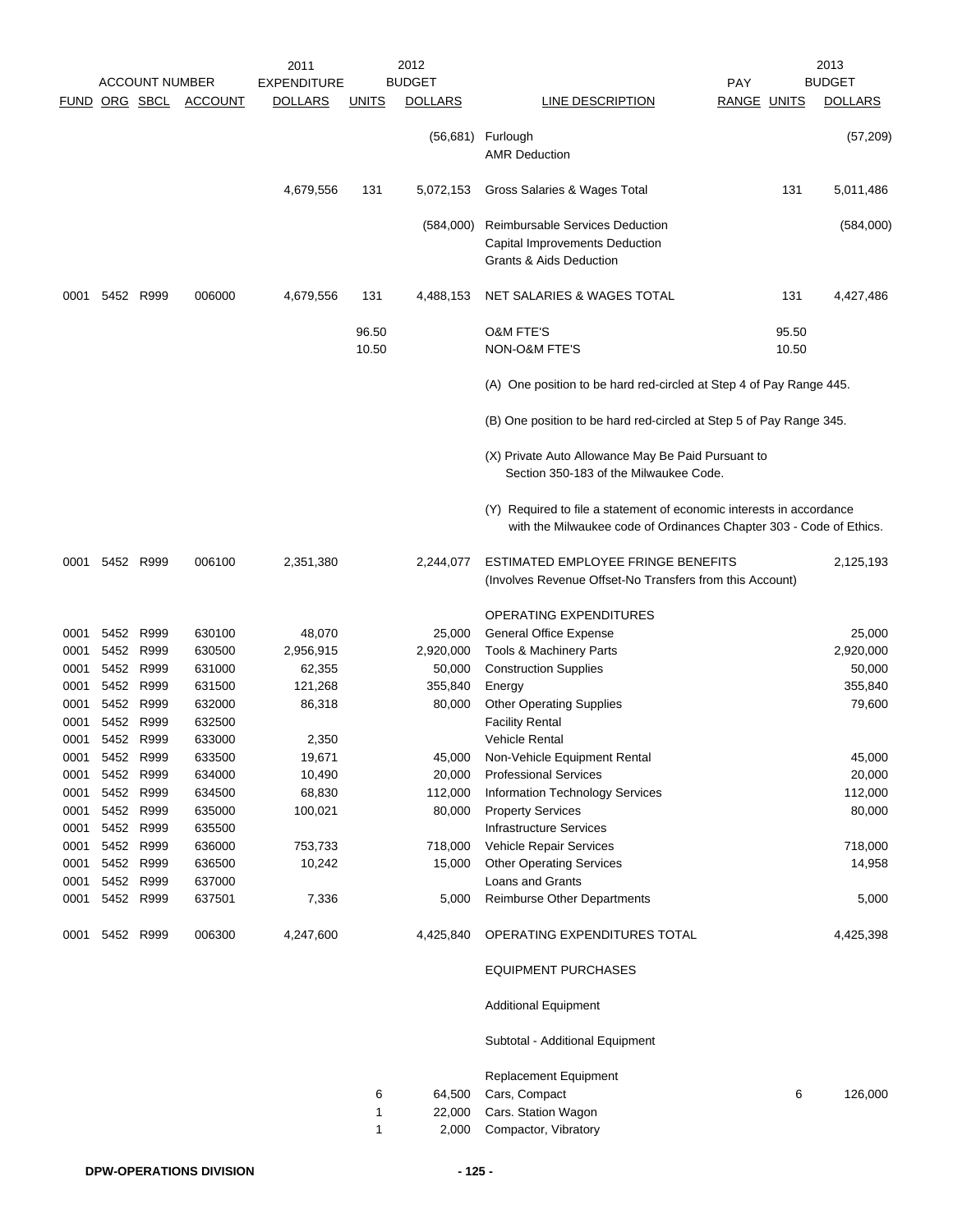|             |                       |                | 2011               |                | 2012           |                                                         |             | 2013                   |
|-------------|-----------------------|----------------|--------------------|----------------|----------------|---------------------------------------------------------|-------------|------------------------|
|             | <b>ACCOUNT NUMBER</b> |                | <b>EXPENDITURE</b> |                | <b>BUDGET</b>  |                                                         | PAY         | <b>BUDGET</b>          |
| <b>FUND</b> | ORG SBCL              | <b>ACCOUNT</b> | <b>DOLLARS</b>     | <b>UNITS</b>   | <b>DOLLARS</b> | LINE DESCRIPTION                                        | RANGE UNITS | <b>DOLLARS</b>         |
|             |                       |                |                    |                |                |                                                         |             |                        |
|             |                       |                |                    | $\mathbf{1}$   | 8,500          | Roller, Vibratory                                       |             |                        |
|             |                       |                |                    | $\mathbf{1}$   | 14,500         | Concrete Saw, 65 HP                                     |             |                        |
|             |                       |                |                    | 2              | 35,000         | <b>Sealant Melter</b>                                   |             |                        |
|             |                       |                |                    | 1              | 43,000         | <b>Stump Cutter</b>                                     |             | 1<br>43,000            |
|             |                       |                |                    | $\overline{2}$ | 12,000         | <b>Tar Kettle</b>                                       |             |                        |
|             |                       |                |                    |                |                | Compressor, Trailer Mounter                             |             |                        |
|             |                       |                |                    | $\overline{2}$ | 32,000         | Endloader, skid steer w/trailer                         |             | 32,000<br>$\mathbf{1}$ |
|             |                       |                |                    | 5              | 40,000         | Truck, Pickup, 4400 lb 4x2                              |             | 63,500<br>3            |
|             |                       |                |                    | 6              | 75,000         | Truck, Pickup, 8600 lb. 4x2                             |             | 3<br>75,000            |
|             |                       |                |                    | $\overline{2}$ | 40,000         | Truck, Pickup, 9200lb w/plow                            |             | 40,000<br>$\mathbf{1}$ |
|             |                       |                |                    | 4              | 48,000         | Truck, Van, Cargo, 5600 lb                              |             |                        |
|             |                       |                |                    |                |                | Truck, Van, Cargo, 6000 lb                              |             | 4<br>110,500           |
|             |                       |                |                    | 12             | 162,000        | Truck, Van, Cargo, 9500 lb                              |             | 162,000<br>6           |
|             |                       |                |                    | 30             | 25,500         | Computer Hardware                                       | 38          | 57,000                 |
|             |                       |                |                    | 1              | 6,000          | <b>Engine Diagnostic Analyzer</b>                       |             | 6,000<br>-1            |
|             |                       |                |                    | 1              | 5,000          | Scanner                                                 |             | 5,000<br>1             |
|             |                       |                |                    |                |                |                                                         |             |                        |
|             |                       |                | 85,947             | 78             | 635,000        | Subtotal - Replacement Equipment                        | 65          | 720,000                |
| 0001        | 5452 R999             | 006800         | 85,947             | 78             | 635,000        | <b>EQUIPMENT PURCHASES TOTAL</b>                        | 65          | 720,000                |
|             |                       |                |                    |                |                | <b>SPECIAL FUNDS</b>                                    |             |                        |
|             |                       |                |                    |                |                | SPECIAL FUNDS TOTAL                                     |             |                        |
|             |                       |                | 11,364,482         |                | 11,793,070     | DPW-OPERATIONS DIVISION<br>FLEET SERVICES SECTION TOTAL |             | 11,698,077             |
|             |                       |                |                    |                |                |                                                         |             |                        |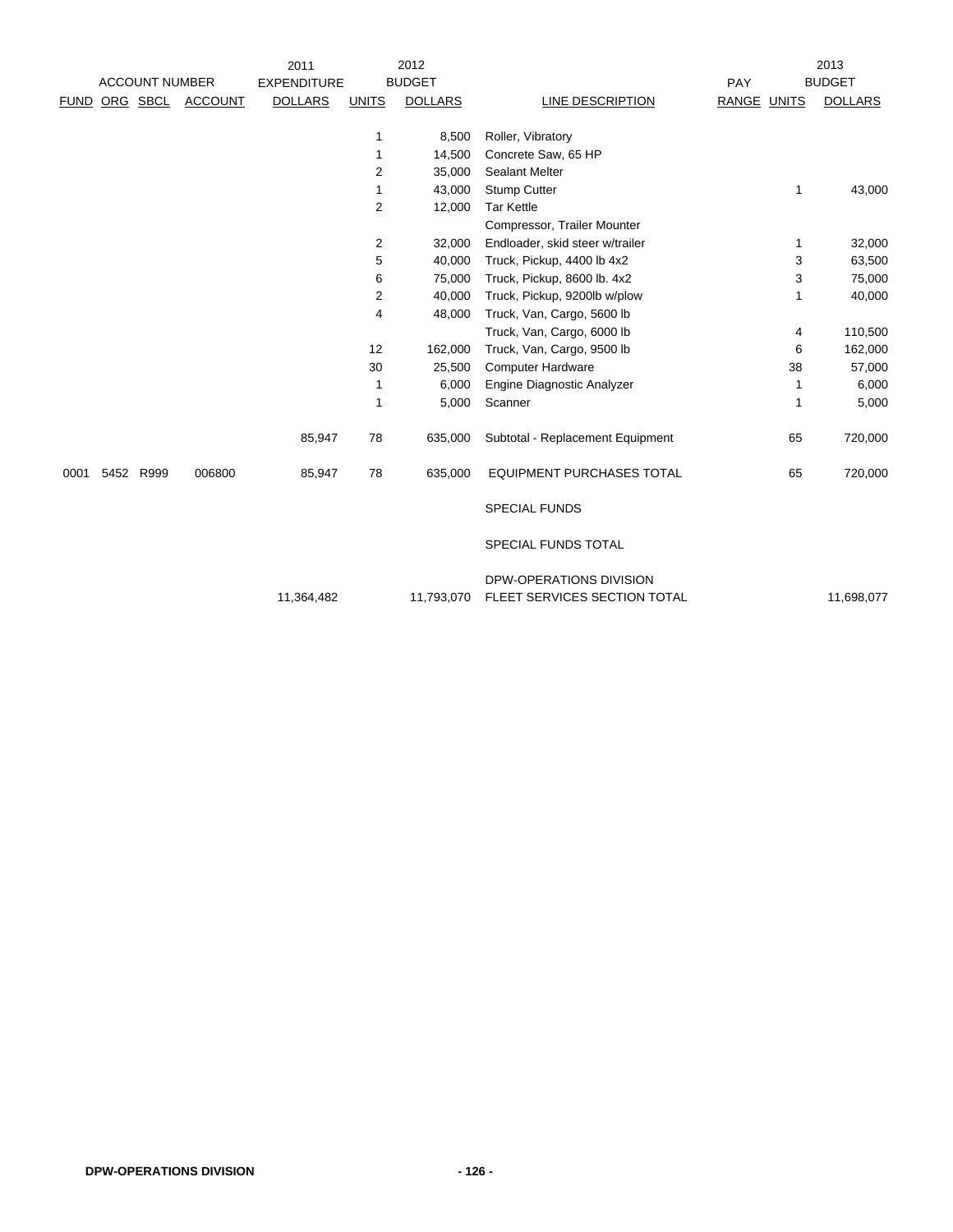|      |                |                       |                | 2011               |                | 2012           |                                                                                              |             |                | 2013           |
|------|----------------|-----------------------|----------------|--------------------|----------------|----------------|----------------------------------------------------------------------------------------------|-------------|----------------|----------------|
|      |                | <b>ACCOUNT NUMBER</b> |                | <b>EXPENDITURE</b> |                | <b>BUDGET</b>  |                                                                                              | PAY         |                | <b>BUDGET</b>  |
| FUND |                | ORG SBCL              | <b>ACCOUNT</b> | <b>DOLLARS</b>     | <b>UNITS</b>   | <b>DOLLARS</b> | <b>LINE DESCRIPTION</b>                                                                      | RANGE UNITS |                | <b>DOLLARS</b> |
|      |                |                       |                |                    |                |                | DPW-OPERATIONS DIVISION<br>FLEET OPERATIONS/DISPATCH SECTION                                 |             |                |                |
|      |                |                       |                |                    |                |                | SALARIES & WAGES                                                                             |             |                |                |
|      |                |                       |                |                    | 1              | 80,359         | Operations & Dispatch Manager (X)                                                            | 1FX         | 1              | 64,544         |
|      |                |                       |                |                    | $\mathbf{1}$   | 73,669         | Equip. Operations & Training Manager                                                         | 1CX         | 1              | 73,669         |
|      |                |                       |                |                    | $\overline{2}$ | 116,017        | <b>Equipment Operations Supervisor I</b>                                                     | 1AX         | 2              | 116,017        |
|      |                |                       |                |                    | 3              | 128,915        | <b>Communications Assistant IV</b>                                                           | 6JN         | 3              | 128,850        |
|      |                |                       |                |                    | $\overline{2}$ | 77,738         | <b>Communications Assistant III</b>                                                          | 6HN         | 2              | 73,804         |
|      |                |                       |                |                    | 3              | 122,802        | Garage Custodian                                                                             | 8FN         | 3              | 122,802        |
|      |                |                       |                |                    | 3              | 174,588        | <b>Crane Operator</b>                                                                        | 8PN         | 3              | 174,588        |
|      |                |                       |                |                    | 12             | 688,019        | Tractor, Bulldozer, Endloader or Grad Oper                                                   | 8ON         | 12             | 688,019        |
|      |                |                       |                |                    | 5              | 330,497        | Tractor Operator (Under 40HP)                                                                | 8NN         | 5              | 330,497        |
|      |                |                       |                |                    | 6              | 349,176        | <b>Grad All Operator</b>                                                                     | 8PN         | 6              | 349,176        |
|      |                |                       |                |                    | 58             | 2,795,663      | <b>Operations Driver/Worker</b>                                                              | 8KN         | 55             | 2,660,663      |
|      |                |                       |                |                    |                |                | <b>AUXILIARY POSITIONS</b>                                                                   |             |                |                |
|      |                |                       |                |                    | $\mathbf 1$    |                | <b>Equipment Operations Supervisor II</b>                                                    | 6           |                |                |
|      |                |                       |                |                    | 4              |                | <b>Equipment Operations Supervisor I</b>                                                     | 1AX         | 5              |                |
|      |                |                       |                |                    | 10             |                | Tractor, Bulldozer, Endloader, or Grad Oper                                                  | 8ON         | 10             |                |
|      |                |                       |                |                    | 25             |                | City Laborer (Regular)                                                                       | 8DN         | 25             |                |
|      |                |                       |                |                    | 3              |                | Garage Custodian                                                                             | 8FN         | 3              |                |
|      |                |                       |                |                    | 3              |                | Crane Operator                                                                               | 8PN         | 3              |                |
|      |                |                       |                |                    | 3              |                | <b>Grad All Operator</b>                                                                     | 8PN         | 3              |                |
|      |                |                       |                |                    | 10             |                | Tractor Operator (Under 40 HP)                                                               | 8NN         | 10             |                |
|      |                |                       |                |                    | 1              |                | <b>Communications Assistant IV</b>                                                           | 6JN         | 1              |                |
|      |                |                       |                |                    | $\overline{2}$ |                | <b>Communications Assistant III</b>                                                          | 6HN         | $\overline{c}$ |                |
|      |                |                       |                |                    | 200            |                | <b>Snow Driver</b>                                                                           | 8IN         | 200            |                |
|      |                |                       |                |                    | 40<br>30       |                | Snow Operator Light<br>Snow Operator Heavy                                                   | 8ON<br>8QN  | 40<br>30       |                |
|      |                |                       |                |                    | 107            |                | <b>Operations Driver/Worker</b>                                                              | 8KN         | 107            |                |
|      |                |                       |                |                    | 439            |                | <b>Total Auxiliary</b>                                                                       |             | 439            |                |
|      |                |                       |                | 5,221,869          | 535            | 4,937,443      | <b>Total Before Adjustments</b>                                                              |             | 532            | 4,782,629      |
|      |                |                       |                |                    |                |                | Salary & Wage Rate Change                                                                    |             |                |                |
|      |                |                       |                | 1,150,622          |                | 775,000        | Overtime Compensated                                                                         |             |                | 315,000        |
|      |                |                       |                |                    |                | (130, 165)     | Personnel Cost Adjustment                                                                    |             |                | (143, 479)     |
|      |                |                       |                |                    |                |                | (26,250) Other (Chapter 350)                                                                 |             |                | (11,400)       |
|      |                |                       |                |                    |                |                | (54,937) Furlough                                                                            |             |                | (55,000)       |
|      |                |                       |                | 6,372,491          | 535            | 5,501,091      | Gross Salaries & Wages Total                                                                 |             | 532            | 4,887,750      |
|      |                |                       |                |                    |                |                | Reimbursable Services Deduction<br>Capital Improvements Deduction                            |             |                |                |
|      |                |                       |                |                    |                |                | <b>Grants &amp; Aids Deduction</b>                                                           |             |                |                |
| 0001 |                | 5453 R999             | 006000         | 6,372,491          | 535            | 5,501,091      | NET SALARIES & WAGES TOTAL                                                                   |             | 532            | 4,887,750      |
|      |                |                       |                |                    | 96.00          |                | <b>O&amp;M FTE'S</b><br><b>NON-O&amp;M FTE'S</b>                                             |             | 93.00          |                |
|      |                |                       |                |                    |                |                | (X) Private Auto Allowance May Be Paid Pursuant to<br>Section 350-183 of the Milwaukee Code. |             |                |                |
|      | 0001 5453 R999 |                       | 006100         | 3,214,868          |                | 2,750,546      | ESTIMATED EMPLOYEE FRINGE BENEFITS                                                           |             |                | 2,346,120      |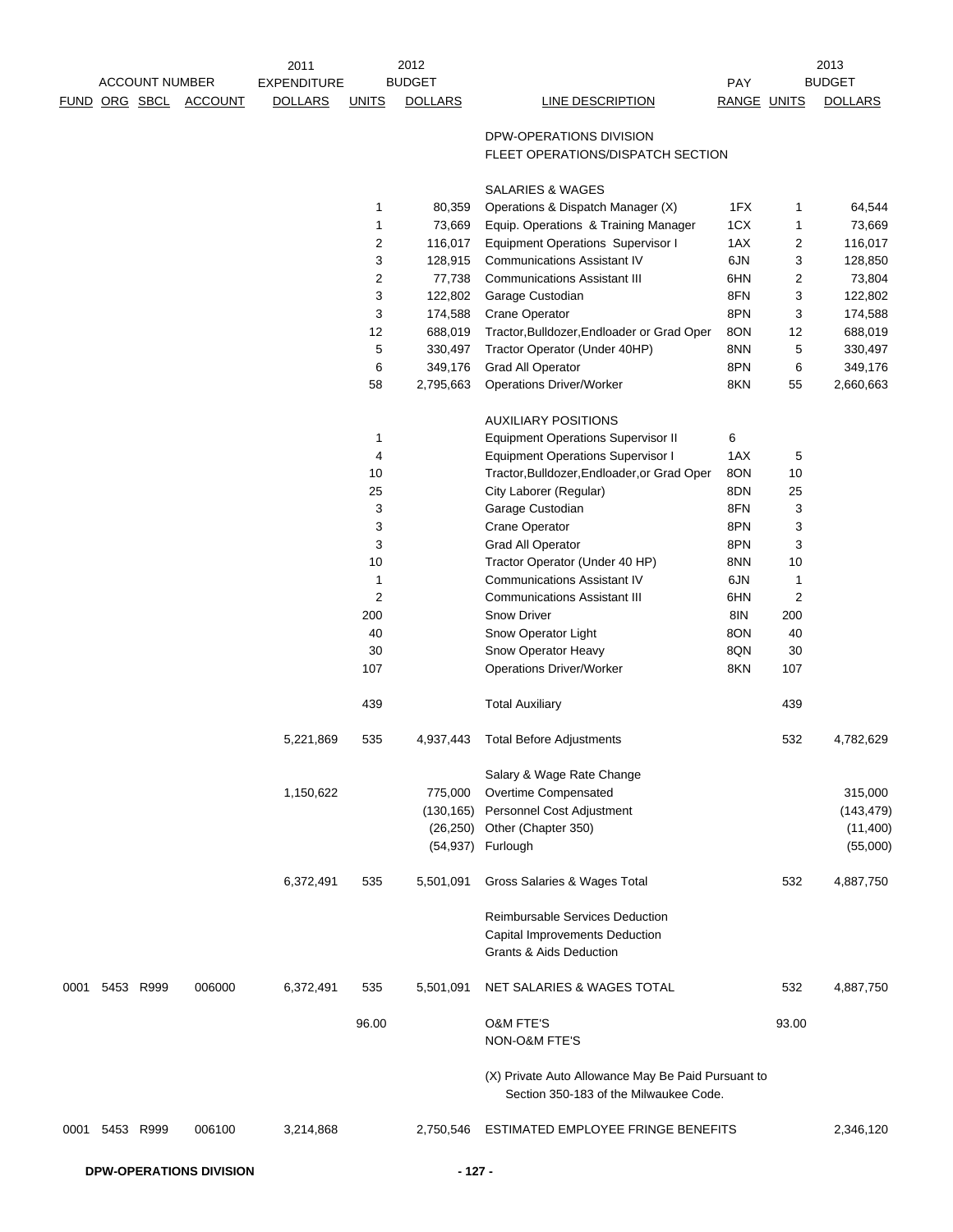|      |      |                       |                | 2011               |              | 2012           |                                                                    |             | 2013           |
|------|------|-----------------------|----------------|--------------------|--------------|----------------|--------------------------------------------------------------------|-------------|----------------|
|      |      | <b>ACCOUNT NUMBER</b> |                | <b>EXPENDITURE</b> |              | <b>BUDGET</b>  |                                                                    | PAY         | <b>BUDGET</b>  |
| FUND |      | ORG SBCL              | <b>ACCOUNT</b> | <b>DOLLARS</b>     | <b>UNITS</b> | <b>DOLLARS</b> | <b>LINE DESCRIPTION</b>                                            | RANGE UNITS | <b>DOLLARS</b> |
|      |      |                       |                |                    |              |                | (Involves Revenue Offset-No Transfers from this Account)           |             |                |
|      |      |                       |                |                    |              |                | OPERATING EXPENDITURES                                             |             |                |
| 0001 | 5453 | R999                  | 630100         | 397                |              | 5,000          | <b>General Office Expense</b>                                      |             | 5,000          |
| 0001 |      | 5453 R999             | 630500         | 207                |              |                | <b>Tools &amp; Machinery Parts</b>                                 |             |                |
| 0001 |      | 5453 R999             | 631000         | 48                 |              |                | <b>Construction Supplies</b>                                       |             |                |
| 0001 |      | 5453 R999             | 631500         | 5,653,284          |              | 5,803,900      | Energy                                                             |             | 5,355,350      |
| 0001 |      | 5453 R999             | 632000         | 9,626              |              | 15,000         | <b>Other Operating Supplies</b>                                    |             | 11,100         |
| 0001 |      | 5453 R999             | 632500         | 66,819             |              |                | <b>Facility Rental</b>                                             |             |                |
| 0001 |      | 5453 R999             | 633000         | 2,039,039          |              | 930,000        | Vehicle Rental                                                     |             | 930,000        |
| 0001 |      | 5453 R999             | 633500         | 22,320             |              | 30,000         | Non-Vehicle Equipment Rental                                       |             | 30,000         |
| 0001 |      | 5453 R999             | 634000         | 4,777              |              | 10,000         | <b>Professional Services</b>                                       |             | 10,000         |
| 0001 |      | 5453 R999             | 634500         | 9,963              |              | 10,000         | <b>Information Technology Services</b>                             |             | 10,000         |
| 0001 |      | 5453 R999             | 635000         | 18,019             |              | 35,000         | <b>Property Services</b>                                           |             | 35,000         |
| 0001 |      | 5453 R999             | 635500         |                    |              |                | <b>Infrastructure Services</b>                                     |             |                |
| 0001 |      | 5453 R999             | 636000         |                    |              |                | Vehicle Repair Services                                            |             |                |
| 0001 |      | 5453 R999             | 636500         | 22,810             |              | 20,000         | <b>Other Operating Services</b>                                    |             | 19,944         |
| 0001 |      | 5453 R999             | 637000         |                    |              |                | Loans and Grants                                                   |             |                |
| 0001 |      | 5453 R999             | 637501         | 48,586             |              | 40,000         | Reimburse Other Departments                                        |             | 40,000         |
| 0001 |      | 5453 R999             | 006300         | 7,895,896          |              | 6,898,900      | OPERATING EXPENDITURES TOTAL                                       |             | 6,446,394      |
|      |      |                       |                |                    |              |                | <b>EQUIPMENT PURCHASES</b>                                         |             |                |
|      |      |                       |                |                    |              |                | <b>Additional Equipment</b>                                        |             |                |
|      |      |                       |                |                    |              |                | Subtotal - Additional Equipment                                    |             |                |
|      |      |                       |                |                    |              |                | <b>Replacement Equipment</b>                                       |             |                |
|      |      |                       |                | 266                |              |                | Subtotal - Replacement Equipment                                   |             |                |
| 0001 |      | 5453 R999             | 006800         | 266                |              |                | <b>EQUIPMENT PURCHASES TOTAL</b>                                   |             |                |
|      |      |                       |                |                    |              |                | <b>SPECIAL FUNDS</b>                                               |             |                |
|      |      |                       |                |                    |              |                | SPECIAL FUNDS TOTAL                                                |             |                |
|      |      |                       |                | 17.483.521         |              | 15,150,537     | DPW-OPERATIONS DIVISION-FLEET<br>OPERATIONS/DISPATCH SECTION TOTAL |             | 13,680,264     |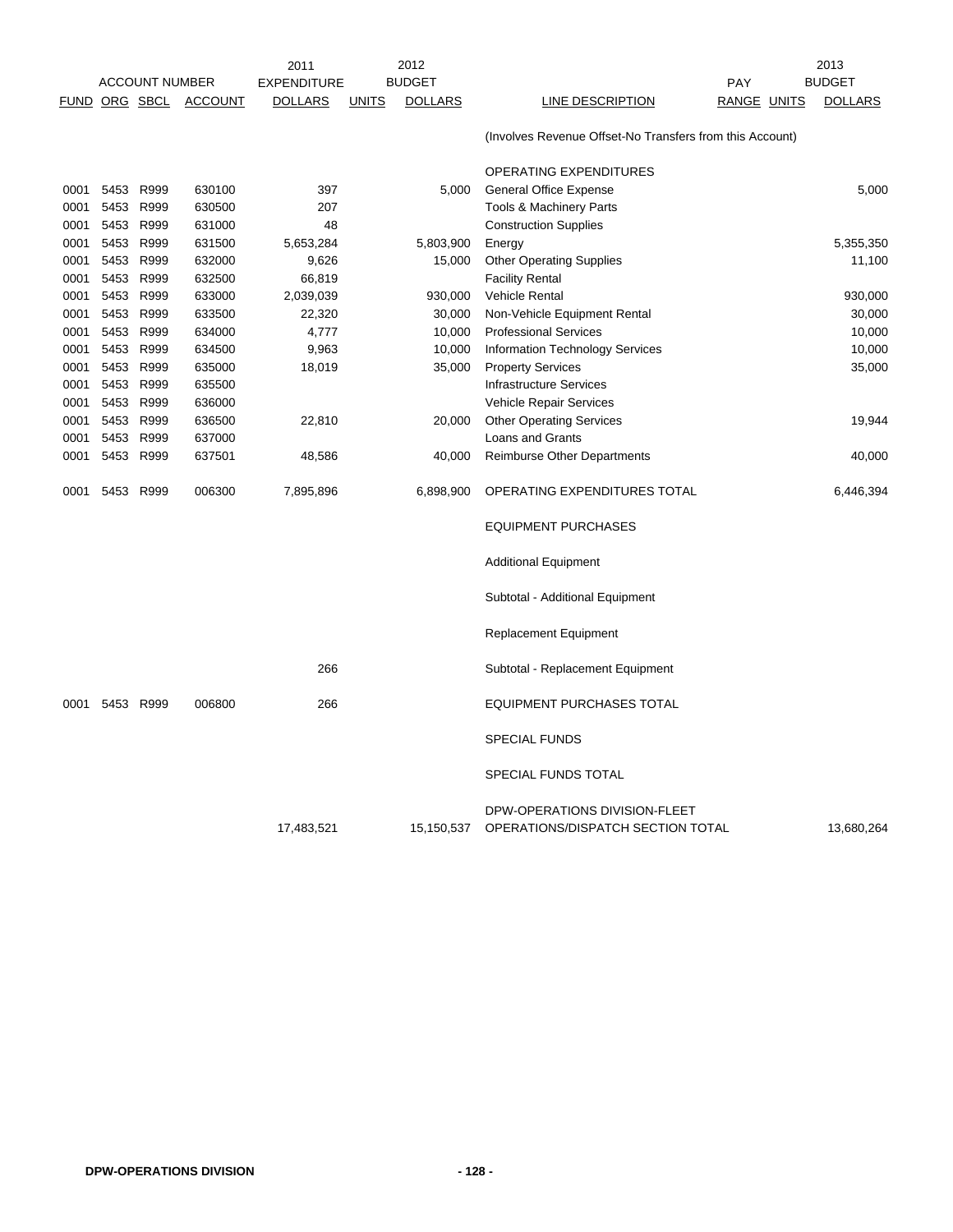|      |           |                       |                | 2011               |                | 2012               |                                                    |             |                         | 2013           |
|------|-----------|-----------------------|----------------|--------------------|----------------|--------------------|----------------------------------------------------|-------------|-------------------------|----------------|
|      |           | <b>ACCOUNT NUMBER</b> |                | <b>EXPENDITURE</b> |                | <b>BUDGET</b>      |                                                    | <b>PAY</b>  |                         | <b>BUDGET</b>  |
| FUND |           | ORG SBCL              | <b>ACCOUNT</b> | <b>DOLLARS</b>     | <b>UNITS</b>   | <b>DOLLARS</b>     | LINE DESCRIPTION                                   | RANGE UNITS |                         | <b>DOLLARS</b> |
|      |           |                       |                |                    |                |                    | DPW-OPERATIONS DIVISION<br>SANITATION SECTION      |             |                         |                |
|      |           |                       |                |                    |                |                    | <b>SALARIES &amp; WAGES</b>                        |             |                         |                |
|      |           |                       |                |                    | 1              | 103,318            | Sanitation Services Manager (X) (Y)                | 1JX         | 1                       | 103,318        |
|      |           |                       |                |                    | 1              | 69,090             | <b>Recycling Specialist</b>                        | 2HX         | 1                       | 69,090         |
|      |           |                       |                |                    | 1              | 44,277             | Program Assistant I                                | 5EN         | 1                       | 44,277         |
|      |           |                       |                |                    | 1              | 41,395             | Recycling Assistant (D)                            | 2AN         | 1                       | 41,395         |
|      |           |                       |                |                    |                |                    | <b>FIELD OPERATIONS</b>                            |             |                         |                |
|      |           |                       |                |                    | 3              | 256,956            | Sanitation Area Manager (X)                        | 1HX         | 3                       | 256,956        |
|      |           |                       |                |                    | 6              | 453,360            | <b>Sanitation District Manager</b>                 | 1DX         | 6                       | 439,338        |
|      |           |                       |                |                    | 22             | 1,386,819          | <b>Sanitation Supervisor</b>                       | 1AX         | 22                      | 1,386,819      |
|      |           |                       |                |                    | 2              | 78,154             | Office Assistant IV                                | 6HN         | $\overline{c}$          | 78,154         |
|      |           |                       |                |                    | 29             | 1,169,394          | <b>Sanitation Worker</b>                           | 8EN         | 22                      | 891,390        |
|      |           |                       |                |                    | $\overline{2}$ | 81,090             | Cart Maintenance Technician                        | 8EN         | $\overline{\mathbf{c}}$ | 81,090         |
|      |           |                       |                |                    | 193            | 9,109,222          | Operations Driver Worker (D)                       | 8KN         | 194                     | 9,156,402      |
|      |           |                       |                |                    | 8              | 303,000            | Sanitation Inspector                               | 3BN         | 8                       | 303,000        |
|      |           |                       |                |                    |                |                    | Self Help Supervisor                               |             | 1                       | 58,011         |
|      |           |                       |                |                    |                |                    | Self Help Attendant                                | 8FN         | 4                       | 149,636        |
|      |           |                       |                |                    |                |                    | AUXILIARY PERSONNEL                                |             |                         |                |
|      |           |                       |                |                    | 1              |                    | Sanitation Area Manager (X)                        | 1HX         | 1                       |                |
|      |           |                       |                |                    | 5              |                    | <b>Sanitation Supervisor</b>                       | 1AX         | 5                       |                |
|      |           |                       |                |                    | 1              |                    | Sanitation District Manager                        | 1DX         | 1                       |                |
|      |           |                       |                |                    | 230            |                    | Operations Driver Worker (C)                       | 8KN         | 230                     |                |
|      |           |                       |                |                    | 1              |                    | Field Headquarters Coordinator                     | 6IN         | 1                       |                |
|      |           |                       |                |                    | 4              |                    | <b>Office Assistant IV</b>                         | 6HN         | 4                       |                |
|      |           |                       |                |                    | 16             |                    | Sanitation Inspector                               | 3BN         | 12                      |                |
|      |           |                       |                |                    |                |                    | Self Help Attendant                                | 8FN         | 6                       |                |
|      |           |                       |                |                    | 258            | 3,025,500          | <b>AUXILIARY PERSONNEL</b>                         |             | 260                     | 3,025,500      |
|      |           |                       |                | 13,717,214         | 527            | 16,121,575         | <b>Total Before Adjustments</b>                    |             | 528                     | 16,084,376     |
|      |           |                       |                |                    |                |                    | Salary & Wage Rate Change                          |             |                         |                |
|      |           |                       |                | 1,508,360          |                | 1,400,000          | Overtime Compensated                               |             |                         | 1,050,000      |
|      |           |                       |                |                    |                | (324, 645)         | Personnel Cost Adjustment                          |             |                         | (317, 959)     |
|      |           |                       |                |                    |                |                    | (26,250) Other (Chapter 350)                       |             |                         | (4,800)        |
|      |           |                       |                |                    |                | (182,613) Furlough |                                                    |             |                         | (182, 826)     |
|      |           |                       |                | 15,225,574         | 527            | 16,988,067         | Gross Salaries & Wages Total                       |             | 528                     | 16,628,791     |
|      |           |                       |                |                    |                |                    | <b>Reimbursable Services Deduction</b>             |             |                         |                |
|      |           |                       |                |                    |                |                    | <b>Capital Improvements Deduction</b>              |             |                         |                |
|      |           |                       |                |                    |                | (1,560,000)        | <b>Grants &amp; Aids Deduction</b>                 |             |                         | (1,554,055)    |
| 0001 | 5457 R999 |                       | 006000         | 15,225,574         | 527            | 15,428,067         | NET SALARIES & WAGES TOTAL                         |             | 528                     | 15,074,736     |
|      |           |                       |                |                    | 308.00         |                    | O&M FTE'S                                          |             | 304.83                  |                |
|      |           |                       |                |                    | 30.75          |                    | NON-O&M FTE'S                                      |             | 32.92                   |                |
|      |           |                       |                |                    |                |                    | (C) Relief Positions.                              |             |                         |                |
|      |           |                       |                |                    |                |                    | (D) Funded through the Recycling Grant.            |             |                         |                |
|      |           |                       |                |                    |                |                    | (X) Private Auto Allowance May Be Paid Pursuant to |             |                         |                |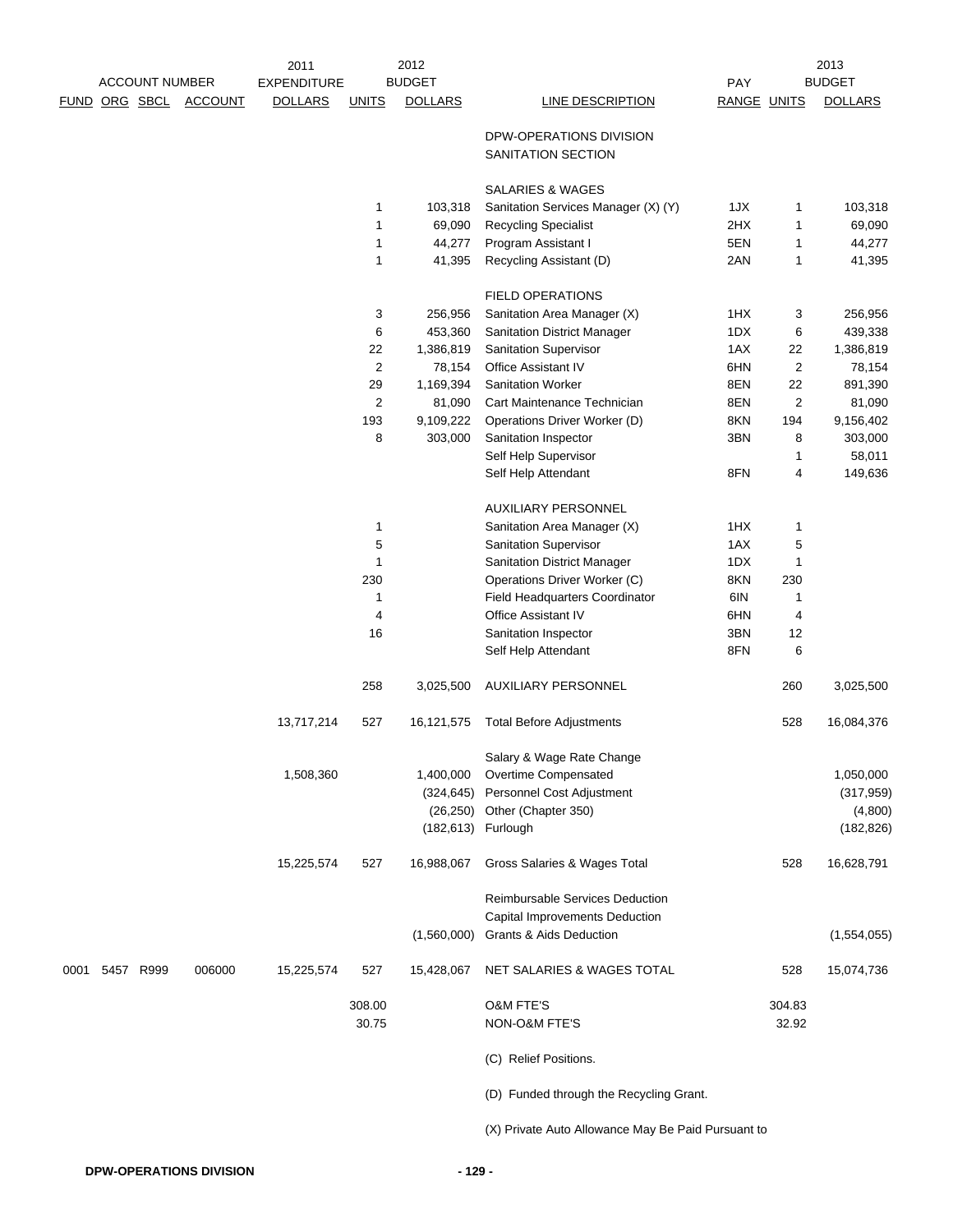|              |                      |                       |                  | 2011               |              | 2012           |                                                                                                                                           |             | 2013           |
|--------------|----------------------|-----------------------|------------------|--------------------|--------------|----------------|-------------------------------------------------------------------------------------------------------------------------------------------|-------------|----------------|
|              |                      | <b>ACCOUNT NUMBER</b> |                  | <b>EXPENDITURE</b> |              | <b>BUDGET</b>  |                                                                                                                                           | <b>PAY</b>  | <b>BUDGET</b>  |
|              | <b>FUND ORG SBCL</b> |                       | <b>ACCOUNT</b>   | <b>DOLLARS</b>     | <b>UNITS</b> | <b>DOLLARS</b> | LINE DESCRIPTION                                                                                                                          | RANGE UNITS | <b>DOLLARS</b> |
|              |                      |                       |                  |                    |              |                | Section 350-183 of the Milwaukee Code.                                                                                                    |             |                |
|              |                      |                       |                  |                    |              |                | (Y) Required to file a statement of economic interests in accordance with<br>the Milwaukee Code of Ordinances Chapter 303-Code of Ethics. |             |                |
| 0001         |                      | 5457 R999             | 006100           | 7,716,883          |              | 7,714,034      | ESTIMATED EMPLOYEE FRINGE BENEFITS<br>(Involves Revenue Offset-No Transfers from this Account)                                            |             | 7,235,873      |
|              |                      |                       |                  |                    |              |                | OPERATING EXPENDITURES                                                                                                                    |             |                |
| 0001         | 5457 R999            |                       | 630100           | 23,511             |              | 20,000         | <b>General Office Expense</b>                                                                                                             |             | 20,000         |
| 0001         | 5457                 | R999                  | 630500           | 2,867              |              |                | Tools & Machinery Parts                                                                                                                   |             |                |
| 0001         |                      | 5457 R999             | 631000           | 1,152              |              |                | <b>Construction Supplies</b>                                                                                                              |             |                |
| 0001         | 5457 R999            |                       | 631500           | 11,720             |              | 3,210          | Energy                                                                                                                                    |             | 3,210          |
| 0001         |                      | 5457 R999             | 632000           | 2,533,764          |              | 2,163,590      | <b>Other Operating Supplies</b>                                                                                                           |             | 2,090,500      |
| 0001         | 5457 R999            |                       | 632500           |                    |              |                | <b>Facility Rental</b>                                                                                                                    |             |                |
| 0001         | 5457 R999            |                       | 633000           | 6,011              |              |                | Vehicle Rental                                                                                                                            |             |                |
| 0001         | 5457 R999            |                       | 633500           |                    |              |                | Non-Vehicle Equipment Rental                                                                                                              |             |                |
| 0001         | 5457 R999            |                       | 634000           | 97,887             |              |                | <b>Professional Services</b>                                                                                                              |             | 160,000        |
| 0001         |                      | 5457 R999             | 634500           | 25,869             |              | 15,000         | <b>Information Technology Services</b>                                                                                                    |             | 15,000         |
| 0001         |                      | 5457 R999             | 635000           | 31,861             |              | 20,000         |                                                                                                                                           |             | 20,000         |
|              | 5457 R999            |                       | 635500           |                    |              | 85,000         | <b>Property Services</b><br><b>Infrastructure Services</b>                                                                                |             |                |
| 0001<br>0001 |                      | 5457 R999             | 636000           | 158,482            |              |                |                                                                                                                                           |             | 78,000         |
|              | 5457 R999            |                       | 636500           |                    |              |                | Vehicle Repair Services                                                                                                                   |             |                |
| 0001         |                      |                       |                  | 11,449,298         |              | 12,327,325     | <b>Other Operating Services</b>                                                                                                           |             | 12,023,082     |
| 0001         | 5457 R999            | 5457 R999             | 637000<br>637501 |                    |              |                | Loans and Grants                                                                                                                          |             |                |
| 0001         |                      |                       |                  | 435,538            |              | 380,000        | <b>Reimburse Other Departments</b>                                                                                                        |             | 405,000        |
| 0001         | 5457                 | R999                  | 006300           | 14,777,960         |              | 15,014,125     | OPERATING EXPENDITURES TOTAL                                                                                                              |             | 14,814,792     |
|              |                      |                       |                  |                    |              |                | <b>EQUIPMENT PURCHASES</b>                                                                                                                |             |                |
|              |                      |                       |                  |                    |              |                | <b>Additional Equipment</b>                                                                                                               |             |                |
|              |                      |                       |                  |                    |              |                | Subtotal - Additional Equipment                                                                                                           |             |                |
|              |                      |                       |                  |                    |              |                | <b>Replacement Equipment</b>                                                                                                              |             |                |
|              |                      |                       |                  |                    |              | 1,029,600      | Carts, Refuse (Lot of 100)                                                                                                                |             | 879,600        |
|              |                      |                       |                  |                    |              | 45,000         | Littercans (1 lot)                                                                                                                        |             | 45,000         |
|              |                      |                       |                  |                    |              |                | <b>Computer Workstations</b>                                                                                                              | 36          |                |
|              |                      |                       |                  |                    |              |                | Front and Rear Load Containers                                                                                                            |             |                |
|              |                      |                       |                  |                    |              |                | <b>Replacement Barricades</b>                                                                                                             |             |                |
|              |                      |                       |                  | 944,381            |              | 1,074,600      | Subtotal - Replacement Equipment                                                                                                          |             | 924,600        |
| 0001         | 5457 R999            |                       | 006800           | 944,381            |              | 1,074,600      | EQUIPMENT PURCHASES TOTAL                                                                                                                 |             | 924,600        |
|              |                      |                       |                  |                    |              |                | <b>SPECIAL FUNDS</b>                                                                                                                      |             |                |
| 0001         |                      | 5457 R551             | 006300           |                    |              | 150,000        | Vacant Lot Maintenance*                                                                                                                   |             | 172,500        |
|              |                      |                       |                  |                    |              |                |                                                                                                                                           |             |                |
|              |                      |                       |                  | 119,000            |              | 150,000        | SPECIAL FUNDS TOTAL                                                                                                                       |             | 172,500        |
|              |                      |                       |                  |                    |              |                | DPW-OPERATIONS DIVISION                                                                                                                   |             |                |
|              |                      |                       |                  | 38,783,798         |              | 39,380,826     | SANITATION SECTION TOTAL                                                                                                                  |             | 38,222,501     |
|              |                      |                       |                  |                    |              |                | *Appropriation Control Account                                                                                                            |             |                |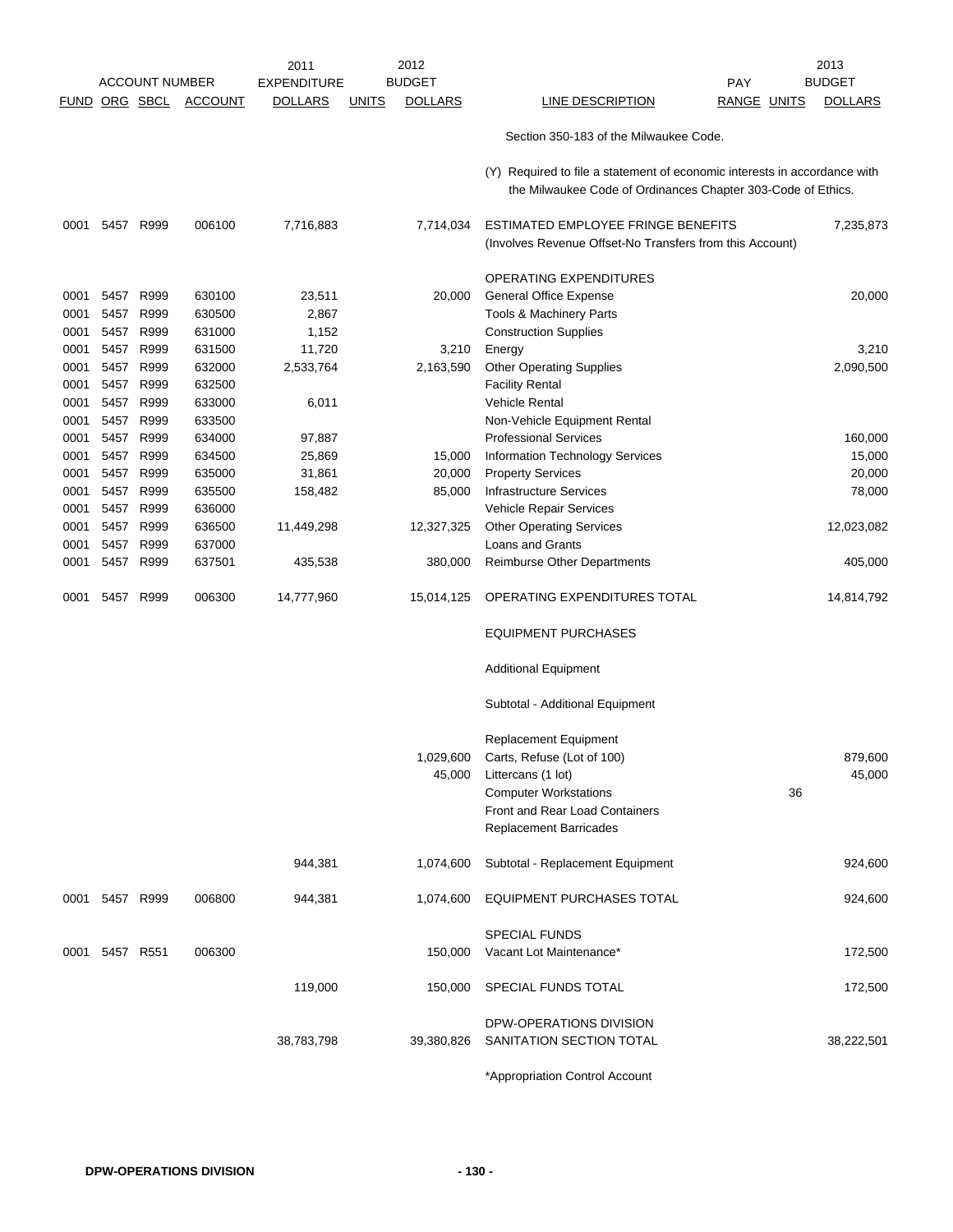|               | <b>ACCOUNT NUMBER</b> |                | 2011<br><b>EXPENDITURE</b> |              | 2012<br><b>BUDGET</b> |                                                                | PAY         |         | 2013<br><b>BUDGET</b> |
|---------------|-----------------------|----------------|----------------------------|--------------|-----------------------|----------------------------------------------------------------|-------------|---------|-----------------------|
| FUND ORG SBCL |                       | <b>ACCOUNT</b> | <b>DOLLARS</b>             | <b>UNITS</b> | <b>DOLLARS</b>        | <b>LINE DESCRIPTION</b>                                        | RANGE UNITS |         | <b>DOLLARS</b>        |
|               |                       |                |                            |              |                       | DPW-OPERATIONS DIVISION<br><b>FORESTRY SECTION</b>             |             |         |                       |
|               |                       |                |                            |              |                       | SALARIES & WAGES<br><b>ADMINISTRATION</b>                      |             |         |                       |
|               |                       |                |                            | 1            | 100,206               | Forestry Services Manager (X) (Y)                              | 1JX         | 1       | 100,206               |
|               |                       |                |                            | 1            | 58,342                | Landscape Architect                                            | 2GN         | 1       | 58,342                |
|               |                       |                |                            |              |                       | <b>FIELD OPERATIONS</b>                                        |             |         |                       |
|               |                       |                |                            | 2            | 167,467               | Urban Forestry District Manager (X)                            | 1HX         | 2       | 167,467               |
|               |                       |                |                            | 9            | 645,851               | Urban Forestry Manager (X)                                     | 1DX         | 9       | 645,851               |
|               |                       |                |                            | 111          | 5,039,119             | <b>Urban Forestry Specialist</b>                               | 7EN         | 109     | 4,939,119             |
|               |                       |                |                            | 22           | 1,172,646             | Urban Forestry Crew Leader                                     | 7IN         | 22      | 1,172,646             |
|               |                       |                |                            | 1            | 68,765                | Landscape & Irrigation Specialist                              | 7QN         | 1       | 68,765                |
|               |                       |                |                            | 3            | 118,575               | Office Assistant IV                                            | 6HN         | 3       | 118,575               |
|               |                       |                |                            | 6            | 337,901               | Urban Forestry Technician                                      | 3NN         | 6       | 337,901               |
|               |                       |                |                            | 1            | 56,088                | <b>Technical Services Supervisor</b>                           | 7           |         |                       |
|               |                       |                |                            |              |                       | Urban Forestry Technical Services Manag                        | 1FX         | 1       | 63,728                |
|               |                       |                |                            | 1            | 46,975                | Urban Forestry Inspector (X)                                   | 3GN         | 2       | 93,950                |
|               |                       |                |                            | 1            | 46,975                | Urban Forestry Inspector                                       | 3GN         |         |                       |
|               |                       |                |                            |              |                       | NURSERY OPERATIONS                                             |             |         |                       |
|               |                       |                |                            | 1            | 79,836                | Greenhouse and Nursery Manager                                 | 1EX         | 1       | 57,028                |
|               |                       |                |                            | 1            | 41,153                | Nursery Crew Leader                                            | 8IN         | 1       | 41,153                |
|               |                       |                |                            | 4            | 169,519               | <b>Nursery Specialist</b>                                      | 7BN         | 4       | 160,840               |
|               |                       |                |                            |              |                       | <b>SHOP OPERATIONS</b>                                         |             |         |                       |
|               |                       |                |                            | 1            | 78,518                | Shop & Maintenance Supervisor                                  | 1DX         | 1       | 78,518                |
|               |                       |                |                            | 1            | 42,853                | Lead Equipment Mechanic                                        | 7FN         | 1       | 42,853                |
|               |                       |                |                            | 3            | 127,831               | Equip. Mechanic III                                            | 7CN         | 3       | 127,831               |
|               |                       |                |                            | 1            | 41,614                | <b>Utility Crew Worker</b>                                     | 8FN         | 1       | 41,614                |
|               |                       |                |                            |              |                       | <b>AUXILIARY PERSONNEL</b>                                     |             |         |                       |
|               |                       |                |                            | 1            |                       | Urban Forestry District Manager (X)                            | 1HX         | 1       |                       |
|               |                       |                |                            | 1            |                       | <b>Urban Forestry Manager</b>                                  | 1DX         | 1       |                       |
|               |                       |                |                            | 14           |                       | <b>Urban Forestry Specialist</b>                               | 7EN         | 14      |                       |
|               |                       |                |                            | 3            |                       | Urban Forestry Crew Leader                                     | 7IN         | 3       |                       |
|               |                       |                |                            | 4            |                       | Urban Forestry Laborer                                         | 8EN         | 4       |                       |
|               |                       |                |                            | 42<br>3      | 58,887                | Urban Forestry Laborer (Seasonal)<br>Urban Forestry Technician | 8EN<br>3NN  | 42<br>6 |                       |
|               |                       |                |                            |              |                       |                                                                |             |         |                       |
|               |                       |                |                            | 68           | 58,887                | <b>Total Auxiliary Personnel</b>                               |             | 71      |                       |
|               |                       |                | 6,541,892                  | 239          | 8,499,121             | <b>Total Before Adjustments</b>                                |             | 240     | 8,316,387             |
|               |                       |                |                            |              |                       | Salary & Wage Rate Change                                      |             |         |                       |
|               |                       |                | 623,686                    |              | 463,000               | Overtime Compensated                                           |             |         | 213,000               |
|               |                       |                |                            |              | (169, 982)            | Personnel Cost Adjustment                                      |             |         | (166, 328)            |
|               |                       |                |                            |              | (26, 250)             | Other (Chapter 350)                                            |             |         | (10, 800)             |
|               |                       |                |                            |              | (95, 615)             | Furlough                                                       |             |         | (95, 638)             |
|               |                       |                |                            |              |                       | <b>AMR Reduction</b>                                           |             |         |                       |
|               |                       |                | 7,165,578                  | 239          | 8,670,274             | Gross Salaries & Wages Total                                   |             | 240     | 8,256,621             |
|               |                       |                |                            |              | (260,000)             | Reimbursable Services Deduction                                |             |         | (100,000)             |
|               |                       |                |                            |              | (1,282,664)           | <b>Capital Improvements Deduction</b>                          |             |         | (1,492,099)           |
|               |                       |                |                            |              |                       | <b>Grants &amp; Aids Deduction</b>                             |             |         |                       |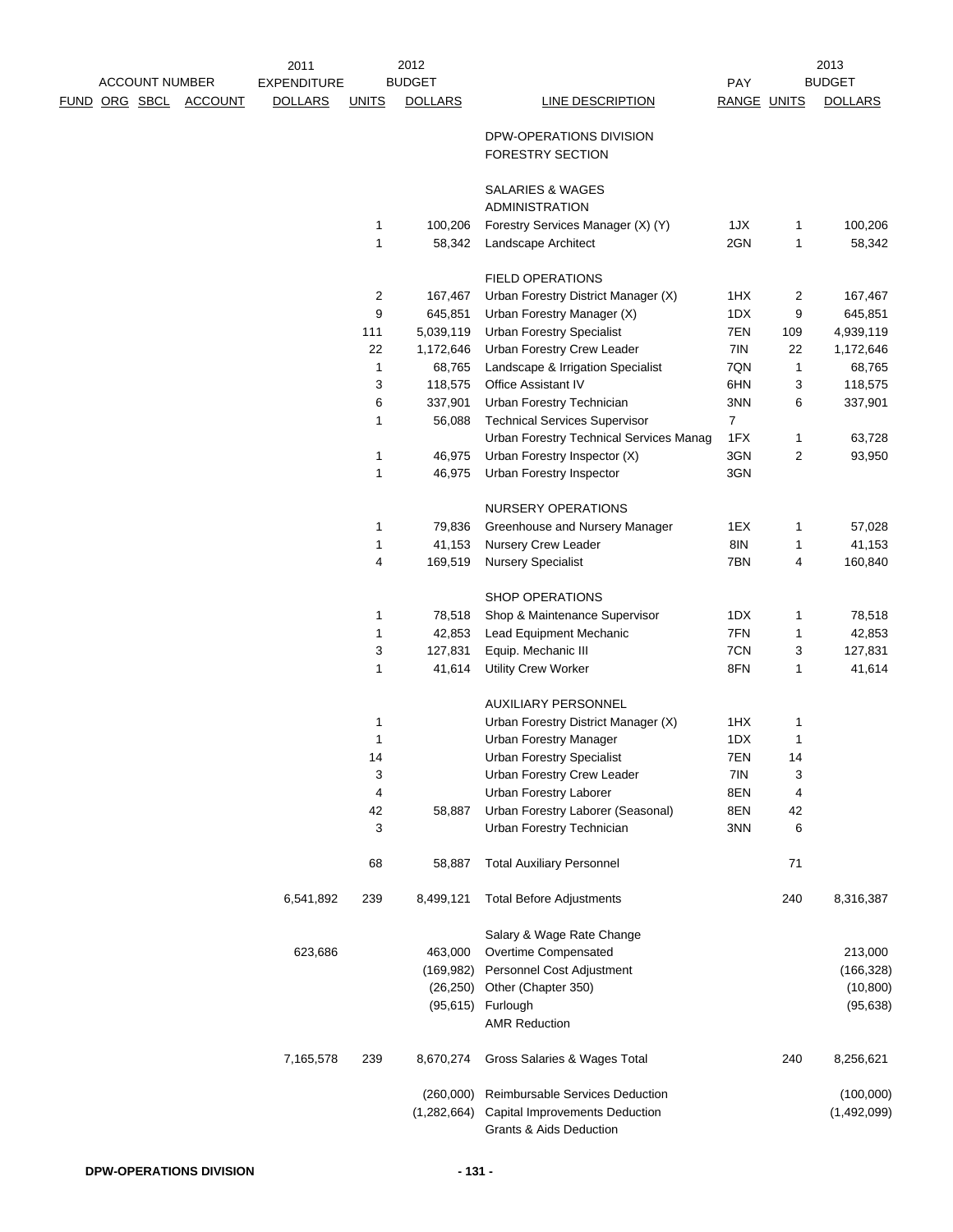|      |                      |                       |                | 2011               |              | 2012           |                                                                                                                                             |             |        | 2013           |
|------|----------------------|-----------------------|----------------|--------------------|--------------|----------------|---------------------------------------------------------------------------------------------------------------------------------------------|-------------|--------|----------------|
|      |                      | <b>ACCOUNT NUMBER</b> |                | <b>EXPENDITURE</b> |              | <b>BUDGET</b>  |                                                                                                                                             | <b>PAY</b>  |        | <b>BUDGET</b>  |
|      | <b>FUND ORG SBCL</b> |                       | <b>ACCOUNT</b> | <b>DOLLARS</b>     | <b>UNITS</b> | <b>DOLLARS</b> | LINE DESCRIPTION                                                                                                                            | RANGE UNITS |        | <b>DOLLARS</b> |
| 0001 | 5458                 | R999                  | 006000         | 7,165,578          | 239          | 7,127,610      | NET SALARIES & WAGES TOTAL                                                                                                                  |             | 240    | 6,664,522      |
|      |                      |                       |                |                    | 143.88       |                | <b>O&amp;M FTE'S</b>                                                                                                                        |             | 139.55 |                |
|      |                      |                       |                |                    | 29.12        |                | NON-O&M FTE'S                                                                                                                               |             | 30.95  |                |
|      |                      |                       |                |                    |              |                | (X) Private Auto Allowance May Be Paid Pursuant to<br>Section 350-183 of the Milwaukee Code.                                                |             |        |                |
|      |                      |                       |                |                    |              |                | (Y) Required to file a Statement of Economic Interests in accordance with<br>the Milwaukee Code of Ordinances Chapter 303 - Code of Ethics. |             |        |                |
| 0001 |                      | 5458 R999             | 006100         | 3,643,609          |              | 3,563,805      | ESTIMATED EMPLOYEE FRINGE BENEFITS<br>(Involves Revenue Offset-No Transfers from this Account)                                              |             |        | 3,198,971      |
|      |                      |                       |                |                    |              |                | OPERATING EXPENDITURES                                                                                                                      |             |        |                |
| 0001 | 5458                 | R999                  | 630100         | 20,776             |              | 17,000         | General Office Expense                                                                                                                      |             |        | 21,000         |
| 0001 | 5458                 | R999                  | 630500         | 118,874            |              | 120,000        | Tools & Machinery Parts                                                                                                                     |             |        | 130,000        |
| 0001 | 5458                 | R999                  | 631000         | 6,827              |              | 50,000         | <b>Construction Supplies</b>                                                                                                                |             |        | 44,000         |
| 0001 | 5458                 | R999                  | 631500         | 10,788             |              | 14,000         | Energy                                                                                                                                      |             |        | 14,000         |
| 0001 |                      | 5458 R999             | 632000         | 240,282            |              | 362,675        | <b>Other Operating Supplies</b>                                                                                                             |             |        | 354,675        |
| 0001 | 5458                 | R999                  | 632500         |                    |              |                | <b>Facility Rental</b>                                                                                                                      |             |        |                |
| 0001 | 5458                 | R999                  | 633000         | 29,868             |              | 25,000         | <b>Vehicle Rental</b>                                                                                                                       |             |        | 30,000         |
| 0001 | 5458                 | R999                  | 633500         | 8,351              |              | 10,000         | Non-Vehicle Equipment Rental                                                                                                                |             |        | 10,000         |
| 0001 | 5458                 | R999                  | 634000         | 21,679             |              | 25,000         | <b>Professional Services</b>                                                                                                                |             |        | 25,000         |
| 0001 |                      | 5458 R999             | 634500         | 11,074             |              | 10,000         | <b>Information Technology Services</b>                                                                                                      |             |        | 10,000         |
| 0001 | 5458                 | R999                  | 635000         | 31,551             |              | 45,000         | <b>Property Services</b>                                                                                                                    |             |        | 35,000         |
| 0001 | 5458                 | R999                  | 635500         |                    |              |                | <b>Infrastructure Services</b>                                                                                                              |             |        |                |
| 0001 | 5458                 | R999                  | 636000         |                    |              |                | Vehicle Repair Services                                                                                                                     |             |        |                |
| 0001 | 5458                 | R999                  | 636500         | 141,824            |              | 160,000        | <b>Other Operating Services</b>                                                                                                             |             |        | 159,554        |
| 0001 |                      | 5458 R999             | 637000         |                    |              |                | <b>Loans and Grants</b>                                                                                                                     |             |        |                |
| 0001 | 5458                 | R999                  | 637501         | 70,393             |              | 60,000         | <b>Reimburse Other Departments</b>                                                                                                          |             |        | 60,000         |
| 0001 | 5458                 | R999                  | 006300         | 712,286            |              | 898,675        | OPERATING EXPENDITURES TOTAL                                                                                                                |             |        | 893,229        |
|      |                      |                       |                |                    |              |                | <b>EQUIPMENT PURCHASES</b>                                                                                                                  |             |        |                |
|      |                      |                       |                |                    |              |                | <b>Additional Equipment</b>                                                                                                                 |             |        |                |
|      |                      |                       |                |                    |              |                | Subtotal - Additional Equipment                                                                                                             |             |        |                |
|      |                      |                       |                |                    |              |                | <b>Replacement Equipment</b>                                                                                                                |             |        |                |
|      |                      |                       |                |                    | 3            | 25,500         | Trailers, Work                                                                                                                              |             | 3      | 25,500         |
|      |                      |                       |                |                    | 8            | 14,000         | <b>Computer Workstations</b>                                                                                                                |             | 16     | 22,000         |
|      |                      |                       |                |                    | 5            | 175,000        | Multi-purpose turf maintenance equipment                                                                                                    |             | 3      | 105,000        |
|      |                      |                       |                |                    |              |                | Skid Loader with attachments                                                                                                                |             | 1      | 45,000         |
|      |                      |                       |                |                    |              |                | Articulated tree loader attachment                                                                                                          |             | 1      | 17,000         |
|      |                      |                       |                | 33,097             | 11           | 214,500        | Subtotal - Replacement Equipment                                                                                                            |             | 24     | 214,500        |
|      | 0001 5458 R999       |                       | 006800         | 33,097             | 11           | 214,500        | EQUIPMENT PURCHASES TOTAL                                                                                                                   |             | 24     | 214,500        |
|      |                      |                       |                |                    |              |                | <b>SPECIAL FUNDS</b>                                                                                                                        |             |        |                |
| 0001 | 5458 R551            |                       | 006300         | 633,289            |              | 800,000        | Vacant Lot Maintenance*                                                                                                                     |             |        | 800,000        |
|      |                      |                       |                | 633,289            |              | 800,000        | SPECIAL FUNDS TOTAL                                                                                                                         |             |        | 800,000        |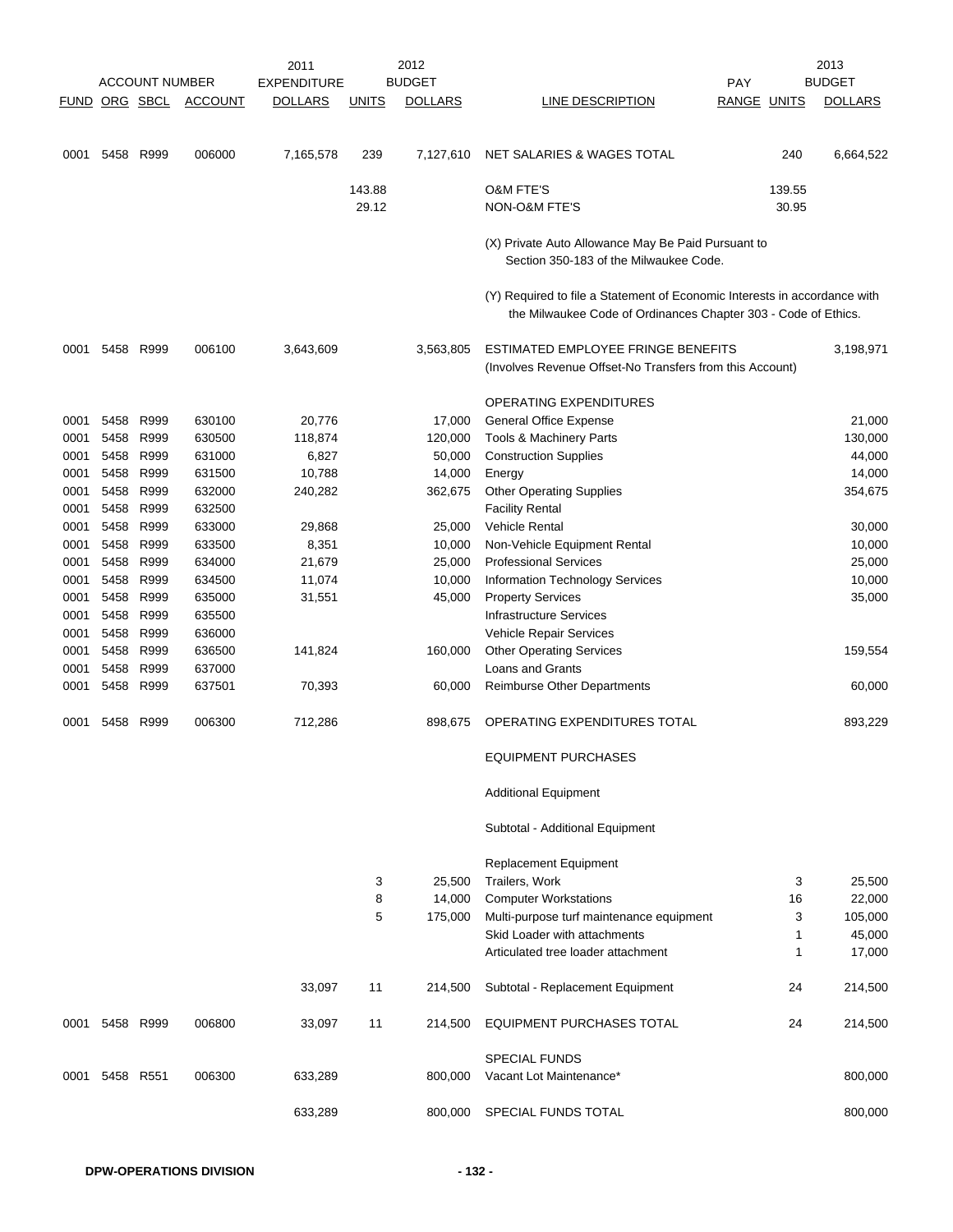|             |          | <b>ACCOUNT NUMBER</b> |                | 2011<br><b>EXPENDITURE</b> |              | 2012<br><b>BUDGET</b> |                                                   | <b>PAY</b>  | 2013<br><b>BUDGET</b> |
|-------------|----------|-----------------------|----------------|----------------------------|--------------|-----------------------|---------------------------------------------------|-------------|-----------------------|
| <b>FUND</b> | ORG SBCL |                       | <b>ACCOUNT</b> | <b>DOLLARS</b>             | <b>UNITS</b> | <b>DOLLARS</b>        | LINE DESCRIPTION                                  | RANGE UNITS | <b>DOLLARS</b>        |
|             |          |                       |                | 12,187,860                 |              | 12.604.590            | DPW-OPERATIONS DIVISION<br>FORESTRY SECTION TOTAL |             | 11,771,222            |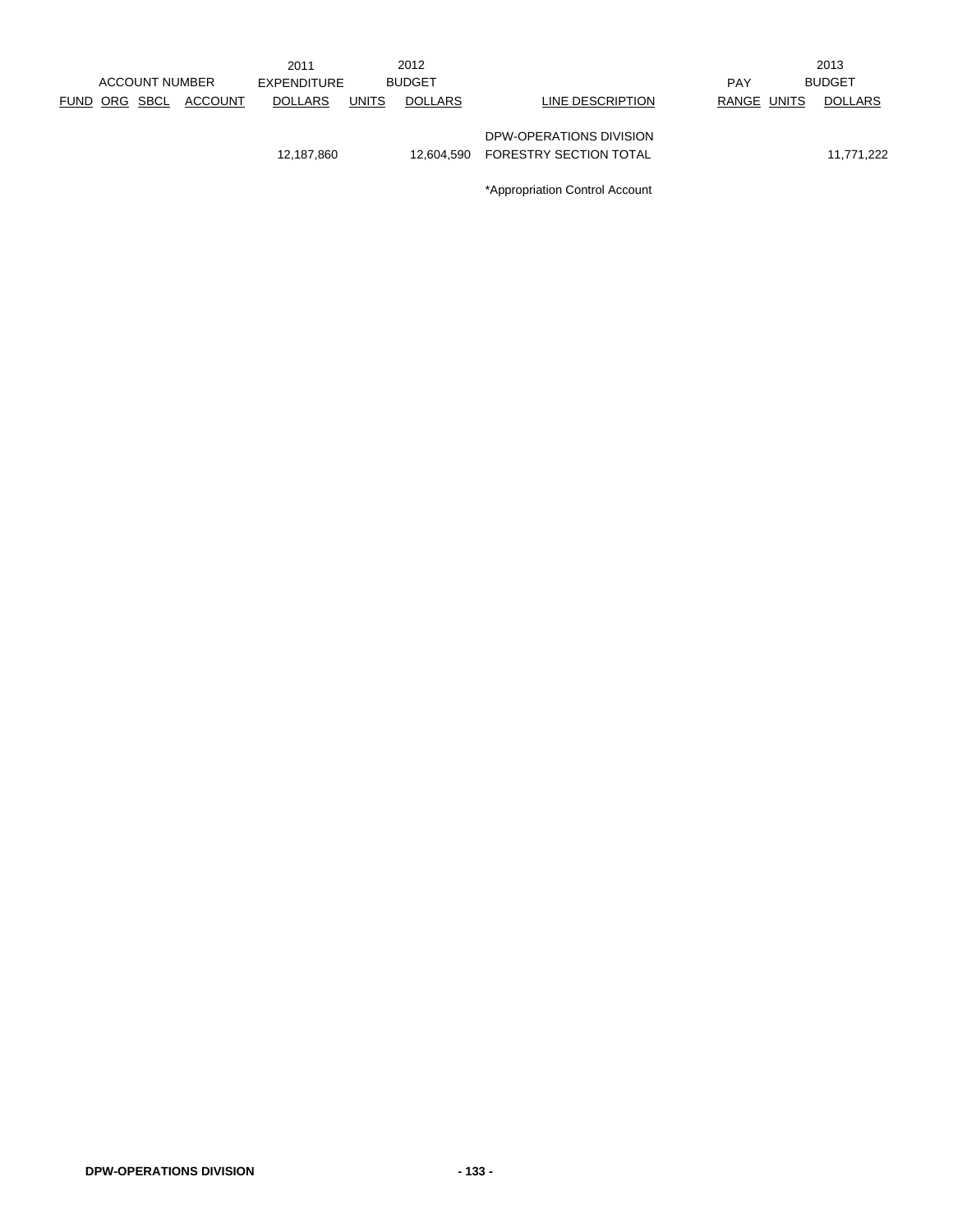|      |           |                                        |                | 2011                                 | 2012                                            |                                                                        | 2013                                           |
|------|-----------|----------------------------------------|----------------|--------------------------------------|-------------------------------------------------|------------------------------------------------------------------------|------------------------------------------------|
|      |           | <b>ACCOUNT NUMBER</b><br>FUND ORG SBCL | <b>ACCOUNT</b> | <b>EXPENDITURE</b><br><b>DOLLARS</b> | <b>BUDGET</b><br><b>DOLLARS</b><br><b>UNITS</b> | <b>PAY</b><br>LINE DESCRIPTION                                         | <b>BUDGET</b><br>RANGE UNITS<br><b>DOLLARS</b> |
|      |           |                                        |                |                                      |                                                 | SPECIAL PURPOSE ACCOUNTS-<br><b>MISCELLANEOUS</b>                      |                                                |
| 0001 | 1650 S104 |                                        | 006300         | 108,612                              | 115,000                                         | Alternative Transportation for City Employees                          | 125,000                                        |
| 0001 |           | 2110 S105                              | 006300         | 7,034                                | 7,100                                           | Annual Payment to DNR                                                  | 7,100                                          |
| 0001 | 1310 S106 |                                        | 006300         | 442,900                              | 465,000                                         | <b>Audit Fund</b>                                                      | 465,000                                        |
| 0001 | 2110 S108 |                                        | 006300         | 13,418                               | 16,000                                          | Bds. & Comm. Reimbursement Expense                                     | 16,000                                         |
| 0001 | 2110 S111 |                                        | 006300         |                                      |                                                 | Care of Prisoners Fund                                                 |                                                |
| 0001 | 1490 S113 |                                        | 006300         | 860,495                              | 960,000                                         | <b>City Attorney Collection Contract</b>                               | 885,000                                        |
| 0001 |           | 1320 S116                              | 006300         | 5,480                                | 9,700                                           | Clerk of Court-Witness Fees Fund                                       | 9,000                                          |
| 0001 |           | 1650 S223                              | 006300         |                                      |                                                 | <b>Community Outreach</b>                                              | 25,000                                         |
| 0001 | 1510 S221 |                                        | 006000         |                                      | 8,200,000                                       | <b>Compensation and Fringe Benefit Reserve</b>                         |                                                |
| 0001 | 2110 D001 |                                        | 006300         |                                      | 2,800,000                                       | <b>Contribution Fund General</b>                                       | 2,900,000                                      |
| 0001 |           | 1490 S118                              | 006300         | 1,102,886                            | 1,275,000                                       | Damages and Claims Fund                                                | 1,225,000                                      |
| 0001 |           | 1320 S214                              | 006300         | 50,000                               | 50,000                                          | Drivers License Recovery and Employability Program                     | 50,000                                         |
| 0001 |           | 1510 S199                              | 006300         | 54,925                               | 60,000                                          | E-Government Payment Systems                                           | 66,000                                         |
| 0001 | 1510 S207 |                                        | 006300         | 26,741                               | 28,079                                          | <b>E-Civis Grants Locator</b>                                          | 28,079                                         |
| 0001 | 1310 S123 |                                        | 006300         | 12,134                               | 25,000                                          | Economic Development Committee Fund                                    | 20,000                                         |
| 0001 | 1650 S124 |                                        | 006300         | 19,479                               | 20,000                                          | <b>Employee Training Fund</b>                                          | 20,000                                         |
| 0001 | 2110 S133 |                                        | 006100         | 130,536                              | 135,000                                         | Firemen's Relief Fund                                                  | 142,500                                        |
| 0001 |           | 1650 S134                              | 006300         | 42,452                               | 95,000                                          | <b>Flexible Spending Account</b>                                       | 90,000                                         |
| 0001 | 3600 S137 |                                        | 006300         | 136,189                              | 95,000                                          | Graffiti Abatement Fund                                                | 95,000                                         |
| 0001 | 4500 S139 |                                        | 006100         | 2,903,637                            | 3,063,000                                       | Group Life Insurance Premium                                           | 2,904,000                                      |
| 0001 |           | 5450 S220                              | 006300         | 25,000                               | 25,000                                          | <b>Illegal Dumping Tip Hotline</b>                                     | 25,000                                         |
| 0001 |           | 1490 S143                              | 006300         | 417,543                              | 450,000                                         | <b>Insurance Fund</b>                                                  | 440,000                                        |
| 0001 |           | 1910 S209                              | 006300         | 700,457                              | 650,000                                         | <b>Land Management</b>                                                 | 650,000                                        |
| 0001 |           | 1650 S145                              | 006100         | 764,784                              | 865,000                                         | Long Term Disability Insurance                                         | 810,000                                        |
| 0001 |           | 3600 S147                              | 006300         | 62,838                               | 65,000                                          | Maintenance of Essential Utility<br>Services-Residential Real Property | 65,000                                         |
| 0001 |           | 1310 S148                              | 006300         | 95,362                               | 94,000                                          | Memberships, City                                                      | 91,000                                         |
| 0001 | 1910 S151 |                                        | 006300         | 148,381                              | 160,000                                         | Milwaukee Arts Board Projects                                          | 160,000                                        |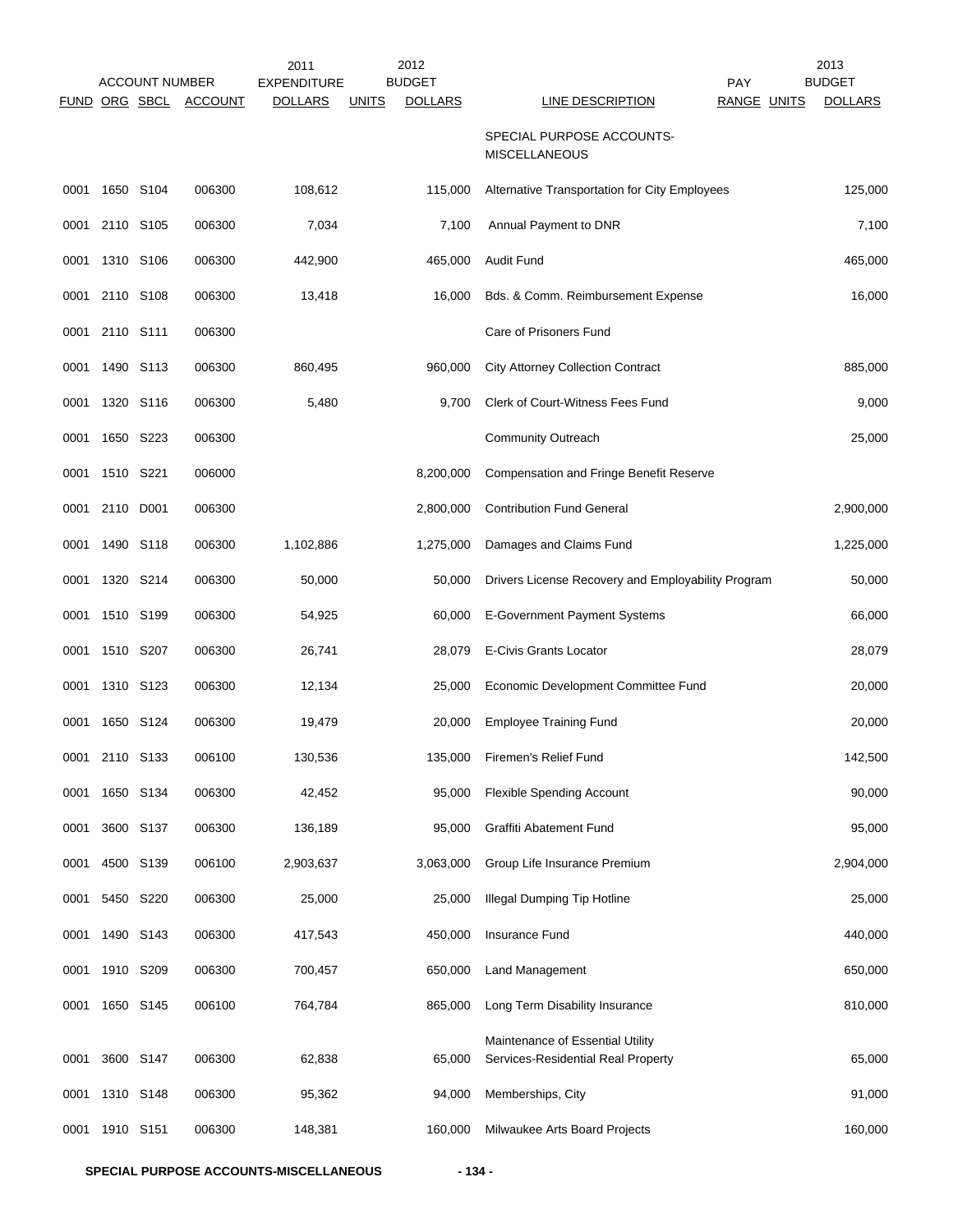|      |                | <b>ACCOUNT NUMBER</b><br><b>FUND ORG SBCL</b> | <b>ACCOUNT</b> | 2011<br><b>EXPENDITURE</b><br><b>DOLLARS</b> | <u>UNITS</u> | 2012<br><b>BUDGET</b><br><b>DOLLARS</b> | LINE DESCRIPTION                                                                                                                                                                                                                                                                                                                                                                                                                                                                                                                    | <b>PAY</b><br>RANGE UNITS | 2013<br><b>BUDGET</b><br><b>DOLLARS</b> |
|------|----------------|-----------------------------------------------|----------------|----------------------------------------------|--------------|-----------------------------------------|-------------------------------------------------------------------------------------------------------------------------------------------------------------------------------------------------------------------------------------------------------------------------------------------------------------------------------------------------------------------------------------------------------------------------------------------------------------------------------------------------------------------------------------|---------------------------|-----------------------------------------|
| 0001 | 1910 S150      |                                               | 006300         | 99,314                                       |              | 95,000                                  | Milwaukee Fourth of July Commission                                                                                                                                                                                                                                                                                                                                                                                                                                                                                                 |                           | 95,000                                  |
| 0001 | 1320 S155      |                                               | 006300         | 425,316                                      |              | 425,320                                 | Municipal Court Intervention Program                                                                                                                                                                                                                                                                                                                                                                                                                                                                                                |                           | 425,320                                 |
| 0001 | 1490 S218      |                                               | 006300         | 5,024                                        |              | 25,000                                  | Nuisance Abatement Fund                                                                                                                                                                                                                                                                                                                                                                                                                                                                                                             |                           |                                         |
| 0001 | 1490 S157      |                                               | 006300         | 435,122                                      |              | 430,000                                 | Outside Counsel/Expert Witness Fund                                                                                                                                                                                                                                                                                                                                                                                                                                                                                                 |                           | 430,000                                 |
| 0001 |                | 3600 S162                                     | 006300         | 1,077,573                                    |              | 1,019,000                               | Razing and Vacant Building Protection Fund                                                                                                                                                                                                                                                                                                                                                                                                                                                                                          |                           |                                         |
| 0001 | 1490           | S201                                          | 006300         | 35,368                                       |              |                                         | Receivership Fund                                                                                                                                                                                                                                                                                                                                                                                                                                                                                                                   |                           |                                         |
| 0001 | 9990 S183      |                                               | 006300         |                                              |              | 50,000,001                              | Reimbursable Services Advance Fund                                                                                                                                                                                                                                                                                                                                                                                                                                                                                                  |                           | 50,000,001                              |
| 0001 | 9990 S183      |                                               | 006300         |                                              |              |                                         | (50,000,000) Less Recovery From Reimbursable Operations                                                                                                                                                                                                                                                                                                                                                                                                                                                                             |                           | (50,000,000)                            |
|      |                |                                               |                |                                              |              |                                         | To authorize a specific fund under the control of the Common Council for<br>the purpose of advance funding of reimbursable materials & services of<br>various City Departments. Funds are to be appropriated to various City<br>Departments and Agencies by Common Council Resolution. Funding for<br>this account is to be by temporary transfer of General City Funds in accord-<br>ance with Section 925-130A Wisconsin Statutes 1919. (Repayment to be<br>made from revenues received from billings to other City departments.) |                           |                                         |
| 0001 | 9990 S163      |                                               | 006300         | 1,385,163                                    |              | 750,000                                 | <b>Remission of Taxes Fund</b>                                                                                                                                                                                                                                                                                                                                                                                                                                                                                                      |                           | 1,200,000                               |
| 0001 | 2110 S164      |                                               | 006000         |                                              |              | 1,500,000                               | Reserve for 27th Payroll                                                                                                                                                                                                                                                                                                                                                                                                                                                                                                            |                           | 1,500,000                               |
| 0001 | 4500 S165      |                                               | 006100         | 143,681                                      |              | 169,000                                 | Retirees Benefit Adjustment Fund                                                                                                                                                                                                                                                                                                                                                                                                                                                                                                    |                           | 123,000                                 |
| 0001 |                | 2110 S152                                     | 006300         |                                              |              | 48,164,351                              | MMSD-Sewer User Charge- Pass Through                                                                                                                                                                                                                                                                                                                                                                                                                                                                                                |                           | 45,140,893                              |
| 0001 | 2110 S152      |                                               | 006300         |                                              |              |                                         | (48,164,350) Less Cost Recovery from Sewer User Charge                                                                                                                                                                                                                                                                                                                                                                                                                                                                              |                           | (45, 140, 892)                          |
|      | 0001 1650 S171 |                                               | 006300         | 709,929                                      |              | 750,000                                 | Tuition Reimbursement Fund                                                                                                                                                                                                                                                                                                                                                                                                                                                                                                          |                           | 735,000                                 |
| 0001 | 1650 S172      |                                               | 006100         | 1,139,744                                    |              | 1,065,000                               | <b>Unemployment Compensation Fund</b>                                                                                                                                                                                                                                                                                                                                                                                                                                                                                               |                           | 1,100,000                               |
| 0001 | 8610 S222      |                                               | 006300         |                                              |              | 13,182                                  | Villard Square Rent Payment                                                                                                                                                                                                                                                                                                                                                                                                                                                                                                         |                           |                                         |
| 0001 | 2110 S174      |                                               | 006000         |                                              |              | 7,850,000                               | Wages Supplement Fund<br>(Actual experience reflected in departmental<br>operating budgets.)                                                                                                                                                                                                                                                                                                                                                                                                                                        |                           | 5,179,065                               |
|      |                |                                               |                | 13,587,517                                   |              | 33,819,383                              | SPECIAL PURPOSE ACCOUNTS-<br>MISCELLANEOUS TOTAL                                                                                                                                                                                                                                                                                                                                                                                                                                                                                    |                           | 22,101,066                              |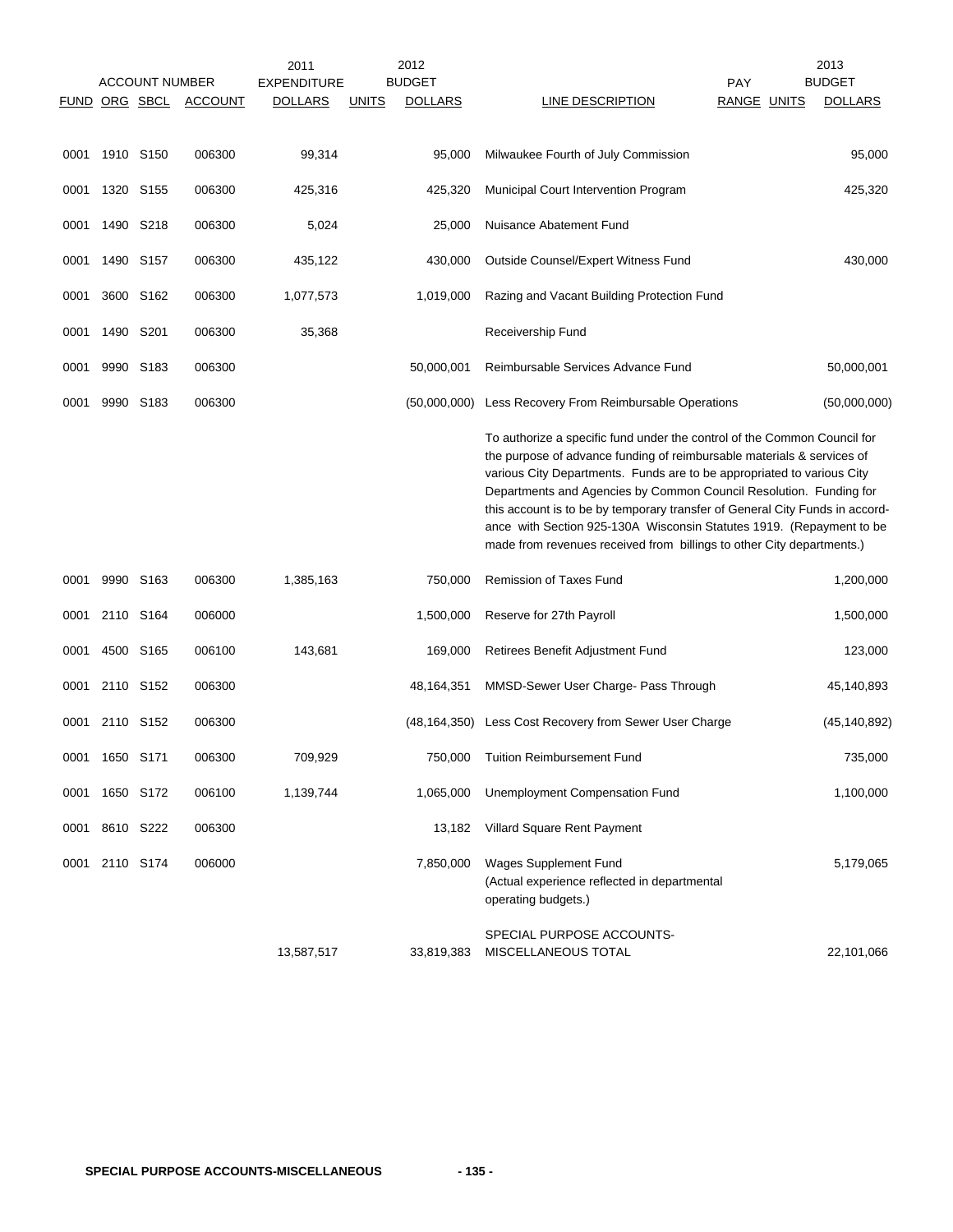|             |           |                       |                | 2011               |              | 2012           |                                                                                                                                                                                                                                                                                               |             | 2013           |
|-------------|-----------|-----------------------|----------------|--------------------|--------------|----------------|-----------------------------------------------------------------------------------------------------------------------------------------------------------------------------------------------------------------------------------------------------------------------------------------------|-------------|----------------|
|             |           | <b>ACCOUNT NUMBER</b> |                | <b>EXPENDITURE</b> |              | <b>BUDGET</b>  |                                                                                                                                                                                                                                                                                               | PAY         | <b>BUDGET</b>  |
| <b>FUND</b> |           | ORG SBCL              | <b>ACCOUNT</b> | <b>DOLLARS</b>     | <b>UNITS</b> | <b>DOLLARS</b> | LINE DESCRIPTION                                                                                                                                                                                                                                                                              | RANGE UNITS | <b>DOLLARS</b> |
|             |           |                       |                |                    |              |                | SPECIAL PURPOSE ACCOUNTS -<br><b>WORKERS' COMPENSATION BENEFITS</b>                                                                                                                                                                                                                           |             |                |
|             |           |                       |                |                    |              |                | Employees Workers'<br><b>Compensation Sub Accounts</b>                                                                                                                                                                                                                                        |             |                |
| 0001        | 1650 S176 |                       | 006100         | 11,362,821         |              | 13,334,000     | <b>WORKERS' COMPENSATION</b>                                                                                                                                                                                                                                                                  |             | 14,400,000     |
|             |           |                       |                |                    |              |                | For Payment of Compensation and Other Benefits<br>Required to be Paid or Furnished Under the Worker's<br>Compensation Act or by Directions of Wisconsin<br>Industrial Commission and of Expenses Incidental<br>to the Preparation and Hearing of Matters Before<br>the Industrial Commission. |             |                |
| 0001        | 1650      | S <sub>177</sub>      | 006100         |                    |              |                | Required Employer Law Compliance<br>Expenses                                                                                                                                                                                                                                                  |             |                |
|             |           |                       |                | 11,362,821         |              | 13,334,000     | <b>TOTAL</b>                                                                                                                                                                                                                                                                                  |             | 14,400,000     |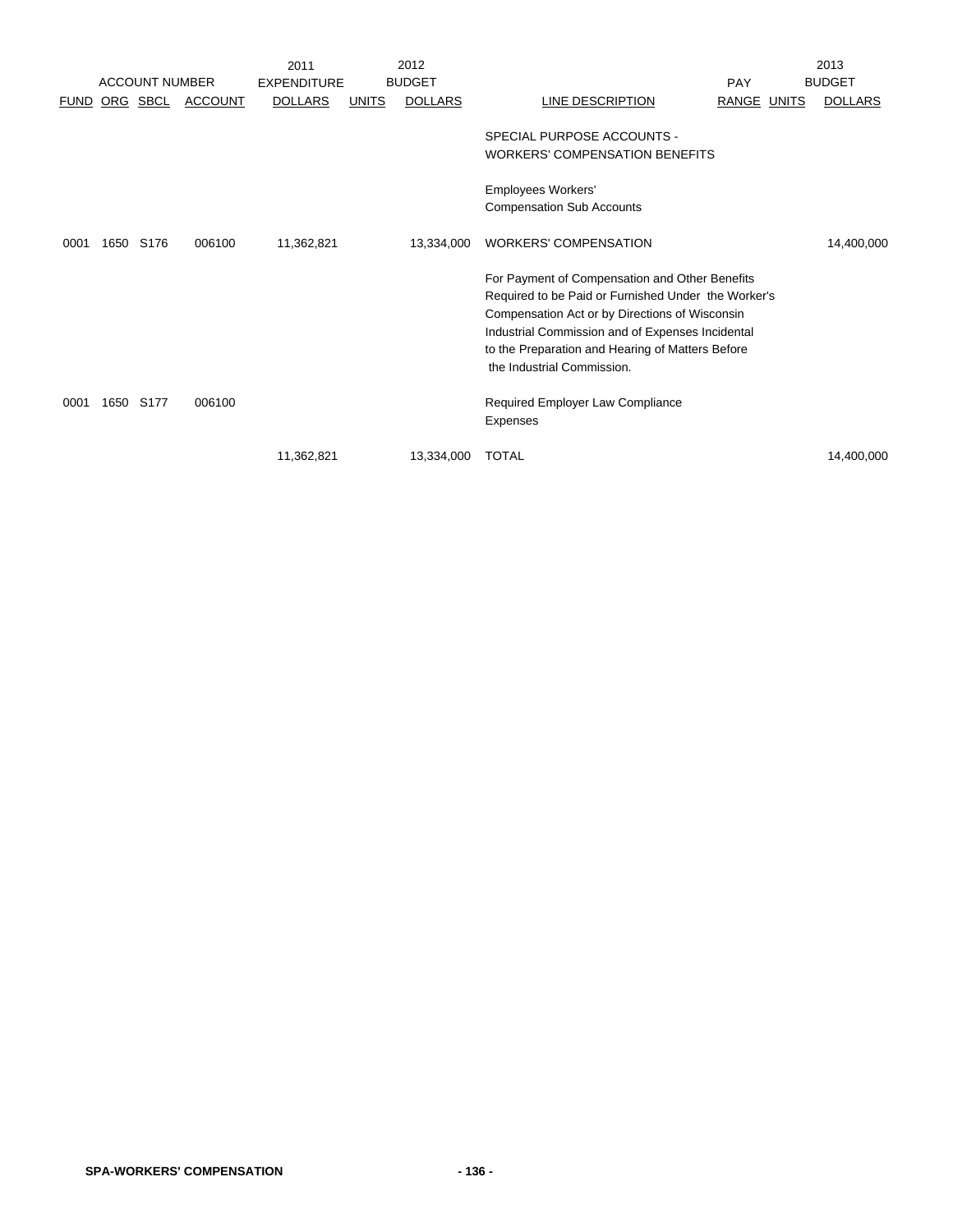|             |          |                       |                | 2011               |              | 2012           |                                               |             | 2013           |
|-------------|----------|-----------------------|----------------|--------------------|--------------|----------------|-----------------------------------------------|-------------|----------------|
|             |          | <b>ACCOUNT NUMBER</b> |                | <b>EXPENDITURE</b> |              | <b>BUDGET</b>  |                                               | <b>PAY</b>  | <b>BUDGET</b>  |
| <b>FUND</b> | ORG SBCL |                       | <b>ACCOUNT</b> | <b>DOLLARS</b>     | <b>UNITS</b> | <b>DOLLARS</b> | LINE DESCRIPTION                              | RANGE UNITS | <b>DOLLARS</b> |
|             |          |                       |                |                    |              |                |                                               |             |                |
|             |          |                       |                |                    |              |                | SPECIAL PURPOSE ACCOUNTS -                    |             |                |
|             |          |                       |                |                    |              |                | EMPLOYEE HEALTH CARE BENEFITS                 |             |                |
|             |          |                       |                |                    |              |                |                                               |             |                |
|             |          |                       |                |                    |              |                | <b>Employees Active and Retirees</b>          |             |                |
|             |          |                       |                |                    |              |                | <b>Health Care Benefits Sub Accounts</b>      |             |                |
|             |          |                       |                |                    |              |                |                                               |             |                |
| 0001        | 1650     | S114                  | 006100         | 19,132,094         |              | 16,700,000     | UHC Choice Plus (Formerly Claims)             |             | 16,950,000     |
|             |          |                       |                |                    |              |                |                                               |             |                |
| 0001        | 1650     | S <sub>140</sub>      | 006100         | 111,113,165        |              | 89,500,000     | UHC Choice "EPO" (formerly Health Maintenance |             | 91,350,000     |
|             |          |                       |                |                    |              |                | Organizations)                                |             |                |
|             |          |                       |                |                    |              |                |                                               |             |                |
| 0001        | 1650     | S121                  | 006100         | 1,917,162          |              | 2,200,000      | Dental Insurance                              |             | 2,200,000      |
|             |          |                       |                |                    |              |                |                                               |             |                |
| 0001        | 1650     | S <sub>101</sub>      | 006100         | 6,674,781          |              | 7,800,000      | <b>Administrative Expense</b>                 |             | 8,200,000      |
|             |          |                       |                |                    |              |                |                                               |             |                |
|             |          |                       |                |                    |              |                | <b>Total Employees Active and</b>             |             |                |
|             |          |                       |                | 138,837,202        |              | 116,200,000    | <b>Retirees Health Care Benefits</b>          |             | 118,700,000    |
|             |          |                       |                |                    |              |                |                                               |             |                |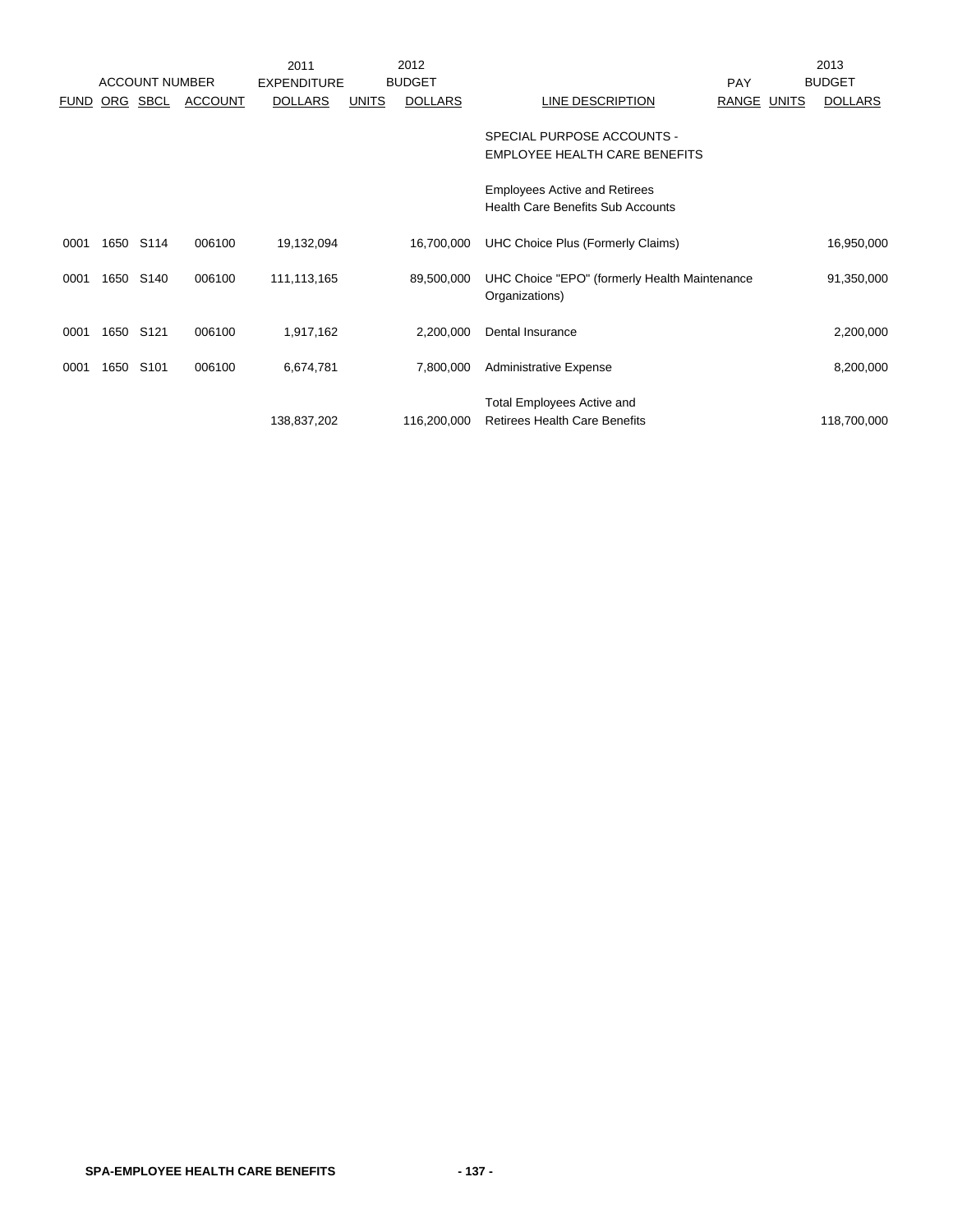|      |      | <b>ACCOUNT NUMBER</b> |                | 2011<br><b>EXPENDITURE</b> |                | 2012<br><b>BUDGET</b> |                                                                           | PAY                |      | 2013<br><b>BUDGET</b> |
|------|------|-----------------------|----------------|----------------------------|----------------|-----------------------|---------------------------------------------------------------------------|--------------------|------|-----------------------|
|      |      |                       |                |                            |                |                       |                                                                           |                    |      |                       |
|      |      | FUND ORG SBCL         | <b>ACCOUNT</b> | <b>DOLLARS</b>             | <b>UNITS</b>   | <b>DOLLARS</b>        | <b>LINE DESCRIPTION</b>                                                   | <b>RANGE UNITS</b> |      | <b>DOLLARS</b>        |
|      |      |                       |                |                            |                |                       | SPECIAL PURPOSE ACCOUNTS -                                                |                    |      |                       |
|      |      |                       |                |                            |                |                       | BOARD OF ZONING APPEALS                                                   |                    |      |                       |
|      |      |                       |                |                            |                |                       | SALARIES & WAGES                                                          |                    |      |                       |
|      |      |                       |                |                            | 1              | 51,646                | Chairman Board of Zoning Appeals (Y)                                      | BC <sub>2</sub>    | 1    | 51,646                |
|      |      |                       |                |                            | 4              | 16,800                | Member Board of Zoning Appeals (Y)                                        | BC <sub>1</sub>    | 4    | 16,800                |
|      |      |                       |                |                            | 2              | 8,400                 | Member Alt. Board of Zoning App. (Y)                                      | BC <sub>1</sub>    | 2    | 5,325                 |
|      |      |                       |                |                            | $\overline{2}$ | 36,068                | Office Assistant III (0.5 FTE)                                            | 6FN                | 2    | 35,665                |
|      |      |                       |                |                            | 1              | 47,386                | Secretary, Board of Zoning Appeals                                        | 1AX                | 1    | 44,195                |
|      |      |                       |                |                            | 1              | 39,507                | Program Assistant I                                                       | 5EN                | 1    | 41,495                |
|      |      |                       |                |                            | 11             | 199,807               | <b>Total Before Adjustments</b>                                           |                    | 11   | 195,126               |
|      |      |                       |                |                            |                |                       | Salary & Wage Rate Changes                                                |                    |      |                       |
|      |      |                       |                |                            |                |                       | Overtime Compensated*                                                     |                    |      |                       |
|      |      |                       |                |                            |                |                       | Personnel Cost Adjustment<br>Other                                        |                    |      | (3,964)               |
|      |      |                       |                |                            |                | (2,233)               | Furlough                                                                  |                    |      | (1,997)               |
|      |      |                       |                | 192,183                    | 11             | 197,574               | Gross Salary & Wages Total                                                |                    | 11   | 189,165               |
|      |      |                       |                |                            |                |                       | Reimbursable Services Deduction                                           |                    |      |                       |
|      |      |                       |                |                            |                |                       | Capital Improvements Deduction                                            |                    |      |                       |
|      |      |                       |                |                            |                |                       | <b>Grants &amp; Aids Deduction</b>                                        |                    |      |                       |
| 0001 |      | 0960 R999             | 006000         | 192,183                    | 11             | 197,574               | NET SALARIES & WAGES TOTAL*                                               |                    | 11   | 189,165               |
|      |      |                       |                |                            | 3.00           |                       | <b>O&amp;M FTE'S</b>                                                      |                    | 4.00 |                       |
|      |      |                       |                |                            |                |                       | NON-O&M FTE'S                                                             |                    |      |                       |
|      |      |                       |                |                            |                |                       | (Y) Required to file a statement of economic interests in accordance with |                    |      |                       |
|      |      |                       |                |                            |                |                       | the Milwaukee Code of Ordinances Chapter 303-Code of Ethics.              |                    |      |                       |
| 0001 |      | 0960 R999             | 006100         | 20,788                     |                | 60,901                | ESTIMATED EMPLOYEE FRINGE BENEFITS                                        |                    |      | 58,250                |
|      |      |                       |                |                            |                |                       | (Involves Revenue Offset - No Transfer from this Account)                 |                    |      |                       |
|      |      |                       |                |                            |                |                       | OPERATING EXPENDITURES                                                    |                    |      |                       |
| 0001 |      | 0960 R999             | 630100         | 11,186                     |                | 12,000                | <b>General Office Expense</b>                                             |                    |      | 12,000                |
| 0001 | 0960 | R999                  | 630500         |                            |                |                       | Tools & Machinery Parts                                                   |                    |      |                       |
| 0001 | 0960 | R999                  | 631000         |                            |                |                       | <b>Construction Supplies</b>                                              |                    |      |                       |
| 0001 | 0960 | R999                  | 631500         |                            |                |                       | Energy                                                                    |                    |      |                       |
| 0001 | 0960 | R999                  | 632000         |                            |                |                       | <b>Other Operating Supplies</b>                                           |                    |      |                       |
| 0001 | 0960 | R999                  | 632500         |                            |                |                       | <b>Facility Rental</b>                                                    |                    |      |                       |
| 0001 | 0960 | R999                  | 633000         |                            |                |                       | <b>Vehicle Rental</b>                                                     |                    |      |                       |
| 0001 | 0960 | R999                  | 633500         | 4,385                      |                | 4,920                 | Non-Vehicle Equipment Rental                                              |                    |      | 4,920                 |
| 0001 | 0960 | R999                  | 634000         | 6,380                      |                | 16,500                | <b>Professional Services</b>                                              |                    |      | 11,500                |
| 0001 | 0960 | R999                  | 634500         | 340                        |                |                       | Information Technology Services                                           |                    |      |                       |
| 0001 | 0960 | R999                  | 635000         |                            |                |                       | <b>Property Services</b>                                                  |                    |      |                       |
| 0001 | 0960 | R999                  | 635500         |                            |                |                       | <b>Infrastructure Services</b>                                            |                    |      |                       |
| 0001 | 0960 | R999                  | 636000         |                            |                |                       | Vehicle Repair Services                                                   |                    |      |                       |
| 0001 | 0960 | R999                  | 636500         | 97                         |                | 1,939                 | <b>Other Operating Services</b>                                           |                    |      | 1,939                 |
| 0001 | 0960 | R999                  | 637000         |                            |                |                       | Loans and Grants                                                          |                    |      |                       |
| 0001 | 0960 | R999                  | 637501         | 11,693                     |                | 12,297                | Reimburse Other Departments                                               |                    |      | 12,297                |
| 0001 |      | 0960 R999             | 006300         | 34,081                     |                | 47,656                | OPERATING EXPENDITURES TOTAL*                                             |                    |      | 42,656                |
|      |      |                       |                |                            |                |                       |                                                                           |                    |      |                       |

EQUIPMENT PURCHASES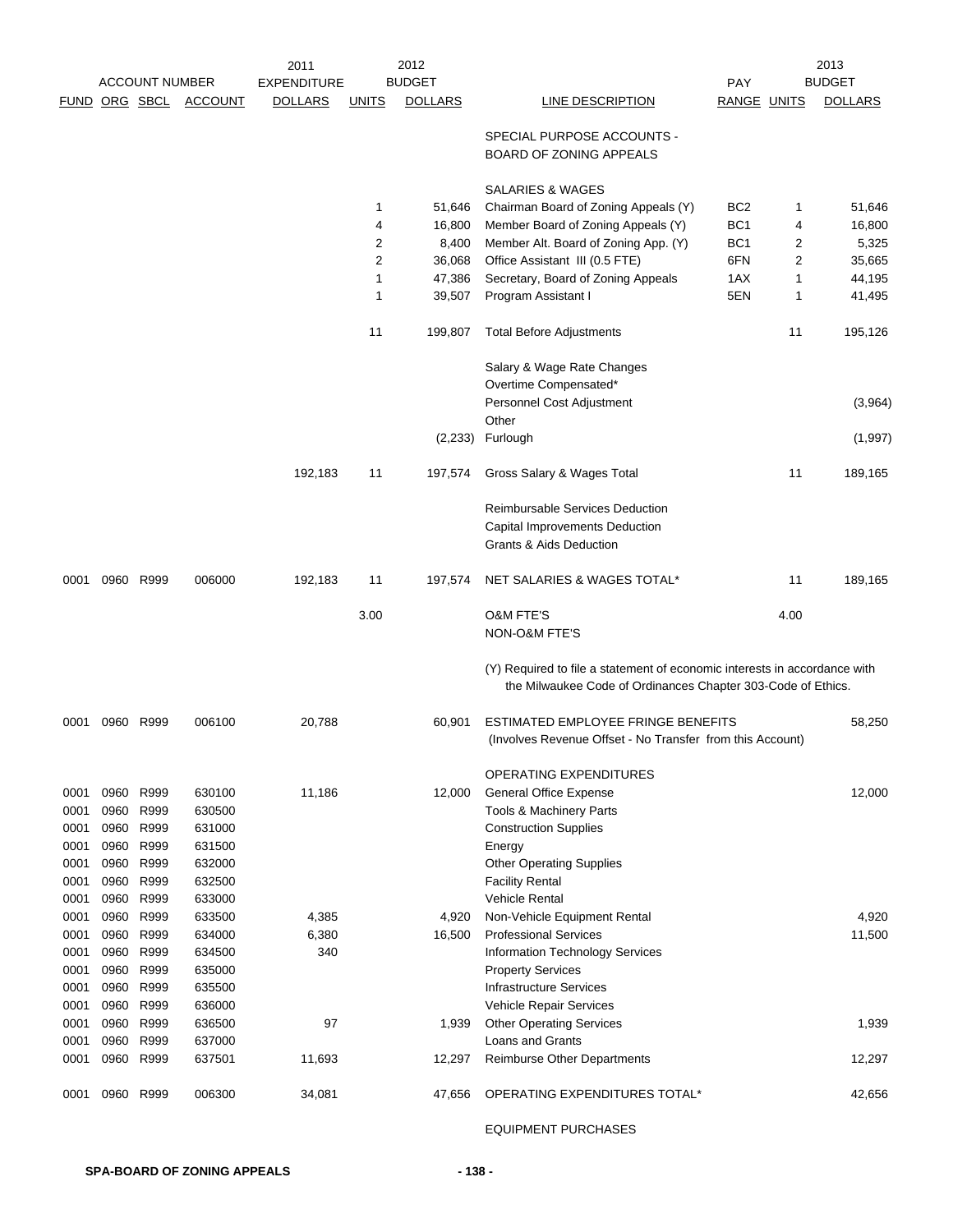|      |      |                       |                | 2011               |              | 2012           |                                   |             | 2013           |
|------|------|-----------------------|----------------|--------------------|--------------|----------------|-----------------------------------|-------------|----------------|
|      |      | <b>ACCOUNT NUMBER</b> |                | <b>EXPENDITURE</b> |              | <b>BUDGET</b>  |                                   | <b>PAY</b>  | <b>BUDGET</b>  |
|      |      | FUND ORG SBCL         | <b>ACCOUNT</b> | <b>DOLLARS</b>     | <b>UNITS</b> | <b>DOLLARS</b> | LINE DESCRIPTION                  | RANGE UNITS | <b>DOLLARS</b> |
|      |      |                       |                |                    |              |                |                                   |             |                |
|      |      |                       |                |                    |              |                | <b>Additional Equipment</b>       |             |                |
|      |      |                       |                |                    |              |                | Subtotal - Additional Equipment   |             |                |
|      |      |                       |                |                    |              |                | Replacement Equipment             |             |                |
|      |      |                       |                |                    |              |                | Computer Software & Hardware      |             | 3,000          |
|      |      |                       |                |                    |              |                | Subtotal - Replacement Equipment  |             | 3,000          |
| 0001 | 0960 | R999                  | 006800         |                    |              |                | <b>EQUIPMENT PURCHASES TOTAL*</b> |             | 3,000          |
|      |      |                       |                |                    |              |                | SPECIAL PURPOSE ACCOUNTS -        |             |                |
|      |      |                       |                | 247,052            |              | 306,131        | BOARD OF ZONING APPEALS TOTAL     |             | 293,071        |
|      |      |                       |                |                    |              |                |                                   |             |                |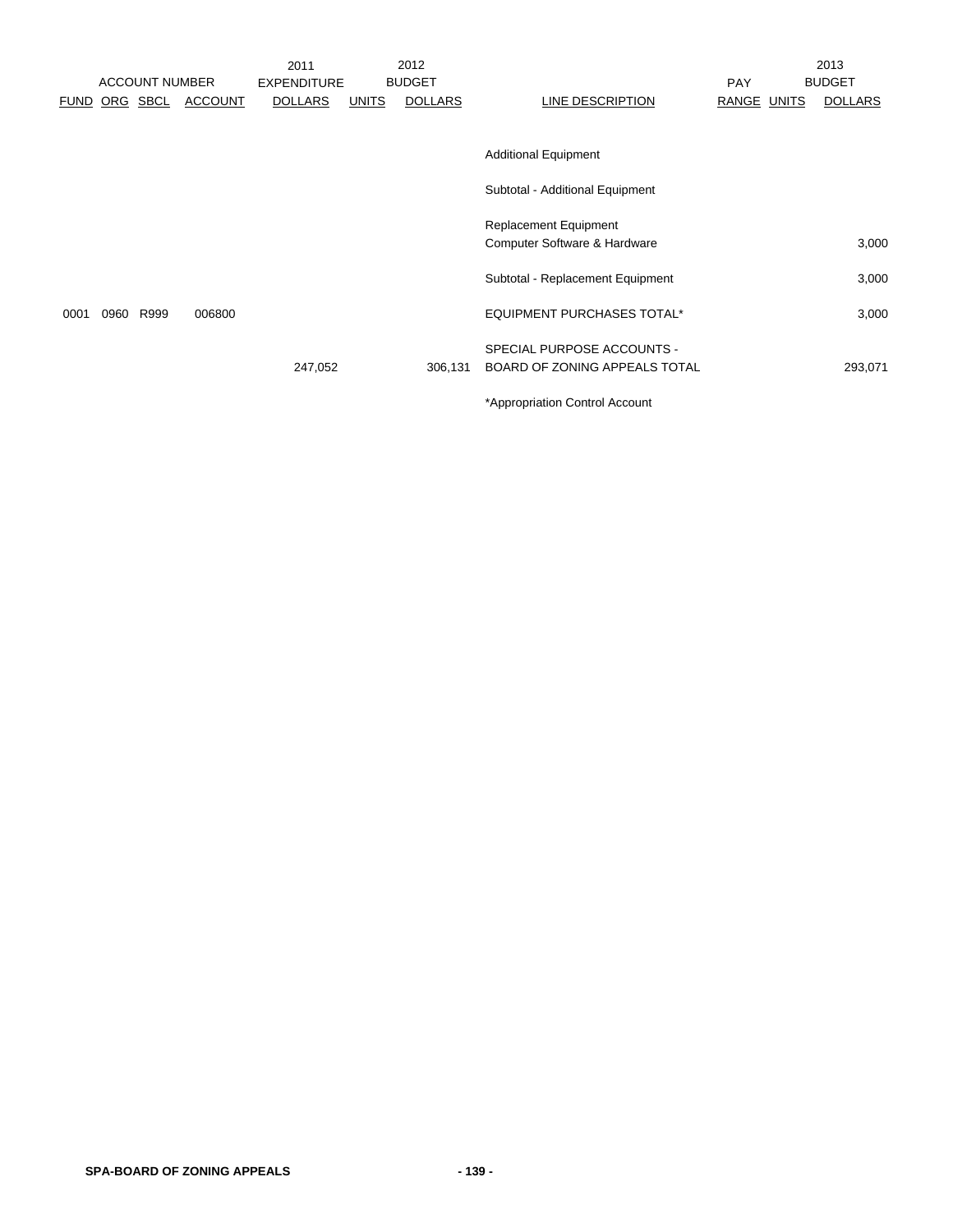|                       |                                            |  | 2011                         |                | 2012             |             |                | 2013          |
|-----------------------|--------------------------------------------|--|------------------------------|----------------|------------------|-------------|----------------|---------------|
| <b>ACCOUNT NUMBER</b> |                                            |  | <b>BUDGET</b><br>EXPENDITURE |                |                  |             | <b>PAY</b>     | <b>BUDGET</b> |
|                       | FUND ORG SBCL<br>ACCOUNT<br><b>DOLLARS</b> |  | <b>UNITS</b>                 | <b>DOLLARS</b> | LINE DESCRIPTION | RANGE UNITS | <b>DOLLARS</b> |               |

164,034,592 163,659,514 TOTAL SPECIAL PURPOSE ACCOUNTS 155,494,137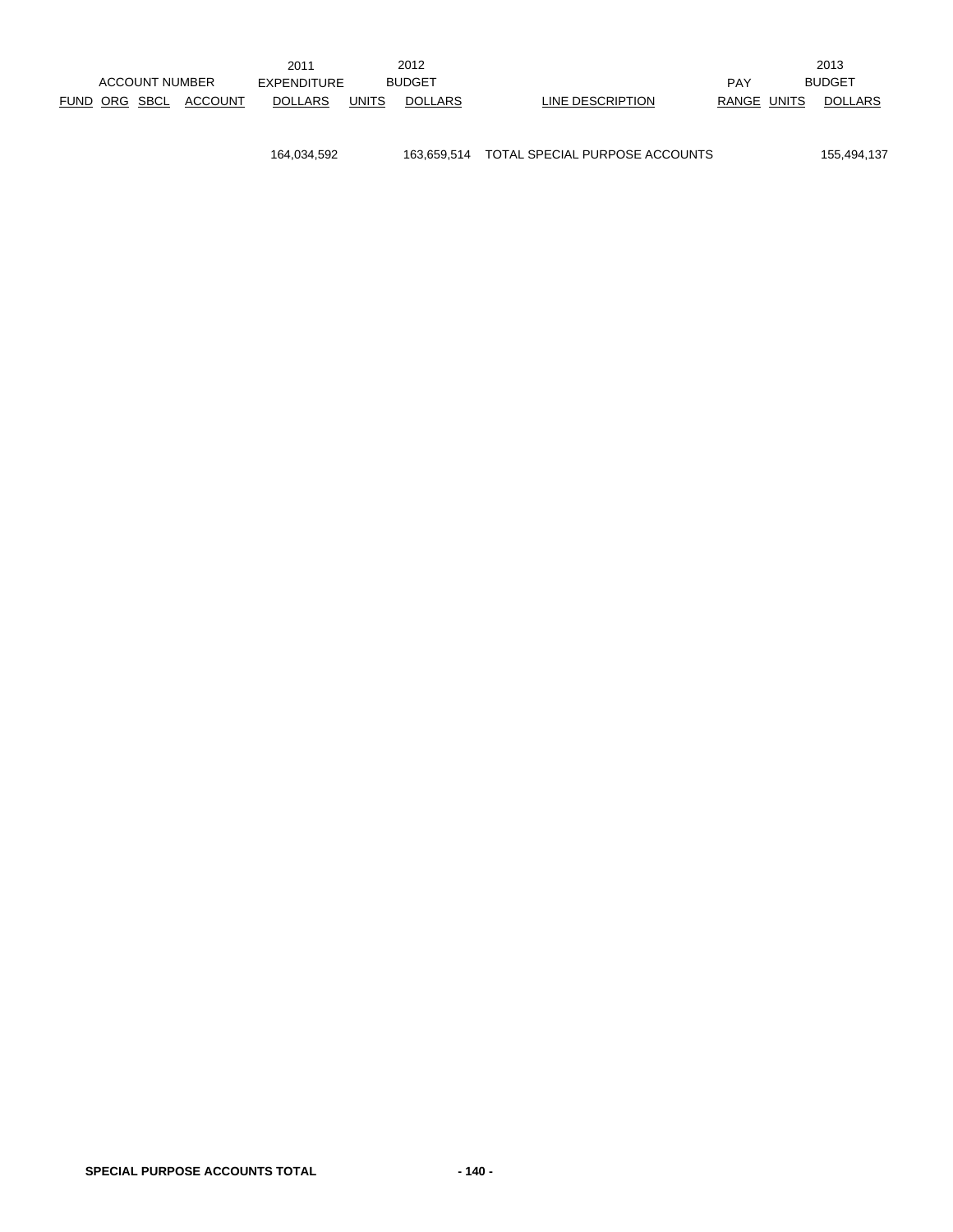|      |               | <b>ACCOUNT NUMBER</b> |                | 2011<br>EXPENDITURE |                | 2012<br><b>BUDGET</b> |                                                                          | <b>PAY</b>  |    | 2013<br><b>BUDGET</b> |
|------|---------------|-----------------------|----------------|---------------------|----------------|-----------------------|--------------------------------------------------------------------------|-------------|----|-----------------------|
|      | FUND ORG SBCL |                       | <b>ACCOUNT</b> | <b>DOLLARS</b>      | <b>UNITS</b>   | <b>DOLLARS</b>        | <b>LINE DESCRIPTION</b>                                                  | RANGE UNITS |    | <b>DOLLARS</b>        |
|      |               |                       |                |                     |                |                       | <b>CITY TREASURER</b>                                                    |             |    |                       |
|      |               |                       |                |                     |                |                       | BUDGETARY CONTROL UNIT (1BCU=1DU)                                        |             |    |                       |
|      |               |                       |                |                     |                |                       | SALARIES & WAGES<br><b>EXECUTIVE OFFICE</b>                              |             |    |                       |
|      |               |                       |                |                     | 1              | 123,654               | City Treasurer (Y)                                                       | EOE         | 1  | 114,040               |
|      |               |                       |                |                     | 1              | 119,794               | Deputy City Treasurer (Y)                                                | 1KX         | 1  | 113,983               |
|      |               |                       |                |                     | 1              | 36,880                | Special Deputy City Treasurer (Y)                                        | 1JX         |    |                       |
|      |               |                       |                |                     | $\mathbf{1}$   | 46,731                | Executive Administrative Asst. II (Y)                                    | 2CN         |    |                       |
|      |               |                       |                |                     |                |                       | Auxiliary Exec. Administrative Asst. II (Y)                              | 2CN         | 1  |                       |
|      |               |                       |                |                     |                |                       | ADMINISTRATION DIVISION                                                  |             |    |                       |
|      |               |                       |                |                     | 1              | 81,291                | Special Asst. to the City Treasurer (Y)                                  | 1FX         | 1  | 81,291                |
|      |               |                       |                |                     | 1              | 57,028                | <b>Business Systems Coordinator</b>                                      | 2IX         | 1  | 57,028                |
|      |               |                       |                |                     | $\mathbf 1$    | 56,835                | Network Coordinator-Associate                                            | 2EX         | 1  | 56,835                |
|      |               |                       |                |                     | 1              | 48,133                | <b>Tax Enforcement Specialist</b>                                        | 6NN         | 1  | 48,133                |
|      |               |                       |                |                     |                |                       | Program Assistant III                                                    |             | 1  | 49,324                |
|      |               |                       |                |                     | 2              | 88,470                | Program Assistant II                                                     | 5FN         | 1  | 41,495                |
|      |               |                       |                |                     |                |                       | <b>CUSTOMER SERVICES DIVISION</b>                                        |             |    |                       |
|      |               |                       |                |                     | 1              | 56,038                | <b>Customer Services Manager</b>                                         | 1DX         | 1  | 56,038                |
|      |               |                       |                |                     | 1              | 51,631                | <b>Customer Services Specialist</b>                                      | 1BX         | 1  | 51,631                |
|      |               |                       |                |                     | 6              | 213,084               | Customer Service Representative II                                       | 6GN         | 6  | 214,524               |
|      |               |                       |                |                     | 2              | 35,362                | Customer Service Rep. II (0.53 FTE)                                      | 6GN         | 2  | 35,362                |
|      |               |                       |                |                     |                |                       | FINANCIAL SERVICES DIVISION                                              |             |    |                       |
|      |               |                       |                |                     | 1              | 70,657                | Investments & Financial Serv. Mgr. (Y)                                   | 11X         | 1  | 73,627                |
|      |               |                       |                |                     | 1              | 77,420                | Investments & Financial Serv. Coord.(Y)                                  | 2IX         | 1  | 77,420                |
|      |               |                       |                |                     | 1              |                       | Investments and Financial Serv. Spec. (Y)                                | 2GX         | 1  | 45,384                |
|      |               |                       |                |                     | $\overline{2}$ | 72,265                | <b>Accounting Assistant I</b>                                            | 6GN         | 1  | 36,902                |
|      |               |                       |                |                     |                |                       | Accounting Assistant I (0.5 FTE)                                         | 6GN         | 1  | 17,681                |
|      |               |                       |                |                     |                |                       | REVENUE COLLECTION DIVISION                                              |             |    |                       |
|      |               |                       |                |                     | 1              | 54,459                | Revenue Collection Manager                                               | 1DX         | 1  | 54,459                |
|      |               |                       |                |                     | 1              | 41,495                | <b>Lead Teller</b>                                                       | 5FN         | 1  | 41,495                |
|      |               |                       |                |                     | 1              | 36,902                | Teller                                                                   | 6HN         | 2  | 74,033                |
|      |               |                       |                |                     | $\overline{2}$ | 36,902                | Teller (0.53 FTE)                                                        | 6HN         |    |                       |
|      |               |                       |                |                     |                |                       | <b>TEMPORARY POSITIONS</b>                                               |             |    |                       |
|      |               |                       |                |                     | 30             | 84,885                | Temp. Customer Service Rep. I                                            | 9ON         | 30 | 69,224                |
|      |               |                       |                | 1,687,728           | 60             | 1,489,916             | <b>Total Before Adjustments</b>                                          |             | 58 | 1,409,909             |
|      |               |                       |                |                     |                |                       | Salary & Wage Rate Changes                                               |             |    |                       |
|      |               |                       |                | 25,346              |                | 27,115                | Overtime Compensated*                                                    |             |    | 6,108                 |
|      |               |                       |                |                     |                | (31, 825)             | Personnel Cost Adjustment                                                |             |    | (26, 814)             |
|      |               |                       |                |                     |                |                       | Other                                                                    |             |    |                       |
|      |               |                       |                |                     |                | (18, 360)             | Furlough                                                                 |             |    | (15, 241)             |
|      |               |                       |                | 1,713,074           | 60             | 1,466,846             | Gross Salaries & Wages Total                                             |             | 58 | 1,373,962             |
|      |               |                       |                |                     |                |                       | <b>Reimbursable Services Deduction</b><br>Capital Improvements Deduction |             |    |                       |
|      |               |                       |                | (11, 490)           |                |                       | Grants and Aids Deduction                                                |             |    |                       |
| 0001 |               | 2210 R999             | 006000         | 1,701,584           | 60             | 1,466,846             | NET SALARIES & WAGES TOTAL*                                              |             | 58 | 1,373,962             |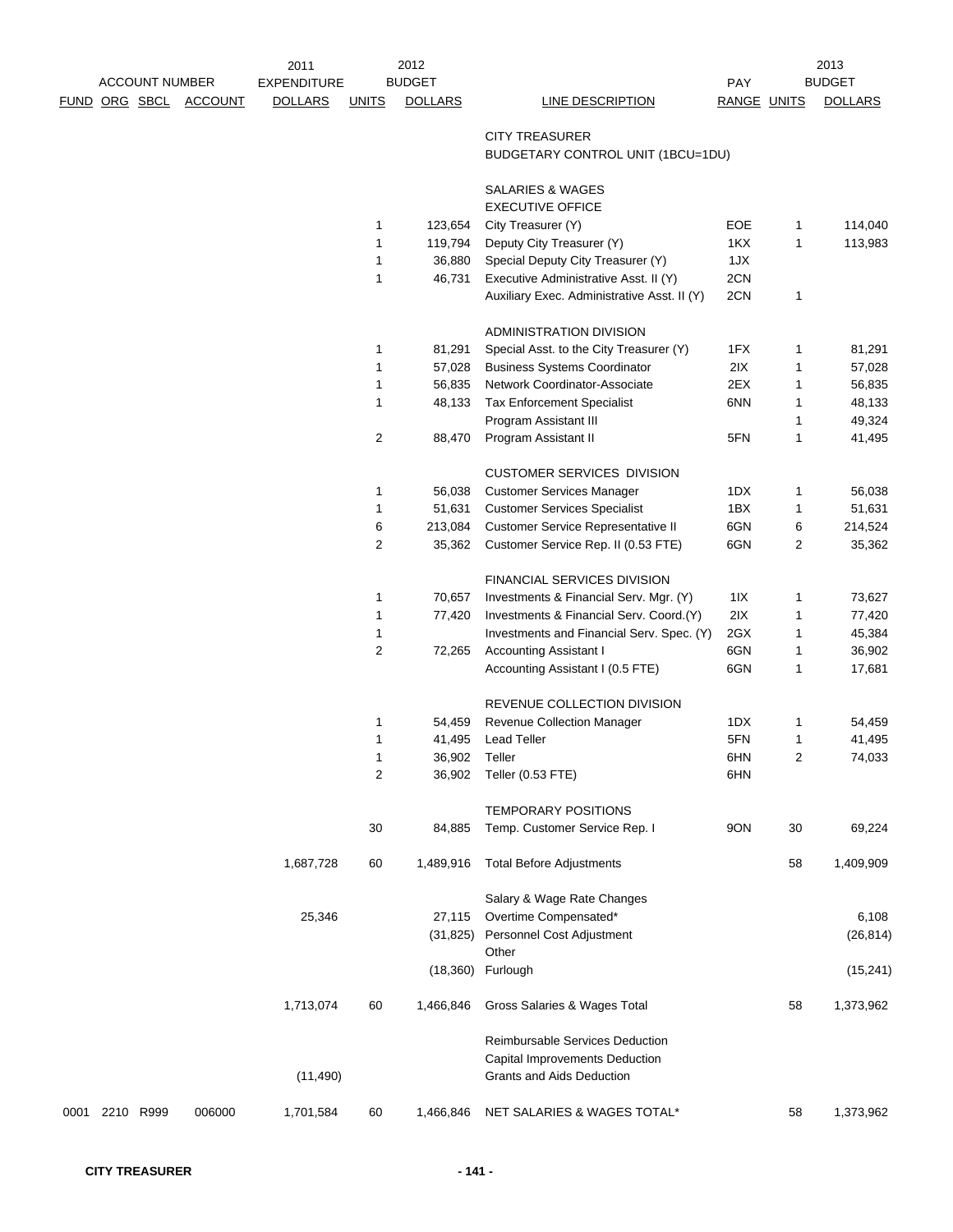|              |                | <b>ACCOUNT NUMBER</b> |                  | 2011<br><b>EXPENDITURE</b> |              | 2012<br><b>BUDGET</b> |                                                                      | <b>PAY</b>         |       | 2013<br><b>BUDGET</b> |
|--------------|----------------|-----------------------|------------------|----------------------------|--------------|-----------------------|----------------------------------------------------------------------|--------------------|-------|-----------------------|
| <b>FUND</b>  | ORG SBCL       |                       | <b>ACCOUNT</b>   | <b>DOLLARS</b>             | <u>UNITS</u> | <b>DOLLARS</b>        | LINE DESCRIPTION                                                     | <b>RANGE UNITS</b> |       | <b>DOLLARS</b>        |
|              |                |                       |                  |                            | 29.37        |                       | <b>O&amp;M FTE'S</b>                                                 |                    | 27.44 |                       |
|              |                |                       |                  |                            |              |                       | NON-O&M FTE'S                                                        |                    |       |                       |
|              |                |                       |                  |                            |              |                       |                                                                      |                    |       |                       |
|              |                |                       |                  |                            |              |                       | (Y) Required to file a statement of economic interests in accordance |                    |       |                       |
|              |                |                       |                  |                            |              |                       | with the Milwaukee Code of Ordinances Chapter 303-Code of Ethics.    |                    |       |                       |
| 0001         | 2210 R999      |                       | 006100           | 823,185                    |              | 733,423               | ESTIMATED EMPLOYEE FRINGE BENEFITS                                   |                    |       | 659,502               |
|              |                |                       |                  |                            |              |                       | (Involves Revenue Offset-No Transfers From This Account)             |                    |       |                       |
|              |                |                       |                  |                            |              |                       |                                                                      |                    |       |                       |
|              |                |                       |                  |                            |              |                       | OPERATING EXPENDITURES                                               |                    |       |                       |
| 0001         | 2210<br>2210   | R999<br>R999          | 630100           | 310,147                    |              | 386,665               | <b>General Office Expense</b><br>Tools & Machinery Parts             |                    |       | 360,865               |
| 0001<br>0001 | 2210           | R999                  | 630500<br>631000 |                            |              |                       | <b>Construction Supplies</b>                                         |                    |       |                       |
| 0001         | 2210           | R999                  | 631500           |                            |              |                       | Energy                                                               |                    |       |                       |
| 0001         | 2210           | R999                  | 632000           | 8,147                      |              | 18,690                | <b>Other Operating Supplies</b>                                      |                    |       | 9,330                 |
| 0001         |                | 2210 R999             | 632500           |                            |              |                       | <b>Facility Rental</b>                                               |                    |       |                       |
| 0001         | 2210 R999      |                       | 633000           |                            |              |                       | <b>Vehicle Rental</b>                                                |                    |       |                       |
| 0001         |                | 2210 R999             | 633500           | 1,959                      |              | 3,000                 | Non-Vehicle Equipment Rental                                         |                    |       | 2,380                 |
| 0001         | 2210           | R999                  | 634000           | 6,009                      |              | 18,380                | <b>Professional Services</b>                                         |                    |       | 73,345                |
| 0001         | 2210           | R999                  | 634500           | 33,037                     |              | 41,185                | <b>Information Technology Services</b>                               |                    |       | 36,890                |
| 0001         | 2210           | R999                  | 635000           | 1,151                      |              | 4,300                 | <b>Property Services</b>                                             |                    |       | 4,300                 |
| 0001         | 2210           | R999                  | 635500           |                            |              |                       | <b>Infrastructure Services</b>                                       |                    |       |                       |
| 0001         | 2210           | R999                  | 636000           |                            |              |                       | Vehicle Repair Services                                              |                    |       |                       |
| 0001         | 2210           | R999                  | 636500           | 212,435                    |              | 297,715               | <b>Other Operating Services</b>                                      |                    |       | 266,235               |
| 0001         | 2210           | R999                  | 637000           | (94, 764)                  |              |                       | Loans and Grants                                                     |                    |       |                       |
| 0001         |                | 2210 R999             | 637501           | 91,435                     |              | 50,735                | <b>Reimburse Other Departments</b>                                   |                    |       | 42,975                |
| 0001         | 2210           | R999                  | 006300           | 569,556                    |              | 820,670               | OPERATING EXPENDITURES TOTAL*                                        |                    |       | 796,320               |
|              |                |                       |                  |                            |              |                       | <b>EQUIPMENT PURCHASES</b>                                           |                    |       |                       |
|              |                |                       |                  |                            |              |                       | <b>Additional Equipment</b>                                          |                    |       |                       |
|              |                |                       |                  |                            |              |                       | Subtotal - Additional Equipment                                      |                    |       |                       |
|              |                |                       |                  |                            |              |                       | <b>Replacement Equipment</b>                                         |                    |       |                       |
|              |                |                       |                  | 634                        |              |                       | <b>Executive Chair</b>                                               |                    |       |                       |
|              |                |                       |                  | 2,244                      |              |                       | Junior Executive Chair                                               |                    |       |                       |
|              |                |                       |                  | 2,878                      |              |                       | Subtotal - Replacement Equipment                                     |                    |       |                       |
|              |                |                       |                  | 8,271                      |              |                       | <b>Other Previous Experience</b>                                     |                    |       |                       |
|              | 0001 2210 R999 |                       | 006800           | 11,149                     |              |                       | EQUIPMENT PURCHASES TOTAL*                                           |                    |       |                       |
|              |                |                       |                  |                            |              |                       | <b>SPECIAL FUNDS</b>                                                 |                    |       |                       |
| 0001         |                | 2210 R222             | 006300           | 17,678                     |              | 23,040                | Information Systems Support*                                         |                    |       | 28,435                |
| 0001         | 2210 R223      |                       | 006300           | 10,974                     |              | 19,400                | Property Tax Collection Forms*                                       |                    |       | 19,400                |
|              |                |                       |                  | 28,652                     |              | 42,440                | SPECIAL FUNDS TOTAL                                                  |                    |       | 47,835                |
|              |                |                       |                  |                            |              |                       |                                                                      |                    |       |                       |
|              |                |                       |                  | 3,134,126                  |              |                       | CITY TREASURER BUDGETARY<br>3,063,379 CONTROL UNIT TOTAL (1BCU=1DU)  |                    |       | 2,877,619             |
|              |                |                       |                  |                            |              |                       |                                                                      |                    |       |                       |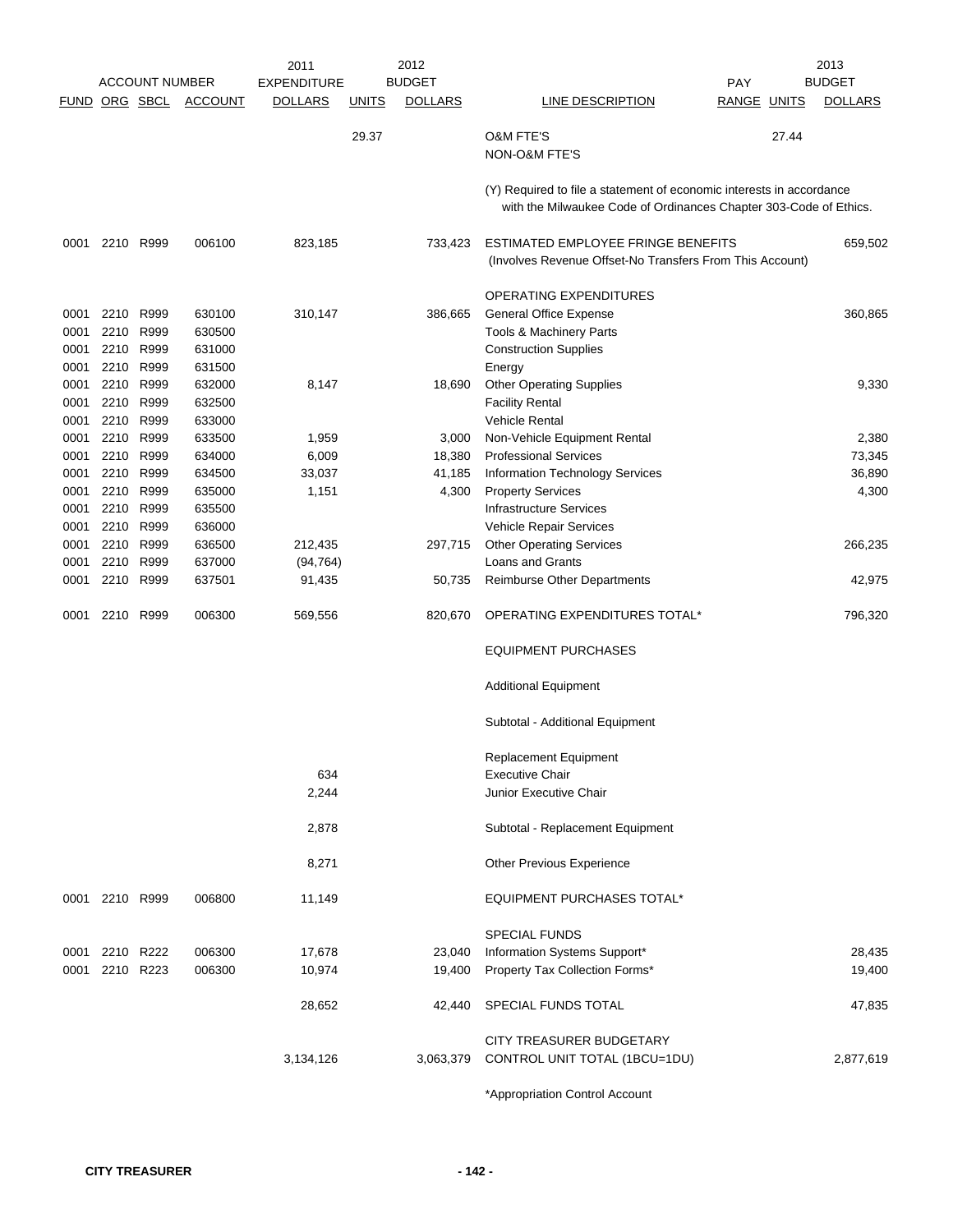|              | <b>ACCOUNT NUMBER</b> |                        |                  | 2012<br>2011       |              |                | 2013                                                                                                                                      |             |  |                |
|--------------|-----------------------|------------------------|------------------|--------------------|--------------|----------------|-------------------------------------------------------------------------------------------------------------------------------------------|-------------|--|----------------|
|              |                       |                        |                  | <b>EXPENDITURE</b> |              | <b>BUDGET</b>  |                                                                                                                                           | <b>PAY</b>  |  | <b>BUDGET</b>  |
|              | <b>FUND ORG SBCL</b>  |                        | <b>ACCOUNT</b>   | <b>DOLLARS</b>     | <u>UNITS</u> | <b>DOLLARS</b> | LINE DESCRIPTION                                                                                                                          | RANGE UNITS |  | <b>DOLLARS</b> |
|              |                       |                        |                  |                    |              |                | UNIFIED CALL CENTER<br>BUDGETARY CONTROL UNIT (1BCU=1DU)                                                                                  |             |  |                |
|              |                       |                        |                  |                    |              |                | <b>SALARIES &amp; WAGES</b>                                                                                                               |             |  |                |
|              |                       |                        |                  |                    | 1            |                | 85,600 Call Center Director (Y)                                                                                                           | 11X         |  |                |
|              |                       |                        |                  |                    | 1            |                | 54,065 Communications Services Manager                                                                                                    | 6           |  |                |
|              |                       |                        |                  |                    | 1            |                | 44,194 Communications Specialist                                                                                                          | 4           |  |                |
|              |                       |                        |                  |                    | 1            |                | 39,507 Communications Assistant IV                                                                                                        | 6JN         |  |                |
|              |                       |                        |                  |                    | 11           |                | 428,620 Communications Assistant III                                                                                                      | 6HN         |  |                |
|              |                       |                        |                  |                    |              |                | AUXILIARY PERSONNEL                                                                                                                       |             |  |                |
|              |                       |                        |                  |                    | 6            |                | <b>Communications Assistant III</b>                                                                                                       | 6HN         |  |                |
|              |                       |                        |                  |                    | 21           | 651,986        | <b>Total Before Adjustments</b>                                                                                                           |             |  |                |
|              |                       |                        |                  |                    |              |                | Salary & Wage Rate Changes                                                                                                                |             |  |                |
|              |                       |                        |                  |                    |              |                | Overtime Compensated*                                                                                                                     |             |  |                |
|              |                       |                        |                  |                    |              | (13,040)       | Personnel Cost Adjustment<br>Other                                                                                                        |             |  |                |
|              |                       |                        |                  |                    |              |                | Furlough                                                                                                                                  |             |  |                |
|              |                       |                        |                  |                    | 21           | 638,946        | Gross Salaries & Wages Total                                                                                                              |             |  |                |
|              |                       |                        |                  |                    |              |                |                                                                                                                                           |             |  |                |
|              |                       |                        |                  |                    |              | (365, 556)     | Reimbursable Services Deduction                                                                                                           |             |  |                |
|              |                       |                        |                  |                    |              |                | Capital Improvements Deduction<br><b>Grants and Aids Deduction</b>                                                                        |             |  |                |
| 0001         | 1200 R999             |                        | 006000           | 76,202             | 21           | 273,390        | NET SALARIES & WAGES TOTAL*                                                                                                               |             |  |                |
|              |                       |                        |                  |                    | 18.00        |                | <b>O&amp;M FTE'S</b>                                                                                                                      |             |  |                |
|              |                       |                        |                  |                    |              |                | NON-O&M FTE'S                                                                                                                             |             |  |                |
|              |                       |                        |                  |                    |              |                | (Y) Required to file a statement of economic interests in accordance with<br>the Milwaukee Code of Ordinances Chapter 303-Code of Ethics. |             |  |                |
| 0001         | 1200 R999             |                        | 006100           | 43,200             |              | 136,695        | ESTIMATED EMPLOYEE FRINGE BENEFITS<br>(Involves Revenue Offset-No Transfers From This Account)                                            |             |  |                |
|              |                       |                        |                  |                    |              |                | OPERATING EXPENDITURES                                                                                                                    |             |  |                |
| 0001         |                       | 1200 R999              | 630100           | 70                 |              | 6,000          | <b>General Office Expense</b>                                                                                                             |             |  |                |
| 0001         | 1200                  | R999                   | 630500           |                    |              |                | Tools & Machinery Parts                                                                                                                   |             |  |                |
| 0001         |                       | 1200 R999              | 631000           |                    |              |                | <b>Construction Supplies</b>                                                                                                              |             |  |                |
| 0001         |                       | 1200 R999              | 631500           |                    |              |                | Energy                                                                                                                                    |             |  |                |
| 0001         |                       | 1200 R999              | 632000           | 512                |              | 5,000          | <b>Other Operating Supplies</b>                                                                                                           |             |  |                |
| 0001         | 1200                  | R999                   | 632500           |                    |              |                | <b>Facility Rental</b>                                                                                                                    |             |  |                |
| 0001         |                       | 1200 R999              | 633000           |                    |              |                | Vehicle Rental                                                                                                                            |             |  |                |
| 0001         |                       | 1200 R999              | 633500           |                    |              |                | Non-Vehicle Equipment Rental                                                                                                              |             |  |                |
| 0001         | 1200                  | R999                   | 634000           | 64,324             |              | 60,000         | <b>Professional Services</b>                                                                                                              |             |  |                |
| 0001         | 1200                  | R999                   | 634500           |                    |              | 12,000         | Information Technology Services                                                                                                           |             |  |                |
| 0001         | 1200                  | R999                   | 635000           |                    |              |                | <b>Property Services</b>                                                                                                                  |             |  |                |
| 0001         |                       | 1200 R999              | 635500           |                    |              |                | <b>Infrastructure Services</b>                                                                                                            |             |  |                |
| 0001<br>0001 |                       | 1200 R999<br>1200 R999 | 636000<br>636500 | 87                 |              | 14,000         | Vehicle Repair Services                                                                                                                   |             |  |                |
| 0001         | 1200                  | R999                   | 637000           |                    |              |                | <b>Other Operating Services</b><br>Loans and Grants                                                                                       |             |  |                |
| 0001         | 1200                  | R999                   | 637501           | 71,764             |              |                | Reimburse Other Departments (D)                                                                                                           |             |  |                |
| 0001         |                       | 1200 R999              | 006300           | 136,757            |              | 97,000         | OPERATING EXPENDITURES TOTAL*                                                                                                             |             |  |                |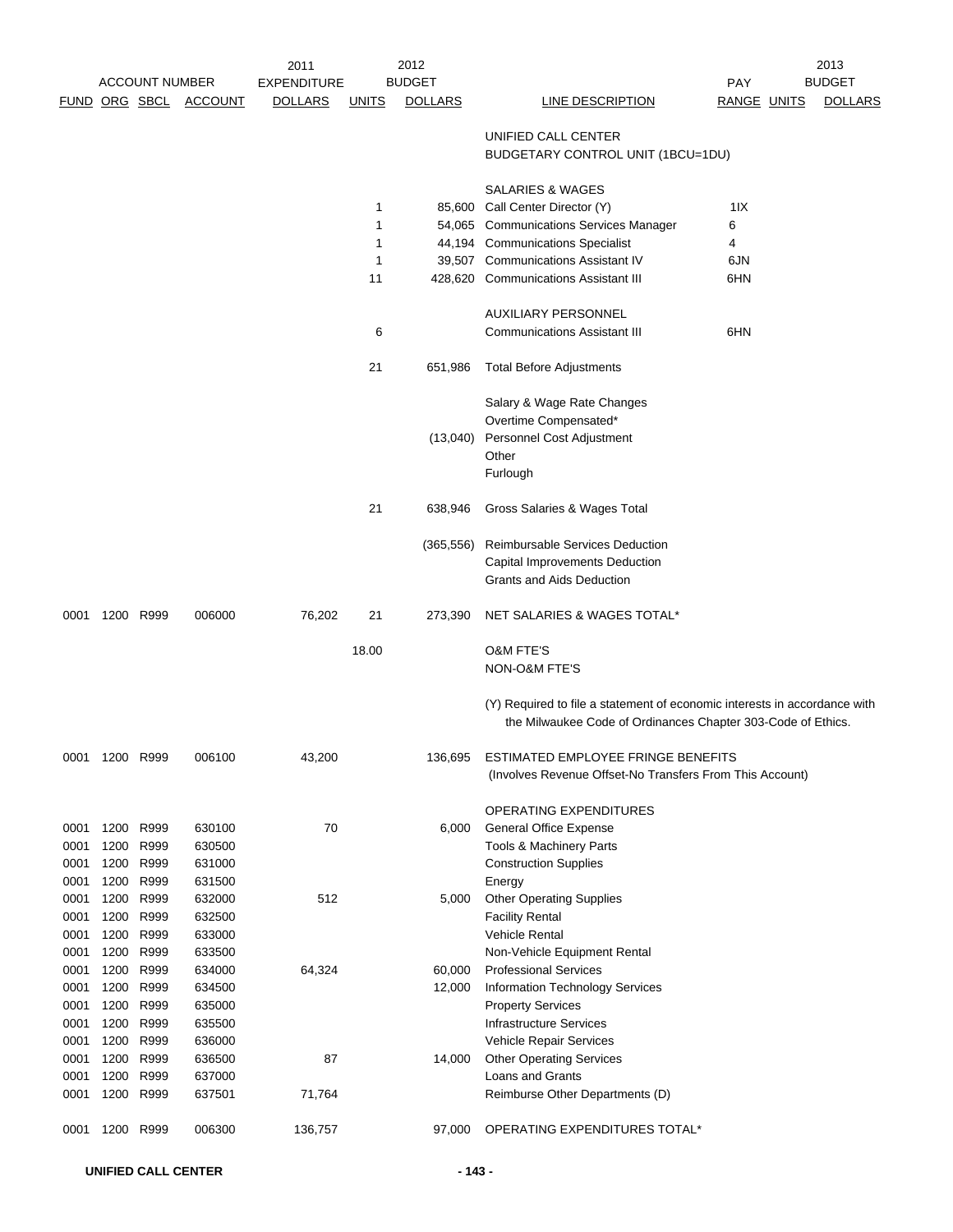|      | <b>ACCOUNT NUMBER</b> |         | 2011<br><b>EXPENDITURE</b> |              | 2012<br><b>BUDGET</b> |                                   | PAY         | 2013<br><b>BUDGET</b> |
|------|-----------------------|---------|----------------------------|--------------|-----------------------|-----------------------------------|-------------|-----------------------|
|      | <b>FUND ORG SBCL</b>  | ACCOUNT | <b>DOLLARS</b>             | <u>UNITS</u> | <b>DOLLARS</b>        | LINE DESCRIPTION                  | RANGE UNITS | <b>DOLLARS</b>        |
|      |                       |         |                            |              |                       |                                   |             |                       |
|      |                       |         |                            |              |                       | <b>EQUIPMENT PURCHASES</b>        |             |                       |
|      |                       |         |                            |              |                       | Additional Equipment (E)          |             |                       |
|      |                       |         |                            |              |                       | Subtotal - Additional Equipment   |             |                       |
|      |                       |         |                            |              | 7,000                 | <b>Replacement Equipment</b>      |             |                       |
|      |                       |         |                            |              | 7,000                 | Subtotal - Replacement Equipment  |             |                       |
| 0001 | 1200 R999             | 006800  |                            |              | 7,000                 | <b>EQUIPMENT PURCHASES TOTAL*</b> |             |                       |
|      |                       |         |                            |              |                       | UNIFIED CALL CENTER               |             |                       |
|      |                       |         | 256,159                    |              | 514,085               | CONTROL UNIT TOTAL (1BCU=1DU)     |             |                       |
|      |                       |         |                            |              |                       | *Appropriation Control Account    |             |                       |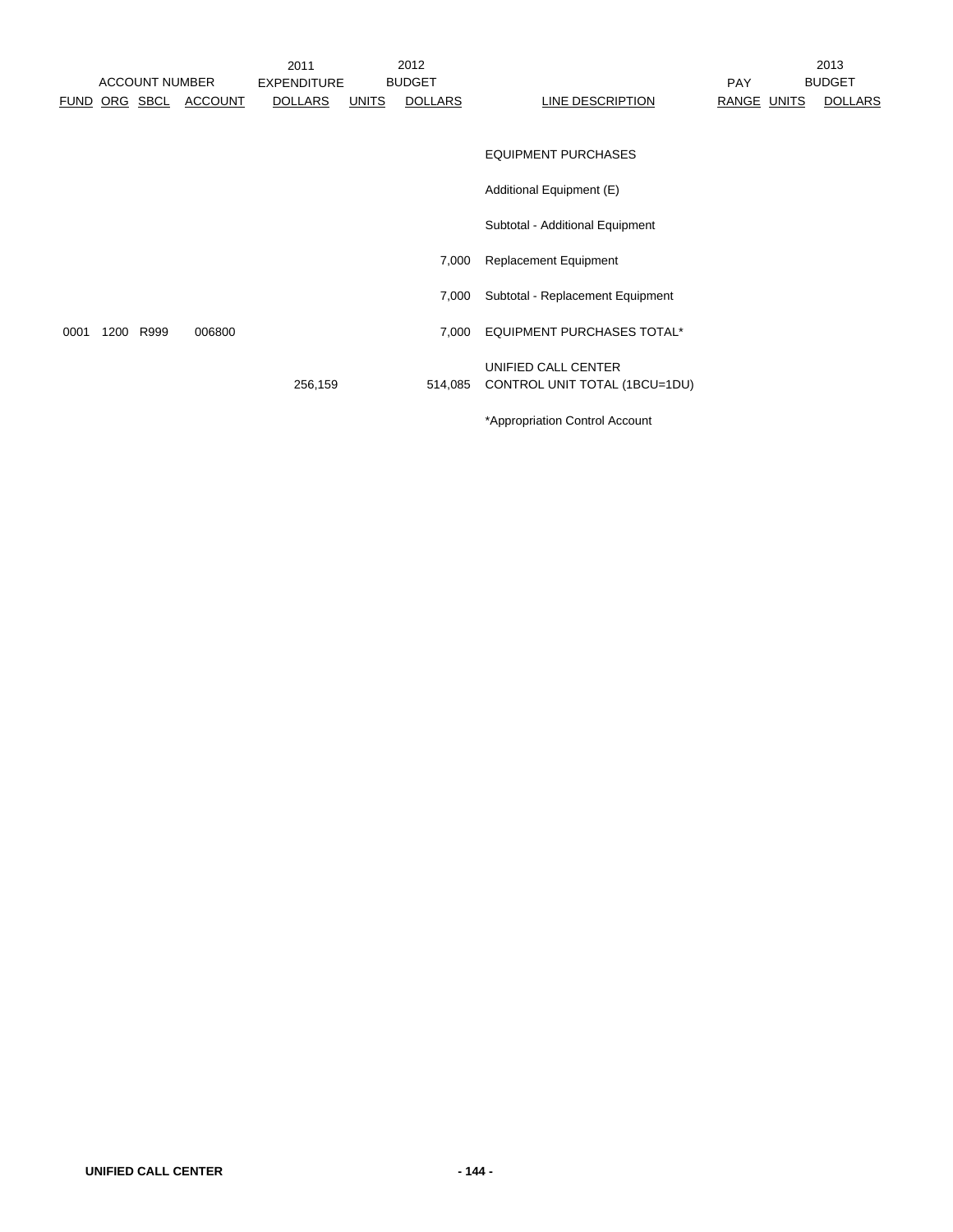(152,762,403) (153,339,677) FRINGE BENEFIT OFFSET (144,975,343)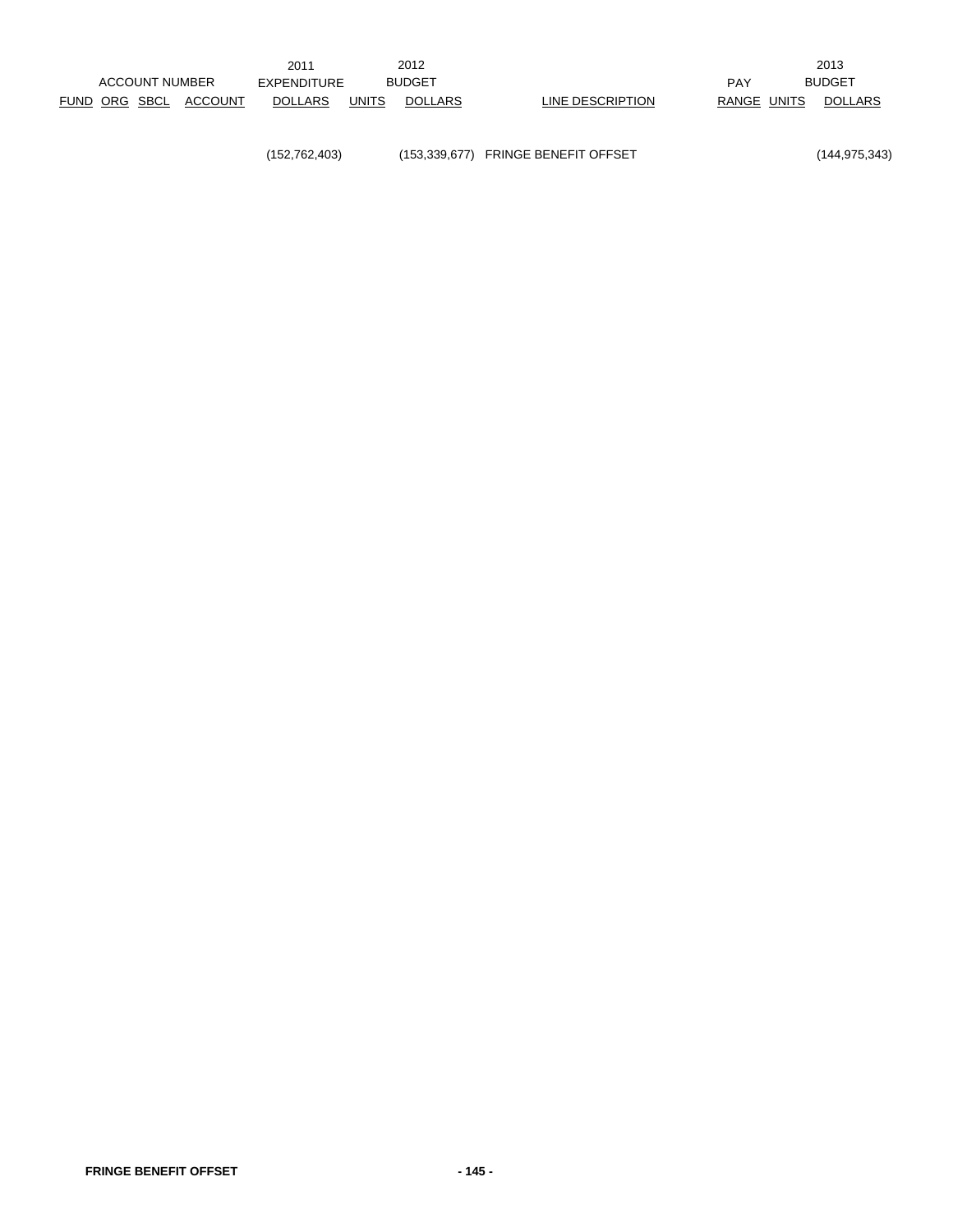|               |                       |         | 2011           |       | 2012           |                  |             | 2013           |
|---------------|-----------------------|---------|----------------|-------|----------------|------------------|-------------|----------------|
|               | <b>ACCOUNT NUMBER</b> |         | EXPENDITURE    |       | <b>BUDGET</b>  |                  | <b>PAY</b>  | <b>BUDGET</b>  |
| FUND ORG SBCL |                       | ACCOUNT | <b>DOLLARS</b> | UNITS | <b>DOLLARS</b> | LINE DESCRIPTION | RANGE UNITS | <b>DOLLARS</b> |
|               |                       |         |                |       |                |                  |             |                |
|               |                       |         |                |       |                |                  |             |                |

TOTAL BUDGETS FOR GENERAL CITY 582,993,761 590,373,797 PURPOSES 581,262,450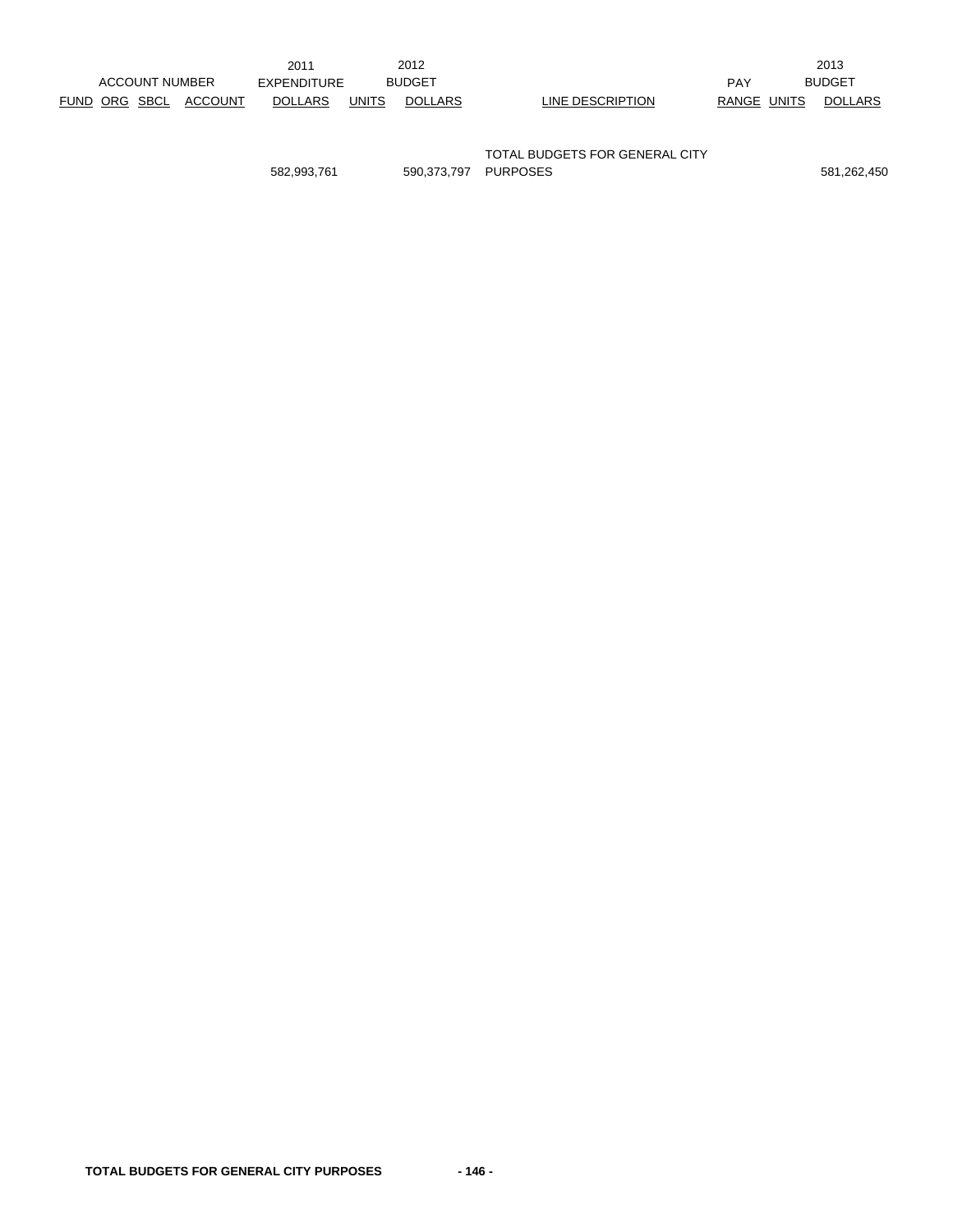|              |              |                       |                  | 2011               |              | 2012               |                                              |                    | 2013               |
|--------------|--------------|-----------------------|------------------|--------------------|--------------|--------------------|----------------------------------------------|--------------------|--------------------|
|              |              | <b>ACCOUNT NUMBER</b> |                  | <b>EXPENDITURE</b> |              | <b>BUDGET</b>      |                                              | PAY                | <b>BUDGET</b>      |
| <b>FUND</b>  | ORG SBCL     |                       | <b>ACCOUNT</b>   | <b>DOLLARS</b>     | <b>UNITS</b> | <b>DOLLARS</b>     | LINE DESCRIPTION                             | <b>RANGE UNITS</b> | <b>DOLLARS</b>     |
|              |              |                       |                  |                    |              |                    | 2. SOURCE OF FUNDS FOR GENERAL CITY PURPOSES |                    |                    |
|              |              |                       |                  |                    |              |                    | TAXES & PAYMENTS IN LIEU OF TAXES            |                    |                    |
| 0001         | 1910         |                       | 009021           | 765,929            |              | 768,400            | <b>Housing Authority</b>                     |                    | 680,000            |
| 0001         | 2110         |                       | 009021           | 1,404,692          |              | 1,300,000          | Parking                                      |                    | 1,450,000          |
| 0001         | 2110         |                       | 009020           | 11,150,863         |              | 10,600,000         | <b>Water Works</b>                           |                    | 11,200,000         |
| 0001         | 2110         |                       | 009040           | 110,102            |              | 110,000            | <b>Trailer Park Taxes</b>                    |                    | 100,000            |
| 0001         | 2110         |                       | 009021           | 391,540            |              | 320,000            | Payment in Lieu of Taxes-Other               |                    | 345,000            |
| 0001         | 2110         |                       | 009030           | 2,348,675          |              | 2,693,900          | Interest/Penalties on Taxes                  |                    | 2,239,800          |
| 0001         | 2110         |                       | 009019           | 449,982            |              |                    | <b>TID Excess Revenue</b>                    |                    |                    |
| 0001         | 2110         |                       | 009040           | 304,794            |              | 355,000            | <b>Other Taxes</b>                           |                    | 505,000            |
|              |              |                       |                  | 16,926,577         |              | 16,147,300         | TAXES & PAYMENTS IN LIEU OF TAXES            |                    | 16,519,800         |
|              |              |                       |                  |                    |              |                    | <b>LICENSES &amp; PERMITS</b>                |                    |                    |
|              |              |                       |                  |                    |              |                    | <b>LICENSES</b>                              |                    |                    |
| 0001         | 1310         |                       | 009110           | 156,233            |              | 552,000            | <b>Amusement Dance/Music</b>                 |                    | 148,000            |
| 0001         | 2210         |                       | 009120           | 105,545            |              | 61,600             | Dog and Cat                                  |                    | 105,500            |
| 0001         | 1310         |                       | 009110           | 1,952,088          |              |                    | Food - City Clerk                            |                    | 2,074,000          |
| 0001         | 3810         |                       | 009110           | 121,745            |              | 2,215,000          | Food - Health Department                     |                    |                    |
| 0001         | 3810         |                       | 009110           | 37,738             |              | 38,400             | Health Department-Non Food                   |                    | 37,400             |
| 0001         | 1310         |                       | 009110           | 1,407,367          |              | 1,149,000          | Liquor & Malt                                |                    | 1,347,000          |
| 0001         | 3810         |                       | 009110           | 482,248            |              | 365,500            | <b>Scales</b>                                |                    | 485,000            |
| 0001         | 1310         |                       | 009110           | 548,731            |              | 520,000            | Miscellaneous-City Clerk                     |                    | 520,100            |
| 0001         | 3600         |                       | 009110           | 451,055            |              | 413,200            | Miscellaneous-DNS                            |                    | 433,660            |
| 0001         | 5140         |                       | 009110           | 14,985             |              | 13,000             | Miscellaneous-DPW Administration             |                    | 14,000             |
|              |              |                       |                  |                    |              |                    | <b>PERMITS</b>                               |                    |                    |
| 0001         | 0960         |                       | 009220           | 300,962            |              | 274,000            | Board of Zoning Appeals                      |                    | 300,500            |
| 0001         | 1910         |                       | 009220           | 44,050             |              | 50,000             | Zoning Change Fees                           |                    | 50,000             |
| 0001         | 3600         |                       | 009210           | 2,376,865          |              | 2,095,000          | <b>Building</b>                              |                    | 2,804,900          |
| 0001         | 3600         |                       | 009210           | 334,881            |              | 275,000            | <b>Building Code Compliance</b>              |                    | 350,000            |
| 0001         | 1310         |                       | 009230           | 16,775             |              | 112,000            | <b>Curb Space Special Privilege</b>          |                    | 35,000             |
| 0001         | 3600         |                       | 009210           | 983,872            |              | 870,000            | Electrical                                   |                    | 1,027,500          |
| 0001         | 3600         |                       | 009210           | 139,089            |              | 120,000            | Elevator                                     |                    | 170,000            |
| 0001         | 3600         |                       | 009210           | 331,060            |              | 300,000            | Occupancy                                    |                    | 445,790            |
| 0001         | 3600         |                       | 009210           | 782,295            |              | 720,000            | Plumbing                                     |                    | 800,000            |
| 0001         | 3600         |                       | 009210           | 149,406            |              | 134,300            | Miscellaneous-DNS                            |                    | 137,000            |
| 0001         | 3600         |                       | 009230           | 106,170            |              | 99,000             | Sign and Billboard                           |                    | 97,000             |
| 0001<br>0001 | 5140<br>5140 |                       | 009230<br>009230 | 240,460<br>297,543 |              | 200,000<br>311,500 | <b>Special Events</b><br>Miscellaneous-DPW   |                    | 200,000<br>287,500 |
| 0001         | 3600         |                       | 009230           | 326,541            |              | 370,000            | Special Privilege-Miscellaneous-DNS          |                    | 350,000            |
| 0001         | 3600         |                       | 009210           | 103,331            |              | 90,000             | Sprinkler Inspection                         |                    | 177,000            |
| 0001         | 5140         |                       | 009210           | 822,001            |              | 804,000            | Use of Streets-Excavating                    |                    | 804,000            |
| 0001         | 1910         |                       | 009210           | 652,819            |              | 495,100            | Plan Exam-DCD                                |                    | 598,510            |
|              |              |                       |                  | 13,285,855         |              | 12,647,600         | <b>TOTAL LICENSES &amp; PERMITS</b>          |                    | 13,799,360         |
|              |              |                       |                  |                    |              |                    | INTERGOVERNMENTAL REVENUE                    |                    |                    |
| 0001         | 3600         |                       | 009352           | 1,044,286          |              | 1,009,000          | Insurance Premium - Fire                     |                    | 1,075,000          |
| 0001         | 2110         |                       | 009370           | 28,012,217         |              | 25,470,000         | <b>Local Street Aids</b>                     |                    | 24,880,000         |
| 0001         | 2110         |                       | 009365           | 1,967,579          |              | 1,650,000          | Payment for Municipal Services               |                    | 1,800,000          |
| 0001         | 3310         |                       | 009360           | 697,451            |              | 659,500            | State Payments-Police                        |                    | 744,900            |
| 0001         | 2110         |                       | 009350           | 228,461,465        |              | 218,490,000        | State Shared Revenue (General)               |                    | 218,694,000        |
| 0001         | 2110         |                       | 009360           | 7,034              |              | 7,000              | Other State Payments                         |                    | 7,000              |
| 0001         | 2110         |                       | 009351           | 8,596,306          |              | 8,316,000          | <b>Expenditure Restraint Aid</b>             |                    | 8,475,000          |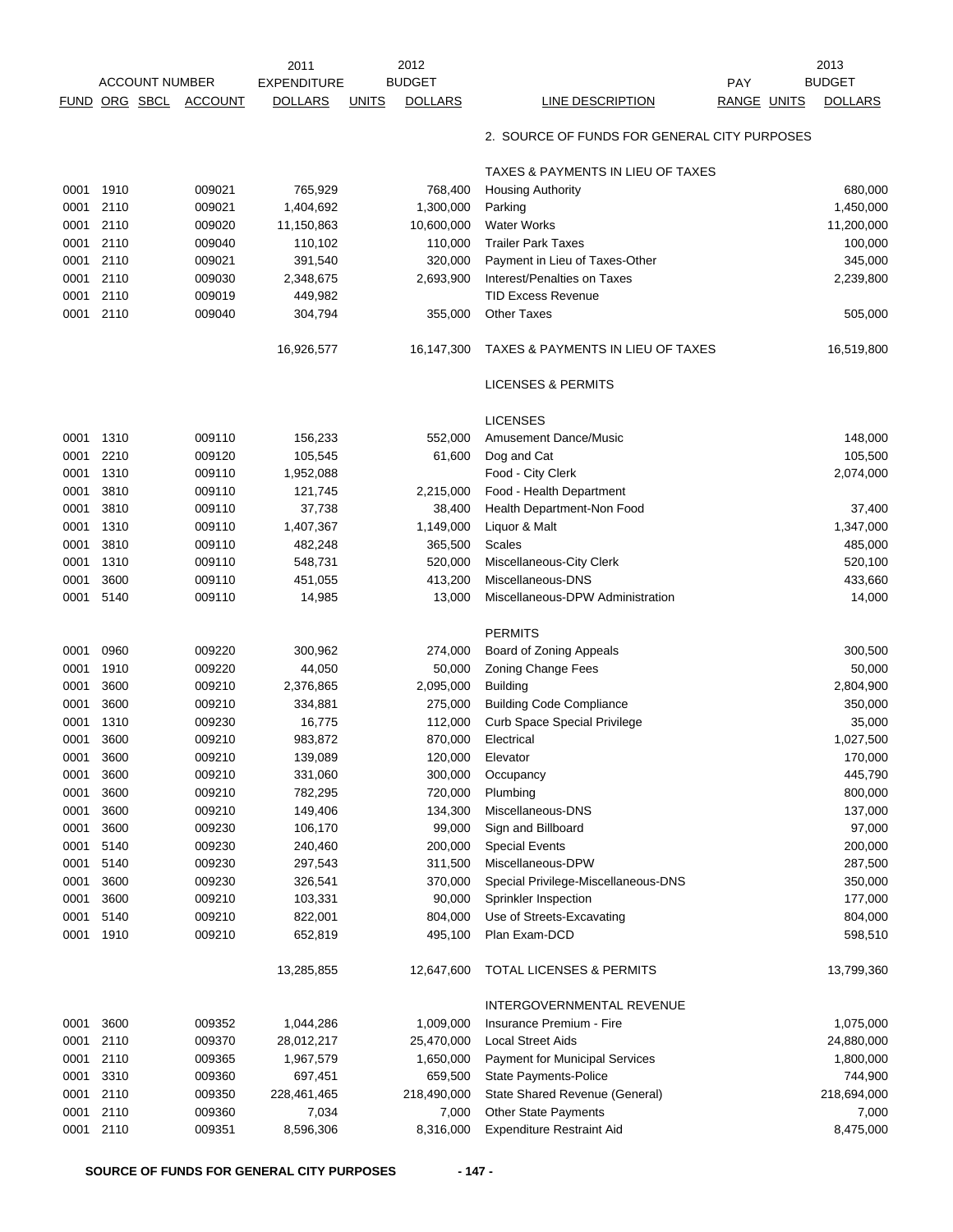|              |               |                       |                  | 2011                   |              | 2012                   |                                                              |             | 2013              |
|--------------|---------------|-----------------------|------------------|------------------------|--------------|------------------------|--------------------------------------------------------------|-------------|-------------------|
|              |               | <b>ACCOUNT NUMBER</b> |                  | <b>EXPENDITURE</b>     |              | <b>BUDGET</b>          |                                                              | <b>PAY</b>  | <b>BUDGET</b>     |
|              | FUND ORG SBCL |                       | <b>ACCOUNT</b>   | <b>DOLLARS</b>         | <b>UNITS</b> | <b>DOLLARS</b>         | <b>LINE DESCRIPTION</b>                                      | RANGE UNITS | <b>DOLLARS</b>    |
| 0001         | 2110          |                       | 009360           | 4,453,061              |              | 3,900,000              | <b>Computer Exemption Aid</b>                                |             | 3,900,000         |
|              |               |                       |                  | 273,239,399            |              | 259,501,500            | TOTAL INTERGOVERNMENTAL REVENUES                             |             | 259,575,900       |
|              |               |                       |                  |                        |              |                        | <b>CHARGES FOR SERVICES</b>                                  |             |                   |
| 0001         | 1490          |                       | 009400           | 805,234                |              | 781,000                | <b>City Attorney</b>                                         |             | 826,000           |
| 0001         | 1650          |                       | 009400           | 186,501                |              | 170,000                | Department of Employee Relations                             |             | 182,000           |
| 0001         | 2210          |                       | 009400           | 169,938                |              | 116,700                | <b>City Treasurer</b>                                        |             | 112,600           |
| 0001         | 1310          |                       | 009400           | 155,584                |              | 143,400                | Common Council-City Clerk                                    |             | 157,900           |
| 0001         | 1310          |                       | 009400           | 5,053,542              |              | 5,000,000              | Cable Franchise Fee                                          |             | 5,300,000         |
| 0001         | 2110          |                       | 009400           | 489,251                |              | 375,000                | Comptroller                                                  |             | 430,000           |
| 0001         | 1320          |                       | 009400           | 1,763,784              |              | 1,849,000              | <b>Municipal Court</b>                                       |             | 1,805,500         |
| 0001         | 2300          |                       | 009400           | 513,925                |              | 300,000                | Assessor                                                     |             | 500,500           |
| 0001         | 1910          |                       | 009400           | 406,535                |              | 417,300                | Department of City Development                               |             | 564,100           |
| 0001         | 1510          |                       | 009400           | 118,796                |              | 117,900                | Department of Administration                                 |             | 75,700            |
| 0001         | 3280          |                       | 009400           | 6,194,806              |              | 5,829,400              | <b>Fire Department</b>                                       |             | 5,781,100         |
| 0001         | 3310          |                       | 009400           | 234,889                |              | 87,200                 | Police Department                                            |             | 66,600            |
| 0001         | 3600          |                       | 009400           | 10,916,392             |              | 9,558,600              | Department of Neighborhood Services                          |             | 12,263,600        |
| 0001         | 3600          |                       | 009400           | 629,318                |              | 700,000                | <b>Building Razing</b>                                       |             | 700,000           |
| 0001         | 3600          |                       | 009400           | 1,884,551              |              | 1,686,000              | Fire Prevention Inspections                                  |             | 1,825,000         |
| 0001         | 3600          |                       | 009400           | 76,632                 |              | 75,000                 | <b>Essential Services</b>                                    |             | 76,000            |
| 0001<br>0001 | 3600<br>3600  |                       | 009400<br>009400 |                        |              |                        | <b>Placard Fee</b>                                           |             | 54,000<br>300,000 |
| 0001         | 5450          |                       |                  |                        |              |                        | IT/Training Surcharge-DNS                                    |             | 4,240,000         |
| 0001         | 5230          |                       | 009400<br>009400 | 5,380,016<br>3,669,107 |              | 4,125,000<br>3,750,500 | DPW-Oper. Div.-Bldgs. & Fleet<br>DPW-Infrastructure Division |             | 3,560,500         |
| 0001         | 5450          |                       | 009400           | 124,827                |              | 130,000                | DPW-Operations Division- Forestry                            |             | 130,000           |
| 0480         | 4280          |                       | 009400           | 5,217,241              |              | 5,018,503              | <b>Harbor Commission</b>                                     |             | 4,581,521         |
| 0001         | 5140          |                       | 009400           | 1,332,884              |              | 1,378,000              | <b>DPW-Administrative Services</b>                           |             | 1,298,000         |
| 0001         | 5450          |                       | 009400           | 4,404,619              |              | 2,766,800              | DPW-Operations Division- Sanitation                          |             | 3,372,400         |
| 0001         | 5450          |                       | 009400           | 31,628,974             |              | 32,481,900             | Solid Waste Fee                                              |             | 33,982,200        |
| 0001         | 5450          |                       | 009400           | 945,000                |              | 1,467,000              | Extra Garbage Cart Fee                                       |             | 1,946,000         |
| 0001         | 5450          |                       | 009400           | 7,833,861              |              | 7,900,000              | Snow and Ice Control Fee                                     |             | 7,900,000         |
| 0001         | 5450          |                       | 009400           | 12,734,075             |              | 12,140,000             | Street Sweep, Leaf Collect. and Tree Pruning                 |             | 14,437,000        |
| 0001         | 5450          |                       | 009400           | 1,465,514              |              | 1,600,000              | Apartment Garbage Pick-Up                                    |             | 1,575,000         |
| 0001         | 3810          |                       | 009400           | 1,297,353              |              | 909,900                | <b>Health Department</b>                                     |             | 927,200           |
| 0001         | 8610          |                       | 009400           | 440,998                |              | 480,200                | <b>Public Library</b>                                        |             | 486,300           |
| 0001         | 8610          |                       | 009400           | 798,025                |              | 791,300                | County Fed System                                            |             | 791,100           |
| 0001         | 5450          |                       | 009400           | 1,828,790              |              | 1,775,000              | <b>Recycling Contract</b>                                    |             | 1,975,000         |
|              |               |                       |                  | 108,700,962            |              | 103,920,603            | TOTAL CHARGES FOR SERVICES                                   |             | 112,222,821       |
|              |               |                       |                  |                        |              |                        | <b>FINES AND FORFEITURES</b>                                 |             |                   |
| 0001 1320    |               |                       | 009612           | 5,076,199              |              | 5,304,000              | <b>Municipal Court</b>                                       |             | 5,129,000         |
|              |               |                       |                  | 5,076,199              |              | 5,304,000              | TOTAL FINES AND FORFEITURES                                  |             | 5,129,000         |
|              |               |                       |                  |                        |              |                        | MISCELLANEOUS REVENUES                                       |             |                   |
| 0001         | 2110          |                       | 009930           | 20,787,000             |              | 20,410,157             | Transfer from other funds                                    |             | 18,550,000        |
| 0001         | 2210          |                       | 009810           | 302,993                |              | 670,000                | Interest on Investment                                       |             | 670,000           |
| 0001         | 9990          |                       | 009850           | 2,914,930              |              | 2,800,000              | Contributions                                                |             | 2,900,000         |
| 0001         | 1510          |                       | 009830           | 460,754                |              | 320,300                | DOA Property Sales                                           |             | 380,400           |
| 0001         | 1910          |                       | 009830           | 374,864                |              | 250,000                | <b>DCD Property Sales</b>                                    |             | 375,000           |
| 0001         | 5230          |                       | 009820           | 216,617                |              | 252,000                | DPW-ISD Facilities-Rent                                      |             | 217,000           |
| 0001         | 2110          |                       | 009820           | 168,464                |              | 169,200                | Comptroller-Rent<br><b>DCD Rent</b>                          |             | 169,200           |
| 0001<br>0001 | 1910<br>9990  |                       | 009820<br>009870 | 5,500<br>865,460       |              | 682,800                | <b>Other Miscellaneous</b>                                   |             | 6,000<br>768,400  |
| 0001         | 1650          |                       | 009860           | 261,694                |              | 150,000                | Insurance Recovery                                           |             | 279,400           |
|              |               |                       |                  |                        |              |                        |                                                              |             |                   |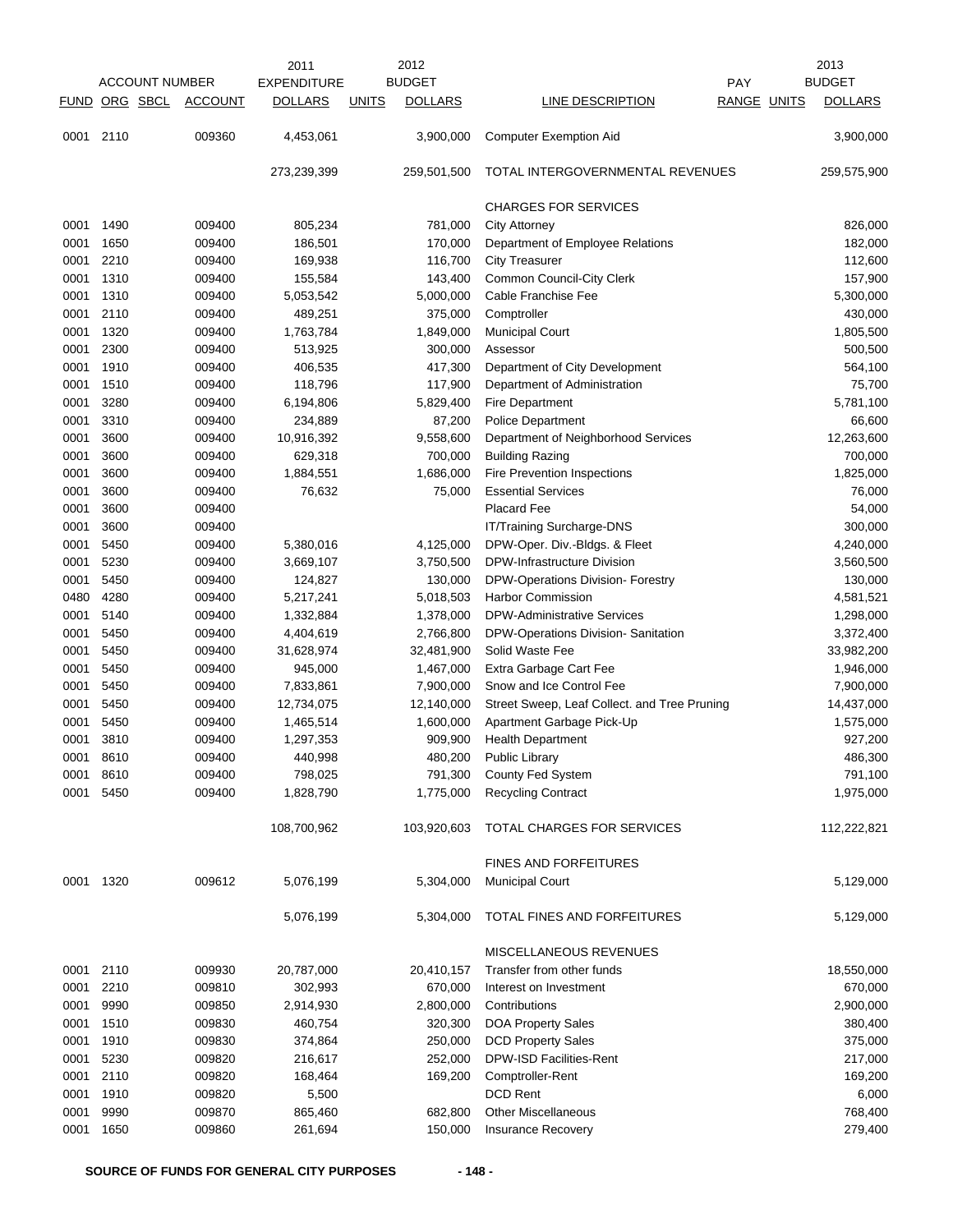|             |          |                       |                | 2011               |              | 2012           |                                          |             | 2013           |
|-------------|----------|-----------------------|----------------|--------------------|--------------|----------------|------------------------------------------|-------------|----------------|
|             |          | <b>ACCOUNT NUMBER</b> |                | <b>EXPENDITURE</b> |              | <b>BUDGET</b>  |                                          | PAY         | <b>BUDGET</b>  |
| <b>FUND</b> | ORG SBCL |                       | <b>ACCOUNT</b> | <b>DOLLARS</b>     | <b>UNITS</b> | <b>DOLLARS</b> | LINE DESCRIPTION                         | RANGE UNITS | <b>DOLLARS</b> |
|             |          |                       |                |                    |              |                |                                          |             |                |
| 0001        | 9990     |                       | 009870         | 5,472,964          |              | 5,500,000      | Potawatomi                               |             | 5,515,000      |
| 0001        | 2110     |                       | 009870         | 819                |              |                | Midtown/LIMP Revenues                    |             |                |
| 0001        | 2110     |                       | 009870         | 1,337,300          |              | 1,350,600      | <b>Harbor Commission Transfer</b>        |             | 1,364,000      |
| 0001        | 2110     |                       | 009870         | 3,105,593          |              | 6,300,000      | Vehicle Registration Fee                 |             | 6,300,000      |
| 0001        | 9990     |                       | 009870         |                    |              |                | Greendale Intergov. Agreement Payment    |             | 750,000        |
|             |          |                       |                |                    |              |                |                                          |             |                |
|             |          |                       |                | 36,274,952         |              | 38,855,057     | <b>TOTAL MISCELLANEOUS REVENUE</b>       |             | 38,244,400     |
|             |          |                       |                |                    |              |                | <b>FRINGE BENEFIT REIMBURSEMENT</b>      |             |                |
| 0001        | 9990     |                       | 009990         | 26,712,213         |              | 25,000,000     | <b>Fringe Benefit Offset</b>             |             | 24,000,000     |
|             |          |                       |                |                    |              |                |                                          |             |                |
|             |          |                       |                | 26,712,213         |              | 25,000,000     | TOTAL FRINGE BENEFIT REIMBURSEMENT       |             | 24,000,000     |
|             |          |                       |                | 480,216,157        |              | 461,376,060    | TOTAL GENERAL FUND REVENUE               |             | 469,491,281    |
|             |          |                       |                |                    |              |                |                                          |             |                |
|             |          |                       |                | 126,174,808        |              | 128,997,737    | Amount to be raised pursuant to 18-02-6. |             | 111,771,169    |
|             |          |                       |                |                    |              |                |                                          |             |                |
|             |          |                       |                |                    |              |                | Less:                                    |             |                |
| 0001        | 9990     |                       | 009920         | 14,600,000         |              | 13,767,000     | TSF Withdrawal (sustainable)             |             | 14,900,000     |
| 0001        | 9990     |                       | 009010         | 111,574,808        |              | 115,230,737    | Property Tax Levy                        |             | 96,871,169     |
|             |          |                       |                |                    |              |                |                                          |             |                |
|             |          |                       |                |                    |              |                | TOTAL SOURCE OF FUNDS FOR                |             |                |
|             |          |                       |                | 606,390,965        |              | 590.373.797    | <b>GENERAL CITY PURPOSES</b>             |             | 581,262,450    |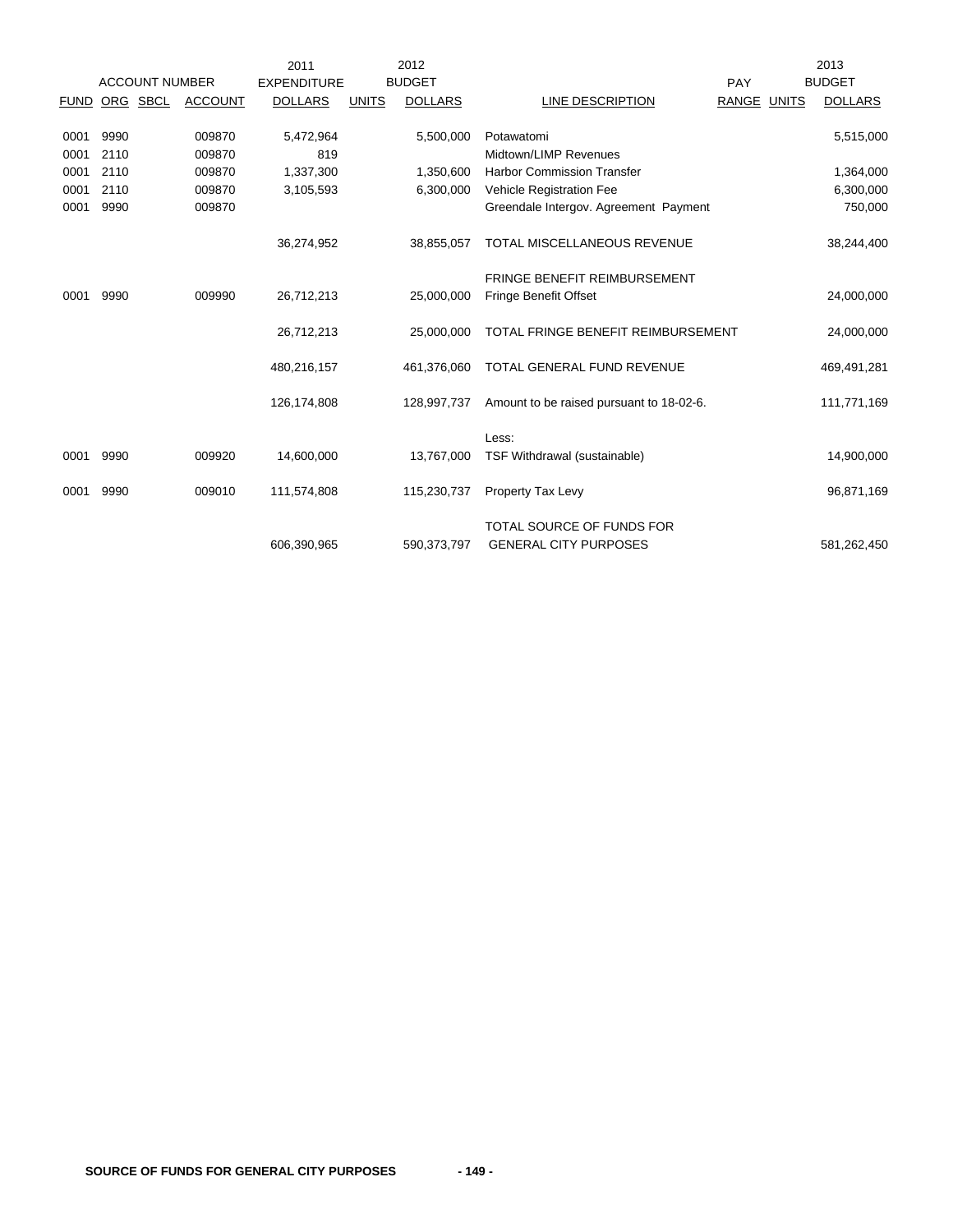|               |           |                       |                  | 2011                                 |              | 2012                            |                                                               | 2013                            |       |
|---------------|-----------|-----------------------|------------------|--------------------------------------|--------------|---------------------------------|---------------------------------------------------------------|---------------------------------|-------|
| FUND ORG SBCL |           | <b>ACCOUNT NUMBER</b> | <b>ACCOUNT</b>   | <b>EXPENDITURE</b><br><b>DOLLARS</b> | <b>UNITS</b> | <b>BUDGET</b><br><b>DOLLARS</b> | PAY<br>RANGE UNITS<br>LINE DESCRIPTION                        | <b>BUDGET</b><br><b>DOLLARS</b> |       |
|               |           |                       |                  |                                      |              |                                 |                                                               |                                 |       |
|               |           |                       |                  |                                      |              |                                 | <b>B. PROVISIONS FOR EMPLOYEE</b>                             |                                 |       |
|               |           |                       |                  |                                      |              |                                 | <b>RETIREMENT FUNDS</b>                                       |                                 |       |
|               |           |                       |                  |                                      |              |                                 | 1. BUDGET FOR PROVISIONS FOR                                  |                                 |       |
|               |           |                       |                  |                                      |              |                                 | <b>EMPLOYEE RETIREMENT</b>                                    |                                 |       |
|               |           |                       |                  |                                      |              |                                 |                                                               |                                 |       |
|               |           |                       |                  |                                      |              |                                 | Firemen's Pension Fund                                        |                                 |       |
| 0001          | 2210 R431 |                       | 006100<br>006100 | 40,748                               |              | 45,000                          | <b>Employer's Pension Contribution</b>                        | 36,000<br>100,000               |       |
| 0001          |           | 1510 R432             |                  | 122,471                              |              | 115,000                         | Lump-sum Supplement Contribution                              |                                 |       |
|               |           |                       |                  |                                      |              |                                 | <b>Total Pension Contribution by</b>                          |                                 |       |
|               |           |                       |                  | 163,219                              |              | 160,000                         | Employer to Firemen's Pension Fund                            | 136,000                         |       |
|               |           |                       |                  |                                      |              |                                 |                                                               |                                 |       |
|               |           |                       | 006100           |                                      |              |                                 | Policemen's Pension Fund                                      |                                 |       |
| 0001          | 2210 R441 |                       |                  | 268,667                              |              | 209,000                         | <b>Employer's Pension Contribution</b><br>Administration*     | 221,538                         |       |
| 0001          |           | 4500 R443             | 006100           |                                      |              | 30,000                          | Lump-sum Supplement Contribution                              | 30,000                          |       |
|               |           |                       |                  |                                      |              |                                 |                                                               |                                 |       |
|               |           |                       |                  |                                      |              |                                 | <b>Total Pension Contribution by Employer</b>                 |                                 |       |
|               |           |                       |                  | 268,667                              |              | 239,000                         | to Policemen's Pension Fund                                   | 251,538                         |       |
|               |           |                       |                  |                                      |              |                                 | <b>Employes' Retirement Fund</b>                              |                                 |       |
| 0001          |           | 2210 R454             | 006100           |                                      |              |                                 | <b>Employer's Pension Contribution</b>                        | 59,310,000                      |       |
|               |           |                       |                  | 20,244,217                           |              | 26,823,322                      | Administration*                                               | 24,546,844                      |       |
| 0001          |           | 2110 R455             | 006100           | 22,878,684                           |              | 15,904,000                      | Employer's Share of Employee's Annuity Contribution           | 4,100,000                       |       |
| 0001          |           | 2110 R460             | 006100           | 17,350,000                           |              | 25,000,000                      | Annuity Contribution - Employers' Reserve Fund                | 18,400,000                      |       |
|               |           |                       |                  |                                      |              |                                 | <b>Total Pension Contribution By Employer</b>                 |                                 |       |
|               |           |                       |                  | 60,472,901                           |              | 67,727,322                      | To Employes' Retirement Fund                                  | 106,356,844                     |       |
|               |           |                       |                  |                                      |              |                                 |                                                               |                                 |       |
|               |           |                       |                  |                                      |              |                                 | Social Security Tax                                           |                                 |       |
| 0001          |           | 2110 R453             | 006100           | 18,159,920                           |              | 18,007,000                      | Social Security Tax                                           | 17,742,000                      |       |
|               |           |                       |                  |                                      |              |                                 | Former Town of Lake Firemen's Pension Fund                    |                                 |       |
| 0001          |           | 4500 R452             | 006100           | 7,273                                |              | 7,300                           | <b>Employer's Pension Contribution</b>                        |                                 | 7,300 |
|               |           |                       |                  |                                      |              |                                 |                                                               |                                 |       |
|               |           |                       |                  | 1,230,216                            |              | 1,425,439                       | Deferred Compensation Plan - Adm.*                            | 1,505,558                       |       |
|               |           |                       |                  |                                      |              |                                 | TOTAL BUDGET FOR PROVISION FOR                                |                                 |       |
|               |           |                       |                  | 80,302,196                           |              | 87,566,061                      | <b>EMPLOYEE RETIREMENT</b>                                    | 125,999,240                     |       |
|               |           |                       |                  |                                      |              |                                 |                                                               |                                 |       |
|               |           |                       |                  |                                      |              |                                 | *The budgetary breakdown of the administration funds for this |                                 |       |

system is included on the pages following this summary section.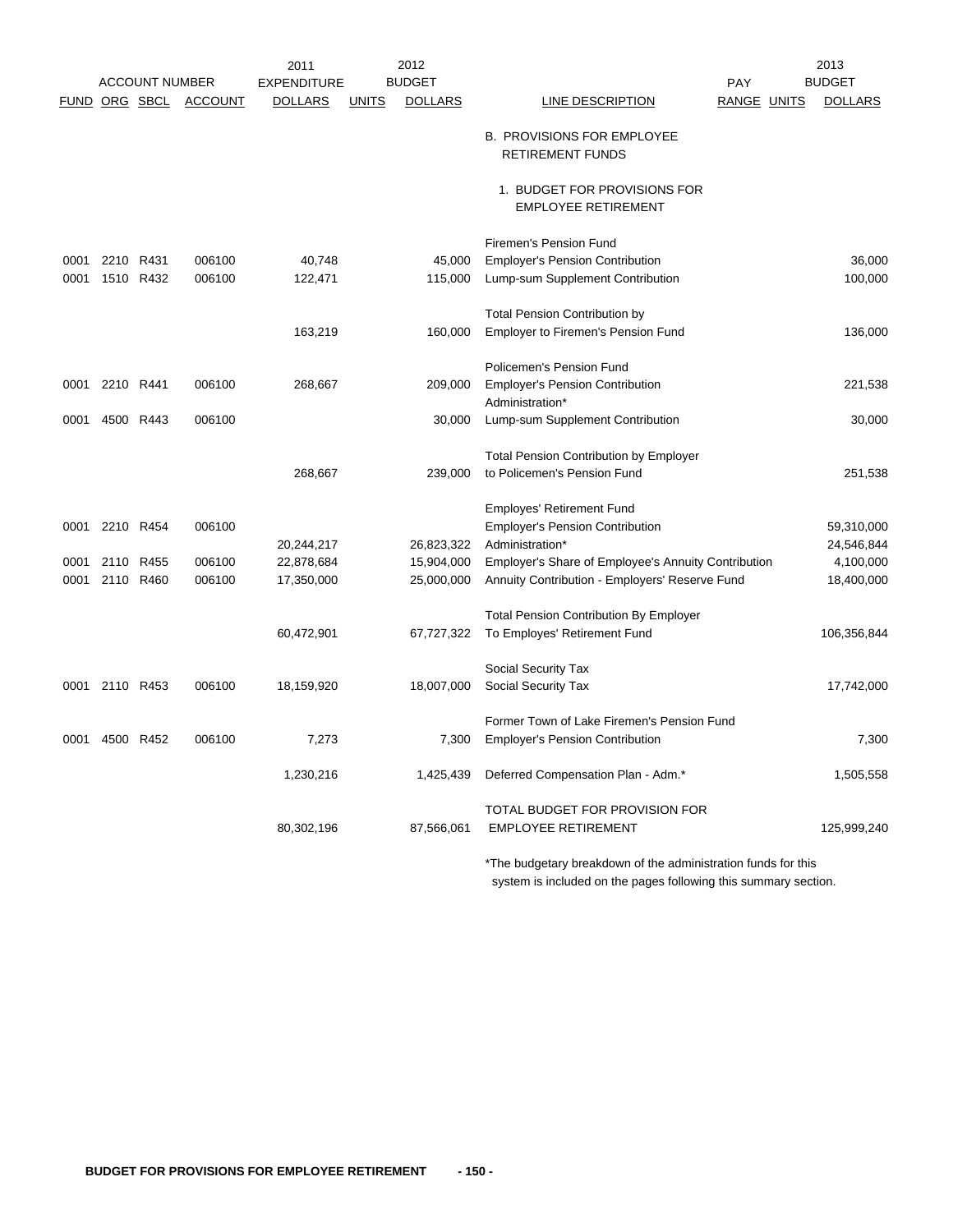|  | <b>ACCOUNT NUMBER</b> |                | 2011<br><b>EXPENDITURE</b> |              | 2012<br><b>BUDGET</b> |                                                                                                                                                                                           | PAY             |    | 2013<br><b>BUDGET</b> |
|--|-----------------------|----------------|----------------------------|--------------|-----------------------|-------------------------------------------------------------------------------------------------------------------------------------------------------------------------------------------|-----------------|----|-----------------------|
|  | <u>FUND ORG SBCL</u>  | <b>ACCOUNT</b> | <b>DOLLARS</b>             | <b>UNITS</b> | <b>DOLLARS</b>        | <b>LINE DESCRIPTION</b>                                                                                                                                                                   | RANGE UNITS     |    | <b>DOLLARS</b>        |
|  |                       |                |                            |              |                       | <b>EMPLOYES' RETIREMENT SYSTEM</b><br>BUDGETARY CONTROL UNIT (1BCU=1DU)                                                                                                                   |                 |    |                       |
|  |                       |                |                            |              |                       | (Funds for this System's Administration are included in the preceding<br>section entitled "Provisions for Employee Retirement Funds - Budgets<br>for Provisions for Employee Retirement") |                 |    |                       |
|  |                       |                |                            |              |                       | SALARIES & WAGES                                                                                                                                                                          |                 |    |                       |
|  |                       |                |                            | 1            | 140,131               | ERS Executive Director (Y)                                                                                                                                                                | 1MX             | 1  | 147,221               |
|  |                       |                |                            | 1            | 133,561               | Chief Investment Officer (Y)                                                                                                                                                              | 1MX             | 1  | 133,561               |
|  |                       |                |                            | 1            | 114,745               | ERS Deputy Director (Y)                                                                                                                                                                   | 1LX             | 1  | 89,504                |
|  |                       |                |                            |              |                       | MANAGEMENT SUPPORT SERVICES                                                                                                                                                               |                 |    |                       |
|  |                       |                |                            | 2            | 145,104               | Pension Investment Analyst                                                                                                                                                                | 2KX             | 2  | 145,104               |
|  |                       |                |                            | 1            | 62,594                | <b>Management Services Analyst</b>                                                                                                                                                        | 2HX             | 1  | 65,723                |
|  |                       |                |                            | 1            | 40,993                | Administrative Assistant II                                                                                                                                                               | 6HN             | 1  | 37,044                |
|  |                       |                |                            | 1            | 54,665                | Office Supervisor II                                                                                                                                                                      | 2CN             | 1  | 54,665                |
|  |                       |                |                            | 1            | 10,440                | College Intern (0.5 FTE)                                                                                                                                                                  | 9IN             | 1  | 10,440                |
|  |                       |                |                            |              |                       | <b>FISCAL SERVICES</b>                                                                                                                                                                    |                 |    |                       |
|  |                       |                |                            | 1            | 84,132                | ERS Chief Financial Officer (Y)                                                                                                                                                           | 11X             | 1  | 84,132                |
|  |                       |                |                            | 5            | 285,808               | <b>Pension Accounting Specialist</b>                                                                                                                                                      | 2GX             | 5  | 294,476               |
|  |                       |                |                            | 3            | 163,799               | Management Accountant-Senior                                                                                                                                                              | 2EX             | 3  | 163,799               |
|  |                       |                |                            | 2            | 81,986                | <b>Accounting Assistant II</b>                                                                                                                                                            | 6HN             | 2  | 78,037                |
|  |                       |                |                            | 1            | 47,156                | Program Assistant II                                                                                                                                                                      | 5FN             | 1  | 47,156                |
|  |                       |                |                            |              |                       | <b>INFORMATION SYSTEMS</b>                                                                                                                                                                |                 |    |                       |
|  |                       |                |                            | 1            | 127,489               | Chief Technology Officer (Y)                                                                                                                                                              | 1MX             | 1  | 127,489               |
|  |                       |                |                            | 1            | 85,999                | Systems Analyst Project Lead                                                                                                                                                              | 2LX             |    |                       |
|  |                       |                |                            |              |                       | <b>ERS Functional Applications Manager</b>                                                                                                                                                | 11X             | 1  | 97,094                |
|  |                       |                |                            | 1            | 73,107                | <b>Business Systems Coordinator</b>                                                                                                                                                       | 2IX             | 1  | 73,107                |
|  |                       |                |                            |              |                       | <b>ERS Systems Administrator</b>                                                                                                                                                          | 2IX             | 1  | 103,473               |
|  |                       |                |                            | 1            | 80,143                | <b>Systems Analyst Senior</b>                                                                                                                                                             | 2IX             |    |                       |
|  |                       |                |                            | 1            | 72,682                | Network Administrator                                                                                                                                                                     | 2IX             | 2  | 143,667               |
|  |                       |                |                            |              |                       | MEMBERSHIP SERVICES                                                                                                                                                                       |                 |    |                       |
|  |                       |                |                            | 1            | 78,646                | Retirement Plan Manager (Y)                                                                                                                                                               | 1GX             | 1  | 76,794                |
|  |                       |                |                            | 1            | 50,399                | <b>Lead Pension Specialist</b>                                                                                                                                                            | 1CX             | 1  | 50,399                |
|  |                       |                |                            | 3            | 141,740               | Pension Specialist - Senior                                                                                                                                                               | 2DN             | 3  | 141,740               |
|  |                       |                |                            | 2            | 118,643               | <b>Disability Specialist Senior</b>                                                                                                                                                       | 2EX             | 2  | 118,643               |
|  |                       |                |                            | 1            | 44,109                | <b>Administrative Services Specialist</b>                                                                                                                                                 | 2BN             | 1  | 46,281                |
|  |                       |                |                            | 4            | 180,044               | Program Assistant II                                                                                                                                                                      | 5FN             | 4  | 182,336               |
|  |                       |                |                            | 2            | 71,603                | Office Assistant III                                                                                                                                                                      | 6FN             | 2  | 70,930                |
|  |                       |                |                            | 2            | 60,468                | Records Technician II                                                                                                                                                                     | 6EN             | 2  | 59,788                |
|  |                       |                |                            | 8            | 9,033                 | Member, ERS Annuity & Pension Bd. (Y)                                                                                                                                                     | BC <sub>1</sub> | 8  | 9,033                 |
|  |                       |                |                            |              |                       | <b>AUXILIARY POSITIONS</b>                                                                                                                                                                |                 |    |                       |
|  |                       |                |                            | 1            |                       | Pension Specialist - Senior                                                                                                                                                               | 2DN             | 1  |                       |
|  |                       |                |                            | 1            |                       | Management Accountant-Senior                                                                                                                                                              | 2EX             | 1  |                       |
|  |                       |                |                            | 52           | 2,559,219             | <b>Total Before Adjustments</b>                                                                                                                                                           |                 | 53 | 2,651,636             |
|  |                       |                |                            |              |                       | Salary & Wage Rate Changes                                                                                                                                                                |                 |    |                       |
|  |                       |                |                            |              | 25,000                | Overtime Compensated*                                                                                                                                                                     |                 |    | 25,000                |
|  |                       |                |                            |              | (51,684)              | Personnel Cost Adjustment                                                                                                                                                                 |                 |    | (52, 852)             |
|  |                       |                |                            |              |                       | Other                                                                                                                                                                                     |                 |    |                       |
|  |                       |                |                            |              | (28, 987)             | Furlough                                                                                                                                                                                  |                 |    | (30, 389)             |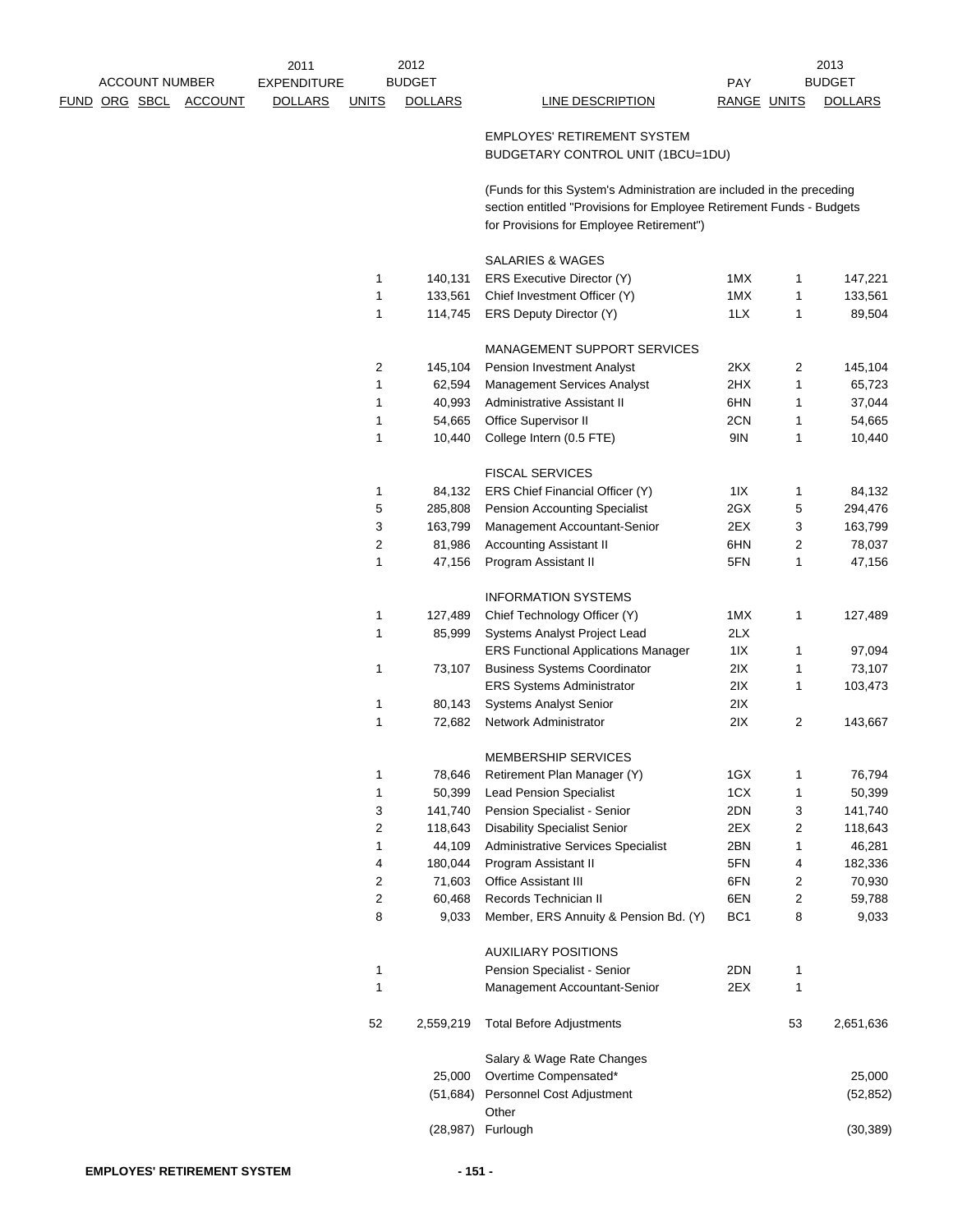|                      |                      |                       |                            | 2011               |              | 2012           |                                                                                                                                           |                    |       | 2013           |
|----------------------|----------------------|-----------------------|----------------------------|--------------------|--------------|----------------|-------------------------------------------------------------------------------------------------------------------------------------------|--------------------|-------|----------------|
|                      |                      | <b>ACCOUNT NUMBER</b> |                            | <b>EXPENDITURE</b> |              | <b>BUDGET</b>  |                                                                                                                                           | PAY                |       | <b>BUDGET</b>  |
|                      | FUND ORG SBCL        |                       | <b>ACCOUNT</b>             | <b>DOLLARS</b>     | <b>UNITS</b> | <b>DOLLARS</b> | LINE DESCRIPTION                                                                                                                          | <b>RANGE UNITS</b> |       | <b>DOLLARS</b> |
|                      |                      |                       |                            | 2,316,946          | 52           | 2,503,548      | Gross Salaries & Wages Total<br><b>Reimbursable Services Deduction</b><br>Capital Improvements Deduction<br>Grants & Aids Deduction       |                    | 53    | 2,593,395      |
| 0001                 | 4500                 | R999                  | 006000                     | 2,316,946          | 52           | 2,503,548      | NET SALARIES & WAGES TOTAL*                                                                                                               |                    | 53    | 2,593,395      |
|                      |                      |                       |                            |                    | 41.50        |                | <b>O&amp;M FTE'S</b><br>NON-O&M FTE'S                                                                                                     |                    | 42.50 |                |
|                      |                      |                       |                            |                    |              |                | (Y) Required to file a statement of economic interests in accordance with<br>the Milwaukee Code of Ordinances Chapter 303-Code of Ethics. |                    |       |                |
| 0001                 | 4500 R999            |                       | 006180                     | 1,142,103          |              | 1,251,774      | ESTIMATED EMPLOYEE FRINGE BENEFITS<br>(Involves Revenue Offset-No Transfers From This Account)                                            |                    |       | 1,268,449      |
| 0001<br>0001<br>0001 | 4500<br>4500<br>4500 | R999<br>R999<br>R999  | 630100<br>630500<br>631000 | 124,056            |              | 186,000        | OPERATING EXPENDITURES<br><b>General Office Expense</b><br>Tools & Machinery Parts<br><b>Construction Supplies</b>                        |                    |       | 186,000        |
| 0001                 | 4500                 | R999                  | 631500                     |                    |              |                | Energy                                                                                                                                    |                    |       |                |
| 0001                 | 4500 R999            |                       | 632000                     | 1,082              |              | 4,000          | <b>Other Operating Supplies</b>                                                                                                           |                    |       | 4,000          |
| 0001                 | 4500                 | R999                  | 632500                     | 523,701            |              | 604,000        | <b>Facility Rental</b>                                                                                                                    |                    |       | 666,000        |
| 0001                 | 4500                 | R999                  | 633000                     |                    |              |                | <b>Vehicle Rental</b>                                                                                                                     |                    |       |                |
| 0001                 | 4500                 | R999                  | 633500                     | 11,031             |              | 16,000         | Non-Vehicle Equipment Rental                                                                                                              |                    |       | 16,000         |
| 0001                 | 4500                 | R999                  | 634000                     | 12,150,618         |              | 17,337,000     | <b>Professional Services</b>                                                                                                              |                    |       | 16,279,000     |
| 0001                 | 4500                 | R999                  | 634500                     | 3,409,830          |              | 4,059,000      | Information Technology Services                                                                                                           |                    |       | 2,608,000      |
| 0001                 | 4500                 | R999                  | 635000                     |                    |              |                | <b>Property Services</b>                                                                                                                  |                    |       |                |
| 0001                 | 4500                 | R999                  | 635500                     |                    |              |                | <b>Infrastructure Services</b>                                                                                                            |                    |       |                |
| 0001                 | 4500                 | R999                  | 636000                     |                    |              |                | Vehicle Repair Services                                                                                                                   |                    |       |                |
| 0001                 | 4500                 | R999                  | 636500                     | 467,189            |              | 706,000        | <b>Other Operating Services</b>                                                                                                           |                    |       | 659,000        |
| 0001                 | 4500                 | R999                  | 637000                     |                    |              |                | Loans and Grants                                                                                                                          |                    |       |                |
| 0001                 | 4500                 | R999                  | 637501                     |                    |              |                | <b>Reimburse Other Departments</b>                                                                                                        |                    |       |                |
|                      | 0001 4500 R999       |                       | 006300                     | 16,687,507         |              |                | 22,912,000 OPERATING EXPENDITURES TOTAL*                                                                                                  |                    |       | 20,418,000     |
|                      |                      |                       |                            |                    |              |                | <b>EQUIPMENT PURCHASES</b>                                                                                                                |                    |       |                |
|                      |                      |                       |                            |                    |              |                | <b>Additional Equipment</b>                                                                                                               |                    |       |                |
|                      |                      |                       |                            |                    |              |                | Subtotal - Additional Equipment                                                                                                           |                    |       |                |
|                      |                      |                       |                            |                    |              |                | Replacement Equipment                                                                                                                     |                    |       |                |
|                      |                      |                       |                            | 97,661             |              | 156,000        | Computer Hardware & Software                                                                                                              |                    |       | 267,000        |
|                      |                      |                       |                            | 97,661             |              | 156,000        | Subtotal - Replacement Equipment                                                                                                          |                    |       | 267,000        |
| 0001                 | 4500 R999            |                       | 006800                     | 97,661             |              | 156,000        | EQUIPMENT PURCHASES TOTAL*                                                                                                                |                    |       | 267,000        |
|                      |                      |                       |                            | 20,244,217         |              | 26,823,322     | <b>EMPLOYES' RETIREMENT SYSTEM</b><br>BUDGETARY CONTROL UNIT TOTAL<br>$(1BCU=1DU)$                                                        |                    |       | 24,546,844     |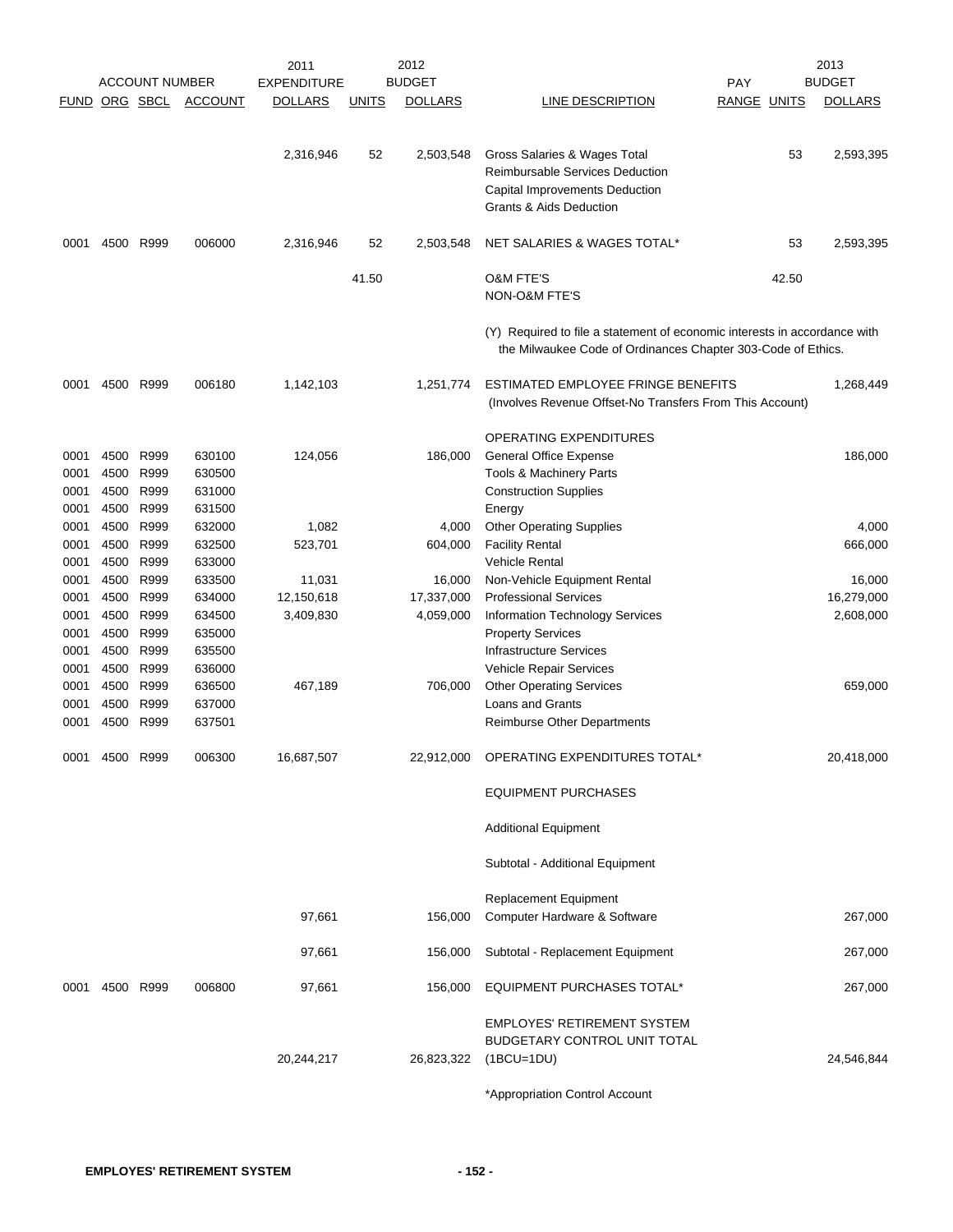|      |               | <b>ACCOUNT NUMBER</b> |                | 2011<br><b>EXPENDITURE</b> |                | 2012<br><b>BUDGET</b> |                                                                                                                                           | <b>PAY</b>         |                | 2013<br><b>BUDGET</b> |
|------|---------------|-----------------------|----------------|----------------------------|----------------|-----------------------|-------------------------------------------------------------------------------------------------------------------------------------------|--------------------|----------------|-----------------------|
|      | FUND ORG SBCL |                       | <b>ACCOUNT</b> | <b>DOLLARS</b>             | <u>UNITS</u>   | <b>DOLLARS</b>        | <b>LINE DESCRIPTION</b>                                                                                                                   | <b>RANGE UNITS</b> |                | <b>DOLLARS</b>        |
|      |               |                       |                |                            |                |                       | DEFERRED COMPENSATION PLAN                                                                                                                |                    |                |                       |
|      |               |                       |                |                            |                |                       | <b>SALARIES &amp; WAGES</b>                                                                                                               |                    |                |                       |
|      |               |                       |                |                            | 1              | 85,476                | Executive Director (Y)                                                                                                                    | 1HX                | 1              | 85,476                |
|      |               |                       |                |                            | 1              | 44,257                | Program Assistant II                                                                                                                      | 5FN                | 1              | 44,257                |
|      |               |                       |                |                            | 2              | 129,733               | <b>Total Before Adjustments</b>                                                                                                           |                    | 2              | 129,733               |
|      |               |                       |                |                            |                |                       | Salary & Wage Rate Changes                                                                                                                |                    |                |                       |
|      |               |                       |                |                            |                |                       | Overtime Compensated*                                                                                                                     |                    |                |                       |
|      |               |                       |                |                            |                |                       | Personnel Cost Adjustment                                                                                                                 |                    |                |                       |
|      |               |                       |                |                            |                |                       | Other                                                                                                                                     |                    |                |                       |
|      |               |                       |                |                            |                | (1,498)               | Furlough                                                                                                                                  |                    |                | (1, 498)              |
|      |               |                       |                |                            | $\overline{2}$ | 128,235               | Gross Salaries & Wages Total                                                                                                              |                    | 2              | 128,235               |
|      |               |                       |                |                            |                |                       | <b>Reimbursable Services Deduction</b>                                                                                                    |                    |                |                       |
|      |               |                       |                |                            |                |                       | Capital Improvements Deduction                                                                                                            |                    |                |                       |
|      |               |                       |                |                            |                |                       | <b>Grant and Aids Deduction</b>                                                                                                           |                    |                |                       |
| 0001 |               | 0950 R999             | 006000         | 127,231                    | 2              | 128,235               | NET SALARIES & WAGES TOTAL*                                                                                                               |                    | $\overline{2}$ | 128,235               |
|      |               |                       |                |                            | 2.00           |                       | <b>O&amp;M FTE'S</b>                                                                                                                      |                    | 2.00           |                       |
|      |               |                       |                |                            |                |                       | <b>NON-O&amp;M FTE'S</b>                                                                                                                  |                    |                |                       |
|      |               |                       |                |                            |                |                       | (Y) Required to file a statement of economic interests in accordance with<br>the Milwaukee Code of Ordinances Chapter 303-Code of Ethics. |                    |                |                       |
| 0001 |               | 0950 R999             | 006180         | 65,221                     |                | 72,906                | ESTIMATED EMPLOYEE FRINGE BENEFITS<br>(Involves Revenue Offset-No Transfers From This Account)                                            |                    |                | 61,553                |
|      |               |                       |                |                            |                |                       | OPERATING EXPENDITURES                                                                                                                    |                    |                |                       |
| 0001 | 0950          | R999                  | 630100         | 1,375                      |                | 3,400                 | <b>General Office Expense</b>                                                                                                             |                    |                | 2,650                 |
| 0001 | 0950          | R999                  | 630500         |                            |                |                       | <b>Tools &amp; Machinery Parts</b>                                                                                                        |                    |                |                       |
| 0001 |               | 0950 R999             | 631000         |                            |                |                       | <b>Construction Supplies</b>                                                                                                              |                    |                |                       |
| 0001 | 0950          | R999                  | 631500         |                            |                |                       | Energy                                                                                                                                    |                    |                |                       |
| 0001 | 0950          | R999                  | 632000         |                            |                |                       | <b>Other Operating Supplies</b>                                                                                                           |                    |                |                       |
| 0001 | 0950          | R999                  | 632500         |                            |                |                       | <b>Facility Rental</b>                                                                                                                    |                    |                |                       |
| 0001 |               | 0950 R999             | 633000         |                            |                |                       | <b>Vehicle Rental</b>                                                                                                                     |                    |                |                       |
| 0001 | 0950 R999     |                       | 633500         |                            |                |                       | Non-Vehicle Equipment Rental                                                                                                              |                    |                |                       |
| 0001 | 0950          | R999                  | 634000         | 927,854                    |                | 1,136,448             | <b>Professional Services</b>                                                                                                              |                    |                | 1,230,170             |
| 0001 |               | 0950 R999             | 634500         |                            |                |                       | Information Technology Services                                                                                                           |                    |                |                       |
| 0001 |               | 0950 R999             | 635000         |                            |                |                       | <b>Property Services</b>                                                                                                                  |                    |                |                       |
| 0001 | 0950 R999     |                       | 635500         |                            |                |                       | <b>Infrastructure Services</b>                                                                                                            |                    |                |                       |
| 0001 |               | 0950 R999             | 636000         |                            |                |                       | Vehicle Repair Services                                                                                                                   |                    |                |                       |
| 0001 |               | 0950 R999             | 636500         | 107,896                    |                |                       | <b>Other Operating Services</b>                                                                                                           |                    |                |                       |
| 0001 |               | 0950 R999             | 637000         |                            |                |                       | Loans and Grants                                                                                                                          |                    |                |                       |
| 0001 |               | 0950 R999             | 637501         | 639                        |                | 9,450                 | <b>Reimburse Other Departments</b>                                                                                                        |                    |                | 7,950                 |
| 0001 |               | 0950 R999             | 006300         | 1,037,764                  |                | 1,149,298             | OPERATING EXPENDITURES TOTAL*                                                                                                             |                    |                | 1,240,770             |
|      |               |                       |                |                            |                |                       | <b>EQUIPMENT PURCHASES</b>                                                                                                                |                    |                |                       |
|      |               |                       |                |                            |                |                       | <b>Additional Equipment</b>                                                                                                               |                    |                |                       |

Subtotal - Additional Equipment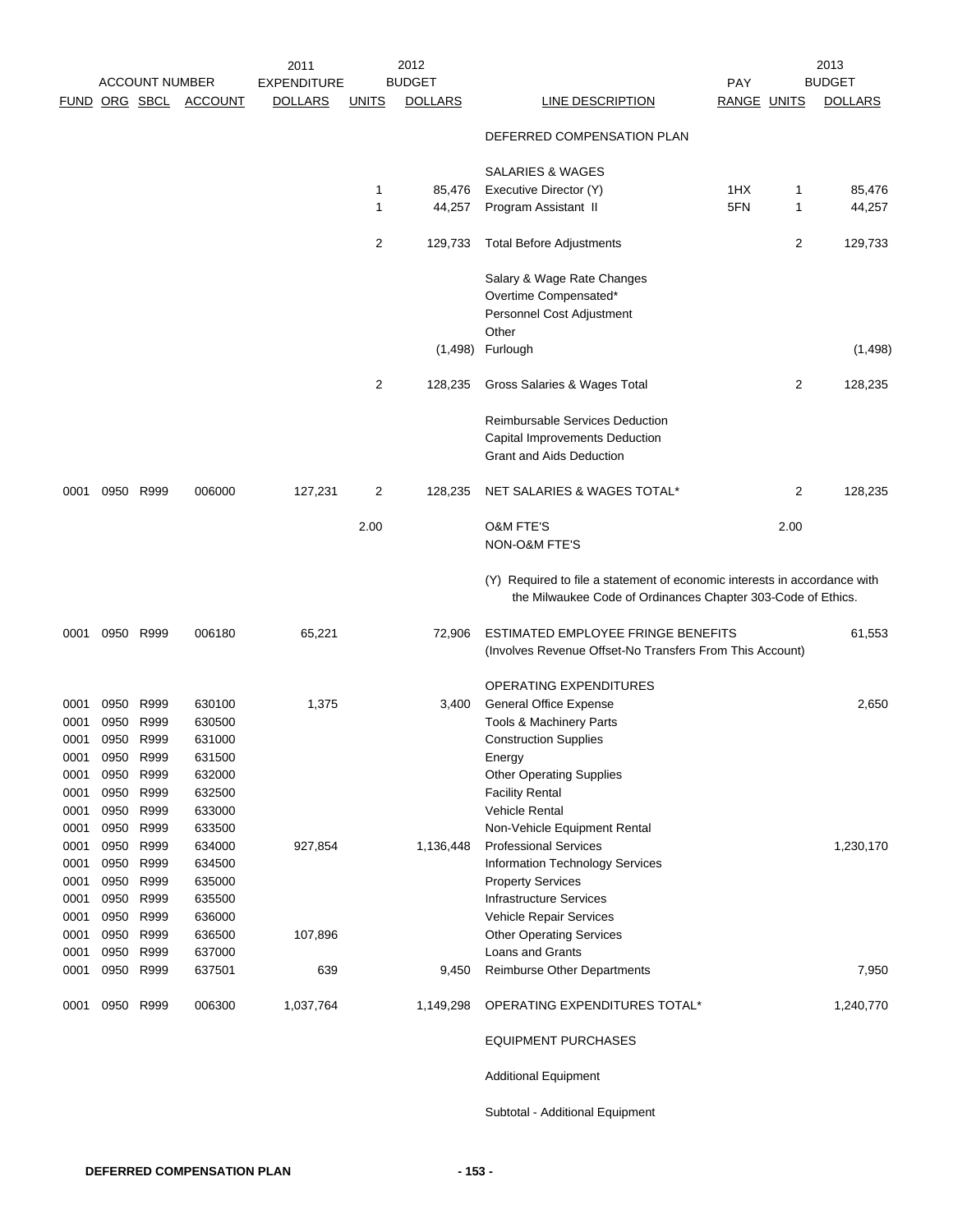|             |      |                       |                | 2011               |              | 2012           |                                                                              |             | 2013           |
|-------------|------|-----------------------|----------------|--------------------|--------------|----------------|------------------------------------------------------------------------------|-------------|----------------|
|             |      | <b>ACCOUNT NUMBER</b> |                | <b>EXPENDITURE</b> |              | <b>BUDGET</b>  |                                                                              | <b>PAY</b>  | <b>BUDGET</b>  |
| <b>FUND</b> |      | ORG SBCL              | <b>ACCOUNT</b> | <b>DOLLARS</b>     | <b>UNITS</b> | <b>DOLLARS</b> | LINE DESCRIPTION                                                             | RANGE UNITS | <b>DOLLARS</b> |
|             |      |                       |                |                    |              |                | <b>Replacement Equipment</b>                                                 |             |                |
|             |      |                       |                |                    |              |                | Subtotal - Replacement Equipment                                             |             |                |
| 0001        | 0950 | R999                  | 006800         |                    |              |                | EQUIPMENT PURCHASES TOTAL*                                                   |             |                |
|             |      |                       |                |                    |              |                | <b>SPECIAL FUNDS</b>                                                         |             |                |
| 0001        | 0950 | R091                  | 006300         |                    |              | 75,000         | Contingency (A)*                                                             |             | 75,000         |
|             |      |                       |                |                    |              | 75,000         | SPECIAL FUNDS TOTAL                                                          |             | 75,000         |
|             |      |                       |                |                    |              |                | (A) Funds can only be expended upon Deferred<br>Compensation Board approval. |             |                |
|             |      |                       |                |                    |              |                | DEFERRED COMPENSATION PLAN                                                   |             |                |
|             |      |                       |                | 1,230,216          |              | 1,425,439      | BUDGETARY CONTROL UNIT TOTAL (1 BCU=1 DU)                                    |             | 1,505,558      |
|             |      |                       |                |                    |              |                | *Appropriation Control Account                                               |             |                |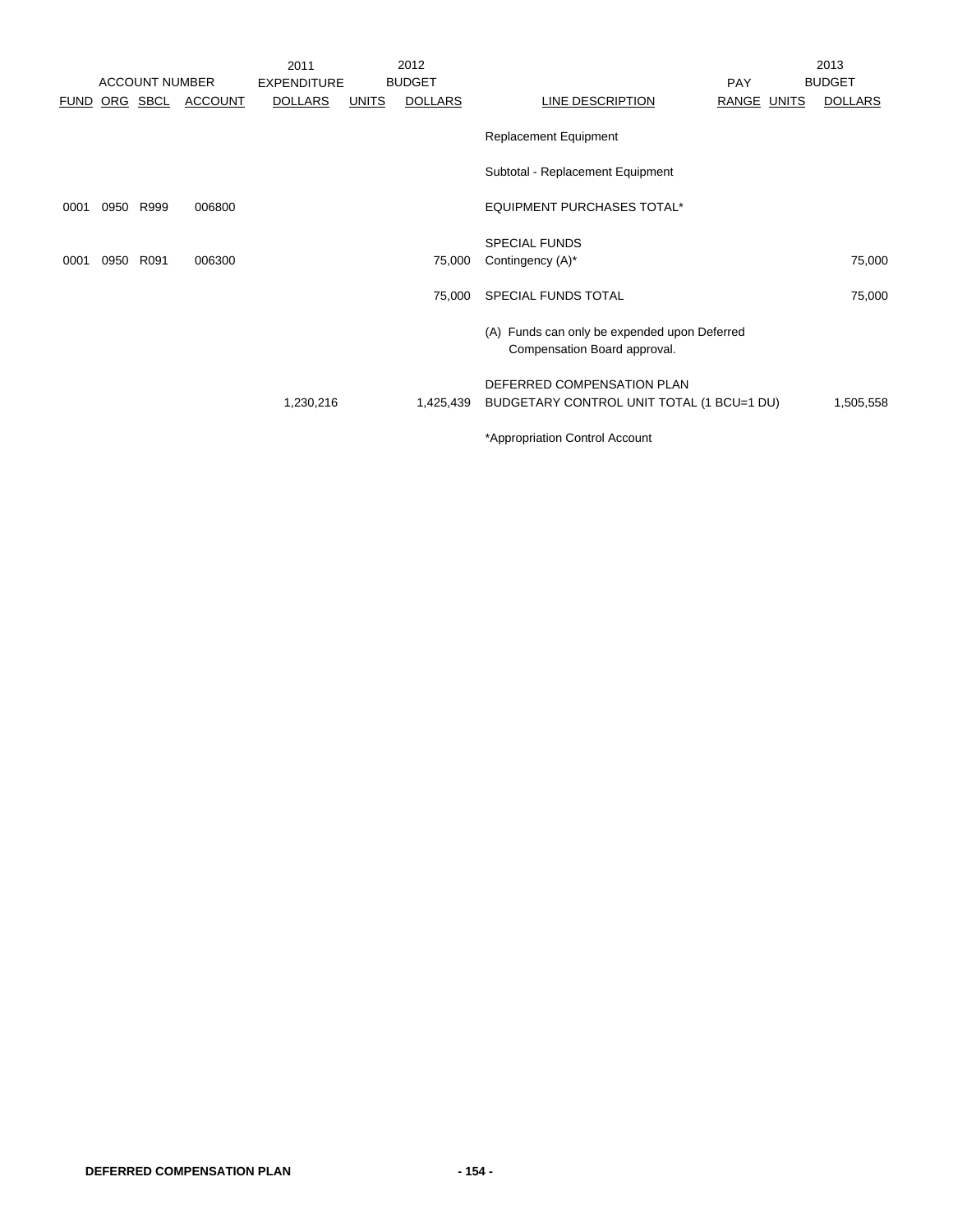|             |      | <b>ACCOUNT NUMBER</b> |                | 2011<br><b>EXPENDITURE</b> |              | 2012<br><b>BUDGET</b> |                                                                 | PAY         | 2013<br><b>BUDGET</b> |
|-------------|------|-----------------------|----------------|----------------------------|--------------|-----------------------|-----------------------------------------------------------------|-------------|-----------------------|
| <b>FUND</b> |      | ORG SBCL              | <b>ACCOUNT</b> | <b>DOLLARS</b>             | <b>UNITS</b> | <b>DOLLARS</b>        | LINE DESCRIPTION                                                | RANGE UNITS | <b>DOLLARS</b>        |
|             |      |                       |                |                            |              |                       | PROVISION FOR EMPLOYES' RETIREMENT                              |             |                       |
|             |      |                       |                |                            |              |                       | 2. SOURCE OF FUNDS FOR PROVISION<br>FOR EMPLOYES' RETIREMENT    |             |                       |
| 0001        | 9990 |                       | 009013         | 60,012,663                 |              | 58,016,150            | Property Tax Levy                                               |             | 79,698,013            |
| 0001        | 4500 |                       | 009400         | 1,142,103                  |              | 1.251.774             | <b>Charges for Services - ERS Fringes</b>                       |             | 1,268,449             |
| 0001        | 4500 |                       | 009400         | 19,875,599                 |              | 26,442,698            | Charges for Services - ERS                                      |             | 24,172,534            |
| 0001        | 2210 |                       | 009930         |                            |              | 350,000               | <b>Transfer from Other Funds</b>                                |             | 871,686               |
| 0001        | 0950 |                       | 009400         | 1,230,216                  |              | 1,425,439             | Charges for Services - Deferred Comp.                           |             | 1,505,558             |
| 0001        | 4500 |                       | 009870         | 74,400                     |              | 80,000                | Miscellaneous - ERS                                             |             | 83,000                |
| 0001        | 4500 |                       | 009870         |                            |              |                       | Employers' Reserve Fund (A)                                     |             | 18,400,000            |
|             |      |                       |                | 82,334,981                 |              | 87,566,061            | TOTAL SOURCE OF FUNDS FOR PROVISION<br>FOR EMPLOYES' RETIREMENT |             | 125,999,240           |

(A) Withdrawal from the Employers' Reserve Fund in accordance with Charter Ordinance 36-08-8.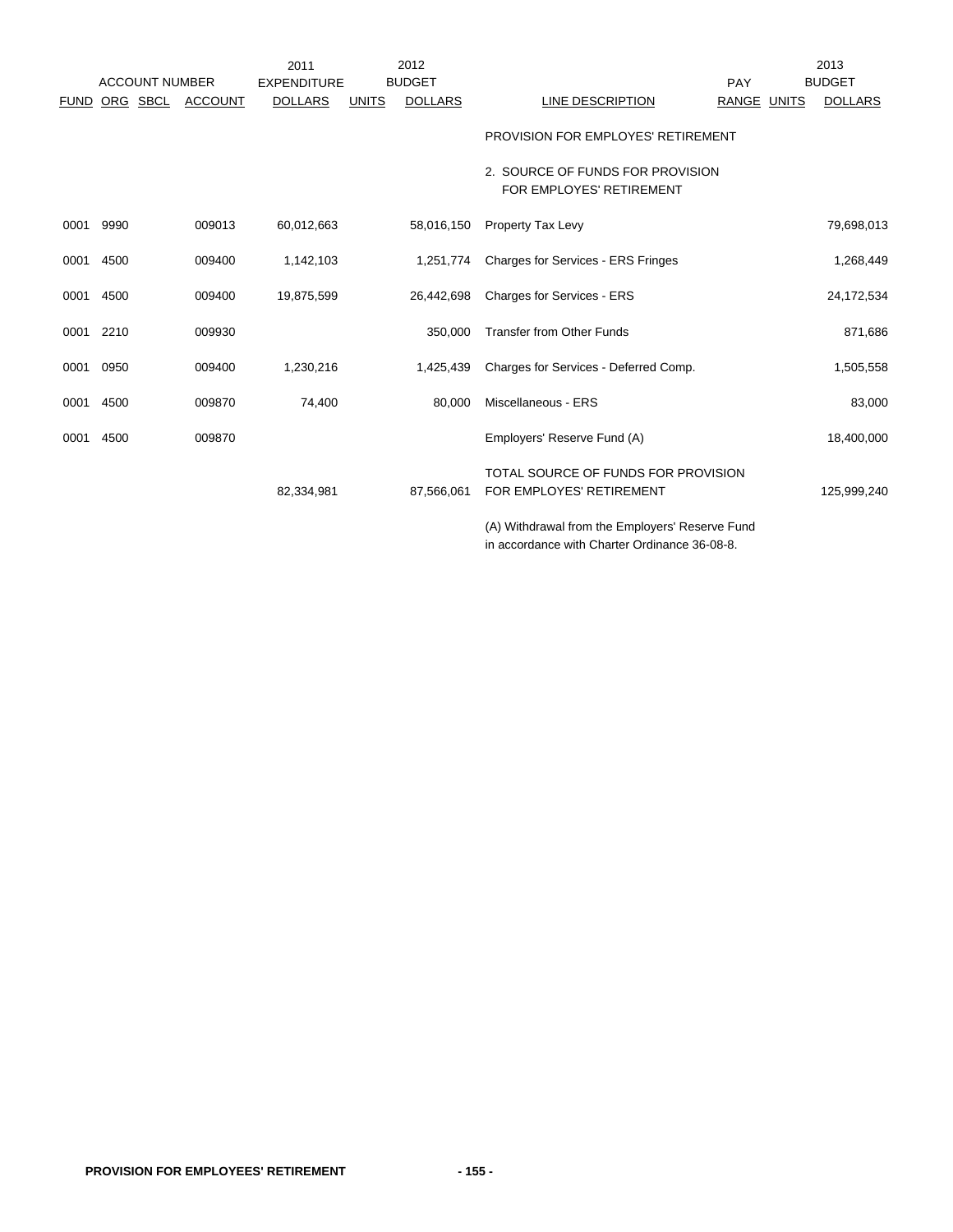|         |             | 2013          |
|---------|-------------|---------------|
|         | PAY         | <b>BUDGET</b> |
| Ription | RANGE UNITS | DOLLARS       |

## C. CAPITAL IMPROVEMENTS FUNDS

## 1. BUDGETS FOR CAPITAL IMPROVEMENTS

These accounts may be credited with amounts received or receivable from assessments levied, contributions, grants, and loans in aid from other Governmental Units. Sales of remnant parcels of property or other receipts which are considered an abatement of project - Costs and amounts so received or receivable shall be deemed to be appropriated for the particular purpose of the project account to which said amounts are credited and are available for disbursement for said purposes, providing such receipts and disbursements have the approval of the Finance-Personnel Committee of the Common Council.

Various Common Council Resolutions such as C.C. Resolution 88-1664 adopted December 20, 1988 commonly referred to as the Capital Guidelines; CC Resolution 66-1893-E, (Grant and Aids Guidelines) adopted February 5, 1982, CC Resolution 72-982 (Land Acquisition Policy) adopted February 23, 1973 and CC Resolution 73-1365 (Industrial Land Bank Revolving Fund) adopted January 15, 1974 set forth the various procedures and controls applicable to the Capital Program of the City of Milwaukee. In adopting this budget it is the Intent of the Common Council that such requirements and subsequent revisions thereto will be followed.

In the case of Expressway and Urban Aid Reimbursable Capital Improvement Accounts, because of timing uncertainties and their reimbursable nature, it is the intent of the Common Council to provide expenditure authority on an as-needed revenue offset basis by appropriate resolution, rather than to include amounts for such projects in the Budget.

## SPECIAL CAPITAL PROJECTS OR PURPOSES

Capital Grant and Aids Program expenditures shall be made only after adoption of a Common Council resolution adopted in accordance with Common Council Resolution File Number 66-1893 as amended February 25, 1982.

|      |      |                  |         |           | Grantor Share-Non City Cash                                              |             |
|------|------|------------------|---------|-----------|--------------------------------------------------------------------------|-------------|
| 0306 | 9990 | R999 SP032130100 |         | 8,000,000 | Cash Revenues                                                            | 8,000,000   |
|      |      |                  |         |           | Out of Pocket City Share                                                 |             |
| 0306 | 9990 | R999 SP032100102 |         |           | New Borrowing                                                            |             |
|      |      |                  |         | [600,000] | Carryover Borrowing*                                                     | [300,000]   |
|      |      |                  |         |           | Municipal Art Fund                                                       |             |
| 0306 | 1910 | R999 SP150130000 | 33,610  | 25,000    | Cash Levy                                                                | 25,000      |
|      |      |                  |         |           |                                                                          |             |
|      |      |                  |         |           | The Municipal Art Fund is administered in the Dept. of City Development. |             |
|      |      |                  |         |           | Land Management System                                                   |             |
| 0321 | 9990 | R999 BU110120100 |         | 2,512,000 | New Borrowing                                                            |             |
|      |      |                  |         |           | Carryover Borrowing*                                                     | [2,512,000] |
|      |      |                  |         |           | Housing Trust Fund                                                       |             |
| 0339 | 9990 | R999 UR04413000A | 473,096 | 400,000   | New Borrowing                                                            | 400,000     |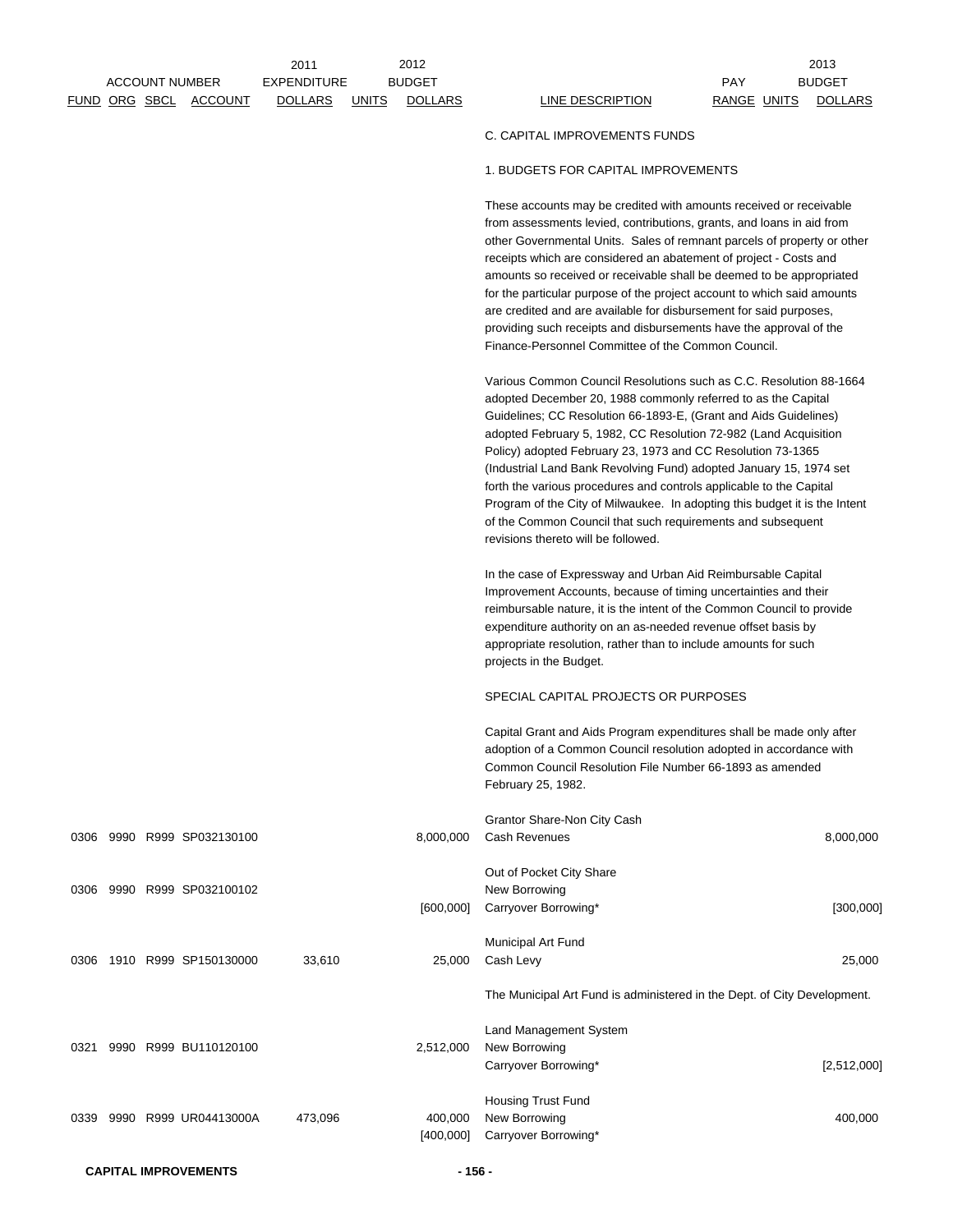|      |  |                       | 2011               |              | 2012           |                                                                         |             | 2013           |
|------|--|-----------------------|--------------------|--------------|----------------|-------------------------------------------------------------------------|-------------|----------------|
|      |  | <b>ACCOUNT NUMBER</b> | <b>EXPENDITURE</b> |              | <b>BUDGET</b>  |                                                                         | PAY         | <b>BUDGET</b>  |
|      |  | FUND ORG SBCL ACCOUNT | <b>DOLLARS</b>     | <b>UNITS</b> | <b>DOLLARS</b> | LINE DESCRIPTION                                                        | RANGE UNITS | <b>DOLLARS</b> |
|      |  |                       |                    |              |                |                                                                         |             |                |
|      |  |                       |                    |              |                | Energy Challenge Fund                                                   |             |                |
| 0321 |  | 9990 R999 BU110080100 | 7,456              |              |                | New Borrowing                                                           |             |                |
|      |  |                       |                    |              | [468, 917]     | Carryover Borrowing*                                                    |             |                |
|      |  |                       |                    |              |                | Unified Call Center CRM                                                 |             |                |
| 0321 |  | 9990 R999 BU110100300 | 381,551            |              |                | New Borrowing                                                           |             |                |
|      |  |                       |                    |              | [450, 211]     | Carryover Borrowing*                                                    |             | [98, 131]      |
|      |  |                       |                    |              |                | Capital Improvements Committee                                          |             |                |
| 0306 |  | 1310 R999 SP151130000 | 68,876             |              | 85,000         | Cash Levy                                                               |             | 85,000         |
|      |  |                       |                    |              |                | MPS Capital (A)                                                         |             |                |
|      |  |                       |                    |              |                | New Borrowing - MPS Bldg. Maint. Proj.                                  |             |                |
|      |  |                       |                    |              |                | New Borrowing-Bradley School Tech. Proj.                                |             |                |
|      |  |                       |                    |              | [6,000,000]    | Carryover Borrowing*                                                    |             | [6,000,000]    |
|      |  |                       |                    |              |                |                                                                         |             |                |
|      |  |                       | 964,589            |              | 11,022,000     | TOTAL SPECIAL CAPITAL PROJECTS                                          |             | 8,510,000      |
|      |  |                       |                    |              |                | *Carryover Borrowing Amounts (Restatement of a prior years              |             |                |
|      |  |                       |                    |              |                | unutilized borrowing authorization are included for information         |             |                |
|      |  |                       |                    |              |                | and authorization purposes. Such amounts are excluded from              |             |                |
|      |  |                       |                    |              |                | budget totals to avoid duplication.)                                    |             |                |
|      |  |                       |                    |              |                | (A) 2011, 2012, and 2013 budgeted amounts reflect City of Milwaukee,    |             |                |
|      |  |                       |                    |              |                | tax levy-supported borrowing authority which is being made available to |             |                |
|      |  |                       |                    |              |                | the school district to assist in meeting capital improvement needs.     |             |                |
|      |  |                       |                    |              |                | None of these figures are added into city totals.                       |             |                |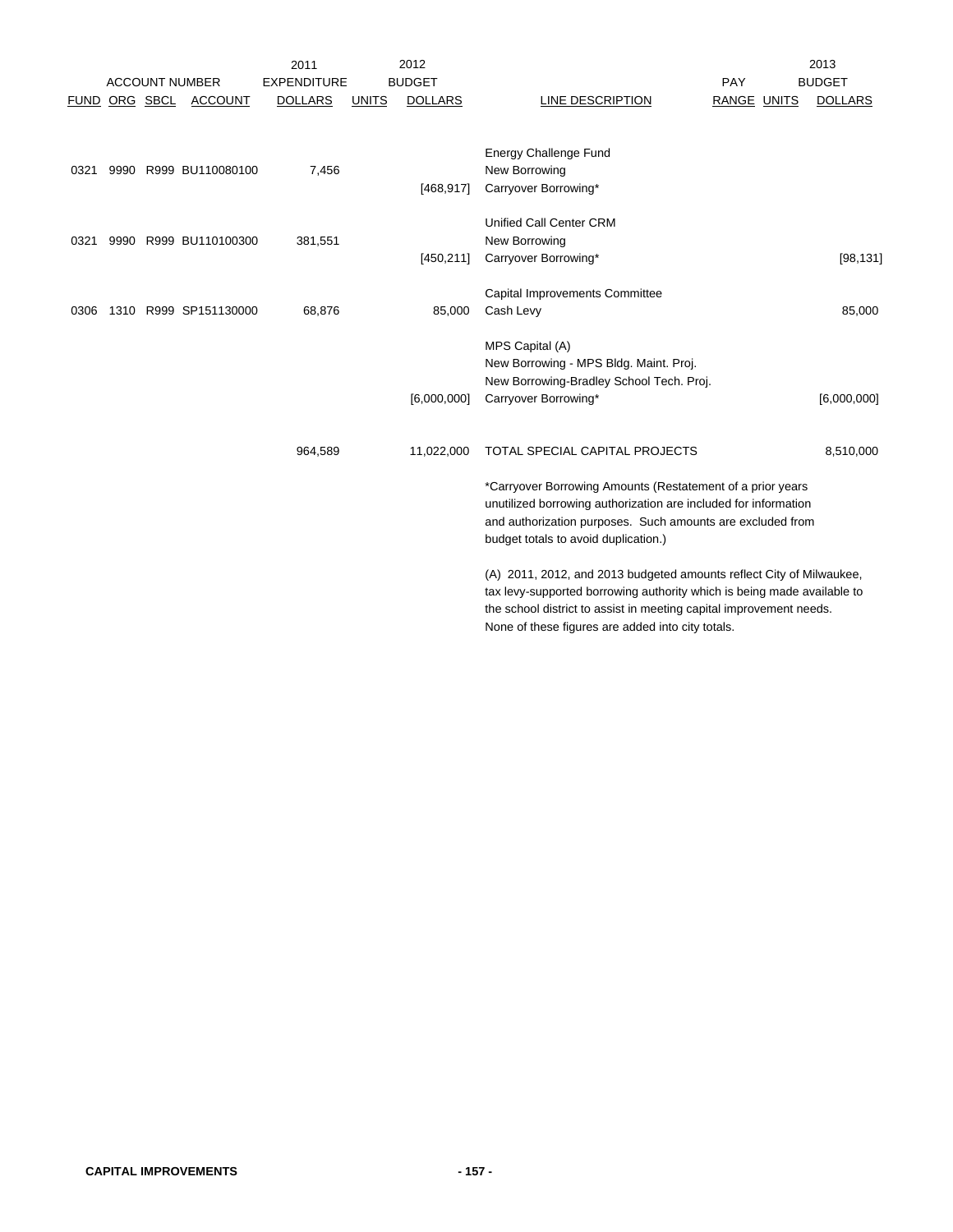| FUND ORG SBCL |           |      | <b>ACCOUNT NUMBER</b><br><b>ACCOUNT</b>                  | 2011<br><b>EXPENDITURE</b><br><b>DOLLARS</b> | <u>UNITS</u> | 2012<br><b>BUDGET</b><br><b>DOLLARS</b> | <b>LINE DESCRIPTION</b>                                                            | PAY<br><b>RANGE UNITS</b> | 2013<br><b>BUDGET</b><br><b>DOLLARS</b> |
|---------------|-----------|------|----------------------------------------------------------|----------------------------------------------|--------------|-----------------------------------------|------------------------------------------------------------------------------------|---------------------------|-----------------------------------------|
|               |           |      |                                                          |                                              |              |                                         | DEPARTMENT OF ADMINISTRATION                                                       |                           |                                         |
| 0321          |           |      | 9990 R999 BU110090300                                    | 4,334                                        |              |                                         | <b>FMIS Upgrade</b><br>New Borrowing                                               |                           |                                         |
|               |           |      |                                                          |                                              |              | [335, 567]                              | Carryover Borrowing*                                                               |                           | [331, 234]                              |
| 0321          |           |      | 9990 R999 BU110070100                                    | 1,077,073                                    |              | [1,364,714]                             | <b>HRMS Upgrade</b><br>New Borrowing<br>Carryover Borrowing*                       |                           | [385, 733]                              |
| 0321          |           |      | 9990 R999 BU110080300                                    | 2,345                                        |              |                                         | Clustered Corporate Database Server<br>New Borrowing                               |                           |                                         |
|               |           |      |                                                          |                                              |              | $[24]$                                  | Carryover Borrowing*                                                               |                           |                                         |
| 0321          |           |      | 9990 R999 BU110070200                                    |                                              |              | [52, 995]                               | E-Benefits<br>New Borrowing<br>Carryover Borrowing*                                |                           |                                         |
| 0321          |           |      | 9990 R999 BU110080400                                    |                                              |              |                                         | E-Server Tape Subsystem<br>New Borrowing                                           |                           |                                         |
|               |           |      |                                                          |                                              |              | [891]                                   | Carryover Borrowing*                                                               |                           | $[180]$                                 |
| 0321<br>0321  | 9990      | R999 | 1510 R999 BU110090600                                    |                                              |              |                                         | Storage Area Network (SAN) Expansion<br>New Borrowing<br>Cash Levy                 |                           | 325,000                                 |
| 0321          |           |      | 1510 R999 BU110130100                                    |                                              |              |                                         | <b>Procurement Application</b><br>New Borrowing                                    |                           | 500,000                                 |
| 0321          |           |      | 1510 R999 BU110130200                                    |                                              |              |                                         | Workplace Safety & Efficiency Project -<br>809 Building 4th Floor<br>New Borrowing |                           | 750,000                                 |
|               |           |      |                                                          |                                              |              |                                         | E-Server Replacement                                                               |                           |                                         |
|               |           |      | 0321 1510 R999 BU110100400<br>0321 1510 R999 BU110100400 | 11,078                                       |              |                                         | Cash Levy<br>New Borrowing                                                         |                           |                                         |
|               |           |      |                                                          |                                              |              | [87,000]                                | Carryover Borrowing*                                                               |                           | [87,000]                                |
| 0321          |           |      | 9990 R999 BU110100500                                    |                                              |              | [180]                                   | Backup System Replacement<br>New Borrowing<br>Carryover Borrowing*                 |                           |                                         |
|               |           |      |                                                          |                                              |              |                                         |                                                                                    |                           |                                         |
| 0321<br>0321  |           |      | 1510 R999 BU110120200<br>1510 R999 BU110120200           |                                              |              | 325,000                                 | <b>IT Upgrades</b><br>New Borrowing<br>Cash Levy                                   |                           | 200,000<br>100,000                      |
| 0321          |           |      | 1510 R999 BU110120300                                    |                                              |              | 150,000                                 | Exchange Server Replacement<br>New Borrowing                                       |                           |                                         |
| 0321          |           |      | 1510 R999 BU110120300                                    |                                              |              | 125,000                                 | Cash Levy<br>Carryover Borrowing*                                                  |                           | [25,000]                                |
|               |           |      | 0321 1510 R999 BU110110300                               | 64,625                                       |              |                                         | Improve/Update City Website<br>Cash Levy                                           |                           |                                         |
|               |           |      |                                                          |                                              |              |                                         | Records Center Work Environment Project                                            |                           |                                         |
| 0321<br>0321  | 9990 R999 |      | 9990 R999 BU110110400                                    | 147,765                                      |              | [177, 430]                              | Cash Levy<br>New Borrowing<br>Carryover Borrowing*                                 |                           | [50, 236]                               |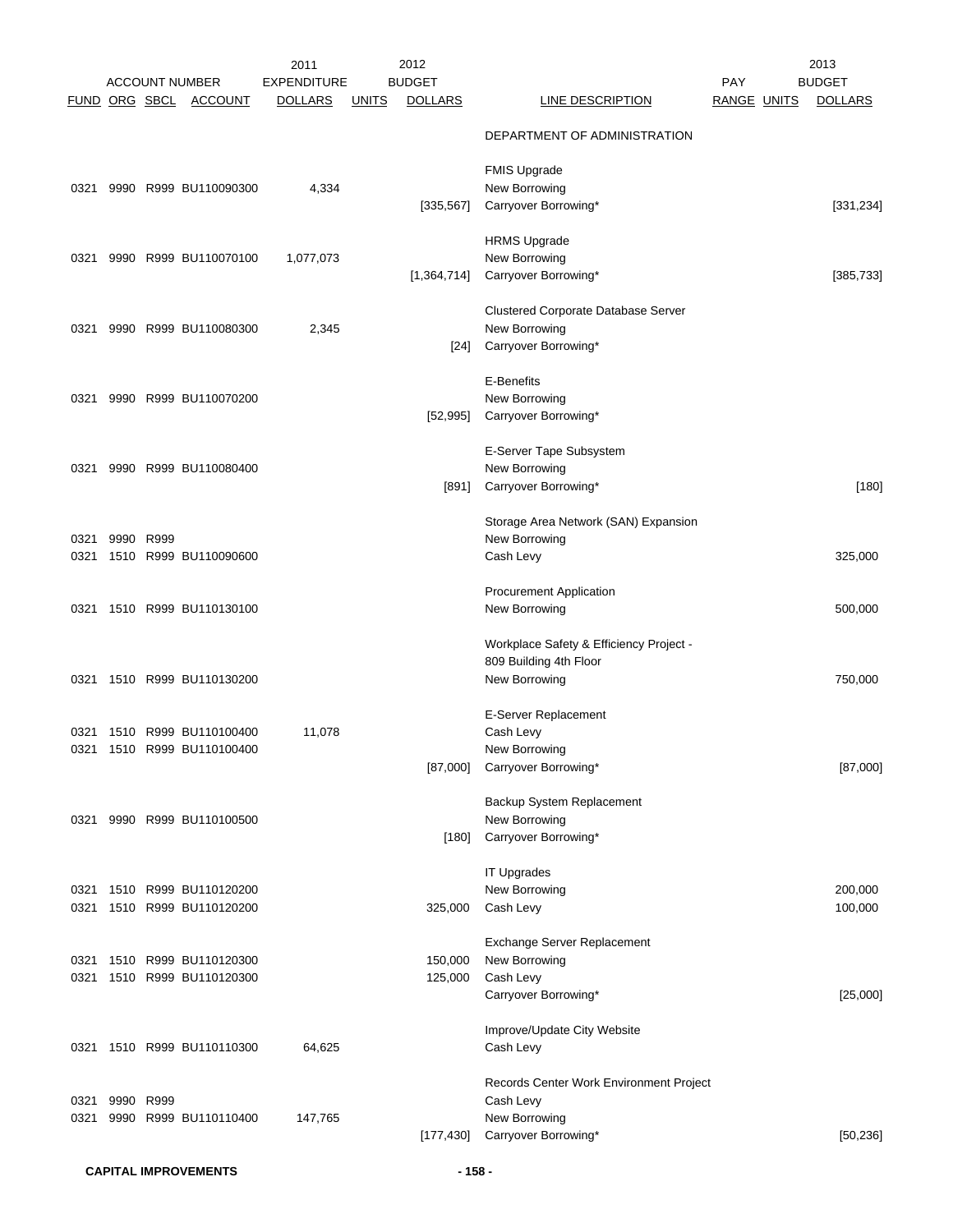|               |                       |                | 2011               |              | 2012           |                                                            |             | 2013           |
|---------------|-----------------------|----------------|--------------------|--------------|----------------|------------------------------------------------------------|-------------|----------------|
|               | <b>ACCOUNT NUMBER</b> |                | <b>EXPENDITURE</b> |              | <b>BUDGET</b>  |                                                            | <b>PAY</b>  | <b>BUDGET</b>  |
| FUND ORG SBCL |                       | <b>ACCOUNT</b> | <b>DOLLARS</b>     | <b>UNITS</b> | <b>DOLLARS</b> | LINE DESCRIPTION                                           | RANGE UNITS | <b>DOLLARS</b> |
|               |                       |                |                    |              |                |                                                            |             |                |
|               |                       |                |                    |              |                |                                                            |             |                |
|               |                       |                | 1,307,220          |              | 600.000        | TOTAL DEPARTMENT OF ADMINISTRATION                         |             | 1,875,000      |
|               |                       |                |                    |              |                |                                                            |             |                |
|               |                       |                |                    |              |                | *Carryover Borrowing Amounts (Restatement of a prior years |             |                |

unutilized borrowing authorization are included for information and authorization purposes. Such amounts are excluded from budget totals to avoid duplication.)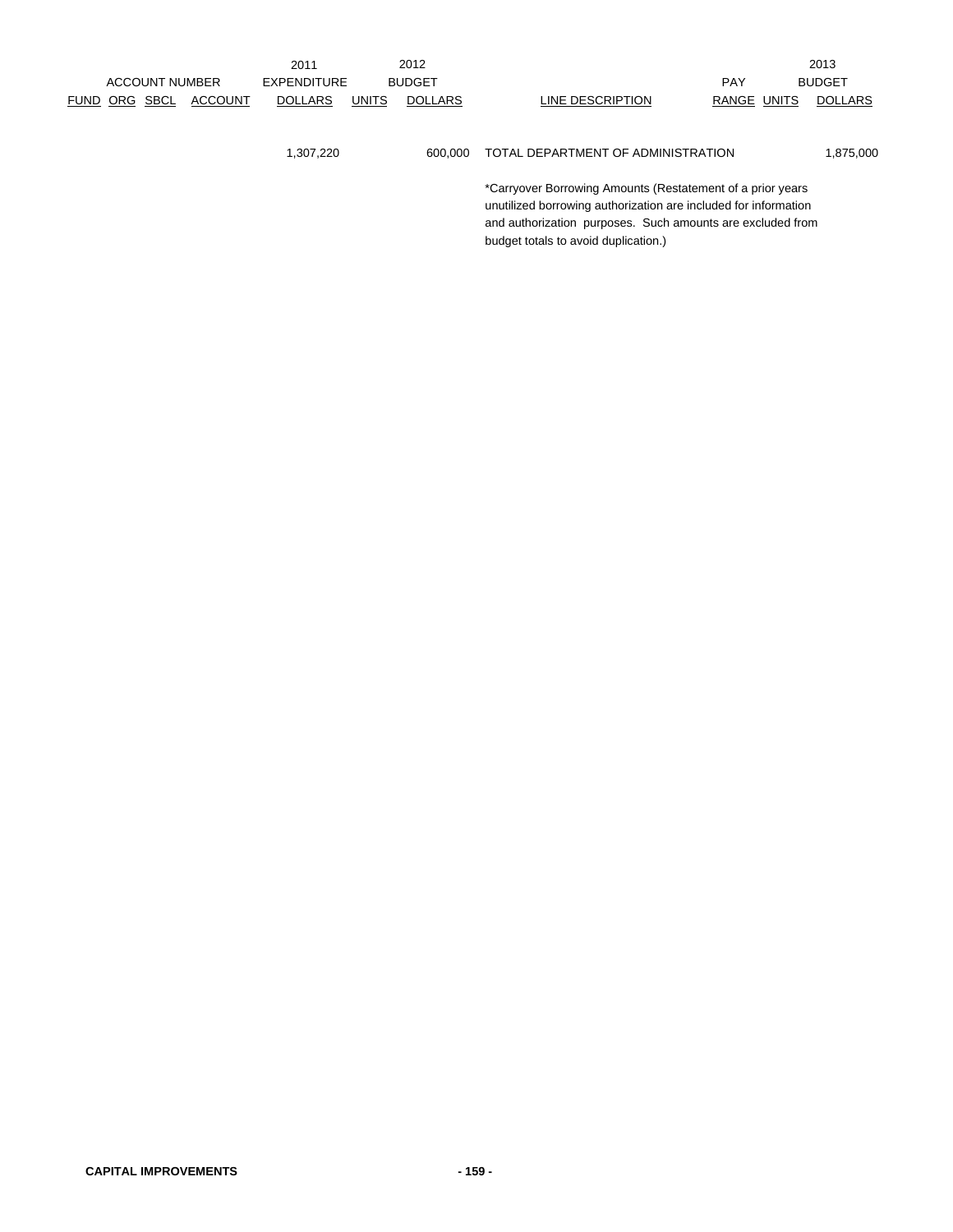| FUND ORG SBCL |      | <b>ACCOUNT NUMBER</b><br><b>ACCOUNT</b> | 2011<br><b>EXPENDITURE</b><br><b>DOLLARS</b> | <u>UNITS</u> | 2012<br><b>BUDGET</b><br><b>DOLLARS</b> | LINE DESCRIPTION                                                                                                                                                                 | <b>PAY</b><br>RANGE UNITS | 2013<br><b>BUDGET</b><br><b>DOLLARS</b> |
|---------------|------|-----------------------------------------|----------------------------------------------|--------------|-----------------------------------------|----------------------------------------------------------------------------------------------------------------------------------------------------------------------------------|---------------------------|-----------------------------------------|
|               |      |                                         |                                              |              |                                         | DEPARTMENT OF CITY DEVELOPMENT                                                                                                                                                   |                           |                                         |
| 0339          |      | 1910 R999 UR01213000A                   | 141,873                                      |              | 175,000                                 | Advanced Planning Fund<br>Cash Levy                                                                                                                                              |                           | 150,000                                 |
| 0333          | 9990 | R999 ST04013000A                        | 168,991                                      |              | 500,000<br>[1, 127, 810]                | Neighborhood Commercial District<br>Street Improvement Fund<br>New Borrowing<br>Carryover Borrowing*                                                                             |                           | 600,000<br>[1,250,000]                  |
| 0336          | 9990 | R999 TD000080000                        |                                              |              |                                         | Tax Increment Financed Urban<br>Renewal Projects (Purpose Account)<br>Including Grant Funded Projects<br>New Borrowing and Developer Revenues<br>New Borrowing for existing TIDs |                           |                                         |
| 0336          | 9990 | R999 TD000130000                        | 17,531,319                                   |              | 20,000,000                              | New Borrowing for potential new TIDs                                                                                                                                             |                           | 10,000,000                              |
| 0336          |      | 1910 R999 TD000130003                   | 1,858,056                                    |              | 4,251,000                               | <b>Developer Revenues</b>                                                                                                                                                        |                           | 3,685,000                               |
| 0336          |      | 9990 R999 TD000130000                   | 1,950,000                                    |              | 2,000,000<br>[137, 942, 604]            | Capitalized Interest - Borrow<br>Carryover Borrowing*<br>Potential new Developer-Financed TIDs                                                                                   |                           | 1,000,000<br>[56, 222, 323]             |
| 0336          |      | 9990 R999 TD000100000                   |                                              |              |                                         | New Borrowing<br>Carryover Borrowing*                                                                                                                                            |                           |                                         |
| 0339          | 9990 | R999 UR03311000A                        |                                              |              |                                         | Development Fund<br>Cash Levy                                                                                                                                                    |                           |                                         |
| 0339          | 9990 | R999 UR03311000A                        | 1,790,613                                    |              | [4,005,500]                             | New Borrowing<br>Carryover Borrowing*                                                                                                                                            |                           | [852, 152]                              |
| 0339          |      | 9990 R999 UR04113000A                   | 192,622                                      |              | 250,000                                 | <b>Business Improvement Districts</b><br>New Borrowing                                                                                                                           |                           | 250,000                                 |
|               |      |                                         |                                              |              | [2,486,250]                             | Carryover Borrowing*                                                                                                                                                             |                           | [1,566,618]                             |
| 0321          | 9990 | R999 BU110080500                        |                                              |              |                                         | 809 Building Remodeling<br>New Borrowing                                                                                                                                         |                           |                                         |
|               |      |                                         |                                              |              | $[788]$                                 | Carryover Borrowing*                                                                                                                                                             |                           |                                         |
| 0321          |      | 9990 R999 UR045100000                   | 62,584                                       |              |                                         | 30th Street Industrial Corridor<br>New Borrowing                                                                                                                                 |                           |                                         |
|               |      |                                         |                                              |              |                                         | Carryover Borrowing*                                                                                                                                                             |                           |                                         |
| 0339          |      | 1910 R999 UR046130000                   |                                              |              | 100,000                                 | Healthy Neighborhoods Initiative<br>Cash Levy                                                                                                                                    |                           | 50,000                                  |
| 0339          |      | 9990 R999 UR046130000                   | 121,803                                      |              | 100,000                                 | New Borrowing<br>Carryover Borrowing*                                                                                                                                            |                           | 100,000                                 |
|               |      |                                         |                                              |              |                                         | <b>ADA Riverwalk Construction</b>                                                                                                                                                |                           |                                         |
| 0339          |      | 9990 R999 UR047110000                   | 357,026                                      |              | [2,797,171]                             | New Borrowing<br>Carryover Borrowing*                                                                                                                                            |                           | [2, 147, 513]                           |
|               |      |                                         |                                              |              |                                         | Housing Infrastructure Preservation Fund                                                                                                                                         |                           |                                         |
| 0339          |      | 9990 R999 UR048130000                   | 835,599                                      |              | 800,000<br>[699, 430]                   | New Borrowing<br>Carryover Borrowing*                                                                                                                                            |                           | 600,000                                 |
|               |      |                                         |                                              |              |                                         | Façade Program                                                                                                                                                                   |                           |                                         |
| 0339          |      | 9990 R999 UR05013000A                   |                                              |              | 500,000                                 | New Borrowing<br>Carryover Borrowing*                                                                                                                                            |                           | 500,000<br>[500,000]                    |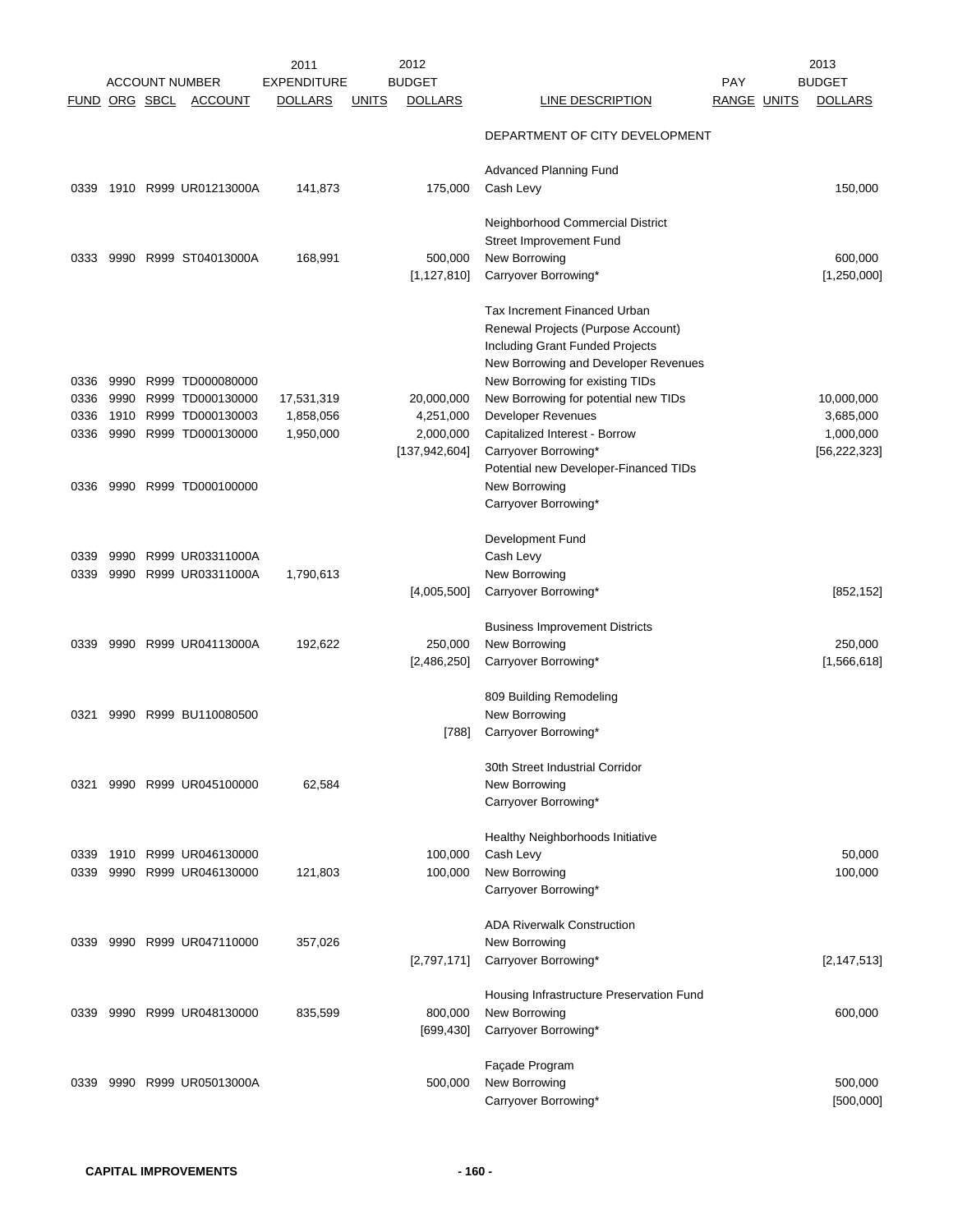|      |          |                       | 2011               |              | 2012           |                                                                                                                                                                                                                                     |             | 2013           |
|------|----------|-----------------------|--------------------|--------------|----------------|-------------------------------------------------------------------------------------------------------------------------------------------------------------------------------------------------------------------------------------|-------------|----------------|
|      |          | <b>ACCOUNT NUMBER</b> | <b>EXPENDITURE</b> |              | <b>BUDGET</b>  |                                                                                                                                                                                                                                     | <b>PAY</b>  | <b>BUDGET</b>  |
| FUND | ORG SBCL | <b>ACCOUNT</b>        | <b>DOLLARS</b>     | <b>UNITS</b> | <b>DOLLARS</b> | LINE DESCRIPTION                                                                                                                                                                                                                    | RANGE UNITS | <b>DOLLARS</b> |
| 0339 |          | 9990 R999 UR05113000A |                    |              | 500.000        | <b>Brownfield Program</b><br>New Borrowing                                                                                                                                                                                          |             | 500,000        |
| 0339 | 9990     | R999 UR049130000      | 36,228             |              |                | In Rem Property Program<br>New Borrowing                                                                                                                                                                                            |             | 150,000        |
|      |          |                       | 25,046,714         |              | 29.176.000     | TOTAL DEPARTMENT OF CITY DEVELOPMENT                                                                                                                                                                                                |             | 17,585,000     |
|      |          |                       |                    |              |                | *Carryover Borrowing Amounts (Restatement of a prior years<br>unutilized borrowing authorization are included for information<br>and authorization purposes. Such amounts are excluded from<br>budget totals to avoid duplication.) |             |                |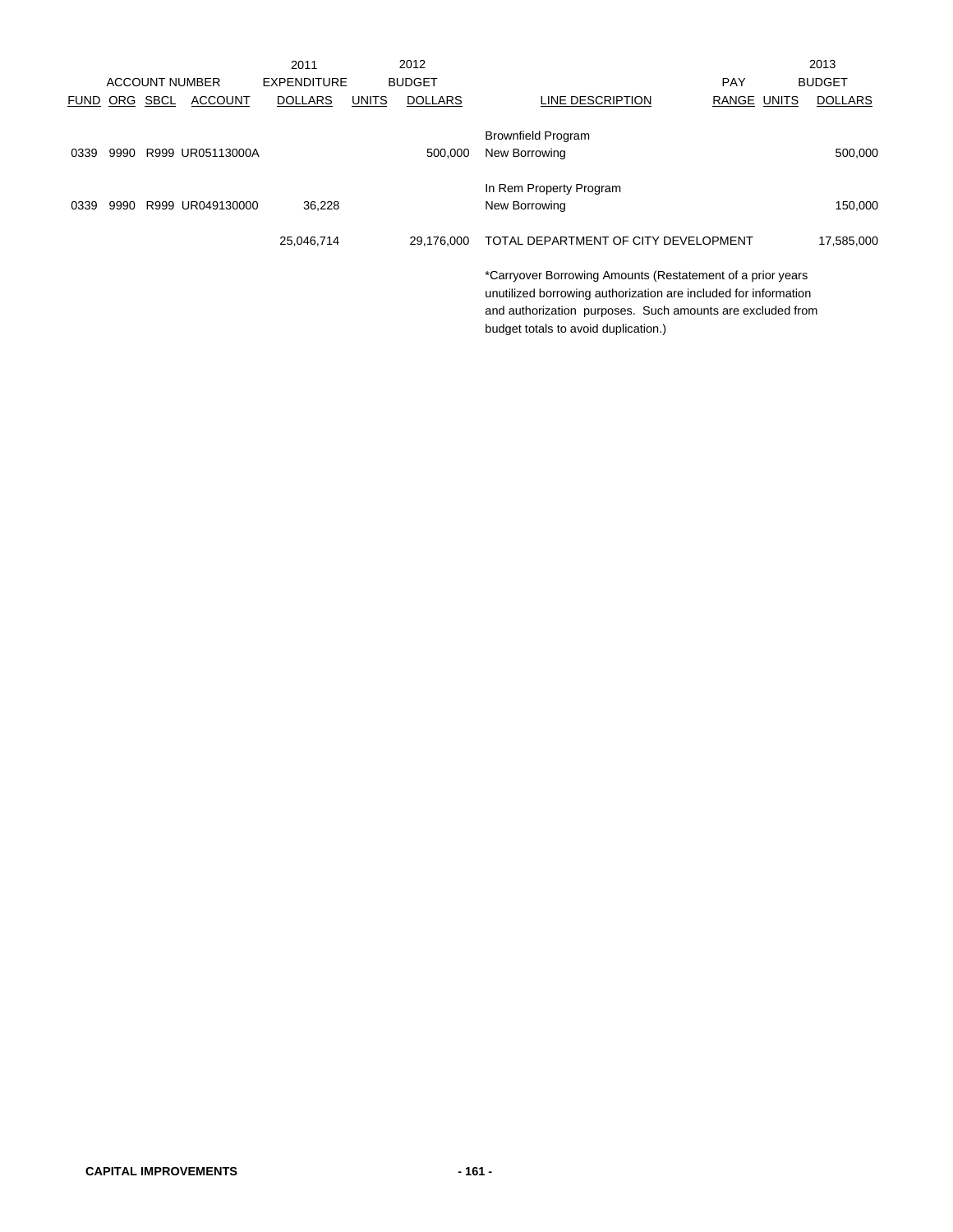|                      |      |                       | 2011               |              | 2012           |                                                                                                    | 2013           |
|----------------------|------|-----------------------|--------------------|--------------|----------------|----------------------------------------------------------------------------------------------------|----------------|
|                      |      | <b>ACCOUNT NUMBER</b> | <b>EXPENDITURE</b> |              | <b>BUDGET</b>  | <b>PAY</b>                                                                                         | <b>BUDGET</b>  |
| <b>FUND ORG SBCL</b> |      | ACCOUNT               | <b>DOLLARS</b>     | <b>UNITS</b> | <b>DOLLARS</b> | LINE DESCRIPTION<br><b>RANGE UNITS</b>                                                             | <b>DOLLARS</b> |
|                      |      |                       |                    |              |                | <b>COMMON COUNCIL-CITY CLERK</b>                                                                   |                |
|                      |      |                       |                    |              |                | License Division Remodeling                                                                        |                |
| 0321                 |      | 9990 R999 BU110090900 |                    |              |                | New Borrowing                                                                                      |                |
|                      |      |                       |                    |              | [6,021]        | Carryover Borrowing*                                                                               |                |
|                      |      |                       |                    |              |                | <b>SAN Storage</b>                                                                                 |                |
| 0321                 | 1310 | R999 BU110120400      |                    |              | 40,000         | Cash Levy                                                                                          |                |
|                      |      |                       |                    |              |                | <b>LIRA Public Interface</b>                                                                       |                |
| 0321                 |      | 1310 R999 BU110130300 |                    |              |                | New Borrowing                                                                                      | 117,500        |
|                      |      |                       |                    |              | 40,000         | TOTAL COMMON COUNCIL-CITY CLERK                                                                    | 117,500        |
|                      |      |                       |                    |              |                | *Carryover Borrowing Amounts (Restatement of a prior years                                         |                |
|                      |      |                       |                    |              |                | unutilized borrowing authorization are included for information                                    |                |
|                      |      |                       |                    |              |                | and authorization purposes. Such amounts are excluded from<br>budget totals to avoid duplication.) |                |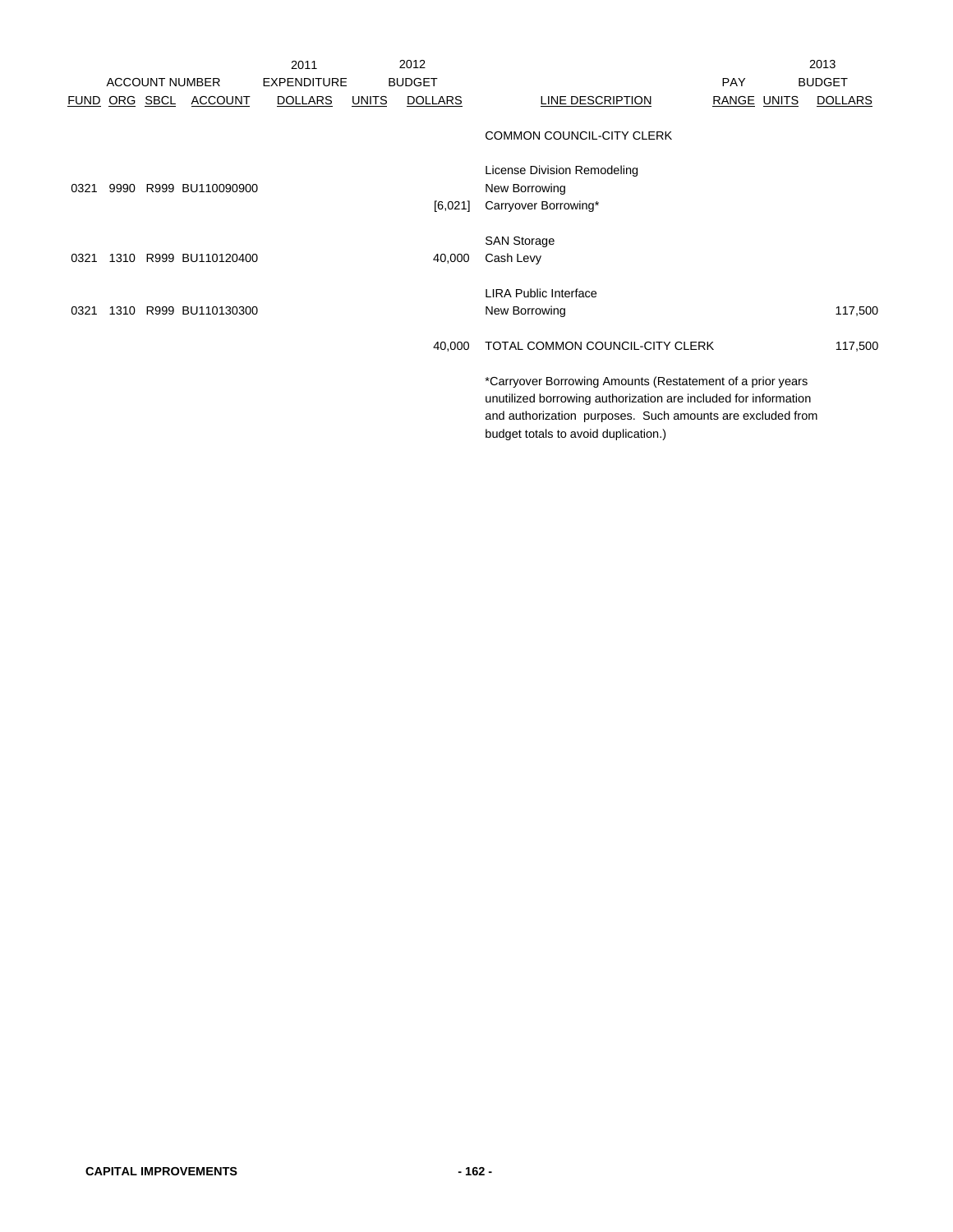|      |               |                       | 2011               |              | 2012           |                                                                                                                               |             | 2013           |
|------|---------------|-----------------------|--------------------|--------------|----------------|-------------------------------------------------------------------------------------------------------------------------------|-------------|----------------|
|      |               | <b>ACCOUNT NUMBER</b> | <b>EXPENDITURE</b> |              | <b>BUDGET</b>  |                                                                                                                               | <b>PAY</b>  | <b>BUDGET</b>  |
|      | FUND ORG SBCL | <b>ACCOUNT</b>        | <b>DOLLARS</b>     | <b>UNITS</b> | <b>DOLLARS</b> | LINE DESCRIPTION                                                                                                              | RANGE UNITS | <b>DOLLARS</b> |
|      |               |                       |                    |              |                | <b>ELECTION COMMISSION</b>                                                                                                    |             |                |
| 0321 |               | 9990 R999 BU110091000 |                    |              | [2,340]        | Office Remodeling<br>New Borrowing<br>Carryover Borrowing*                                                                    |             |                |
|      |               |                       |                    |              |                | TOTAL ELECTION COMMISSION                                                                                                     |             |                |
|      |               |                       |                    |              |                | *Carryover Borrowing Amounts (Restatement of a prior years<br>unutilized borrowing authorization are included for information |             |                |

and authorization purposes. Such amounts are excluded from

budget totals to avoid duplication.)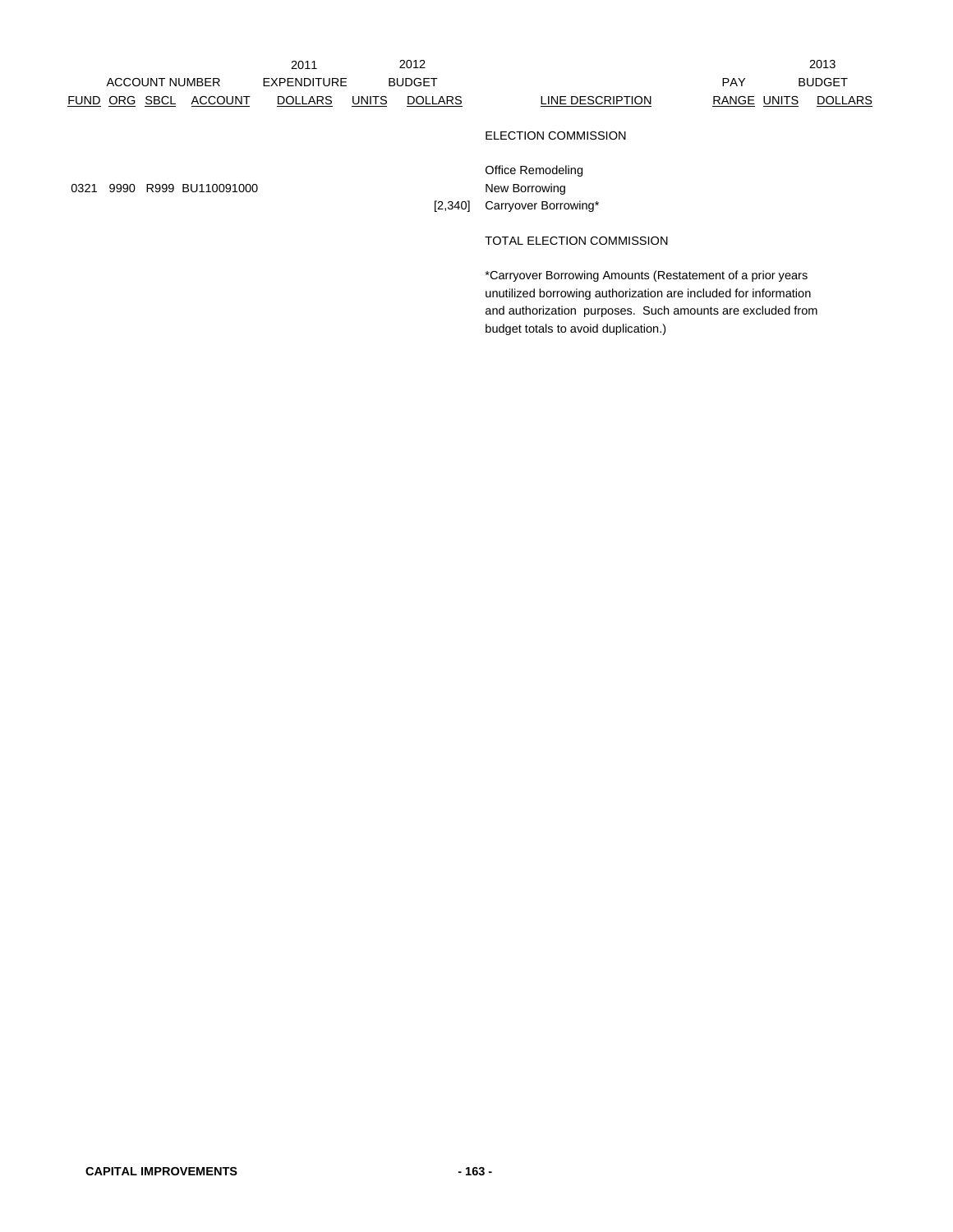|             |     |      |                       | 2011                                |              | 2012           |                                                            |             |  | 2013           |
|-------------|-----|------|-----------------------|-------------------------------------|--------------|----------------|------------------------------------------------------------|-------------|--|----------------|
|             |     |      | <b>ACCOUNT NUMBER</b> | <b>BUDGET</b><br><b>EXPENDITURE</b> |              |                | <b>PAY</b>                                                 |             |  | <b>BUDGET</b>  |
| <b>FUND</b> | ORG | SBCL | <b>ACCOUNT</b>        | <b>DOLLARS</b>                      | <b>UNITS</b> | <b>DOLLARS</b> | <b>LINE DESCRIPTION</b>                                    | RANGE UNITS |  | <b>DOLLARS</b> |
|             |     |      |                       |                                     |              |                | DEPARTMENT OF EMPLOYEE RELATIONS                           |             |  |                |
|             |     |      |                       |                                     |              |                | <b>Worker's Compensation Computer System</b>               |             |  |                |
|             |     |      |                       |                                     |              |                | Cash Levy                                                  |             |  |                |
| 0321        |     |      | 9990 R999 BU110070400 |                                     |              |                | New Borrowing                                              |             |  |                |
|             |     |      |                       |                                     |              | [8, 157]       | Carryover Borrowing*                                       |             |  |                |
|             |     |      |                       |                                     |              |                | TOTAL DEPARTMENT OF EMPLOYEE RELATIONS                     |             |  |                |
|             |     |      |                       |                                     |              |                | *Carryover Borrowing Amounts (Restatement of a prior years |             |  |                |

unutilized borrowing authorization are included for information and authorization purposes. Such amounts are excluded from

budget totals to avoid duplication.)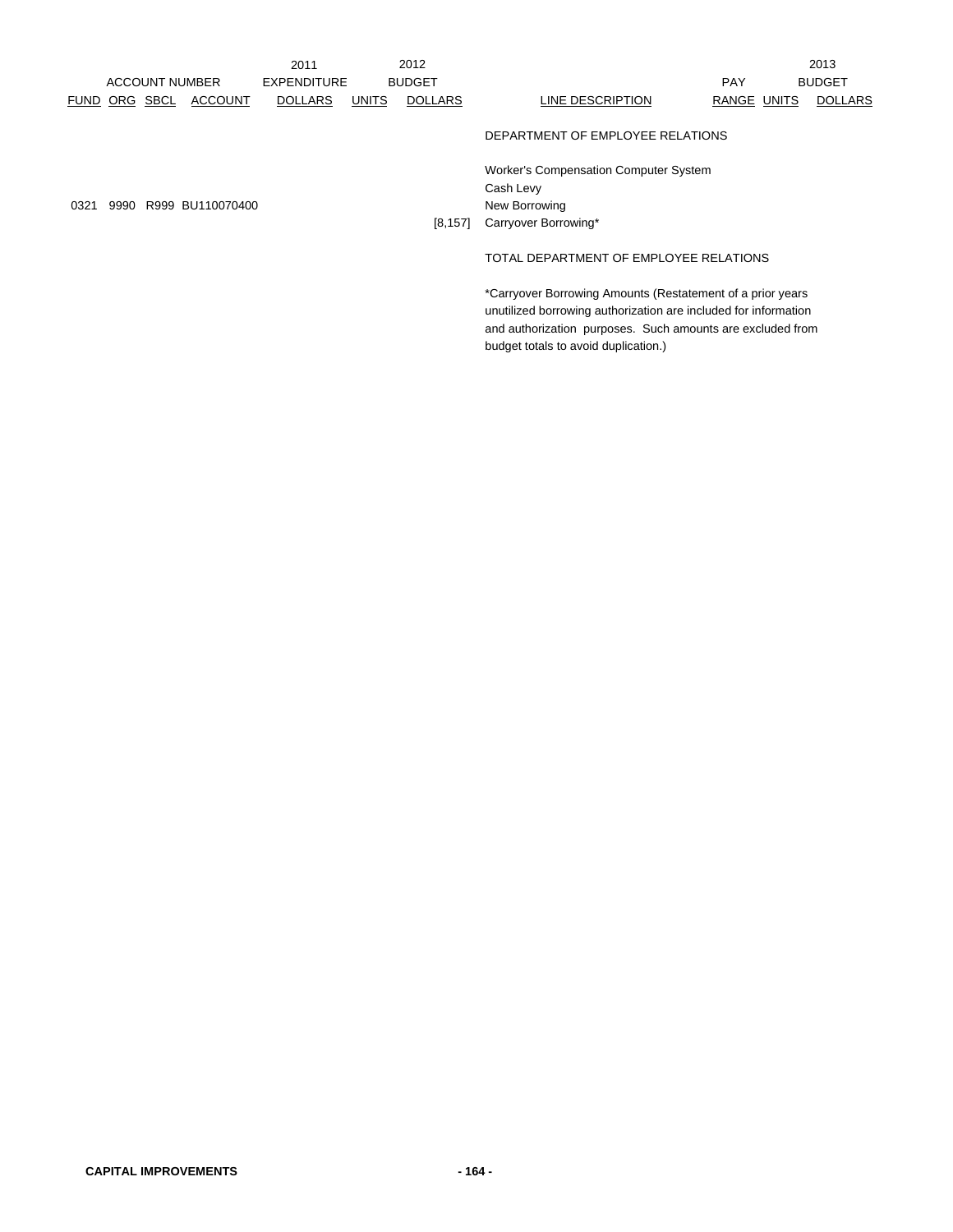|      |               |                       | 2011               |              | 2012           |                                                            |             | 2013          |
|------|---------------|-----------------------|--------------------|--------------|----------------|------------------------------------------------------------|-------------|---------------|
|      |               | <b>ACCOUNT NUMBER</b> | <b>EXPENDITURE</b> |              | <b>BUDGET</b>  |                                                            | <b>PAY</b>  | <b>BUDGET</b> |
|      | FUND ORG SBCL | <b>ACCOUNT</b>        | <b>DOLLARS</b>     | <b>UNITS</b> | <b>DOLLARS</b> | LINE DESCRIPTION                                           | RANGE UNITS | DOLLARS       |
|      |               |                       |                    |              |                | FIRE & POLICE COMMISSION                                   |             |               |
|      |               |                       |                    |              |                | FPC Office Remodeling                                      |             |               |
| 0321 |               | 9990 R999 BU110091100 |                    |              |                | New Borrowing                                              |             |               |
|      |               |                       |                    |              | [148,891]      | Carryover Borrowing*                                       |             |               |
|      |               |                       |                    |              |                | FIRE & POLICE COMMISSION TOTAL                             |             |               |
|      |               |                       |                    |              |                | *Carryover Borrowing Amounts (Restatement of a prior years |             |               |

unutilized borrowing authorization are included for information and authorization purposes. Such amounts are excluded from

budget totals to avoid duplication.)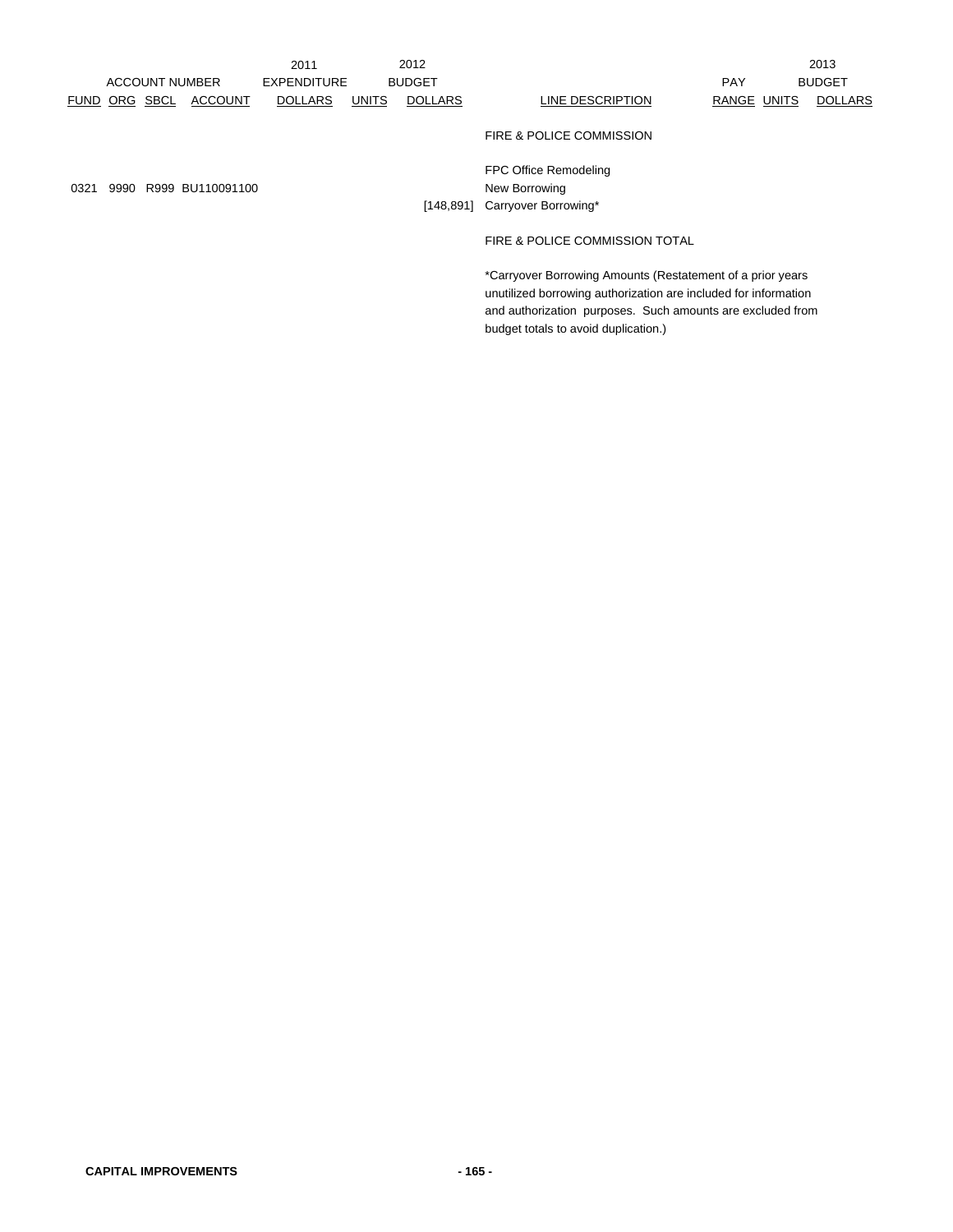|              |               |                                                | 2011               |              | 2012                     |                                                                                                                                             | 2013                       |
|--------------|---------------|------------------------------------------------|--------------------|--------------|--------------------------|---------------------------------------------------------------------------------------------------------------------------------------------|----------------------------|
|              |               | <b>ACCOUNT NUMBER</b>                          | <b>EXPENDITURE</b> |              | <b>BUDGET</b>            | <b>PAY</b>                                                                                                                                  | <b>BUDGET</b>              |
|              | FUND ORG SBCL | <b>ACCOUNT</b>                                 | <b>DOLLARS</b>     | <b>UNITS</b> | <b>DOLLARS</b>           | <b>RANGE UNITS</b><br>LINE DESCRIPTION                                                                                                      | <b>DOLLARS</b>             |
|              |               |                                                |                    |              |                          | <b>FIRE DEPARTMENT</b>                                                                                                                      |                            |
|              |               |                                                |                    |              |                          | FIRE DEPARTMENT STATION FACILITIES, INCLUDING<br>PLANNING, LAND ACQUISITION AND STATION CONSTRUCTION<br>AS DETERMINED BY THE COMMON COUNCIL |                            |
| 0309         |               | 3280 R999 FR130040100                          |                    |              | [250,000]                | Fire Repair Shop<br>New Borrowing<br>Carryover Borrowing*                                                                                   | [96, 131]                  |
| 0309         |               | 9990 R999 FR130060200                          | 212,403            |              | [60,000]                 | Mechanical Systems Maintenance<br>New Borrowing<br>Carryover Borrowing*                                                                     |                            |
| 0309<br>0309 |               | 9990 R999 FR130060300<br>9990 R999 FR130060300 | 44,047             |              |                          | <b>Exterior Building Maintenance</b><br>Cash Levy<br>New Borrowing<br>Carryover Borrowing*                                                  |                            |
| 0309         |               | 9990 R999 FR130130100                          | 1,049,593          |              | 500,000<br>[1, 176, 232] | Fire Facilities Maintenance Program<br>New Borrowing<br>Carryover Borrowing*                                                                | 1,063,000<br>[881,098]     |
| 0309<br>0309 |               | 3280 R999 FR130040300<br>9990 R999 FR130130200 | 2,010,336          |              | 2,814,000<br>[2,964,726] | Major Capital Equipment<br>Cash Levy<br>New Borrowing<br>Carryover Borrowing*                                                               | 2,230,000<br>[5, 203, 256] |
| 0309         |               | 9990 R999 FR130070100                          | 38,342             |              | 110,000<br>[277, 551]    | <b>Auxiliary Power Supply</b><br>New Borrowing<br>Carryover Borrowing*                                                                      | 110,000<br>[33,000]        |
|              |               |                                                | 3,354,721          |              | 3,424,000                | TOTAL FIRE DEPARTMENT                                                                                                                       | 3,403,000                  |
|              |               |                                                |                    |              |                          | *Carryover Borrowing Amounts (Restatement of a prior years<br>unutilized borrowing authorization are included for information               |                            |

unutilized borrowing authorization are included for information and authorization purposes. Such amounts are excluded from budget totals to avoid duplication.)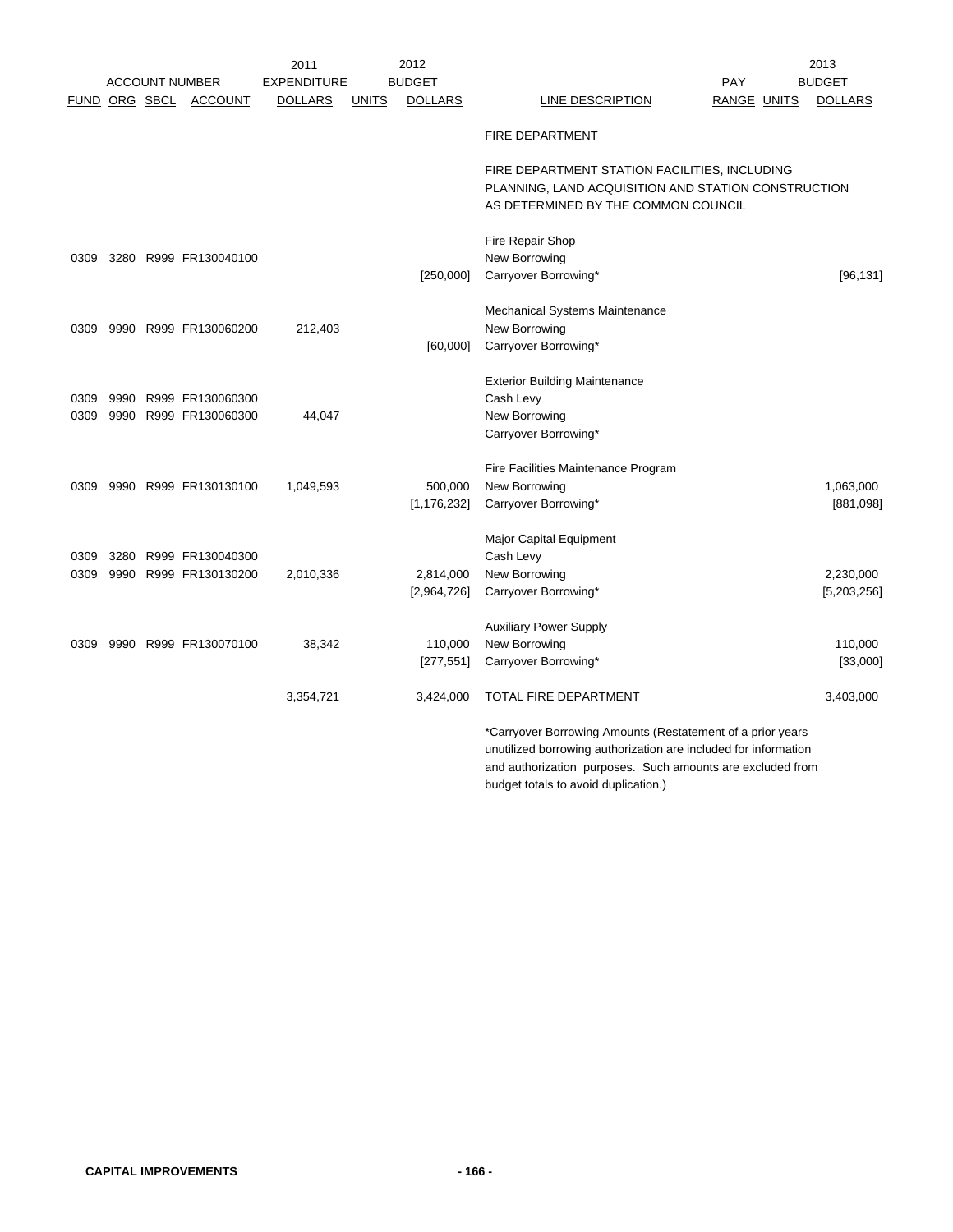|      |               |                       | 2011               |              | 2012           |                                                                                                                 |             | 2013           |
|------|---------------|-----------------------|--------------------|--------------|----------------|-----------------------------------------------------------------------------------------------------------------|-------------|----------------|
|      |               | <b>ACCOUNT NUMBER</b> | <b>EXPENDITURE</b> |              | <b>BUDGET</b>  |                                                                                                                 | <b>PAY</b>  | <b>BUDGET</b>  |
|      | FUND ORG SBCL | <b>ACCOUNT</b>        | <b>DOLLARS</b>     | <b>UNITS</b> | <b>DOLLARS</b> | LINE DESCRIPTION                                                                                                | RANGE UNITS | <b>DOLLARS</b> |
|      |               |                       |                    |              |                | <b>HEALTH DEPARTMENT</b>                                                                                        |             |                |
|      |               |                       |                    |              |                | Mechanical Systems Maintenance Program -                                                                        |             |                |
|      |               |                       |                    |              |                | Various Health Dept. Bldgs.                                                                                     |             |                |
| 0321 |               | 9990 R999 BU11090200  | 40,666             |              |                | New Borrowing                                                                                                   |             |                |
|      |               |                       |                    |              | [63, 588]      | Carryover Borrowing*                                                                                            |             |                |
|      |               |                       |                    |              |                | Exterior Building Maintenance Program -                                                                         |             |                |
|      |               |                       |                    |              |                | Various Health Dept. Bldgs.                                                                                     |             |                |
| 0321 |               | 9990 R999 BU11090300  | 70,480             |              |                | New Borrowing                                                                                                   |             |                |
|      |               |                       |                    |              | [517, 182]     | Carryover Borrowing*                                                                                            |             |                |
|      |               |                       |                    |              |                |                                                                                                                 |             |                |
|      |               |                       |                    |              |                | Interior Building Maintenance Program -                                                                         |             |                |
|      |               | 9990 R999 BU11090400  | 252,339            |              |                | Various Health Dept. Bldgs.                                                                                     |             |                |
| 0321 |               |                       |                    |              | [310, 501]     | New Borrowing<br>Carryover Borrowing*                                                                           |             |                |
|      |               |                       |                    |              |                |                                                                                                                 |             |                |
|      |               |                       |                    |              |                | <b>Public Health Information Network</b>                                                                        |             |                |
| 0321 |               | 3810 R999 BU110030200 | 28,089             |              |                | New Borrowing                                                                                                   |             |                |
|      |               |                       |                    |              |                | Carryover Borrowing*                                                                                            |             |                |
| 0321 |               | 3810 R999 BU110030200 |                    |              |                | Cash Levy                                                                                                       |             |                |
|      |               |                       |                    |              |                | Data Repository                                                                                                 |             |                |
| 0321 |               | 3810 R999 BU110100700 | 31,559             |              |                | Cash Levy                                                                                                       |             |                |
|      |               |                       |                    |              |                |                                                                                                                 |             |                |
|      |               |                       |                    |              |                | <b>Health Facilities Capital Projects</b>                                                                       |             |                |
| 0321 |               | 3810 R999 BU110130400 | 7,493              |              | 450,000        | New Borrowing                                                                                                   |             | 435,000        |
|      |               |                       |                    |              | [137, 558]     | Carryover Borrowing*                                                                                            |             | [577, 563]     |
|      |               |                       | 430,626            |              | 450,000        | TOTAL HEALTH DEPARTMENT                                                                                         |             | 435,000        |
|      |               |                       |                    |              |                | *Carryover Borrowing Amounts (Restatement of a prior years                                                      |             |                |
|      |               |                       |                    |              |                | the contract of the contract of the contract of the contract of the contract of the contract of the contract of |             |                |

unutilized borrowing authorization are included for information and authorization purposes. Such amounts are excluded from budget totals to avoid duplication.)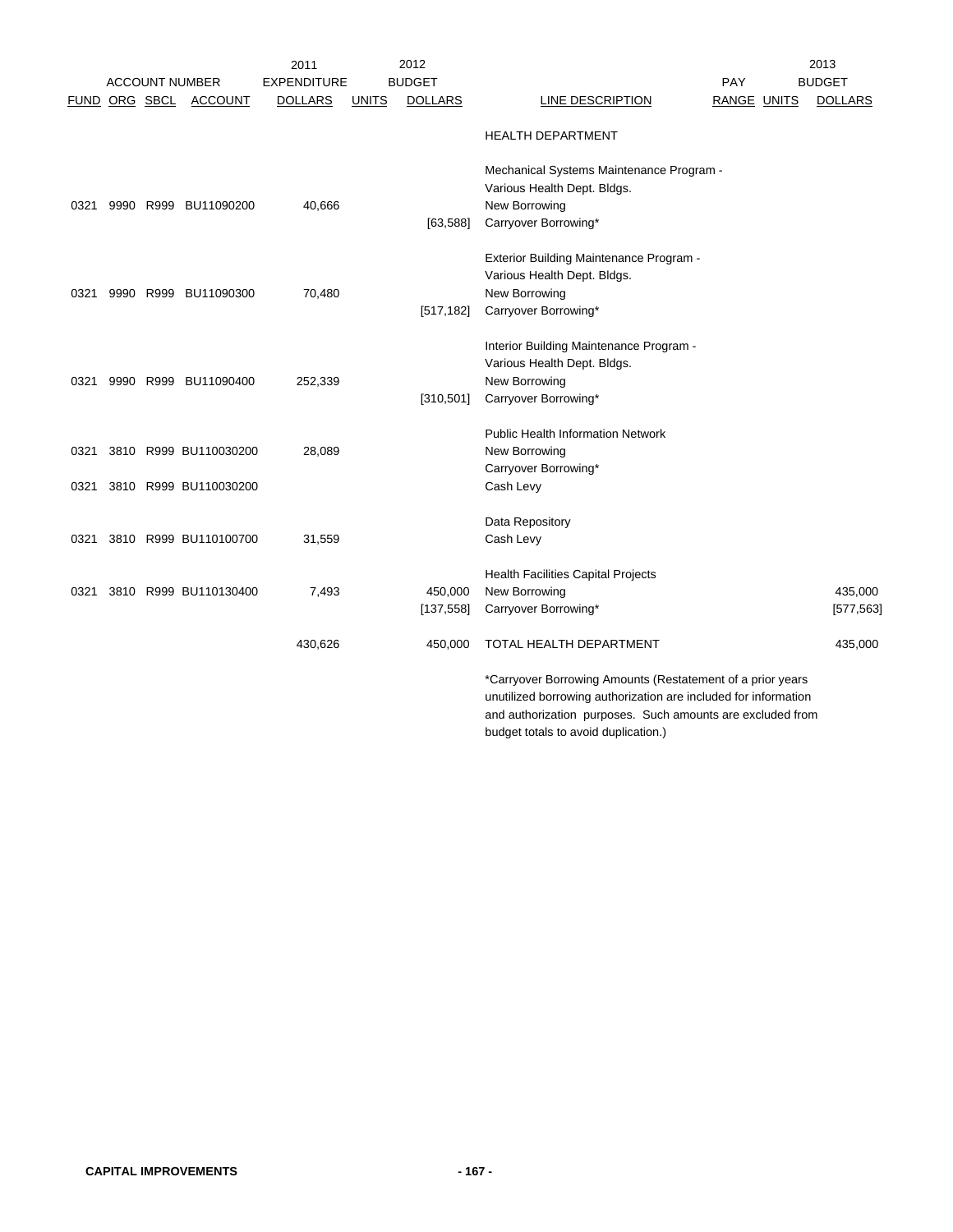|               |  | <b>ACCOUNT NUMBER</b>      | 2011<br><b>EXPENDITURE</b> |              | 2012<br><b>BUDGET</b> | <b>PAY</b>                                                      | 2013<br><b>BUDGET</b> |
|---------------|--|----------------------------|----------------------------|--------------|-----------------------|-----------------------------------------------------------------|-----------------------|
| FUND ORG SBCL |  | <b>ACCOUNT</b>             | <b>DOLLARS</b>             | <u>UNITS</u> | <b>DOLLARS</b>        | RANGE UNITS<br>LINE DESCRIPTION                                 | <b>DOLLARS</b>        |
|               |  |                            |                            |              |                       | <b>LIBRARY</b>                                                  |                       |
|               |  |                            |                            |              |                       | <b>CENTRAL LIBRARY</b>                                          |                       |
|               |  |                            |                            |              |                       | <b>RFID System</b>                                              |                       |
|               |  | 0312 9990 R999 LB140090100 | 729,710                    |              | [433, 326]            | New Borrowing<br>Carryover Borrowing*                           | [433, 326]            |
|               |  |                            |                            |              |                       | Central Library Improvements Fund                               |                       |
|               |  | 0312 9990 R999 LB141130100 | 543,979                    |              | 1,327,000             | New Borrowing                                                   | 1,968,000             |
|               |  |                            |                            |              | [565, 158]            | Carryover Borrowing*                                            | [1,820,982]           |
|               |  |                            |                            |              |                       | Central Library Improvements Fund - Mechanical Systems          |                       |
|               |  |                            |                            |              |                       | Cash Levy                                                       |                       |
|               |  | 0312 9990 R999 LB141020600 | 219,649                    |              |                       | New Borrowing<br>Carryover Borrowing*                           |                       |
|               |  |                            |                            |              | [132, 421]            |                                                                 |                       |
|               |  |                            |                            |              |                       | Central Library Improvements Fund - Exterior                    |                       |
|               |  | 0312 8610 R999 LB141090100 | 130,642                    |              |                       | New Borrowing                                                   |                       |
|               |  |                            |                            |              | [44,074]              | Carryover Borrowing*                                            |                       |
|               |  |                            |                            |              |                       | NEIGHBORHOOD LIBRARIES                                          |                       |
|               |  |                            |                            |              |                       | Neighborhood Library Improvements Fund                          |                       |
| 0312          |  | 8610 R999 LB145070100      |                            |              |                       | Cash Levy                                                       |                       |
|               |  | 0312 9990 R999 LB145130100 | 287,494                    |              |                       | New Borrowing                                                   | 1,475,000             |
|               |  |                            |                            |              | [287, 439]            | Carryover Borrowing*                                            |                       |
|               |  |                            |                            |              |                       | Neighborhood Library Improvements                               |                       |
|               |  |                            |                            |              |                       | Villard Library Project                                         |                       |
|               |  | 0312 8610 R999 LB145090100 | 3,103,648                  |              |                       | New Borrowing                                                   |                       |
|               |  |                            |                            |              |                       | Carryover Borrowing*                                            |                       |
|               |  |                            |                            |              |                       | Library Facility Initiatives                                    |                       |
|               |  | 0312 8610 R999 LB145130200 |                            |              | 1,250,000             | New Borrowing                                                   | 300,000               |
|               |  |                            |                            |              |                       | [2,000,000] Carryover Borrowing*                                | [2,807,447]           |
|               |  |                            | 5,015,122                  |              | 2,577,000             | <b>TOTAL LIBRARY</b>                                            | 3,743,000             |
|               |  |                            |                            |              |                       | *Carryover Borrowing Amounts (Restatement of a prior years      |                       |
|               |  |                            |                            |              |                       | unutilized borrowing authorization are included for information |                       |
|               |  |                            |                            |              |                       | and authorization purposes. Such amounts are excluded from      |                       |
|               |  |                            |                            |              |                       | budget totals to avoid duplication.)                            |                       |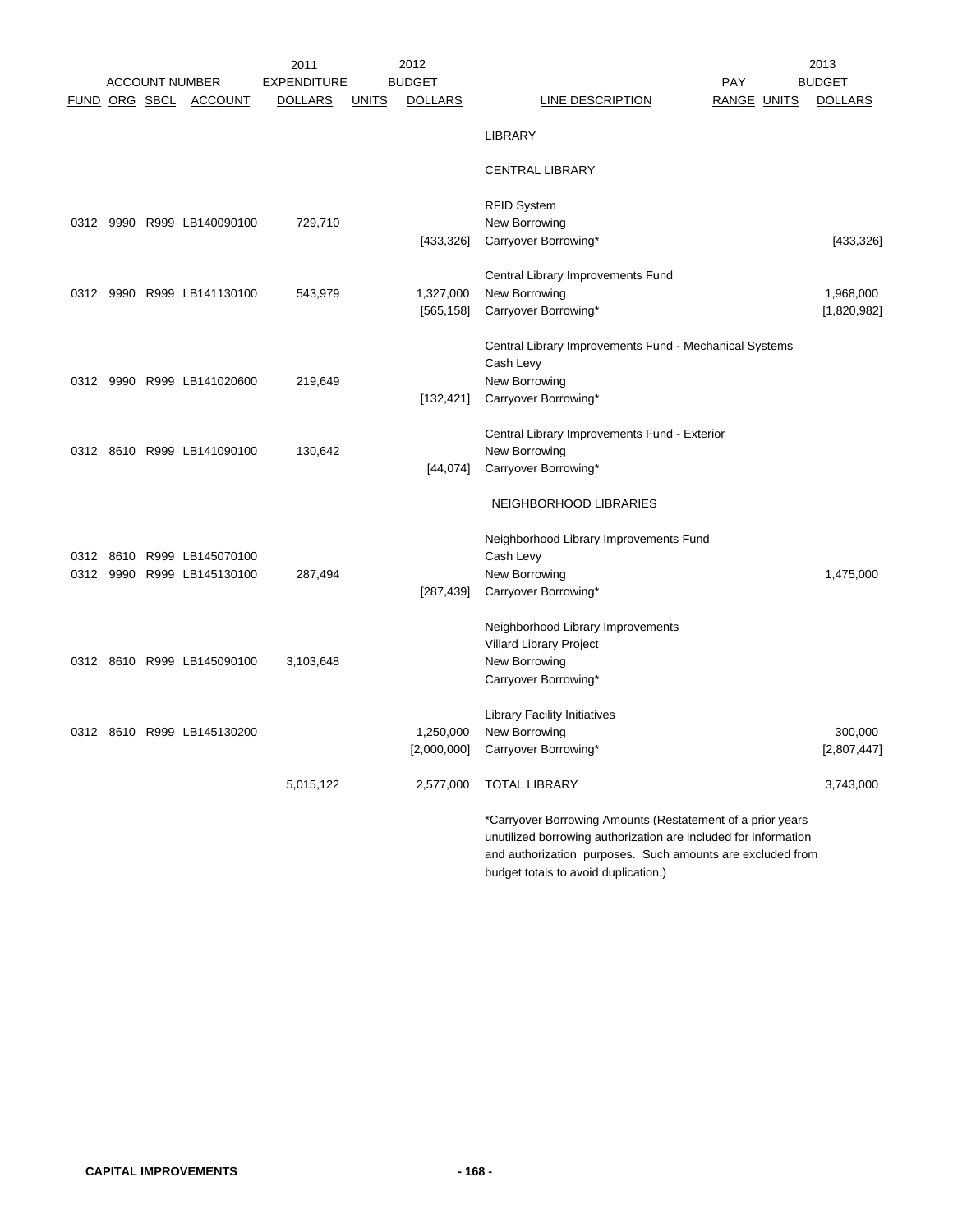|             |      |          |                       | 2011               |       | 2012           |                                                                                                                                                                                                                                     | 2013           |
|-------------|------|----------|-----------------------|--------------------|-------|----------------|-------------------------------------------------------------------------------------------------------------------------------------------------------------------------------------------------------------------------------------|----------------|
|             |      |          | <b>ACCOUNT NUMBER</b> | <b>EXPENDITURE</b> |       | <b>BUDGET</b>  | <b>PAY</b>                                                                                                                                                                                                                          | <b>BUDGET</b>  |
| <b>FUND</b> |      | ORG SBCL | <b>ACCOUNT</b>        | <b>DOLLARS</b>     | UNITS | <b>DOLLARS</b> | LINE DESCRIPTION<br>RANGE UNITS                                                                                                                                                                                                     | <b>DOLLARS</b> |
|             |      |          |                       |                    |       |                | <b>MUNICIPAL COURT</b>                                                                                                                                                                                                              |                |
|             |      |          |                       |                    |       |                | Court Case Management System                                                                                                                                                                                                        |                |
| 0321        | 1320 |          | R999 BU110020800      |                    |       |                | Cash Levy                                                                                                                                                                                                                           |                |
| 0321        | 1320 |          | R999 BU110020800      | 132,442            |       |                | New Borrowing                                                                                                                                                                                                                       |                |
|             |      |          |                       |                    |       | [102, 367]     | Carryover Borrowing*                                                                                                                                                                                                                | [28,041]       |
|             |      |          |                       | 132,442            |       |                | <b>TOTAL MUNICIPAL COURT</b>                                                                                                                                                                                                        |                |
|             |      |          |                       |                    |       |                | *Carryover Borrowing Amounts (Restatement of a prior years<br>unutilized borrowing authorization are included for information<br>and authorization purposes. Such amounts are excluded from<br>budget totals to avoid duplication.) |                |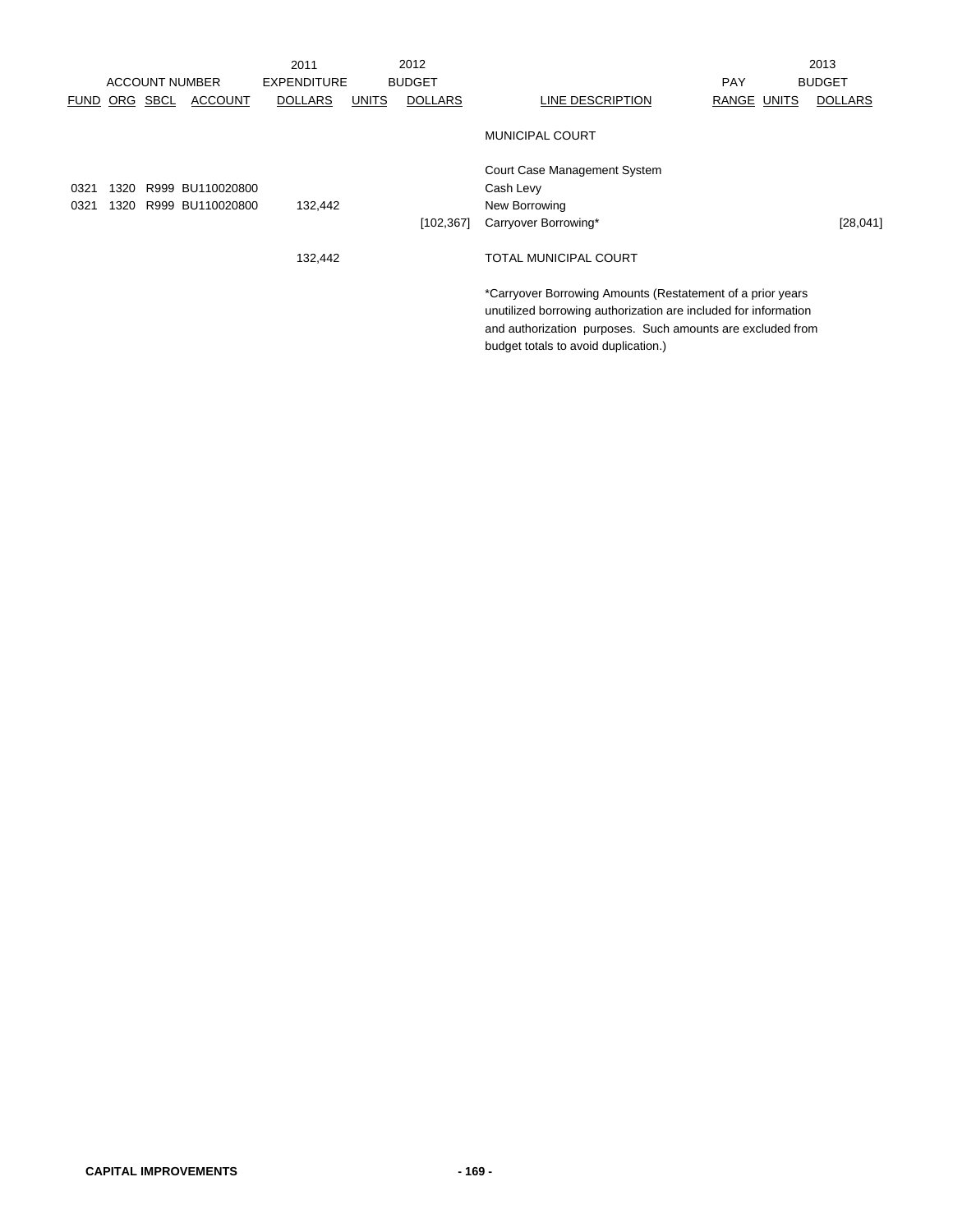|             |      |      | <b>ACCOUNT NUMBER</b> | 2011<br><b>EXPENDITURE</b> |              | 2012<br><b>BUDGET</b> |                                                                               | <b>PAY</b>  | 2013<br><b>BUDGET</b> |
|-------------|------|------|-----------------------|----------------------------|--------------|-----------------------|-------------------------------------------------------------------------------|-------------|-----------------------|
| <b>FUND</b> | ORG  | SBCL | <b>ACCOUNT</b>        | <b>DOLLARS</b>             | <b>UNITS</b> | <b>DOLLARS</b>        | LINE DESCRIPTION                                                              | RANGE UNITS | <b>DOLLARS</b>        |
|             |      |      |                       |                            |              |                       | DEPT. OF NEIGHBORHOOD SERVICES                                                |             |                       |
| 0321        | 3600 |      | R999 BU110101000      | 48.169                     |              | [58, 416]             | Security Upgrade - Anderson Building<br>New Borrowing<br>Carryover Borrowing* |             | [18, 250]             |
|             |      |      |                       | 48.169                     |              |                       | TOTAL DEPT. OF NEIGHBORHOOD SERVICES                                          |             |                       |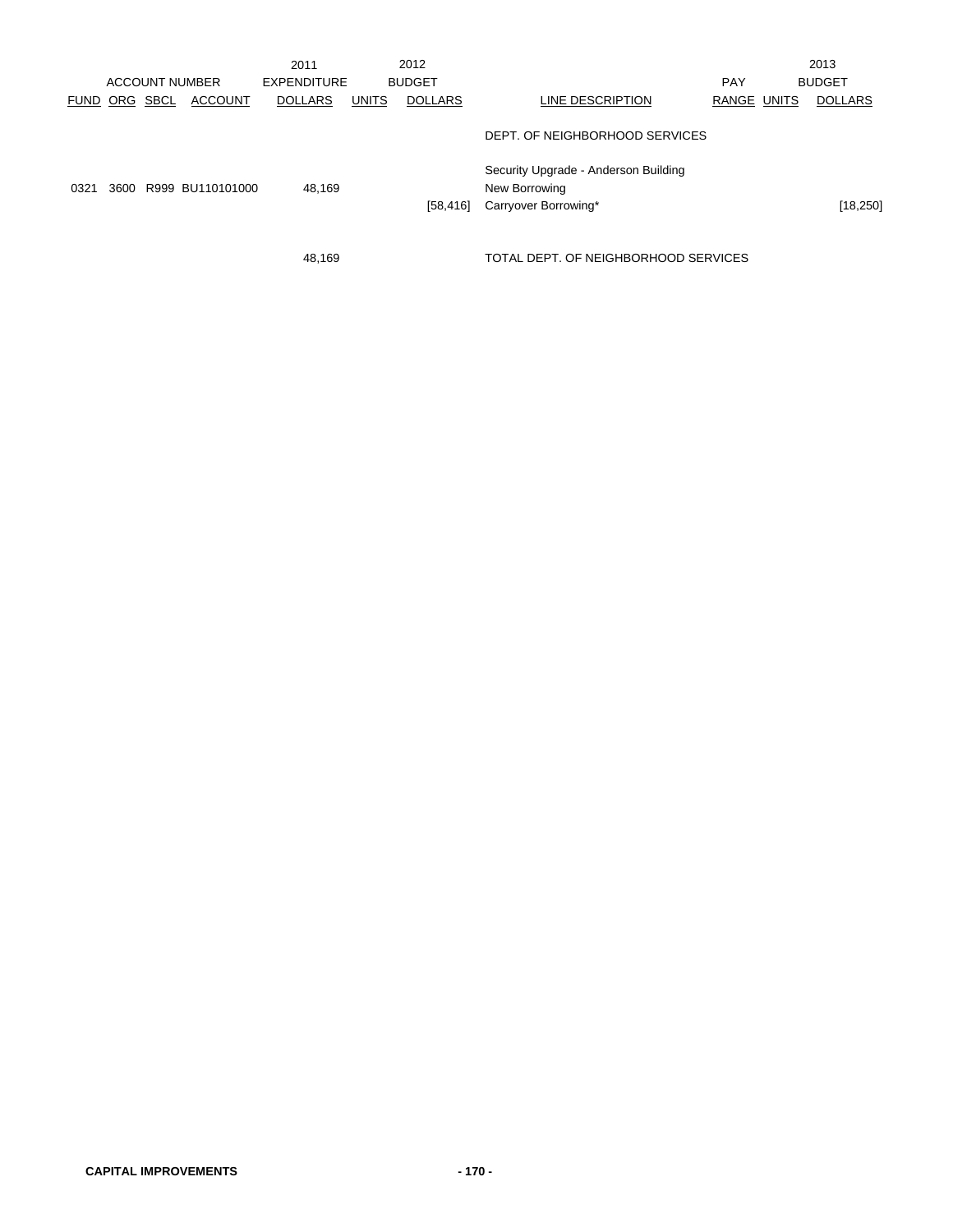| FUND ORG SBCL |  | <b>ACCOUNT NUMBER</b><br><b>ACCOUNT</b>        | 2011<br><b>EXPENDITURE</b><br><b>DOLLARS</b> | <u>UNITS</u> | 2012<br><b>BUDGET</b><br><b>DOLLARS</b> | LINE DESCRIPTION                                                                                 | <b>PAY</b><br>RANGE UNITS | 2013<br><b>BUDGET</b><br><b>DOLLARS</b> |
|---------------|--|------------------------------------------------|----------------------------------------------|--------------|-----------------------------------------|--------------------------------------------------------------------------------------------------|---------------------------|-----------------------------------------|
|               |  |                                                |                                              |              |                                         | POLICE DEPARTMENT                                                                                |                           |                                         |
|               |  | 0318 3310 R999 PL120040100                     | 7,374                                        |              | 760,000                                 | Evidence Storage Warehouse<br>Cash Levy<br>New Borrowing                                         |                           |                                         |
|               |  |                                                |                                              |              | [807, 800]                              | Carryover Borrowing*                                                                             |                           | [1, 272, 800]                           |
| 0318          |  | 9990 R999 PL12080700                           | 520,541                                      |              | [5,992,103]                             | Remodel Administration Bldg Offices<br>New Borrowing<br>Carryover Borrowing*                     |                           | 5,755,700<br>[5,374,131]                |
|               |  | 0318 9990 R999 PL120030100                     | 130,896                                      |              |                                         | Trunked Radio Communications - Citywide<br>New Borrowing<br>Revenues                             |                           |                                         |
|               |  |                                                |                                              |              | [952,000]                               | Carryover Borrowing*                                                                             |                           |                                         |
| 0318          |  | 9990 R999 PL120070100                          | 748,389                                      |              | [275,000]                               | Video Image Systems<br>New Borrowing<br>Carryover Borrowing*                                     |                           |                                         |
| 0318          |  | 3310 R999 PL120130100                          | 95,469                                       |              | 465,000                                 | <b>District Station Repairs Program</b><br>Cash Levy<br>New Borrowing                            |                           | 90,000                                  |
|               |  |                                                |                                              |              |                                         | Carryover Borrowing*                                                                             |                           | [204, 531]                              |
| 0318          |  | 9990 R999 PL120080100                          |                                              |              | [1,803]                                 | District #5 HVAC Replacement<br>New Borrowing<br>Carryover Borrowing*                            |                           |                                         |
| 0318          |  | 9990 R999 PL120080200                          | 1,800                                        |              | $[597]$                                 | 4715 W. Vliet St. Renovation<br>New Borrowing<br>Carryover Borrowing*                            |                           |                                         |
| 0318          |  | 9990 R999 PL120080300                          |                                              |              | [67, 333]                               | Surveillance Camera Program<br>New Borrowing<br>Carryover Borrowing*                             |                           |                                         |
| 0318<br>0318  |  | 9990 R999 PL120090100<br>9990 R999 PL120110100 | 181,223                                      |              | [300,000]                               | <b>District Station Renovation Program</b><br>Cash Levy<br>New Borrowing<br>Carryover Borrowing* |                           | [465,000]                               |
| 0318          |  | 9990 R999 PL120090200                          | 1,852,029                                    |              | [2,001,123]                             | 911 System Replacement<br>New Borrowing<br>Carryover Borrowing*                                  |                           |                                         |
|               |  | 0318 9990 R999 PL120130200                     | 875                                          |              | 277,000                                 | Radio & Communications Upgrades Program<br>Cash Levy<br>New Borrowing                            |                           | 470,000                                 |
|               |  |                                                |                                              |              |                                         | Carryover Borrowing*                                                                             |                           | [277,000]                               |
|               |  | 0318 9990 R999 PL120100100                     | 1,770,284                                    |              | [1,416,000]                             | Automated Fingerprint Analysis System<br>New Borrowing<br>Carryover Borrowing*                   |                           | [87,716]                                |
|               |  | 0318 9990 R999 PL120110300                     |                                              |              |                                         | Tiburon RMS VMP Upgrade<br>New Borrowing                                                         |                           |                                         |
|               |  |                                                |                                              |              | [354,000]                               | Carryover Borrowing*                                                                             |                           | [354,000]                               |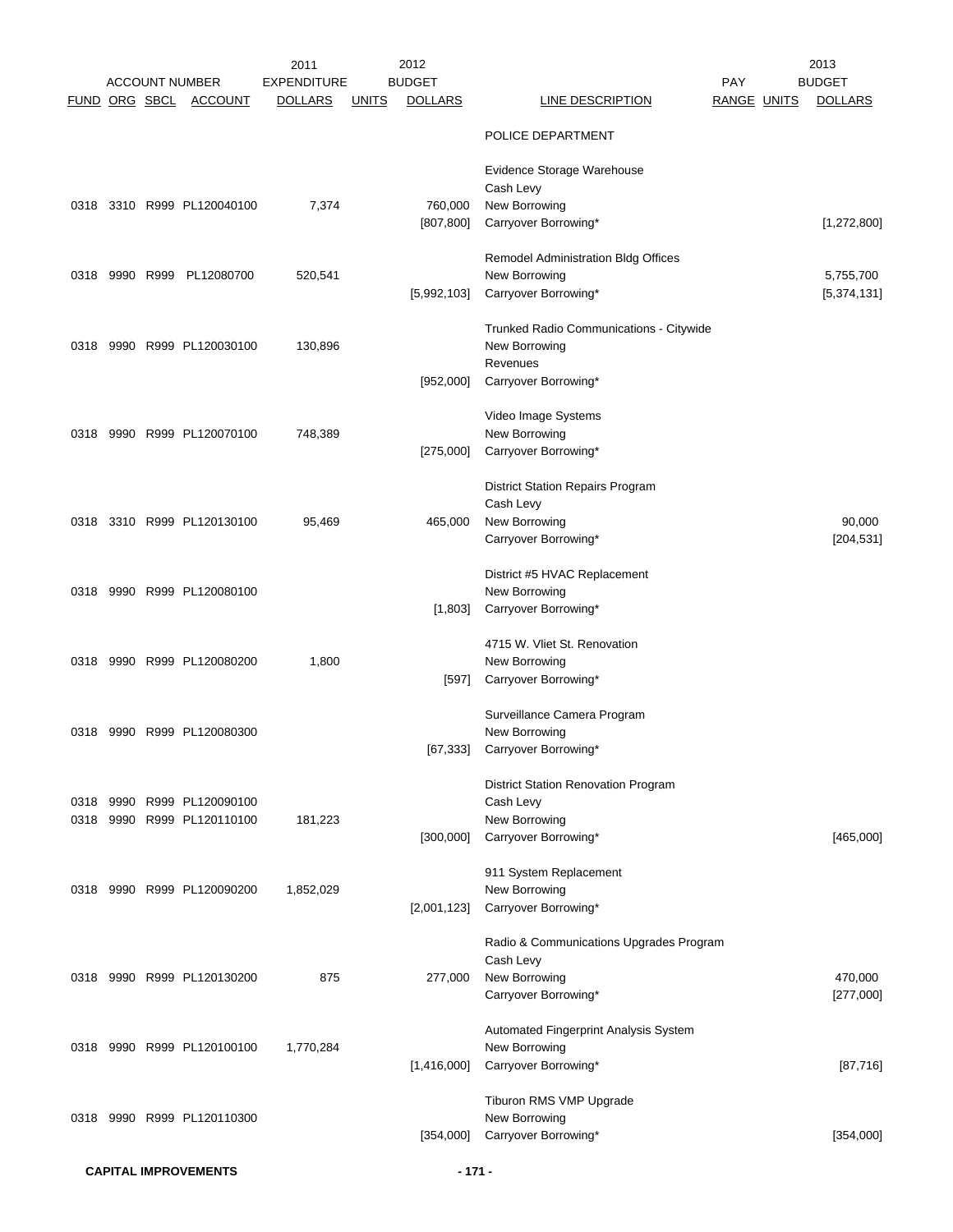|             |          | <b>ACCOUNT NUMBER</b> | 2011<br><b>EXPENDITURE</b> |              | 2012<br><b>BUDGET</b> |                                                                                                                                                                                                                                     | <b>PAY</b>  | 2013<br><b>BUDGET</b> |
|-------------|----------|-----------------------|----------------------------|--------------|-----------------------|-------------------------------------------------------------------------------------------------------------------------------------------------------------------------------------------------------------------------------------|-------------|-----------------------|
| <b>FUND</b> | ORG SBCL | <b>ACCOUNT</b>        | <b>DOLLARS</b>             | <b>UNITS</b> | <b>DOLLARS</b>        | <b>LINE DESCRIPTION</b>                                                                                                                                                                                                             | RANGE UNITS | <b>DOLLARS</b>        |
|             |          |                       |                            |              |                       |                                                                                                                                                                                                                                     |             |                       |
|             |          |                       |                            |              |                       | <b>RMS System</b>                                                                                                                                                                                                                   |             |                       |
| 0318        |          | 9990 R999 PL120130300 |                            |              |                       | New Borrowing                                                                                                                                                                                                                       |             | 500,000               |
|             |          |                       |                            |              |                       | Multi-Factor Authentication                                                                                                                                                                                                         |             |                       |
| 0318        |          | 9990 R999 PL120130400 |                            |              |                       | New Borrowing                                                                                                                                                                                                                       |             | 325,000               |
|             |          |                       |                            |              |                       | Data/Comm Center Repairs                                                                                                                                                                                                            |             |                       |
| 0318        |          | 9990 R999 PL120130500 |                            |              |                       | New Borrowing                                                                                                                                                                                                                       |             | 195,000               |
|             |          |                       |                            |              |                       | Safety Academy Modifications                                                                                                                                                                                                        |             |                       |
|             |          |                       |                            |              |                       | New Borrowing                                                                                                                                                                                                                       |             |                       |
| 0318        |          | 3310 R999 PL120130600 |                            |              |                       | Cash Levy                                                                                                                                                                                                                           |             | 40,000                |
|             |          |                       | 5,308,880                  |              | 1,502,000             | TOTAL POLICE DEPARTMENT                                                                                                                                                                                                             |             | 7,375,700             |
|             |          |                       |                            |              |                       | *Carryover Borrowing Amounts (Restatement of a prior years<br>unutilized borrowing authorization are included for information<br>and authorization purposes. Such amounts are excluded from<br>budget totals to avoid duplication.) |             |                       |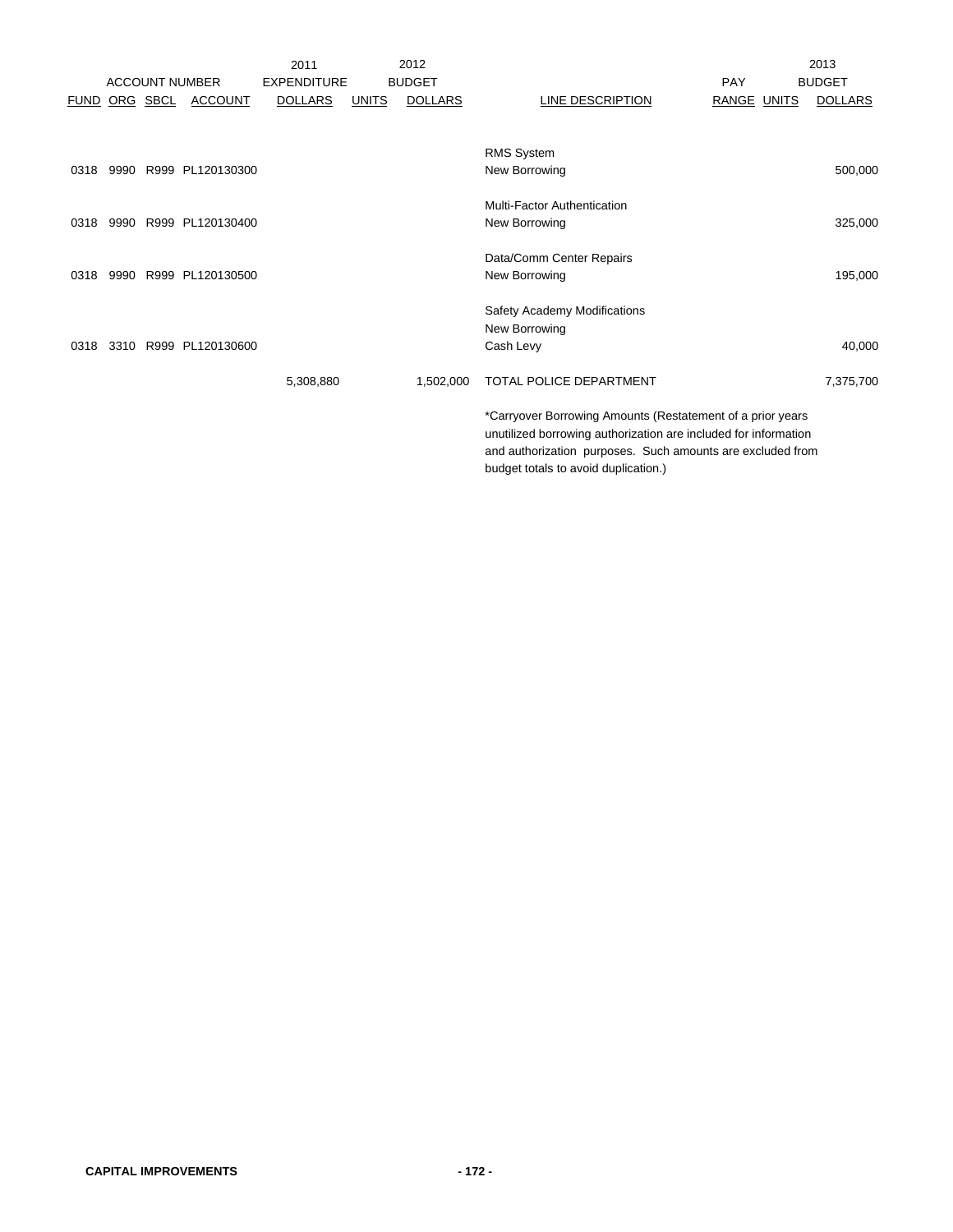| FUND ORG SBCL |      | <b>ACCOUNT NUMBER</b><br><b>ACCOUNT</b> | 2011<br><b>EXPENDITURE</b><br><u>DOLLARS</u> | <u>UNITS</u> | 2012<br><b>BUDGET</b><br><b>DOLLARS</b> | LINE DESCRIPTION                                                                     | <b>PAY</b><br>RANGE UNITS | 2013<br><b>BUDGET</b><br><b>DOLLARS</b> |
|---------------|------|-----------------------------------------|----------------------------------------------|--------------|-----------------------------------------|--------------------------------------------------------------------------------------|---------------------------|-----------------------------------------|
|               |      |                                         |                                              |              |                                         | PORT OF MILWAUKEE                                                                    |                           |                                         |
| 0481          |      | 4280 R999 PT180130100                   |                                              |              |                                         | Confined Disposal Facility Expansion<br>Cash Levy                                    |                           | 75,000                                  |
|               |      |                                         |                                              |              | 75,000                                  | New Borrowing<br>Carryover Borrowing*                                                |                           | [75,000]                                |
| 0481          |      | 9990 R999 PT180050200                   |                                              |              |                                         | Cargo Handling Equipment<br>Cash Levy<br>New Borrowing                               |                           |                                         |
|               |      |                                         |                                              |              | [283, 017]                              | Carryover Borrowing*                                                                 |                           |                                         |
| 0481          |      | 9990 R999 PT18080110                    |                                              |              | 150,000<br>[24, 568]                    | Dockwall Rehabilitation<br>Cash Levy<br>New Borrowing<br>Carryover Borrowing*        |                           | [150,000]                               |
|               |      |                                         |                                              |              |                                         |                                                                                      |                           |                                         |
| 0481          |      | 9990 R999 PT180080100                   | 29,019                                       |              | [79, 695]                               | South Harbor Tract Electrical Service Rehab<br>New Borrowing<br>Carryover Borrowing* |                           |                                         |
|               |      |                                         |                                              |              |                                         | Pier, Berth and Channel Improvements<br>Cash Levy                                    |                           |                                         |
| 0481          |      | 9990 R999 PT180000200                   |                                              |              |                                         | New Borrowing                                                                        |                           | 200,000                                 |
|               |      |                                         |                                              |              | [300,000]                               | Carryover Borrowing*<br>(2012 & 2013): Does not include \$800,000 for Grant          |                           |                                         |
|               |      |                                         |                                              |              |                                         | & Aid portion of Pier, Berth & Channel Impr.)                                        |                           |                                         |
| 0481          | 4280 | R999 PT180040100                        |                                              |              |                                         | Port Security<br>Cash Levy                                                           |                           |                                         |
| 0481          |      | 9990 R999 PT180040100                   | 811,054                                      |              | [400,000]                               | New Borrowing<br>Carryover Borrowing*                                                |                           | 50,000                                  |
|               |      | 0481 9990 R999 PT180080200              |                                              |              |                                         | Harbor Maintenance Dredging<br>New Borrowing                                         |                           |                                         |
|               |      |                                         |                                              |              | [100,000]                               | Carryover Borrowing*                                                                 |                           |                                         |
| 0481          |      | 9990 R999 PT180080300                   | 35,175                                       |              | [340, 140]                              | <b>Terminal Resurfacing</b><br>New Borrowing<br>Carryover Borrowing*                 |                           | 150,000                                 |
| 0481          |      | 9990 R999 PT180080400                   | 32,780                                       |              | [100,000]                               | Port Facility Systems<br>New Borrowing<br>Carryover Borrowing*                       |                           |                                         |
|               |      |                                         |                                              |              |                                         | Roadway Paving                                                                       |                           |                                         |
| 0481          |      | 9990 R999 PT180130200                   | 115,785                                      |              |                                         | New Borrowing                                                                        |                           | 100,000                                 |
| 0481          |      | 9990 R999 PT180130300                   |                                              |              |                                         | Liquid Cargo Pier<br>New Borrowing                                                   |                           | 250,000                                 |
| 0481          |      | 9990 R999 PT180130400                   | 84,320                                       |              |                                         | Rail Track & Service Upgrades<br>New Borrowing                                       |                           | 250,000                                 |
|               |      |                                         | 1,108,133                                    |              | 225,000                                 | TOTAL PORT OF MILWAUKEE                                                              |                           | 1,075,000                               |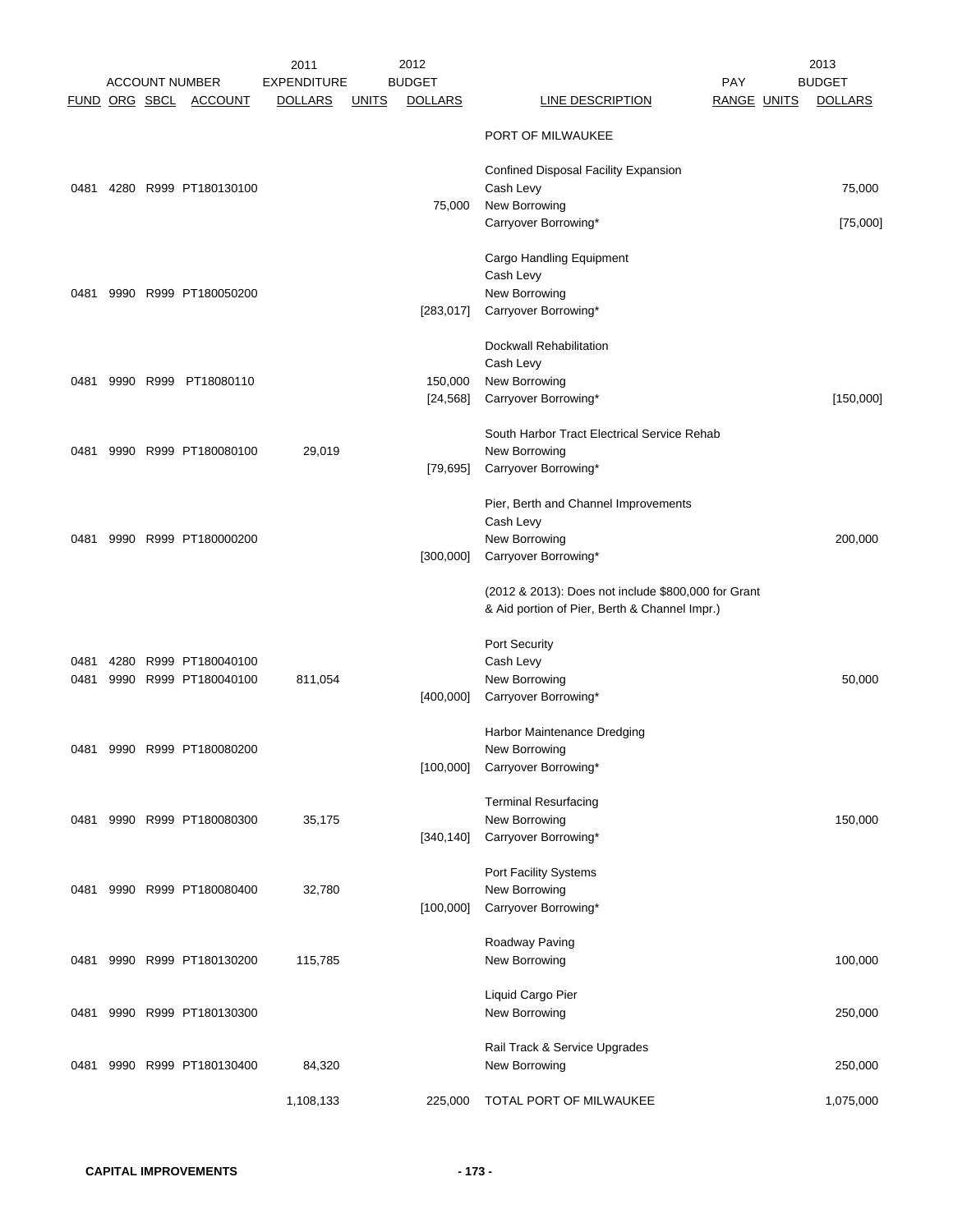|                       | 2011                      |              | 2012           |                  |       |       | 2013          |
|-----------------------|---------------------------|--------------|----------------|------------------|-------|-------|---------------|
| <b>ACCOUNT NUMBER</b> | EXPENDITURE               |              | <b>BUDGET</b>  |                  | PAY   |       | <b>BUDGET</b> |
| FUND ORG SBCL         | <b>DOLLARS</b><br>ACCOUNT | <b>UNITS</b> | <b>DOLLARS</b> | LINE DESCRIPTION | RANGE | UNITS | <b>DOLL</b>   |

|     |            | 2013           |
|-----|------------|----------------|
| PAY |            | <b>BUDGET</b>  |
|     | ANGE UNITS | <b>DOLLARS</b> |

\*Carryover Borrowing Amounts (Restatement of a prior years unutilized borrowing authorization are included for information and authorization purposes. Such amounts are excluded from budget totals to avoid duplication.)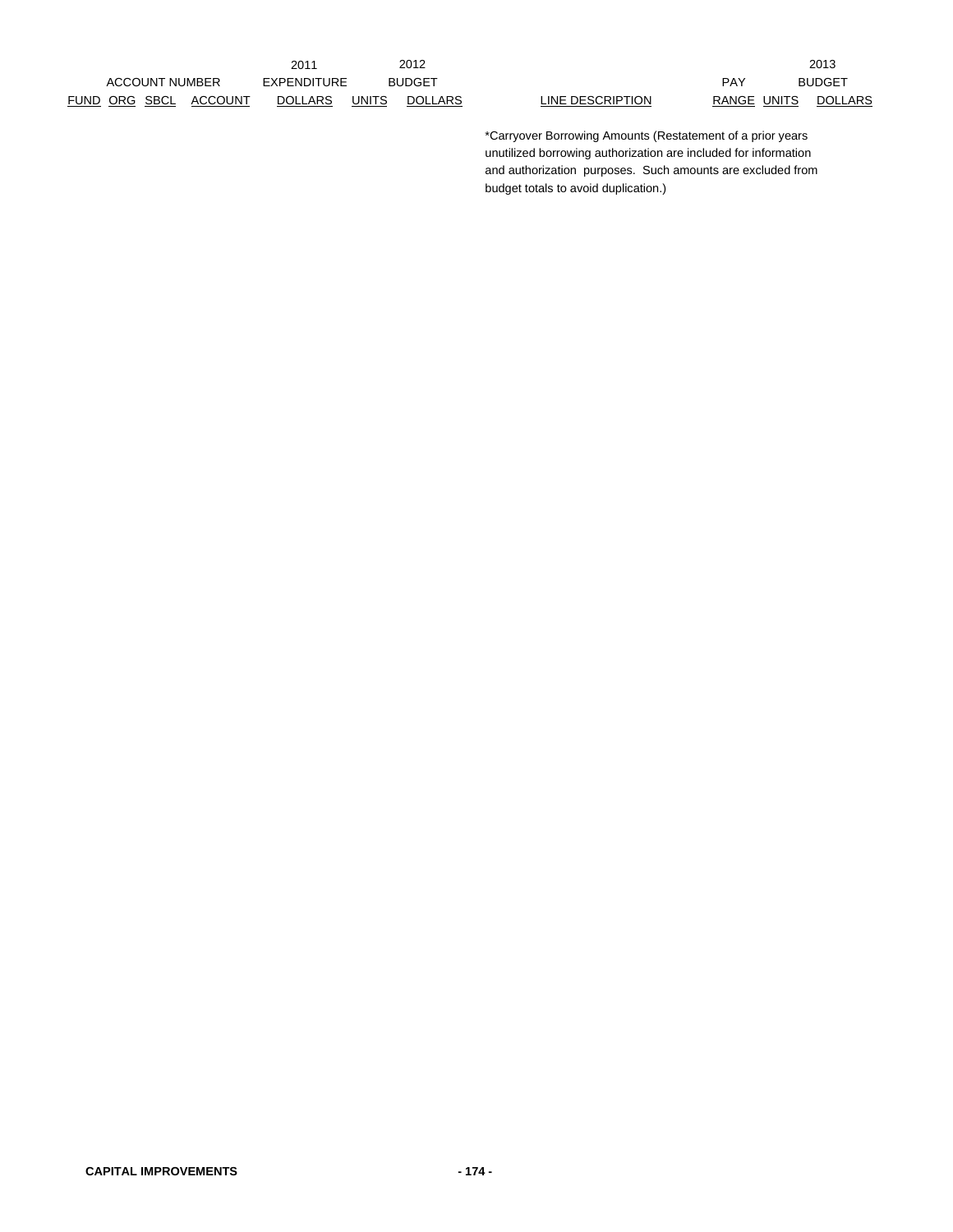|             |      |          |                       | 2011               |              | 2012           |                                                                         |             | 2013           |
|-------------|------|----------|-----------------------|--------------------|--------------|----------------|-------------------------------------------------------------------------|-------------|----------------|
|             |      |          | <b>ACCOUNT NUMBER</b> | <b>EXPENDITURE</b> |              | <b>BUDGET</b>  |                                                                         | PAY         | <b>BUDGET</b>  |
| <b>FUND</b> |      | ORG SBCL | <b>ACCOUNT</b>        | <b>DOLLARS</b>     | <b>UNITS</b> | <b>DOLLARS</b> | LINE DESCRIPTION                                                        | RANGE UNITS | <b>DOLLARS</b> |
|             |      |          |                       |                    |              |                | DEPARTMENT OF PUBLIC WORKS                                              |             |                |
|             |      |          |                       |                    |              |                | DPW-ADMINISTRATIVE SERVICES DIVISION                                    |             |                |
| 0333        | 9990 |          | R999 ST27008000A      |                    |              |                | <b>Public Safety Communications</b><br>Cash Levy                        |             |                |
| 0333        | 9990 |          | R999 ST27013000A      | 742,288            |              | 500,000        | New Borrowing                                                           |             | 500,000        |
|             |      |          |                       |                    |              | [544,642]      | Carryover Borrowing*                                                    |             | [133,980]      |
| 0321        | 9990 |          | R999 BU110080600      |                    |              | [33, 278]      | <b>CSWAN/COMMON Upgrade</b><br>New Borrowing<br>Carryover Borrowing*    |             |                |
| 0321        |      |          | 9990 R999 BU110120600 |                    |              | 720,000        | Municipal Phone System Upgrade<br>New Borrowing<br>Carryover Borrowing* |             | [720,000]      |
|             |      |          |                       |                    |              |                |                                                                         |             |                |
|             |      |          |                       | 742,288            |              | 1,220,000      | <b>TOTAL DPW-ADMINISTRATIVE SERVICES</b>                                |             | 500,000        |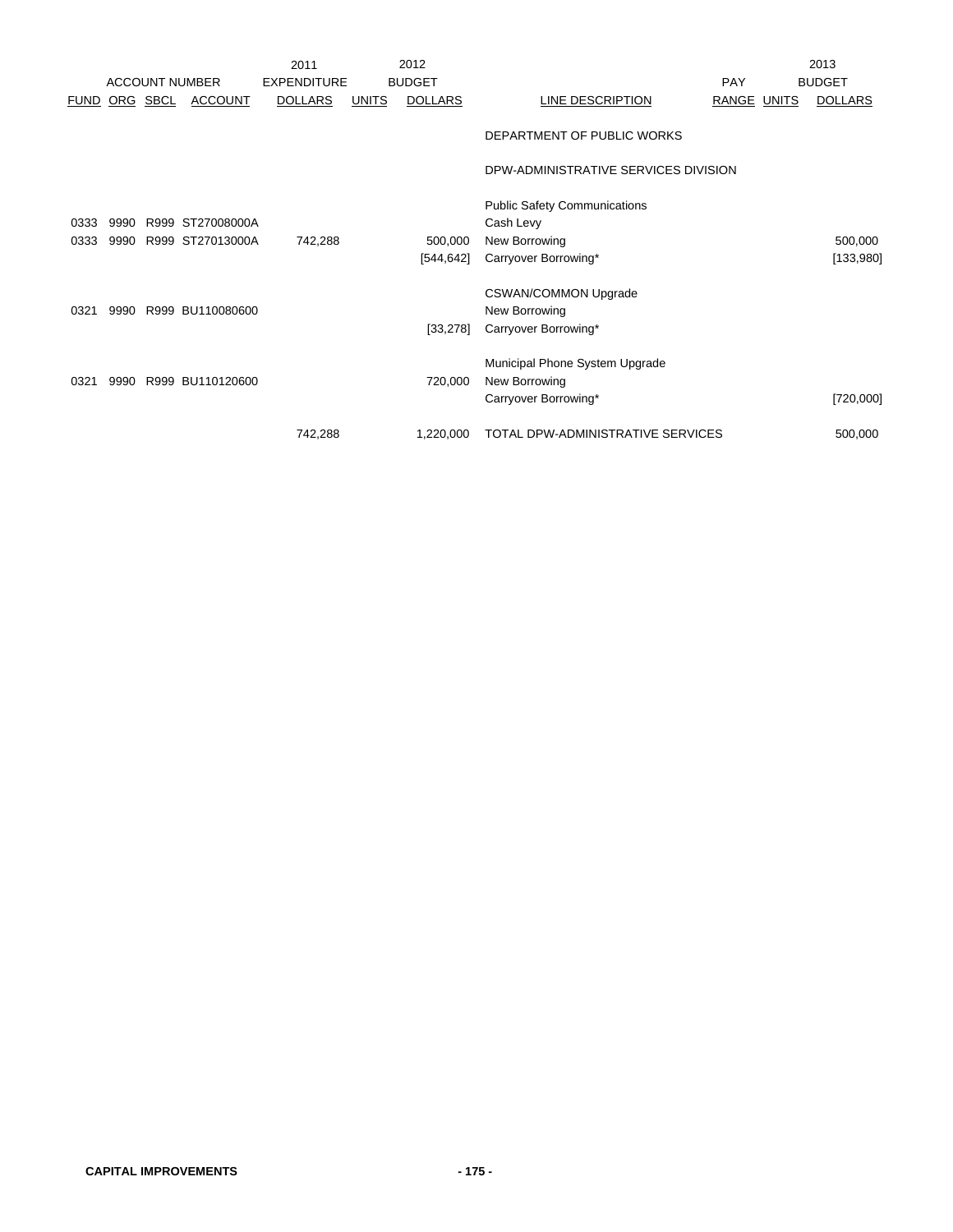|                      |  |                            | 2011               |              | 2012                     |                                                                | 2013                     |
|----------------------|--|----------------------------|--------------------|--------------|--------------------------|----------------------------------------------------------------|--------------------------|
|                      |  | <b>ACCOUNT NUMBER</b>      | <b>EXPENDITURE</b> |              | <b>BUDGET</b>            | PAY                                                            | <b>BUDGET</b>            |
| <u>FUND ORG SBCL</u> |  | <b>ACCOUNT</b>             | <b>DOLLARS</b>     | <u>UNITS</u> | <b>DOLLARS</b>           | LINE DESCRIPTION<br><b>RANGE UNITS</b>                         | <b>DOLLARS</b>           |
|                      |  |                            |                    |              |                          | DPW-INFRASTRUCTURE SERVICES DIVISION                           |                          |
|                      |  |                            |                    |              |                          | <b>BRIDGE CONSTRUCTION</b>                                     |                          |
|                      |  |                            |                    |              |                          | Bridge - State & Federally Funded Grants                       |                          |
|                      |  |                            |                    |              |                          | Cash Levy                                                      |                          |
| 0303                 |  | 9990 R999 BR300130000      |                    |              | 500,000<br>[4, 139, 965] | New Borrowing<br>Carryover Borrowing*                          | 100,000<br>[6, 854, 000] |
| 0303                 |  | 5010 R999 BR300100000      | 1,407,917          |              |                          | <b>Other Revenues</b>                                          |                          |
|                      |  |                            |                    |              |                          | (2013: Does not include \$5,655,000                            |                          |
|                      |  |                            |                    |              |                          | for Grant & Aid portion of the                                 |                          |
|                      |  |                            |                    |              |                          | Bridge Program.)                                               |                          |
|                      |  |                            |                    |              |                          | (2012: Does not include \$6,035,000                            |                          |
|                      |  |                            |                    |              |                          | for Grant & Aid portion of the                                 |                          |
|                      |  |                            |                    |              |                          | Bridge Program.)                                               |                          |
|                      |  |                            |                    |              |                          | (2011: Does not include \$23,116,000 for                       |                          |
|                      |  |                            |                    |              |                          | Grant & Aid portion of the Bridge Program.)                    |                          |
|                      |  |                            |                    |              |                          | <b>Bridge Reconstruction - Local</b>                           |                          |
| 0303                 |  | 5010 R999 BR100020000      |                    |              |                          | Cash Levy                                                      |                          |
| 0303                 |  | 9990 R999 BR10013000A      | 5,198,776          |              | 7,782,000                | New Borrowing                                                  | 9,785,000                |
| 0303                 |  | 5010 R999 BR100010000      |                    |              | [11,900,000]             | Carryover Borrowing*<br><b>Other Revenues</b>                  | [13,612,965]             |
|                      |  |                            |                    |              |                          |                                                                |                          |
|                      |  |                            | 6,606,693          |              | 8,282,000                | TOTAL BRIDGE CONSTRUCTION                                      | 9,885,000                |
|                      |  |                            |                    |              |                          | PAVING PROGRAM                                                 |                          |
|                      |  |                            |                    |              |                          | A. Street Reconstruction-City Contribution to State and        |                          |
|                      |  |                            |                    |              |                          | Federally Aided Grant Projects-Including Land for R.O.W.       |                          |
| 0330                 |  | 5010 R999 ST320130000      | 1                  |              | 1,000                    | Assessable                                                     | 1,000                    |
|                      |  |                            |                    |              |                          | Assessment Carryover*                                          |                          |
| 0333                 |  | 9990 R999 ST320130000      | 4,436,441          |              | 9,776,200                | New Borrowing                                                  | 435,000                  |
|                      |  |                            |                    |              | [13,044,100]             | Carryover Borrowing*<br>Cash Levy                              | [18,090,300]             |
|                      |  | 0333 5010 R999 ST320000000 |                    |              |                          | <b>State Revenue</b>                                           |                          |
|                      |  |                            |                    |              |                          | (2013: Does not include \$50,900,000 for Grant                 |                          |
|                      |  |                            |                    |              |                          | & Aid portion of State & Federally Aided Projects.)            |                          |
|                      |  |                            |                    |              |                          | (2012: Does not include \$68,556,800 for Grant                 |                          |
|                      |  |                            |                    |              |                          | & Aid portion of State & Federally Aided Projects.)            |                          |
|                      |  |                            |                    |              |                          | (2011: Does not include \$51,505,230 for Grant & Aid           |                          |
|                      |  |                            |                    |              |                          | portion of State and Federally Aided Projects.)                |                          |
|                      |  |                            |                    |              |                          | TOTAL STREET CONSTRUCTION-CITY                                 |                          |
|                      |  |                            |                    |              |                          | CONTRIBUTION TO AIDED PROJECTS                                 |                          |
|                      |  |                            | 4,436,442          |              | 9,777,200                | INCLUDING R.O.W.                                               | 436,000                  |
|                      |  |                            |                    |              |                          | <b>B.1. STREET RECONSTRUCTION OR</b>                           |                          |
|                      |  |                            |                    |              |                          | RESURFACING REGULAR CITY                                       |                          |
|                      |  |                            |                    |              |                          | PROGRAM-INCLUDING LAND FOR R.O.W.<br>(EXCLUDING URBAN RENEWAL) |                          |
|                      |  |                            |                    |              |                          |                                                                |                          |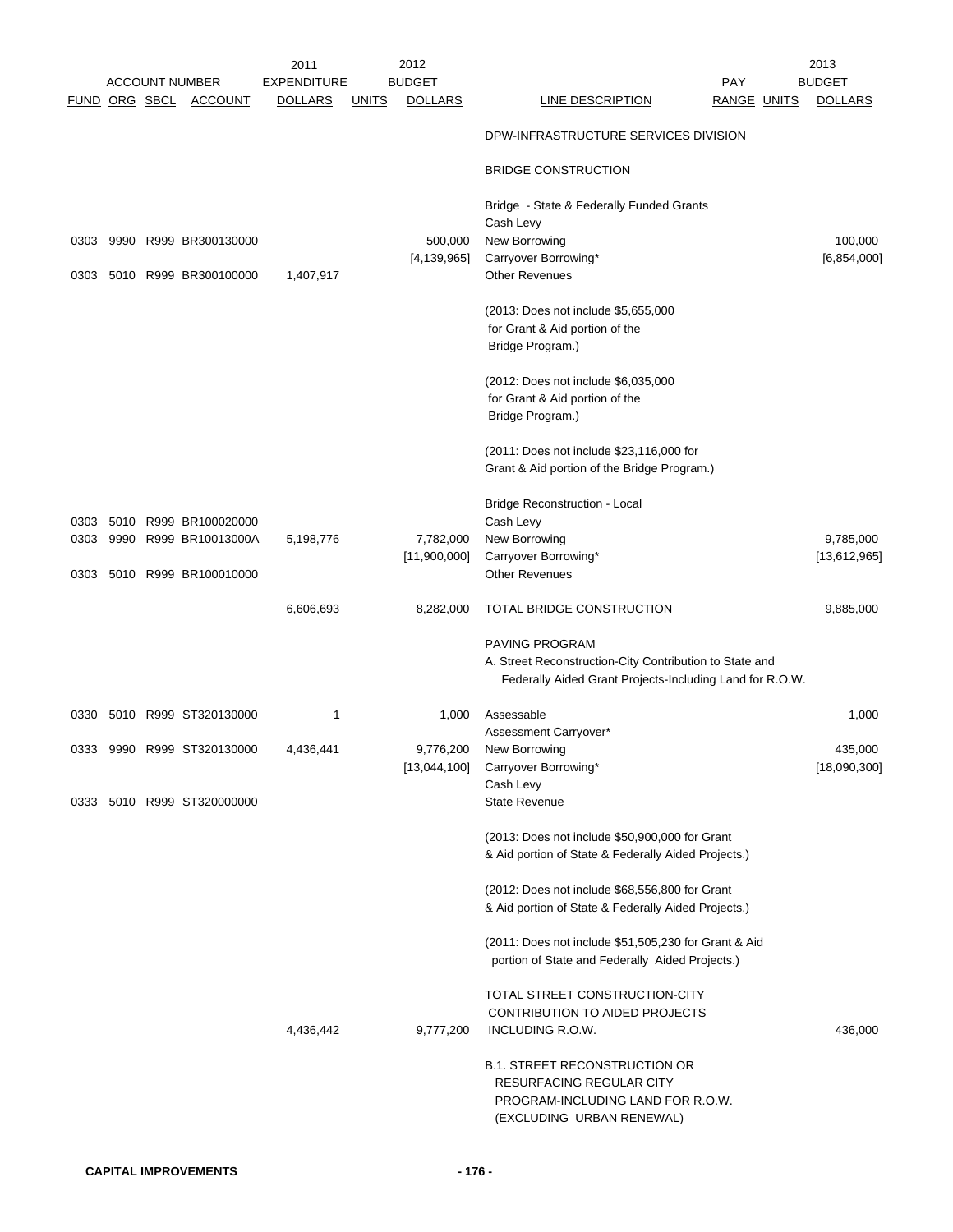|              |  | <b>ACCOUNT NUMBER</b>                          | 2011<br><b>EXPENDITURE</b> |              | 2012<br><b>BUDGET</b> |                                                                 | PAY         | 2013<br><b>BUDGET</b> |
|--------------|--|------------------------------------------------|----------------------------|--------------|-----------------------|-----------------------------------------------------------------|-------------|-----------------------|
|              |  | FUND ORG SBCL ACCOUNT                          | <b>DOLLARS</b>             | <u>UNITS</u> | <b>DOLLARS</b>        | LINE DESCRIPTION                                                | RANGE UNITS | <b>DOLLARS</b>        |
|              |  |                                                |                            |              |                       |                                                                 |             |                       |
|              |  | 0330 5010 R999 ST21113000A                     | 589,173                    |              | 100                   | Assessable                                                      |             | 1,000,000             |
|              |  |                                                |                            |              | [735, 315]            | Assessable Carryover*                                           |             |                       |
| 0333<br>0333 |  | 9990 R999 ST21113000A<br>5010 R999 ST21113000A | 14,334,304<br>14,334,304   |              | 14,297,500            | New Borrowing<br>Cash Revenue - SMF                             |             | 15,000,000            |
|              |  |                                                |                            |              | [14, 291, 600]        | Carryover Borrowing*                                            |             | [18, 445, 230]        |
| 0333         |  | 5010 R999 ST21108000A                          |                            |              |                       | Cash Levy                                                       |             |                       |
|              |  |                                                |                            |              |                       | <b>B.2. STREETS - HIGH IMPACT PROGRAM</b>                       |             |                       |
| 0333         |  | 9990 R999 ST21613000A                          |                            |              |                       | New Borrowing                                                   |             | 1,000,000             |
|              |  |                                                |                            |              |                       | TOTAL STREET RECONSTRUCTION OR                                  |             |                       |
|              |  |                                                |                            |              |                       | RESURFACING-REGULAR CITY PROGRAM                                |             |                       |
|              |  |                                                |                            |              |                       | INCLUDING LAND FOR R.O.W.                                       |             |                       |
|              |  |                                                | 29,257,781                 |              | 14,297,600            | (EXCLUDING URBAN RENEWAL)                                       |             | 17,000,000            |
|              |  |                                                |                            |              |                       | C. ALLEY RECONSTRUCTION PROGRAM                                 |             |                       |
| 0330         |  | 5010 R999 ST21213000A                          | 300,768                    |              | 600,000               | Assessable                                                      |             | 875,000               |
|              |  |                                                |                            |              | [445, 819]            | Assessable Carryover*                                           |             |                       |
| 0333         |  | 9990 R999 ST21213000A                          | 396,080                    |              | 2,400,000             | New Borrowing                                                   |             | 1,625,000             |
|              |  | 5010 R999 ST21207000A                          |                            |              | [1,600,000]           | Carryover Borrowing*<br>Cash Levy                               |             | [2,438,809]           |
| 0333         |  |                                                |                            |              |                       |                                                                 |             |                       |
|              |  |                                                | 696,848                    |              | 3,000,000             | TOTAL ALLEY RECONSTRUCTION PROGRAM                              |             | 2,500,000             |
|              |  |                                                |                            |              |                       | D. NEW STREET CONSTRUCTION PROGRAM<br>INCLUDING LAND FOR R.O.W. |             |                       |
| 0330         |  | 5010 R999 ST21010000A                          |                            |              |                       | Assessable                                                      |             |                       |
|              |  |                                                |                            |              |                       | Assessable Carryover*                                           |             |                       |
| 0333         |  | 9990 R999 ST21012000A                          | 1,899                      |              | 200,000               | New Borrowing                                                   |             |                       |
|              |  |                                                |                            |              | [568, 174]            | Carryover Borrowing*                                            |             | [378, 235]            |
|              |  | 0333 5010 R999 ST210030000                     |                            |              |                       | Cash Levy                                                       |             |                       |
|              |  |                                                |                            |              |                       | E. NEW STREET - DEVELOPER                                       |             |                       |
|              |  | 0333 5010 R999 ST21413000A                     | 424,896                    |              |                       | Developer Revenues                                              |             | 400,000               |
|              |  |                                                |                            |              |                       | Carryover Developer Revenues                                    |             |                       |
|              |  |                                                |                            |              |                       | TOTAL NEW STREET CONSTRUCTION                                   |             |                       |
|              |  |                                                | 426,795                    |              | 200,000               | PROGRAM-INCLUDING LAND FOR R.O.W.                               |             | 400,000               |
|              |  |                                                |                            |              |                       | SUMMARY OF STREET CONSTRUCTION PROG.                            |             |                       |
|              |  |                                                |                            |              |                       | (A,B,C,D,E) (EXCLUDING URBAN RENEWAL)                           |             |                       |
|              |  |                                                |                            |              |                       | Carryover Developer Revenues-Total                              |             |                       |
|              |  |                                                | 889,942                    |              | 601,100               | Assessable - Total                                              |             | 1,876,000             |
|              |  |                                                |                            |              | [1, 181, 134]         | Assessment Carryover*-Total                                     |             | [2,380,800]           |
|              |  |                                                |                            |              |                       | Cash Revenues-Total                                             |             | 400,000               |
|              |  |                                                |                            |              | 26,673,700            | New Borrowing-Streets                                           |             | 18,060,000            |
|              |  |                                                |                            |              | [29, 503, 874]        | Carryover Borrowing*-Total<br>Cash Levy-Total                   |             | [39, 352, 574]        |
|              |  |                                                |                            |              |                       | (A,B,C,D) (EXCLUDING URBAN RENEWAL)                             |             |                       |
|              |  |                                                |                            |              |                       | (INCLUDING LAND FOR R.O.W.)                                     |             |                       |
|              |  |                                                | 889,942                    |              | 27,274,800            | TOTAL STREET CONSTRUCTION PROGRAM                               |             | 20,336,000            |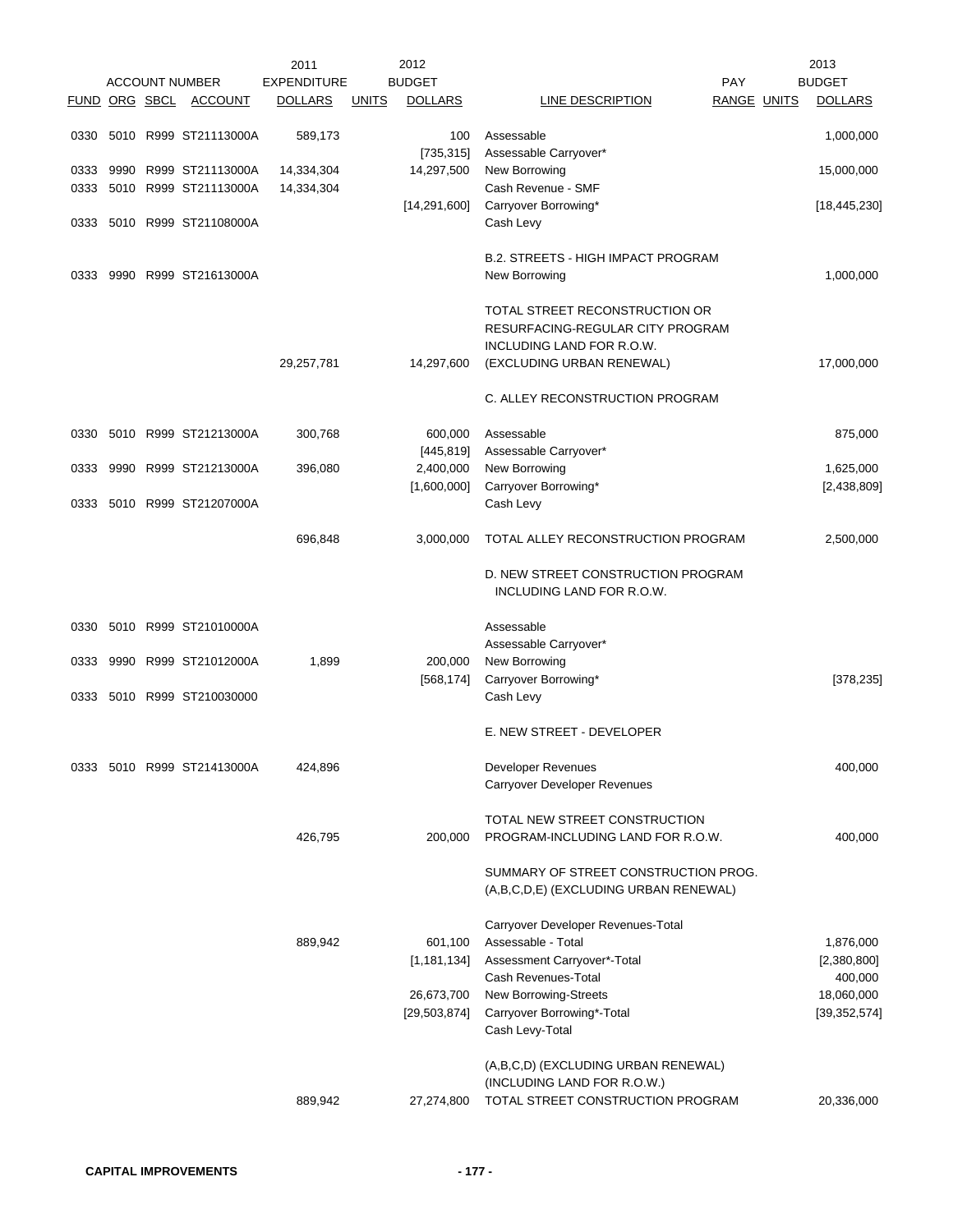|                      |           |                            | 2011               |              | 2012           |                                              |             | 2013           |
|----------------------|-----------|----------------------------|--------------------|--------------|----------------|----------------------------------------------|-------------|----------------|
|                      |           | <b>ACCOUNT NUMBER</b>      | <b>EXPENDITURE</b> |              | <b>BUDGET</b>  |                                              | <b>PAY</b>  | <b>BUDGET</b>  |
| <u>FUND ORG SBCL</u> |           | <b>ACCOUNT</b>             | <b>DOLLARS</b>     | <u>UNITS</u> | <b>DOLLARS</b> | LINE DESCRIPTION                             | RANGE UNITS | <b>DOLLARS</b> |
|                      |           |                            |                    |              |                | Street Improvements-Sidewalk,                |             |                |
|                      |           |                            |                    |              |                | Driveway Curb and Gutter - Replacement**     |             |                |
| 0333                 |           | 9990 R999 ST23013000A      | 796,131            |              | 1,478,000      | New Borrowing                                |             | 1,000,000      |
| 0330                 |           | 5010 R999 ST23013000A      | 83,489             |              | 464,500        | Assessable                                   |             | 333,000        |
|                      |           |                            |                    |              | [730, 185]     | Assessable Carryover*                        |             |                |
| 0333                 |           | 5010 R999 ST23007000A      |                    |              |                | Cash Levy                                    |             |                |
|                      |           |                            |                    |              | [1,500,000]    | Carryover Borrowing*                         |             | [1,407,151]    |
|                      |           |                            |                    |              |                | Street Improvements-Street Lighting          |             |                |
| 0333                 |           | 9990 R999 ST24013000A      | 8,033,078          |              | 8,220,000      | New Borrowing                                |             | 8,540,000      |
| 0333                 |           | 5010 R999 ST24008000A      |                    |              |                | Cash Levy                                    |             |                |
| 0330                 |           | 5010 R999 ST24007000A      |                    |              |                | Assessable                                   |             |                |
|                      |           |                            |                    |              | [6, 554, 590]  | Carryover Borrowing*                         |             | [4, 121, 006]  |
|                      |           |                            |                    |              |                | <b>Developer Revenues</b>                    |             |                |
|                      |           |                            |                    |              |                | Assessable Carryover*                        |             |                |
|                      |           |                            |                    |              |                | Street Improvements-Traffic Cntrl Facilities |             |                |
| 0333                 |           | 9990 R999 ST22013000A      | 1,457,349          |              | 2,303,000      | New Borrowing                                |             | 2,055,000      |
| 0333                 |           | 5010 R999 ST22008000A      |                    |              |                | Cash Levy                                    |             |                |
|                      |           |                            |                    |              | [1, 271, 638]  | Carryover Borrowing*                         |             | [1,963,069]    |
|                      |           |                            |                    |              |                |                                              |             |                |
|                      |           |                            |                    |              |                | Street Improvements-Underground              |             |                |
|                      |           |                            |                    |              |                | Conduit & Manholes                           |             |                |
| 0333                 |           | 9990 R999 ST28013000A      | 458,759            |              | 1,156,500      | New Borrowing                                |             | 1,736,700      |
| 0333                 |           | 5010 R999 ST28008000A      |                    |              | [1,979,317]    | Cash Levy<br>Carryover Borrowing*            |             | [2,726,897]    |
|                      |           |                            |                    |              |                |                                              |             |                |
|                      |           |                            |                    |              |                | Underground Electrical Manholes              |             |                |
|                      |           |                            |                    |              |                | Reconstruction Program                       |             |                |
| 0333                 |           | 5010 R999 ST285020000      |                    |              |                | Cash Levy                                    |             |                |
| 0333                 |           | 9990 R999 ST28513000A      | 148,679            |              | 300,000        | New Borrowing                                |             | 450,000        |
|                      |           |                            |                    |              | [239, 854]     | Carryover Borrowing*                         |             | [290, 594]     |
|                      |           |                            |                    |              |                | <b>BUILDINGS PROJECTS</b>                    |             |                |
|                      |           |                            |                    |              |                | City Hall Complex Remodeling                 |             |                |
|                      |           |                            |                    |              |                | Cash Levy                                    |             |                |
| 0321                 |           | 5010 R999 BU11083900       | 46,117             |              | 100,000        | New Borrowing                                |             | 100,000        |
|                      |           |                            |                    |              | [41,078]       | Carryover Borrowing*                         |             | [101, 816]     |
|                      |           |                            |                    |              |                | Space Planning - Facilities                  |             |                |
| 0321                 |           | 5010 R999 BU110010800      | 139,350            |              | 150,000        | Cash Levy                                    |             | 140,000        |
| 0321                 |           | 9990 R999 BU110010800      |                    |              | 55,000         | New Borrowing                                |             | 65,000         |
|                      |           |                            |                    |              | [114, 193]     | Carryover Borrowing*                         |             | [96, 723]      |
|                      |           |                            |                    |              |                | Recreation Facilities Citywide               |             |                |
|                      |           | 0315 5010 R999 PR11108000A |                    |              |                | Cash Levy                                    |             |                |
|                      |           | 0315 5010 R999 PR11111000A |                    |              |                | New Borrowing                                |             |                |
|                      |           |                            |                    |              | [283, 191]     | Carryover Borrowing*                         |             | [109, 913]     |
|                      |           |                            |                    |              |                | <b>Facility Systems Program</b>              |             |                |
|                      |           |                            |                    |              |                | Cash Levy                                    |             |                |
| 0321                 |           | 5010 R999 BU11091200       | 899,691            |              | 970,000        | New Borrowing                                |             | 1,446,000      |
|                      |           |                            |                    |              | [926, 119]     | <b>Carryover Borrowing</b>                   |             | [823, 124]     |
|                      |           |                            |                    |              |                | <b>Environmental Remediation Program</b>     |             |                |
| 0321                 | 5010 R999 | BU11091500                 |                    |              |                | Cash Levy                                    |             |                |
| 0321                 |           | 5010 R999 BU11091500       | 210,253            |              | 150,000        | New Borrowing                                |             | 150,000        |
|                      |           |                            |                    |              |                |                                              |             |                |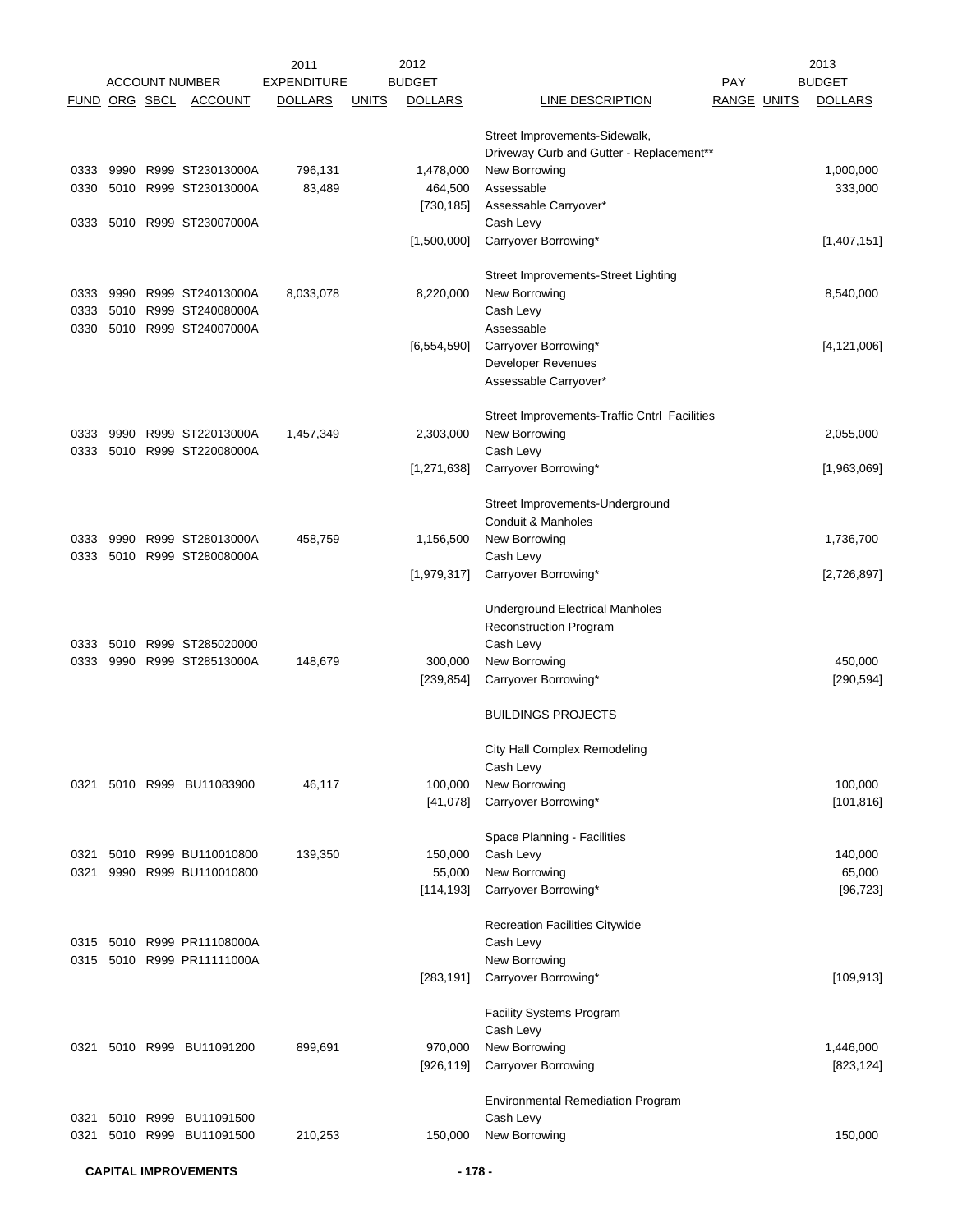|      |                      |           |                       | 2011               |              | 2012           |                                             |                           | 2013           |
|------|----------------------|-----------|-----------------------|--------------------|--------------|----------------|---------------------------------------------|---------------------------|----------------|
|      |                      |           | <b>ACCOUNT NUMBER</b> | <b>EXPENDITURE</b> |              | <b>BUDGET</b>  | LINE DESCRIPTION                            | PAY<br><b>RANGE UNITS</b> | <b>BUDGET</b>  |
|      | <b>FUND ORG SBCL</b> |           | <b>ACCOUNT</b>        | <b>DOLLARS</b>     | <u>UNITS</u> | <b>DOLLARS</b> |                                             |                           | <b>DOLLARS</b> |
|      |                      |           |                       |                    |              | [107, 717]     | Carryover Borrowing*                        |                           | [121, 803]     |
|      |                      |           |                       |                    |              |                | ADA Compliance Program                      |                           |                |
| 0321 |                      |           | 5010 R999 BU110010500 | 87,913             |              | 261,900        | New Borrowing                               |                           | 245,000        |
|      |                      |           |                       |                    |              | [190,000]      | Carryover Borrowing*                        |                           | [451,900]      |
|      |                      |           |                       |                    |              |                | Facilities Exterior Upgrades Program        |                           |                |
| 0321 |                      | 5010 R999 | BU11091300            |                    |              |                | Cash Levy                                   |                           |                |
| 0321 |                      | 5010 R999 | BU11091300            | 1,667,485          |              | 430,000        | New Borrowing                               |                           | 923,000        |
|      |                      |           |                       |                    |              | [2,353,246]    | Carryover Borrowing*                        |                           | [901, 929]     |
|      |                      |           |                       |                    |              |                | City Hall Restoration Program               |                           |                |
| 0321 |                      |           | 5010 R999 BU110000300 | 979,769            |              |                | New Borrowing                               |                           |                |
|      |                      |           |                       |                    |              | [39, 302]      | Carryover Borrowing*                        |                           |                |
|      |                      |           |                       |                    |              |                | City Hall Foundation & Hollow Walk          |                           |                |
| 0321 |                      |           | 9990 R999 BU110080800 | 244,102            |              |                | New Borrowing                               |                           |                |
|      |                      |           |                       |                    |              | [7,660,000]    | Carryover Borrowing*                        |                           | [5,060,000]    |
|      |                      |           |                       |                    |              |                | Muni Garages/Outlying Fac. Remodeling       |                           |                |
| 0321 | 9990                 |           | R999 BU110030300      | 477,224            |              | 650,000        | New Borrowing                               |                           | 1,400,000      |
|      |                      |           |                       |                    |              | [472,960]      | Carryover Borrowing*                        |                           | [764, 613]     |
|      |                      |           |                       |                    |              |                | MacArthur Square Plaza Restoration          |                           |                |
|      |                      |           |                       |                    |              |                | Cash Levy                                   |                           |                |
| 0321 |                      |           | 9990 R999 BU110080900 | 479,560            |              | 251,000        | New Borrowing                               |                           |                |
|      |                      |           |                       |                    |              | [1,001,653]    | Carryover Borrowing*                        |                           | [1,075,563]    |
|      |                      |           |                       |                    |              |                | ZMB Lower Parking Floor Restoration         |                           |                |
| 0321 |                      |           | 5010 R999 BU110100900 | 1,240,926          |              |                | New Borrowing                               |                           |                |
|      |                      |           |                       |                    |              | [1,584,441]    | Carryover Borrowing*                        |                           | [342, 368]     |
|      |                      |           |                       |                    |              |                | Energy Efficiency & Renewable Energy        |                           |                |
| 0321 |                      |           | 5010 R999 BU110110600 | 137,571            |              | 150,000        | New Borrowing                               |                           | 150,000        |
|      |                      |           |                       |                    |              | [150,000]      | Carryover Borrowing*                        |                           | [150,000]      |
|      |                      |           |                       |                    |              |                | <b>Building Exterior Façade Restoration</b> |                           |                |
| 0321 |                      |           | 5010 R999 BU110110700 | 72,798             |              |                | New Borrowing                               |                           |                |
|      |                      |           |                       |                    |              | [385, 400]     | Carryover Borrowing*                        |                           | [271, 033]     |
|      |                      |           |                       |                    |              |                | Municipal Service Building - Canal St.      |                           |                |
| 0321 |                      |           | 9990 R999 BU110120700 |                    |              | 75,000         | New Borrowing                               |                           | 75,000         |
|      |                      |           |                       |                    |              |                | Carryover Borrowing*                        |                           | [75,000]       |
|      |                      |           |                       |                    |              |                | <b>City Facilities Consolidation</b>        |                           |                |
|      |                      |           |                       |                    |              | 60,000         | New Borrowing                               |                           |                |
| 0321 |                      |           | 5010 R999 BU110120800 |                    |              |                | Cash Levy                                   |                           | 60,000         |
|      |                      |           |                       |                    |              |                | Carryover Borrowing*                        |                           | [60,000]       |
|      |                      |           |                       |                    |              |                | Hartung Park Landfill Closure               |                           |                |
| 0321 |                      |           | 9990 R999 BU110120900 |                    |              | 140,000        | New Borrowing                               |                           |                |
| 0321 |                      |           | 5010 R999 BU110120900 |                    |              | 60,000         | Cash Revenues                               |                           |                |
|      |                      |           |                       |                    |              |                | Carryover Borrowing*                        |                           | [140,000]      |
|      |                      |           |                       |                    |              |                | Playground Improvement Challenge Fund       |                           |                |
| 0315 |                      |           | 9990 R999 PR58180800  |                    |              |                | New Borrowing                               |                           | 100,000        |
|      |                      |           |                       | 25,156,879         |              | 52,981,700     | TOTAL - DPW-INFRASTRUCTURE SERVICES DIV.    |                           | 49,189,700     |
|      |                      |           |                       |                    |              |                |                                             |                           |                |

**CAPITAL IMPROVEMENTS - 179 -**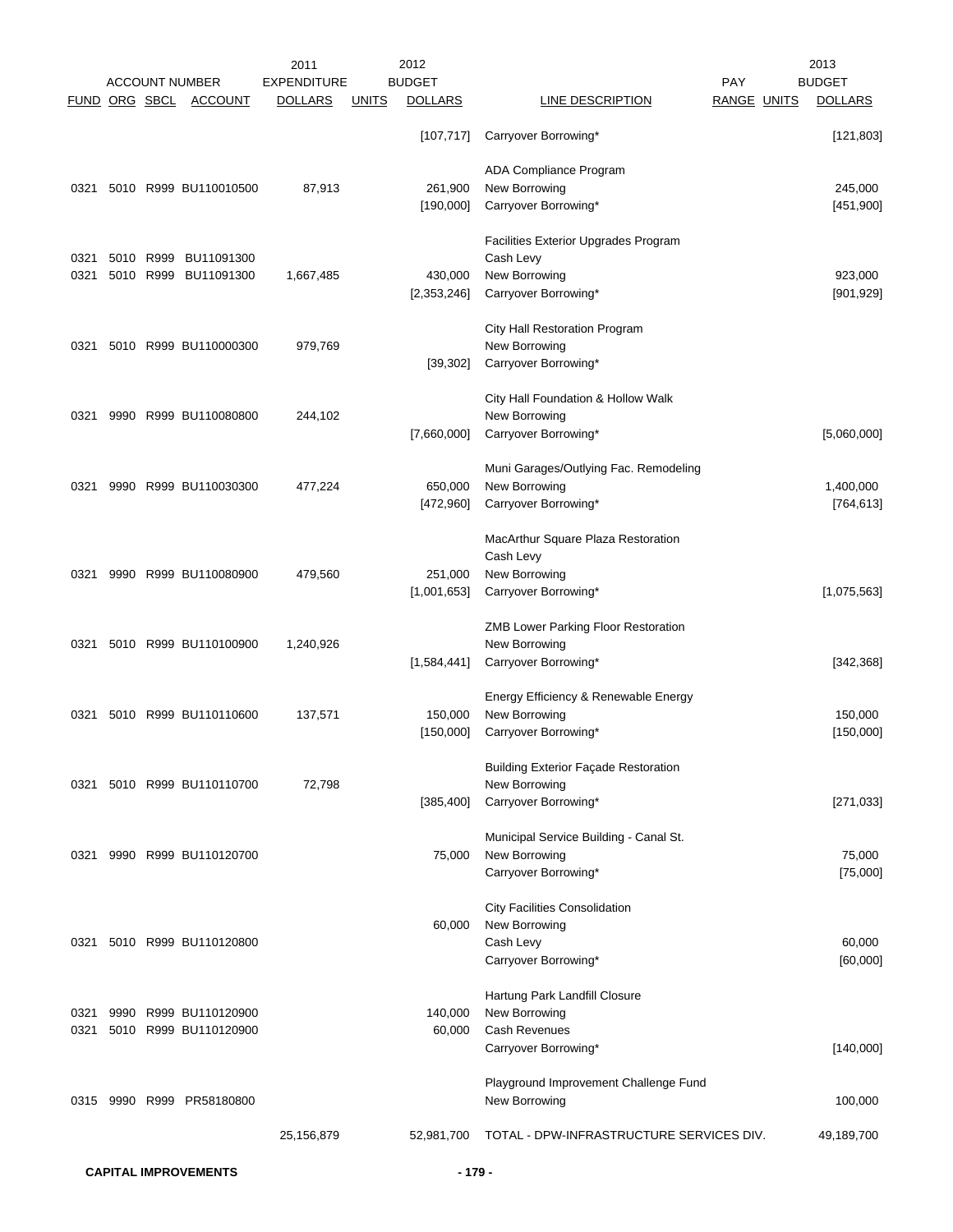|              |           | FUND ORG SBCL     | <b>ACCOUNT NUMBER</b><br><b>ACCOUNT</b> | 2011<br><b>EXPENDITURE</b><br><b>DOLLARS</b> | <u>UNITS</u> | 2012<br><b>BUDGET</b><br><b>DOLLARS</b> | LINE DESCRIPTION                                                                                                                                               | PAY<br>RANGE UNITS | 2013<br><b>BUDGET</b><br><b>DOLLARS</b> |
|--------------|-----------|-------------------|-----------------------------------------|----------------------------------------------|--------------|-----------------------------------------|----------------------------------------------------------------------------------------------------------------------------------------------------------------|--------------------|-----------------------------------------|
|              |           |                   |                                         |                                              |              |                                         | DPW-OPERATIONS DIVISION                                                                                                                                        |                    |                                         |
|              |           |                   |                                         |                                              |              |                                         |                                                                                                                                                                |                    |                                         |
|              |           |                   |                                         |                                              |              |                                         | SANITATION PROJECTS                                                                                                                                            |                    |                                         |
| 0321         |           |                   | 9990 R999 BU11091100                    | 151,616                                      |              | 550,000                                 | Sanitation Hdq Modification - Various Sites<br>New Borrowing                                                                                                   |                    | 500,000                                 |
|              |           |                   |                                         |                                              |              | [691, 263]                              | Carryover Borrowing*                                                                                                                                           |                    | [387, 724]                              |
|              |           |                   |                                         | 151,616                                      |              | 550,000                                 | TOTAL-SANITATION PROJECTS                                                                                                                                      |                    | 500,000                                 |
|              |           |                   |                                         |                                              |              |                                         | <b>FORESTRY PROJECTS</b>                                                                                                                                       |                    |                                         |
|              |           |                   |                                         |                                              |              |                                         | Concealed Irrigation & General Landscaping/                                                                                                                    |                    |                                         |
|              |           |                   |                                         |                                              |              |                                         | <b>City Boulevards</b>                                                                                                                                         |                    |                                         |
| 0315<br>0315 | 5010      | R999<br>5010 R999 | PR58180300<br>PR58180300                | 406,650                                      |              | 447,000                                 | Cash Levy<br>New Borrowing                                                                                                                                     |                    | 500,000                                 |
|              |           |                   |                                         |                                              |              | [460,000]                               | Carryover Borrowing*                                                                                                                                           |                    | [447,000]                               |
|              |           |                   |                                         |                                              |              |                                         | Production & Planting Program-Trees, Shrubs, Evergreens -                                                                                                      |                    |                                         |
| 0315         | 5010 R999 |                   | PR58180100                              |                                              |              |                                         | Paving/Sidewalk Construction & Blvd Plantings<br>Cash Levy                                                                                                     |                    |                                         |
| 0315         |           | 5010 R999         | PR58180100                              | 1,559,064                                    |              |                                         | New Borrowing                                                                                                                                                  |                    |                                         |
| 0315         |           | 5010 R999         | PR58180100                              |                                              |              | 1,584,000                               | Cash Revenues<br>Carryover Borrowing*                                                                                                                          |                    | 1,520,000                               |
|              |           |                   |                                         |                                              |              |                                         | (2011, 2012 & 2013): Program is financed through a Stormwater                                                                                                  |                    |                                         |
|              |           |                   |                                         |                                              |              |                                         | Management Fee supported transfer from the Sewer Maintenance<br>Fund to Capital Improvements.)                                                                 |                    |                                         |
|              |           |                   |                                         |                                              |              |                                         | Stump Removal                                                                                                                                                  |                    |                                         |
|              |           |                   | 0315 5010 R999 PR58180700               |                                              |              | 240,000                                 | Cash Revenues                                                                                                                                                  |                    | 400,000                                 |
|              |           |                   |                                         |                                              |              |                                         | Emerald Ash Borer Readiness & Response                                                                                                                         |                    |                                         |
|              |           |                   | 0315 9990 R999 PR58180600               |                                              |              |                                         | Cash Levy                                                                                                                                                      |                    |                                         |
|              |           |                   | 0315 5010 R999 PR58180600               | 812,899                                      |              | 923,000                                 | Cash Revenues<br>Carryover Borrowing*                                                                                                                          |                    | 952,000                                 |
|              |           |                   |                                         |                                              |              |                                         | (2011, 2012 & 2013: Program is financed through a Stormwater<br>Management Fee supported transfer from the Sewer Maintenance<br>Fund to Capital Improvements.) |                    |                                         |
|              |           |                   |                                         |                                              |              |                                         |                                                                                                                                                                |                    |                                         |
|              |           |                   |                                         | 2,778,613                                    |              | 3,194,000                               | TOTAL-FORESTRY PROJECTS                                                                                                                                        |                    | 3,372,000                               |
|              |           |                   |                                         |                                              |              |                                         | <b>FLEET PROJECTS</b>                                                                                                                                          |                    |                                         |
|              |           |                   |                                         |                                              |              |                                         | 2-Way Radio Replacement                                                                                                                                        |                    |                                         |
| 0321         |           |                   | 9990 R999 BU110050200                   | 52,727                                       |              | 495,000<br>[329, 827]                   | New Borrowing<br>Carryover Borrowing*                                                                                                                          |                    | [727, 421]                              |
|              |           |                   |                                         |                                              |              |                                         | Major Capital Equipment                                                                                                                                        |                    |                                         |
| 0321         |           |                   | 5010 R999 BU110021200                   |                                              |              |                                         | Cash Levy                                                                                                                                                      |                    |                                         |
| 0321         |           |                   | 5010 R999 BU110130500                   | 2,603,481                                    |              | 6,000,000                               | New Borrowing                                                                                                                                                  |                    | 6,500,000                               |
|              |           |                   |                                         |                                              |              | [5,614,613]                             | Carryover Borrowing*                                                                                                                                           |                    | [5,375,575]                             |
|              |           |                   |                                         | 2,656,208                                    |              | 6,495,000                               | TOTAL - FLEET PROJECTS                                                                                                                                         |                    | 6,500,000                               |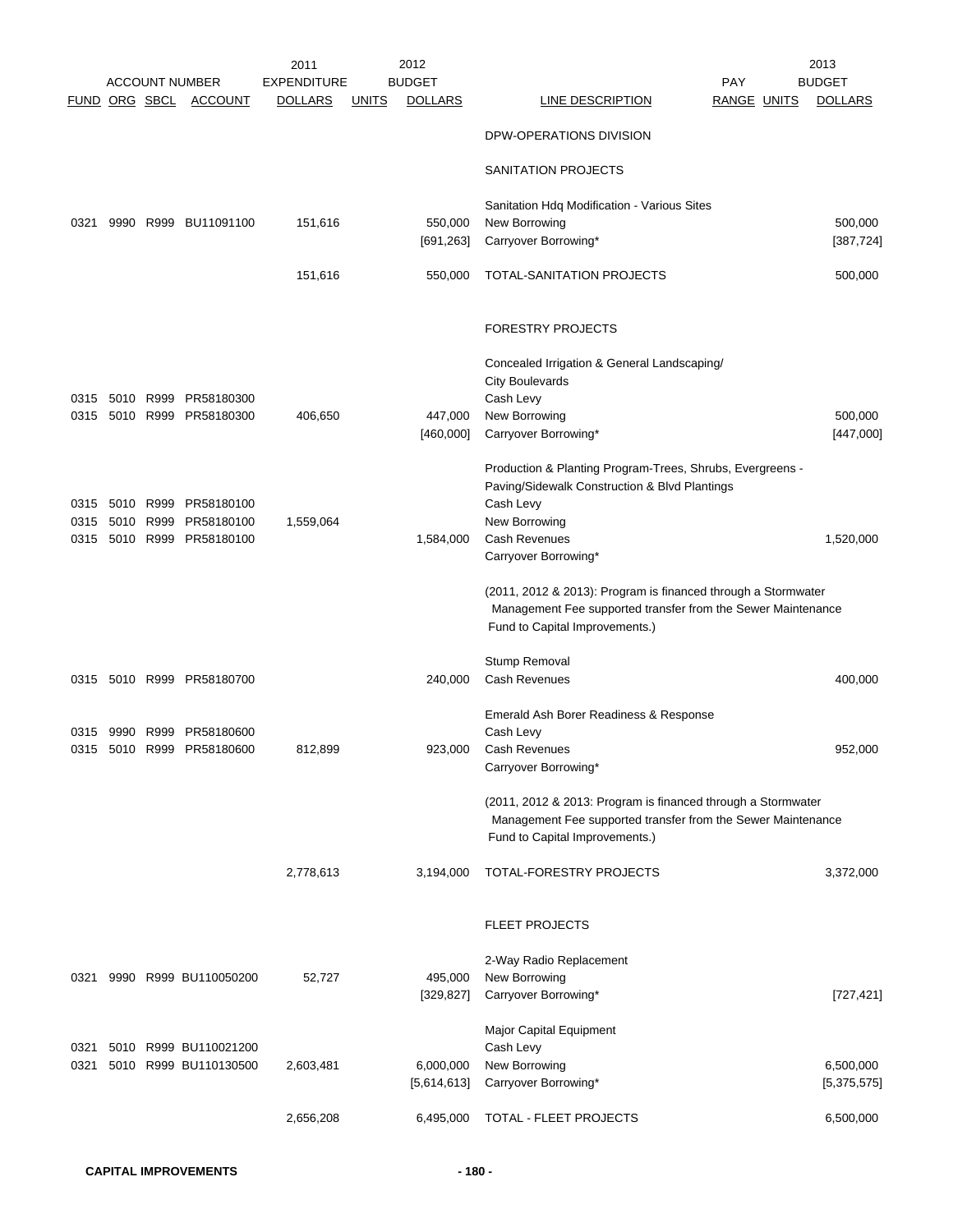|             |     |                       |                | 2011               |              | 2012           |                                                                                                                                                                                                                                     |             | 2013           |
|-------------|-----|-----------------------|----------------|--------------------|--------------|----------------|-------------------------------------------------------------------------------------------------------------------------------------------------------------------------------------------------------------------------------------|-------------|----------------|
|             |     | <b>ACCOUNT NUMBER</b> |                | <b>EXPENDITURE</b> |              | <b>BUDGET</b>  |                                                                                                                                                                                                                                     | <b>PAY</b>  | <b>BUDGET</b>  |
| <b>FUND</b> | ORG | SBCL                  | <b>ACCOUNT</b> | <b>DOLLARS</b>     | <b>UNITS</b> | <b>DOLLARS</b> | LINE DESCRIPTION                                                                                                                                                                                                                    | RANGE UNITS | <b>DOLLARS</b> |
|             |     |                       |                | 5,586,437          |              | 10,239,000     | TOTAL - DPW OPERATIONS DIVISION                                                                                                                                                                                                     |             | 10,372,000     |
|             |     |                       |                | 31,485,604         |              | 64.440.700     | TOTAL DEPARTMENT OF PUBLIC WORKS                                                                                                                                                                                                    |             | 60,061,700     |
|             |     |                       |                |                    |              |                | *Carryover Borrowing Amounts (Restatement of a prior years unutilized<br>borrowing authorization are included for information and authorization<br>purposes. Such amounts are excluded from budget totals to avoid<br>duplication.) |             |                |
|             |     |                       |                | 74,202,220         |              | 113,456,700    | TOTAL CAPITAL IMPROVEMENTS BUDGET<br>(Excludes Water Works, Parking Fund, and)<br>Sewer Maintenance Fund)                                                                                                                           |             | 104,180,900    |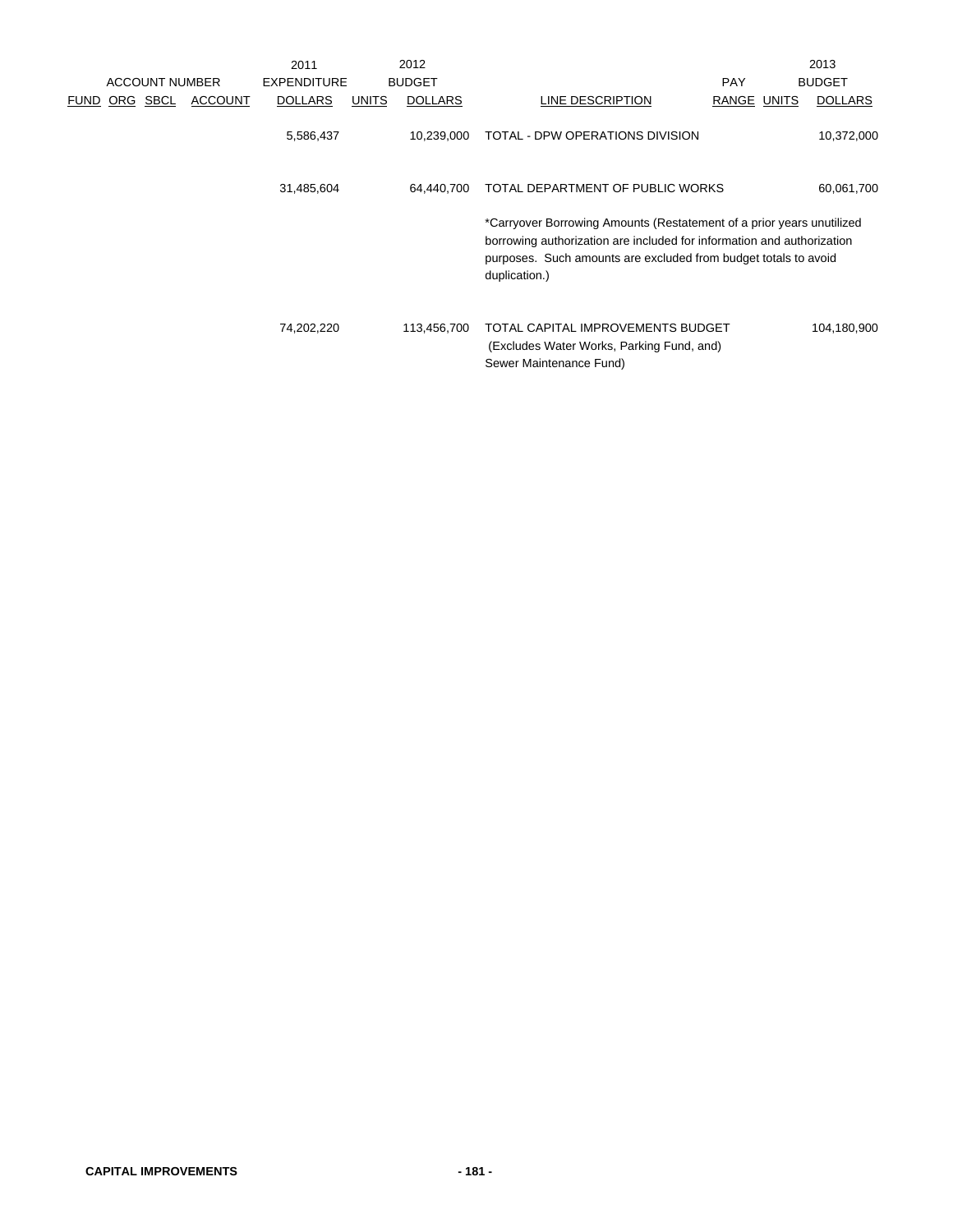|  |                       |                              | 2011<br><b>EXPENDITURE</b> |              | 2012<br><b>BUDGET</b> |                                                                                                         |                                  | 2013<br><b>BUDGET</b> |
|--|-----------------------|------------------------------|----------------------------|--------------|-----------------------|---------------------------------------------------------------------------------------------------------|----------------------------------|-----------------------|
|  | <b>ACCOUNT NUMBER</b> | <u>FUND ORG SBCL ACCOUNT</u> | <b>DOLLARS</b>             | <u>UNITS</u> | <b>DOLLARS</b>        | <b>LINE DESCRIPTION</b>                                                                                 | <b>PAY</b><br><b>RANGE UNITS</b> | <b>DOLLARS</b>        |
|  |                       |                              |                            |              |                       |                                                                                                         |                                  |                       |
|  |                       |                              |                            |              |                       | 2. SOURCE OF FUNDS FOR CAPITAL<br><b>IMPROVEMENTS BUDGET</b>                                            |                                  |                       |
|  |                       |                              |                            |              |                       | CAPITAL IMPROVEMENTS                                                                                    |                                  |                       |
|  |                       |                              |                            |              |                       | FINANCING OF CAPITAL IMPROVEMENTS<br>OTHER THAN WATER WORKS, SEWER<br>MAINTENANCE FUND AND PARKING FUND |                                  |                       |
|  |                       |                              |                            |              |                       | General Obligation Borrowings**                                                                         |                                  |                       |
|  |                       |                              | 50,692,806                 |              | 74,308,100            | New Authorizations - City Share                                                                         |                                  | 74,964,900            |
|  |                       |                              |                            |              |                       | Repetition of Authorizations of                                                                         |                                  |                       |
|  |                       |                              |                            |              | [118, 467, 986]       | Previous Years (B)                                                                                      |                                  | [115,698,810]         |
|  |                       |                              |                            |              |                       |                                                                                                         |                                  |                       |
|  |                       |                              |                            |              |                       | Pub. Improvements in Tax Increment Districts                                                            |                                  |                       |
|  |                       |                              | 19,481,319                 |              | 22,000,000            | <b>New Authorizations</b>                                                                               |                                  | 11,000,000            |
|  |                       |                              |                            |              |                       | Repetition of Authorizations of                                                                         |                                  |                       |
|  |                       |                              |                            |              | [137, 942, 604]       | Previous Years (B)                                                                                      |                                  | [56, 222, 323]        |
|  |                       |                              |                            |              |                       |                                                                                                         |                                  |                       |
|  |                       |                              |                            |              |                       | Proceeds From Borrowing to Finance                                                                      |                                  |                       |
|  |                       |                              | 973,431                    |              | 1,065,600             | Assessable Projects-Total                                                                               |                                  | 2,209,000             |
|  |                       |                              |                            |              | [1,911,319]           | Assessment Carryover-Total                                                                              |                                  | [2,380,800]           |
|  |                       |                              |                            |              |                       | <b>Property Taxes</b>                                                                                   |                                  |                       |
|  |                       |                              | 383,709                    |              | 1,025,000             | Cash Levy                                                                                               |                                  | 1,050,000             |
|  |                       |                              |                            |              |                       |                                                                                                         |                                  |                       |
|  |                       |                              |                            |              |                       | Capital Improvements Revenues***                                                                        |                                  |                       |
|  |                       |                              | 2,670,955                  |              | 15,058,000            | Cash Revenues-Total                                                                                     |                                  | 14,957,000            |
|  |                       |                              |                            |              |                       | Carryover Cash Revenues-Total                                                                           |                                  |                       |
|  |                       |                              | 74,202,220                 |              | 113,456,700           | TOTAL SOURCE OF FUNDS FOR CAPITAL                                                                       |                                  | 104,180,900           |
|  |                       |                              |                            |              |                       | (Excludes Water Works, Parking Fund                                                                     |                                  |                       |
|  |                       |                              |                            |              |                       | and Sewer Maintenance)                                                                                  |                                  |                       |
|  |                       |                              |                            |              |                       | *** Capital Revenues (Detailed)                                                                         |                                  |                       |
|  |                       |                              |                            |              |                       | Developers Out of Program Projects                                                                      |                                  |                       |
|  |                       |                              |                            |              |                       | <b>Sewers</b>                                                                                           |                                  |                       |
|  |                       |                              | 424,896                    |              |                       | <b>Streets</b>                                                                                          |                                  | 400,000               |
|  |                       |                              |                            |              |                       |                                                                                                         |                                  |                       |
|  |                       |                              |                            |              |                       | Other Revenue - Developers                                                                              |                                  |                       |
|  |                       |                              | 1,858,056                  |              | 4,251,000             | Public Improvements in Tax Increment Districts<br><b>Grant and Aids</b>                                 |                                  | 3,685,000             |
|  |                       |                              |                            |              |                       | <b>Grantor Share-Non City</b>                                                                           |                                  |                       |
|  |                       |                              | 812,899                    |              | 10,807,000            | <b>Cash Revenues</b>                                                                                    |                                  | 10,872,000            |
|  |                       |                              |                            |              |                       |                                                                                                         |                                  |                       |
|  |                       |                              |                            |              |                       | <b>Total Capital Revenues</b>                                                                           |                                  |                       |
|  |                       |                              | 2,670,955                  |              | 15,058,000            | Cash Revenues-Total                                                                                     |                                  | 14,957,000            |
|  |                       |                              |                            |              |                       | ** General Obligation Borrowing (Detailed)                                                              |                                  |                       |
|  |                       |                              | 45,348,337                 |              | 64,306,900            | New Authorizations - City Share                                                                         |                                  | 73,529,900            |
|  |                       |                              |                            |              |                       | New Authorizations - City Share, Grant & Aid                                                            |                                  |                       |
|  |                       |                              | 4,436,441                  |              | 9,776,200             | New Authorizations - City Share, Major Street                                                           |                                  | 435,000               |
|  |                       |                              | 908,028                    |              | 225,000               | New Authorizations - City Share, Port                                                                   |                                  | 1,000,000             |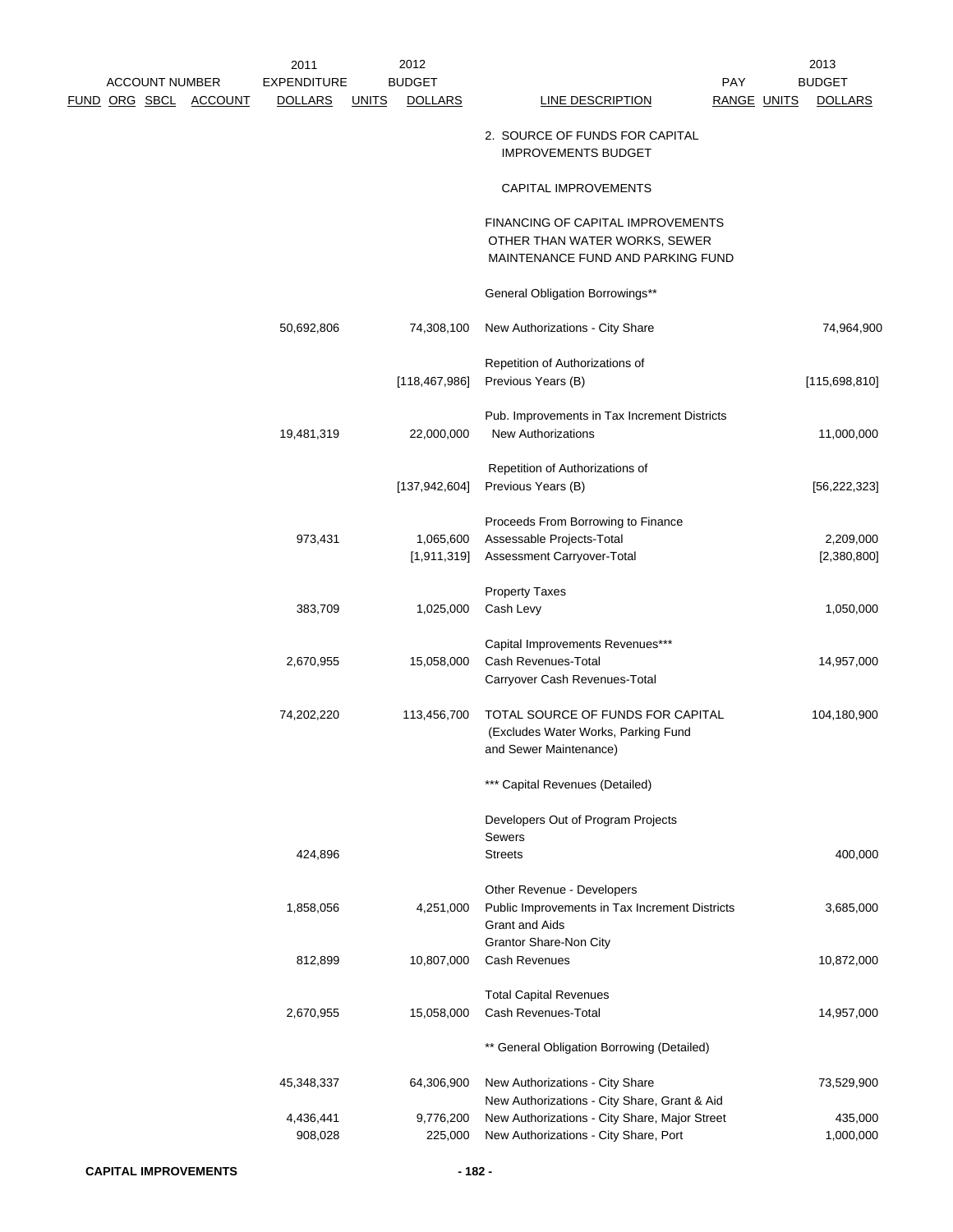|          | <b>ACCOUNT NUMBER</b> |                | 2011<br><b>EXPENDITURE</b> |              | 2012<br><b>BUDGET</b> |                                                            | <b>PAY</b>  | 2013<br><b>BUDGET</b> |
|----------|-----------------------|----------------|----------------------------|--------------|-----------------------|------------------------------------------------------------|-------------|-----------------------|
| FUND ORG | <b>SBCL</b>           | <b>ACCOUNT</b> | <b>DOLLARS</b>             | <b>UNITS</b> | <b>DOLLARS</b>        | LINE DESCRIPTION                                           | RANGE UNITS | <b>DOLLARS</b>        |
|          |                       |                | 50,692,806                 |              | 74,308,100            | <b>Total General Obligation Borrowing-Total</b>            |             | 74,964,900            |
|          |                       |                |                            |              |                       | Property Tax Levy (Detailed)                               |             |                       |
|          |                       |                | 383,709                    |              | 1,025,000             | Property Tax - Cash Levy<br>Property Tax - Cash Levy, Port |             | 975,000<br>75,000     |
|          |                       |                | 383,709                    |              | 1,025,000             | <b>Total Property Tax Levy - Total</b>                     |             | 1,050,000             |
|          |                       |                |                            |              |                       | Not Included in Budget Totals<br>(B)                       |             |                       |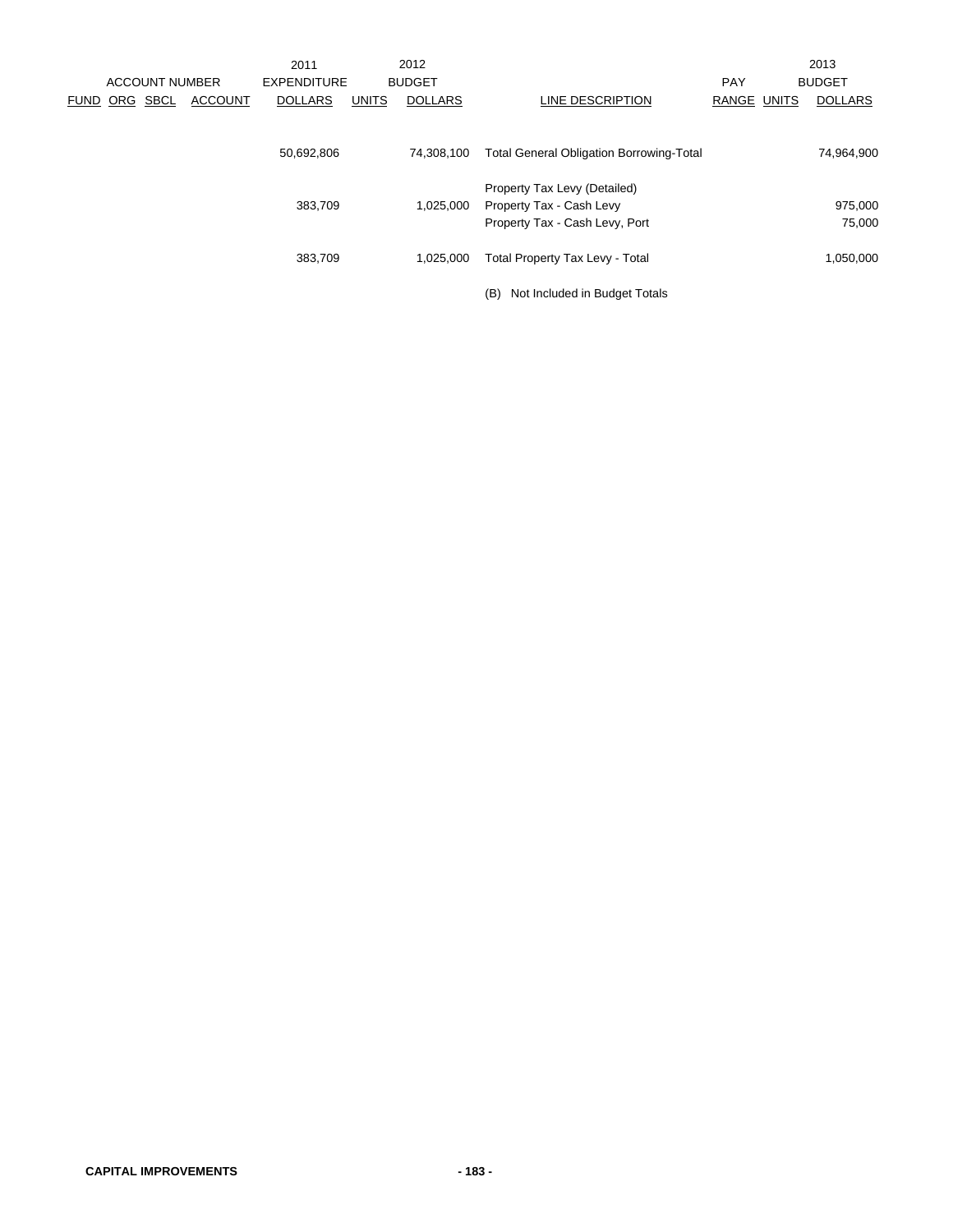| <b>ACCOUNT NUMBER</b> |  |                       | 2012<br>2011<br><b>BUDGET</b> |              |                | PAY                                                                                     |                    | 2013<br><b>BUDGET</b> |  |
|-----------------------|--|-----------------------|-------------------------------|--------------|----------------|-----------------------------------------------------------------------------------------|--------------------|-----------------------|--|
|                       |  |                       | <b>EXPENDITURE</b>            |              |                |                                                                                         |                    |                       |  |
|                       |  | FUND ORG SBCL ACCOUNT | <b>DOLLARS</b>                | <b>UNITS</b> | <b>DOLLARS</b> | <b>LINE DESCRIPTION</b>                                                                 | <b>RANGE UNITS</b> | <b>DOLLARS</b>        |  |
|                       |  |                       |                               |              |                | D. CITY DEBT FUNDS                                                                      |                    |                       |  |
|                       |  |                       |                               |              |                | (INCLUDING SCHOOL PURPOSES)                                                             |                    |                       |  |
|                       |  |                       |                               |              |                | 1. BUDGET FOR CITY DEBT                                                                 |                    |                       |  |
|                       |  |                       | 331,960,073                   |              | 246,731,434    | <b>Bonded Debt (Principal)</b>                                                          |                    | 300,015,000           |  |
|                       |  |                       | 37,184,872                    |              | 51,909,142     | <b>Bonded Debt (Interest)</b>                                                           |                    | 47,262,057            |  |
|                       |  |                       | 444,221                       |              | 450,000        | Bonded Debt (Fees)                                                                      |                    | 400,000               |  |
|                       |  |                       | 1,040,564                     |              | 1,575,000      | Bonded Debt (Issuance Expenses)                                                         |                    | 1,390,000             |  |
|                       |  |                       | 370,629,730                   |              | 300,665,576    | <b>Subtotal City Debt</b>                                                               |                    | 349,067,057           |  |
|                       |  |                       |                               |              |                | Prepayment Deduction (From Public                                                       |                    |                       |  |
|                       |  |                       | (4,900,000)                   |              | (4,500,000)    | Debt Amortization Fund)                                                                 |                    | (5,500,000)           |  |
|                       |  |                       | (1,677,907)                   |              | (1,424,430)    | <b>Special Assessments</b>                                                              |                    | (1,546,697)           |  |
|                       |  |                       | 364,051,823                   |              | 294,741,146    | TOTAL BUDGET FOR CITY DEBT                                                              |                    | 342,020,360           |  |
|                       |  |                       |                               |              |                | Tax Levy for Debt Issued or Authorized                                                  |                    |                       |  |
|                       |  |                       |                               |              |                | for Milwaukee Public School Purposes                                                    |                    |                       |  |
|                       |  |                       |                               |              |                | 2007 \$19,652,958                                                                       |                    |                       |  |
|                       |  |                       |                               |              |                | 2008 \$20,763,771                                                                       |                    |                       |  |
|                       |  |                       |                               |              |                | 2009 \$20,556,484                                                                       |                    |                       |  |
|                       |  |                       |                               |              |                | 2010 \$17,593,929                                                                       |                    |                       |  |
|                       |  |                       |                               |              |                | 2011 \$15,947,420                                                                       |                    |                       |  |
|                       |  |                       |                               |              |                | 2012 \$15,149,361                                                                       |                    |                       |  |
|                       |  |                       |                               |              |                |                                                                                         |                    |                       |  |
|                       |  |                       |                               |              |                | 2. SOURCE OF FUNDS FOR CITY DEBT                                                        |                    |                       |  |
|                       |  |                       | 242,334,770                   |              | 171,102,058    | Revenues                                                                                |                    | 219,736,001           |  |
|                       |  |                       | 24,834,453                    |              | 24,336,886     | TID Increments From Prior Year<br>(Includes capitalized interest & TID Loan Repayments) |                    | 22,107,453            |  |
|                       |  |                       | 27,673,793                    |              | 30,565,632     | <b>Delinquent Tax Revenues</b>                                                          |                    | 32,405,234            |  |
|                       |  |                       | 294,843,016                   |              | 226,004,576    | Subtotal                                                                                |                    | 274,248,688           |  |
|                       |  |                       | 69,208,807                    |              | 68,736,570     | Property Tax Levy                                                                       |                    | 67,771,672            |  |
|                       |  |                       | 364,051,823                   |              | 294,741,146    | TOTAL SOURCE OF FUNDS FOR CITY DEBT                                                     |                    | 342,020,360           |  |
|                       |  |                       |                               |              |                |                                                                                         |                    |                       |  |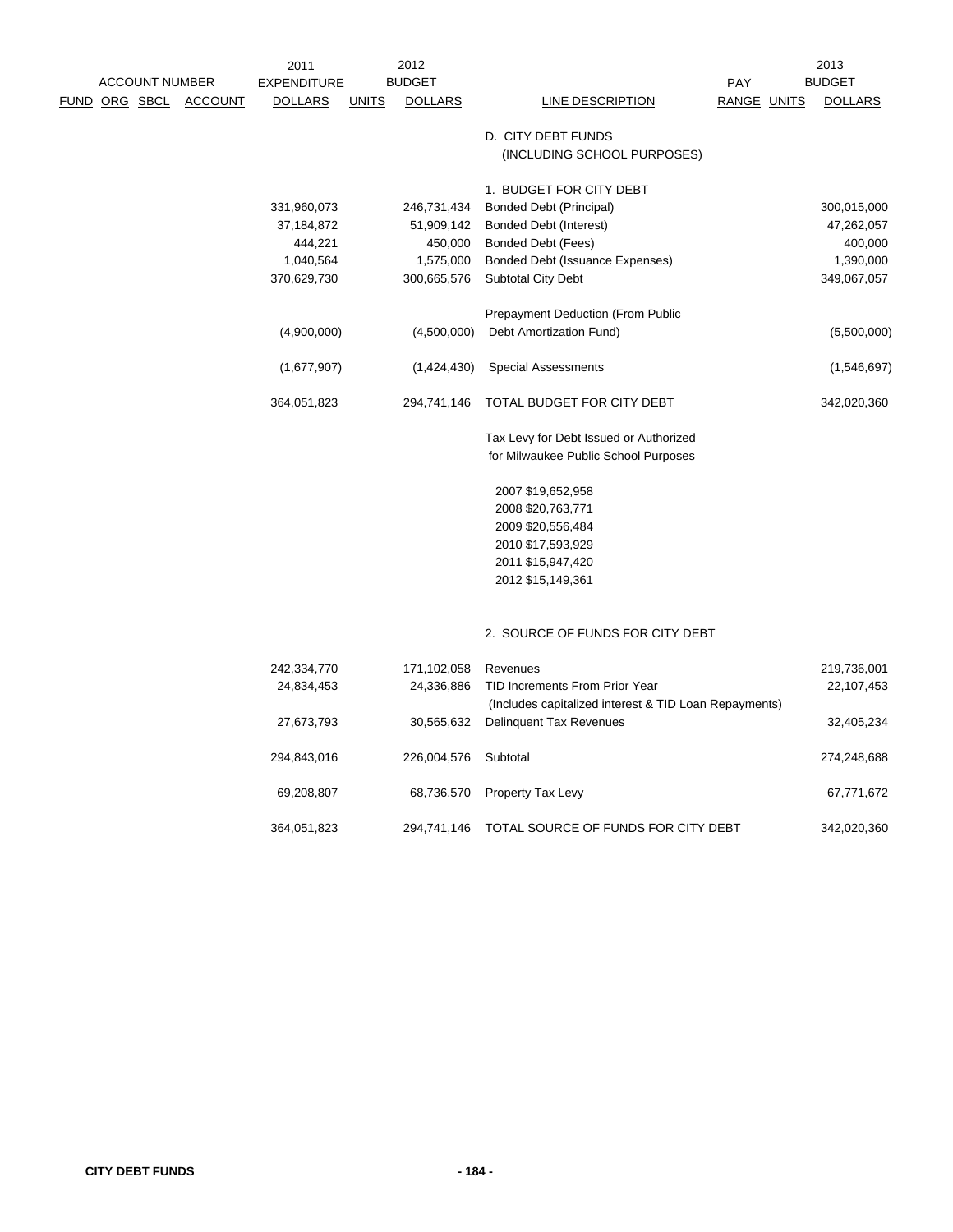|             |      |                       |                | 2011               |              | 2012           |                                                                                                                                                                                                                                        |                    | 2013           |
|-------------|------|-----------------------|----------------|--------------------|--------------|----------------|----------------------------------------------------------------------------------------------------------------------------------------------------------------------------------------------------------------------------------------|--------------------|----------------|
|             |      | <b>ACCOUNT NUMBER</b> |                | <b>EXPENDITURE</b> |              | <b>BUDGET</b>  |                                                                                                                                                                                                                                        | PAY                | <b>BUDGET</b>  |
| <b>FUND</b> |      | ORG SBCL              | <b>ACCOUNT</b> | <b>DOLLARS</b>     | <b>UNITS</b> | <b>DOLLARS</b> | LINE DESCRIPTION                                                                                                                                                                                                                       | <b>RANGE UNITS</b> | <b>DOLLARS</b> |
|             |      |                       |                |                    |              |                | F. COMMON COUNCIL CONTINGENT FUND<br>1. BUDGET FOR COMMON COUNCIL<br><b>CONTINGENT FUND</b>                                                                                                                                            |                    |                |
| 0001        | 9990 | C001                  | 006300         | [4,910,689]        |              | 5,000,000      | <b>Total Budget for Common Council</b><br><b>Contingent Fund</b>                                                                                                                                                                       |                    | 5,000,000      |
|             |      |                       |                |                    |              |                | For emergency or other purposes which may arise<br>during the year requiring the expenditure of money<br>in addition to the amount provided for the several<br>purposes for which no express provision has been<br>made in the budget. |                    |                |
|             |      |                       |                |                    |              |                | 2. SOURCE OF FUNDS FOR COMMON<br><b>COUNCIL CONTINGENT FUND</b>                                                                                                                                                                        |                    |                |
| 0001        | 9990 |                       | 009010         | 5,000,000          |              | 5,000,000      | Property Tax Levy                                                                                                                                                                                                                      |                    | 5,000,000      |
|             |      |                       |                |                    |              |                | Expenditure experience represents transfers and<br>expenditures authorized by resolution.                                                                                                                                              |                    |                |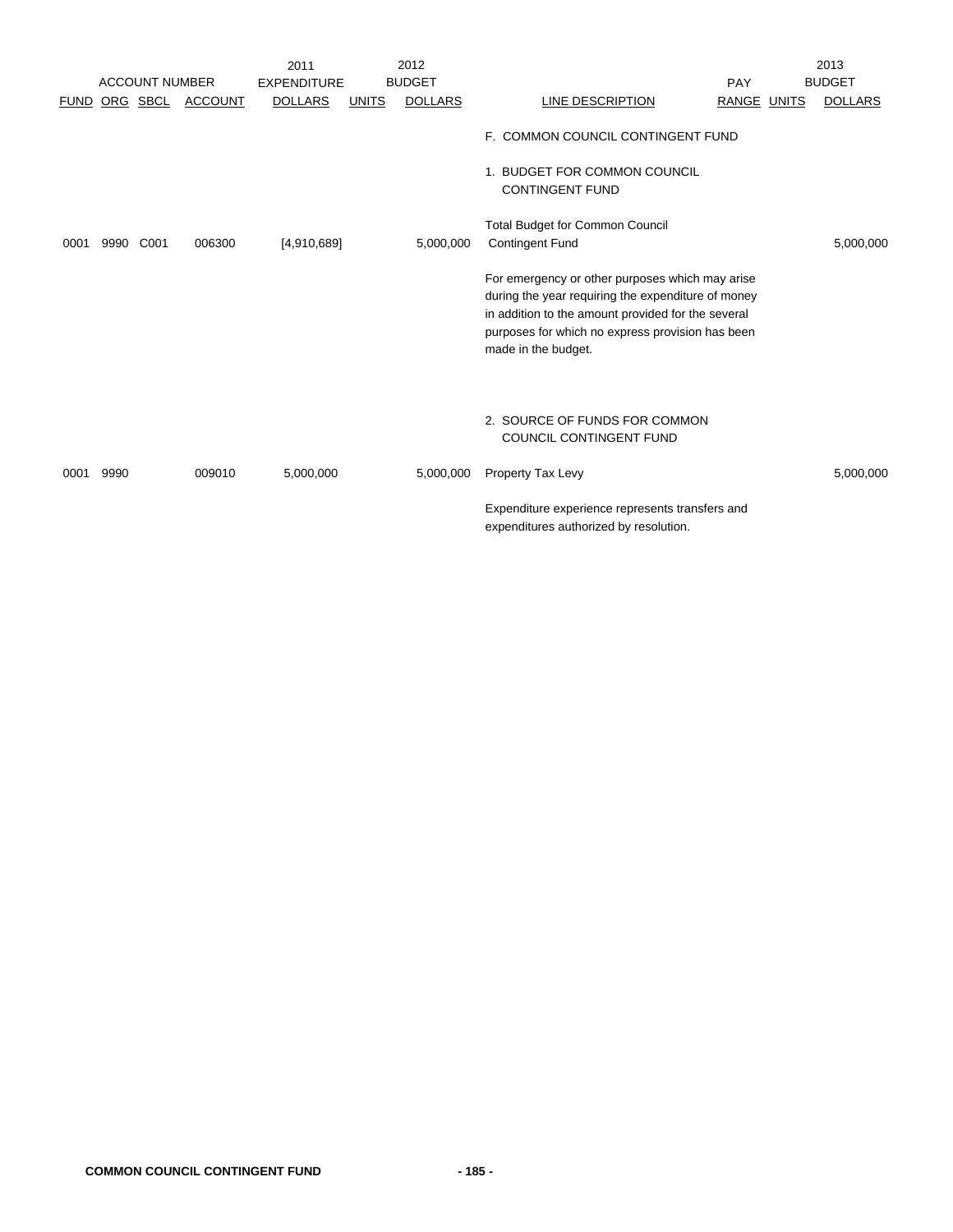2013

ENTERPRISE FUND - PARKING

G. PARKING FUND

1. BUDGET FOR PARKING

## OPERATING & MAINTENANCE EXPENSES

## SALARIES & WAGES

PARKING ENFORCEMENT/INFORMATION DESK

|              |        |           | 1                | 90,728     | Parking Enforcement Manager                                       | 1GX | 1              | 90,728    |  |
|--------------|--------|-----------|------------------|------------|-------------------------------------------------------------------|-----|----------------|-----------|--|
|              |        |           | $\boldsymbol{2}$ | 123,376    | Parking Enforcement Asst. Manager                                 | 1CX | 2              | 109,465   |  |
|              |        |           | 4                | 170,152    | Parking Enforcement Supervisor                                    | 1AX | 4              | 170,152   |  |
|              |        |           | 4                | 152,539    | Lead Parking Checker                                              | 6IN | 4              | 154,142   |  |
|              |        |           | 60               | 2,111,111  | Parking Checker                                                   | 6GN | 60             | 2,111,111 |  |
|              |        |           | 8                | 321,362    | <b>Communications Assistant III</b>                               | 6HN | 8              | 321,362   |  |
|              |        |           | 5                | 215,141    | <b>Communications Assistant IV</b>                                | 6JN | 5              | 215,141   |  |
|              |        |           | 1                | 40,836     | Office Assistant IV                                               | 6HN | 1              | 40,836    |  |
|              |        |           |                  |            | <b>TOW LOT</b>                                                    |     |                |           |  |
|              |        |           | 1                | 85,129     | Tow Lot Manager (Y)                                               | 1FX | 1              | 85,129    |  |
|              |        |           | $\mathbf{1}$     | 70,295     | Tow Lot Assistant Manager                                         | 1CX | $\mathbf{1}$   | 50,206    |  |
|              |        |           | $\mathbf{1}$     | 56,437     | Vehicle Salvage Supervisor                                        | 1AX |                |           |  |
|              |        |           | $\mathbf{1}$     | 48,435     | Tow Lot Supervisor                                                | 1AX | 1              | 48,435    |  |
|              |        |           | $\boldsymbol{2}$ | 86,937     | Tow Lot Assistant IV                                              | 5EN | $\overline{c}$ | 86,937    |  |
|              |        |           | 1                | 41,311     | Tow Lot Crew Leader                                               | 8FN | 1              | 39,983    |  |
|              |        |           | $\overline{7}$   | 275,852    | Tow Lot Assistant III                                             | 6HN | 7              | 275,852   |  |
|              |        |           | 11               | 418,747    | Tow Lot Attendant                                                 | 8DN | 10             | 379,288   |  |
|              |        |           | $\boldsymbol{2}$ | 67,718     | Tow Lot Attendant (Aux.)                                          | 8DN | 2              | 67,718    |  |
|              |        |           |                  |            | PARKING ADMINISTRATION/ METERS                                    |     |                |           |  |
|              |        |           | 1                | 85,129     | Parking Financial Manager (Y)                                     | 1FX | 1              | 85,129    |  |
|              |        |           | $\mathbf{1}$     | 47,109     | Parking Operations Supervisor                                     | 1BX | 1              | 47,109    |  |
|              |        |           | 1                | 54,563     | Parking Operations Coordinator                                    | 2FN | 1              | 54,563    |  |
|              |        |           | 1                | 45,619     | Accounting Program Assistant III                                  | 5GN | 1              | 45,619    |  |
|              |        |           | $\mathbf{1}$     | 36,902     | <b>Accounting Assistant II</b>                                    | 6HN | 1              | 36,902    |  |
|              |        |           | 1                | 44,019     | Parking Meter Technician - Lead                                   | 3GN | 1              | 44,019    |  |
|              |        |           | 3                | 125,795    | Parking Meter Technician                                          | 3DN | 3              | 125,795   |  |
|              |        |           | $\mathbf{1}$     | 28,974     | Graduate Intern                                                   | 9PN | 1              | 28,974    |  |
|              |        | 4,516,787 | 122              | 4,844,216  | <b>Total Before Adjustments</b>                                   |     | 120            | 4,714,595 |  |
|              |        |           |                  |            | Salary & Wage Rate Changes                                        |     |                |           |  |
|              |        | 120,306   |                  | 160,000    | Overtime Compensated*                                             |     |                | 150,000   |  |
|              |        |           |                  | (100, 084) | Personnel Cost Adjustment                                         |     |                | (94, 292) |  |
|              |        |           |                  |            | Other                                                             |     |                |           |  |
|              |        | 4,637,093 | 122              | 4,904,132  | Gross Salaries & Wages Total                                      |     | 120            | 4,770,303 |  |
|              |        |           |                  |            | Reimbursable Services Deduction<br>Capital Improvements Deduction |     |                |           |  |
|              |        |           |                  |            | <b>Grants &amp; Aids Deduction</b>                                |     |                |           |  |
|              |        |           |                  | (60,000)   | Furlough                                                          |     |                | (44, 445) |  |
| 50 6610 R999 | 006000 | 4,637,093 | 122              | 4,844,132  | NET SALARIES & WAGES TOTAL*                                       |     | 120            | 4,725,858 |  |
|              |        |           | 119.75           |            | <b>O&amp;M FTE'S</b>                                              |     | 117.75         |           |  |
|              |        |           |                  |            |                                                                   |     |                |           |  |

0450 6610 R999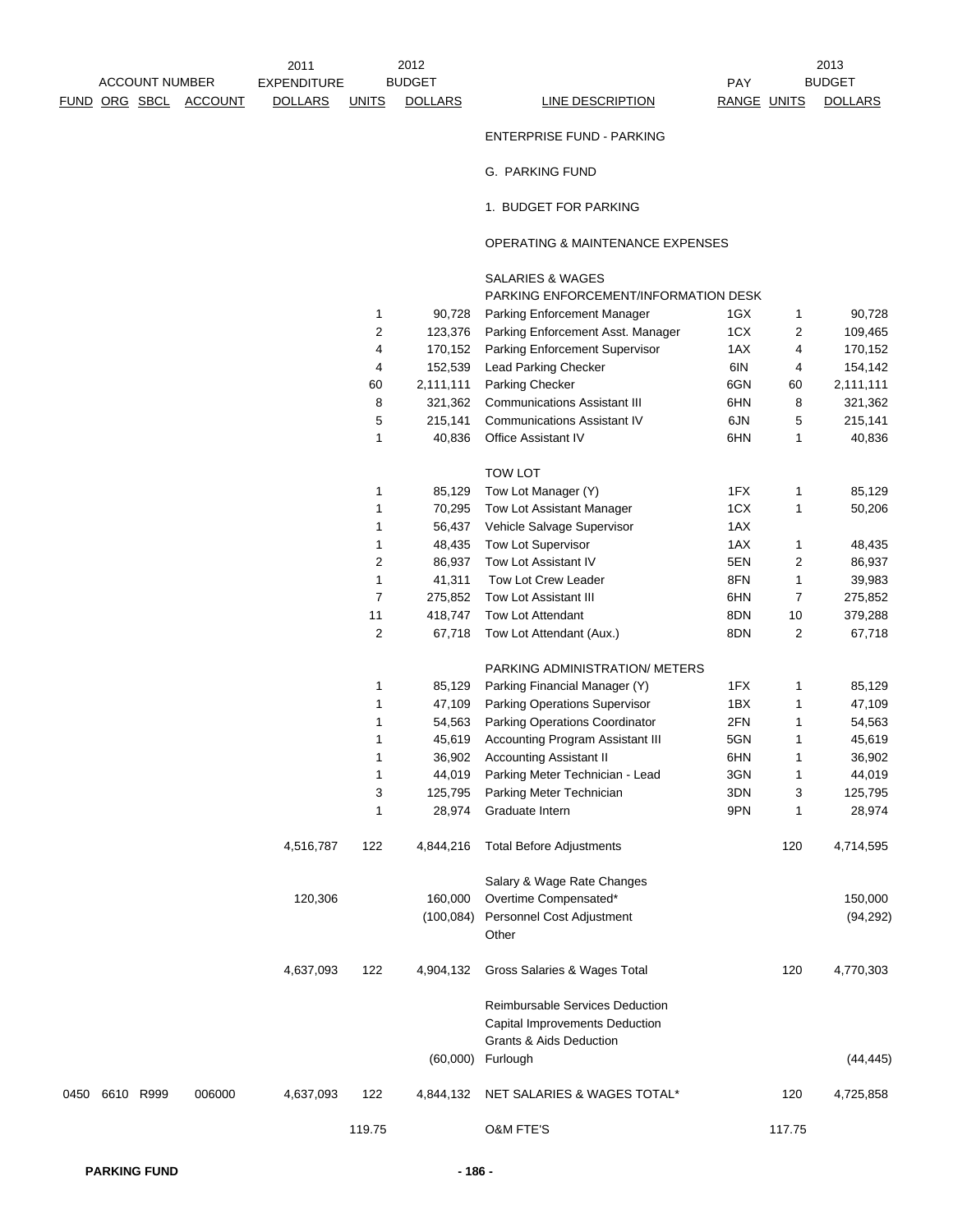2011 EXPENDITURE BUDGET PAY FUND ORG SBCL ACCOUNT DOLLARS UNITS DOLLARS LINE DESCRIPTION BANGE UNITS DOLLARS ACCOUNT NUMBER EXPENDITURE BUDGET AND RESERVE THE RAY BUDGET 2012 BUDGET

2013

## NON-O&M FTE'S

(Y) Required to file a statement of economic interests in accordance with the Milwaukee Code of Ordinances Chapter 303-Code of Ethics.

| 0450 | 6610 R999 |           | 006180 | 2,856,477  |              | 2,640,905  | ESTIMATED EMPLOYEE FRINGE BENEFITS     |    | 2,551,963  |
|------|-----------|-----------|--------|------------|--------------|------------|----------------------------------------|----|------------|
|      |           |           |        |            |              |            | OPERATING EXPENDITURES                 |    |            |
| 0450 | 6610      | R999      | 630100 | 62,779     |              | 100,000    | General Office Expense                 |    | 70,000     |
| 0450 | 6610      | R999      | 630500 | 1,401      |              | 2,000      | Tools & Machinery Parts                |    | 2,000      |
| 0450 | 6610      | R999      | 631000 | 2,527      |              | 6,000      | <b>Construction Supplies</b>           |    | 5,000      |
| 0450 |           | 6610 R999 | 631500 | 756,785    |              | 764,000    | Energy                                 |    | 774,000    |
| 0450 |           | 6610 R999 | 632000 | 81,667     |              | 75,000     | <b>Other Operating Supplies</b>        |    | 85,000     |
| 0450 | 6610      | R999      | 632500 | 136,993    |              | 144,000    | <b>Facility Rental</b>                 |    | 146,000    |
| 0450 | 6610      | R999      | 633000 | 7,608      |              | 10,000     | Vehicle Rental                         |    | 10,000     |
| 0450 |           | 6610 R999 | 633500 | 35,328     |              | 42,000     | Non-Vehicle Equipment Rental           |    | 39,000     |
| 0450 |           | 6610 R999 | 634000 | 7,214,698  |              | 7,680,000  | <b>Professional Services</b>           |    | 7,589,000  |
| 0450 |           | 6610 R999 | 634500 | 7,592      |              | 10,000     | <b>Information Technology Services</b> |    | 15,000     |
| 0450 | 6610      | R999      | 635000 | 732,681    |              | 685,000    | <b>Property Services</b>               |    | 775,000    |
| 0450 | 6610      | R999      | 635500 | 101,500    |              | 116,000    | <b>Infrastructure Services</b>         |    | 117,000    |
| 0450 | 6610      | R999      | 636000 | 15,316     |              | 15,000     | Vehicle Repair Services                |    | 16,000     |
| 0450 |           | 6610 R999 | 636500 | 3,295,063  |              | 3,520,000  | <b>Other Operating Services</b>        |    | 3,340,000  |
| 0450 |           | 6610 R999 | 637000 |            |              |            | Loans and Grants                       |    |            |
| 0450 | 6610      | R999      | 637501 | 1,284,044  |              | 1,725,556  | <b>Reimburse Other Departments</b>     |    | 1,265,000  |
| 0450 | 6610      | R999      |        |            |              |            |                                        |    |            |
| 0450 |           | 6610 R999 | 006300 | 13,735,982 |              | 14,894,556 | OPERATING EXPENDITURES TOTAL*          |    | 14,248,000 |
| 0450 |           | 6610 R999 | 006300 |            |              |            | <b>EQUIPMENT PURCHASES</b>             |    |            |
|      |           |           |        |            |              |            | <b>Additional Equipment</b>            |    |            |
|      |           |           |        |            | $\mathbf{1}$ | 70,000     | Pay-on-foot                            |    |            |
|      |           |           |        |            | 1            | 70,000     | Subtotal - Additional Equipment        |    |            |
|      |           |           |        |            |              |            | Replacement Equipment                  |    |            |
|      |           |           |        |            |              | 5,000      | <b>Office Furniture</b>                |    | 5,000      |
|      |           |           |        |            | 4            | 4,000      | Digital Video Cameras                  | 4  | 4,000      |
|      |           |           |        |            | 4            | 125,000    | Auto-Jeeps                             | 6  | 239,000    |
|      |           |           |        |            | 3            | 5,000      | <b>Network Printers</b>                | 3  | 5,000      |
|      |           |           |        |            | 1            | 32,000     | Sweeper                                |    |            |
|      |           |           |        |            | 1            | 6,000      | <b>Electric Cart</b>                   |    |            |
|      |           |           |        | 355,773    | 13           | 177,000    | Subtotal - Replacement Equipment       | 13 | 253,000    |
|      |           |           |        |            |              |            | <b>Other Previous Experience</b>       |    |            |
| 0450 | 6610 R999 |           | 006800 | 355,773    | 14           | 247,000    | <b>EQUIPMENT PURCHASES TOTAL*</b>      | 13 | 253,000    |
|      |           |           |        |            |              |            | <b>SPECIAL FUNDS</b>                   |    |            |
| 0450 | 6610      | R661      | 006300 | 2,706,900  |              | 3,000,000  | Payment to Debt Service*               |    | 2,750,000  |
| 0450 | 6610      | R663      | 006300 | 1,404,692  |              | 1,403,000  | Payment in Lieu of Taxes*              |    | 1,531,000  |
| 0450 |           | 6610 R664 | 006300 |            |              | 425,000    | Parking Fund Contingent Fund*          |    | 425,000    |
| 0450 |           | 6610 R665 | 006900 |            |              | 147,518    | Parking Fund Pension Contribution*     |    | 448,000    |
| 0450 |           | 6610 R666 | 006300 |            |              | 27,286     | Payment to the Water Works*            |    | 27,286     |
|      |           |           |        | 4,111,592  |              | 5,002,804  | SPECIAL FUNDS TOTAL                    |    | 5,181,286  |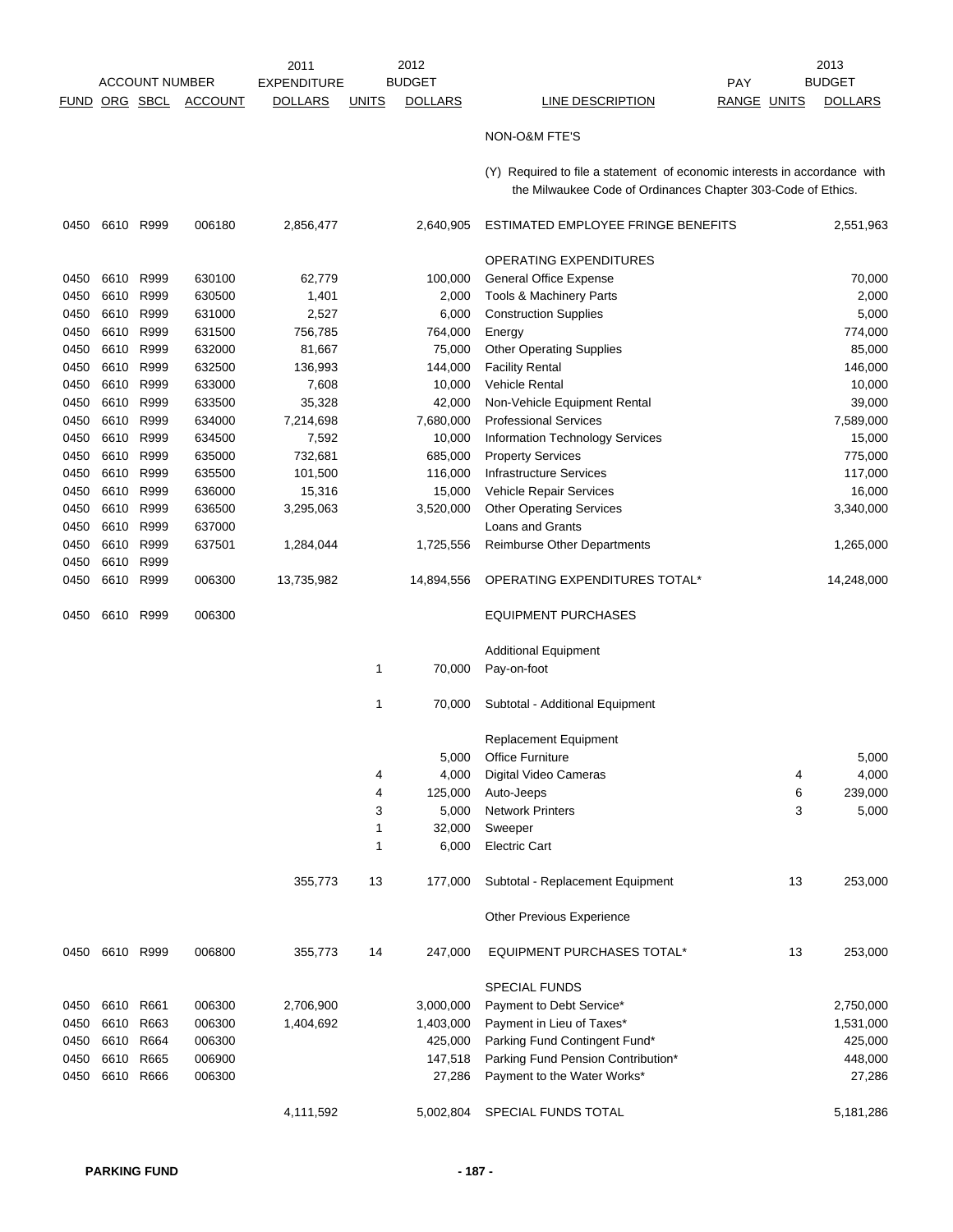|             |      |                |                | 2011               |              | 2012           |                                        |            |              | 2013           |
|-------------|------|----------------|----------------|--------------------|--------------|----------------|----------------------------------------|------------|--------------|----------------|
|             |      | ACCOUNT NUMBER |                | <b>EXPENDITURE</b> |              | <b>BUDGET</b>  |                                        | <b>PAY</b> |              | <b>BUDGET</b>  |
| <b>FUND</b> | ORG  | SBCL           | <b>ACCOUNT</b> | <b>DOLLARS</b>     | <b>UNITS</b> | <b>DOLLARS</b> | LINE DESCRIPTION                       | RANGE      | <b>UNITS</b> | <b>DOLLARS</b> |
|             |      |                |                | 25,696,917         |              | 27,629,397     | OPERATING & MAINTENANCE EXPENSE TOTAL  |            |              | 26,960,107     |
| 0450        | 6610 | R999           | 006900         |                    |              |                | DEPOSIT TO RETAINED EARNINGS           |            |              |                |
| 0450        | 6610 | R999           | 006900         | 22,787,000         |              | 20.410.157     | TRANSFER TO GENERAL FUND               |            |              | 18,550,000     |
| 0450        | 6610 | R999           | 006300         |                    |              | 2.000.000      | <b>PAYMENT TO PENSION RESERVE FUND</b> |            |              |                |
| 0450        | 6610 | R999           |                | 48,483,917         |              | 50.039.554     | <b>TOTAL OPERATIONS</b>                |            |              | 45,510,107     |
|             |      |                |                |                    |              |                | *Appropriation Control Account         |            |              |                |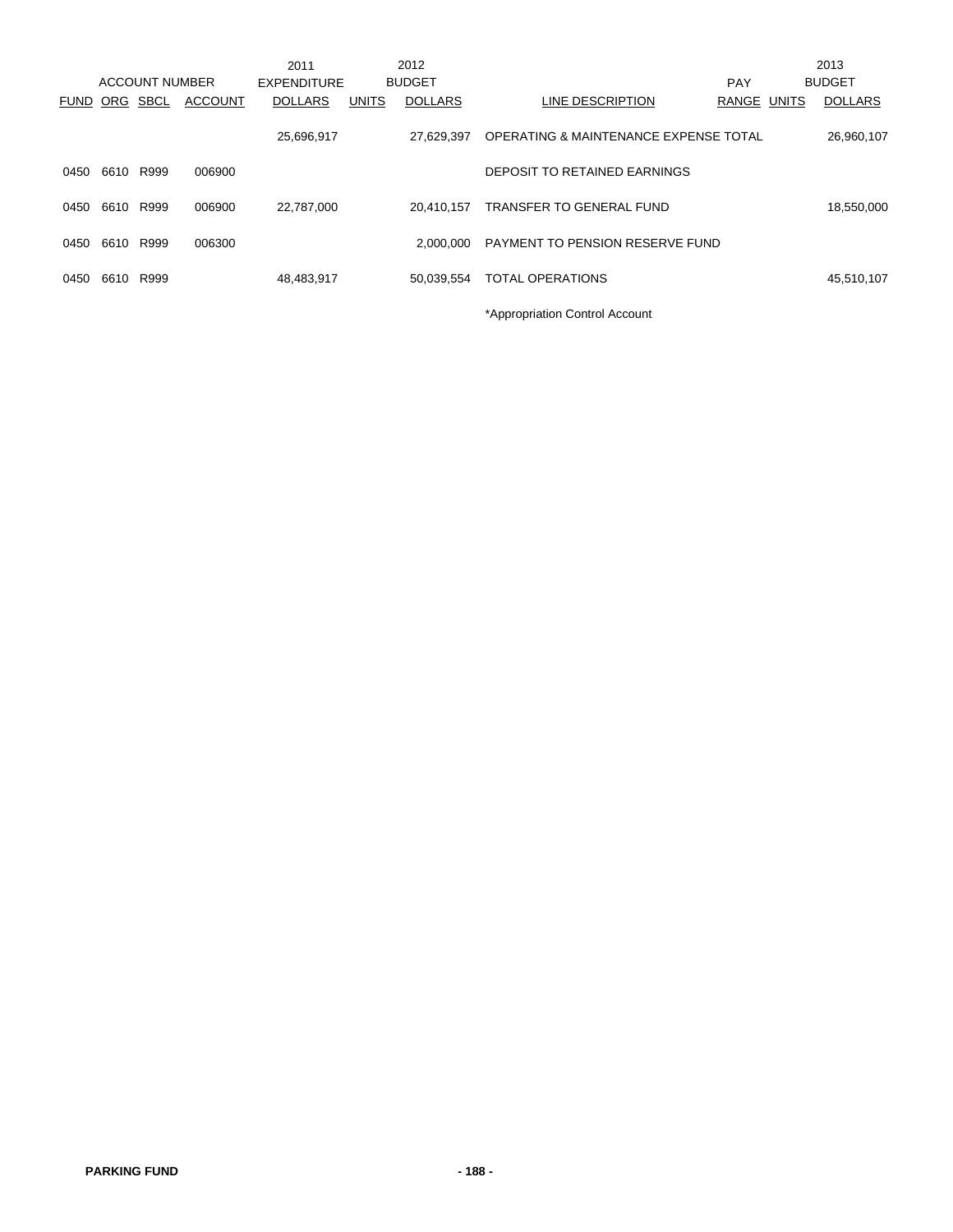|      |      |                      | <b>ACCOUNT NUMBER</b>      | 2011<br><b>EXPENDITURE</b> |              | 2012<br><b>BUDGET</b> |                                                 | <b>PAY</b>  | 2013<br><b>BUDGET</b> |
|------|------|----------------------|----------------------------|----------------------------|--------------|-----------------------|-------------------------------------------------|-------------|-----------------------|
|      |      | <u>FUND ORG SBCL</u> | <u>ACCOUNT</u>             | <b>DOLLARS</b>             | <u>UNITS</u> | <b>DOLLARS</b>        | <b>LINE DESCRIPTION</b>                         | RANGE UNITS | <b>DOLLARS</b>        |
|      |      |                      |                            |                            |              |                       | CAPITAL IMPROVEMENTS PROGRAM                    |             |                       |
|      |      |                      |                            |                            |              |                       | <b>Total Capital Improvements-Parking</b>       |             |                       |
|      |      |                      |                            |                            |              |                       | Program - Unallocated                           |             |                       |
|      |      |                      |                            |                            |              |                       | Parking Meter WiFi Communication Network        |             |                       |
| 0451 |      |                      | 9990 R999 PA160130100      |                            |              |                       | New Borrowing                                   |             | 170,000               |
| 0451 |      |                      | 6610 R999 PA160130100      |                            |              |                       | Use of Reserves                                 |             | 550,000               |
|      |      |                      |                            |                            |              |                       | Carryover Borrowing**                           |             |                       |
|      |      |                      |                            |                            |              |                       | License Plate Recognition System                |             |                       |
| 0451 |      |                      | 9990 R999 PA160130200      |                            |              |                       | New Borrowing                                   |             | 721,000               |
|      |      |                      |                            |                            |              |                       | Carryover Borrowing**                           |             |                       |
|      |      |                      |                            |                            |              |                       | Miscellaneous Structural/Mechanical/Elec Maint. |             |                       |
| 0451 | 9990 |                      | R999 PA160120100           | 195,943                    |              | 250,000               | New Borrowing                                   |             |                       |
| 0451 |      | 9990 R999            |                            |                            |              | [658, 905]            | Carryover Borrowing**                           |             | [748, 696]            |
|      |      |                      |                            |                            |              |                       | MacArthur Square Renovation                     |             |                       |
| 0451 |      |                      | 9990 R999 PA16080170       | 608,641                    |              |                       | New Borrowing                                   |             |                       |
|      |      |                      |                            |                            |              | [290,000]             | Carryover Borrowing**                           |             |                       |
|      |      |                      |                            |                            |              |                       | 2nd/Plankinton Repairs                          |             |                       |
| 0451 |      |                      | 9990 R999 PA160040100      | 17,940                     |              | 540,000               | New Borrowing                                   |             |                       |
|      |      |                      |                            |                            |              | [325,000]             | Carryover Borrowing**                           |             | [865,000]             |
|      |      |                      |                            |                            |              |                       | 4th & Highland Repairs                          |             |                       |
| 0451 |      |                      | 9990 R999 PA160100200      | 9,407                      |              |                       | New Borrowing                                   |             |                       |
|      |      |                      |                            |                            |              | [549, 425]            | <b>Carryover Borrowing</b>                      |             | [518, 559]            |
|      |      |                      |                            |                            |              |                       | 1000 N. Water Parking Structure Repairs         |             |                       |
| 0451 |      |                      | 9990 R999 PA160040200      | 149,822                    |              |                       | New Borrowing                                   |             |                       |
|      |      |                      |                            |                            |              | [560,000]             | Carryover Borrowing**                           |             |                       |
|      |      |                      |                            |                            |              |                       | Multi-Space Parking Meters                      |             |                       |
|      |      |                      | 0451 9990 R999 PA160060100 | 541,709                    |              |                       | New Borrowing                                   |             |                       |
|      |      |                      |                            |                            |              | [597,006]             | Carryover Borrowing**                           |             | [93, 537]             |
|      |      |                      |                            |                            |              |                       | Tow Lot Facility Expansion                      |             |                       |
| 0451 |      |                      | 9990 R999 PA160090100      |                            |              |                       | New Borrowing                                   |             |                       |
|      |      |                      |                            |                            |              | [4, 428]              | Carryover Borrowing**                           |             |                       |
|      |      |                      |                            |                            |              |                       | Capital Improvements to be Financed             |             |                       |
|      |      |                      |                            |                            |              |                       | from Permanent Improvement Reserve              |             |                       |
|      |      |                      |                            |                            |              | 5,000,000             | Fund-Parking                                    |             | 5,000,000             |
|      |      |                      |                            |                            |              |                       | Total Capital Improvements -                    |             |                       |
|      |      |                      |                            | 1,523,462                  |              | 5,790,000             | Parking Program                                 |             | 6,441,000             |
|      |      |                      |                            |                            |              |                       |                                                 |             |                       |
|      |      |                      |                            | 50,007,379                 |              | 55,829,554            | TOTAL BUDGET FOR PARKING                        |             | 51,951,107            |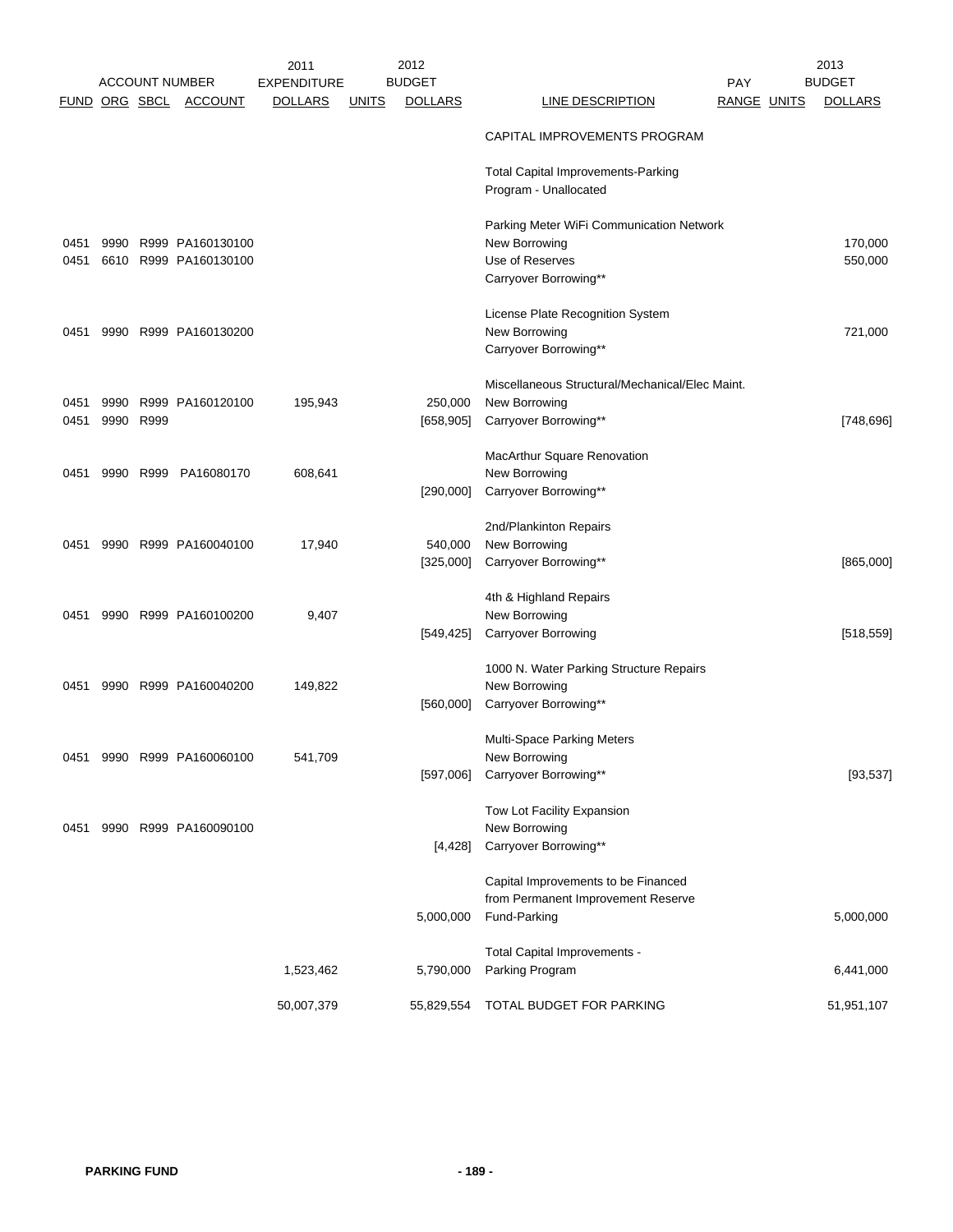|              |              |                       |                  | 2011               |              | 2012           |                                                            | 2013           |
|--------------|--------------|-----------------------|------------------|--------------------|--------------|----------------|------------------------------------------------------------|----------------|
|              |              | <b>ACCOUNT NUMBER</b> |                  | <b>EXPENDITURE</b> |              | <b>BUDGET</b>  | <b>PAY</b>                                                 | <b>BUDGET</b>  |
| FUND         | ORG SBCL     |                       | <b>ACCOUNT</b>   | <b>DOLLARS</b>     | <b>UNITS</b> | <b>DOLLARS</b> | LINE DESCRIPTION<br><b>RANGE UNITS</b>                     | <b>DOLLARS</b> |
|              |              |                       |                  |                    |              |                | 2. SOURCE OF FUNDS FOR PARKING                             |                |
|              |              |                       |                  |                    |              |                | <b>Parking Permits</b>                                     |                |
| 0450         | 6610         |                       | 009400           | 3,886,193          |              | 3,900,000      | On-Street                                                  | 3,875,000      |
| 0450         | 6610         |                       | 009400           | 13,490             |              | 12,000         | Residential                                                | 13,000         |
|              |              |                       |                  |                    |              |                | <b>Parking Meters</b>                                      |                |
| 0450         | 6610         |                       | 009400           | 4,626,280          |              | 4,800,000      | On-Street                                                  | 4,635,000      |
| 0450         | 6610         |                       | 009400           | 82,934             |              | 86,000         | Off-Street                                                 | 83,000         |
| 0450         | 6610         |                       | 009400           | 225,918            |              | 230,000        | Hooding                                                    | 226,000        |
| 0450         | 6610         |                       | 009400           | 2,040              |              | 2,000          | Removal                                                    | 2,000          |
|              |              |                       |                  |                    |              |                | <b>Rental and Leases of Facilities</b>                     |                |
| 0450         | 6610         |                       | 009400           | 27,347             |              | 90,000         | Restaurant 4th & Highland                                  | 50,000         |
| 0450         | 6610         |                       | 009400           | 723,603            |              | 950,000        | 4th & Highland                                             | 850,000        |
| 0450         | 6610         |                       | 009400           | 21,427             |              | 24,000         | <b>Leased Lots</b>                                         | 21,000         |
| 0450         | 6610         |                       | 009400           | 502,875            |              | 503,000        | 535 N. Milwaukee                                           | 553,300        |
| 0450         | 6610         |                       | 009400           | 3,633,451          |              | 3,700,000      | <b>MacArthur Square</b>                                    | 3,735,000      |
| 0450         | 6610         |                       | 009400           | 1,467,771          |              | 1,430,000      | 1000 N. Water Street                                       | 1,545,000      |
| 0450         | 6610         |                       | 009400           | 701,948            |              | 670,000        | 742 N. 2nd                                                 | 734,000        |
| 0450         | 6610         |                       | 009400           | 3,489,643          |              | 3,700,000      | <b>Towed Vehicle Revenue</b>                               | 3,500,000      |
| 0450         | 6610         |                       | 009400           | 1,641,417          |              | 1,550,000      | Vehicle Disposal Revenue                                   | 1,600,000      |
| 0450         | 6610         |                       | 009870           | 608,485            |              | 800,000        | Miscellaneous                                              | 675,000        |
| 0450         | 6610         |                       |                  | 21,654,822         |              | 22,447,000     | <b>Total Revenue</b>                                       | 22,097,300     |
|              |              |                       |                  |                    |              |                | <b>Other Funding Sources</b>                               |                |
| 0450         | 6610         |                       | 009920           | 3,731,172          |              | 4,592,554      | Withdrawal from Retained Earnings                          | 1,412,807      |
| 0450<br>0450 | 6610<br>6610 |                       | 009611<br>009830 | 23,097,923         |              | 23,000,000     | <b>Parking Citation Revenue</b><br>Sale of Real Property   | 22,000,000     |
|              |              |                       |                  |                    |              |                | Capital Improvements Funded from the                       |                |
|              |              |                       |                  |                    |              | 5,000,000      | Permanent Improvement Reserve Fund<br>-Parking             | 5,000,000      |
|              |              |                       |                  |                    |              |                | FINANCING OF PARKING CAPITAL IMPROVEMENTS                  |                |
|              |              |                       |                  |                    |              | [2,984,764]    | Carryover Borrowing**                                      | [2, 225, 792]  |
|              | 0451 6610    |                       |                  |                    |              |                | From Fund 0450 Retained Earnings                           | 550,000        |
| 0451         | 6610         |                       |                  | 1,523,462          |              | 790,000        | New Borrowing                                              | 891,000        |
|              |              |                       |                  | 28,352,557         |              | 33,382,554     | <b>Total Other Funding</b>                                 | 29,853,807     |
|              |              |                       |                  | 50,007,379         |              | 55,829,554     | <b>Total Funds for Parking</b>                             | 51,951,107     |
|              |              |                       |                  |                    |              |                | **Carryover Borrowing Amount (Restatement of a prior years |                |

 unutilized borrowing authorization are included for information and authorization purposes - such amounts are excluded from budget totals to avoid duplication.)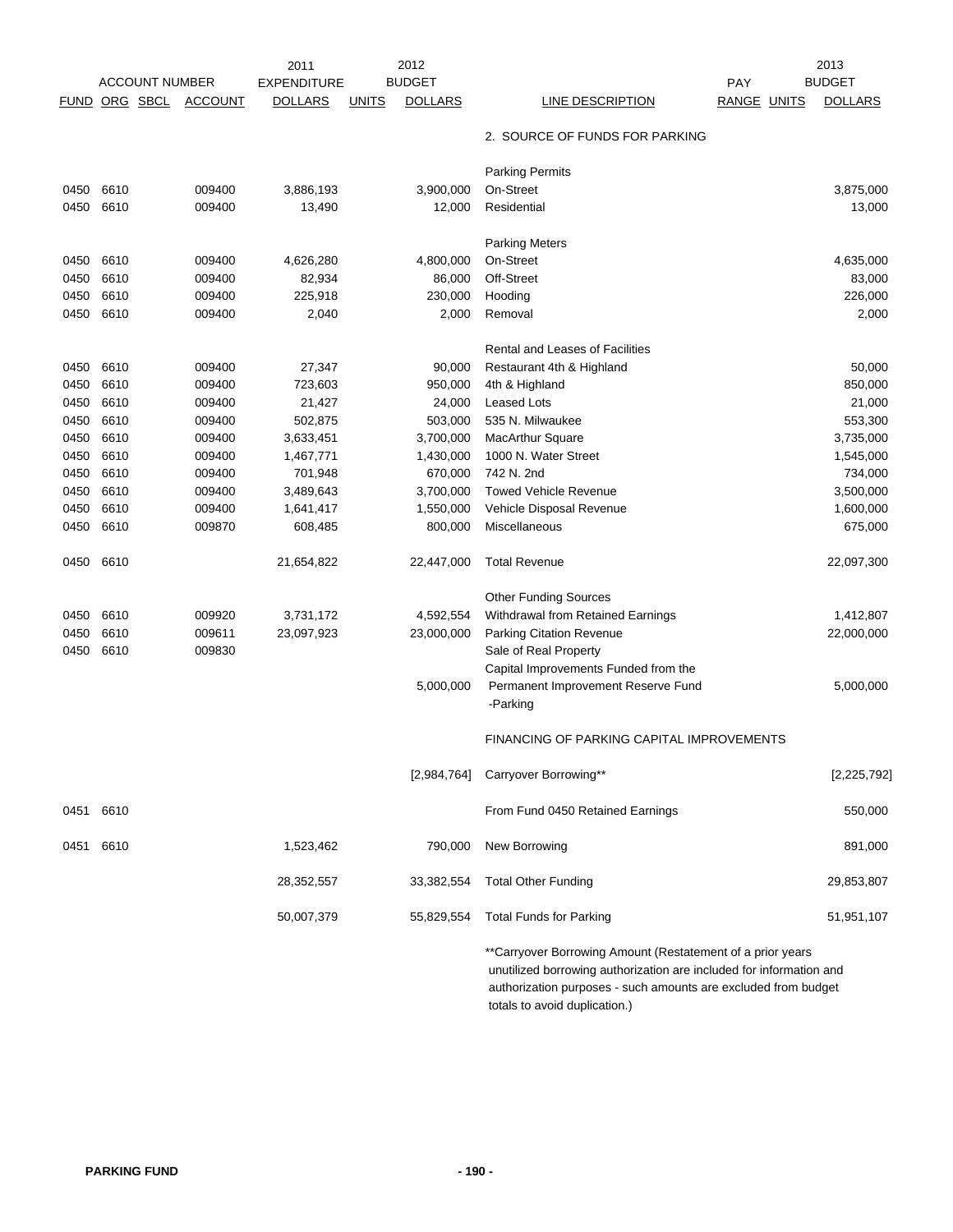|      |  |                        | 2011           |              | 2012           |                                                   |             | 2013           |
|------|--|------------------------|----------------|--------------|----------------|---------------------------------------------------|-------------|----------------|
|      |  | <b>ACCOUNT NUMBER</b>  | EXPENDITURE    |              | <b>BUDGET</b>  |                                                   | <b>PAY</b>  | <b>BUDGET</b>  |
|      |  | FUND ORG SBCL ACCOUNT  | <b>DOLLARS</b> | <u>UNITS</u> | <b>DOLLARS</b> | LINE DESCRIPTION                                  | RANGE UNITS | <b>DOLLARS</b> |
|      |  |                        |                |              |                | SPECIAL REVENUE FUND - GRANT AND AID              |             |                |
|      |  |                        |                |              |                | H. GRANT AND AID PROJECTS FUND                    |             |                |
|      |  |                        |                |              |                | 1. BUDGET FOR GRANT AND AID<br><b>PROJECTS</b>    |             |                |
|      |  |                        |                |              |                | <b>Grant and Aid Projects</b>                     |             |                |
| 0150 |  | 9990 R999 GR0001300000 | 78,677,026     |              | 63,846,247     | Grantor Share (Non-City)                          |             | 69,363,873     |
|      |  |                        | 78,677,026     |              | 63,846,247     | Total for Grant and Aid Projects                  |             | 69,363,873     |
|      |  |                        |                |              |                | Funds Shall Be Transferred to Sub Accounts in     |             |                |
|      |  |                        |                |              |                | Accordance With Common Council Resolution         |             |                |
|      |  |                        |                |              |                | 872120 Before Expenditures are made.              |             |                |
|      |  |                        |                |              |                | See Single Audit Act Supplemental Financial       |             |                |
|      |  |                        |                |              |                | Report for Allocations and Expenditures.          |             |                |
|      |  |                        |                |              |                |                                                   |             |                |
|      |  |                        |                |              |                |                                                   |             |                |
|      |  |                        |                |              |                | 2. SOURCES OF FUNDS FOR GRANT<br>AND AID PROJECTS |             |                |
|      |  |                        | 78,677,026     |              | 63,846,247     | Grantors Share (Non-City)                         |             | 69,363,873     |
|      |  |                        |                |              |                | Local Share Out-Of Pocket Current<br>Levy         |             |                |
|      |  |                        |                |              |                | Total Source of Funds For Grant and               |             |                |
|      |  |                        | 78,677,026     |              | 63,846,247     | Aid Projects                                      |             | 69,363,873     |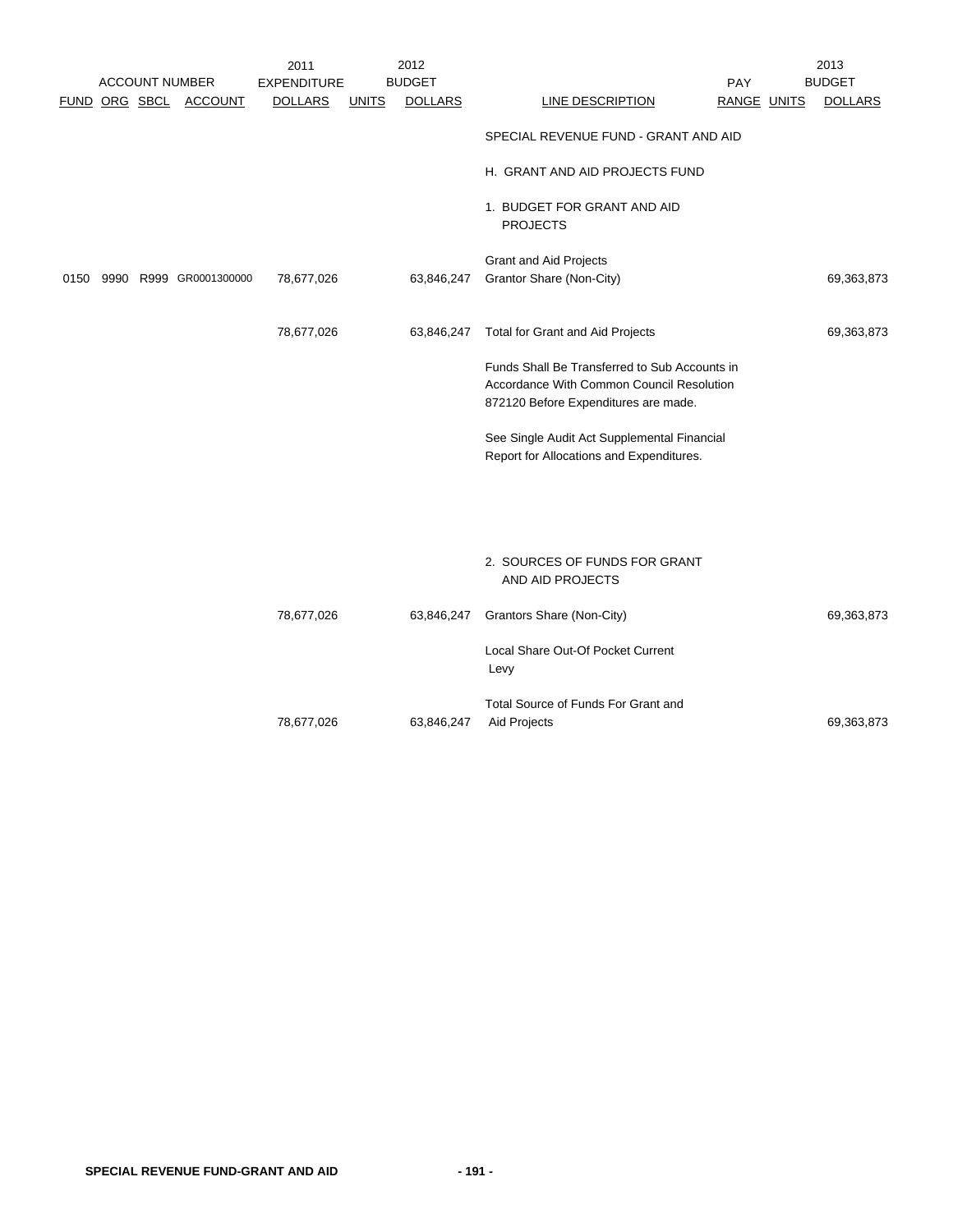|  |                                                |                           |        | 2012<br>2011                             |                                            |                                                                                                  | 2013                                                                                                 |             |                                 |
|--|------------------------------------------------|---------------------------|--------|------------------------------------------|--------------------------------------------|--------------------------------------------------------------------------------------------------|------------------------------------------------------------------------------------------------------|-------------|---------------------------------|
|  | <b>ACCOUNT NUMBER</b><br>FUND ORG SBCL ACCOUNT |                           |        | <b>EXPENDITURE</b><br><b>DOLLARS</b>     |                                            | <b>BUDGET</b><br><b>DOLLARS</b>                                                                  | <b>LINE DESCRIPTION</b>                                                                              | PAY         | <b>BUDGET</b><br><b>DOLLARS</b> |
|  |                                                |                           |        |                                          | <b>UNITS</b>                               |                                                                                                  |                                                                                                      | RANGE UNITS |                                 |
|  |                                                |                           |        |                                          |                                            |                                                                                                  | SPECIAL REVENUE FUND -                                                                               |             |                                 |
|  |                                                |                           |        |                                          |                                            |                                                                                                  | ECONOMIC DEVELOPMENT FUND                                                                            |             |                                 |
|  |                                                |                           |        |                                          |                                            |                                                                                                  |                                                                                                      |             |                                 |
|  |                                                |                           |        |                                          |                                            |                                                                                                  | I. ECONOMIC DEVELOPMENT FUND                                                                         |             |                                 |
|  |                                                |                           |        |                                          |                                            |                                                                                                  | 1. BUDGET FOR ECONOMIC DEVELOPMENT                                                                   |             |                                 |
|  |                                                |                           |        |                                          |                                            |                                                                                                  |                                                                                                      |             |                                 |
|  | 0190 1910 S001                                 |                           | 006300 | 7,208,601                                |                                            | 7,703,639                                                                                        | Business Improvement Districts (A)                                                                   |             | 7,912,216                       |
|  |                                                |                           |        | Estimated Based on Projected Assessment: |                                            |                                                                                                  |                                                                                                      |             |                                 |
|  |                                                |                           |        |                                          |                                            |                                                                                                  | (A) For the following BID's;<br>BID #2 (Historic Third Ward) - \$601,682<br>BID #3 (Riverwalk) - \$0 |             |                                 |
|  |                                                |                           |        |                                          |                                            |                                                                                                  |                                                                                                      |             |                                 |
|  |                                                |                           |        |                                          |                                            |                                                                                                  |                                                                                                      |             |                                 |
|  |                                                |                           |        |                                          |                                            |                                                                                                  | BID #4 (Greater Mitchell Street) - \$139,635                                                         |             |                                 |
|  |                                                |                           |        |                                          |                                            | BID #5 (Westown) - \$92,749                                                                      |                                                                                                      |             |                                 |
|  |                                                |                           |        |                                          |                                            | BID #8 (Historic King Drive) - \$193,551                                                         |                                                                                                      |             |                                 |
|  |                                                |                           |        |                                          |                                            | BID #9 (735 N. Water-Riverwalk) - \$0<br>BID #10 (Avenues West) - \$134,625                      |                                                                                                      |             |                                 |
|  |                                                |                           |        |                                          |                                            | BID #11 (Brady Str Business Area) - \$146,045                                                    |                                                                                                      |             |                                 |
|  |                                                |                           |        |                                          |                                            | BID #13 (Oakland Avenue) - \$7,875                                                               |                                                                                                      |             |                                 |
|  |                                                |                           |        |                                          |                                            |                                                                                                  | BID #15 (Riverwalk) - \$428,592                                                                      |             |                                 |
|  |                                                |                           |        |                                          |                                            | BID #16 (West North Avenue) - \$158,800                                                          |                                                                                                      |             |                                 |
|  |                                                |                           |        |                                          |                                            | BID #17 (Northwest Area Business) - \$0                                                          |                                                                                                      |             |                                 |
|  |                                                |                           |        |                                          |                                            | BID #19 (Villard Avenue) - \$79,823                                                              |                                                                                                      |             |                                 |
|  |                                                |                           |        |                                          |                                            | BID #20 (East North Avenue) - \$228,867                                                          |                                                                                                      |             |                                 |
|  |                                                |                           |        |                                          |                                            | BID #21 (Downtown Mgmt Distr) - \$3,166,234                                                      |                                                                                                      |             |                                 |
|  |                                                |                           |        |                                          |                                            | BID #25 (Riverworks) - \$217,806                                                                 |                                                                                                      |             |                                 |
|  |                                                |                           |        |                                          |                                            | BID #26 (The Valley) - \$128,717                                                                 |                                                                                                      |             |                                 |
|  |                                                |                           |        |                                          |                                            |                                                                                                  | BID #27 (Burleigh) - \$61,188                                                                        |             |                                 |
|  |                                                |                           |        |                                          |                                            | BID #28 (North Ave Gateway Distr) - \$36,650<br>BID #29 (Teutonia, Capitol, Atkinson) - \$96,927 |                                                                                                      |             |                                 |
|  |                                                |                           |        |                                          |                                            | Bid #31 (Havenwoods) - \$187,019                                                                 |                                                                                                      |             |                                 |
|  |                                                |                           |        |                                          |                                            | BID #32 (North Ave Market Place) - \$96,087                                                      |                                                                                                      |             |                                 |
|  |                                                |                           |        |                                          |                                            | BID#35 (Becher/KK) - \$38,103                                                                    |                                                                                                      |             |                                 |
|  |                                                |                           |        |                                          |                                            | BID#36 (Riverworks II) - \$45,054                                                                |                                                                                                      |             |                                 |
|  |                                                |                           |        |                                          |                                            | BID#37 (30th St. Industrial Corridor) - \$174,828                                                |                                                                                                      |             |                                 |
|  |                                                |                           |        |                                          |                                            | BID#38 (Cesar E. Chavez) - \$26,500                                                              |                                                                                                      |             |                                 |
|  |                                                |                           |        |                                          |                                            | BID#39 ( Center St Market Place) - \$66,543                                                      |                                                                                                      |             |                                 |
|  |                                                |                           |        |                                          |                                            | BID#40(Airport Gateway) - \$351,439                                                              |                                                                                                      |             |                                 |
|  | BID#41(Downer) - \$79,329                      |                           |        |                                          |                                            |                                                                                                  |                                                                                                      |             |                                 |
|  |                                                |                           |        |                                          |                                            |                                                                                                  | BID#42 (Schlitz Park) -\$113,000<br>BID#43 (South 27th Street) - \$127,137                           |             |                                 |
|  |                                                |                           |        |                                          |                                            |                                                                                                  | BID#44 (Kinnickinnic) - \$54,583                                                                     |             |                                 |
|  |                                                |                           |        |                                          |                                            |                                                                                                  | Potential New BIDs - \$500,000                                                                       |             |                                 |
|  |                                                |                           |        |                                          |                                            |                                                                                                  | NID #1 (Brewery) - \$32,828                                                                          |             |                                 |
|  |                                                |                           |        |                                          |                                            |                                                                                                  | Potential New NIDS - \$100,000                                                                       |             |                                 |
|  | 0190 2110 S200                                 |                           | 006300 | 888,741                                  |                                            |                                                                                                  | <b>Excess TID Revenues</b>                                                                           |             |                                 |
|  |                                                | TOTAL BUDGET FOR ECONOMIC |        |                                          |                                            |                                                                                                  |                                                                                                      |             |                                 |
|  |                                                |                           |        | 8,097,342                                | DEVELOPMENT FUND<br>7,703,639<br>7,912,216 |                                                                                                  |                                                                                                      |             |                                 |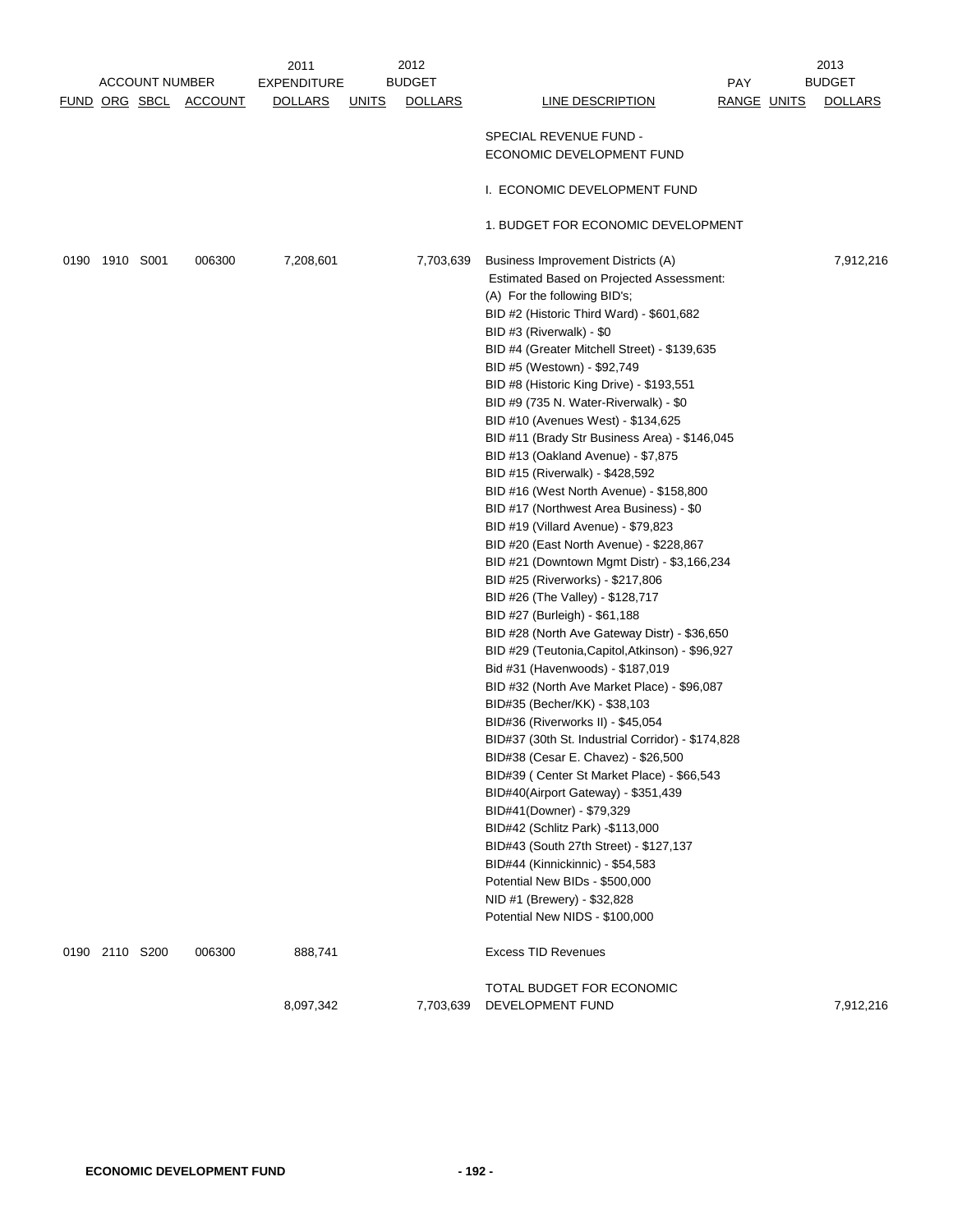|             |      |                       |                | 2011               |              | 2012           |                                                  |            |              | 2013           |
|-------------|------|-----------------------|----------------|--------------------|--------------|----------------|--------------------------------------------------|------------|--------------|----------------|
|             |      | <b>ACCOUNT NUMBER</b> |                | <b>EXPENDITURE</b> |              | <b>BUDGET</b>  |                                                  | <b>PAY</b> |              | <b>BUDGET</b>  |
| <b>FUND</b> | ORG  | <b>SBCL</b>           | <b>ACCOUNT</b> | <b>DOLLARS</b>     | <b>UNITS</b> | <b>DOLLARS</b> | LINE DESCRIPTION                                 | RANGE      | <b>UNITS</b> | <b>DOLLARS</b> |
|             |      |                       |                |                    |              |                |                                                  |            |              |                |
|             |      |                       |                |                    |              |                | 2. SOURCE OF FUNDS FOR ECONOMIC DEVELOPMENT FUND |            |              |                |
| 0190        | 1910 |                       | 009400         | 7,208,601          |              | 7.703.639      | <b>Business Improvement District Assessment</b>  |            |              | 7,912,216      |
| 0190        | 2110 |                       | 009019         | 888.741            |              |                | <b>Excess TID Revenues</b>                       |            |              |                |
|             |      |                       |                |                    |              |                | TOTAL FUNDS FOR ECONOMIC                         |            |              |                |
|             |      |                       |                | 8,097,342          |              | 7.703.639      | DEVELOPMENT FUND                                 |            |              | 7,912,216      |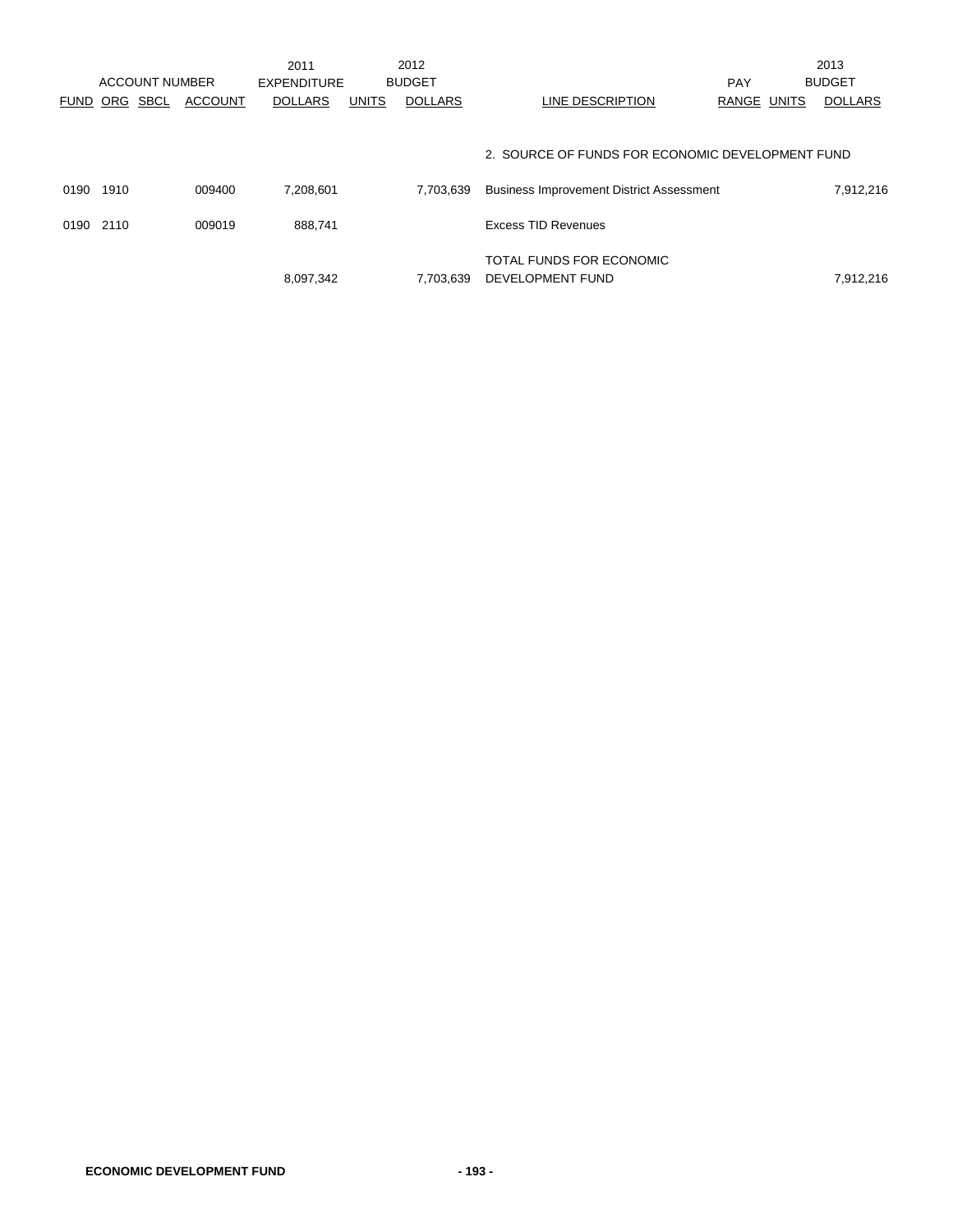|      |                |                       |         | 2011               |              | 2012           |                                                                         |             | 2013           |
|------|----------------|-----------------------|---------|--------------------|--------------|----------------|-------------------------------------------------------------------------|-------------|----------------|
|      |                | <b>ACCOUNT NUMBER</b> |         | <b>EXPENDITURE</b> |              | <b>BUDGET</b>  | <b>PAY</b>                                                              |             | <b>BUDGET</b>  |
|      |                | FUND ORG SBCL         | ACCOUNT | <b>DOLLARS</b>     | <b>UNITS</b> | <b>DOLLARS</b> | <b>LINE DESCRIPTION</b>                                                 | RANGE UNITS | <b>DOLLARS</b> |
|      |                |                       |         |                    |              |                | DPW-WATER WORKS - OPERATING BUDGET SUMMARY<br>ORGANIZATION (6410)       |             |                |
|      |                |                       |         |                    |              |                | J. WATER WORKS (DPW) FUNDS<br>1. BUDGET FOR WATER WORKS                 |             |                |
|      |                |                       |         |                    |              |                | WATER WORKS - OPERATING BUDGET<br>BUDGETARY CONTROL UNIT (1 FUND=6 ORG) |             |                |
|      |                |                       |         |                    |              |                | SALARIES & WAGES                                                        |             |                |
|      |                |                       |         | 1,524,206          |              | 1,500,000      | Overtime Compensated*                                                   |             | 1,500,000      |
|      |                |                       |         | 15,205,064         |              | 17,252,146     | All Other Salaries & Wages                                              |             | 16,919,347     |
| 0410 | 6410 R999      |                       | 006000  | 16,729,270         |              | 18,752,146     | NET SALARIES & WAGES TOTAL*                                             |             | 18,419,347     |
|      |                |                       |         |                    | 367          |                | TOTAL NUMBER OF POSITIONS AUTHORIZED                                    | 369         |                |
|      |                |                       |         |                    | 346.70       |                | <b>O&amp;M FTE'S</b>                                                    | 343.72      |                |
|      |                |                       |         |                    | 5.46         |                | NON-O&M FTE'S                                                           | 8.95        |                |
|      | 0410 6410 R999 |                       | 006180  | 8,970,733          |              | 9,323,442      | ESTIMATED EMPLOYEE FRINGE BENEFITS                                      |             | 9,976,579      |
|      |                |                       |         |                    |              |                | <b>OPERATING EXPENDITURES</b>                                           |             |                |
| 0410 | 6410           | R999                  | 630100  | 511,130            |              | 685,000        | <b>General Office Expense</b>                                           |             | 914,000        |
|      | 0410 6410 R999 |                       | 630500  | 829,741            |              | 1,788,000      | Tools & Machinery Parts                                                 |             | 1,912,000      |
| 0410 | 6410 R999      |                       | 631000  | 1,784,248          |              | 3,210,000      | <b>Construction Supplies</b>                                            |             | 3,405,000      |
| 0410 | 6410 R999      |                       | 631500  | 6,367,409          |              | 6,214,000      | Energy                                                                  |             | 6,214,000      |
| 0410 | 6410           | R999                  | 632000  | 3,748,200          |              | 4,387,000      | <b>Other Operating Supplies</b>                                         |             | 4,137,000      |
| 0410 | 6410 R999      |                       | 632500  | 1,408,729          |              | 1,511,000      | <b>Facility Rental</b>                                                  |             | 1,511,000      |
| 0410 | 6410           | R999                  | 633000  | 12,676             |              | 68,000         | <b>Vehicle Rental</b>                                                   |             | 86,000         |
| 0410 | 6410 R999      |                       | 633500  | 45,841             |              | 69,000         | Non-Vehicle Equipment Rental                                            |             | 69,000         |
| 0410 | 6410 R999      |                       | 634000  | 4,730,101          |              | 4,451,000      | <b>Professional Services</b>                                            |             | 4,733,000      |
| 0410 | 6410           | R999                  | 634500  | 1,005,693          |              | 1,028,000      | Information Technology Services                                         |             | 1,502,000      |
| 0410 | 6410 R999      |                       | 635000  | 14,233,672         |              | 14,500,000     | <b>Property Services</b>                                                |             | 15,311,000     |
|      | 0410 6410 R999 |                       | 635500  | 4,076,214          |              | 3,231,000      | <b>Infrastructure Services</b>                                          |             | 3,216,000      |
|      | 0410 6410 R999 |                       | 636000  | 887,783            |              |                | 848,000 Vehicle Repair Services                                         |             | 848,000        |
|      | 0410 6410 R999 |                       | 636500  | 499,635            |              | 545,380        | <b>Other Operating Services</b>                                         |             | 568,000        |
|      | 0410 6410 R999 |                       | 637000  |                    |              |                | <b>Loans and Grants</b>                                                 |             |                |
|      | 0410 6410 R999 |                       | 637501  |                    |              |                | Reimburse Other Departments                                             |             |                |
|      | 0410 6410 R999 |                       | 006300  | 40,141,072         |              | 42,535,380     | OPERATING EXPENDITURES TOTAL*                                           |             | 44,426,000     |
|      | 0410 6410 R999 |                       | 006800  | 1,251,614          |              | 1,355,000      | <b>EQUIPMENT PURCHASES TOTAL*</b>                                       |             | 1,898,000      |
|      |                |                       |         | 5,134,839          |              | 6,840,000      | SPECIAL FUNDS TOTAL                                                     |             | 6,834,700      |
|      |                |                       |         |                    |              |                | DPW-WATER WORKS OPERATING                                               |             |                |
|      |                |                       |         | 72,227,528         |              | 78,805,968     | BUDGETARY CONTROL UNIT TOTAL                                            |             | 81,554,626     |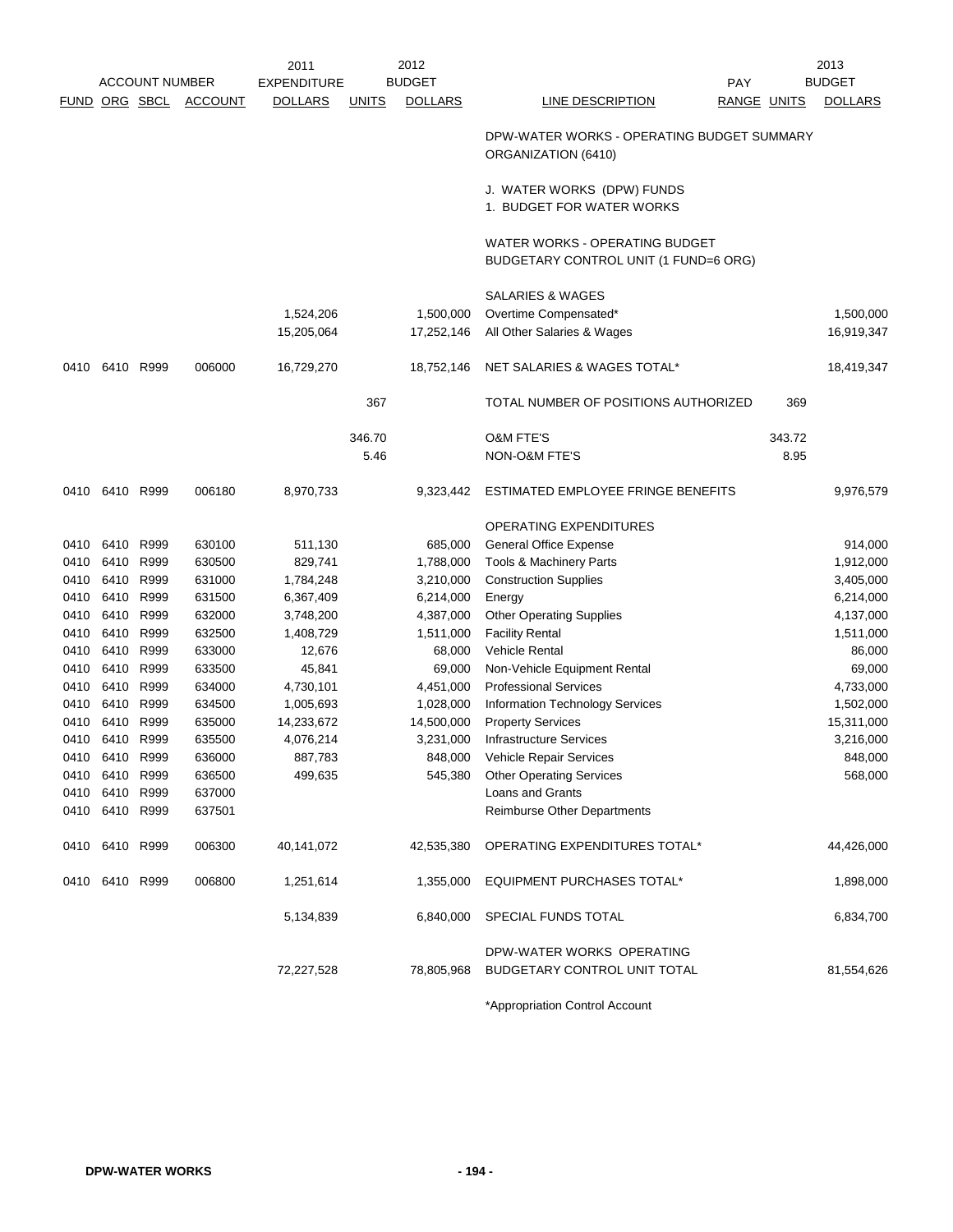|             |                       |         | 2011           |       | 2012           |                  |      |
|-------------|-----------------------|---------|----------------|-------|----------------|------------------|------|
|             | <b>ACCOUNT NUMBER</b> |         | EXPENDITURE    |       | <b>BUDGET</b>  |                  | PAY  |
| <b>FUND</b> | ORG SBCL              | ACCOUNT | <b>DOLLARS</b> | JNITS | <b>DOLLARS</b> | LINE DESCRIPTION | RANG |

LINE DESCRIPTION RANGE UNITS DOLLARS

2013 PAY BUDGET

### DPW-WATER WORKS - BUSINESS ORGANIZATION (6411)

### SALARIES & WAGES

|    |         | ADMINISTRATION                             |     |                |         |
|----|---------|--------------------------------------------|-----|----------------|---------|
| 1  | 133,049 | Water Works Superintendent (X)(Y)          | 1MX | 1              | 133,049 |
| 1  | 117,096 | Admin. and Projects Manager (X)(Y)         | 1KX | 1              | 117,096 |
| 1  | 70,819  | <b>Water Security Manager</b>              | 2HX | 1              | 70,819  |
|    |         | Administrative Assistant III               | 5FN | 1              | 41,495  |
| 1  | 36,902  | Administrative Assistant II                | 6HN |                |         |
| 1  | 35,404  | <b>Office Assistant III</b>                | 6FN | 1              | 35,404  |
|    |         | <b>TECHNICAL SERVICES</b>                  |     |                |         |
| 1  | 90,728  | Water IT Manager (X) (Y)                   | 1GX | 1              | 90,728  |
| 1  | 72,969  | Water IT Supervisor                        | 2JX | 1              | 72,969  |
| 1  | 52,214  | Automated Systems Supervisor (X)           | 2GX | 1              | 52,214  |
| 2  | 88,389  | Network Coordinator- Associate             | 2EX | $\overline{2}$ | 88,389  |
|    |         | <b>ACCOUNTING SERVICES</b>                 |     |                |         |
| 1  | 96,706  | Water Business Manager (X) (Y)             | 1HX | 1              | 96,706  |
| 1  | 90,728  | Water Accounting Manager (Y)               | 1GX | 1              | 90,728  |
| 3  | 178,551 | <b>Accountant III</b>                      | 2GX | 3              | 178,551 |
| 1  | 53,182  | Water Claims Specialist (X)                | 2FX | 1              | 53,182  |
|    |         | <b>Business Services Supervisor</b>        | 2EX | 1              | 47,471  |
| 1  | 45,210  | <b>Business Services Specialist</b>        | 2DN |                |         |
| 1  | 41,495  | <b>Accounting Assistant III</b>            | 5EN | 1              | 42,878  |
| 2  | 77,738  | <b>Accounting Assistant II</b>             | 6HN | $\overline{2}$ | 77,738  |
|    |         | <b>COMMERCIAL SERVICES</b>                 |     |                |         |
| 1  | 79,836  | Water Revenue Manager                      | 1EX | 1              | 79,836  |
| 1  | 50,206  | Water Revenue Collections Supervisor       | 1CX | 1              | 50,206  |
| 1  | 50,206  | <b>Customer Service Supervisor</b>         | 1CX | 1              | 50,206  |
| 1  | 56,811  | Water Marketing Specialist (X)             | 2FX | 1              | 56,811  |
| 2  | 88,554  | <b>Accounting Assistant III</b>            | 5EN | 3              | 131,432 |
|    |         | Program Assistant I                        | 5EN | 1              | 41,495  |
| 1  | 40,836  | <b>Accounting Assistant II</b>             | 6HN |                |         |
| 10 | 350,373 | <b>Customer Service Representative III</b> | 6HN | 10             | 388,969 |
|    |         | <b>METER SERVICES</b>                      |     |                |         |
| 1  | 79,836  | Water Meter Services Manager (X) (Y)       | 1EX | 1              | 79,836  |
| 1  | 53,582  | Water Meter Project Manager (A) (X)        | 1DX | 1              | 53,582  |
| 3  | 183,845 | Water Meter Field Supervisor (X)           | 1BX | 3              | 183,845 |
| 2  | 74,577  | Program Assistant I                        | 5EN | $\overline{2}$ | 85,772  |
| 3  | 122,509 | <b>Customer Service Representative III</b> | 6HN | 3              | 118,575 |
| 1  | 26,553  | Office Assistant III                       | 6FN | 1              | 35,404  |
| 1  | 40,836  | Office Assistant IV                        | 6HN | 1              | 40,836  |
| 1  | 42,272  | <b>Inventory Assistant III</b>             | 6IN | 1              | 42,272  |
| 8  | 351,557 | Water Meter Reader                         | 6LN |                |         |
|    |         | Water Meter Reading Specialist             | 6LN | 7              | 312,831 |
| 6  | 271,131 | Water Meter Specialist                     | 7EN | 6              | 271,131 |
| 22 | 919,218 | Water Meter Technician                     | 7DN | 22             | 898,351 |
|    |         | <b>AUXILIARY POSITIONS</b>                 |     |                |         |
| 2  | 94,805  | Water Meter Field Supervisor (X)           | 1BX | 2              | 94,805  |
| 1  | 18,482  | Water Meter Field Supv. (X) (0.33 FTE)     | 1BX | 1              | 18,482  |
| 2  | 81,673  | <b>Customer Service Representative III</b> | 6HN | 2              | 73,804  |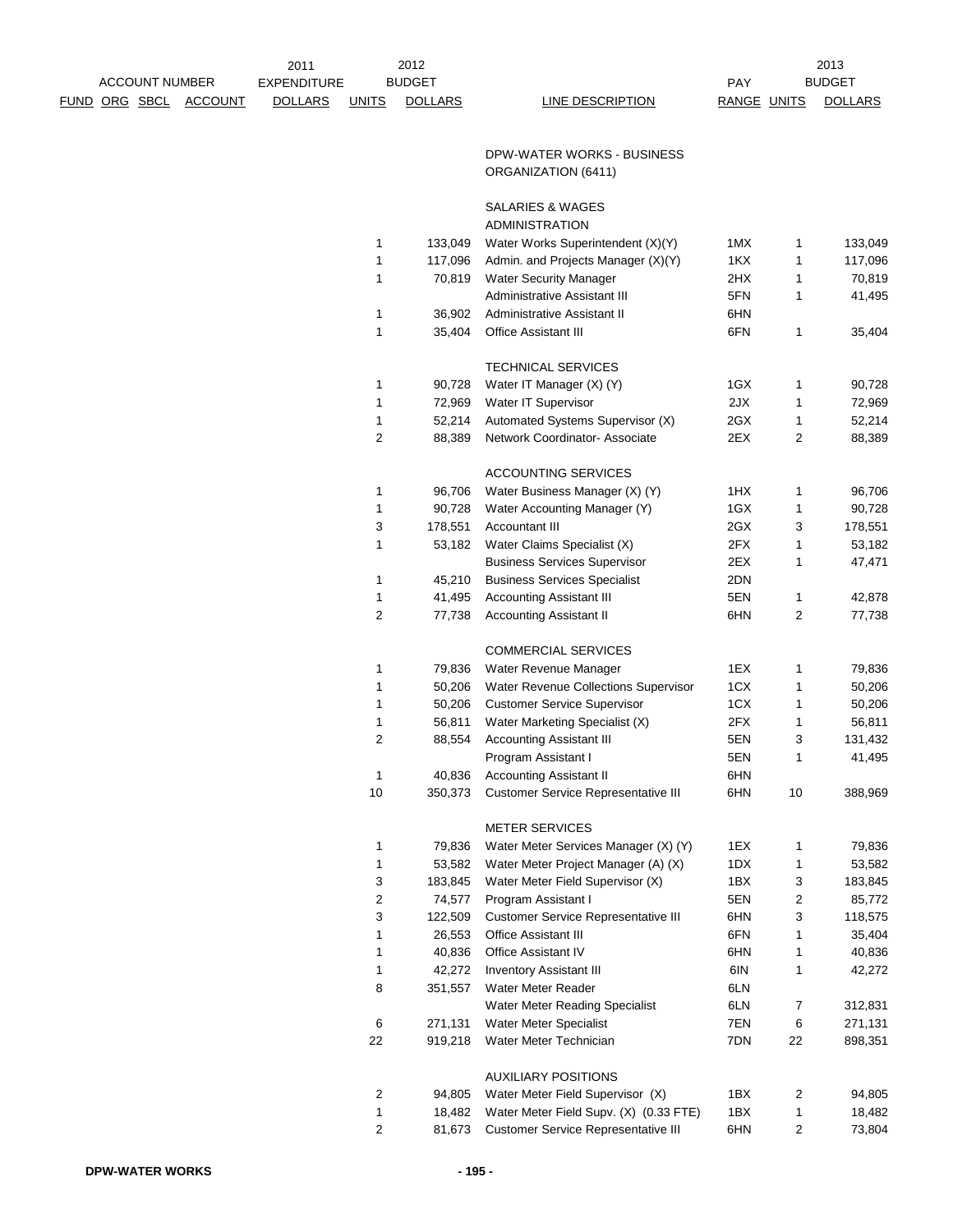| <u>FUND</u>  |              | <b>ACCOUNT NUMBER</b><br>ORG SBCL | <b>ACCOUNT</b>       | 2011<br><b>EXPENDITURE</b><br><b>DOLLARS</b> | <b>UNITS</b>       | 2012<br><b>BUDGET</b><br><b>DOLLARS</b> | LINE DESCRIPTION                                                                                                                          | <b>PAY</b><br>RANGE UNITS |         | 2013<br><b>BUDGET</b><br><b>DOLLARS</b> |
|--------------|--------------|-----------------------------------|----------------------|----------------------------------------------|--------------------|-----------------------------------------|-------------------------------------------------------------------------------------------------------------------------------------------|---------------------------|---------|-----------------------------------------|
|              |              |                                   |                      |                                              | $\mathbf{1}$<br>18 | 22,961<br>787,027                       | Water Meter Specialist (0.5 FTE)<br>Water Meter Technician                                                                                | 7EN<br>7DN                | 1<br>18 | 22,961<br>790,263                       |
| 0410         | 6411         | R999                              | 600101               | 3,980,442                                    | 110                | 5,168,866                               | <b>Total Before Adjustments</b>                                                                                                           |                           | 110     | 5,211,122                               |
| 0410         | 6411         | R999                              | 602101               | 9,252                                        |                    | 20,000<br>(103, 778)                    | Salary & Wage Rate Changes<br>Overtime Compensated<br>Personnel Cost Adjustment                                                           |                           |         | 20,000<br>(104, 783)                    |
| 0410         | 6411         |                                   | R999 602201 - 602601 |                                              |                    | (56, 659)                               | Other<br>Furlough                                                                                                                         |                           |         | (59, 451)                               |
|              |              |                                   |                      | 3,989,694                                    | 110                | 5,028,429                               | Gross Salaries & Wages Total                                                                                                              |                           | 110     | 5,066,888                               |
|              |              |                                   |                      |                                              |                    |                                         | <b>Reimbursable Services Deduction</b><br>Capital Improvements Deduction<br><b>Grants &amp; Aids Deduction</b>                            |                           |         |                                         |
| 0410         |              | 6411 R999                         | 006000               | 3,989,694                                    | 110                | 5,028,429                               | NET SALARIES & WAGES TOTAL                                                                                                                |                           | 110     | 5,066,888                               |
|              |              |                                   |                      |                                              | 107.83             |                                         | <b>O&amp;M FTE'S</b><br><b>NON-O&amp;M FTE'S</b>                                                                                          |                           | 108.84  |                                         |
|              |              |                                   |                      |                                              |                    |                                         | (X) Private Auto Allowance May Be Paid Pursuant To<br>Section 350-183 of the Milwaukee Code                                               |                           |         |                                         |
|              |              |                                   |                      |                                              |                    |                                         | (Y) Required to file a statement of economic interests in accordance with<br>the Milwaukee Code of Ordinances Chapter 303-Code of Ethics. |                           |         |                                         |
| 0410         | 6411 R999    |                                   | 006180               | 2,732,801                                    |                    | 3,118,365                               | ESTIMATED EMPLOYEE FRINGE BENEFITS                                                                                                        |                           |         | 3,371,907                               |
|              |              |                                   |                      |                                              |                    |                                         | OPERATING EXPENDITURES                                                                                                                    |                           |         |                                         |
| 0410         | 6411         | R999                              | 630100               | 429,967                                      |                    | 555,000                                 | <b>General Office Expense</b>                                                                                                             |                           |         | 784,000                                 |
| 0410         | 6411         | R999                              | 630500               | 640,221                                      |                    | 1,555,000                               | Tools & Machinery Parts                                                                                                                   |                           |         | 1,679,000                               |
| 0410         | 6411         | R999                              | 631000               | 635,459                                      |                    | 1,975,000                               | <b>Construction Supplies</b>                                                                                                              |                           |         | 2,170,000                               |
| 0410<br>0410 | 6411<br>6411 | R999<br>R999                      | 631500<br>632000     | 65,536<br>27,456                             |                    | 74,000<br>195,000                       | Energy<br><b>Other Operating Supplies</b>                                                                                                 |                           |         | 74,000<br>142,000                       |
| 0410         | 6411         | R999                              | 632500               | 130,679                                      |                    | 175,000                                 | <b>Facility Rental</b>                                                                                                                    |                           |         | 175,000                                 |
| 0410         | 6411         | R999                              | 633000               | 10,006                                       |                    | 30,000                                  | Vehicle Rental                                                                                                                            |                           |         | 48,000                                  |
| 0410         | 6411         | R999                              | 633500               | 14,477                                       |                    | 36,000                                  | Non-Vehicle Equipment Rental                                                                                                              |                           |         | 36,000                                  |
| 0410         | 6411         | R999                              | 634000               | 2,252,371                                    |                    | 2,782,000                               | <b>Professional Services</b>                                                                                                              |                           |         | 3,004,000                               |
| 0410         | 6411         | R999                              | 634500               | 798,673                                      |                    | 896,000                                 | <b>Information Technology Services</b>                                                                                                    |                           |         | 1,370,000                               |
| 0410         | 6411         | R999                              | 635000               | 11,366,198                                   |                    | 11,571,000                              | <b>Property Services</b>                                                                                                                  |                           |         | 12,382,000                              |
| 0410         | 6411         | R999                              | 635500               | 92,887                                       |                    | 165,000                                 | <b>Infrastructure Services</b>                                                                                                            |                           |         | 150,000                                 |
| 0410         | 6411         | R999                              | 636000               | 133,798                                      |                    | 125,000                                 | Vehicle Repair Services                                                                                                                   |                           |         | 125,000                                 |
| 0410         | 6411         | R999                              | 636500               | 261,411                                      |                    | 364,380                                 | <b>Other Operating Services</b>                                                                                                           |                           |         | 387,000                                 |
| 0410         | 6411         | R999                              | 637000               |                                              |                    |                                         | Loans and Grants                                                                                                                          |                           |         |                                         |
| 0410         | 6411         | R999                              | 637501               |                                              |                    |                                         | Reimburse Other Departments                                                                                                               |                           |         |                                         |
| 0410         | 6411 R999    |                                   | 006300               | 16,859,139                                   |                    | 20,498,380                              | OPERATING EXPENDITURES TOTAL                                                                                                              |                           |         | 22,526,000                              |
|              |              |                                   |                      |                                              |                    |                                         | <b>EQUIPMENT PURCHASES</b>                                                                                                                |                           |         |                                         |
| 0410         | 6411         | R999                              | 680510               |                                              |                    |                                         | <b>Additional Equipment</b><br>Office Equipment                                                                                           |                           | 1       | 17,000                                  |
| 0410         | 6411         | R999                              | 681007               |                                              | $\overline{2}$     | 50,000                                  | <b>Computer Networks</b>                                                                                                                  |                           |         |                                         |
| 0410         | 6411         | R999                              | 681008               |                                              |                    |                                         | Computer Peripherals - scanner                                                                                                            |                           | 1       | 2,000                                   |
| 0410         | 6411         | R999                              | 681010               |                                              | 1                  | 78,000                                  | <b>Computer Servers</b>                                                                                                                   |                           |         |                                         |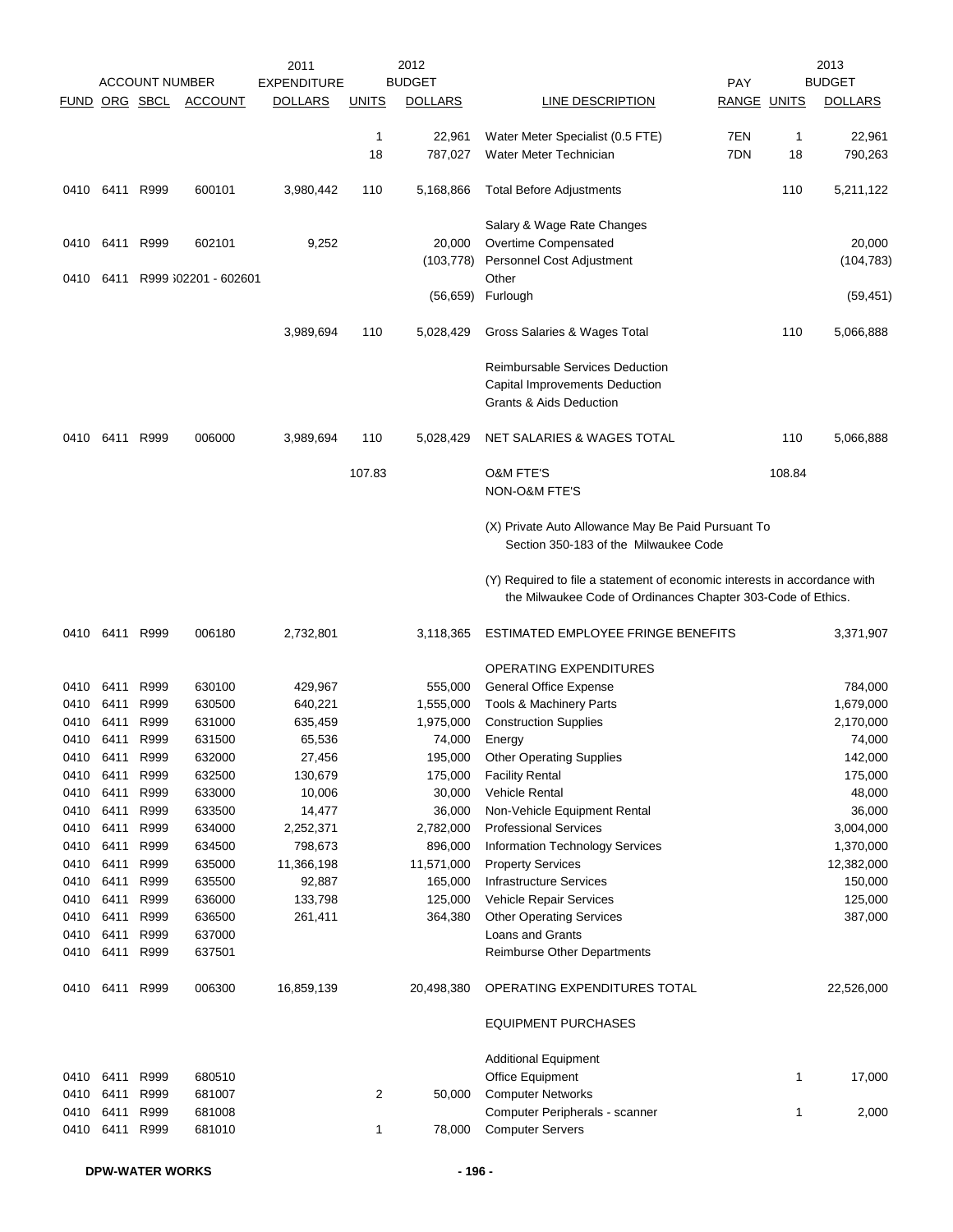|               |           |                       |                | 2011               |                | 2012           |                                             |             |              | 2013           |
|---------------|-----------|-----------------------|----------------|--------------------|----------------|----------------|---------------------------------------------|-------------|--------------|----------------|
|               |           | <b>ACCOUNT NUMBER</b> |                | <b>EXPENDITURE</b> |                | <b>BUDGET</b>  |                                             | PAY         |              | <b>BUDGET</b>  |
| FUND ORG SBCL |           |                       | <b>ACCOUNT</b> | <b>DOLLARS</b>     | <b>UNITS</b>   | <b>DOLLARS</b> | LINE DESCRIPTION                            | RANGE UNITS |              | <b>DOLLARS</b> |
|               |           |                       |                |                    |                |                |                                             |             |              |                |
| 0410          | 6411      | R999                  | 681050         |                    | 3              | 14,000         | <b>Computer Software</b>                    |             | 1            | 140,000        |
| 0410          | 6411      | R999                  | 682008         |                    | 18             | 47,000         | <b>Communication Eq- Radios</b>             |             |              |                |
| 0410          | 6411      | R999                  | 683525         |                    | 1              | 7,000          | <b>Technical Tools</b>                      |             | 12           | 9,000          |
| 0410          | 6411      | R999                  | 683530         |                    |                |                | <b>Pumping Equipment</b>                    |             | $\mathbf{1}$ | 5,000          |
| 0410          | 6411      | R999                  | 684017         |                    | 27             | 75,000         | <b>Metering Devices</b>                     |             | 10           | 71,000         |
| 0410          | 6411      | R999                  | 685529         |                    | 1              | 30,000         | <b>Industrial Trucks</b>                    |             |              |                |
|               |           |                       |                |                    | 53             | 301,000        | Subtotal - Additional Equipment             |             | 26           | 244,000        |
|               |           |                       |                |                    |                |                | <b>Replacement Equipment</b>                |             |              |                |
| 0410          | 6411      | R999                  | 681007         |                    |                |                | <b>Computer Networks</b>                    |             | 6            | 33,000         |
| 0410          | 6411      | R999                  | 681008         |                    | 8              | 52,000         | <b>Computer Peripherals</b>                 |             |              |                |
| 0410          | 6411      | R999                  | 681009         |                    |                |                | <b>Computer Workstations</b>                |             | 54           | 101,000        |
| 0410          | 6411      | R999                  | 681010         |                    | 33             | 67,000         | <b>Computer Servers</b>                     |             | 6            | 107,000        |
| 0410          | 6411      | R999                  | 681011         |                    |                |                | Computer Printing Equip.-Plotter & Printers |             | 15           | 30,000         |
| 0410          | 6411      | R999                  | 681050         |                    | $\overline{2}$ | 7,000          | <b>Computer Software</b>                    |             | 3            | 105,000        |
| 0410          | 6411      | R999                  | 683515         |                    | 9              | 5,000          | <b>Testing Equip</b>                        |             | 5            | 5,000          |
| 0410          | 6411      | R999                  | 683530         |                    | 6              | 5,000          | <b>Pumping Equipment</b>                    |             |              |                |
| 0410          | 6411      | R999                  | 684017         |                    | 30             | 52,000         | <b>Metering Devices</b>                     |             | 51           | 83,000         |
| 0410          | 6411      | R999                  | 685512         |                    | 1              | 40,000         | Automobiles, Jeeps, SUV                     |             |              |                |
| 0410          | 6411      | R999                  | 685550         |                    | 1              | 125,000        | Pickup Trucks & Vans                        |             | 4            | 225,000        |
|               |           |                       |                |                    | 90             | 353,000        | Subtotal - Replacement Equipment            |             | 144          | 689,000        |
|               | 0410 6411 | R999                  | 006800         | 356,634            | 143            | 654,000        | <b>EQUIPMENT PURCHASES TOTAL</b>            |             | 170          | 933,000        |
|               |           |                       |                |                    |                |                | <b>SPECIAL FUNDS</b>                        |             |              |                |
| 0410          | 6410      | R643                  | 006300         | 12,040             |                | 200,000        | Liability Self-Insurance Reserve*           |             |              | 200,000        |
| 0410          |           | 6410 R648             | 006900         |                    |                | 432,000        | Pension Contribution for Normal Cost*       |             |              | 1,384,700      |
|               |           |                       |                |                    |                |                |                                             |             |              |                |
|               |           |                       |                | 12,040             |                | 632,000        | SPECIAL FUNDS TOTAL                         |             |              | 1,584,700      |
|               |           |                       |                |                    |                |                | DPW-WATER WORKS - BUSINESS                  |             |              |                |
|               |           |                       |                | 23,950,308         |                | 29,931,174     | ORGANIZATION TOTAL                          |             |              | 33,482,495     |
|               |           |                       |                |                    |                |                |                                             |             |              |                |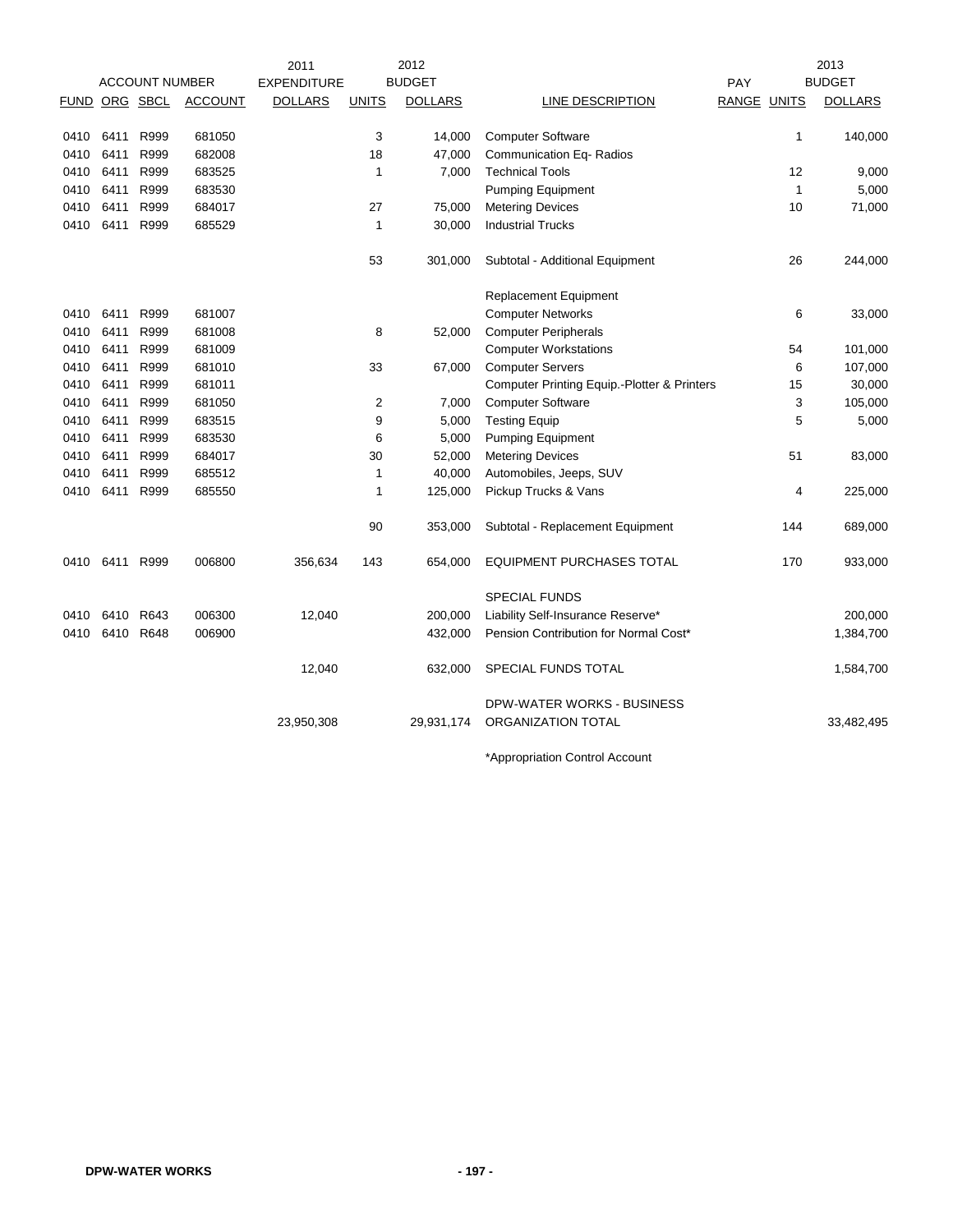|      |           |                       |                           | 2011               |              | 2012           |                                                                                                          |             |       | 2013           |
|------|-----------|-----------------------|---------------------------|--------------------|--------------|----------------|----------------------------------------------------------------------------------------------------------|-------------|-------|----------------|
|      |           | <b>ACCOUNT NUMBER</b> |                           | <b>EXPENDITURE</b> |              | <b>BUDGET</b>  |                                                                                                          | <b>PAY</b>  |       | <b>BUDGET</b>  |
|      |           |                       | FUND ORG SBCL ACCOUNT     | <b>DOLLARS</b>     | <b>UNITS</b> | <b>DOLLARS</b> | <b>LINE DESCRIPTION</b>                                                                                  | RANGE UNITS |       | <b>DOLLARS</b> |
|      |           |                       |                           |                    |              |                | DPW-WATER WORKS-PLANTS-NORTH<br>ORGANIZATION (6412)                                                      |             |       |                |
|      |           |                       |                           |                    |              |                | SALARIES & WAGES<br>LINNWOOD and NORTH PRODUCTION                                                        |             |       |                |
|      |           |                       |                           |                    | 1            | 85,905         | Water Plant Manager - North (X) (Y)                                                                      | 1HX         | 1     | 85,905         |
|      |           |                       |                           |                    | 1            | 72,969         | Water Plant Oper. Manager (X)                                                                            | 1FX         | 1     | 60,809         |
|      |           |                       |                           |                    | 1            | 66,041         | Water Maintenance Manager (X)                                                                            | 1EX         |       |                |
|      |           |                       |                           |                    |              |                | Water Plant Maintenance Manager (X)                                                                      | 1DX         | 1     | 69,343         |
|      |           |                       |                           |                    | 1            | 50,206         | Water Plant Maintenance Supervisor (X)                                                                   | 1CX         | 1     | 50,206         |
|      |           |                       |                           |                    | 1            | 40,836         | <b>Office Assistant IV</b>                                                                               | 6HN         | 1     | 40,836         |
|      |           |                       |                           |                    | 12           | 709,083        | Senior Water Treatment Plant Operator                                                                    | 3PN         | 12    | 714,037        |
|      |           |                       |                           |                    | 3            | 150,827        | Water Plant Steamfitter/ HVAC Specialist                                                                 | 7JN         | 3     | 144,700        |
|      |           |                       |                           |                    | 8            | 399,692        | Machine Repair Person                                                                                    | 7JN         | 8     | 396,174        |
|      |           |                       |                           |                    | 7            | 227,278        | Water Treatment Plant Operator                                                                           | 3GN         | 7     | 261,572        |
|      |           |                       |                           |                    | 4            | 157,644        | Water Plant Laborer                                                                                      | 8FN         | 4     | 155,986        |
|      |           |                       |                           |                    |              |                | AUXILIARY - EMERGENCY                                                                                    |             |       |                |
|      |           |                       |                           |                    | 1            | 15,571         | Sr. Wtr. Treatment Plant Oper (0.25 FTE)(A)                                                              | 3PN         | 1     | 15,571         |
|      |           |                       |                           |                    |              |                | ELECTRICAL & INSTRUMENTATION                                                                             |             |       |                |
|      |           |                       |                           |                    | 1            | 90,728         | Electrical Services Supervisor II (X)                                                                    | 1GX         | 1     | 90,728         |
|      |           |                       |                           |                    | 6            | 371,904        | <b>Electrical Mechanic</b>                                                                               | 7M          | 6     | 371,904        |
|      |           |                       |                           |                    | 5            | 266,640        | Water Plant Instrument Specialist                                                                        | 3KN         | 5     | 259,541        |
|      |           |                       |                           |                    |              | (291,709)      | Salary & Wage Allocation to Plant - South                                                                |             |       | (288, 869)     |
|      |           |                       |                           |                    |              | 255,840        | PLANT AUTOMATION<br>Salary & Wage Allocation from Plant - South                                          |             |       | 253,722        |
| 410  | 6412 R999 |                       | 600101                    | 2,677,542          | 52           | 2,669,455      | <b>Total Before Adjustments</b>                                                                          |             | 52    | 2,682,165      |
|      |           |                       |                           |                    |              |                | Salary & Wage Rate Change                                                                                |             |       |                |
| 410  | 6412 R999 |                       | 602101                    | 168,530            |              | 175,000        | Overtime Compensated                                                                                     |             |       | 175,000        |
|      |           |                       |                           |                    |              | (53, 389)      | Personnel Cost Adjustment                                                                                |             |       | (53, 643)      |
| 410  |           |                       | 6412 R999 302201 - 602601 |                    |              |                | Other                                                                                                    |             |       |                |
|      |           |                       |                           |                    |              |                | (24,064) Furlough                                                                                        |             |       | (24, 745)      |
|      |           |                       |                           | 2,846,072          | 52           | 2,767,002      | Gross Salaries & Wages Total                                                                             |             | 52    | 2,778,777      |
|      |           |                       |                           |                    |              |                | <b>Reimbursable Services Deduction</b>                                                                   |             |       |                |
|      |           |                       |                           |                    |              |                | Capital Improvements Deduction                                                                           |             |       |                |
|      |           |                       |                           |                    |              |                | Grants & Aids Deduction                                                                                  |             |       |                |
| 0410 | 6412 R999 |                       | 006000                    | 2,846,072          | 52           | 2,767,002      | NET SALARIES & WAGES TOTAL                                                                               |             | 52    | 2,778,777      |
|      |           |                       |                           |                    | 49.25        |                | <b>O&amp;M FTE'S</b>                                                                                     |             | 50.25 |                |
|      |           |                       |                           |                    |              |                | NON-O&M FTE'S                                                                                            |             |       |                |
|      |           |                       |                           |                    |              |                | (A) For Assignment As Relief To 24-Hour Duty Stations<br>At Both Linnwood and Howard Avenue Purification |             |       |                |
|      |           |                       |                           |                    |              |                | Plants to Minimize the Need for Double Shifting.                                                         |             |       |                |
|      |           |                       |                           |                    |              |                | (X) Private Auto Allowance May Be Paid Pursuant to                                                       |             |       |                |
|      |           |                       |                           |                    |              |                | Section 350-183 of the Milwaukee Code.                                                                   |             |       |                |
|      |           |                       |                           |                    |              |                | (Y) Required to file a statement of economic interests in accordance with                                |             |       |                |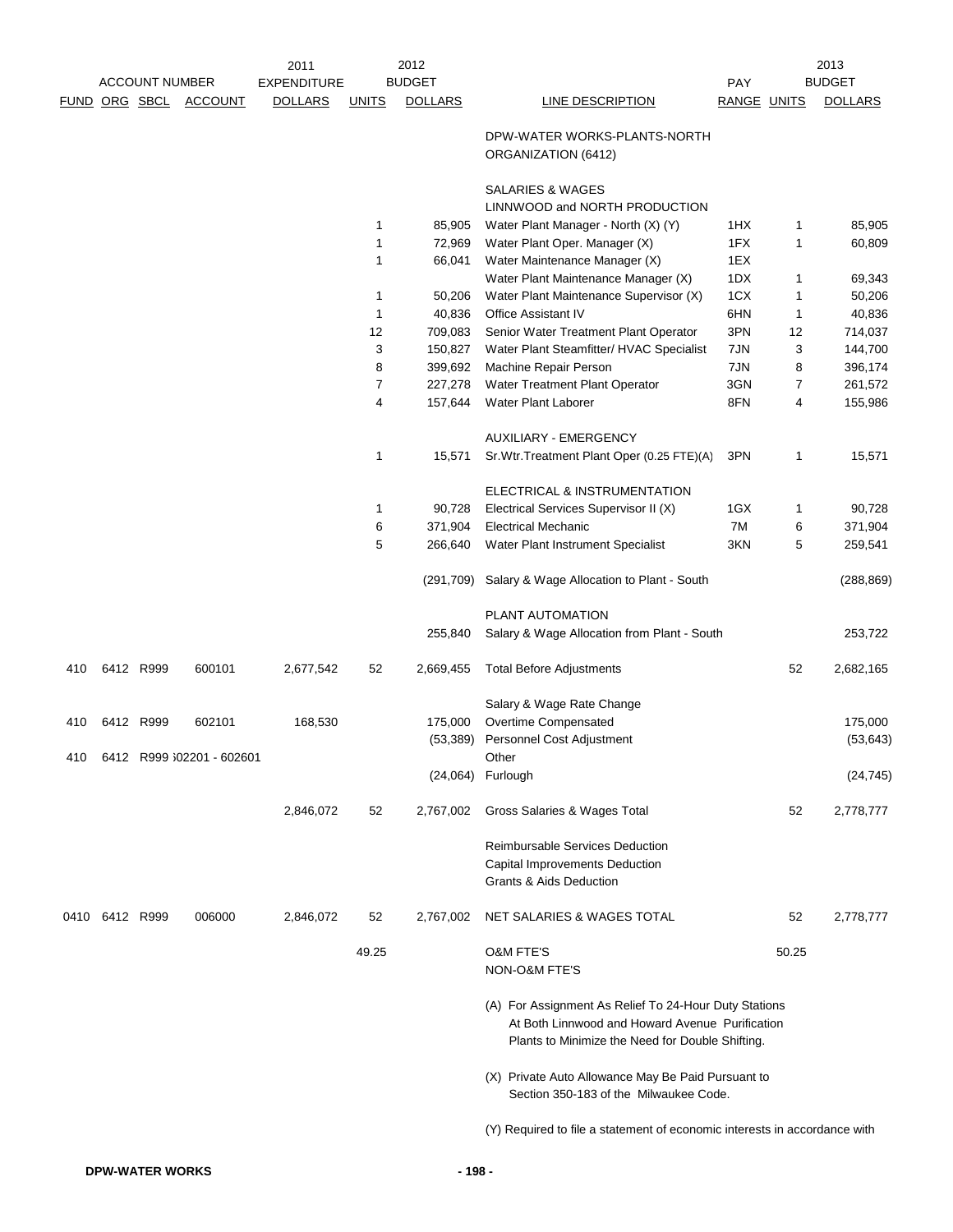|                      |                |                       |                  | 2011           |              | 2012           |                                                              |                    | 2013           |
|----------------------|----------------|-----------------------|------------------|----------------|--------------|----------------|--------------------------------------------------------------|--------------------|----------------|
|                      |                | <b>ACCOUNT NUMBER</b> |                  | EXPENDITURE    |              | <b>BUDGET</b>  | <b>PAY</b>                                                   |                    | <b>BUDGET</b>  |
| <b>FUND ORG SBCL</b> |                |                       | <b>ACCOUNT</b>   | <b>DOLLARS</b> | <u>UNITS</u> | <b>DOLLARS</b> | LINE DESCRIPTION                                             | <b>RANGE UNITS</b> | <b>DOLLARS</b> |
|                      |                |                       |                  |                |              |                | the Milwaukee Code of Ordinances Chapter 303-Code of Ethics. |                    |                |
|                      | 0410 6412 R999 |                       | 006180           | 1,419,965      |              | 1,251,097      | ESTIMATED EMPLOYEE FRINGE BENEFITS                           |                    | 1,373,726      |
|                      |                |                       |                  |                |              |                | OPERATING EXPENDITURES                                       |                    |                |
| 0410                 |                | 6412 R999             | 630100           | 13,881         |              | 31,000         | <b>General Office Expense</b>                                |                    | 31,000         |
|                      | 0410 6412 R999 |                       | 630500           | 113,083        |              | 92,000         | Tools & Machinery Parts                                      |                    | 92,000         |
| 0410                 |                | 6412 R999             | 631000           | 108,015        |              | 122,000        | <b>Construction Supplies</b>                                 |                    | 122,000        |
| 0410                 | 6412           | R999                  | 631500           | 3,568,070      |              | 3,162,000      | Energy                                                       |                    | 3,162,000      |
| 0410                 | 6412           | R999                  | 632000           | 1,924,547      |              | 2,244,000      | <b>Other Operating Supplies</b>                              |                    | 2,127,000      |
| 0410                 | 6412 R999      |                       | 632500           | 1,980          |              | 5,000          | <b>Facility Rental</b>                                       |                    | 5,000          |
|                      | 0410 6412 R999 |                       | 633000           | 247            |              | 3,000          | <b>Vehicle Rental</b>                                        |                    | 3,000          |
| 0410                 | 6412           | R999                  | 633500           | 6,543          |              | 10,000         | Non-Vehicle Equipment Rental                                 |                    | 10,000         |
| 0410                 | 6412           | R999                  | 634000           | 193,655        |              | 102,000        | <b>Professional Services</b>                                 |                    | 102,000        |
| 0410                 | 6412           | R999                  | 634500           | 57,718         |              | 51,000         | <b>Information Technology Services</b>                       |                    | 51,000         |
| 0410                 |                | 6412 R999             | 635000           | 1,492,391      |              | 1,275,000      | <b>Property Services</b>                                     |                    | 1,275,000      |
|                      | 0410 6412 R999 |                       | 635500           | 2,109          |              | 5,000          | <b>Infrastructure Services</b>                               |                    | 5,000          |
| 0410                 | 6412           | R999                  | 636000           | 44,348         |              | 36,000         | Vehicle Repair Services                                      |                    | 36,000         |
|                      |                |                       |                  |                |              |                |                                                              |                    |                |
| 0410                 | 6412<br>6412   | R999<br>R999          | 636500<br>637000 | 10,276         |              | 36,000         | <b>Other Operating Services</b><br>Loans and Grants          |                    | 36,000         |
| 0410                 |                |                       |                  |                |              |                |                                                              |                    |                |
|                      | 0410 6412 R999 |                       | 637501           |                |              |                | Reimburse Other Departments                                  |                    |                |
| 0410                 | 6412 R999      |                       | 006300           | 7,536,863      |              | 7,174,000      | OPERATING EXPENDITURES TOTAL                                 |                    | 7,057,000      |
|                      |                |                       |                  |                |              |                | <b>EQUIPMENT PURCHASES</b>                                   |                    |                |
|                      |                |                       |                  |                |              |                | <b>Additional Equipment</b>                                  |                    |                |
| 0410                 | 6412 R999      |                       | 680510           |                | 1            | 1,500          | Office Equipment                                             |                    |                |
| 0410                 | 6412           | R999                  | 681010           |                |              |                | Computer Eq - Security Equipment                             | 1                  | 10,000         |
| 0410                 | 6412           | R999                  | 683521           |                | 2            | 4,000          | Tools                                                        |                    |                |
| 0410                 |                | 6412 R999             | 683525           |                | 1            | 2,500          | <b>Technical Tools</b>                                       |                    |                |
|                      |                |                       |                  |                | 4            | 8,000          | Subtotal - Additional Equipment                              | 1                  | 10,000         |
|                      |                |                       |                  |                |              |                | Replacement Equipment                                        |                    |                |
|                      | 0410 6412 R999 |                       | 680505           |                |              |                | Office Furniture                                             | 1                  | 3,000          |
|                      | 0410 6412 R999 |                       | 681010           |                | 3            | 131,000        | <b>Computer Server and Components</b>                        | 2                  | 98,000         |
|                      | 0410 6412 R999 |                       | 683521           |                | 2            | 4,000          | Tools                                                        |                    |                |
|                      | 0410 6412 R999 |                       | 683525           |                |              |                | <b>Technical Tools</b>                                       | 19                 | 90,000         |
|                      | 0410 6412 R999 |                       | 685560           |                | 1            | 8,000          | Vehicle Acc. & attachments, autocrane, for hoist             |                    |                |
|                      |                |                       |                  |                | 6            | 143,000        | Subtotal - Replacement Equipment                             | 22                 | 191,000        |
|                      | 0410 6412 R999 |                       | 006800           | 189,224        | 10           | 151,000        | EQUIPMENT PURCHASES TOTAL                                    | 23                 | 201,000        |
|                      |                |                       |                  |                |              |                | <b>SPECIAL FUNDS</b>                                         |                    |                |
|                      | 0410 6410 R646 |                       | 006300           | 3,530,346      |              | 4,270,000      | Contingent FD. - Debt Service - Water Works*                 |                    | 3,700,000      |
|                      |                |                       |                  | 3,530,346      |              | 4,270,000      | SPECIAL FUNDS TOTAL                                          |                    | 3,700,000      |
|                      |                |                       |                  | 15,522,470     |              | 15,613,099     | DPW-WATER WORKS-PLANTS-NORTH<br>ORGANIZATION TOTAL           |                    | 15,110,503     |
|                      |                |                       |                  |                |              |                |                                                              |                    |                |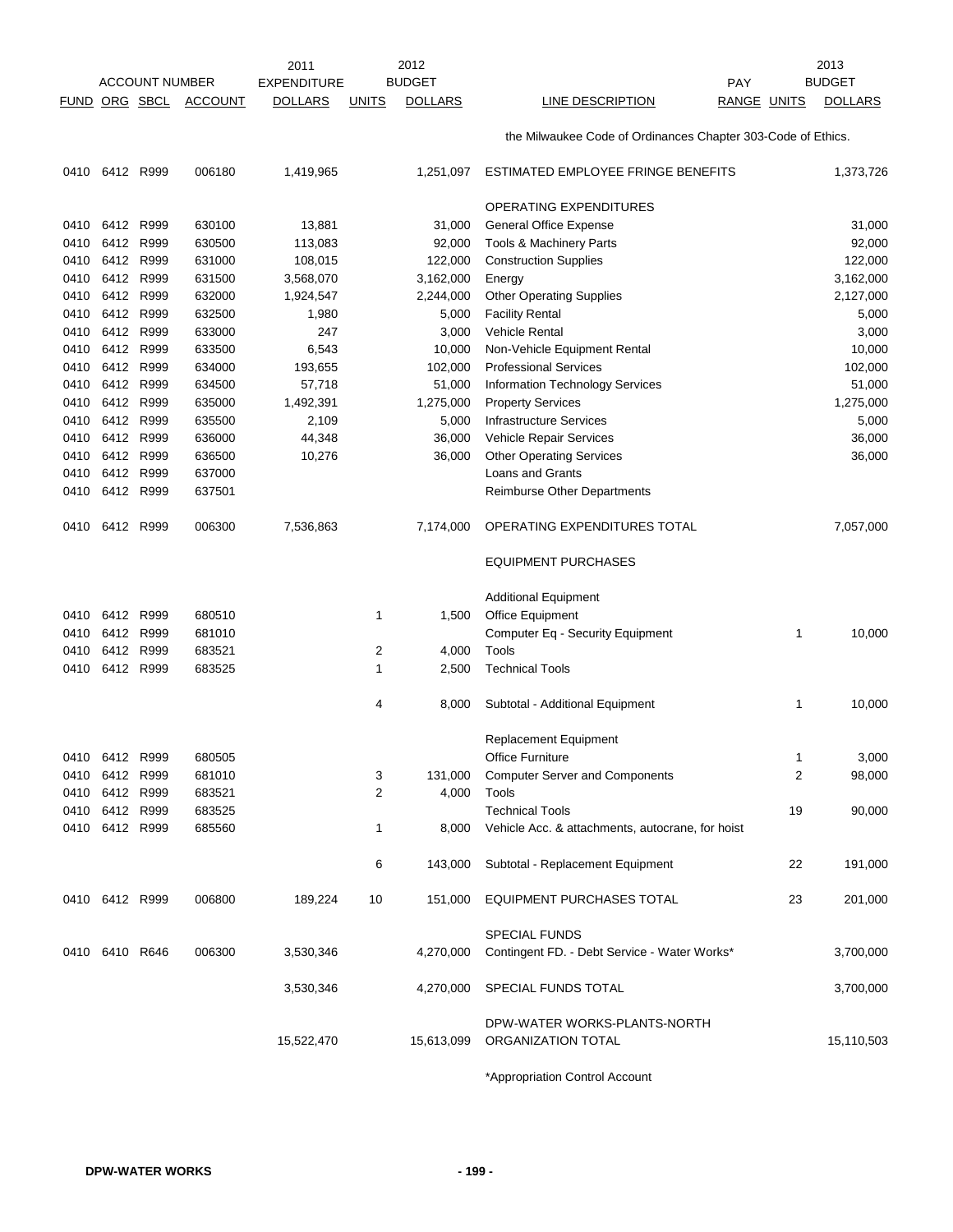|               | <b>ACCOUNT NUMBER</b> |           | 2012<br>2011<br><b>BUDGET</b><br><b>EXPENDITURE</b> |                |              |                |                                                                                                                                           | 2013<br><b>BUDGET</b><br>PAY |                |                |
|---------------|-----------------------|-----------|-----------------------------------------------------|----------------|--------------|----------------|-------------------------------------------------------------------------------------------------------------------------------------------|------------------------------|----------------|----------------|
| FUND ORG SBCL |                       |           | <b>ACCOUNT</b>                                      | <b>DOLLARS</b> | <u>UNITS</u> | <b>DOLLARS</b> | LINE DESCRIPTION                                                                                                                          | RANGE UNITS                  |                | <b>DOLLARS</b> |
|               |                       |           |                                                     |                |              |                | DPW-WATER WORKS-ENGINEERING<br>ORGANIZATION (6413)                                                                                        |                              |                |                |
|               |                       |           |                                                     |                |              |                | SALARIES & WAGES<br><b>ADMINISTRATION</b>                                                                                                 |                              |                |                |
|               |                       |           |                                                     |                | $\mathbf{1}$ | 109,864        | Civil Engineer V (X) (Y)                                                                                                                  | 1JX                          | 1              | 109,864        |
|               |                       |           |                                                     |                |              |                | <b>ENGINEERING DESIGN</b>                                                                                                                 |                              |                |                |
|               |                       |           |                                                     |                | 1            | 103,062        | Management Civil Engineer Sr. (X) (Y)                                                                                                     | 1IX                          | 1              | 103,062        |
|               |                       |           |                                                     |                | 1            | 87,622         | Civil Engineer IV (X)                                                                                                                     | 2KX                          | 1              | 87,622         |
|               |                       |           |                                                     |                | 4            | 301,886        | Civil Engineer III (X)                                                                                                                    | 2IN                          | 4              | 301,886        |
|               |                       |           |                                                     |                | 3            | 116,365        | Civil Engineer II (X)                                                                                                                     | 2GN                          | 3              | 116,365        |
|               |                       |           |                                                     |                | 2            | 147,619        | Electrical Engineer III (X)                                                                                                               | 2IN                          | $\overline{2}$ | 147,619        |
|               |                       |           |                                                     |                | 1            | 77,134         | Mechanical Engineer III (X)                                                                                                               | 2IN                          | 1              | 77,134         |
|               |                       |           |                                                     |                | 1            | 67,910         | Engineering Technician V                                                                                                                  | 3RN                          | 1              | 67,910         |
|               |                       |           |                                                     |                | 1            | 60,789         | <b>Engineering Drafting Technician V</b>                                                                                                  | 3QN                          | 1              | 60,789         |
|               |                       |           |                                                     |                | 5            | 290,838        | Engineering Drafting Technician IV                                                                                                        | 3NN                          | 5              | 290,838        |
|               |                       |           |                                                     |                | 1            | 42,305         | <b>Engineering Technician II</b>                                                                                                          | 3FN                          | 1              | 42,305         |
|               |                       |           |                                                     |                | 1            | 37,563         | Engineering Drafting Technician II                                                                                                        | 3FN                          | 1              | 37,563         |
| 410           |                       | 6413 R999 | 600101                                              | 1,312,170      | 22           | 1,442,957      | <b>Total Before Adjustments</b>                                                                                                           |                              | 22             | 1,442,957      |
|               |                       |           |                                                     |                |              |                | Salary & Wage Rate Change                                                                                                                 |                              |                |                |
| 410           |                       | 6413 R999 | 602101                                              | 9,244          |              | 5,000          | Overtime Compensated                                                                                                                      |                              |                | 5,000          |
|               |                       |           |                                                     |                |              | (24, 699)      | Personnel Cost Adjustment                                                                                                                 |                              |                | (20, 542)      |
| 410           |                       |           | 6413 R999 602201 - 602601                           |                |              | (16, 233)      | Other<br>Furlough                                                                                                                         |                              |                | (16, 594)      |
|               |                       |           |                                                     | 1,321,414      | 22           | 1,407,025      | Gross Salaries & Wages Total                                                                                                              |                              | 22             | 1,410,821      |
|               |                       |           |                                                     |                |              |                | <b>Reimbursable Services Deduction</b>                                                                                                    |                              |                |                |
|               |                       |           |                                                     | (361, 509)     |              | (208,000)      | Capital Improvements Deduction                                                                                                            |                              |                | (415, 880)     |
|               |                       |           |                                                     |                |              |                | <b>Grants &amp; Aids Deduction</b>                                                                                                        |                              |                |                |
| 0410          | 6413 R999             |           | 006000                                              | 959,905        | 22           | 1,199,025      | NET SALARIES & WAGES TOTAL                                                                                                                |                              | 22             | 994,941        |
|               |                       |           |                                                     |                | 17.87        |                | <b>O&amp;M FTE'S</b>                                                                                                                      |                              | 14.38          |                |
|               |                       |           |                                                     |                | 3.13         |                | NON-O&M FTE'S                                                                                                                             |                              | 6.62           |                |
|               |                       |           |                                                     |                |              |                | (X) Private Auto Allowance May Be Paid Pursuant To<br>Section 350-183 of the Milwaukee Code                                               |                              |                |                |
|               |                       |           |                                                     |                |              |                | (Y) Required to file a statement of economic interests in accordance with<br>the Milwaukee Code of Ordinances Chapter 303-Code of Ethics. |                              |                |                |
|               | 0410 6413 R999        |           | 006180                                              | 512,834        |              | 542,445        | ESTIMATED EMPLOYEE FRINGE BENEFITS                                                                                                        |                              |                | 495,652        |
|               |                       |           |                                                     |                |              |                | OPERATING EXPENDITURES                                                                                                                    |                              |                |                |
| 0410          | 6413 R999             |           | 630100                                              | 3,836          |              | 6,000          | <b>General Office Expense</b>                                                                                                             |                              |                | 6,000          |
| 0410          | 6413 R999             |           | 630500                                              | 21             |              | 3,000          | <b>Tools &amp; Machinery Parts</b>                                                                                                        |                              |                | 3,000          |
| 0410          | 6413 R999             |           | 631000                                              | 797            |              | 1,000          | <b>Construction Supplies</b>                                                                                                              |                              |                | 1,000          |
| 0410          | 6413 R999             |           | 631500                                              |                |              |                | Energy                                                                                                                                    |                              |                |                |
| 0410          | 6413 R999             |           | 632000                                              | 124            |              | 2,000          | <b>Other Operating Supplies</b>                                                                                                           |                              |                | 2,000          |
| 0410          | 6413 R999             |           | 632500                                              | 43,560         |              | 56,000         | <b>Facility Rental</b>                                                                                                                    |                              |                | 56,000         |
| 0410          | 6413 R999             |           | 633000                                              | 859            |              | 2,000          | <b>Vehicle Rental</b>                                                                                                                     |                              |                | 2,000          |
| 0410          | 6413 R999             |           | 633500                                              | 5,258          |              | 6,000          | Non-Vehicle Equipment Rental                                                                                                              |                              |                | 6,000          |
|               | 0410 6413 R999        |           | 634000                                              | 65,081         |              | 26,000         | <b>Professional Services</b>                                                                                                              |                              |                | 26,000         |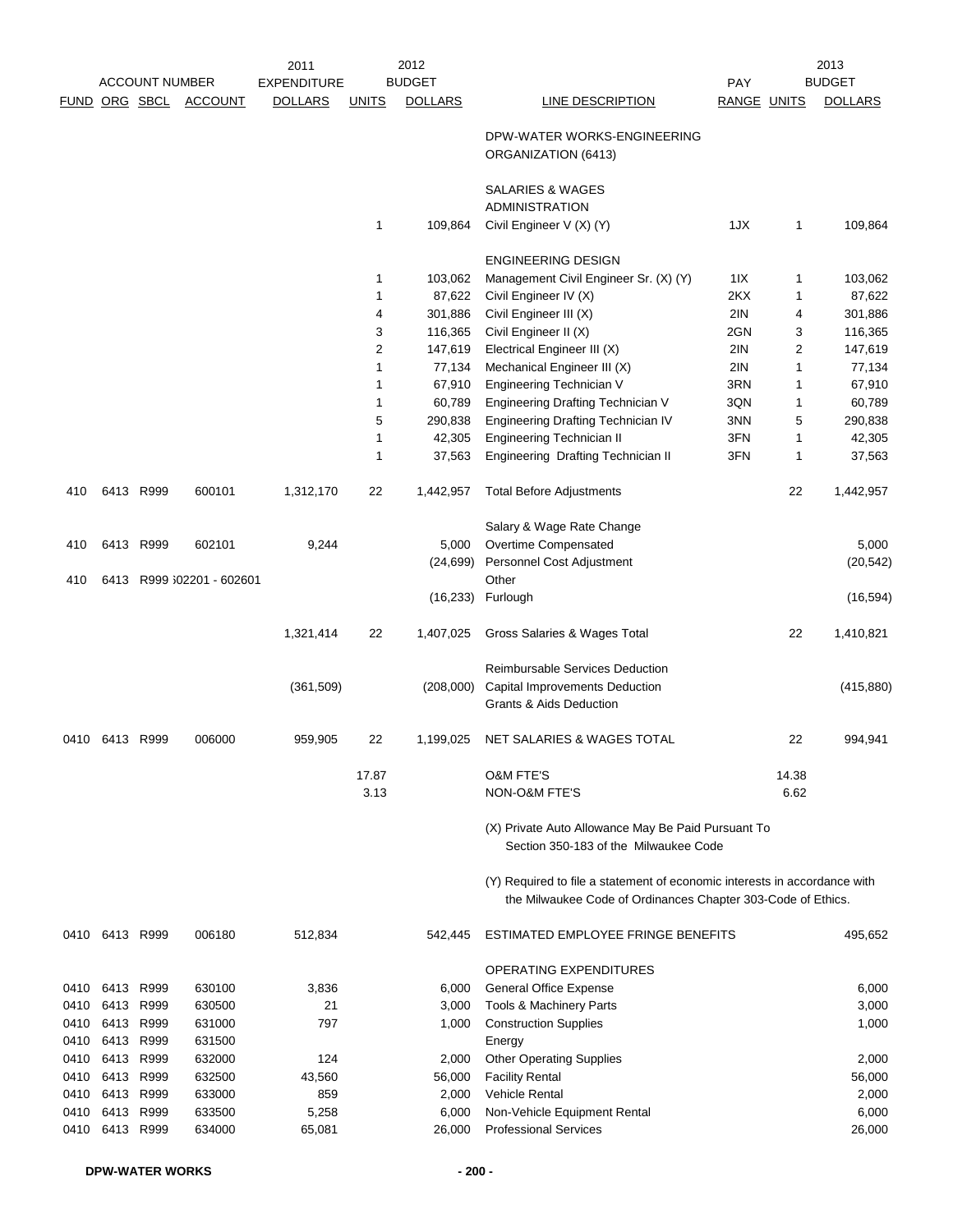|      |           |                       |                | 2011               |                | 2012           |                                                   |                | 2013           |
|------|-----------|-----------------------|----------------|--------------------|----------------|----------------|---------------------------------------------------|----------------|----------------|
|      |           | <b>ACCOUNT NUMBER</b> |                | <b>EXPENDITURE</b> |                | <b>BUDGET</b>  |                                                   | PAY            | <b>BUDGET</b>  |
|      |           | FUND ORG SBCL         | <b>ACCOUNT</b> | <b>DOLLARS</b>     | <b>UNITS</b>   | <b>DOLLARS</b> | <b>LINE DESCRIPTION</b>                           | RANGE UNITS    | <b>DOLLARS</b> |
|      |           |                       |                |                    |                |                |                                                   |                |                |
| 0410 |           | 6413 R999             | 634500         | 18,674             |                | 31,000         | <b>Information Technology Services</b>            |                | 31,000         |
| 0410 | 6413      | R999                  | 635000         | 12,899             |                | 30,000         | <b>Property Services</b>                          |                | 30,000         |
| 0410 | 6413      | R999                  | 635500         |                    |                |                | <b>Infrastructure Services</b>                    |                |                |
| 0410 | 6413      | R999                  | 636000         |                    |                | 41,000         | Vehicle Repair Services                           |                | 41,000         |
| 0410 | 6413      | R999                  | 636500         | 10,371             |                | 10,000         | <b>Other Operating Services</b>                   |                | 10,000         |
| 0410 | 6413 R999 |                       | 637000         |                    |                |                | Loans and Grants                                  |                |                |
| 0410 | 6413 R999 |                       | 637501         |                    |                |                | Reimburse Other Departments                       |                |                |
| 0410 | 6413 R999 |                       | 006300         | 161,480            |                | 214,000        | OPERATING EXPENDITURES TOTAL                      |                | 214,000        |
|      |           |                       |                |                    |                |                | <b>EQUIPMENT PURCHASES</b>                        |                |                |
|      |           |                       |                |                    |                |                | <b>Additional Equipment</b>                       |                |                |
| 0410 | 6413 R999 |                       | 680510         |                    | 2              | 1,000          | Office Equipment, Digital Cameras                 | 3              | 1,000          |
|      |           |                       |                |                    |                |                |                                                   |                |                |
|      |           |                       |                |                    | $\overline{2}$ | 1,000          | Subtotal - Additional Equipment                   | 3              | 1,000          |
|      |           |                       |                |                    |                |                | Replacement Equipment                             |                |                |
| 0410 | 6413      | R999                  | 681009         |                    | $\overline{2}$ | 6000           | <b>Computer Workstations</b>                      |                |                |
| 0410 | 6413      | R999                  | 681011         |                    |                |                | Printers                                          | $\overline{7}$ | 19,000         |
| 0410 |           | 6413 R999             | 683525         |                    | 4              | 8,000          | <b>Technical tools</b>                            |                |                |
|      |           |                       |                |                    |                |                |                                                   |                |                |
|      |           |                       |                |                    | 6              | 14,000         | Subtotal - Replacement Equipment                  | $\overline{7}$ | 19,000         |
| 0410 |           | 6413 R999             | 006800         | 767                | 8              | 15,000         | <b>EQUIPMENT PURCHASES TOTAL</b>                  | 10             | 20,000         |
|      |           |                       |                |                    |                |                | <b>SPECIAL FUNDS</b>                              |                |                |
|      |           |                       |                |                    |                |                | SPECIAL FUNDS TOTAL                               |                |                |
|      |           |                       |                | 1,634,986          |                | 1,970,470      | DPW-WATER WORKS-ENGINEERING<br>ORGANIZATION TOTAL |                | 1,724,593      |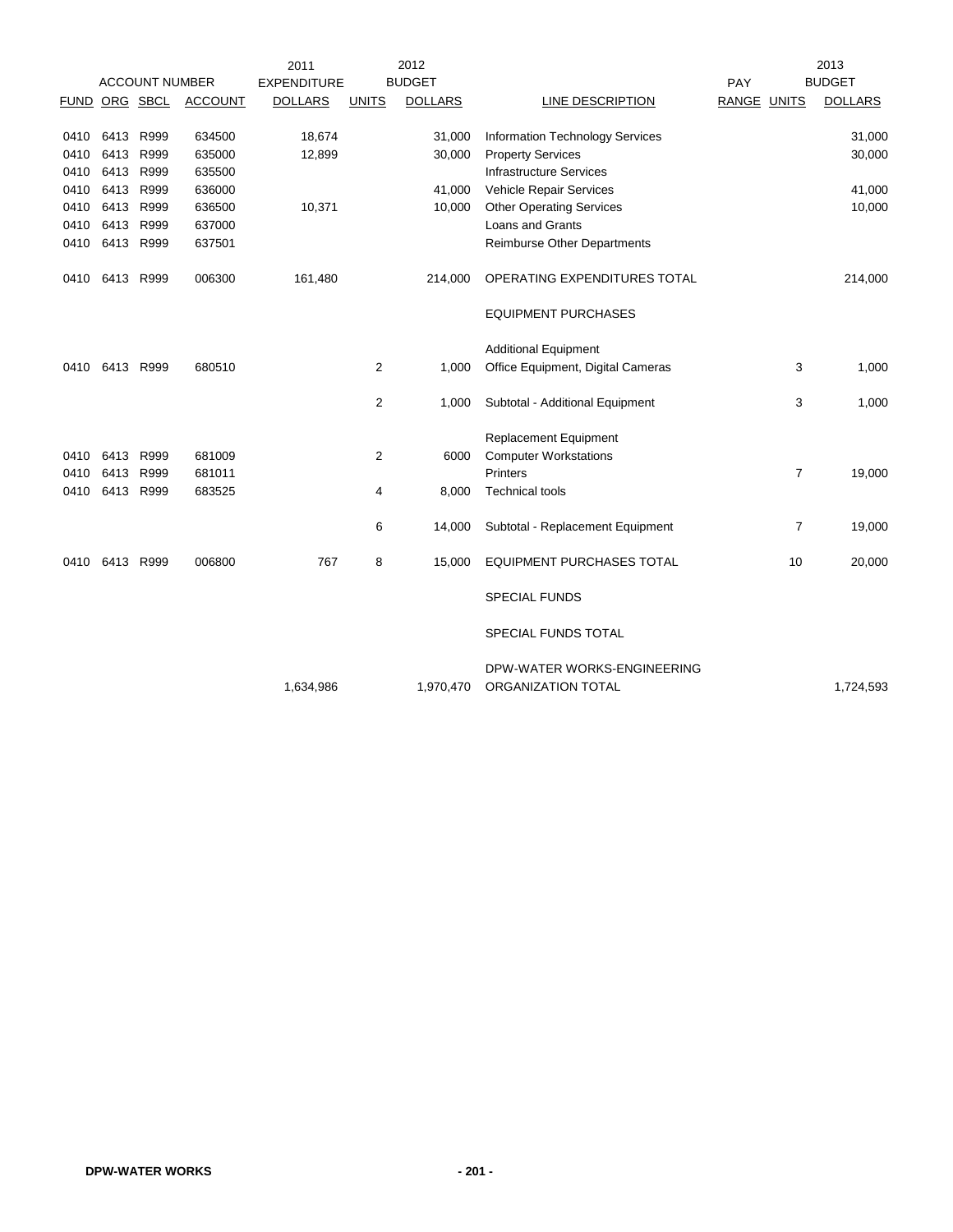|             |           | <b>ACCOUNT NUMBER</b> |                           | 2011<br><b>EXPENDITURE</b> |                | 2012<br><b>BUDGET</b> |                                                                                             | PAY         |        | 2013<br><b>BUDGET</b> |
|-------------|-----------|-----------------------|---------------------------|----------------------------|----------------|-----------------------|---------------------------------------------------------------------------------------------|-------------|--------|-----------------------|
| <u>FUND</u> |           | ORG SBCL              | <b>ACCOUNT</b>            | <b>DOLLARS</b>             | <b>UNITS</b>   | <b>DOLLARS</b>        | LINE DESCRIPTION                                                                            | RANGE UNITS |        | <b>DOLLARS</b>        |
|             |           |                       |                           |                            |                |                       | DPW-WATER WORKS-DISTRIBUTION<br>ORGANIZATION (6414)                                         |             |        |                       |
|             |           |                       |                           |                            |                |                       | SALARIES & WAGES<br><b>ADMINISTRATION</b>                                                   |             |        |                       |
|             |           |                       |                           |                            | $\mathbf{1}$   | 98,052                | Water Distribution Manager (X) (Y)                                                          | 11X         | 1      | 98,052                |
|             |           |                       |                           |                            |                |                       | <b>FIELD OPERATIONS</b>                                                                     |             |        |                       |
|             |           |                       |                           |                            | 1              | 72,366                | Water Distribution Oper. Manager (X)                                                        | 1GX         | 1      | 72,366                |
|             |           |                       |                           |                            | $\mathbf{1}$   | 87,720                | Water Distr. Construction Manager (X)                                                       | 1FX         | 1      | 87,720                |
|             |           |                       |                           |                            | $\overline{2}$ | 148,880               | Water Distr. Scheduling Manager (X)                                                         | 1EX         | 2      | 148,880               |
|             |           |                       |                           |                            |                |                       | <b>Water Distribution Systems Manager</b>                                                   | 1CX         | 1      | 62,123                |
|             |           |                       |                           |                            | 1              | 62,123                | Water Distr. Business Systems Supv. (X)                                                     | 1CX         |        |                       |
|             |           |                       |                           |                            | $\overline{7}$ | 432,384               | Water Distribution Field Supervisor (X)                                                     | 1BX         | 7      | 420,647               |
|             |           |                       |                           |                            | 5              | 214,795               | <b>Communications Assistant V</b>                                                           | 6KN         | 5      | 212,013               |
|             |           |                       |                           |                            | 3              | 112,296               | <b>Communications Assistant III</b>                                                         | 6HN         | 3      | 110,593               |
|             |           |                       |                           |                            | $\mathbf{1}$   | 40,836                | <b>Office Assistant IV</b>                                                                  | 6HN         | 1      | 40,836                |
|             |           |                       |                           |                            | $\mathbf{1}$   | 50,254                | Water Department Blacksmith                                                                 | 7HN         | 1      | 50,254                |
|             |           |                       |                           |                            | 12             | 629,061               | Water Distribution Chief Repair Worker                                                      | 8MN         | 12     | 620,963               |
|             |           |                       |                           |                            | 8              | 360,335               | Water Distribution Utility Investigator                                                     | 8IN         | 8      | 361,358               |
|             |           |                       |                           |                            | 24             | 1,084,626             | Water Distribution Repair Worker II                                                         | 8IN         | 24     | 1,069,274             |
|             |           |                       |                           |                            | 25             | 1,006,375             | Water Distribution Repair Worker I                                                          | 8FN         | 25     | 994,876               |
|             |           |                       |                           |                            | $\overline{2}$ | 80,573                | Hydrant Service Worker (X)                                                                  | 8EN         | 1      | 40,287                |
|             |           |                       |                           |                            | 8              | 306,882               | <b>Water Distribution Laborer</b>                                                           | 8EN         | 8      | 301,782               |
|             |           |                       |                           |                            |                |                       | <b>AUXILIARY</b>                                                                            |             |        |                       |
|             |           |                       |                           |                            | 1              | 26,271                | Water Distr. Oper. Manager (0.33 FTE)                                                       | 1GX         | 1      | 26,271                |
|             |           |                       |                           |                            | $\mathbf{1}$   | 19,098                | Water Distr. Field Supervisor (0.33 FTE)                                                    | 1BX         | 1      | 19,098                |
|             |           |                       |                           |                            | 3              | 45,039                | Water Distr. Utility Investigator (0.33 FTE)                                                | 8IN         | 3      | 45,039                |
|             |           |                       |                           |                            | 5              | 100,717               | Hydrant Service Worker (0.50 FTE)                                                           | 8EN         | 8      | 161,147               |
|             |           |                       |                           |                            | $\mathbf{1}$   | 40,287                | <b>Water Distribution Laborer</b>                                                           | 8EN         | 1      | 40,287                |
|             |           |                       |                           |                            | $\overline{2}$ | 26,341                | Water Distribution Laborer (0.33 FTE)                                                       | 8EN         | 2      | 26,341                |
| 410         |           | 6414 R999             | 600101                    | 4,408,812                  | 115            | 5,045,311             | <b>Total Before Adjustments</b>                                                             |             | 117    | 5,010,207             |
|             |           |                       |                           |                            |                |                       | Salary & Wage Rate Change                                                                   |             |        |                       |
| 410         |           | 6414 R999             | 602101                    | 1,074,988                  |                | 1,060,000             | Overtime Compensated                                                                        |             |        | 1,060,000             |
| 410         |           |                       | 6414 R999 302201 - 602601 |                            |                | (99,086)              | Personnel Cost Adjustment<br>Other                                                          |             |        | (98, 384)             |
|             |           |                       |                           |                            |                |                       | (52,819) Furlough                                                                           |             |        | (52, 894)             |
|             |           |                       |                           | 5,483,800                  | 115            | 5,953,406             | Gross Salaries & Wages Total                                                                |             | 117    | 5,918,929             |
|             |           |                       |                           |                            |                |                       | <b>Reimbursable Services Deduction</b>                                                      |             |        |                       |
|             |           |                       |                           | (13,606)                   |                | (91,000)              | Capital Improvements Deduction<br><b>Grants &amp; Aids Deduction</b>                        |             |        | (91,000)              |
| 0410        | 6414 R999 |                       | 006000                    | 5,470,194                  | 115            | 5,862,406             | NET SALARIES & WAGES TOTAL                                                                  |             | 117    | 5,827,929             |
|             |           |                       |                           |                            | 105.50         |                       | <b>O&amp;M FTE'S</b>                                                                        |             | 106.00 |                       |
|             |           |                       |                           |                            | 2.33           |                       | NON-O&M FTE'S                                                                               |             | 2.33   |                       |
|             |           |                       |                           |                            |                |                       | (X) Private Auto Allowance May Be Paid Pursuant To<br>Section 350-183 of the Milwaukee Code |             |        |                       |

(Y) Required to file a statement of economic interests in accordance with the Milwaukee Code of Ordinances Chapter 303-Code of Ethics.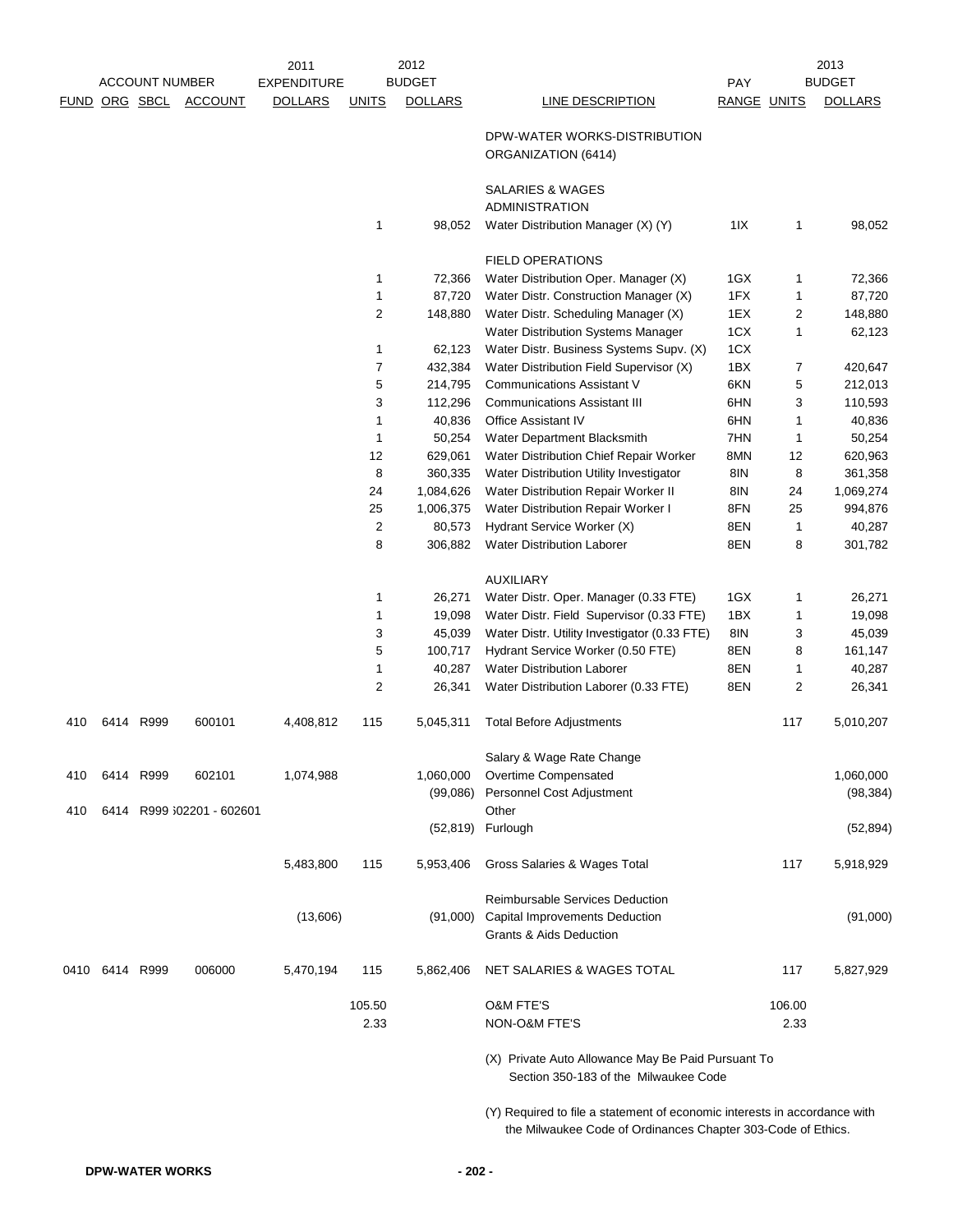|      |                |                       |                | 2011               |              | 2012           |                                                    |             |                | 2013           |
|------|----------------|-----------------------|----------------|--------------------|--------------|----------------|----------------------------------------------------|-------------|----------------|----------------|
|      |                | <b>ACCOUNT NUMBER</b> |                | <b>EXPENDITURE</b> |              | <b>BUDGET</b>  |                                                    | <b>PAY</b>  |                | <b>BUDGET</b>  |
| FUND | ORG SBCL       |                       | <b>ACCOUNT</b> | <b>DOLLARS</b>     | <u>UNITS</u> | <b>DOLLARS</b> | LINE DESCRIPTION                                   | RANGE UNITS |                | <b>DOLLARS</b> |
|      |                |                       |                |                    |              |                |                                                    |             |                |                |
|      | 0410 6414      | R999                  | 006180         | 2,581,322          |              | 2,647,184      | ESTIMATED EMPLOYEE FRINGE BENEFITS                 |             |                | 2,881,604      |
|      |                |                       |                |                    |              |                | OPERATING EXPENDITURES                             |             |                |                |
| 0410 | 6414           | R999                  | 630100         | 9,933              |              | 20,000         | General Office Expense                             |             |                | 20,000         |
| 0410 | 6414           | R999                  | 630500         | 11,804             |              | 36,000         | Tools & Machinery Parts                            |             |                | 36,000         |
| 0410 | 6414           | R999                  | 631000         | 917,854            |              | 1,020,000      | <b>Construction Supplies</b>                       |             |                | 1,020,000      |
| 0410 | 6414           | R999                  | 631500         | 96,679             |              | 122,000        | Energy                                             |             |                | 122,000        |
| 0410 | 6414           | R999                  | 632000         | 315,876            |              | 306,000        | <b>Other Operating Supplies</b>                    |             |                | 306,000        |
| 0410 | 6414           | R999                  | 632500         | 1,232,510          |              | 1,275,000      | <b>Facility Rental</b>                             |             |                | 1,275,000      |
| 0410 | 6414           | R999                  | 633000         | 182                |              | 31,000         | <b>Vehicle Rental</b>                              |             |                | 31,000         |
| 0410 | 6414           | R999                  | 633500         | 4,380              |              | 7,000          | Non-Vehicle Equipment Rental                       |             |                | 7,000          |
| 0410 | 6414           | R999                  | 634000         | 1,973,128          |              | 1,326,000      | <b>Professional Services</b>                       |             |                | 1,326,000      |
| 0410 | 6414           | R999                  | 634500         | 15,092             |              | 25,000         | Information Technology Services                    |             |                | 25,000         |
| 0410 | 6414           | R999                  | 635000         | 489,810            |              | 612,000        | <b>Property Services</b>                           |             |                | 612,000        |
| 0410 | 6414           | R999                  | 635500         | 3,981,218          |              | 3,060,000      | <b>Infrastructure Services</b>                     |             |                | 3,060,000      |
| 0410 | 6414           | R999                  | 636000         | 665,289            |              | 612,000        | Vehicle Repair Services                            |             |                | 612,000        |
| 0410 | 6414           | R999                  | 636500         | 194,895            |              | 102,000        | <b>Other Operating Services</b>                    |             |                | 102,000        |
| 0410 | 6414           | R999                  | 637000         |                    |              |                | <b>Loans and Grants</b>                            |             |                |                |
| 0410 | 6414           | R999                  | 637501         |                    |              |                | <b>Reimburse Other Departments</b>                 |             |                |                |
|      | 0410 6414      | R999                  | 006300         | 9,908,650          |              | 8,554,000      | OPERATING EXPENDITURES TOTAL                       |             |                | 8,554,000      |
|      |                |                       |                |                    |              |                | <b>EQUIPMENT PURCHASES</b>                         |             |                |                |
|      |                |                       |                |                    |              |                | <b>Additional Equipment</b>                        |             |                |                |
| 0410 | 6414           | R999                  | 681009         |                    |              |                | <b>Computer Workstations</b>                       |             | 2              | 8,000          |
| 0410 | 6414           | R999                  | 682008         |                    |              |                | Radios - Hand held                                 |             | 6              | 10,000         |
| 0410 | 6414           | R999                  | 683521         |                    | 3            | 2,500          | Tools                                              |             | 1              | 12,000         |
| 0410 | 6414           | R999                  | 683525         |                    | 1            | 3,000          | <b>Technical Tools</b>                             |             |                |                |
| 0410 | 6414           | R999                  | 685560         |                    |              |                | Trailer - Steamer trailer                          |             | 1              | 18,000         |
|      |                |                       |                |                    | 4            | 5,500          | Subtotal - Additional Equipment                    |             | 10             | 48,000         |
|      |                |                       |                |                    |              |                | <b>Replacement Equipment</b>                       |             |                |                |
| 0410 | 6414           | R999                  | 683521         |                    |              |                | Tools                                              |             | 9              | 8,000          |
|      | 0410 6414      | R999                  | 683525         |                    | 4            | 3,000          | <b>Technical Tools</b>                             |             | 10             | 42,000         |
|      | 0410 6414      | R999                  | 683530         |                    |              |                | Pumps                                              |             | 10             | 10,000         |
|      | 0410 6414      | R999                  | 685512         |                    |              |                | Autos and Jeeps                                    |             | 2              | 70,000         |
|      | 0410 6414 R999 |                       | 685527         |                    | 3            | 64,500         | Dump Trucks                                        |             | 2              | 60,000         |
|      | 0410 6414 R999 |                       | 685529         |                    | 5            | 330,000        | <b>Industrial Trucks</b>                           |             | 1              | 115,000        |
|      | 0410 6414 R999 |                       | 685539         |                    |              |                | Other Industrial Vehicles (drill dig)              |             | $\overline{c}$ | 75,000         |
|      | 0410 6414 R999 |                       | 685550         |                    |              |                | Pickup Trucks and Vans                             |             | 1              | 135,000        |
|      |                |                       |                |                    |              |                |                                                    |             |                |                |
|      |                |                       |                |                    | 12           | 397,500        | Subtotal - Replacement Equipment                   |             | 37             | 515,000        |
|      | 0410 6414      | R999                  | 006800         | 415,174            | 16           | 403,000        | EQUIPMENT PURCHASES TOTAL                          |             | 47             | 563,000        |
|      |                |                       |                |                    |              |                | <b>SPECIAL FUNDS</b>                               |             |                |                |
|      |                |                       |                |                    |              |                | SPECIAL FUNDS TOTAL                                |             |                |                |
|      |                |                       |                | 18,375,340         |              | 17,466,590     | DPW-WATER WORKS-DISTRIBUTION<br>ORGANIZATION TOTAL |             |                | 17,826,533     |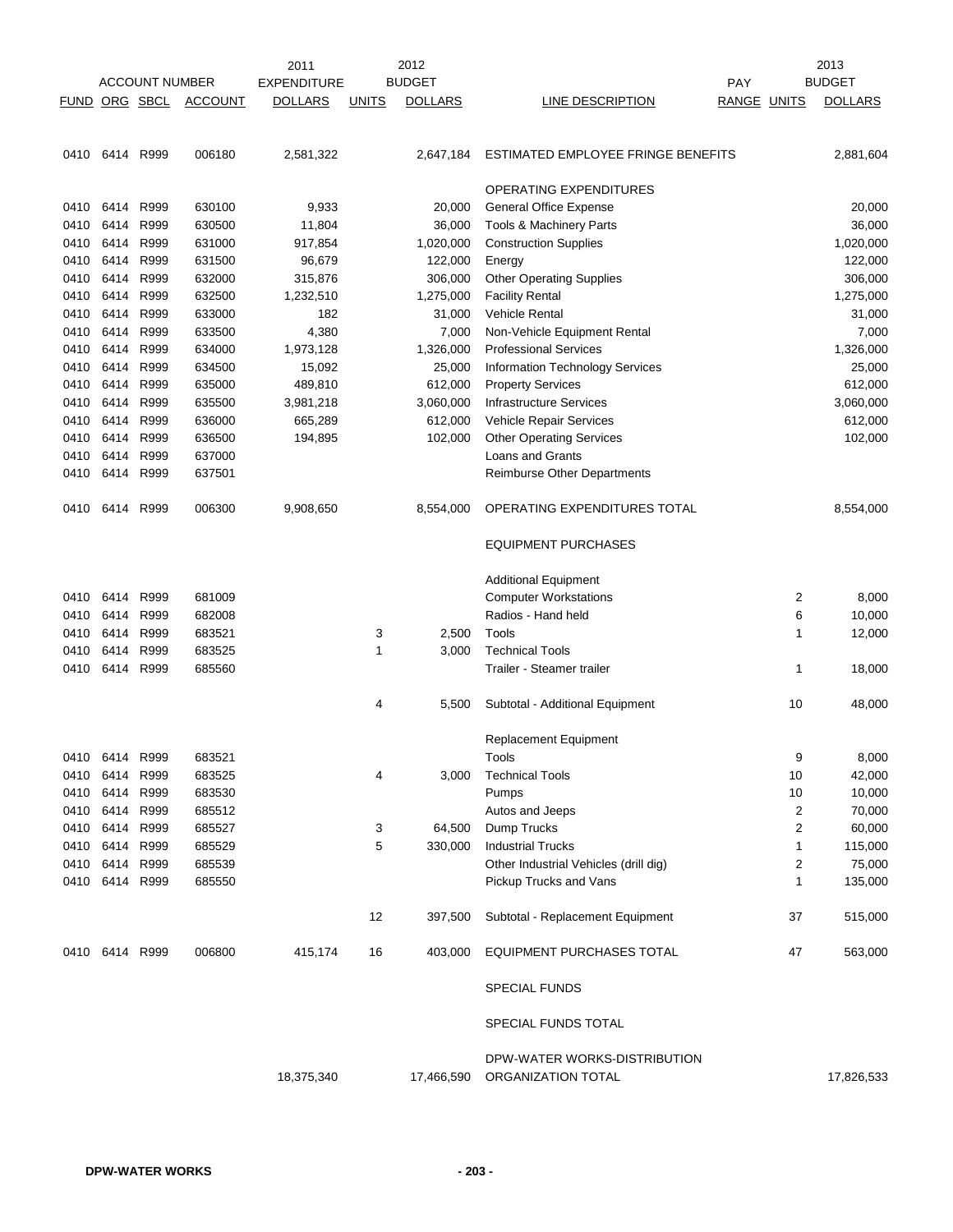|              |                |                        |                           | 2011               |                | 2012            |                                                                                                                                           |             |                | 2013             |
|--------------|----------------|------------------------|---------------------------|--------------------|----------------|-----------------|-------------------------------------------------------------------------------------------------------------------------------------------|-------------|----------------|------------------|
|              |                | <b>ACCOUNT NUMBER</b>  |                           | <b>EXPENDITURE</b> |                | <b>BUDGET</b>   |                                                                                                                                           | PAY         |                | <b>BUDGET</b>    |
|              |                | <b>FUND ORG SBCL</b>   | <b>ACCOUNT</b>            | <b>DOLLARS</b>     | <b>UNITS</b>   | <b>DOLLARS</b>  | LINE DESCRIPTION                                                                                                                          | RANGE UNITS |                | <b>DOLLARS</b>   |
|              |                |                        |                           |                    |                |                 | DPW-WATER WORKS-WATER QUALITY<br>ORGANIZATION (6415)                                                                                      |             |                |                  |
|              |                |                        |                           |                    |                |                 | <b>SALARIES &amp; WAGES</b>                                                                                                               |             |                |                  |
|              |                |                        |                           |                    | 1              | 109,840         | Water Quality Manager (X) (Y)                                                                                                             | 1JX         | 1              | 109,840          |
|              |                |                        |                           |                    | 1              | 73,810          | Water Quality Operations Manager (X)                                                                                                      | 1DX         | 1              | 73,810           |
|              |                |                        |                           |                    | 1              | 55,374          | Water Quality Analyst (X)                                                                                                                 | 2GN         | 1              | 55,374           |
|              |                |                        |                           |                    | 3              | 185,526         | <b>Lead Water Chemist</b>                                                                                                                 | 2EN         | 3              | 185,526          |
|              |                |                        |                           |                    | $\overline{2}$ | 101,156         | Water Microbiologist II                                                                                                                   | 2DN         | 1              | 56,292           |
|              |                |                        |                           |                    | 9              | 469,024         | <b>Water Chemist II</b>                                                                                                                   | 2CN         | 9              | 460,293          |
|              |                |                        |                           |                    | 1              | 38,552          | Water Laboratory Technician                                                                                                               | 5DN         | $\overline{2}$ | 70,725           |
| 410          |                | 6415 R999              | 600101                    | 953,604            | 18             | 1,033,282       | <b>Total Before Adjustments</b>                                                                                                           |             | 18             | 1,011,860        |
|              |                |                        |                           |                    |                |                 | Salary & Wage Rate Change                                                                                                                 |             |                |                  |
| 410          |                | 6415 R999              | 602101                    | 35,358             |                | 40,000          | Overtime Compensated                                                                                                                      |             |                | 40,000           |
|              |                |                        |                           |                    |                | (20, 666)       | Personnel Cost Adjustment                                                                                                                 |             |                | (20, 237)        |
| 410          |                |                        | 6415 R999 }02201 - 602601 |                    |                |                 | Other                                                                                                                                     |             |                |                  |
|              |                |                        |                           |                    |                |                 | $(9,211)$ Furlough                                                                                                                        |             |                | (9, 169)         |
|              |                |                        |                           | 988,962            | 18             | 1,043,405       | Gross Salaries & Wages Total                                                                                                              |             | 18             | 1,022,454        |
|              |                |                        |                           |                    |                |                 | Reimbursable Services Deduction                                                                                                           |             |                |                  |
|              |                |                        |                           |                    |                |                 | Capital Improvements Deduction                                                                                                            |             |                |                  |
|              |                |                        |                           |                    |                |                 | <b>Grants &amp; Aids Deduction</b>                                                                                                        |             |                |                  |
| 0410         | 6415 R999      |                        | 006000                    | 988,962            | 18             | 1,043,405       | NET SALARIES & WAGES TOTAL                                                                                                                |             | 18             | 1,022,454        |
|              |                |                        |                           |                    | 18.00          |                 | <b>O&amp;M FTE'S</b>                                                                                                                      |             | 18.00          |                  |
|              |                |                        |                           |                    |                |                 | <b>NON-O&amp;M FTE'S</b>                                                                                                                  |             |                |                  |
|              |                |                        |                           |                    |                |                 | (X) Private Auto Allowance May Be Paid Pursuant To<br>Section 350-183 of the Milwaukee Code                                               |             |                |                  |
|              |                |                        |                           |                    |                |                 |                                                                                                                                           |             |                |                  |
|              |                |                        |                           |                    |                |                 | (Y) Required to file a statement of economic interests in accordance with<br>the Milwaukee Code of Ordinances Chapter 303-Code of Ethics. |             |                |                  |
|              | 0410 6415 R999 |                        | 006180                    | 523,154            |                | 472,348         | ESTIMATED EMPLOYEE FRINGE BENEFITS                                                                                                        |             |                | 505,492          |
|              |                |                        |                           |                    |                |                 | OPERATING EXPENDITURES                                                                                                                    |             |                |                  |
| 0410         |                | 6415 R999              | 630100                    | 31,240             |                | 61,000          | <b>General Office Expense</b>                                                                                                             |             |                | 61,000           |
| 0410         | 6415           | R999                   | 630500                    | 170                |                | 5,000           | Tools & Machinery Parts                                                                                                                   |             |                | 5,000            |
| 0410         | 6415           | R999                   | 631000                    | 2,693              |                |                 | <b>Construction Supplies</b>                                                                                                              |             |                |                  |
| 0410         | 6415 R999      |                        | 631500                    |                    |                |                 | Energy                                                                                                                                    |             |                |                  |
| 0410         | 6415 R999      |                        | 632000                    | 73,184             |                | 110,000         | <b>Other Operating Supplies</b>                                                                                                           |             |                | 110,000          |
| 0410         |                | 6415 R999              | 632500                    |                    |                |                 | <b>Facility Rental</b>                                                                                                                    |             |                |                  |
| 0410         |                | 6415 R999<br>6415 R999 | 633000<br>633500          | 294<br>1,991       |                | 1,000           | Vehicle Rental                                                                                                                            |             |                | 1,000            |
| 0410<br>0410 | 6415           | R999                   | 634000                    | 127,331            |                | 5,000<br>72,000 | Non-Vehicle Equipment Rental<br><b>Professional Services</b>                                                                              |             |                | 5,000<br>132,000 |
| 0410         | 6415           | R999                   | 634500                    |                    |                |                 | Information Technology Services                                                                                                           |             |                |                  |
| 0410         | 6415           | R999                   | 635000                    | 32,425             |                | 12,000          | <b>Property Services</b>                                                                                                                  |             |                | 12,000           |
| 0410         | 6415           | R999                   | 635500                    |                    |                |                 | <b>Infrastructure Services</b>                                                                                                            |             |                |                  |
| 0410         | 6415           | R999                   | 636000                    |                    |                | 3,000           | Vehicle Repair Services                                                                                                                   |             |                | 3,000            |
| 0410         | 6415 R999      |                        | 636500                    | 5,241              |                | 21,000          | <b>Other Operating Services</b>                                                                                                           |             |                | 21,000           |
| 0410         | 6415 R999      |                        | 637000                    |                    |                |                 | Loans and Grants                                                                                                                          |             |                |                  |
| 0410         | 6415 R999      |                        | 637501                    |                    |                |                 | Reimburse Other Departments                                                                                                               |             |                |                  |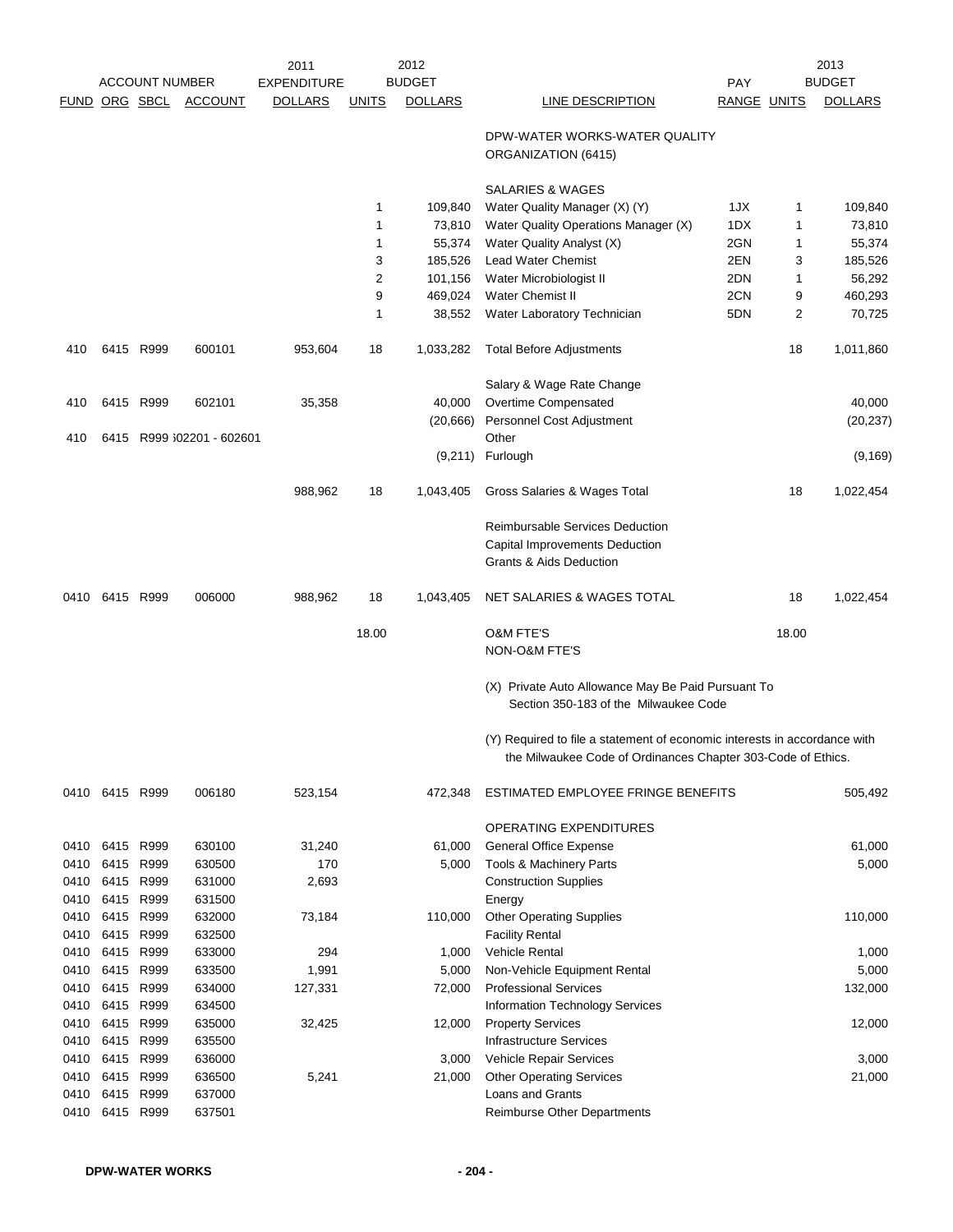|      |                |                       |                | 2011               |              | 2012           |                                                       |                    |   | 2013           |
|------|----------------|-----------------------|----------------|--------------------|--------------|----------------|-------------------------------------------------------|--------------------|---|----------------|
|      |                | <b>ACCOUNT NUMBER</b> |                | <b>EXPENDITURE</b> |              | <b>BUDGET</b>  |                                                       | PAY                |   | <b>BUDGET</b>  |
|      |                | <b>FUND ORG SBCL</b>  | <b>ACCOUNT</b> | <b>DOLLARS</b>     | <b>UNITS</b> | <b>DOLLARS</b> | LINE DESCRIPTION                                      | <b>RANGE UNITS</b> |   | <b>DOLLARS</b> |
|      | 0410 6415 R999 |                       | 006300         | 274,569            |              | 290,000        | OPERATING EXPENDITURES TOTAL                          |                    |   | 350,000        |
|      |                |                       |                |                    |              |                | <b>EQUIPMENT PURCHASES</b>                            |                    |   |                |
|      |                |                       |                |                    |              |                | <b>Additional Equipment</b>                           |                    |   |                |
|      | 0410 6415 R999 |                       | 684029         |                    |              |                | Lab Tools - Ion chromatograph                         |                    | 1 | 55,000         |
|      |                |                       |                |                    |              |                | Subtotal - Additional Equipment                       |                    | 1 | 55,000         |
|      |                |                       |                |                    |              |                | <b>Replacement Equipment</b>                          |                    |   |                |
|      | 0410 6415      | R999                  | 682517         |                    | 2            | 8,000          | Refrigeration appliances                              |                    |   |                |
| 0410 | 6415           | R999                  | 684017         |                    | 5            | 21,000         | <b>Metering Devices</b>                               |                    |   |                |
| 0410 | 6415 R999      |                       | 684029         |                    | 1            | 8,000          | Other Laboratory Tools                                |                    |   |                |
|      |                |                       |                |                    | 8            | 37,000         | Subtotal - Replacement Equipment                      |                    |   |                |
| 0410 | 6415           | R999                  | 006800         |                    | 8            | 37,000         | <b>EQUIPMENT PURCHASES TOTAL</b>                      |                    | 1 | 55,000         |
|      |                |                       |                |                    |              |                | <b>SPECIAL FUNDS</b>                                  |                    |   |                |
|      |                |                       |                |                    |              |                | SPECIAL FUNDS TOTAL                                   |                    |   |                |
|      |                |                       |                | 1,786,685          |              | 1,842,753      | DPW-WATER WORKS - WATER QUALITY<br>ORGANIZATION TOTAL |                    |   | 1,932,946      |
|      |                |                       |                |                    |              |                |                                                       |                    |   |                |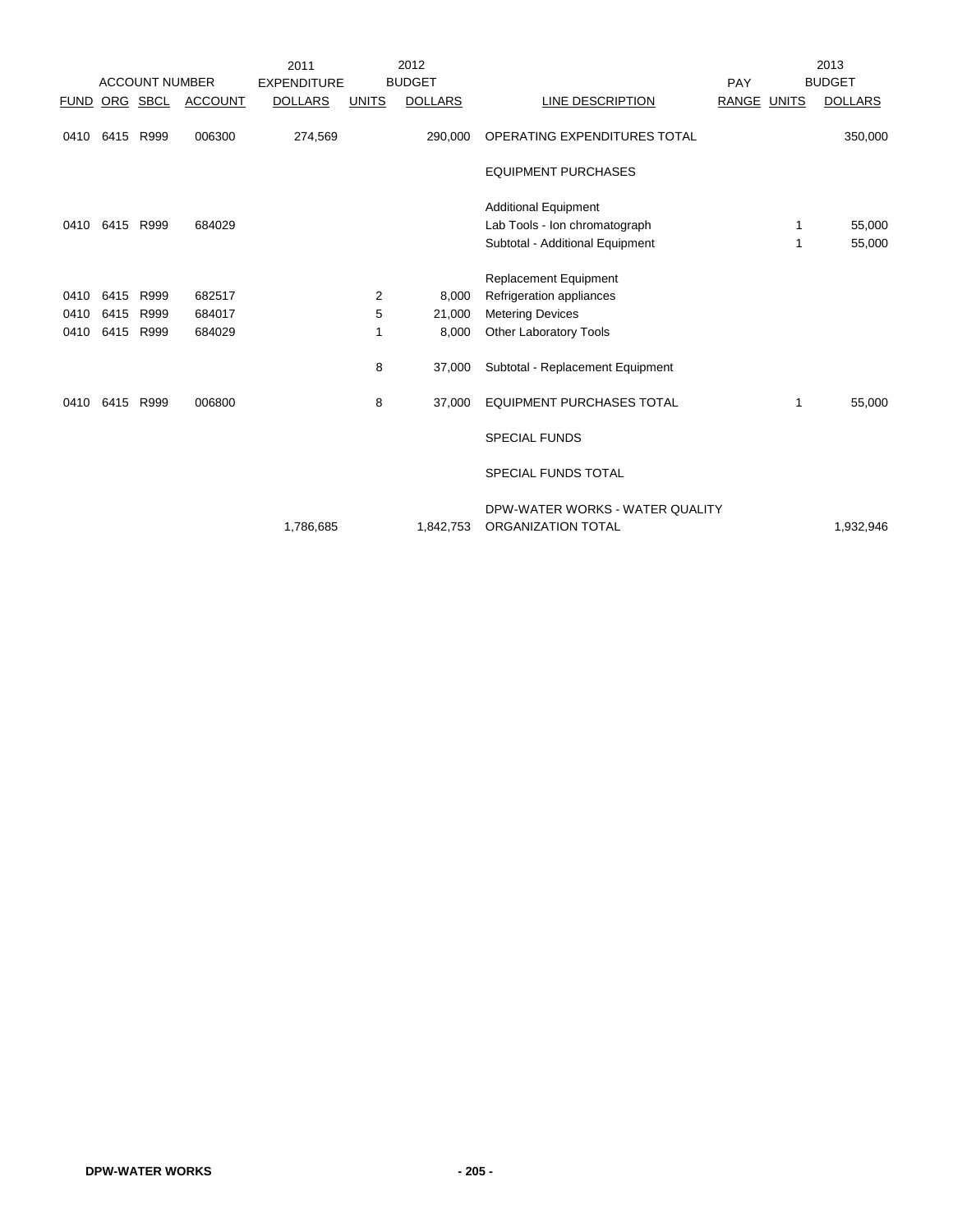|                |                       |                                | 2011               |                | 2012           |                                                                                              |             |                | 2013           |
|----------------|-----------------------|--------------------------------|--------------------|----------------|----------------|----------------------------------------------------------------------------------------------|-------------|----------------|----------------|
|                | <b>ACCOUNT NUMBER</b> |                                | <b>EXPENDITURE</b> |                | <b>BUDGET</b>  |                                                                                              | <b>PAY</b>  |                | <b>BUDGET</b>  |
|                |                       | FUND ORG SBCL ACCOUNT          | <b>DOLLARS</b>     | <b>UNITS</b>   | <b>DOLLARS</b> | <b>LINE DESCRIPTION</b>                                                                      | RANGE UNITS |                | <b>DOLLARS</b> |
|                |                       |                                |                    |                |                | DPW-WATER WORKS-PLANTS-SOUTH<br>ORGANIZATION (6416)                                          |             |                |                |
|                |                       |                                |                    |                |                | <b>SALARIES &amp; WAGES</b><br>HOWARD & SOUTH WATER PRODUCTION                               |             |                |                |
|                |                       |                                |                    | 1              | 96,722         | Water Plant Manager - South (X) (Y)                                                          | 1HX         | 1              | 96,722         |
|                |                       |                                |                    | $\mathbf{1}$   | 85,120         | Water Plant Operations Manager (X)                                                           | 1FX         | 1              | 63,341         |
|                |                       |                                |                    | 1              | 70,295         | Water Maintenance Manager (X)                                                                | 1EX         |                |                |
|                |                       |                                |                    |                |                | Water Plant Maintenance Manager (X)                                                          | 1DX         | 1              | 73,810         |
|                |                       |                                |                    | $\mathbf{1}$   | 40,836         | <b>Office Assistant IV</b>                                                                   | 6HN         | 1              | 40,836         |
|                |                       |                                |                    | 12             | 715,975        | Senior Water Treatment Plant Operator                                                        | 3PN         | 12             | 696,014        |
|                |                       |                                |                    | $\overline{2}$ | 112,583        | Water Plant Steamfitter/ HVAC Specialist                                                     | 7JN         | 2              | 112,583        |
|                |                       |                                |                    | 9              | 460,121        | Machine Repair Person                                                                        | 7JN         | 9              | 456,821        |
|                |                       |                                |                    | 1              | 50,254         | <b>Metal Fabricator</b>                                                                      | 7HN         | 1              | 50,254         |
|                |                       |                                |                    | $\overline{7}$ | 260,554        | Water Treatment Plant Operator                                                               | 3GN         | $\overline{7}$ | 172,819        |
|                |                       |                                |                    | $\mathbf{1}$   | 41,311         | Water Plant Laborer                                                                          | 8FN         | 1              | 41,311         |
|                |                       |                                |                    |                |                | HOWARD CONTROL CENTER                                                                        |             |                |                |
|                |                       |                                |                    | 6              | 318,554        | Water System Operator                                                                        | 7LN         | 6              | 326,171        |
|                |                       |                                |                    |                |                | <b>AUXILIARY</b>                                                                             |             |                |                |
|                |                       |                                |                    | $\mathbf{1}$   | 14,794         | Water System Operator (0.25 FTE)                                                             | 7LN         | 1              | 14,794         |
|                |                       |                                |                    |                |                | PLANT AUTOMATION                                                                             |             |                |                |
|                |                       |                                |                    | 1              | 85,129         | Water Plant Automation Manager (X)                                                           | 1FX         | 1              | 85,129         |
|                |                       |                                |                    |                |                | Systems Analyst - Senior                                                                     | 2IX         | 1              | 65,229         |
|                |                       |                                |                    | 1              | 62,123         | Network Coordinator - Senior (X)                                                             | 2GX         |                |                |
|                |                       |                                |                    | 3              | 191,277        | <b>Automated System Specialist</b>                                                           | 2GN         | 3              | 184,641        |
|                |                       |                                |                    | $\overline{c}$ | 87,870         | Program Assistant II                                                                         | 5FN         | $\overline{2}$ | 87,870         |
|                |                       |                                |                    |                |                |                                                                                              |             |                |                |
|                |                       |                                |                    |                |                | (255,840) Salary & Wage Allocation to Plant - North                                          |             |                | (253, 722)     |
|                |                       |                                |                    |                |                | ELECTRICAL & INSTRUMENTATION                                                                 |             |                |                |
|                |                       |                                |                    |                | 291,709        | Salary & Wage Allocation from Plant - North                                                  |             |                | 288,869        |
| 0410 6416 R999 |                       | 600101                         | 2,247,609          | 50             | 2,729,387      | <b>Total Before Adjustments</b>                                                              |             | 50             | 2,603,492      |
|                |                       |                                |                    |                |                | Salary & Wage Rate Change                                                                    |             |                |                |
| 0410 6416 R999 |                       | 602101                         | 226,834            |                | 200,000        | Overtime Compensated                                                                         |             |                | 200,000        |
|                |                       | 0410 6416 R999 }02201 - 602601 |                    |                | (54, 588)      | Personnel Cost Adjustment<br>Other                                                           |             |                | (52,070)       |
|                |                       |                                |                    |                |                | (22,920) Furlough                                                                            |             |                | (23,064)       |
|                |                       |                                | 2,474,443          | 50             | 2,851,879      | Gross Salaries & Wages Total                                                                 |             | 50             | 2,728,358      |
|                |                       |                                |                    |                |                | Reimbursable Services Deduction<br>Capital Improvements Deduction<br>Grants & Aids Deduction |             |                |                |
| 0410 6416 R999 |                       | 006000                         | 2,474,443          | 50             | 2,851,879      | NET SALARIES & WAGES TOTAL                                                                   |             | 50             | 2,728,358      |
|                |                       |                                |                    | 48.25          |                | <b>O&amp;M FTE'S</b><br>NON-O&M FTE'S                                                        |             | 46.25          |                |
|                |                       |                                |                    |                |                | (X) Private Auto Allowance May Be Paid Pursuant to                                           |             |                |                |

Section 350-183 of the Milwaukee Code.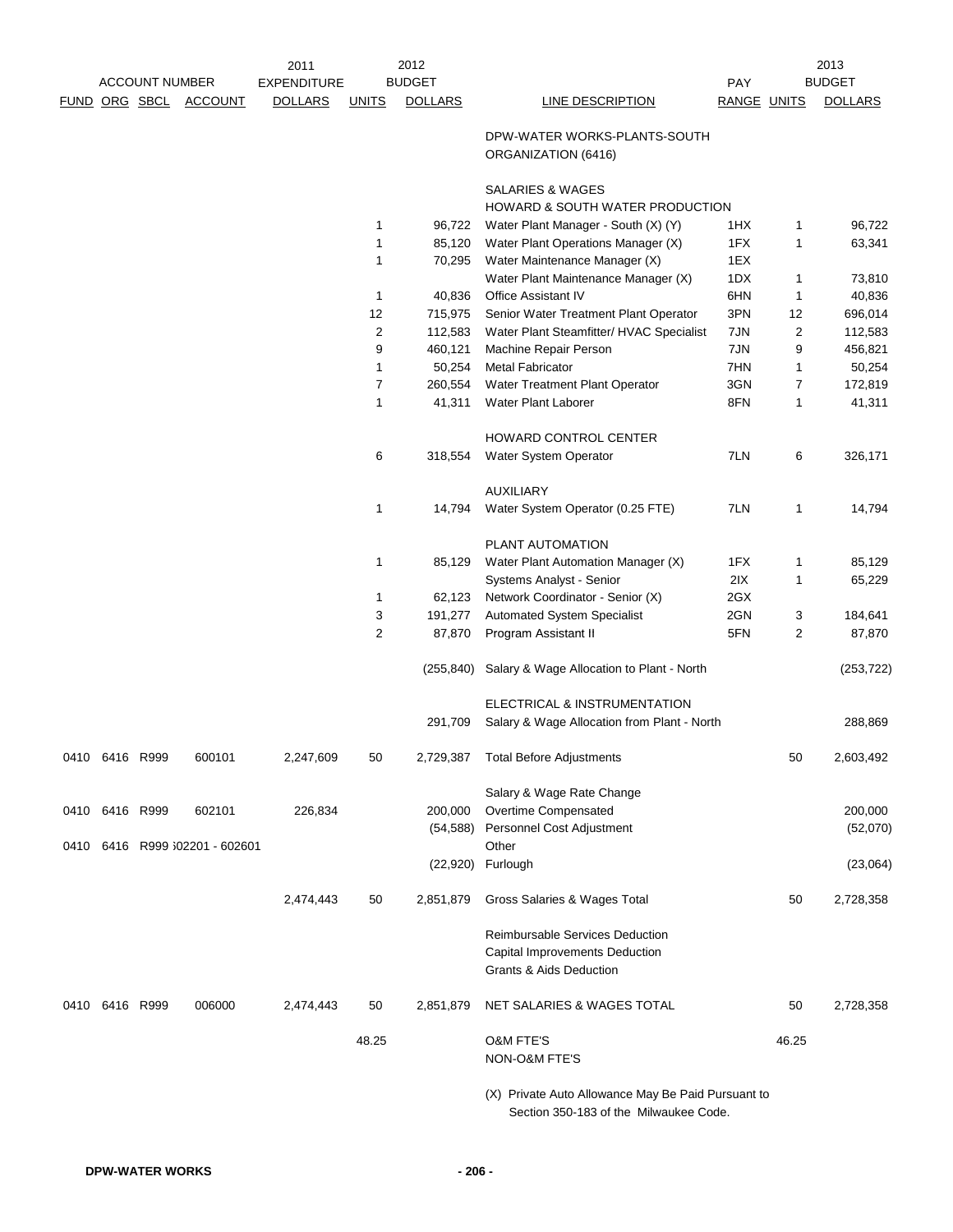|               |                   | <b>ACCOUNT NUMBER</b> |                  | 2011<br><b>EXPENDITURE</b> |                  | 2012<br><b>BUDGET</b> |                                                                           | PAY |                | 2013<br><b>BUDGET</b> |
|---------------|-------------------|-----------------------|------------------|----------------------------|------------------|-----------------------|---------------------------------------------------------------------------|-----|----------------|-----------------------|
| FUND ORG SBCL |                   |                       | <b>ACCOUNT</b>   | <b>DOLLARS</b>             | <b>UNITS</b>     | <b>DOLLARS</b>        | LINE DESCRIPTION                                                          |     | RANGE UNITS    | <b>DOLLARS</b>        |
|               |                   |                       |                  |                            |                  |                       |                                                                           |     |                |                       |
|               |                   |                       |                  |                            |                  |                       | (Y) Required to file a statement of economic interests in accordance with |     |                |                       |
|               |                   |                       |                  |                            |                  |                       | the Milwaukee Code of Ordinances Chapter 303-Code of Ethics.              |     |                |                       |
| 0410          | 6416 R999         |                       | 006180           | 1,200,657                  |                  | 1,292,003             | ESTIMATED EMPLOYEE FRINGE BENEFITS                                        |     |                | 1,348,198             |
|               |                   |                       |                  |                            |                  |                       | OPERATING EXPENDITURES                                                    |     |                |                       |
| 0410          | 6416              | R999                  | 630100           | 22,273                     |                  | 12,000                | <b>General Office Expense</b>                                             |     |                | 12,000                |
| 0410          | 6416              | R999                  | 630500           | 64,442                     |                  | 97,000                | Tools & Machinery Parts                                                   |     |                | 97,000                |
| 0410          | 6416 R999         |                       | 631000           | 119,430                    |                  | 92,000                | <b>Construction Supplies</b>                                              |     |                | 92,000                |
| 0410          | 6416              | R999                  | 631500           | 2,637,124                  |                  | 2,856,000             | Energy                                                                    |     |                | 2,856,000             |
| 0410          | 6416              | R999                  | 632000           | 1,407,013                  |                  | 1,530,000             | <b>Other Operating Supplies</b>                                           |     |                | 1,450,000             |
| 0410          | 6416              | R999                  | 632500           |                            |                  |                       | <b>Facility Rental</b>                                                    |     |                |                       |
| 0410          | 6416              | R999                  | 633000           | 1,088                      |                  | 1,000                 | <b>Vehicle Rental</b>                                                     |     |                | 1,000                 |
| 0410          | 6416              | R999                  | 633500           | 13,192                     |                  | 5,000                 | Non-Vehicle Equipment Rental                                              |     |                | 5,000                 |
| 0410          | 6416              | R999                  | 634000           | 118,535                    |                  | 143,000               | <b>Professional Services</b>                                              |     |                | 143,000               |
| 0410          | 6416              | R999                  | 634500           | 115,536                    |                  | 25,000                | Information Technology Services                                           |     |                | 25,000                |
| 0410          | 6416              | R999<br>R999          | 635000           | 839,949                    |                  | 1,000,000             | <b>Property Services</b><br><b>Infrastructure Services</b>                |     |                | 1,000,000             |
| 0410<br>0410  | 6416<br>6416 R999 |                       | 635500<br>636000 | 44,348                     |                  | 1,000<br>31,000       | Vehicle Repair Services                                                   |     |                | 1,000<br>31,000       |
| 0410          | 6416              | R999                  | 636500           | 17,441                     |                  | 12,000                | <b>Other Operating Services</b>                                           |     |                | 12,000                |
| 0410          | 6416              | R999                  | 637000           |                            |                  |                       | <b>Loans and Grants</b>                                                   |     |                |                       |
| 0410          | 6416              | R999                  | 637501           |                            |                  |                       | Reimburse Other Departments                                               |     |                |                       |
|               |                   |                       |                  |                            |                  |                       |                                                                           |     |                |                       |
| 0410          | 6416 R999         |                       | 006300           | 5,400,371                  |                  | 5,805,000             | OPERATING EXPENDITURES TOTAL                                              |     |                | 5,725,000             |
|               |                   |                       |                  |                            |                  |                       | <b>EQUIPMENT PURCHASES</b>                                                |     |                |                       |
|               |                   |                       |                  |                            |                  |                       | <b>Additional Equipment</b>                                               |     |                |                       |
| 0410          | 6416 R999         |                       | 683515           |                            | 1                | 12,000                | <b>Testing Apparatus</b>                                                  |     | $\mathbf 1$    | 1,000                 |
| 0410          | 6416              | R999                  | 683521           |                            | 3                | 10,000                | Tools                                                                     |     | $\mathbf{1}$   | 15,000                |
|               |                   |                       |                  |                            | 4                | 22,000                | Subtotal - Additional Equipment                                           |     | $\overline{2}$ | 16,000                |
|               |                   |                       |                  |                            |                  |                       | <b>Replacement Equipment</b>                                              |     |                |                       |
|               | 0410 6416 R999    |                       | 681010           |                            | 1                | 60,000                | <b>Computer Server and Components</b>                                     |     | 5              | 78,000                |
| 0410          | 6416 R999         |                       | 683515           |                            | 2                | 1,500                 | Testing Equipment                                                         |     | 6              | 32,000                |
| 0410          | 6416 R999         |                       | 683521           |                            | $\boldsymbol{2}$ | 6,500                 | Tools                                                                     |     |                |                       |
|               | 0410 6416 R999    |                       | 683530           |                            | $\overline{2}$   | 5,000                 | <b>Pumping Equipment</b>                                                  |     |                |                       |
|               |                   |                       |                  |                            | $\overline{7}$   | 73,000                | Subtotal - Replacement Equipment                                          |     | 11             | 110,000               |
|               | 0410 6416 R999    |                       | 006800           | 289,815                    | 11               | 95,000                | EQUIPMENT PURCHASES TOTAL                                                 |     | 13             | 126,000               |
|               |                   |                       |                  |                            |                  |                       | <b>SPECIAL FUNDS</b>                                                      |     |                |                       |
|               | 0410 6410 R646    |                       | 006300           | 1,592,453                  |                  | 1,938,000             | Contingent FD. - Debt Service - Water Works*                              |     |                | 1,550,000             |
|               |                   |                       |                  |                            |                  |                       |                                                                           |     |                |                       |
|               |                   |                       |                  | 1,592,453                  |                  | 1,938,000             | SPECIAL FUNDS TOTAL                                                       |     |                | 1,550,000             |
|               |                   |                       |                  | 10,957,739                 |                  |                       | DPW-WATER WORKS-HOWARD - SOUTH<br>11,981,882 ORGANIZATION TOTAL           |     |                | 11,477,556            |
|               |                   |                       |                  |                            |                  |                       |                                                                           |     |                |                       |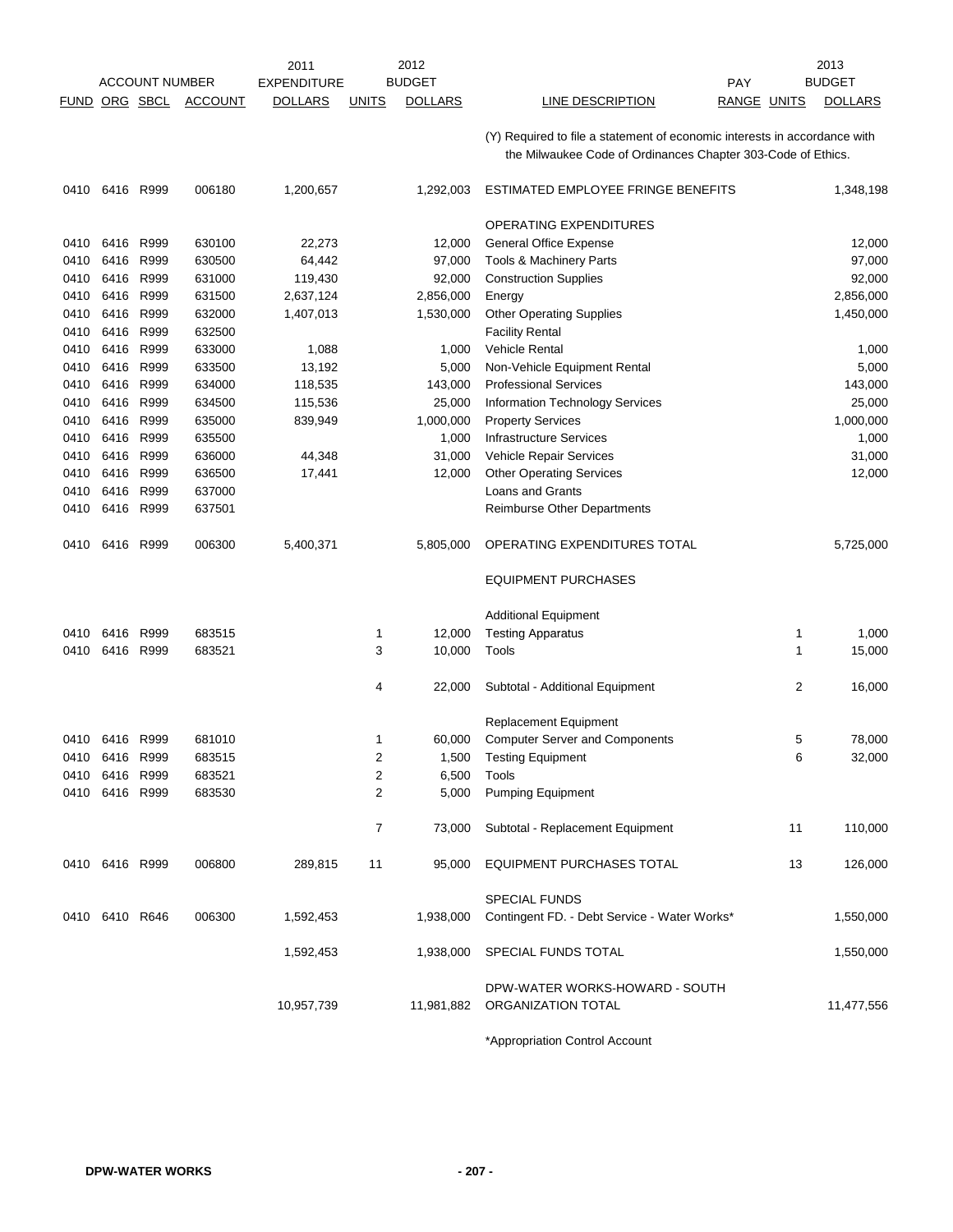|             |      |                       |                       | 2011               |              | 2012           |                                           |             | 2013           |
|-------------|------|-----------------------|-----------------------|--------------------|--------------|----------------|-------------------------------------------|-------------|----------------|
|             |      | <b>ACCOUNT NUMBER</b> |                       | <b>EXPENDITURE</b> |              | <b>BUDGET</b>  |                                           | <b>PAY</b>  | <b>BUDGET</b>  |
| <b>FUND</b> |      | ORG SBCL              | <b>ACCOUNT</b>        | <b>DOLLARS</b>     | <b>UNITS</b> | <b>DOLLARS</b> | LINE DESCRIPTION                          | RANGE UNITS | <b>DOLLARS</b> |
|             |      |                       |                       |                    |              |                | DPW-WATER WORKS                           |             |                |
|             |      |                       |                       |                    |              |                | <b>CAPITAL IMPROVEMENTS</b>               |             |                |
|             |      |                       |                       |                    |              |                | Distribution System Replacement of        |             |                |
| 0420        |      |                       |                       |                    |              |                | Mains Hydrants and Valves                 |             |                |
| 0420        | 6410 |                       | R999 WT41013000A      | 3,743,287          |              | 500,000        | Non-Assessable                            |             |                |
|             | 6410 |                       | R999 WT41013000A      |                    |              |                | New Borrowing                             |             | 7,600,000      |
|             |      |                       |                       |                    |              |                | <b>Distribution System</b>                |             |                |
| 0420        |      |                       |                       |                    |              |                | <b>Extensions and Modifications</b>       |             |                |
| 0420        | 6410 |                       | R999 WT41009000A      |                    |              |                | Non-Assessable                            |             |                |
| 0420        | 6410 |                       | R999 WT42013000A      |                    |              | 30,000         | Assessable                                |             | 100,000        |
|             |      |                       | 6410 R999 WT43013000A | 166,033            |              | 100,000        | <b>Developer Financed</b>                 |             | 300,000        |
|             |      |                       |                       | 3,909,320          |              | 630,000        | TOTAL WATER MAIN PROJECTS                 |             | 8,000,000      |
| 0420        |      |                       |                       |                    |              |                |                                           |             |                |
| 0420        | 6410 |                       | R999 WT45013100A      | 5,184              |              | 1,040,000      | Linnwood Plant Building Improvements      |             | 150,000        |
| 0420        | 6410 |                       | R999 WT45013200A      | 151,289            |              | 400,000        | Linnwood Plant Treatment Impr.-Borrowing  |             | 300,000        |
| 0420        | 6410 |                       | R999 WT45013300A      | 334,932            |              | 200,000        | Howard Plant Building Improvements        |             | 100,000        |
| 0420        | 6410 |                       | R999 WT45013400A      | 98,244             |              | 50,000         | Howard Plant Treatment Impr.-Borrowing    |             | 100,000        |
| 0420        | 6410 |                       | R999 WT45010500A      | 754,183            |              | 2,250,000      | <b>Pump Facilities Improvements</b>       |             |                |
| 0420        | 6410 |                       | R999 WT45013500A      | 1,088,150          |              | 200,000        | <b>Storage Facilities Improvements</b>    |             | 1,400,000      |
| 0420        | 6410 |                       | R999 WT45009700A      | 84,110             |              | 50,000         | Meter Shop Repair                         |             |                |
| 0420        | 6410 |                       | R999 WT45013600A      | 5,744,796          |              | 4,500,000      | <b>Back-up Power Generation</b>           |             | 3,800,000      |
|             | 6410 |                       | R999 WT45008900A      |                    |              |                | <b>Capital Project Contingencies</b>      |             |                |
|             |      |                       |                       | 8,260,888          |              | 8,690,000      | TOTAL PROJECTS OTHER THAN MAINS           |             | 5,850,000      |
|             |      |                       |                       | 12,170,208         |              | 9,320,000      | <b>TOTAL CAPITAL</b>                      |             | 13,850,000     |
|             |      |                       |                       | 12,004,175         |              | 9,190,000      | TOTAL CAPITAL - WATER WORKS FINANCED      |             | 13,450,000     |
|             |      |                       |                       |                    |              |                |                                           |             |                |
|             |      |                       |                       |                    |              |                | Project and Purpose account numbers to    |             |                |
|             |      |                       |                       |                    |              |                | be assigned upon adoption of a subsequent |             |                |
|             |      |                       |                       |                    |              |                | funding resolution.                       |             |                |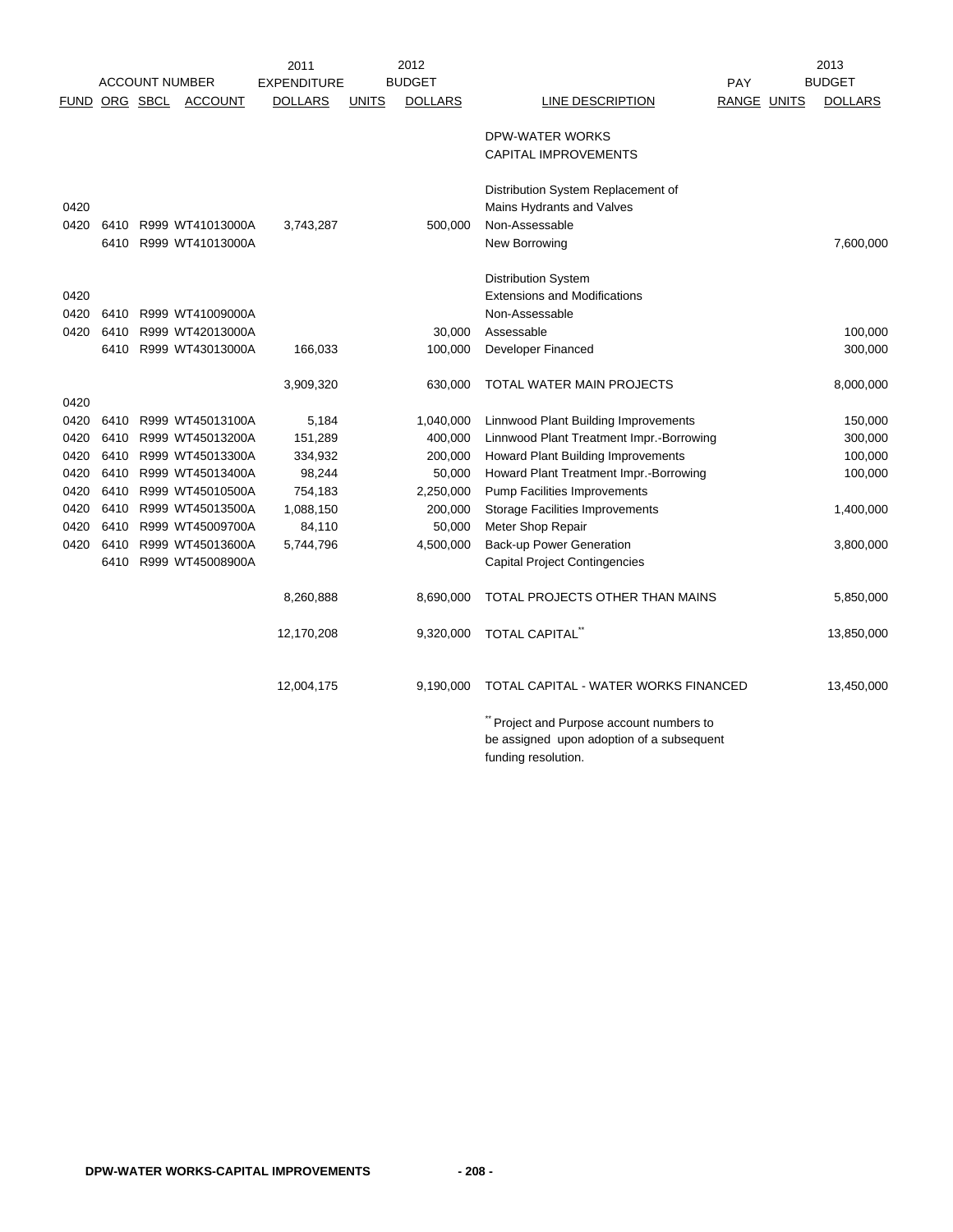|      | <b>ACCOUNT NUMBER</b> |                      |                | 2012<br>2011       |              |                |                                                                 |             | 2013 |                |
|------|-----------------------|----------------------|----------------|--------------------|--------------|----------------|-----------------------------------------------------------------|-------------|------|----------------|
|      |                       |                      |                | <b>EXPENDITURE</b> |              | <b>BUDGET</b>  |                                                                 | <b>PAY</b>  |      | <b>BUDGET</b>  |
|      |                       | <u>FUND ORG SBCL</u> | <b>ACCOUNT</b> | <b>DOLLARS</b>     | <b>UNITS</b> | <b>DOLLARS</b> | LINE DESCRIPTION                                                | RANGE UNITS |      | <b>DOLLARS</b> |
|      |                       |                      |                |                    |              |                | DPW-WATER WORKS                                                 |             |      |                |
|      |                       |                      |                |                    |              |                | RECAP OF AUTHORIZATIONS                                         |             |      |                |
|      |                       |                      |                | 72,227,528         |              | 78,805,968     | <b>Operating Expense</b>                                        |             |      | 81,554,626     |
|      | 0410 6410 R999        |                      | 006900         | 379,175            |              | 9,190,000      | Deposit to Retained Earnings for Capital                        |             |      | 5,450,000      |
|      |                       |                      |                | 13,421,183         |              |                | Deposit to Retained Earnings                                    |             |      |                |
|      |                       |                      |                | 86,027,886         |              | 87,995,968     | <b>Total Water Operating &amp; Deposits</b>                     |             |      | 87,004,626     |
|      |                       |                      |                | 379,175            |              | 500,000        | Capital Projects from Retained Earnings                         |             |      | 5,450,000      |
|      |                       |                      |                | 11,625,000         |              | 8,690,000      | <b>Borrowing Authorizations</b>                                 |             |      | 8,000,000      |
|      |                       |                      |                |                    |              | [4,020,000]    | Carryover Borrowing*                                            |             |      | [12,710,000]   |
|      |                       |                      |                |                    |              | 30,000         | Assessments                                                     |             |      | 100,000        |
|      |                       |                      |                | 166,033            |              | 100,000        | <b>Developer Financed</b>                                       |             |      | 300,000        |
|      |                       |                      |                | 12,170,208         |              | 9,320,000      | <b>Total Water Capital</b>                                      |             |      | 13,850,000     |
|      |                       |                      |                | 98,198,094         |              | 97,315,968     | <b>Total Water Works Authorizations</b>                         |             |      | 100,854,626    |
|      |                       |                      |                |                    |              |                | *Carryover Borrowing Amounts (Restatement of a prior years'     |             |      |                |
|      |                       |                      |                |                    |              |                | unutilized borrowing authorization are included for information |             |      |                |
|      |                       |                      |                |                    |              |                | and authorization purposes. Such amounts are excluded from      |             |      |                |
|      |                       |                      |                |                    |              |                | budget totals to avoid duplication.)                            |             |      |                |
|      |                       |                      |                |                    |              |                |                                                                 |             |      |                |
|      |                       |                      |                |                    |              |                | 2. SOURCE OF FUNDS FOR WATER WORKS                              |             |      |                |
|      |                       |                      |                |                    |              |                | <b>REVENUES</b>                                                 |             |      |                |
|      | 0410 6410             |                      | 009400         | 77,634,977         |              | 77,727,000     | <b>Operating Revenue</b>                                        |             |      | 78,186,000     |
| 0410 | 6410                  |                      | 009400         | 8,392,909          |              | 7,000,000      | Non-Operating Revenue                                           |             |      | 6,550,000      |
| 0410 | 6410                  |                      | 009920         |                    |              | 3,268,968      | Withdrawal From Retained Earnings                               |             |      | 2,268,626      |
|      |                       |                      |                | 86,027,886         |              | 87,995,968     | <b>Total Current Revenues</b>                                   |             |      | 87,004,626     |
|      |                       |                      |                |                    |              |                | FINANCING OF WATER WORKS CAPITAL IMPROVEMENTS                   |             |      |                |
|      |                       |                      |                |                    |              | 30,000         | Assessments                                                     |             |      | 100,000        |
| 0420 |                       |                      |                | 379,175            |              | 500,000        | From Fund 41 Retained Earnings                                  |             |      | 5,450,000      |
|      |                       |                      |                | 11,625,000         |              | 8,690,000      | Proceeds from Borrowing                                         |             |      | 8,000,000      |
| 0420 |                       |                      |                | 166,033            |              | 100,000        | Out Of Program-Developer Financed                               |             |      | 300,000        |
|      |                       |                      |                | 12,170,208         |              | 9,320,000      | <b>Total Capital Financing Required</b>                         |             |      | 13,850,000     |
|      |                       |                      |                | 98,198,094         |              | 97,315,968     | TOTAL SOURCE OF FUNDS FOR WATER WORKS                           |             |      | 100,854,626    |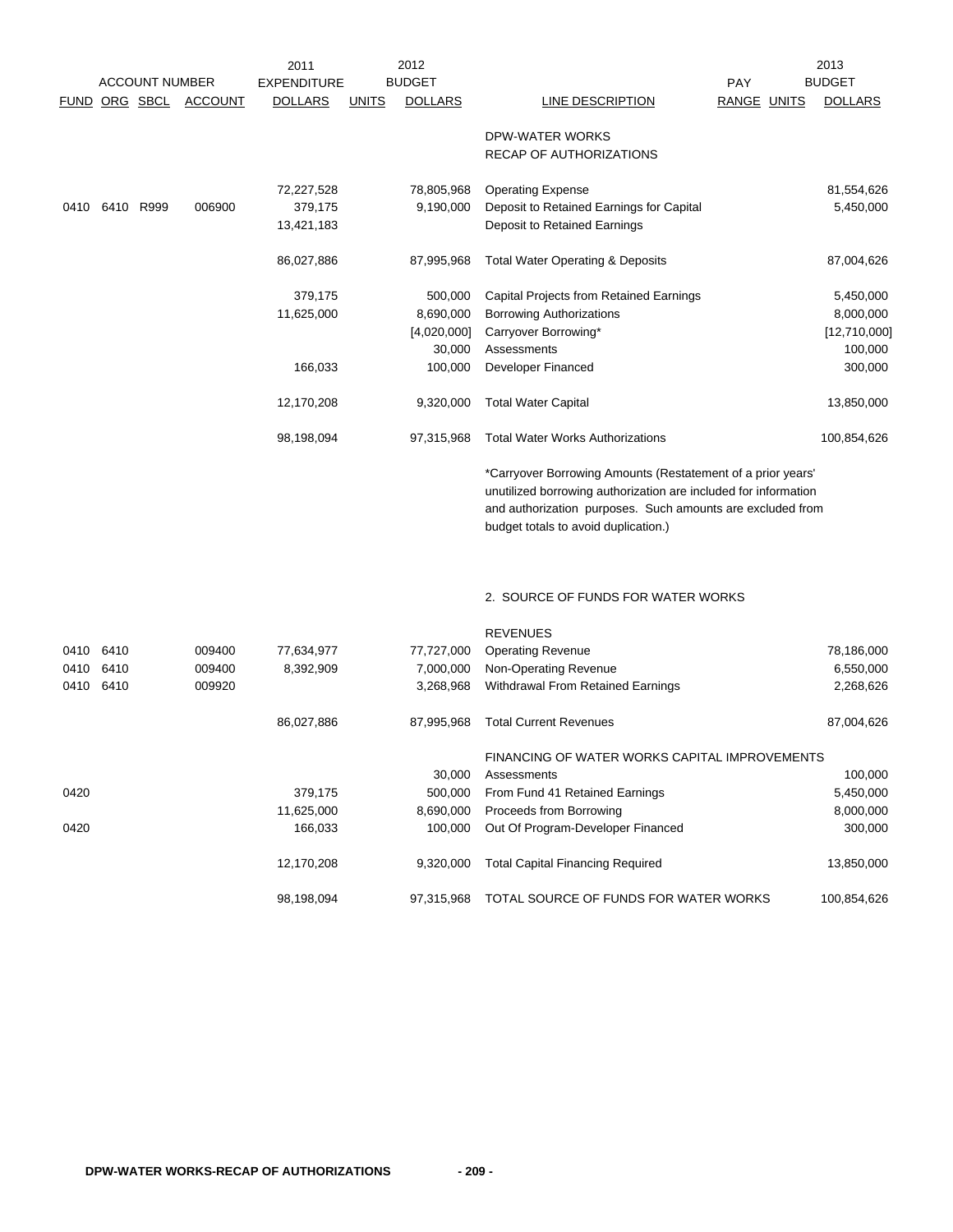|             |           |                       |                | 2011               |                 | 2012           |                                                                                                           |                 | 2013           |
|-------------|-----------|-----------------------|----------------|--------------------|-----------------|----------------|-----------------------------------------------------------------------------------------------------------|-----------------|----------------|
|             |           | <b>ACCOUNT NUMBER</b> |                | <b>EXPENDITURE</b> |                 | <b>BUDGET</b>  | <b>PAY</b>                                                                                                |                 | <b>BUDGET</b>  |
| <b>FUND</b> | ORG SBCL  |                       | <b>ACCOUNT</b> | <b>DOLLARS</b>     | <b>UNITS</b>    | <b>DOLLARS</b> | LINE DESCRIPTION                                                                                          | RANGE UNITS     | <b>DOLLARS</b> |
|             |           |                       |                |                    |                 |                | K. SEWER MAINTENANCE FUND                                                                                 |                 |                |
|             |           |                       |                |                    |                 |                | 1. BUDGET FOR SEWER MAINTENANCE FUND                                                                      |                 |                |
|             |           |                       |                |                    |                 |                | DPW-INFRASTRUCTURE SERVICES DIVISION -<br>SEWER MAINTENANCE FUND BUDGETARY<br>CONTROL UNIT (1 BCU = 2 DU) |                 |                |
|             |           |                       |                |                    |                 |                | <b>SALARIES &amp; WAGES</b>                                                                               |                 |                |
|             |           |                       |                | 109,137            |                 | 100,000        | Overtime Compensated*                                                                                     |                 | 100,000        |
|             |           |                       |                | 4,448,992          |                 | 4,929,748      | All Other Salaries & Wages                                                                                |                 | 4,321,553      |
| 0490        | 6830 R999 |                       | 006000         | 4,558,129          |                 | 5,029,748      | NET SALARIES & WAGES TOTAL*                                                                               |                 | 4,421,553      |
|             |           |                       |                |                    | 164             |                | TOTAL NUMBER OF POSITIONS AUTHORIZED                                                                      | 146             |                |
|             |           |                       |                |                    |                 |                |                                                                                                           |                 |                |
|             |           |                       |                |                    | 108.05<br>24.95 |                | <b>O&amp;M FTE'S</b><br><b>NON-O&amp;M FTE'S</b>                                                          | 103.65<br>11.35 |                |
|             |           |                       |                |                    |                 |                |                                                                                                           |                 |                |
| 0490        | 6830 R999 |                       | 006180         | 2,612,303          |                 | 2,514,876      | ESTIMATED EMPLOYEE FRINGE BENEFITS                                                                        |                 | 2,122,345      |
|             |           |                       |                |                    |                 |                | OPERATING EXPENDITURES                                                                                    |                 |                |
| 0490        |           | 6830 R999             | 630100         | 25,721             |                 | 28,000         | <b>General Office Expense</b>                                                                             |                 | 28,000         |
| 0490        |           | 6830 R999             | 630500         | 52,840             |                 | 55,000         | Tools & Machinery Parts                                                                                   |                 | 55,000         |
| 0490        |           | 6830 R999             | 631000         | 553,812            |                 | 667,000        | <b>Construction Supplies</b>                                                                              |                 | 600,000        |
| 0490        | 6830 R999 |                       | 631500         | 44,177             |                 | 43,000         | Energy                                                                                                    |                 | 45,000         |
| 0490        | 6830      | R999                  | 632000         | 89,004             |                 | 35,000         | <b>Other Operating Supplies</b>                                                                           |                 | 35,000         |
| 0490        |           | 6830 R999             | 632500         |                    |                 |                | <b>Facility Rental</b>                                                                                    |                 |                |
| 0490        | 6830      | R999                  | 633000         | 2,235,174          |                 | 2,340,000      | <b>Vehicle Rental</b>                                                                                     |                 | 2,106,000      |
| 0490        | 6830      | R999                  | 633500         | 7,594              |                 | 54,000         | Non-Vehicle Equipment Rental                                                                              |                 | 56,000         |
| 0490        |           | 6830 R999             | 634000         | 193,729            |                 | 140,000        | <b>Professional Services</b>                                                                              |                 | 150,000        |
| 0490        | 6830 R999 |                       | 634500         | 33,963             |                 | 21,000         | Information Technology Services                                                                           |                 | 25,000         |
| 0490        |           | 6830 R999             | 635000         |                    |                 |                | <b>Property Services</b>                                                                                  |                 |                |
| 0490        | 6830      | R999                  | 635500         | 1,287,028          |                 | 1,020,000      | <b>Infrastructure Services</b>                                                                            |                 | 1,345,000      |
| 0490        | 6830 R999 |                       | 636000         |                    |                 |                | Vehicle Repair Services                                                                                   |                 |                |
| 0490        |           | 6830 R999             | 636500         | 146,007            |                 | 512,000        | <b>Other Operating Services</b>                                                                           |                 | 196,000        |
| 0490        | 6830 R999 |                       | 637000         |                    |                 |                | Loans and Grants                                                                                          |                 |                |
| 0490        |           | 6830 R999             | 637501         | 1,357,630          |                 | 1,468,000      | <b>Reimburse Other Departments</b>                                                                        |                 | 1,574,500      |
|             |           |                       |                |                    |                 |                |                                                                                                           |                 |                |
| 0490        | 6830 R999 |                       | 006300         | 6,026,679          |                 | 6,383,000      | OPERATING EXPENDITURES TOTAL*                                                                             |                 | 6,215,500      |
| 0490        | 6830 R999 |                       | 006800         | 77,429             | 34              | 270,500        | <b>EQUIPMENT PURCHASES TOTAL*</b>                                                                         | 29              | 416,100        |
|             |           |                       |                | 30,121,575         |                 | 36,537,000     | <b>SPECIAL FUNDS</b>                                                                                      |                 | 44,448,050     |
|             |           |                       |                |                    |                 |                | DPW-INFRASTRUCTURE SERVICES DIVISION-                                                                     |                 |                |
|             |           |                       |                |                    |                 |                | SEWER MAINTENANCE FUND BUDGETARY                                                                          |                 |                |
|             |           |                       |                | 43,396,115         |                 |                | 50,735,124 CONTROL UNIT TOTAL (1BCU=2DU)                                                                  |                 | 57,623,548     |
|             |           |                       |                |                    |                 |                | *Appropriation Control Account                                                                            |                 |                |
|             |           |                       |                | 31,433,967         |                 | 43,950,000     | CAPITAL IMPROVEMENTS PROGRAM                                                                              |                 | 44,510,000     |
|             |           |                       |                | 10,859,013         |                 |                | Deposit to Retained Earnings                                                                              |                 |                |
|             |           |                       |                | 85,689,095         |                 | 94,685,124     | TOTAL BUDGET FOR SEWER MAINTENANCE                                                                        |                 | 102,133,548    |
|             |           |                       |                |                    |                 |                |                                                                                                           |                 |                |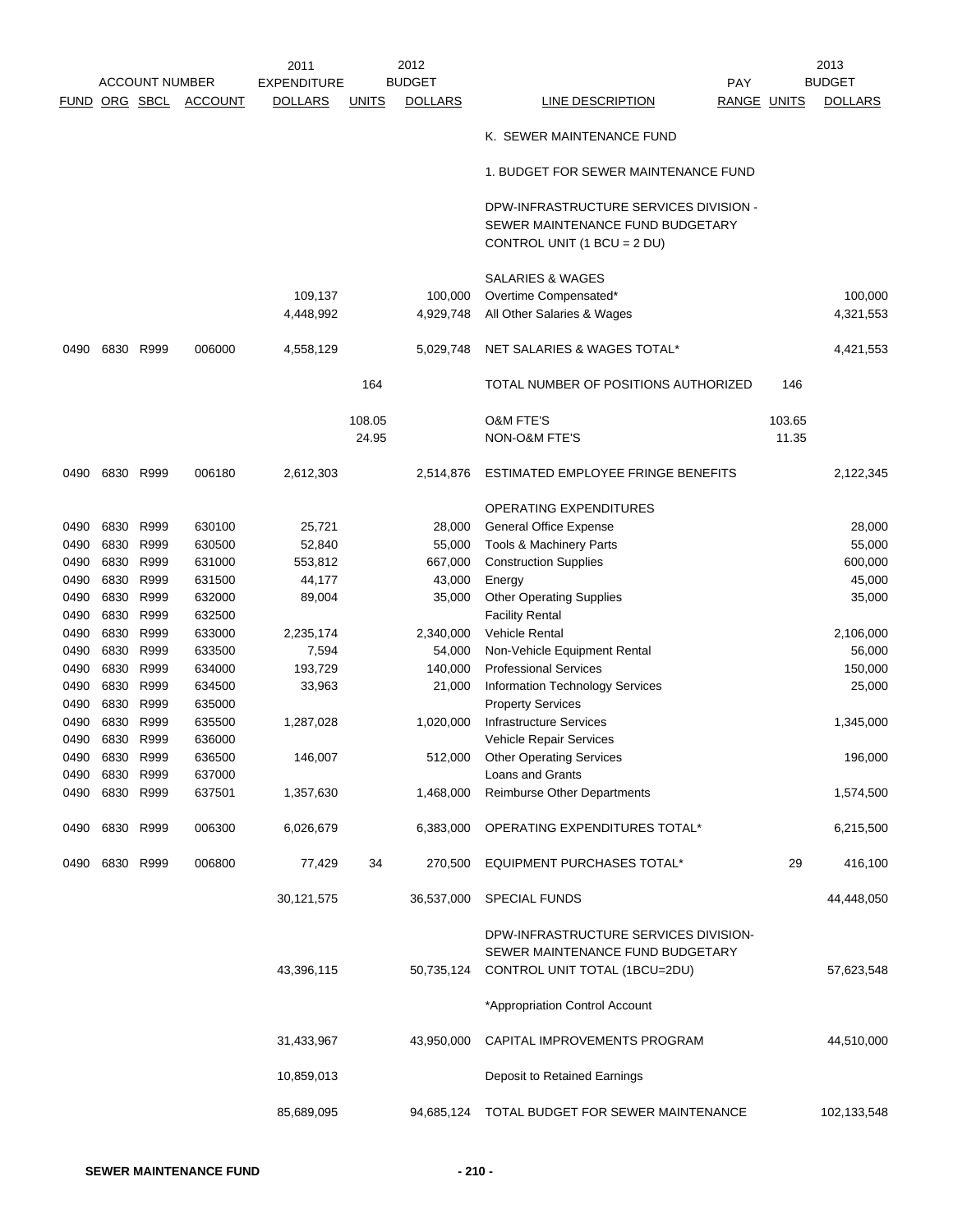|      |                       |                | 2011               |                | 2012           |                                                                                                                                           |                    |                | 2013           |
|------|-----------------------|----------------|--------------------|----------------|----------------|-------------------------------------------------------------------------------------------------------------------------------------------|--------------------|----------------|----------------|
|      | <b>ACCOUNT NUMBER</b> |                | <b>EXPENDITURE</b> |                | <b>BUDGET</b>  |                                                                                                                                           | <b>PAY</b>         |                | <b>BUDGET</b>  |
|      | FUND ORG SBCL         | <b>ACCOUNT</b> | <b>DOLLARS</b>     | <b>UNITS</b>   | <b>DOLLARS</b> | <b>LINE DESCRIPTION</b>                                                                                                                   | <b>RANGE UNITS</b> |                | <b>DOLLARS</b> |
|      |                       |                |                    |                |                | DPW-INFRASTRUCTURE SERVICES DIVISION -                                                                                                    |                    |                |                |
|      |                       |                |                    |                |                | SEWER MAINTENANCE FUND -                                                                                                                  |                    |                |                |
|      |                       |                |                    |                |                | ENVIRONMENTAL DECISION UNIT                                                                                                               |                    |                |                |
|      |                       |                |                    |                |                | SALARIES & WAGES                                                                                                                          |                    |                |                |
|      |                       |                |                    | 1              | 133,049        | Environmental Manager (Y)                                                                                                                 | 1MX                | $\mathbf{1}$   | 133,049        |
|      |                       |                |                    |                |                | ADMINISTRATIVE SUPPORT                                                                                                                    |                    |                |                |
|      |                       |                |                    | 1              | 25,652         | <b>Office Assistant II</b>                                                                                                                | 6EN                | $\mathbf{1}$   | 25,652         |
|      |                       |                |                    | 1              | 70,295         | Management & Accounting Officer                                                                                                           | 2GX                | $\mathbf{1}$   | 70,295         |
|      |                       |                |                    |                |                |                                                                                                                                           |                    |                |                |
|      |                       |                |                    |                |                | <b>SEWER DESIGN</b>                                                                                                                       |                    |                |                |
|      |                       |                |                    | 1              | 88,445         | Management Civil Engineer-Senior                                                                                                          | 1IX                | 1              | 88,445         |
|      |                       |                |                    | 3              | 224,753        | Civil Engineer III (X)                                                                                                                    | 2IN                | 3              | 224,753        |
|      |                       |                |                    | 8              | 461,304        | Civil Engineer II (X)                                                                                                                     | 2GN                | 8              | 440,060        |
|      |                       |                |                    |                |                | DRAFTING AND BUILDING SERVICES                                                                                                            |                    |                |                |
|      |                       |                |                    | 1              | 91,191         | Management Civil Engineer-Senior                                                                                                          | 11X                |                |                |
|      |                       |                |                    |                |                | <b>DRAFTING</b>                                                                                                                           |                    |                |                |
|      |                       |                |                    | 1              | 60,475         | <b>Engineering Drafting Technician V</b>                                                                                                  | 3QN                |                |                |
|      |                       |                |                    | 6              | 302,710        | Engineering Drafting Technician IV                                                                                                        | 3NN                |                |                |
|      |                       |                |                    | 9              | 345,709        | <b>Engineering Drafting Technician II</b>                                                                                                 | 3FN                |                |                |
|      |                       |                |                    |                |                | RESEARCH, PLANNING & STORMWATER                                                                                                           |                    |                |                |
|      |                       |                |                    |                |                | Management Civil Engineer-Senior                                                                                                          | 1 I X              | $\mathbf{1}$   | 91,191         |
|      |                       |                |                    | 1              | 109,864        | Civil Engineer V                                                                                                                          | 1JX                |                |                |
|      |                       |                |                    | 3              | 231,402        | Civil Engineer III                                                                                                                        | 2IN                | 3              | 222,223        |
|      |                       |                |                    | 5              | 304,534        | Civil Engineer II                                                                                                                         | 2GN                | 4              | 229,378        |
|      |                       |                |                    | 1              | 56,941         | Engineering Technician IV                                                                                                                 | 3NN                | 1              | 56,941         |
|      |                       |                |                    | 3              | 125,948        | Engineering Technician II                                                                                                                 | 3FN                | 3              | 125,948        |
|      |                       |                |                    |                |                |                                                                                                                                           |                    |                |                |
|      |                       |                | 1,088,983          | 45             | 2,632,272      | <b>Total Before Adjustments</b>                                                                                                           |                    | 27             | 1,707,935      |
|      |                       |                |                    |                |                | Salary & Wage Rate Change                                                                                                                 |                    |                |                |
|      |                       |                | 5,933              |                |                | Overtime Compensated                                                                                                                      |                    |                |                |
|      |                       |                |                    |                | (52, 645)      | Personnel Cost Adjustment                                                                                                                 |                    |                | (34, 159)      |
|      |                       |                |                    |                | (29, 613)      | Other<br>Furlough                                                                                                                         |                    |                | (19, 641)      |
|      |                       |                |                    |                |                |                                                                                                                                           |                    |                |                |
|      |                       |                | 1,094,916          | 45             | 2,550,014      | Gross Salaries & Wages Total                                                                                                              |                    | 27             | 1,654,135      |
|      |                       |                |                    |                |                | <b>Reimbursable Services Deduction</b>                                                                                                    |                    |                |                |
|      |                       |                |                    |                | (1,352,922)    | <b>Capital Services Deduction</b>                                                                                                         |                    |                | (726, 803)     |
|      |                       |                |                    |                |                | <b>Grants &amp; Aids Deductions</b>                                                                                                       |                    |                |                |
| 0490 | 6831 R999             | 006000         | 1,094,916          | 45             | 1,197,092      | NET SALARIES & WAGES TOTAL                                                                                                                |                    | 27             | 927,332        |
|      |                       |                |                    |                |                | O&M FTE'S                                                                                                                                 |                    |                |                |
|      |                       |                |                    | 20.05<br>24.95 |                | NON-O&M FTE'S                                                                                                                             |                    | 15.65<br>11.35 |                |
|      |                       |                |                    |                |                |                                                                                                                                           |                    |                |                |
|      |                       |                |                    |                |                | (X) Private Auto Allowance May Be Paid Pursuant to Section<br>350-183 of the Milwaukee Code.                                              |                    |                |                |
|      |                       |                |                    |                |                | (Y) Required to file a statement of economic interests in accordance with<br>the Milwaukee Code of Ordinances Chapter 303-Code of Ethics. |                    |                |                |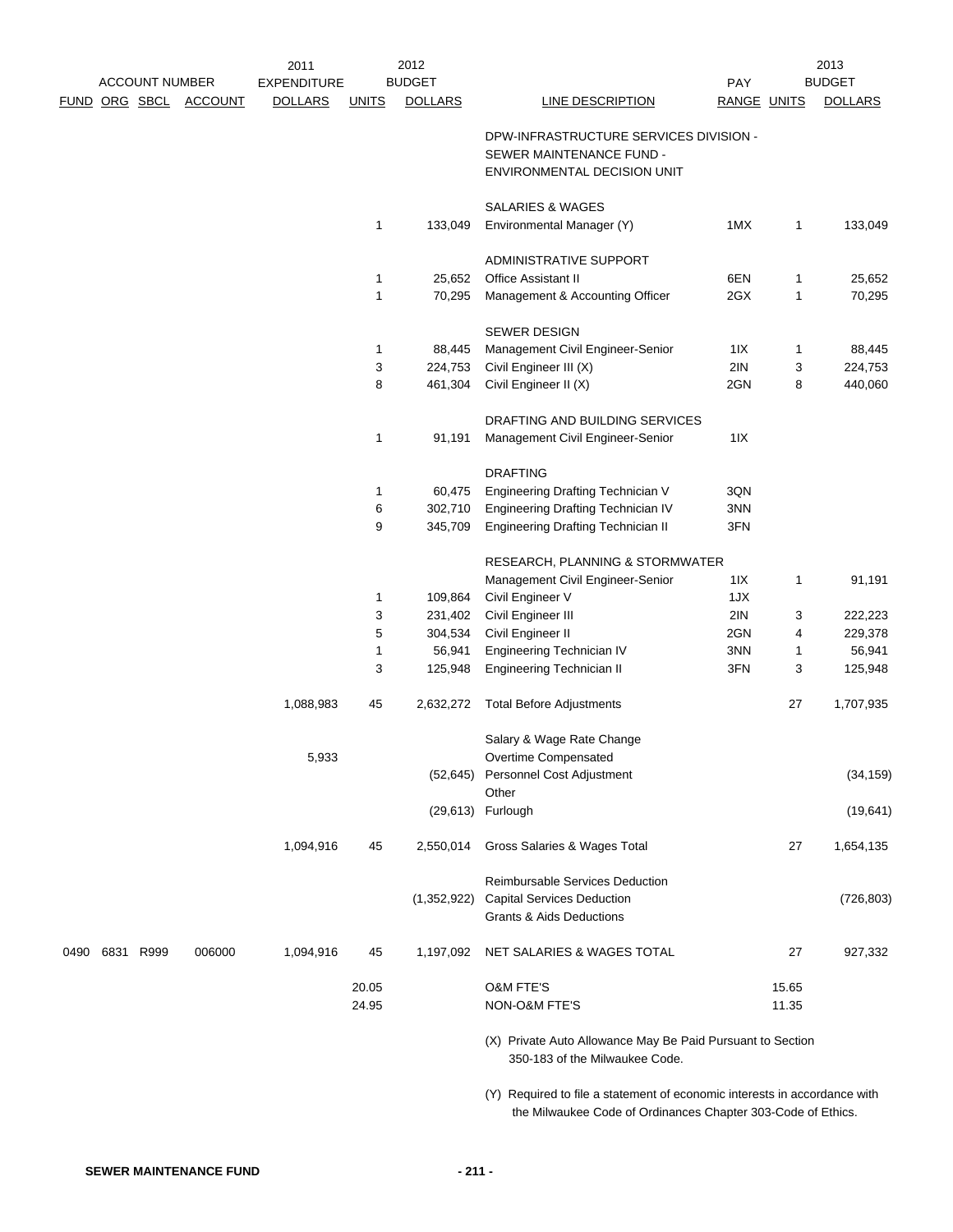|               |           |                       |                | 2011               |                | 2012           |                                          |                    | 2013           |
|---------------|-----------|-----------------------|----------------|--------------------|----------------|----------------|------------------------------------------|--------------------|----------------|
|               |           | <b>ACCOUNT NUMBER</b> |                | <b>EXPENDITURE</b> |                | <b>BUDGET</b>  | <b>PAY</b>                               |                    | <b>BUDGET</b>  |
| FUND ORG SBCL |           |                       | <b>ACCOUNT</b> | <b>DOLLARS</b>     | <b>UNITS</b>   | <b>DOLLARS</b> | LINE DESCRIPTION                         | <b>RANGE UNITS</b> | <b>DOLLARS</b> |
| 0490          | 6831      | R999                  | 006180         | 929,723            |                | 598,547        | ESTIMATED EMPLOYEE FRINGE BENEFITS       |                    | 445,119        |
|               |           |                       |                |                    |                |                | OPERATING EXPENDITURES                   |                    |                |
| 0490          | 6831      | R999                  | 630100         | 21,647             |                | 20,000         | General Office Expense                   |                    | 20,000         |
| 0490          | 6831      | R999                  | 630500         |                    |                |                | Tools & Machinery Parts                  |                    |                |
| 0490          | 6831      | R999                  | 631000         | 4,061              |                |                | <b>Construction Supplies</b>             |                    |                |
| 0490          | 6831      | R999                  | 631500         |                    |                |                | Energy                                   |                    |                |
| 0490          | 6831      | R999                  | 632000         | 797                |                |                | <b>Other Operating Supplies</b>          |                    |                |
| 0490          | 6831      | R999                  | 632500         |                    |                |                | <b>Facility Rental</b>                   |                    |                |
| 0490          | 6831      | R999                  | 633000         |                    |                |                | <b>Vehicle Rental</b>                    |                    |                |
| 0490          | 6831      | R999                  | 633500         | 2,153              |                | 4,000          | Non-Vehicle Equipment Rental             |                    | 6,000          |
| 0490          | 6831      | R999                  | 634000         | 143,231            |                | 85,000         | <b>Professional Services</b>             |                    | 85,000         |
| 0490          | 6831      | R999                  | 634500         | 33,963             |                | 21,000         | Information Technology Services          |                    | 25,000         |
| 0490          | 6831      | R999                  | 635000         |                    |                |                | <b>Property Services</b>                 |                    |                |
| 0490          | 6831      | R999                  | 635500         | 58,377             |                |                | <b>Infrastructure Services</b>           |                    |                |
| 0490          | 6831      | R999                  | 636000         |                    |                |                | Vehicle Repair Services                  |                    |                |
| 0490          | 6831      | R999                  | 636500         | 14,337             |                | 11,000         | <b>Other Operating Services</b>          |                    | 11,000         |
| 0490          | 6831      | R999                  | 637000         |                    |                |                | <b>Loans and Grants</b>                  |                    |                |
| 0490          | 6831      | R999                  | 637501         | 453,480            |                | 526,000        | <b>Reimburse Other Departments</b>       |                    | 632,500        |
| 0490          | 6831      | R999                  | 006300         | 732,046            |                | 667,000        | OPERATING EXPENDITURES TOTAL             |                    | 779,500        |
|               |           |                       |                |                    |                |                | <b>EQUIPMENT PURCHASES</b>               |                    |                |
|               |           |                       |                |                    |                |                | <b>Additional Equipment</b>              |                    |                |
|               |           |                       |                |                    |                |                | Subtotal - Additional Equipment          |                    |                |
|               |           |                       |                |                    |                |                | <b>Replacement Equipment</b>             |                    |                |
|               |           |                       |                |                    | 3              | 3,500          | <b>Computer Work Station</b>             | 3                  | 3,000          |
|               |           |                       |                |                    | $\overline{2}$ | 500            | <b>Computer Monitors</b>                 | 3                  | 600            |
|               |           |                       |                |                    | 3              | 10,000         | Printers                                 |                    |                |
|               |           |                       |                |                    | 5              | 20,000         | Flow Loggers                             | 5                  | 20,000         |
|               |           |                       |                |                    |                |                | <b>Other Previous Experience</b>         |                    |                |
|               |           |                       |                | 37,292             | 8              | 34,000         | Subtotal - Replacement Equipment         | 5                  | 23,600         |
| 0490          | 6831 R999 |                       | 006800         | 37,292             | 8              | 34,000         | EQUIPMENT PURCHASES TOTAL                | 5                  | 23,600         |
|               |           |                       |                |                    |                |                | <b>SPECIAL FUNDS</b>                     |                    |                |
| 0490          | 6830 R681 |                       | 006300         | 385,000            |                | 423,000        | Water Administration*                    |                    | 423,000        |
| 0490          |           | 6830 R683             | 006610         | 5,260,449          |                | 11,888,000     | Debt Service-Sewer Maintenance*          |                    | 14,920,600     |
| 0490          |           | 6830 R684             | 006300         | 12,734,075         |                | 12,140,000     | Payment to General Fund*                 |                    | 14,437,000     |
| 0490          |           | 6830 R689             | 006900         | 2,177,500          |                | 2,807,000      | Payment to Capital Fund*                 |                    | 3,627,000      |
| 0490          |           | 6830 R686             | 006900         | 8,678,000          |                | 8,253,000      | Payment to Debt Fund on Prior G.O. Debt* |                    | 9,727,800      |
| 0490          |           | 6830 R687             | 006300         | 844,000            |                | 844,000        | Lease Payment for Tower Facility*        |                    | 844,000        |
| 0490          |           | 6830 R690             | 006900         |                    |                | 182,000        | Pension Contribution for Normal Cost*    |                    | 428,650        |
| 0490          |           | 6830 R692             | 006300         | 42,551             |                |                | Channel Maintenance*                     |                    | 40,000         |
|               |           |                       |                | 30, 121, 575       |                | 36,537,000     | SPECIAL FUNDS TOTAL                      |                    | 44,448,050     |
|               |           |                       |                |                    |                |                | DPW-INFRASTRUCTURE SERVICES DIVISION -   |                    |                |
|               |           |                       |                |                    |                |                | SEWER MAINTENANCE - ENVIRONMENTAL        |                    |                |
|               |           |                       |                | 32,915,552         |                | 39,033,639     | <b>DECISION UNIT TOTAL</b>               |                    | 46,623,601     |
|               |           |                       |                |                    |                |                |                                          |                    |                |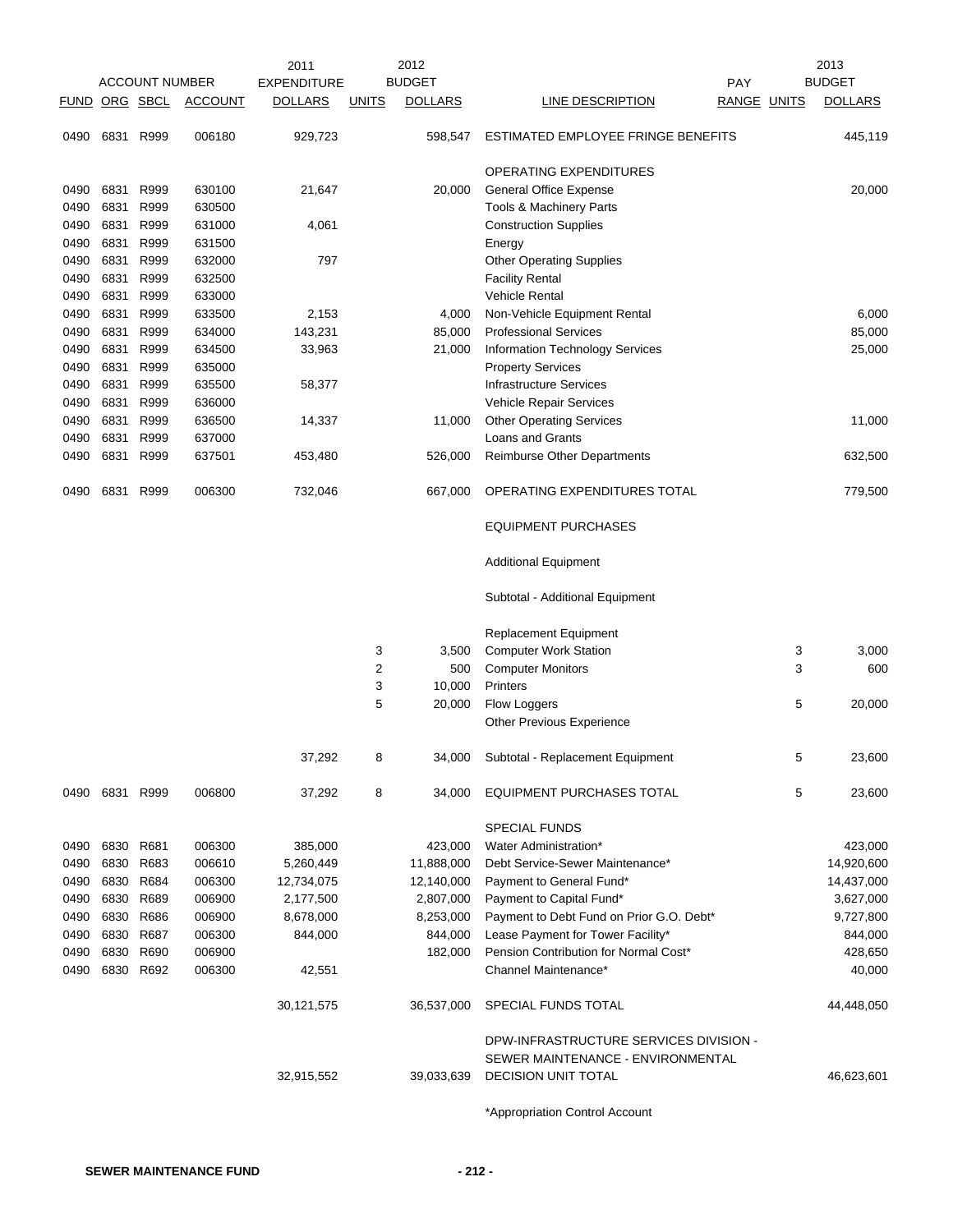|             |                       |                | 2011               |              | 2012           |                                                                                                        |                    |       | 2013           |
|-------------|-----------------------|----------------|--------------------|--------------|----------------|--------------------------------------------------------------------------------------------------------|--------------------|-------|----------------|
|             | <b>ACCOUNT NUMBER</b> |                | <b>EXPENDITURE</b> |              | <b>BUDGET</b>  |                                                                                                        | PAY                |       | <b>BUDGET</b>  |
| <b>FUND</b> | ORG SBCL              | <b>ACCOUNT</b> | <b>DOLLARS</b>     | <b>UNITS</b> | <b>DOLLARS</b> | <b>LINE DESCRIPTION</b>                                                                                | <b>RANGE UNITS</b> |       | <b>DOLLARS</b> |
|             |                       |                |                    |              |                | DPW-INFRASTRUCTURE SERVICES DIVISION -<br>SEWER MAINTENANCE FUND - UNDERGROUND<br><b>DECISION UNIT</b> |                    |       |                |
|             |                       |                |                    |              |                | SALARIES & WAGES<br>SEWER UNDERGROUND OPERATIONS                                                       |                    |       |                |
|             |                       |                |                    | 1            | 96,943         | Sewer Services Manager                                                                                 | 11X                | 1     | 96,943         |
|             |                       |                |                    | $\sqrt{2}$   | 140,876        | Sewer Services District Manager                                                                        | 1FX                | 2     | 140,876        |
|             |                       |                |                    | $\sqrt{2}$   | 113,235        | Sewer Operations Supervisor                                                                            | 1BX                | 2     | 107,509        |
|             |                       |                |                    | 1            | 54,887         | Sewer Maintenance Program Manager                                                                      | 1BX                | 1     | 54,887         |
|             |                       |                |                    | 5            | 138,522        | Sewer Repair Crew Leader                                                                               | 8KN                | 5     | 138,522        |
|             |                       |                |                    | 3            | 132,285        | Sewer Crew Leader II                                                                                   | 8HN                | 3     | 132,285        |
|             |                       |                |                    | 21           | 731,820        | Sewer Crew Leader I                                                                                    | 8GN                | 21    | 727,287        |
|             |                       |                |                    | 28           | 986,881        | Sewer Laborer II                                                                                       | 8FN                | 28    | 986,881        |
|             |                       |                |                    | 4            | 136,656        | Sewer Mason                                                                                            | 7Q                 | 4     | 136,656        |
|             |                       |                |                    | 22           | 700,131        | Sewer Laborer I                                                                                        | 8EN                | 22    | 700,131        |
|             |                       |                |                    | 5            | 218,022        | Sewer Field Investigator                                                                               | 8HN                | 5     | 218,022        |
|             |                       |                |                    | 3            | 141,177        | Sewer Examiner II                                                                                      | 8JN                | 3     | 141,177        |
|             |                       |                |                    | 1            | 55,318         | <b>Electrical Mechanic</b>                                                                             | 7M                 | 1     | 55,318         |
|             |                       |                |                    | $\mathbf{1}$ | 41,311         | Equipment Mechanic I                                                                                   | 7B                 | 1     | 41,311         |
|             |                       |                |                    |              |                | <b>AUXILIARY PERSONNEL</b>                                                                             |                    |       |                |
|             |                       |                |                    | 10           | 60,000         | <b>Operations Driver/Worker</b>                                                                        | 8KN                | 10    |                |
|             |                       |                |                    | 10           | 105,000        | City Laborer, (Seasonal/Regular)                                                                       | 8CN                | 10    |                |
|             |                       |                | 3,360,009          | 119          | 3,853,064      | <b>Total Before Adjustments</b>                                                                        |                    | 119   | 3,677,805      |
|             |                       |                |                    |              |                | Salary & Wage Rate Change                                                                              |                    |       |                |
|             |                       |                | 103,204            |              | 100,000        | Overtime Compensated                                                                                   |                    |       | 100,000        |
|             |                       |                |                    |              | (77,061)       | Personnel Cost Adjustment                                                                              |                    |       | (73, 556)      |
|             |                       |                |                    |              |                | Other                                                                                                  |                    |       |                |
|             |                       |                |                    |              | (43, 347)      | Furlough                                                                                               |                    |       | (42, 295)      |
|             |                       |                | 3,463,213          | 119          | 3,832,656      | Gross Salaries & Wages Total                                                                           |                    | 119   | 3,661,954      |
|             |                       |                |                    |              |                | <b>Reimbursable Services Deduction</b>                                                                 |                    |       |                |
|             |                       |                |                    |              |                | <b>Capital Services Deduction</b>                                                                      |                    |       | (167, 733)     |
|             |                       |                |                    |              |                | <b>Grants &amp; Aids Deductions</b>                                                                    |                    |       |                |
| 0490        | 6832 R999             | 006000         | 3,463,213          | 119          | 3,832,656      | <b>NET SALARIES &amp; WAGES TOTAL</b>                                                                  |                    | 119   | 3,494,221      |
|             |                       |                |                    | 88.00        |                | <b>O&amp;M FTE'S</b>                                                                                   |                    | 88.00 |                |
|             |                       |                |                    |              |                | NON-O&M FTE'S                                                                                          |                    |       |                |
| 0490        | 6832 R999             | 006180         | 1,682,580          |              | 1,916,329      | ESTIMATED EMPLOYEE FRINGE BENEFITS                                                                     |                    |       | 1,677,226      |
|             |                       |                |                    |              |                | OPERATING EXPENDITURES                                                                                 |                    |       |                |
| 0490        | 6832 R999             | 630100         | 4,074              |              | 8,000          | <b>General Office Expense</b>                                                                          |                    |       | 8,000          |
| 0490        | 6832 R999             | 630500         | 52,840             |              | 55,000         | Tools & Machinery Parts                                                                                |                    |       | 55,000         |
| 0490        | 6832 R999             | 631000         | 549,751            |              | 667,000        | <b>Construction Supplies</b>                                                                           |                    |       | 600,000        |
| 0490        | 6832 R999             | 631500         | 44,177             |              | 43,000         | Energy                                                                                                 |                    |       | 45,000         |
| 0490        | 6832 R999             | 632000         | 88,207             |              | 35,000         | <b>Other Operating Supplies</b>                                                                        |                    |       | 35,000         |
| 0490        | 6832 R999             | 632500         |                    |              |                | <b>Facility Rental</b>                                                                                 |                    |       |                |
| 0490        | 6832 R999             | 633000         | 2,235,174          |              | 2,340,000      | <b>Vehicle Rental</b>                                                                                  |                    |       | 2,106,000      |
| 0490        | 6832 R999             | 633500         | 5,441              |              | 50,000         | Non-Vehicle Equipment Rental                                                                           |                    |       | 50,000         |
| 0490        | 6832 R999             | 634000         | 50,498             |              | 55,000         | <b>Professional Services</b>                                                                           |                    |       | 65,000         |
| 0490        | 6832 R999             | 634500         |                    |              |                | Information Technology Services                                                                        |                    |       |                |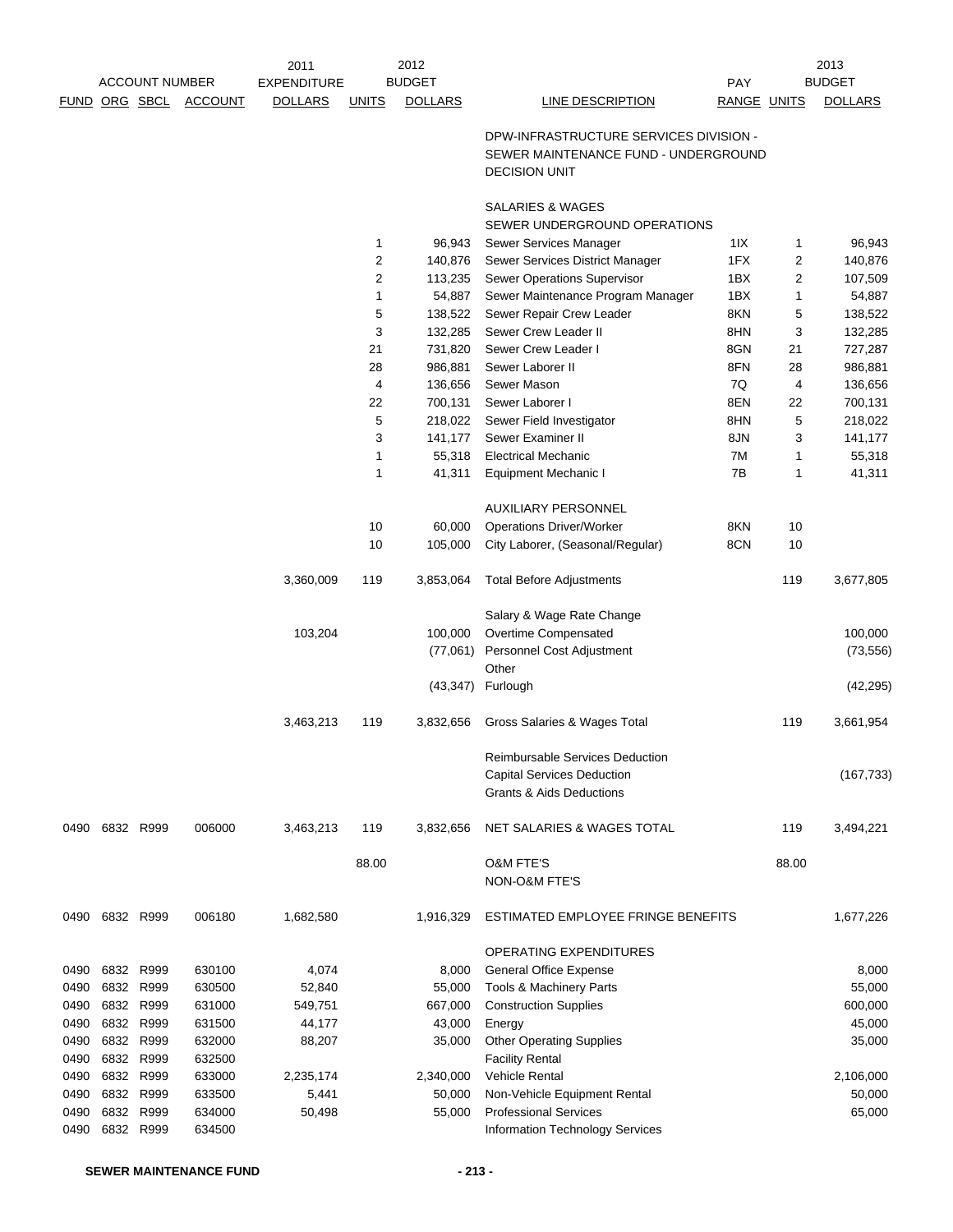|               |           |                       |                | 2011               |              | 2012           |                                      |             |                | 2013           |
|---------------|-----------|-----------------------|----------------|--------------------|--------------|----------------|--------------------------------------|-------------|----------------|----------------|
|               |           | <b>ACCOUNT NUMBER</b> |                | <b>EXPENDITURE</b> |              | <b>BUDGET</b>  |                                      | PAY         |                | <b>BUDGET</b>  |
| FUND ORG SBCL |           |                       | <b>ACCOUNT</b> | <b>DOLLARS</b>     | <b>UNITS</b> | <b>DOLLARS</b> | LINE DESCRIPTION                     | RANGE UNITS |                | <b>DOLLARS</b> |
|               |           |                       |                |                    |              |                |                                      |             |                |                |
| 0490          |           | 6832 R999             | 635000         |                    |              |                | <b>Property Services</b>             |             |                |                |
| 0490          |           | 6832 R999             | 635500         | 1,228,651          |              | 1,020,000      | <b>Infrastructure Services</b>       |             |                | 1,345,000      |
| 0490          |           | 6832 R999             | 636000         |                    |              |                | Vehicle Repair Services              |             |                |                |
| 0490          |           | 6832 R999             | 636500         | 131,670            |              | 501,000        | <b>Other Operating Services</b>      |             |                | 185,000        |
| 0490          |           | 6832 R999             | 637000         |                    |              |                | Loans and Grants                     |             |                |                |
| 0490          | 6832 R999 |                       | 637501         | 904,150            |              | 942,000        | <b>Reimburse Other Departments</b>   |             |                | 942,000        |
| 0490          |           | 6832 R999             | 006300         | 5,294,633          |              | 5,716,000      | OPERATING EXPENDITURES TOTAL         |             |                | 5,436,000      |
|               |           |                       |                |                    |              |                | <b>EQUIPMENT PURCHASES</b>           |             |                |                |
|               |           |                       |                |                    |              |                | <b>Additional Equipment</b>          |             |                |                |
|               |           |                       |                |                    |              |                | Subtotal - Additional Equipment      |             |                |                |
|               |           |                       |                |                    |              |                | <b>Replacement Equipment</b>         |             |                |                |
|               |           |                       |                |                    | 10           | 1,500          | <b>Confined Space Safety Harness</b> |             | 10             | 1,500          |
|               |           |                       |                |                    | 10           | 15,000         | <b>Jet Nozzles</b>                   |             | 10             | 15,000         |
|               |           |                       |                |                    | $\mathbf{1}$ | 60,000         | Step Van for CCTV crew               |             |                |                |
|               |           |                       |                |                    | 3            | 150,000        | Cameras for CCTV                     |             |                |                |
|               |           |                       |                |                    |              |                | Sewer Cleaner, Vac-Jet               |             | 1              | 295,000        |
|               |           |                       |                |                    |              |                | Small Dumps                          |             | $\mathbf{1}$   | 71,000         |
|               |           |                       |                |                    | 2            | 10,000         | <b>Local Government Radio</b>        |             | $\overline{2}$ | 10,000         |
|               |           |                       |                | 40,137             | 26           | 236,500        | Subtotal - Replacement Equipment     |             | 24             | 392,500        |
| 0490          |           | 6832 R999             | 006800         | 40,137             | 26           | 236,500        | <b>EQUIPMENT PURCHASES TOTAL</b>     |             | 24             | 392,500        |
|               |           |                       |                |                    |              |                | <b>SPECIAL FUNDS</b>                 |             |                |                |
|               |           |                       |                |                    |              |                | SPECIAL FUNDS TOTAL                  |             |                |                |
|               |           |                       |                |                    |              |                | DPW-INFRASTRUCTURE SERVICES DIVISION |             |                |                |
|               |           |                       |                |                    |              |                | SEWER MAINTENANCE - UNDERGROUND      |             |                |                |
|               |           |                       |                | 10,480,563         |              | 11,701,485     | <b>DECISION UNIT TOTAL</b>           |             |                | 10,999,947     |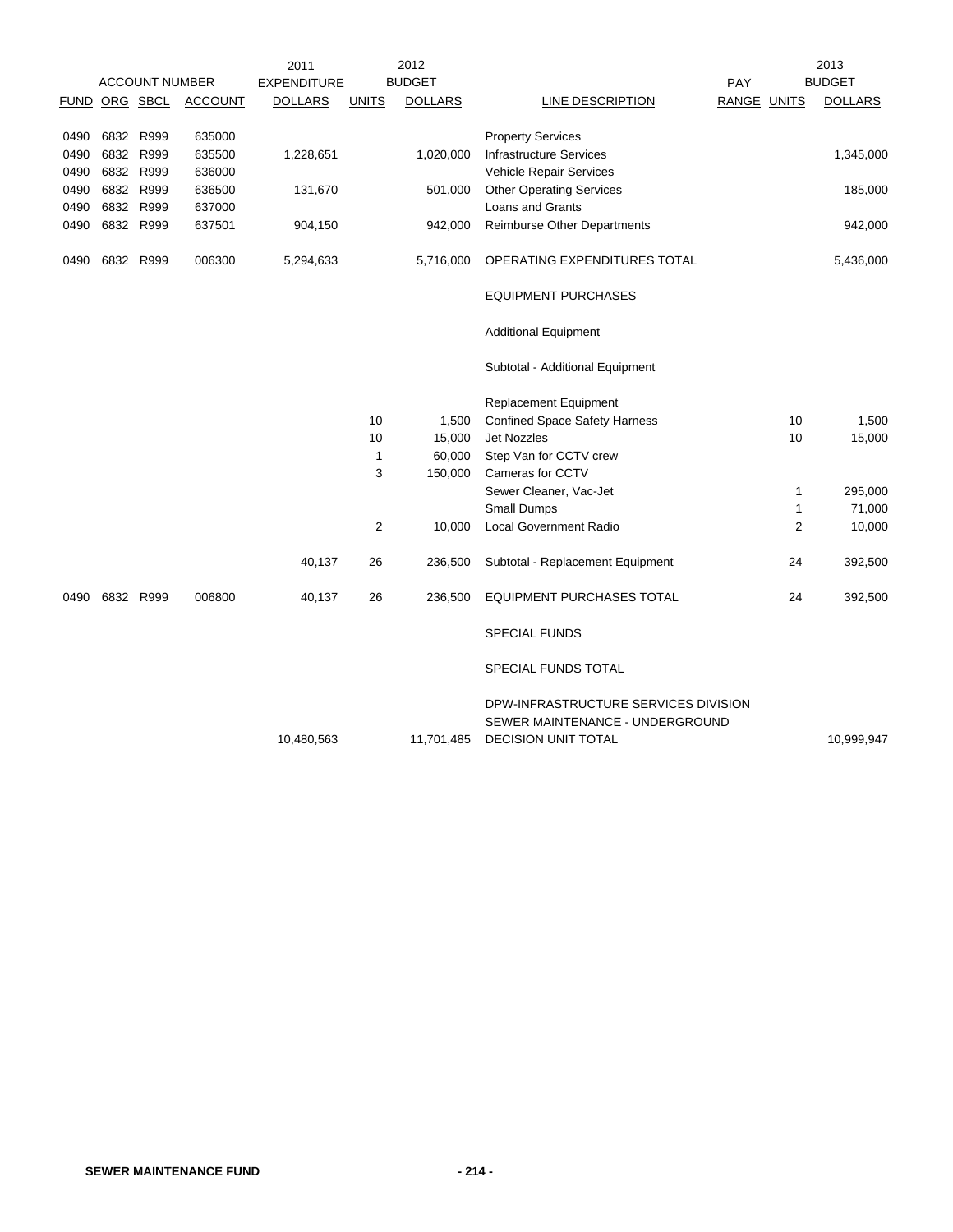|               |      | <b>ACCOUNT NUMBER</b> | 2011<br><b>EXPENDITURE</b> |              | 2012<br><b>BUDGET</b> | PAY                                                             | 2013<br><b>BUDGET</b> |
|---------------|------|-----------------------|----------------------------|--------------|-----------------------|-----------------------------------------------------------------|-----------------------|
| FUND ORG SBCL |      | <b>ACCOUNT</b>        | DOLLARS                    | <b>UNITS</b> | <b>DOLLARS</b>        | RANGE UNITS<br>LINE DESCRIPTION                                 | <b>DOLLARS</b>        |
|               |      |                       |                            |              |                       | CAPITAL IMPROVEMENTS PROGRAM                                    |                       |
|               |      |                       |                            |              |                       | Relief & Relay Sewers-Minor Construction and                    |                       |
|               |      |                       |                            |              |                       | Improvement of Catch Basins & Appurtenances                     |                       |
|               |      |                       |                            |              |                       | Sewer Relay Program                                             |                       |
| 0491          | 9990 | R999 SM49513000A      | 24,947,079                 |              | 29,700,000            | New Borrowing                                                   | 30,800,000            |
| 0491          | 6830 | R999 SM49513000A      | 1,200,000                  |              | 2,000,000             | Cash                                                            | 2,000,000             |
|               |      |                       |                            |              | [38, 375, 492]        | Carryover Borrowing*                                            | [46, 108, 745]        |
|               |      |                       |                            |              |                       | <b>Pump Facility Projects</b>                                   |                       |
|               |      |                       |                            |              |                       | New Borrowing                                                   |                       |
| 0491          |      | 6830 R999 SM497090100 | 608,015                    |              | 1,000,000             | Cash                                                            | 750,000               |
|               |      |                       |                            |              |                       | Carryover Borrowing*                                            |                       |
|               |      |                       |                            |              |                       | I & I Reduction Projects                                        |                       |
| 0491          | 6830 | R999 SM49413000A      | 3,446,783                  |              | 7,810,000             | New Borrowing                                                   | 7,260,000             |
| 0491          |      | 6830 R999 SM49413000A | 500,000                    |              | 400,000               | Cash                                                            | 400,000               |
|               |      | SM49413000A           | 106,302                    |              | 2,640,000             | Grant & Aid                                                     | 2,640,000             |
|               |      | SM49411000A           |                            |              |                       | Assessable Private Property Work                                |                       |
|               |      |                       |                            |              | [11,960,502]          | Carryover Borrowing*                                            | [18,668,691]          |
|               |      |                       |                            |              |                       | BMPs for the Reduction of TSS in Stormwater                     |                       |
| 0491          | 6830 | R999 SM49311000A      | 567,165                    |              |                       | New Borrowing                                                   |                       |
| 0491          | 6830 | R999 SM49313000A      |                            |              |                       | Cash                                                            | 500,000               |
|               |      |                       |                            |              | [2,062,579]           | Carryover Borrowing*                                            | [1, 126, 145]         |
|               |      |                       |                            |              |                       | <b>SCADA Upgrade Project</b>                                    |                       |
| 0491          |      | 6830 R999 SM497090400 | 58,623                     |              |                       | New Borrowing                                                   |                       |
|               |      |                       |                            |              |                       | Cash                                                            |                       |
|               |      |                       |                            |              | [600,000]             | Carryover Borrowing*                                            |                       |
|               |      |                       |                            |              |                       | <b>Channel Restoration</b>                                      |                       |
|               |      |                       |                            |              |                       | New Borrowing                                                   |                       |
| 0491          | 6830 | R999 SM497130100      |                            |              | 400,000               | Cash                                                            | 160,000               |
|               |      |                       |                            |              |                       | <b>Total Capital Improvements for Sewer</b>                     |                       |
|               |      |                       | 31,433,967                 |              | 43,950,000            | Maintenance Fund                                                | 44,510,000            |
|               |      |                       |                            |              |                       |                                                                 |                       |
|               |      |                       |                            |              |                       | *Carryover Borrowing Amounts (Restatement of a prior years'     |                       |
|               |      |                       |                            |              |                       | unutilized borrowing authorization are included for information |                       |

unutilized borrowing authorization are included for information and authorization purposes. Such amounts are excluded from budget totals to avoid duplication.)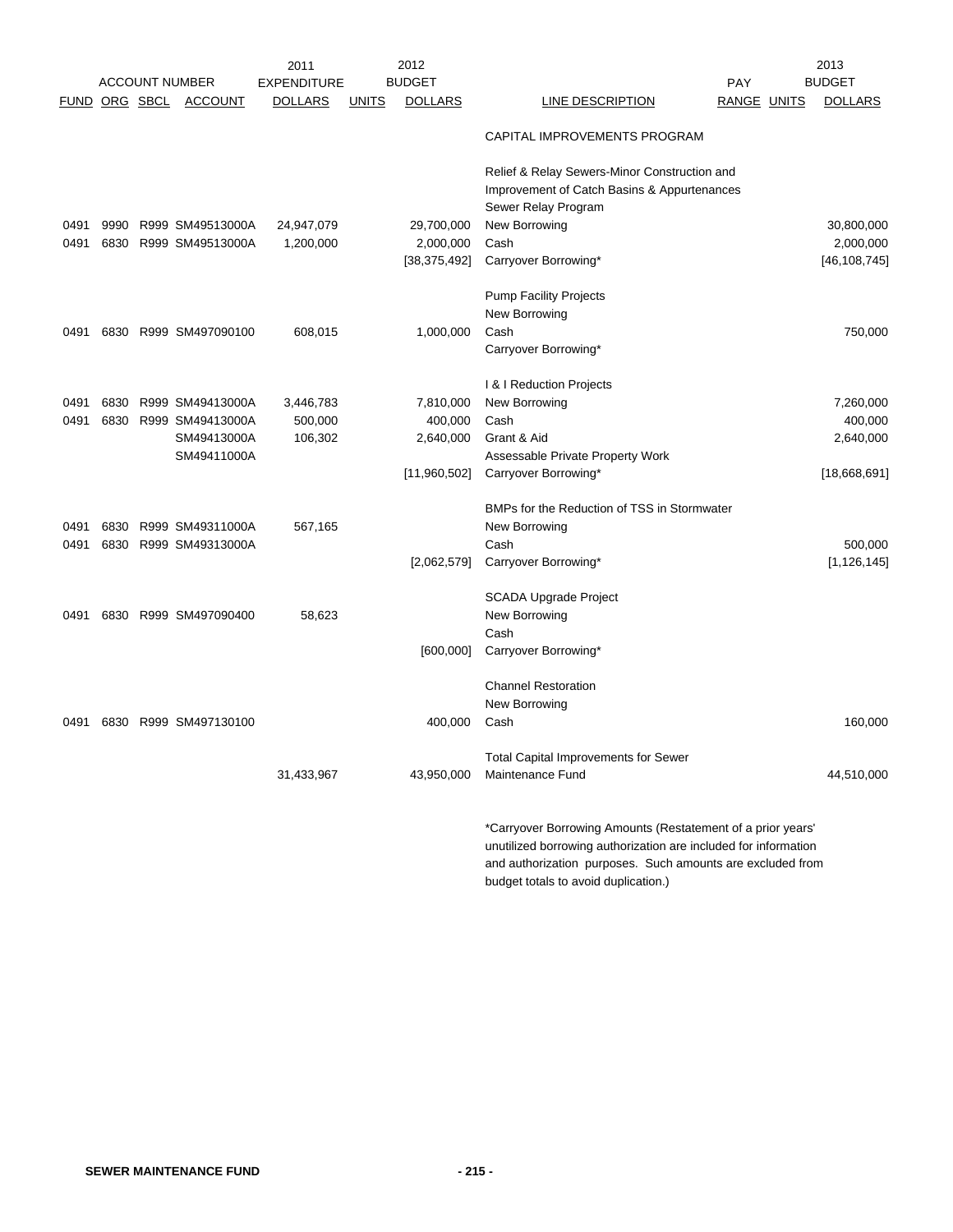|      |      |                       |                | 2011               |               | 2012           |                                          | PAY         | 2013           |
|------|------|-----------------------|----------------|--------------------|---------------|----------------|------------------------------------------|-------------|----------------|
|      |      | <b>ACCOUNT NUMBER</b> |                | <b>EXPENDITURE</b> | <b>BUDGET</b> |                |                                          |             | <b>BUDGET</b>  |
| FUND |      | ORG SBCL              | <b>ACCOUNT</b> | <b>DOLLARS</b>     | <b>UNITS</b>  | <b>DOLLARS</b> | LINE DESCRIPTION                         | RANGE UNITS | <b>DOLLARS</b> |
|      |      |                       |                |                    |               |                | K. SEWER MAINTENANCE FUND                |             |                |
|      |      |                       |                |                    |               |                | 2. SOURCE OF FUNDS FOR SEWER MAINTENANCE |             |                |
|      |      |                       |                |                    |               |                | <b>REVENUES</b>                          |             |                |
| 0490 | 6830 |                       | 009400         | 27, 147, 793       |               | 27,589,039     | Sewer Fee                                |             | 28,389,121     |
| 0490 | 6830 |                       | 009400         | 22,866,090         |               | 23,815,129     | <b>Stormwater Fee</b>                    |             | 25,720,339     |
| 0490 | 6830 |                       | 009400         | 1,773,909          |               | 1,391,530      | <b>Charges for Service</b>               |             | 1,782,830      |
| 0490 | 6830 |                       | 009810         | 2,878,661          |               | 17,000         | Interest Income                          |             | 242,623        |
| 0490 | 6830 |                       | 009870         | 12,258             |               | 349,421        | Miscellaneous Revenue                    |             |                |
|      |      |                       |                | 54,678,711         |               | 53,162,119     | <b>Total Revenue</b>                     |             | 56,134,913     |
|      |      |                       |                |                    |               |                | OTHER FUNDING SOURCES                    |             |                |
|      |      |                       |                | 29,019,650         |               | 37,510,000     | Proceeds from Borrowing (A)              |             | 38,060,000     |
| 0490 | 6830 |                       | 009920         |                    |               | 1,373,005      | Withdrawal From Retained Earnings        |             | 5,298,635      |
|      |      |                       |                | 1,946,482          |               | 2,640,000      | Grant & Aid                              |             | 2,640,000      |
|      |      |                       |                | 44,252             |               |                | Assessable                               |             |                |
|      |      |                       |                | 31,010,384         |               | 41,523,005     | <b>Total Other Funding Sources</b>       |             | 45,998,635     |
|      |      |                       |                |                    |               |                | TOTAL SOURCES OF FUNDS FOR               |             |                |
|      |      |                       |                | 85,689,095         |               | 94,685,124     | <b>SEWER MAINTENANCE</b>                 |             | 102,133,548    |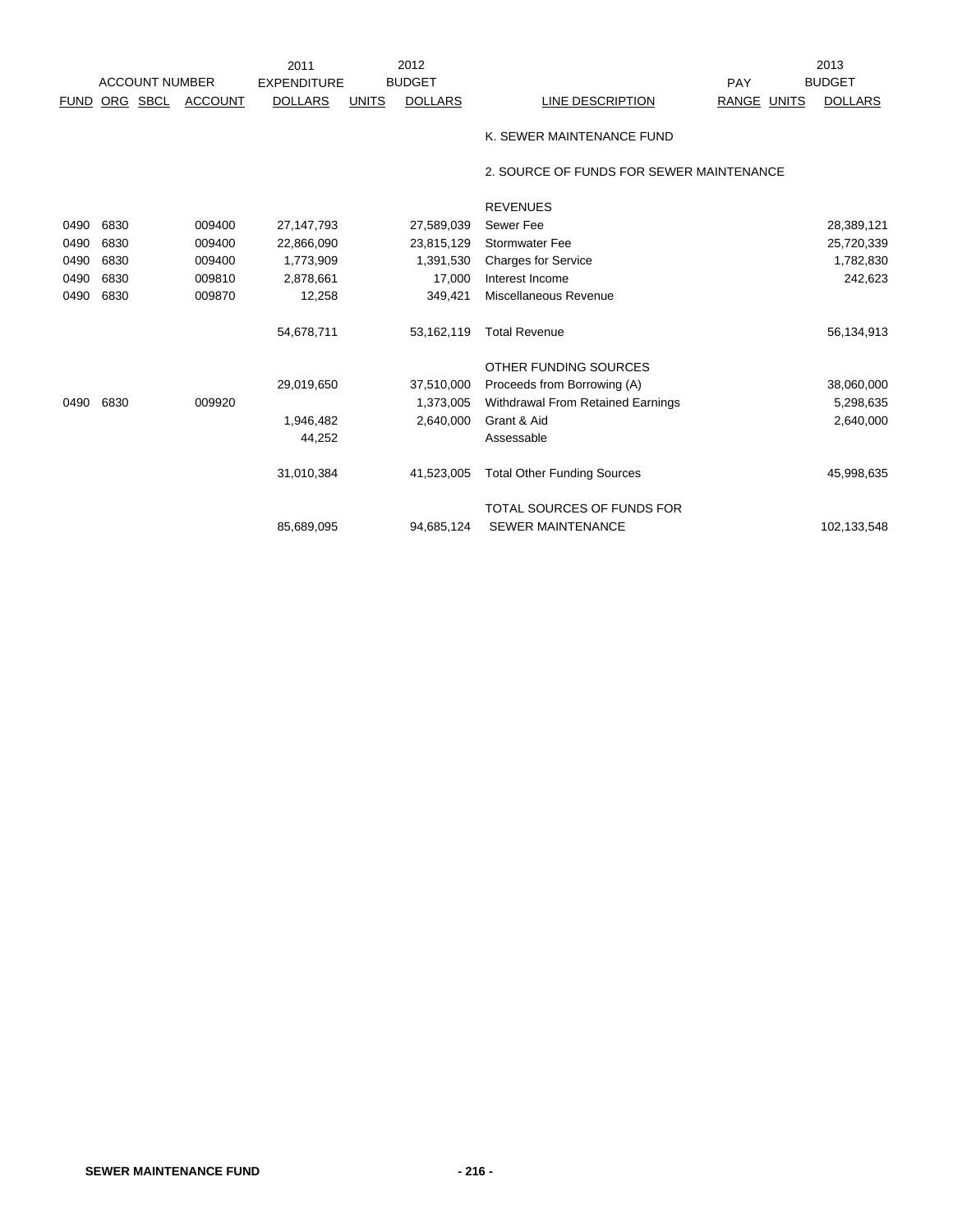|             |      |                       |                | 2011               |              | 2012           |                                                          |             | 2013           |
|-------------|------|-----------------------|----------------|--------------------|--------------|----------------|----------------------------------------------------------|-------------|----------------|
|             |      | <b>ACCOUNT NUMBER</b> |                | <b>EXPENDITURE</b> |              | <b>BUDGET</b>  |                                                          | <b>PAY</b>  | <b>BUDGET</b>  |
| <b>FUND</b> |      | ORG SBCL              | <b>ACCOUNT</b> | <b>DOLLARS</b>     | <b>UNITS</b> | <b>DOLLARS</b> | LINE DESCRIPTION                                         | RANGE UNITS | <b>DOLLARS</b> |
|             |      |                       |                |                    |              |                | M. COUNTY DELINQUENT TAXES FUND                          |             |                |
|             |      |                       |                |                    |              |                | 1. BUDGET FOR COUNTY<br><b>DELINQUENT TAXES</b>          |             |                |
| 0430        | 2210 | R999                  | 006300         | 11,362,381         |              | 12,300,000     | <b>Purchase of Delinquent County Taxes</b>               |             | 11,300,000     |
|             |      |                       |                |                    |              |                | 2. SOURCE OF FUNDS FOR<br><b>COUNTY DELINQUENT TAXES</b> |             |                |
| 0430        | 2210 |                       | 009980         | 11,362,381         |              | 12,300,000     | <b>County Delinquent Taxes Collected</b>                 |             | 11,300,000     |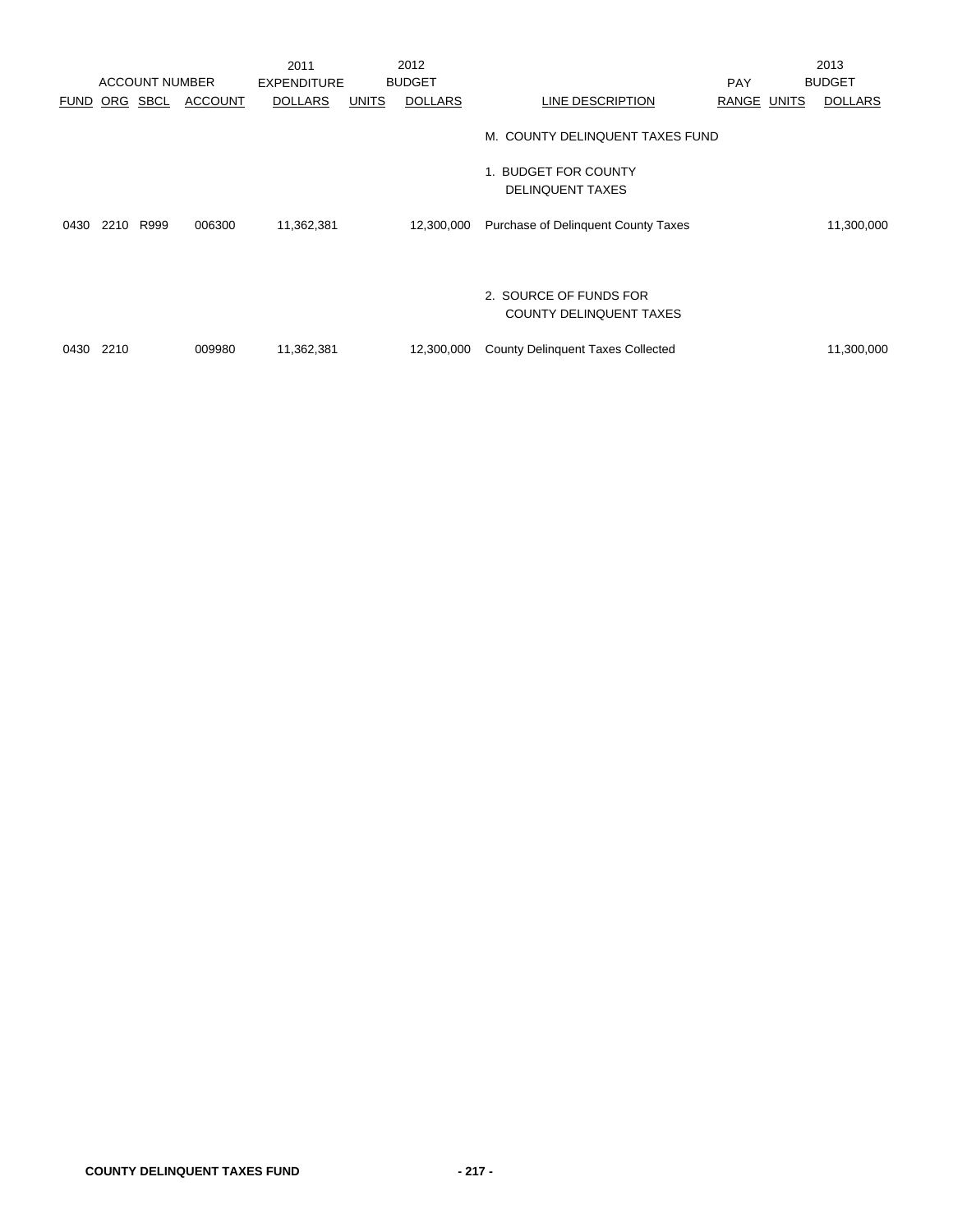|             |     | <b>ACCOUNT NUMBER</b> |                | 2011<br><b>EXPENDITURE</b> |              | 2012<br><b>BUDGET</b> |                                                                                    | <b>PAY</b>  | 2013<br><b>BUDGET</b> |
|-------------|-----|-----------------------|----------------|----------------------------|--------------|-----------------------|------------------------------------------------------------------------------------|-------------|-----------------------|
| <b>FUND</b> | ORG | SBCL                  | <b>ACCOUNT</b> | <b>DOLLARS</b>             | <b>UNITS</b> | <b>DOLLARS</b>        | LINE DESCRIPTION                                                                   | RANGE UNITS | <b>DOLLARS</b>        |
|             |     |                       |                |                            |              |                       | TOTAL BUDGET AUTHORIZATIONS AND<br><b>FUNDING</b>                                  |             |                       |
|             |     |                       |                | 1,433,581,317              |              | 1,422,818,236         | <b>Total Budget Authorization for</b><br><b>Common Council Controlled Purposes</b> |             | 1,501,978,320         |
|             |     |                       |                | 1,459,264,531              |              | 1,422,818,236         | <b>Total Funding for Common Council</b><br><b>Controlled Purposes</b>              |             | 1,501,978,320         |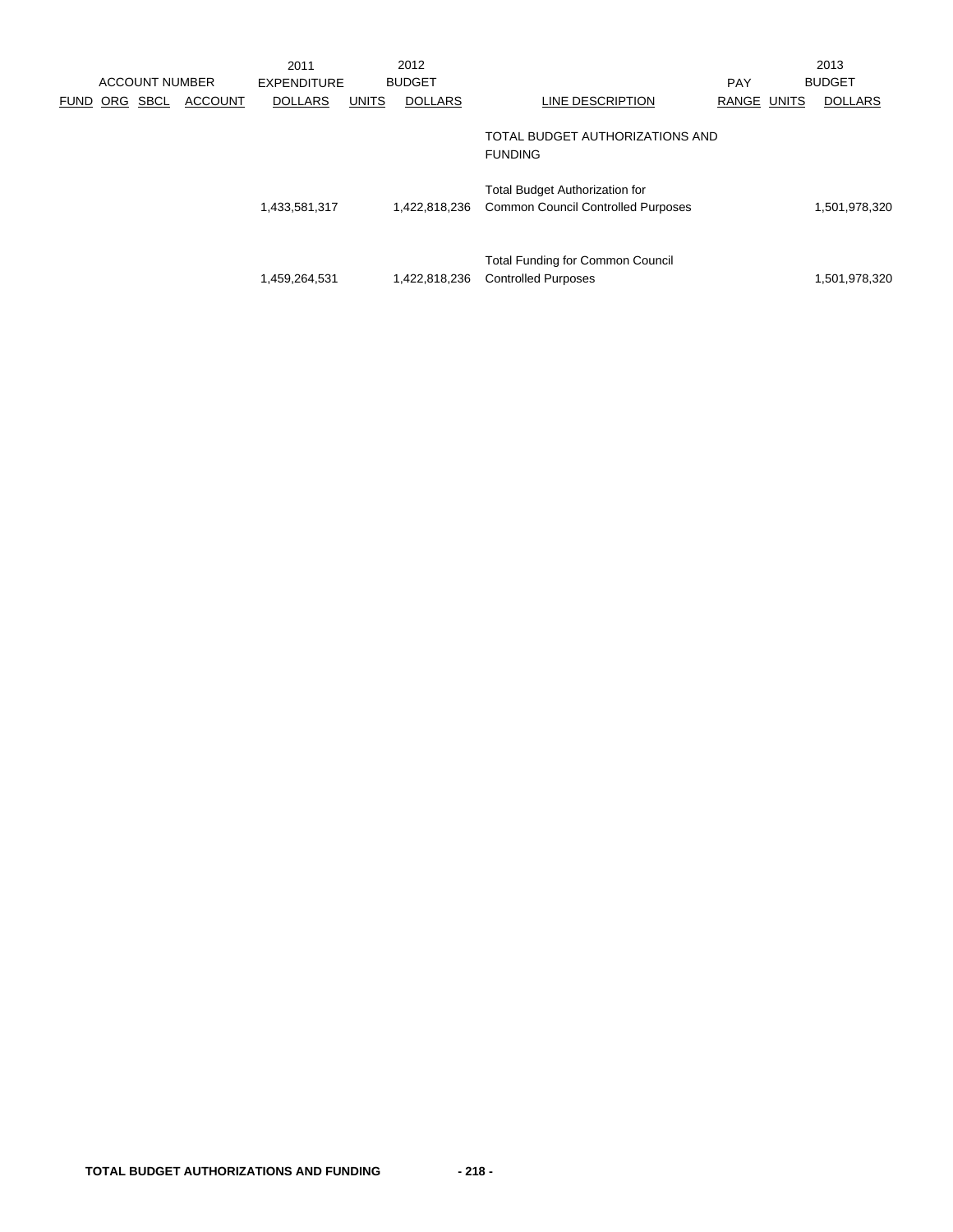## **II. BORROWING AUTHORIZATIONS General Obligation Bonds or Short Term Notes**

|    |                                                                                                                                                                                                               | <b>Reauthorization</b> |                 |               |
|----|---------------------------------------------------------------------------------------------------------------------------------------------------------------------------------------------------------------|------------------------|-----------------|---------------|
|    |                                                                                                                                                                                                               | of 2012                | <b>New 2013</b> |               |
|    |                                                                                                                                                                                                               | Authority (1) (2)      | Authority       | Total         |
| А. | Grants and Aids Projects Specific purposes not contemplated at the time the budget<br>was adopted                                                                                                             |                        |                 |               |
|    | 1. For public improvements authorized under section 62.11(5) for any of the purposes<br>enumerated in section 67.05(5)(b).                                                                                    |                        |                 |               |
|    | 2. For harbor improvements authorized under section 30.30.                                                                                                                                                    |                        |                 |               |
|    | 3. For library improvements authorized under section 229.11 and 229.17.                                                                                                                                       |                        |                 |               |
|    | 4. For convention complex and exposition center improvements authorized under section 229.26.                                                                                                                 |                        |                 |               |
|    | 5. For blight elimination, slum clearance, redevelopment, community development and<br>urban renewal projects under section 66.1301 to 66.1327, 66.1331, 66.1333, 66.1335,<br>66.1337 and 66.1105.            |                        |                 |               |
|    | 6. For developing sites for industry and commerce to expand the tax base as authorized<br>under section 66.1101 and 66.1103.                                                                                  |                        |                 |               |
|    | <b>Subtotal</b> Grants and Aids Projects (Lines 1 to 6) (3).                                                                                                                                                  | \$300,000              | \$0             | \$300,000     |
|    | 7. Low interest mortgage loans under section 62.237.                                                                                                                                                          |                        |                 |               |
|    | 8. For blight elimination, slum clearance, redevelopment, community development and<br>urban renewal projects under section 66.1301 to 66.1327, 66.1331, 66.1333, 66.1335,<br>66.1337 and 66.1105.            |                        |                 |               |
|    | 9. Parking lots or other parking facilities.                                                                                                                                                                  |                        |                 |               |
|    | 10. Housing public purpose under section 67.12(12).                                                                                                                                                           |                        |                 |               |
|    | <b>Subtotal</b> Grants and Aids Projects (Lines 7 to 10) (3).                                                                                                                                                 |                        |                 |               |
| В. | <b>Renewal and Development Projects</b>                                                                                                                                                                       |                        |                 |               |
|    | 1. For providing financial assistance to blight elimination, slum clearance, redevelopment<br>and urban renewal projects under section 66.1301 to 66.1327, 66.1331, 66.1333,<br>66.1335, 66.1337 and 66.1105. |                        |                 |               |
|    | MEDC Loan Program.                                                                                                                                                                                            |                        |                 |               |
|    | Subtotal Renewal and Development Projects.                                                                                                                                                                    | \$5,066,283            | \$2,500,000     | \$7,566,283   |
| C. | <b>Public Improvements</b>                                                                                                                                                                                    |                        |                 |               |
|    | 1. Public buildings for housing machinery and equipment.                                                                                                                                                      | \$14,837,960           | \$9,706,500     | \$24,544,460  |
|    | 2. Harbor improvements.                                                                                                                                                                                       | 225,000                | 1,000,000       | 1,225,000     |
|    | 3. Parking facility improvements.                                                                                                                                                                             | 2,225,792              | 891,000         | 3,116,792     |
|    | 4. Purchase of sites for and construction of engine houses, fire stations reconstruction,<br>remodeling, planning, design and site acquisition.                                                               | 6,213,485              | 3,403,000       | 9,616,485     |
|    | 5. Police Department facility construction.                                                                                                                                                                   | 8,035,178              | 7,335,700       | 15,370,878    |
|    | 6. Bridge and viaduct.                                                                                                                                                                                        | 20,466,965             | 9,885,000       | 30, 351, 965  |
|    | 7. Sewage disposal, sewer improvement and construction.                                                                                                                                                       | 0                      | 0               | 0             |
|    | 8. Street improvements and construction.                                                                                                                                                                      | 51,245,271             | 32,941,700      | 84,186,971    |
|    | 9. Parks and public grounds.                                                                                                                                                                                  | 556,913                | 600,000         | 1,156,913     |
|    | 10. Library improvements authorized under section 229.11 and 229.17.                                                                                                                                          | 5,061,755              | 3,743,000       | 8,804,755     |
|    | 11. Rubbish                                                                                                                                                                                                   | 3,690,000              | 3,850,000       | 7,540,000     |
|    | <b>Subtotal General Obligation Bonds or Short Term Notes (Sections Athrough C).</b>                                                                                                                           | \$117,924,602          | \$75,855,900    | \$193,780,502 |
| D. | <b>Contingent Borrowing</b>                                                                                                                                                                                   |                        |                 |               |
|    | Borrowing for a public purpose not contemplated at the time the budget was adopted.                                                                                                                           |                        |                 |               |
|    | Contingent borrowing.                                                                                                                                                                                         | \$0                    | \$200,000,000   | \$200,000,000 |
|    | Subtotal General Obligation Bonds or Short Term Notes.                                                                                                                                                        | \$0                    | \$200,000,000   | \$200,000,000 |
| Е. | <b>School Board Borrowing</b>                                                                                                                                                                                 |                        |                 |               |
|    | 1. School purposes (A).                                                                                                                                                                                       | \$6,000,000            | \$2,000,000     | \$8,000,000   |
|    | 2. For school purposes authorized under section 119.498 and/or 66.1333.                                                                                                                                       | 0                      |                 |               |
|    | Subtotal General Obligation Bonds or Short Term Notes.                                                                                                                                                        | \$6,000,000            | \$2,000,000     | \$8,000,000   |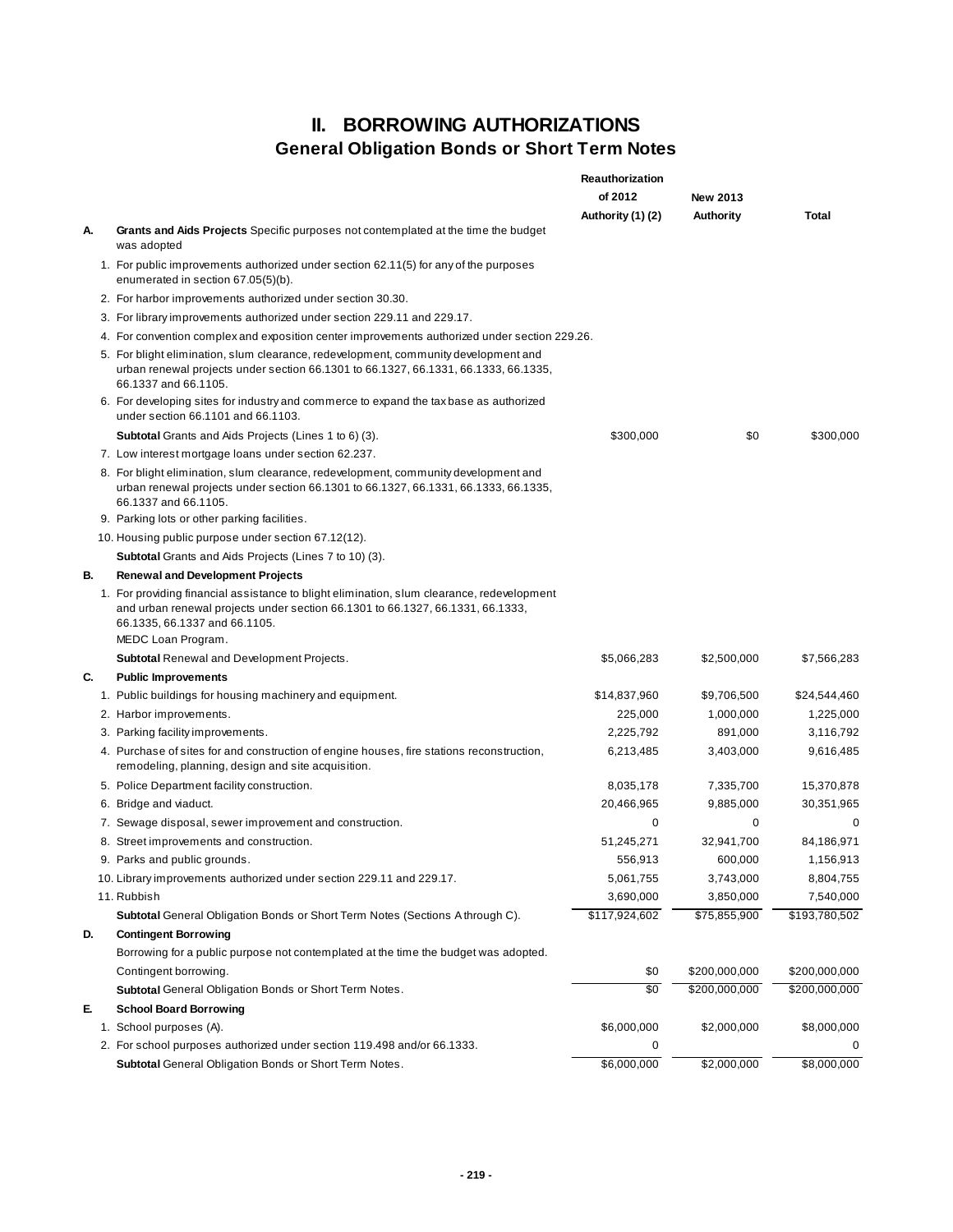|    |                                                                                                             | <b>Reauthorization</b> |                  |                 |
|----|-------------------------------------------------------------------------------------------------------------|------------------------|------------------|-----------------|
|    |                                                                                                             | of 2012                | <b>New 2013</b>  |                 |
|    |                                                                                                             | Authority (1) (2)      | <b>Authority</b> | Total           |
| E. | <b>Borrowing for Special Assessments</b>                                                                    |                        |                  |                 |
|    | 1. To finance public improvements in anticipation of special assessments levied against<br>property.        |                        |                  |                 |
|    | 2. General city.                                                                                            | \$2,380,800            | \$2,209,000      | \$4,589,800     |
|    | <b>Subtotal</b> General Obligation Bonds or Local Improvements Bonds.                                       | \$2,380,800            | \$2,209,000      | \$4,589,800     |
| G. | <b>Tax Incremental Districts</b>                                                                            |                        |                  |                 |
|    | 1. For paying project costs in accordance with project plans for Tax Incremental Districts.                 | \$0                    | \$0              | \$0             |
|    | 2. For providing financial assistance to urban renewal projects authorized under section<br>$67.05(5)(b)$ . | \$56,222,323           | \$11,000,000     | 67,222,323      |
|    | Subtotal General Obligation Bonds, Short Term Notes or Revenue Bonds.                                       | \$56,222,323           | \$11,000,000     | \$67,222,323    |
| н. | <b>Borrowing for Delinquent Taxes</b>                                                                       |                        |                  |                 |
|    | To finance general city purposes for anticipated delinquent taxes.                                          | \$0                    | \$37,000,000     | \$37,000,000    |
|    | Subtotal General Obligation Bonds or Short Term Notes.                                                      | $\overline{30}$        | \$37,000,000     | \$37,000,000    |
| Ι. | <b>Revenue Anticipation Borrowing</b>                                                                       |                        |                  |                 |
|    | To borrow in anticipation of revenue in accordance with section 67.12 of the Wisconsin<br>State Statutes.   | \$0                    | \$400,000,000    | \$400,000,000   |
|    | Subtotal General Obligation Bonds or Short Term Notes.                                                      | $\overline{50}$        | \$400,000,000    | \$400,000,000   |
| J. | <b>Water Works Borrowing</b>                                                                                |                        |                  |                 |
|    | Water Works mortgage revenue bonds or general obligation bonds.                                             | \$12,710,000           | \$8,000,000      | \$20,710,000    |
|    | Subtotal Revenue Bonds or General Obligation Bonds.                                                         | \$12,710,000           | \$8,000,000      | \$20,710,000    |
| Κ. | <b>Sewer Maintenance Fund Borrowing</b>                                                                     |                        |                  |                 |
|    | Sewer Maintenance Fund revenue bonds or general obligation bonds including prior<br>years.                  | \$65,903,581           | \$38,060,000     | \$103,963,581   |
|    | Subtotal Revenue Bonds or General Obligation Bonds.                                                         | \$65,903,581           | \$38,060,000     | \$103,963,581   |
|    | <b>Total General Obligation Bonds or Short Term Notes</b>                                                   | \$261,141,306          | \$774,124,900    | \$1,035,266,206 |
|    |                                                                                                             |                        |                  |                 |

(1) Reauthorization of Prior Unused Borrowing Authority:

It is the intent of such reauthorization to expressly authorize the issuance and sale of such obligations (either bonds or notes) as set forth in this borrowing section of the budget, for the purposes and amounts enumerated herein. Such carryover borrowing (reauthorization of prior unused borrowing authority) is also reflected in the capital budget for informational purposes but such amounts are excluded from the capital budget totals to avoid duplication.

- (2) Bond authorizations included and approved by the Common Council in the preceding municipal budget and further approved by the adoption of a resolution of intent are herein continued and are deemed to be with the same force and effect as though they had been specifically enumerated, both as to purpose and amount in this municipal budget.
- (3) The purpose of this borrowing is to provide funds in connection with projects undertaken by the city with federal or other financial assistance. Expenditures shall be made only after adoption of a Common Council resolution adopted in accordance with Common Council Resolution File 66- 1893 as amended.

(A) Design plans for any alteration to building exteriors and interiors shall be reviewed and approved by the city.